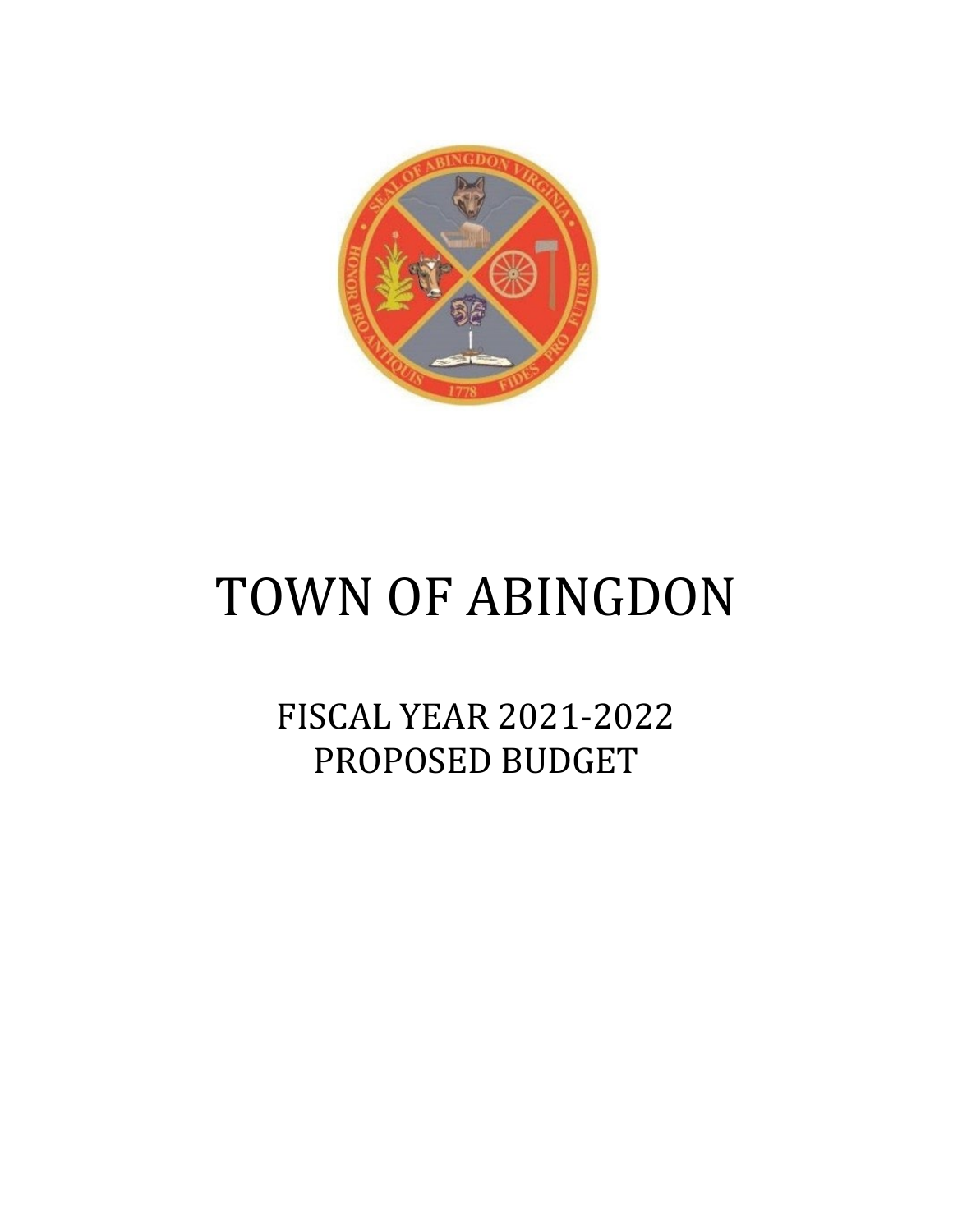# BUDGET SUMMARY BY FUND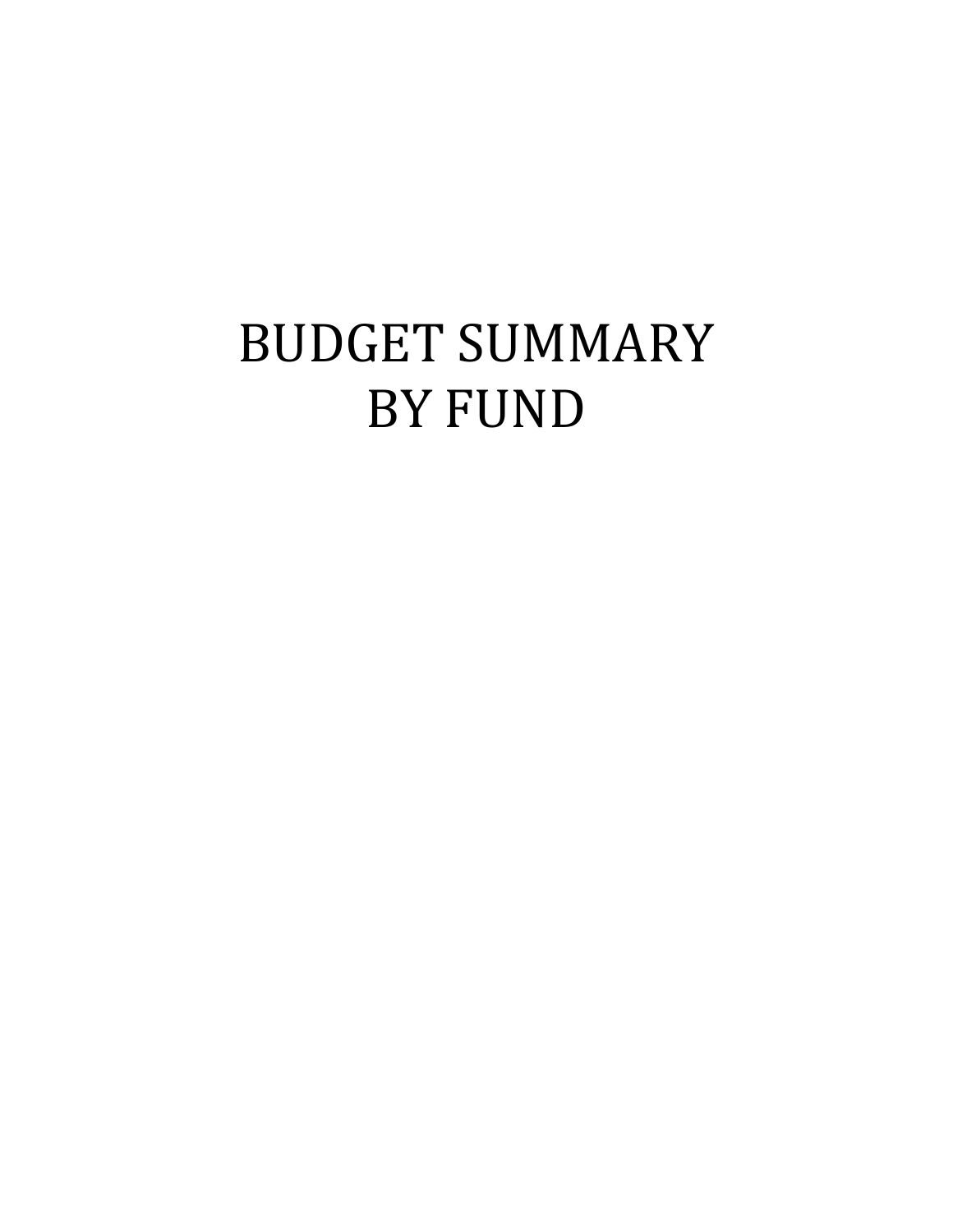| <b>GENERAL FUND</b>                                    |                                                 | <b>Proposed Budget</b> |
|--------------------------------------------------------|-------------------------------------------------|------------------------|
| <b>Revenue Appropriations General Fund</b>             |                                                 |                        |
| <b>General Property Taxes</b>                          | \$                                              | 3,139,260              |
| <b>Other Local Taxes</b>                               |                                                 | 6,090,000              |
| Permits                                                |                                                 | 34,000                 |
| Fines & Forfeitures                                    |                                                 | 17,000                 |
| Revenue-Use of Money & Property                        |                                                 | 19,619                 |
| <b>Charges for Services</b>                            |                                                 | 799,650                |
| Miscellaneous Revenue                                  |                                                 | 678,750                |
| <b>Recovered Costs</b>                                 | SSSSSSSSSSS                                     | 625,000                |
| Revenue-Other Agencies                                 |                                                 | 576,866                |
| Use of General Fund Reserves                           |                                                 | 1,162,967              |
| <b>TOTAL REVENUE GENERAL FUND 2021-22</b>              |                                                 | 13, 143, 112           |
| <b>Expenditure Appropriations General Fund</b>         |                                                 |                        |
| <b>General Government</b>                              |                                                 |                        |
| Legislative                                            | \$                                              | 69,930                 |
| <b>General &amp; Financial Administration</b>          |                                                 | 1,977,130              |
| <b>Stabilazation Fund</b>                              | $\begin{array}{c}\n\zeta \\ \zeta\n\end{array}$ | 250,000                |
| <b>TOTAL GENERAL GOVERNMENT</b>                        | \$                                              | 2,297,060              |
|                                                        |                                                 |                        |
| <b>Public Safety</b>                                   |                                                 |                        |
| <b>Police Department</b>                               |                                                 | 2,205,310              |
| Fire Department                                        |                                                 | 486,815                |
| <b>Building Inspections</b>                            | \$\$\$\$                                        | 124,705                |
| <b>TOTAL PUBLIC SAFETY</b>                             |                                                 | 2,816,830              |
| Maintenance of Highways, Streets, Buildings & Grounds, |                                                 |                        |
| <b>Recreation, Community Development</b>               |                                                 |                        |
| <b>Public Works</b>                                    | \$                                              | 373,395                |
| <b>Street Maintenance &amp; Operations</b>             | \$                                              | 1,298,695              |
| <b>Facility Management</b>                             |                                                 | 450,880                |
| <b>Central Garage</b>                                  | \$<br>\$                                        | 375,110                |
| Solid Waste Collection                                 | \$                                              | 290,590                |
| Parks & Recreation                                     | \$                                              | 2,099,575              |
| <b>Community Development</b>                           | \$                                              | 949,370                |
| TOTAL MAINTENANCE OF HIGHWAYS, STREETS, BUILDINGS &    |                                                 |                        |
| <b>GROUNDS, RECREATION, COMMUNITY DEVELOPMENT</b>      |                                                 | 5,837,615              |
|                                                        | \$                                              |                        |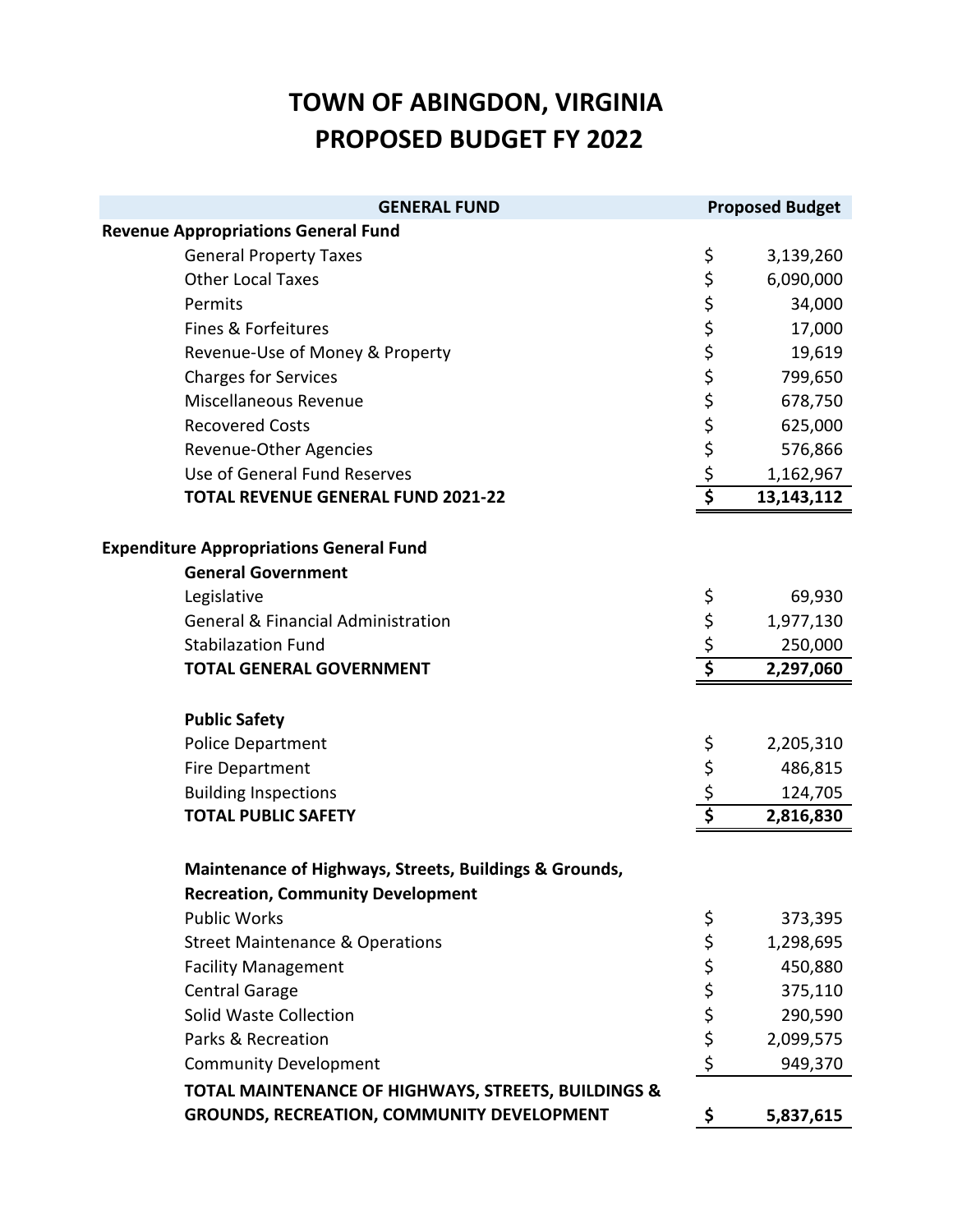| <b>Other Expenditures</b>            |    |            |
|--------------------------------------|----|------------|
| Non-Departmental                     | S  | 96,767     |
| Debt Service & Restricted Funds      | \$ | 1,097,635  |
| <b>Transfers to Other Funds</b>      |    | 997,205    |
| <b>TOTAL OTHER EXPENDITURES</b>      |    | 2,191,607  |
|                                      |    |            |
| <b>TOTAL GENERAL FUND OPERATIONS</b> |    | 13,143,112 |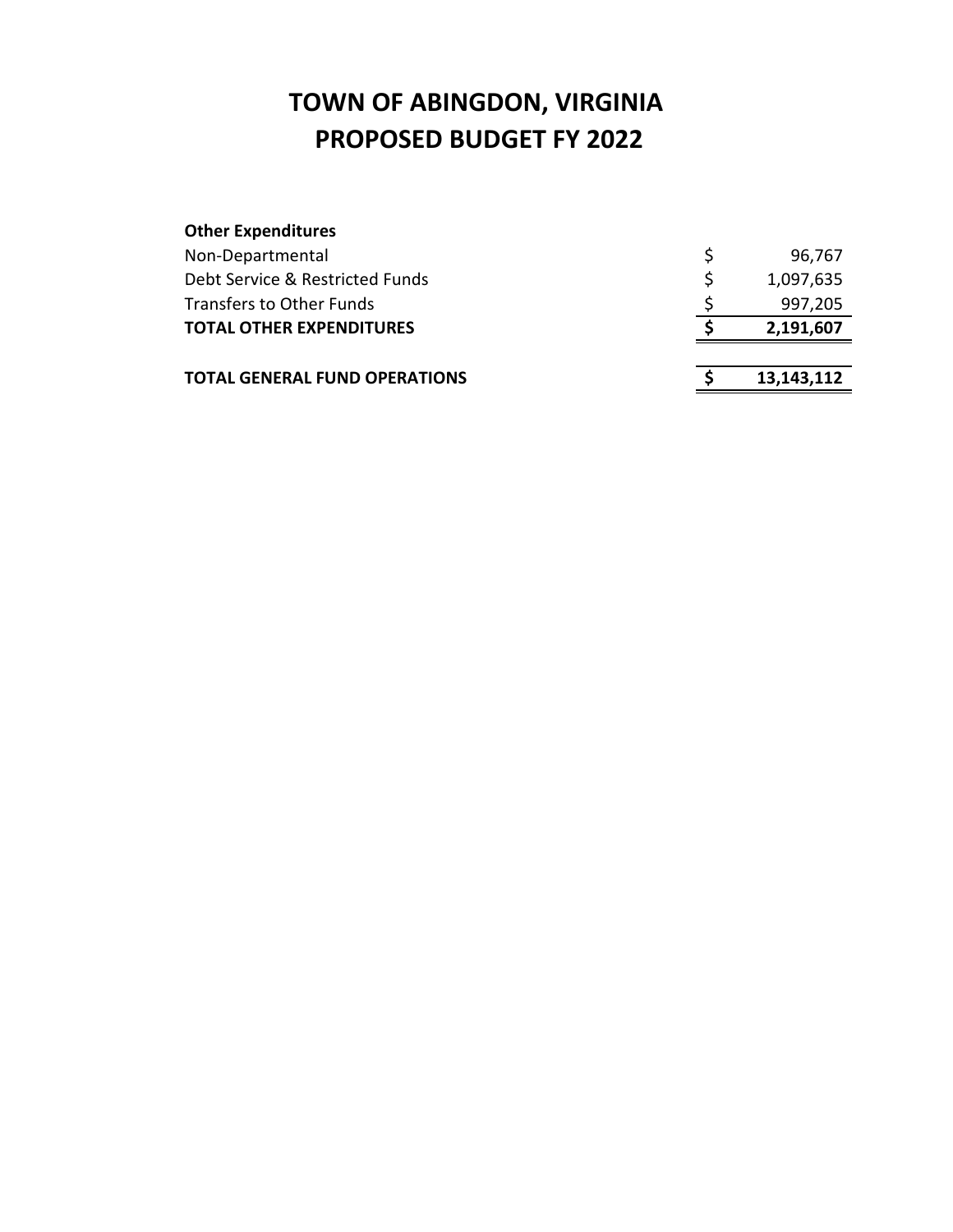| <b>CAPITAL PROJECTS FUND</b>                                        |                                 | <b>Proposed Budget</b> |
|---------------------------------------------------------------------|---------------------------------|------------------------|
| <b>Revenue Appropriations - Capital Projects Fund</b>               |                                 |                        |
| Loan Proceeds                                                       | \$                              | 6,587,900              |
| <b>Transfer from General Fund</b>                                   | \$                              | 968,205                |
| <b>TOTAL REVENUE APPROPRIATIONS - CAPITAL PROJECT FUNDS</b>         | $\overline{\boldsymbol{\zeta}}$ | 7,556,105              |
|                                                                     |                                 |                        |
| <b>Expenditure Appropriations - Capital Projects Fund</b>           |                                 |                        |
| <b>Facility Management Capital Projects</b>                         | \$                              | 223,000                |
| Meadows Sports Complex Capital Project                              | \$                              | 7,333,105              |
| <b>TOTAL EXPENDITURE APPROPRIATIONS - CAPITAL PROJECTS</b>          |                                 |                        |
| <b>FUND</b>                                                         | \$                              | 7,556,105              |
|                                                                     |                                 |                        |
| <b>VDOT STREET MAINTENANCE FUND</b>                                 |                                 | <b>Proposed Budget</b> |
|                                                                     |                                 |                        |
| <b>Revenue Appropriations - Street Maintenance Fund</b>             |                                 |                        |
| Virginia Department of Transportation                               | \$                              |                        |
|                                                                     |                                 | 3,154,000              |
| <b>Transfer from General Fund</b>                                   | \$                              | 29,000                 |
| <b>TOTAL REVENUE APPROPRIATIONS - STREET MAINTENANCE</b>            |                                 |                        |
| <b>FUND</b>                                                         | \$                              | 3,183,000              |
|                                                                     |                                 |                        |
| <b>Expenditure Appropriations - Street Maintenance Fund</b>         |                                 |                        |
| Virginia Department of Transportation Urban Maintenance             |                                 | 1733000                |
| Park Street Project                                                 |                                 | 1450000                |
| TOTAL EXPENDITURE APPROPRIATIONS- STREET MAINTENANCE<br><b>FUND</b> |                                 |                        |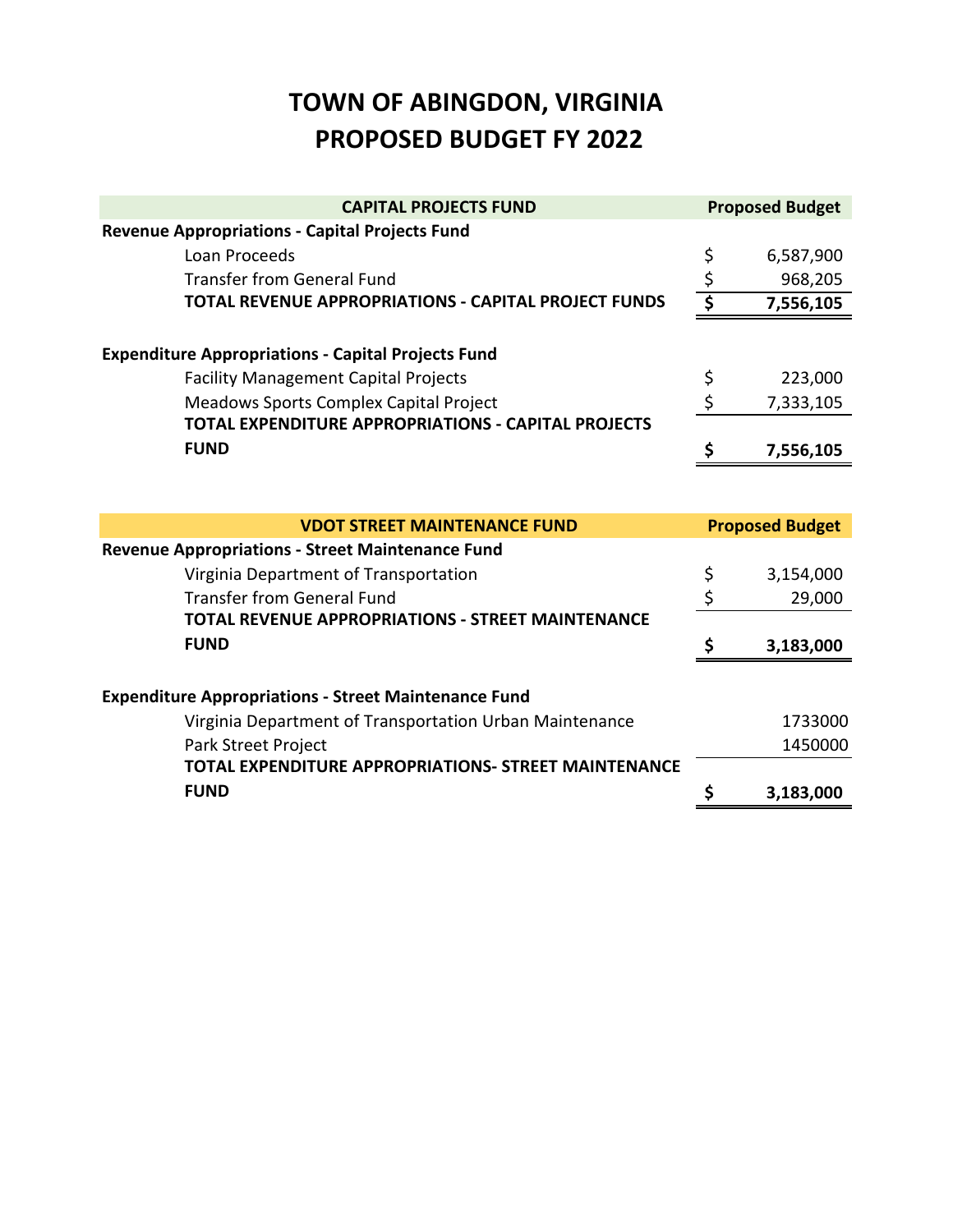| <b>SEWER FUND</b>                                | <b>Proposed Budget</b> |
|--------------------------------------------------|------------------------|
| <b>Revenue Appropriations - Sewer Fund</b>       |                        |
| <b>Sewer Service</b>                             | \$<br>3,251,098        |
| <b>Sewer Service Penalties</b>                   | \$<br>50,000           |
| <b>WCSA Exit 13</b>                              | \$<br>80,000           |
| <b>Sewer Connections</b>                         | \$<br>75,000           |
| <b>Pretreatment Control Authority</b>            | \$<br>66,800           |
| Non-operating Revenues                           | \$<br>17,710           |
| Use of Sewer Fund Reserves                       | \$<br>1,200,977        |
| <b>TOTAL REVENUE APPROPRIATIONS - FUND SEWER</b> | \$<br>4,741,585        |
|                                                  |                        |
| <b>Expenditure Appropriations - Sewer Fund</b>   |                        |
| Administration                                   | \$<br>364,245          |
| Collection                                       | \$<br>930,095          |
| Disposal                                         | \$<br>1,033,405        |
| Debt Service                                     | \$<br>728,315          |
| <b>Pretreatment Control Authority</b>            | \$<br>93,860           |
| Non-Departmental                                 | \$                     |
| Insurance                                        | \$                     |
| Capital Projects                                 | \$<br>1,591,665        |
| <b>TOTAL EXPENDITURE APPROPRIATIONS</b>          | \$<br>4,741,585        |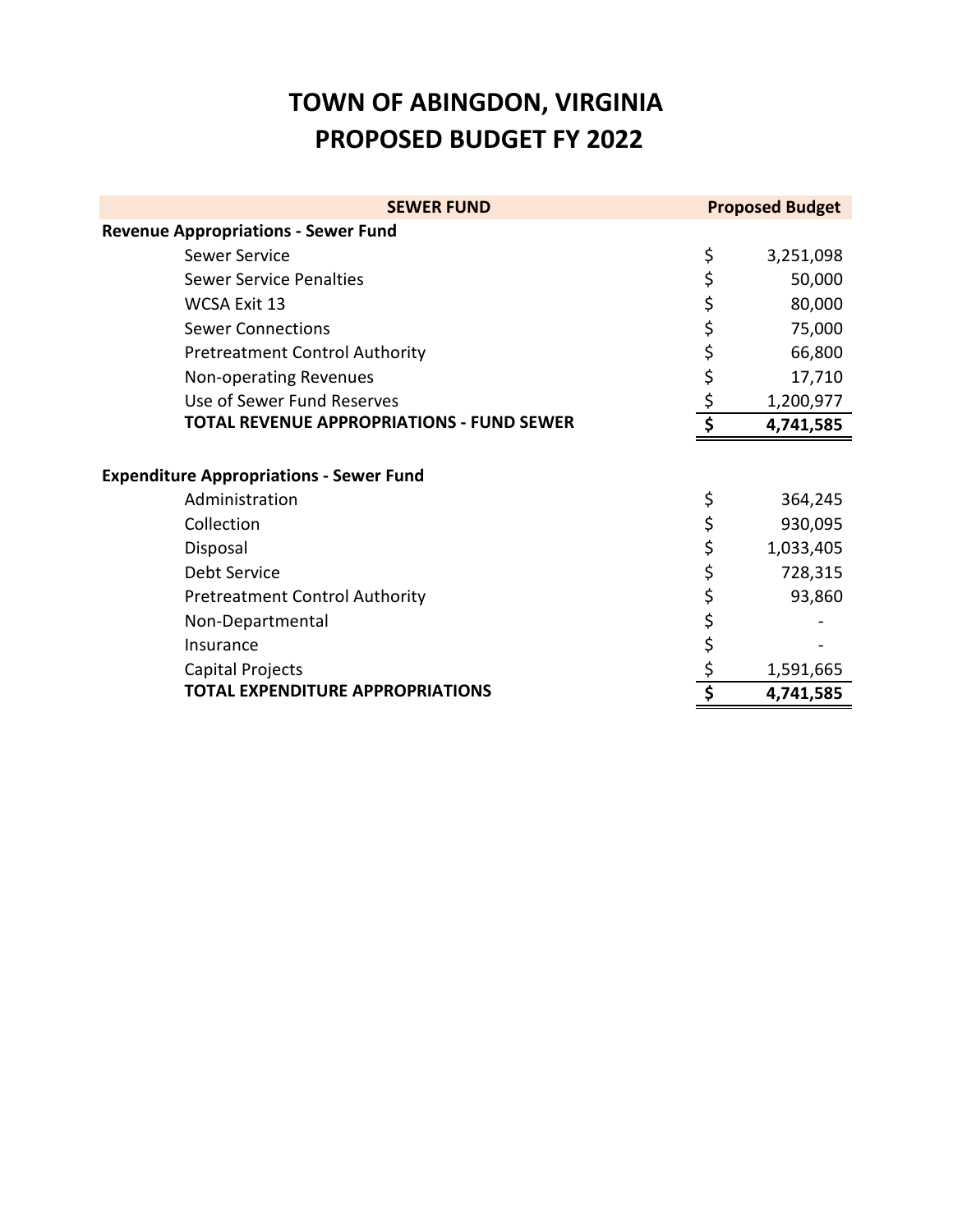# REVENUE SUMMARY BY FUND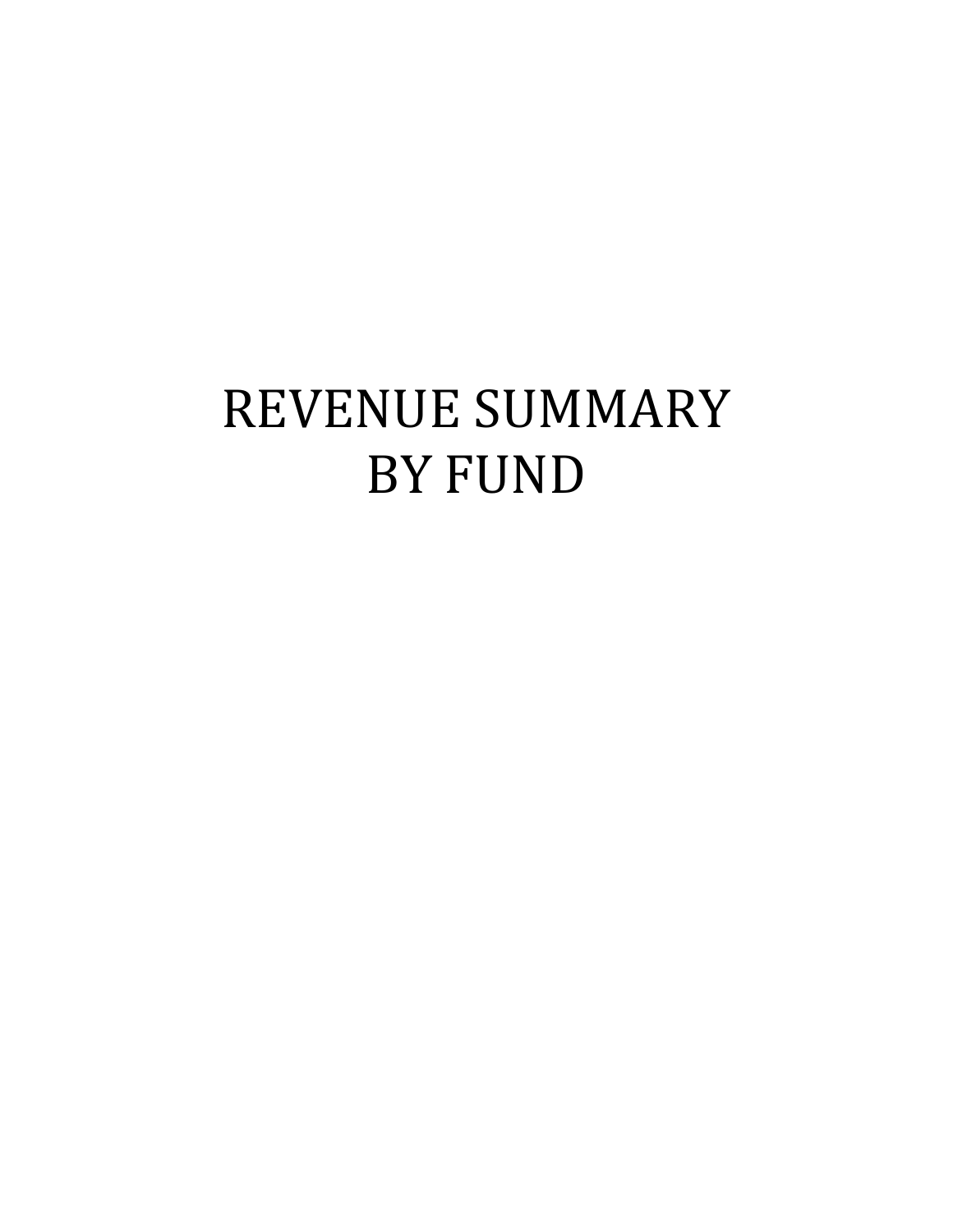| FY22 to<br>FY22 to<br><b>FY21</b><br><b>FY21</b>                                                                                           |         |
|--------------------------------------------------------------------------------------------------------------------------------------------|---------|
|                                                                                                                                            |         |
|                                                                                                                                            |         |
| <b>Adopted</b><br><b>Adopted</b><br>2021 Adopted 2022 Proposed<br><b>Department/Cateogory</b><br>2020 Actual<br>2019 Actual<br>2018 Actual |         |
| ** GENERAL FUND REVENUES**                                                                                                                 |         |
| <b>General Property Taxes</b><br>2,391,508<br>2,876,971<br>2,921,399<br>217,861<br>2,779,452<br>3,139,260                                  | 7.5%    |
| Other Local taxes<br>6,478,108<br>6,543,458<br>6,144,097<br>5,198,000<br>6,090,000<br>892,000                                              | 17.2%   |
| 15,322<br>50,076<br>(5,200)<br>$-13.3%$<br>40,256<br>39,200<br>34,000<br>Permits                                                           |         |
| Fines & Forefeitures<br>28,112<br>17,946<br>19,398<br>17,000<br>(17, 400)<br>$-50.6%$<br>34,400                                            |         |
| (42, 556)<br>Revenue-Use of Money & Property<br>42,743<br>94,559<br>19,619<br>-68.4%<br>89,937<br>62,175                                   |         |
| <b>Charges for Services</b><br>762,439<br>353,900<br>893,132<br>903,241<br>445,750<br>799,650                                              | 79.4%   |
| 362,516<br>196,327<br>(114, 250)<br>Miscellaneous Revenue<br>169,267<br>793,000<br>678,750<br>$-14.4%$                                     |         |
| 625,000<br>620,000<br><b>Recovered Cost</b><br>21,578<br>1,594<br>5,000<br>12400.0%                                                        |         |
| Revenue-Other Agencies<br>3,053,063<br>1,375,658<br>(798, 792)<br>$-58.1%$<br>3,276,406<br>5,751,390<br>576,866                            |         |
| Use of General Fund reserves<br>1,162,967<br>1,162,967                                                                                     | $0.0\%$ |
| 2,402,983<br>Loan Proceeds<br>2,111,700<br>10,944,023                                                                                      | $0.0\%$ |
| 15,815,821<br>18,514,648<br>24,131,133<br>10,874,582<br>13, 143, 112<br>2,268,530<br>TOTAL                                                 | 20.9%   |

| <b>** SEWER FUND REVENUES**</b>       |              |           |           |                          |                          |                          |                              |            |  |  |  |
|---------------------------------------|--------------|-----------|-----------|--------------------------|--------------------------|--------------------------|------------------------------|------------|--|--|--|
| Sewer Service                         |              | 2,784,776 | 2,963,166 | 2,925,908                | 3,127,098                | 3,251,098                | 124,000                      | 4.0%       |  |  |  |
| Sewer Service Penalties               |              | 49,557    | 47,191    | 46,056                   | 50,000                   | 50,000                   | $\qquad \qquad \blacksquare$ | $0.0\%$    |  |  |  |
| <b>Sewer Connections</b>              |              | 55,099    | 128,139   | 108,994                  | 80,000                   | 75,000                   | (5,000)                      | $-6.3%$    |  |  |  |
| <b>Cost Recovery</b>                  |              | 1,457     |           |                          | 1,000                    |                          | (1,000)                      | $-100.0\%$ |  |  |  |
| WCSA - Exit 13                        |              | 76,790    | 75,389    | 76,766                   | 82,500                   | 80,000                   | (2,500)                      | $-3.0%$    |  |  |  |
| <b>Pretreatment Control Authority</b> |              | 67,421    | 74,039    | 73,511                   | 79,800                   | 66,800                   | (13,000)                     | $-16.3%$   |  |  |  |
| <b>MISC</b>                           |              |           |           |                          |                          |                          |                              | $0.0\%$    |  |  |  |
| Non-operating Revenues                |              | 25,870    | 49,846    | 75,647                   | 43,650                   | 17,710                   | (25, 940)                    | $-59.4%$   |  |  |  |
| Loan Proceeds                         |              |           |           | $\overline{\phantom{0}}$ | 1,396,674                | $\overline{\phantom{a}}$ | (1,396,674)                  | $-100.0\%$ |  |  |  |
| Use of Sewer Fund Reserves            |              |           |           |                          | $\overline{\phantom{a}}$ | 1,200,977                | 1,200,977                    | 0.0%       |  |  |  |
|                                       | <b>TOTAL</b> | 3,060,970 | 3,337,769 | 3,306,882                | 4,860,722                | 4,741,585                | (119, 137)                   | $-2.5%$    |  |  |  |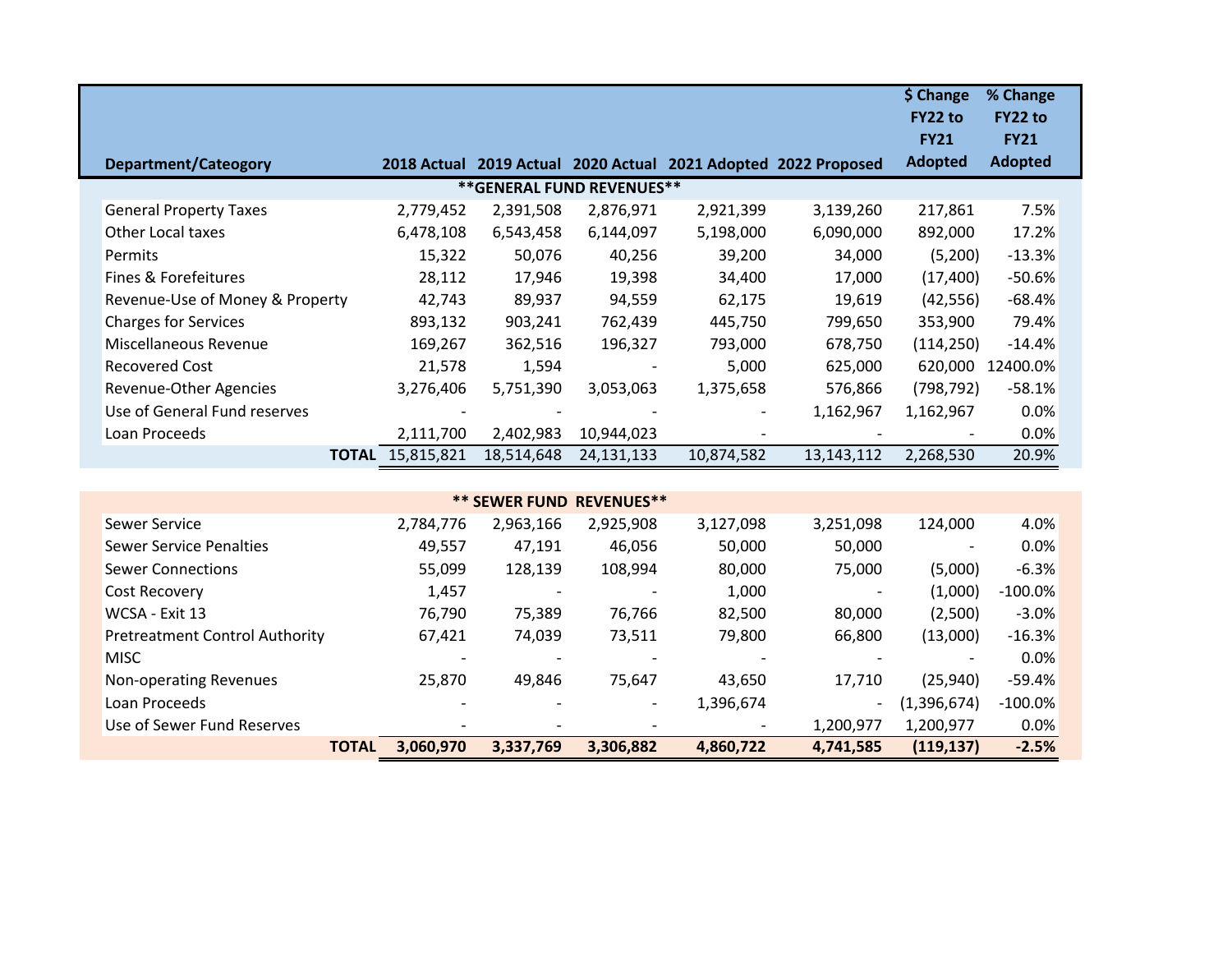|                                   |                              |                                       |                          |           |                                                                | \$ Change                | % Change       |
|-----------------------------------|------------------------------|---------------------------------------|--------------------------|-----------|----------------------------------------------------------------|--------------------------|----------------|
|                                   |                              |                                       |                          |           |                                                                | FY22 to                  | FY22 to        |
|                                   |                              |                                       |                          |           |                                                                | <b>FY21</b>              | <b>FY21</b>    |
| <b>Department/Cateogory</b>       |                              |                                       |                          |           | 2018 Actual 2019 Actual 2020 Actual 2021 Adopted 2022 Proposed | <b>Adopted</b>           | <b>Adopted</b> |
|                                   |                              |                                       |                          |           |                                                                |                          |                |
|                                   |                              | ** STREET MAINTENANCE FUND REVENUES** |                          |           |                                                                |                          |                |
| * COMMONWEALTH *                  |                              |                                       |                          |           |                                                                |                          |                |
| VDOT Street & Highway Maintenance | $\overline{\phantom{0}}$     |                                       | $\overline{\phantom{0}}$ | 866,500   | 1,733,000                                                      | 866,500                  | 100.0%         |
| Park Street VDOT Sharing          | $\qquad \qquad \blacksquare$ | $\overline{\phantom{a}}$              | -                        | 1,550,000 | 1,421,000                                                      | (129,000)                | $-8.3%$        |
| * FUND TRANSFERS *                | $\overline{\phantom{0}}$     | $\overline{\phantom{0}}$              | $\overline{\phantom{0}}$ |           |                                                                | $\overline{\phantom{0}}$ | 0.0%           |
| Transfer from General Fund        | $\overline{\phantom{a}}$     | $\overline{\phantom{a}}$              | $\overline{\phantom{a}}$ | 50,000    | 29,000                                                         | (21,000)                 | $-42.0%$       |
| <b>TOTAL</b>                      | $\blacksquare$               |                                       | ٠                        | 2,466,500 | 3,183,000                                                      | 716,500                  | 29.0%          |
|                                   |                              |                                       |                          |           |                                                                |                          |                |
|                                   |                              | ** CAPITAL PROJECTS FUND REVENUES **  |                          |           |                                                                |                          |                |
| Loan Proceeds                     | -                            |                                       | $\overline{\phantom{a}}$ | 8,030,680 | 6,587,900                                                      | (1,442,780)              | $-18.0\%$      |

| LUUITTI UULLUJ                    |              |                          |                          |                          | <u>0,000,000</u> |           | 0,00,000, 11,772,000 | <b>10.000</b> |
|-----------------------------------|--------------|--------------------------|--------------------------|--------------------------|------------------|-----------|----------------------|---------------|
| * FUND TRANSFERS *                |              | $\overline{\phantom{0}}$ |                          | $\overline{\phantom{0}}$ |                  |           |                      | 0.0%          |
| <b>Transfer from General Fund</b> |              | $\overline{\phantom{0}}$ | $\overline{\phantom{0}}$ | $\overline{\phantom{0}}$ | 438.700          | 968.205   | 529.505              | 120.7%        |
|                                   | <b>TOTAL</b> | $\overline{\phantom{0}}$ |                          | $\overline{\phantom{0}}$ | 8.469.380        | 7,556,105 | (913, 275)           | $-10.8%$      |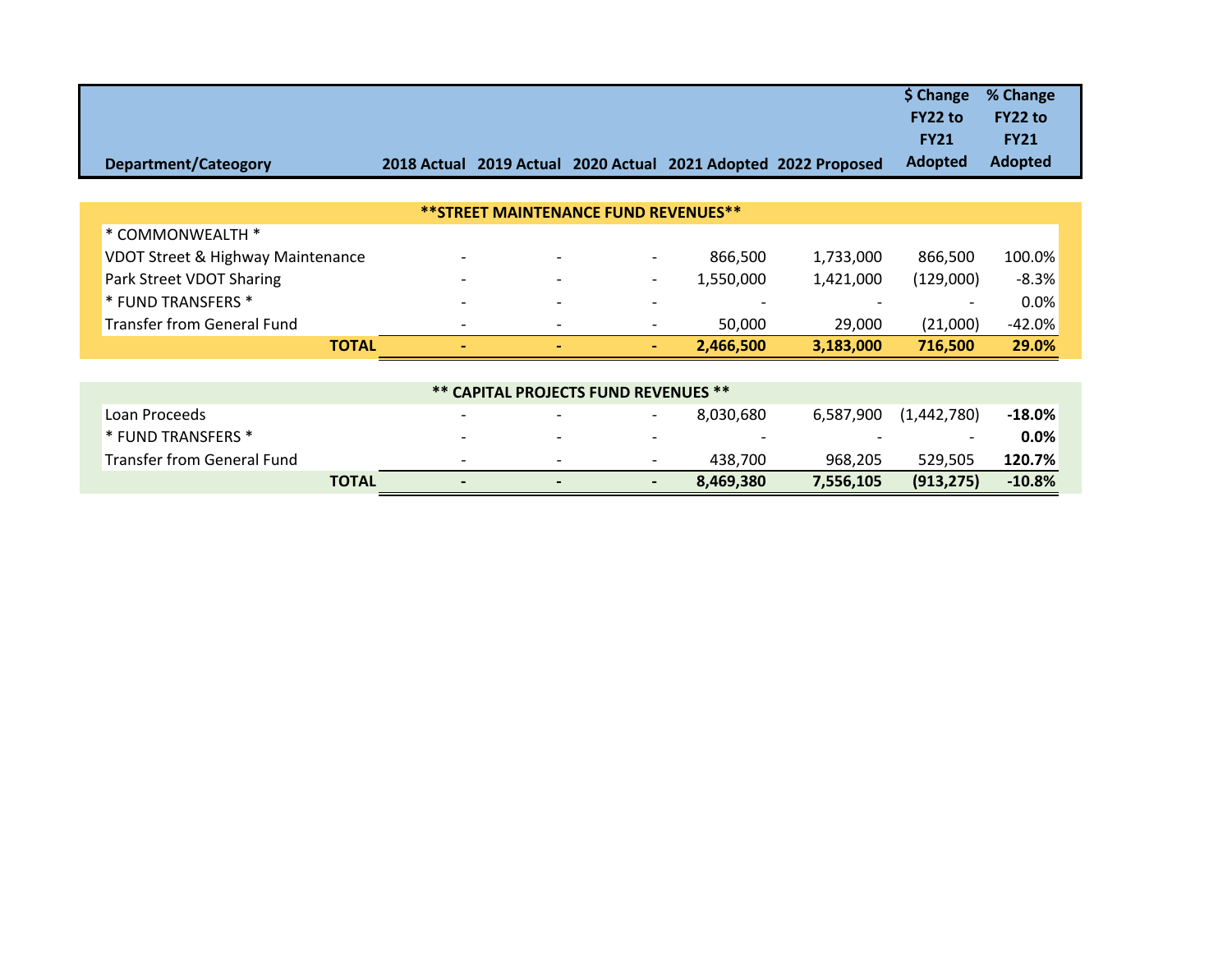# EXPENDITURE SUMMARY BY FUND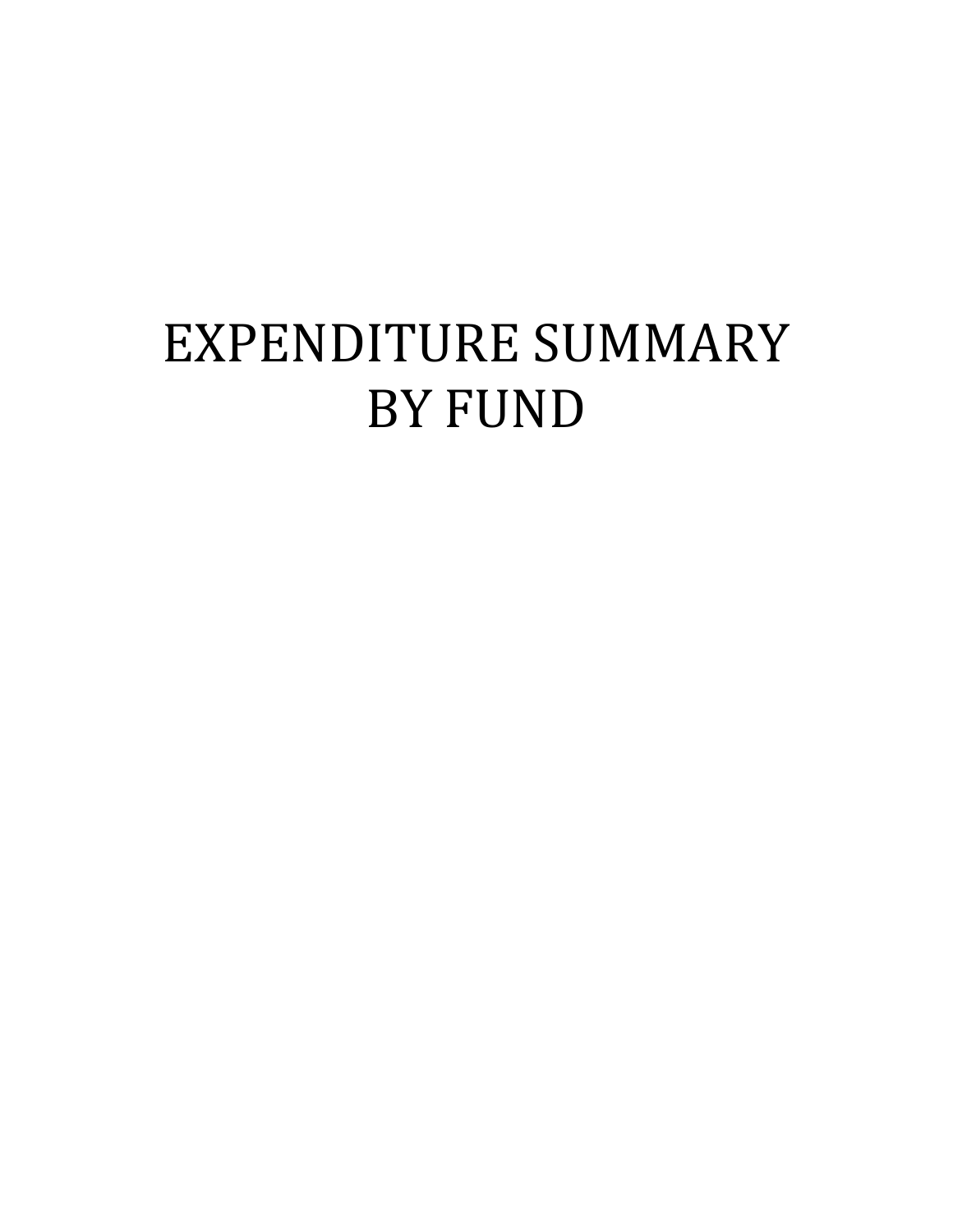|                                     |               |             |             |                                |              |               | \$ Change      | % Change       |  |
|-------------------------------------|---------------|-------------|-------------|--------------------------------|--------------|---------------|----------------|----------------|--|
|                                     |               |             |             |                                |              |               | FY22 to FY21   | FY22 to FY21   |  |
| <b>Department/Cateogory</b>         |               | 2018 Actual | 2019 Actual | 2020 Actual                    | 2021 Adopted | 2022 Proposed | <b>Adopted</b> | <b>Adopted</b> |  |
|                                     |               |             |             | ** GENERAL FUND EXPENDITURES** |              |               |                |                |  |
| * TOWN COUNCIL *                    |               |             |             |                                |              |               |                |                |  |
| Personnel                           |               | 37,549      | 37,365      | 37,255                         | 37,152       | 37,130        | (22)           | $-0.1%$        |  |
| <b>Operations &amp; Maintenance</b> |               | 200,835     | 50,262      | 77,395                         | 8,500        | 7,800         | (700)          | $-8.2%$        |  |
| Contingency                         |               | 83,017      | 58,862      | 27,790                         | 25,000       | 25,000        |                | 0.0%           |  |
| <b>Budget Stabilization Fund</b>    |               |             |             |                                | 65,945       | 250,000       | 184,055        | 279.1%         |  |
|                                     | <b>Totals</b> | 321,401     | 146,488     | 142,440                        | 136,597      | 319,930       | 183,333        | 134.2%         |  |
| * TOWN ADMINISTRATION *             |               |             |             |                                |              |               |                |                |  |
| Personnel                           |               | 548,998     | 219,563     | 275,188                        | 328,705      | 341,915       | 13,210         | 4.0%           |  |
| <b>Operations &amp; Maintenance</b> |               | 176,976     | 517,527     | 365,837                        | 384,506      | 374,455       | (10, 051)      | $-2.6%$        |  |
| Contingency                         |               | 2,869       | 19,338      | 1,164                          | 5,000        | 5,000         |                | 0.0%           |  |
|                                     | <b>Totals</b> | 728,843     | 756,429     | 642,189                        | 718,211      | 721,370       | 3,159          | 0.4%           |  |
| * TREASURER *                       |               |             |             |                                |              |               |                |                |  |
| Personnel                           |               |             |             |                                |              | 124,315       | 124,315        | 0.0%           |  |
| <b>Operations &amp; Maintenance</b> |               |             |             |                                |              | 23,830        | 23,830         | 0.0%           |  |
|                                     | <b>Totals</b> |             |             |                                |              | 148,145       | 148,145        | 0.0%           |  |
| * DIRECTOR OF FINANCE *             |               |             |             |                                |              |               |                |                |  |
| Personnel                           |               | 391,333     | 404,075     | 397,095                        | 342,797      | 242,295       | (100, 502)     | $-29.3%$       |  |
| <b>Operations &amp; Maintenance</b> |               | 105,262     | 102,820     | 117,337                        | 108,310      | 95,780        | (12, 530)      | $-11.6%$       |  |
|                                     | <b>Totals</b> | 496,595     | 506,895     | 514,432                        | 451,107      | 338,075       | (113, 032)     | $-25.1%$       |  |
| * INFORMATION SVCS. DEPARTMENT *    |               |             |             |                                |              |               |                |                |  |
| Personnel                           |               | 200,820     | 212,897     | 226,881                        | 225,197      | 241,570       | 16,373         | 7.3%           |  |
| <b>Operations &amp; Maintenance</b> |               | 235,625     | 223,211     | 135,643                        | 212,587      | 375,850       | 163,263        | 76.8%          |  |
| Capital Outlay                      |               | 223,802     | 145,877     | 242,179                        |              | 92,000        | 92,000         | 0.0%           |  |
|                                     | <b>Totals</b> | 660,248     | 581,985     | 604,702                        | 437,784      | 709,420       | 271,636        | 62.0%          |  |
| $*GIS*$                             |               |             |             |                                |              |               |                |                |  |
| Personnel                           |               | 52,705      | 20,270      | 49,404                         | 49,642       | 51,670        | 2,028          | 4.1%           |  |
| <b>Operations &amp; Maintenance</b> |               | 6,572       | 9,610       | 9,412                          | 8,450        | 8,450         |                | 0.0%           |  |
| Capital Outlay                      |               | 1,400       | 3,718       |                                |              |               |                | 0.0%           |  |
|                                     | <b>Totals</b> | 60,677      | 33,597      | 58,816                         | 58,092       | 60,120        | 2,028          | 3.5%           |  |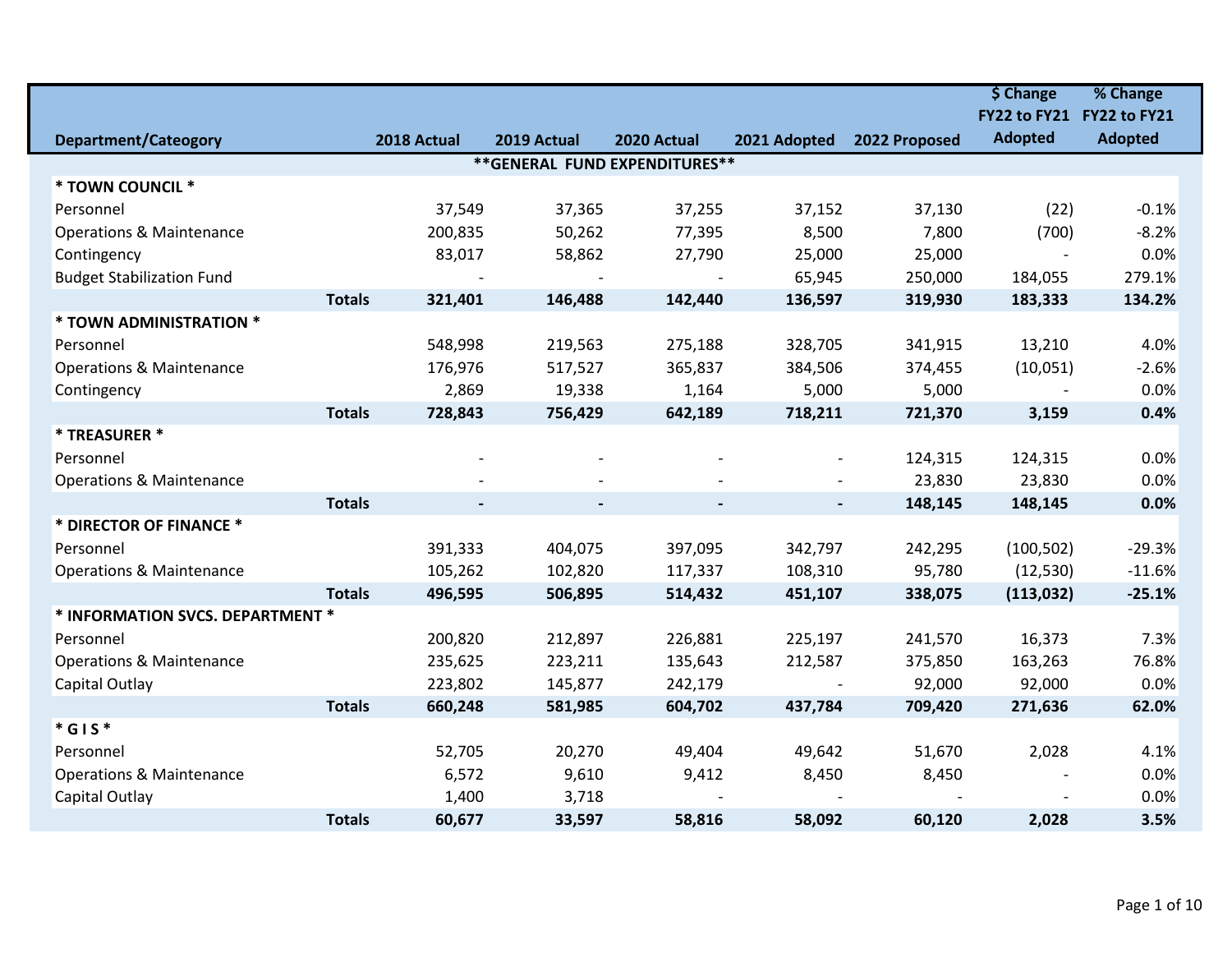|                                     |               |             |                                |             |              |               | \$ Change      | % Change       |
|-------------------------------------|---------------|-------------|--------------------------------|-------------|--------------|---------------|----------------|----------------|
|                                     |               |             |                                |             |              |               | FY22 to FY21   | FY22 to FY21   |
| <b>Department/Cateogory</b>         |               | 2018 Actual | 2019 Actual                    | 2020 Actual | 2021 Adopted | 2022 Proposed | <b>Adopted</b> | <b>Adopted</b> |
|                                     |               |             | ** GENERAL FUND EXPENDITURES** |             |              |               |                |                |
| * POLICE DEPARTMENT *               |               |             |                                |             |              |               |                |                |
| Personnel                           |               | 1,852,485   | 1,774,033                      | 1,792,761   | 1,854,364    | 1,994,360     | 139,996        | 7.5%           |
| <b>Operations &amp; Maintenance</b> |               | 251,134     | 369,690                        | 199,358     | 190,634      | 210,950       | 20,316         | 10.7%          |
|                                     | <b>Totals</b> | 2,103,619   | 2,143,723                      | 1,992,119   | 2,044,998    | 2,205,310     | 160,312        | 7.8%           |
| * FIRE DEPARTMENT *                 |               |             |                                |             |              |               |                |                |
| Personnel                           |               | 289,087     | 326,510                        | 338,364     | 327,972      | 326,065       | (1,907)        | $-0.6%$        |
| <b>Operations &amp; Maintenance</b> |               | 251,529     | 146,048                        | 166,351     | 150,112      | 160,750       | 10,638         | 7.1%           |
| Capital Outlay                      |               |             | 897,248                        | 70,992      |              |               |                | 0.0%           |
|                                     | <b>Totals</b> | 540,616     | 1,369,805                      | 575,707     | 478,084      | 486,815       | 8,731          | 1.8%           |
| * BUILDING INSPECTOR *              |               |             |                                |             |              |               |                |                |
| Personnel                           |               | 233,069     | 230,592                        | 175,720     | 114,425      | 115,305       | 880            | 0.8%           |
| <b>Operations &amp; Maintenance</b> |               | 36,290      | 39,196                         | 30,846      | 11,260       | 9,400         | (1,860)        | $-16.5%$       |
|                                     | <b>Totals</b> | 269,360     | 269,788                        | 206,566     | 125,685      | 124,705       | (980)          | $-0.8%$        |
| ** DIRECTOR OF PUBLIC WORKS-ADMIN** |               |             |                                |             |              |               |                |                |
| Personnel                           |               | 339,227     | 356,724                        | 381,110     | 323,300      | 320,445       | (2,855)        | $-0.9%$        |
| <b>Operations &amp; Maintenance</b> |               | 30,726      | 31,030                         | 31,453      | 45,700       | 52,950        | 7,250          | 15.9%          |
|                                     | <b>Totals</b> | 369,952     | 387,753                        | 412,563     | 369,000      | 373,395       | 4,395          | 1.2%           |
| * STREET DEPARTMENT *               |               |             |                                |             |              |               |                |                |
| Personnel                           |               | 813,202     | 910,797                        | 899,901     | 904,627      | 824,380       | (80, 247)      | $-8.9%$        |
| <b>Operations &amp; Maintenance</b> |               | 801,601     | 1,107,647                      | 1,036,762   | 561,165      | 474,315       | (86, 850)      | $-15.5%$       |
| Capital Outlay                      |               | 338,626     | 354,352                        | 282,363     | 125,000      |               | (125,000)      | $-100.0%$      |
|                                     | <b>Totals</b> | 1,953,429   | 2,372,795                      | 2,219,025   | 1,590,792    | 1,298,695     | (292,097)      | $-18.4%$       |
| * SOLID WASTE COLLECTION *          |               |             |                                |             |              |               |                |                |
| Personnel                           |               | 144,887     | 145,199                        | 133,418     | 142,812      | 151,390       | 8,578          | 6.0%           |
| <b>Operations &amp; Maintenance</b> |               | 230,102     | 255,442                        | 135,853     | 139,200      | 139,200       |                | 0.0%           |
| Capital Outlay                      |               | 159,548     | 61,465                         | 28,961      |              |               |                | 0.0%           |
|                                     | <b>Totals</b> | 534,537     | 462,106                        | 298,232     | 282,012      | 290,590       | 8,578          | 3.0%           |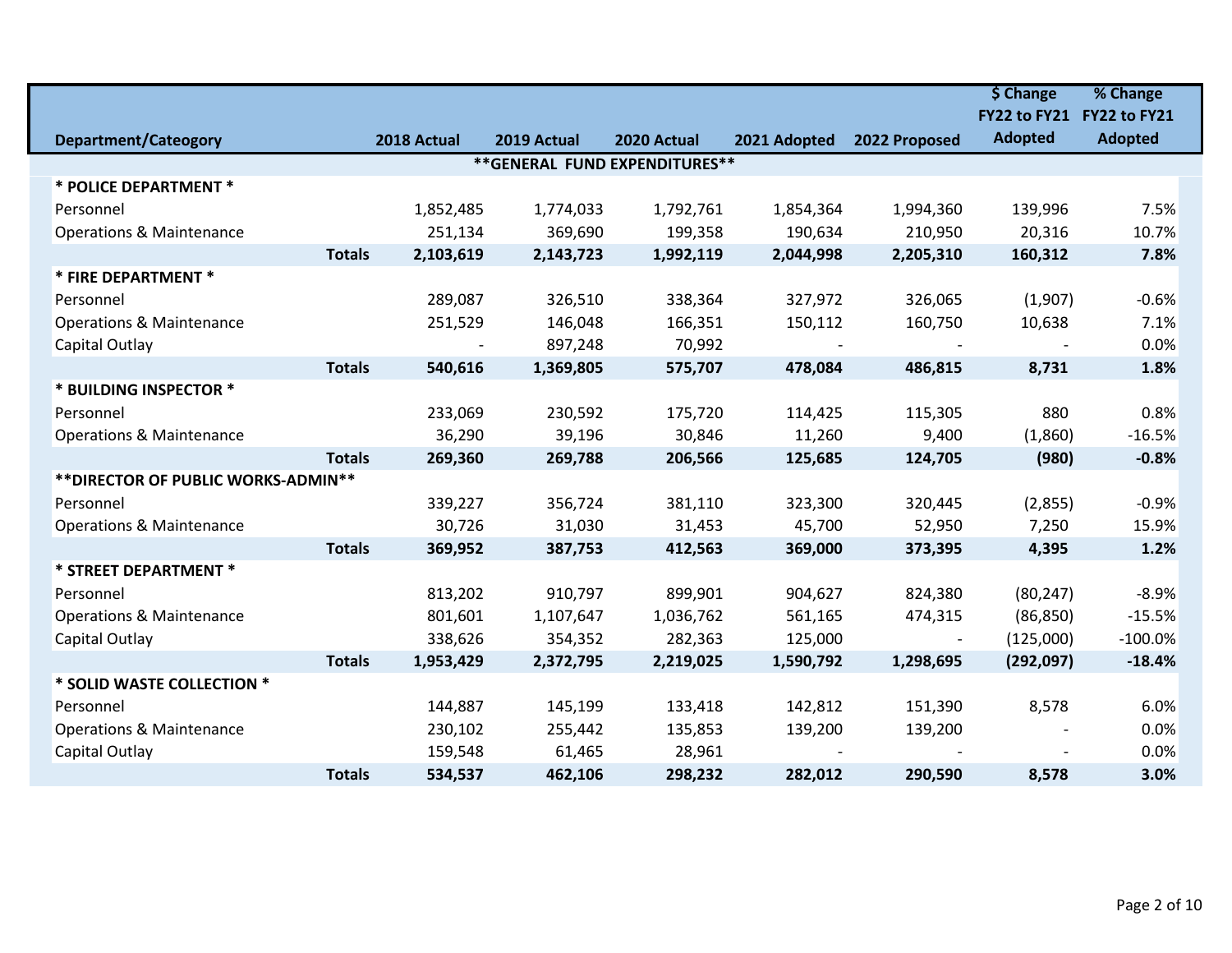|                                                       |                                 |                                |                   |              |                          | \$ Change                      | % Change        |
|-------------------------------------------------------|---------------------------------|--------------------------------|-------------------|--------------|--------------------------|--------------------------------|-----------------|
|                                                       |                                 |                                |                   |              |                          | FY22 to FY21                   | FY22 to FY21    |
| <b>Department/Cateogory</b>                           | 2018 Actual                     | 2019 Actual                    | 2020 Actual       | 2021 Adopted | 2022 Proposed            | <b>Adopted</b>                 | <b>Adopted</b>  |
|                                                       |                                 | ** GENERAL FUND EXPENDITURES** |                   |              |                          |                                |                 |
| * FACILITY MAINTENANCE *                              |                                 |                                |                   |              |                          |                                |                 |
| Personnel                                             |                                 | $\overline{\phantom{a}}$       | 1,299             | 142,246      | 185,225                  | 42,979                         | 30.2%           |
| <b>Operations &amp; Maintenance</b>                   |                                 |                                |                   | 64,595       | 103,000                  | 38,405                         | 59.5%           |
| Capital Outlay                                        |                                 |                                |                   |              | 26,950                   | 26,950                         | 0.0%            |
|                                                       | <b>Totals</b><br>$\blacksquare$ | $\overline{\phantom{a}}$       | 1,299             | 206,841      | 315,175                  | 108,334                        | 52.4%           |
| * ARBORIST *                                          |                                 |                                |                   |              |                          |                                |                 |
| Personnel                                             | 8,987                           | 9,181                          | 10,152            | 11,090       | 11,100                   | 10                             | 0.1%            |
| <b>Operations &amp; Maintenance</b>                   | 20,597                          | 7,512                          | 9,422             | 21,300       | 22,550                   | 1,250                          | 5.9%            |
|                                                       | <b>Totals</b><br>29,585         | 16,693                         | 19,575            | 32,390       | 33,650                   | 1,260                          | 3.9%            |
| * MUNICIPAL BUILDING *                                |                                 |                                |                   |              |                          |                                |                 |
| Personnel                                             | 203                             |                                |                   |              | $\overline{\phantom{a}}$ |                                | 0.0%            |
| <b>Operations &amp; Maintenance</b>                   | 127,787                         | 134,522                        | 164,177           | 111,025      | 43,525                   | (67, 500)                      | $-60.8%$        |
|                                                       | <b>Totals</b><br>127,990        | 134,522                        | 164,177           | 111,025      | 43,525                   | (67, 500)                      | $-60.8%$        |
| * CENTRAL GARAGE/TOWN SHOP *                          |                                 |                                |                   |              |                          |                                |                 |
| Personnel                                             | 151,135<br>215,999              | 177,751                        | 183,639           | 186,240      | 185,560                  | (680)                          | $-0.4%$<br>0.0% |
| <b>Operations &amp; Maintenance</b><br>Capital Outlay | 5,062                           | 171,871<br>13,751              | 177,605<br>13,242 | 189,501      | 189,550                  | 49<br>$\overline{\phantom{a}}$ | 0.0%            |
|                                                       | <b>Totals</b><br>372,196        | 363,373                        | 374,485           | 375,741      | 375,110                  | (631)                          | $-0.2%$         |
| * THE MUSTER GROUNDS *                                |                                 |                                |                   |              |                          |                                |                 |
| Personnel                                             | 74,012                          | 91,429                         | 75,390            |              |                          | $\overline{a}$                 | 0.0%            |
| <b>Operations &amp; Maintenance</b>                   | 21,215                          | 19,398                         | 22,479            | 4,230        | 3,810                    | (420)                          | $-9.9%$         |
|                                                       | <b>Totals</b><br>95,227         | 110,827                        | 97,869            | 4,230        | 3,810                    | (420)                          | $-9.9%$         |
| * FINDLAY HOUSE *                                     |                                 |                                |                   |              |                          |                                |                 |
| <b>Operations &amp; Maintenance</b>                   | 3,947                           | 3,942                          | 3,405             | 3,855        | 3,815                    | (40)                           | $-1.0%$         |
|                                                       | <b>Totals</b><br>3,947          | 3,942                          | 3,405             | 3,855        | 3,815                    | (40)                           | $-1.0%$         |
| * SUMMERS LAW OFFICE *                                |                                 |                                |                   |              |                          |                                |                 |
| <b>Operations &amp; Maintenance</b>                   |                                 | 457                            |                   |              |                          |                                | 0.0%            |
|                                                       | <b>Totals</b>                   | 457                            |                   |              | $\overline{\phantom{a}}$ |                                | 0.0%            |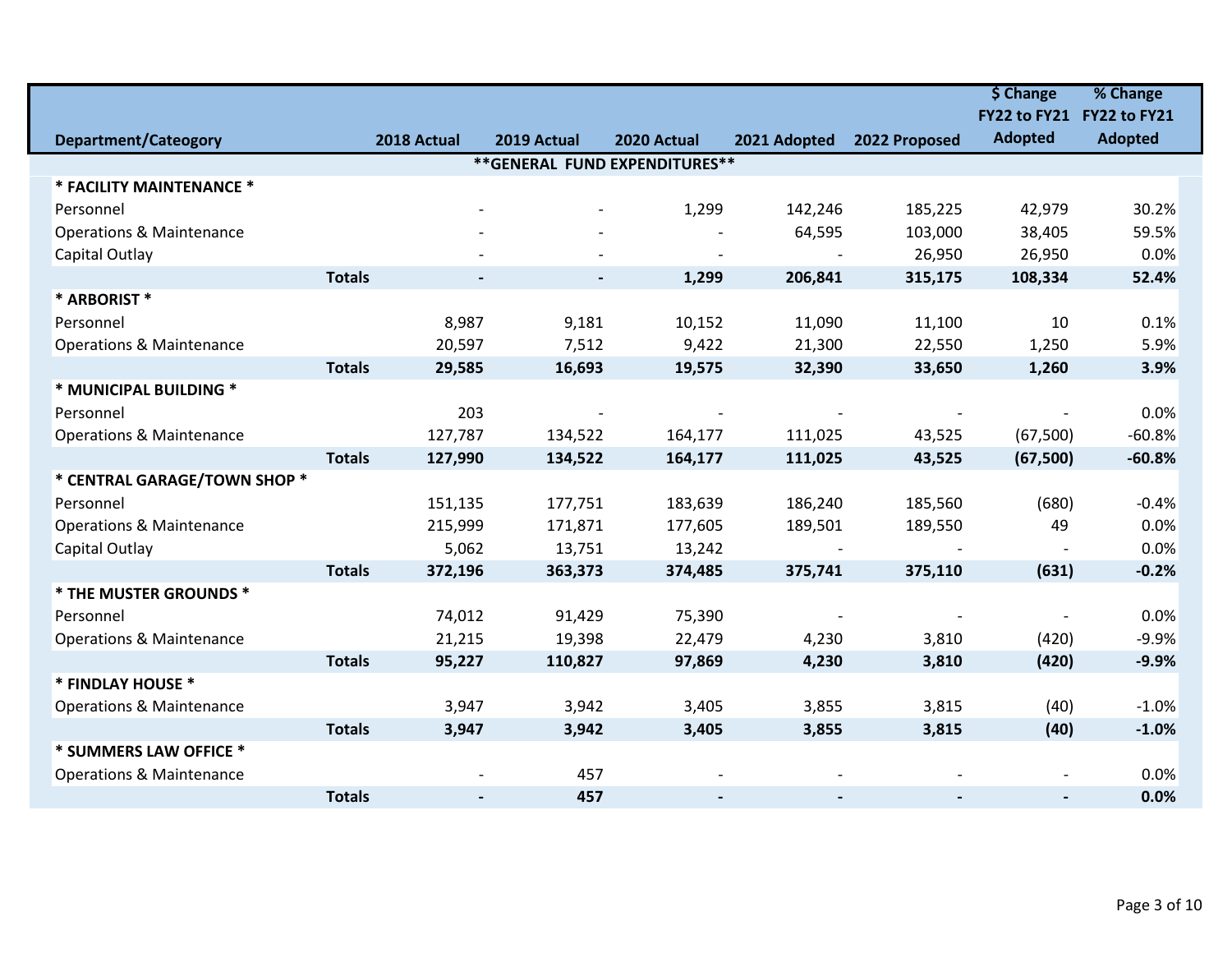|                                     |               |             |             |                                |                |                | \$ Change                | % Change            |
|-------------------------------------|---------------|-------------|-------------|--------------------------------|----------------|----------------|--------------------------|---------------------|
|                                     |               |             |             |                                |                |                | FY22 to FY21             | <b>FY22 to FY21</b> |
| <b>Department/Cateogory</b>         |               | 2018 Actual | 2019 Actual | 2020 Actual                    | 2021 Adopted   | 2022 Proposed  | <b>Adopted</b>           | <b>Adopted</b>      |
|                                     |               |             |             | ** GENERAL FUND EXPENDITURES** |                |                |                          |                     |
| * FIELDS-PENN 1860 HOUSE MUSEUM *   |               |             |             |                                |                |                |                          |                     |
| <b>Operations &amp; Maintenance</b> |               | 2,856       | 9,036       | 281,333                        | 3,330          | 5,280          | 1,950                    | 58.6%               |
|                                     | <b>Totals</b> | 2,856       | 9,036       | 281,333                        | 3,330          | 5,280          | 1,950                    | 58.6%               |
| * PUBLIC RESTROOMS *                |               |             |             |                                |                |                |                          |                     |
| <b>Operations &amp; Maintenance</b> |               | 5,663       | 7,166       | 6,660                          | 8,515          | 12,565         | 4,050                    | 47.6%               |
|                                     | <b>Totals</b> | 5,663       | 7,166       | 6,660                          | 8,515          | 12,565         | 4,050                    | 47.6%               |
| * HISTORIC PROPERTIES *             |               |             |             |                                |                |                |                          |                     |
| <b>Operations &amp; Maintenance</b> |               | 79,586      | 53,321      | 75,814                         | 90,500         | 21,750         | (68, 750)                | $-76.0%$            |
|                                     | <b>Totals</b> | 79,586      | 53,321      | 75,814                         | 90,500         | 21,750         | (68, 750)                | $-76.0%$            |
| * URBAN PATHWAYS *                  |               |             |             |                                |                |                |                          |                     |
| <b>Operations &amp; Maintenance</b> |               | 143,711     | 406,535     | 5,966                          |                |                |                          | 0.0%                |
|                                     | <b>Totals</b> | 143,711     | 406,535     | 5,966                          | $\blacksquare$ | $\blacksquare$ | $\overline{\phantom{a}}$ | 0.0%                |
| * LATTURE FIELD ANNEX *             |               |             |             |                                |                |                |                          |                     |
| <b>Operations &amp; Maintenance</b> |               | 11,489      | 9,320       | 14,460                         | 19,825         | 29,825         | 10,000                   | 50.4%               |
|                                     | <b>Totals</b> | 11,489      | 9,320       | 14,460                         | 19,825         | 29,825         | 10,000                   | 50.4%               |
| * FAIRVIEW *                        |               |             |             |                                |                |                |                          |                     |
| <b>Operations &amp; Maintenance</b> |               | 2,928       | 4,899       | 12,923                         | 12,990         | 1,310          | (11,680)                 | $-89.9%$            |
|                                     | <b>Totals</b> | 2,928       | 4,899       | 12,923                         | 12,990         | 1,310          | (11,680)                 | $-89.9%$            |
| * ABINGDON FARMERS MARKET *         |               |             |             |                                |                |                |                          |                     |
| Personnel                           |               | 8,446       | 8,499       | 5,022                          | 11,090         | 10,885         | (205)                    | $-1.8%$             |
| <b>Operations &amp; Maintenance</b> |               | 2,645       | 3,076       | 4,162                          | 2,585          | 2,940          | 355                      | 13.7%               |
|                                     | <b>Totals</b> | 11,090      | 11,576      | 9,184                          | 13,675         | 13,825         | 150                      | 1.1%                |
| * PARKS & GROUNDS *                 |               |             |             |                                |                |                |                          |                     |
| Personnel                           |               | 517,431     | 533,729     | 554,223                        | 572,491        | 557,195        | (15, 296)                | $-2.7%$             |
| <b>Operations &amp; Maintenance</b> |               | 118,614     | 121,751     | 118,794                        | 130,507        | 151,135        | 20,628                   | 15.8%               |
| Capital Outlay                      |               | 3,953       | 7,003       | 6,632                          |                | 11,200         | 11,200                   | 0.0%                |
|                                     | <b>Totals</b> | 639,999     | 662,483     | 679,648                        | 702,998        | 719,530        | 16,532                   | 2.4%                |
| * CEMETERIES *                      |               |             |             |                                |                |                |                          |                     |
| <b>Operations &amp; Maintenance</b> |               | 485         | 471         | 672                            | 1,260          | 2,700          | 1,440                    | 114.3%              |
|                                     | <b>Totals</b> | 485         | 471         | 672                            | 1,260          | 2,700          | 1,440                    | 114.3%              |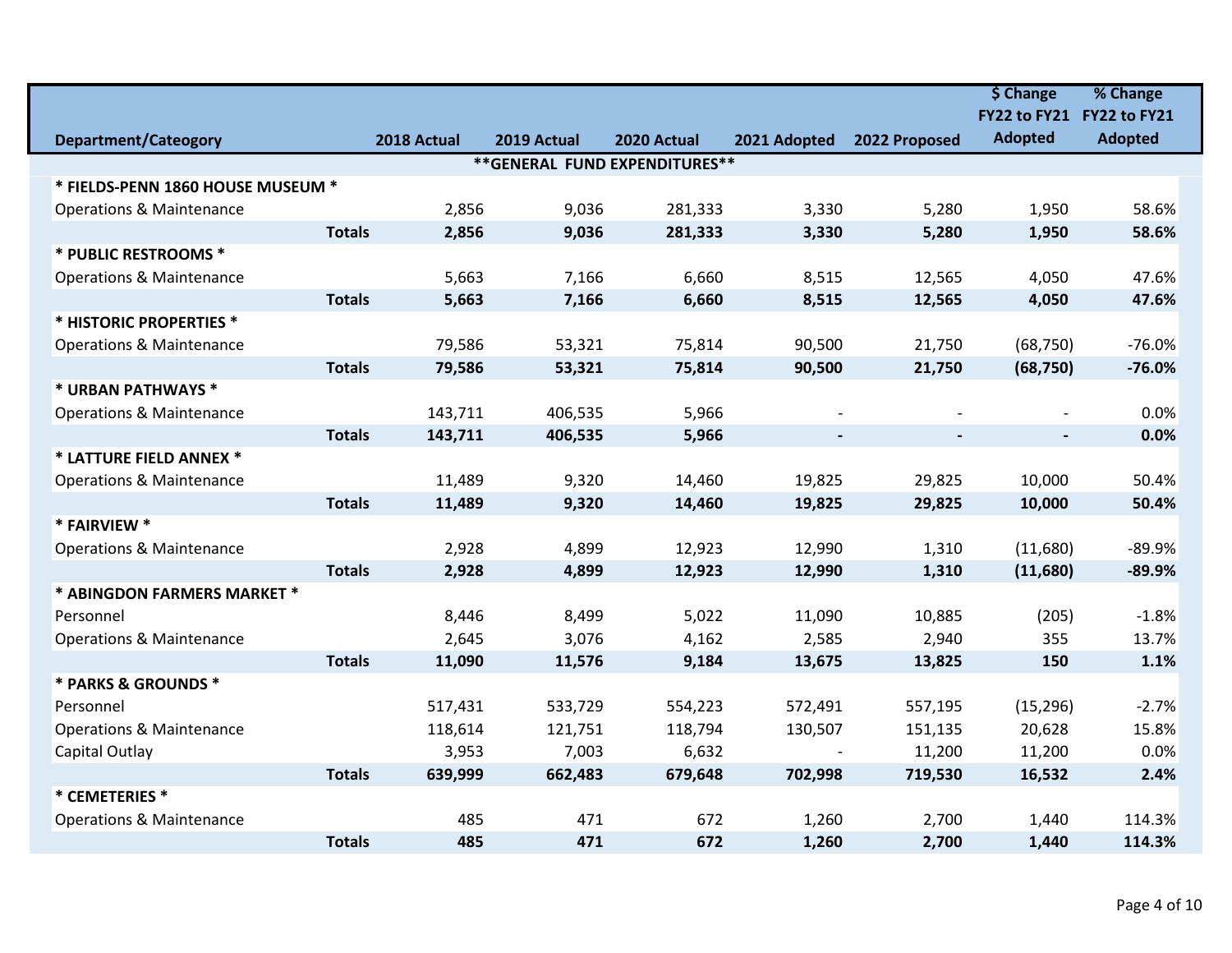|                                     |               |             |                                |             |              |               | \$ Change                | % Change       |
|-------------------------------------|---------------|-------------|--------------------------------|-------------|--------------|---------------|--------------------------|----------------|
|                                     |               |             |                                |             |              |               | FY22 to FY21             | FY22 to FY21   |
| <b>Department/Cateogory</b>         |               | 2018 Actual | 2019 Actual                    | 2020 Actual | 2021 Adopted | 2022 Proposed | <b>Adopted</b>           | <b>Adopted</b> |
|                                     |               |             | ** GENERAL FUND EXPENDITURES** |             |              |               |                          |                |
| * VA CREEPER TRAIL & MUSEUM *       |               |             |                                |             |              |               |                          |                |
| <b>Operations &amp; Maintenance</b> |               | 82,274      | 167,378                        | 481,556     | 33,760       | 25,260        | (8,500)                  | $-25.2%$       |
|                                     | <b>Totals</b> | 82,274      | 167,378                        | 481,556     | 33,760       | 25,260        | (8,500)                  | $-25.2%$       |
| * RECREATION CENTER *               |               |             |                                |             |              |               |                          |                |
| Personnel                           |               | 922,373     | 960,363                        | 812,310     | 157,879      | 667,125       | 509,246                  | 322.6%         |
| <b>Operations &amp; Maintenance</b> |               | 353,860     | 304,574                        | 230,833     | 111,473      | 293,710       | 182,237                  | 163.5%         |
| Capital Outlay                      |               | 12,882      | 15,949                         | 24,185      |              | 9,515         | 9,515                    | 0.0%           |
|                                     | <b>Totals</b> | 1,289,115   | 1,280,885                      | 1,067,328   | 269,352      | 970,350       | 700,998                  | 260.3%         |
| * THE MEADOWS *                     |               |             |                                |             |              |               |                          |                |
| Personnel                           |               |             |                                |             |              | 139,455       | 139,455                  | 0.0%           |
| <b>Operations &amp; Maintenance</b> |               |             |                                |             |              | 178,030       | 178,030                  | 0.0%           |
| Capital Outlay                      |               | 2,580,520   | 3,841,070                      | 1,548,631   |              |               |                          |                |
|                                     | <b>Totals</b> | 2,580,520   | 3,841,070                      | 1,548,631   |              | 317,485       | 317,485                  | 0.0%           |
| * ARTS DEPOT *                      |               |             |                                |             |              |               |                          |                |
| <b>Operations &amp; Maintenance</b> |               | 616         | 518                            | 496         | 550          | 30,600        | 30,050                   | 5463.6%        |
|                                     | <b>Totals</b> | 616         | 518                            | 496         | 550          | 30,600        | 30,050                   | 5463.6%        |
| * DIRECTOR OF PLANNING & ZONING *   |               |             |                                |             |              |               |                          |                |
| Personnel                           |               | 68,515      | 183,840                        | 199,217     | 200,957      | 203,790       | 2,833                    | 1.4%           |
| <b>Operations &amp; Maintenance</b> |               | 11,797      | 37,605                         | 55,390      | 129,391      | 140,750       | 11,359                   | 8.8%           |
| Capital Outlay                      |               |             |                                | 7,016       |              |               |                          | 0.0%           |
|                                     | <b>Totals</b> | 80,311      | 221,444                        | 261,624     | 330,348      | 344,540       | 14,192                   | 4.3%           |
| * ECONOMIC DEVELOPMENT *            |               |             |                                |             |              |               |                          |                |
| Personnel                           |               | 68,014      | 68,612                         | 73,709      | 78,285       | 89,070        | 10,785                   | 13.8%          |
| <b>Operations &amp; Maintenance</b> |               | 205,279     | 206,446                        | 236,670     | 257,972      | 244,100       | (13, 872)                | $-5.4%$        |
|                                     | <b>Totals</b> | 273,292     | 275,057                        | 310,379     | 336,257      | 333,170       | (3,087)                  | $-0.9%$        |
| * ABINGDON TRANSIT *                |               |             |                                |             |              |               |                          |                |
| Personnel                           |               | 7,720       | 4,364                          |             |              |               |                          | 0.0%           |
| <b>Operations &amp; Maintenance</b> |               | 23,284      | 25,421                         | 53,880      | 54,267       | 54,267        |                          | 0.0%           |
|                                     | <b>Totals</b> | 31,005      | 29,785                         | 53,880      | 54,267       | 54,267        | $\overline{\phantom{a}}$ | 0.0%           |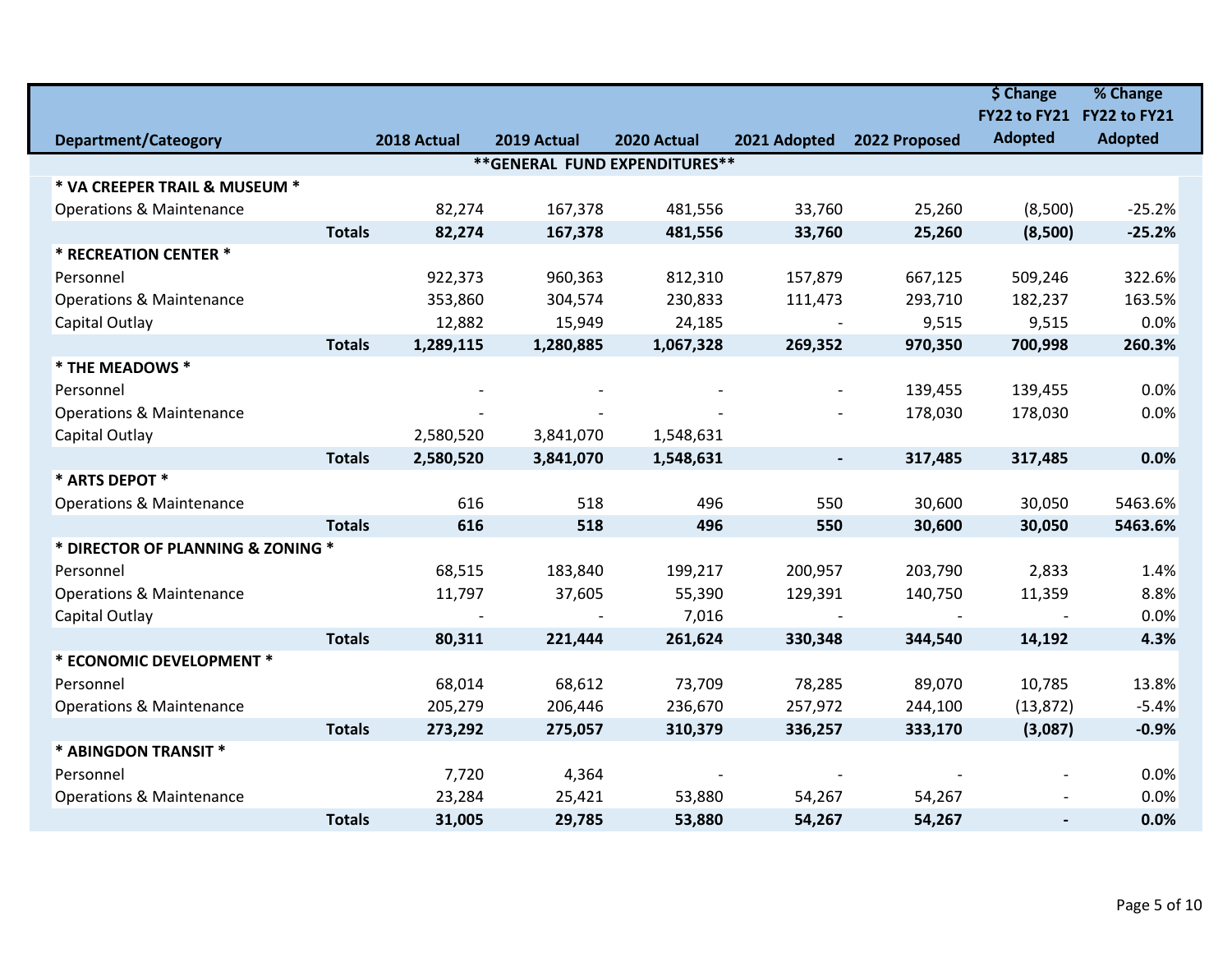|                                     |               |                          |                               |                          |              |               | \$ Change      | % Change            |
|-------------------------------------|---------------|--------------------------|-------------------------------|--------------------------|--------------|---------------|----------------|---------------------|
|                                     |               |                          |                               |                          |              |               | FY22 to FY21   | <b>FY22 to FY21</b> |
| <b>Department/Cateogory</b>         |               | 2018 Actual              | 2019 Actual                   | 2020 Actual              | 2021 Adopted | 2022 Proposed | <b>Adopted</b> | <b>Adopted</b>      |
|                                     |               |                          | **GENERAL FUND EXPENDITURES** |                          |              |               |                |                     |
| * TOURISM *                         |               |                          |                               |                          |              |               |                |                     |
| Personnel                           |               | 322,579                  | 328,709                       | 300,326                  | 162,954      | 62,800        | (100, 154)     | $-61.5%$            |
| <b>Operations &amp; Maintenance</b> |               | 375,889                  | 404,213                       | 322,707                  | 17,520       | 208,860       | 191,340        | 1092.1%             |
|                                     | <b>Totals</b> | 698,467                  | 732,922                       | 623,033                  | 180,474      | 271,660       | 91,186         | 50.5%               |
| **NON-DEPART.**                     |               |                          |                               |                          |              |               |                |                     |
| Non-departmental                    |               | 677,317                  | 543,823                       | 473,709                  | 52,500       | 42,500        | (10,000)       | $-19.0%$            |
|                                     | <b>Totals</b> | 677,317                  | 543,823                       | 473,709                  | 52,500       | 42,500        | (10,000)       | $-19.0%$            |
| * CONTINGENCIES/DEBT SERVICE *      |               |                          |                               |                          |              |               |                |                     |
| Debt Service                        |               | 387,115                  | 463,424                       | 7,949,295                | 847,337      | 1,097,635     | 250,298        | 29.5%               |
|                                     | <b>Totals</b> | 387,115                  | 463,424                       | 7,949,295                | 847,337      | 1,097,635     | 250,298        | 29.5%               |
| * Transfers *                       |               |                          |                               |                          |              |               |                |                     |
| Transfer                            |               | $\overline{\phantom{a}}$ | $\overline{\phantom{a}}$      | $\overline{\phantom{a}}$ | 440,200      | 968,205       | 528,005        | 119.9%              |
| Transfer                            |               | $\overline{\phantom{a}}$ | $\overline{\phantom{a}}$      | $\overline{\phantom{a}}$ | 50,000       | 29,000        | (21,000)       | $-42.0%$            |
|                                     | <b>Totals</b> | $\overline{\phantom{a}}$ | $\overline{\phantom{a}}$      | $\blacksquare$           | 490,200      | 997,205       | 507,005        | 103.4%              |
|                                     |               |                          |                               |                          |              |               |                |                     |
| <b>GENERAL FUND TOTAL</b>           |               | 15,666,063               | 18,382,290                    | 22,184,194               | 10,874,582   | 13, 143, 112  | 2,268,530      | 20.9%               |

|                                     |                          |             |             |              |               | \$ Change      | % Change       |
|-------------------------------------|--------------------------|-------------|-------------|--------------|---------------|----------------|----------------|
|                                     |                          |             |             |              |               | FY22 to FY21   | FY22 to FY21   |
| <b>CATEGORY</b>                     | 2018 Actual              | 2019 Actual | 2020 Actual | 2021 Adopted | 2022 Proposed | <b>Adopted</b> | <b>Adopted</b> |
| Personnel                           | 7,052,777                | 7,004,499   | 6,922,384   | 6,174,225    | 6,883,045     | 708,820        | 11.5%          |
| <b>Operations &amp; Maintenance</b> | 4,137,174                | 4,951,912   | 4,585,651   | 3,089,375    | 3,703,062     | 613,687        | 19.9%          |
| Capital Outlay                      | 3,325,793                | 5,340,432   | 2,224,201   | 125,000      | 139,665       | 14,665         | 11.7%          |
| Contingency                         | 85,886                   | 78,200      | 28,954      | 30,000       | 30,000        |                | 0.0%           |
| Debt Service                        | 387,115                  | 463,424     | 7,949,295   | 847,337      | 1,097,635     | 250,298        | 29.5%          |
| Non-departmental                    | 677,317                  | 543,823     | 473,709     | 52,500       | 42,500        | (10,000)       | $-19.0\%$      |
| Intrafund Transfer                  | $\overline{\phantom{0}}$ |             |             | 490,200      | 997,205       | 507,005        | 103.4%         |
| <b>Budget Stabilization Fund</b>    | $\overline{\phantom{a}}$ |             |             | 65,945       | 250,000       | 184,055        | 279.1%         |
|                                     | 15,666,063               | 18,382,290  | 22,184,194  | •10,874,582  | 13,143,112    | 2,268,530      | 20.9%          |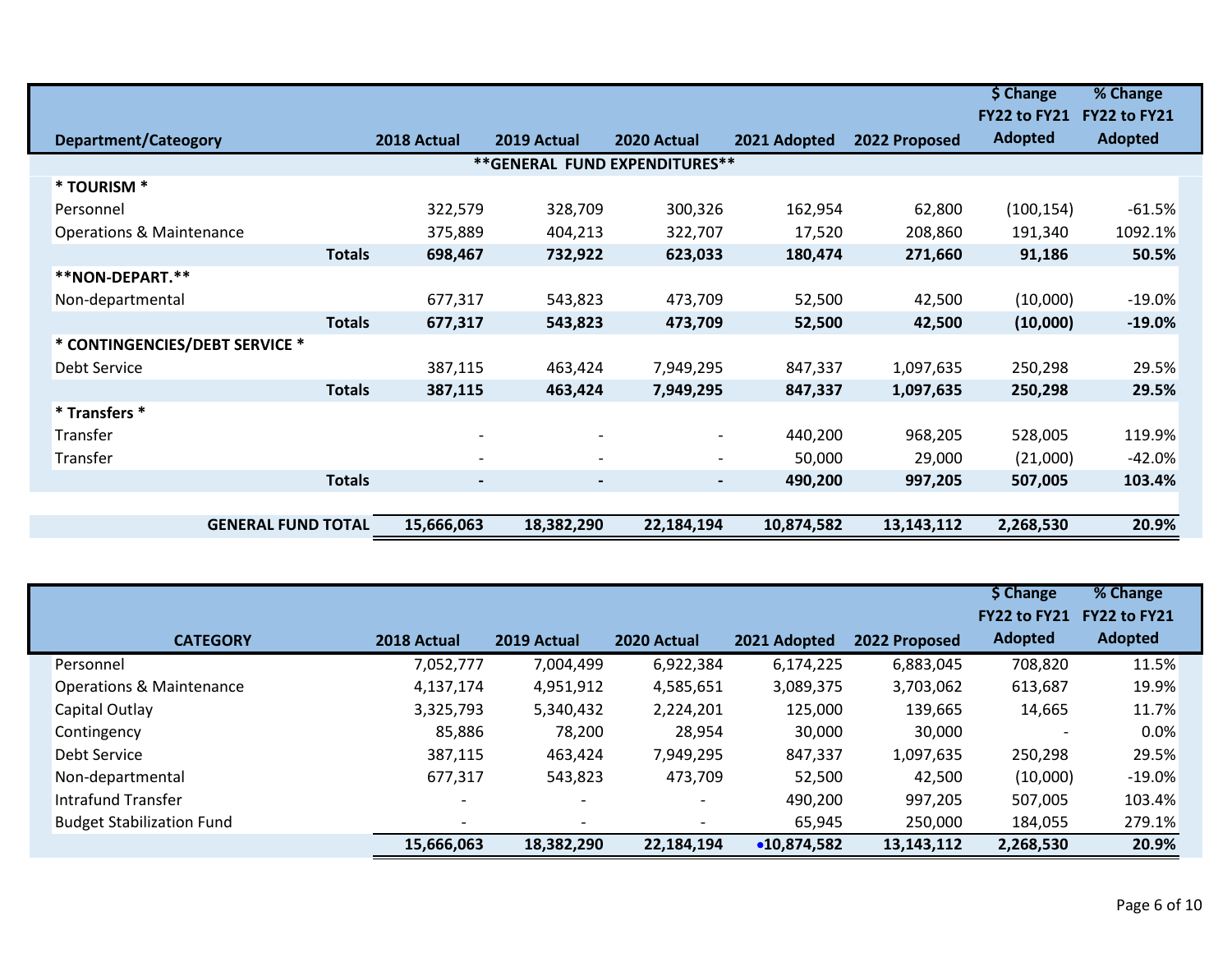|                                     |             |                                     |             |           |                            | \$ Change      | % Change       |
|-------------------------------------|-------------|-------------------------------------|-------------|-----------|----------------------------|----------------|----------------|
|                                     |             |                                     |             |           |                            | FY22 to FY21   | FY22 to FY21   |
| <b>Department/Cateogory</b>         | 2018 Actual | 2019 Actual                         | 2020 Actual |           | 2021 Adopted 2022 Proposed | <b>Adopted</b> | <b>Adopted</b> |
|                                     |             | <b>** SEWER FUND EXPENDITURES**</b> |             |           |                            |                |                |
| *DIRECTOR OF ENTERPRISE FD-ADMIN*   |             |                                     |             |           |                            |                |                |
| Personnel                           | 182,094     | 164,522                             | 175,395     | 216,535   | 301,105                    | 84,570         | 39.1%          |
| <b>Operations &amp; Maintenance</b> | 70,731      | 75,758                              | 81,692      | 74,052    | 63,140                     | (10, 912)      | $-14.7%$       |
| <b>Totals</b>                       | 252,824     | 240,280                             | 257,087     | 290,587   | 364,245                    | 73,658         | 25.3%          |
| * COLLECTION *                      |             |                                     |             |           |                            |                |                |
| Personnel                           | 488,894     | 595,179                             | 591,055     | 656,103   | 610,445                    | (45, 658)      | $-7.0%$        |
| <b>Operations &amp; Maintenance</b> | 125,809     | 205,125                             | 223,637     | 337,336   | 319,650                    | (17,686)       | $-5.2%$        |
| Capital Outlay                      | 21,393      | 6,855                               | 10,181      | 1,321,000 | 1,331,665                  | 10,665         | 0.8%           |
| <b>Totals</b>                       | 636,096     | 807,158                             | 824,873     | 2,314,439 | 2,261,760                  | (52, 679)      | $-2.3%$        |
| * DISPOSAL *                        |             |                                     |             |           |                            |                |                |
| Personnel                           | 752,814     | 914,971                             | 683,155     | 734,786   | 748,455                    | 13,669         | 1.9%           |
| <b>Operations &amp; Maintenance</b> | 357,825     | 352,360                             | 367,628     | 404,900   | 284,950                    | (119,950)      | $-29.6%$       |
| Capital Outlay                      | 26,613      | 22,330                              | 19,889      | 187,000   | 260,000                    | 73,000         | 39.0%          |
| <b>Totals</b>                       | 1,137,252   | 1,289,661                           | 1,070,673   | 1,326,686 | 1,293,405                  | (33, 281)      | $-2.5%$        |
| * DEBT SERVICE *                    |             |                                     |             |           |                            |                |                |
| Debt Service                        | 19,059      | 18,136                              | 15,405      | 815,918   | 728,315                    | (87, 603)      | $-10.7%$       |
| <b>Totals</b>                       | 19,059      | 18,136                              | 15,405      | 815,918   | 728,315                    | (87, 603)      | $-10.7%$       |
| * PRETREATMENT CONTROL AUTHORITY *  |             |                                     |             |           |                            |                |                |
| Personnel                           | 55,715      | 73,465                              | 64,453      | 66,822    | 66,835                     | 13             | 0.0%           |
| <b>Operations &amp; Maintenance</b> | 22,068      | 18,709                              | 17,702      | 25,270    | 26,525                     | 1,255          | 5.0%           |
| Capital Outlay                      | 648         | 1,810                               | 4,757       | 500       | 500                        |                | 0.0%           |
| <b>Totals</b>                       | 78,431      | 93,983                              | 86,913      | 92,592    | 93,860                     | 1,268          | 1.4%           |
| ** NON-DEPART. **                   |             |                                     |             |           |                            |                |                |
| Non-department                      | 671,691     | 641,761                             | 496,645     | 20,000    | $\overline{\phantom{a}}$   | (20,000)       | $-100.0%$      |
| <b>Totals</b>                       | 671,691     | 641,761                             | 496,645     | 20,000    | $\overline{\phantom{a}}$   | (20,000)       | $-100.0%$      |
|                                     |             |                                     |             |           |                            |                |                |
| <b>SEWER FUND TOTAL</b>             | 2,795,353   | 3,090,979                           | 2,751,596   | 4,860,222 | 4,741,585                  | (118, 637)     | $-2.4%$        |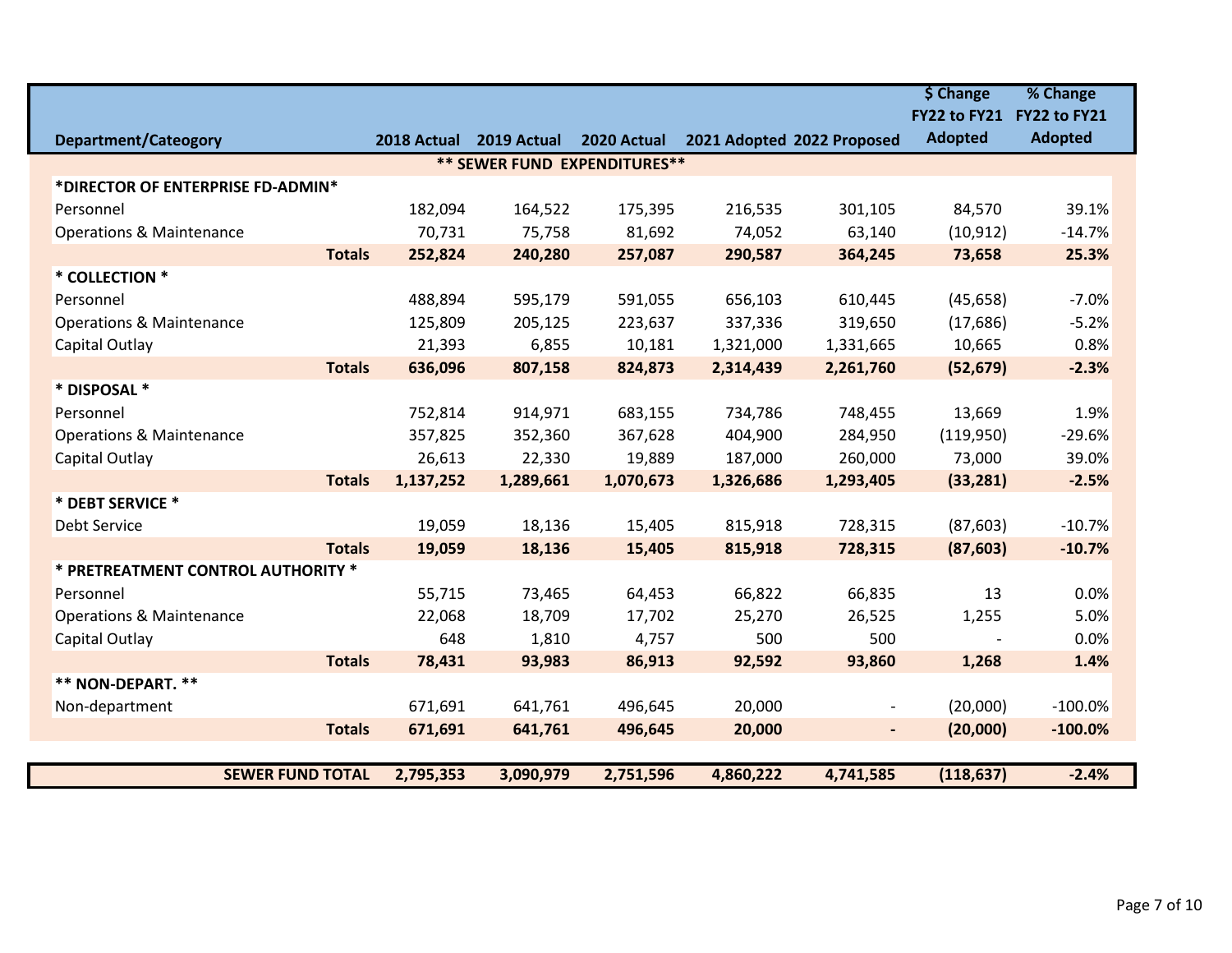|                                     |               |             |             |                                     |           |                            | \$ Change      | % Change       |
|-------------------------------------|---------------|-------------|-------------|-------------------------------------|-----------|----------------------------|----------------|----------------|
|                                     |               |             |             |                                     |           |                            | FY22 to FY21   | FY22 to FY21   |
| Department/Cateogory                |               | 2018 Actual | 2019 Actual | 2020 Actual                         |           | 2021 Adopted 2022 Proposed | <b>Adopted</b> | <b>Adopted</b> |
|                                     |               |             |             | <b>** SEWER FUND EXPENDITURES**</b> |           |                            |                |                |
|                                     |               |             |             |                                     |           |                            |                |                |
|                                     |               |             |             |                                     |           |                            |                |                |
| <b>SEWER FUND SUMMARY</b>           |               |             |             |                                     |           |                            |                |                |
| Personnel                           |               | 1,479,516   | 1,748,136   | 1,514,059                           | 1,674,246 | 1,726,840                  | 52,594         | 3.1%           |
| <b>Operations &amp; Maintenance</b> |               | 576,433     | 651,952     | 690,659                             | 841,558   | 694,265                    | (147, 293)     | $-17.5%$       |
| Capital Outlay                      |               | 48,654      | 30,994      | 34,828                              | 1,508,500 | 1,592,165                  | 83,665         | 5.5%           |
| Debt Service                        |               | 19,059      | 18,136      | 15,405                              | 815,918   | 728,315                    | (87, 603)      | $-10.7\%$      |
| Non-department                      |               | 671,691     | 641,761     | 496,645                             | 20,000    | $\overline{\phantom{a}}$   | (20,000)       | $-100.0%$      |
|                                     | <b>Totals</b> | 2,795,353   | 3,090,979   | 2,751,596                           | 4,860,222 | 4,741,585                  | (118, 637)     | $-2.4%$        |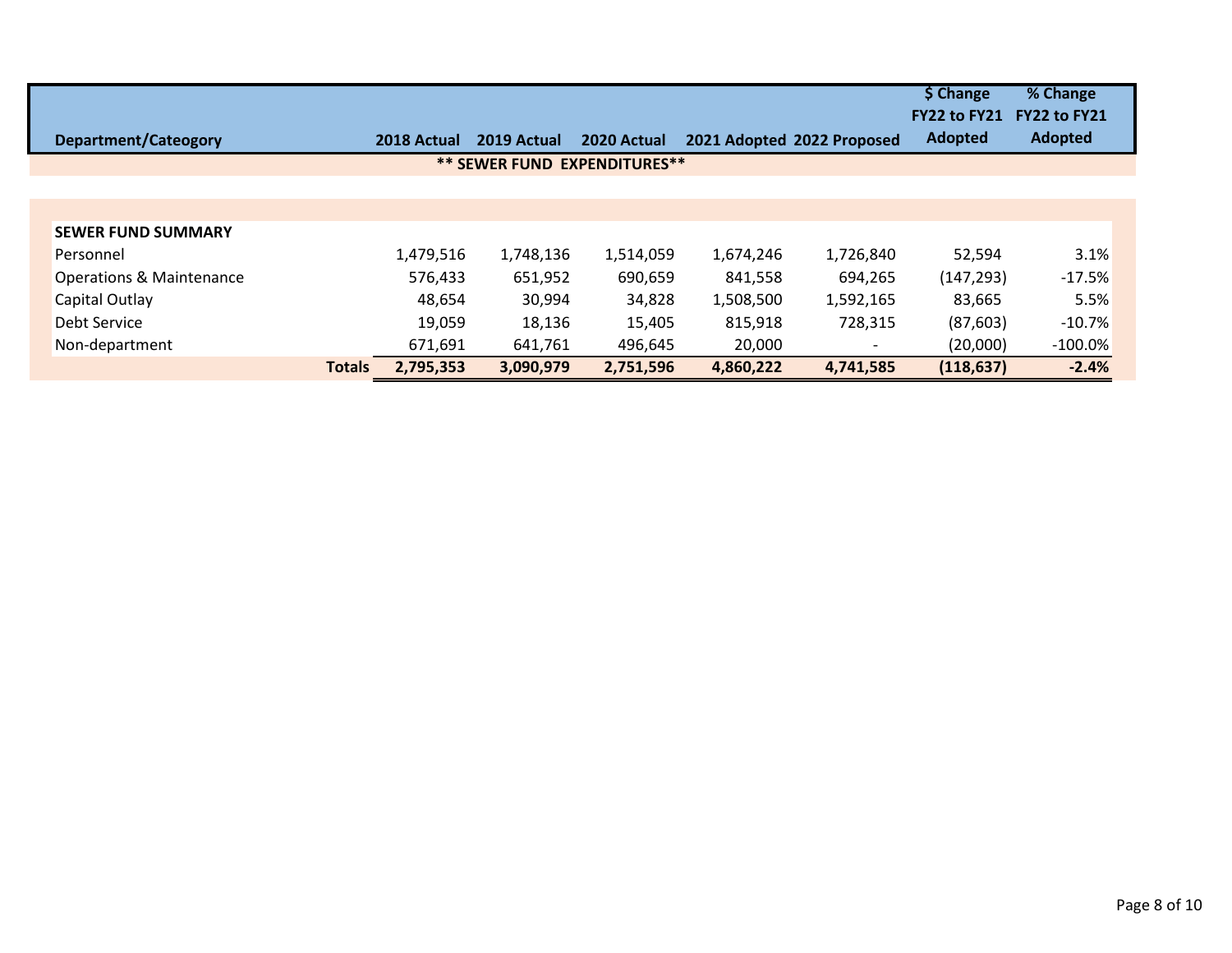|                                          |                          |                                          |                          |           |                            | \$ Change<br>FY22 to FY21 | % Change<br>FY22 to FY21 |
|------------------------------------------|--------------------------|------------------------------------------|--------------------------|-----------|----------------------------|---------------------------|--------------------------|
| <b>Department/Cateogory</b>              | 2018 Actual              | 2019 Actual                              | 2020 Actual              |           | 2021 Adopted 2022 Proposed | <b>Adopted</b>            | <b>Adopted</b>           |
|                                          |                          | ** CAPITAL PROJECTS FUND EXPENDITURES ** |                          |           |                            |                           |                          |
| Capital Outlay - Information Svcs. Dept  | $\overline{\phantom{0}}$ | $\overline{\phantom{a}}$                 | $\overline{\phantom{0}}$ | 596,680   | $\overline{\phantom{0}}$   | (596, 680)                | $-100.0\%$               |
| Capital Outlay - Police Department       |                          | $\overline{\phantom{a}}$                 | $\overline{\phantom{a}}$ | 184,550   | $\overline{\phantom{a}}$   | (184, 550)                | $-100.0\%$               |
| Capital Outlay - Central Garage/Town Shp |                          | $\overline{\phantom{a}}$                 | $\overline{\phantom{a}}$ | 4.000     | -                          | (4,000)                   | $-100.0\%$               |
| Capital Outlay - Fields-Penn             |                          |                                          | $\overline{\phantom{0}}$ | 125,000   | 223,000                    | 98,000                    | 78.4%                    |
| Capital Outlay - Parks & Playgrounds     |                          | $\overline{\phantom{a}}$                 | $\overline{\phantom{0}}$ | 18,650    | ٠                          | (18, 650)                 | $-100.0\%$               |
| Capital Outlay - Recreation Center       |                          | $\overline{\phantom{a}}$                 | $\overline{\phantom{a}}$ | 40,500    | $\overline{\phantom{a}}$   | (40,500)                  | $-100.0\%$               |
| Capital Outlay - Meadows/Sports Complex  |                          |                                          | $\overline{\phantom{a}}$ | 7,500,000 | 7,333,105                  | (166, 895)                | $-2.2%$                  |
| <b>Totals</b>                            | $\overline{\phantom{0}}$ |                                          | $\blacksquare$           | 8,469,380 | 7,556,105                  | (913, 275)                | $-10.8%$                 |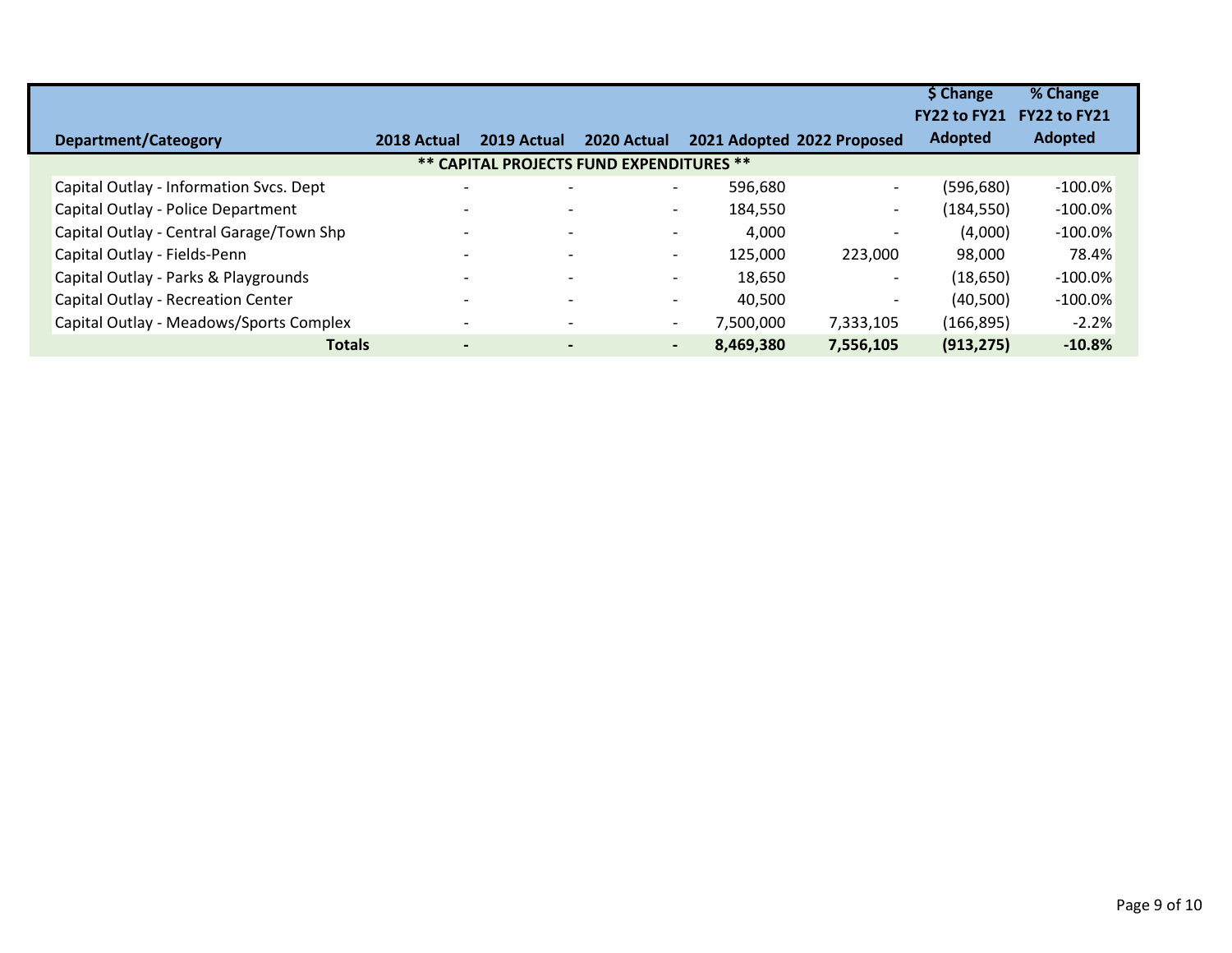|                                    |               |                                                      |                          |           |                            | \$ Change<br>FY22 to FY21 | % Change<br>FY22 to FY21 |
|------------------------------------|---------------|------------------------------------------------------|--------------------------|-----------|----------------------------|---------------------------|--------------------------|
| <b>Department/Cateogory</b>        | 2018 Actual   | 2019 Actual                                          | 2020 Actual              |           | 2021 Adopted 2022 Proposed | Adopted                   | <b>Adopted</b>           |
|                                    |               | ** STREET MAINTENANCE FUND EXPENDITURES**            |                          |           |                            |                           |                          |
| VDOT Urban Maintenance Fund        |               | $\overline{\phantom{0}}$<br>$\overline{\phantom{0}}$ | $\overline{\phantom{0}}$ | 866.500   | 1,108,000                  | 241.500                   | 27.9%                    |
| Park Street Project - VDOT Sharing |               | $\overline{\phantom{0}}$<br>$\overline{\phantom{0}}$ | $\overline{\phantom{0}}$ | 1,550,000 | 1,450,000                  | (100,000)                 | $-6.5%$                  |
|                                    | <b>Totals</b> | $\overline{\phantom{0}}$<br>$\overline{\phantom{0}}$ | $\blacksquare$           | 2,416,500 | 3,183,000                  | 766,500                   | 31.7%                    |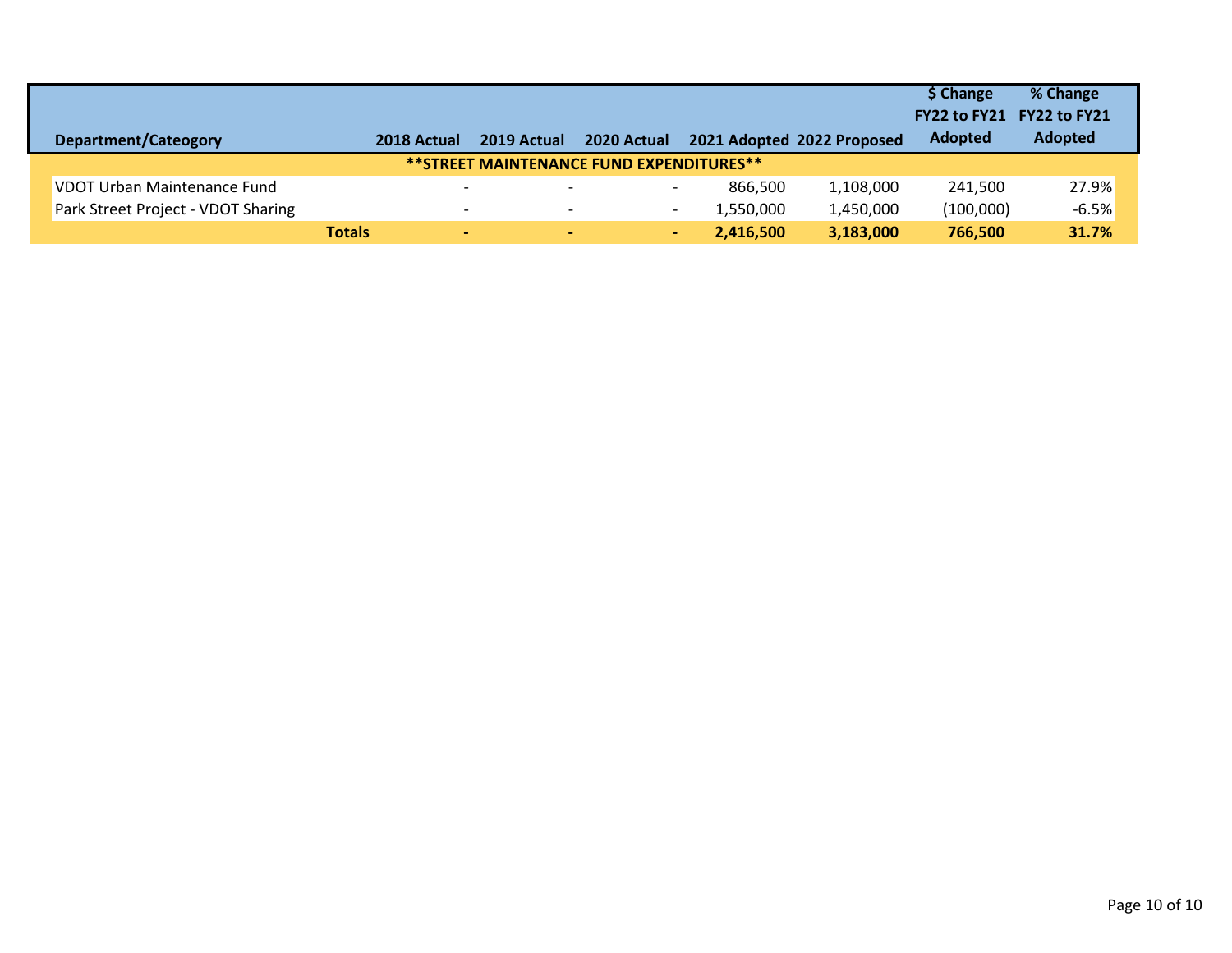## GENERAL FUND DETAIL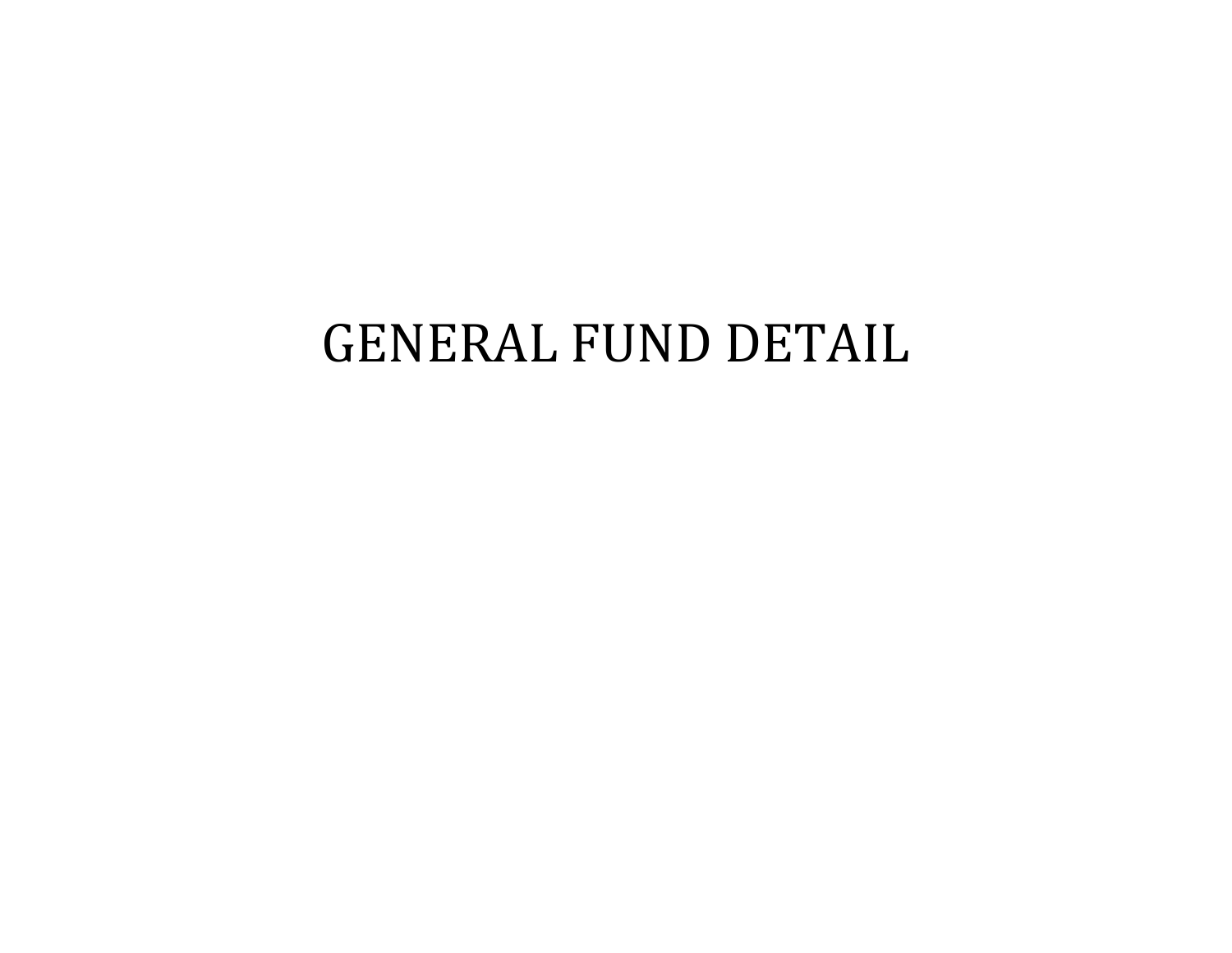April 16, 2021 Town of Abingdon Page No: 1 07:53 AM Budget/Revenue Preparation Worksheet

| Range of Expend Accounts: 100-4-00-000-0000<br>Range of Revenue Accounts: 100-3-00-000-0000<br>For Budget: %PY = ((Budgeted / (Appropriated + Transfers)) - 1) * 100 |           |                              |                              | to 100-4-99-999-9999<br>to 100-3-99-999-9999 |                              |                              |                                                           |           | For Revenue: %PY = $((2022 \text{ Anticipated } / 2021 \text{ Anticipated}) - 1) * 100$ |          |        |
|----------------------------------------------------------------------------------------------------------------------------------------------------------------------|-----------|------------------------------|------------------------------|----------------------------------------------|------------------------------|------------------------------|-----------------------------------------------------------|-----------|-----------------------------------------------------------------------------------------|----------|--------|
| Description<br>Budget Account Number                                                                                                                                 |           | 2017<br>Approp<br>Actual     | 2018<br>Approp<br>Actual     | 2019<br>Approp<br>Actual                     | 2020<br>Approp<br>Actual     | Approp<br>Actual             | ******* 2021 ********<br>Estimated<br>Full Year<br>Actual | Requested | Admin. Recmnd                                                                           | Budgeted | $%$ PY |
| ** GENERAL FUND EXPENDITURES **<br>$100 - 4 - 00 - 000 - 0000$                                                                                                       |           |                              |                              |                                              |                              |                              |                                                           |           |                                                                                         |          |        |
| ** LEGISLATIVE **<br>100-4-11-000-0000                                                                                                                               |           |                              |                              |                                              |                              |                              |                                                           |           |                                                                                         |          |        |
| * TOWN COUNCIL *<br>100-4-11-010-0000                                                                                                                                |           |                              |                              |                                              |                              |                              |                                                           |           |                                                                                         |          |        |
| Salaries & Wages Council<br>100-4-11-010-1101                                                                                                                        |           | 25,747.00<br>25,748.16       | 25,747.00<br>25,748.16       | 25,747.00<br>25,748.16                       | 25,747.00<br>25,747.16       | 25,747.00<br>18,774.70       | 0.00                                                      |           |                                                                                         |          | 0.00   |
|                                                                                                                                                                      | Transfers | 1.16                         | 0.00                         | 0.00                                         | 0.00                         | 0.00                         |                                                           |           |                                                                                         |          |        |
| Salaries & Wages Mayor<br>100-4-11-010-1201                                                                                                                          |           | 8,625.00<br>8,625.00         | 8,625.00<br>8,625.00         | 8,625.00<br>8,625.00                         | 8,625.00<br>8,625.00         | 8,625.00<br>6,468.75         | 0.00                                                      |           | 8,625.00                                                                                |          | 0.00   |
| Fica<br>100-4-11-010-2100                                                                                                                                            | Transfers | 2,629.00<br>2,629.68<br>0.84 | 2,629.00<br>2,629.68<br>0.00 | 2,629.00<br>2,629.68<br>0.00                 | 2,629.00<br>2,629.68<br>0.00 | 2,629.00<br>1,931.22<br>0.00 | 0.00                                                      |           |                                                                                         |          | 0.00   |
| Unemployment Insurance<br>$100 - 4 - 11 - 010 - 2600$                                                                                                                |           | 342.00                       | 242.00                       | 202.00                                       | 120.00                       | 120.00                       |                                                           |           | 70.00                                                                                   |          | 0.00   |
|                                                                                                                                                                      | Transfers | 544.68<br>203.00             | 512.67<br>0.00               | 332.18<br>150.00                             | 222.05<br>0.00               | 166.29<br>0.00               | 0.00                                                      |           |                                                                                         |          |        |
| Worker's Comp<br>100-4-11-010-2700                                                                                                                                   |           | 38.00                        | 31.00                        | 31.00                                        | 31.00                        | 31.00                        |                                                           | 38.00     |                                                                                         |          | 0.00   |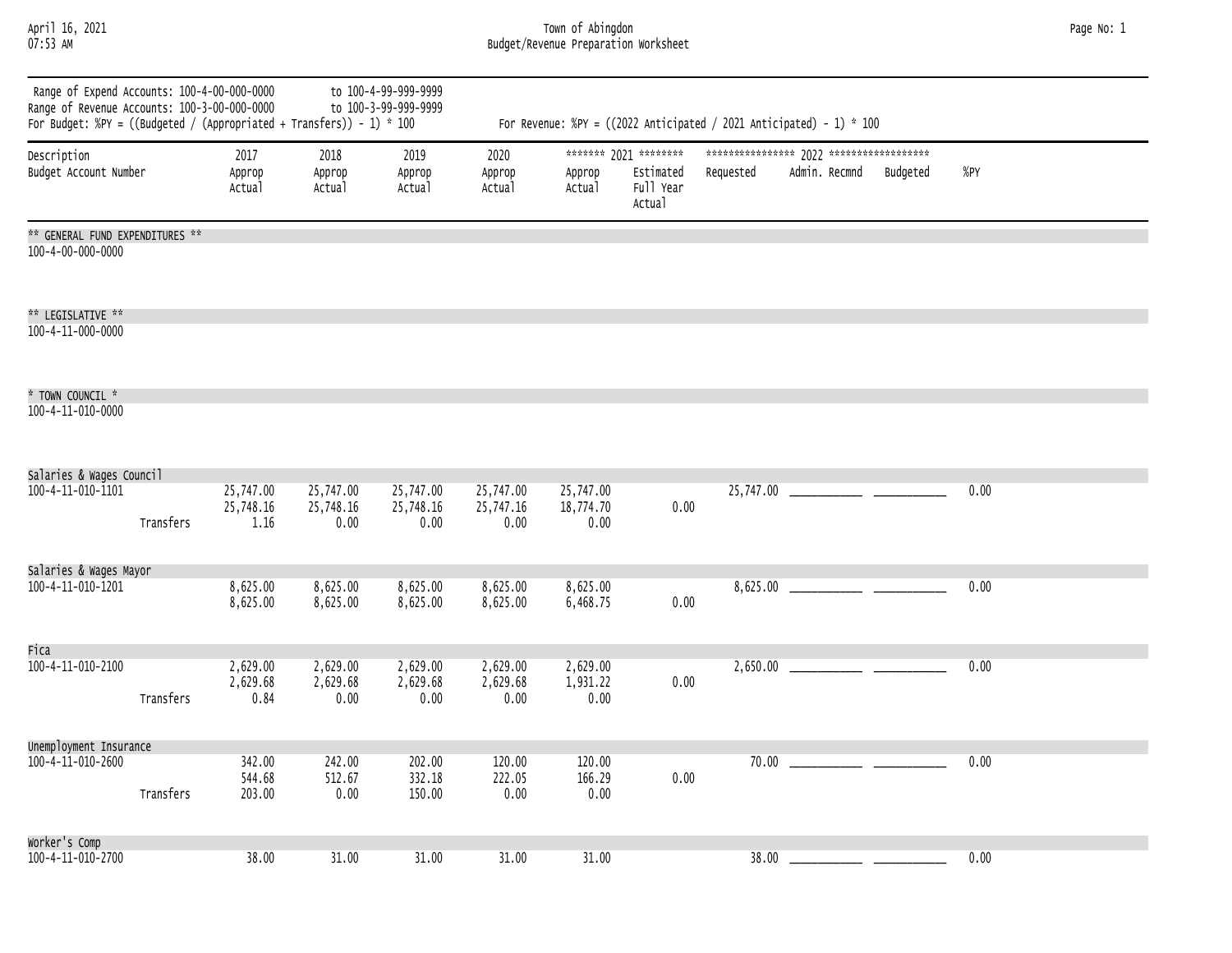| April 16, 2021<br>07:53 AM           |           |                                        |                                       |                                        |                                    | Town of Abingdon<br>Budget/Revenue Preparation Worksheet |                                                           |           |                        |      | Page No: 2 |
|--------------------------------------|-----------|----------------------------------------|---------------------------------------|----------------------------------------|------------------------------------|----------------------------------------------------------|-----------------------------------------------------------|-----------|------------------------|------|------------|
| Description<br>Budget Account Number |           | 2017<br>Approp<br>Actual               | 2018<br>Approp<br>Actual              | 2019<br>Approp<br>Actual               | 2020<br>Approp<br>Actual           | Approp<br>Actual                                         | ******* 2021 ********<br>Estimated<br>Full Year<br>Actual | Requested | Admin. Recmnd Budgeted | %PY  |            |
| DEPT:: 100-4-11-010-0000             |           | * TOWN COUNCIL *                       |                                       |                                        |                                    |                                                          |                                                           |           |                        |      |            |
|                                      |           | 37.80                                  | 33.84                                 | 29.84                                  | 30.84                              | 22.65                                                    | 0.00                                                      |           |                        |      |            |
| Contractual Services & Licenses      |           |                                        |                                       |                                        |                                    |                                                          |                                                           |           |                        |      |            |
| 100-4-11-010-3100                    | Transfers | 50,000.00<br>20,823.38<br>$9,054.00 -$ | 50,000.00<br>151,506.81<br>106,883.00 | 25,000.00<br>18,611.22<br>$6,300.00 -$ | 25,000.00<br>19,057.40<br>0.00     | 0.00<br>0.00<br>0.00                                     | 0.00                                                      |           |                        | 0.00 |            |
| Advertising                          |           |                                        |                                       |                                        |                                    |                                                          |                                                           |           |                        |      |            |
| 100-4-11-010-3600                    | Transfers | 10,000.00<br>21,565.20<br>9,054.00     | 8,500.00<br>33,408.97<br>26,836.00    | 20,000.00<br>22,632.32<br>$1,200.00 -$ | 20,000.00<br>33,417.00<br>6,000.00 | 0.00<br>0.00<br>0.00                                     | 0.00                                                      |           |                        | 0.00 |            |
| Telephone                            |           |                                        |                                       |                                        |                                    |                                                          |                                                           |           |                        |      |            |
| 100-4-11-010-5230                    | Transfers | 0.00<br>699.93<br>637.00               | 730.00<br>945.78<br>216.00            | 800.00<br>272.10<br>0.00               | 600.00<br>0.00<br>0.00             | 0.00<br>0.00<br>0.00                                     | 0.00                                                      |           |                        | 0.00 |            |
| Public Official Liability Insurance  |           |                                        |                                       |                                        |                                    |                                                          |                                                           |           |                        |      |            |
| 100-4-11-010-5307                    |           | 6,000.00<br>0.00                       | 0.00<br>0.00                          | 0.00<br>0.00                           | 0.00<br>0.00                       | 0.00<br>0.00                                             | 0.00                                                      |           |                        | 0.00 |            |
| Travel - Lodging                     |           |                                        |                                       |                                        |                                    |                                                          |                                                           |           |                        |      |            |
| 100-4-11-010-5500                    | Transfers | 10,000.00<br>4,218.35<br>0.00          | 10,000.00<br>3,272.84<br>$5,216.00 -$ | 10,000.00<br>1,865.45<br>$8,100.00 -$  | 10,000.00<br>1,384.77<br>0.00      | 0.00<br>0.00<br>0.00                                     | 0.00                                                      |           |                        | 0.00 |            |
| Travel - Meals                       |           |                                        |                                       |                                        |                                    |                                                          |                                                           |           |                        |      |            |
| 100-4-11-010-5501                    |           | 0.00<br>0.00                           | 0.00<br>0.00                          | 0.00<br>0.00                           | 0.00<br>0.00                       | 0.00<br>0.00                                             | 0.00                                                      |           |                        | 0.00 |            |
| Travel - Transportation              |           |                                        |                                       |                                        |                                    |                                                          |                                                           |           |                        |      |            |
| 100-4-11-010-5502                    |           | 0.00<br>0.00                           | 0.00<br>0.00                          | 0.00<br>0.00                           | 0.00<br>0.00                       | 0.00<br>0.00                                             | 0.00                                                      |           | 250.00                 | 0.00 |            |

Travel - Other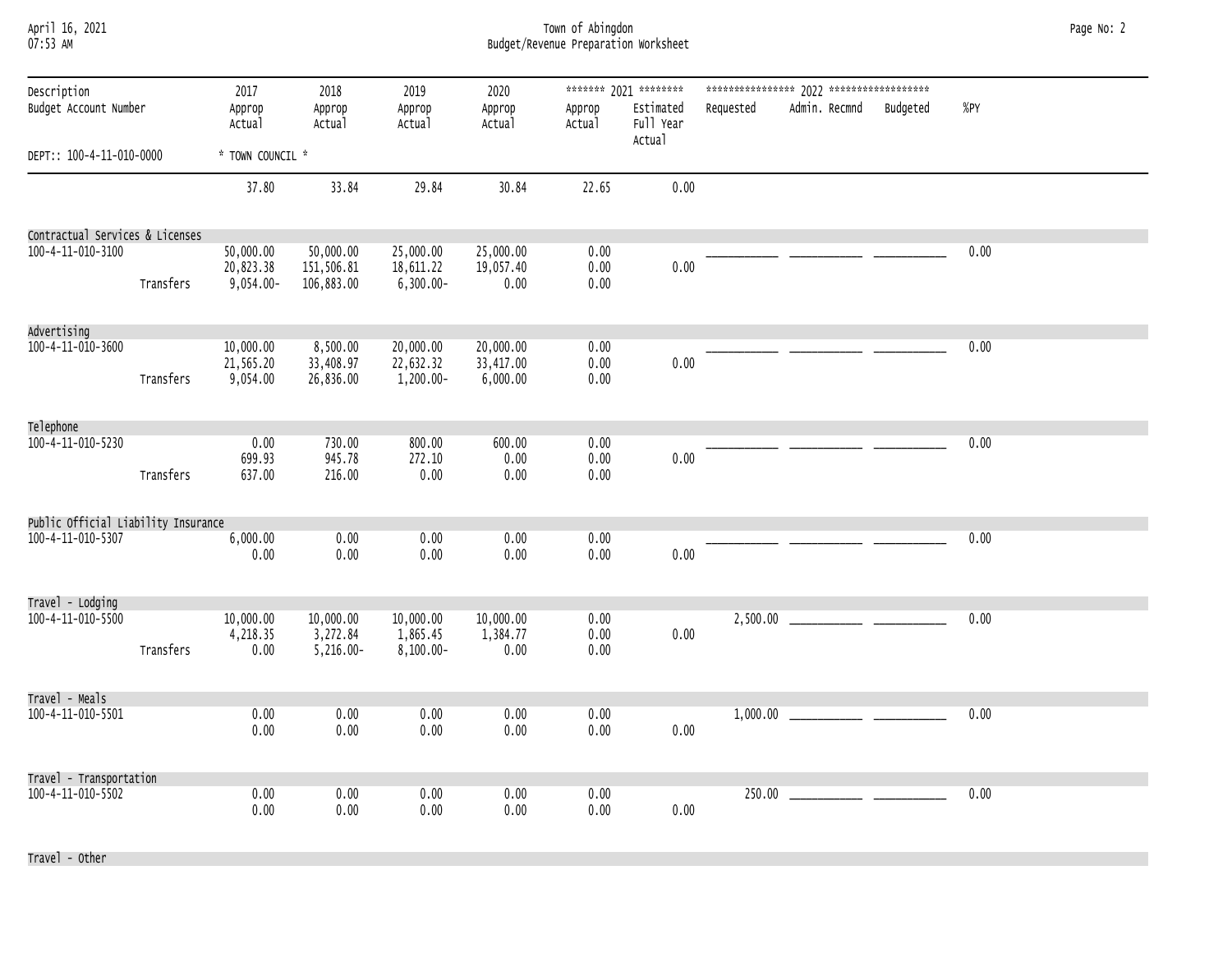April 16, 2021 Town of Abingdon Page No: 3 07:53 AM Budget/Revenue Preparation Worksheet

| Description<br>Budget Account Number       |           | 2017<br>Approp<br>Actual               | 2018<br>Approp<br>Actual           | 2019<br>Approp<br>Actual             | 2020<br>Approp<br>Actual       | Approp<br>Actual           | ******* 2021 ********<br>Estimated<br>Full Year<br>Actual | Requested | Admin. Recmnd | Budgeted | %PY  |
|--------------------------------------------|-----------|----------------------------------------|------------------------------------|--------------------------------------|--------------------------------|----------------------------|-----------------------------------------------------------|-----------|---------------|----------|------|
| DEPT:: 100-4-11-010-0000                   |           | * TOWN COUNCIL *                       |                                    |                                      |                                |                            |                                                           |           |               |          |      |
| 100-4-11-010-5503                          |           | 0.00<br>0.00                           | 0.00<br>0.00                       | 0.00<br>0.00                         | 0.00<br>0.00                   | 0.00<br>0.00               | 0.00                                                      |           |               |          | 0.00 |
| Training                                   |           |                                        |                                    |                                      |                                |                            |                                                           |           |               |          |      |
| $100 - 4 - 11 - 010 - 5540$                |           | 0.00<br>0.00                           | 0.00<br>0.00                       | 0.00<br>0.00                         | 0.00<br>0.00                   | 0.00<br>0.00               | 0.00                                                      |           |               |          | 0.00 |
| Note: VML                                  |           |                                        |                                    |                                      |                                |                            |                                                           |           |               |          |      |
| Meeting Expenses                           |           |                                        |                                    |                                      |                                |                            |                                                           |           |               |          |      |
| 100-4-11-010-5800                          | Transfers | 8,500.00<br>3,949.33<br>0.00           | 8,500.00<br>1,262.65<br>7,040.00-  | 5,000.00<br>2,858.19<br>$2,100.00 -$ | 5,000.00<br>6,484.49<br>0.00   | 5,000.00<br>137.30<br>0.00 | 0.00                                                      |           |               |          | 0.00 |
|                                            |           | Note: Council retreat - Sports Complex |                                    |                                      |                                |                            |                                                           |           |               |          |      |
| Materials & Supplies-Council               |           |                                        |                                    |                                      |                                |                            |                                                           |           |               |          |      |
| 100-4-11-010-6000                          | Transfers | 4,000.00<br>3,151.90<br>$2.00 -$       | 4,000.00<br>709.57<br>$1,679.00 -$ | 3,500.00<br>1,953.67<br>$1,500.00 -$ | 3,500.00<br>5,826.16<br>0.00   | 3,500.00<br>10.85<br>0.00  | 0.00                                                      |           |               |          | 0.00 |
| Town Code Updates                          |           |                                        |                                    |                                      |                                |                            |                                                           |           |               |          |      |
| 100-4-11-010-6012                          | Transfers | 5,000.00<br>1,764.59<br>0.00           | 5,000.00<br>3,768.93<br>0.00       | 5,000.00<br>2,068.55<br>$2,900.00 -$ | 10,000.00<br>11,225.00<br>0.00 | 0.00<br>0.00<br>0.00       | 0.00                                                      |           |               |          | 0.00 |
|                                            |           |                                        |                                    |                                      |                                |                            |                                                           |           |               |          |      |
| Arthur Campbell Award<br>100-4-11-010-6013 | Transfers | 7,500.00<br>1,578.67<br>0.00           | 7,500.00<br>5,959.19<br>0.00       | 5,000.00<br>0.00<br>4,950.00-        | 0.00<br>0.00<br>0.00           | 0.00<br>0.00<br>0.00       | 0.00                                                      |           |               |          | 0.00 |
|                                            |           |                                        |                                    |                                      |                                |                            |                                                           |           |               |          |      |
| Contingency<br>100-4-11-010-8000           |           | 0.00<br>0.00                           | 0.00<br>0.00                       | 0.00<br>0.00                         | 0.00<br>0.00                   | 25,000.00<br>0.00          | 0.00                                                      |           |               |          | 0.00 |
| Budget Stabilization Fund                  |           |                                        |                                    |                                      |                                |                            |                                                           |           |               |          |      |
| 100-4-11-010-8100                          |           | 0.00<br>0.00                           | 0.00<br>0.00                       | 0.00<br>0.00                         | 0.00<br>0.00                   | 65,945.00<br>0.00          | 0.00                                                      |           |               |          | 0.00 |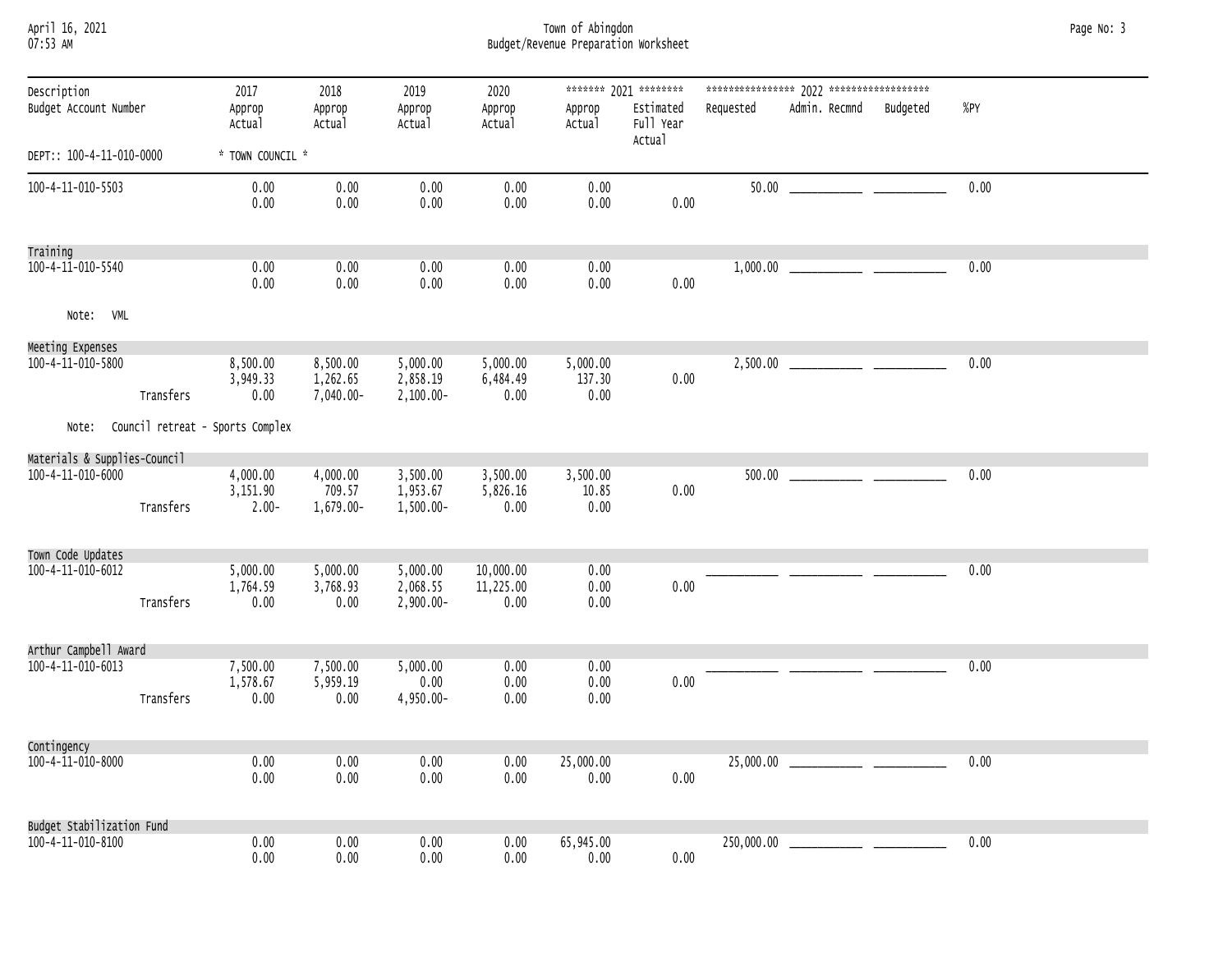April 16, 2021 Town of Abingdon Page No: 4 07:53 AM Budget/Revenue Preparation Worksheet

| Description              |           | 2017                    | 2018                     | 2019                    | 2020                     |                         | ******* 2021 ********            | **************** | 7022 ******************* |          |      |  |
|--------------------------|-----------|-------------------------|--------------------------|-------------------------|--------------------------|-------------------------|----------------------------------|------------------|--------------------------|----------|------|--|
| Budget Account Number    |           | Approp<br>Actual        | Approp<br>Actual         | Approp<br>Actual        | Approp<br>Actual         | Approp<br>Actual        | Estimated<br>Full Year<br>Actual | Requested        | Admin. Recmnd            | Budgeted | %PY  |  |
| DEPT:: 100-4-11-010-0000 |           | * TOWN COUNCIL *        |                          |                         |                          |                         |                                  |                  |                          |          |      |  |
| Control Total            |           | 138,381.00<br>95,336.67 | 131,504.00<br>238,384.09 | 111,534.00<br>87,626.36 | 111,252.00<br>114,649.55 | 136,597.00<br>27,511.76 | 0.00                             | 319,930.00       | 0.00                     | 0.00     | 0.00 |  |
|                          | Transfers | 840.00                  | 120,000.00               | 26,900.00-              | 6,000.00                 | 0.00                    |                                  |                  |                          |          |      |  |
| DEPT: Total              |           | 138,381.00<br>95,336.67 | 131,504.00<br>238,384.09 | 111,534.00<br>87,626.36 | 111,252.00<br>114,649.55 | 136,597.00<br>27,511.76 | 0.00                             | 319,930.00       | 0.00                     | 0.00     | 0.00 |  |
|                          | Transfers | 840.00                  | 120,000,00               | 26,900.00-              | 6,000.00                 | 0.00                    |                                  |                  |                          |          |      |  |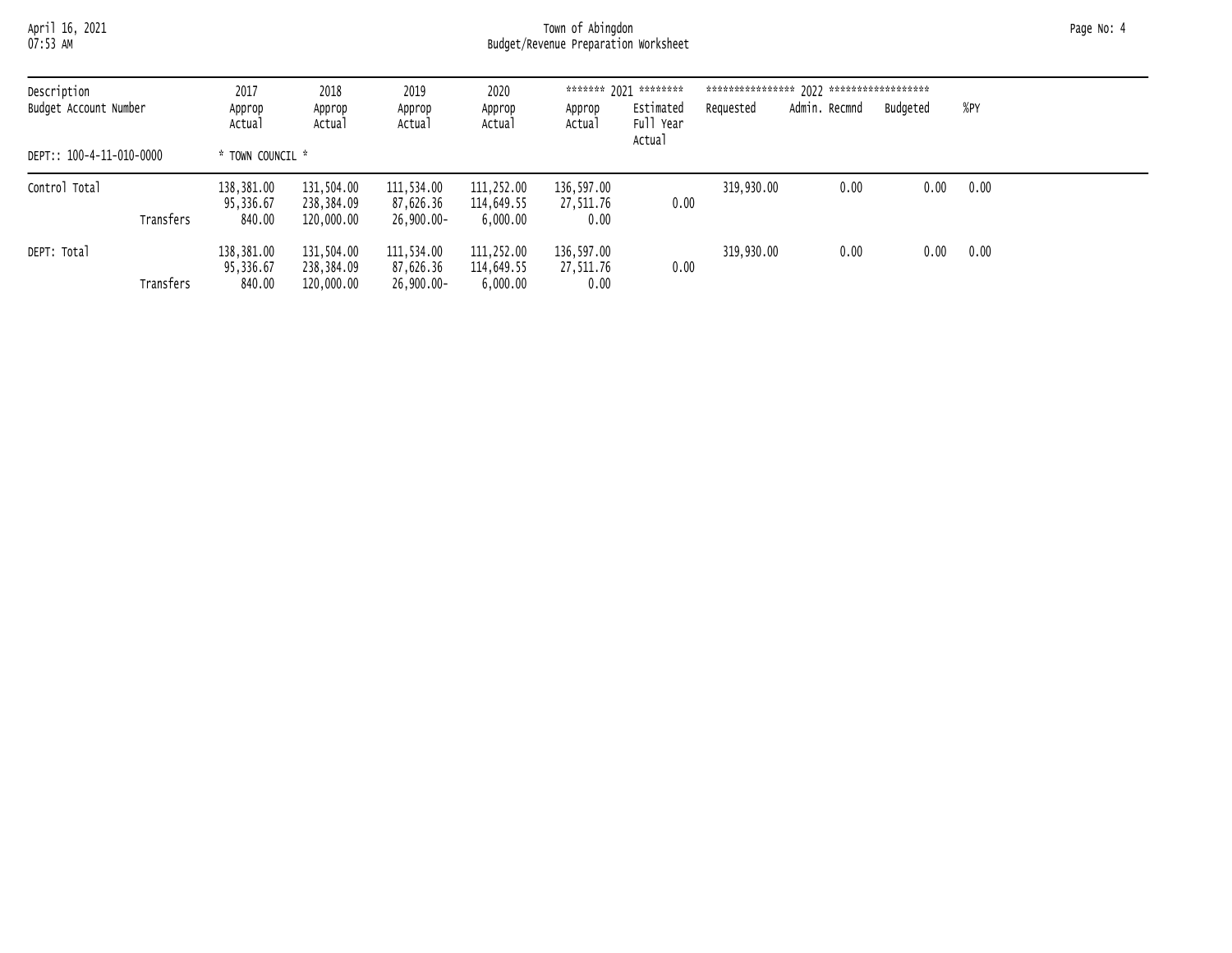| April 16, 2021 | Town of Abingdon                     |
|----------------|--------------------------------------|
| 07:53 AM       | Budget/Revenue Preparation Worksheet |
|                |                                      |

### April 16, 2021 Town of Abingdon Page No: 5

| Description<br>Budget Account Number                 |           | 2017<br>Approp<br>Actual         | 2018<br>Approp<br>Actual              | 2019<br>Approp<br>Actual               | 2020<br>Approp<br>Actual         | Approp<br>Actual                 | ******* 2021 ********<br>Estimated<br>Full Year<br>Actual | Requested | Admin. Recmnd | Budgeted | %PY  |  |
|------------------------------------------------------|-----------|----------------------------------|---------------------------------------|----------------------------------------|----------------------------------|----------------------------------|-----------------------------------------------------------|-----------|---------------|----------|------|--|
| DEPT:: 100-4-12-000-0000                             |           |                                  | ** GENERAL & FINANCIAL ADMIN **       |                                        |                                  |                                  |                                                           |           |               |          |      |  |
| ** GENERAL & FINANCIAL ADMIN **<br>100-4-12-000-0000 |           |                                  |                                       |                                        |                                  |                                  |                                                           |           |               |          |      |  |
| * TOWN ADMINISTRATION *                              |           |                                  |                                       |                                        |                                  |                                  |                                                           |           |               |          |      |  |
| 100-4-12-110-0000                                    |           |                                  |                                       |                                        |                                  |                                  |                                                           |           |               |          |      |  |
| Salaries Staff - Regular                             |           |                                  |                                       |                                        |                                  |                                  |                                                           |           |               |          |      |  |
| 100-4-12-110-1101                                    | Transfers | 273,170.00<br>280,013.08<br>0.00 | 188,024.00<br>184,671.43<br>4,447.00- | 208,269.00<br>88,627.88<br>121,915.00- | 158,704.00<br>166,984.67<br>0.00 | 241,555.00<br>208,081.85<br>0.00 | 0.00                                                      |           |               |          | 0.00 |  |
|                                                      |           |                                  |                                       |                                        |                                  |                                  |                                                           |           |               |          |      |  |
| Salaries & Wages - Overtime<br>100-4-12-110-1201     |           | 0.00                             | 0.00                                  | 0.00                                   | 0.00                             | 0.00                             |                                                           |           |               |          | 0.00 |  |
|                                                      |           | 0.00                             | 0.00                                  | 0.00                                   | 0.00                             | 606.79                           | 0.00                                                      |           |               |          |      |  |
| Fica                                                 |           |                                  |                                       |                                        |                                  |                                  |                                                           |           |               |          |      |  |
| 100-4-12-110-2100                                    | Transfers | 20,898.00<br>18,074.51<br>0.00   | 14,384.00<br>12,725.45<br>380.78-     | 15,965.00<br>6,669.79<br>$9,367.00 -$  | 12,141.00<br>12, 185.29<br>0.00  | 18,479.00<br>15,512.94<br>0.00   | 0.00                                                      |           |               |          | 0.00 |  |
|                                                      |           |                                  |                                       |                                        |                                  |                                  |                                                           |           |               |          |      |  |
| Vrs - Retirement<br>100-4-12-110-2200                | Transfers | 17,278.00<br>17,719.20<br>0.00   | 17,753.00<br>18,831.87<br>$514.00 -$  | 20,625.00<br>6,547.66<br>13,800.00-    | 16,525.00<br>16,519.16<br>0.00   | 22,922.00<br>19,496.05<br>0.00   | 0.00                                                      |           |               |          | 0.00 |  |
| Hospitalization Insurance                            |           |                                  |                                       |                                        |                                  |                                  |                                                           |           |               |          |      |  |
| 100-4-12-110-2300                                    |           | 19,336.00                        | 9,050.00                              | 13,477.00                              | 12,759.00                        | 42,238.00                        |                                                           |           |               |          | 0.00 |  |
|                                                      | Transfers | 22,691.91<br>0.00                | 10,810.96<br>1,777.00                 | 8,167.92<br>$5,216.00 -$               | 21,490.60<br>0.00                | 31,916.19<br>0.00                | 0.00                                                      |           |               |          |      |  |
| Vrs - Life Insurance                                 |           |                                  |                                       |                                        |                                  |                                  |                                                           |           |               |          |      |  |
| 100-4-12-110-2400                                    | Transfers | 3,424.00<br>3,511.68<br>0.00     | 2,312.00<br>2,183.32<br>$66.00 -$     | 2,588.00<br>840.50<br>1,745.00-        | 2,074.00<br>2,047.24<br>0.00     | 3,093.00<br>2,630.74<br>0.00     | 0.00                                                      |           |               |          | 0.00 |  |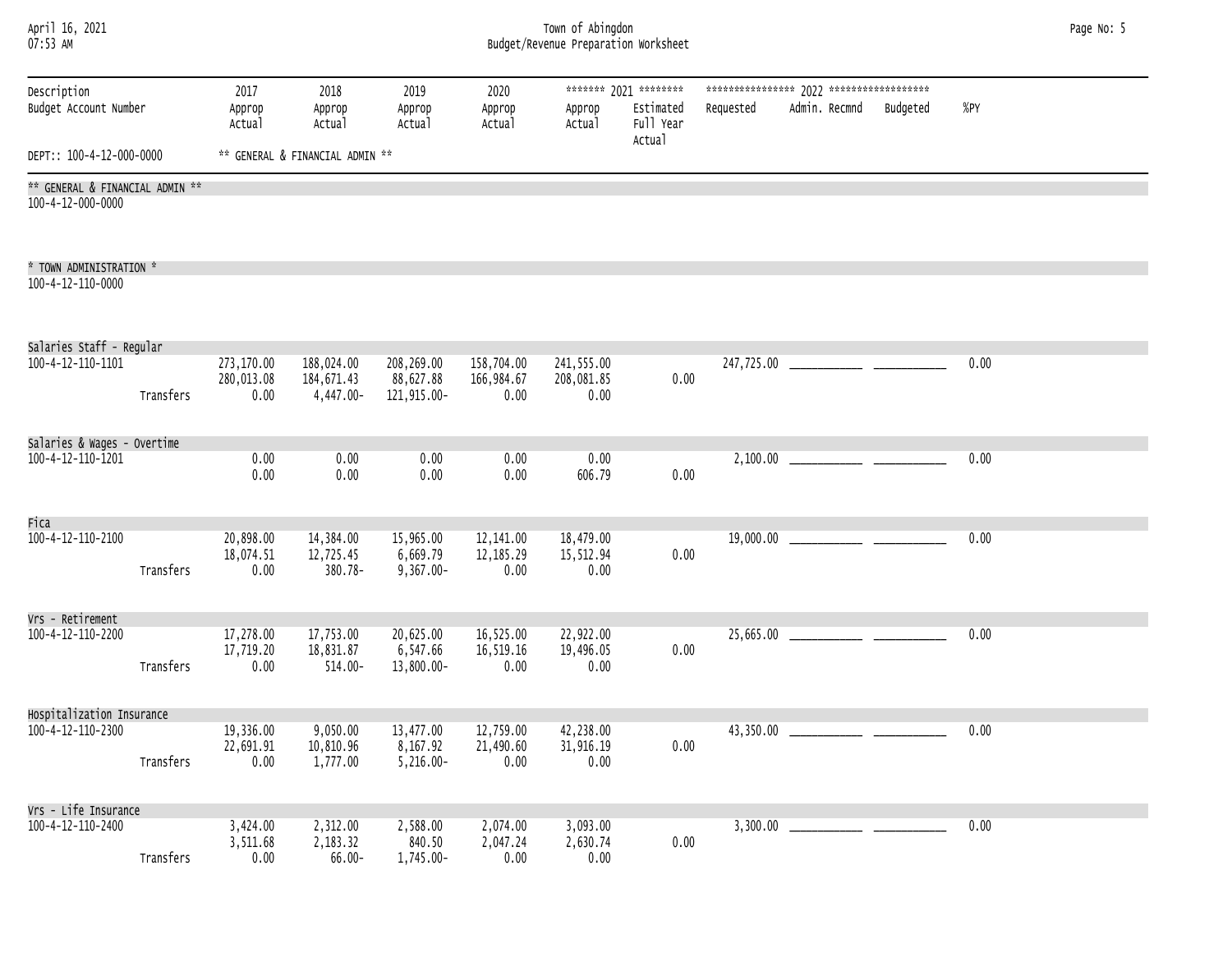| April 16, 2021 |  |
|----------------|--|
| 07.53 AM       |  |

### April 16, 2021 Town of Abingdon Page No: 6 07:53 AM Budget/Revenue Preparation Worksheet

| Description<br>Budget Account Number          |                                                                                               | 2017<br>Approp<br>Actual | 2018<br>Approp<br>Actual | 2019<br>Approp<br>Actual | 2020<br>Approp<br>Actual | Approp<br>Actual       | ******* 2021 ********<br>Estimated<br>Full Year<br>Actual | Requested | Admin. Recmnd | Budgeted | %PY  |
|-----------------------------------------------|-----------------------------------------------------------------------------------------------|--------------------------|--------------------------|--------------------------|--------------------------|------------------------|-----------------------------------------------------------|-----------|---------------|----------|------|
| DEPT:: 100-4-12-110-0000                      |                                                                                               | * TOWN ADMINISTRATION *  |                          |                          |                          |                        |                                                           |           |               |          |      |
| Unemployment Insurance                        |                                                                                               |                          |                          |                          |                          |                        |                                                           |           |               |          |      |
| $100 - 4 - 12 - 110 - 2600$                   |                                                                                               | 514.00<br>362.39         | 194.00<br>401.42         | 262.00<br>112.80         | 108.00<br>83.09          | 210.00<br>232.19       | 0.00                                                      |           |               |          | 0.00 |
|                                               | Transfers                                                                                     | 0.00                     | 89.00                    | $101.00 -$               | 0.00                     | 0.00                   |                                                           |           |               |          |      |
| Workman's Comp.                               |                                                                                               |                          |                          |                          |                          |                        |                                                           |           |               |          |      |
| 100-4-12-110-2700                             |                                                                                               | 288,00                   | 159.00                   | 178,00                   | 148.00                   | 208,00                 |                                                           |           | 275.00        |          | 0.00 |
|                                               | Transfers                                                                                     | 306.49<br>0.00           | 162.56<br>$4.00 -$       | 63.36<br>$25.00 -$       | 148.44<br>0.00           | 184.52<br>0.00         | 0.00                                                      |           |               |          |      |
|                                               |                                                                                               |                          |                          |                          |                          |                        |                                                           |           |               |          |      |
| 100-4-12-110-3100                             | Contractual Services & Licenses                                                               | 10,000.00                | 10,000.00                | 5,000.00                 | 5,000.00                 | 2,000.00               |                                                           |           |               |          | 0.00 |
|                                               |                                                                                               | 766.78                   | 79.00                    | 122,150.44               | 450.00                   | 4,403.88               | 0.00                                                      |           |               |          |      |
|                                               | Transfers                                                                                     | 2,112.00-                | 0.00                     | 117,238.00               | 0.00                     | 0.00                   |                                                           |           |               |          |      |
|                                               | Note: Comp Study VML/VaCO AEP Steering Committee; Town Code Update/Migration/Maintenance; TLO |                          |                          |                          |                          |                        |                                                           |           |               |          |      |
|                                               | Contractual Svcs - Enterprise Lease                                                           |                          |                          |                          |                          |                        |                                                           |           |               |          |      |
| 100-4-12-110-3101                             |                                                                                               | 0.00<br>14,826.97        | 9,048.00<br>9,918.11     | 12,300.00<br>933.36      | 5,898.00<br>0.00         | 0.00<br>0.00           | 0.00                                                      |           |               |          | 0.00 |
|                                               | Transfers                                                                                     | 14,828.00                | 871.00                   | 11,365.00-               | 0.00                     | 0.00                   |                                                           |           |               |          |      |
| Benefits Administration                       |                                                                                               |                          |                          |                          |                          |                        |                                                           |           |               |          |      |
| 100-4-12-110-3105                             |                                                                                               | 0.00                     | 0.00                     | 0.00                     | 0.00                     | 0.00                   |                                                           |           |               |          | 0.00 |
|                                               | Detail: PGB General Fund portion                                                              | 0.00                     | 0.00                     | 0.00                     | 0.00                     | 0.00                   | 0.00                                                      | 10,000.00 | 0.00          | 0.00     |      |
| Note:                                         | 80/20 split                                                                                   |                          |                          |                          |                          |                        |                                                           |           |               |          |      |
| Professional Services                         |                                                                                               |                          |                          |                          |                          |                        |                                                           |           |               |          |      |
| 100-4-12-110-3110                             |                                                                                               | 0.00<br>0.00             | 0.00<br>0.00             | 0.00<br>0.00             | 0.00<br>0.00             | 15,000.00<br>62,553.50 | 0.00                                                      |           |               |          | 0.00 |
|                                               | Note: HR Consulting: Job Descriptions, Employee Handbook, Performance Evaluations             |                          |                          |                          |                          |                        |                                                           |           |               |          |      |
|                                               |                                                                                               |                          |                          |                          |                          |                        |                                                           |           |               |          |      |
| Health, Safety & Medical<br>100-4-12-110-3111 |                                                                                               | 0.00                     | 0.00                     | 0.00                     | 0.00                     | 4,500.00               |                                                           |           |               |          | 0.00 |
|                                               | Detail: Drug screening                                                                        | 0.00                     | 0.00                     | 0.00                     | 0.00                     | 2,162.18               | 0.00                                                      | 1,500,00  | 0.00          | 0.00     |      |
|                                               | HCS                                                                                           |                          |                          |                          |                          |                        |                                                           | 1,000.00  | 0.00          | 0.00     |      |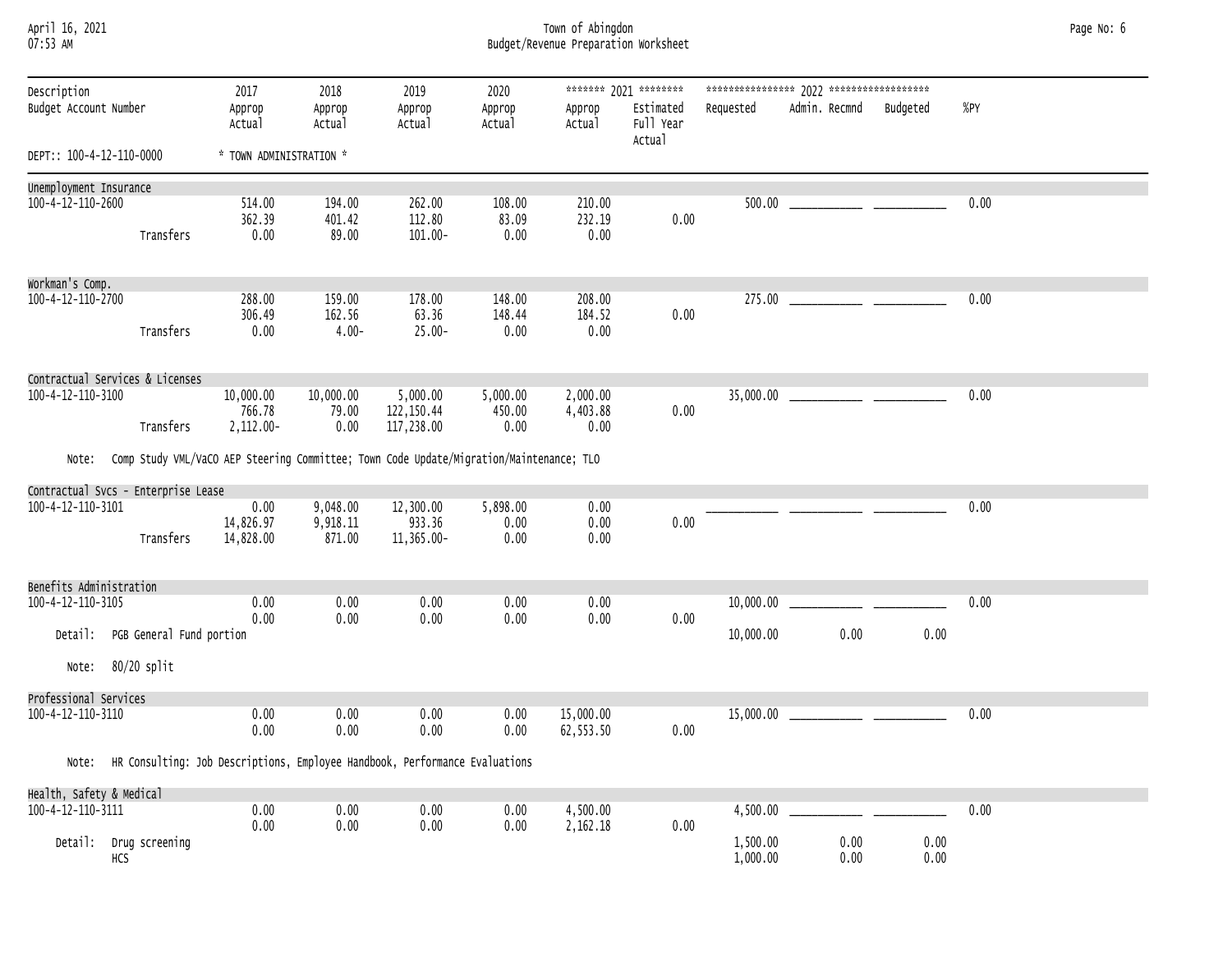| April 16, 2021  |  |
|-----------------|--|
| <b>N7.52 AM</b> |  |

### April 16, 2021 Town of Abingdon Page No: 7 07:53 AM Budget/Revenue Preparation Worksheet

| Description<br>Budget Account Number |                                                                          | 2017<br>Approp<br>Actual     | 2018<br>Approp<br>Actual         | 2019<br>Approp<br>Actual          | 2020<br>Approp<br>Actual     | Approp<br>Actual             | ******* 2021 ********<br>Estimated<br>Full Year<br>Actual | Requested            | Admin. Recmnd | Budgeted     | %PY  |
|--------------------------------------|--------------------------------------------------------------------------|------------------------------|----------------------------------|-----------------------------------|------------------------------|------------------------------|-----------------------------------------------------------|----------------------|---------------|--------------|------|
| DEPT:: 100-4-12-110-0000             |                                                                          | * TOWN ADMINISTRATION *      |                                  |                                   |                              |                              |                                                           |                      |               |              |      |
|                                      | AED equip/batteries<br>other                                             |                              |                                  |                                   |                              |                              |                                                           | 1,500.00<br>500.00   | 0.00<br>0.00  | 0.00<br>0.00 |      |
| Legal Services                       |                                                                          |                              |                                  |                                   |                              |                              |                                                           |                      |               |              |      |
| $100 - 4 - 12 - 110 - 3150$          |                                                                          | 0.00<br>0.00                 | 0.00<br>0.00                     | 0.00<br>0.00                      | 0.00<br>10,077.07            | 190,000.00<br>79,583.35      | 0.00                                                      |                      |               |              | 0.00 |
| Employee Programs                    |                                                                          |                              |                                  |                                   |                              |                              |                                                           |                      |               |              |      |
| 100-4-12-110-3330                    |                                                                          | 0.00                         | 0.00                             | 0.00                              | 0.00                         | 3,000.00                     |                                                           |                      |               |              | 0.00 |
|                                      | Detail: Service Awards<br>Employee Appreciation Meal                     | 0.00                         | 0.00                             | 0.00                              | 0.00                         | 776.06                       | 0.00                                                      | 1,000.00<br>2,000.00 | 0.00<br>0.00  | 0.00<br>0.00 |      |
| Advertising                          |                                                                          |                              |                                  |                                   |                              |                              |                                                           |                      |               |              |      |
| $100 - 4 - 12 - 110 - 3600$          |                                                                          | 0.00<br>0.00                 | 0.00<br>0.00                     | 0.00<br>0.00                      | 0.00<br>0.00                 | 20,000.00<br>9,748.20        | 0.00                                                      |                      |               |              | 0.00 |
| Note:                                | P/C and T/C notices; Employment ads - CRC (part-time); PD; Street; Sewer |                              |                                  |                                   |                              |                              |                                                           |                      |               |              |      |
| Computers Software & Equipment       |                                                                          |                              |                                  |                                   |                              |                              |                                                           |                      |               |              |      |
| $100 - 4 - 12 - 110 - 4100$          |                                                                          | 0.00<br>0.00                 | 0.00<br>0.00                     | 0.00<br>0.00                      | 0.00<br>0.00                 | 500.00<br>0.00               | 0.00                                                      |                      |               |              | 0.00 |
| CARES Act Expendiutures              |                                                                          |                              |                                  |                                   |                              |                              |                                                           |                      |               |              |      |
| $100 - 4 - 12 - 110 - 5000$          |                                                                          | 0.00<br>0.00                 | 0.00<br>0.00                     | 0.00<br>0.00                      | 0.00<br>0.00                 | 0.00<br>56,673.44            | 0.00                                                      |                      |               |              | 0.00 |
| Postage                              |                                                                          |                              |                                  |                                   |                              |                              |                                                           |                      |               |              |      |
| 100-4-12-110-5210                    |                                                                          | 0.00<br>0.00                 | 0.00<br>0.00                     | 0.00<br>0.00                      | 0.00<br>4.69                 | 0.00<br>0.00                 | 0.00                                                      |                      |               |              | 0.00 |
| Telephone                            |                                                                          |                              |                                  |                                   |                              |                              |                                                           |                      |               |              |      |
| $100 - 4 - 12 - 110 - 5230$          | Transfers                                                                | 0.00<br>6,748.44<br>5,912.00 | 5,640.00<br>7,519.25<br>1,617.00 | 7,530.00<br>5,180.26<br>1,673.00- | 6,900.00<br>5,475.17<br>0.00 | 7,500.00<br>2,557.94<br>0.00 | 0.00                                                      |                      |               |              | 0.00 |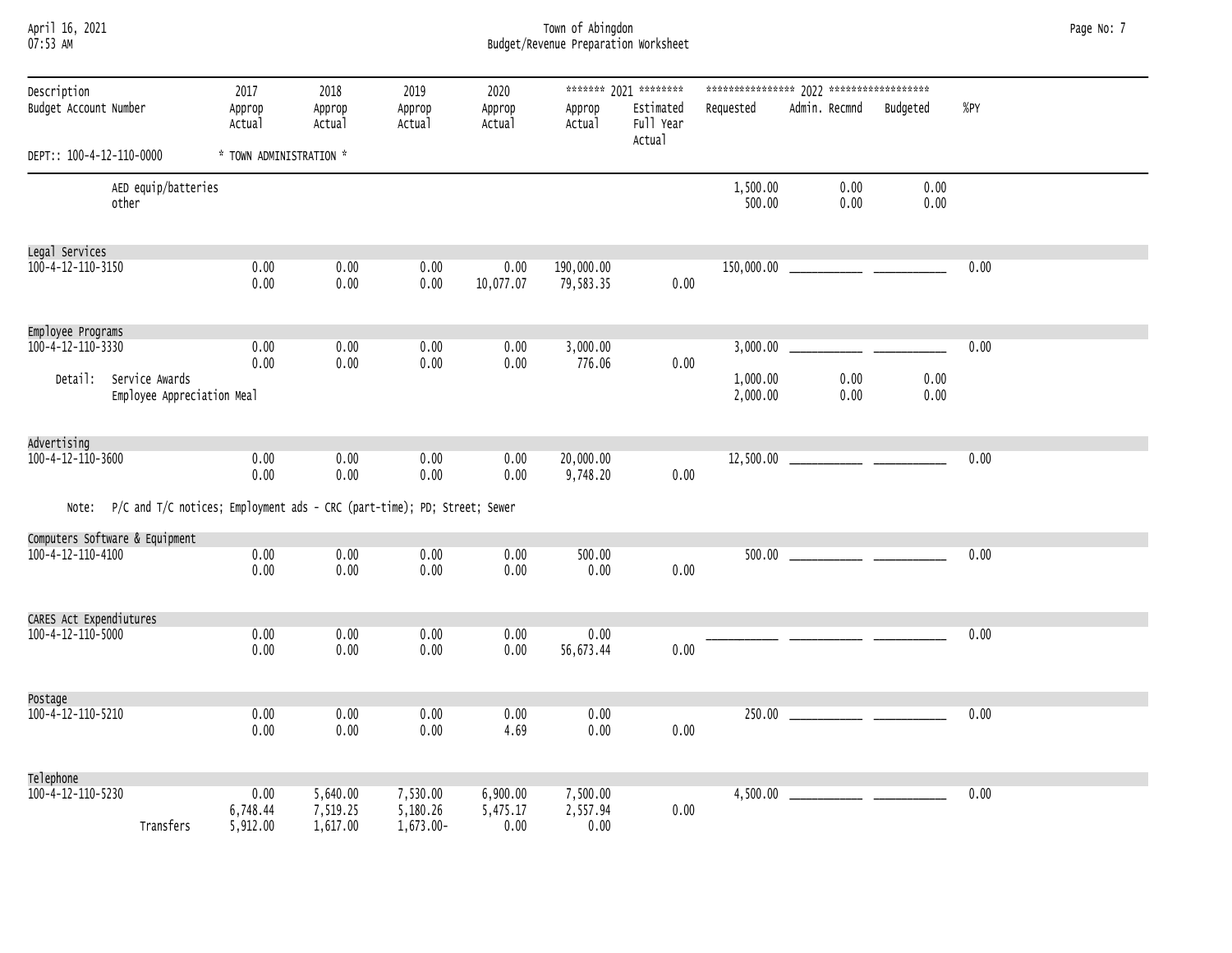### April 16, 2021 Town of Abingdon Page No: 8 07:53 AM Budget/Revenue Preparation Worksheet

| Description<br>Budget Account Number |                          | 2017<br>Approp<br>Actual     | 2018<br>Approp<br>Actual          | 2019<br>Approp<br>Actual             | 2020<br>Approp<br>Actual     | Approp<br>Actual        | ******* 2021 ********<br>Estimated<br>Full Year<br>Actual | Requested | Admin. Recmnd                                                                                                                                                                                                                                                                                                                                                                                                                                                           | Budgeted | %PY  |
|--------------------------------------|--------------------------|------------------------------|-----------------------------------|--------------------------------------|------------------------------|-------------------------|-----------------------------------------------------------|-----------|-------------------------------------------------------------------------------------------------------------------------------------------------------------------------------------------------------------------------------------------------------------------------------------------------------------------------------------------------------------------------------------------------------------------------------------------------------------------------|----------|------|
| DEPT:: 100-4-12-110-0000             |                          | * TOWN ADMINISTRATION *      |                                   |                                      |                              |                         |                                                           |           |                                                                                                                                                                                                                                                                                                                                                                                                                                                                         |          |      |
| Insurance - Other                    |                          |                              |                                   |                                      |                              |                         |                                                           |           |                                                                                                                                                                                                                                                                                                                                                                                                                                                                         |          |      |
| 100-4-12-110-5301                    |                          | 0.00<br>0.00                 | 0.00<br>0.00                      | 0.00<br>0.00                         | 0.00<br>0.00                 | 12,929.00<br>12,965.00  | 0.00                                                      |           |                                                                                                                                                                                                                                                                                                                                                                                                                                                                         |          | 0.00 |
| Note: VACORP plus FD portfolio cost  |                          |                              |                                   |                                      |                              |                         |                                                           |           |                                                                                                                                                                                                                                                                                                                                                                                                                                                                         |          |      |
| Insurance - Buildings & Property     |                          |                              |                                   |                                      |                              |                         |                                                           |           |                                                                                                                                                                                                                                                                                                                                                                                                                                                                         |          |      |
| 100-4-12-110-5305                    |                          | 0.00<br>0.00                 | 0.00<br>0.00                      | 0.00<br>0.00                         | 0.00<br>0.00                 | 30,359.00<br>30, 368.24 | 0.00                                                      |           |                                                                                                                                                                                                                                                                                                                                                                                                                                                                         |          | 0.00 |
| Insurance - Commercial Automobile    |                          |                              |                                   |                                      |                              |                         |                                                           |           |                                                                                                                                                                                                                                                                                                                                                                                                                                                                         |          |      |
| 100-4-12-110-5307                    |                          | 0.00<br>0.00                 | 0.00<br>0.00                      | 0.00<br>0.00                         | 0.00<br>0.00                 | 47,859.00<br>46,523.92  | 0.00                                                      |           |                                                                                                                                                                                                                                                                                                                                                                                                                                                                         |          | 0.00 |
| Note: VACORP plus FD auto            |                          |                              |                                   |                                      |                              |                         |                                                           |           |                                                                                                                                                                                                                                                                                                                                                                                                                                                                         |          |      |
| Insurance - General Liability        |                          |                              |                                   |                                      |                              |                         |                                                           |           |                                                                                                                                                                                                                                                                                                                                                                                                                                                                         |          |      |
| 100-4-12-110-5308                    |                          | 0.00<br>0.00                 | 0.00<br>0.00                      | 0.00<br>0.00                         | 0.00<br>0.00                 | 14,585.00<br>16,007.84  | 0.00                                                      |           |                                                                                                                                                                                                                                                                                                                                                                                                                                                                         |          | 0.00 |
| Note:                                | Public officials, VACORP |                              |                                   |                                      |                              |                         |                                                           |           |                                                                                                                                                                                                                                                                                                                                                                                                                                                                         |          |      |
| Travel - Lodging                     |                          |                              |                                   |                                      |                              |                         |                                                           |           |                                                                                                                                                                                                                                                                                                                                                                                                                                                                         |          |      |
| 100-4-12-110-5500                    | Transfers                | 8,500.00<br>5,228.19<br>0.00 | 8,500.00<br>5,534.91<br>2,564.00- | 6,000.00<br>3,065.71<br>$3,900.00 -$ | 6,000.00<br>1,303.49<br>0.00 | 0.00<br>0.00<br>0.00    | 0.00                                                      |           |                                                                                                                                                                                                                                                                                                                                                                                                                                                                         |          | 0.00 |
|                                      |                          |                              |                                   |                                      |                              |                         |                                                           |           |                                                                                                                                                                                                                                                                                                                                                                                                                                                                         |          |      |
| Travel - Meals                       |                          |                              |                                   |                                      |                              |                         |                                                           |           |                                                                                                                                                                                                                                                                                                                                                                                                                                                                         |          |      |
| 100-4-12-110-5501                    |                          | 0.00<br>0.00                 | 0.00<br>0.00                      | 0.00<br>0.00                         | 0.00<br>0.00                 | 0.00<br>0.00            | 0.00                                                      |           |                                                                                                                                                                                                                                                                                                                                                                                                                                                                         |          | 0.00 |
| Travel - Transportation              |                          |                              |                                   |                                      |                              |                         |                                                           |           |                                                                                                                                                                                                                                                                                                                                                                                                                                                                         |          |      |
| 100-4-12-110-5502                    |                          | 0.00<br>0.00                 | 0.00<br>0.00                      | 0.00<br>0.00                         | 0.00<br>0.00                 | 0.00<br>0.00            | 0.00                                                      |           |                                                                                                                                                                                                                                                                                                                                                                                                                                                                         |          | 0.00 |
| Travel - Other                       |                          |                              |                                   |                                      |                              |                         |                                                           |           |                                                                                                                                                                                                                                                                                                                                                                                                                                                                         |          |      |
| 100-4-12-110-5503                    |                          | 0.00<br>0.00                 | 0.00<br>0.00                      | 0.00<br>0.00                         | 0.00<br>0.00                 | 0.00<br>0.00            | 0.00                                                      |           | $50.00$ $\overline{\phantom{0}}$ $\overline{\phantom{0}}$ $\overline{\phantom{0}}$ $\overline{\phantom{0}}$ $\overline{\phantom{0}}$ $\overline{\phantom{0}}$ $\overline{\phantom{0}}$ $\overline{\phantom{0}}$ $\overline{\phantom{0}}$ $\overline{\phantom{0}}$ $\overline{\phantom{0}}$ $\overline{\phantom{0}}$ $\overline{\phantom{0}}$ $\overline{\phantom{0}}$ $\overline{\phantom{0}}$ $\overline{\phantom{0}}$ $\overline{\phantom{0}}$ $\overline{\phantom{0$ |          | 0.00 |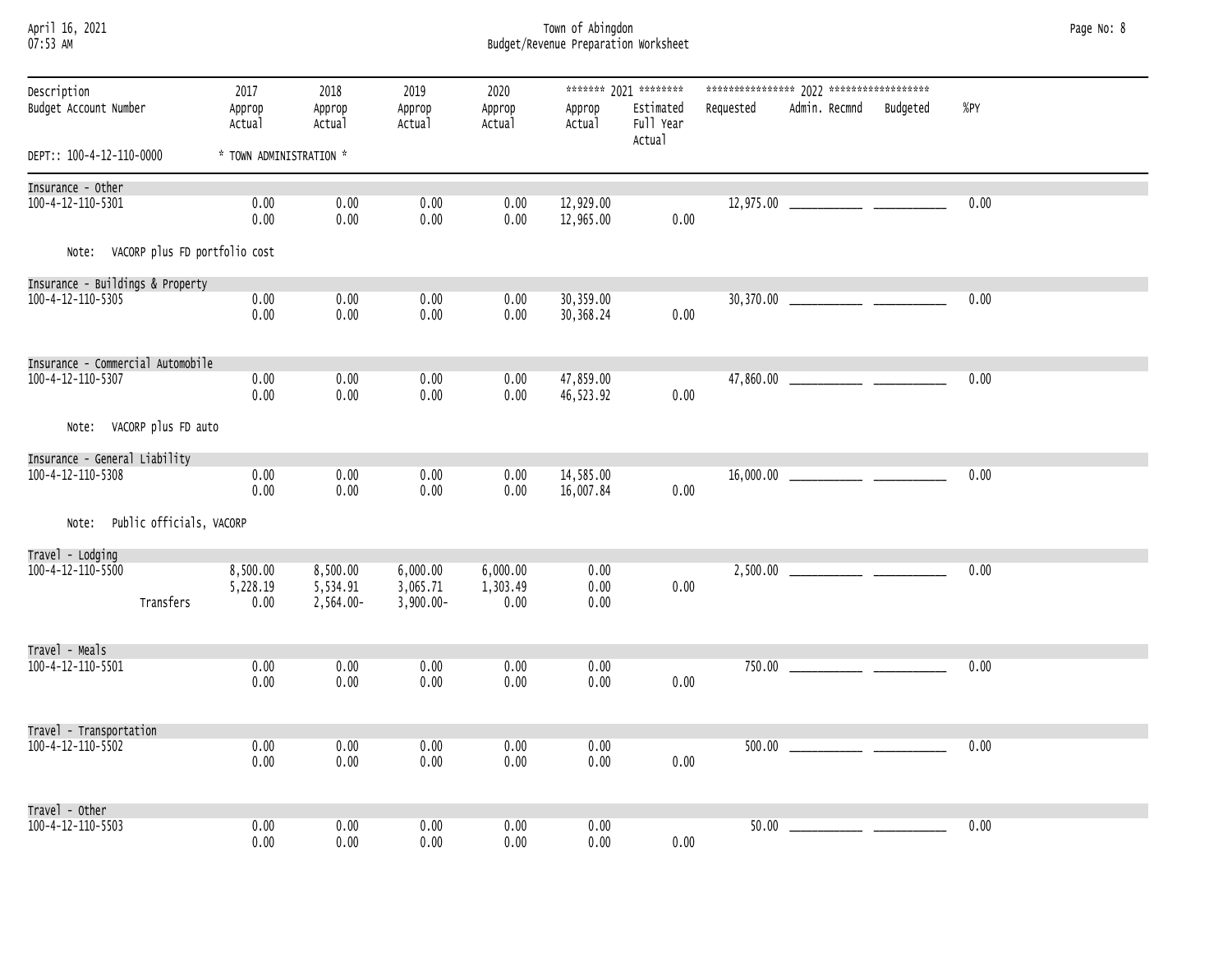| April 16, 2021 |  |
|----------------|--|
| 07.52 AM       |  |

### April 16, 2021 Town of Abingdon Page No: 9 07:53 AM Budget/Revenue Preparation Worksheet

| Description<br>Budget Account Number |                                                                            | 2017<br>Approp<br>Actual         | 2018<br>Approp<br>Actual       | 2019<br>Approp<br>Actual             | 2020<br>Approp<br>Actual     | Approp<br>Actual              | ******* 2021 ********<br>Estimated<br>Full Year<br>Actual | Requested                        | Admin. Recmnd        | Budgeted             | %PY  |
|--------------------------------------|----------------------------------------------------------------------------|----------------------------------|--------------------------------|--------------------------------------|------------------------------|-------------------------------|-----------------------------------------------------------|----------------------------------|----------------------|----------------------|------|
| DEPT:: 100-4-12-110-0000             |                                                                            | * TOWN ADMINISTRATION *          |                                |                                      |                              |                               |                                                           |                                  |                      |                      |      |
| Training                             |                                                                            |                                  |                                |                                      |                              |                               |                                                           |                                  |                      |                      |      |
| 100-4-12-110-5540                    | Transfers                                                                  | 3,500.00<br>3,295.55<br>0.00     | 3,500.00<br>2,034.73<br>0.00   | 3,500.00<br>1,613.55<br>$2,100.00 -$ | 4,000.00<br>1,709.66<br>0.00 | 1,000.00<br>1,661.98<br>0.00  | 0.00                                                      |                                  |                      |                      | 0.00 |
| Detail:<br><b>HR</b>                 | TAV/Clerk<br>Other training                                                |                                  |                                |                                      |                              |                               |                                                           | 1,000.00<br>1,500.00<br>1,500.00 | 0.00<br>0.00<br>0.00 | 0.00<br>0.00<br>0.00 |      |
| Tuition Reimbursement                |                                                                            |                                  |                                |                                      |                              |                               |                                                           |                                  |                      |                      |      |
| 100-4-12-110-5545                    |                                                                            | 0.00<br>0.00                     | 0.00<br>0.00                   | 0.00<br>0.00                         | 0.00<br>0.00                 | 15,000.00<br>5,727.00         | 0.00                                                      |                                  |                      |                      | 0.00 |
| Meeting Expense                      |                                                                            |                                  |                                |                                      |                              |                               |                                                           |                                  |                      |                      |      |
| 100-4-12-110-5800<br>Detail:         | Transfers<br>Dept head/supervisor retreat                                  | 2,000.00<br>3,273.71<br>1,252.00 | 2,000.00<br>1,176.31<br>0.00   | 2,000.00<br>155.99<br>1,350.00-      | 2,000.00<br>992.19<br>0.00   | 250.00<br>0.00<br>0.00        | 0.00                                                      | 1,000.00                         | 0.00                 | 0.00                 | 0.00 |
|                                      |                                                                            |                                  |                                |                                      |                              |                               |                                                           |                                  |                      |                      |      |
| Dues & Subscriptions                 |                                                                            |                                  |                                |                                      |                              |                               |                                                           |                                  |                      |                      |      |
| 100-4-12-110-5810                    | Transfers                                                                  | 5,000.00<br>3,490.80<br>0.00     | 5,000.00<br>3,101.43<br>0.00   | 4,000.00<br>3,298.69<br>1,129.00-    | 4,000.00<br>3,593.00<br>0.00 | 10,924.00<br>2,389.45<br>0.00 | 0.00                                                      |                                  |                      |                      | 0.00 |
|                                      | Note: SHRM \$250; TAV/SWVTA \$150; Clerk's Assoc \$275; VML \$5,459; VLGMA |                                  |                                |                                      |                              |                               |                                                           |                                  |                      |                      |      |
| Materials & Supplies                 |                                                                            |                                  |                                |                                      |                              |                               |                                                           |                                  |                      |                      |      |
| 100-4-12-110-6000                    |                                                                            | 0.00<br>0.00                     | 0.00<br>0.00                   | 0.00<br>0.00                         | 0.00<br>0.00                 | 1,000.00<br>378.80            | 0.00                                                      |                                  |                      |                      | 0.00 |
| Office Supplies                      |                                                                            |                                  |                                |                                      |                              |                               |                                                           |                                  |                      |                      |      |
| 100-4-12-110-6001                    | Transfers                                                                  | 2,500.00<br>4,932.65<br>960.00   | 2,500.00<br>1,285.16<br>128.00 | 3,000.00<br>5,888.87<br>2,541.00     | 3,000.00<br>1,424.25<br>0.00 | 3,000.00<br>1,564.27<br>0.00  | 0.00                                                      |                                  |                      |                      | 0.00 |
| Gas & Diesel                         |                                                                            |                                  |                                |                                      |                              |                               |                                                           |                                  |                      |                      |      |
| 100-4-12-110-6008                    | Transfers                                                                  | 0.00<br>1,201.33<br>1,003.00     | 1,400.00<br>1,542.83<br>19.00  | 1,200.00<br>39.28<br>$1,162.00 -$    | 1,200.00<br>0.00<br>0.00     | 100.00<br>0.00<br>0.00        | 0.00                                                      | 200.00                           |                      |                      | 0.00 |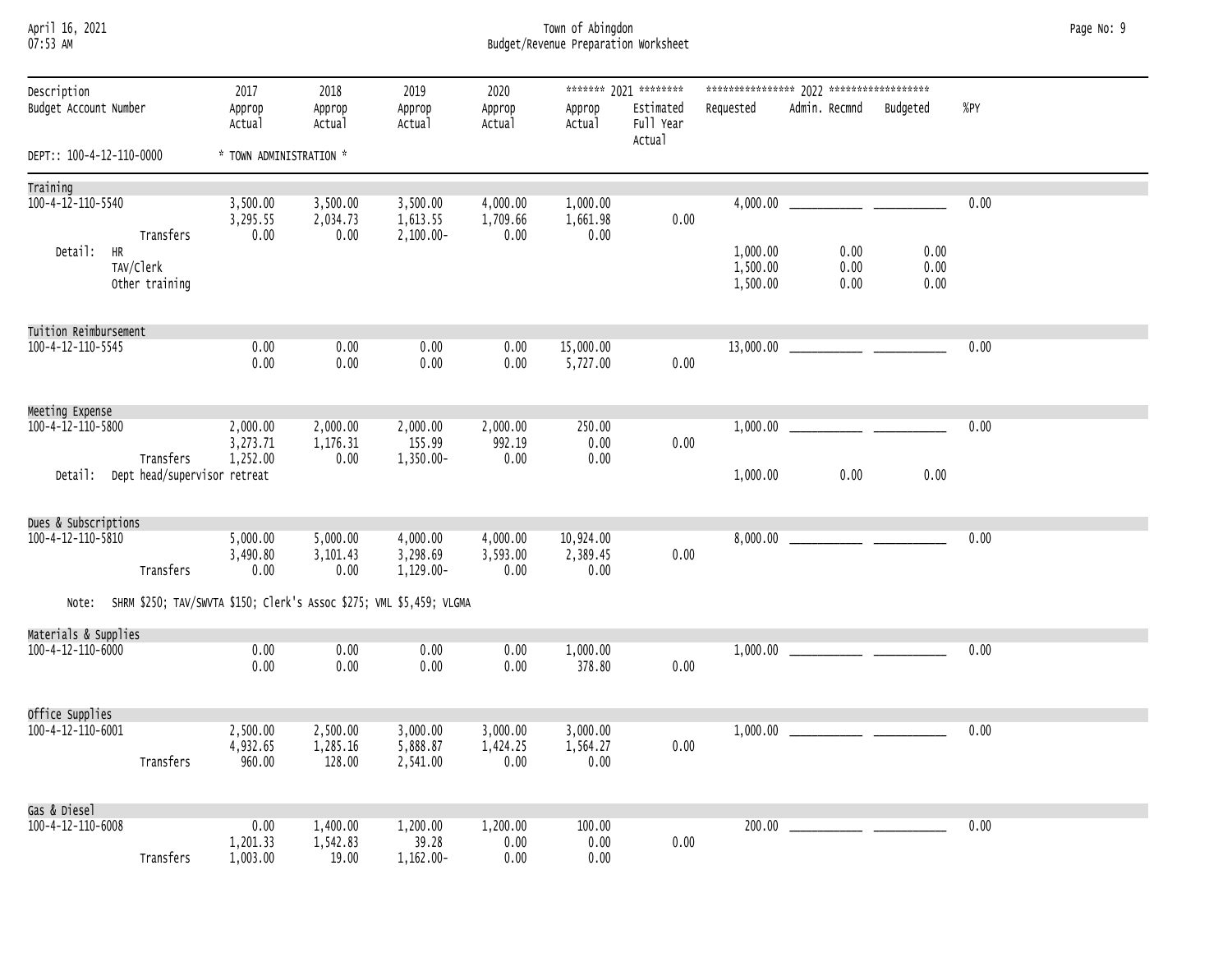### April 16, 2021 Town of Abingdon Page No: 10 07:53 AM Budget/Revenue Preparation Worksheet

| Description              |                   | 2017                                  | 2018                                  | 2019                                   | 2020                             |                                  | ******* 2021 ********            |            |               |          |      |
|--------------------------|-------------------|---------------------------------------|---------------------------------------|----------------------------------------|----------------------------------|----------------------------------|----------------------------------|------------|---------------|----------|------|
| Budget Account Number    |                   | Approp<br>Actual                      | Approp<br>Actual                      | Approp<br>Actual                       | Approp<br>Actual                 | Approp<br>Actual                 | Estimated<br>Full Year<br>Actual | Requested  | Admin. Recmnd | Budgeted | %PY  |
| DEPT:: 100-4-12-110-0000 |                   | * TOWN ADMINISTRATION *               |                                       |                                        |                                  |                                  |                                  |            |               |          |      |
| Town Code Updates        |                   |                                       |                                       |                                        |                                  |                                  |                                  |            |               |          |      |
| 100-4-12-110-6012        |                   | 0.00<br>0.00                          | 0.00<br>0.00                          | 0.00<br>0.00                           | 0.00<br>0.00                     | 5,000.00<br>3,386.48             | 0.00                             |            |               |          | 0.00 |
| Board of Elections       |                   |                                       |                                       |                                        |                                  |                                  |                                  |            |               |          |      |
| 100-4-12-110-6017        |                   | 0.00<br>0.00                          | 0.00<br>0.00                          | 0.00<br>0.00                           | 0.00<br>0.00                     | 0.00<br>1,658.75                 | 0.00                             |            |               |          | 0.00 |
| Note:                    | May 2022 election |                                       |                                       |                                        |                                  |                                  |                                  |            |               |          |      |
| Contingency              |                   |                                       |                                       |                                        |                                  |                                  |                                  |            |               |          |      |
| 100-4-12-110-8000        | Transfers         | 5,000.00<br>2,648.99<br>0.00          | 5,000.00<br>2,868.74<br>871.00-       | 5,000.00<br>4,387.67<br>0.00           | 2,000.00<br>1,163.50<br>0.00     | 5,000.00<br>4,334.12<br>0.00     | 0.00                             | 5,000.00   |               |          | 0.00 |
| Control Total            | Transfers         | 371,408.00<br>389,092.67<br>21,843.00 | 284,464.00<br>264,847.48<br>4,345.78- | 310,894.00<br>257,743.73<br>55,069.00- | 242,457.00<br>245,651.51<br>0.00 | 718,211.00<br>624,085.67<br>0.00 | 0.00                             | 721,370.00 | 0.00          | 0.00     | 0.00 |
| DEPT: Total              | Transfers         | 371,408.00<br>389,092.67<br>21,843.00 | 284,464.00<br>264,847.48<br>4,345.78- | 310,894.00<br>257,743.73<br>55,069.00- | 242,457.00<br>245,651.51<br>0.00 | 718,211.00<br>624,085.67<br>0.00 | 0.00                             | 721,370.00 | 0.00          | 0.00     | 0.00 |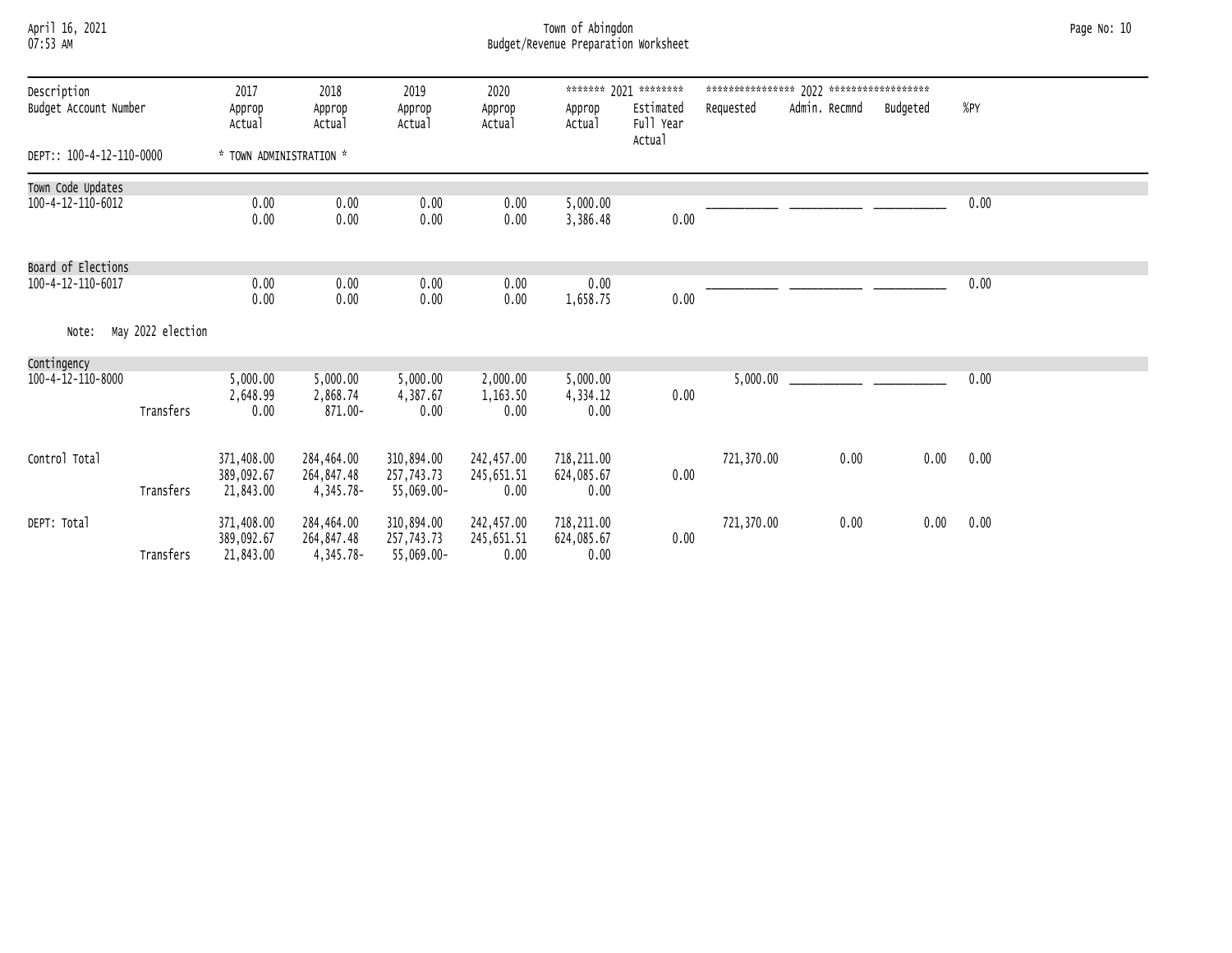| April 16, 2021<br>07:53 AM                     |           | Town of Abingdon<br>Budget/Revenue Preparation Worksheet |                                         |                                        |                          |                      |                                                           |           |               |          |      |  |  |
|------------------------------------------------|-----------|----------------------------------------------------------|-----------------------------------------|----------------------------------------|--------------------------|----------------------|-----------------------------------------------------------|-----------|---------------|----------|------|--|--|
| Description<br>Budget Account Number           |           | 2017<br>Approp<br>Actual                                 | 2018<br>Approp<br>Actual                | 2019<br>Approp<br>Actual               | 2020<br>Approp<br>Actual | Approp<br>Actual     | ******* 2021 ********<br>Estimated<br>Full Year<br>Actual | Requested | Admin. Recmnd | Budgeted | %PY  |  |  |
| DEPT:: 100-4-12-210-0000                       |           | * TOWN ATTORNEY *                                        |                                         |                                        |                          |                      |                                                           |           |               |          |      |  |  |
| * TOWN ATTORNEY *<br>100-4-12-210-0000         |           |                                                          |                                         |                                        |                          |                      |                                                           |           |               |          |      |  |  |
| Salaries Staff - Regular                       |           |                                                          |                                         |                                        |                          |                      |                                                           |           |               |          |      |  |  |
| 100-4-12-210-1101                              | Transfers | 180,808.00<br>186,566.42<br>0.00                         | 186, 153.00<br>180, 321.84<br>5,822.00- | 149,618.00<br>22,580.47<br>124,804.37- | 0.00<br>0.00<br>0.00     | 0.00<br>0.00<br>0.00 | 0.00                                                      |           |               |          | 0.00 |  |  |
| Fica<br>100-4-12-210-2100                      | Transfers | 13,832.00<br>14,887.69<br>0.00                           | 14,241.00<br>13,839.03<br>355.78-       | 11,446.00<br>1,746.49<br>9,511.85-     | 0.00<br>0.00<br>0.00     | 0.00<br>0.00<br>0.00 | 0.00                                                      |           |               |          | 0.00 |  |  |
| Vrs - Retirement<br>100-4-12-210-2200          |           | 11,906.00                                                | 18,647.00                               | 15,537.00                              | 0.00                     | 0.00                 |                                                           |           |               |          | 0.00 |  |  |
|                                                | Transfers | 12,536.27<br>0.00                                        | 19,399.86<br>$300.00 -$                 | 1,209.62<br>14,289.38-                 | 0.00<br>0.00             | 0.00<br>0.00         | 0.00                                                      |           |               |          |      |  |  |
| Hospitalization Insurance                      |           |                                                          |                                         |                                        |                          |                      |                                                           |           |               |          |      |  |  |
| 100-4-12-210-2300                              | Transfers | 18,576.00<br>27,937.99<br>8,191.00                       | 28,152.00<br>20,792.05<br>7,300.00-     | 13,514.00<br>1,012.06<br>12,481.94-    | 0.00<br>0.00<br>0.00     | 0.00<br>0.00<br>0.00 | 0.00                                                      |           |               |          | 0.00 |  |  |
| Vrs - Life Insurance                           |           |                                                          |                                         |                                        |                          |                      |                                                           |           |               |          |      |  |  |
| 100-4-12-210-2400                              | Transfers | 2,360.00<br>2,416.30<br>0.00                             | 2,428.00<br>2,248.20<br>0.00            | 1,950.00<br>162.46<br>1,787.54-        | 0.00<br>0.00<br>0.00     | 0.00<br>0.00<br>0.00 | 0.00                                                      |           |               |          | 0.00 |  |  |
| Unemployment Insurance                         |           |                                                          |                                         |                                        |                          |                      |                                                           |           |               |          |      |  |  |
| $100 - 4 - 12 - 210 - 2600$                    | Transfers | 514.00<br>362.41<br>0.00                                 | 363.00<br>341.59<br>0.00                | 202.00<br>0.00<br>202.00-              | 0.00<br>0.00<br>0.00     | 0.00<br>0.00<br>0.00 | 0.00                                                      |           |               |          | 0.00 |  |  |
| Workman's Comp.<br>$100 - 4 - 12 - 210 - 2700$ |           | 198.00                                                   | 868.00                                  | 134.00                                 | 0.00                     | 0.00                 |                                                           |           |               |          | 0.00 |  |  |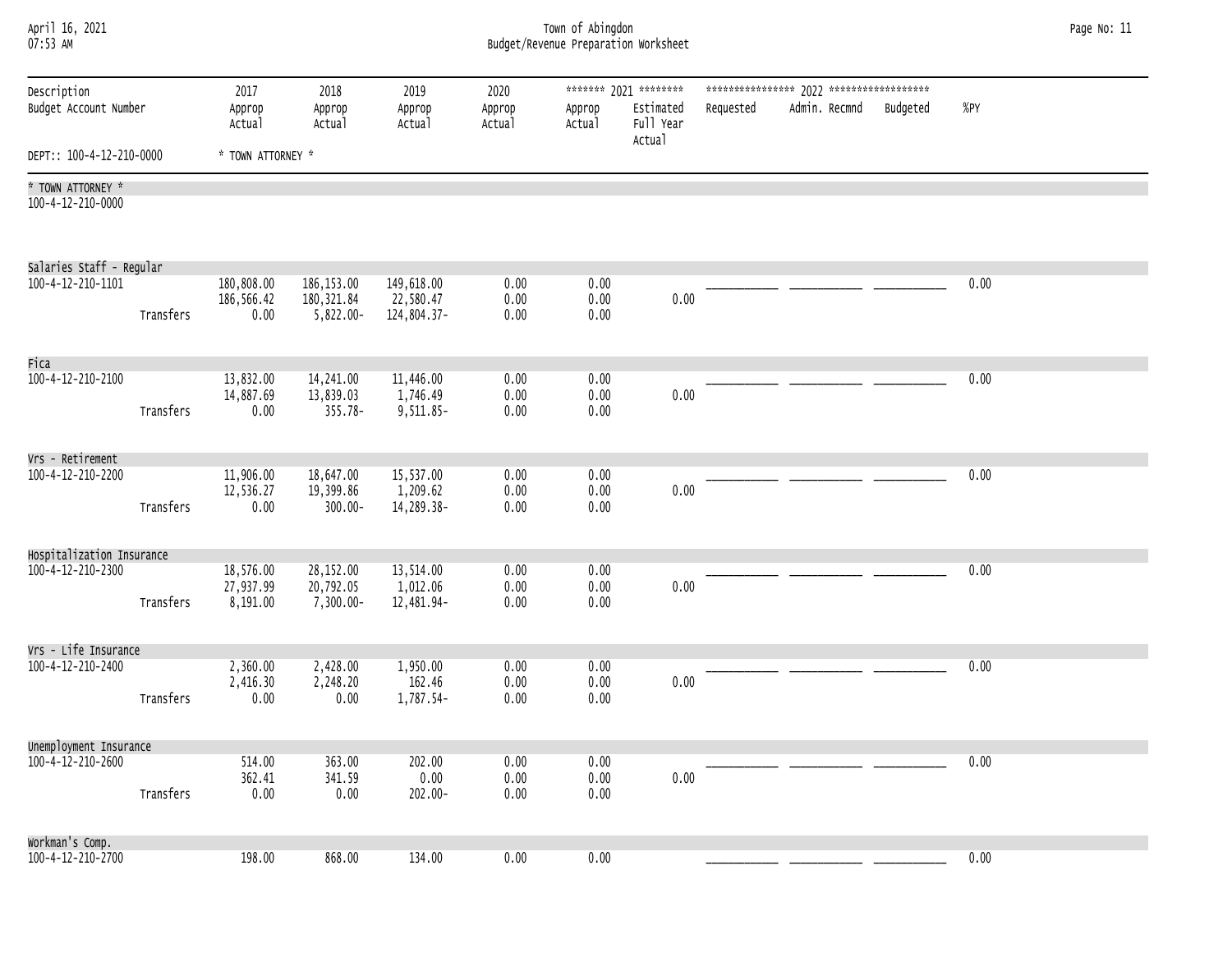April 16, 2021 Town of Abingdon Page No: 12 07:53 AM Budget/Revenue Preparation Worksheet

| Description<br>Budget Account Number |           | 2017<br>Approp<br>Actual             | 2018<br>Approp<br>Actual          | 2019<br>Approp<br>Actual              | 2020<br>Approp<br>Actual         | Approp<br>Actual     | ******* 2021 ********<br>Estimated<br>Full Year<br>Actual | Requested | Admin. Recmnd | Budgeted | $%$ PY |  |
|--------------------------------------|-----------|--------------------------------------|-----------------------------------|---------------------------------------|----------------------------------|----------------------|-----------------------------------------------------------|-----------|---------------|----------|--------|--|
| DEPT:: 100-4-12-210-0000             |           | * TOWN ATTORNEY *                    |                                   |                                       |                                  |                      |                                                           |           |               |          |        |  |
|                                      | Transfers | 1,179.72<br>982.00                   | 909.43<br>$0.00\,$                | 11.08<br>122.92-                      | 0.00<br>0.00                     | 0.00<br>0.00         | 0.00                                                      |           |               |          |        |  |
| Contractual Services & Licenses      |           |                                      |                                   |                                       |                                  |                      |                                                           |           |               |          |        |  |
| 100-4-12-210-3100                    | Transfers | 3,000.00<br>0.00<br>0.00             | 3,000.00<br>2,275.00<br>545.00-   | 3,000.00<br>$0.00\,$<br>$3,000.00 -$  | 3,000.00<br>0.00<br>0.00         | 0.00<br>0.00<br>0.00 | 0.00                                                      |           |               |          | 0.00   |  |
| Contractual Svcs - Enterprise Lease  |           |                                      |                                   |                                       |                                  |                      |                                                           |           |               |          |        |  |
| 100-4-12-210-3101                    | Transfers | 0.00<br>4,268.03<br>4,269.00         | 4,300.00<br>4,777.20<br>478.00    | 0.00<br>$0.00\,$<br>0.00              | 0.00<br>0.00<br>0.00             | 0.00<br>0.00<br>0.00 | 0.00                                                      |           |               |          | 0.00   |  |
| Legal & Professional Svcs.           |           |                                      |                                   |                                       |                                  |                      |                                                           |           |               |          |        |  |
| 100-4-12-210-3150                    | Transfers | 7,500.00<br>3,277.02<br>0.00         | 7,500.00<br>11,727.00<br>0.00     | 15,000.00<br>244,634.29<br>210,124.00 | 183,000.00<br>184,624.02<br>0.00 | 0.00<br>0.00<br>0.00 | 0.00                                                      |           |               |          | 0.00   |  |
| Litigation Expenses                  |           |                                      |                                   |                                       |                                  |                      |                                                           |           |               |          |        |  |
| $100 - 4 - 12 - 210 - 3160$          | Transfers | 0.00<br>29,961.65<br>0.00            | 0.00<br>131.53<br>132.00          | 5,000.00<br>510.00<br>4,400.00-       | 0.00<br>0.00<br>0.00             | 0.00<br>0.00<br>0.00 | 0.00                                                      |           |               |          | 0.00   |  |
| Telephone                            |           |                                      |                                   |                                       |                                  |                      |                                                           |           |               |          |        |  |
| 100-4-12-210-5230                    | Transfers | 0.00<br>2,573.72<br>2,355.00         | 2,180.00<br>2,900.50<br>771.00    | 2,850.00<br>729.37<br>2,120.00-       | 0.00<br>0.00<br>0.00             | 0.00<br>0.00<br>0.00 | 0.00                                                      |           |               |          | 0.00   |  |
| Travel - Lodging                     |           |                                      |                                   |                                       |                                  |                      |                                                           |           |               |          |        |  |
| 100-4-12-210-5500                    | Transfers | 8,000.00<br>3,215.44<br>$2,000.00 -$ | 8,500.00<br>1,785.50<br>1,220.00- | 5,000.00<br>0.00<br>$5,000.00 -$      | 0.00<br>0.00<br>0.00             | 0.00<br>0.00<br>0.00 | 0.00                                                      |           |               |          | 0.00   |  |
| Training                             |           |                                      |                                   |                                       |                                  |                      |                                                           |           |               |          |        |  |
| $100 - 4 - 12 - 210 - 5540$          |           | 5,500.00<br>1,290.00                 | 6,500.00<br>1,160.00              | 4,500.00<br>743.55                    | 0.00<br>0.00                     | 0.00<br>0.00         | 0.00                                                      |           |               |          | 0.00   |  |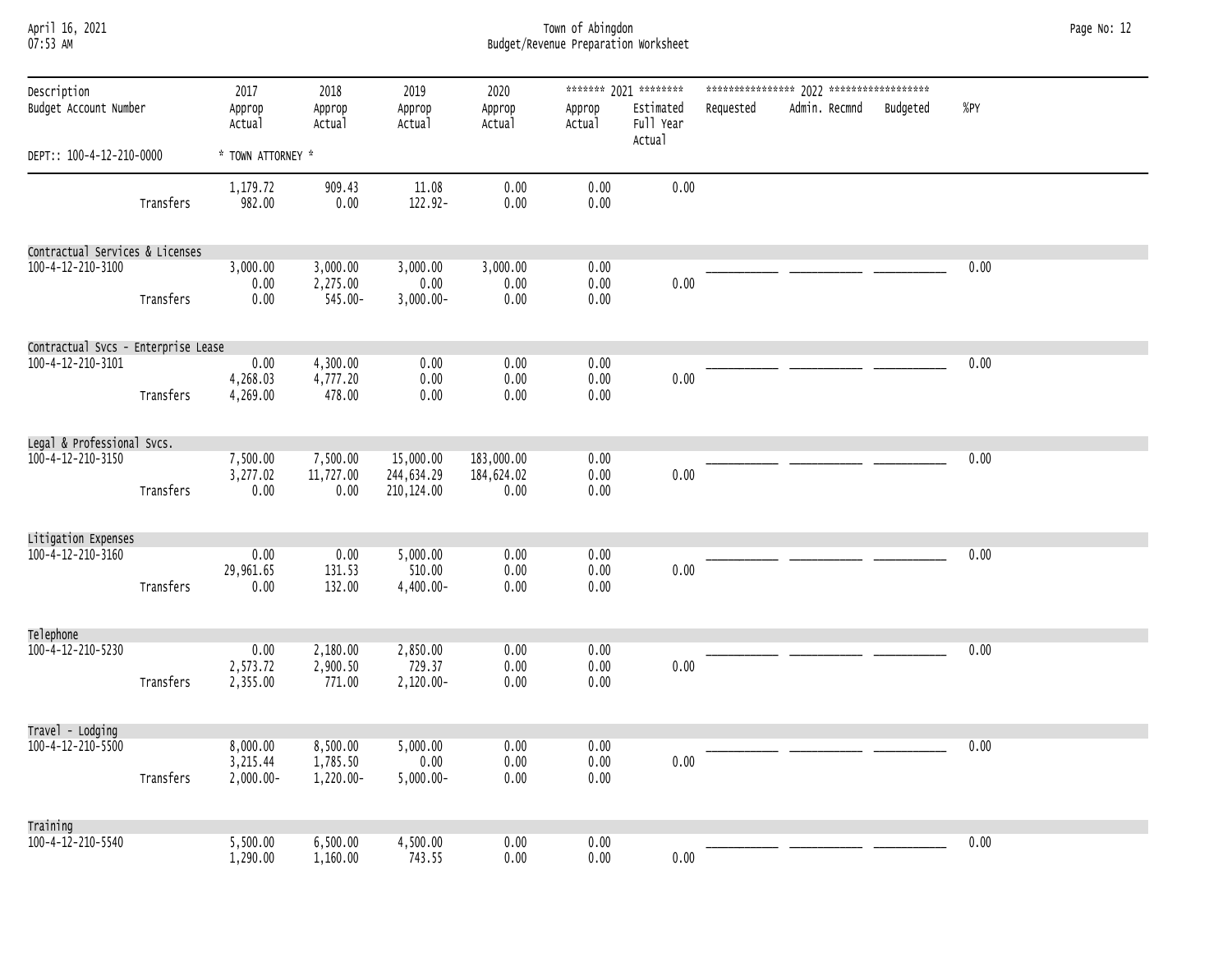| April 16, 2021<br>07:53 AM           |           | Town of Abingdon<br>Budget/Revenue Preparation Worksheet |                                        |                                       |                                  |                      |                                                           |           |               |          |      |  |
|--------------------------------------|-----------|----------------------------------------------------------|----------------------------------------|---------------------------------------|----------------------------------|----------------------|-----------------------------------------------------------|-----------|---------------|----------|------|--|
| Description<br>Budget Account Number |           | 2017<br>Approp<br>Actual                                 | 2018<br>Approp<br>Actual               | 2019<br>Approp<br>Actual              | 2020<br>Approp<br>Actual         | Approp<br>Actual     | ******* 2021 ********<br>Estimated<br>Full Year<br>Actual | Requested | Admin. Recmnd | Budgeted | %PY  |  |
| DEPT:: 100-4-12-210-0000             |           | * TOWN ATTORNEY *                                        |                                        |                                       |                                  |                      |                                                           |           |               |          |      |  |
|                                      | Transfers | 0.00                                                     | 0.00                                   | 3,750.00-                             | 0.00                             | 0.00                 |                                                           |           |               |          |      |  |
| Dues & Subscriptions                 |           |                                                          |                                        |                                       |                                  |                      |                                                           |           |               |          |      |  |
| 100-4-12-210-5810                    | Transfers | 4,000.00<br>4,763.67<br>0.00                             | 5,000.00<br>5,268.40<br>317.00         | 5,000.00<br>678.28<br>$3,104.00 -$    | 0.00<br>0.00<br>0.00             | 0.00<br>0.00<br>0.00 | 0.00                                                      |           |               |          | 0.00 |  |
| Office Supplies                      |           |                                                          |                                        |                                       |                                  |                      |                                                           |           |               |          |      |  |
| 100-4-12-210-6001                    | Transfers | 1,000.00<br>1,861.06<br>2,000.00                         | 1,500.00<br>396.73<br>0.00             | 1,000.00<br>35.07<br>0.00             | 0.00<br>0.00<br>0.00             | 0.00<br>0.00<br>0.00 | 0.00                                                      |           |               |          | 0.00 |  |
| Gas & Diesel                         |           |                                                          |                                        |                                       |                                  |                      |                                                           |           |               |          |      |  |
| 100-4-12-210-6008                    | Transfers | 0.00<br>546.99<br>692.00                                 | 520.00<br>481.85<br>0.00               | 0.00<br>35.05<br>0.00                 | 0.00<br>0.00<br>0.00             | 0.00<br>0.00<br>0.00 | 0.00                                                      |           |               |          | 0.00 |  |
| Control Total                        | Transfers | 257,194.00<br>297,644.38<br>16,489.00                    | 289,852.00<br>268,755.71<br>13,844.78- | 233,751.00<br>274,087.79<br>25,550.00 | 186,000.00<br>184,624.02<br>0.00 | 0.00<br>0.00<br>0.00 | 0.00                                                      | 0.00      | 0.00          | 0.00     | 0.00 |  |
| DEPT: Total                          | Transfers | 257,194.00<br>297,644.38<br>16,489.00                    | 289,852.00<br>268,755.71<br>13,844.78- | 233,751.00<br>274,087.79<br>25,550.00 | 186,000.00<br>184,624.02<br>0.00 | 0.00<br>0.00<br>0.00 | 0.00                                                      | 0.00      | 0.00          | 0.00     | 0.00 |  |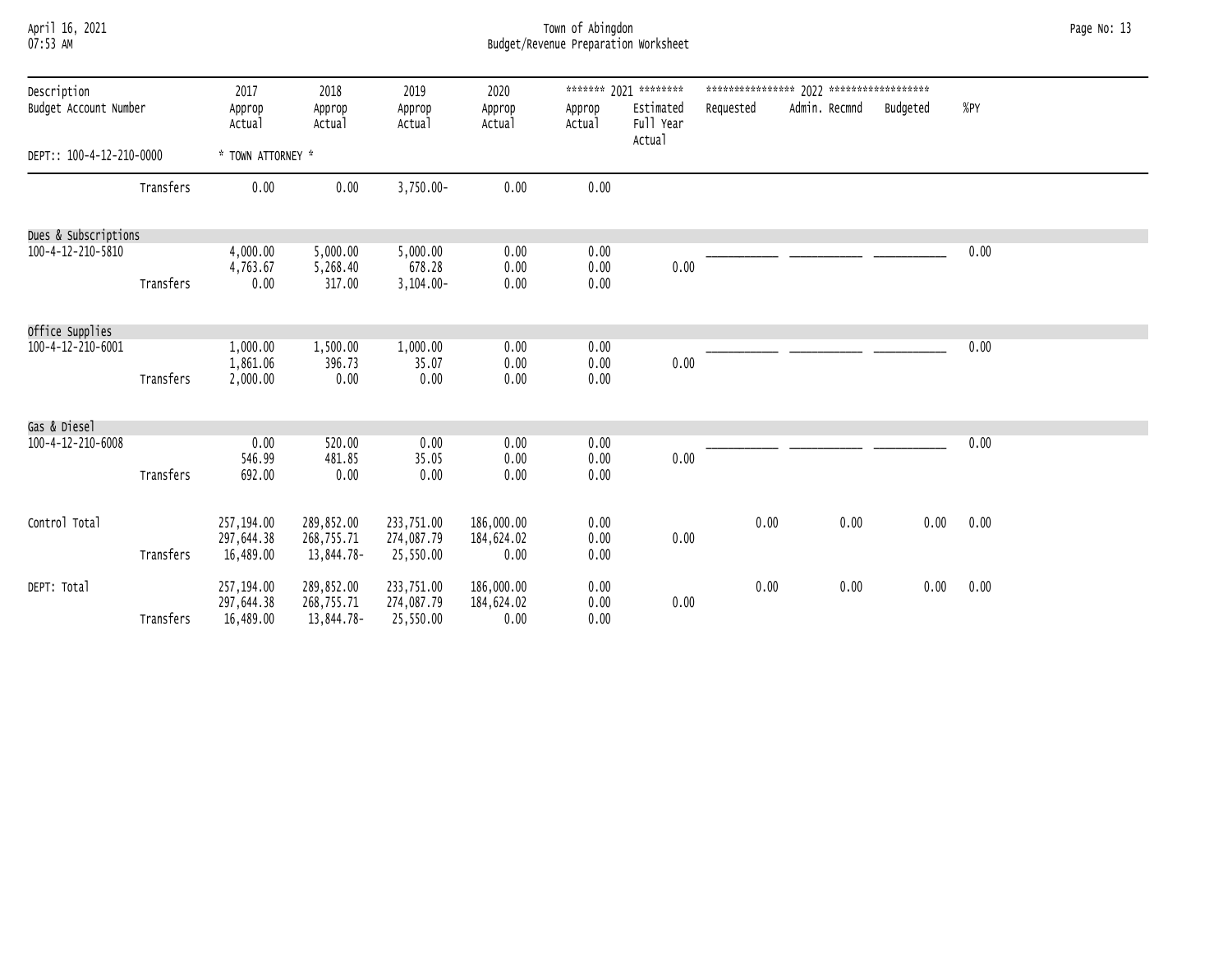| April 16, 2021<br>07:53 AM                                       |           | Town of Abingdon<br>Budget/Revenue Preparation Worksheet |                                    |                                |                                |                      |                                                           |           |               |          | Page No: 14 |  |
|------------------------------------------------------------------|-----------|----------------------------------------------------------|------------------------------------|--------------------------------|--------------------------------|----------------------|-----------------------------------------------------------|-----------|---------------|----------|-------------|--|
| Description<br>Budget Account Number<br>DEPT:: 100-4-12-220-0000 |           | 2017<br>Approp<br>Actual                                 | 2018<br>Approp<br>Actual           | 2019<br>Approp<br>Actual       | 2020<br>Approp<br>Actual       | Approp<br>Actual     | ******* 2021 ********<br>Estimated<br>Full Year<br>Actual | Requested | Admin. Recmnd | Budgeted | %PY         |  |
|                                                                  |           | * HUMAN RESOURCES/SAFETY *                               |                                    |                                |                                |                      |                                                           |           |               |          |             |  |
| * HUMAN RESOURCES/SAFETY *<br>100-4-12-220-0000                  |           |                                                          |                                    |                                |                                |                      |                                                           |           |               |          |             |  |
| Salaries & Wages Regular                                         |           |                                                          |                                    |                                |                                |                      |                                                           |           |               |          |             |  |
| 100-4-12-220-1101                                                | Transfers | 64,298.00<br>65,282.23<br>1,738.00                       | 51,484.00<br>56,796.95<br>5,063.00 | 58,405.00<br>57,968.87<br>0.00 | 59,579.00<br>38,921.32<br>0.00 | 0.00<br>0.00<br>0.00 | 0.00                                                      |           |               |          | 0.00        |  |
| Fica                                                             |           |                                                          |                                    |                                |                                |                      |                                                           |           |               |          |             |  |
| 100-4-12-220-2100                                                | Transfers | 4,919.00<br>4,741.47<br>0.00                             | 3,939.00<br>4,145.85<br>194.22     | 4,468.00<br>4,166.64<br>0.00   | 4,558.00<br>2,905.93<br>0.00   | 0.00<br>0.00<br>0.00 | 0.00                                                      |           |               |          | 0.00        |  |
| Vrs - Retirement                                                 |           |                                                          |                                    |                                |                                |                      |                                                           |           |               |          |             |  |
| 100-4-12-220-2200                                                | Transfers | 4,248.00<br>5,697.06<br>1,450.00                         | 5,172.00<br>7,730.44<br>1,862.00   | 6,086.00<br>6,111.42<br>0.00   | 6,204.00<br>4,188.16<br>0.00   | 0.00<br>0.00<br>0.00 | 0.00                                                      |           |               |          | 0.00        |  |
| Hospitalization Insurance                                        |           |                                                          |                                    |                                |                                |                      |                                                           |           |               |          |             |  |
| 100-4-12-220-2300                                                |           | 13,392.00<br>14, 317.89                                  | 11,804.00<br>11,807.90             | 12,721.00<br>12,720.80         | 13,955.00<br>9,123.90          | 0.00<br>0.00         | 0.00                                                      |           |               |          | 0.00        |  |
| Vrs - Life Insurance                                             |           |                                                          |                                    |                                |                                |                      |                                                           |           |               |          |             |  |
| 100-4-12-220-2400                                                |           | 842.00<br>848.18                                         | 673.00<br>733.68                   | 764.00<br>748.32               | 779.00<br>519.04               | 0.00<br>0.00         | 0.00                                                      |           |               |          | 0.00        |  |
| Unemployment Insurance                                           |           |                                                          |                                    |                                |                                |                      |                                                           |           |               |          |             |  |
| 100-4-12-220-2600                                                |           | 171.00<br>120.80                                         | 97.00<br>88.64                     | 81.00<br>45.73                 | 48.00<br>36.48                 | 0.00<br>0.00         | 0.00                                                      |           |               |          | 0.00        |  |
| Workman's Comp.                                                  |           |                                                          |                                    |                                |                                |                      |                                                           |           |               |          |             |  |
| 100-4-12-220-2700                                                |           | 71.00<br>74.43                                           | 46.00<br>55.52                     | 52.00<br>49.48                 | 53.00<br>35.02                 | 0.00<br>0.00         | 0.00                                                      |           |               |          | 0.00        |  |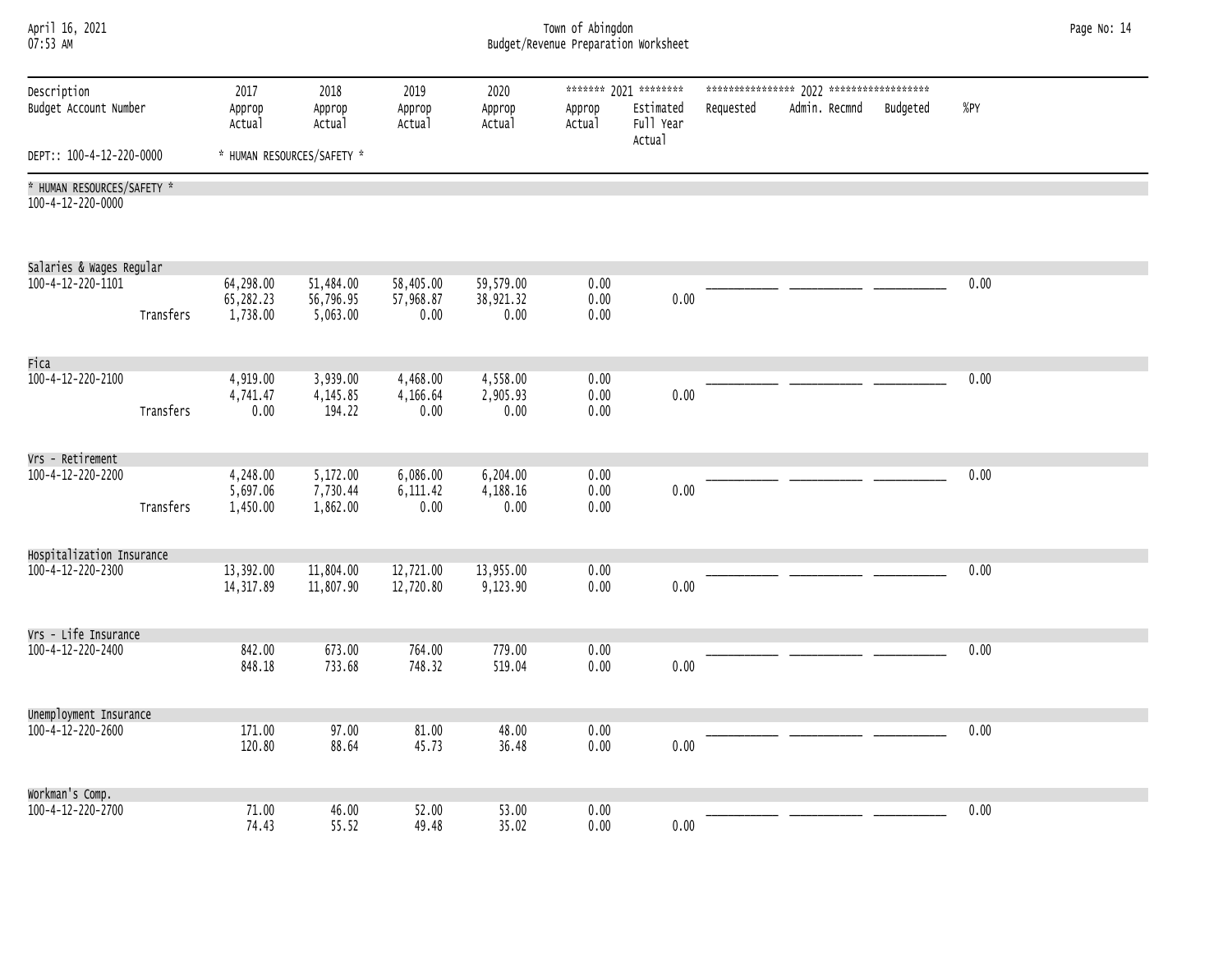| April 16, 2021 |  |
|----------------|--|
| 07.52 AM       |  |

### April 16, 2021 Town of Abingdon Page No: 15 07:53 AM Budget/Revenue Preparation Worksheet

| Description<br>Budget Account Number<br>DEPT:: 100-4-12-220-0000 |           | 2017                       | 2018<br>Approp<br>Actual | 2019<br>Approp<br>Actual | 2020<br>Approp<br>Actual | ******* 2021 ******** |                                  |           |               |          |      |
|------------------------------------------------------------------|-----------|----------------------------|--------------------------|--------------------------|--------------------------|-----------------------|----------------------------------|-----------|---------------|----------|------|
|                                                                  |           | Approp<br>Actual           |                          |                          |                          | Approp<br>Actual      | Estimated<br>Full Year<br>Actual | Requested | Admin. Recmnd | Budgeted | %PY  |
|                                                                  |           | * HUMAN RESOURCES/SAFETY * |                          |                          |                          |                       |                                  |           |               |          |      |
| Contractual Services & Licenses                                  |           |                            |                          |                          |                          |                       |                                  |           |               |          |      |
| 100-4-12-220-3100                                                |           | 0.00<br>5,140.00           | 0.00<br>0.00             | 0.00<br>3,000.00         | 18,500.00<br>37,840.67   | 0.00<br>0.00          | 0.00                             |           |               |          | 0.00 |
|                                                                  | Transfers | 5,254.00                   | 0.00                     | 3,000.00                 | 0.00                     | 0.00                  |                                  |           |               |          |      |
| Health, Safety & Medical                                         |           |                            |                          |                          |                          |                       |                                  |           |               |          |      |
| 100-4-12-220-3111                                                |           | 7,500.00                   | 6,000.00                 | 6,000.00                 | 5,500.00                 | 0.00                  |                                  |           |               |          | 0.00 |
|                                                                  | Transfers | 7,763.29<br>195.00         | 7,308.50<br>1,196.00     | 6,649.06<br>447.00       | 2,991.29<br>0.00         | 0.00<br>0.00          | 0.00                             |           |               |          |      |
| Programs                                                         |           |                            |                          |                          |                          |                       |                                  |           |               |          |      |
| 100-4-12-220-3330                                                |           | 5,500.00                   | 5,000.00                 | 4,500.00                 | 7,500.00                 | 0.00                  |                                  |           |               |          | 0.00 |
|                                                                  | Transfers | 5,850.70<br>351.00         | 4,010.28<br>196.00-      | 3,417.65<br>447.00-      | 2,511.03<br>0.00         | 0.00<br>0.00          | 0.00                             |           |               |          |      |
|                                                                  |           |                            |                          |                          |                          |                       |                                  |           |               |          |      |
| Telephone                                                        |           |                            |                          |                          |                          |                       |                                  |           |               |          |      |
| 100-4-12-220-5230                                                |           | 0.00<br>1,359.97           | 1,380.00<br>1,587.21     | 2,010.00<br>1,847.01     | 1,400.00<br>867.75       | 0.00<br>0.00          | 0.00                             |           |               |          | 0.00 |
|                                                                  | Transfers | 1,120.00                   | 300.00                   | 0.00                     | 0.00                     | 0.00                  |                                  |           |               |          |      |
| Travel - Lodging                                                 |           |                            |                          |                          |                          |                       |                                  |           |               |          |      |
| 100-4-12-220-5500                                                |           | 1,000.00                   | 1,000.00                 | 1,000.00                 | 1,000.00                 | 0.00                  |                                  |           |               |          | 0.00 |
|                                                                  | Transfers | 686.33<br>0.00             | 1,132.99<br>140.00       | 1,235.42<br>240.00       | 1,000.00<br>0.00         | 0.00<br>0.00          | 0.00                             |           |               |          |      |
|                                                                  |           |                            |                          |                          |                          |                       |                                  |           |               |          |      |
| Training                                                         |           |                            |                          |                          |                          |                       |                                  |           |               |          |      |
| 100-4-12-220-5540                                                |           | 2,500.00<br>1,451.53       | 2,500.00<br>298.43       | 1,500.00<br>1,286.07     | 1,250.00<br>1,613.40     | 0.00<br>0.00          | 0.00                             |           |               |          | 0.00 |
|                                                                  | Transfers | 0.00                       | 1,140.00-                | 0.00                     | 0.00                     | 0.00                  |                                  |           |               |          |      |
|                                                                  |           |                            |                          |                          |                          |                       |                                  |           |               |          |      |
| Dues & Subscriptions<br>100-4-12-220-5810                        |           | 500.00                     | 500.00                   | 500.00                   | 500.00                   | 0.00                  |                                  |           |               |          | 0.00 |
|                                                                  |           | 379.73                     | 742.10                   | 283.50                   | 149.00                   | 0.00                  | 0.00                             |           |               |          |      |
|                                                                  | Transfers | 0.00                       | 0.00                     | 240.00-                  | 0.00                     | 0.00                  |                                  |           |               |          |      |

Office Supplies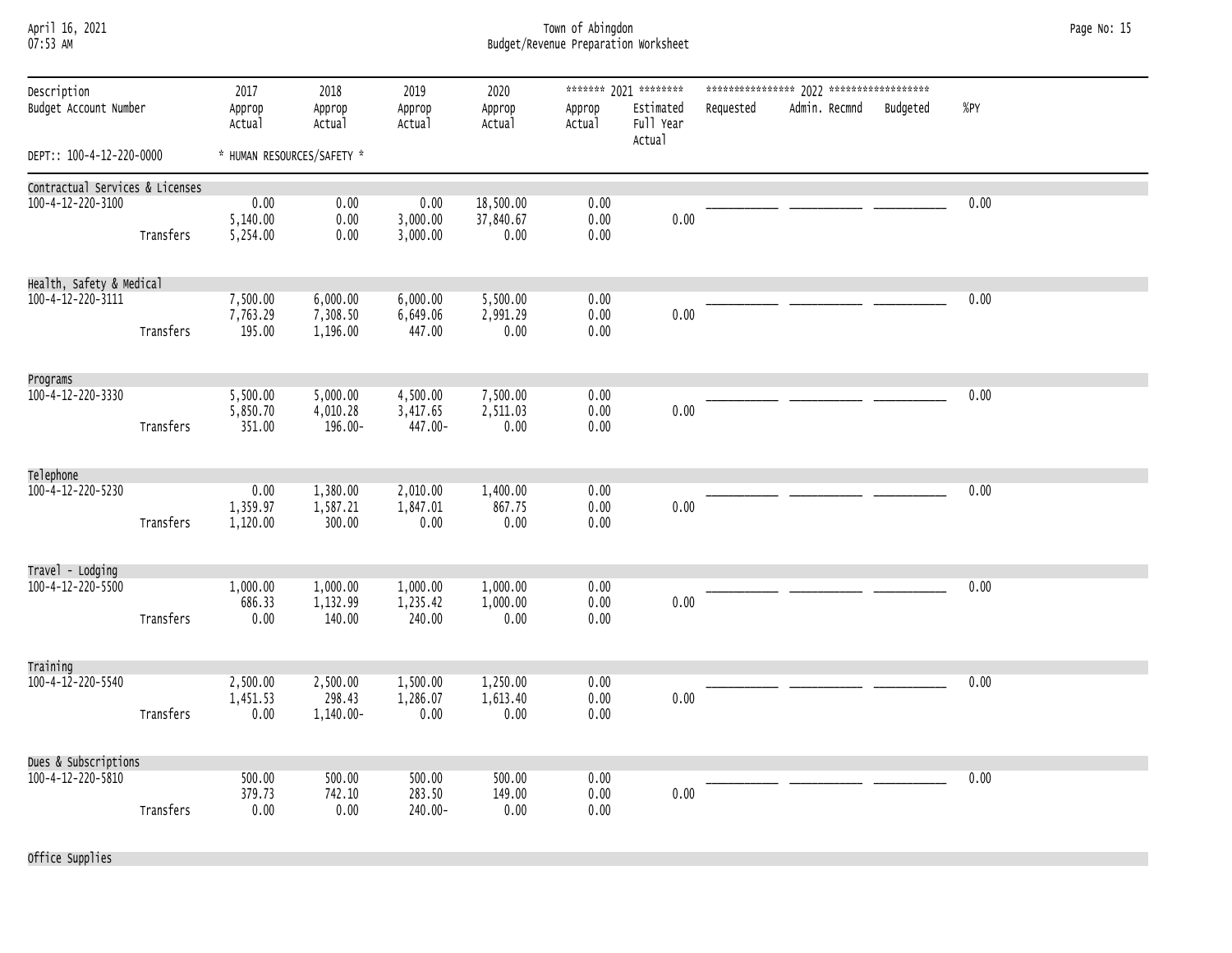## April 16, 2021 Town of Abingdon Page No: 16 07:53 AM Budget/Revenue Preparation Worksheet

|                                                                  |           | 2017                                                                                                                                                                                        | 2018                               | 2019                               | 2020                              |                      |      | **************** | 7022 ****************** |      |      |
|------------------------------------------------------------------|-----------|---------------------------------------------------------------------------------------------------------------------------------------------------------------------------------------------|------------------------------------|------------------------------------|-----------------------------------|----------------------|------|------------------|-------------------------|------|------|
| Description<br>Budget Account Number<br>DEPT:: 100-4-12-220-0000 |           | ******* 2021 ********<br>Admin. Recmnd<br>Estimated<br>Requested<br>Approp<br>Approp<br>Approp<br>Approp<br>Approp<br>Full Year<br>Actual<br>Actual<br>Actual<br>Actual<br>Actual<br>Actual | Budgeted                           | %PY                                |                                   |                      |      |                  |                         |      |      |
|                                                                  |           | * HUMAN RESOURCES/SAFETY *                                                                                                                                                                  |                                    |                                    |                                   |                      |      |                  |                         |      |      |
| 100-4-12-220-6001                                                |           | L, 300.00<br>814.33                                                                                                                                                                         | 1,000.00<br>551.88                 | 750.00<br>255.97                   | 250.00<br>514.92                  | 0.00<br>0.00         | 0.00 |                  |                         |      | 0.00 |
|                                                                  | Transfers | 0.00                                                                                                                                                                                        | $300.00 -$                         | 0.00                               | 0.00                              | 0.00                 |      |                  |                         |      |      |
| Control Total                                                    |           | 106,241.00<br>114,527.94                                                                                                                                                                    | 90,595.00<br>96,990.37             | 98,837.00<br>99,785.94             | 121,076.00<br>103,217.91          | 0.00<br>0.00         | 0.00 | 0.00             | 0.00                    | 0.00 | 0.00 |
|                                                                  | Transfers | 10,108.00                                                                                                                                                                                   | 7,119.22                           | 3,000.00                           | 0.00                              | 0.00                 |      |                  |                         |      |      |
| DEPT: Total                                                      | Transfers | 106,241.00<br>114,527.94<br>10,108.00                                                                                                                                                       | 90,595.00<br>96,990.37<br>7,119.22 | 98,837.00<br>99,785.94<br>3,000.00 | 121,076.00<br>103, 217.91<br>0.00 | 0.00<br>0.00<br>0.00 | 0.00 | 0.00             | 0.00                    | 0.00 | 0.00 |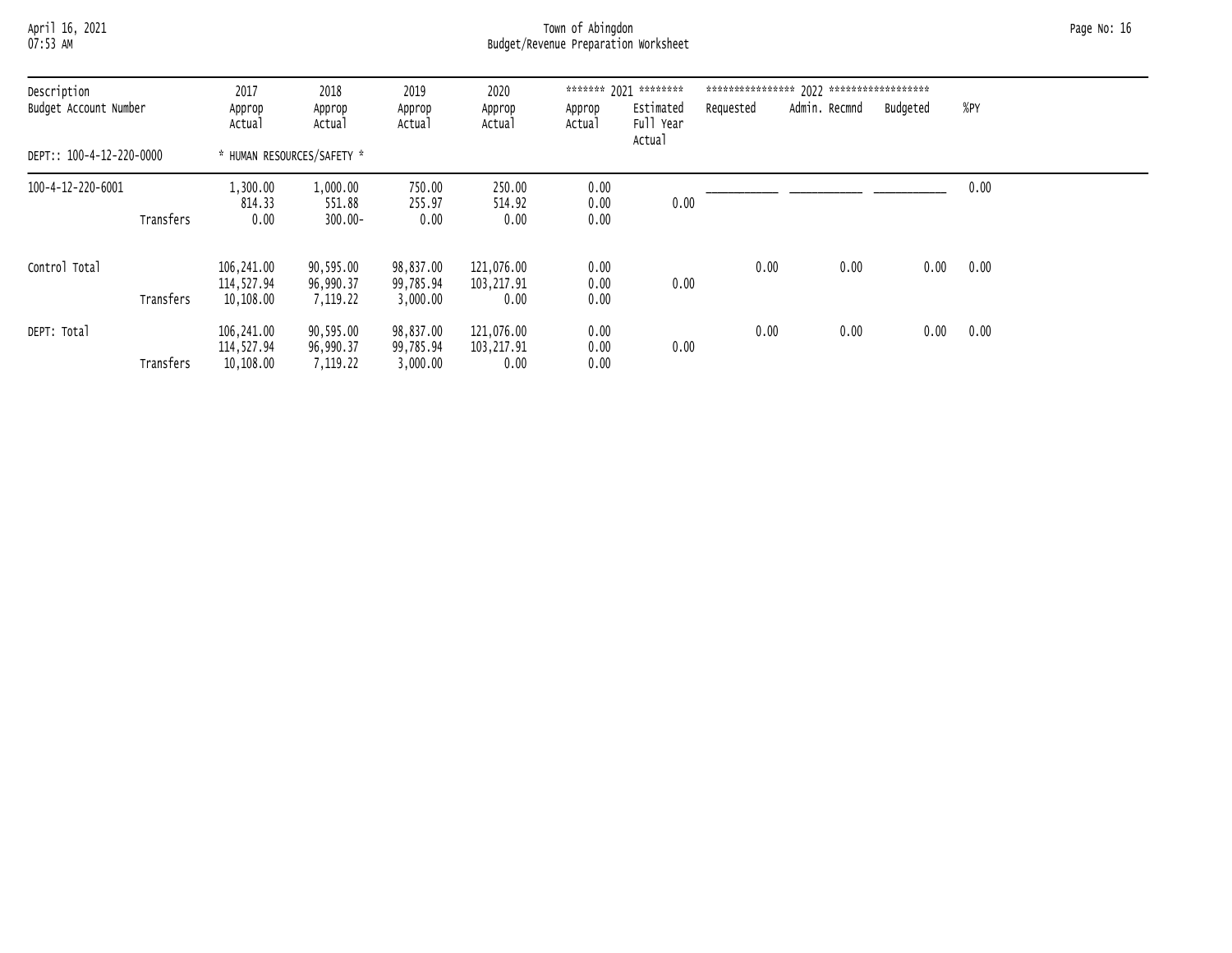| 07:53 AM                                              |           |                              | Budget/Revenue Preparation Worksheet |                          |                          |                      |                                                           |           |               |          |        |  |
|-------------------------------------------------------|-----------|------------------------------|--------------------------------------|--------------------------|--------------------------|----------------------|-----------------------------------------------------------|-----------|---------------|----------|--------|--|
| Description<br>Budget Account Number                  |           | 2017<br>Approp<br>Actual     | 2018<br>Approp<br>Actual             | 2019<br>Approp<br>Actual | 2020<br>Approp<br>Actual | Approp<br>Actual     | ******* 2021 ********<br>Estimated<br>Full Year<br>Actual | Requested | Admin. Recmnd | Budgeted | $%$ PY |  |
| DEPT:: 100-4-12-230-0000                              |           |                              | * SMALL BUSINESS INCUBATOR *         |                          |                          |                      |                                                           |           |               |          |        |  |
| * SMALL BUSINESS INCUBATOR *<br>100-4-12-230-0000     |           |                              |                                      |                          |                          |                      |                                                           |           |               |          |        |  |
| Salaries Staff - Regular<br>100-4-12-230-1101         |           | 118,994.00<br>101,744.95     | 93,400.00<br>3,364.27                | 0.00<br>0.00             | 0.00<br>0.00             | 0.00<br>0.00         | 0.00                                                      |           |               |          | 0.00   |  |
| Salaries Staff - Part Time<br>100-4-12-230-1301       |           | 0.00<br>0.00                 | 9,000.00<br>0.00                     | 0.00<br>0.00             | 0.00<br>0.00             | 0.00<br>0.00         | 0.00                                                      |           |               |          | 0.00   |  |
| Fica<br>100-4-12-230-2100                             | Transfers | 0.00<br>7,839.61<br>6,809.00 | 7,145.00<br>261.56<br>0.00           | 0.00<br>0.00<br>0.00     | 0.00<br>0.00<br>0.00     | 0.00<br>0.00<br>0.00 | 0.00                                                      |           |               |          | 0.00   |  |
| Vrs - Retirement<br>100-4-12-230-2200                 | Transfers | 0.00<br>6,145.89<br>5,884.00 | 9,396.00<br>391.51<br>0.00           | 0.00<br>0.00<br>0.00     | 0.00<br>0.00<br>0.00     | 0.00<br>0.00<br>0.00 | 0.00                                                      |           |               |          | 0.00   |  |
| Hospitalization Insurance<br>100-4-12-230-2300        |           | 0.00<br>12,860.10            | 12,384.00<br>515.08                  | 0.00<br>0.00             | 0.00<br>0.00             | 0.00<br>0.00         | 0.00                                                      |           |               |          | 0.00   |  |
| Vrs - Life Insurance<br>100-4-12-230-2400             | Transfers | 12,384.00<br>0.00            | 0.00<br>1,224.00                     | 0.00<br>0.00             | 0.00<br>0.00             | 0.00<br>0.00         |                                                           |           |               |          | 0.00   |  |
|                                                       | Transfers | 1,218.00<br>1,166.00         | 50.98<br>0.00                        | 0.00<br>0.00             | 0.00<br>0.00             | 0.00<br>0.00         | 0.00                                                      |           |               |          |        |  |
| Unemployment Insurnace<br>$100 - 4 - 12 - 230 - 2600$ | Transfers | 0.00<br>372.98<br>600.00     | 363.00<br>9.82<br>0.00               | 0.00<br>$0.00\,$<br>0.00 | 0.00<br>0.00<br>0.00     | 0.00<br>0.00<br>0.00 | 0.00                                                      |           |               |          | 0.00   |  |

April 16, 2021 Town of Abingdon Page No: 17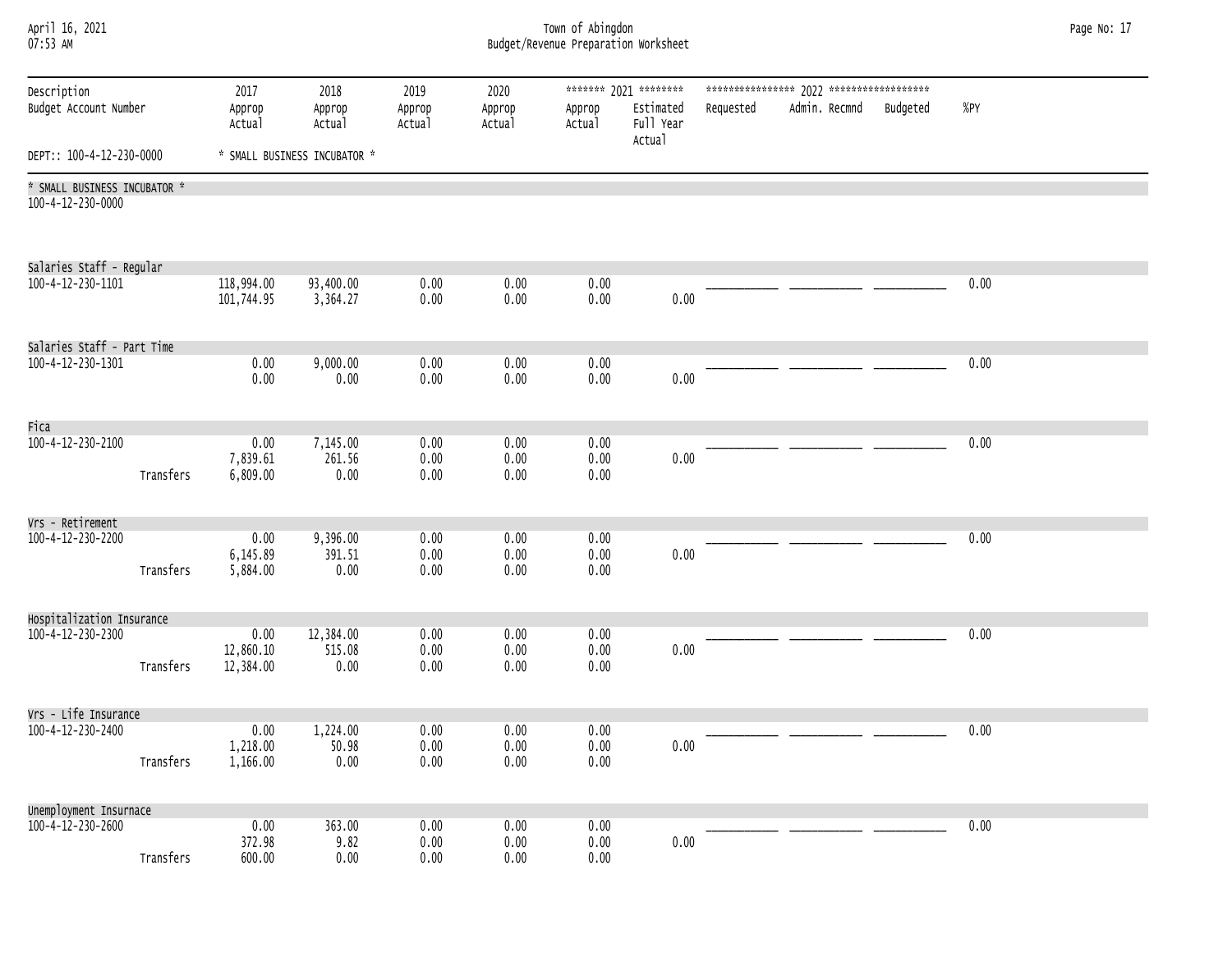# April 16, 2021 Town of Abingdon Page No: 18 07:53 AM Budget/Revenue Preparation Worksheet

| Description<br>Budget Account Number |           | 2017<br>Approp<br>Actual              | 2018<br>Approp<br>Actual       | 2019<br>Approp<br>Actual | 2020<br>Approp<br>Actual | Approp<br>Actual     | ******* 2021 ********<br>Estimated<br>Full Year<br>Actual | ****************<br>Requested | 7022 ******************<br>Admin. Recmnd | Budgeted | %PY  |  |
|--------------------------------------|-----------|---------------------------------------|--------------------------------|--------------------------|--------------------------|----------------------|-----------------------------------------------------------|-------------------------------|------------------------------------------|----------|------|--|
| DEPT:: 100-4-12-230-0000             |           |                                       | * SMALL BUSINESS INCUBATOR *   |                          |                          |                      |                                                           |                               |                                          |          |      |  |
| Workman's Comp.                      |           |                                       |                                |                          |                          |                      |                                                           |                               |                                          |          |      |  |
| 100-4-12-230-2700                    | Transfers | 0.00<br>294.57<br>98.00               | 323.00<br>15.97<br>0.00        | 0.00<br>0.00<br>0.00     | 0.00<br>0.00<br>0.00     | 0.00<br>0.00<br>0.00 | 0.00                                                      |                               |                                          |          | 0.00 |  |
|                                      |           |                                       |                                |                          |                          |                      |                                                           |                               |                                          |          |      |  |
| Control Total                        |           | 118,994.00<br>130,476.10              | 133,235.00<br>4,609.19         | 0.00<br>0.00             | 0.00<br>0.00             | 0.00<br>0.00         | 0.00                                                      | 0.00                          | 0.00                                     | 0.00     | 0.00 |  |
|                                      | Transfers | 26,941.00                             | 0.00                           | 0.00                     | 0.00                     | 0.00                 |                                                           |                               |                                          |          |      |  |
| DEPT: Total                          | Transfers | 118,994.00<br>130,476.10<br>26,941.00 | 133,235.00<br>4,609.19<br>0.00 | 0.00<br>0.00<br>0.00     | 0.00<br>0.00<br>0.00     | 0.00<br>0.00<br>0.00 | 0.00                                                      | 0.00                          | 0.00                                     | 0.00     | 0.00 |  |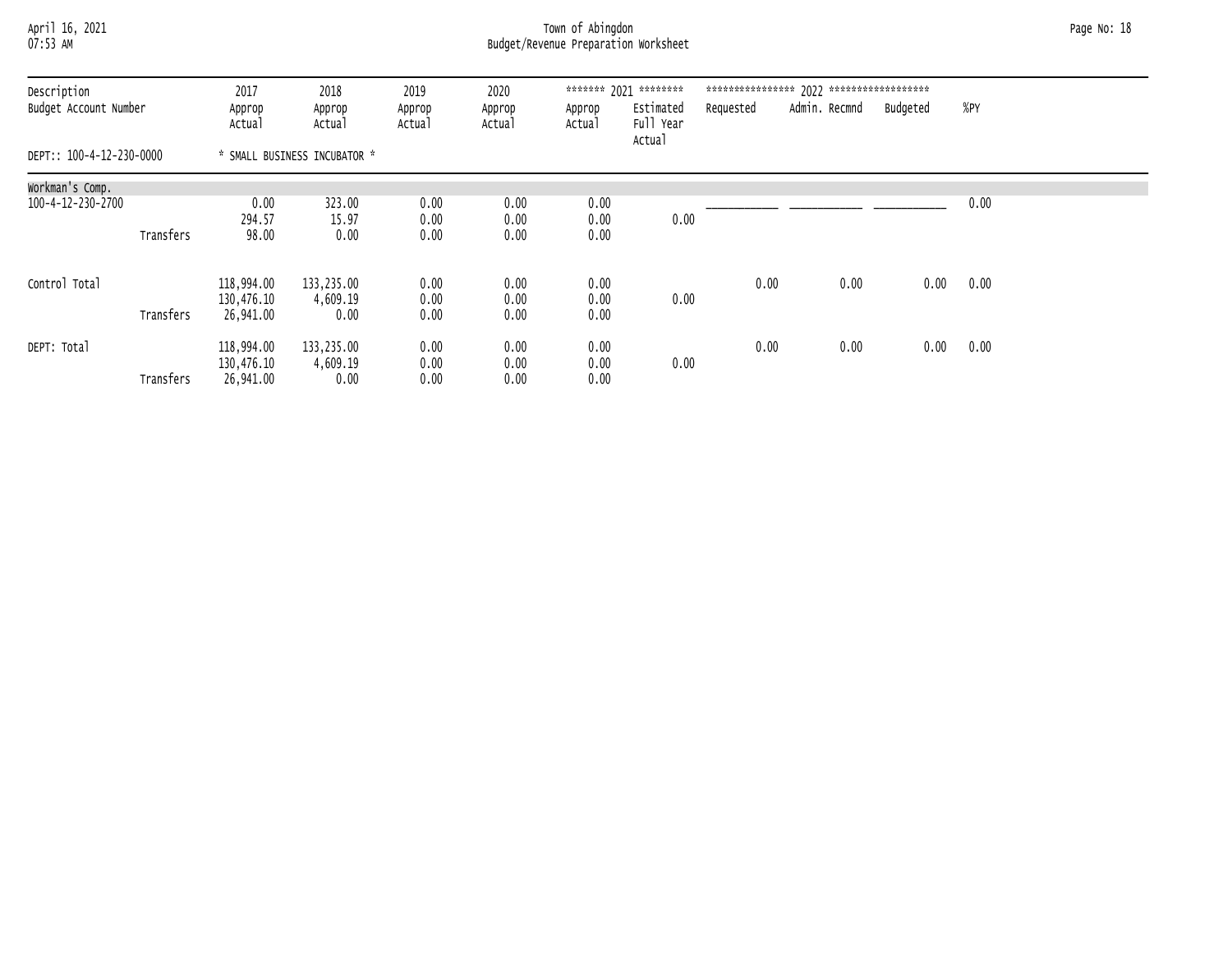| April 16, 2021 |  |
|----------------|--|
| 07.53 AM       |  |

# April 16, 2021 Town of Abingdon Page No: 19 07:53 AM Budget/Revenue Preparation Worksheet

| Description<br>Budget Account Number       |           | 2017<br>Approp<br>Actual       | 2018<br>Approp<br>Actual       | 2019<br>Approp<br>Actual       | 2020<br>Approp<br>Actual               | Approp<br>Actual     | ******* 2021 ********<br>Estimated<br>Full Year<br>Actual | Requested | Admin. Recmnd | Budgeted | %PY  |
|--------------------------------------------|-----------|--------------------------------|--------------------------------|--------------------------------|----------------------------------------|----------------------|-----------------------------------------------------------|-----------|---------------|----------|------|
| DEPT:: 100-4-12-240-0000                   |           | * LEGISLATIVE AUDIT *          |                                |                                |                                        |                      |                                                           |           |               |          |      |
| * LEGISLATIVE AUDIT *<br>100-4-12-240-0000 |           |                                |                                |                                |                                        |                      |                                                           |           |               |          |      |
| Annual Independent Audit                   |           |                                |                                |                                |                                        |                      |                                                           |           |               |          |      |
| 100-4-12-240-3120                          | Transfers | 45,000.00<br>47,600.00<br>0.00 | 47,500.00<br>45,500.00<br>0.00 | 50,000.00<br>45,000.00<br>0.00 | 60,750.00<br>51,400.00<br>$6,000.00 -$ | 0.00<br>0.00<br>0.00 | 0.00                                                      |           |               |          | 0.00 |
| Control Total                              | Transfers | 45,000.00<br>47,600.00<br>0.00 | 47,500.00<br>45,500.00<br>0.00 | 50,000.00<br>45,000.00<br>0.00 | 60,750.00<br>51,400.00<br>$6,000.00 -$ | 0.00<br>0.00<br>0.00 | 0.00                                                      | 0.00      | 0.00          | 0.00     | 0.00 |
| DEPT: Total                                | Transfers | 45,000.00<br>47,600.00<br>0.00 | 47,500.00<br>45,500.00<br>0.00 | 50,000.00<br>45,000.00<br>0.00 | 60,750.00<br>51,400.00<br>$6,000.00 -$ | 0.00<br>0.00<br>0.00 | 0.00                                                      | 0.00      | 0.00          | 0.00     | 0.00 |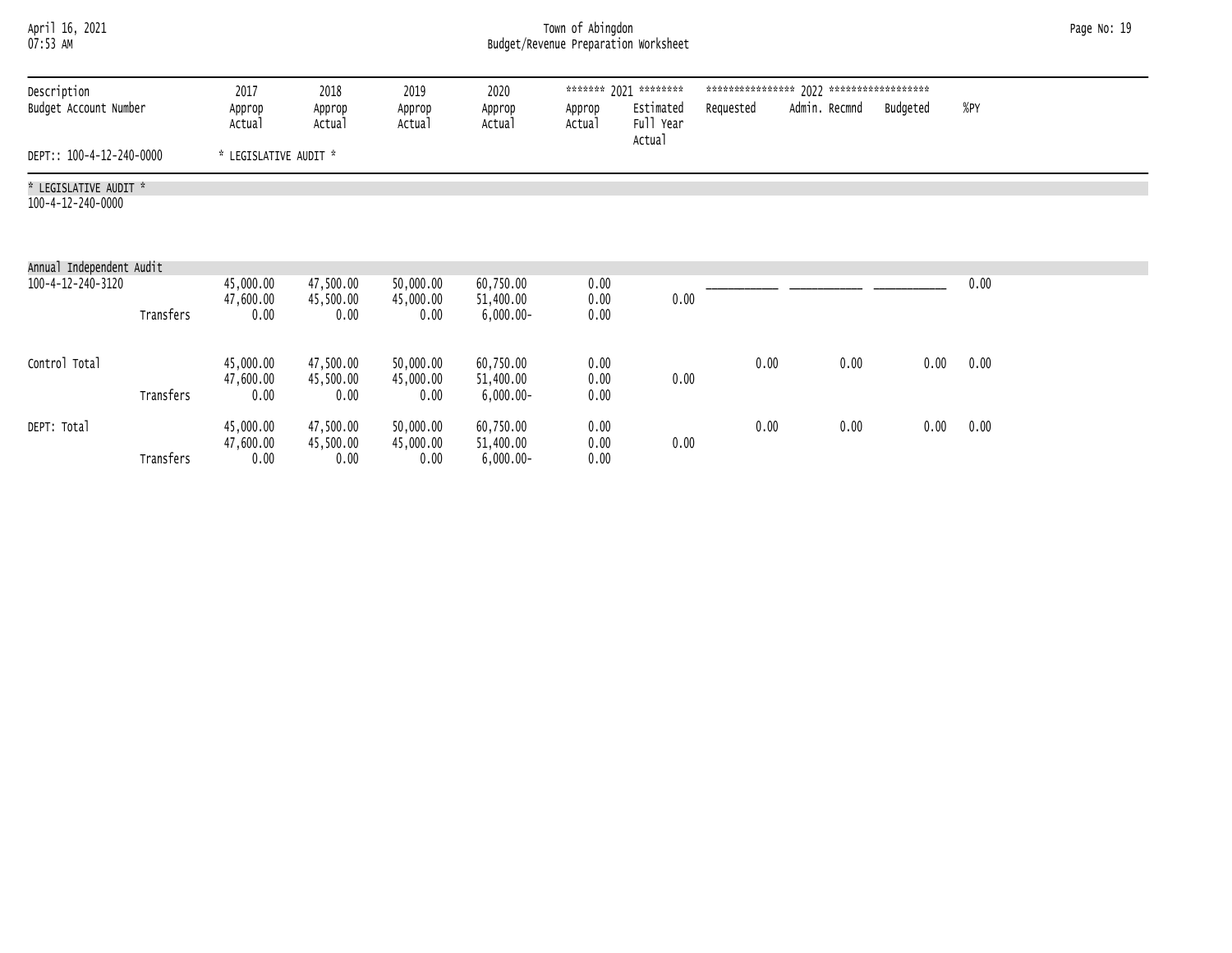## April 16, 2021 Town of Abingdon Page No: 20 07:53 AM Budget/Revenue Preparation Worksheet

| Description<br>Budget Account Number | 2017<br>Approp<br>Actual | 2018<br>Approp<br>Actual | 2019<br>Approp<br>Actual | 2020<br>Approp<br>Actual | Approp<br>Actual | ******* 2021 ********<br>Estimated<br>Full Year<br>Actual | Requested | Admin. Recmnd Budgeted | %PY  |  |
|--------------------------------------|--------------------------|--------------------------|--------------------------|--------------------------|------------------|-----------------------------------------------------------|-----------|------------------------|------|--|
| DEPT:: 100-4-12-410-0000             |                          |                          |                          |                          |                  |                                                           |           |                        |      |  |
| * TREASURER *<br>100-4-12-410-0000   |                          |                          |                          |                          |                  |                                                           |           |                        |      |  |
| Salaries Staff - Regular             |                          |                          |                          |                          |                  |                                                           |           |                        |      |  |
| 100-4-12-410-1101                    | 0.00<br>0.00             | 0.00<br>0.00             | 0.00<br>0.00             | 0.00<br>0.00             | 0.00<br>0.00     | 0.00                                                      |           |                        | 0.00 |  |
| Salaries & Wages - Overtime          |                          |                          |                          |                          |                  |                                                           |           |                        |      |  |
| 100-4-12-410-1201                    | 0.00<br>0.00             | 0.00<br>0.00             | 0.00<br>0.00             | 0.00<br>0.00             | 0.00<br>0.00     | 0.00                                                      |           |                        | 0.00 |  |
| Salaries Staff - Part Time           |                          |                          |                          |                          |                  |                                                           |           |                        |      |  |
| 100-4-12-410-1301                    | 0.00<br>0.00             | 0.00<br>0.00             | 0.00<br>0.00             | 0.00<br>0.00             | 0.00<br>0.00     | 0.00                                                      |           |                        | 0.00 |  |
| Note: New PT position                |                          |                          |                          |                          |                  |                                                           |           |                        |      |  |
| FICA                                 |                          |                          |                          |                          |                  |                                                           |           |                        |      |  |
| 100-4-12-410-2100                    | 0.00<br>0.00             | 0.00<br>0.00             | 0.00<br>0.00             | 0.00<br>0.00             | 0.00<br>0.00     | 0.00                                                      |           |                        | 0.00 |  |
| VRS - Retirement                     |                          |                          |                          |                          |                  |                                                           |           |                        |      |  |
| 100-4-12-410-2200                    | 0.00<br>0.00             | 0.00<br>0.00             | 0.00<br>0.00             | 0.00<br>0.00             | 0.00<br>0.00     | 0.00                                                      |           |                        | 0.00 |  |
| Hospitalization Insurance            |                          |                          |                          |                          |                  |                                                           |           |                        |      |  |
| 100-4-12-410-2300                    | 0.00<br>0.00             | 0.00<br>0.00             | 0.00<br>0.00             | 0.00<br>0.00             | 0.00<br>0.00     | 0.00                                                      |           |                        | 0.00 |  |
| VRS - Life Insurance                 |                          |                          |                          |                          |                  |                                                           |           |                        |      |  |
| 100-4-12-410-2400                    | 0.00<br>0.00             | 0.00<br>0.00             | 0.00<br>0.00             | 0.00<br>0.00             | 0.00<br>0.00     | 0.00                                                      |           |                        | 0.00 |  |
| Unemployment Insurance               |                          |                          |                          |                          |                  |                                                           |           |                        |      |  |
| 100-4-12-410-2600                    | 0.00                     | 0.00                     | 0.00                     | 0.00                     | 0.00             |                                                           | 210.00    |                        | 0.00 |  |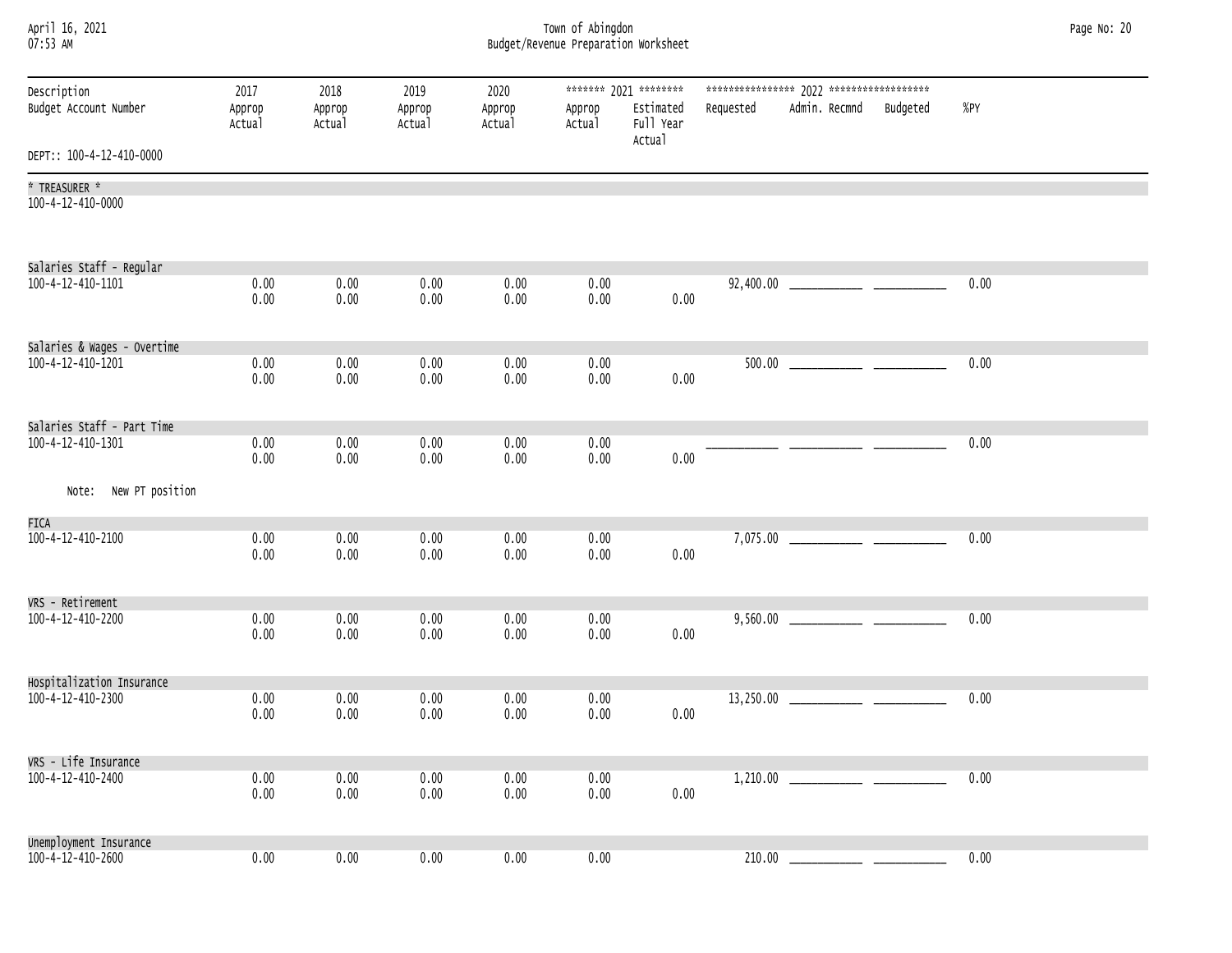| April 16, 2021 |  |
|----------------|--|
| 07.52 AM       |  |

April 16, 2021 Town of Abingdon Page No: 21 07:53 AM Budget/Revenue Preparation Worksheet

| Description<br>Budget Account Number | 2017<br>Approp<br>Actual | 2018<br>Approp<br>Actual | 2019<br>Approp<br>Actual | 2020<br>Approp<br>Actual | Approp<br>Actual | ******* 2021 ********<br>Estimated<br>Full Year<br>Actual | Requested | Admin. Recmnd Budgeted | %PY  |  |
|--------------------------------------|--------------------------|--------------------------|--------------------------|--------------------------|------------------|-----------------------------------------------------------|-----------|------------------------|------|--|
| DEPT:: 100-4-12-410-0000             |                          |                          |                          |                          |                  |                                                           |           |                        |      |  |
|                                      | 0.00                     | 0.00                     | 0.00                     | 0.00                     | 0.00             | 0.00                                                      |           |                        |      |  |
| Workman's Comp.                      |                          |                          |                          |                          |                  |                                                           |           |                        |      |  |
| 100-4-12-410-2700                    | 0.00<br>0.00             | 0.00<br>0.00             | 0.00<br>0.00             | 0.00<br>0.00             | 0.00<br>0.00     | 0.00                                                      |           |                        | 0.00 |  |
| Telephone                            |                          |                          |                          |                          |                  |                                                           |           |                        |      |  |
| 100-4-12-410-5230                    | 0.00<br>0.00             | 0.00<br>0.00             | 0.00<br>0.00             | 0.00<br>0.00             | 0.00<br>0.00     | 0.00                                                      |           |                        | 0.00 |  |
| Travel - Lodging                     |                          |                          |                          |                          |                  |                                                           |           |                        |      |  |
| 100-4-12-410-5500                    | 0.00<br>0.00             | 0.00<br>0.00             | 0.00<br>0.00             | 0.00<br>0.00             | 0.00<br>0.00     | 0.00                                                      |           |                        | 0.00 |  |
| Travel - Meals                       |                          |                          |                          |                          |                  |                                                           |           |                        |      |  |
| 100-4-12-410-5501                    | 0.00<br>0.00             | 0.00<br>0.00             | 0.00<br>0.00             | 0.00<br>0.00             | 0.00<br>0.00     | 0.00                                                      |           |                        | 0.00 |  |
| Training                             |                          |                          |                          |                          |                  |                                                           |           |                        |      |  |
| 100-4-12-410-5540                    | 0.00<br>0.00             | 0.00<br>0.00             | 0.00<br>0.00             | 0.00<br>0.00             | 0.00<br>0.00     | 0.00                                                      |           |                        | 0.00 |  |
| Dues & Subscriptions                 |                          |                          |                          |                          |                  |                                                           |           |                        |      |  |
| 100-4-12-410-5810                    | 0.00<br>0.00             | 0.00<br>0.00             | 0.00<br>0.00             | 0.00<br>0.00             | 0.00<br>0.00     | 0.00                                                      |           |                        | 0.00 |  |
| Office Supplies                      |                          |                          |                          |                          |                  |                                                           |           |                        |      |  |
| 100-4-12-410-6001                    | 0.00<br>0.00             | 0.00<br>0.00             | 0.00<br>0.00             | 0.00<br>0.00             | 0.00<br>0.00     | 0.00                                                      |           |                        | 0.00 |  |
| Purchase Of Cigarette Stamps-Resale  |                          |                          |                          |                          |                  |                                                           |           |                        |      |  |
| 100-4-12-410-6013                    | 0.00<br>0.00             | 0.00<br>0.00             | 0.00<br>0.00             | 0.00<br>0.00             | 0.00<br>0.00     | 0.00                                                      |           |                        | 0.00 |  |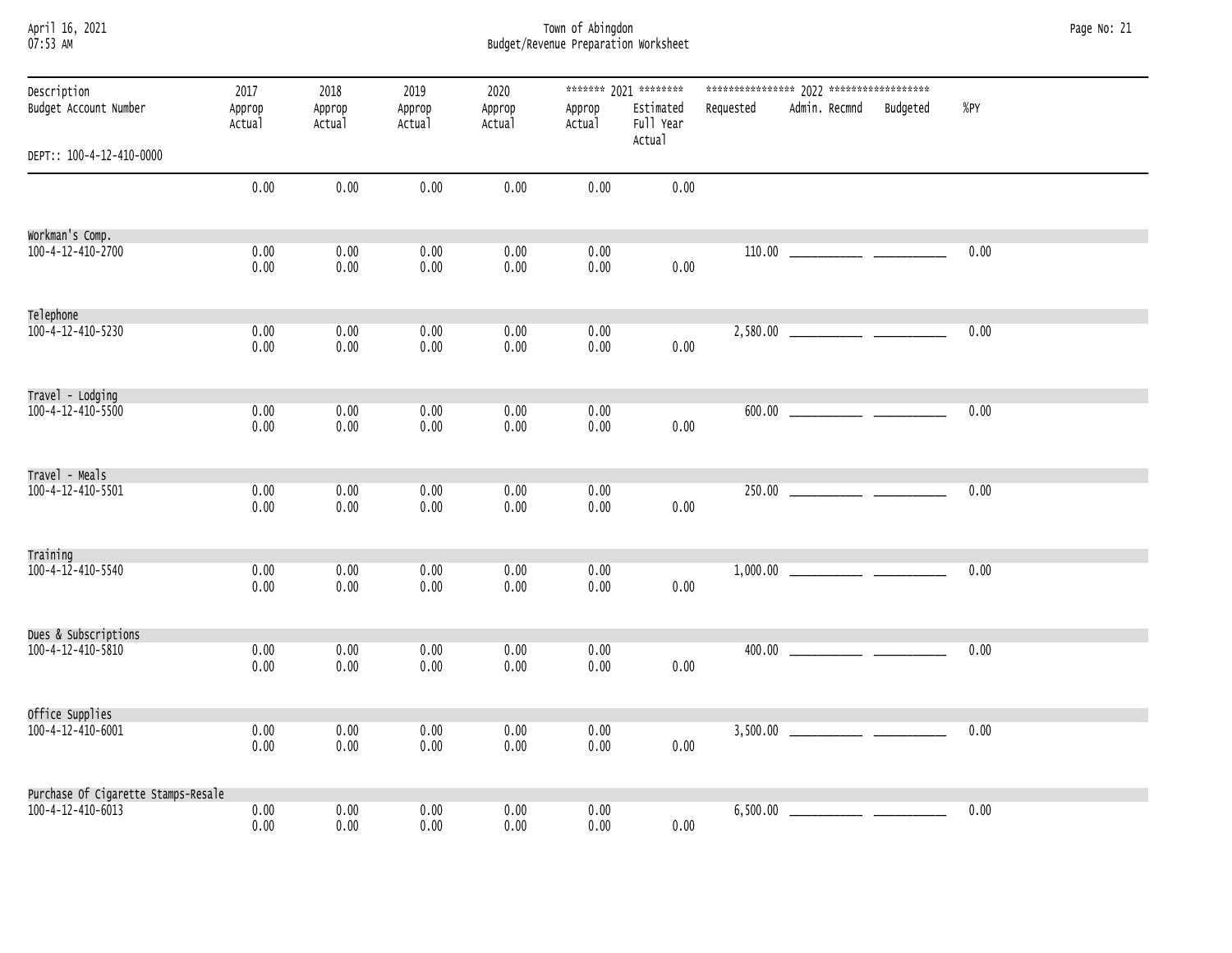April 16, 2021 Town of Abingdon Page No: 22 07:53 AM Budget/Revenue Preparation Worksheet

| Description                     | 2017             | 2018             | 2019             | 2020             |                  | ******* 2021 ********            |             |               |          |      |  |
|---------------------------------|------------------|------------------|------------------|------------------|------------------|----------------------------------|-------------|---------------|----------|------|--|
| Budget Account Number           | Approp<br>Actual | Approp<br>Actual | Approp<br>Actual | Approp<br>Actual | Approp<br>Actual | Estimated<br>Full Year<br>Actual | Requested   | Admin. Recmnd | Budgeted | %PY  |  |
| DEPT:: 100-4-12-410-0000        |                  |                  |                  |                  |                  |                                  |             |               |          |      |  |
| Purchase Of Tax Tickets RE & PP |                  |                  |                  |                  |                  |                                  |             |               |          |      |  |
| 100-4-12-410-6015               | 0.00             | 0.00             | 0.00             | 0.00             | 0.00             |                                  |             |               |          | 0.00 |  |
|                                 | 0.00             | 0.00             | 0.00             | 0.00             | 0.00             | 0.00                             |             |               |          |      |  |
| Control Total                   | 0.00             | 0.00             | 0.00             | 0.00             | 0.00             |                                  | 148, 145.00 | 0.00          | 0.00     | 0.00 |  |
|                                 | 0.00             | 0.00             | 0.00             | 0.00             | 0.00             | 0.00                             |             |               |          |      |  |
| DEPT: Total                     | 0.00             | 0.00             | 0.00             | 0.00             | 0.00             |                                  | 148, 145.00 | 0.00          | 0.00     | 0.00 |  |
|                                 | 0.00             | 0.00             | 0.00             | 0.00             | 0.00             | 0.00                             |             |               |          |      |  |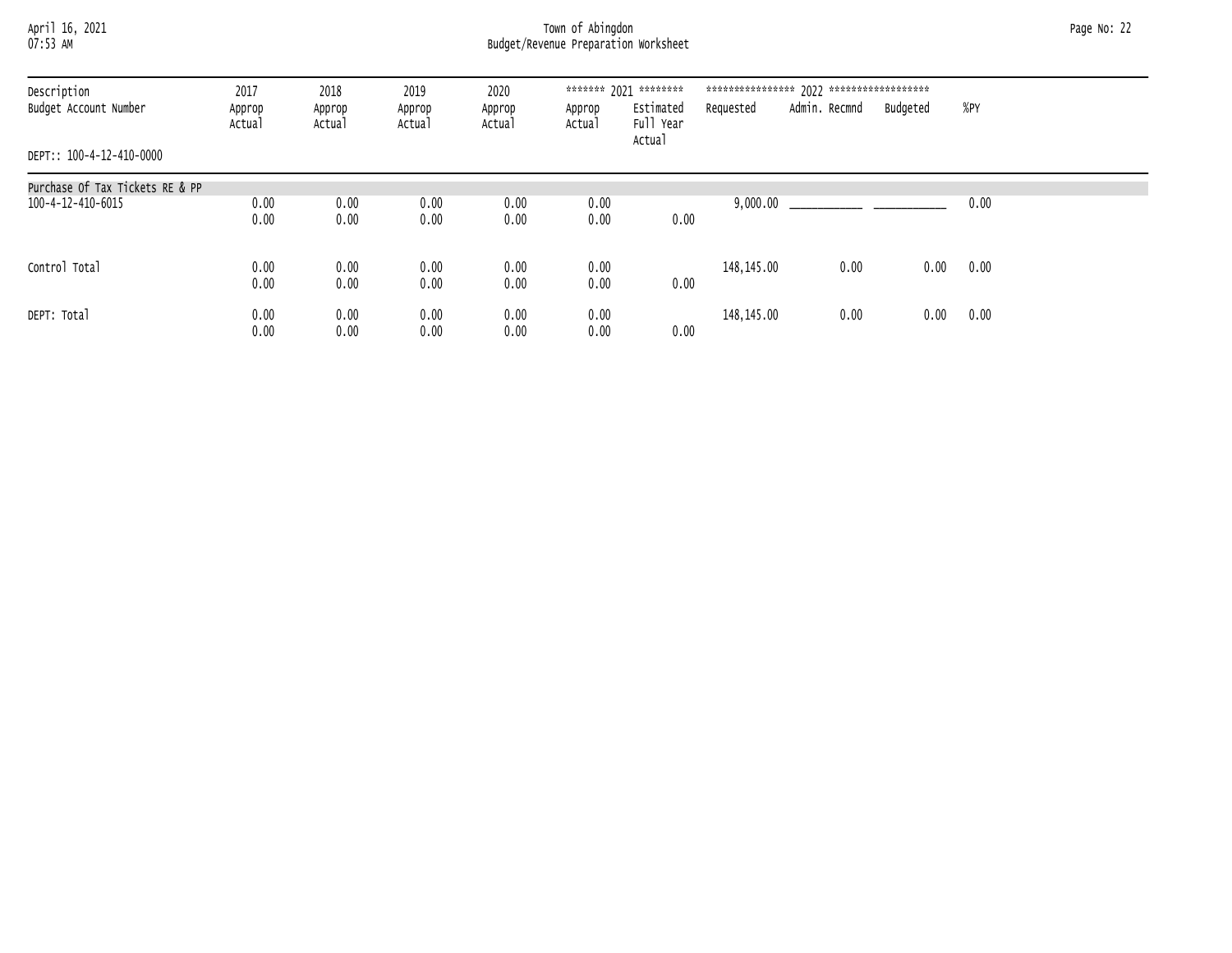| April 16, 2021 |  |
|----------------|--|
| $07:53$ AM     |  |

## April 16, 2021 Town of Abingdon Page No: 23 07:53 AM Budget/Revenue Preparation Worksheet

| Description<br>Budget Account Number          |           | 2017<br>Approp<br>Actual        | 2018<br>Approp<br>Actual          | 2019<br>Approp<br>Actual         | 2020<br>Approp<br>Actual       | Approp<br>Actual               | ******* 2021 ********<br>Estimated<br>Full Year<br>Actual | Requested | Admin. Recmnd Budgeted | %PY  |  |
|-----------------------------------------------|-----------|---------------------------------|-----------------------------------|----------------------------------|--------------------------------|--------------------------------|-----------------------------------------------------------|-----------|------------------------|------|--|
| DEPT:: 100-4-12-420-0000                      |           |                                 | * DIRECTOR OF FINANCE/TREASURER * |                                  |                                |                                |                                                           |           |                        |      |  |
| * DIRECTOR OF FINANCE *<br>100-4-12-420-0000  |           |                                 |                                   |                                  |                                |                                |                                                           |           |                        |      |  |
| Salaries Staff - Regular<br>100-4-12-420-1101 |           | 307,948.00<br>314, 322.12       | 260,708.00<br>274,029.15          | 278,925.00<br>289,104.76         | 297,751.00<br>286,864.24       | 249,518.00<br>164, 314.46      | 0.00                                                      |           |                        | 0.00 |  |
|                                               | Transfers | 0.00                            | 4,046.00                          | 0.00                             | 0.00                           | 0.00                           |                                                           |           |                        |      |  |
| Salaries & Wages - Overtime                   |           |                                 |                                   |                                  |                                |                                |                                                           |           |                        |      |  |
| 100-4-12-420-1201                             |           | 0.00<br>0.00                    | 0.00<br>0.00                      | 0.00<br>0.00                     | 0.00<br>0.00                   | 0.00<br>305.78                 | 0.00                                                      |           |                        | 0.00 |  |
| Salaries Staff - Part Time                    |           |                                 |                                   |                                  |                                |                                |                                                           |           |                        |      |  |
| 100-4-12-420-1301                             | Transfers | 0.00<br>0.00<br>0.00            | 3,000.00<br>1,262.50<br>0.00      | 3,000.00<br>5,025.00<br>5,000.00 | 3,000.00<br>0.00<br>0.00       | 0.00<br>0.00<br>0.00           | 0.00                                                      |           |                        | 0.00 |  |
| Fica                                          |           |                                 |                                   |                                  |                                |                                |                                                           |           |                        |      |  |
| 100-4-12-420-2100                             | Transfers | 23,558.00<br>23, 377.57<br>0.00 | 20,174.00<br>20,410.85<br>309.52  | 21,338.00<br>21,433.22<br>0.00   | 23,007.00<br>21,259.60<br>0.00 | 19,088.00<br>12,087.67<br>0.00 | 0.00                                                      |           |                        | 0.00 |  |
| Vrs - Retirement                              |           |                                 |                                   |                                  |                                |                                |                                                           |           |                        |      |  |
| 100-4-12-420-2200                             |           | 20,215.00<br>20,737.40          | 25,983.00<br>29,855.83            | 28,533.00<br>28,716.92           | 30,780.00<br>29,448.60         | 24,107.00<br>16,583.20         | 0.00                                                      |           |                        | 0.00 |  |
| Hospitalization Insurance                     |           |                                 |                                   |                                  |                                |                                |                                                           |           |                        |      |  |
| 100-4-12-420-2300                             |           | 68,133.00<br>70,506.79          | 59,418.00<br>61,265.54            | 65,171.00<br>55,406.42           | 60,082.00<br>55, 311.30        | 46,321.00<br>32,532.03         | 0.00                                                      |           |                        | 0.00 |  |
| Vrs - Life Insurance                          |           |                                 |                                   |                                  |                                |                                |                                                           |           |                        |      |  |
| 100-4-12-420-2400                             |           | 4,006.00<br>4,083.12            | 3,383.00<br>3,493.53              | 3,580.00<br>3,704.88             | 3,862.00<br>3,650.16           | 3,253.00<br>2,237.92           | 0.00                                                      |           | 2,260.00               | 0.00 |  |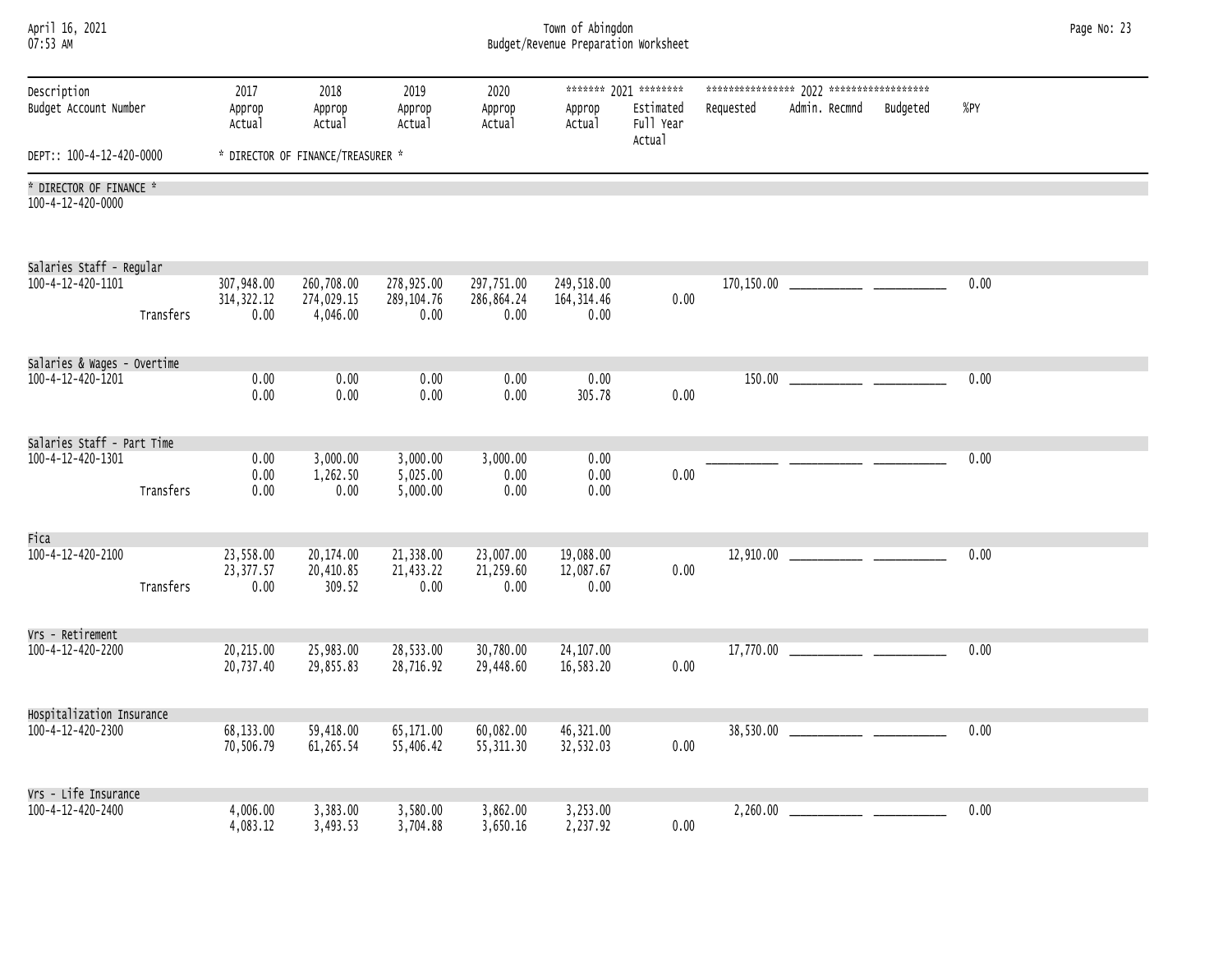| April 16, 2021 |  |
|----------------|--|
| 07.52 AM       |  |

## April 16, 2021 Town of Abingdon Page No: 24 07:53 AM Budget/Revenue Preparation Worksheet

| Description<br>Budget Account Number        |                                                                                                                                                              | 2017<br>Approp<br>Actual          | 2018<br>Approp<br>Actual           | 2019<br>Approp<br>Actual           | 2020<br>Approp<br>Actual       | Approp<br>Actual         | ******* 2021 ********<br>Estimated<br>Full Year<br>Actual | Requested                                             | Admin. Recmnd                                                                                                        | Budgeted                     | %PY  |
|---------------------------------------------|--------------------------------------------------------------------------------------------------------------------------------------------------------------|-----------------------------------|------------------------------------|------------------------------------|--------------------------------|--------------------------|-----------------------------------------------------------|-------------------------------------------------------|----------------------------------------------------------------------------------------------------------------------|------------------------------|------|
| DEPT:: 100-4-12-420-0000                    |                                                                                                                                                              | * DIRECTOR OF FINANCE/TREASURER * |                                    |                                    |                                |                          |                                                           |                                                       |                                                                                                                      |                              |      |
| Unemployment Insurance<br>100-4-12-420-2600 |                                                                                                                                                              | 1,370.00<br>966.51                | 799.00<br>748.29                   | 665.00<br>432.16                   | 456.00<br>304.91               | 291.00<br>301.74         | 0.00                                                      | 340.00                                                | <u> 2000 - Jan James James Jan James James Jan James James James James James James James James James James James</u> |                              | 0.00 |
| Workman's Comp.                             |                                                                                                                                                              |                                   |                                    |                                    |                                |                          |                                                           |                                                       |                                                                                                                      |                              |      |
| 100-4-12-420-2700                           |                                                                                                                                                              | 336.00<br>357.69                  | 232.00<br>267.49                   | 246.00<br>251.47                   | 265.00<br>256.37               | 219.00<br>145.14         | 0.00                                                      | 185.00                                                |                                                                                                                      |                              | 0.00 |
|                                             | Contractual Services & Licenses                                                                                                                              |                                   |                                    |                                    |                                |                          |                                                           |                                                       |                                                                                                                      |                              |      |
| 100-4-12-420-3100                           | Transfers                                                                                                                                                    | 3,000.00<br>3,000.00<br>0.00      | 3,000.00<br>19,015.00<br>15,000.00 | 3,000.00<br>16,048.33<br>11,454.00 | 22,600.00<br>28,526.77<br>0.00 | 0.00<br>9,122.50<br>0.00 | 0.00                                                      |                                                       |                                                                                                                      |                              | 0.00 |
|                                             | Contractual Service - Enterprise Lease                                                                                                                       |                                   |                                    |                                    |                                |                          |                                                           |                                                       |                                                                                                                      |                              |      |
| 100-4-12-420-3101                           | Transfers                                                                                                                                                    | 0.00<br>4,437.46<br>4,438.00      | 7,290.00<br>7,055.97<br>234.00-    | 7,830.00<br>6,976.77<br>0.00       | 7,000.00<br>6,417.05<br>0.00   | 0.00<br>0.00<br>0.00     | 0.00                                                      |                                                       |                                                                                                                      |                              | 0.00 |
| Professional Services                       |                                                                                                                                                              |                                   |                                    |                                    |                                |                          |                                                           |                                                       |                                                                                                                      |                              |      |
| 100-4-12-420-3110<br>Detail:                | Brown, Edwards & Co - - audit                                                                                                                                | 0.00<br>0.00                      | 0.00<br>0.00                       | 0.00<br>0.00                       | 0.00<br>0.00                   | 57,400.00<br>56,925.00   | 0.00                                                      | 67,900.00<br>34,000.00                                | 0.00                                                                                                                 | 0.00                         | 0.00 |
|                                             | Rodefer, Moss & Co - pre-audit<br>Local Government - Stephanie Davis<br>Milliman - actuarial valuation OPEB<br>VATECH - Tech Assist Program - (75%<br>share) |                                   |                                    |                                    |                                |                          |                                                           | 21,000.00<br>2,000.00<br>7,900.00<br>3,000.00         | 0.00<br>0.00<br>0.00<br>0.00                                                                                         | 0.00<br>0.00<br>0.00<br>0.00 |      |
|                                             | Bank Charges & CC Processing Fees - GF                                                                                                                       |                                   |                                    |                                    |                                |                          |                                                           |                                                       |                                                                                                                      |                              |      |
| 100-4-12-420-3120<br>Detail:                | FIS (Online Payment Fees)<br>Credit Card Payment Fees<br>Equipment Rental Fees<br>BOA Service Charge                                                         | 0.00<br>0.00                      | 0.00<br>0.00                       | 0.00<br>0.00                       | 0.00<br>0.00                   | 19,090.00<br>11,937.53   | 0.00                                                      | 17,700.00<br>3,500.00<br>14,000.00<br>150.00<br>50.00 | 0.00<br>0.00<br>0.00<br>0.00                                                                                         | 0.00<br>0.00<br>0.00<br>0.00 | 0.00 |
|                                             |                                                                                                                                                              |                                   |                                    |                                    |                                |                          |                                                           |                                                       |                                                                                                                      |                              |      |

Office Equipment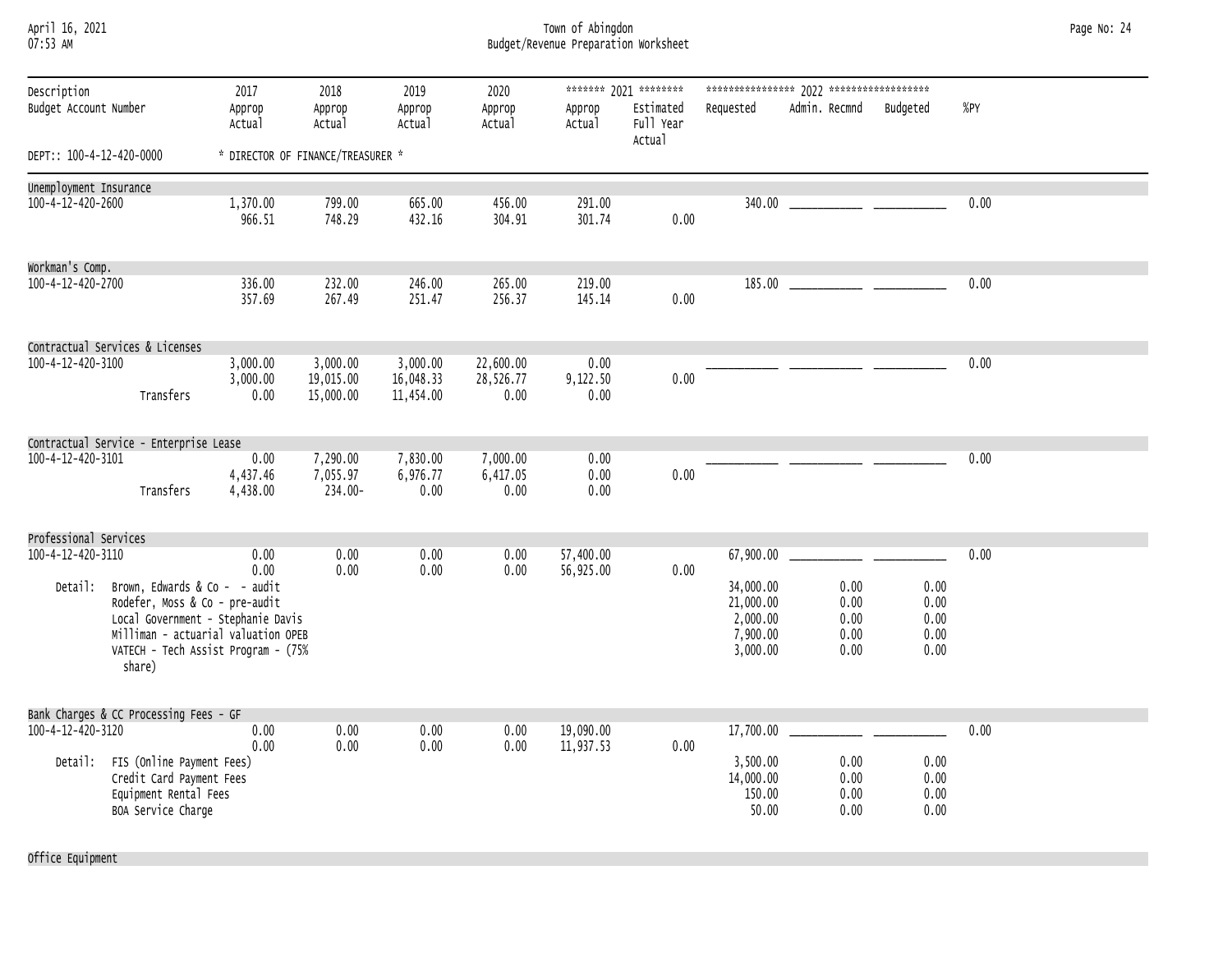April 16, 2021 Town of Abingdon Page No: 25 07:53 AM Budget/Revenue Preparation Worksheet

| Description<br>Budget Account Number |           | 2017<br>Approp<br>Actual         | 2018<br>Approp<br>Actual          | 2019<br>Approp<br>Actual      | 2020<br>Approp<br>Actual     | Approp<br>Actual             | ******* 2021 ********<br>Estimated<br>Full Year<br>Actual | Requested | Admin. Recmnd | Budgeted | %PY  |  |
|--------------------------------------|-----------|----------------------------------|-----------------------------------|-------------------------------|------------------------------|------------------------------|-----------------------------------------------------------|-----------|---------------|----------|------|--|
| DEPT:: 100-4-12-420-0000             |           |                                  | * DIRECTOR OF FINANCE/TREASURER * |                               |                              |                              |                                                           |           |               |          |      |  |
| 100-4-12-420-3310                    | Transfers | 2,500.00<br>2,105.42<br>0.00     | 2,500.00<br>519.98<br>0.00        | 2,000.00<br>0.00<br>1,025.00- | 1,000.00<br>0.00<br>0.00     | 1,000.00<br>0.00<br>0.00     | 0.00                                                      |           |               |          | 0.00 |  |
| Computer Syst. Finance-Support (Co)  |           |                                  |                                   |                               |                              |                              |                                                           |           |               |          |      |  |
| 100-4-12-420-4100                    |           | 0.00<br>0.00                     | 0.00<br>0.00                      | 0.00<br>0.00                  | 0.00<br>0.00                 | 0.00<br>0.00                 | 0.00                                                      |           |               |          | 0.00 |  |
| Telephone                            |           |                                  |                                   |                               |                              |                              |                                                           |           |               |          |      |  |
| 100-4-12-420-5230                    | Transfers | 0.00<br>7,842.34<br>6,925.00     | 6,200.00<br>7,795.95<br>1,600.00  | 7,700.00<br>6,496.74<br>0.00  | 7,220.00<br>5,933.29<br>0.00 | 6,720.00<br>2,797.40<br>0.00 | 0.00                                                      |           |               |          | 0.00 |  |
| Travel - Lodging                     |           |                                  |                                   |                               |                              |                              |                                                           |           |               |          |      |  |
| 100-4-12-420-5500                    |           | 2,750.00<br>2,294.93             | 2,750.00<br>1,759.27              | 2,500.00<br>2,371.93          | 2,000.00<br>397.59           | 0.00<br>0.00                 | 0.00                                                      |           |               |          | 0.00 |  |
| Travel - Meals                       |           |                                  |                                   |                               |                              |                              |                                                           |           |               |          |      |  |
| 100-4-12-420-5501                    |           | 0.00<br>0.00                     | 0.00<br>0.00                      | 0.00<br>0.00                  | 0.00<br>29.83                | 0.00<br>0.00                 | 0.00                                                      |           |               |          | 0.00 |  |
| Training                             |           |                                  |                                   |                               |                              |                              |                                                           |           |               |          |      |  |
| 100-4-12-420-5540                    | Transfers | 3,000.00<br>3,872.73<br>1,000.00 | 4,000.00<br>635.00<br>1,331.00-   | 4,000.00<br>1,921.59<br>0.00  | 3,500.00<br>1,026.69<br>0.00 | 1,000.00<br>274.00<br>0.00   | 0.00                                                      |           |               |          | 0.00 |  |
| Meeting Expense                      |           |                                  |                                   |                               |                              |                              |                                                           |           |               |          |      |  |
| 100-4-12-420-5800                    | Transfers | 0.00<br>0.00<br>0.00             | 0.00<br>704.30<br>705.00          | 500.00<br>639.49<br>200.00    | 650.00<br>193.29<br>0.00     | 100.00<br>0.00<br>0.00       | 0.00                                                      |           |               |          | 0.00 |  |
| Dues & Subscriptions                 |           |                                  |                                   |                               |                              |                              |                                                           |           |               |          |      |  |
| 100-4-12-420-5810                    | Transfers | 700.00<br>395.00<br>0.00         | 700.00<br>220.00<br>$200.00 -$    | 500.00<br>430.80<br>0.00      | 400.00<br>436.84<br>0.00     | 400.00<br>220.00<br>0.00     | 0.00                                                      |           |               |          | 0.00 |  |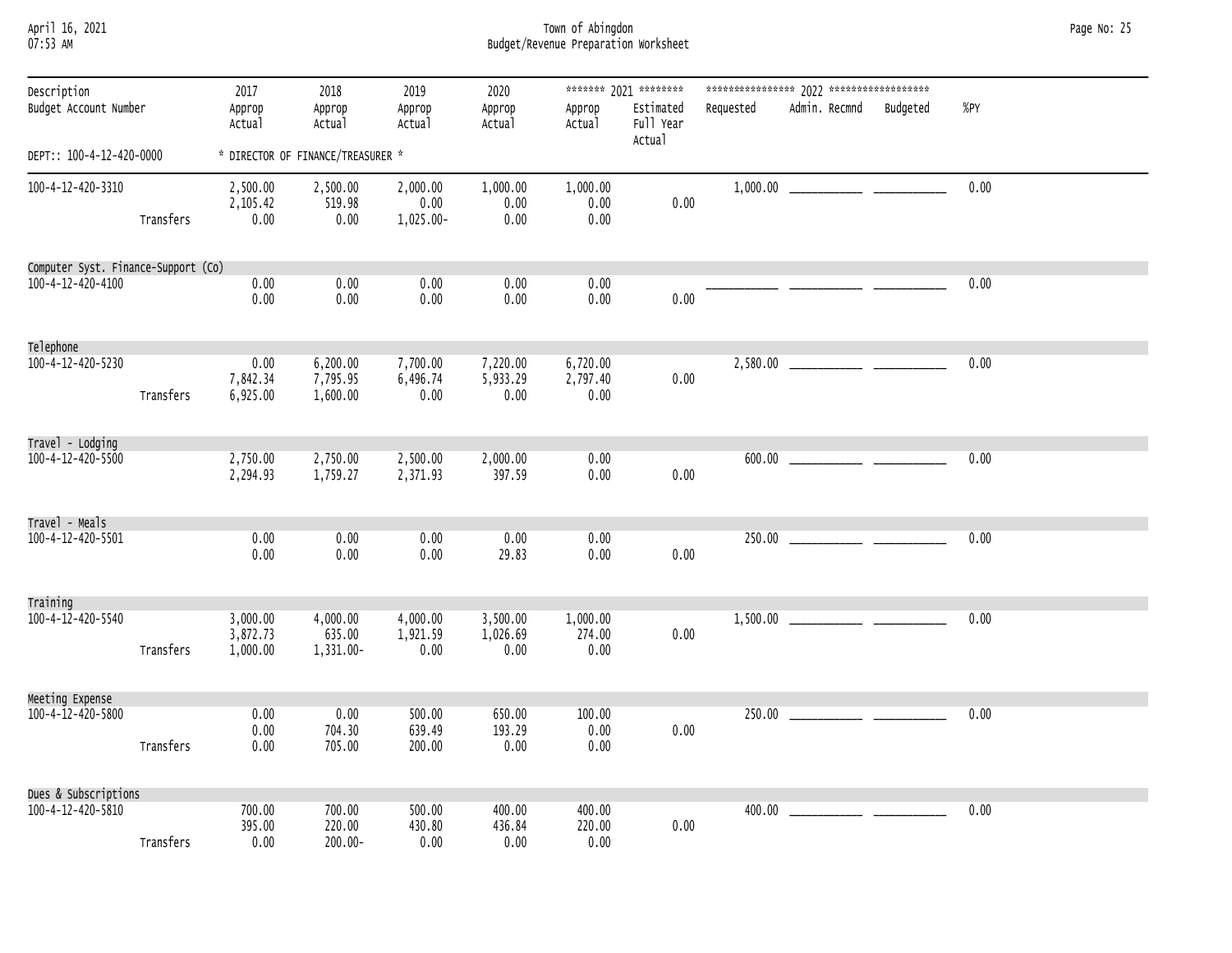#### April 16, 2021 Town of Abingdon Page No: 26 07:53 AM Budget/Revenue Preparation Worksheet

| Description<br>Budget Account Number |           | 2017<br>Approp<br>Actual                    | 2018<br>Approp<br>Actual              | 2019<br>Approp<br>Actual              | 2020<br>Approp<br>Actual         | Approp<br>Actual                 | ******* 2021 ********<br>Estimated<br>Full Year | Requested  | Admin. Recmnd Budgeted |      | %PY  |
|--------------------------------------|-----------|---------------------------------------------|---------------------------------------|---------------------------------------|----------------------------------|----------------------------------|-------------------------------------------------|------------|------------------------|------|------|
| DEPT:: 100-4-12-420-0000             |           | Actual<br>* DIRECTOR OF FINANCE/TREASURER * |                                       |                                       |                                  |                                  |                                                 |            |                        |      |      |
| Office Supplies                      |           |                                             |                                       |                                       |                                  |                                  |                                                 |            |                        |      |      |
| 100-4-12-420-6001                    | Transfers | 9,000.00<br>9,938.55<br>261.00              | 9,000.00<br>8,079.60<br>0.00          | 8,500.00<br>8,512.33<br>1,000.00      | 8,000.00<br>8,018.36<br>0.00     | 7,000.00<br>4,244.62<br>0.00     | 0.00                                            |            |                        |      | 0.00 |
| Gas & Diesel                         |           |                                             |                                       |                                       |                                  |                                  |                                                 |            |                        |      |      |
| 100-4-12-420-6008                    | Transfers | 0.00<br>70.43<br>200.00                     | 200.00<br>72.86<br>0.00               | 200.00<br>229.89<br>25.00             | 200.00<br>153.66<br>0.00         | 100.00<br>0.00<br>0.00           | 0.00                                            |            | 100.00                 |      | 0.00 |
| Purchase Of Cigarette Stamps-Resale  |           |                                             |                                       |                                       |                                  |                                  |                                                 |            |                        |      |      |
| 100-4-12-420-6013                    | Transfers | 5,800.00<br>0.00<br>$200.00 -$              | 5,800.00<br>6,361.20<br>562.00        | 6,500.00<br>6,361.20<br>0.00          | 6,500.00<br>6,814.80<br>0.00     | 6,500.00<br>0.00<br>0.00         | 0.00                                            |            |                        |      | 0.00 |
| Purchase Of Tax Tickets RE & PP      |           |                                             |                                       |                                       |                                  |                                  |                                                 |            |                        |      |      |
| 100-4-12-420-6015                    | Transfers | 12,000.00<br>7,440.87<br>1,261.00-          | 11,000.00<br>7,542.88<br>2,105.00-    | 10,000.00<br>7,830.69<br>0.00         | 9,000.00<br>7,988.76<br>0.00     | 9,000.00<br>6,830.64<br>0.00     | 0.00                                            |            |                        |      | 0.00 |
| Budget Reserve                       |           |                                             |                                       |                                       |                                  |                                  |                                                 |            |                        |      |      |
| 100-4-12-420-6999                    | Transfers | 0.00<br>0.00<br>28,464.15                   | 0.00<br>0.00<br>1,916.00              | 0.00<br>0.00<br>0.00                  | 0.00<br>0.00<br>0.00             | 0.00<br>0.00<br>0.00             | 0.00                                            |            |                        |      | 0.00 |
| Control Total                        | Transfers | 464, 316.00<br>475,748.93<br>39,827.15      | 426,137.00<br>451,095.19<br>20,268.52 | 454,688.00<br>461,894.59<br>16,654.00 | 487,273.00<br>463,032.11<br>0.00 | 451,107.00<br>320,859.63<br>0.00 | 0.00                                            | 338,075.00 | 0.00                   | 0.00 | 0.00 |
| DEPT: Total                          | Transfers | 464, 316.00<br>475,748.93<br>39,827.15      | 426,137.00<br>451,095.19<br>20,268.52 | 454,688.00<br>461,894.59<br>16,654.00 | 487,273.00<br>463,032.11<br>0.00 | 451,107.00<br>320,859.63<br>0.00 | 0.00                                            | 338,075.00 | 0.00                   | 0.00 | 0.00 |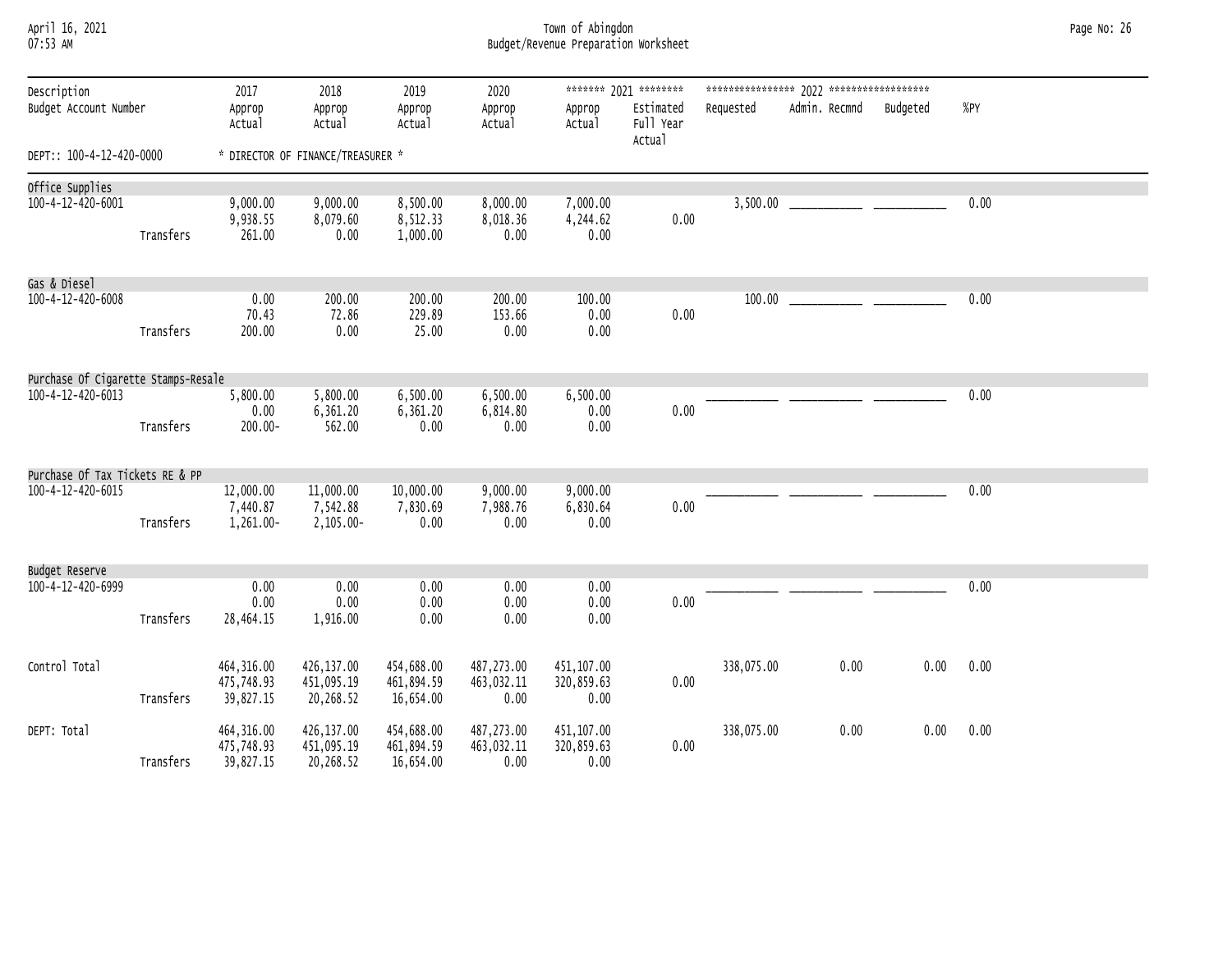| April 16, 2021 |  |
|----------------|--|
| $07:53$ AM     |  |

### April 16, 2021 Town of Abingdon Page No: 27 07:53 AM Budget/Revenue Preparation Worksheet

| Description<br>Budget Account Number                                                    | 2017<br>Approp<br>Actual         | 2018<br>Approp<br>Actual             | 2019<br>Approp<br>Actual             | 2020<br>Approp<br>Actual         | Approp<br>Actual                 | ******* 2021 ********<br>Estimated<br>Full Year<br>Actual | Requested                | Admin. Recmnd | Budgeted | %PY  |
|-----------------------------------------------------------------------------------------|----------------------------------|--------------------------------------|--------------------------------------|----------------------------------|----------------------------------|-----------------------------------------------------------|--------------------------|---------------|----------|------|
| DEPT:: 100-4-12-510-0000                                                                |                                  | * INFORMATION SVCS. DEPARTMENT *     |                                      |                                  |                                  |                                                           |                          |               |          |      |
| * INFORMATION SVCS, DEPARTMENT *<br>100-4-12-510-0000                                   |                                  |                                      |                                      |                                  |                                  |                                                           |                          |               |          |      |
| Salaries Staff - Regular<br>100-4-12-510-1101<br>Transfers<br>Detail: Current Headcount | 171,445.00<br>172,530.85<br>0.00 | 156,150.00<br>142, 324. 18<br>214.00 | 145,887.00<br>151,652.96<br>4,000.00 | 153,056.00<br>148,502.06<br>0.00 | 146,095.00<br>125,049.90<br>0.00 | 0.00                                                      | 170,150.00<br>170,150.00 | 0.00          | 0.00     | 0.00 |
| Salaries & Wages - Overtime                                                             |                                  |                                      |                                      |                                  |                                  |                                                           |                          |               |          |      |
| 100-4-12-510-1201                                                                       | 0.00<br>0.00                     | 0.00<br>0.00                         | 0.00<br>0.00                         | 0.00<br>0.00                     | 0.00<br>4,369.22                 | 0.00                                                      | 6,000.00                 |               |          | 0.00 |
| Salaries Staff - Part-Time                                                              |                                  |                                      |                                      |                                  |                                  |                                                           |                          |               |          |      |
| 100-4-12-510-1301<br>Transfers                                                          | 0.00<br>1,276.43<br>0.00         | 0.00<br>1,348.57<br>1,520.00         | 0.00<br>0.00<br>0.00                 | 3,000.00<br>14, 101. 12<br>0.00  | 15,000.00<br>2,465.25<br>0.00    | 0.00                                                      |                          |               |          | 0.00 |
| Fica                                                                                    |                                  |                                      |                                      |                                  |                                  |                                                           |                          |               |          |      |
| 100-4-12-510-2100<br>Transfers                                                          | 13,116,00<br>12,681.10<br>0.00   | 11,945.00<br>10,595.59<br>132.65     | 11,160.00<br>11,048.00<br>0.00       | 11,938.00<br>11,789.26<br>0.00   | 12,324.00<br>9,606.53<br>0.00    | 0.00                                                      | 11,560.00                |               |          | 0.00 |
| Detail:<br>Current Headcount                                                            |                                  |                                      |                                      |                                  |                                  |                                                           | 11,560.00                | 0.00          | 0.00     |      |
| Vrs - Retirement                                                                        |                                  |                                      |                                      |                                  |                                  |                                                           |                          |               |          |      |
| 100-4-12-510-2200<br>Transfers                                                          | 11,265.00<br>11,330.66<br>0.00   | 15,594.00<br>15,331.70<br>0.00       | 15,104.00<br>15,014.32<br>400.00     | 15,840.00<br>15,460.69<br>0.00   | 14,417.00<br>12,013.60<br>0.00   | 0.00                                                      | 15,175.00                |               |          | 0.00 |
| Detail: Current Headcount                                                               |                                  |                                      |                                      |                                  |                                  |                                                           | 15,175.00                | 0.00          | 0.00     |      |
| Hospitalization Insurance                                                               |                                  |                                      |                                      |                                  |                                  |                                                           |                          |               |          |      |
| 100-4-12-510-2300                                                                       | 32,728.00<br>37,038.51           | 33,264.00<br>28,972.58               | 30,847.00<br>30,500.52               | 33,102.00<br>31,903.23           | 32,456.00<br>26,716.23           | 0.00                                                      | 33,080.00                |               |          | 0.00 |
| Detail: Current Headcount                                                               |                                  |                                      |                                      |                                  |                                  |                                                           | 33,080.00                | 0.00          | 0.00     |      |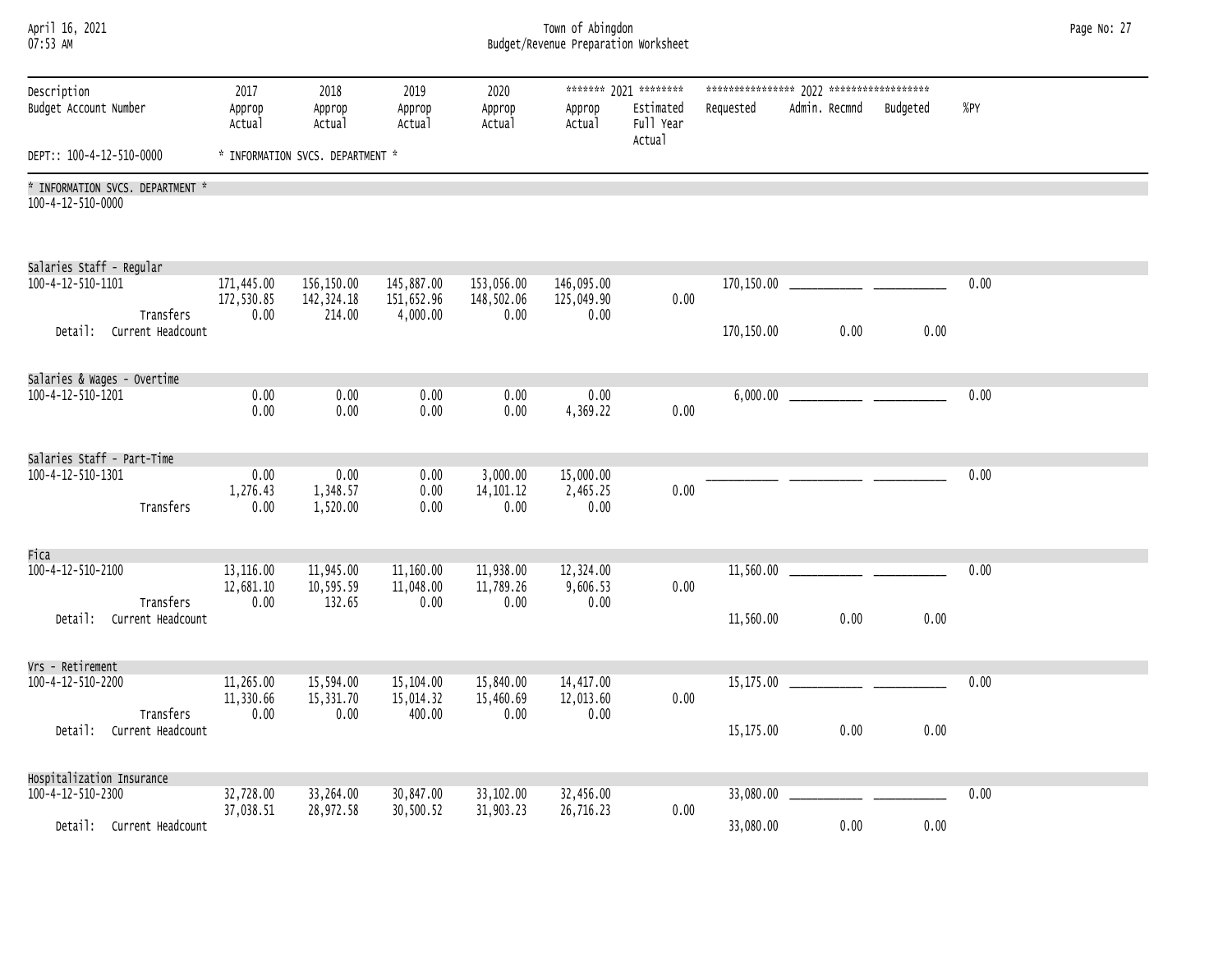## April 16, 2021 Town of Abingdon Page No: 28 07:53 AM Budget/Revenue Preparation Worksheet

| Description<br>Budget Account Number                                                                                                                                     | 2017<br>Approp<br>Actual                                                                                                                                                                                                                   | 2018<br>Approp<br>Actual     | 2019<br>Approp<br>Actual      | 2020<br>Approp<br>Actual     | Approp<br>Actual               | ******* 2021 ********<br>Estimated<br>Full Year<br>Actual | Requested                                                                                                                                                        | Admin. Recmnd                                                                                        | Budgeted                                                                                             | %PY  |
|--------------------------------------------------------------------------------------------------------------------------------------------------------------------------|--------------------------------------------------------------------------------------------------------------------------------------------------------------------------------------------------------------------------------------------|------------------------------|-------------------------------|------------------------------|--------------------------------|-----------------------------------------------------------|------------------------------------------------------------------------------------------------------------------------------------------------------------------|------------------------------------------------------------------------------------------------------|------------------------------------------------------------------------------------------------------|------|
| DEPT:: 100-4-12-510-0000                                                                                                                                                 | * INFORMATION SVCS, DEPARTMENT *                                                                                                                                                                                                           |                              |                               |                              |                                |                                                           |                                                                                                                                                                  |                                                                                                      |                                                                                                      |      |
| Vrs - Life Insurance                                                                                                                                                     |                                                                                                                                                                                                                                            |                              |                               |                              |                                |                                                           |                                                                                                                                                                  |                                                                                                      |                                                                                                      |      |
| 100-4-12-510-2400<br>Transfers                                                                                                                                           | 2,232.00<br>2,245.59<br>0.00                                                                                                                                                                                                               | 2,031.00<br>1,816.50<br>0.00 | 1,895.00<br>1,948.80<br>70.00 | 1,988.00<br>1,916.08<br>0.00 | 1,945.00<br>1,621.20<br>0.00   | 0.00                                                      | 1,950.00                                                                                                                                                         |                                                                                                      |                                                                                                      | 0.00 |
| Current headcount<br>Detail:                                                                                                                                             |                                                                                                                                                                                                                                            |                              |                               |                              |                                |                                                           | 1,950.00                                                                                                                                                         | 0.00                                                                                                 | 0.00                                                                                                 |      |
| Unemployment Insurance                                                                                                                                                   |                                                                                                                                                                                                                                            |                              |                               |                              |                                |                                                           |                                                                                                                                                                  |                                                                                                      |                                                                                                      |      |
| 100-4-12-510-2600                                                                                                                                                        | 514.00<br>379.08                                                                                                                                                                                                                           | 339.00<br>290.87             | 258.00<br>136.11              | 204.00<br>192.35             | 204.00<br>157.23               | 0.00                                                      | 305.00                                                                                                                                                           |                                                                                                      |                                                                                                      | 0.00 |
| Detail: Current headcount                                                                                                                                                |                                                                                                                                                                                                                                            |                              |                               |                              |                                |                                                           | 305.00                                                                                                                                                           | 0.00                                                                                                 | 0.00                                                                                                 |      |
| Workman's Comp.                                                                                                                                                          |                                                                                                                                                                                                                                            |                              |                               |                              |                                |                                                           |                                                                                                                                                                  |                                                                                                      |                                                                                                      |      |
| 100-4-12-510-2700                                                                                                                                                        | 187.00<br>198.20                                                                                                                                                                                                                           | 3,038.00<br>140.42           | 2,517.00<br>2,596.48          | 2,785.00<br>3,016.10         | 2,756.00<br>2,226.91           | 0.00                                                      |                                                                                                                                                                  |                                                                                                      |                                                                                                      | 0.00 |
| Transfers                                                                                                                                                                | 0.00                                                                                                                                                                                                                                       | 0.00                         | 160.00                        | 0.00                         | 0.00                           |                                                           |                                                                                                                                                                  |                                                                                                      |                                                                                                      |      |
| Contractual Services & Licenses                                                                                                                                          |                                                                                                                                                                                                                                            |                              |                               |                              |                                |                                                           |                                                                                                                                                                  |                                                                                                      |                                                                                                      |      |
| 100-4-12-510-3100<br>Transfers                                                                                                                                           | 2,000.00<br>682.50<br>0.00                                                                                                                                                                                                                 | 1,500.00<br>0.00<br>750.00-  | 1,000.00<br>0.00<br>825.00-   | 1,000.00<br>666.68<br>0.00   | 96,500.00<br>75,945.78<br>0.00 | 0.00                                                      | 254,400.00                                                                                                                                                       | <u> 1989 - Johann Barn, mars eta bainar eta i</u>                                                    |                                                                                                      | 0.00 |
| Detail:<br>Edmunds<br>Microsoft<br>Mimecast<br>Penetration Testing<br>Engineering consultation<br>Citrix<br>Palo Alto<br>Exaq Vision<br>Sophos<br>Vmware<br>General Fund | New Backup and disaster recovery<br>Great America Financial - Lease for all<br>copiers & printers in the Town for the<br>Hungate Business Services - Cost for all<br>copies made from all copiers and<br>printers in Town for General Fund |                              |                               |                              |                                |                                                           | 25,000.00<br>18,000.00<br>13,200.00<br>20,000.00<br>5,000.00<br>5,000.00<br>70,000.00<br>23,000.00<br>7,500.00<br>4,500.00<br>5,000.00<br>45,000.00<br>13,200.00 | 0.00<br>0.00<br>0.00<br>0.00<br>0.00<br>0.00<br>0.00<br>0.00<br>0.00<br>0.00<br>0.00<br>0.00<br>0.00 | 0.00<br>0.00<br>0.00<br>0.00<br>0.00<br>0.00<br>0.00<br>0.00<br>0.00<br>0.00<br>0.00<br>0.00<br>0.00 |      |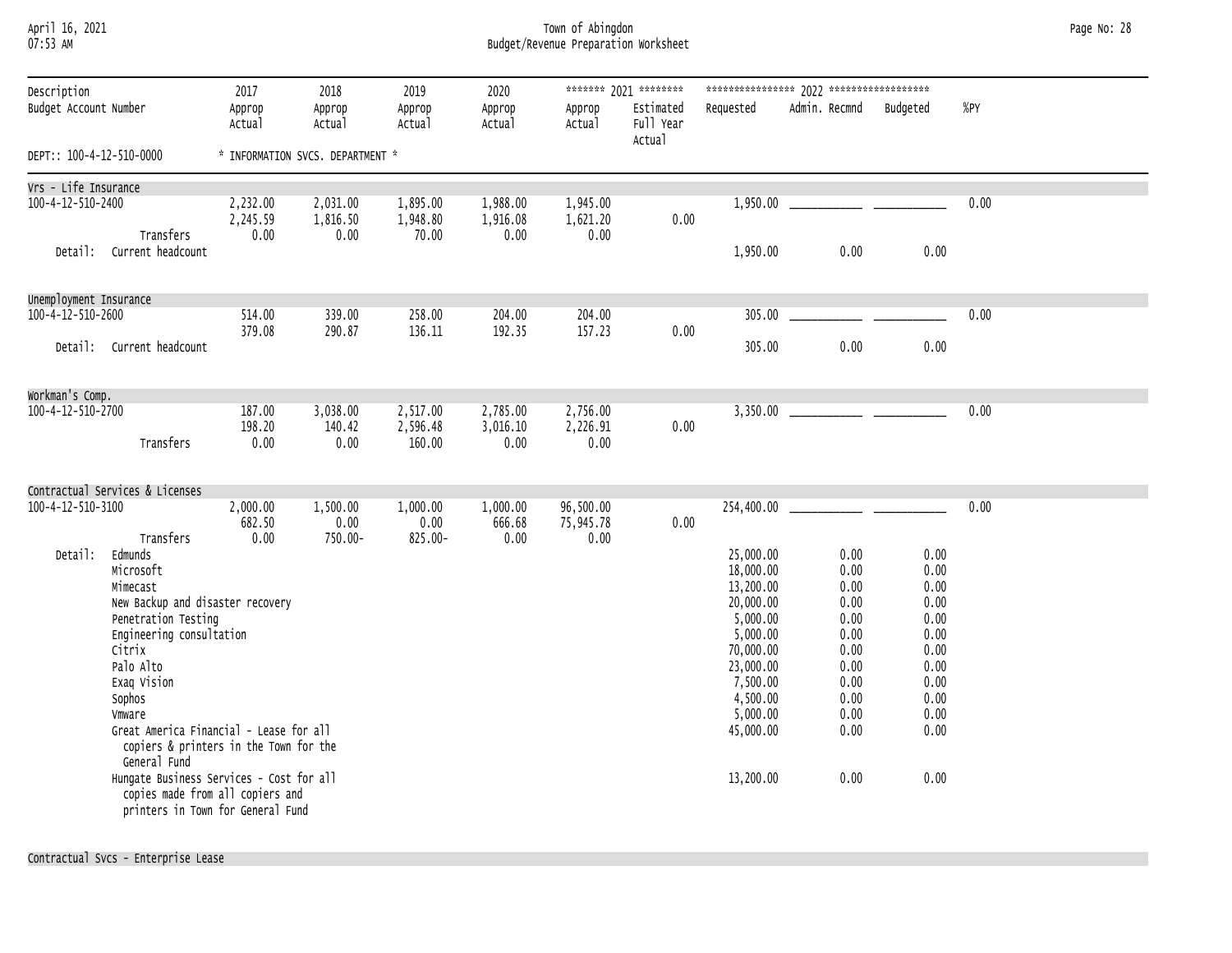| April 16, 2021 |  |
|----------------|--|
| $07.53$ AM     |  |

April 16, 2021 Town of Abingdon Page No: 29 07:53 AM Budget/Revenue Preparation Worksheet

| Description<br>Budget Account Number |           | 2017<br>Approp<br>Actual         | 2018<br>Approp<br>Actual           | 2019<br>Approp<br>Actual     | 2020<br>Approp<br>Actual     | Approp<br>Actual             | ******* 2021 ********<br>Estimated<br>Full Year<br>Actual | Requested | Admin. Recmnd                                                                                                                                                                                                                 | Budgeted | %PY  |
|--------------------------------------|-----------|----------------------------------|------------------------------------|------------------------------|------------------------------|------------------------------|-----------------------------------------------------------|-----------|-------------------------------------------------------------------------------------------------------------------------------------------------------------------------------------------------------------------------------|----------|------|
| DEPT:: 100-4-12-510-0000             |           | * INFORMATION SVCS, DEPARTMENT * |                                    |                              |                              |                              |                                                           |           |                                                                                                                                                                                                                               |          |      |
| 100-4-12-510-3101                    | Transfers | 0.00<br>0.00<br>0.00             | 0.00<br>3,974.79<br>3,975.00       | 7,025.00<br>6,545.08<br>0.00 | 6,550.00<br>6,286.78<br>0.00 | 6,550.00<br>4,783.45<br>0.00 | 0.00                                                      |           |                                                                                                                                                                                                                               |          | 0.00 |
| CARES Act Expenditures               |           |                                  |                                    |                              |                              |                              |                                                           |           |                                                                                                                                                                                                                               |          |      |
| 100-4-12-510-5000                    |           | 0.00<br>0.00                     | 0.00<br>0.00                       | 0.00<br>0.00                 | 0.00<br>0.00                 | 0.00<br>222, 152.57          | 0.00                                                      |           |                                                                                                                                                                                                                               |          | 0.00 |
| Electric                             |           |                                  |                                    |                              |                              |                              |                                                           |           |                                                                                                                                                                                                                               |          |      |
| 100-4-12-510-5110                    | Transfers | 0.00<br>5,206.31<br>5,236.00     | 5,810.00<br>4,812.44<br>$200.00 -$ | 5,095.00<br>5,217.91<br>0.00 | 5,095.00<br>5,623.43<br>0.00 | 4,895.00<br>3,698.66<br>0.00 | 0.00                                                      |           |                                                                                                                                                                                                                               |          | 0.00 |
| Fuel - Heat                          |           |                                  |                                    |                              |                              |                              |                                                           |           |                                                                                                                                                                                                                               |          |      |
| 100-4-12-510-5120                    | Transfers | 0.00<br>1,014.12<br>1,306.00     | 720.00<br>1,166.97<br>500.00       | 280.00<br>1,063.72<br>825.00 | 1,200.00<br>755.61<br>0.00   | 1,200.00<br>725.26<br>0.00   | 0.00                                                      |           |                                                                                                                                                                                                                               |          | 0.00 |
| Water & Sewer                        |           |                                  |                                    |                              |                              |                              |                                                           |           |                                                                                                                                                                                                                               |          |      |
| 100-4-12-510-5130                    | Transfers | 0.00<br>415.07<br>368.00         | 390.00<br>392.98<br>18.00          | 410.00<br>371.16<br>0.00     | 410.00<br>376.67<br>0.00     | 410.00<br>255.08<br>0.00     | 0.00                                                      |           |                                                                                                                                                                                                                               |          | 0.00 |
| Telephone                            |           |                                  |                                    |                              |                              |                              |                                                           |           |                                                                                                                                                                                                                               |          |      |
| $100 - 4 - 12 - 510 - 5230$          | Transfers | 0.00<br>6,219.11<br>5,948.00     | 5,870.00<br>6,784.28<br>762.00     | 7,050.00<br>6,806.22<br>0.00 | 5,900.00<br>5,976.00<br>0.00 | 5,900.00<br>5,606.86<br>0.00 | 0.00                                                      |           |                                                                                                                                                                                                                               |          | 0.00 |
| EVA - Utilities & Lease              |           |                                  |                                    |                              |                              |                              |                                                           |           |                                                                                                                                                                                                                               |          |      |
| 100-4-12-510-5240                    |           | 0.00<br>0.00                     | 0.00<br>0.00                       | 0.00<br>22,822.60            | 0.00<br>0.00                 | 29,632.00<br>20,675.95       | 0.00                                                      |           |                                                                                                                                                                                                                               |          | 0.00 |
| Travel - Lodging                     |           |                                  |                                    |                              |                              |                              |                                                           |           |                                                                                                                                                                                                                               |          |      |
| 100-4-12-510-5500                    | Transfers | 1,500.00<br>66.62<br>0.00        | 1,000.00<br>140.59<br>762.00-      | 1,000.00<br>28.49<br>0.00    | 1,000.00<br>1,157.32<br>0.00 | 0.00<br>0.00<br>0.00         | 0.00                                                      |           | $600.00$ and $1000$ and $1000$ and $1000$ and $1000$ and $1000$ and $1000$ and $1000$ and $1000$ and $1000$ and $1000$ and $1000$ and $1000$ and $1000$ and $1000$ and $1000$ and $1000$ and $1000$ and $1000$ and $1000$ and |          | 0.00 |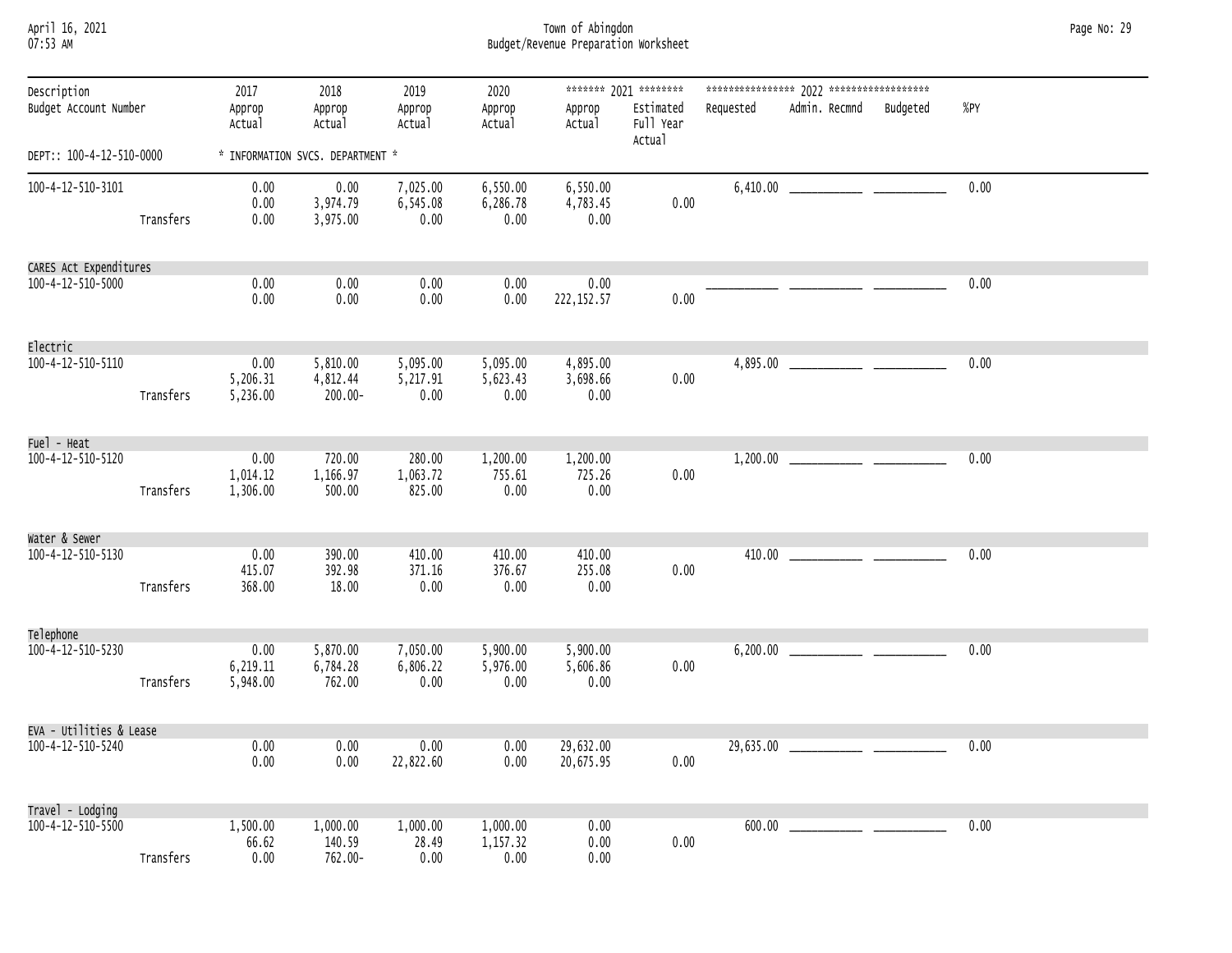| April 16, 2021  |  |
|-----------------|--|
| <b>N7.52 AM</b> |  |

## April 16, 2021 Town of Abingdon Page No: 30 07:53 AM Budget/Revenue Preparation Worksheet

| Description<br>Budget Account Number |           | 2017<br>Approp<br>Actual         | 2018<br>Approp<br>Actual          | 2019<br>Approp<br>Actual          | 2020<br>Approp<br>Actual      | Approp<br>Actual           | ******* 2021 ********<br>Estimated<br>Full Year<br>Actual | Requested | Admin. Recmnd | Budgeted | %PY  |  |
|--------------------------------------|-----------|----------------------------------|-----------------------------------|-----------------------------------|-------------------------------|----------------------------|-----------------------------------------------------------|-----------|---------------|----------|------|--|
| DEPT:: 100-4-12-510-0000             |           | * INFORMATION SVCS. DEPARTMENT * |                                   |                                   |                               |                            |                                                           |           |               |          |      |  |
| Travel - Meals                       |           |                                  |                                   |                                   |                               |                            |                                                           |           |               |          |      |  |
| 100-4-12-510-5501                    |           | 0.00<br>0.00                     | 0.00<br>0.00                      | 0.00<br>0.00                      | 0.00<br>0.00                  | 0.00<br>0.00               | 0.00                                                      | 400.00    |               |          | 0.00 |  |
| Training                             |           |                                  |                                   |                                   |                               |                            |                                                           |           |               |          |      |  |
| $100 - 4 - 12 - 510 - 5540$          | Transfers | 8,000.00<br>7,836.06<br>0.00     | 8,000.00<br>5,037.75<br>$39.00 -$ | 7,000.00<br>10,567.27<br>3,568.00 | 10,000.00<br>7,488.00<br>0.00 | 1,000.00<br>0.00<br>0.00   | 0.00                                                      |           |               |          | 0.00 |  |
| Meeting Expenses                     |           |                                  |                                   |                                   |                               |                            |                                                           |           |               |          |      |  |
| $100 - 4 - 12 - 510 - 5800$          | Transfers | 250.00<br>0.00<br>0.00           | 0.00<br>120.50<br>200.00          | 500.00<br>36.30<br>0.00           | 500.00<br>151.40<br>0.00      | 500.00<br>0.00<br>0.00     | 0.00                                                      |           |               |          | 0.00 |  |
| Dues & Subscriptions                 |           |                                  |                                   |                                   |                               |                            |                                                           |           |               |          |      |  |
| 100-4-12-510-5810                    | Transfers | 0.00<br>0.00<br>0.00             | 0.00<br>0.00<br>0.00              | 0.00<br>120.00<br>120.00          | 0.00<br>0.00<br>0.00          | 0.00<br>0.00<br>0.00       | 0.00                                                      |           |               |          | 0.00 |  |
|                                      |           |                                  |                                   |                                   |                               |                            |                                                           |           |               |          |      |  |
| Office Supplies<br>100-4-12-510-6001 | Transfers | 1,500.00<br>36.13<br>0.00        | 500.00<br>0.00<br>0.00            | 200.00<br>0.00<br>120.00-         | 200.00<br>35.02<br>0.00       | 200.00<br>0.00<br>0.00     | 0.00                                                      | 200.00    |               |          | 0.00 |  |
|                                      |           |                                  |                                   |                                   |                               |                            |                                                           |           |               |          |      |  |
| Gas & Diesel<br>100-4-12-510-6008    | Transfers | 0.00<br>1,377.83<br>1,268.00     | 1,200.00<br>759.31<br>479.00-     | 1,000.00<br>716.72<br>0.00        | 1,000.00<br>516.83<br>0.00    | 1,000.00<br>345.02<br>0.00 | 0.00                                                      |           |               |          | 0.00 |  |
| Uniforms                             |           |                                  |                                   |                                   |                               |                            |                                                           |           |               |          |      |  |
| 100-4-12-510-6011                    | Transfers | 500.00<br>127.99<br>0.00         | 250.00<br>917.14<br>750.00        | 0.00<br>956.82<br>1,050.00        | 1,300.00<br>1,194.66<br>0.00  | 1,300.00<br>709.66<br>0.00 | 0.00                                                      |           |               |          | 0.00 |  |
| Comp.Supp.,Software, & Softw.Legal.  |           |                                  |                                   |                                   |                               |                            |                                                           |           |               |          |      |  |
| 100-4-12-510-6014                    |           | 139,200.00                       | 171,420.00                        | 170,535.00                        | 156,800.00                    | 63,500.00                  |                                                           | 65,000.00 |               |          | 0.00 |  |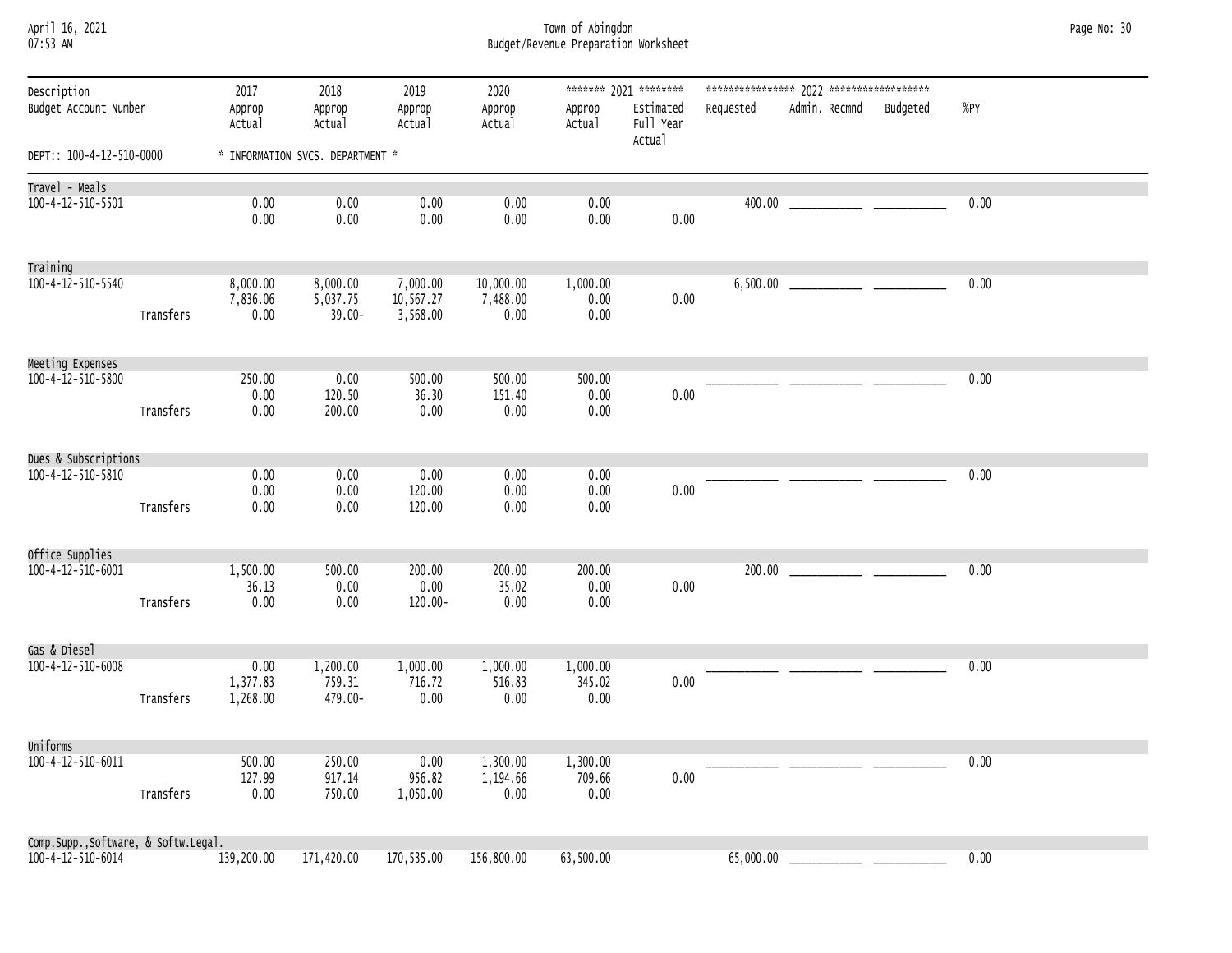## April 16, 2021 Town of Abingdon Page No: 31 07:53 AM Budget/Revenue Preparation Worksheet

| Description                         |                                                                                                                                                                                                                   | 2017                                | 2018                                   | 2019                                  | 2020                             |                      | ******* 2021 ********            |                                                                                                              |                                                                      |                                                                      |      |
|-------------------------------------|-------------------------------------------------------------------------------------------------------------------------------------------------------------------------------------------------------------------|-------------------------------------|----------------------------------------|---------------------------------------|----------------------------------|----------------------|----------------------------------|--------------------------------------------------------------------------------------------------------------|----------------------------------------------------------------------|----------------------------------------------------------------------|------|
| Budget Account Number               |                                                                                                                                                                                                                   | Approp<br>Actual                    | Approp<br>Actual                       | Approp<br>Actual                      | Approp<br>Actual                 | Approp<br>Actual     | Estimated<br>Full Year<br>Actual | Requested                                                                                                    | Admin. Recmnd                                                        | Budgeted                                                             | %PY  |
| DEPT:: 100-4-12-510-0000            |                                                                                                                                                                                                                   |                                     | * INFORMATION SVCS. DEPARTMENT *       |                                       |                                  |                      |                                  |                                                                                                              |                                                                      |                                                                      |      |
| Detail:                             | Transfers<br>Generator Maint and Repair<br>Computer repairs<br>Peripherals supplies parts<br>website domains and hosting<br>Adobe Licenses<br>Video Licenses<br>Tools<br>IT project supplies<br>Radio Maintenance | 145, 265.40<br>2,997.81-            | 211,518.64<br>55,542.00                | 167,958.90<br>$1,050.00 -$            | 105,414.52<br>0.00               | 37,677.71<br>0.00    | 0.00                             | 4,500.00<br>5,000.00<br>25,000.00<br>5,000.00<br>5,000.00<br>7,500.00<br>3,000.00<br>5,000.00<br>5,000.00    | 0.00<br>0.00<br>0.00<br>0.00<br>0.00<br>0.00<br>0.00<br>0.00<br>0.00 | 0.00<br>0.00<br>0.00<br>0.00<br>0.00<br>0.00<br>0.00<br>0.00<br>0.00 |      |
| Capital Outlay<br>100-4-12-510-8101 | Transfers                                                                                                                                                                                                         | 0.00<br>3,521.12<br>2,635.00        | 280,500.00<br>223,801.90<br>55,542.00- | 113,000.00<br>145,877.09<br>8,198.00- | 262,439.00<br>242,178.64<br>0.00 | 0.00<br>0.00<br>0.00 | 0.00                             | 92,000.00                                                                                                    |                                                                      |                                                                      | 0.00 |
| Detail:                             | Computers<br>Periferals<br>Security Cameras<br>Audio Equipment<br>Switch Replacements<br>HUB fiber move and replace<br>Central Office Fiber and Fire Dept<br>Fields Penn Build out<br>Sports Complex Equipment    |                                     |                                        |                                       |                                  |                      |                                  | 20,000.00<br>8,000.00<br>5,000.00<br>2,500.00<br>8,000.00<br>15,000.00<br>3,500.00<br>10,000.00<br>20,000.00 | 0.00<br>0.00<br>0.00<br>0.00<br>0.00<br>0.00<br>0.00<br>0.00<br>0.00 | 0.00<br>0.00<br>0.00<br>0.00<br>0.00<br>0.00<br>0.00<br>0.00<br>0.00 |      |
|                                     | Network Upgrades & Equipment (Co)                                                                                                                                                                                 |                                     |                                        |                                       |                                  |                      |                                  |                                                                                                              |                                                                      |                                                                      |      |
| 100-4-12-510-8201                   | Transfers                                                                                                                                                                                                         | 61,500.00<br>45,682.98<br>2,635.00- | 0.00<br>0.00<br>0.00                   | 0.00<br>0.00<br>0.00                  | 0.00<br>0.00<br>0.00             | 0.00<br>0.00<br>0.00 | 0.00                             |                                                                                                              |                                                                      |                                                                      | 0.00 |
|                                     | Web Applic. Maint./Licenses (Co)                                                                                                                                                                                  |                                     |                                        |                                       |                                  |                      |                                  |                                                                                                              |                                                                      |                                                                      |      |
| 100-4-12-510-8207                   | Transfers                                                                                                                                                                                                         | 0.00<br>2,997.81<br>2,997.81        | 0.00<br>0.00<br>0.00                   | 0.00<br>0.00<br>0.00                  | 0.00<br>0.00<br>0.00             | 0.00<br>0.00<br>0.00 | 0.00                             |                                                                                                              |                                                                      |                                                                      | 0.00 |
|                                     | Town Computers-Replace Progm. (Co)                                                                                                                                                                                |                                     |                                        |                                       |                                  |                      |                                  |                                                                                                              |                                                                      |                                                                      |      |
| $100 - 4 - 12 - 510 - 8212$         |                                                                                                                                                                                                                   | 20,000.00<br>13,450.00              | 0.00<br>0.00                           | 0.00<br>0.00                          | 0.00<br>0.00                     | 0.00<br>0.00         | 0.00                             |                                                                                                              |                                                                      |                                                                      | 0.00 |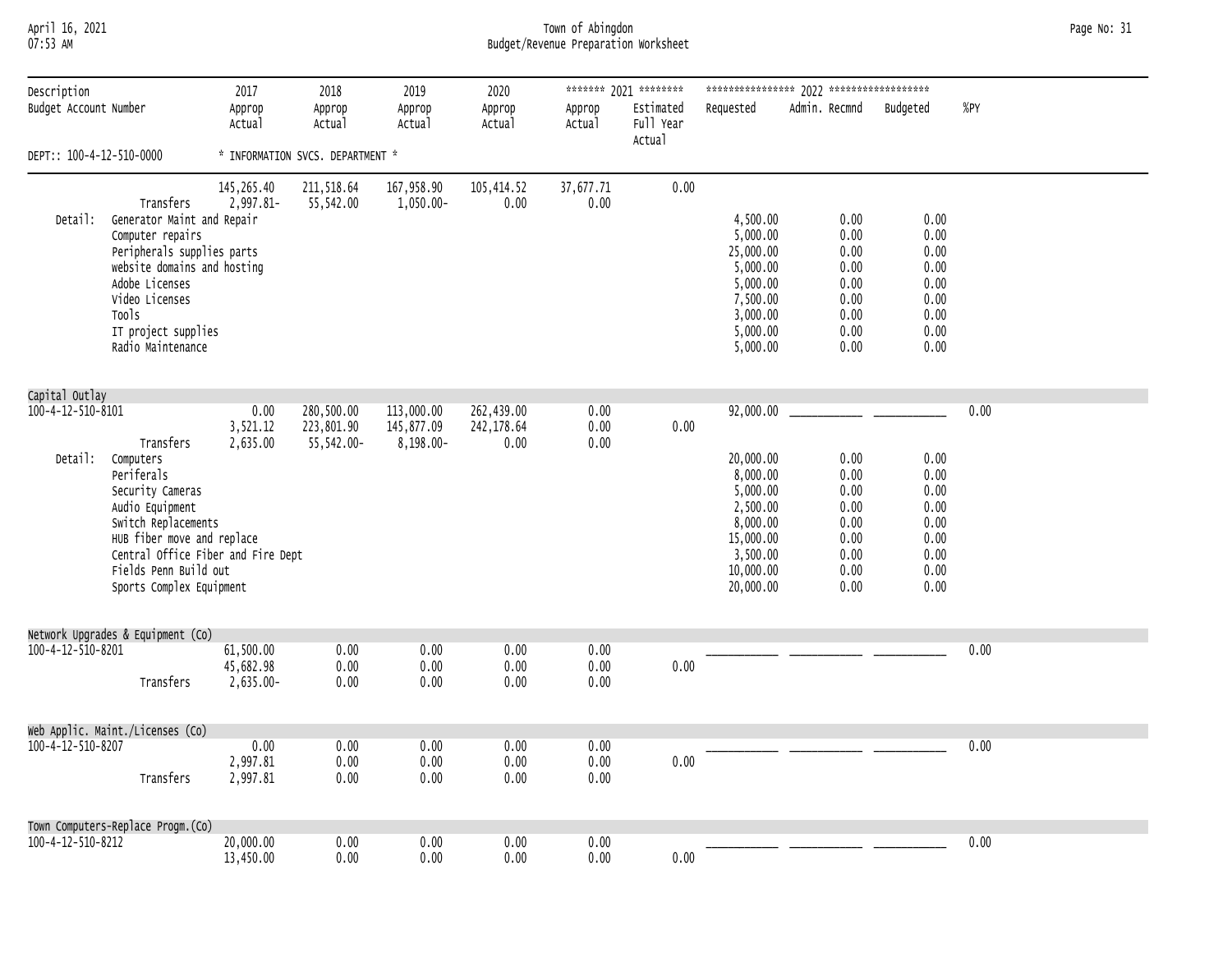## April 16, 2021 Town of Abingdon Page No: 32 07:53 AM Budget/Revenue Preparation Worksheet

| Description<br>Budget Account Number<br>DEPT:: 100-4-12-510-0000 |           | 2017                                  | 2018<br>Approp<br>Actual             | 2019<br>Approp<br>Actual         | 2020                             | ******* 2021 ********            |                                  | 2022 ******************<br>**************** |               |          |      |
|------------------------------------------------------------------|-----------|---------------------------------------|--------------------------------------|----------------------------------|----------------------------------|----------------------------------|----------------------------------|---------------------------------------------|---------------|----------|------|
|                                                                  |           | Approp<br>Actual                      |                                      |                                  | Approp<br>Actual                 | Approp<br>Actual                 | Estimated<br>Full Year<br>Actual | Requested                                   | Admin. Recmnd | Budgeted | %PY  |
|                                                                  |           |                                       | * INFORMATION SVCS, DEPARTMENT *     |                                  |                                  |                                  |                                  |                                             |               |          |      |
| Control Total                                                    |           | 465,937.00<br>471,579.47              | 699,521.00<br>660.247.70             | 521,763.00<br>581,985.47         | 675,307.00<br>604,702.45         | 437,784.00<br>556,802.07         | 0.00                             | 709,420.00                                  | 0.00          | 0.00     | 0.00 |
|                                                                  | Transfers | 14,126.00                             | 5,841.65                             | 0.00                             | 0.00                             | 0.00                             |                                  |                                             |               |          |      |
| DEPT: Total                                                      | Transfers | 465,937.00<br>471,579.47<br>14,126,00 | 699,521.00<br>660,247.70<br>5.841.65 | 521,763.00<br>581,985.47<br>0.00 | 675,307.00<br>604,702.45<br>0.00 | 437,784.00<br>556,802.07<br>0.00 | 0.00                             | 709,420.00                                  | 0.00          | 0.00     | 0.00 |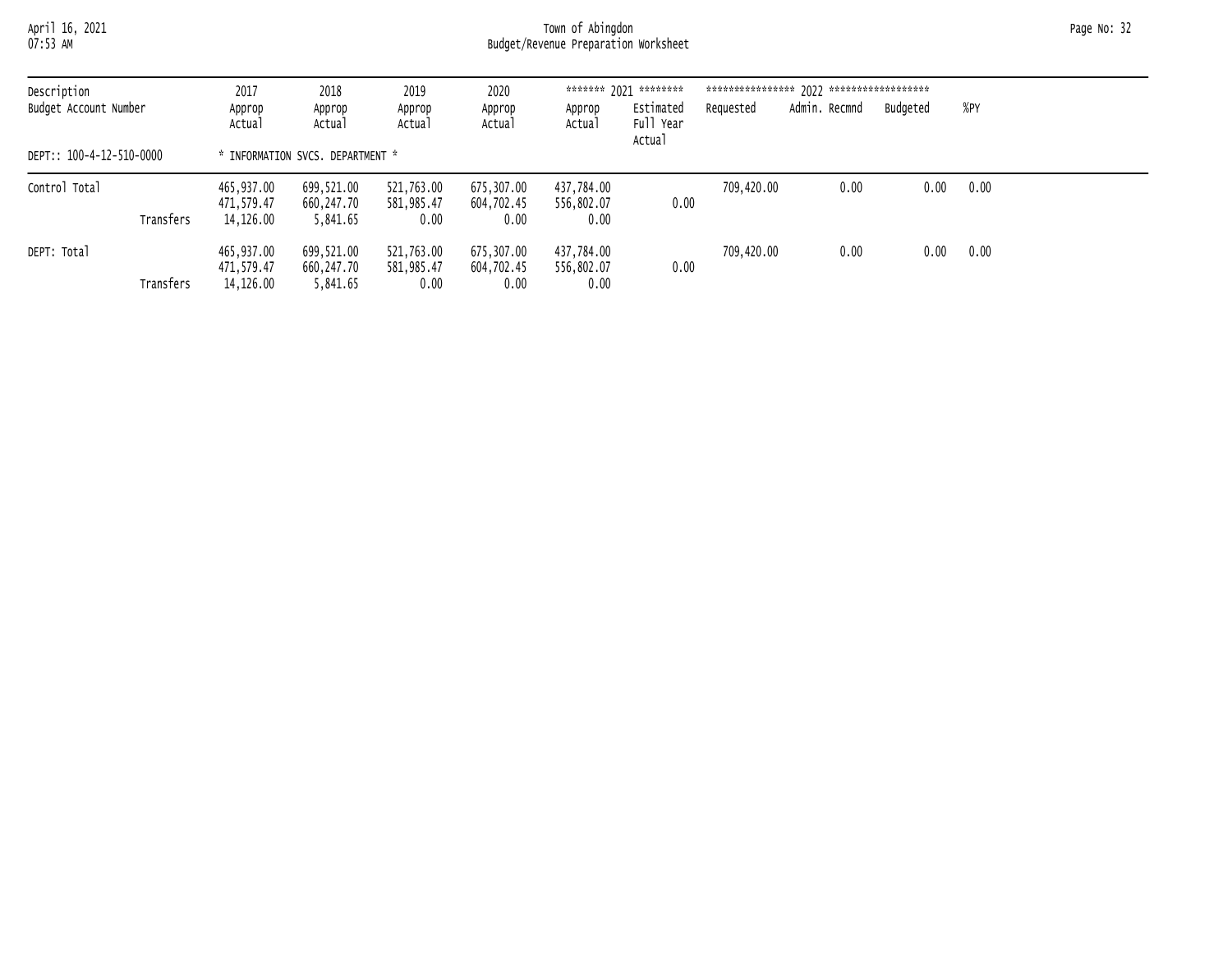| April 16, 2021 |  |
|----------------|--|
| $07:53$ AM     |  |

#### April 16, 2021 Town of Abingdon Page No: 33 07:53 AM Budget/Revenue Preparation Worksheet

| Description<br>Budget Account Number       |                                                                                                                   | 2017<br>Approp<br>Actual       | 2018<br>Approp<br>Actual              | 2019<br>Approp<br>Actual                                           | 2020<br>Approp<br>Actual                              | Approp<br>Actual                 | ******* 2021 ********<br>Estimated<br>Full Year<br>Actual | Requested                                                           | Admin. Recmnd                | Budgeted                     | %PY  |  |
|--------------------------------------------|-------------------------------------------------------------------------------------------------------------------|--------------------------------|---------------------------------------|--------------------------------------------------------------------|-------------------------------------------------------|----------------------------------|-----------------------------------------------------------|---------------------------------------------------------------------|------------------------------|------------------------------|------|--|
| DEPT:: 100-4-31-000-0000                   |                                                                                                                   |                                | ** LAW ENFORCEMENT & TRAFFIC **       |                                                                    |                                                       |                                  |                                                           |                                                                     |                              |                              |      |  |
| 100-4-31-000-0000                          | ** LAW ENFORCEMENT & TRAFFIC **                                                                                   |                                |                                       |                                                                    |                                                       |                                  |                                                           |                                                                     |                              |                              |      |  |
| * POLICE DEPARTMENT *<br>100-4-31-100-0000 |                                                                                                                   |                                |                                       |                                                                    |                                                       |                                  |                                                           |                                                                     |                              |                              |      |  |
| Salaries Staff - Regular                   |                                                                                                                   |                                |                                       |                                                                    |                                                       |                                  |                                                           |                                                                     |                              |                              |      |  |
| 100-4-31-100-1101<br>Detail:               | Transfers<br>Cyrrent Headcount<br>Open - 2 sworn officers<br>open - 1 admin assistant<br>Promotional pay increase | 1,209,117.00<br>0.00           | 1,190,824.00<br>15,606.00             | 1,095,118.00<br>1,216,430.22 1,207,816.04 1,158,775.17<br>5,568.00 | 1, 152, 642.00 1, 184, 354.00<br>1,148,194.85<br>0.00 | 946,435.70<br>0.00               | 0.00                                                      | 1,277,900.00<br>1,167,900.00<br>70,000.00<br>25,000.00<br>15,000.00 | 0.00<br>0.00<br>0.00<br>0.00 | 0.00<br>0.00<br>0.00<br>0.00 | 0.00 |  |
| Salaries & Wages - Overtime                |                                                                                                                   |                                |                                       |                                                                    |                                                       |                                  |                                                           |                                                                     |                              |                              |      |  |
| 100-4-31-100-1201                          | Transfers                                                                                                         | 66,000.00<br>77,595.60<br>0.00 | 66,000.00<br>82,410.52<br>13,000.00   | 70,000.00<br>76, 157. 17<br>0.00                                   | 70,000.00<br>61,923.66<br>0.00                        | 60,000.00<br>58, 143. 38<br>0.00 | 0.00                                                      | 80,000,00                                                           |                              |                              | 0.00 |  |
|                                            | Salaries & Wages-Reg. Pt.-Custodian                                                                               |                                |                                       |                                                                    |                                                       |                                  |                                                           |                                                                     |                              |                              |      |  |
| 100-4-31-100-1301                          |                                                                                                                   | 5,000.00<br>4,860.78           | 5,000.00<br>4,779.43                  | 5,000.00<br>4,849.86                                               | 5,000.00<br>4,778.97                                  | 5,000.00<br>136.00               | 0.00                                                      |                                                                     |                              |                              | 0.00 |  |
| Fica                                       |                                                                                                                   |                                |                                       |                                                                    |                                                       |                                  |                                                           |                                                                     |                              |                              |      |  |
| 100-4-31-100-2100<br>Detail:               | Transfers<br>Current headcount<br>Proposed new headcount                                                          | 97,929.00<br>95,682.67<br>0.00 | 96,530.00<br>91,538.97<br>4,806.14-   | 89,514.00<br>88,036.46<br>0.00                                     | 93,915.00<br>85,027.51<br>0.00                        | 96,341.00<br>73,027.61<br>0.00   | 0.00                                                      | 103,900.00<br>96,600.00<br>7,300.00                                 | 0.00<br>0.00                 | 0.00<br>0.00                 | 0.00 |  |
| Vrs - Retirement                           |                                                                                                                   |                                |                                       |                                                                    |                                                       |                                  |                                                           |                                                                     |                              |                              |      |  |
| 100-4-31-100-2200                          | Transfers                                                                                                         | 79,076.00<br>78,286.74<br>0.00 | 118,413.00<br>122,229.47<br>7,000.00- | 113,231.00<br>110,337.62<br>0.00                                   | 119,142.00<br>116, 104.94<br>0.00                     | 116,576.00<br>90,799.14<br>0.00  | 0.00                                                      | 130,920.00                                                          |                              |                              | 0.00 |  |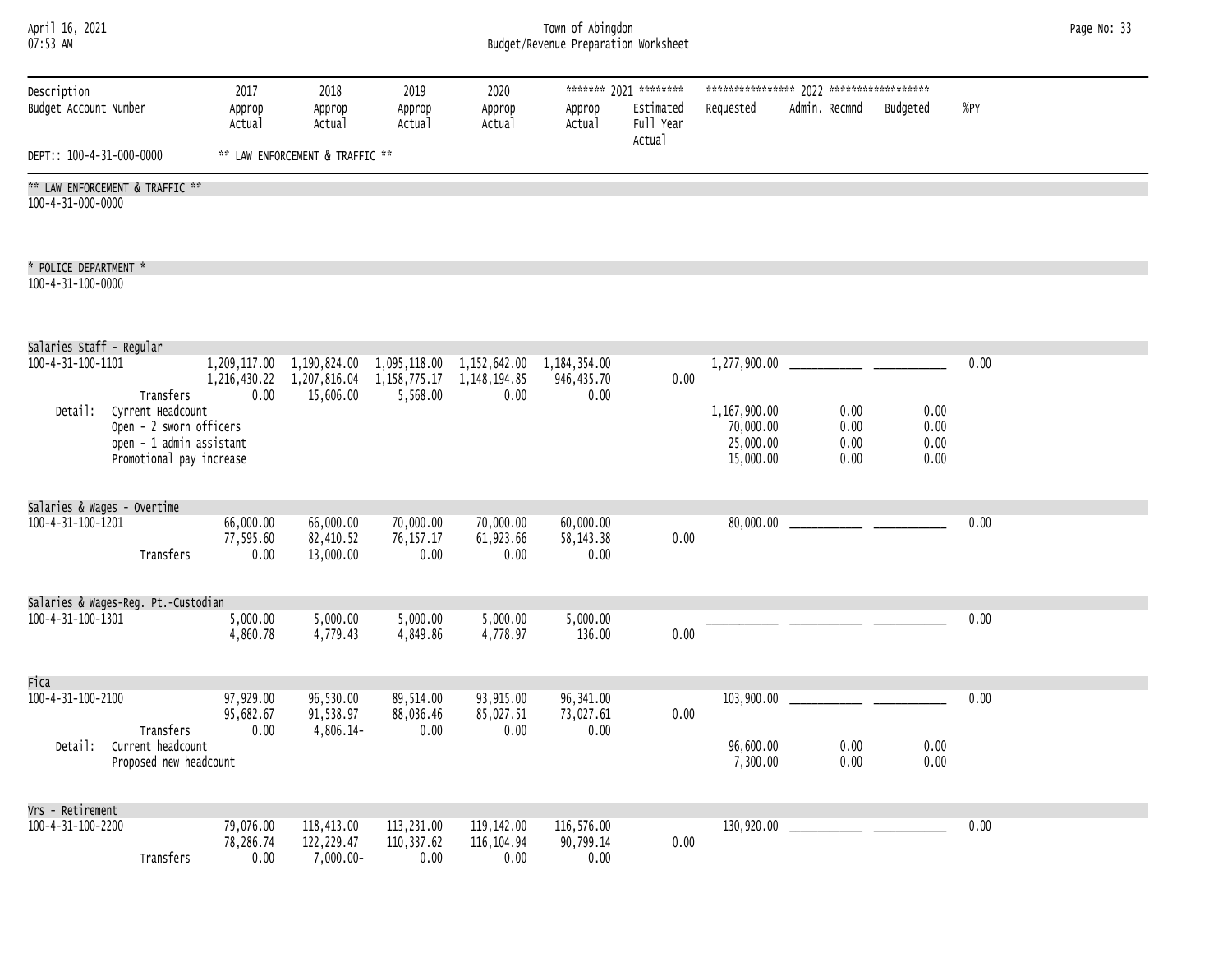## April 16, 2021 Town of Abingdon Page No: 34 07:53 AM Budget/Revenue Preparation Worksheet

| Description                  |                                                       | 2017                             | 2018                             | 2019                                  | 2020                              |                                  | ******* 2021 ********            |                                |                        |                      |      |
|------------------------------|-------------------------------------------------------|----------------------------------|----------------------------------|---------------------------------------|-----------------------------------|----------------------------------|----------------------------------|--------------------------------|------------------------|----------------------|------|
| Budget Account Number        |                                                       | Approp<br>Actual                 | Approp<br>Actual                 | Approp<br>Actual                      | Approp<br>Actual                  | Approp<br>Actual                 | Estimated<br>Full Year<br>Actual | Requested                      | Admin. Recmnd Budgeted |                      | %PY  |
| DEPT:: 100-4-31-100-0000     |                                                       | * POLICE DEPARTMENT *            |                                  |                                       |                                   |                                  |                                  |                                |                        |                      |      |
|                              | Detail: Current Headcount<br>Proposed add'l headcount |                                  |                                  |                                       |                                   |                                  |                                  | 121,045.00<br>9,875.00<br>0.00 | 0.00<br>0.00<br>0.00   | 0.00<br>0.00<br>0.00 |      |
| Hospitalization Insurance    |                                                       |                                  |                                  |                                       |                                   |                                  |                                  |                                |                        |                      |      |
| $100 - 4 - 31 - 100 - 2300$  | Transfers                                             | 295,161.00<br>302,474.24<br>0.00 | 220,794.00<br>298,640.83<br>0.00 | 273,433.00<br>297,676.09<br>5,568.00- | 312,876.00<br>337, 119.98<br>0.00 | 349,141.00<br>245,455.99<br>0.00 | 0.00                             | 347,025.00                     |                        |                      | 0.00 |
| Detail:                      | Current headcount<br>Proposed add'1 headcount         |                                  |                                  |                                       |                                   |                                  |                                  | 294,475.00<br>52,550.00        | 0.00<br>0.00           | 0.00<br>0.00         |      |
| Vrs - Life Insurance         |                                                       |                                  |                                  |                                       |                                   |                                  |                                  |                                |                        |                      |      |
| 100-4-31-100-2400            |                                                       | 15,825.00<br>15,339.44           | 15,420.00<br>14,438.52           | 14,208.00<br>14,314.02                | 14,950.00<br>14,389.62            | 15,731.00<br>12,252.92           | 0.00                             |                                |                        |                      | 0.00 |
|                              | Detail: Current headcount<br>Proposed add'l headcount |                                  |                                  |                                       |                                   |                                  |                                  | 15,525.00<br>1,275.00          | 0.00<br>0.00           | 0.00<br>0.00         |      |
| Unemployment Insurance       |                                                       |                                  |                                  |                                       |                                   |                                  |                                  |                                |                        |                      |      |
| 100-4-31-100-2600<br>Detail: | Current headcount                                     | 4,794.00<br>3,595.05             | 3,464.00<br>3,417.91             | 2,798.00<br>1,651.77                  | 1,740,00<br>1,537.08              | 1,800,00<br>1,733.40             | 0.00                             | 2,500.00                       | 0.00                   | 0.00                 | 0.00 |
|                              | Proposed add'l headcount                              |                                  |                                  |                                       |                                   |                                  |                                  | 190.00                         | 0.00                   | 0.00                 |      |
| Workman's Comp.              |                                                       |                                  |                                  |                                       |                                   |                                  |                                  |                                |                        |                      |      |
| 100-4-31-100-2700            |                                                       | 33,325.00<br>34, 307.37          | 26,097.00<br>27, 213.48          | 24,078.00<br>22,234.88                | 24,661.00<br>23,684.83            | 25,421.00<br>18,961.95           | 0.00                             |                                |                        |                      | 0.00 |
| Detail:                      | Current headcount<br>Proposed add'1 headcount         |                                  |                                  |                                       |                                   |                                  |                                  | 33,100.00<br>2,025.00          | 0.00<br>0.00           | 0.00<br>0.00         |      |
|                              | Contractual Services & Licenses                       |                                  |                                  |                                       |                                   |                                  |                                  |                                |                        |                      |      |
| 100-4-31-100-3100            |                                                       | 0.00<br>85.00                    | 0.00<br>0.00                     | 2,700.00<br>445.00                    | 3,115.00<br>2,416.68              | 3,280.00<br>2,882.72             | 0.00                             |                                |                        |                      | 0.00 |
|                              | Transfers                                             | 85.00                            | 0.00                             | 0.00                                  | 0.00                              | 0.00                             |                                  |                                |                        |                      |      |
| Board Of Prisoners           |                                                       |                                  |                                  |                                       |                                   |                                  |                                  |                                |                        |                      |      |
| 100-4-31-100-3101            |                                                       | 500.00<br>0.00                   | 500.00<br>0.00                   | 500.00<br>0.00                        | 500.00<br>0.00                    | 500.00<br>0.00                   | 0.00                             | 500.00                         |                        |                      | 0.00 |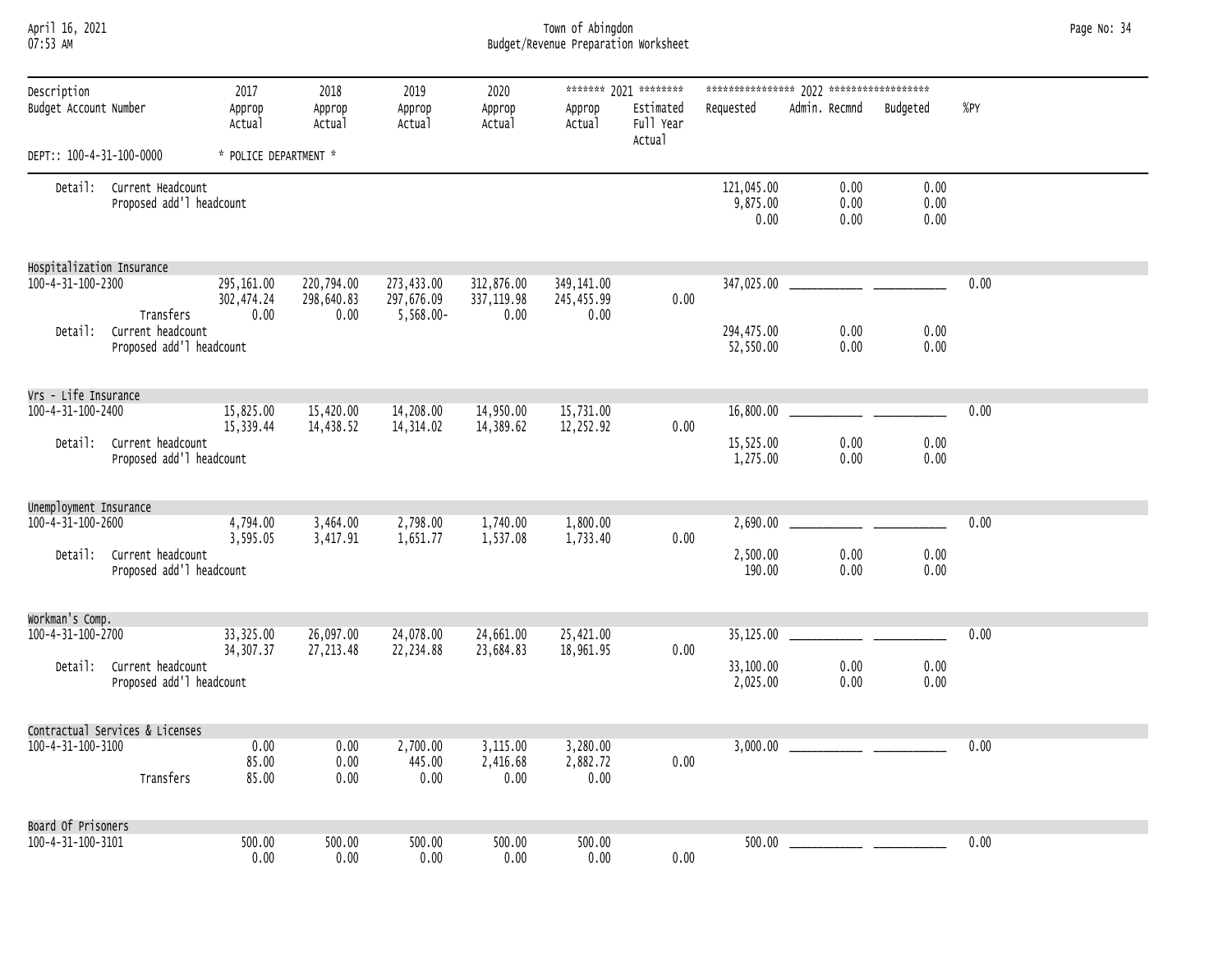| April 16, 2021 |  |
|----------------|--|
| 07.52 AM       |  |

April 16, 2021 Town of Abingdon Page No: 35 07:53 AM Budget/Revenue Preparation Worksheet

| Description<br>Budget Account Number |           | 2017<br>Approp<br>Actual            | 2018<br>Approp<br>Actual      | 2019<br>Approp<br>Actual               | 2020<br>Approp<br>Actual      | Approp<br>Actual             | ******* 2021 ********<br>Estimated<br>Full Year<br>Actual | Requested | Admin. Recmnd | Budgeted | %PY  |  |
|--------------------------------------|-----------|-------------------------------------|-------------------------------|----------------------------------------|-------------------------------|------------------------------|-----------------------------------------------------------|-----------|---------------|----------|------|--|
| DEPT:: 100-4-31-100-0000             |           | * POLICE DEPARTMENT *               |                               |                                        |                               |                              |                                                           |           |               |          |      |  |
| Professional Svcs. - Medical         |           |                                     |                               |                                        |                               |                              |                                                           |           |               |          |      |  |
| 100-4-31-100-3110                    |           | 1,500.00<br>275.00                  | 1,500.00<br>847.24            | 1,500.00<br>644.00                     | 1,425.00<br>1,137.00          | 1,425.00<br>435.00           | 0.00                                                      |           |               |          | 0.00 |  |
| Health, Safety & Medical             |           |                                     |                               |                                        |                               |                              |                                                           |           |               |          |      |  |
| 100-4-31-100-3111                    |           | 600.00<br>425.97                    | 600.00<br>454.07              | 600.00<br>322.67                       | 550.00<br>276.55              | 550.00<br>237.57             | 0.00                                                      |           |               |          | 0.00 |  |
| Repairs & Maint.                     |           |                                     |                               |                                        |                               |                              |                                                           |           |               |          |      |  |
| 100-4-31-100-3300                    | Transfers | 12,000.00<br>38,098.73<br>31,544.00 | 22,500.00<br>8,281.30<br>0.00 | 22,500.00<br>11,773.17<br>$8,417.00 -$ | 13,500.00<br>7,650.02<br>0.00 | 0.00<br>0.00<br>0.00         | 0.00                                                      |           |               |          | 0.00 |  |
| Employment Advertising & Testing     |           |                                     |                               |                                        |                               |                              |                                                           |           |               |          |      |  |
| 100-4-31-100-3600                    | Transfers | 1,000.00<br>957.50<br>0.00          | 2,000.00<br>851.62<br>283.00- | 2,000.00<br>894.75<br>0.00             | 3,565.00<br>821.50<br>0.00    | 3,565.00<br>425.00<br>0.00   | 0.00                                                      |           |               |          | 0.00 |  |
|                                      |           |                                     |                               |                                        |                               |                              |                                                           |           |               |          |      |  |
| Computers, Equip. & Software         |           |                                     |                               |                                        |                               |                              |                                                           |           |               |          |      |  |
| 100-4-31-100-4100                    |           | 8,000.00<br>7,795.08                | 8,650.00<br>7,455.50          | 12,275.00<br>7,651.00                  | 12,500.00<br>10,228.00        | 12,500.00<br>9,355.00        | 0.00                                                      |           |               |          | 0.00 |  |
| CARES Act Expenditures               |           |                                     |                               |                                        |                               |                              |                                                           |           |               |          |      |  |
| 100-4-31-100-5000                    |           | 0.00<br>0.00                        | 0.00<br>0.00                  | 0.00<br>0.00                           | 0.00<br>0.00                  | 0.00<br>176,309.98           | 0.00                                                      |           |               |          | 0.00 |  |
| Electric Power                       |           |                                     |                               |                                        |                               |                              |                                                           |           |               |          |      |  |
| 100-4-31-100-5110                    | Transfers | 0.00<br>7,809.55<br>7,234.00        | 8,710.00<br>7,218.58<br>0.00  | 7,650.00<br>6,867.39<br>0.00           | 7,650.00<br>6,600.47<br>0.00  | 7,150.00<br>4,028.58<br>0.00 | 0.00                                                      |           |               |          | 0.00 |  |
| Fuel - Heat                          |           |                                     |                               |                                        |                               |                              |                                                           |           |               |          |      |  |
| 100-4-31-100-5120                    | Transfers | 0.00<br>1,014.11<br>1,307.00        | 710.00<br>1,167.02<br>700.00  | 700.00<br>1,063.74<br>370.00           | 1,200.00<br>755.68<br>0.00    | 1,200.00<br>725.29<br>0.00   | 0.00                                                      |           |               |          | 0.00 |  |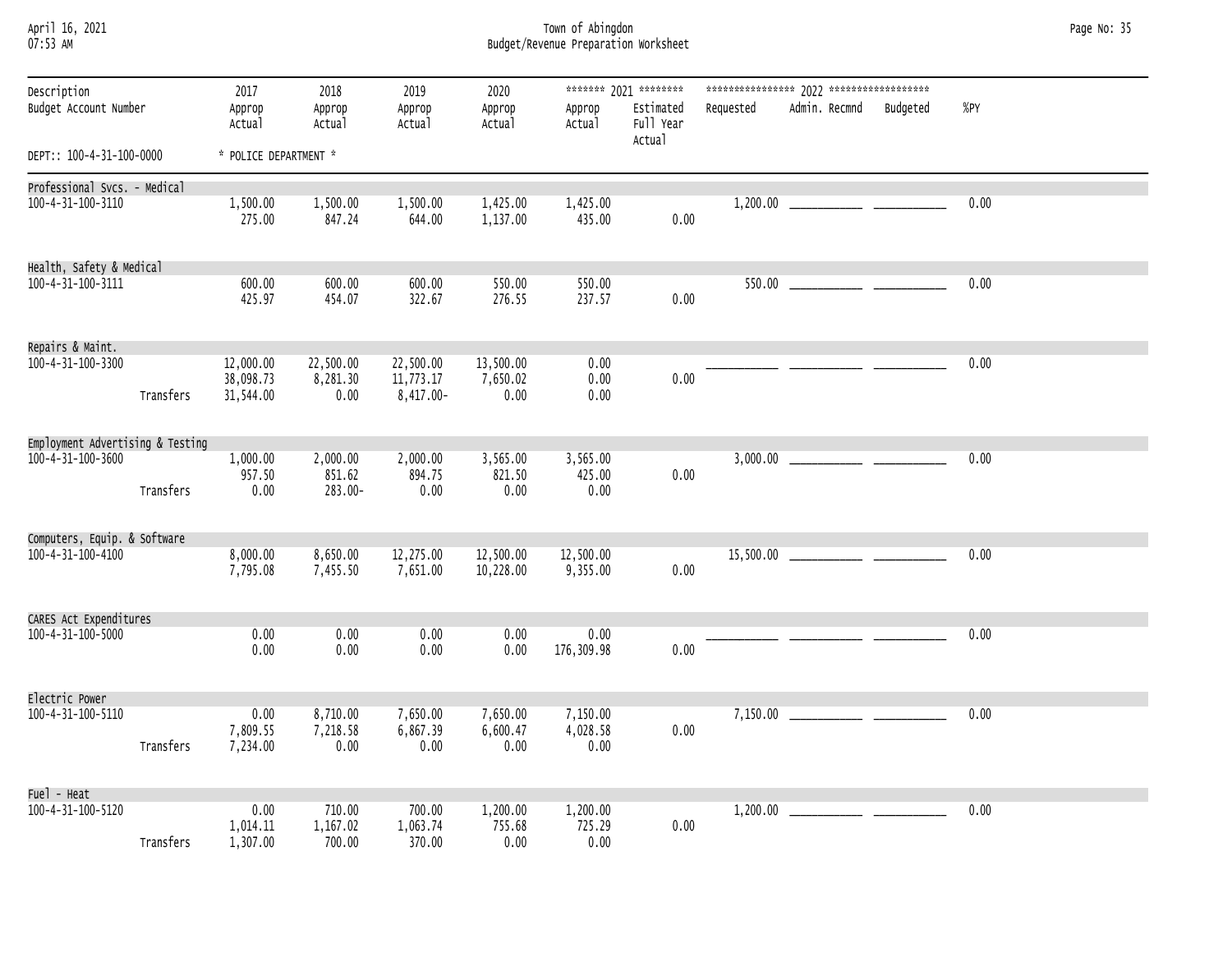| April 16, 2021 |  |
|----------------|--|
| 07.53 AM       |  |

## April 16, 2021 Town of Abingdon Page No: 36 07:53 AM Budget/Revenue Preparation Worksheet

| Description<br>Budget Account Number |                                                | 2017<br>Approp<br>Actual           | 2018<br>Approp<br>Actual                             | 2019<br>Approp<br>Actual           | 2020<br>Approp<br>Actual       | Approp<br>Actual                | ******* 2021 ********<br>Estimated<br>Full Year | Requested | Admin. Recmnd | Budgeted | %PY  |
|--------------------------------------|------------------------------------------------|------------------------------------|------------------------------------------------------|------------------------------------|--------------------------------|---------------------------------|-------------------------------------------------|-----------|---------------|----------|------|
| DEPT:: 100-4-31-100-0000             |                                                | * POLICE DEPARTMENT *              |                                                      |                                    |                                |                                 | Actual                                          |           |               |          |      |
| Water & Sewer                        |                                                |                                    |                                                      |                                    |                                |                                 |                                                 |           |               |          |      |
| 100-4-31-100-5130                    | Transfers                                      | 0.00<br>1,539.15<br>1,350.00       | 1,290.00<br>1,572.30<br>500.00                       | 1,630.00<br>1,484.96<br>0.00       | 1,630.00<br>1,507.30<br>0.00   | 1,630.00<br>1,020.40<br>0.00    | 0.00                                            |           |               |          | 0.00 |
| Postage                              |                                                |                                    |                                                      |                                    |                                |                                 |                                                 |           |               |          |      |
| 100-4-31-100-5210                    | Transfers                                      | 0.00<br>0.00<br>0.00               | 0.00<br>0.00<br>0.00                                 | 300.00<br>328.86<br>22.00          | 300.00<br>527.65<br>0.00       | 575.00<br>349.13<br>0.00        | 0.00                                            |           |               |          | 0.00 |
| Radio Contract & Maint.              |                                                |                                    |                                                      |                                    |                                |                                 |                                                 |           |               |          |      |
| 100-4-31-100-5220                    | Transfers                                      | 2,500.00<br>3,318.30<br>819.00     | 3,500.00<br>1,281.13<br>0.00                         | 3,500.00<br>3,622.00<br>122.00     | 3,800.00<br>1,785.04<br>0.00   | 2,800.00<br>956.00<br>0.00      | 0.00                                            |           |               |          | 0.00 |
| Telephone                            |                                                |                                    |                                                      |                                    |                                |                                 |                                                 |           |               |          |      |
| 100-4-31-100-5230                    | Transfers                                      | 0.00<br>19,626.05<br>18,912.00     | 20,240.00<br>17,286.04<br>0.00                       | 17,500.00<br>16,240.03<br>0.00     | 16,500.00<br>16,929.06<br>0.00 | 16,502.00<br>15, 199.49<br>0.00 | 0.00                                            |           |               |          | 0.00 |
| Note:                                | All officers with cell phone<br>Pont Broadband |                                    | EPTT Charge from AT&T - 2400.00 - REMOVE THIS CHARGE |                                    |                                |                                 |                                                 |           |               |          |      |
| Insurance-Loda                       |                                                |                                    |                                                      |                                    |                                |                                 |                                                 |           |               |          |      |
| 100-4-31-100-5302                    | Transfers                                      | 13,500.00<br>14,751.62<br>1,252.00 | 15,000.00<br>14, 184. 25<br>0.00                     | 15,000.00<br>17,644.25<br>2,645.00 | 19,000.00<br>16,938.48<br>0.00 | 19,000.00<br>18,650.06<br>0.00  | 0.00                                            |           |               |          | 0.00 |
| Insurance - Personal Liability       |                                                |                                    |                                                      |                                    |                                |                                 |                                                 |           |               |          |      |
| $100 - 4 - 31 - 100 - 5308$          | Transfers                                      | 6,600.00<br>0.00<br>$2,258.00 -$   | 7,000.00<br>0.00<br>$7,000.00 -$                     | 0.00<br>0.00<br>0.00               | 0.00<br>0.00<br>0.00           | 0.00<br>0.00<br>0.00            | 0.00                                            |           |               |          | 0.00 |
| Travel - Lodging                     |                                                |                                    |                                                      |                                    |                                |                                 |                                                 |           |               |          |      |
| 100-4-31-100-5500                    | Transfers                                      | 8,000.00<br>4,409.73<br>0.00       | 8,000.00<br>8,158.19<br>410.00                       | 8,000.00<br>5,737.71<br>0.00       | 9,500.00<br>9,255.91<br>0.00   | 3,000.00<br>1,008.40<br>0.00    | 0.00                                            |           |               |          | 0.00 |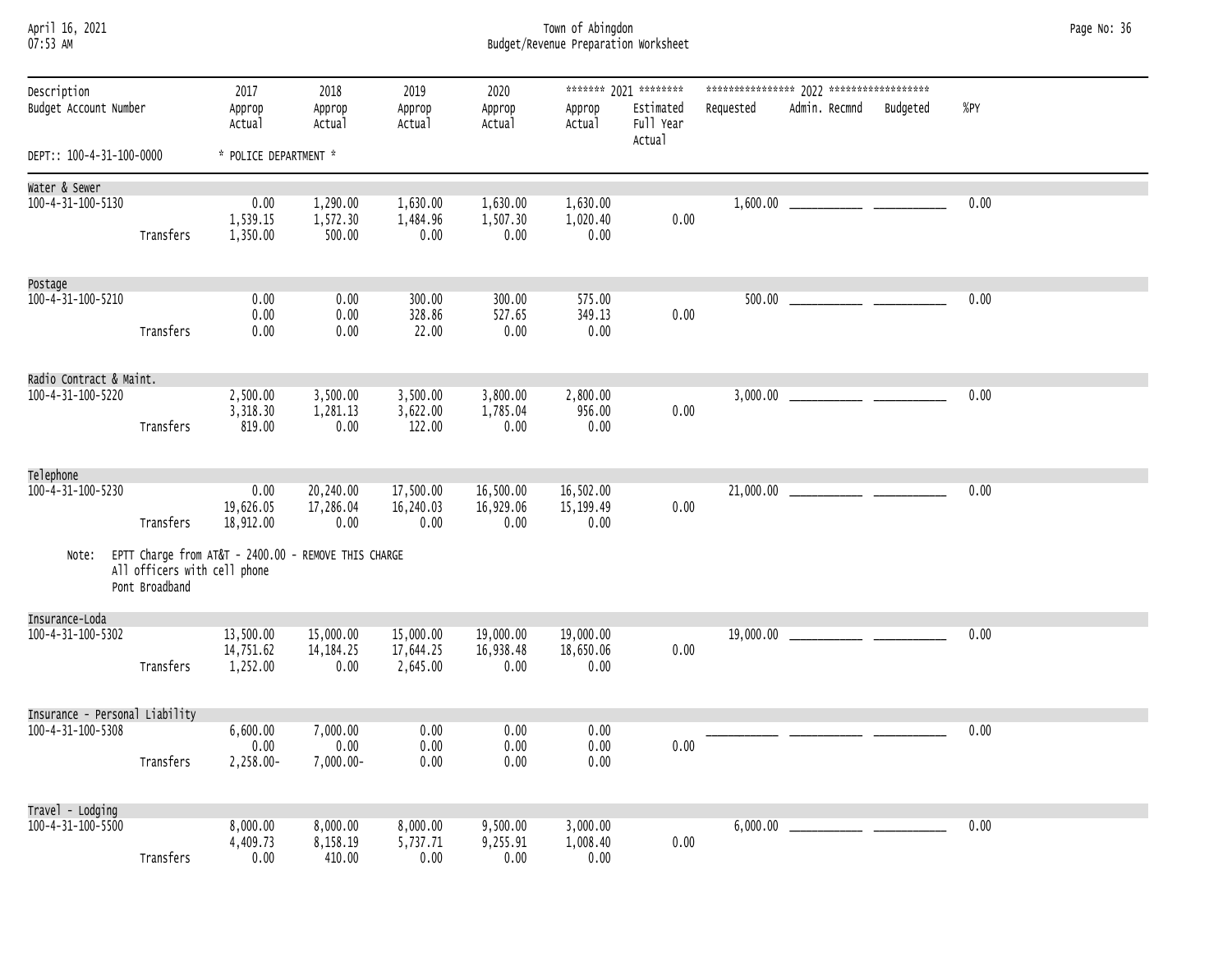| April 16, 2021  |  |
|-----------------|--|
| <b>N7.52 AM</b> |  |

April 16, 2021 Town of Abingdon Page No: 37 07:53 AM Budget/Revenue Preparation Worksheet

| Description<br>Budget Account Number |           | 2017<br>Approp<br>Actual       | 2018<br>Approp<br>Actual             | 2019<br>Approp<br>Actual           | 2020<br>Approp<br>Actual       | Approp<br>Actual              | ******* 2021 ********<br>Estimated<br>Full Year<br>Actual | Requested | Admin. Recmnd | Budgeted | %PY  |  |
|--------------------------------------|-----------|--------------------------------|--------------------------------------|------------------------------------|--------------------------------|-------------------------------|-----------------------------------------------------------|-----------|---------------|----------|------|--|
| DEPT:: 100-4-31-100-0000             |           | * POLICE DEPARTMENT *          |                                      |                                    |                                |                               |                                                           |           |               |          |      |  |
| Travel - Meals                       |           |                                |                                      |                                    |                                |                               |                                                           |           |               |          |      |  |
| 100-4-31-100-5501                    |           | 0.00<br>0.00                   | 0.00<br>0.00                         | 0.00<br>0.00                       | 0.00<br>0.00                   | 2,000.00<br>443.07            | 0.00                                                      |           |               |          | 0.00 |  |
| Travel - Transportation              |           |                                |                                      |                                    |                                |                               |                                                           |           |               |          |      |  |
| 100-4-31-100-5502                    |           | 0.00                           | 0.00                                 | 0.00                               | 0.00                           | 1,200.00                      |                                                           |           |               |          | 0.00 |  |
|                                      |           | 0.00                           | 0.00                                 | 0.00                               | 0.00                           | 393.81                        | 0.00                                                      |           |               |          |      |  |
| Travel - Other                       |           |                                |                                      |                                    |                                |                               |                                                           |           |               |          |      |  |
| 100-4-31-100-5503                    |           | 0.00<br>0.00                   | 0.00<br>0.00                         | 0.00<br>0.00                       | 0.00<br>0.00                   | 1,800.00<br>0.00              | 0.00                                                      |           |               |          | 0.00 |  |
| Training                             |           |                                |                                      |                                    |                                |                               |                                                           |           |               |          |      |  |
| 100-4-31-100-5540                    | Transfers | 18,750.00<br>12,877.75<br>0.00 | 15,650.00<br>11,428.98<br>$410.00 -$ | 18,020.00<br>19,786.22<br>1,100.00 | 30,157.00<br>27,222.00<br>0.00 | 15,407.00<br>5,784.48<br>0.00 | 0.00                                                      |           |               |          | 0.00 |  |
| Dues & Subscriptions                 |           |                                |                                      |                                    |                                |                               |                                                           |           |               |          |      |  |
| 100-4-31-100-5810                    |           | 2,500.00<br>1,540.00           | 2,710.00<br>1,134.80                 | 2,710.00<br>2,432.34               | 3,000.00<br>1,871.00           | 3,000.00<br>987.73            | 0.00                                                      |           |               |          | 0.00 |  |
| Crime Prevention                     |           |                                |                                      |                                    |                                |                               |                                                           |           |               |          |      |  |
| 100-4-31-100-5845                    |           | 3,000.00<br>817.02             | 3,000.00<br>2,240.47                 | 3,000.00<br>1,688.55               | 3,800.00<br>3,509.05           | 3,800.00<br>4,300.00          | 0.00                                                      |           |               |          | 0.00 |  |
| Drug Investigation Funds (Reimb.)    |           |                                |                                      |                                    |                                |                               |                                                           |           |               |          |      |  |
| 100-4-31-100-5855                    |           | 5,000.00<br>0.00               | 5,000.00<br>142.70                   | 5,000.00<br>899.60                 | 4,000.00<br>0.00               | 4,000.00<br>58.98             | 0.00                                                      |           |               |          | 0.00 |  |
| Materials & Equipment                |           |                                |                                      |                                    |                                |                               |                                                           |           |               |          |      |  |
| 100-4-31-100-6000                    |           | 6,000.00<br>5,407.14           | 5,000.00<br>4,954.44                 | 6,000.00<br>4,471.25               | 6,000.00<br>5,436.22           | 6,000.00<br>3,456.04          | 0.00                                                      |           |               |          | 0.00 |  |
| Office Supplies                      |           |                                |                                      |                                    |                                |                               |                                                           |           |               |          |      |  |
| 100-4-31-100-6001                    |           | 4,000.00                       | 4,000.00                             | 6,000.00                           | 6,000.00                       | 6,000.00                      |                                                           |           |               |          | 0.00 |  |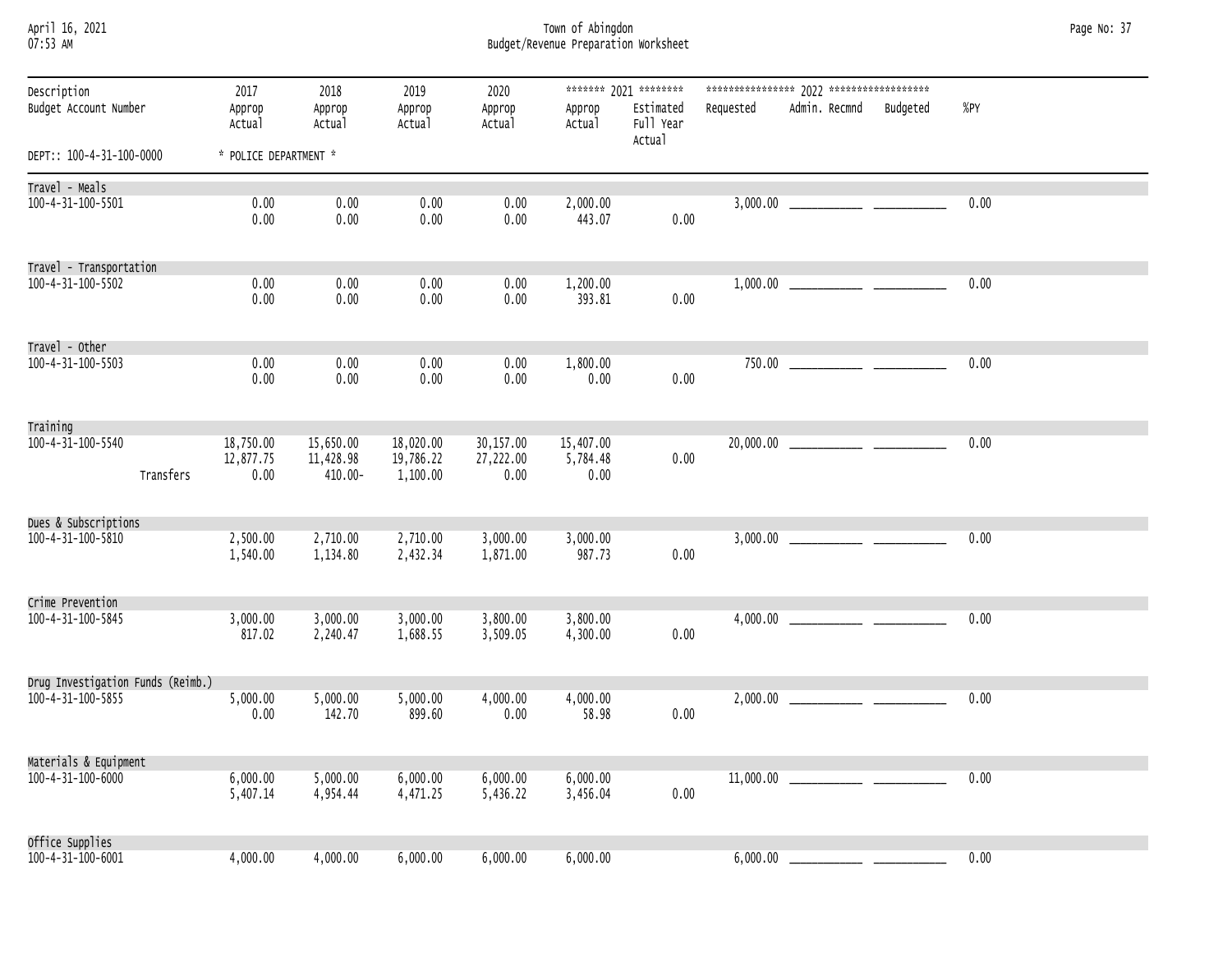April 16, 2021 Town of Abingdon Page No: 38 07:53 AM Budget/Revenue Preparation Worksheet

| Description                                |                     | 2017                           | 2018                                | 2019                               | 2020                           |                                | ******* 2021 ********            |                                  |                      |                      |      |
|--------------------------------------------|---------------------|--------------------------------|-------------------------------------|------------------------------------|--------------------------------|--------------------------------|----------------------------------|----------------------------------|----------------------|----------------------|------|
| Budget Account Number                      |                     | Approp<br>Actual               | Approp<br>Actual                    | Approp<br>Actual                   | Approp<br>Actual               | Approp<br>Actual               | Estimated<br>Full Year<br>Actual | Requested                        | Admin. Recmnd        | Budgeted             | %PY  |
| DEPT:: 100-4-31-100-0000                   |                     | * POLICE DEPARTMENT *          |                                     |                                    |                                |                                |                                  |                                  |                      |                      |      |
|                                            | Transfers           | 3,449.34<br>0.00               | 3,582.64<br>159.00-                 | 3,407.35<br>0.00                   | 4,390.36<br>0.00               | 2,351.95<br>0.00               | 0.00                             |                                  |                      |                      |      |
| Criminal Invest. - Equipment & Supplies    |                     |                                |                                     |                                    |                                |                                |                                  |                                  |                      |                      |      |
| 100-4-31-100-6002                          | Transfers           | 0.00<br>0.00<br>0.00           | 0.00<br>994.89<br>959.00            | 4,000.00<br>4,143.30<br>0.00       | 4,750.00<br>1,026.78<br>0.00   | 4,750.00<br>1,718.84<br>0.00   | 0.00                             |                                  |                      |                      | 0.00 |
| Narcotics Invest. - Equipment & Supplies   |                     |                                |                                     |                                    |                                |                                |                                  |                                  |                      |                      |      |
| 100-4-31-100-6003                          |                     | 0.00<br>0.00                   | 0.00<br>32.99                       | 5,000.00<br>1,151.00               | 4,000.00<br>0.00               | 4,000.00<br>1,698.59           | 0.00                             |                                  |                      |                      | 0.00 |
| Gas & Diesel                               |                     |                                |                                     |                                    |                                |                                |                                  |                                  |                      |                      |      |
| 100-4-31-100-6008                          | Transfers           | 0.00<br>36,409.48<br>33,363.00 | 38,200.00<br>37,207.76<br>1,200.00- | 32,000.00<br>39,653.82<br>3,245.00 | 33,000.00<br>33,004.87<br>0.00 | 33,000.00<br>22,349.57<br>0.00 | 0.00                             |                                  |                      |                      | 0.00 |
| Ammunition                                 |                     |                                |                                     |                                    |                                |                                |                                  |                                  |                      |                      |      |
| 100-4-31-100-6010                          | Transfers           | 4,000.00<br>3,949.84<br>0.00   | 4,000.00<br>4,070.81<br>71.00       | 5,950.00<br>5,915.71<br>0.00       | 6,000.00<br>5,987.21<br>0.00   | 6,000.00<br>5,926.32<br>0.00   | 0.00                             |                                  |                      |                      | 0.00 |
| Detail:<br>Pistol<br>Rifle                 | Shotgun - Buck/Slug |                                |                                     |                                    |                                |                                |                                  | 4,000.00<br>1,500.00<br>1,500.00 | 0.00<br>0.00<br>0.00 | 0.00<br>0.00<br>0.00 |      |
| Uniforms                                   |                     |                                |                                     |                                    |                                |                                |                                  |                                  |                      |                      |      |
| 100-4-31-100-6011                          | Transfers           | 15,000.00<br>12,781.99<br>0.00 | 15,000.00<br>21,467.33<br>7,330.00  | 22,000.00<br>26,696.72<br>913.00   | 22,000.00<br>25,003.86<br>0.00 | 22,000.00<br>20,957.97<br>0.00 | 0.00                             |                                  |                      |                      | 0.00 |
| Contingency<br>$100 - 4 - 31 - 100 - 6600$ | Transfers           | 2,500.00<br>2,601.08<br>102.00 | 3,500.00<br>3,432.63<br>$401.00 -$  | 3,500.00<br>3,679.21<br>0.00       | 4,000.00<br>908.41<br>0.00     | 4,000.00<br>2,929.59<br>0.00   | 0.00                             |                                  |                      |                      | 0.00 |

Grant Purchases (Co)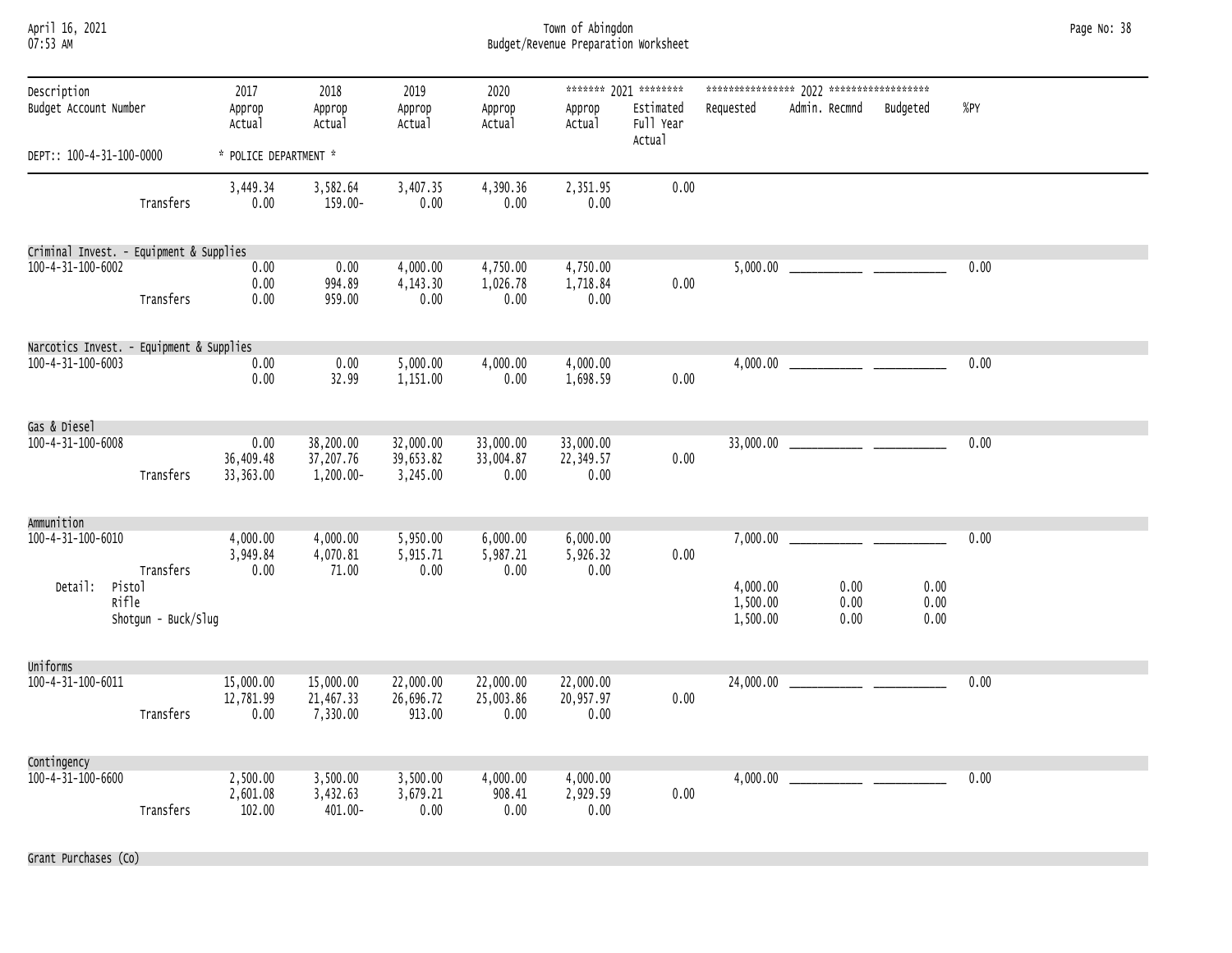April 16, 2021 Town of Abingdon Page No: 39 07:53 AM Budget/Revenue Preparation Worksheet

| Description                          |           | 2017                         | 2018                     | 2019                                                                                                                                           | 2020                 |                      | ******* 2021 ********            |              |               |          |      |  |
|--------------------------------------|-----------|------------------------------|--------------------------|------------------------------------------------------------------------------------------------------------------------------------------------|----------------------|----------------------|----------------------------------|--------------|---------------|----------|------|--|
| Budget Account Number                |           | Approp<br>Actual             | Approp<br>Actual         | Approp<br>Actual                                                                                                                               | Approp<br>Actual     | Approp<br>Actual     | Estimated<br>Full Year<br>Actual | Requested    | Admin. Recmnd | Budgeted | %PY  |  |
| DEPT:: 100-4-31-100-0000             |           | * POLICE DEPARTMENT *        |                          |                                                                                                                                                |                      |                      |                                  |              |               |          |      |  |
| 100-4-31-100-8100                    |           | 5,000.00<br>1,645.00         | 0.00<br>0.00             | $0.00\,$<br>0.00                                                                                                                               | 0.00<br>1,838.00     | 0.00<br>0.00         | 0.00                             |              |               |          | 0.00 |  |
| Capital Outlay                       |           |                              |                          |                                                                                                                                                |                      |                      |                                  |              |               |          |      |  |
| 100-4-31-100-8101                    |           | 1,900.00                     | 106,000.00               | 180,950.00                                                                                                                                     | 48,685.00            | 0.00                 |                                  |              |               |          | 0.00 |  |
|                                      | Transfers | 1,484.73<br>0.00             | 90,860.08<br>1,627.00-   | 181,045.24<br>0.00                                                                                                                             | 12,330.54<br>0.00    | 0.00<br>0.00         | 0.00                             |              |               |          |      |  |
| Replacement - Automobiles (Co)       |           |                              |                          |                                                                                                                                                |                      |                      |                                  |              |               |          |      |  |
| $100 - 4 - 31 - 100 - 8105$          |           | 50,552.00<br>63,493.73       | 0.00<br>0.00             | 0.00<br>0.00                                                                                                                                   | 0.00<br>0.00         | 0.00<br>0.00         | 0.00                             |              |               |          | 0.00 |  |
| Replacement - Firearms (Co)          |           |                              |                          |                                                                                                                                                |                      |                      |                                  |              |               |          |      |  |
| $100 - 4 - 31 - 100 - 8106$          |           | $2,000.00$<br>$0.00$         | 0.00<br>0.00             | 0.00<br>0.00                                                                                                                                   | 0.00<br>0.00         | 0.00<br>0.00         | 0.00                             |              |               |          | 0.00 |  |
| Additional - General Equip. (Co)     |           |                              |                          |                                                                                                                                                |                      |                      |                                  |              |               |          |      |  |
| 100-4-31-100-8201                    |           | 20,000.00<br>12,258.09       | 0.00<br>0.00             | 0.00<br>0.00                                                                                                                                   | 0.00<br>0.00         | 0.00<br>0.00         | 0.00                             |              |               |          | 0.00 |  |
| Additional - Automobile Equip. (Co)  |           |                              |                          |                                                                                                                                                |                      |                      |                                  |              |               |          |      |  |
| 100-4-31-100-8207                    |           | 7,000.00<br>6,999.28         | 0.00<br>0.00             | 0.00<br>0.00                                                                                                                                   | 0.00<br>0.00         | 0.00<br>0.00         | 0.00                             |              |               |          | 0.00 |  |
| Criminal Invest.-Equip. & Supp. (Co) |           |                              |                          |                                                                                                                                                |                      |                      |                                  |              |               |          |      |  |
| 100-4-31-100-8212                    | Transfers | 4,000.00<br>4,000.00<br>0.00 | 0.00<br>826.55<br>827.00 | 0.00<br>0.00<br>0.00                                                                                                                           | 0.00<br>0.00<br>0.00 | 0.00<br>0.00<br>0.00 | 0.00                             |              |               |          | 0.00 |  |
|                                      |           |                              |                          |                                                                                                                                                |                      |                      |                                  |              |               |          |      |  |
| Narcotics Invst. Eq. & Supp. (Co)    |           |                              |                          |                                                                                                                                                |                      |                      |                                  |              |               |          |      |  |
| 100-4-31-100-8213                    |           | 5,000.00<br>2,093.91         | 0.00<br>0.00             | 0.00<br>0.00                                                                                                                                   | 0.00<br>0.00         | 0.00<br>0.00         | 0.00                             |              |               |          | 0.00 |  |
| Control Total                        |           |                              |                          | 2,016,629.00 2,044,802.00 2,077,865.00 2,065,053.00 2,044,998.00<br>2, 100, 486.28 2, 103, 619.48 2, 143, 722.88 1, 992, 119.08 1, 751, 885.65 |                      |                      | 0.00                             | 2,205,310.00 | 0.00          | 0.00     | 0.00 |  |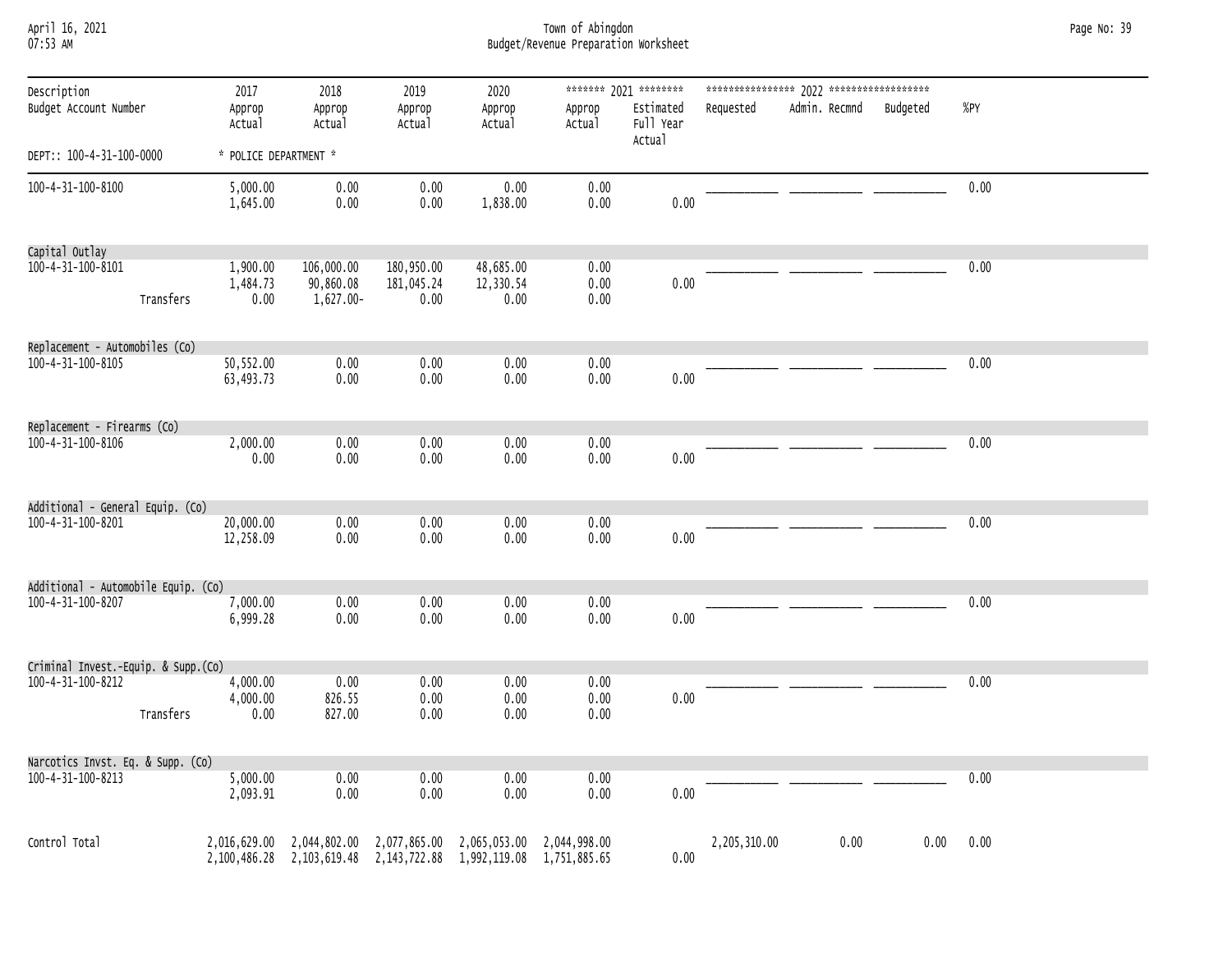April 16, 2021 Town of Abingdon Page No: 40 07:53 AM Budget/Revenue Preparation Worksheet

| Description<br>Budget Account Number |           | 2017<br>Approp<br>Actual                  | 2018<br>Approp<br>Actual | 2019<br>Approp<br>Actual                                       | 2020<br>Approp<br>Actual                                       | Approp<br>Actual | ******* 2021 ********<br>Estimated<br>Full Year<br>Actual | Requested    | Admin. Recmnd | Budaeted | %PY  |
|--------------------------------------|-----------|-------------------------------------------|--------------------------|----------------------------------------------------------------|----------------------------------------------------------------|------------------|-----------------------------------------------------------|--------------|---------------|----------|------|
| DEPT:: 100-4-31-100-0000             |           | * POLICE DEPARTMENT *                     |                          |                                                                |                                                                |                  |                                                           |              |               |          |      |
|                                      | Transfers | 93.710.00                                 | 16,516,86                | 0.00                                                           | 0.00                                                           | 0.00             |                                                           |              |               |          |      |
| DEPT: Total                          | Transfers | 2.016.629.00<br>2,100,486.28<br>93.710.00 | 16.516.86                | 2,044,802.00 2,077,865.00<br>2,103,619.48 2,143,722.88<br>0.00 | 2,065,053.00 2,044,998.00<br>1,992,119.08 1,751,885.65<br>0.00 | 0.00             | 0.00                                                      | 2,205,310.00 | 0.00          | 0.00     | 0.00 |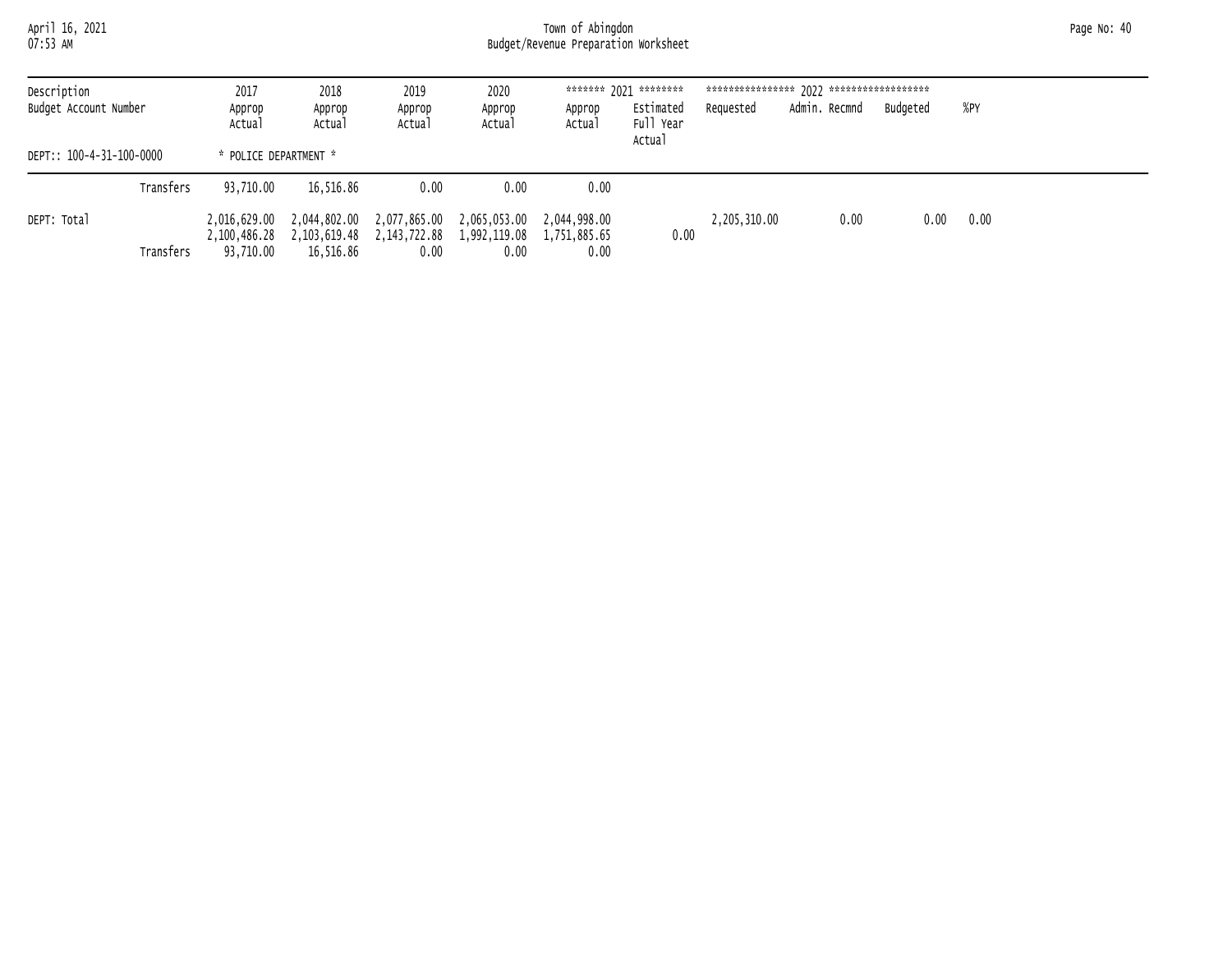| April 16, 2021<br>07:53 AM                       |           | Town of Abingdon<br>Budget/Revenue Preparation Worksheet |                                        |                                      |                                   |                                  |                                                           |            |               |                                                                                                                                                                                                                                      |      |  |  |
|--------------------------------------------------|-----------|----------------------------------------------------------|----------------------------------------|--------------------------------------|-----------------------------------|----------------------------------|-----------------------------------------------------------|------------|---------------|--------------------------------------------------------------------------------------------------------------------------------------------------------------------------------------------------------------------------------------|------|--|--|
| Description<br>Budget Account Number             |           | 2017<br>Approp<br>Actual                                 | 2018<br>Approp<br>Actual               | 2019<br>Approp<br>Actual             | 2020<br>Approp<br>Actual          | Approp<br>Actual                 | ******* 2021 ********<br>Estimated<br>Full Year<br>Actual | Requested  | Admin. Recmnd | Budgeted                                                                                                                                                                                                                             | %PY  |  |  |
| DEPT:: 100-4-32-000-0000                         |           |                                                          | ** FIRE AND RESCUE SVCS. **            |                                      |                                   |                                  |                                                           |            |               |                                                                                                                                                                                                                                      |      |  |  |
| ** FIRE AND RESCUE SVCS. **<br>100-4-32-000-0000 |           |                                                          |                                        |                                      |                                   |                                  |                                                           |            |               |                                                                                                                                                                                                                                      |      |  |  |
| * FIRE DEPARTMENT *<br>100-4-32-100-0000         |           |                                                          |                                        |                                      |                                   |                                  |                                                           |            |               |                                                                                                                                                                                                                                      |      |  |  |
| Salaries & Wages Chief/Asst.Chief                |           |                                                          |                                        |                                      |                                   |                                  |                                                           |            |               |                                                                                                                                                                                                                                      |      |  |  |
| 100-4-32-100-1101                                | Transfers | 78,265.00<br>80,897.17<br>0.00                           | 80,596.00<br>81,264.67<br>0.00         | 80,672.00<br>89,885.44<br>5,000.00   | 103,290.00<br>87,841.55<br>0.00   | 87,328.00<br>65,791.21<br>0.00   | 0.00                                                      | 80,900.00  |               |                                                                                                                                                                                                                                      | 0.00 |  |  |
| Salaries & Wages Overtime                        |           |                                                          |                                        |                                      |                                   |                                  |                                                           |            |               |                                                                                                                                                                                                                                      |      |  |  |
| 100-4-32-100-1201                                |           | 0.00<br>0.00                                             | 0.00<br>0.00                           | 0.00<br>0.00                         | 0.00<br>0.00                      | 0.00<br>0.00                     | 0.00                                                      |            |               |                                                                                                                                                                                                                                      | 0.00 |  |  |
| Comp. For Volunteers                             |           |                                                          |                                        |                                      |                                   |                                  |                                                           |            |               |                                                                                                                                                                                                                                      |      |  |  |
| 100-4-32-100-1301                                | Transfers | 150,000.00<br>166,684.71<br>20,500.00                    | 195,000.00<br>151,425.00<br>38,931.00- | 175,000.00<br>177,395.55<br>2,000.00 | 175,000.00<br>185, 370.28<br>0.00 | 175,000.00<br>142,370.64<br>0.00 | 0.00                                                      | 175,000.00 |               | <u>and the company of the company of the company of the company of the company of the company of the company of the company of the company of the company of the company of the company of the company of the company of the com</u> | 0.00 |  |  |
| Fica                                             |           |                                                          |                                        |                                      |                                   |                                  |                                                           |            |               |                                                                                                                                                                                                                                      |      |  |  |
| 100-4-32-100-2100                                | Transfers | 6,034.00<br>18,697.67<br>13,300.00                       | 6,166.00<br>17,545.12<br>11,450.00     | 19,559.00<br>19,917.44<br>400.00     | 21,289.00<br>20,509.87<br>0.00    | 20,068.00<br>15,703.16<br>0.00   | 0.00                                                      | 19,560.00  |               |                                                                                                                                                                                                                                      | 0.00 |  |  |
| Vrs - Retirement                                 |           |                                                          |                                        |                                      |                                   |                                  |                                                           |            |               |                                                                                                                                                                                                                                      |      |  |  |
| $100 - 4 - 32 - 100 - 2200$                      | Transfers | 18,000.00<br>4,891.44<br>12,904.75-                      | 7,444.00<br>8,181.32<br>0.00           | 7,726.00<br>7,973.58<br>500.00       | 10,083.00<br>8,517.48<br>0.00     | 8,657.00<br>6,668.00<br>0.00     | 0.00                                                      |            |               |                                                                                                                                                                                                                                      | 0.00 |  |  |
| Insurance - Group                                |           |                                                          |                                        |                                      |                                   |                                  |                                                           |            |               |                                                                                                                                                                                                                                      |      |  |  |
| 100-4-32-100-2201                                | Transfers | 4,990.00<br>8,849.00<br>3,904.75                         | 8,850.00<br>1,144.68<br>8,850.00-      | 8,850.00<br>0.00<br>8,750.00-        | 16,850.00<br>4,066.00<br>0.00     | 3,922.00<br>3,652.00<br>0.00     | 0.00                                                      | 3,955.00   |               |                                                                                                                                                                                                                                      | 0.00 |  |  |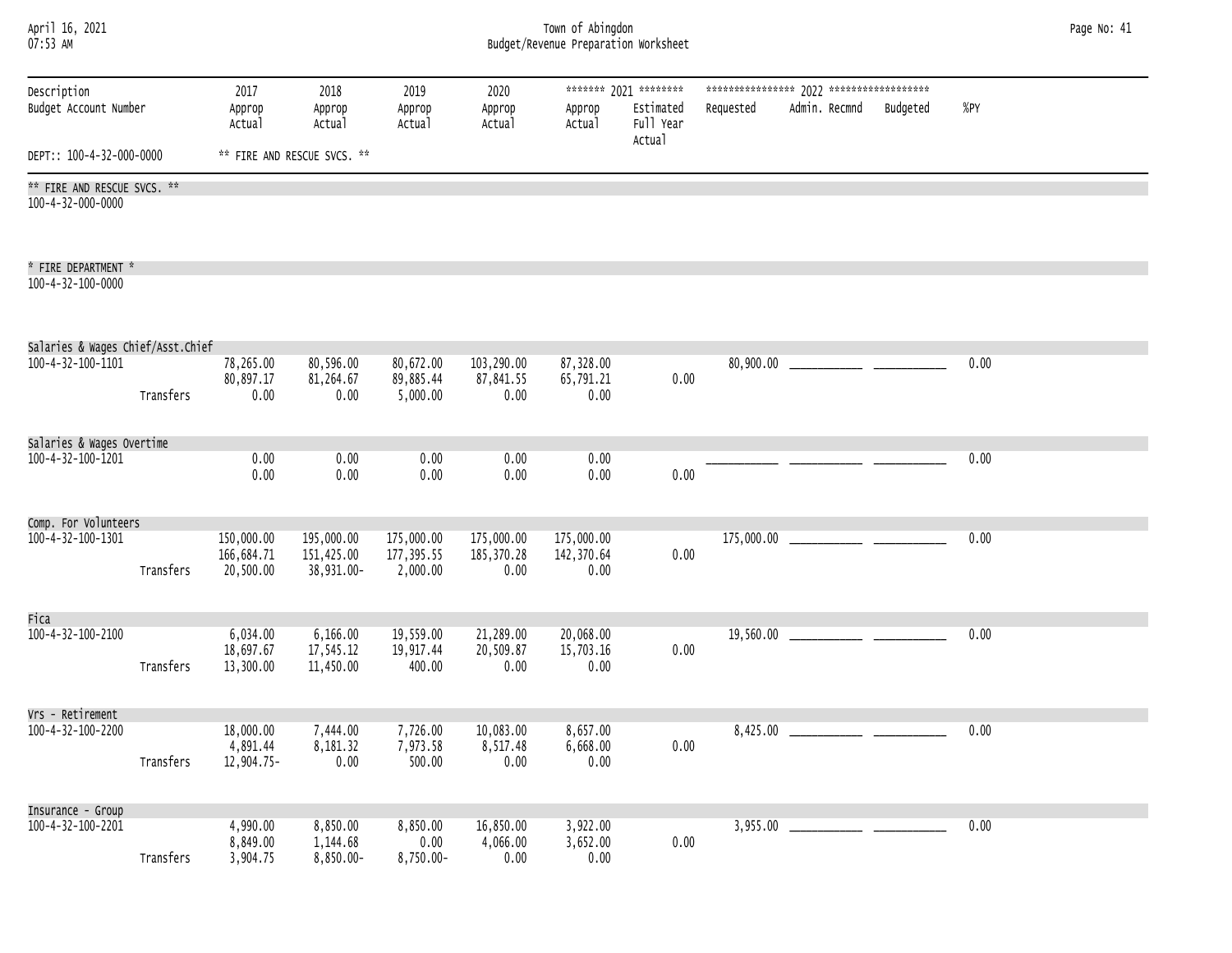| April 16, 2021  |  |
|-----------------|--|
| <b>N7.52 AM</b> |  |

April 16, 2021 Town of Abingdon Page No: 42 07:53 AM Budget/Revenue Preparation Worksheet

| Description<br>Budget Account Number |                                                   | 2017<br>Approp<br>Actual                | 2018<br>Approp<br>Actual               | 2019<br>Approp<br>Actual               | 2020<br>Approp<br>Actual       | Approp<br>Actual                | ******* 2021 ********<br>Estimated<br>Full Year<br>Actual | Requested              | Admin. Recmnd Budgeted |              | %PY  |  |
|--------------------------------------|---------------------------------------------------|-----------------------------------------|----------------------------------------|----------------------------------------|--------------------------------|---------------------------------|-----------------------------------------------------------|------------------------|------------------------|--------------|------|--|
| DEPT:: 100-4-32-100-0000             |                                                   | * FIRE DEPARTMENT *                     |                                        |                                        |                                |                                 |                                                           |                        |                        |              |      |  |
| Hospitalization Insurance            |                                                   |                                         |                                        |                                        |                                |                                 |                                                           |                        |                        |              |      |  |
| 100-4-32-100-2300                    | Transfers                                         | 13,392.00<br>16,411.89<br>0.00          | 12,659.00<br>14,759.94<br>2,100.00     | 15,901.00<br>16,658.92<br>0.00         | 23,934.00<br>15,475.00<br>0.00 | 16,666.00<br>13,461.00<br>0.00  | 0.00                                                      |                        |                        |              | 0.00 |  |
| Vrs - Life Insurance                 |                                                   |                                         |                                        |                                        |                                |                                 |                                                           |                        |                        |              |      |  |
| 100-4-32-100-2400                    |                                                   | 989.00<br>969.36                        | 1,056.00<br>969.36                     | 1,056.00<br>1,034.88                   | 1,265.00<br>1,055.52           | 1,080.00<br>899.80              | 0.00                                                      |                        |                        |              | 0.00 |  |
| Unemployment Insurance               |                                                   |                                         |                                        |                                        |                                |                                 |                                                           |                        |                        |              |      |  |
| $100 - 4 - 32 - 100 - 2600$          | Transfers                                         | 342.00<br>2,870.61<br>2,600.00          | 2,507.00<br>2,177.51<br>0.00           | 2,467.00<br>1,471.46<br>0.00           | 240.00<br>1,067.86<br>0.00     | 1,120.00<br>785.34<br>0.00      | 0.00                                                      |                        |                        |              | 0.00 |  |
| Workman's Comp.                      |                                                   |                                         |                                        |                                        |                                |                                 |                                                           |                        |                        |              |      |  |
| 100-4-32-100-2700                    | Transfers                                         | 4,476.00<br>15,044.12<br>11,500.00      | 10,538.00<br>11,618.92<br>0.00         | 11,681.00<br>12, 172.35<br>850.00      | 13,547.00<br>14,460.52<br>0.00 | 14,131.00<br>11,209.23<br>0.00  | 0.00                                                      |                        |                        |              | 0.00 |  |
| Contractual Services & Licenses      |                                                   |                                         |                                        |                                        |                                |                                 |                                                           |                        |                        |              |      |  |
| 100-4-32-100-3100                    | Transfers                                         | 23,000.00<br>23,131.70<br>$6, 147.00 -$ | 14,000.00<br>13,253.88<br>0.00         | 14,000.00<br>14,264.35<br>265.00       | 24,500.00<br>25,246.69<br>0.00 | 24,500.00<br>18,953.35<br>0.00  | 0.00                                                      |                        |                        |              | 0.00 |  |
| Detail:                              | Janitorial services<br>Other contractual services |                                         |                                        |                                        |                                |                                 |                                                           | 12,000.00<br>20,500.00 | 0.00<br>0.00           | 0.00<br>0.00 |      |  |
| Health, Safety & Medical             |                                                   |                                         |                                        |                                        |                                |                                 |                                                           |                        |                        |              |      |  |
| 100-4-32-100-3111                    | Transfers                                         | 7,400.00<br>5,592.00<br>1,808.00-       | 21,200.00<br>13,995.98<br>$5,200.00 -$ | 21,200.00<br>15,439.00<br>$3,340.00 -$ | 21,200.00<br>16,226.19<br>0.00 | 21,200.00<br>14, 159.84<br>0.00 | 0.00                                                      |                        |                        |              | 0.00 |  |
| Repairs & Maint.                     |                                                   |                                         |                                        |                                        |                                |                                 |                                                           |                        |                        |              |      |  |
| 100-4-32-100-3310                    | Transfers                                         | 15,000.00<br>13,329.87<br>$2,000.00 -$  | 12,000.00<br>19,780.47<br>9,600.00     | 12,000.00<br>15,287.20<br>1,800.00     | 12,000.00<br>12,438.82<br>0.00 | 12,000.00<br>7,047.89<br>0.00   | 0.00                                                      |                        |                        |              | 0.00 |  |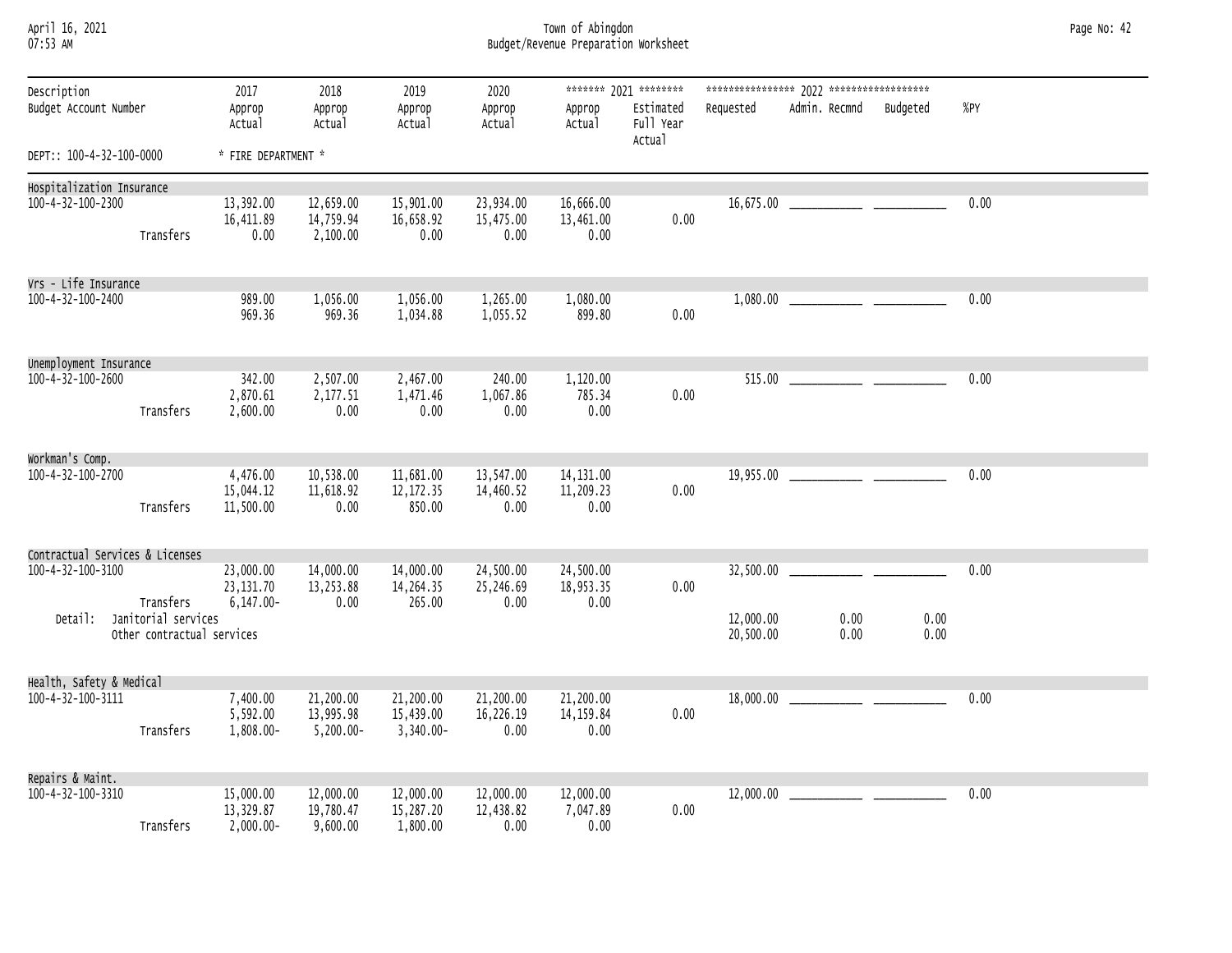| April 16, 2021 |  |
|----------------|--|
| 07.52 AM       |  |

April 16, 2021 Town of Abingdon Page No: 43 07:53 AM Budget/Revenue Preparation Worksheet

| Description<br>Budget Account Number |           | 2017<br>Approp<br>Actual     | 2018<br>Approp<br>Actual         | 2019<br>Approp<br>Actual         | 2020<br>Approp<br>Actual     | Approp<br>Actual             | ******* 2021 ********<br>Estimated<br>Full Year<br>Actual | Requested | Admin. Recmnd | Budgeted | %PY  |  |
|--------------------------------------|-----------|------------------------------|----------------------------------|----------------------------------|------------------------------|------------------------------|-----------------------------------------------------------|-----------|---------------|----------|------|--|
| DEPT:: 100-4-32-100-0000             |           | * FIRE DEPARTMENT *          |                                  |                                  |                              |                              |                                                           |           |               |          |      |  |
| Background Checks-New Members        |           |                              |                                  |                                  |                              |                              |                                                           |           |               |          |      |  |
| 100-4-32-100-3600                    |           | 200.00<br>0.00               | 0.00<br>0.00                     | 0.00<br>0.00                     | 0.00<br>0.00                 | 0.00<br>0.00                 | 0.00                                                      |           |               |          | 0.00 |  |
| CARES Act Expenditures               |           |                              |                                  |                                  |                              |                              |                                                           |           |               |          |      |  |
| $100 - 4 - 32 - 100 - 5000$          |           | 0.00<br>0.00                 | 0.00<br>0.00                     | 0.00<br>0.00                     | 0.00<br>0.00                 | 0.00<br>20,426.12            | 0.00                                                      |           |               |          | 0.00 |  |
| Electric Power                       |           |                              |                                  |                                  |                              |                              |                                                           |           |               |          |      |  |
| 100-4-32-100-5110                    | Transfers | 0.00<br>7,346.09<br>6,751.00 | 8,890.00<br>7,617.21<br>0.00     | 7,825.00<br>7,561.05<br>0.00     | 7,925.00<br>7,187.29<br>0.00 | 7,925.00<br>4,974.53<br>0.00 | 0.00                                                      |           |               |          | 0.00 |  |
| Fuel - Heat                          |           |                              |                                  |                                  |                              |                              |                                                           |           |               |          |      |  |
| 100-4-32-100-5120                    | Transfers | 0.00<br>3,146.74<br>3,135.00 | 2,530.00<br>3,767.04<br>1,300.00 | 1,800.00<br>3,009.79<br>1,250.00 | 3,800.00<br>2,616.83<br>0.00 | 3,799.00<br>2,848.40<br>0.00 | 0.00                                                      |           |               |          | 0.00 |  |
| Water & Sewer                        |           |                              |                                  |                                  |                              |                              |                                                           |           |               |          |      |  |
| 100-4-32-100-5130                    | Transfers | 0.00<br>918.59<br>853.00     | 970.00<br>925.43<br>0.00         | 895.00<br>1,004.68<br>25.00      | 1,045.00<br>1,053.12<br>0.00 | 1,045.00<br>725.33<br>0.00   | 0.00                                                      |           |               |          | 0.00 |  |
| Radio Contract & Maint.              |           |                              |                                  |                                  |                              |                              |                                                           |           |               |          |      |  |
| 100-4-32-100-5220                    | Transfers | 0.00<br>800.30<br>801.00     | 0.00<br>0.00<br>0.00             | 0.00<br>0.00<br>0.00             | 0.00<br>0.00<br>0.00         | 0.00<br>0.00<br>0.00         | 0.00                                                      |           |               |          | 0.00 |  |
| Telephone                            |           |                              |                                  |                                  |                              |                              |                                                           |           |               |          |      |  |
| 100-4-32-100-5230                    | Transfers | 0.00<br>3,528.03<br>3,112.00 | 3,390.00<br>4,606.56<br>1,300.00 | 4,995.00<br>4,819.14<br>0.00     | 4,200.00<br>4,380.69<br>0.00 | 4,200.00<br>5,431.01<br>0.00 | 0.00                                                      |           |               |          | 0.00 |  |
| Travel - Lodging                     |           |                              |                                  |                                  |                              |                              |                                                           |           |               |          |      |  |
| 100-4-32-100-5500                    |           | 3,000.00<br>8,109.74         | 2,000.00<br>1,323.94             | 2,000.00<br>1,334.40             | 2,000.00<br>2,101.07         | 1,500.00<br>144.62           | 0.00                                                      |           |               |          | 0.00 |  |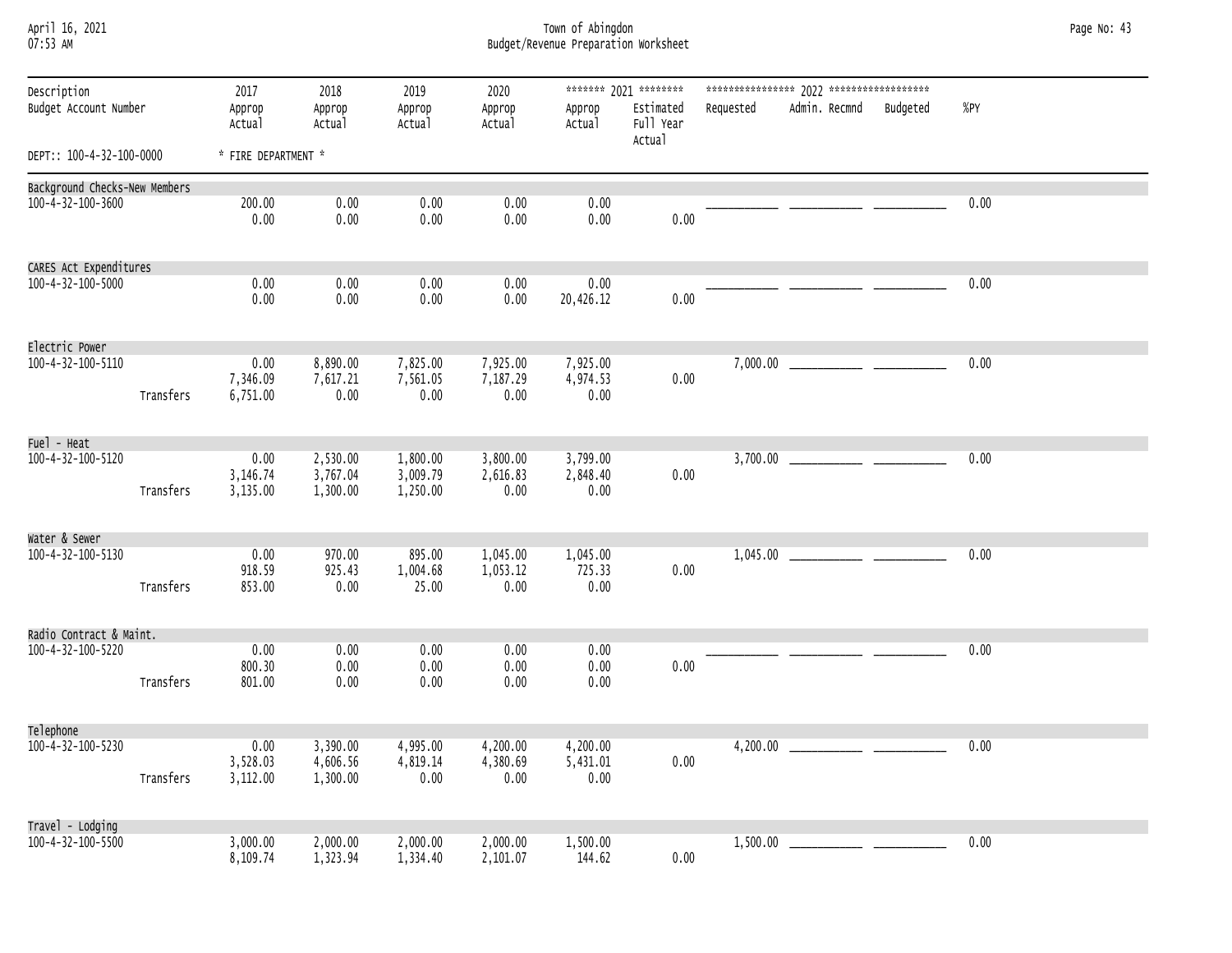| April 16, 2021 |  |
|----------------|--|
| 07.52 AM       |  |

## April 16, 2021 Town of Abingdon Page No: 44 07:53 AM Budget/Revenue Preparation Worksheet

| Description<br>Budget Account Number | 2017<br>Approp<br>Actual       | 2018<br>Approp<br>Actual           | 2019<br>Approp<br>Actual           | 2020<br>Approp<br>Actual     | Approp<br>Actual             | ******* 2021 ********<br>Estimated<br>Full Year<br>Actual | Requested | Admin. Recmnd Budgeted | %PY  |
|--------------------------------------|--------------------------------|------------------------------------|------------------------------------|------------------------------|------------------------------|-----------------------------------------------------------|-----------|------------------------|------|
| DEPT:: 100-4-32-100-0000             | * FIRE DEPARTMENT *            |                                    |                                    |                              |                              |                                                           |           |                        |      |
| Transfers                            | 994.00-                        | 0.00                               | 0.00                               | 0.00                         | 0.00                         |                                                           |           |                        |      |
| Travel - Meals                       |                                |                                    |                                    |                              |                              |                                                           |           |                        |      |
| 100-4-32-100-5501                    | 0.00                           | 0.00                               | 0.00                               | 0.00                         | 500.00                       |                                                           |           |                        | 0.00 |
|                                      | 0.00                           | 0.00                               | 0.00                               | 0.00                         | 164.85                       | 0.00                                                      |           |                        |      |
| Travel - Transportation              |                                |                                    |                                    |                              |                              |                                                           |           |                        |      |
| 100-4-32-100-5502                    | 0.00<br>0.00                   | 0.00<br>0.00                       | 0.00<br>0.00                       | 0.00<br>0.00                 | 0.00<br>154.01               | 0.00                                                      |           |                        | 0.00 |
| Training                             |                                |                                    |                                    |                              |                              |                                                           |           |                        |      |
| $100 - 4 - 32 - 100 - 5540$          | 1,500.00<br>1,173.90           | 500.00<br>963.10                   | 1,000.00<br>929.19                 | 1,000.00<br>864.00           | 500.00<br>540.78             | 0.00                                                      |           |                        | 0.00 |
| Membership & Dues                    |                                |                                    |                                    |                              |                              |                                                           |           |                        |      |
| 100-4-32-100-5810                    | 700.00<br>3,997.60             | 200.00<br>370.00                   | 200.00<br>300.00                   | 200.00<br>395.00             | 200.00<br>95.00              | 0.00                                                      |           |                        | 0.00 |
| Fire Prevention                      |                                |                                    |                                    |                              |                              |                                                           |           |                        |      |
| 100-4-32-100-5845                    | 1,300.00<br>1,282.41           | 1,300.00<br>1,274.00               | 1,300.00<br>1,261.00               | 1,300.00<br>721.49           | 1,300.00<br>0.00             | 0.00                                                      |           |                        | 0.00 |
| Materials & Supplies                 |                                |                                    |                                    |                              |                              |                                                           |           |                        |      |
| 100-4-32-100-6000<br>Transfers       | 3,500.00<br>21,291.52<br>94.00 | 6,750.00<br>12,974.91<br>16,200.00 | 7,000.00<br>17, 116.19<br>1,300.00 | 7,000.00<br>7,374.14<br>0.00 | 7,000.00<br>5,271.95<br>0.00 | 0.00                                                      |           |                        | 0.00 |
| Office Supplies                      |                                |                                    |                                    |                              |                              |                                                           |           |                        |      |
| 100-4-32-100-6001<br>Transfers       | 2,500.00<br>3,155.55<br>0.00   | 2,500.00<br>1,231.33<br>0.00       | 2,500.00<br>902.37<br>$1,300.00 -$ | 1,500.00<br>988.20<br>0.00   | 1,500.00<br>756.88<br>0.00   | 0.00                                                      |           |                        | 0.00 |
| Custodial Supplies                   |                                |                                    |                                    |                              |                              |                                                           |           |                        |      |
| 100-4-32-100-6005                    | 1,500.00<br>1,097.87           | 1,500.00<br>909.55                 | 1,500.00<br>1,056.68               | 1,500.00<br>1,383.47         | 1,500.00<br>709.66           | 0.00                                                      |           |                        | 0.00 |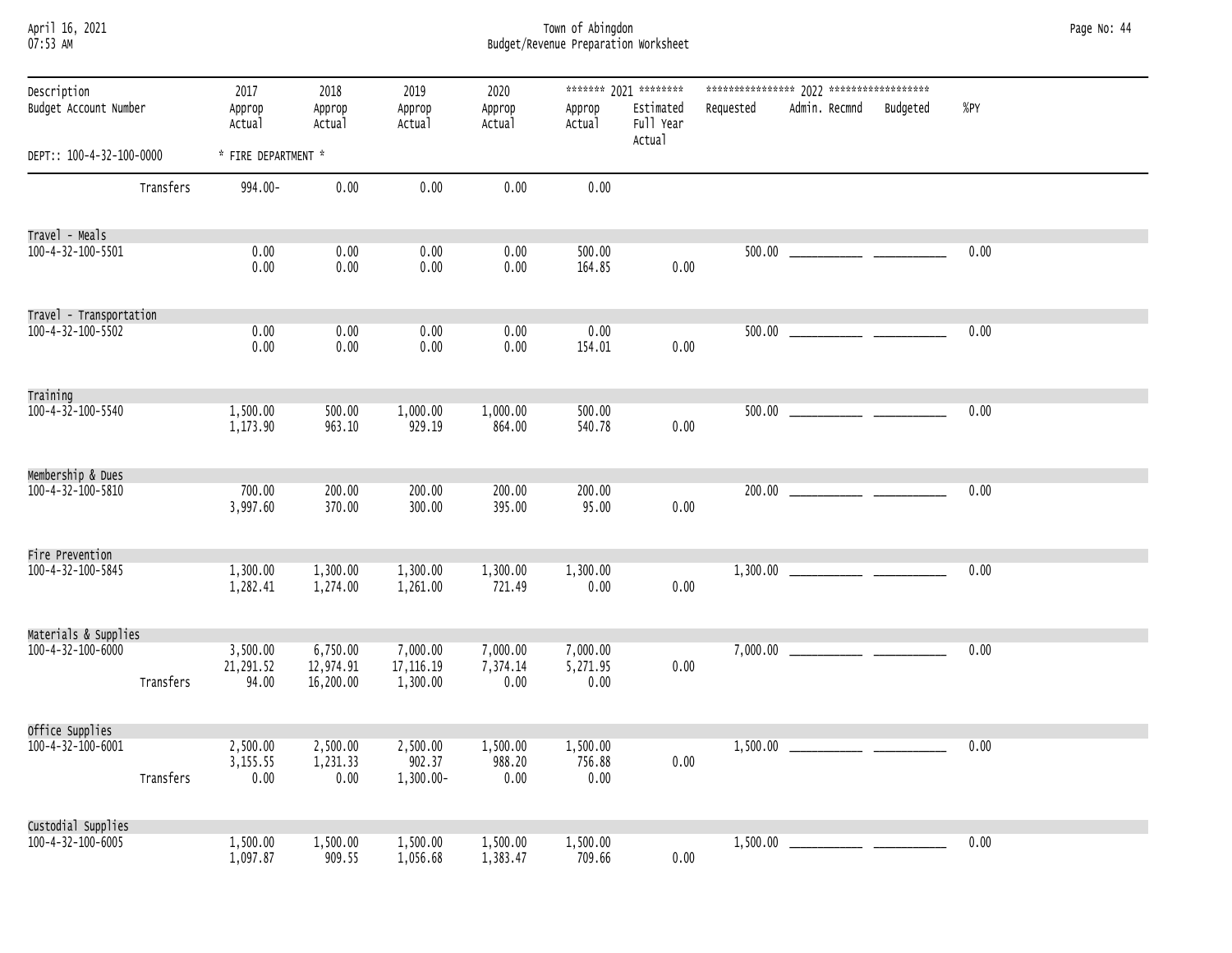| April 16, 2021  |  |
|-----------------|--|
| <b>N7.52 AM</b> |  |

### April 16, 2021 Town of Abingdon Page No: 45 07:53 AM Budget/Revenue Preparation Worksheet

| Description<br>Budget Account Number |           | 2017<br>Approp<br>Actual       | 2018<br>Approp<br>Actual           | 2019<br>Approp<br>Actual       | 2020<br>Approp<br>Actual      | Approp<br>Actual             | ******* 2021 ********<br>Estimated<br>Full Year<br>Actual | Requested | Admin. Recmnd | Budgeted | %PY  |
|--------------------------------------|-----------|--------------------------------|------------------------------------|--------------------------------|-------------------------------|------------------------------|-----------------------------------------------------------|-----------|---------------|----------|------|
| DEPT:: 100-4-32-100-0000             |           | * FIRE DEPARTMENT *            |                                    |                                |                               |                              |                                                           |           |               |          |      |
| Gas & Diesel                         |           |                                |                                    |                                |                               |                              |                                                           |           |               |          |      |
| 100-4-32-100-6008                    | Transfers | 0.00<br>8,207.50<br>7,554.00   | 9,240.00<br>9,597.69<br>0.00       | 9,000.00<br>9,747.71<br>0.00   | 9,500.00<br>7,690.59<br>0.00  | 9,500.00<br>5,174.31<br>0.00 | 0.00                                                      |           |               |          | 0.00 |
| Repairs - Equipment                  |           |                                |                                    |                                |                               |                              |                                                           |           |               |          |      |
| 100-4-32-100-6010                    | Transfers | 3,000.00<br>3,399.50<br>298.00 | 7,000.00<br>21,740.74<br>15,376.00 | 7,000.00<br>7,612.87<br>500.00 | 7,000.00<br>8,656.68<br>0.00  | 7,000.00<br>7,704.09<br>0.00 | 0.00                                                      |           |               |          | 0.00 |
| Personal Protective Equip.           |           |                                |                                    |                                |                               |                              |                                                           |           |               |          |      |
| 100-4-32-100-6011                    | Transfers | 5,000.00<br>5,337.89<br>311.00 | 5,000.00<br>6,126.20<br>593.00     | 5,500.00<br>4,742.49<br>0.00   | 5,500.00<br>22,768.08<br>0.00 | 5,500.00<br>6,049.15<br>0.00 | 0.00                                                      |           |               |          | 0.00 |
|                                      |           |                                |                                    |                                |                               |                              |                                                           |           |               |          |      |
| Contingency<br>100-4-32-100-6020     |           | 5,000.00                       | 0.00                               | 4,400.00                       | 4,400.00                      | 3,400.00                     |                                                           |           |               |          | 0.00 |
|                                      | Transfers | 5,822.88<br>141.00             | 9,563.91<br>0.00                   | 8,122.20<br>$500.00 -$         | 10,628.95<br>0.00             | 3,356.20<br>0.00             | 0.00                                                      |           |               |          |      |
| Dress Uniforms                       |           |                                |                                    |                                |                               |                              |                                                           |           |               |          |      |
| 100-4-32-100-6021                    | Transfers | 2,500.00<br>2,207.24<br>0.00   | 1,500.00<br>5,957.61<br>62.00      | 6,200.00<br>4,153.62<br>0.00   | 6,200.00<br>3,786.70<br>0.00  | 6,200.00<br>3,374.45<br>0.00 | 0.00                                                      |           |               |          | 0.00 |
| Capital Outlay                       |           |                                |                                    |                                |                               |                              |                                                           |           |               |          |      |
| 100-4-32-100-8101                    |           | 0.00<br>0.00                   | 56,623.00<br>0.00                  | 913,424.00<br>897,247.67       | 56,624.00<br>70,992.23        | 0.00<br>0.00                 | 0.00                                                      |           |               |          | 0.00 |
| New Equipment For-Apparatus (Co)     |           |                                |                                    |                                |                               |                              |                                                           |           |               |          |      |
| 100-4-32-100-8201                    |           | 15,000.00<br>13,484.15         | 0.00<br>0.00                       | 0.00<br>0.00                   | 0.00<br>0.00                  | 0.00<br>0.00                 | 0.00                                                      |           |               |          | 0.00 |
|                                      | Transfers | 1,500.00-                      | 0.00                               | 0.00                           | 0.00                          | 0.00                         |                                                           |           |               |          |      |
| New Fire Apparatus Purchase (CO)     |           |                                |                                    |                                |                               |                              |                                                           |           |               |          |      |
| 100-4-32-100-8205                    |           | 56,630.00                      | 0.00                               | 0.00                           | 0.00                          | 0.00                         |                                                           |           |               |          | 0.00 |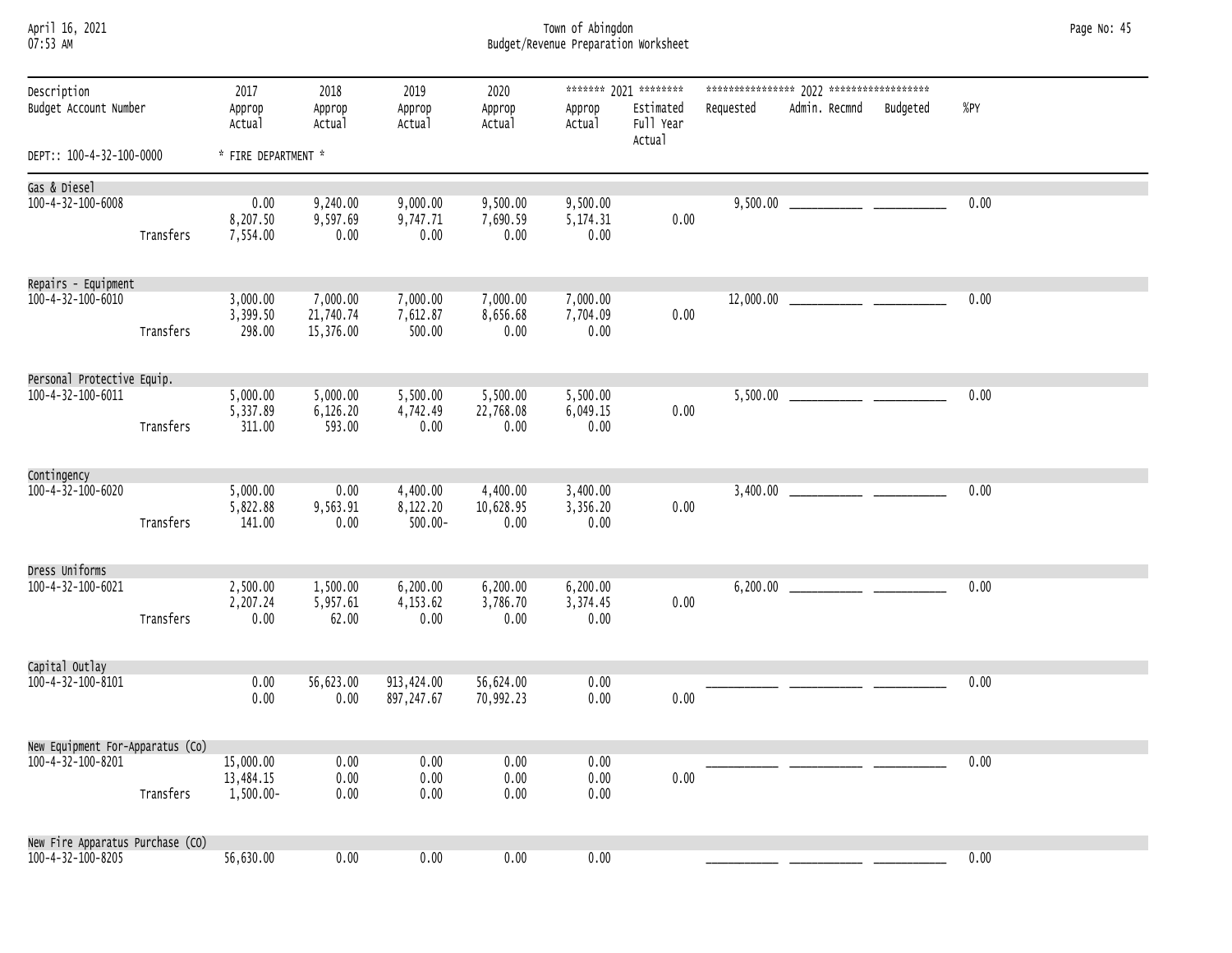| April 16, 2021  |  |
|-----------------|--|
| <b>N7.52 AM</b> |  |

## April 16, 2021 Town of Abingdon Page No: 46 07:53 AM Budget/Revenue Preparation Worksheet

| Description                          | 2017                     | 2018                     | 2019                         | 2020                     |                          | ******* 2021 ********            |            |               |          |      |
|--------------------------------------|--------------------------|--------------------------|------------------------------|--------------------------|--------------------------|----------------------------------|------------|---------------|----------|------|
| Budget Account Number                | Approp<br>Actual         | Approp<br>Actual         | Approp<br>Actual             | Approp<br>Actual         | Approp<br>Actual         | Estimated<br>Full Year<br>Actual | Requested  | Admin. Recmnd | Budgeted | %PY  |
| DEPT:: 100-4-32-100-0000             | * FIRE DEPARTMENT *      |                          |                              |                          |                          |                                  |            |               |          |      |
|                                      | 56,623.23                | 56,623.23                | 0.00                         | 0.00                     | 0.00                     | 0.00                             |            |               |          |      |
| Grant Purchases-Commonwealth (Co)    |                          |                          |                              |                          |                          |                                  |            |               |          |      |
| 100-4-32-100-8212                    | 24,600.00<br>25,404.24   | 26,581.00<br>58,926.37   | 27,384.00<br>27,384.00       | 28,351.00<br>29,842.99   | 29,843.00<br>27,193.53   | 0.00                             |            |               |          | 0.00 |
| Transfers                            | 805.00                   | 0.00                     | 0.00                         | 0.00                     | 0.00                     |                                  |            |               |          |      |
| New Bldg Antique Trks & Storage (CO) |                          |                          |                              |                          |                          |                                  |            |               |          |      |
| 100-4-32-100-8213                    | 0.00<br>0.00             | 0.00<br>0.00             | 0.00<br>0.00                 | 0.00<br>0.00             | 0.00<br>0.00             | 0.00                             |            |               |          | 0.00 |
| Control Total                        | 447,818.00<br>533,704.51 | 508,490.00<br>540,615.67 | 1,374,035.00<br>1,369,805.22 | 572,243.00<br>575,707.30 | 478,084.00<br>395,796.33 | 0.00                             | 486,815.00 | 0.00          | 0.00     | 0.00 |
| Transfers                            | 50,306.00                | 5,000.00                 | 0.00                         | 0.00                     | 0.00                     |                                  |            |               |          |      |
| DEPT: Total                          | 447,818.00               | 508,490.00               | 1,374,035.00                 | 572,243.00               | 478,084.00               |                                  | 486,815.00 | 0.00          | 0.00     | 0.00 |
| Transfers                            | 533,704.51<br>50,306.00  | 540,615.67<br>5,000.00   | 1,369,805.22<br>0.00         | 575,707.30<br>0.00       | 395,796.33<br>0.00       | 0.00                             |            |               |          |      |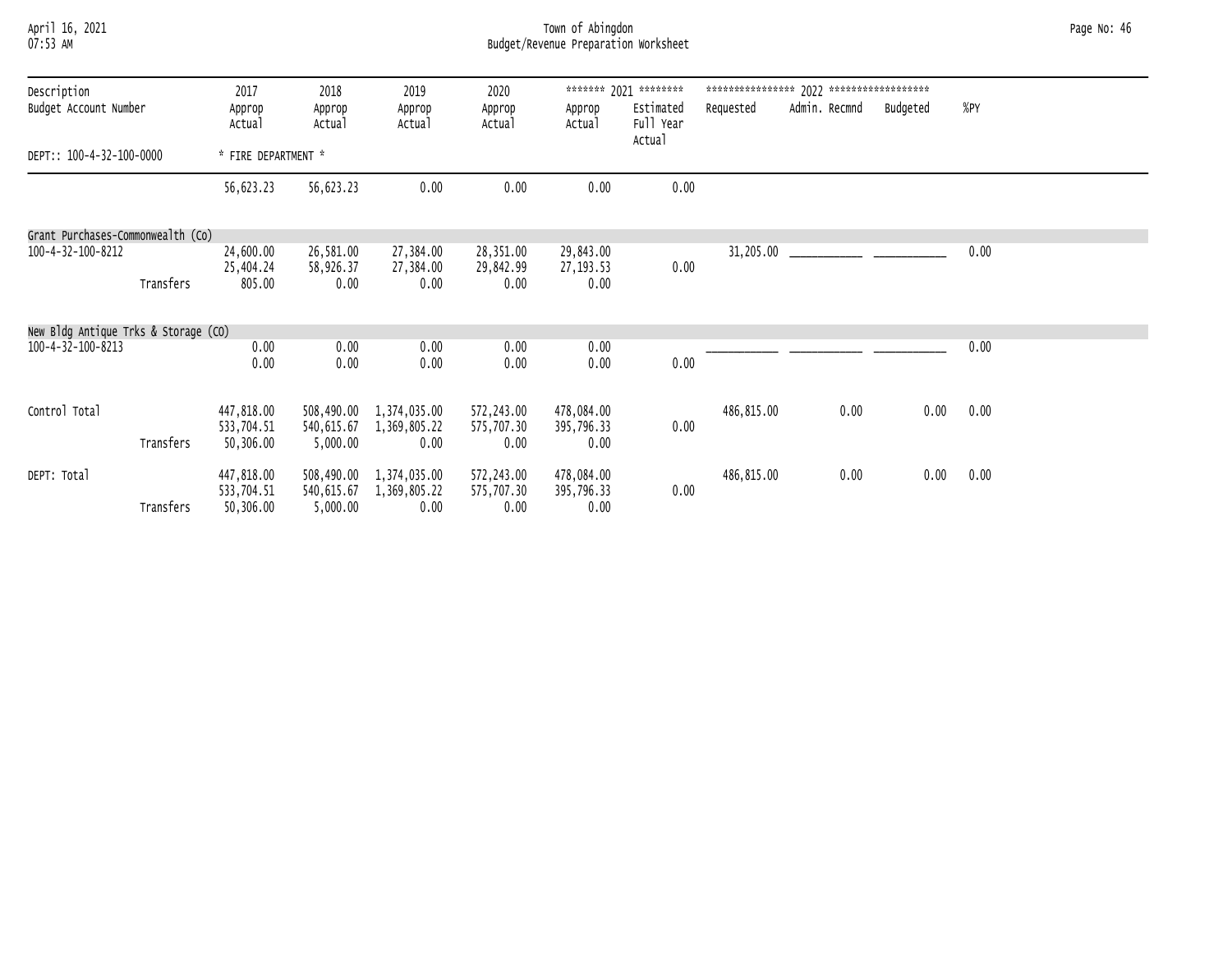| April 16, 2021<br>07:53 AM                      |           |                                  | Town of Abingdon<br>Budget/Revenue Preparation Worksheet |                                  |                                  |                                |                                                           |           |               |          |      |  |
|-------------------------------------------------|-----------|----------------------------------|----------------------------------------------------------|----------------------------------|----------------------------------|--------------------------------|-----------------------------------------------------------|-----------|---------------|----------|------|--|
| Description<br>Budget Account Number            |           | 2017<br>Approp<br>Actual         | 2018<br>Approp<br>Actual                                 | 2019<br>Approp<br>Actual         | 2020<br>Approp<br>Actual         | Approp<br>Actual               | ******* 2021 ********<br>Estimated<br>Full Year<br>Actual | Requested | Admin. Recmnd | Budgeted |      |  |
| DEPT:: 100-4-34-000-0000                        |           |                                  | ** BUILDING INSPECTIONS **                               |                                  |                                  |                                |                                                           |           |               |          |      |  |
| ** BUILDING INSPECTIONS **<br>100-4-34-000-0000 |           |                                  |                                                          |                                  |                                  |                                |                                                           |           |               |          |      |  |
| * BUILDING INSPECTOR *<br>100-4-34-100-0000     |           |                                  |                                                          |                                  |                                  |                                |                                                           |           |               |          |      |  |
|                                                 |           |                                  |                                                          |                                  |                                  |                                |                                                           |           |               |          |      |  |
| Salaries Staff - Regular<br>100-4-34-100-1101   | Transfers | 155,320.00<br>157,552.91<br>0.00 | 157,916.00<br>163,555.36<br>2,312.00                     | 163,227.00<br>162,921.02<br>0.00 | 117,718.00<br>122,598.42<br>0.00 | 85,347.00<br>69,272.34<br>0.00 | 0.00                                                      |           |               |          | 0.00 |  |
| Salaries Staff - Part-Time                      |           |                                  |                                                          |                                  |                                  |                                |                                                           |           |               |          |      |  |
| 100-4-34-100-1301                               | Transfers | 0.00<br>350.00<br>350.00         | 0.00<br>0.00<br>0.00                                     | 0.00<br>0.00<br>0.00             | 0.00<br>0.00<br>0.00             | 0.00<br>0.00<br>0.00           | 0.00                                                      |           |               |          | 0.00 |  |
| Fica                                            |           |                                  |                                                          |                                  |                                  |                                |                                                           |           |               |          |      |  |
| 100-4-34-100-2100                               | Transfers | 11,880.00<br>11,434.53<br>0.00   | 12,081.00<br>11,903.53<br>158.87                         | 12,487.00<br>11,757.97<br>0.00   | 10,918.00<br>8,888.42<br>0.00    | 6,529.00<br>5,134.53<br>0.00   | 0.00                                                      |           |               |          | 0.00 |  |
| Vrs - Retirement                                |           |                                  |                                                          |                                  |                                  |                                |                                                           |           |               |          |      |  |
| 100-4-34-100-2200                               |           | 10,139.00<br>10,480.20           | 15,688.00<br>18,027.10                                   | 16,819.00<br>15,864.92           | 14,781.00<br>12,764.54           | 8,369.00<br>6,974.40           | 0.00                                                      |           |               |          | 0.00 |  |
| Hospitalization Insurance                       |           |                                  |                                                          |                                  |                                  |                                |                                                           |           |               |          |      |  |
| 100-4-34-100-2300                               |           | 35,731.00<br>32,656.35           | 34,502.00<br>34,501.74                                   | 36,845.00<br>35,636.81           | 36,663.00<br>28,053.06           | 11,952.00<br>9,653.49          | 0.00                                                      |           |               |          | 0.00 |  |
| Vrs - Life Insurance                            |           |                                  |                                                          |                                  |                                  |                                |                                                           |           |               |          |      |  |
| 100-4-34-100-2400                               | Transfers | 2,009.00<br>2,045.06<br>0.00     | 2,043.00<br>2,073.40<br>32.00                            | 2,110.00<br>2,027.74<br>0.00     | 1,855.00<br>1,582.08<br>0.00     | 1,129.00<br>941.20<br>0.00     | 0.00                                                      | 1,130.00  |               |          | 0.00 |  |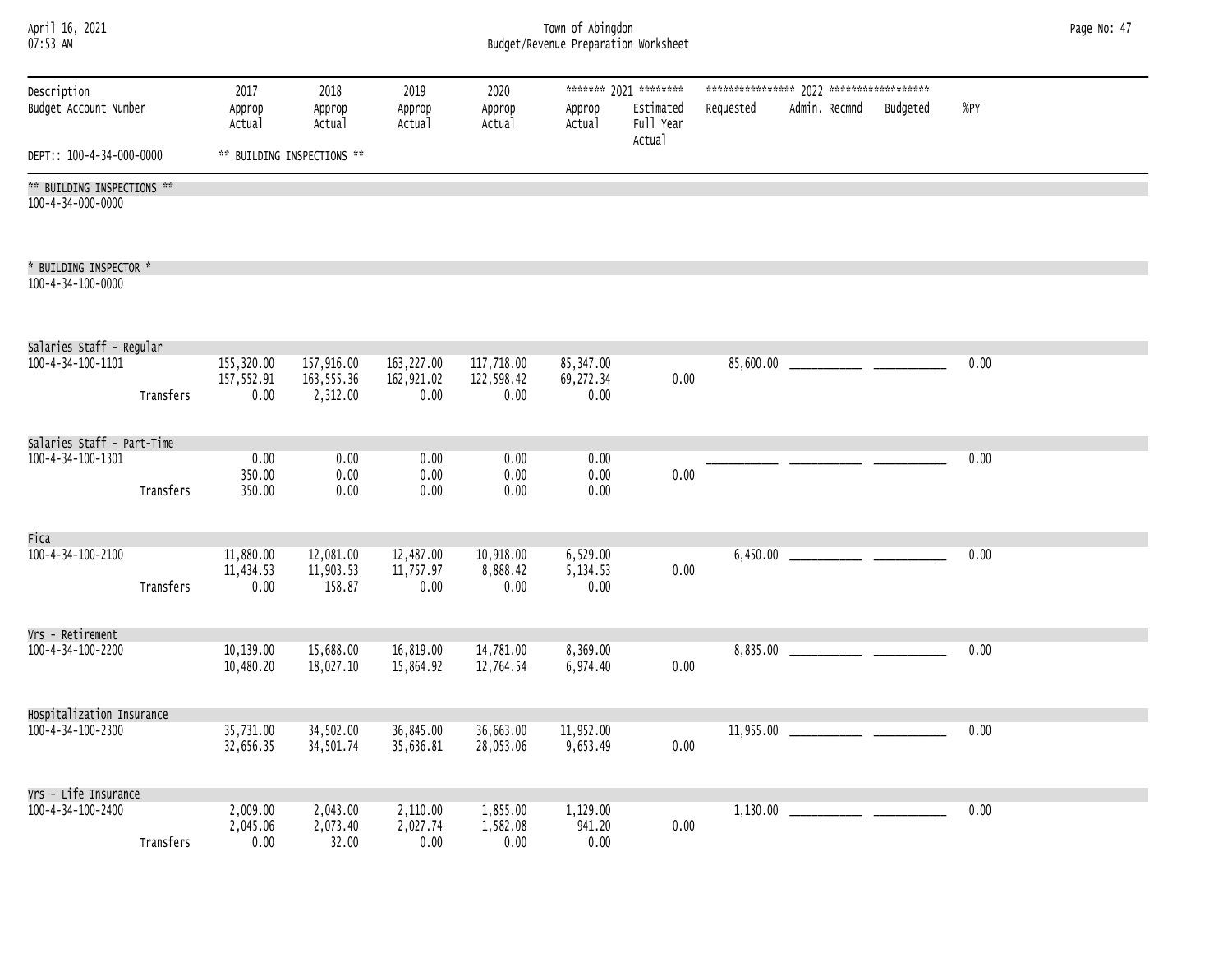| April 16, 2021 |  |
|----------------|--|
| 07.53 AM       |  |

April 16, 2021 Town of Abingdon Page No: 48 07:53 AM Budget/Revenue Preparation Worksheet

| Description<br>Budget Account Number |           | 2017<br>Approp<br>Actual       | 2018<br>Approp<br>Actual              | 2019<br>Approp<br>Actual            | 2020<br>Approp<br>Actual       | Approp<br>Actual             | ******* 2021 ********<br>Estimated<br>Full Year<br>Actual | Requested | Admin. Recmnd | Budgeted | %PY  |
|--------------------------------------|-----------|--------------------------------|---------------------------------------|-------------------------------------|--------------------------------|------------------------------|-----------------------------------------------------------|-----------|---------------|----------|------|
| DEPT:: 100-4-34-100-0000             |           | * BUILDING INSPECTOR *         |                                       |                                     |                                |                              |                                                           |           |               |          |      |
| Unemployment Insurance               |           |                                |                                       |                                     |                                |                              |                                                           |           |               |          |      |
| 100-4-34-100-2600                    | Transfers | 685.00<br>483.24<br>0.00       | 484.00<br>443.23<br>$32.00 -$         | 403.00<br>226.57<br>0.00            | 240.00<br>138.80<br>0.00       | 120,00<br>124.36<br>0.00     | 0.00                                                      |           | 170.00        |          | 0.00 |
|                                      |           |                                |                                       |                                     |                                |                              |                                                           |           |               |          |      |
| Workman's Comp.<br>100-4-34-100-2700 | Transfers | 3,277.00<br>3,376.49<br>0.00   | 2,570.00<br>2,564.76<br>232.00-       | 2,332.00<br>2,156.64<br>0.00        | 1,979.00<br>1,694.93<br>0.00   | 979.00<br>790.23<br>0.00     | 0.00                                                      |           |               |          | 0.00 |
|                                      |           |                                |                                       |                                     |                                |                              |                                                           |           |               |          |      |
| Contractual Services & Licenses      |           |                                |                                       |                                     |                                |                              |                                                           |           |               |          |      |
| 100-4-34-100-3100                    | Transfers | 0.00<br>529.19-<br>0.00        | 0.00<br>0.00<br>0.00                  | 0.00<br>1,000.00<br>1,000.00        | 0.00<br>0.00<br>0.00           | 0.00<br>0.00<br>0.00         | 0.00                                                      |           |               |          | 0.00 |
|                                      |           |                                |                                       |                                     |                                |                              |                                                           |           |               |          |      |
| Contractual Svcs - Enterprise Lease  |           |                                |                                       |                                     |                                |                              |                                                           |           |               |          |      |
| 100-4-34-100-3101                    | Transfers | 0.00<br>11,084.83<br>11,086.00 | 12,770.00<br>9,723.93<br>$3,041.00 -$ | 10,720.00<br>9,509.55<br>380.00-    | 9,540.00<br>9,445.59<br>0.00   | 4,740.00<br>2,746.68<br>0.00 | 0.00                                                      |           |               |          | 0.00 |
|                                      |           |                                |                                       |                                     |                                |                              |                                                           |           |               |          |      |
| Repairs & Maintenance                |           |                                |                                       |                                     |                                |                              |                                                           |           |               |          |      |
| 100-4-34-100-3300                    | Transfers | 0.00<br>17,390.67<br>20,000.00 | 20,000.00<br>17,416.91<br>0.00        | 20,000.00<br>19,054.60<br>1,000.00- | 20,000.00<br>15,071.53<br>0.00 | 0.00<br>$35.74 -$<br>0.00    | 0.00                                                      |           |               |          | 0.00 |
| Computers Software & Equipment       |           |                                |                                       |                                     |                                |                              |                                                           |           |               |          |      |
| 100-4-34-100-4100                    |           | 0.00<br>0.00                   | 0.00<br>0.00                          | 0.00<br>0.00                        | 0.00<br>0.00                   | 1,000.00<br>2,337.95         | 0.00                                                      |           |               |          | 0.00 |
| Telephone                            |           |                                |                                       |                                     |                                |                              |                                                           |           |               |          |      |
| 100-4-34-100-5230                    | Transfers | 0.00<br>3,001.58<br>2,697.00   | 2,840.00<br>2,947.74<br>250.00        | 2,800.00<br>3,161.71<br>183.00      | 2,850.00<br>1,455.08<br>0.00   | 1,820.00<br>634.79<br>0.00   | 0.00                                                      | 1,000.00  |               |          | 0.00 |
| Travel - Lodging                     |           |                                |                                       |                                     |                                |                              |                                                           |           |               |          |      |
| 100-4-34-100-5500                    |           | 1,300.00                       | 1,300.00                              | 600.00                              | 1,000.00                       | 0.00                         |                                                           | 500.00    |               |          | 0.00 |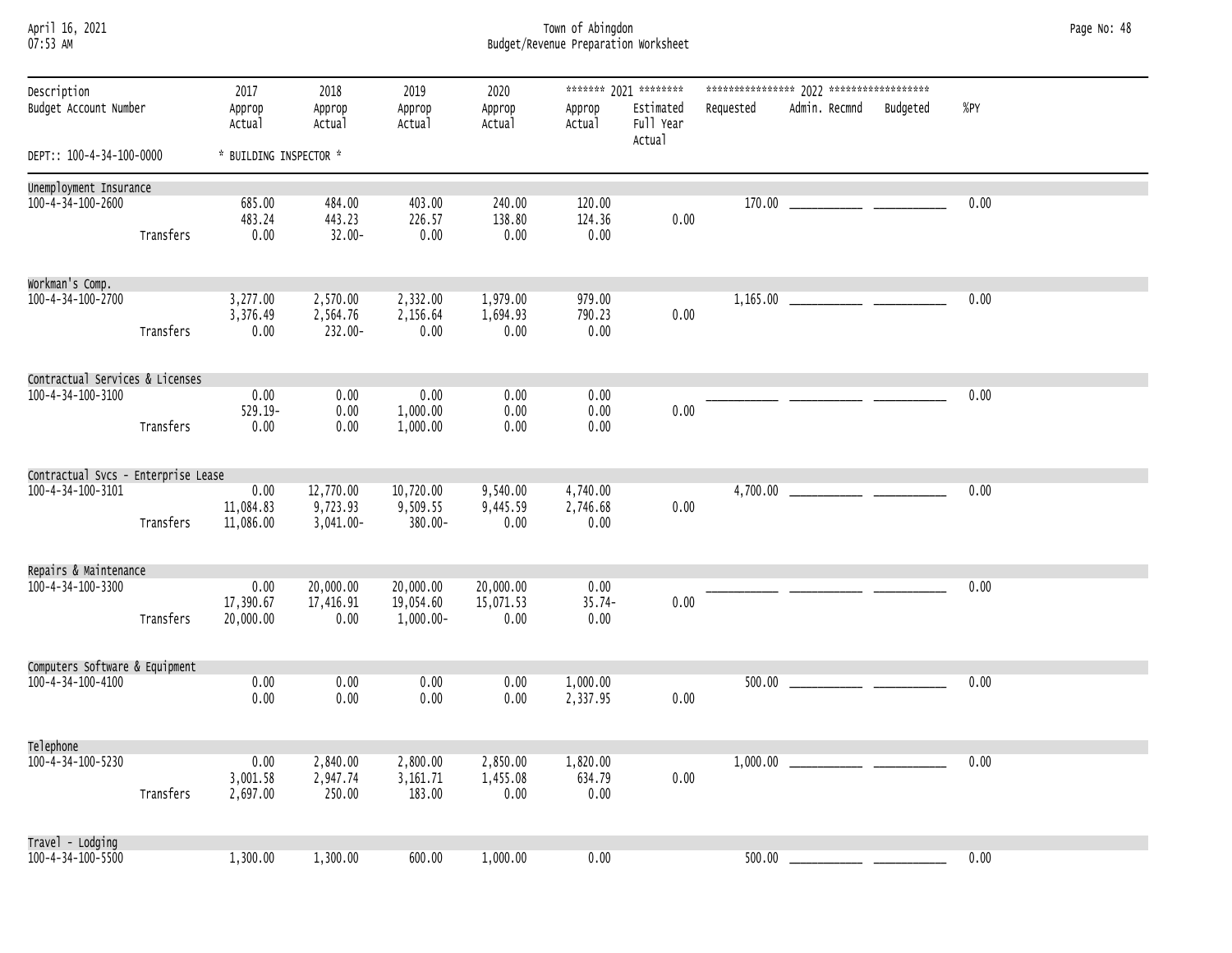| April 16, 2021 |  |
|----------------|--|
| 07.52 AM       |  |

April 16, 2021 Town of Abingdon Page No: 49 07:53 AM Budget/Revenue Preparation Worksheet

| Description<br>Budget Account Number |           | 2017<br>Approp<br>Actual         | 2018<br>Approp<br>Actual        | 2019<br>Approp<br>Actual     | 2020<br>Approp<br>Actual     | Approp<br>Actual           | ******* 2021 ********<br>Estimated<br>Full Year<br>Actual | Requested | Admin. Recmnd                                              | Budgeted | $%$ PY |  |
|--------------------------------------|-----------|----------------------------------|---------------------------------|------------------------------|------------------------------|----------------------------|-----------------------------------------------------------|-----------|------------------------------------------------------------|----------|--------|--|
| DEPT:: 100-4-34-100-0000             |           | * BUILDING INSPECTOR *           |                                 |                              |                              |                            |                                                           |           |                                                            |          |        |  |
|                                      | Transfers | 105.39<br>0.00                   | 360.49<br>934.00-               | 417.81<br>$8.00 -$           | 145.23<br>0.00               | 0.00<br>0.00               | 0.00                                                      |           |                                                            |          |        |  |
| Travel - Meals                       |           |                                  |                                 |                              |                              |                            |                                                           |           |                                                            |          |        |  |
| 100-4-34-100-5501                    |           | 0.00<br>0.00                     | 0.00<br>0.00                    | 0.00<br>0.00                 | 0.00<br>0.00                 | 0.00<br>0.00               | 0.00                                                      |           |                                                            |          | 0.00   |  |
| Training                             |           |                                  |                                 |                              |                              |                            |                                                           |           |                                                            |          |        |  |
| $100 - 4 - 34 - 100 - 5540$          | Transfers | 2,000.00<br>377.38<br>0.00       | 2,000.00<br>1,860.51<br>139.00- | 2,000.00<br>1,398.15<br>0.00 | 2,000.00<br>113.37<br>0.00   | 500.00<br>0.00<br>0.00     | 0.00                                                      |           |                                                            |          | 0.00   |  |
| Meeting Expense                      |           |                                  |                                 |                              |                              |                            |                                                           |           |                                                            |          |        |  |
| 100-4-34-100-5800                    |           | 0.00<br>0.00                     | 0.00<br>0.00                    | 900.00<br>853.81             | 1,200.00<br>230.86           | 100.00<br>0.00             | 0.00                                                      |           |                                                            |          | 0.00   |  |
| Dues & Subscriptions                 |           |                                  |                                 |                              |                              |                            |                                                           |           |                                                            |          |        |  |
| $100 - 4 - 34 - 100 - 5810$          |           | 240.00<br>150.00                 | 240.00<br>240.00                | 240.00<br>195.00             | 350.00<br>130.00             | 350.00<br>130.00           | 0.00                                                      |           | 150.00                                                     |          | 0.00   |  |
| Materials & Supplies                 |           |                                  |                                 |                              |                              |                            |                                                           |           |                                                            |          |        |  |
| $100 - 4 - 34 - 100 - 6000$          | Transfers | 1,500.00<br>684.63<br>$140.00 -$ | 1,000.00<br>1,015.77<br>116.00  | 1,000.00<br>655.56<br>0.00   | 1,000.00<br>549.66<br>0.00   | 1,000.00<br>0.00<br>0.00   | 0.00                                                      |           | $500.00$ $\qquad \qquad$                                   |          | 0.00   |  |
| Office Supplies                      |           |                                  |                                 |                              |                              |                            |                                                           |           |                                                            |          |        |  |
| 100-4-34-100-6001                    | Transfers | 300.00<br>434.53<br>140.00       | 800.00<br>733.49<br>182.00-     | 800.00<br>555.52<br>0.00     | 800.00<br>788.51<br>0.00     | 1,000.00<br>268.02<br>0.00 | 0.00                                                      | 500.00    | <u> 1989 - Johann Barn, mars ar breist fan de Fryske k</u> |          | 0.00   |  |
| Gas & Diesel                         |           |                                  |                                 |                              |                              |                            |                                                           |           |                                                            |          |        |  |
| 100-4-34-100-6008                    | Transfers | 0.00<br>999.86<br>862.00         | 820.00<br>1,000.05<br>139.00    | 1,000.00<br>990.03<br>0.00   | 1,000.00<br>1,031.23<br>0.00 | 750.00<br>166.51<br>0.00   | 0.00                                                      |           |                                                            |          | 0.00   |  |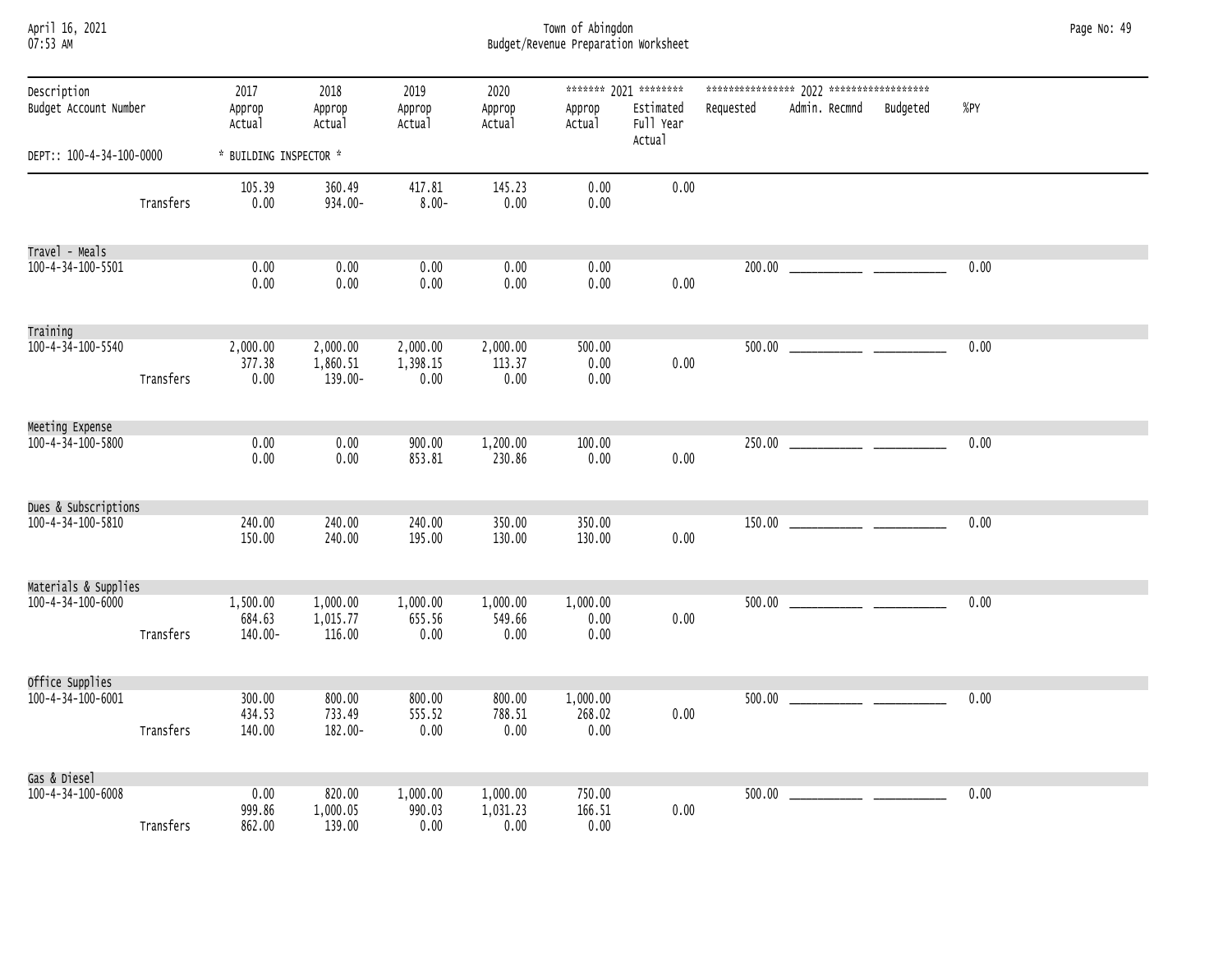April 16, 2021 Town of Abingdon Page No: 50 07:53 AM Budget/Revenue Preparation Worksheet

| Description<br>Budget Account Number | 2017<br>Approp<br>Actual | 2018<br>Approp<br>Actual  | 2019<br>Approp<br>Actual | 2020<br>Approp<br>Actual | Approp<br>Actual  | ******* 2021 ********<br>Estimated<br>Full Year | Requested  | Admin. Recmnd | Budgeted | %PY  |
|--------------------------------------|--------------------------|---------------------------|--------------------------|--------------------------|-------------------|-------------------------------------------------|------------|---------------|----------|------|
| DEPT:: 100-4-34-100-0000             | * BUILDING INSPECTOR *   |                           |                          |                          |                   | Actual                                          |            |               |          |      |
| Uniforms                             |                          |                           |                          |                          |                   |                                                 |            |               |          |      |
| 100-4-34-100-6011                    | 700.00<br>646.15         | 1,200.00<br>991.55        | 1,200.00<br>1,404.33     | 1,200.00<br>1,885.12     | 0.00<br>70.00     | 0.00                                            |            |               |          | 0.00 |
| Transfers                            | 0.00                     | 0.00                      | 205.00                   | 0.00                     | 0.00              |                                                 |            |               |          |      |
| Control Total                        | 225,081.00               | 268,254.00                | 275,483.00               | 225,094.00               | 125,685.00        |                                                 | 124,705.00 | 0.00          | 0.00     | 0.00 |
| Transfers                            | 252,724.61<br>34,995.00  | 269,359.56<br>1,552.13-   | 269,787.74<br>0.00       | 206,566.43<br>0.00       | 99,208.76<br>0.00 | 0.00                                            |            |               |          |      |
| DEPT: Total                          | 225,081.00               | 268,254.00                | 275,483.00               | 225,094.00               | 125,685.00        |                                                 | 124,705.00 | 0.00          | 0.00     | 0.00 |
| Transfers                            | 252,724.61<br>34,995.00  | 269,359.56<br>$1,552.13-$ | 269,787.74<br>0.00       | 206,566.43<br>0.00       | 99,208.76<br>0.00 | 0.00                                            |            |               |          |      |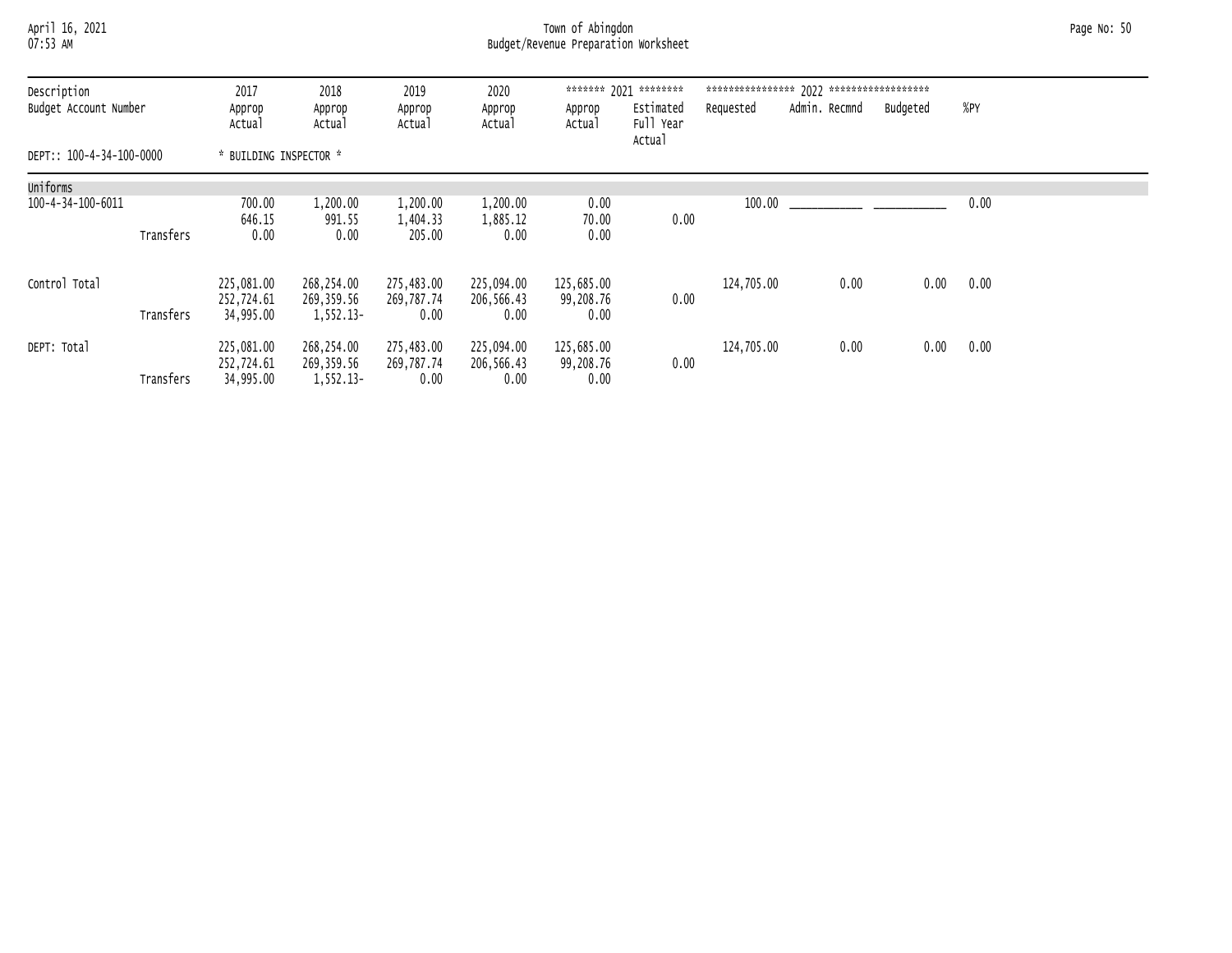| April 16, 2021<br>07:53 AM                              |           | Town of Abingdon<br>Budget/Revenue Preparation Worksheet |                                       |                                                                                                                                          |                                  |                                   |               |            |  |  |      |  |  |
|---------------------------------------------------------|-----------|----------------------------------------------------------|---------------------------------------|------------------------------------------------------------------------------------------------------------------------------------------|----------------------------------|-----------------------------------|---------------|------------|--|--|------|--|--|
| Description<br>Budget Account Number                    |           | 2017<br>Approp<br>Actual                                 | 2018<br>Approp<br>Actual              | ******* 2021 ********<br>2019<br>2020<br>Estimated<br>Requested<br>Approp<br>Approp<br>Approp<br>Full Year<br>Actual<br>Actual<br>Actual |                                  |                                   | Admin. Recmnd |            |  |  |      |  |  |
| DEPT:: 100-4-41-000-0000                                |           |                                                          | ** PUBLIC WORKS DEPARTMENT **         |                                                                                                                                          |                                  |                                   | Actual        |            |  |  |      |  |  |
| ** PUBLIC WORKS DEPARTMENT **<br>100-4-41-000-0000      |           |                                                          |                                       |                                                                                                                                          |                                  |                                   |               |            |  |  |      |  |  |
| **DIRECTOR OF PUBLIC WORKS-ADMIN**<br>100-4-41-100-0000 |           |                                                          |                                       |                                                                                                                                          |                                  |                                   |               |            |  |  |      |  |  |
| Salaries Staff - Regular                                |           |                                                          |                                       |                                                                                                                                          |                                  |                                   |               |            |  |  |      |  |  |
| 100-4-41-100-1101                                       | Transfers | 235,223.00<br>245,742.98<br>14,943.63                    | 217,492.00<br>241,208.83<br>25,312.00 | 234,454.00<br>250,369.32<br>6,000.00                                                                                                     | 270,398.00<br>263,618.05<br>0.00 | 225,058.00<br>166, 245.30<br>0.00 | 0.00          | 214,000.00 |  |  | 0.00 |  |  |
| Fica<br>$100 - 4 - 41 - 100 - 2100$                     | Transfers | 17,995.00<br>18, 152. 17<br>496.58                       | 16,638.00<br>17,872.78<br>1,311.87    | 17,936.00<br>17,625.53<br>0.00                                                                                                           | 18,773.00<br>19,125.66<br>0.00   | 17,217.00<br>11,995.43<br>0.00    | 0.00          | 16,285.00  |  |  | 0.00 |  |  |
| Vrs - Retirement<br>100-4-41-100-2200                   | Transfers | 15,475.00<br>15,039.76<br>434.87-                        | 21,765.00<br>25,588.28<br>1,500.00    | 24,386.00<br>24, 231. 14<br>600.00                                                                                                       | 25,512.00<br>26,346.66<br>0.00   | 22,239.00<br>16,977.55<br>0.00    | 0.00          | 22,235.00  |  |  | 0.00 |  |  |
| Hospitalization Insurance<br>100-4-41-100-2300          |           | 41,923.00                                                | 43,135.00                             | 45,316.00                                                                                                                                | 58,496.00                        | 48,713.00                         |               | 55,815.00  |  |  | 0.00 |  |  |
|                                                         | Transfers | 41,799.69<br>$107.00 -$                                  | 45,063.51<br>2,000.00                 | 53,929.98<br>8,600.00                                                                                                                    | 59, 113.34<br>0.00               | 41,097.18<br>0.00                 | 0.00          |            |  |  |      |  |  |
| Vrs - Life Insurance                                    |           |                                                          |                                       |                                                                                                                                          |                                  |                                   |               |            |  |  |      |  |  |
| $100 - 4 - 41 - 100 - 2400$                             | Transfers | 3,067.00<br>2,961.60<br>$97.68 -$                        | 2,834.00<br>3,006.42<br>0.00          | 3,060.00<br>3,138.48<br>80.00                                                                                                            | 3,201.00<br>3,265.42<br>0.00     | 3,001.00<br>2,290.98<br>0.00      | 0.00          | 2,855.00   |  |  | 0.00 |  |  |
| Unemployment Insurance                                  |           |                                                          |                                       |                                                                                                                                          |                                  |                                   |               |            |  |  |      |  |  |
| $100 - 4 - 41 - 100 - 2600$                             |           | 685.00<br>736.80                                         | 460.00<br>443.19                      | 383.00<br>226.64                                                                                                                         | 240.00<br>290.40                 | 219.00<br>216.34                  | 0.00          | 425.00     |  |  | 0.00 |  |  |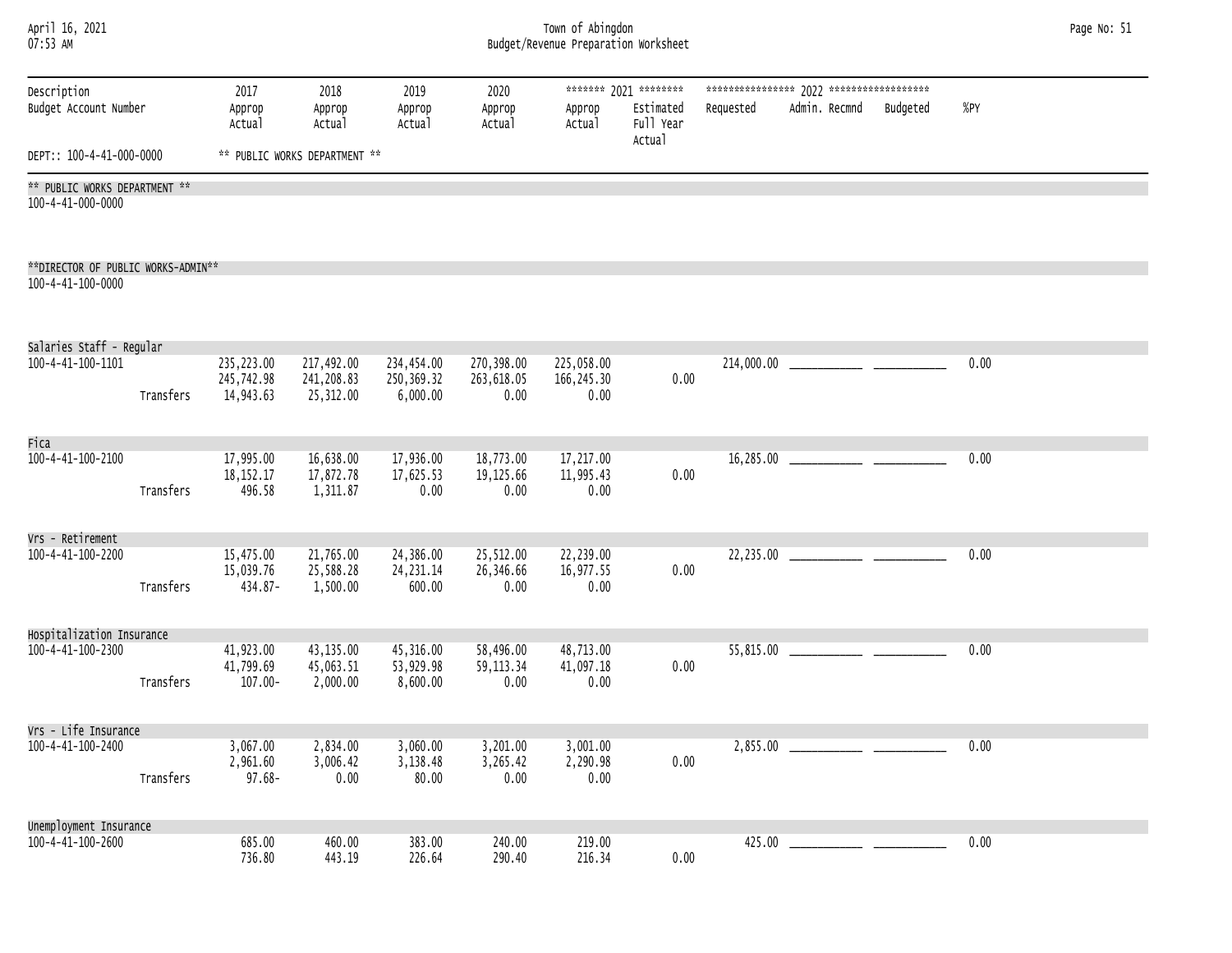### April 16, 2021 Town of Abingdon Page No: 52 07:53 AM Budget/Revenue Preparation Worksheet

| Description<br>Budget Account Number |                                                                                                                                     | 2017<br>Approp<br>Actual     | 2018<br>Approp<br>Actual           | 2019<br>Approp<br>Actual         | 2020<br>Approp<br>Actual     | Approp<br>Actual              | ******* 2021 ********<br>Estimated<br>Full Year<br>Actual | Requested          | Admin. Recmnd | Budgeted     | %PY  |
|--------------------------------------|-------------------------------------------------------------------------------------------------------------------------------------|------------------------------|------------------------------------|----------------------------------|------------------------------|-------------------------------|-----------------------------------------------------------|--------------------|---------------|--------------|------|
| DEPT:: 100-4-41-100-0000             |                                                                                                                                     |                              | **DIRECTOR OF PUBLIC WORKS-ADMIN** |                                  |                              |                               |                                                           |                    |               |              |      |
|                                      | Transfers                                                                                                                           | 69.00                        | 0.00                               | 0.00                             | 0.00                         | 0.00                          |                                                           |                    |               |              |      |
| Workman's Comp.                      |                                                                                                                                     |                              |                                    |                                  |                              |                               |                                                           |                    |               |              |      |
| 100-4-41-100-2700                    | Transfers                                                                                                                           | 258.00<br>680.17<br>422.80   | 5,733.00<br>6,043.57<br>0.00       | 5,933.00<br>7,202.42<br>1,500.00 | 7,576.00<br>9,350.67<br>0.00 | 6,853.00<br>6,396.86<br>0.00  | 0.00                                                      |                    |               |              | 0.00 |
|                                      | Contractual Services & Licenses                                                                                                     |                              |                                    |                                  |                              |                               |                                                           |                    |               |              |      |
| 100-4-41-100-3100                    | Transfers                                                                                                                           | 3,000.00<br>2,050.00<br>0.00 | 0.00<br>2,111.43<br>2,050.00       | 3,000.00<br>39.01<br>2,548.00-   | 3,000.00<br>3,166.68<br>0.00 | 12,900.00<br>8,269.84<br>0.00 | 0.00                                                      | 13,500.00          |               |              | 0.00 |
|                                      | Detail: On- Call Consultants - Various Admin<br>needs such as survey, plats, plan<br>reveiew, Stormwater program assistance,<br>etc |                              |                                    |                                  |                              |                               |                                                           | 10,000.00          | 0.00          | 0.00         |      |
|                                      | AutoCAD Annual License<br>Cost Allocation Plan for Town - Overhead<br>Rate                                                          |                              |                                    |                                  |                              |                               |                                                           | 500.00<br>3,000.00 | 0.00<br>0.00  | 0.00<br>0.00 |      |
|                                      | Contractual Service - Enterprise Lease                                                                                              |                              |                                    |                                  |                              |                               |                                                           |                    |               |              |      |
| 100-4-41-100-3101                    | Transfers                                                                                                                           | 0.00<br>8,640.47<br>8,641.00 | 8,620.00<br>9,649.17<br>1,067.00   | 10,610.00<br>9,536.62<br>0.00    | 9,550.00<br>9,486.12<br>0.00 | 9,550.00<br>6,295.99<br>0.00  | 0.00                                                      | 9,500.00           |               |              | 0.00 |
| Note:                                | Admin Equinox, Mike Surrett PU Truck                                                                                                |                              |                                    |                                  |                              |                               |                                                           |                    |               |              |      |
| Advertising                          |                                                                                                                                     |                              |                                    |                                  |                              |                               |                                                           |                    |               |              |      |
| 100-4-41-100-3600                    | Transfers                                                                                                                           | 1,000.00<br>0.00<br>0.00     | 500.00<br>0.00<br>$500.00 -$       | 500.00<br>0.00<br>$100.00 -$     | 500.00<br>0.00<br>0.00       | 500.00<br>0.00<br>0.00        | 0.00                                                      |                    |               |              | 0.00 |
| Radio Contract & Maint.              |                                                                                                                                     |                              |                                    |                                  |                              |                               |                                                           |                    |               |              |      |
| 100-4-41-100-5220                    |                                                                                                                                     | 200.00<br>0.00               | 0.00<br>0.00                       | 0.00<br>0.00                     | 0.00<br>0.00                 | 0.00<br>0.00                  | 0.00                                                      |                    |               |              | 0.00 |
| Telephone                            |                                                                                                                                     |                              |                                    |                                  |                              |                               |                                                           |                    |               |              |      |
| 100-4-41-100-5230                    |                                                                                                                                     | 0.00<br>8,468.87             | 6,800.00<br>9,191.48               | 8,530.00<br>8,993.65             | 9,300.00<br>7,865.41         | 9,300.00<br>3,376.02          | 0.00                                                      | 9,000.00           |               |              | 0.00 |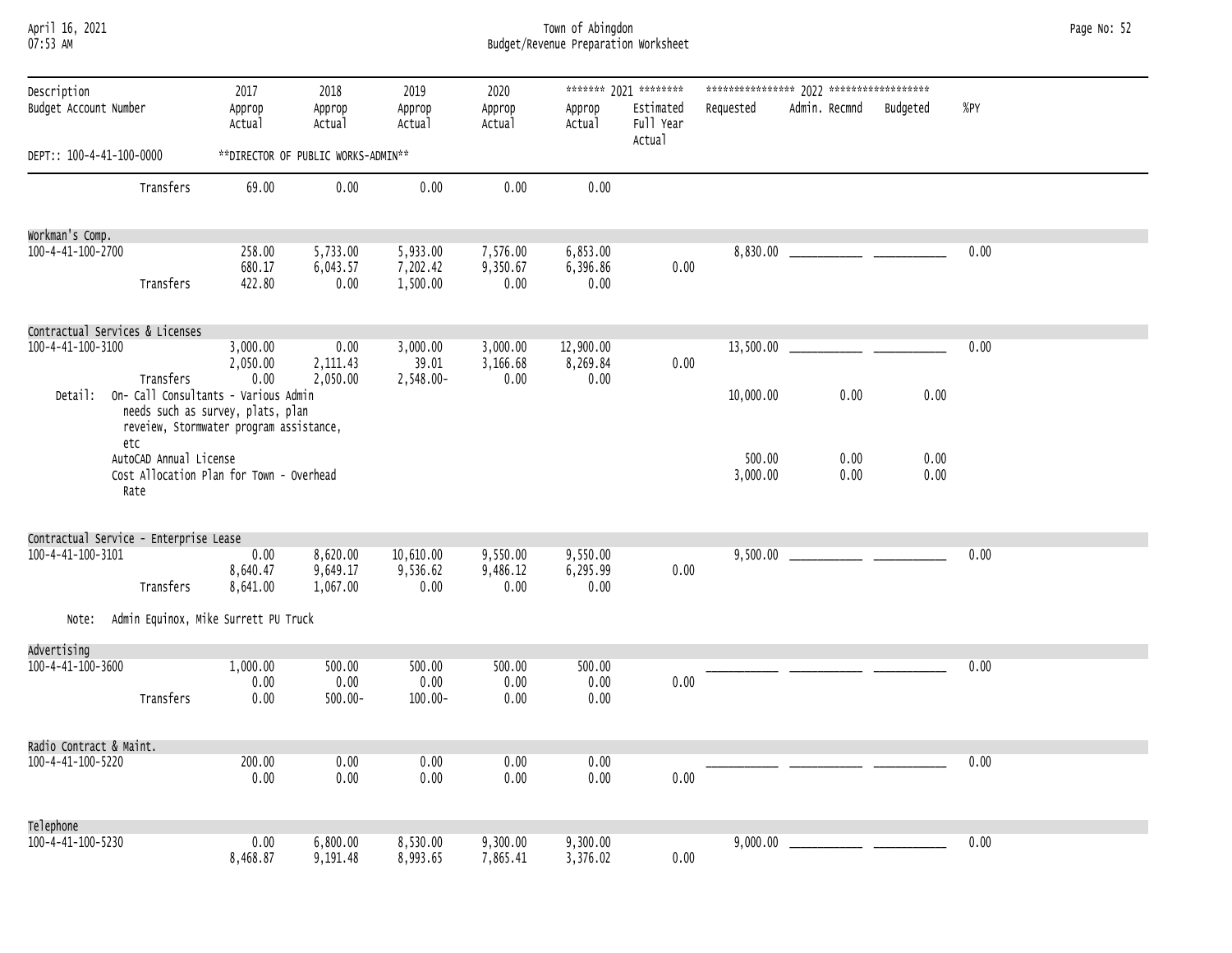| April 16, 2021  |  |
|-----------------|--|
| <b>N7.53 AM</b> |  |

# April 16, 2021 Town of Abingdon Page No: 53 07:53 AM Budget/Revenue Preparation Worksheet

| Description<br>Budget Account Number      |           | 2017<br>Approp<br>Actual                            | 2018<br>Approp<br>Actual           | 2019<br>Approp<br>Actual       | 2020<br>Approp<br>Actual     | Approp<br>Actual             | ******* 2021 ********<br>Estimated<br>Full Year<br>Actual | Requested | Admin. Recmnd | Budgeted | %PY  |
|-------------------------------------------|-----------|-----------------------------------------------------|------------------------------------|--------------------------------|------------------------------|------------------------------|-----------------------------------------------------------|-----------|---------------|----------|------|
| DEPT:: 100-4-41-100-0000                  |           |                                                     | **DIRECTOR OF PUBLIC WORKS-ADMIN** |                                |                              |                              |                                                           |           |               |          |      |
|                                           | Transfers | 7,431.00                                            | 2,296.00                           | 26.00                          | 0.00                         | 0.00                         |                                                           |           |               |          |      |
| Travel - Lodging                          |           |                                                     |                                    |                                |                              |                              |                                                           |           |               |          |      |
| 100-4-41-100-5500                         |           | 1,500.00                                            | 1,500.00                           | 1,500.00                       | 1,500.00                     | 0.00                         |                                                           |           |               |          | 0.00 |
|                                           | Transfers | 504.28<br>0.00                                      | 396.19<br>$1,200.00 -$             | 1,042.92<br>$26.00 -$          | 266.66<br>0.00               | 0.00<br>0.00                 | 0.00                                                      |           |               |          |      |
| Travel - Meals                            |           |                                                     |                                    |                                |                              |                              |                                                           |           |               |          |      |
| 100-4-41-100-5501                         |           | 0.00<br>0.00                                        | 0.00<br>0.00                       | 0.00<br>0.00                   | 0.00<br>0.00                 | 0.00<br>0.00                 | 0.00                                                      |           |               |          | 0.00 |
| Travel - Transportation                   |           |                                                     |                                    |                                |                              |                              |                                                           |           |               |          |      |
| 100-4-41-100-5502                         |           | 0.00<br>0.00                                        | 0.00<br>0.00                       | 0.00<br>0.00                   | 0.00<br>0.00                 | 0.00<br>0.00                 | 0.00                                                      |           |               |          | 0.00 |
| Training                                  |           |                                                     |                                    |                                |                              |                              |                                                           |           |               |          |      |
| $100 - 4 - 41 - 100 - 5540$               | Transfers | 2,500.00<br>446.91<br>756.00-                       | 2,000.00<br>1,304.50<br>646.00-    | 2,000.00<br>3,054.28<br>980.00 | 2,500.00<br>1,022.79<br>0.00 | 4,000.00<br>1,537.00<br>0.00 | 0.00                                                      |           |               |          | 0.00 |
|                                           |           |                                                     |                                    |                                |                              |                              |                                                           |           |               |          |      |
| Dues & Subscriptions<br>100-4-41-100-5810 |           | 600.00                                              | 500.00                             | 500.00                         | 500.00                       | 1,500.00                     |                                                           |           |               |          | 0.00 |
|                                           | Transfers | 240.00<br>0.00                                      | 423.75<br>0.00                     | 597.00<br>100.00               | 78.00<br>0.00                | 0.00<br>0.00                 | 0.00                                                      |           |               |          |      |
| VSMP Permit Fee                           |           |                                                     |                                    |                                |                              |                              |                                                           |           |               |          |      |
| 100-4-41-100-5880<br>Detail:              | Transfers | 0.00<br>756.00<br>756.00                            | 0.00<br>952.00<br>952.00           | 750.00<br>2,268.00<br>1,518.00 | 750.00<br>3,690.00<br>0.00   | 750.00<br>5,343.00<br>0.00   | 0.00                                                      | 6,000.00  | 0.00          | 0.00     | 0.00 |
| Note:                                     |           | We pay full permit fee for others, receive 72% back |                                    |                                |                              |                              |                                                           |           |               |          |      |
|                                           |           |                                                     |                                    |                                |                              |                              |                                                           |           |               |          |      |
| Annual Permits<br>100-4-41-100-5890       | Transfers | 3,000.00<br>4,300.00<br>650.00                      | 3,000.00<br>3,000.00<br>650.00     | 3,000.00<br>3,000.00<br>0.00   | 4,000.00<br>3,000.00<br>0.00 | 4,000.00<br>0.00<br>0.00     | 0.00                                                      |           |               |          | 0.00 |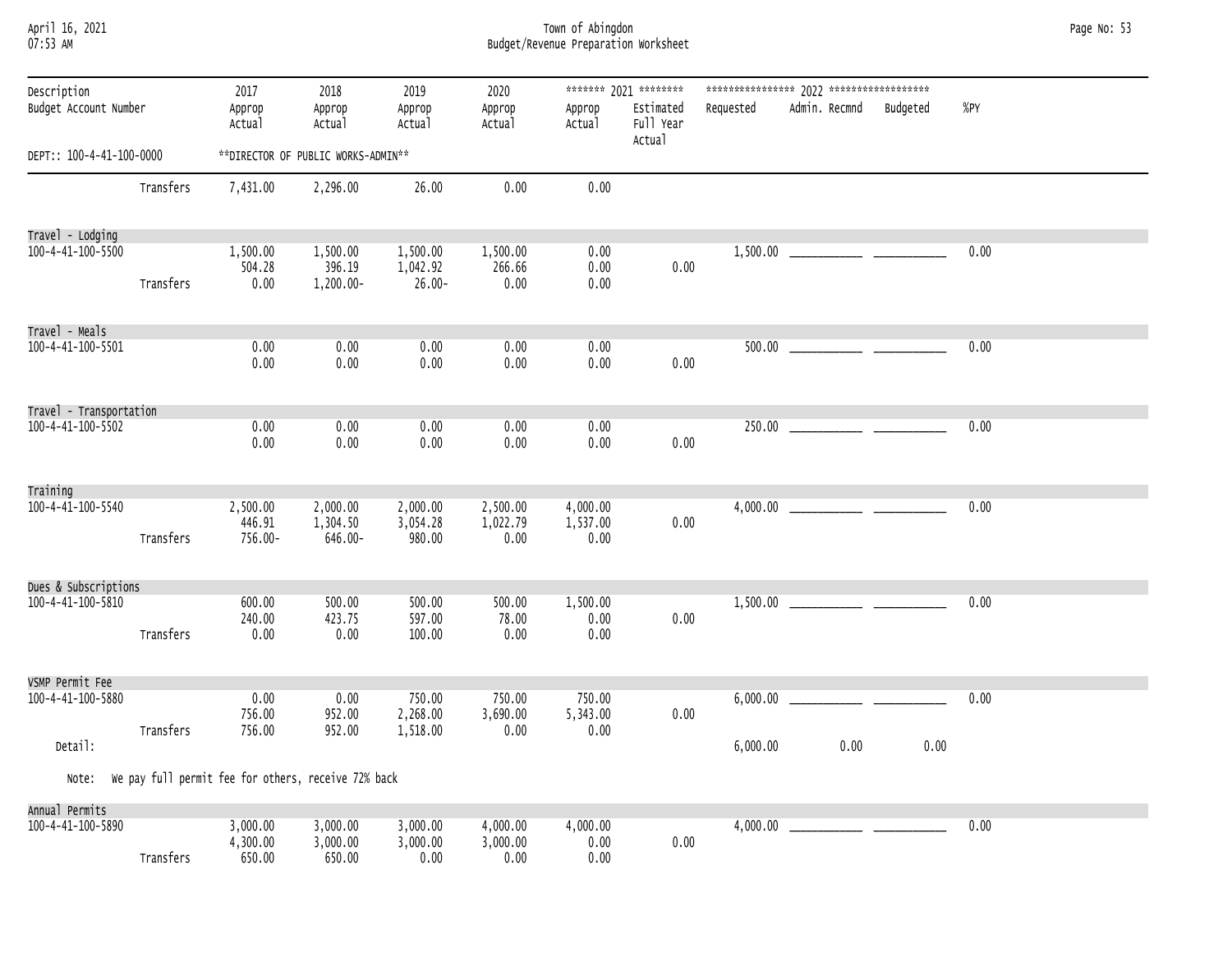| April 16, 2021 |  |
|----------------|--|
| 07.53 AM       |  |

# April 16, 2021 Town of Abingdon Page No: 54 07:53 AM Budget/Revenue Preparation Worksheet

| Description<br>Budget Account Number<br>DEPT:: 100-4-41-100-0000 |            | 2017<br>Approp<br>Actual                 | 2018<br>Approp<br>Actual              | 2019<br>Approp<br>Actual              | 2020<br>Approp<br>Actual         | Approp<br>Actual                 | ******* 2021 ********<br>Estimated<br>Full Year<br>Actual | Requested  | Admin. Recmnd | Budgeted | %PY  |  |
|------------------------------------------------------------------|------------|------------------------------------------|---------------------------------------|---------------------------------------|----------------------------------|----------------------------------|-----------------------------------------------------------|------------|---------------|----------|------|--|
|                                                                  |            |                                          | **DIRECTOR OF PUBLIC WORKS-ADMIN**    |                                       |                                  |                                  |                                                           |            |               |          |      |  |
| Detail:                                                          | <b>DEQ</b> | Annual Stormwater Program Permit Fee for |                                       |                                       |                                  |                                  |                                                           | 4,000.00   | 0.00          | 0.00     |      |  |
| Office Supplies                                                  |            |                                          |                                       |                                       |                                  |                                  |                                                           |            |               |          |      |  |
| 100-4-41-100-6001                                                | Transfers  | 3,400.00<br>2,867.08<br>0.00             | 3,375.00<br>3,177.16<br>112.00        | 2,500.00<br>1,860.82<br>0.00          | 2,500.00<br>2,388.00<br>0.00     | 2,500.00<br>675.91<br>0.00       | 0.00                                                      |            |               |          | 0.00 |  |
| Gas & Diesel                                                     |            |                                          |                                       |                                       |                                  |                                  |                                                           |            |               |          |      |  |
| 100-4-41-100-6008                                                | Transfers  | 0.00<br>706.69<br>642.00                 | 760.00<br>520.06<br>0.00              | 500.00<br>637.38<br>50.00             | 700.00<br>489.60<br>0.00         | 700.00<br>250.54<br>0.00         | 0.00                                                      |            |               |          | 0.00 |  |
| Control Total                                                    | Transfers  | 329,826.00<br>354,093.47<br>32,656.46    | 335,112.00<br>369,952.32<br>34,904.87 | 364,858.00<br>387,753.19<br>16,780.00 | 418,996.00<br>412,563.46<br>0.00 | 369,000.00<br>270,967.94<br>0.00 | 0.00                                                      | 373,395.00 | 0.00          | 0.00     | 0.00 |  |
| DEPT: Total                                                      | Transfers  | 329,826.00<br>354,093.47<br>32,656.46    | 335,112.00<br>369,952.32<br>34,904.87 | 364,858.00<br>387,753.19<br>16,780.00 | 418,996.00<br>412,563.46<br>0.00 | 369,000.00<br>270,967.94<br>0.00 | 0.00                                                      | 373,395.00 | 0.00          | 0.00     | 0.00 |  |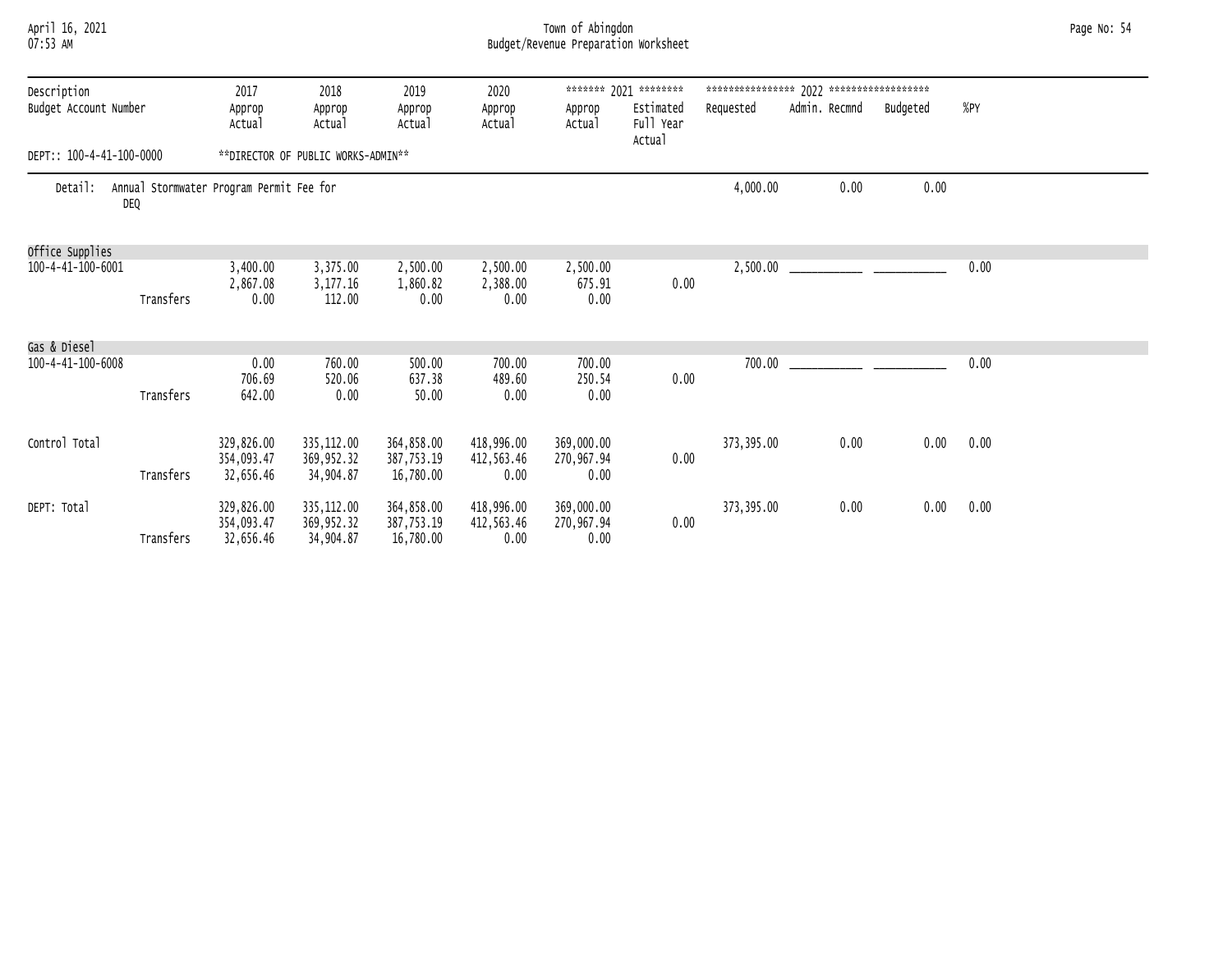| April 16, 2021<br>07:53 AM           |           | Town of Abingdon<br>Budget/Revenue Preparation Worksheet |                                   |                                      |                                |                                 |                                                           |                            |          |      |  |  |  |
|--------------------------------------|-----------|----------------------------------------------------------|-----------------------------------|--------------------------------------|--------------------------------|---------------------------------|-----------------------------------------------------------|----------------------------|----------|------|--|--|--|
| Description<br>Budget Account Number |           | 2017<br>Approp<br>Actual                                 | 2018<br>Approp<br>Actual          | 2019<br>Approp<br>Actual             | 2020<br>Approp<br>Actual       | Approp<br>Actual                | ******* 2021 ********<br>Estimated<br>Full Year<br>Actual | Admin. Recmnd<br>Requested | Budgeted | %PY  |  |  |  |
| DEPT:: 100-4-41-150-0000             |           | $*$ G I S $*$                                            |                                   |                                      |                                |                                 |                                                           |                            |          |      |  |  |  |
| * G I S *<br>100-4-41-150-0000       |           |                                                          |                                   |                                      |                                |                                 |                                                           |                            |          |      |  |  |  |
| STAFF SALARIES REGULAR               |           |                                                          |                                   |                                      |                                |                                 |                                                           |                            |          |      |  |  |  |
| 100-4-41-150-1101                    | Transfers | 41,038.00<br>41, 178.87<br>0.00                          | 41,076.00<br>40,771.04<br>578.00  | 35,000.00<br>17,910.11<br>11,050.00- | 35,000.00<br>35,251.45<br>0.00 | 35,038.00<br>29, 151.23<br>0.00 | 0.00                                                      |                            |          | 0.00 |  |  |  |
| Salaries & Wages Overtime            |           |                                                          |                                   |                                      |                                |                                 |                                                           | 210.00                     |          | 0.00 |  |  |  |
| 100-4-41-150-1201                    |           | 0.00<br>0.00                                             | 0.00<br>0.00                      | 0.00<br>0.00                         | 0.00<br>0.00                   | 0.00<br>434.93                  | 0.00                                                      |                            |          |      |  |  |  |
| <b>FICA</b>                          |           |                                                          |                                   |                                      |                                |                                 |                                                           |                            |          |      |  |  |  |
| 100-4-41-150-2100                    | Transfers | 3,139.00<br>3,152.73<br>0.00                             | 3,142.00<br>3,121.34<br>44.22     | 2,678.00<br>1,366.82<br>0.00         | 2,678.00<br>2,620.07<br>0.00   | 2,680.00<br>2,214.24<br>0.00    | 0.00                                                      |                            |          | 0.00 |  |  |  |
| VRS-RETIREMENT                       |           |                                                          |                                   |                                      |                                |                                 |                                                           |                            |          |      |  |  |  |
| 100-4-41-150-2200                    |           | 2,677.00<br>2,677.44                                     | 4,075.00<br>3,359.22              | 3,654.00<br>295.50                   | 3,654.00<br>3,700.00           | 3,476.00<br>2,983.08            | 0.00                                                      |                            |          | 0.00 |  |  |  |
| HOSPITALIZATION INSURANCE            |           |                                                          |                                   |                                      |                                |                                 |                                                           |                            |          |      |  |  |  |
| 100-4-41-150-2300                    | Transfers | 6,192.00<br>6,430.05<br>0.00                             | 6,696.00<br>4,893.26<br>1,760.00- | 6,757.00<br>519.76<br>0.00           | 7,268.00<br>7,268.04<br>0.00   | 7,268.00<br>5,870.34<br>0.00    | 0.00                                                      |                            |          | 0.00 |  |  |  |
| VRS-LIFE INSURANCE                   |           |                                                          |                                   |                                      |                                |                                 |                                                           |                            |          |      |  |  |  |
| 100-4-41-150-2400                    |           | 531.00<br>530.64                                         | 531.00<br>397.98                  | 459.00<br>38.20                      | 459.00<br>458.40               | 469.00<br>402.56                | 0.00                                                      |                            |          | 0.00 |  |  |  |
| UNEMPLOYMENT INSURANCE               |           |                                                          |                                   |                                      |                                |                                 |                                                           |                            |          |      |  |  |  |
| 100-4-41-150-2600                    | Transfers | 171.00<br>120.80<br>0.00                                 | 121.00<br>130.62<br>0.00          | 101.00<br>123.64<br>50.00            | 60.00<br>74.23<br>0.00         | 60.00<br>62.66<br>0.00          | 0.00                                                      |                            |          | 0.00 |  |  |  |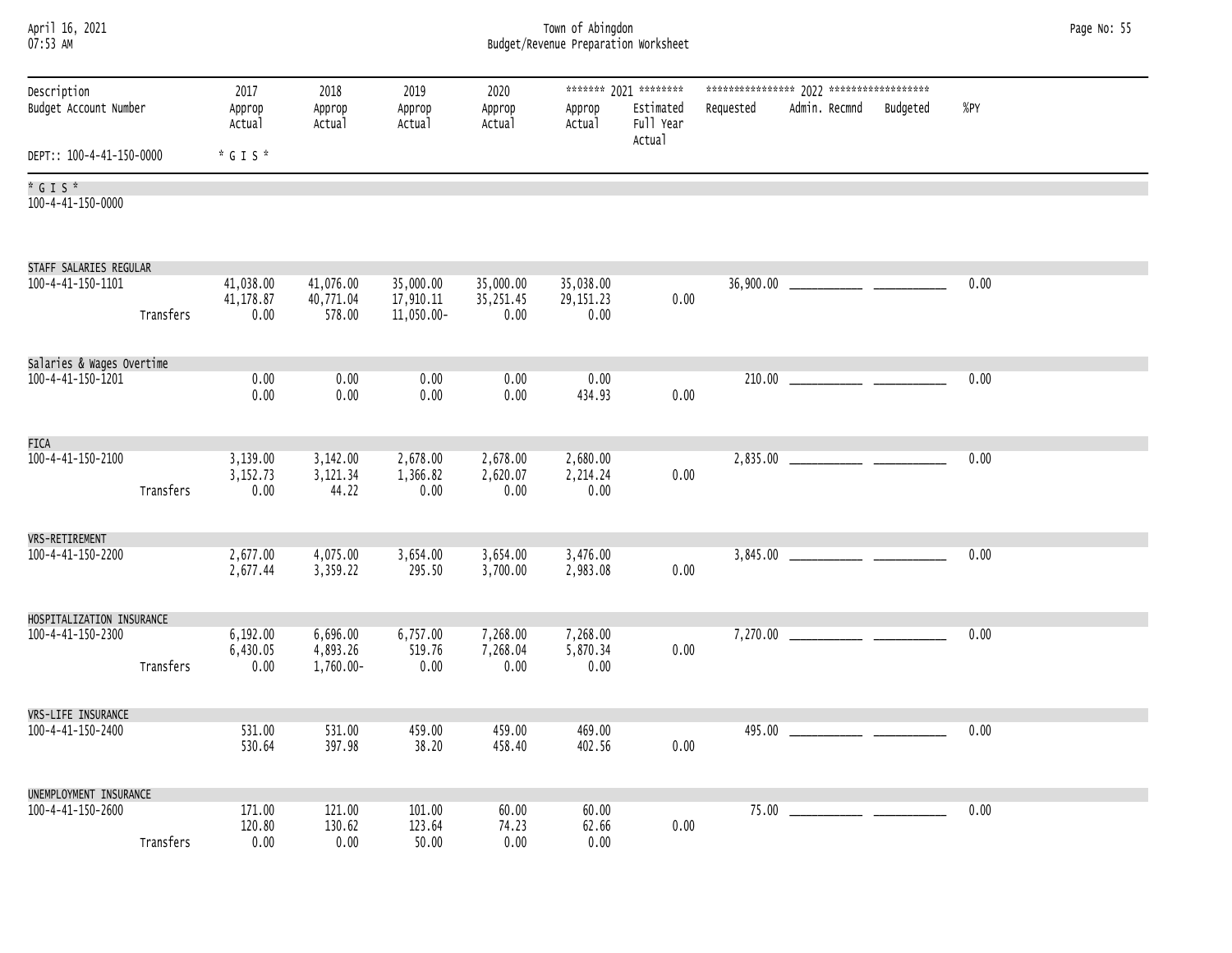| April 16, 2021 |  |
|----------------|--|
| 07.52 AM       |  |

April 16, 2021 Town of Abingdon Page No: 56 07:53 AM Budget/Revenue Preparation Worksheet

| Description<br>Budget Account Number |           | 2017<br>Approp<br>Actual  | 2018<br>Approp<br>Actual           | 2019<br>Approp<br>Actual         | 2020<br>Approp<br>Actual | Approp<br>Actual       | ******* 2021 ********<br>Estimated<br>Full Year<br>Actual | Requested | Admin. Recmnd | Budgeted | %PY  |  |
|--------------------------------------|-----------|---------------------------|------------------------------------|----------------------------------|--------------------------|------------------------|-----------------------------------------------------------|-----------|---------------|----------|------|--|
| DEPT:: 100-4-41-150-0000             |           | $*$ G I S $*$             |                                    |                                  |                          |                        |                                                           |           |               |          |      |  |
| WORKMAN'S COMP                       |           |                           |                                    |                                  |                          |                        |                                                           |           |               |          |      |  |
| 100-4-41-150-2700                    |           | 45.00<br>46.77            | 36.00<br>31.42                     | 32.00<br>15.50                   | 32.00<br>31.46           | 651.00<br>26.13        | 0.00                                                      |           |               |          | 0.00 |  |
| Contractual Services & Licenses      |           |                           |                                    |                                  |                          |                        |                                                           |           |               |          |      |  |
| 100-4-41-150-3100                    |           | 7,500.00<br>5,800.00      | 6,500.00<br>6,422.60               | 6,735.00<br>7,616.40             | 6,735.00<br>9,218.76     | 7,200.00<br>4,963.03   | 0.00                                                      |           |               |          | 0.00 |  |
| Professional Svcs.                   |           |                           |                                    |                                  |                          |                        |                                                           |           |               |          |      |  |
| 100-4-41-150-3110                    |           | 1,000.00<br>200.00        | 1,000.00<br>0.00                   | 750.00<br>0.00                   | 750.00<br>0.00           | 500.00<br>0.00         | 0.00                                                      | 500.00    |               |          | 0.00 |  |
| Travel - Lodging                     |           |                           |                                    |                                  |                          |                        |                                                           |           |               |          |      |  |
| 100-4-41-150-5500                    |           | 400.00<br>193.75          | 400.00<br>0.00                     | 400.00<br>52.56                  | 400.00<br>8.83           | 0.00<br>0.00           | 0.00                                                      |           |               |          | 0.00 |  |
| Training                             |           |                           |                                    |                                  |                          |                        |                                                           |           |               |          |      |  |
| $100 - 4 - 41 - 150 - 5540$          |           | 1,000.00<br>75.00         | 500.00<br>0.00                     | 500.00<br>34.32                  | 500.00<br>160.00         | 500.00<br>0.00         | 0.00                                                      | 500.00    |               |          | 0.00 |  |
| Office Supplies                      |           |                           |                                    |                                  |                          |                        |                                                           |           |               |          |      |  |
| 100-4-41-150-6001                    | Transfers | 1,000.00<br>86.82<br>0.00 | 500.00<br>149.85<br>0.00           | 1,000.00<br>1,906.23<br>1,000.00 | 500.00<br>24.81<br>0.00  | 250.00<br>0.00<br>0.00 | 0.00                                                      |           |               |          | 0.00 |  |
| Capital Outlay                       |           |                           |                                    |                                  |                          |                        |                                                           |           |               |          |      |  |
| 100-4-41-150-8101                    | Transfers | 0.00<br>0.00<br>0.00      | 2,000.00<br>1,400.00<br>$600.00 -$ | 4,000.00<br>3,717.50<br>0.00     | 4,000.00<br>0.00<br>0.00 | 0.00<br>0.00<br>0.00   | 0.00                                                      |           |               |          | 0.00 |  |
| GIS Mapping (CO)                     |           |                           |                                    |                                  |                          |                        |                                                           |           |               |          |      |  |
| 100-4-41-150-8212                    |           | 17,000.00<br>7,295.00     | 0.00<br>0.00                       | 0.00<br>0.00                     | 0.00<br>0.00             | 0.00<br>0.00           | 0.00                                                      |           |               |          | 0.00 |  |
| Control Total                        |           | 81,693.00                 | 66,577.00                          | 62,066.00                        | 62,036.00                | 58,092.00              |                                                           | 60,120.00 | 0.00          | 0.00     | 0.00 |  |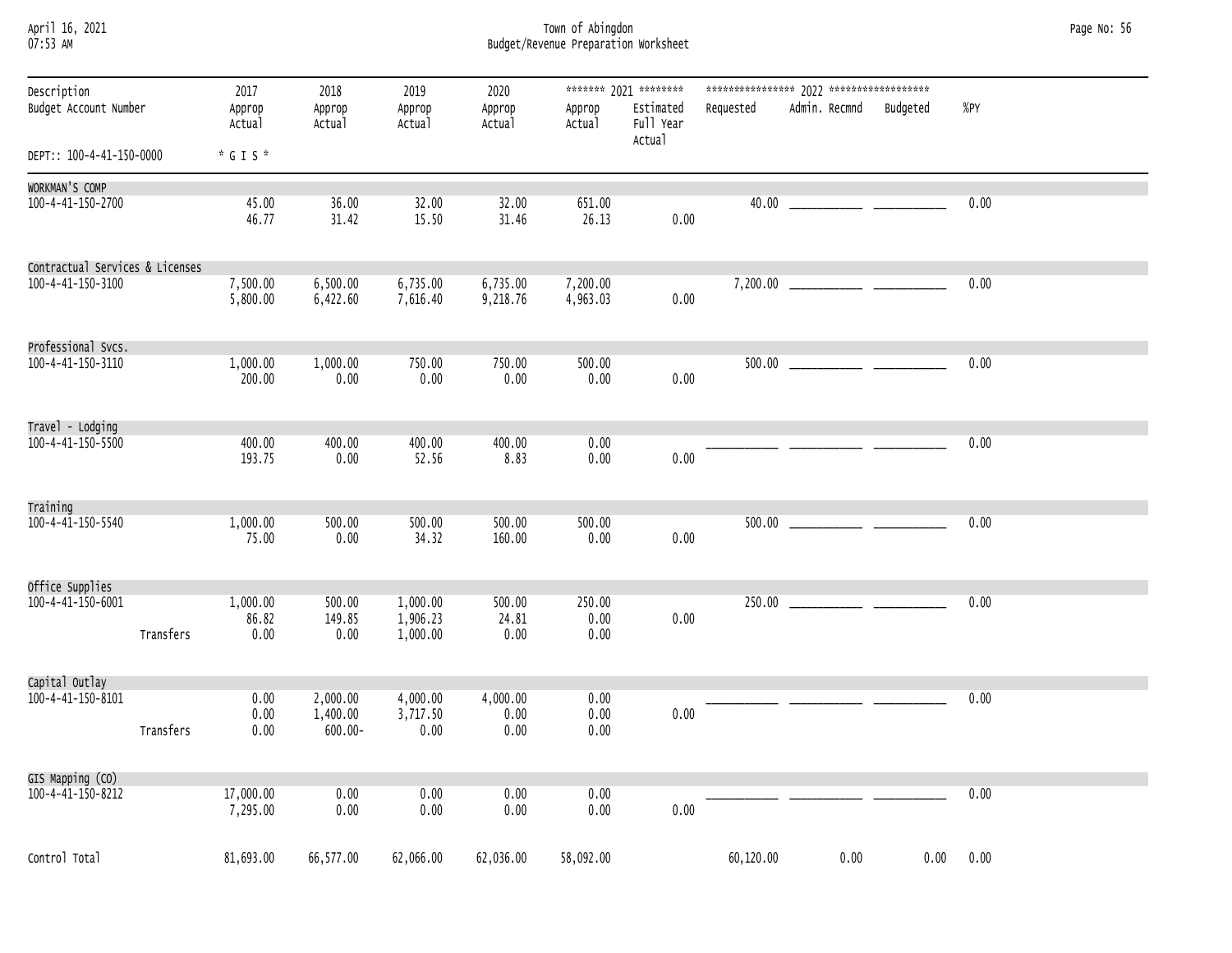April 16, 2021 Town of Abingdon Page No: 57 07:53 AM Budget/Revenue Preparation Worksheet

| Description<br>Budget Account Number<br>DEPT:: 100-4-41-150-0000 |           | 2017<br>Approp<br>Actual       | 2018<br>Approp<br>Actual            | 2019<br>Approp<br>Actual                | 2020<br>Approp<br>Actual       | Approp<br>Actual               | ******* 2021 ********<br>Estimated<br>Full Year<br>Actual | Requested | Admin. Recmnd | Budgeted | %PY  |
|------------------------------------------------------------------|-----------|--------------------------------|-------------------------------------|-----------------------------------------|--------------------------------|--------------------------------|-----------------------------------------------------------|-----------|---------------|----------|------|
|                                                                  |           | $*$ G I S $*$                  |                                     |                                         |                                |                                |                                                           |           |               |          |      |
|                                                                  | Transfers | 67,787.87<br>0.00              | 60,677.33<br>1,737.78-              | 33,596.54<br>$10,000.00 -$              | 58,816.05<br>0.00              | 46,108.20<br>0.00              | 0.00                                                      |           |               |          |      |
| DEPT: Total                                                      | Transfers | 81,693.00<br>67,787.87<br>0.00 | 66,577.00<br>60,677.33<br>1,737.78- | 62,066.00<br>33,596.54<br>$10,000.00 -$ | 62,036.00<br>58,816.05<br>0.00 | 58,092.00<br>46,108.20<br>0.00 | 0.00                                                      | 60,120.00 | 0.00          | 0.00     | 0.00 |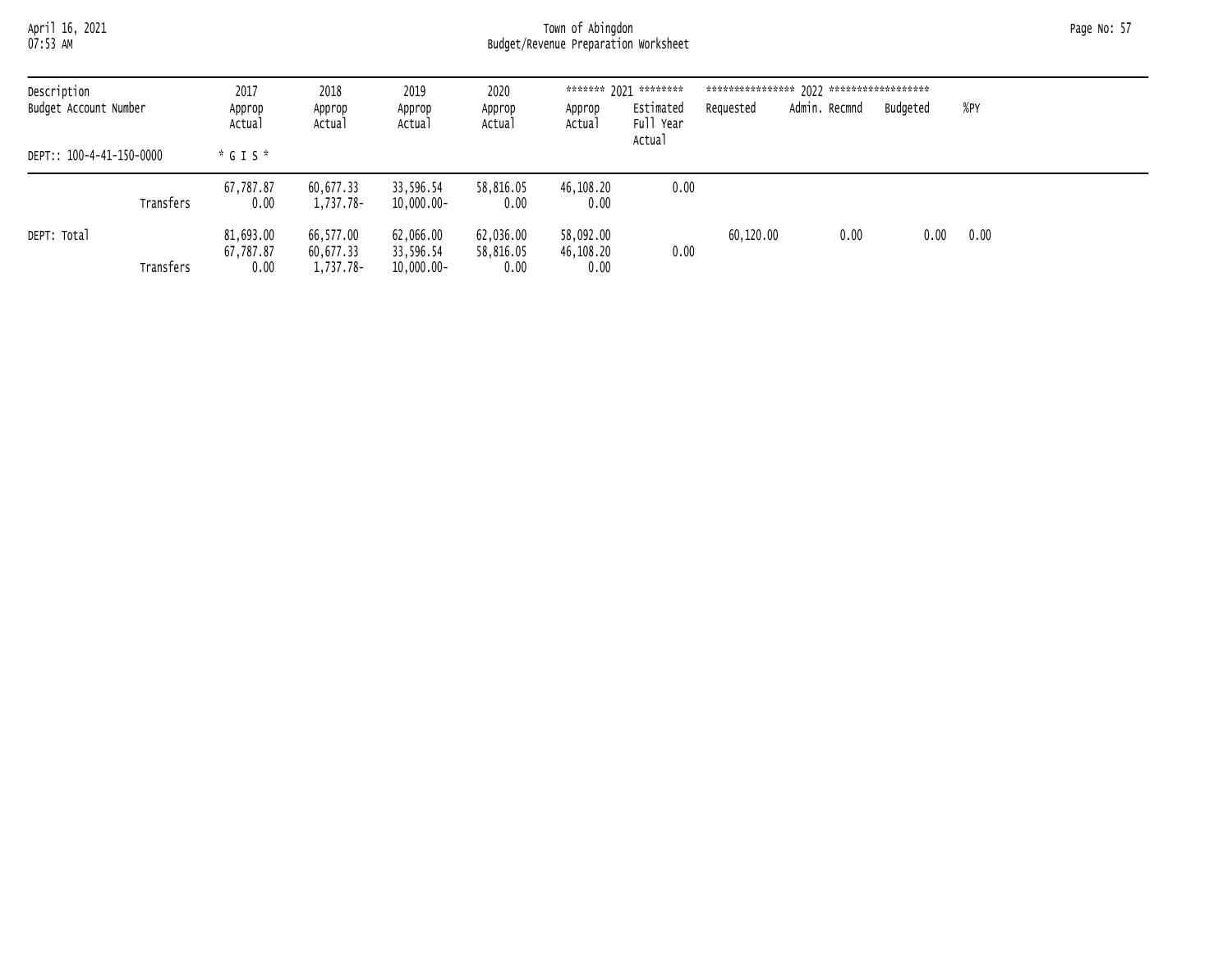| April 16, 2021<br>07:53 AM                     |           |                                                                                                                                                                                                                                         | Page No: 58                             |                                        |                                  |                                  |      |                   |  |      |  |
|------------------------------------------------|-----------|-----------------------------------------------------------------------------------------------------------------------------------------------------------------------------------------------------------------------------------------|-----------------------------------------|----------------------------------------|----------------------------------|----------------------------------|------|-------------------|--|------|--|
| Description<br>Budget Account Number           |           | ******* 2021 ********<br>2017<br>2018<br>2019<br>2020<br>Admin. Recmnd<br>Budgeted<br>Estimated<br>Approp<br>Approp<br>Approp<br>Requested<br>Approp<br>Approp<br>Full Year<br>Actual<br>Actual<br>Actual<br>Actual<br>Actual<br>Actual |                                         |                                        |                                  |                                  |      | %PY               |  |      |  |
| DEPT:: 100-4-41-200-0000                       |           | * STREET DEPARTMENT *                                                                                                                                                                                                                   |                                         |                                        |                                  |                                  |      |                   |  |      |  |
| * STREET DEPARTMENT *<br>100-4-41-200-0000     |           |                                                                                                                                                                                                                                         |                                         |                                        |                                  |                                  |      |                   |  |      |  |
| Salaries Staff - Regular                       |           |                                                                                                                                                                                                                                         |                                         |                                        |                                  |                                  |      |                   |  |      |  |
| 100-4-41-200-1101                              | Transfers | 575,566.00<br>567,877.25<br>27,288.97-                                                                                                                                                                                                  | 548,956.00<br>517, 522.21<br>20,174.00- | 558,462.00<br>584,645.59<br>25,600.00  | 543,090.00<br>573,675.98<br>0.00 | 562,352.00<br>440,090.06<br>0.00 | 0.00 | 520,200.00        |  | 0.00 |  |
| Salaries & Wages - Overtime                    |           |                                                                                                                                                                                                                                         |                                         |                                        |                                  |                                  |      |                   |  |      |  |
| 100-4-41-200-1201                              | Transfers | 28,000.00<br>7,969.48<br>0.00                                                                                                                                                                                                           | 28,000.00<br>5,349.94<br>20,000.00-     | 14,000.00<br>11,665.22<br>$2,000.00 -$ | 14,000.00<br>6,902.14<br>0.00    | 14,000.00<br>4,823.72<br>0.00    | 0.00 | $7,200.00$ $\Box$ |  | 0.00 |  |
|                                                |           |                                                                                                                                                                                                                                         |                                         |                                        |                                  |                                  |      |                   |  |      |  |
| Salaries & Wages Regular PT                    |           |                                                                                                                                                                                                                                         |                                         |                                        |                                  |                                  |      |                   |  |      |  |
| 100-4-41-200-1301                              | Transfers | 15,000.00<br>9,562.50<br>0.00                                                                                                                                                                                                           | 15,000.00<br>3,744.00<br>7,635.00-      | 12,500.00<br>0.00<br>12,500.00-        | 12,500.00<br>0.00<br>0.00        | 12,500.00<br>0.00<br>0.00        | 0.00 |                   |  | 0.00 |  |
| Salaries & Wages PT Overtime                   |           |                                                                                                                                                                                                                                         |                                         |                                        |                                  |                                  |      |                   |  |      |  |
| 100-4-41-200-1401                              |           | 0.00<br>0.00                                                                                                                                                                                                                            | 0.00<br>0.00                            | 0.00<br>0.00                           | 0.00<br>0.00                     | 0.00<br>0.00                     | 0.00 |                   |  | 0.00 |  |
| Fica                                           |           |                                                                                                                                                                                                                                         |                                         |                                        |                                  |                                  |      |                   |  |      |  |
| 100-4-41-200-2100                              | Transfers | 49,438.00<br>43,005.11<br>1,676.80-                                                                                                                                                                                                     | 45,285.00<br>38,693.35<br>5,248.31-     | 44,750.00<br>43,254.79<br>1,400.00-    | 48,164.00<br>41,520.46<br>0.00   | 45,047.00<br>31,869.16<br>0.00   | 0.00 | 39,780.00         |  | 0.00 |  |
| Vrs - Retirement                               |           |                                                                                                                                                                                                                                         |                                         |                                        |                                  |                                  |      |                   |  |      |  |
| 100-4-41-200-2200                              | Transfers | 39,383.00<br>36,630.14<br>$2,156.00 -$                                                                                                                                                                                                  | 54,621.00<br>55, 148.27<br>$1,000.00-$  | 57,677.00<br>58,577.05<br>2,800.00     | 62,284.00<br>60,434.16<br>0.00   | 55,185.00<br>43,904.68<br>0.00   | 0.00 | 54,135.00         |  | 0.00 |  |
|                                                |           |                                                                                                                                                                                                                                         |                                         |                                        |                                  |                                  |      |                   |  |      |  |
| Hospitalization Insurance<br>100-4-41-200-2300 |           | 178,887.00                                                                                                                                                                                                                              | 177,874.00                              | 185,090.00                             | 191,433.00                       | 175,299.00                       |      | 161, 143.00       |  | 0.00 |  |
|                                                |           | 175,699.10                                                                                                                                                                                                                              | 156,952.07                              | 175,027.42                             | 177,308.14                       | 141,210.66                       | 0.00 |                   |  |      |  |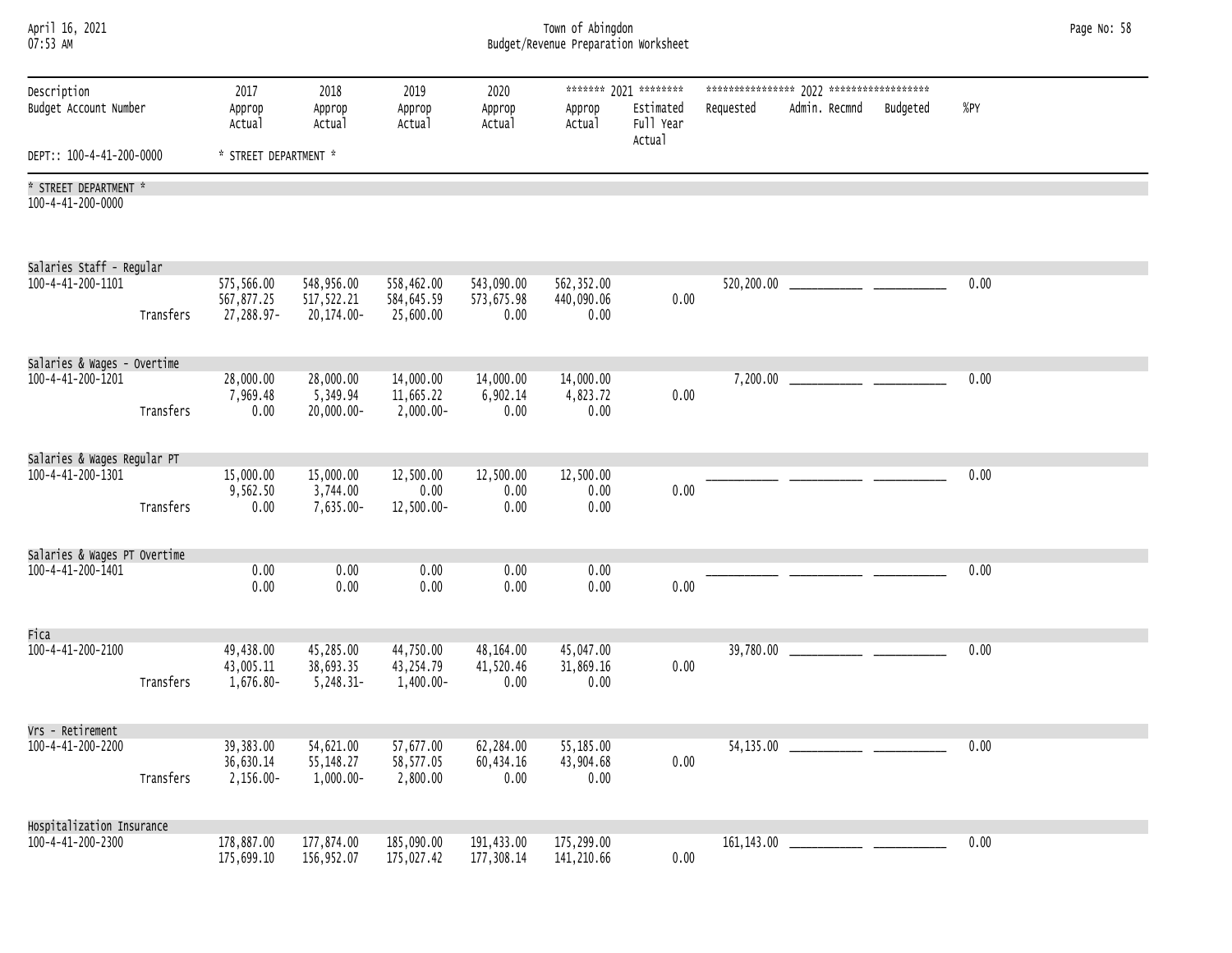| April 16, 2021<br>07:53 AM           |           | Town of Abingdon<br>Budget/Revenue Preparation Worksheet |                                       |                                     |                                |                                |                                                           |                                  |  |      |  |  |  |  |
|--------------------------------------|-----------|----------------------------------------------------------|---------------------------------------|-------------------------------------|--------------------------------|--------------------------------|-----------------------------------------------------------|----------------------------------|--|------|--|--|--|--|
| Description<br>Budget Account Number |           | 2017<br>Approp<br>Actual                                 | 2018<br>Approp<br>Actual              | 2019<br>Approp<br>Actual            | 2020<br>Approp<br>Actual       | Approp<br>Actual               | ******* 2021 ********<br>Estimated<br>Full Year<br>Actual | Requested Admin. Recmnd Budgeted |  | %PY  |  |  |  |  |
| DEPT:: 100-4-41-200-0000             |           | * STREET DEPARTMENT *                                    |                                       |                                     |                                |                                |                                                           |                                  |  |      |  |  |  |  |
|                                      | Transfers | $9,457.56 -$                                             | 18,000.00-                            | $9,000.00 -$                        | 0.00                           | 0.00                           |                                                           |                                  |  |      |  |  |  |  |
| Vrs - Life Insurance                 |           |                                                          |                                       |                                     |                                |                                |                                                           |                                  |  |      |  |  |  |  |
| 100-4-41-200-2400                    | Transfers | 7,805.00<br>7,184.08<br>$405.70 -$                       | 7,113.00<br>6,424.60<br>0.00          | 7,237.00<br>7,556.31<br>340.00      | 7,815.00<br>7,489.74<br>0.00   | 7,447.00<br>5,924.62<br>0.00   | 0.00                                                      |                                  |  | 0.00 |  |  |  |  |
| Unemployment Insurance               |           |                                                          |                                       |                                     |                                |                                |                                                           |                                  |  |      |  |  |  |  |
| 100-4-41-200-2600                    | Transfers | 3,424.00<br>2,392.02<br>171.00-                          | 2,405.00<br>2,039.70<br>0.00          | 2,041.00<br>1,293.84<br>700.00-     | 1,200.00<br>917.52<br>0.00     | 1,200.00<br>932.02<br>0.00     | 0.00                                                      |                                  |  | 0.00 |  |  |  |  |
| Workman's Comp.                      |           |                                                          |                                       |                                     |                                |                                |                                                           |                                  |  |      |  |  |  |  |
| 100-4-41-200-2700                    | Transfers | 37,843.00<br>38,632.69<br>1,986.09-                      | 28,824.00<br>27,328.02<br>0.00        | 27,903.00<br>28,776.33<br>1,850.00  | 31,408.00<br>31,652.68<br>0.00 | 31,597.00<br>23,866.95<br>0.00 | 0.00                                                      |                                  |  | 0.00 |  |  |  |  |
| Contractual Services & Licenses      |           |                                                          |                                       |                                     |                                |                                |                                                           |                                  |  |      |  |  |  |  |
| 100-4-41-200-3100                    | Transfers | 20,000.00<br>0.00<br>8,301.00-                           | 0.00<br>0.00<br>0.00                  | 1,800.00<br>0.00<br>0.00            | 10,800.00<br>19,286.68<br>0.00 | 11,200.00<br>11,280.00<br>0.00 | 0.00                                                      |                                  |  | 0.00 |  |  |  |  |
| Contractual Svcs - Enterprise Lease  |           |                                                          |                                       |                                     |                                |                                |                                                           |                                  |  |      |  |  |  |  |
| 100-4-41-200-3101                    | Transfers | 0.00<br>23, 101.84<br>23,102.00                          | 21,690.00<br>39,502.28<br>17,813.00   | 41,420.00<br>55,998.00<br>14,600.00 | 58,000.00<br>64,306.81<br>0.00 | 64,300.00<br>49,985.00<br>0.00 | 0.00                                                      |                                  |  | 0.00 |  |  |  |  |
| Health, Safety & Medical             |           |                                                          |                                       |                                     |                                |                                |                                                           |                                  |  |      |  |  |  |  |
| 100-4-41-200-3111                    |           | 4,000.00<br>3,077.83                                     | 4,000.00<br>3,177.04                  | 4,000.00<br>2,607.53                | 4,000.00<br>3,601.82           | 4,000.00<br>2,917.12           | 0.00                                                      |                                  |  | 0.00 |  |  |  |  |
| Parking Lot Maintenance              |           |                                                          |                                       |                                     |                                |                                |                                                           |                                  |  |      |  |  |  |  |
| 100-4-41-200-3300                    | Transfers | 0.00<br>0.00<br>0.00                                     | 10,000.00<br>1,962.42<br>$6,062.00 -$ | 6,000.00<br>2,028.10<br>0.00        | 6,000.00<br>10,147.80<br>0.00  | 6,000.00<br>333.95<br>0.00     | 0.00                                                      |                                  |  | 0.00 |  |  |  |  |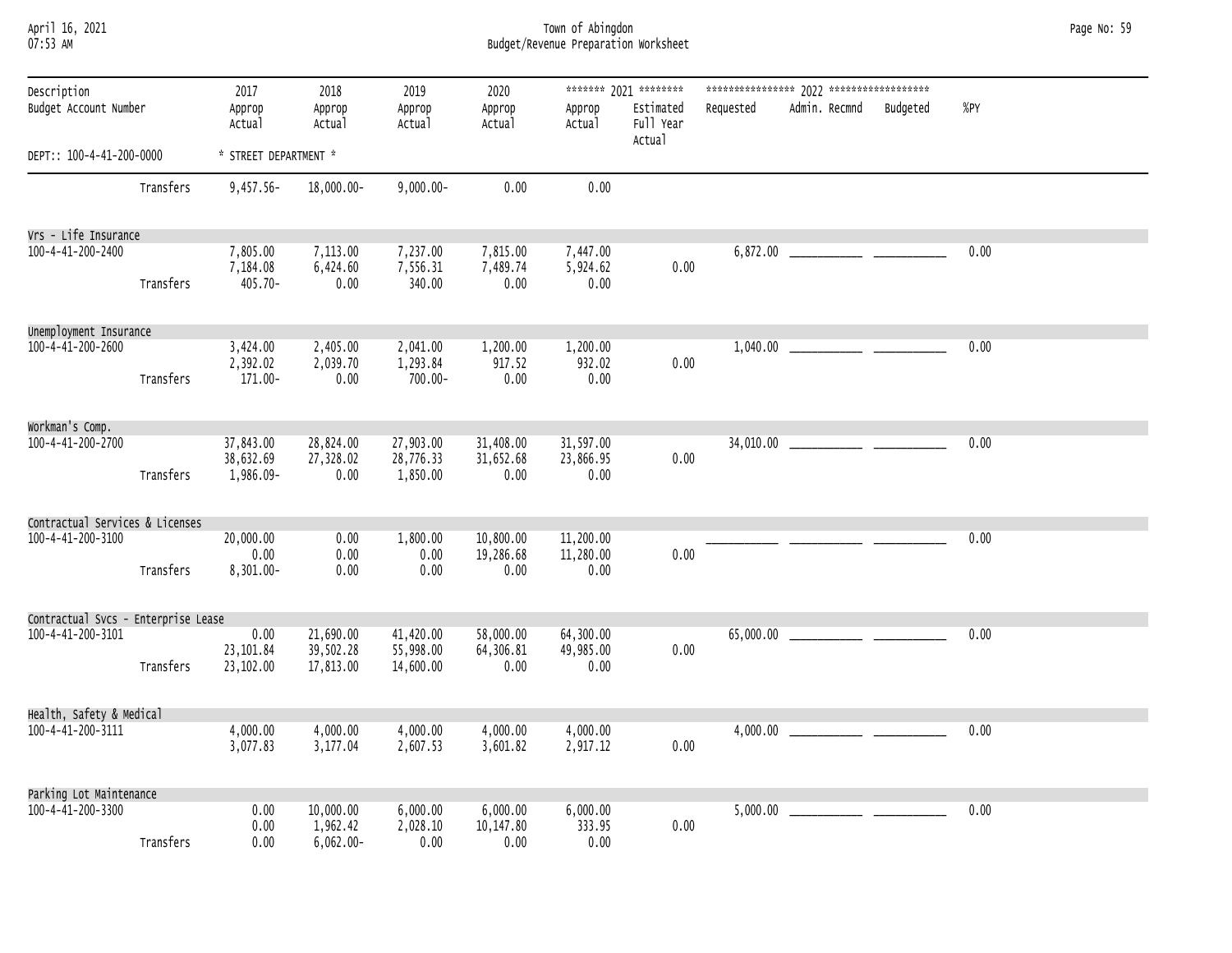| April 16, 2021<br>07:53 AM           |           | Town of Abingdon<br>Budget/Revenue Preparation Worksheet            |                                  |                                |                                |                                  |                                                           |            |                        |  |      |  |  |  |
|--------------------------------------|-----------|---------------------------------------------------------------------|----------------------------------|--------------------------------|--------------------------------|----------------------------------|-----------------------------------------------------------|------------|------------------------|--|------|--|--|--|
| Description<br>Budget Account Number |           | 2017<br>Approp<br>Actual                                            | 2018<br>Approp<br>Actual         | 2019<br>Approp<br>Actual       | 2020<br>Approp<br>Actual       | Approp<br>Actual                 | ******* 2021 ********<br>Estimated<br>Full Year<br>Actual | Requested  | Admin. Recmnd Budgeted |  | %PY  |  |  |  |
| DEPT:: 100-4-41-200-0000             |           | * STREET DEPARTMENT *                                               |                                  |                                |                                |                                  |                                                           |            |                        |  |      |  |  |  |
| Hazardous Waste Disposal             |           |                                                                     |                                  |                                |                                |                                  |                                                           |            |                        |  |      |  |  |  |
| 100-4-41-200-3301                    |           | 13,000.00<br>11,211.53                                              | 13,000.00<br>13,000.00           | 13,000.00<br>10,753.10         | 13,000.00<br>13,909.22         | 13,000.00<br>8,535.86            | 0.00                                                      |            |                        |  | 0.00 |  |  |  |
| Paint                                |           |                                                                     |                                  |                                |                                |                                  |                                                           |            |                        |  |      |  |  |  |
| 100-4-41-200-3302                    | Transfers | 6,000.00<br>638.55<br>0.00                                          | 3,000.00<br>3,013.39<br>45.00    | 3,000.00<br>2,902.12<br>0.00   | 3,000.00<br>4,445.21<br>0.00   | 3,000.00<br>103.46<br>0.00       | 0.00                                                      |            |                        |  | 0.00 |  |  |  |
| Street Signs                         |           |                                                                     |                                  |                                |                                |                                  |                                                           |            |                        |  |      |  |  |  |
| 100-4-41-200-3303                    |           | 23,000.00<br>19,795.29                                              | 23,000.00<br>24, 363.46          | 23,000.00<br>19,033.54         | 23,000.00<br>29,506.17         | 30,000.00<br>6,356.44            | 0.00                                                      |            |                        |  | 0.00 |  |  |  |
| Repairs-Signals                      |           |                                                                     |                                  |                                |                                |                                  |                                                           |            |                        |  |      |  |  |  |
| 100-4-41-200-3304                    | Transfers | 7,500.00<br>10,297.09<br>228.00                                     | 20,000.00<br>10,811.93<br>0.00   | 17,500.00<br>12,430.33<br>0.00 | 17,500.00<br>30,254.17<br>0.00 | 17,500.00<br>1,163.80<br>0.00    | 0.00                                                      |            |                        |  | 0.00 |  |  |  |
| Repairs - Equipment                  |           |                                                                     |                                  |                                |                                |                                  |                                                           |            |                        |  |      |  |  |  |
| 100-4-41-200-3310                    | Transfers | 7,000.00<br>5,421.15<br>238.00-                                     | 7,000.00<br>6,932.25<br>2,500.00 | 9,500.00<br>6,147.93<br>0.00   | 9,500.00<br>5,477.10<br>0.00   | 9,500.00<br>659.02<br>0.00       | 0.00                                                      |            |                        |  | 0.00 |  |  |  |
|                                      |           | Note: repairs to lawn mowers, weedeaters, small equipment and tools |                                  |                                |                                |                                  |                                                           |            |                        |  |      |  |  |  |
| CARES Act Expenditures               |           |                                                                     |                                  |                                |                                |                                  |                                                           |            |                        |  |      |  |  |  |
| 100-4-41-200-5000                    |           | 0.00<br>0.00                                                        | 0.00<br>0.00                     | 0.00<br>0.00                   | 0.00<br>0.00                   | 0.00<br>666.80                   | 0.00                                                      |            |                        |  | 0.00 |  |  |  |
| Electric Power(Traffic Control)      |           |                                                                     |                                  |                                |                                |                                  |                                                           |            |                        |  |      |  |  |  |
| 100-4-41-200-5110                    | Transfers | 0.00<br>6,034.66<br>5,531.00                                        | 9,870.00<br>5,616.19<br>0.00     | 5,890.00<br>4,997.20<br>0.00   | 5,890.00<br>5,090.28<br>0.00   | 161,800.00<br>108,259.77<br>0.00 | 0.00                                                      | 160,000.00 |                        |  | 0.00 |  |  |  |
|                                      |           |                                                                     |                                  |                                |                                |                                  |                                                           |            |                        |  |      |  |  |  |
| Telephone                            |           |                                                                     |                                  |                                |                                |                                  |                                                           |            |                        |  |      |  |  |  |
| 100-4-41-200-5230                    |           | 0.00<br>7,340.85                                                    | 7,450.00<br>7,355.15             | 7,450.00<br>8,009.05           | 7,300.00<br>8,253.07           | 10,300.00<br>7,428.35            | 0.00                                                      | 10,000.00  |                        |  | 0.00 |  |  |  |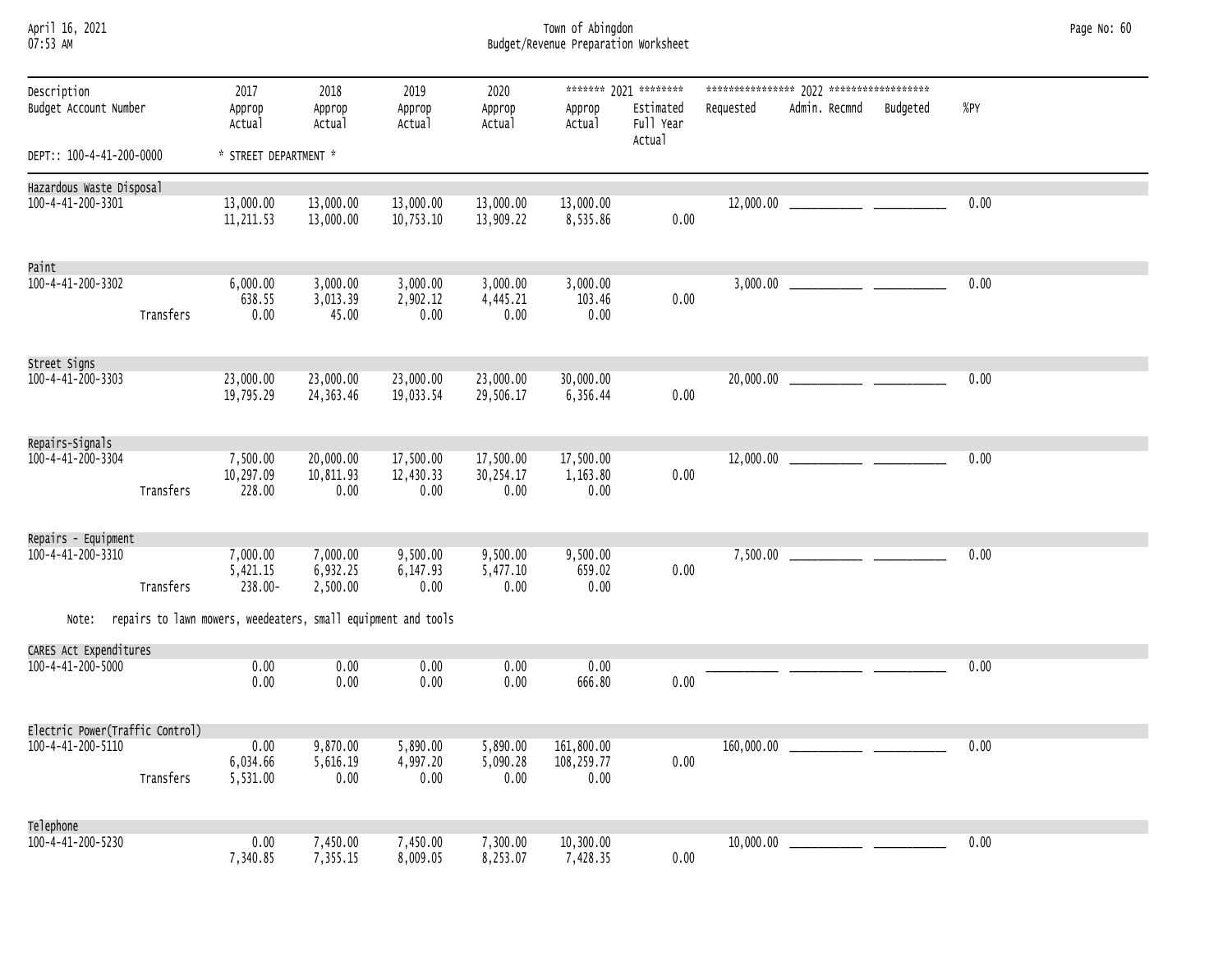| April 16, 2021<br>07:53 AM                |                 |                                    |                                                     |                                      |                                | Town of Abingdon<br>Budget/Revenue Preparation Worksheet |                                                           |                            |          |        | Page No: 61 |
|-------------------------------------------|-----------------|------------------------------------|-----------------------------------------------------|--------------------------------------|--------------------------------|----------------------------------------------------------|-----------------------------------------------------------|----------------------------|----------|--------|-------------|
| Description<br>Budget Account Number      |                 | 2017<br>Approp<br>Actual           | 2018<br>Approp<br>Actual                            | 2019<br>Approp<br>Actual             | 2020<br>Approp<br>Actual       | Approp<br>Actual                                         | ******* 2021 ********<br>Estimated<br>Full Year<br>Actual | Admin. Recmnd<br>Requested | Budgeted | $%$ PY |             |
| DEPT:: 100-4-41-200-0000                  |                 | * STREET DEPARTMENT *              |                                                     |                                      |                                |                                                          |                                                           |                            |          |        |             |
|                                           | Transfers       | 7,882.00                           | 17.00                                               | 0.00                                 | 0.00                           | 0.00                                                     |                                                           |                            |          |        |             |
| Lease Of Equipment<br>100-4-41-200-5410   |                 | 500.00<br>491.50                   | 500.00<br>428.92                                    | 1,000.00<br>937.07                   | 1,000.00<br>2,363.51           | 2,000.00<br>2,386.86                                     | 0.00                                                      | 2,000.00                   |          | 0.00   |             |
| Training<br>100-4-41-200-5540             |                 | 1,000.00<br>542.90                 | 1,000.00<br>780.00                                  | 1,000.00<br>889.04                   | 1,000.00<br>265.00             | 1,000.00<br>408.00                                       | 0.00                                                      | 1,300.00                   |          | 0.00   |             |
| Dues & Memberships<br>100-4-41-200-5810   |                 | 100.00<br>0.00                     | 0.00<br>0.00                                        | 250.00<br>0.00                       | 250.00<br>0.00                 | 250.00<br>0.00                                           | 0.00                                                      |                            |          | 0.00   |             |
| Right-Of-Way Costs<br>100-4-41-200-5840   | Transfers       | 800.00<br>1,020.04<br>221.00       | 2,000.00<br>0.00<br>0.00                            | 1,000.00<br>0.00<br>0.00             | 1,000.00<br>0.00<br>0.00       | 1,500.00<br>0.00<br>0.00                                 | 0.00                                                      | 1,300.00                   |          | 0.00   |             |
| Note:                                     |                 |                                    | NS lease for VCT Lot, Depot Square, 48" Storm Drain |                                      |                                |                                                          |                                                           |                            |          |        |             |
| Guardrail Repair<br>100-4-41-200-5850     | Transfers       | 70,000.00<br>75,012.50<br>7,500.00 | 55,000.00<br>41,288.75<br>0.00                      | 55,000.00<br>19,817.50<br>19,206.00- | 25,000.00<br>17,568.50<br>0.00 | 50,000.00<br>16,472.75<br>0.00                           | 0.00                                                      |                            |          | 0.00   |             |
| Note:                                     | In 710-4-41-200 |                                    |                                                     |                                      |                                |                                                          |                                                           |                            |          |        |             |
| Materials & Supplies<br>100-4-41-200-6000 |                 | 50,000.00<br>44,668.57             | 52,500.00<br>45,873.87                              | 52,500.00<br>42,316.96               | 52,500.00<br>46,849.73         | 52,500.00<br>17, 194. 71                                 | 0.00                                                      | 50,000.00                  |          | 0.00   |             |
| Office Supplies<br>100-4-41-200-6001      |                 | 2,500.00<br>2,234.56               | 2,500.00<br>2,259.67                                | 2,000.00<br>1,867.36                 | 2,000.00<br>1,214.42           | 2,000.00<br>312.90                                       | 0.00                                                      | 2,000.00                   |          | 0.00   |             |

Gas & Diesel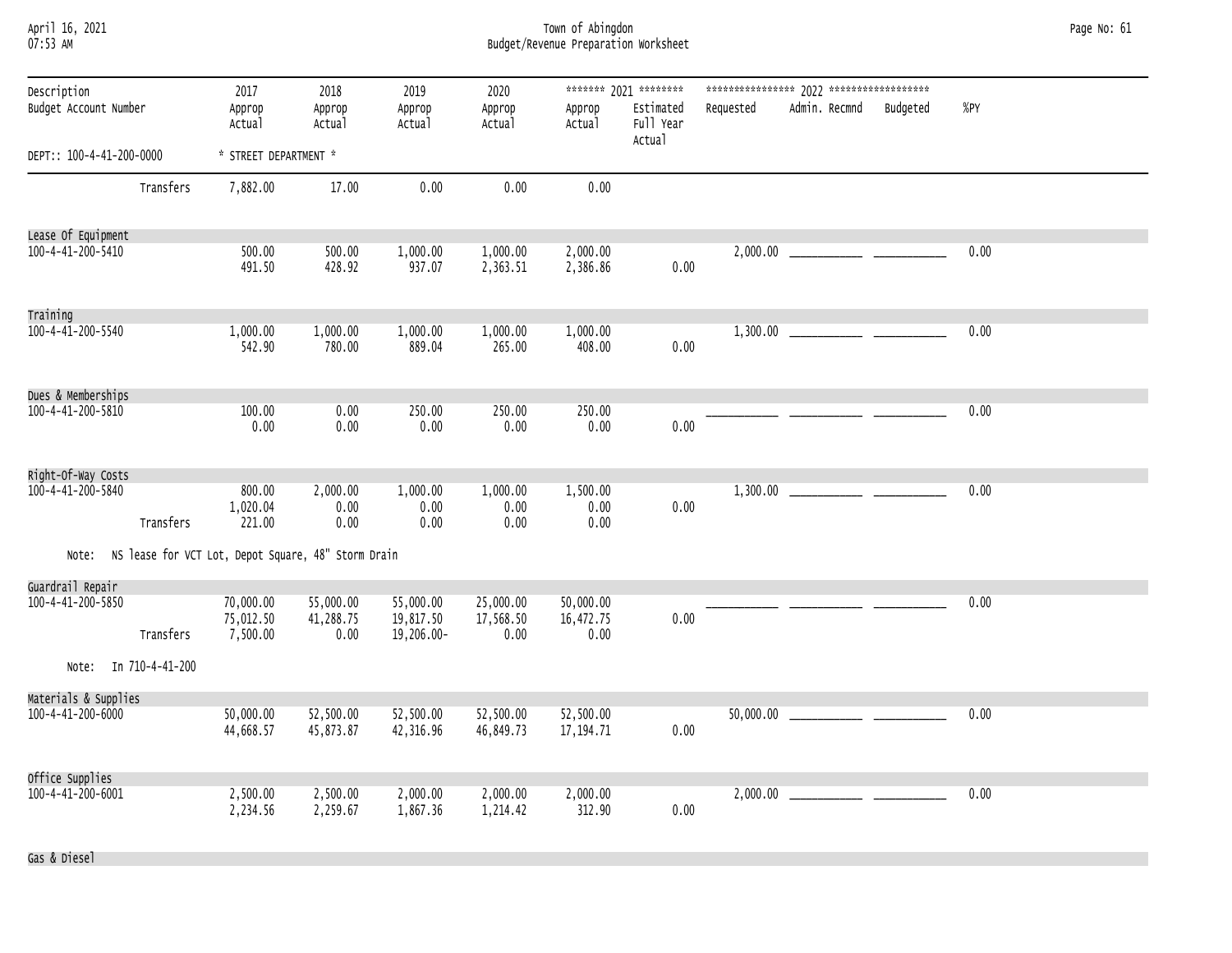| April 16, 2021  |  |
|-----------------|--|
| <b>N7.52 AM</b> |  |

April 16, 2021 Town of Abingdon Page No: 62 07:53 AM Budget/Revenue Preparation Worksheet

| Description                |                                | 2017                             | 2018                                    | 2019                                    | 2020                                     |                                | ******* 2021 ********            |           |               |          |      |
|----------------------------|--------------------------------|----------------------------------|-----------------------------------------|-----------------------------------------|------------------------------------------|--------------------------------|----------------------------------|-----------|---------------|----------|------|
| Budget Account Number      |                                | Approp<br>Actual                 | Approp<br>Actual                        | Approp<br>Actual                        | Approp<br>Actual                         | Approp<br>Actual               | Estimated<br>Full Year<br>Actual | Requested | Admin. Recmnd | Budgeted | %PY  |
| DEPT:: 100-4-41-200-0000   |                                | * STREET DEPARTMENT *            |                                         |                                         |                                          |                                |                                  |           |               |          |      |
| 100-4-41-200-6008          | Transfers                      | 0.00<br>57,027.42<br>51,616.00   | 59,250.00<br>60,687.73<br>0.00          | 54,000.00<br>66,489.67<br>5,016.00      | 60,000.00<br>52,057.06<br>0.00           | 60,000.00<br>30,898.49<br>0.00 | 0.00                             |           |               |          | 0.00 |
| Uniforms                   |                                |                                  |                                         |                                         |                                          |                                |                                  |           |               |          |      |
| 100-4-41-200-6011          | Transfers                      | 4,500.00<br>3,923.44<br>0.00     | 7,000.00<br>8,527.81<br>1,800.00        | 7,800.00<br>11,211.07<br>3,600.00       | 12,100.00<br>8,555.49<br>0.00            | 12,100.00<br>5,389.93<br>0.00  | 0.00                             |           |               |          | 0.00 |
| Road Salt                  |                                |                                  |                                         |                                         |                                          |                                |                                  |           |               |          |      |
| 100-4-41-200-6014          | Transfers                      | 0.00<br>0.00<br>0.00             | 45,000.00<br>36, 354.62<br>1,800.00-    | 45,000.00<br>869.44<br>40,000.00-       | 45,000.00<br>0.00<br>0.00                | 45,000.00<br>30,827.36<br>0.00 | 0.00                             |           |               |          | 0.00 |
| Asphalt Pavement Maint.    |                                |                                  |                                         |                                         |                                          |                                |                                  |           |               |          |      |
| 100-4-41-200-6021          | Transfers                      | 350,000.00<br>329,943.79<br>0.00 | 350,000.00<br>341, 346.77<br>0.00       | 635,660.92<br>692,709.45<br>57,049.00   | 500,000.00<br>569,223.32<br>0.00         | 0.00<br>0.00<br>0.00           | 0.00                             |           |               |          | 0.00 |
| Note: In 710-4-41-200      |                                |                                  |                                         |                                         |                                          |                                |                                  |           |               |          |      |
| Railroad Grade Xing Maint. |                                |                                  |                                         |                                         |                                          |                                |                                  |           |               |          |      |
| 100-4-41-200-6022          |                                | 5,000.00<br>0.00                 | 5,000.00<br>4,215.00                    | 5,000.00<br>8,430.00                    | 8,430.00<br>5,812.83                     | 4,215.00<br>4,215.00           | 0.00                             |           |               |          | 0.00 |
| Note:                      | **** Should be in 710-4-41-200 |                                  |                                         |                                         |                                          |                                |                                  |           |               |          |      |
| Miscellaneous (Co)         |                                |                                  |                                         |                                         |                                          |                                |                                  |           |               |          |      |
| 100-4-41-200-8100          | Transfers                      | 0.00<br>9.71<br>10.00            | 0.00<br>0.00<br>0.00                    | 0.00<br>0.00<br>0.00                    | 0.00<br>0.00<br>0.00                     | 0.00<br>0.00<br>0.00           | 0.00                             |           |               |          | 0.00 |
| Capital Outlay             |                                |                                  |                                         |                                         |                                          |                                |                                  |           |               |          |      |
| 100-4-41-200-8101          | Transfers                      | 49,500.00<br>41,367.88<br>0.00   | 416,800.00<br>252,874.89<br>100,025.00- | 479,527.00<br>307,612.33<br>121,829.00- | 804, 211.00<br>280,404.86<br>500,000.00- | 0.00<br>0.00<br>0.00           | 0.00                             |           |               |          | 0.00 |

Sidewalk, Curb, Gutter (Co)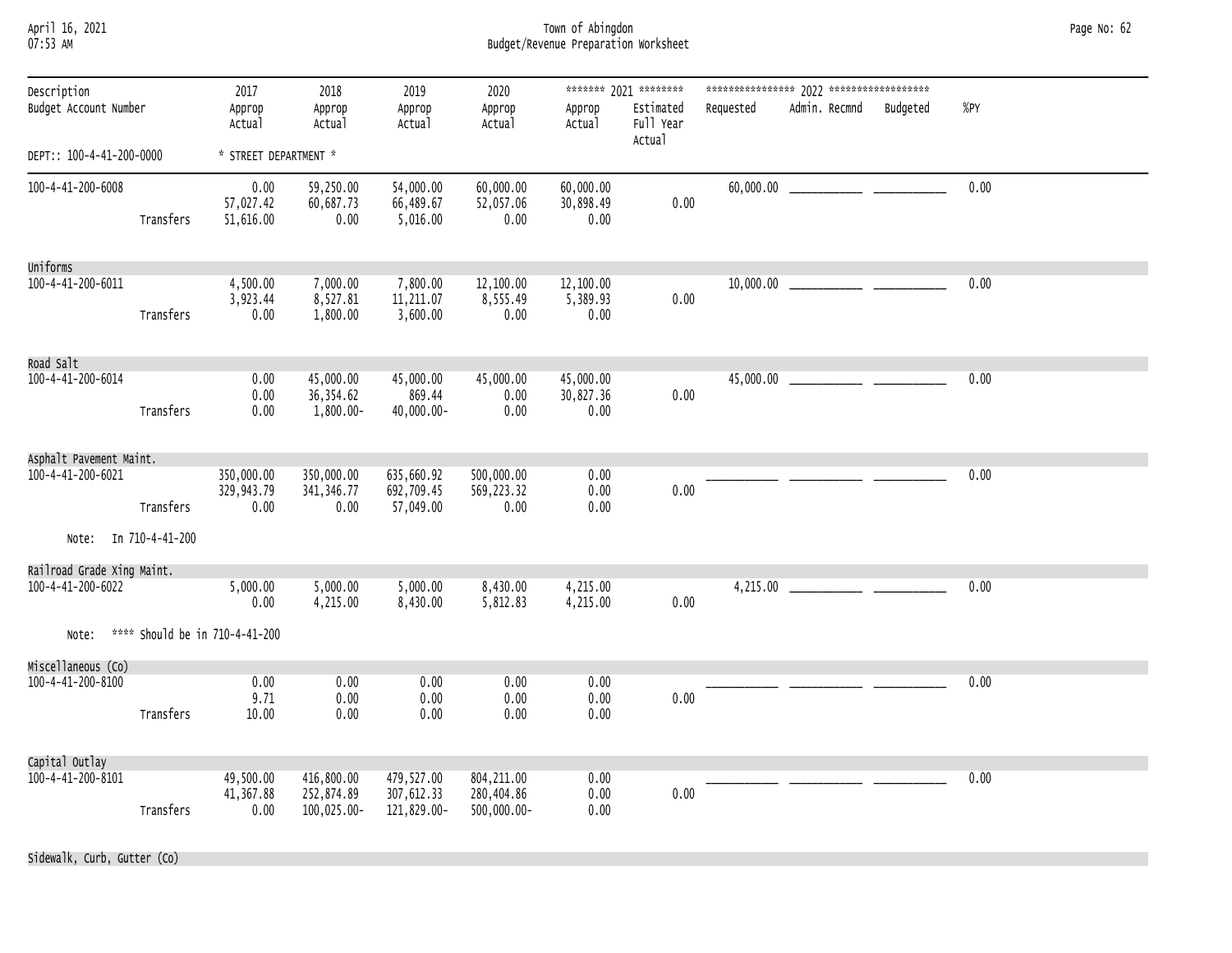April 16, 2021 Town of Abingdon Page No: 63 07:53 AM Budget/Revenue Preparation Worksheet

| Description                       |           | 2017                                      | 2018                                        | 2019                                       | 2020                                        |                                     | ******* 2021 ********            |              |               |          |      |  |
|-----------------------------------|-----------|-------------------------------------------|---------------------------------------------|--------------------------------------------|---------------------------------------------|-------------------------------------|----------------------------------|--------------|---------------|----------|------|--|
| Budget Account Number             |           | Approp<br>Actual                          | Approp<br>Actual                            | Approp<br>Actual                           | Approp<br>Actual                            | Approp<br>Actual                    | Estimated<br>Full Year<br>Actual | Requested    | Admin. Recmnd | Budgeted | %PY  |  |
| DEPT:: 100-4-41-200-0000          |           | * STREET DEPARTMENT *                     |                                             |                                            |                                             |                                     |                                  |              |               |          |      |  |
| 100-4-41-200-8112                 |           | 70,000.00<br>58,902.82                    | 0.00<br>0.00                                | 0.00<br>0.00                               | 0.00<br>0.00                                | 0.00<br>0.00                        | 0.00                             |              |               |          | 0.00 |  |
| Street Improvement (Co)           |           |                                           |                                             |                                            |                                             |                                     |                                  |              |               |          |      |  |
| 100-4-41-200-8113                 | Transfers | 70,000.00<br>1,506.60<br>7,720.00-        | 0.00<br>0.00<br>0.00                        | 0.00<br>0.00<br>0.00                       | 0.00<br>0.00<br>0.00                        | 0.00<br>0.00<br>0.00                | 0.00                             |              |               |          | 0.00 |  |
| Storm Drainage (Co)               |           |                                           |                                             |                                            |                                             |                                     |                                  |              |               |          |      |  |
| 100-4-41-200-8114                 |           | 50,000.00<br>9,472.69                     | 0.00<br>0.00                                | 0.00<br>0.00                               | 0.00<br>0.00                                | 0.00<br>0.00                        | 0.00                             |              |               |          | 0.00 |  |
|                                   | Transfers | $650.00 -$                                | 0.00                                        | 0.00                                       | 0.00                                        | 0.00                                |                                  |              |               |          |      |  |
| Signals-Design/Const/Upgrade (Co) |           |                                           |                                             |                                            |                                             |                                     |                                  |              |               |          |      |  |
| 100-4-41-200-8201                 |           | 15,000.00<br>10,479.57                    | 0.00<br>0.00                                | 0.00<br>0.00                               | 0.00<br>0.00                                | 0.00<br>0.00                        | 0.00                             |              |               |          | 0.00 |  |
| Signals-Equip. (Co)               |           |                                           |                                             |                                            |                                             |                                     |                                  |              |               |          |      |  |
| 100-4-41-200-8202                 |           | 10,000.00<br>0.00                         | 0.00<br>0.00                                | 0.00<br>0.00                               | 0.00<br>0.00                                | 0.00<br>0.00                        | 0.00                             |              |               |          | 0.00 |  |
| Professional Svcs. (Co)           |           |                                           |                                             |                                            |                                             |                                     |                                  |              |               |          |      |  |
| 100-4-41-200-8213                 | Transfers | 0.00<br>8,300.00<br>8,300.00              | 0.00<br>0.00<br>0.00                        | 0.00<br>0.00<br>0.00                       | 0.00<br>0.00<br>0.00                        | 0.00<br>0.00<br>0.00                | 0.00                             |              |               |          | 0.00 |  |
|                                   |           |                                           |                                             |                                            |                                             |                                     |                                  |              |               |          |      |  |
| Control Total                     |           | 1,764,746.00<br>1,620,775.15              | 2,023,638.00<br>1,723,574.30                | 2,381,957.92<br>2,188,853.34               | 2,582,375.00<br>2,078,493.87                | 1,465,792.00<br>998, 417.44         | 0.00                             | 1,298,695.00 | 0.00          | 0.00     | 0.00 |  |
|                                   | Transfers | 44,338.88                                 | 157,769.31-                                 | 95,780.00-                                 | 500,000.00-                                 | 0.00                                |                                  |              |               |          |      |  |
| DEPT: Total                       | Transfers | 1,764,746.00<br>1,620,775.15<br>44,338.88 | 2,023,638.00<br>1,723,574.30<br>157,769.31- | 2,381,957.92<br>2,188,853.34<br>95,780.00- | 2,582,375.00<br>2,078,493.87<br>500,000.00- | 1,465,792.00<br>998, 417.44<br>0.00 | 0.00                             | 1,298,695.00 | 0.00          | 0.00     | 0.00 |  |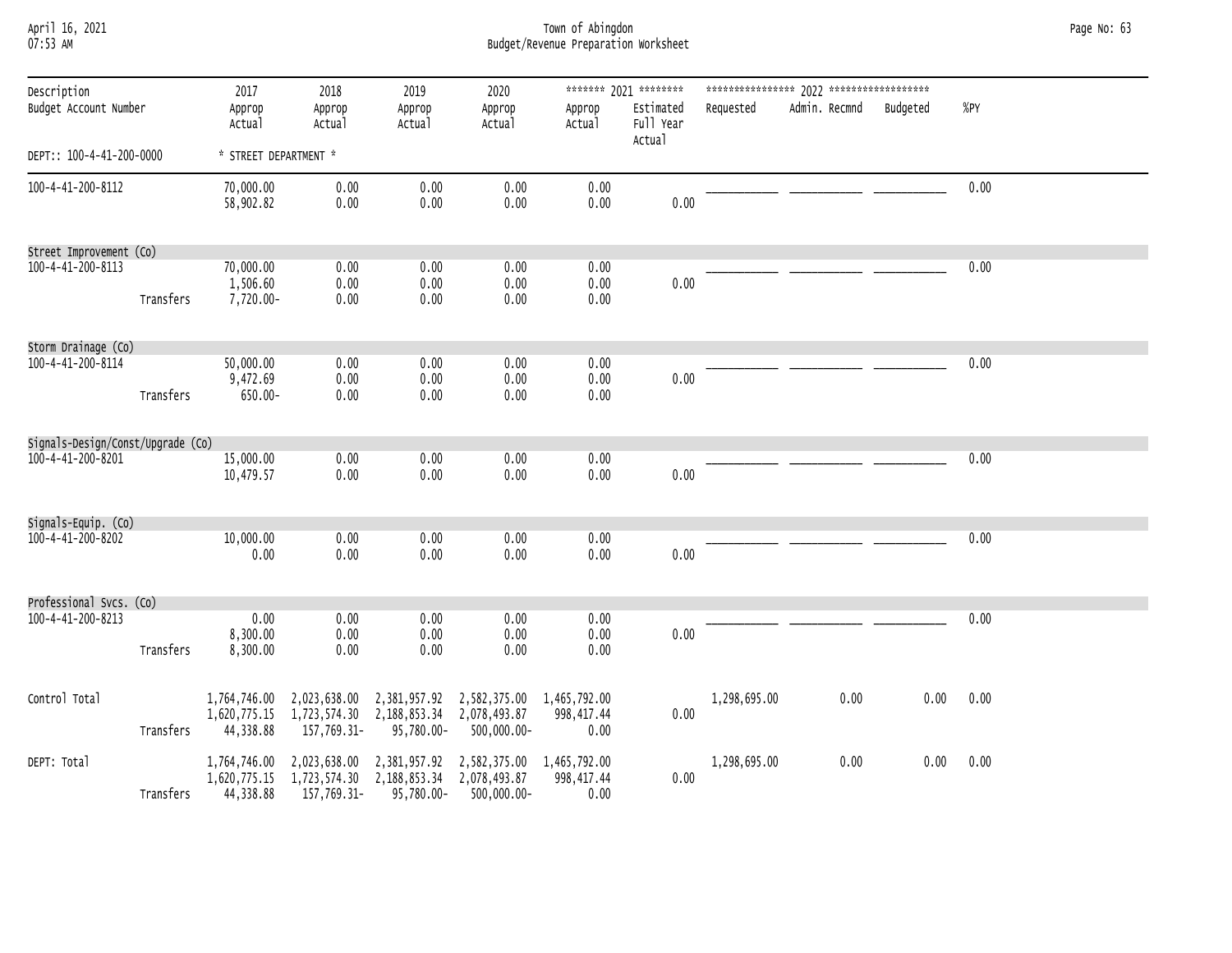| April 16, 2021<br>07:53 AM             |                                        |                                  |                                  |                                  | Town of Abingdon<br>Budget/Revenue Preparation Worksheet |                                                           |           |               |          |      | Page No: 64 |
|----------------------------------------|----------------------------------------|----------------------------------|----------------------------------|----------------------------------|----------------------------------------------------------|-----------------------------------------------------------|-----------|---------------|----------|------|-------------|
| Description<br>Budget Account Number   | 2017<br>Approp<br>Actual               | 2018<br>Approp<br>Actual         | 2019<br>Approp<br>Actual         | 2020<br>Approp<br>Actual         | Approp<br>Actual                                         | ******* 2021 ********<br>Estimated<br>Full Year<br>Actual | Requested | Admin. Recmnd | Budgeted | %PY  |             |
| DEPT:: 100-4-41-320-0000               | * STREET LIGHTS *                      |                                  |                                  |                                  |                                                          |                                                           |           |               |          |      |             |
| * STREET LIGHTS *<br>100-4-41-320-0000 |                                        |                                  |                                  |                                  |                                                          |                                                           |           |               |          |      |             |
| Street Lights-Electric Power           |                                        |                                  |                                  |                                  |                                                          |                                                           |           |               |          |      |             |
| 100-4-41-320-5110<br>Transfers         | 0.00<br>143, 311.96<br>131,336.00      | 142,200.00<br>143,269.69<br>0.00 | 143,500.00<br>136,412.50<br>0.00 | 152,100.00<br>137,816.77<br>0.00 | 0.00<br>0.00<br>0.00                                     | 0.00                                                      |           |               |          | 0.00 |             |
| Street Light Construction (Co)         |                                        |                                  |                                  |                                  |                                                          |                                                           |           |               |          |      |             |
| 100-4-41-320-8212                      | 10,000.00<br>6,611.69                  | 0.00<br>0.00                     | 0.00<br>0.00                     | 0.00<br>0.00                     | 0.00<br>0.00                                             | 0.00                                                      |           |               |          | 0.00 |             |
| Control Total<br>Transfers             | 10,000.00<br>149,923.65<br>131,336.00  | 142,200.00<br>143,269.69<br>0.00 | 143,500.00<br>136,412.50<br>0.00 | 152,100.00<br>137,816.77<br>0.00 | 0.00<br>0.00<br>0.00                                     | 0.00                                                      | 0.00      | 0.00          | 0.00     | 0.00 |             |
| DEPT: Total<br>Transfers               | 10,000.00<br>149,923.65<br>131, 336.00 | 142,200.00<br>143,269.69<br>0.00 | 143,500.00<br>136,412.50<br>0.00 | 152,100.00<br>137,816.77<br>0.00 | 0.00<br>0.00<br>0.00                                     | 0.00                                                      | 0.00      | 0.00          | 0.00     | 0.00 |             |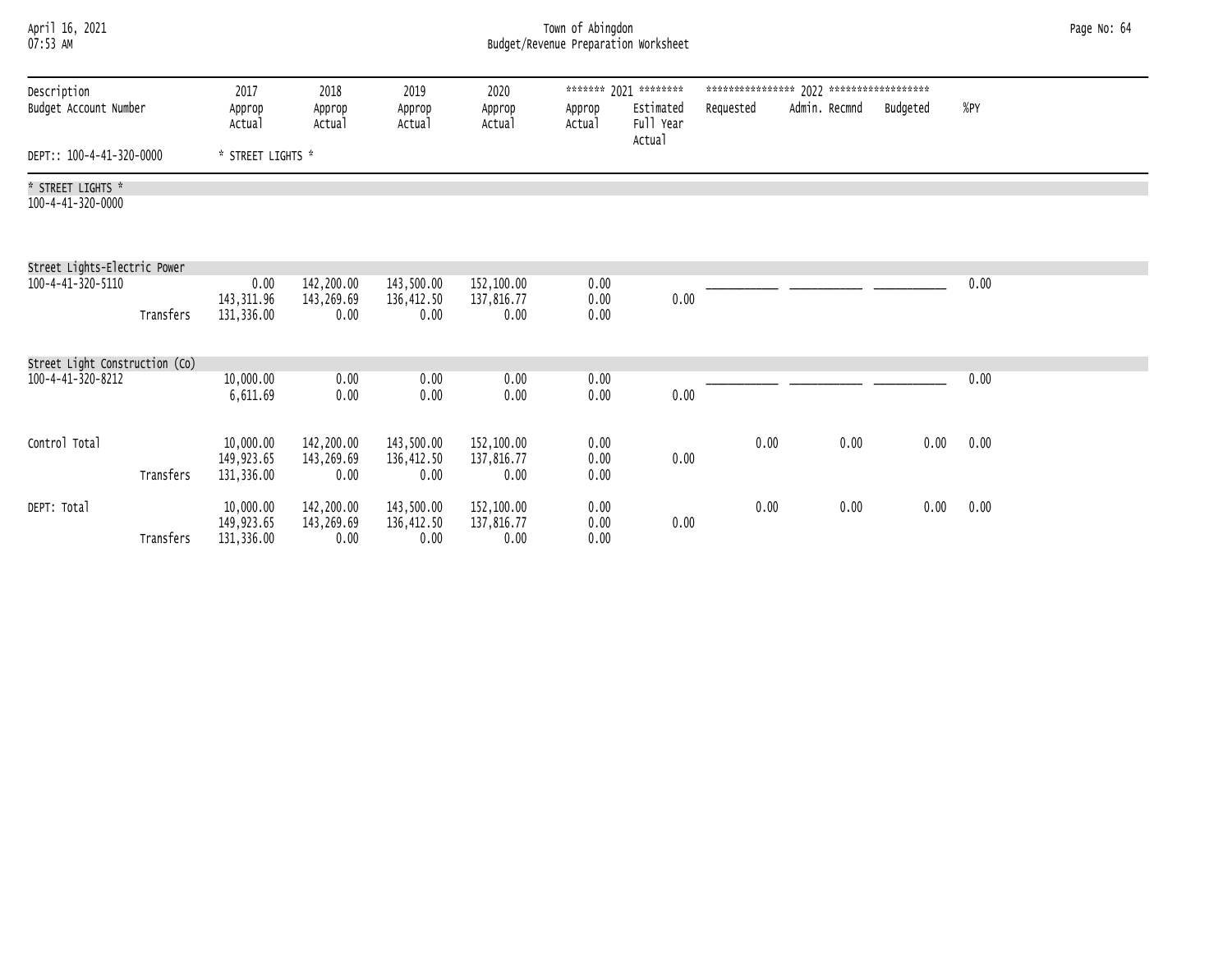| April 16, 2021<br>07:53 AM                    |           |                                      |                          |                          |                          | Town of Abingdon<br>Budget/Revenue Preparation Worksheet |                                                           |           |               |          |      | Page No: 65 |
|-----------------------------------------------|-----------|--------------------------------------|--------------------------|--------------------------|--------------------------|----------------------------------------------------------|-----------------------------------------------------------|-----------|---------------|----------|------|-------------|
| Description<br>Budget Account Number          |           | 2017<br>Approp<br>Actual             | 2018<br>Approp<br>Actual | 2019<br>Approp<br>Actual | 2020<br>Approp<br>Actual | Approp<br>Actual                                         | ******* 2021 ********<br>Estimated<br>Full Year<br>Actual | Requested | Admin. Recmnd | Budgeted | %PY  |             |
| DEPT:: 100-4-41-330-0000                      |           | * SNOW AND ICE REMOVAL *             |                          |                          |                          |                                                          |                                                           |           |               |          |      |             |
| * SNOW AND ICE REMOVAL *<br>100-4-41-330-0000 |           |                                      |                          |                          |                          |                                                          |                                                           |           |               |          |      |             |
| Road Salt                                     |           |                                      |                          |                          |                          |                                                          |                                                           |           |               |          |      |             |
| 100-4-41-330-6014                             | Transfers | 70,000.00<br>34,527.18<br>25,000.00- | 0.00<br>0.00<br>0.00     | 0.00<br>0.00<br>0.00     | 0.00<br>0.00<br>0.00     | 0.00<br>0.00<br>0.00                                     | 0.00                                                      |           |               |          | 0.00 |             |
| Other Snow Removal Materials                  |           |                                      |                          |                          |                          |                                                          |                                                           |           |               |          |      |             |
| 100-4-41-330-6021                             |           | 2,500.00<br>725.78                   | 0.00<br>0.00             | 0.00<br>0.00             | 0.00<br>0.00             | 0.00<br>0.00                                             | 0.00                                                      |           |               |          | 0.00 |             |
| Control Total                                 | Transfers | 72,500.00<br>35,252.96<br>25,000.00- | 0.00<br>0.00<br>0.00     | 0.00<br>0.00<br>0.00     | 0.00<br>0.00<br>0.00     | 0.00<br>0.00<br>0.00                                     | 0.00                                                      | 0.00      | 0.00          | 0.00     | 0.00 |             |
| DEPT: Total                                   | Transfers | 72,500.00<br>35,252.96<br>25,000.00- | 0.00<br>0.00<br>0.00     | 0.00<br>0.00<br>0.00     | 0.00<br>0.00<br>0.00     | 0.00<br>0.00<br>0.00                                     | 0.00                                                      | 0.00      | 0.00          | 0.00     | 0.00 |             |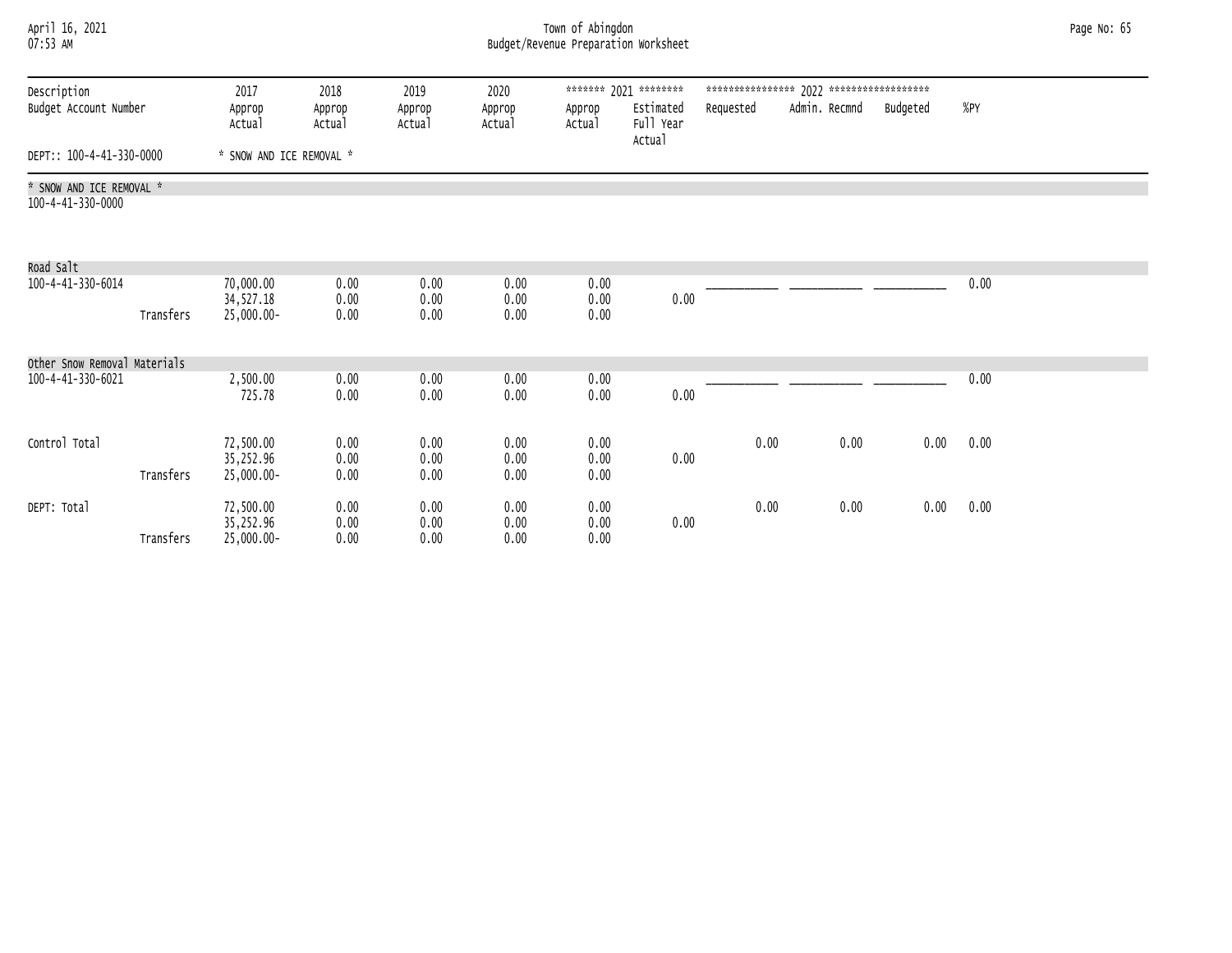| April 16, 2021<br>07:53 AM            |           |                                 |                          |                          |                          | Town of Abingdon<br>Budget/Revenue Preparation Worksheet |                                                           |           |               |          |      | Page No: 66 |
|---------------------------------------|-----------|---------------------------------|--------------------------|--------------------------|--------------------------|----------------------------------------------------------|-----------------------------------------------------------|-----------|---------------|----------|------|-------------|
| Description<br>Budget Account Number  |           | 2017<br>Approp<br>Actual        | 2018<br>Approp<br>Actual | 2019<br>Approp<br>Actual | 2020<br>Approp<br>Actual | Approp<br>Actual                                         | ******* 2021 ********<br>Estimated<br>Full Year<br>Actual | Requested | Admin. Recmnd | Budgeted | %PY  |             |
| DEPT:: 100-4-41-340-0000              |           | * PARKING LOTS *                |                          |                          |                          |                                                          |                                                           |           |               |          |      |             |
| * PARKING LOTS *<br>100-4-41-340-0000 |           |                                 |                          |                          |                          |                                                          |                                                           |           |               |          |      |             |
| Maint.<br>100-4-41-340-3300           |           | 10,000.00<br>701.84             | 0.00<br>0.00             | 0.00<br>0.00             | 0.00<br>0.00             | 0.00<br>0.00                                             | 0.00                                                      |           |               |          | 0.00 |             |
| Electric Power                        |           |                                 |                          |                          |                          |                                                          |                                                           |           |               |          |      |             |
| 100-4-41-340-5110                     | Transfers | 0.00<br>902.04<br>840.00        | 900.00<br>834.20<br>0.00 | 850.00<br>790.45<br>0.00 | 850.00<br>756.54<br>0.00 | 0.00<br>0.00<br>0.00                                     | 0.00                                                      |           |               |          | 0.00 |             |
| Control Total                         | Transfers | 10,000.00<br>1,603.88<br>840.00 | 900.00<br>834.20<br>0.00 | 850.00<br>790.45<br>0.00 | 850.00<br>756.54<br>0.00 | 0.00<br>0.00<br>0.00                                     | 0.00                                                      | 0.00      | 0.00          | 0.00     | 0.00 |             |
| DEPT: Total                           | Transfers | 10,000.00<br>1,603.88<br>840.00 | 900.00<br>834.20<br>0.00 | 850.00<br>790.45<br>0.00 | 850.00<br>756.54<br>0.00 | 0.00<br>0.00<br>0.00                                     | 0.00                                                      | 0.00      | 0.00          | 0.00     | 0.00 |             |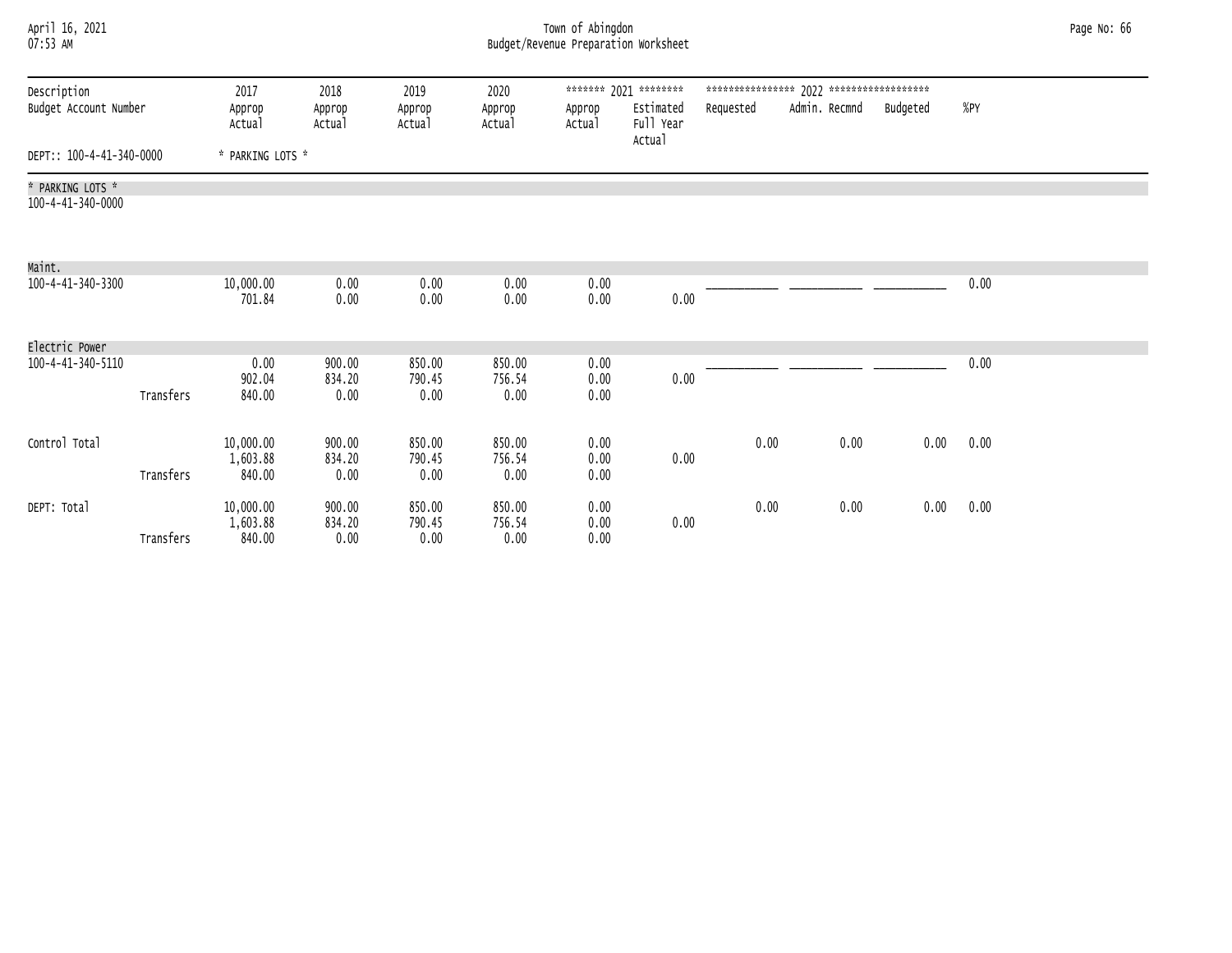| April 16, 2021<br>07:53 AM                            |           | Town of Abingdon<br>Budget/Revenue Preparation Worksheet |                                       |                                         |                                |                                |                                                           |           |               |          |      |  |
|-------------------------------------------------------|-----------|----------------------------------------------------------|---------------------------------------|-----------------------------------------|--------------------------------|--------------------------------|-----------------------------------------------------------|-----------|---------------|----------|------|--|
| Description<br>Budget Account Number                  |           | 2017<br>Approp<br>Actual                                 | 2018<br>Approp<br>Actual              | 2019<br>Approp<br>Actual                | 2020<br>Approp<br>Actual       | Approp<br>Actual               | ******* 2021 ********<br>Estimated<br>Full Year<br>Actual | Requested | Admin. Recmnd | Budgeted | %PY  |  |
| DEPT:: 100-4-42-300-0000                              |           |                                                          | * SOLID WASTE COLLECTION & RECYC *    |                                         |                                |                                |                                                           |           |               |          |      |  |
| * SOLID WASTE COLLECTION *<br>100-4-42-300-0000       |           |                                                          |                                       |                                         |                                |                                |                                                           |           |               |          |      |  |
| Salaries Staff - Regular<br>100-4-42-300-1101         | Transfers | 84,017.00<br>90,072.89<br>0.00                           | 128,810.00<br>89,527.26<br>39,266.00- | 139,039.00<br>93,540.30<br>46,500.00-   | 94,668.00<br>88,682.21<br>0.00 | 94,782.00<br>59,049.05<br>0.00 | 0.00                                                      |           |               |          | 0.00 |  |
| Salaries & Wages - Overtime<br>100-4-42-300-1201      |           | 12,500.00<br>2,279.70                                    | 12,500.00<br>2,255.68                 | 8,000.00<br>727.32                      | 2,000.00<br>868.23             | 2,000.00<br>1,007.53           | 0.00                                                      |           |               |          | 0.00 |  |
| Fica                                                  | Transfers | 0.00                                                     | $10,000.00 -$                         | 7,000.00-                               | 0.00                           | 0.00                           |                                                           |           |               |          |      |  |
| $100 - 4 - 42 - 300 - 2100$                           | Transfers | 7,384.00<br>6,898.87<br>0.00                             | 10,810.00<br>6,855.14<br>132.65       | 11,249.00<br>6,903.14<br>$4,300.00 -$   | 7,395.00<br>6,684.11<br>0.00   | 7,404.00<br>4,468.09<br>0.00   | 0.00                                                      |           |               |          | 0.00 |  |
| Vrs - Retirement<br>100-4-42-300-2200                 | Transfers | 5,466.00<br>5,932.28<br>0.00                             | 12,813.00<br>9,814.36<br>0.00         | 14,353.00<br>9,321.44<br>$4,700.00 -$   | 9,709.00<br>9,120.04<br>0.00   | 9,235.00<br>5,887.76<br>0.00   | 0.00                                                      |           |               |          | 0.00 |  |
| Hospitalization Insurance<br>100-4-42-300-2300        | Transfers | 26,970.00<br>29,524.15<br>0.00                           | 42,714.00<br>29,354.04<br>12,500.00-  | 44,099.00<br>28,006.29<br>$16,000.00 -$ | 26,488.00<br>21,100.62<br>0.00 | 21,804.00<br>13,579.44<br>0.00 | 0.00                                                      |           |               |          | 0.00 |  |
| Vrs - Life Insurance                                  |           |                                                          |                                       |                                         |                                |                                |                                                           |           |               |          |      |  |
| 100-4-42-300-2400                                     | Transfers | 1,083.00<br>1,161.38<br>0.00                             | 1,668.00<br>1,125.52<br>0.00          | 1,801.00<br>1,185.78<br>$600.00 -$      | 1,218.00<br>1,130.34<br>0.00   | 1,246.00<br>794.64<br>0.00     | 0.00                                                      | 1,225.00  |               |          | 0.00 |  |
| Unemployment Insurance<br>$100 - 4 - 42 - 300 - 2600$ |           | 514.00                                                   | 605.00                                | 504.00                                  | 240.00                         | 240.00                         |                                                           | 185.00    |               |          | 0.00 |  |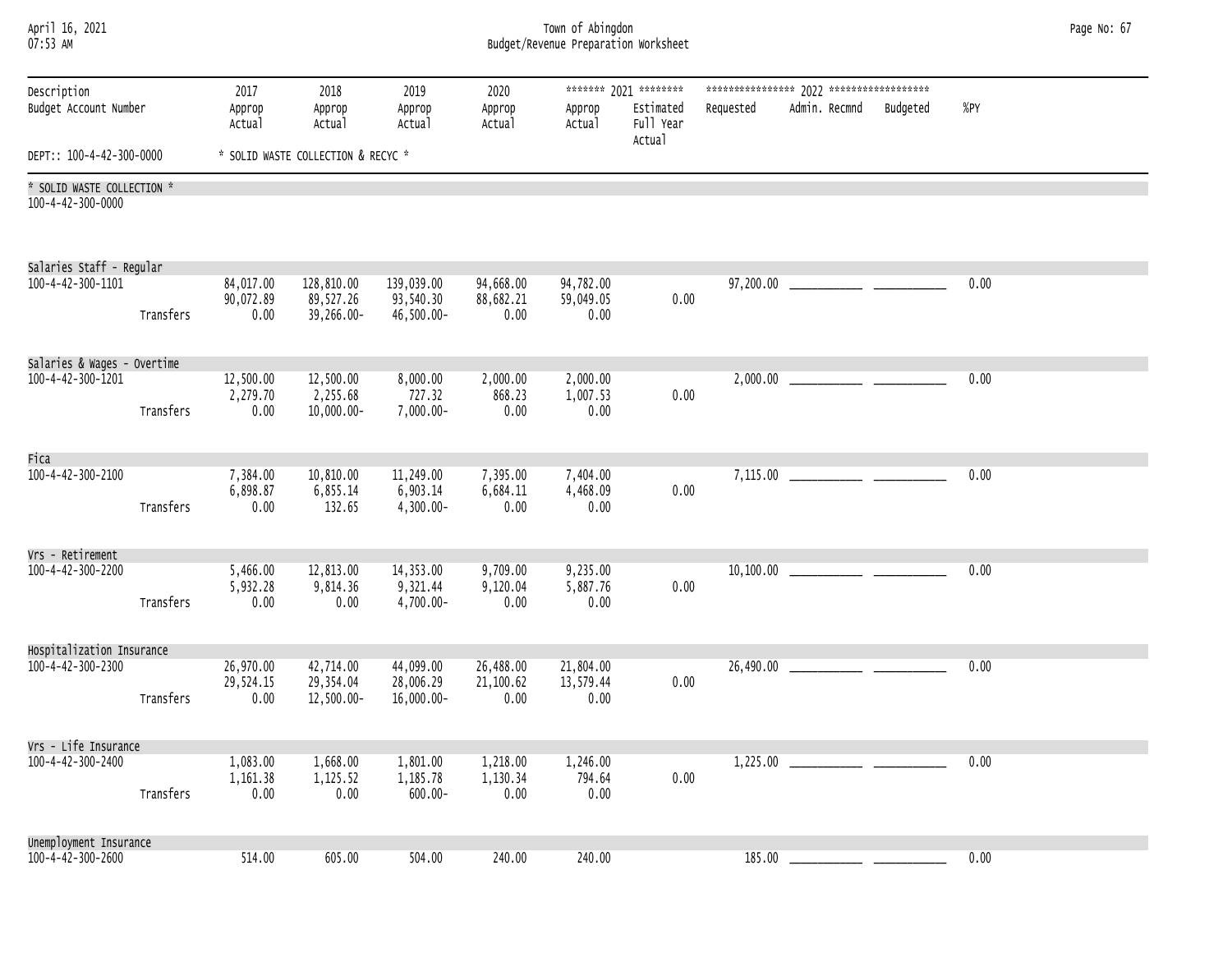| April 16, 2021  |  |
|-----------------|--|
| <b>N7.52 AM</b> |  |

## April 16, 2021 Town of Abingdon Page No: 68 07:53 AM Budget/Revenue Preparation Worksheet

| Description<br>Budget Account Number          |                                          | 2017<br>Approp<br>Actual                | 2018<br>Approp<br>Actual              | 2019<br>Approp<br>Actual            | 2020<br>Approp<br>Actual          | Approp<br>Actual                | ******* 2021 ********<br>Estimated<br>Full Year<br>Actual | Requested            | Admin. Recmnd Budgeted |      | %PY  |  |
|-----------------------------------------------|------------------------------------------|-----------------------------------------|---------------------------------------|-------------------------------------|-----------------------------------|---------------------------------|-----------------------------------------------------------|----------------------|------------------------|------|------|--|
| DEPT:: 100-4-42-300-0000                      |                                          |                                         | * SOLID WASTE COLLECTION & RECYC *    |                                     |                                   |                                 |                                                           |                      |                        |      |      |  |
|                                               | Transfers                                | 362.36<br>0.00                          | 332.39<br>0.00                        | 170.22<br>320.00-                   | 135.89<br>0.00                    | 157.43<br>0.00                  | 0.00                                                      |                      |                        |      |      |  |
| Workman's Comp.                               |                                          |                                         |                                       |                                     |                                   |                                 |                                                           |                      |                        |      |      |  |
| $100 - 4 - 42 - 300 - 2700$                   | Transfers                                | 4,961.00<br>6,094.02<br>1,134.00        | 7,922.00<br>5,622.95<br>0.00          | 8,441.00<br>5,344.21<br>2,800.00-   | 5,663.00<br>5,696.13<br>0.00      | 6,101.00<br>3,762.84<br>0.00    | 0.00                                                      |                      |                        |      | 0.00 |  |
| Health, Safety & Medical<br>100-4-42-300-3111 |                                          | 500.00<br>300.00                        | 500.00<br>0.00                        | 500.00<br>500.00                    | 500.00<br>300.56                  | 500.00<br>116.15                | 0.00                                                      |                      |                        |      | 0.00 |  |
| Cont. Svcs.-Solid Waste Col & Recyc           |                                          |                                         |                                       |                                     |                                   |                                 |                                                           |                      |                        |      |      |  |
| 100-4-42-300-3160                             | Transfers                                | 140,000.00<br>126,617.47<br>0.00        | 55,650.00<br>140, 352.80<br>85,000.00 | 0.00<br>154,644.00<br>118,608.00    | 0.00<br>0.00<br>0.00              | 0.00<br>10,836.00<br>0.00       | 0.00                                                      |                      |                        |      | 0.00 |  |
| Repairs - Portable Equipment                  |                                          |                                         |                                       |                                     |                                   |                                 |                                                           |                      |                        |      |      |  |
| 100-4-42-300-3310                             |                                          | 500.00<br>0.00                          | 200.00<br>86.42                       | 250.00<br>0.00                      | 250.00<br>0.00                    | 250.00<br>136.99                | 0.00                                                      |                      |                        |      | 0.00 |  |
| Advertising/Promotion                         |                                          |                                         |                                       |                                     |                                   |                                 |                                                           |                      |                        |      |      |  |
| 100-4-42-300-3600                             |                                          | 1,300.00<br>0.00                        | 0.00<br>0.00                          | 0.00<br>0.00                        | 0.00<br>0.00                      | 0.00<br>0.00                    | 0.00                                                      |                      |                        |      | 0.00 |  |
| Tipping Fees                                  |                                          |                                         |                                       |                                     |                                   |                                 |                                                           |                      |                        |      |      |  |
| 100-4-42-300-3840                             | Transfers                                | 70,000.00<br>64,682.78<br>0.00          | 75,000.00<br>87,743.07<br>0.00        | 75,000.00<br>99,330.39<br>12,000.00 | 114,000.00<br>134, 417.71<br>0.00 | 130,000.00<br>80,639.85<br>0.00 | 0.00                                                      |                      |                        |      | 0.00 |  |
| Materials & Supplies                          |                                          |                                         |                                       |                                     |                                   |                                 |                                                           |                      |                        |      |      |  |
| 100-4-42-300-6000<br>Detail:                  | Transfers<br>Purchase 100 new trash cans | 3,500.00<br>1,202.56<br>0.00            | 2,000.00<br>1,230.87<br>0.00          | 2,000.00<br>218.28<br>388.00-       | 2,000.00<br>296.16<br>0.00        | 7,250.00<br>6,418.84<br>0.00    | 0.00                                                      | 7,500.00<br>5,500.00 | 0.00                   | 0.00 | 0.00 |  |
|                                               |                                          | General Purchase - cleaners for trucks, |                                       |                                     |                                   |                                 |                                                           | 2,000.00             | 0.00                   | 0.00 |      |  |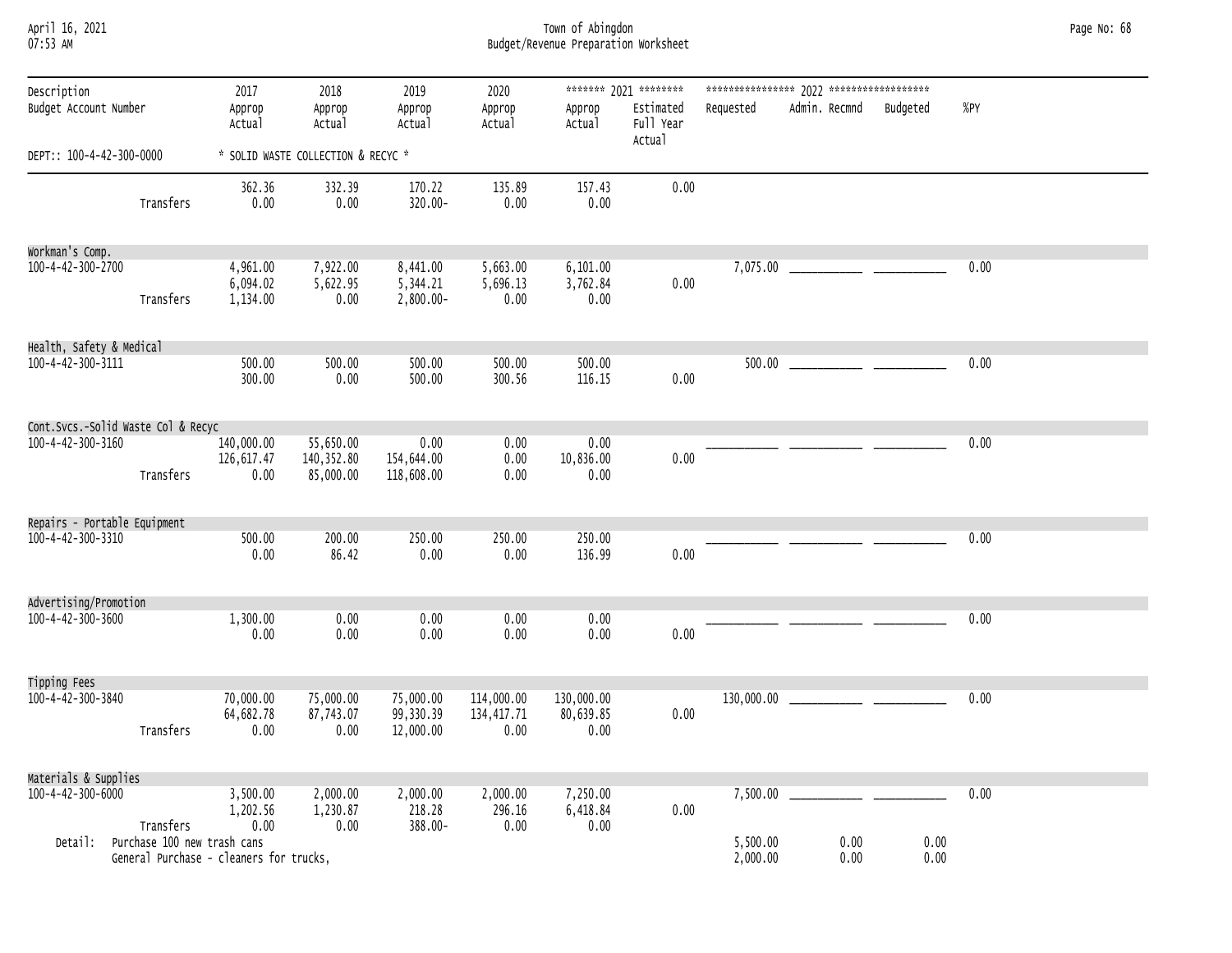| April 16, 2021<br>07:53 AM           | Town of Abingdon<br>Budget/Revenue Preparation Worksheet |                                       |                                        |                                        |                                  |                                   |                                                 | Page No: 69 |               |          |      |  |
|--------------------------------------|----------------------------------------------------------|---------------------------------------|----------------------------------------|----------------------------------------|----------------------------------|-----------------------------------|-------------------------------------------------|-------------|---------------|----------|------|--|
| Description<br>Budget Account Number |                                                          | 2017<br>Approp<br>Actual              | 2018<br>Approp<br>Actual               | 2019<br>Approp<br>Actual               | 2020<br>Approp<br>Actual         | Approp<br>Actual                  | ******* 2021 ********<br>Estimated<br>Full Year | Requested   | Admin. Recmnd | Budgeted | %PY  |  |
| DEPT:: 100-4-42-300-0000             |                                                          |                                       | * SOLID WASTE COLLECTION & RECYC *     |                                        |                                  |                                   | Actual                                          |             |               |          |      |  |
| etc                                  |                                                          |                                       |                                        |                                        |                                  |                                   |                                                 |             |               |          |      |  |
| Uniforms                             |                                                          |                                       |                                        |                                        |                                  |                                   |                                                 |             |               |          |      |  |
| 100-4-42-300-6011                    |                                                          | 600.00<br>324.05                      | 1,000.00<br>688.89                     | 1,200.00<br>749.66                     | 1,200.00<br>838.61               | 1,200.00<br>623.15                | 0.00                                            | 1,200.00    |               |          | 0.00 |  |
| Purchase Of Equipment (Co)           |                                                          |                                       |                                        |                                        |                                  |                                   |                                                 |             |               |          |      |  |
| 100-4-42-300-8000                    |                                                          | 27,000.00<br>26,919.09                | 0.00<br>0.00                           | 0.00<br>0.00                           | 0.00<br>0.00                     | 0.00<br>0.00                      | 0.00                                            |             |               |          | 0.00 |  |
| Capital Outlay                       |                                                          |                                       |                                        |                                        |                                  |                                   |                                                 |             |               |          |      |  |
| 100-4-42-300-8101<br>Detail:         |                                                          | 0.00<br>0.00                          | 189,629.00<br>159,548.09               | 61,750.00<br>61,464.88                 | 28,962.00<br>28,961.41           | 0.00<br>0.00                      | 0.00                                            | 0.00        | 0.00          | 0.00     | 0.00 |  |
|                                      |                                                          |                                       |                                        |                                        |                                  |                                   |                                                 |             |               |          |      |  |
| Purchase Of Equipment-Carts (Co)     |                                                          | 0.00                                  |                                        | 0.00                                   | 0.00                             |                                   |                                                 |             |               |          | 0.00 |  |
| 100-4-42-300-8201                    |                                                          | 0.00                                  | 0.00<br>0.00                           | 0.00                                   | 0.00                             | 0.00<br>0.00                      | 0.00                                            |             |               |          |      |  |
| Control Total                        | Transfers                                                | 386,295.00<br>362, 371.60<br>1,134.00 | 541,821.00<br>534, 537.48<br>23,366.65 | 368,186.00<br>462, 105.91<br>48,000.00 | 294,293.00<br>298,232.02<br>0.00 | 282,012.00<br>187, 477.76<br>0.00 | 0.00                                            | 290,590.00  | 0.00          | 0.00     | 0.00 |  |
| DEPT: Total                          | Transfers                                                | 386,295.00<br>362, 371.60<br>1,134.00 | 541,821.00<br>534,537.48<br>23,366.65  | 368,186.00<br>462, 105.91<br>48,000.00 | 294,293.00<br>298,232.02<br>0.00 | 282,012.00<br>187,477.76<br>0.00  | 0.00                                            | 290,590.00  | 0.00          | 0.00     | 0.00 |  |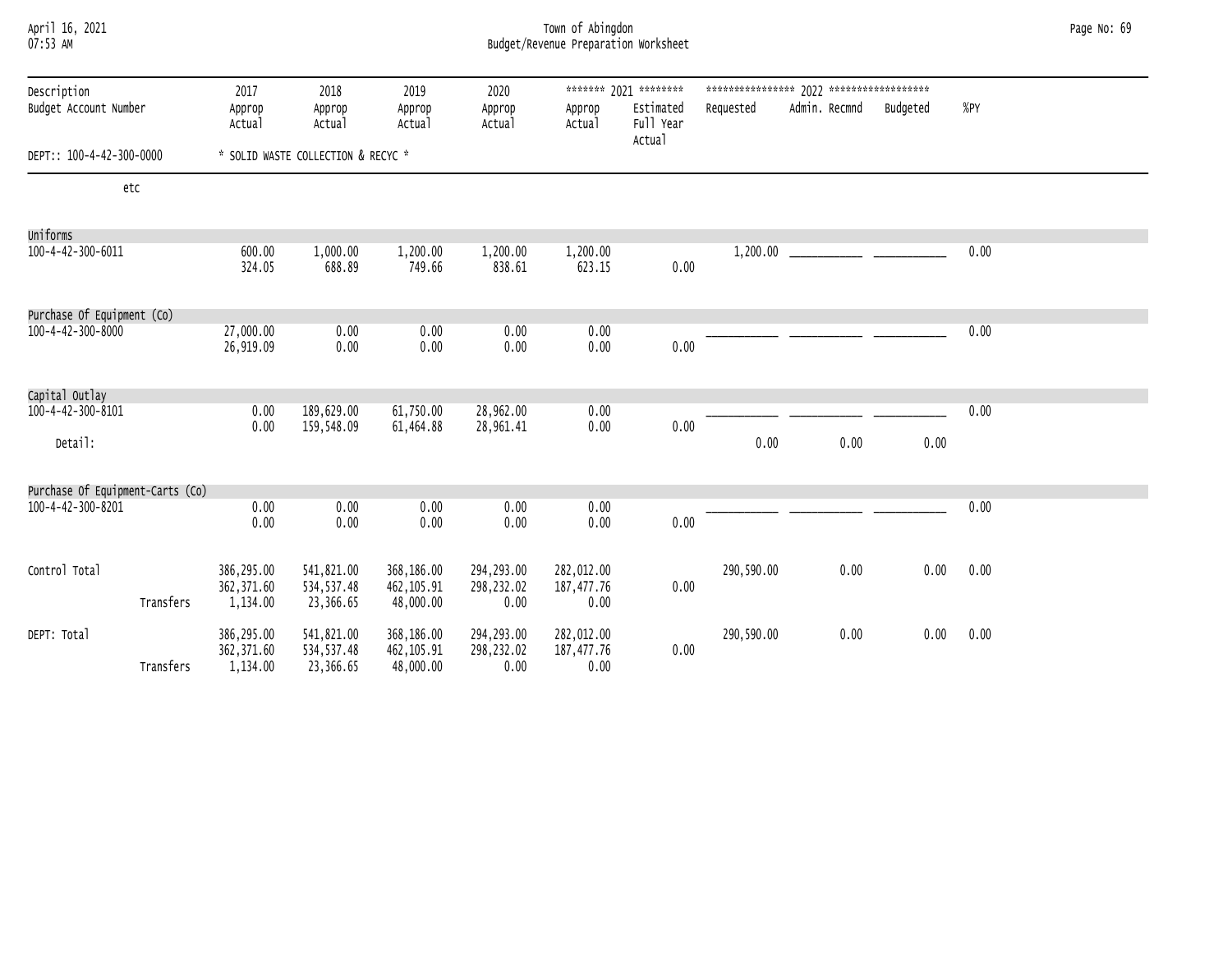| April 16, 2021 |  |
|----------------|--|
| $07:53$ AM     |  |

### April 16, 2021 Town of Abingdon Page No: 70 07:53 AM Budget/Revenue Preparation Worksheet

| Page No: 70 |  |  |
|-------------|--|--|
|-------------|--|--|

| Description<br>Budget Account Number                     | 2017<br>Approp | 2018<br>Approp                      | 2019<br>Approp | 2020<br>Approp   | Approp                 | ******* 2021 ********<br>Estimated | Requested | Admin. Recmnd<br>Budgeted | %PY  |  |
|----------------------------------------------------------|----------------|-------------------------------------|----------------|------------------|------------------------|------------------------------------|-----------|---------------------------|------|--|
|                                                          | Actual         | Actual                              | Actual         | Actual           | Actual                 | Full Year<br>Actual                |           |                           |      |  |
| DEPT:: 100-4-43-000-0000                                 |                | **BLDG. & GROUNDS MAINT. DIVISION** |                |                  |                        |                                    |           |                           |      |  |
| **BLDG. & GROUNDS MAINT. DIVISION**<br>100-4-43-000-0000 |                |                                     |                |                  |                        |                                    |           |                           |      |  |
| * FACILITY MAINTENANCE *<br>100-4-43-201-0000            |                |                                     |                |                  |                        |                                    |           |                           |      |  |
| Salaries Staff - Regular                                 |                |                                     |                |                  |                        |                                    |           |                           |      |  |
| 100-4-43-201-1101                                        | 0.00<br>0.00   | 0.00<br>0.00                        | 0.00<br>0.00   | 0.00<br>1,298.66 | 88,814.00<br>54,096.98 | 0.00                               |           |                           | 0.00 |  |
| Salaries & Wages Overtime                                |                |                                     |                |                  |                        |                                    |           |                           |      |  |
| 100-4-43-201-1201                                        | 0.00<br>0.00   | 0.00<br>0.00                        | 0.00<br>0.00   | 0.00<br>0.00     | 0.00<br>0.00           | 0.00                               |           |                           | 0.00 |  |
| Salaries & Wages Regular PT                              |                |                                     |                |                  |                        |                                    |           |                           |      |  |
| 100-4-43-201-1301                                        | 0.00<br>0.00   | 0.00<br>0.00                        | 0.00<br>0.00   | 0.00<br>0.00     | 0.00<br>0.00           | 0.00                               |           |                           | 0.00 |  |
| Fica                                                     |                |                                     |                |                  |                        |                                    |           |                           |      |  |
| 100-4-43-201-2100                                        | 0.00<br>0.00   | 0.00<br>0.00                        | 0.00<br>0.00   | 0.00<br>0.00     | 6,794.00<br>3,857.92   | 0.00                               |           |                           | 0.00 |  |
| Vrs - Retirement                                         |                |                                     |                |                  |                        |                                    |           |                           |      |  |
| 100-4-43-201-2200                                        | 0.00<br>0.00   | 0.00<br>0.00                        | 0.00<br>0.00   | 0.00<br>0.00     | 8,797.00<br>5,594.80   | 0.00                               |           |                           | 0.00 |  |
| Hospitalization Insurance                                |                |                                     |                |                  |                        |                                    |           |                           |      |  |
| 100-4-43-201-2300                                        | 0.00<br>0.00   | 0.00<br>0.00                        | 0.00<br>0.00   | 0.00<br>0.00     | 34,886.00<br>16,324.80 | 0.00                               |           |                           | 0.00 |  |
| Vrs - Life Insurance                                     |                |                                     |                |                  |                        |                                    |           |                           |      |  |
| 100-4-43-201-2400                                        | 0.00<br>0.00   | 0.00<br>0.00                        | 0.00<br>0.00   | 0.00<br>0.00     | 1,187.00<br>754.96     | 0.00                               |           |                           | 0.00 |  |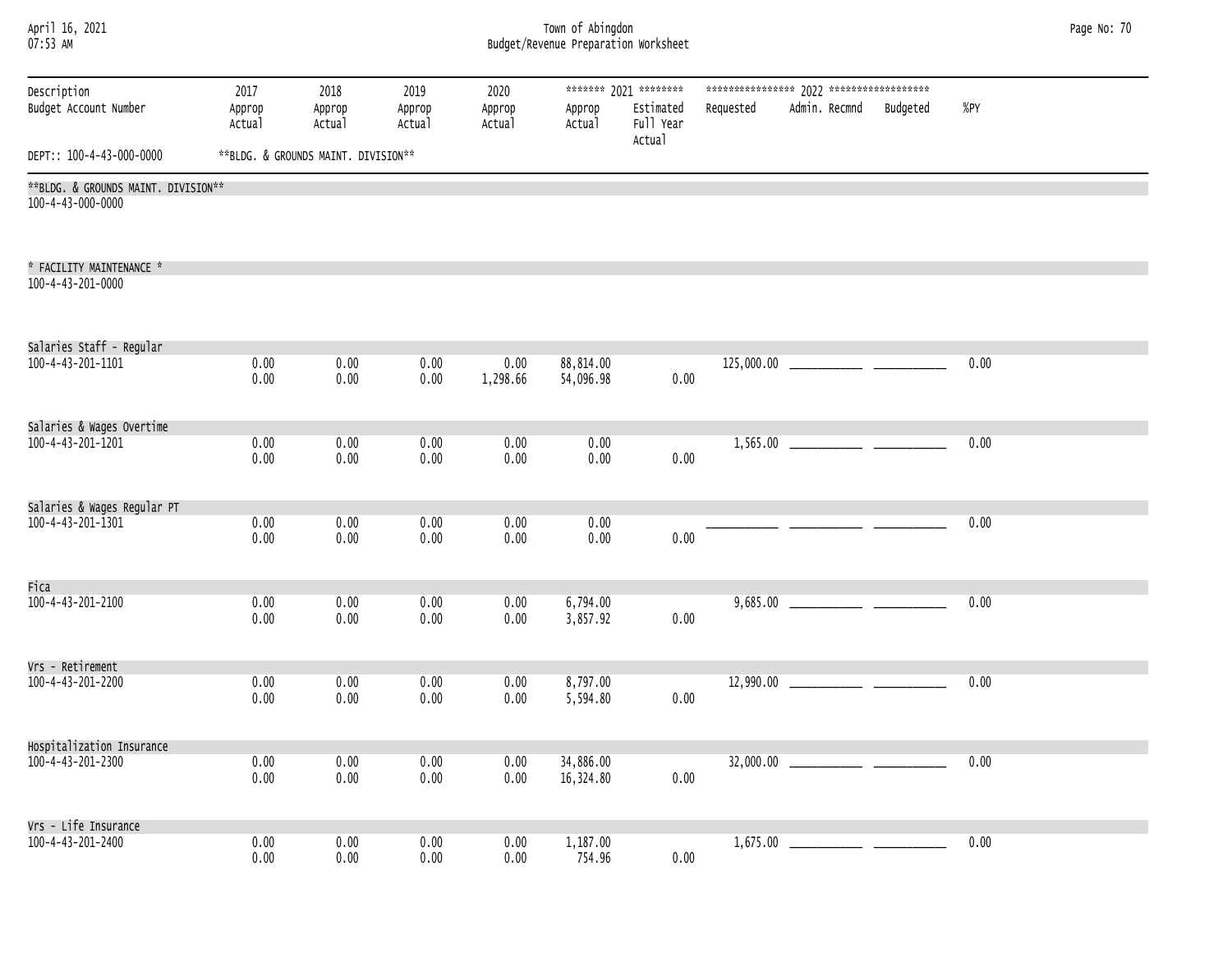### April 16, 2021 Town of Abingdon Page No: 71 07:53 AM Budget/Revenue Preparation Worksheet

| Description<br>Budget Account Number |                                                                                   | 2017<br>Approp                    | 2018<br>Approp | 2019<br>Approp | 2020<br>Approp | Approp                 | ******* 2021 ********<br>Estimated | Requested              | Admin. Recmnd                                 | Budgeted     | %PY  |
|--------------------------------------|-----------------------------------------------------------------------------------|-----------------------------------|----------------|----------------|----------------|------------------------|------------------------------------|------------------------|-----------------------------------------------|--------------|------|
| DEPT:: 100-4-43-201-0000             |                                                                                   | Actual<br>* FACILITY MANAGEMENT * | Actual         | Actual         | Actual         | Actual                 | Full Year<br>Actual                |                        |                                               |              |      |
|                                      |                                                                                   |                                   |                |                |                |                        |                                    |                        |                                               |              |      |
| Unemployment Insurance               |                                                                                   |                                   |                |                |                |                        |                                    |                        |                                               |              |      |
| 100-4-43-201-2600                    |                                                                                   | 0.00<br>0.00                      | 0.00<br>0.00   | 0.00<br>0.00   | 0.00<br>0.00   | 120.00<br>123.25       | 0.00                               | 200.00                 |                                               |              | 0.00 |
|                                      | Detail: Current Headcount                                                         |                                   |                |                |                |                        |                                    | 200,00                 | 0.00                                          | 0.00         |      |
| Workman's Comp. Insurance            |                                                                                   |                                   |                |                |                |                        |                                    |                        |                                               |              |      |
| 100-4-43-201-2700                    |                                                                                   | 0.00<br>0.00                      | 0.00<br>0.00   | 0.00<br>0.00   | 0.00<br>0.00   | 1,648.00<br>1,005.40   | 0.00                               | 2,110.00               |                                               |              | 0.00 |
|                                      | Contractural Services & Licenses                                                  |                                   |                |                |                |                        |                                    |                        |                                               |              |      |
| 100-4-43-201-3100                    |                                                                                   | 0.00<br>0.00                      | 0.00<br>0.00   | 0.00<br>0.00   | 0.00<br>0.00   | 0.00<br>0.00           | 0.00                               | 28,900.00              |                                               |              | 0.00 |
| Detail:                              | Vertical Solutions (Elevators Town Hall,<br>CRC, APD, AFD)                        |                                   |                |                |                |                        |                                    | 1,000.00               | 0.00                                          | 0.00         |      |
|                                      | BTS Security System Maint Various<br>Facilities                                   |                                   |                |                |                |                        |                                    | 6,000.00               | 0.00                                          | 0.00         |      |
|                                      | Advanced Fire Extinguisher Maint<br>My Alarm Center (alarm monitoring<br>service) |                                   |                |                |                |                        |                                    | 2,500.00<br>3,000.00   | 0.00<br>0.00                                  | 0.00<br>0.00 |      |
|                                      | Dynamark (monitoring APD alarm system)<br>Air Movers (Town-wide HVAC Preventative |                                   |                |                |                |                        |                                    | 400.00<br>10,000.00    | 0.00<br>0.00                                  | 0.00<br>0.00 |      |
|                                      | Maintenance)<br>Dodson Pest Control (Town-wide)                                   |                                   |                |                |                |                        |                                    | 6,000.00               | 0.00                                          | 0.00         |      |
| Note:                                | Wanting to consolidate all facilities contractural services in to this line       |                                   |                |                |                |                        |                                    |                        |                                               |              |      |
|                                      | Contractual Service - Enterprise Lease                                            |                                   |                |                |                |                        |                                    |                        |                                               |              |      |
| 100-4-43-201-3101                    |                                                                                   | 0.00<br>0.00                      | 0.00<br>0.00   | 0.00<br>0.00   | 0.00<br>0.00   | 9,300.00<br>4,983.03   | 0.00                               | 7,500.00               |                                               |              | 0.00 |
| Note:                                | Matt Henderson Truck, Charles Vestal Van, truck for new painter if hired          |                                   |                |                |                |                        |                                    |                        |                                               |              |      |
| Health, Safety & Medical             |                                                                                   |                                   |                |                |                |                        |                                    |                        |                                               |              |      |
| 100-4-43-201-3111                    |                                                                                   | 0.00<br>0.00                      | 0.00<br>0.00   | 0.00<br>0.00   | 0.00<br>0.00   | 0.00<br>0.00           | 0.00                               | 200.00                 | <u> 1999 - Johann John Stone, mars et al.</u> |              | 0.00 |
| Repairs - Maintenance                |                                                                                   |                                   |                |                |                |                        |                                    |                        |                                               |              |      |
| 100-4-43-201-3310                    | Detail: General Maintenance, Various Facilities                                   | 0.00<br>0.00                      | 0.00<br>0.00   | 0.00<br>0.00   | 0.00<br>0.00   | 50,950.00<br>21,636.93 | 0.00                               | 57,500.00<br>50,000.00 | 0.00                                          | 0.00         | 0.00 |
|                                      |                                                                                   |                                   |                |                |                |                        |                                    |                        |                                               |              |      |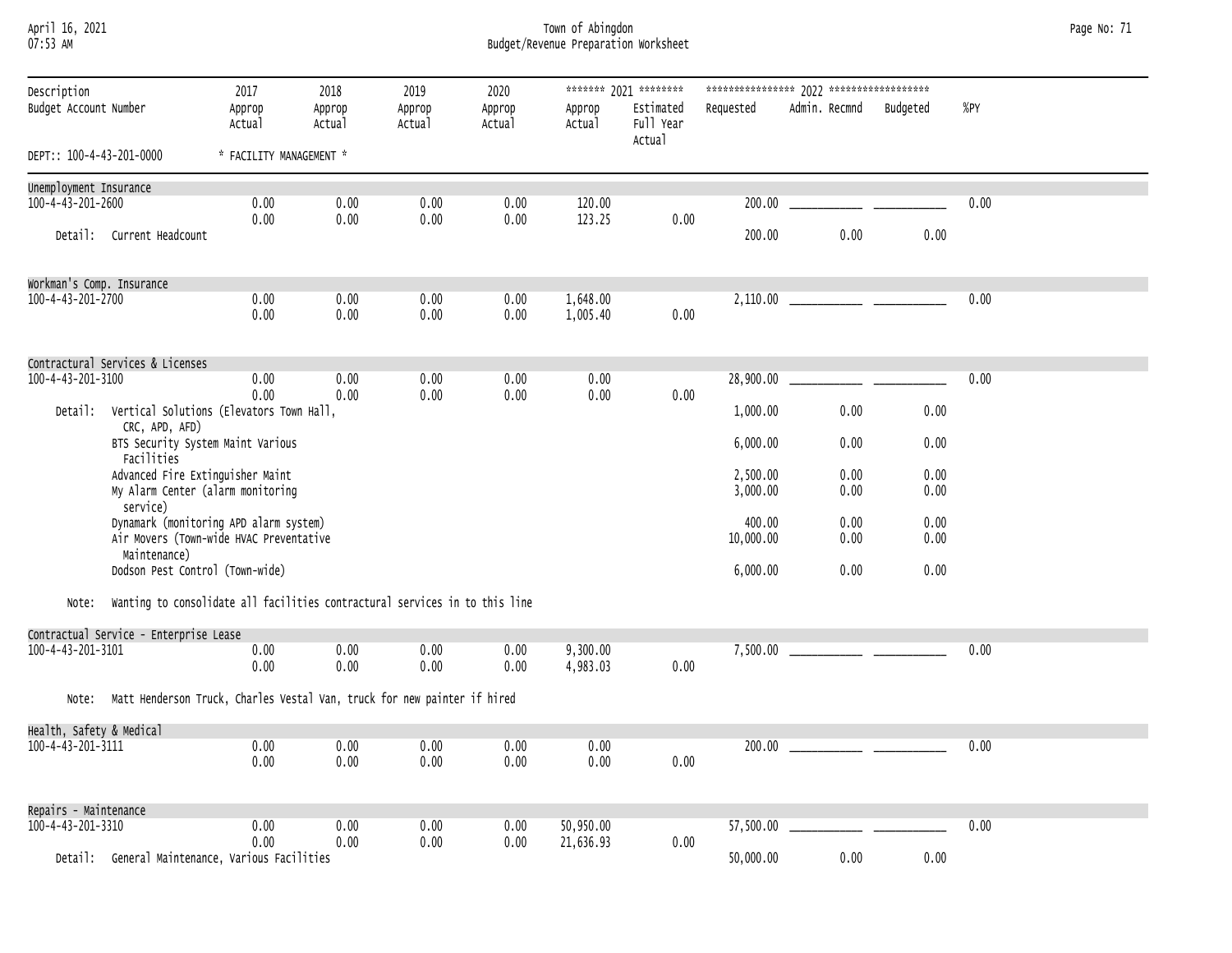| April 16, 2021<br>07:53 AM                                       |                                                                                                                                                                                                   |                                                     |                          |                          |                          | Town of Abingdon<br>Budget/Revenue Preparation Worksheet |                                                           |           |               |          |      | Page No: 72 |
|------------------------------------------------------------------|---------------------------------------------------------------------------------------------------------------------------------------------------------------------------------------------------|-----------------------------------------------------|--------------------------|--------------------------|--------------------------|----------------------------------------------------------|-----------------------------------------------------------|-----------|---------------|----------|------|-------------|
| Description<br>Budget Account Number<br>DEPT:: 100-4-43-201-0000 |                                                                                                                                                                                                   | 2017<br>Approp<br>Actual<br>* FACILITY MANAGEMENT * | 2018<br>Approp<br>Actual | 2019<br>Approp<br>Actual | 2020<br>Approp<br>Actual | Approp<br>Actual                                         | ******* 2021 ********<br>Estimated<br>Full Year<br>Actual | Requested | Admin. Recmnd | Budgeted | %PY  |             |
|                                                                  | APD New Safe Door for Artillery Room                                                                                                                                                              |                                                     |                          |                          |                          |                                                          |                                                           | 7,500.00  | 0.00          | 0.00     |      |             |
| Note:                                                            | Need to determine if Meadows House will have its own budget; General Repairs throught out the TOA<br>Facilities, Light Replacements, HVAC unexpected replacements, Roof Leaks or Roof Replacement |                                                     |                          |                          |                          |                                                          |                                                           |           |               |          |      |             |
| CARES Act Expenditures<br>100-4-43-201-5000                      |                                                                                                                                                                                                   | 0.00<br>0.00                                        | 0.00<br>0.00             | 0.00<br>0.00             | 0.00<br>0.00             | 0.00<br>41, 191. 16                                      | 0.00                                                      |           |               |          | 0.00 |             |
| Telephone<br>$100 - 4 - 43 - 201 - 5230$                         |                                                                                                                                                                                                   | 0.00<br>0.00                                        | 0.00<br>0.00             | 0.00<br>0.00             | 0.00<br>0.00             | 1,125.00<br>698.79                                       | 0.00                                                      |           |               |          | 0.00 |             |
| Training<br>$100 - 4 - 43 - 201 - 5540$                          |                                                                                                                                                                                                   | 0.00<br>0.00                                        | 0.00<br>0.00             | 0.00<br>0.00             | 0.00<br>0.00             | 0.00<br>0.00                                             | 0.00                                                      |           |               |          | 0.00 |             |
| Note:                                                            | OSHA, Lead Paint, Charles Recertification on Electrical                                                                                                                                           |                                                     |                          |                          |                          |                                                          |                                                           |           |               |          |      |             |
| Materials & Supplies<br>100-4-43-201-6000                        |                                                                                                                                                                                                   | 0.00<br>0.00                                        | 0.00<br>0.00             | 0.00<br>0.00             | 0.00<br>0.00             | 2,000.00<br>3,794.44                                     | 0.00                                                      |           |               |          | 0.00 |             |
|                                                                  | Note: Tools and Supplies                                                                                                                                                                          |                                                     |                          |                          |                          |                                                          |                                                           |           |               |          |      |             |
| Office Supplies<br>100-4-43-201-6001                             |                                                                                                                                                                                                   | 0.00<br>0.00                                        | 0.00<br>0.00             | 0.00<br>0.00             | 0.00<br>0.00             | 0.00<br>0.00                                             | 0.00                                                      |           |               |          | 0.00 |             |
| Gas & Diesel<br>100-4-43-201-6008                                |                                                                                                                                                                                                   | 0.00<br>0.00                                        | 0.00<br>0.00             | 0.00<br>0.00             | 0.00<br>0.00             | 360.00<br>463.35                                         | 0.00                                                      |           |               |          | 0.00 |             |
| Uniforms<br>100-4-43-201-6011                                    |                                                                                                                                                                                                   | 0.00<br>0.00                                        | 0.00<br>0.00             | 0.00<br>0.00             | 0.00<br>0.00             | 860.00<br>287.90                                         | 0.00                                                      |           |               |          | 0.00 |             |

Note: Uniforms and Boots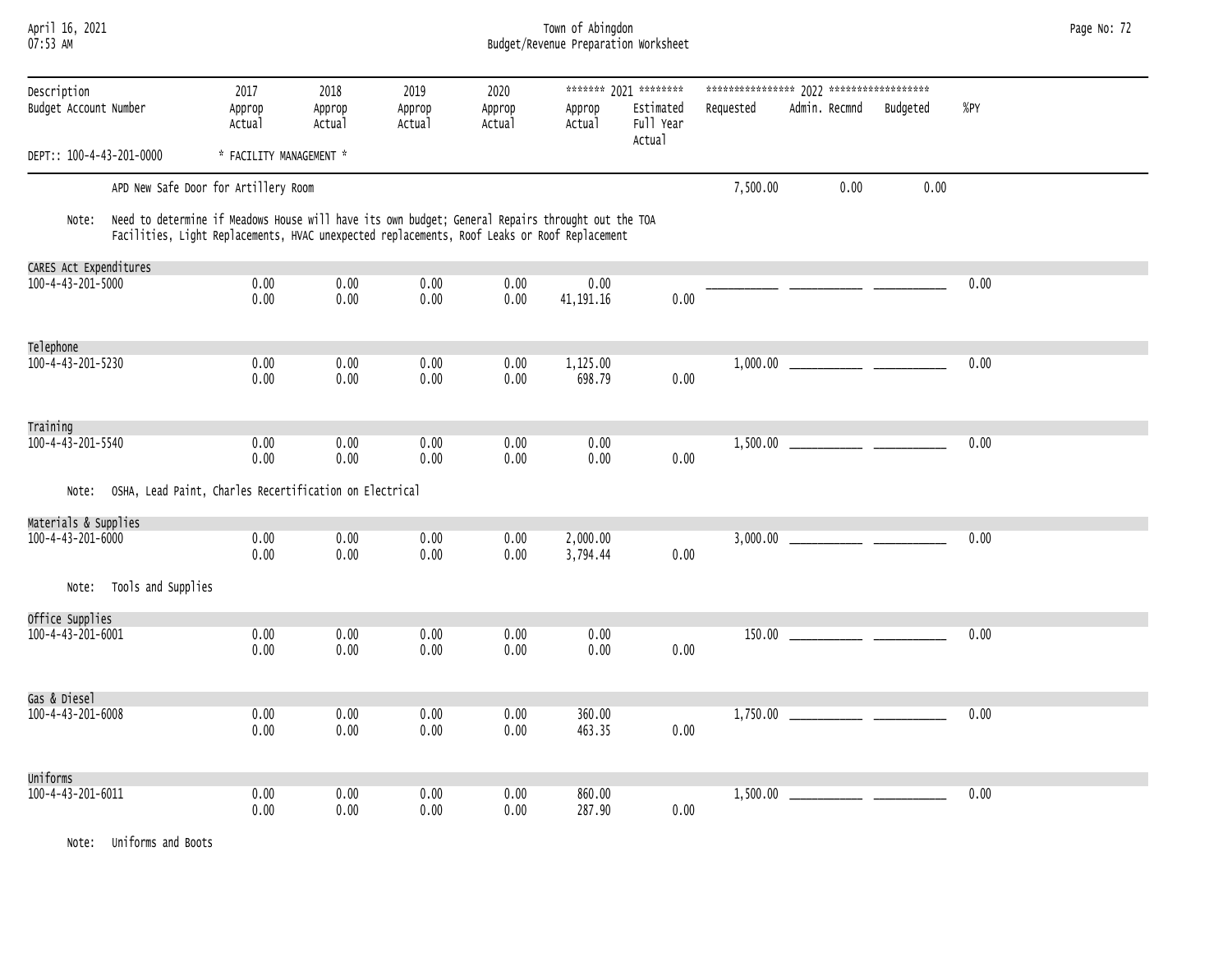# April 16, 2021 Town of Abingdon Page No: 73 07:53 AM Budget/Revenue Preparation Worksheet

| Description<br>Budget Account Number |                                                                                                                                                                                                                                                    | 2017<br>Approp<br>Actual | 2018<br>Approp<br>Actual | 2019<br>Approp<br>Actual | 2020<br>Approp<br>Actual | Approp<br>Actual         | ******* 2021 ********<br>Estimated<br>Full Year<br>Actual | Requested                                                 | Admin. Recmnd                        | Budgeted                             | %PY  |
|--------------------------------------|----------------------------------------------------------------------------------------------------------------------------------------------------------------------------------------------------------------------------------------------------|--------------------------|--------------------------|--------------------------|--------------------------|--------------------------|-----------------------------------------------------------|-----------------------------------------------------------|--------------------------------------|--------------------------------------|------|
| DEPT:: 100-4-43-201-0000             |                                                                                                                                                                                                                                                    | * FACILITY MANAGEMENT *  |                          |                          |                          |                          |                                                           |                                                           |                                      |                                      |      |
| Capital Outlay                       |                                                                                                                                                                                                                                                    |                          |                          |                          |                          |                          |                                                           |                                                           |                                      |                                      |      |
| 100-4-43-201-8101                    |                                                                                                                                                                                                                                                    | 0.00<br>0.00             | 0.00<br>0.00             | 0.00<br>0.00             | 0.00<br>0.00             | 0.00<br>0.00             | 0.00                                                      | 26,950.00                                                 |                                      |                                      | 0.00 |
| Detail:                              | Town Hall Gutter Repairs<br>Re-Key Multiple Facilities (Town Shop,<br>Farmers Markert)<br>APD - HVAC Repair, Thermostat Updates<br>Town Shop - HVAC Repair, Thermostat<br>Updates<br>Street Dept Admin Office - HVAC Repair,<br>Thermostat Updates |                          |                          |                          |                          |                          |                                                           | 2,700.00<br>1,750.00<br>15,000.00<br>2,500.00<br>5,000.00 | 0.00<br>0.00<br>0.00<br>0.00<br>0.00 | 0.00<br>0.00<br>0.00<br>0.00<br>0.00 |      |
| Note:                                | This does NOT include costs for Generators at Town Hall and Town Shop (\$150,000).                                                                                                                                                                 |                          |                          |                          |                          |                          |                                                           |                                                           |                                      |                                      |      |
| Control Total                        |                                                                                                                                                                                                                                                    | 0.00<br>0.00             | 0.00<br>0.00             | 0.00<br>0.00             | 0.00<br>1,298.66         | 206,841.00<br>154,813.71 | 0.00                                                      | 315, 175.00                                               | 0.00                                 | 0.00                                 | 0.00 |
| DEPT: Total                          |                                                                                                                                                                                                                                                    | 0.00<br>0.00             | 0.00<br>0.00             | 0.00<br>0.00             | 0.00<br>1,298.66         | 206,841.00<br>154,813.71 | 0.00                                                      | 315,175.00                                                | 0.00                                 | 0.00                                 | 0.00 |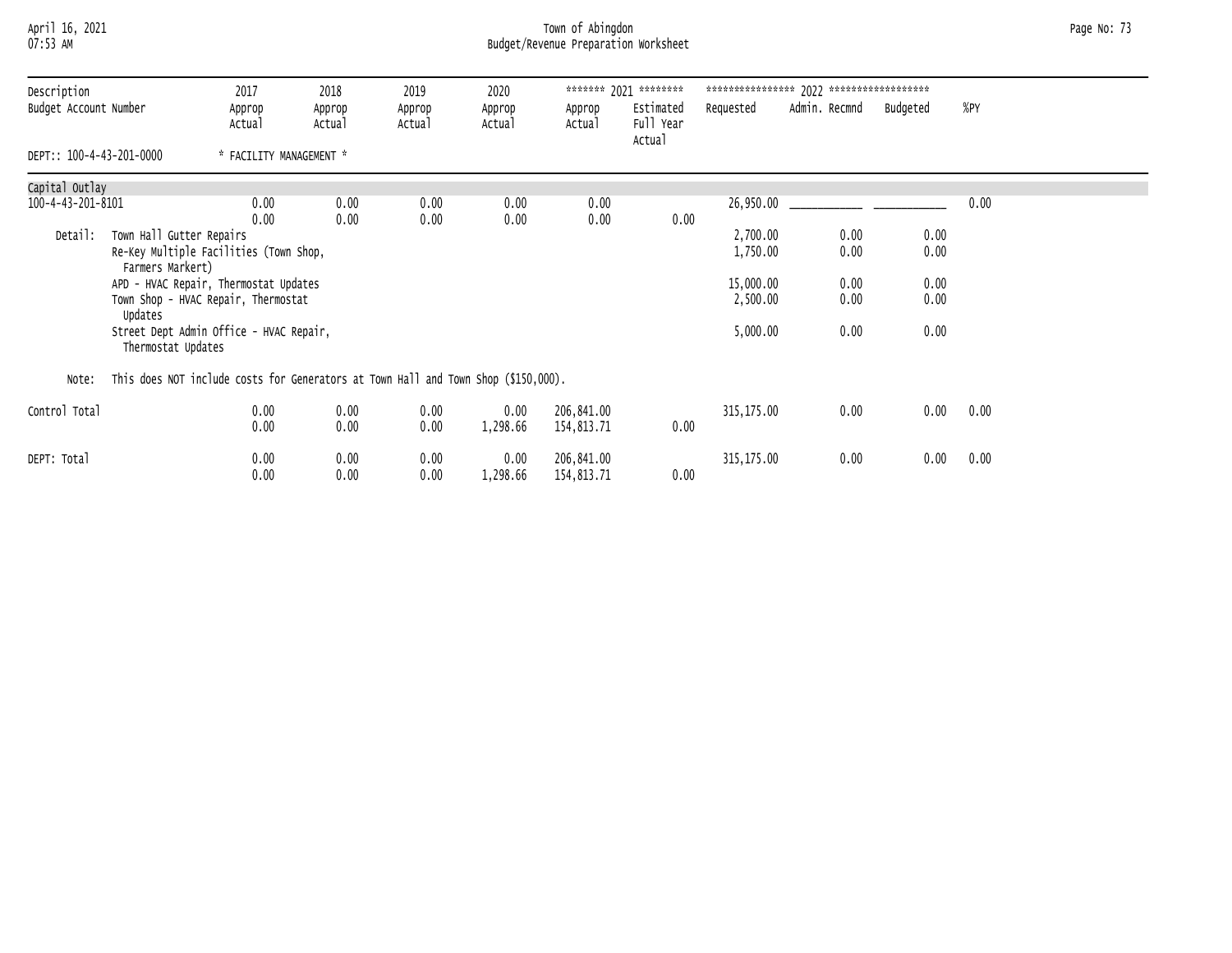| April 16, 2021<br>07:53 AM                       |           |                                  | Town of Abingdon<br>Budget/Revenue Preparation Worksheet |                                    |                               |                                 |                                                           |           |                        |  |      |  |
|--------------------------------------------------|-----------|----------------------------------|----------------------------------------------------------|------------------------------------|-------------------------------|---------------------------------|-----------------------------------------------------------|-----------|------------------------|--|------|--|
| Description<br>Budget Account Number             |           | 2017<br>Approp<br>Actual         | 2018<br>Approp<br>Actual                                 | 2019<br>Approp<br>Actual           | 2020<br>Approp<br>Actual      | Approp<br>Actual                | ******* 2021 ********<br>Estimated<br>Full Year<br>Actual | Requested | Admin. Recmnd Budgeted |  | %PY  |  |
| DEPT:: 100-4-43-202-0000                         |           | * ARBORIST *                     |                                                          |                                    |                               |                                 |                                                           |           |                        |  |      |  |
| * ARBORIST *<br>100-4-43-202-0000                |           |                                  |                                                          |                                    |                               |                                 |                                                           |           |                        |  |      |  |
| Salaries & Wages Regular PT<br>100-4-43-202-1301 |           | 7,725.00                         | 7,725.00                                                 | 7,725.00                           | 10,000.00                     | 10,000.00                       |                                                           |           |                        |  | 0.00 |  |
|                                                  | Transfers | 9,024.81<br>1,511.00             | 8,078.72<br>840.00                                       | 8,277.85<br>700.00                 | 9,182.71<br>0.00              | 7,337.96<br>0.00                | 0.00                                                      |           |                        |  |      |  |
| Fica                                             |           |                                  |                                                          |                                    |                               |                                 |                                                           |           |                        |  |      |  |
| 100-4-43-202-2100                                | Transfers | 591.00<br>690.41<br>115.00       | 591.00<br>618.02<br>75.00                                | 591.00<br>633.27<br>50.00          | 765.00<br>690.86<br>0.00      | 765.00<br>561.38<br>0.00        | 0.00                                                      |           |                        |  | 0.00 |  |
| Unemployment                                     |           |                                  |                                                          |                                    |                               |                                 |                                                           |           |                        |  |      |  |
| 100-4-43-202-2600                                |           | 171.00<br>139.17                 | 121.00<br>98.59                                          | 101.00<br>80.01                    | 60.00<br>50.14                | 60.00<br>43.65                  | 0.00                                                      |           |                        |  | 0.00 |  |
| Workman's Comp. Insurance                        |           |                                  |                                                          |                                    |                               |                                 |                                                           |           |                        |  |      |  |
| 100-4-43-202-2700                                | Transfers | 228.00<br>264.98<br>45.00        | 179.00<br>191.80<br>0.00                                 | 179.00<br>189.94<br>20.00          | 239.00<br>228.75<br>0.00      | 265.00<br>194.48<br>0.00        | 0.00                                                      |           |                        |  | 0.00 |  |
| Contractural Services & Licenses                 |           |                                  |                                                          |                                    |                               |                                 |                                                           |           |                        |  |      |  |
| 100-4-43-202-3100                                | Transfers | 12,000.00<br>2,410.00<br>435.00- | 10,000.00<br>10,574.00<br>574.00                         | 10,000.00<br>2,410.00<br>1,370.00- | 12,000.00<br>4,675.00<br>0.00 | 12,000.00<br>21, 182.50<br>0.00 | 0.00                                                      |           |                        |  | 0.00 |  |
| Advertising                                      |           |                                  |                                                          |                                    |                               |                                 |                                                           |           |                        |  |      |  |
| 100-4-43-202-3600                                | Transfers | 100.00<br>0.00<br>0.00           | 100.00<br>0.00<br>$75.00 -$                              | 100.00<br>0.00<br>0.00             | 100.00<br>0.00<br>0.00        | 100.00<br>0.00<br>0.00          | 0.00                                                      | 100.00    |                        |  | 0.00 |  |
| Telephone                                        |           |                                  |                                                          |                                    |                               |                                 |                                                           |           |                        |  |      |  |
| 100-4-43-202-5230                                |           | 0.00<br>562.11                   | 610.00<br>583.96                                         | 600.00<br>863.09                   | 600.00<br>233.22              | 300.00<br>97.39                 | 0.00                                                      | 300.00    |                        |  | 0.00 |  |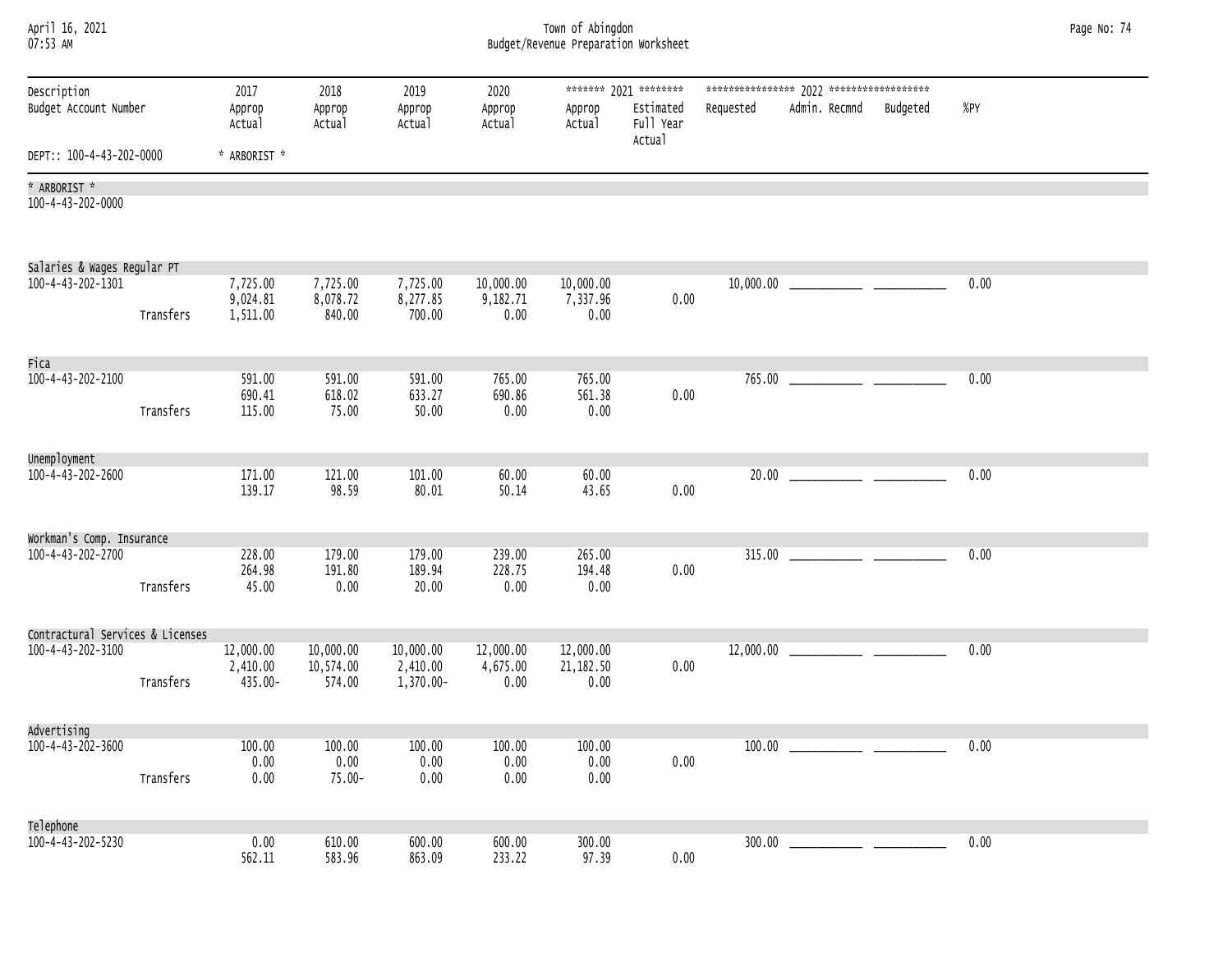| April 16, 2021 |  |
|----------------|--|
| 07.52 AM       |  |

# April 16, 2021 Town of Abingdon Page No: 75 07:53 AM Budget/Revenue Preparation Worksheet

| Description              |           | 2017                         | 2018                             | 2019                         | 2020                         |                              | ******* 2021 ********            |           |                                            |          |      |  |
|--------------------------|-----------|------------------------------|----------------------------------|------------------------------|------------------------------|------------------------------|----------------------------------|-----------|--------------------------------------------|----------|------|--|
| Budget Account Number    |           | Approp<br>Actual             | Approp<br>Actual                 | Approp<br>Actual             | Approp<br>Actual             | Approp<br>Actual             | Estimated<br>Full Year<br>Actual | Requested | Admin. Recmnd                              | Budgeted | %PY  |  |
| DEPT:: 100-4-43-202-0000 |           | * ARBORIST *                 |                                  |                              |                              |                              |                                  |           |                                            |          |      |  |
|                          | Transfers | 492.00                       | 0.00                             | 400.00                       | 0.00                         | 0.00                         |                                  |           |                                            |          |      |  |
| Travel - Lodging         |           |                              |                                  |                              |                              |                              |                                  |           |                                            |          |      |  |
| 100-4-43-202-5500        |           | 750.00<br>0.00               | 750.00<br>107.95                 | 825.00<br>101.00             | 825.00<br>137.91             | 0.00<br>0.00                 | 0.00                             |           |                                            |          | 0.00 |  |
|                          | Transfers | 0.00                         | 640.00-                          | 0.00                         | 0.00                         | 0.00                         |                                  |           |                                            |          |      |  |
| Meeting Expenses         |           |                              |                                  |                              |                              |                              |                                  |           |                                            |          |      |  |
| 100-4-43-202-5800        | Transfers | 800.00<br>0.00<br>0.00       | 400.00<br>85.00<br>$200.00 -$    | 500.00<br>100.00<br>0.00     | 500.00<br>220.00<br>0.00     | 500.00<br>0.00<br>0.00       | 0.00                             |           |                                            |          | 0.00 |  |
| Dues & Subscriptions     |           |                              |                                  |                              |                              |                              |                                  |           |                                            |          |      |  |
| 100-4-43-202-5810        |           | 100.00<br>100.00             | 100.00<br>100.00                 | 100.00<br>100.00             | 100.00<br>110.00             | 200.00<br>110.00             | 0.00                             |           |                                            |          | 0.00 |  |
| Materials & Supplies     |           |                              |                                  |                              |                              |                              |                                  |           |                                            |          |      |  |
| 100-4-43-202-6000        |           | 2,000.00<br>587.76           | 1,000.00<br>897.90               | 750.00<br>675.47             | 850.00<br>370.87             | 850.00<br>321.41             | 0.00                             | 850.00    | <u> 1999 - Johann Barn, mars ann an t-</u> |          | 0.00 |  |
| Office Supplies          |           |                              |                                  |                              |                              |                              |                                  |           |                                            |          |      |  |
| 100-4-43-202-6001        |           | 200.00<br>147.84             | 100.00<br>0.00                   | 100.00<br>31.72              | 100.00<br>0.00               | 100.00<br>21.68              | 0.00                             | 100.00    |                                            |          | 0.00 |  |
| Trees                    |           |                              |                                  |                              |                              |                              |                                  |           |                                            |          |      |  |
| 100-4-43-202-6023        | Transfers | 4,000.00<br>1,373.23<br>0.00 | 4,000.00<br>8,185.69<br>1,282.00 | 6,000.00<br>2,457.77<br>0.00 | 6,500.00<br>2,638.78<br>0.00 | 6,500.00<br>1,494.25<br>0.00 | 0.00                             |           |                                            |          | 0.00 |  |
|                          |           |                              |                                  |                              |                              |                              |                                  |           |                                            |          |      |  |
| Abingdon Tree Initiative |           |                              |                                  |                              |                              |                              |                                  |           |                                            |          |      |  |
| 100-4-43-202-6024        | Transfers | 3,000.00<br>310.00<br>0.00   | 1,500.00<br>62.99<br>1,282.00-   | 500.00<br>773.28<br>200.00   | 750.00<br>1,036.30<br>0.00   | 750.00<br>0.00<br>0.00       | 0.00                             | 2,000.00  |                                            |          | 0.00 |  |

Note: This was increased for the Tree-Give-Away Program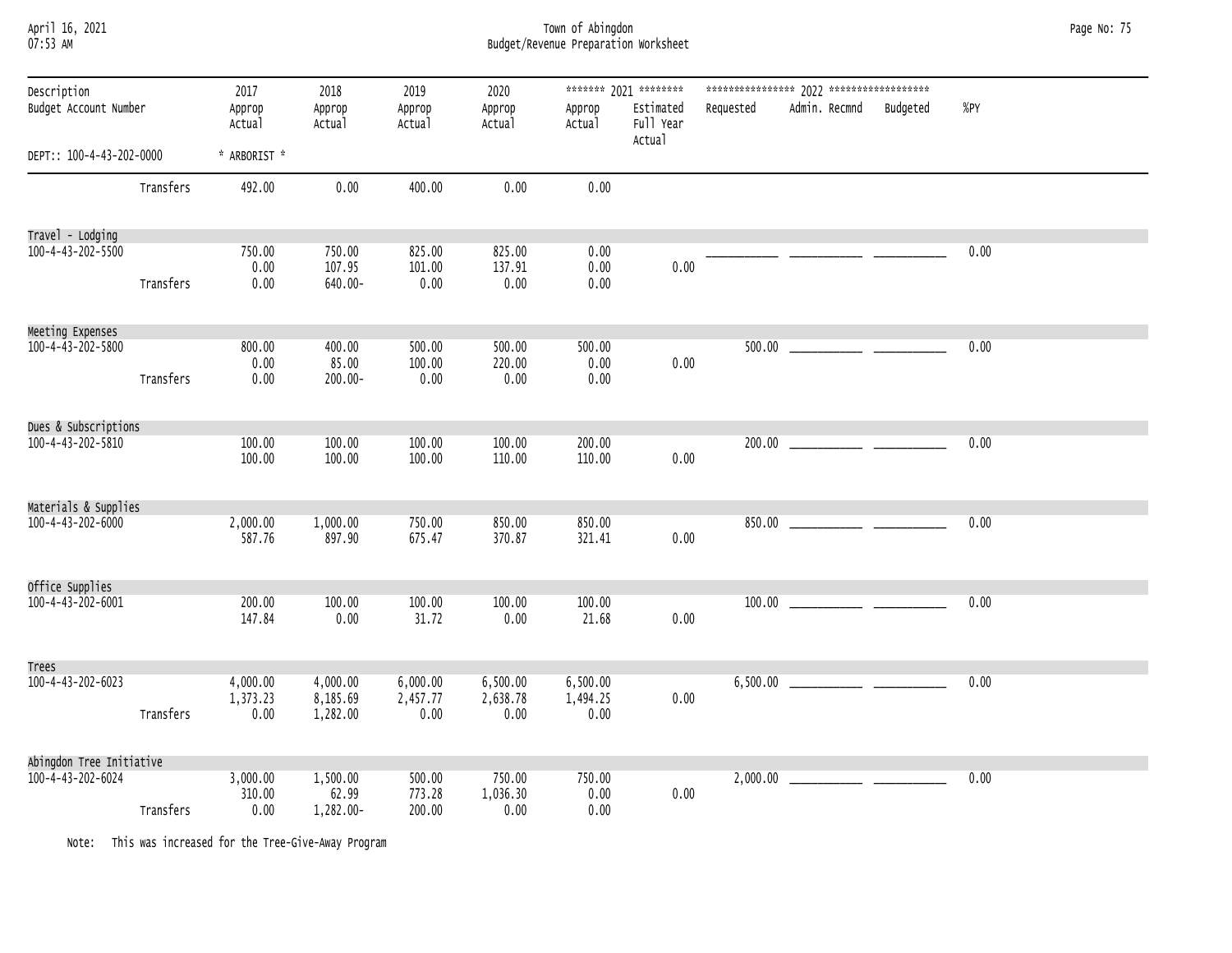## April 16, 2021 Town of Abingdon Page No: 76 07:53 AM Budget/Revenue Preparation Worksheet

| Description<br>Budget Account Number |           | 2017<br>Approp<br>Actual           | 2018<br>Approp<br>Actual       | 2019<br>Approp<br>Actual       | 2020<br>Approp<br>Actual       | Approp<br>Actual               | ******* 2021 ********<br>Estimated<br>Full Year<br>Actual | Requested | Admin. Recmnd | Budgeted | %PY  |
|--------------------------------------|-----------|------------------------------------|--------------------------------|--------------------------------|--------------------------------|--------------------------------|-----------------------------------------------------------|-----------|---------------|----------|------|
| DEPT:: 100-4-43-202-0000             |           | * ARBORIST *                       |                                |                                |                                |                                |                                                           |           |               |          |      |
| Capital Outlay                       |           |                                    |                                |                                |                                |                                |                                                           |           |               |          |      |
| 100-4-43-202-8101                    | Transfers | 0.00<br>0.00<br>0.00               | 1,000.00<br>119.14<br>574.00-  | 0.00<br>0.00<br>0.00           | 0.00<br>0.00<br>0.00           | 0.00<br>0.00<br>0.00           | 0.00                                                      |           |               |          | 0.00 |
| Arboretum (Co)                       |           |                                    |                                |                                |                                |                                |                                                           |           |               |          |      |
| 100-4-43-202-8201                    | Transfers | 1,000.00<br>948.82<br>393.00       | 0.00<br>119.14-<br>0.00        | 0.00<br>0.00<br>0.00           | 0.00<br>0.00<br>0.00           | 0.00<br>0.00<br>0.00           | 0.00                                                      |           |               |          | 0.00 |
| Control Total                        | Transfers | 32,665.00<br>16,559.13<br>2,121.00 | 28,176.00<br>29,584.62<br>0.00 | 28,071.00<br>16,693.40<br>0.00 | 33,389.00<br>19,574.54<br>0.00 | 32,390.00<br>31,364.70<br>0.00 | 0.00                                                      | 33,650.00 | 0.00          | 0.00     | 0.00 |
| DEPT: Total                          | Transfers | 32,665.00<br>16,559.13<br>2,121.00 | 28,176.00<br>29,584.62<br>0.00 | 28,071.00<br>16,693.40<br>0.00 | 33,389.00<br>19,574.54<br>0.00 | 32,390.00<br>31,364.70<br>0.00 | 0.00                                                      | 33,650.00 | 0.00          | 0.00     | 0.00 |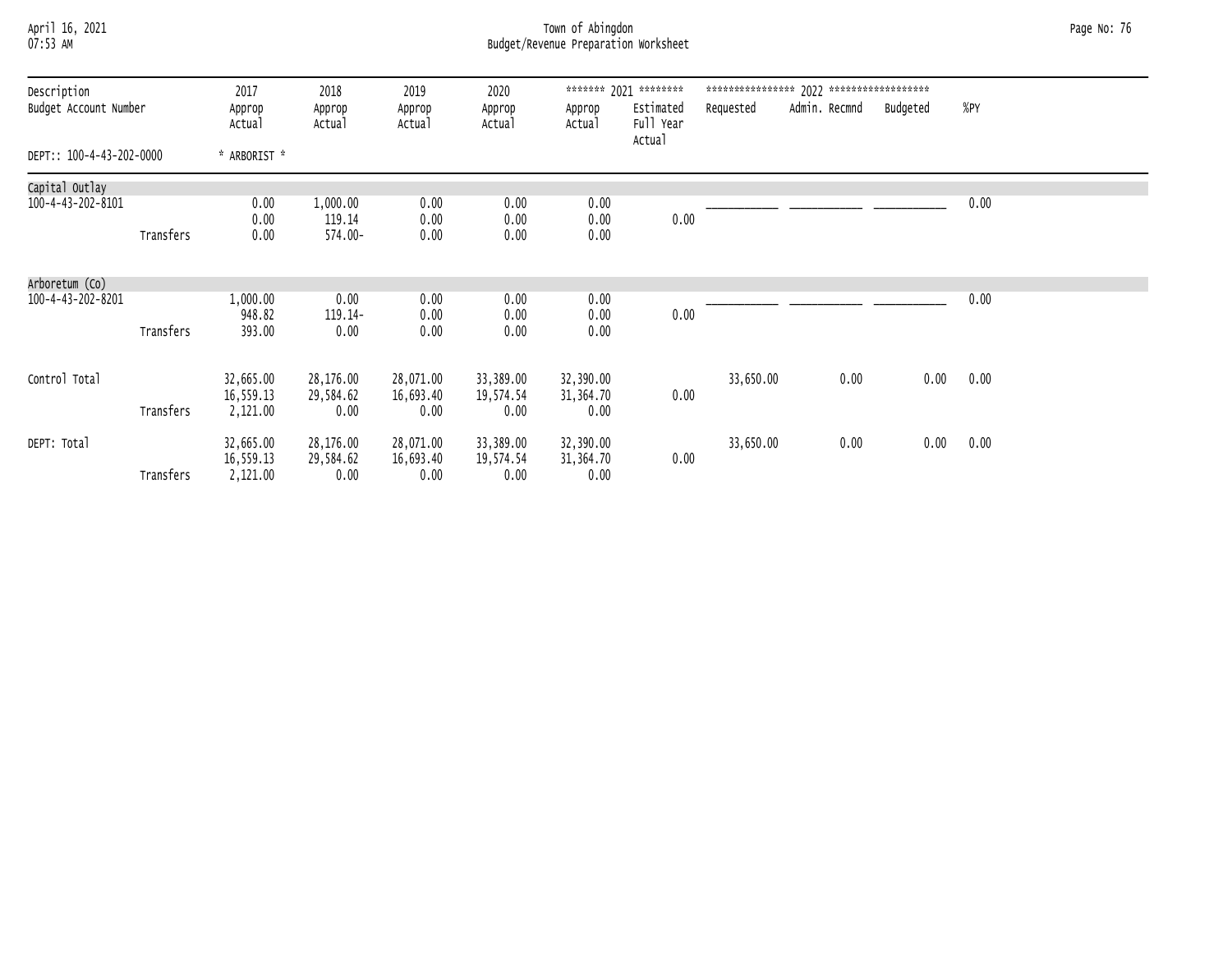| April 16, 2021<br>07:53 AM                      |                                                                                                                                                                         |                                       |                                     |                                   |                                | Town of Abingdon               | Budget/Revenue Preparation Worksheet                      |                                                                                          |                                                      |                                                      |        | Page No: 77 |
|-------------------------------------------------|-------------------------------------------------------------------------------------------------------------------------------------------------------------------------|---------------------------------------|-------------------------------------|-----------------------------------|--------------------------------|--------------------------------|-----------------------------------------------------------|------------------------------------------------------------------------------------------|------------------------------------------------------|------------------------------------------------------|--------|-------------|
| Description<br>Budget Account Number            |                                                                                                                                                                         | 2017<br>Approp<br>Actual              | 2018<br>Approp<br>Actual            | 2019<br>Approp<br>Actual          | 2020<br>Approp<br>Actual       | Approp<br>Actual               | ******* 2021 ********<br>Estimated<br>Full Year<br>Actual | Requested                                                                                | Admin. Recmnd                                        | Budgeted                                             | $%$ PY |             |
| DEPT:: 100-4-43-400-0000                        |                                                                                                                                                                         | * MUNICIPAL BUILDING *                |                                     |                                   |                                |                                |                                                           |                                                                                          |                                                      |                                                      |        |             |
| * MUNICIPAL BUILDING *<br>100-4-43-400-0000     |                                                                                                                                                                         |                                       |                                     |                                   |                                |                                |                                                           |                                                                                          |                                                      |                                                      |        |             |
| Salaries & Wages - Regular<br>100-4-43-400-1101 |                                                                                                                                                                         | 0.00<br>0.00                          | 0.00<br>203.00                      | 0.00<br>0.00                      | 0.00<br>0.00                   | 0.00<br>0.00                   | 0.00                                                      |                                                                                          |                                                      |                                                      | 0.00   |             |
| 100-4-43-400-3100<br>Detail:                    | Contractual Services & Licenses<br>Transfers<br>Shred-It<br>Dun & Bradstreet<br>Pest Control Services<br>Pitney Bowes - Lease, Supplies & Postage<br>Culligan<br>Cintas | 160,800.00<br>79,951.94<br>82,399.00- | 67,780.00<br>92,559.88<br>28,525.00 | 91,320.00<br>92,434.90<br>0.00    | 83,000.00<br>94,065.75<br>0.00 | 83,000.00<br>58,498.77<br>0.00 | 0.00                                                      | 24,250.00<br>1,500.00<br>1,000.00<br>6,000.00<br>13,000.00<br>750.00<br>2,000.00<br>0.00 | 0.00<br>0.00<br>0.00<br>0.00<br>0.00<br>0.00<br>0.00 | 0.00<br>0.00<br>0.00<br>0.00<br>0.00<br>0.00<br>0.00 | 0.00   |             |
|                                                 | Contractual Service - Enterprise Lease                                                                                                                                  |                                       |                                     |                                   |                                |                                |                                                           |                                                                                          |                                                      |                                                      |        |             |
| 100-4-43-400-3101                               | Transfers                                                                                                                                                               | 0.00<br>0.00<br>0.00                  | 20,000.00<br>3,175.00<br>16,825.00- | 15,000.00<br>0.00<br>$9,000.00 -$ | 15,000.00<br>1,223.92<br>0.00  | 8,750.00<br>2,133.96<br>0.00   | 0.00                                                      |                                                                                          |                                                      |                                                      | 0.00   |             |
| Health, Safety & Medical                        |                                                                                                                                                                         |                                       |                                     |                                   |                                |                                |                                                           |                                                                                          |                                                      |                                                      |        |             |
| 100-4-43-400-3111                               |                                                                                                                                                                         | 600.00<br>144.61                      | 0.00<br>0.00                        | 500.00<br>147.88                  | 500.00<br>226.77               | 500.00<br>319.94               | 0.00                                                      | 500.00                                                                                   |                                                      |                                                      | 0.00   |             |
| Repairs & Maint.                                |                                                                                                                                                                         |                                       |                                     |                                   |                                |                                |                                                           |                                                                                          |                                                      |                                                      |        |             |
| 100-4-43-400-3310                               | Transfers                                                                                                                                                               | 0.00<br>7.50<br>8.00                  | 0.00<br>14,463.41<br>14,463.41      | 0.00<br>0.00<br>0.00              | 0.00<br>0.00<br>0.00           | 0.00<br>0.00<br>0.00           | 0.00                                                      |                                                                                          |                                                      |                                                      | 0.00   |             |
| Repairs - Insurance                             |                                                                                                                                                                         |                                       |                                     |                                   |                                |                                |                                                           |                                                                                          |                                                      |                                                      |        |             |
| 100-4-43-400-3311                               |                                                                                                                                                                         | 0.00<br>0.00                          | 0.00<br>0.00                        | 0.00<br>25,101.24                 | 60,000.00<br>56,600.94         | 0.00<br>0.00                   | 0.00                                                      |                                                                                          |                                                      |                                                      | 0.00   |             |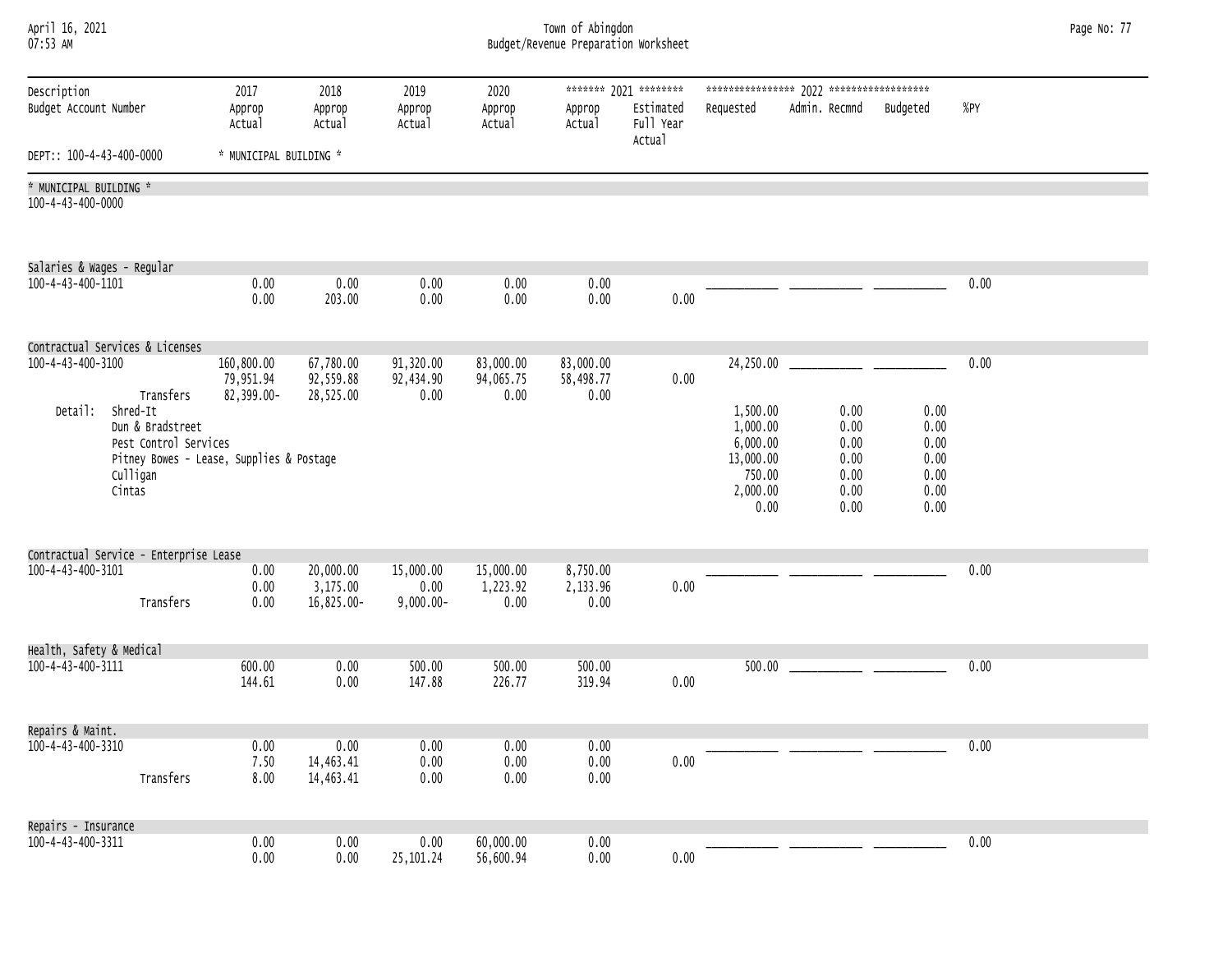| April 16, 2021 |  |
|----------------|--|
| 07.52 AM       |  |

## April 16, 2021 Town of Abingdon Page No: 78 07:53 AM Budget/Revenue Preparation Worksheet

| Description<br>Budget Account Number |           | 2017<br>Approp<br>Actual                | 2018<br>Approp<br>Actual        | 2019<br>Approp<br>Actual       | 2020<br>Approp<br>Actual       | Approp<br>Actual              | ******* 2021 ********<br>Estimated<br>Full Year<br>Actual | Requested | Admin. Recmnd | Budgeted | %PY  |  |
|--------------------------------------|-----------|-----------------------------------------|---------------------------------|--------------------------------|--------------------------------|-------------------------------|-----------------------------------------------------------|-----------|---------------|----------|------|--|
| DEPT:: 100-4-43-400-0000             |           | * MUNICIPAL BUILDING *                  |                                 |                                |                                |                               |                                                           |           |               |          |      |  |
| CARES Act Expenditures               |           |                                         |                                 |                                |                                |                               |                                                           |           |               |          |      |  |
| 100-4-43-400-5000                    |           | 0.00<br>0.00                            | 0.00<br>0.00                    | 0.00<br>0.00                   | 0.00<br>0.00                   | 0.00<br>7,863.31              | 0.00                                                      |           |               |          | 0.00 |  |
| Electric Power                       |           |                                         |                                 |                                |                                |                               |                                                           |           |               |          |      |  |
| 100-4-43-400-5110                    | Transfers | 325,000.00<br>15,580.05<br>297, 161.00- | 17,001.00<br>14,511.33<br>0.00  | 14,500.00<br>13,303.35<br>0.00 | 14,500.00<br>13,306.99<br>0.00 | 14,500.00<br>8,923.28<br>0.00 | 0.00                                                      |           |               |          | 0.00 |  |
| Fuel-Heat                            |           |                                         |                                 |                                |                                |                               |                                                           |           |               |          |      |  |
| 100-4-43-400-5120                    | Transfers | 40,000.00<br>4,084.04<br>24,387.00-     | 3,200.00<br>2,970.70<br>0.00    | 3,500.00<br>2,346.15<br>0.00   | 3,000.00<br>2,049.17<br>0.00   | 3,000.00<br>1,657.75<br>0.00  | 0.00                                                      |           |               |          | 0.00 |  |
| Water & Sewer                        |           |                                         |                                 |                                |                                |                               |                                                           |           |               |          |      |  |
| 100-4-43-400-5130                    | Transfers | 30,000.00<br>1,502.46<br>28,523.00-     | 1,020.00<br>859.28<br>$11.00 -$ | 665.00<br>1,113.56<br>0.00     | 975.00<br>1,087.32<br>0.00     | 1,275.00<br>423.67<br>0.00    | 0.00                                                      |           |               |          | 0.00 |  |
| <b>POSTAGE</b>                       |           |                                         |                                 |                                |                                |                               |                                                           |           |               |          |      |  |
| 100-4-43-400-5210                    | Transfers | 7,400.00<br>6,523.43<br>0.00            | 0.00<br>270.22<br>294.00        | 0.00<br>0.00<br>0.00           | 0.00<br>0.00<br>0.00           | 0.00<br>0.00<br>0.00          | 0.00                                                      |           |               |          | 0.00 |  |
| Telephone                            |           |                                         |                                 |                                |                                |                               |                                                           |           |               |          |      |  |
| 100-4-43-400-5230                    | Transfers | 140,000.00<br>167.50<br>96,571.00-      | 200.00<br>184.94<br>0.00        | 200.00<br>70.94<br>0.00        | 0.00<br>0.00<br>0.00           | 0.00<br>0.00<br>0.00          | 0.00                                                      |           |               |          | 0.00 |  |
| Gas & Diesel                         |           |                                         |                                 |                                |                                |                               |                                                           |           |               |          |      |  |
| 100-4-43-400-6008                    | Transfers | 100,000.00<br>0.00<br>99,871.00-        | 0.00<br>0.00<br>0.00            | 0.00<br>0.00<br>0.00           | 0.00<br>0.00<br>0.00           | 0.00<br>0.00<br>0.00          | 0.00                                                      |           |               |          | 0.00 |  |
| Control Total                        |           | 803,800.00<br>107,961.53                | 109,201.00<br>129, 197. 76      | 125,685.00<br>134,518.02       | 176,975.00<br>168,560.86       | 111,025.00<br>79,820.68       | 0.00                                                      | 43,525.00 | 0.00          | 0.00     | 0.00 |  |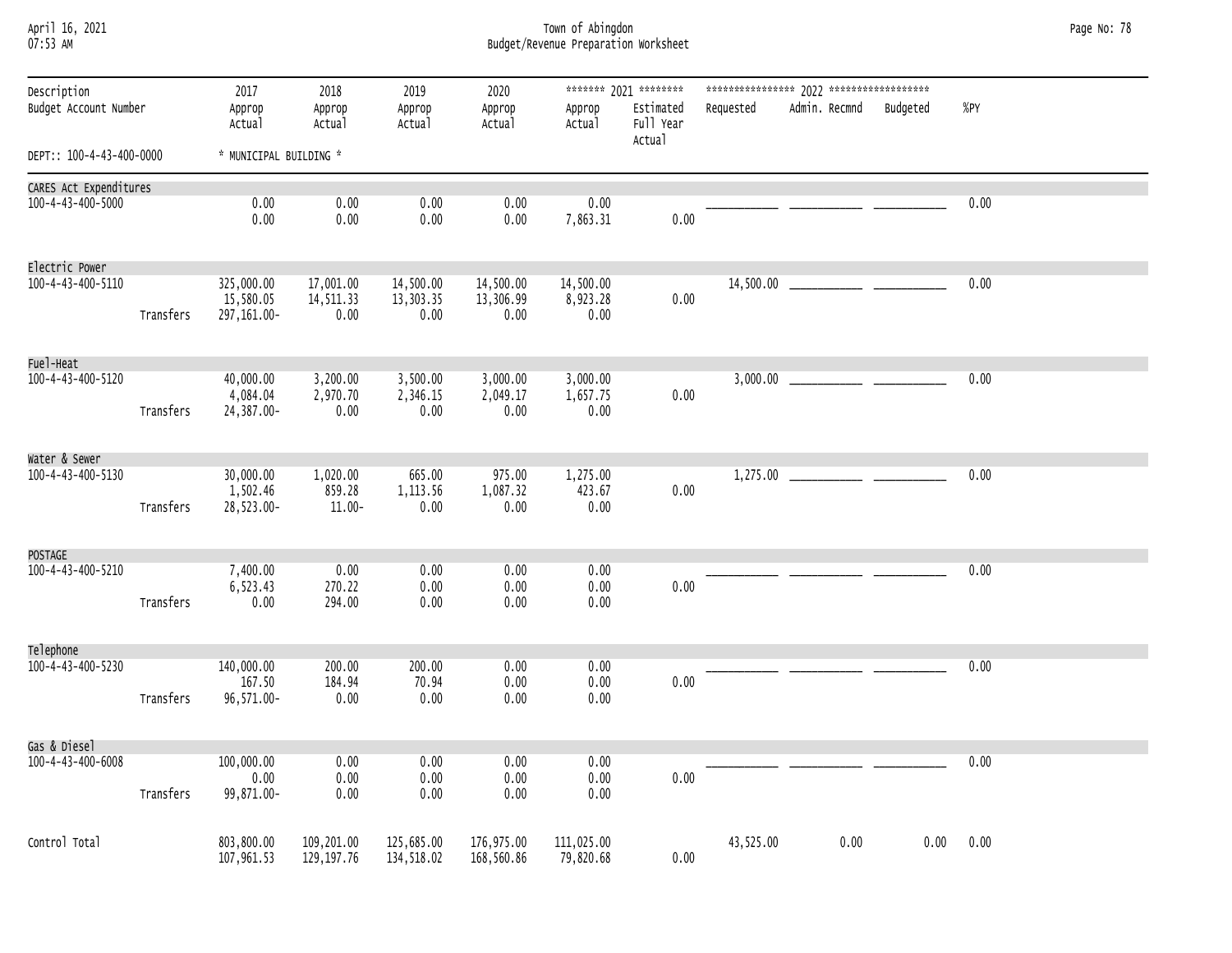April 16, 2021 Town of Abingdon Page No: 79 07:53 AM Budget/Revenue Preparation Worksheet

| Description<br>Budget Account Number<br>DEPT:: 100-4-43-400-0000 |           | 2017<br>Approp<br>Actual                | 2018<br>Approp<br>Actual              | 2019<br>Approp<br>Actual                 | 2020<br>Approp<br>Actual         | Approp<br>Actual                | ******* 2021 ********<br>Estimated<br>Full Year<br>Actual | Requested | Admin. Recmnd | Budaeted | %PY  |
|------------------------------------------------------------------|-----------|-----------------------------------------|---------------------------------------|------------------------------------------|----------------------------------|---------------------------------|-----------------------------------------------------------|-----------|---------------|----------|------|
|                                                                  |           | * MUNICIPAL BUILDING *                  |                                       |                                          |                                  |                                 |                                                           |           |               |          |      |
|                                                                  | Transfers | 628,904.00-                             | 26,446,41                             | $9.000.00 -$                             | 0.00                             | 0.00                            |                                                           |           |               |          |      |
| DEPT: Total<br>Transfers                                         |           | 803,800.00<br>107,961.53<br>628,904.00- | 109,201.00<br>129,197.76<br>26,446.41 | 125,685.00<br>134,518.02<br>$9,000.00 -$ | 176,975.00<br>168,560.86<br>0.00 | 111,025.00<br>79,820.68<br>0.00 | 0.00                                                      | 43.525.00 | 0.00          | 0.00     | 0.00 |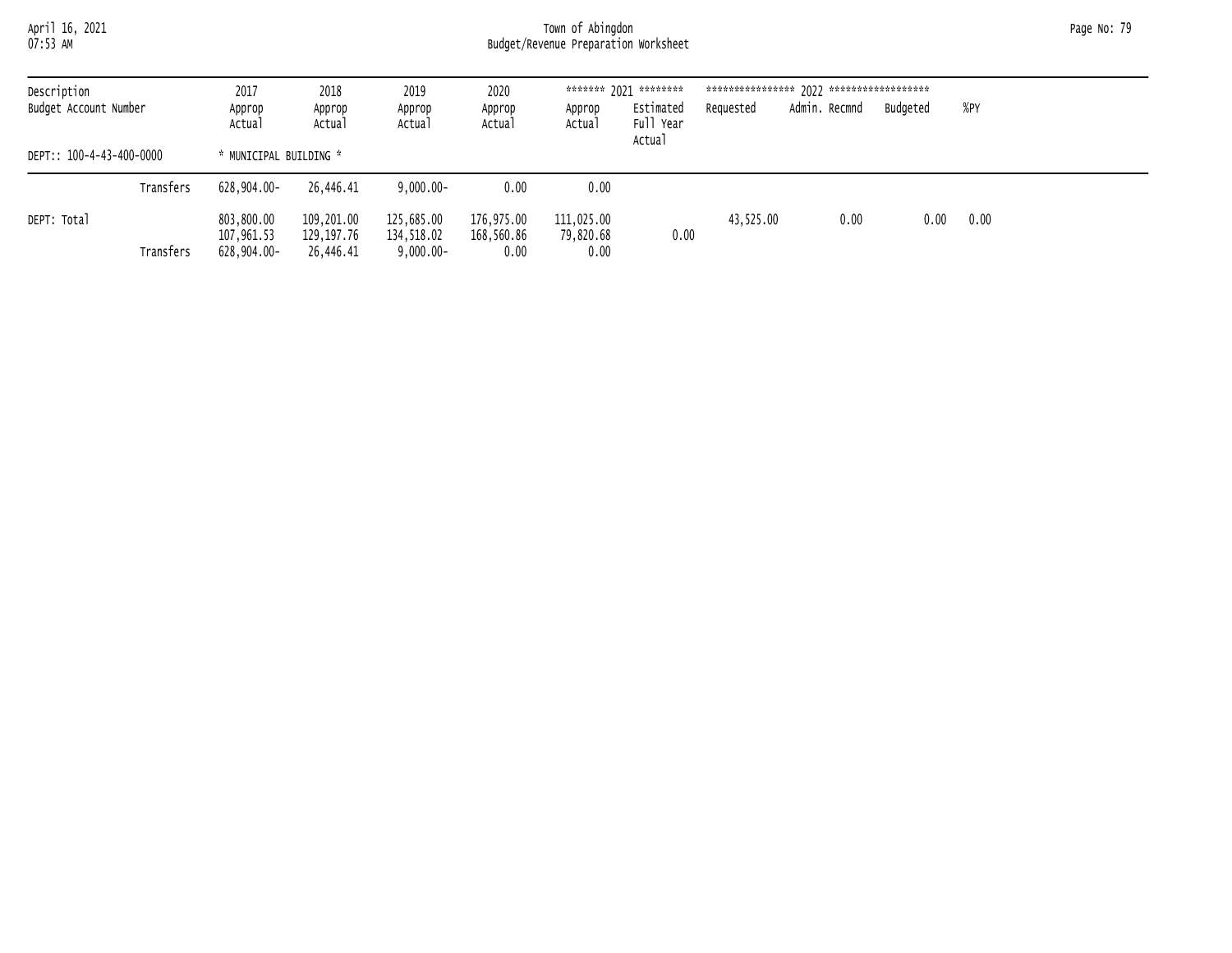| April 16, 2021<br>07:53 AM                        |                                   | Town of Abingdon<br>Budget/Revenue Preparation Worksheet |                                      |                                             |                                |                                                           |           |               |          |      |  |  |  |
|---------------------------------------------------|-----------------------------------|----------------------------------------------------------|--------------------------------------|---------------------------------------------|--------------------------------|-----------------------------------------------------------|-----------|---------------|----------|------|--|--|--|
| Description<br>Budget Account Number              | 2017<br>Approp<br>Actual          | 2018<br>Approp<br>Actual                                 | 2019<br>Approp<br>Actual             | 2020<br>Approp<br>Actual                    | Approp<br>Actual               | ******* 2021 ********<br>Estimated<br>Full Year<br>Actual | Requested | Admin. Recmnd | Budgeted | %PY  |  |  |  |
| DEPT:: 100-4-43-500-0000                          |                                   | * CENTRAL GARAGE/TOWN SHOP *                             |                                      |                                             |                                |                                                           |           |               |          |      |  |  |  |
| * CENTRAL GARAGE/TOWN SHOP *<br>100-4-43-500-0000 |                                   |                                                          |                                      |                                             |                                |                                                           |           |               |          |      |  |  |  |
| Salaries Staff - Regular                          |                                   |                                                          |                                      |                                             |                                |                                                           |           |               |          |      |  |  |  |
| 100-4-43-500-1101<br>Transfers                    | 101,932.00<br>102, 117.54<br>0.00 | 102,046.00<br>98,775.65<br>3,844.00-                     | 109,028.00<br>115,590.00<br>6,200.00 | 117,839.00 117,953.00<br>118,845.78<br>0.00 | 90,245.11<br>0.00              | 0.00                                                      |           |               |          | 0.00 |  |  |  |
| Salaries & Wages - Overtime                       |                                   |                                                          |                                      |                                             |                                |                                                           |           |               |          |      |  |  |  |
| 100-4-43-500-1201<br>Transfers                    | 10,000.00<br>1,252.20<br>0.00     | 10,000.00<br>1,572.68<br>$6,081.00 -$                    | 5,000.00<br>3,076.86<br>0.00         | 5,000.00<br>1,646.58<br>0.00                | 5,000.00<br>1,078.33<br>0.00   | 0.00                                                      |           |               |          | 0.00 |  |  |  |
| Fica                                              |                                   |                                                          |                                      |                                             |                                |                                                           |           |               |          |      |  |  |  |
| 100-4-43-500-2100<br>Transfers                    | 8,563.00<br>7,651.87<br>0.00      | 8,752.00<br>7,364.49<br>88.43                            | 8,723.00<br>8,626.03<br>0.00         | 9,397.00<br>8,616.69<br>0.00                | 9,406.00<br>6,493.77<br>0.00   | 0.00                                                      |           |               |          | 0.00 |  |  |  |
| Vrs - Retirement                                  |                                   |                                                          |                                      |                                             |                                |                                                           |           |               |          |      |  |  |  |
| 100-4-43-500-2200<br>Transfers                    | 6,690.00<br>6,763.44<br>0.00      | 10,182.00<br>10,614.76<br>0.00                           | 11,248.00<br>11,445.04<br>560.00     | 12,156.00<br>12,307.76<br>0.00              | 11,562.00<br>8,559.46<br>0.00  | 0.00                                                      |           |               |          | 0.00 |  |  |  |
| Hospitalization Insurance                         |                                   |                                                          |                                      |                                             |                                |                                                           |           |               |          |      |  |  |  |
| 100-4-43-500-2300<br>Transfers                    | 25,776.00<br>26,766.99<br>0.00    | 28,152.00<br>28,777.83<br>0.00                           | 33,130.00<br>34,571.94<br>1,450.00   | 37,411.00<br>37,409.84<br>0.00              | 37,410.00<br>30,060.36<br>0.00 | 0.00                                                      |           |               |          | 0.00 |  |  |  |
| Vrs - Life Insurance                              |                                   |                                                          |                                      |                                             |                                |                                                           |           |               |          |      |  |  |  |
| 100-4-43-500-2400<br>Transfers                    | 1,326.00<br>1,325.76<br>0.00      | 1,326.00<br>1,248.02<br>0.00                             | 1,411.00<br>1,485.44<br>75.00        | 1,525.00<br>1,525.20<br>0.00                | 1,560.00<br>1,155.08<br>0.00   | 0.00                                                      | 1,526.00  |               |          | 0.00 |  |  |  |
| Unemployment Insurance<br>100-4-43-500-2600       | 514.00                            | 363.00                                                   | 302.00                               | 240.00                                      | 240.00                         |                                                           | 235.00    |               |          | 0.00 |  |  |  |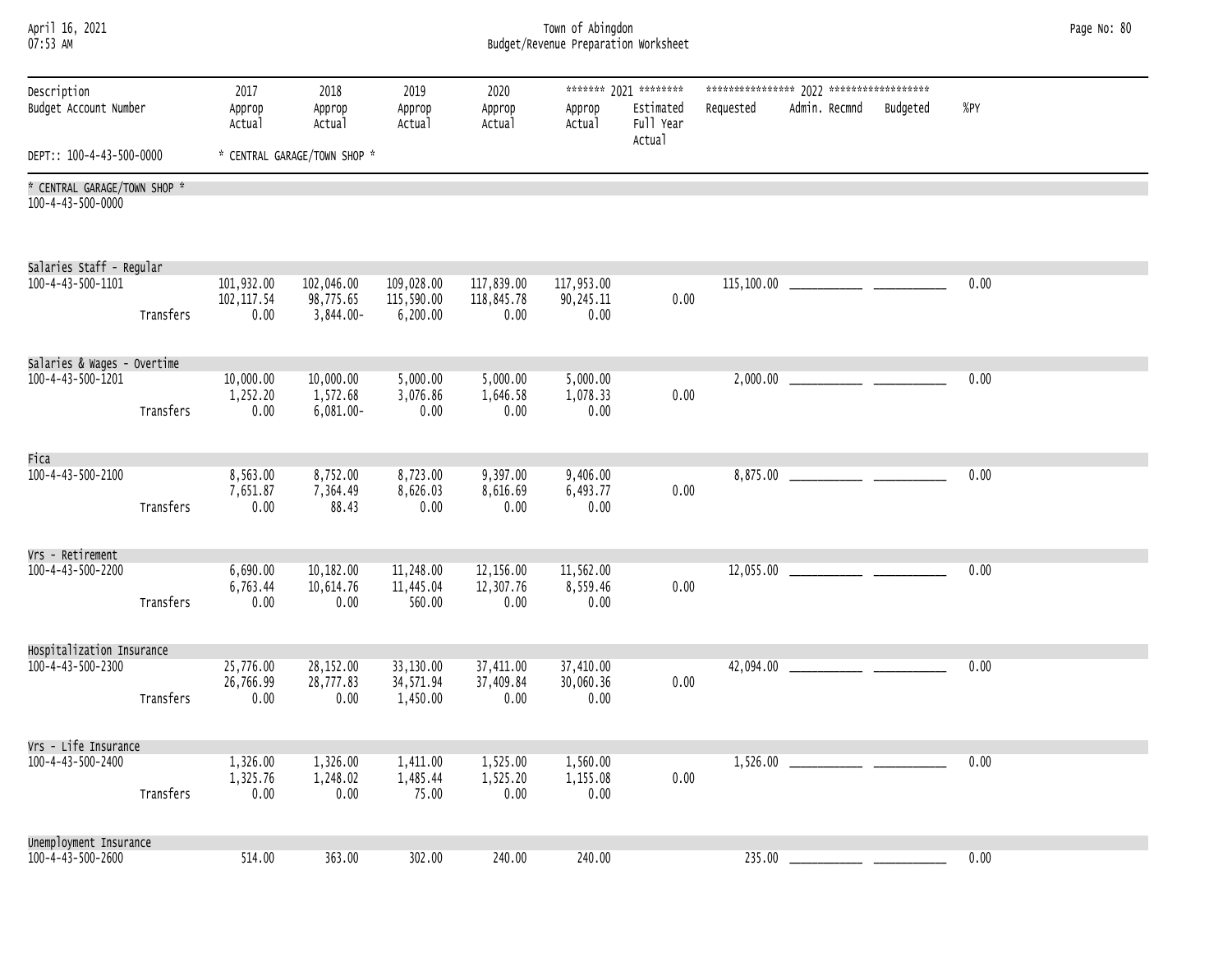| April 16, 2021  |  |
|-----------------|--|
| <b>N7.53 AM</b> |  |

## April 16, 2021 Town of Abingdon Page No: 81 07:53 AM Budget/Revenue Preparation Worksheet

| Description<br>Budget Account Number  |           | 2017<br>Approp<br>Actual     | 2018<br>Approp<br>Actual                                           | 2019<br>Approp<br>Actual          | 2020<br>Approp<br>Actual     | Approp<br>Actual             | ******* 2021 ********<br>Estimated<br>Full Year<br>Actual | Requested | Admin. Recmnd | Budgeted | %PY  |  |
|---------------------------------------|-----------|------------------------------|--------------------------------------------------------------------|-----------------------------------|------------------------------|------------------------------|-----------------------------------------------------------|-----------|---------------|----------|------|--|
| DEPT:: 100-4-43-500-0000              |           |                              | * CENTRAL GARAGE/TOWN SHOP *                                       |                                   |                              |                              |                                                           |           |               |          |      |  |
|                                       |           | 362.40                       | 332.42                                                             | 170.20                            | 138.81                       | 197.83                       | 0.00                                                      |           |               |          |      |  |
| Workman's Comp.                       |           |                              |                                                                    |                                   |                              |                              |                                                           |           |               |          |      |  |
| 100-4-43-500-2700                     | Transfers | 2,925.00<br>3,261.74<br>0.00 | 2,470.00<br>2,449.50<br>0.00                                       | 2,497.00<br>2,785.06<br>375.00    | 2,946.00<br>3,148.08<br>0.00 | 3,109.00<br>2,190.29<br>0.00 | 0.00                                                      |           |               |          | 0.00 |  |
| Health, Safety & Medical              |           |                              |                                                                    |                                   |                              |                              |                                                           |           |               |          |      |  |
| 100-4-43-500-3111                     |           | 300.00<br>0.00               | 0.00<br>0.00                                                       | 300.00<br>0.00                    | 300.00<br>0.00               | 300.00<br>130.00             | 0.00                                                      |           |               |          | 0.00 |  |
| Note: Boot purchase                   |           |                              |                                                                    |                                   |                              |                              |                                                           |           |               |          |      |  |
| Repairs & Maint.<br>100-4-43-500-3310 | Transfers | 4,000.00<br>2,721.97<br>0.00 | 0.00<br>155.98<br>156.00                                           | 4,000.00<br>2,615.81<br>0.00      | 4,000.00<br>2,397.97<br>0.00 | 4,000.00<br>2,371.85<br>0.00 | 0.00                                                      |           |               |          | 0.00 |  |
| Note:                                 |           |                              | Reapairs around shop - tools, boxes, lights, mobile equipment, etc |                                   |                              |                              |                                                           |           |               |          |      |  |
| Electric Power                        |           |                              |                                                                    |                                   |                              |                              |                                                           |           |               |          |      |  |
| 100-4-43-500-5110                     | Transfers | 0.00<br>8,911.61<br>8,186.00 | 10,540.00<br>8,710.64<br>0.00                                      | 8,900.00<br>7,858.16<br>$21.00 -$ | 9,050.00<br>7,126.33<br>0.00 | 8,350.00<br>4,886.97<br>0.00 | 0.00                                                      |           |               |          | 0.00 |  |
| Fuel - Heat                           |           |                              |                                                                    |                                   |                              |                              |                                                           |           |               |          |      |  |
| 100-4-43-500-5120                     | Transfers | 0.00<br>6,731.03<br>8,262.00 | 4,920.00<br>6,905.00<br>2,000.00                                   | 3,500.00<br>6,558.03<br>3,021.00  | 6,950.00<br>7,152.50<br>0.00 | 7,951.00<br>5,685.78<br>0.00 | 0.00                                                      |           |               |          | 0.00 |  |
| Water & Sewer<br>100-4-43-500-5130    | Transfers | 0.00<br>1,033.92<br>965.00   | 1,070.00<br>1,119.66<br>57.00                                      | 1,100.00<br>1,017.54<br>0.00      | 1,100.00<br>1,226.49<br>0.00 | 1,200.00<br>795.27<br>0.00   | 0.00                                                      |           |               |          | 0.00 |  |
| Materials & Supplies                  |           |                              |                                                                    |                                   |                              |                              |                                                           |           |               |          |      |  |
| $100 - 4 - 43 - 500 - 6000$           |           | 15,000.00<br>14,455.01       | 15,000.00<br>14,399.11                                             | 15,000.00<br>10,428.02            | 14,000.00<br>10,776.51       | 14,500.00<br>8,714.10        | 0.00                                                      | 16,000.00 |               |          | 0.00 |  |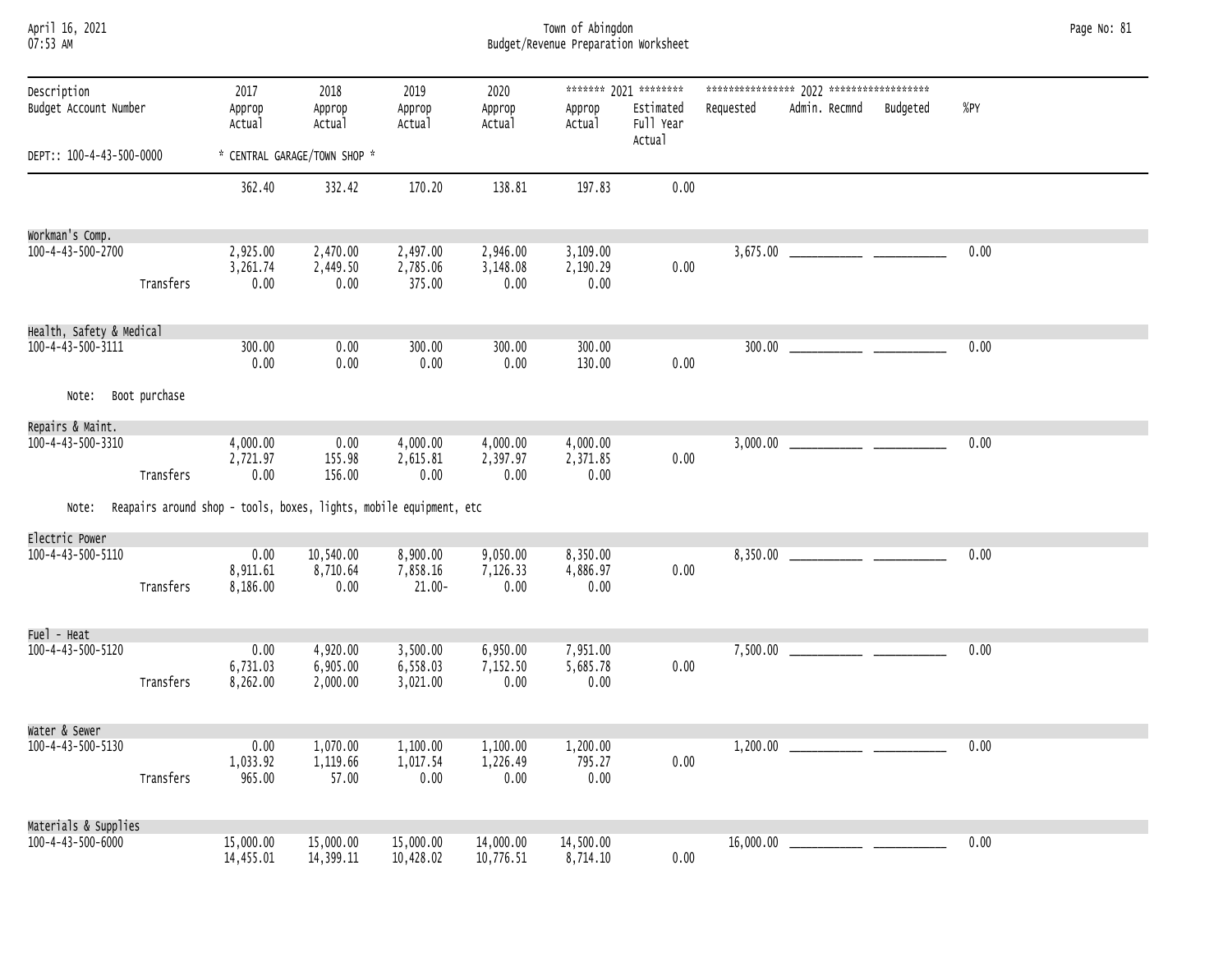April 16, 2021 Town of Abingdon Page No: 82 07:53 AM Budget/Revenue Preparation Worksheet

|                                      |                                  |                                                                                                                     |                                        |                                        |                                  |                                  | ******* 2021 ********            |                                   |                      |                      |      |
|--------------------------------------|----------------------------------|---------------------------------------------------------------------------------------------------------------------|----------------------------------------|----------------------------------------|----------------------------------|----------------------------------|----------------------------------|-----------------------------------|----------------------|----------------------|------|
| Description<br>Budget Account Number |                                  | 2017<br>Approp<br>Actual                                                                                            | 2018<br>Approp<br>Actual               | 2019<br>Approp<br>Actual               | 2020<br>Approp<br>Actual         | Approp<br>Actual                 | Estimated<br>Full Year<br>Actual | Requested                         | Admin. Recmnd        | Budgeted             | %PY  |
| DEPT:: 100-4-43-500-0000             |                                  |                                                                                                                     | * CENTRAL GARAGE/TOWN SHOP *           |                                        |                                  |                                  |                                  |                                   |                      |                      |      |
| Detail:                              | Transfers<br>Cleaners, rags, etc | 0.00<br>Tire Balancer and Accessories<br>Purchase and Replacement of Tools<br>Various - Oil, Antifreeze, DEF fluid, | $57.00 -$                              | $47.00 -$                              | 0.00                             | 0.00                             |                                  | 4,000.00<br>2,000.00<br>10,000.00 | 0.00<br>0.00<br>0.00 | 0.00<br>0.00<br>0.00 |      |
| Custodial Supplies                   |                                  |                                                                                                                     |                                        |                                        |                                  |                                  |                                  |                                   |                      |                      |      |
| 100-4-43-500-6005                    |                                  | 1,250.00<br>706.63                                                                                                  | 1,000.00<br>645.66                     | 1,000.00<br>898.96                     | 1,000.00<br>541.45               | 1,000.00<br>171.23               | 0.00                             |                                   |                      |                      | 0.00 |
| Auto Maint./Repair-Gf                |                                  |                                                                                                                     |                                        |                                        |                                  |                                  |                                  |                                   |                      |                      |      |
| 100-4-43-500-6009                    | Transfers                        | 100,000.00<br>126, 125.50<br>25,000.00                                                                              | 110,000.00<br>181,972.15<br>58,000.00  | 140,000.00<br>140,447.66<br>28,340.00  | 140,000.00<br>146,403.96<br>0.00 | 150,000.00<br>136,543.08<br>0.00 | 0.00                             |                                   |                      |                      | 0.00 |
| Uniforms                             |                                  |                                                                                                                     |                                        |                                        |                                  |                                  |                                  |                                   |                      |                      |      |
| 100-4-43-500-6011                    | Transfers                        | 1,000.00<br>901.62<br>0.00                                                                                          | 1,200.00<br>2,090.69<br>925.00         | 2,000.00<br>2,046.54<br>47.00          | 2,200.00<br>1,979.58<br>0.00     | 2,200.00<br>1,339.80<br>0.00     | 0.00                             |                                   |                      |                      | 0.00 |
| Capital Outlay                       |                                  |                                                                                                                     |                                        |                                        |                                  |                                  |                                  |                                   |                      |                      |      |
| 100-4-43-500-8101                    |                                  | 0.00<br>0.00                                                                                                        | 5,600.00<br>5,061.67                   | 13,700.00<br>13,751.49                 | 13,300.00<br>13,241.88           | 0.00<br>0.00                     | 0.00                             |                                   |                      |                      | 0.00 |
| Control Total                        | Transfers                        | 279,276.00<br>311,089.23<br>42,413.00                                                                               | 312,621.00<br>372, 195.91<br>51,244.43 | 360,839.00<br>363, 372.78<br>40,000.00 | 378,414.00<br>374,485.41<br>0.00 | 375,741.00<br>300,618.31<br>0.00 | 0.00                             | 375,110.00                        | 0.00                 | 0.00                 | 0.00 |
| DEPT: Total                          | Transfers                        | 279,276.00<br>311,089.23<br>42,413.00                                                                               | 312,621.00<br>372, 195.91<br>51,244.43 | 360,839.00<br>363, 372.78<br>40,000.00 | 378,414.00<br>374,485.41<br>0.00 | 375,741.00<br>300,618.31<br>0.00 | 0.00                             | 375,110.00                        | 0.00                 | 0.00                 | 0.00 |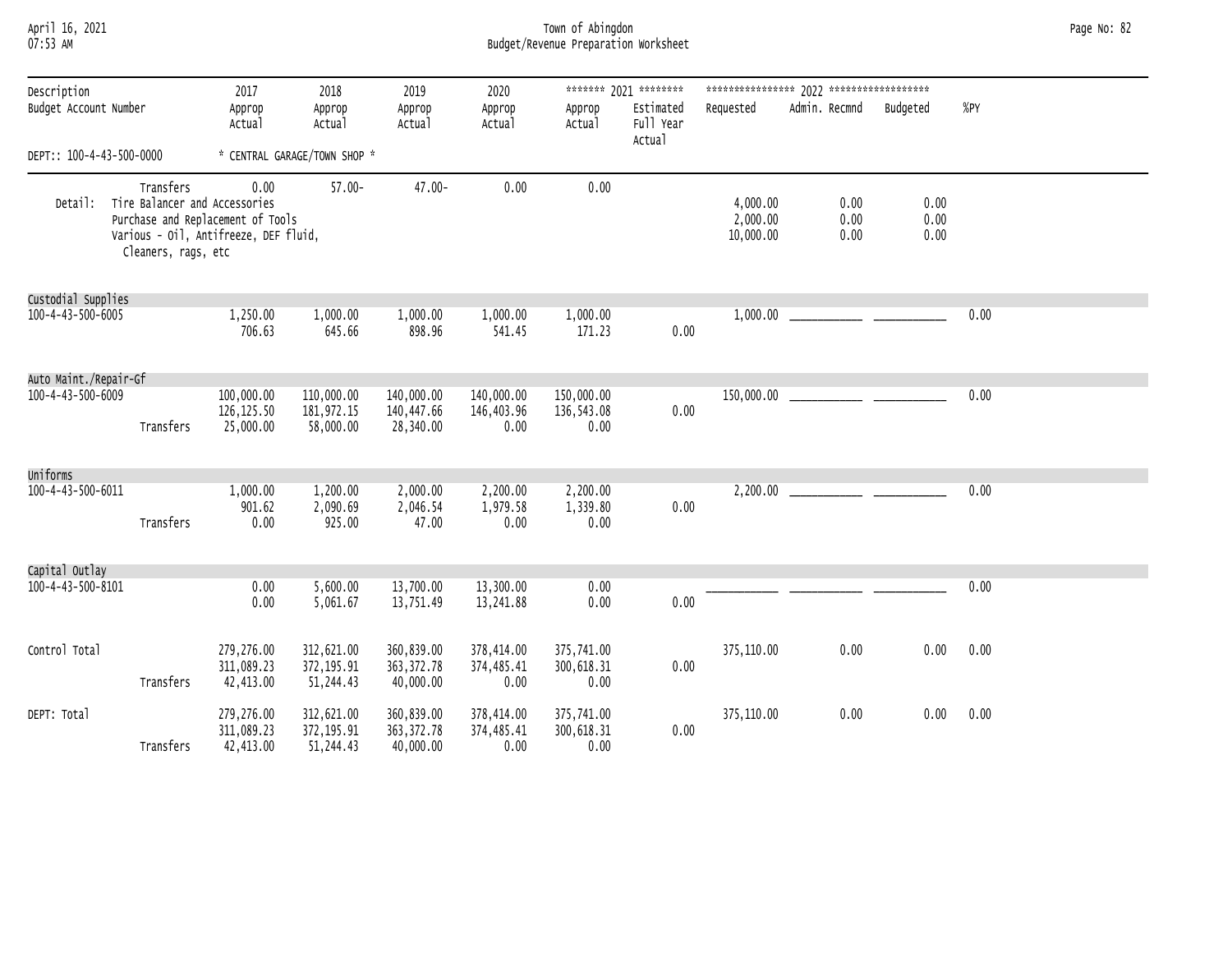| April 16, 2021<br>07:53 AM                  |           | Town of Abingdon<br>Budget/Revenue Preparation Worksheet |                                  |                                    |                                |                      |                                                           |           |               |          |      |  |  |
|---------------------------------------------|-----------|----------------------------------------------------------|----------------------------------|------------------------------------|--------------------------------|----------------------|-----------------------------------------------------------|-----------|---------------|----------|------|--|--|
| Description<br>Budget Account Number        |           | 2017<br>Approp<br>Actual                                 | 2018<br>Approp<br>Actual         | 2019<br>Approp<br>Actual           | 2020<br>Approp<br>Actual       | Approp<br>Actual     | ******* 2021 ********<br>Estimated<br>Full Year<br>Actual | Requested | Admin. Recmnd | Budgeted | %PY  |  |  |
| DEPT:: 100-4-43-700-0000                    |           | * THE MUSTER GROUNDS *                                   |                                  |                                    |                                |                      |                                                           |           |               |          |      |  |  |
| * THE MUSTER GROUNDS *<br>100-4-43-700-0000 |           |                                                          |                                  |                                    |                                |                      |                                                           |           |               |          |      |  |  |
| SALARIES STAFF REGULAR                      |           |                                                          |                                  |                                    |                                |                      |                                                           |           |               |          |      |  |  |
| 100-4-43-700-1101                           | Transfers | 40,190.00<br>40,340.03<br>0.00                           | 40,228.00<br>40,997.96<br>578.00 | 41,067.00<br>51,891.84<br>0.00     | 41,922.00<br>39,364.07<br>0.00 | 0.00<br>0.00<br>0.00 | 0.00                                                      |           |               |          | 0.00 |  |  |
| SALARIES & WAGES REGULAR PT                 |           |                                                          |                                  |                                    |                                |                      |                                                           |           |               |          |      |  |  |
| 100-4-43-700-1301                           | Transfers | 10,000.00<br>8,514.80<br>0.00                            | 10,000.00<br>9,396.23<br>0.00    | 10,000.00<br>13,726.43<br>3,000.00 | 10,000.00<br>12,448.48<br>0.00 | 0.00<br>0.00<br>0.00 | 0.00                                                      |           |               |          | 0.00 |  |  |
| <b>FICA</b>                                 |           |                                                          |                                  |                                    |                                |                      |                                                           |           |               |          |      |  |  |
| 100-4-43-700-2100                           | Transfers | 3,075.00<br>3,476.37<br>0.00                             | 3,842.00<br>3,603.89<br>44.22    | 3,907.00<br>3,920.95<br>0.00       | 3,972.00<br>3,821.73<br>0.00   | 0.00<br>0.00<br>0.00 | 0.00                                                      |           |               |          | 0.00 |  |  |
| VRS RETIREMENT                              |           |                                                          |                                  |                                    |                                |                      |                                                           |           |               |          |      |  |  |
| 100-4-43-700-2200                           |           | 2,647.00<br>2,646.48                                     | 4,028.00<br>4,426.92             | 4,264.00<br>4,122.66               | 4,349.00<br>3,669.00           | 0.00<br>0.00         | 0.00                                                      |           |               |          | 0.00 |  |  |
| HOSPITALIZATION INSURANCE                   |           |                                                          |                                  |                                    |                                |                      |                                                           |           |               |          |      |  |  |
| 100-4-43-700-2300                           |           | 13,392.00<br>13,882.89                                   | 14,760.00<br>14,759.94           | 15,901.00<br>15,901.08             | 17,443.00<br>14,088.48         | 0.00<br>0.00         | 0.00                                                      |           |               |          | 0.00 |  |  |
| VRS LIFE INSURANCE                          |           |                                                          |                                  |                                    |                                |                      |                                                           |           |               |          |      |  |  |
| 100-4-43-700-2400                           |           | 525.00<br>524.40                                         | 525.00<br>524.40                 | 535.00<br>534.96                   | 546.00<br>454.80               | 0.00<br>0.00         | 0.00                                                      |           |               |          | 0.00 |  |  |
| UNEMPLOYMENT INSURANCE                      |           |                                                          |                                  |                                    |                                |                      |                                                           |           |               |          |      |  |  |
| 100-4-43-700-2600                           | Transfers | 171.00<br>255.19<br>58.00                                | 272.00<br>253.92<br>0.00         | 252.00<br>192.12<br>0.00           | 120.00<br>137.17<br>0.00       | 0.00<br>0.00<br>0.00 | 0.00                                                      |           |               |          | 0.00 |  |  |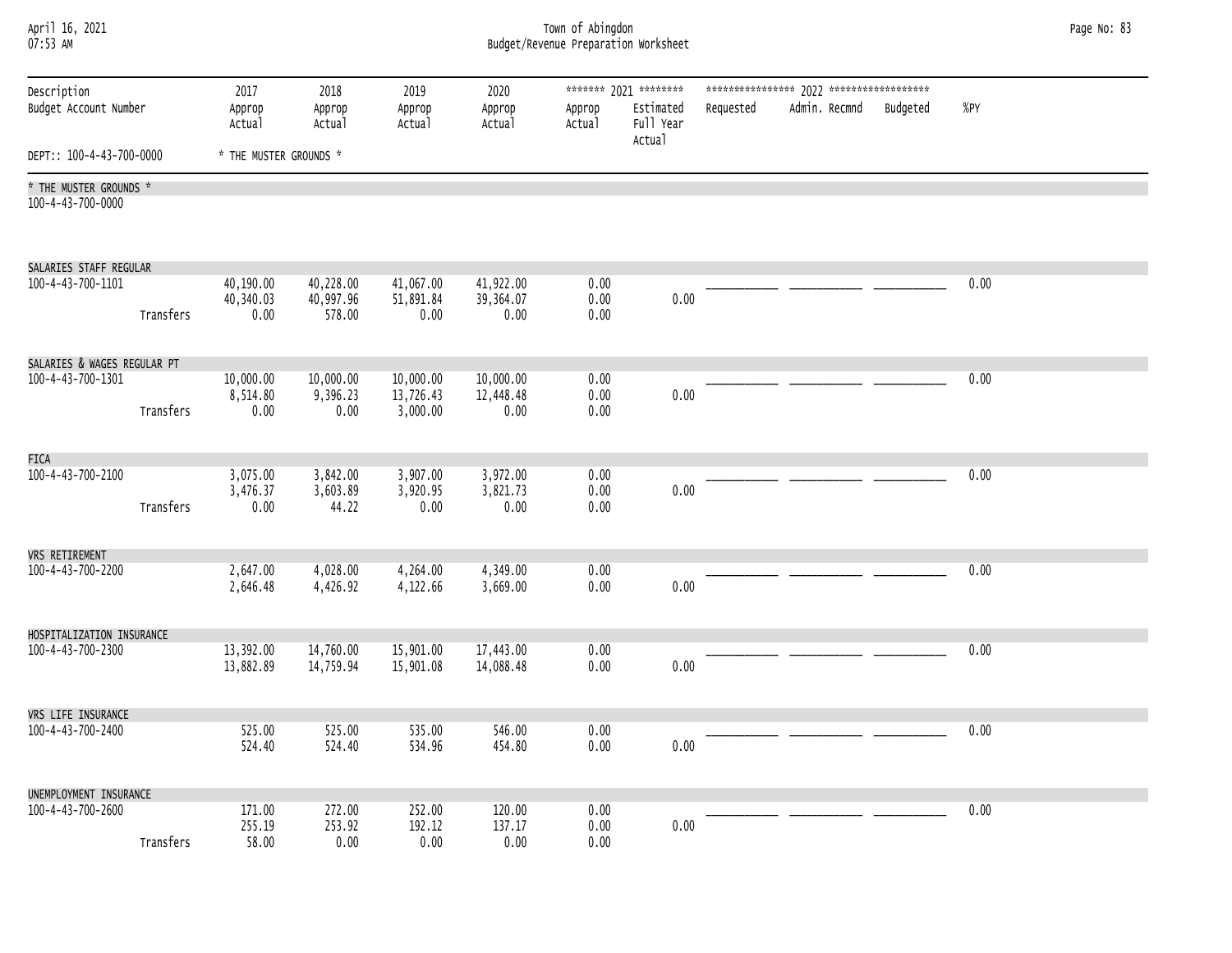| April 16, 2021 |  |
|----------------|--|
| 07.53 AM       |  |

# April 16, 2021 Town of Abingdon Page No: 84 07:53 AM Budget/Revenue Preparation Worksheet

| Description                        |           | 2017                         | 2018                               | 2019                               | 2020                         |                      | ******* 2021 ********            |                   |               |          |      |
|------------------------------------|-----------|------------------------------|------------------------------------|------------------------------------|------------------------------|----------------------|----------------------------------|-------------------|---------------|----------|------|
| Budget Account Number              |           | Approp<br>Actual             | Approp<br>Actual                   | Approp<br>Actual                   | Approp<br>Actual             | Approp<br>Actual     | Estimated<br>Full Year<br>Actual | Requested         | Admin. Recmnd | Budgeted | %PY  |
| DEPT:: 100-4-43-700-0000           |           | * THE MUSTER GROUNDS *       |                                    |                                    |                              |                      |                                  |                   |               |          |      |
| WORKMAN'S COMP                     |           |                              |                                    |                                    |                              |                      |                                  |                   |               |          |      |
| $100 - 4 - 43 - 700 - 2700$        | Transfers | 57.00<br>55.22<br>0.00       | 47.00<br>48.64<br>0.00             | 48.00<br>1,139.36<br>1,100.00      | 1,235.00<br>1,406.32<br>0.00 | 0.00<br>0.00<br>0.00 | 0.00                             |                   |               |          | 0.00 |
| Contractual Services & Licenses    |           |                              |                                    |                                    |                              |                      |                                  |                   |               |          |      |
| 100-4-43-700-3100                  |           | 1,000.00<br>388.00           | 500.00<br>0.00                     | 500.00<br>0.00                     | 500.00<br>666.68             | 500.00<br>0.00       | 0.00                             |                   |               |          | 0.00 |
|                                    | Transfers | $300.00 -$                   | $5.00 -$                           | $500.00 -$                         | 0.00                         | 0.00                 |                                  |                   |               |          |      |
| Repairs & Maint.                   |           |                              |                                    |                                    |                              |                      |                                  |                   |               |          |      |
| 100-4-43-700-3310                  | Transfers | 2,500.00<br>1,420.30<br>0.00 | 2,500.00<br>2,282.08<br>$600.00 -$ | 2,500.00<br>142.50<br>269.00-      | 2,500.00<br>4,477.09<br>0.00 | 0.00<br>0.00<br>0.00 | 0.00                             |                   |               |          | 0.00 |
|                                    |           |                              |                                    |                                    |                              |                      |                                  |                   |               |          |      |
| Advertising                        |           |                              |                                    |                                    |                              |                      |                                  |                   |               |          |      |
| 100-4-43-700-3600                  | Transfers | 1,000.00<br>1,114.42<br>0.00 | 1,000.00<br>500.51<br>0.00         | 1,500.00<br>422.50<br>$1,200.00 -$ | 1,250.00<br>2.40<br>0.00     | 0.00<br>0.00<br>0.00 | 0.00                             |                   |               |          | 0.00 |
|                                    |           |                              |                                    |                                    |                              |                      |                                  |                   |               |          |      |
| Electric Power                     |           |                              |                                    |                                    |                              |                      |                                  |                   |               |          |      |
| 100-4-43-700-5110                  |           | 0.00<br>1,222.93             | 1,210.00<br>1,011.20               | 880.00<br>905.87                   | 880.00<br>1,178.72           | 800.00<br>2,032.33   | 0.00                             |                   |               |          | 0.00 |
|                                    | Transfers | 1,157.00                     | 0.00                               | 0.00                               | 0.00                         | 0.00                 |                                  |                   |               |          |      |
| Water & Sewer<br>100-4-43-700-5130 |           | 0.00                         | 790.00                             | 820.00                             | 820.00                       | 400.00               |                                  | 450.00            |               |          | 0.00 |
|                                    | Transfers | 996.14<br>932.00             | 1,271.08<br>600.00                 | 627.66<br>$200.00 -$               | 609.69<br>0.00               | 398.14<br>0.00       | 0.00                             |                   |               |          |      |
|                                    |           |                              |                                    |                                    |                              |                      |                                  |                   |               |          |      |
| Telephone/Communications           |           |                              |                                    |                                    |                              |                      |                                  |                   |               |          |      |
| 100-4-43-700-5230                  |           | 0.00<br>1,948.96             | 1,820.00<br>1,959.61               | 1,970.00<br>2,012.07               | 1,930.00<br>1,467.07         | 1,930.00<br>1,017.99 | 0.00                             | $1,360.00$ $\Box$ |               |          | 0.00 |
|                                    | Transfers | 1,788.00                     | 143.00                             | $100.00 -$                         | 0.00                         | 0.00                 |                                  |                   |               |          |      |

Travel - Lodging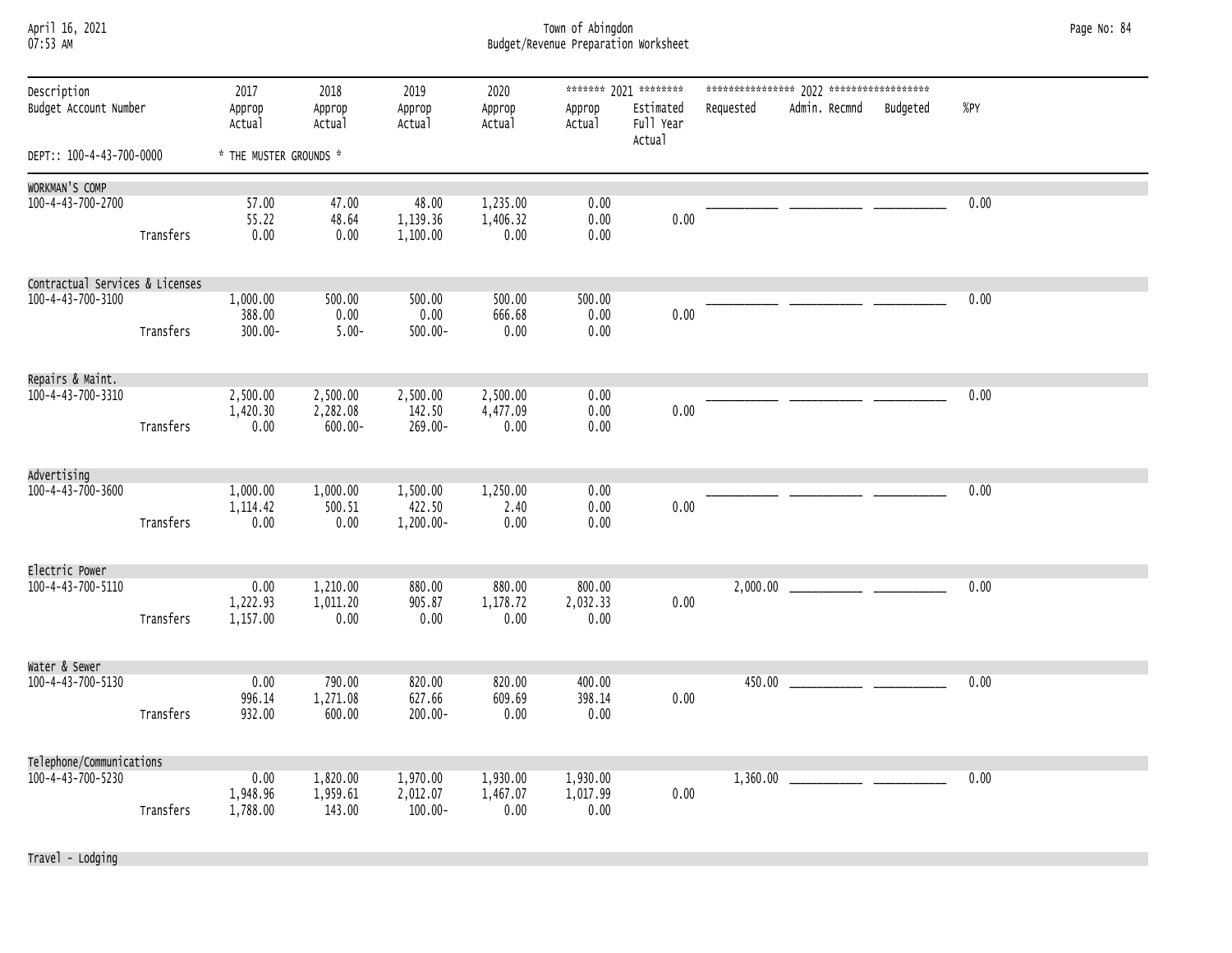| April 16, 2021 |  |
|----------------|--|
| 07.53 AM       |  |

April 16, 2021 Town of Abingdon Page No: 85 07:53 AM Budget/Revenue Preparation Worksheet

| Description<br>Budget Account Number<br>DEPT:: 100-4-43-700-0000 |           | 2017<br>Approp<br>Actual       | 2018<br>Approp<br>Actual         | 2019<br>Approp<br>Actual           | 2020<br>Approp<br>Actual       | Approp<br>Actual       | ******* 2021 ********<br>Estimated<br>Full Year<br>Actual | Requested | Admin. Recmnd | Budgeted | %PY  |
|------------------------------------------------------------------|-----------|--------------------------------|----------------------------------|------------------------------------|--------------------------------|------------------------|-----------------------------------------------------------|-----------|---------------|----------|------|
|                                                                  |           | * THE MUSTER GROUNDS *         |                                  |                                    |                                |                        |                                                           |           |               |          |      |
| 100-4-43-700-5500                                                | Transfers | 1,000.00<br>413.53<br>0.00     | 750.00<br>467.17<br>143.00-      | 750.00<br>878.48<br>129.00         | 1,000.00<br>856.96<br>0.00     | 0.00<br>0.00<br>0.00   | 0.00                                                      |           |               |          | 0.00 |
| Dues & Subscriptions                                             |           |                                |                                  |                                    |                                |                        |                                                           |           |               |          |      |
| 100-4-43-700-5810                                                | Transfers | 250.00<br>0.00<br>0.00         | 250.00<br>0.00<br>250.00-        | 250.00<br>25.00<br>221.00-         | 250.00<br>0.00<br>0.00         | 250.00<br>0.00<br>0.00 | 0.00                                                      |           |               |          | 0.00 |
| Events<br>100-4-43-700-5841                                      | Transfers | 10,000.00<br>9,987.96<br>0.00  | 10,000.00<br>10,754.06<br>755.00 | 10,000.00<br>11,610.93<br>1,611.00 | 12,000.00<br>11,180.22<br>0.00 | 0.00<br>0.00<br>0.00   | 0.00                                                      |           |               |          | 0.00 |
| Trail Maint.                                                     |           |                                |                                  |                                    |                                |                        |                                                           |           |               |          |      |
| 100-4-43-700-5842                                                | Transfers | 1,000.00<br>323.90<br>0.00     | 1,000.00<br>0.00<br>$500.00 -$   | 500.00<br>0.00<br>$500.00 -$       | 500.00<br>0.00<br>0.00         | 0.00<br>0.00<br>0.00   | 0.00                                                      |           |               |          | 0.00 |
| Cell Phone Tours                                                 |           |                                |                                  |                                    |                                |                        |                                                           |           |               |          |      |
| 100-4-43-700-5843                                                |           | 1,000.00<br>0.00               | 0.00<br>0.00                     | 0.00<br>0.00                       | 0.00<br>0.00                   | 0.00<br>0.00           | 0.00                                                      |           |               |          | 0.00 |
| Materials & Supplies                                             |           |                                |                                  |                                    |                                |                        |                                                           |           |               |          |      |
| 100-4-43-700-6000                                                | Transfers | 2,500.00<br>2,846.42<br>300.00 | 2,500.00<br>2,254.16<br>0.00     | 2,500.00<br>904.56<br>2,100.00-    | 4,000.00<br>833.96<br>0.00     | 250.00<br>0.00<br>0.00 | 0.00                                                      |           |               |          | 0.00 |
| Custodial Supplies                                               |           |                                |                                  |                                    |                                |                        |                                                           |           |               |          |      |
| $100 - 4 - 43 - 700 - 6005$                                      | Transfers | 500.00<br>494.99<br>0.00       | 500.00<br>168.04<br>0.00         | 250.00<br>52.53<br>250.00-         | 250.00<br>173.57<br>0.00       | 100.00<br>0.00<br>0.00 | 0.00                                                      |           |               |          | 0.00 |
| Merchandise For Resale                                           |           |                                |                                  |                                    |                                |                        |                                                           |           |               |          |      |
| 100-4-43-700-6500                                                |           | 1,500.00<br>1,128.02           | 1,000.00<br>546.74               | 2,000.00<br>1,815.62               | 1,500.00<br>1,032.56           | 0.00<br>0.00           | 0.00                                                      |           |               |          | 0.00 |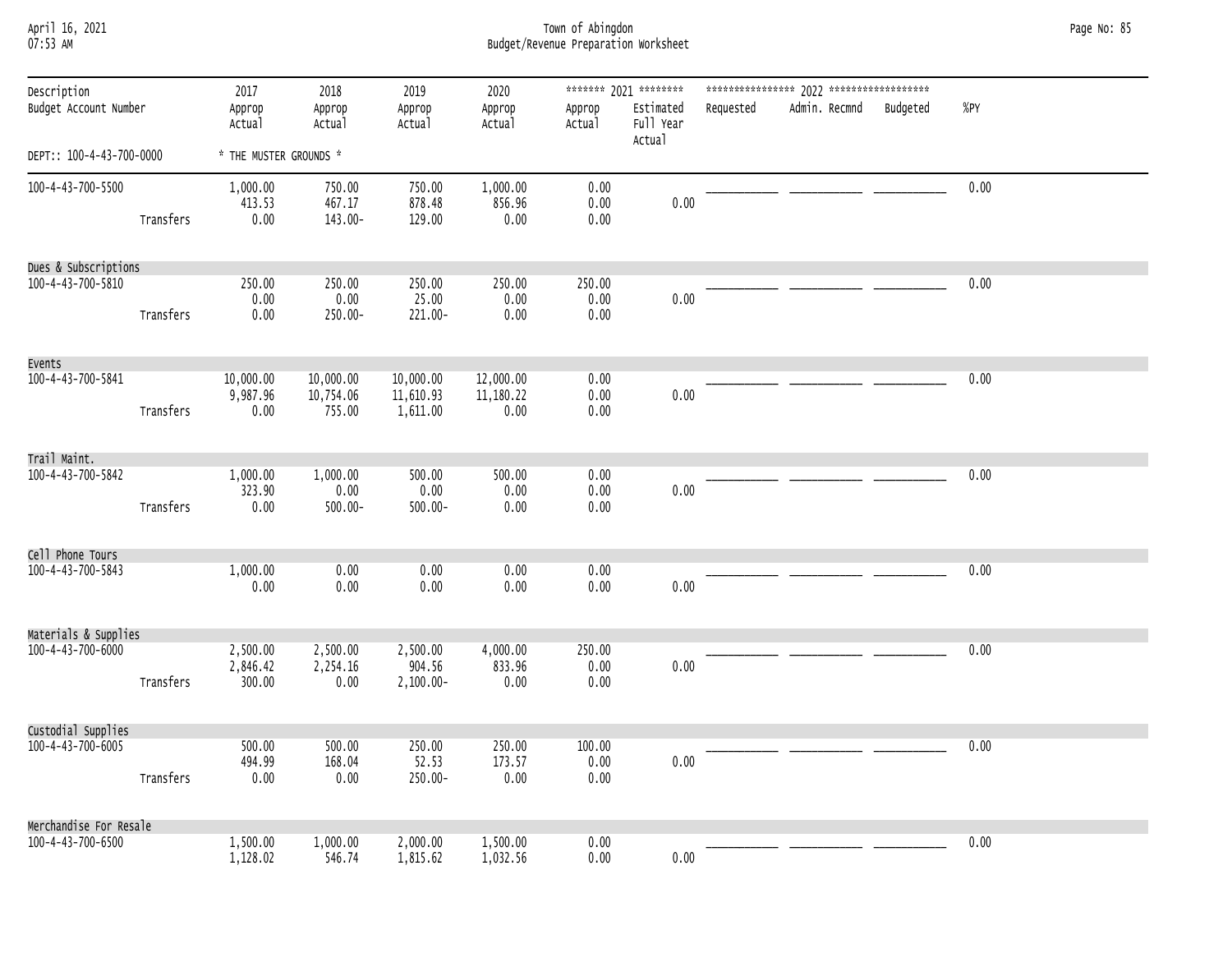# April 16, 2021 Town of Abingdon Page No: 86 07:53 AM Budget/Revenue Preparation Worksheet

| Description<br>Budget Account Number |           | 2017<br>Approp<br>Actual            | 2018<br>Approp<br>Actual         | 2019<br>Approp<br>Actual         | 2020<br>Approp<br>Actual        | Approp<br>Actual             | ******* 2021 ********<br>Estimated<br>Full Year<br>Actual | Requested | Admin. Recmnd | Budgeted | %PY  |  |
|--------------------------------------|-----------|-------------------------------------|----------------------------------|----------------------------------|---------------------------------|------------------------------|-----------------------------------------------------------|-----------|---------------|----------|------|--|
| DEPT:: 100-4-43-700-0000             |           | * THE MUSTER GROUNDS *              |                                  |                                  |                                 |                              |                                                           |           |               |          |      |  |
|                                      | Transfers | 0.00                                | 0.00                             | $500.00 -$                       | 0.00                            | 0.00                         |                                                           |           |               |          |      |  |
| Stream Bank Restoration (CO)         |           |                                     |                                  |                                  |                                 |                              |                                                           |           |               |          |      |  |
| 100-4-43-700-8213                    |           | 15,000.00<br>0.00                   | 0.00<br>0.00                     | 0.00<br>0.00                     | 0.00<br>0.00                    | 0.00<br>0.00                 | 0.00                                                      |           |               |          | 0.00 |  |
| Control Total                        | Transfers | 107,307.00<br>91,980.95<br>3,935.00 | 97,522.00<br>95,226.55<br>622.22 | 100,394.00<br>110,827.12<br>0.00 | 106,967.00<br>97,868.97<br>0.00 | 4,230.00<br>3,448.46<br>0.00 | 0.00                                                      | 3,810.00  | 0.00          | 0.00     | 0.00 |  |
| DEPT: Total                          | Transfers | 107,307.00<br>91,980.95<br>3,935.00 | 97,522.00<br>95,226.55<br>622.22 | 100,394.00<br>110,827.12<br>0.00 | 106,967.00<br>97,868.97<br>0.00 | 4,230.00<br>3,448.46<br>0.00 | 0.00                                                      | 3,810.00  | 0.00          | 0.00     | 0.00 |  |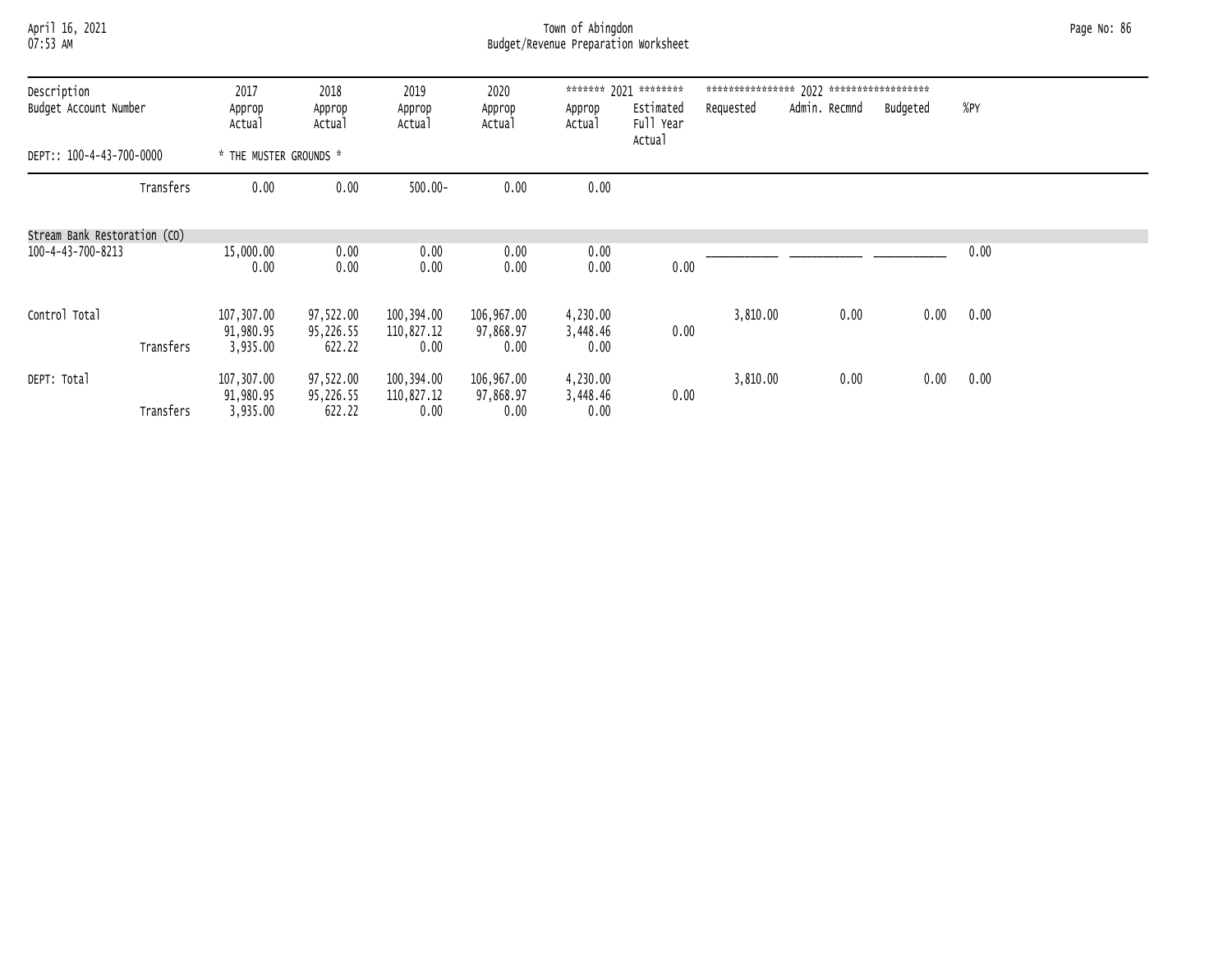| April 16, 2021<br>07:53 AM             |           | Town of Abingdon<br>Budget/Revenue Preparation Worksheet |                                |                                |                              |                              |                                                           |           |                        |      |      |  |
|----------------------------------------|-----------|----------------------------------------------------------|--------------------------------|--------------------------------|------------------------------|------------------------------|-----------------------------------------------------------|-----------|------------------------|------|------|--|
| Description<br>Budget Account Number   |           | 2017<br>Approp<br>Actual                                 | 2018<br>Approp<br>Actual       | 2019<br>Approp<br>Actual       | 2020<br>Approp<br>Actual     | Approp<br>Actual             | ******* 2021 ********<br>Estimated<br>Full Year<br>Actual | Requested | Admin. Recmnd Budgeted |      | %PY  |  |
| DEPT:: 100-4-43-750-0000               |           | * FINDLAY HOUSE *                                        |                                |                                |                              |                              |                                                           |           |                        |      |      |  |
| * FINDLAY HOUSE *<br>100-4-43-750-0000 |           |                                                          |                                |                                |                              |                              |                                                           |           |                        |      |      |  |
| Repairs & Maint.                       |           |                                                          |                                |                                |                              |                              |                                                           |           |                        |      |      |  |
| 100-4-43-750-3310                      | Transfers | 0.00<br>935.86<br>937.00                                 | 0.00<br>0.00<br>0.00           | 0.00<br>0.00<br>0.00           | 0.00<br>0.00<br>0.00         | 0.00<br>0.00<br>0.00         | 0.00                                                      |           |                        |      | 0.00 |  |
| Electric Power                         |           |                                                          |                                |                                |                              |                              |                                                           |           |                        |      |      |  |
| 100-4-43-750-5110                      | Transfers | 0.00<br>2,134.93<br>1,956.00                             | 2,090.00<br>2,607.87<br>600.00 | 2,355.00<br>2,264.22<br>0.00   | 2,355.00<br>2,211.04<br>0.00 | 2,455.00<br>1,529.20<br>0.00 | 0.00                                                      |           |                        |      | 0.00 |  |
| Water & Sewer                          |           |                                                          |                                |                                |                              |                              |                                                           |           |                        |      |      |  |
| 100-4-43-750-5130                      | Transfers | 0.00<br>291.03<br>270.00                                 | 270.00<br>299.93<br>0.00       | 310.00<br>419.74<br>90.00      | 360.00<br>337.28<br>0.00     | 360.00<br>236.20<br>0.00     | 0.00                                                      |           |                        |      | 0.00 |  |
| Telephone & Communications             |           |                                                          |                                |                                |                              |                              |                                                           |           |                        |      |      |  |
| 100-4-43-750-5230                      | Transfers | 0.00<br>103.70<br>0.00                                   | 1,040.00<br>1,039.20<br>0.00   | 1,040.00<br>1,257.86<br>155.00 | 1,040.00<br>856.49<br>0.00   | 1,040.00<br>737.45<br>0.00   | 0.00                                                      |           |                        |      | 0.00 |  |
| Control Total                          | Transfers | 0.00<br>3,465.52<br>3,163.00                             | 3,400.00<br>3,947.00<br>600.00 | 3,705.00<br>3,941.82<br>245.00 | 3,755.00<br>3,404.81<br>0.00 | 3,855.00<br>2,502.85<br>0.00 | 0.00                                                      | 3,815.00  | 0.00                   | 0.00 | 0.00 |  |
| DEPT: Total                            | Transfers | 0.00<br>3,465.52<br>3,163.00                             | 3,400.00<br>3,947.00<br>600.00 | 3,705.00<br>3,941.82<br>245.00 | 3,755.00<br>3,404.81<br>0.00 | 3,855.00<br>2,502.85<br>0.00 | 0.00                                                      | 3,815.00  | 0.00                   | 0.00 | 0.00 |  |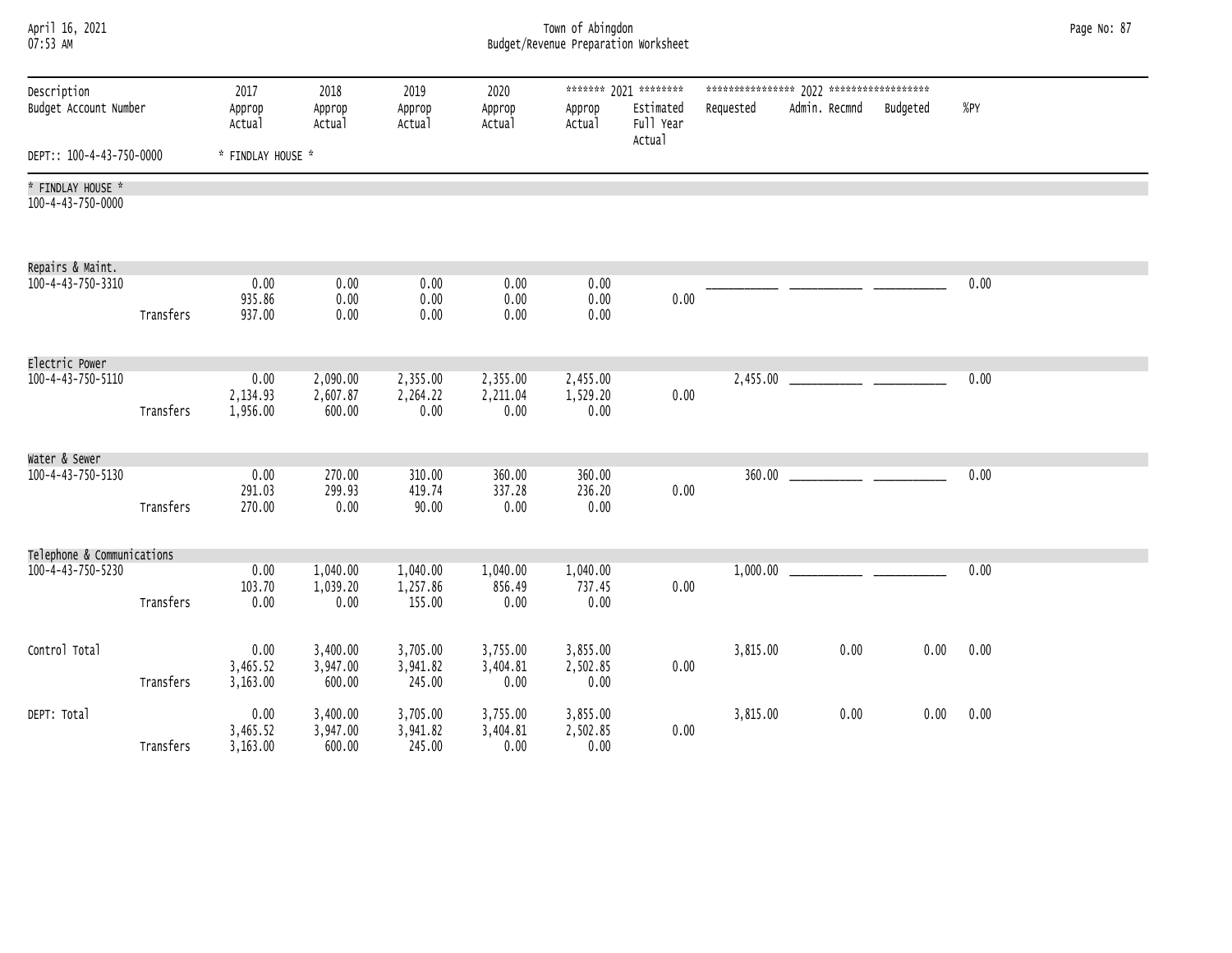| April 16, 2021<br>07:53 AM                  |           | Town of Abingdon<br>Budget/Revenue Preparation Worksheet |                  |                  |                  |                  |                                  |           |               |          |      |  |  |
|---------------------------------------------|-----------|----------------------------------------------------------|------------------|------------------|------------------|------------------|----------------------------------|-----------|---------------|----------|------|--|--|
| Description                                 |           | 2017                                                     | 2018             | 2019             | 2020             |                  | ******* 2021 ********            |           |               |          |      |  |  |
| Budget Account Number                       |           | Approp<br>Actual                                         | Approp<br>Actual | Approp<br>Actual | Approp<br>Actual | Approp<br>Actual | Estimated<br>Full Year<br>Actual | Requested | Admin. Recmnd | Budgeted | %PY  |  |  |
| DEPT:: 100-4-43-800-0000                    |           | * SUMMERS LAW OFFICE *                                   |                  |                  |                  |                  |                                  |           |               |          |      |  |  |
| * SUMMERS LAW OFFICE *<br>100-4-43-800-0000 |           |                                                          |                  |                  |                  |                  |                                  |           |               |          |      |  |  |
|                                             |           |                                                          |                  |                  |                  |                  |                                  |           |               |          |      |  |  |
| Repairs & Maint.                            |           |                                                          |                  |                  |                  |                  |                                  |           |               |          |      |  |  |
| 100-4-43-800-3310                           |           | 0.00                                                     | 0.00             | 0.00             | 0.00             | 0.00             |                                  |           |               |          | 0.00 |  |  |
|                                             | Transfers | 182.96<br>183.00                                         | 0.00<br>0.00     | 0.00<br>0.00     | 0.00<br>0.00     | 0.00<br>0.00     | 0.00                             |           |               |          |      |  |  |
|                                             |           |                                                          |                  |                  |                  |                  |                                  |           |               |          |      |  |  |
| Electric Power                              |           |                                                          |                  |                  |                  |                  |                                  |           |               |          |      |  |  |
| 100-4-43-800-5110                           |           | 0.00                                                     | 0.00             | 0.00             | 0.00             | 0.00             |                                  |           |               |          | 0.00 |  |  |
|                                             | Transfers | 0.00<br>0.00                                             | 0.00<br>0.00     | 456.94<br>457.00 | 0.00<br>0.00     | 0.00<br>0.00     | 0.00                             |           |               |          |      |  |  |
|                                             |           |                                                          |                  |                  |                  |                  |                                  |           |               |          |      |  |  |
| Materials & Supplies                        |           |                                                          |                  |                  |                  |                  |                                  |           |               |          |      |  |  |
| 100-4-43-800-6000                           |           | 0.00                                                     | 0.00             | 0.00             | 0.00             | 0.00             |                                  |           |               |          | 0.00 |  |  |
|                                             | Transfers | 14.22<br>15.00                                           | 0.00<br>0.00     | 0.00<br>0.00     | 0.00<br>0.00     | 0.00<br>0.00     | 0.00                             |           |               |          |      |  |  |
|                                             |           |                                                          |                  |                  |                  |                  |                                  |           |               |          |      |  |  |
| Control Total                               |           | 0.00                                                     | 0.00             | 0.00             | 0.00             | 0.00             |                                  | 0.00      | 0.00          | 0.00     | 0.00 |  |  |
|                                             |           | 197.18                                                   | 0.00             | 456.94           | 0.00             | 0.00             | 0.00                             |           |               |          |      |  |  |
|                                             | Transfers | 198.00                                                   | 0.00             | 457.00           | 0.00             | 0.00             |                                  |           |               |          |      |  |  |
| DEPT: Total                                 |           | 0.00                                                     | 0.00             | 0.00             | 0.00             | 0.00             |                                  | 0.00      | 0.00          | 0.00     | 0.00 |  |  |
|                                             |           | 197.18                                                   | 0.00             | 456.94           | 0.00             | 0.00             | 0.00                             |           |               |          |      |  |  |
|                                             | Transfers | 198.00                                                   | 0.00             | 457.00           | 0.00             | 0.00             |                                  |           |               |          |      |  |  |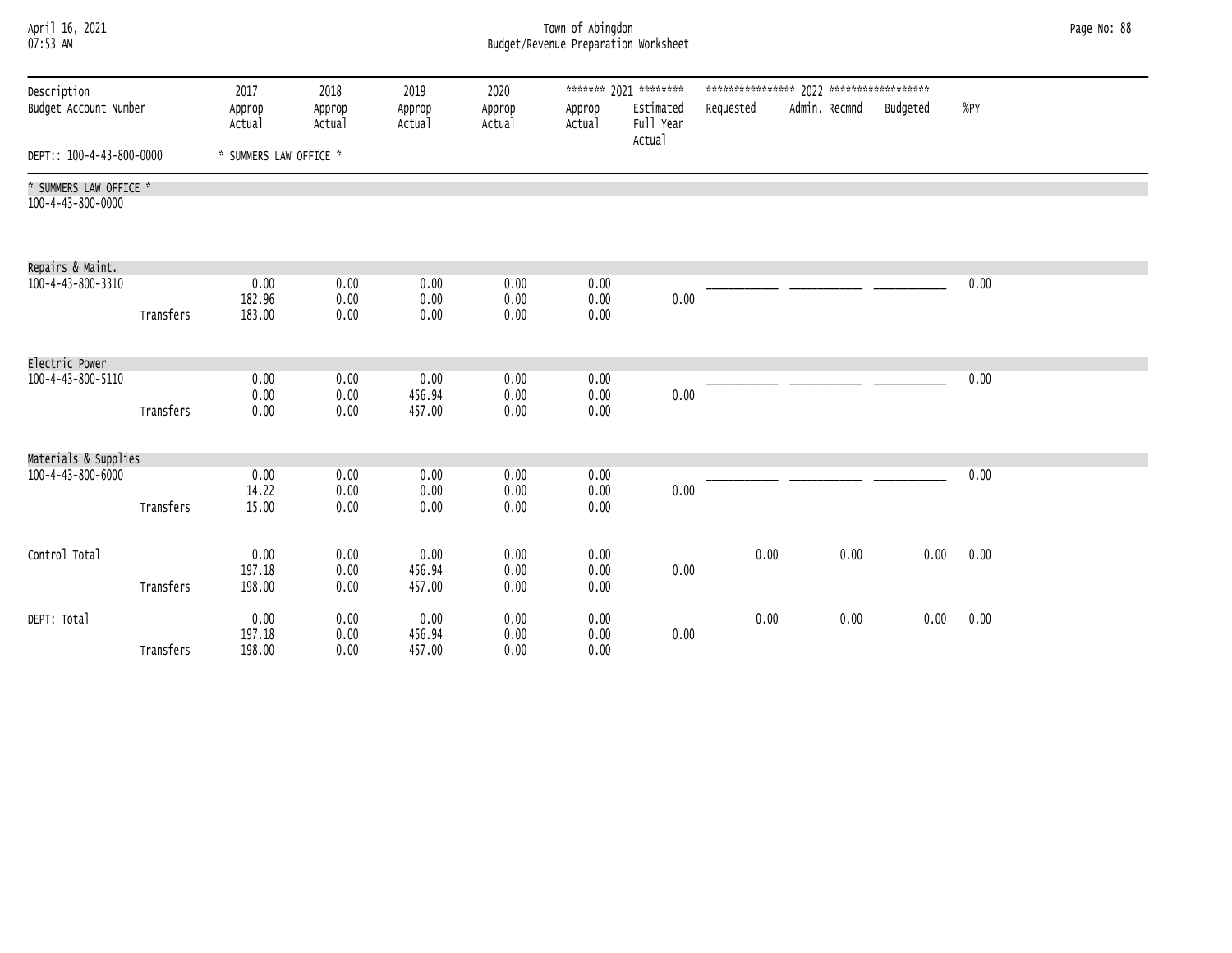| April 16, 2021 |  |  |
|----------------|--|--|
| 07:53 AM       |  |  |

# April 16, 2021 Town of Abingdon Page No: 89 07:53 AM Budget/Revenue Preparation Worksheet

| Description<br>Budget Account Number |           | 2017<br>Approp<br>Actual       | 2018<br>Approp<br>Actual           | 2019<br>Approp<br>Actual               | 2020<br>Approp<br>Actual                | Approp<br>Actual             | ******* 2021 ********<br>Estimated<br>Full Year<br>Actual | Requested | Admin. Recmnd | Budgeted | %PY  |  |
|--------------------------------------|-----------|--------------------------------|------------------------------------|----------------------------------------|-----------------------------------------|------------------------------|-----------------------------------------------------------|-----------|---------------|----------|------|--|
| DEPT:: 100-4-43-900-0000             |           |                                | * FIELDS-PENN 1860 HOUSE MUSEUM *  |                                        |                                         |                              |                                                           |           |               |          |      |  |
| * FIELDS-PENN 1860 HOUSE MUSEUM *    |           |                                |                                    |                                        |                                         |                              |                                                           |           |               |          |      |  |
| 100-4-43-900-0000                    |           |                                |                                    |                                        |                                         |                              |                                                           |           |               |          |      |  |
| Repairs & Maint.                     |           |                                |                                    |                                        |                                         |                              |                                                           |           |               |          |      |  |
| 100-4-43-900-3310                    | Transfers | 0.00<br>0.00<br>0.00           | 0.00<br>28.25<br>29.00             | 183,660.00<br>6,500.00<br>$1,100.00 -$ | 295,000.00<br>278,496.15<br>15,000.00-  | 0.00<br>0.00<br>0.00         | 0.00                                                      |           |               |          | 0.00 |  |
| Electric Power                       |           |                                |                                    |                                        |                                         |                              |                                                           |           |               |          |      |  |
| 100-4-43-900-5110                    | Transfers | 0.00<br>3,044.72<br>3,193.00   | 3,760.00<br>2,551.24<br>629.00-    | 1,180.00<br>2,247.86<br>1,100.00       | 2,050.00<br>1,649.94<br>0.00            | 2,050.00<br>271.93<br>0.00   | 0.00                                                      |           |               |          | 0.00 |  |
| Fuel - Heat                          |           |                                |                                    |                                        |                                         |                              |                                                           |           |               |          |      |  |
| 100-4-43-900-5120                    |           | 0.00<br>0.00                   | 0.00<br>0.00                       | 0.00<br>0.00                           | 0.00<br>0.00                            | 0.00<br>0.00                 | 0.00                                                      |           |               |          | 0.00 |  |
| Note:                                |           | New HVAC Unit with Natural Gas |                                    |                                        |                                         |                              |                                                           |           |               |          |      |  |
| Water & Sewer                        |           |                                |                                    |                                        |                                         |                              |                                                           |           |               |          |      |  |
| 100-4-43-900-5130                    | Transfers | 0.00<br>193.68<br>175.00       | 290.00<br>276.20<br>0.00           | 280.00<br>287.74<br>0.00               | 300.00<br>289.92<br>0.00                | 300.00<br>175.48<br>0.00     | 0.00                                                      |           |               |          | 0.00 |  |
| Telephone                            |           |                                |                                    |                                        |                                         |                              |                                                           |           |               |          |      |  |
| 100-4-43-900-5230                    |           | 0.00<br>0.00                   | 0.00<br>0.00                       | 0.00<br>0.00                           | 1,080.00<br>897.42                      | 980.00<br>736.25             | 0.00                                                      | 980.00    |               |          | 0.00 |  |
| Control Total                        | Transfers | 0.00<br>3,238.40<br>3,368.00   | 4,050.00<br>2,855.69<br>$600.00 -$ | 185,120.00<br>9,035.60<br>0.00         | 298,430.00<br>281, 333.43<br>15,000.00- | 3,330.00<br>1,183.66<br>0.00 | 0.00                                                      | 5,280.00  | 0.00          | 0.00     | 0.00 |  |
| DEPT: Total                          | Transfers | 0.00<br>3,238.40<br>3,368.00   | 4,050.00<br>2,855.69<br>$600.00 -$ | 185,120.00<br>9,035.60<br>0.00         | 298,430.00<br>281, 333.43<br>15,000.00- | 3,330.00<br>1,183.66<br>0.00 | 0.00                                                      | 5,280.00  | 0.00          | 0.00     | 0.00 |  |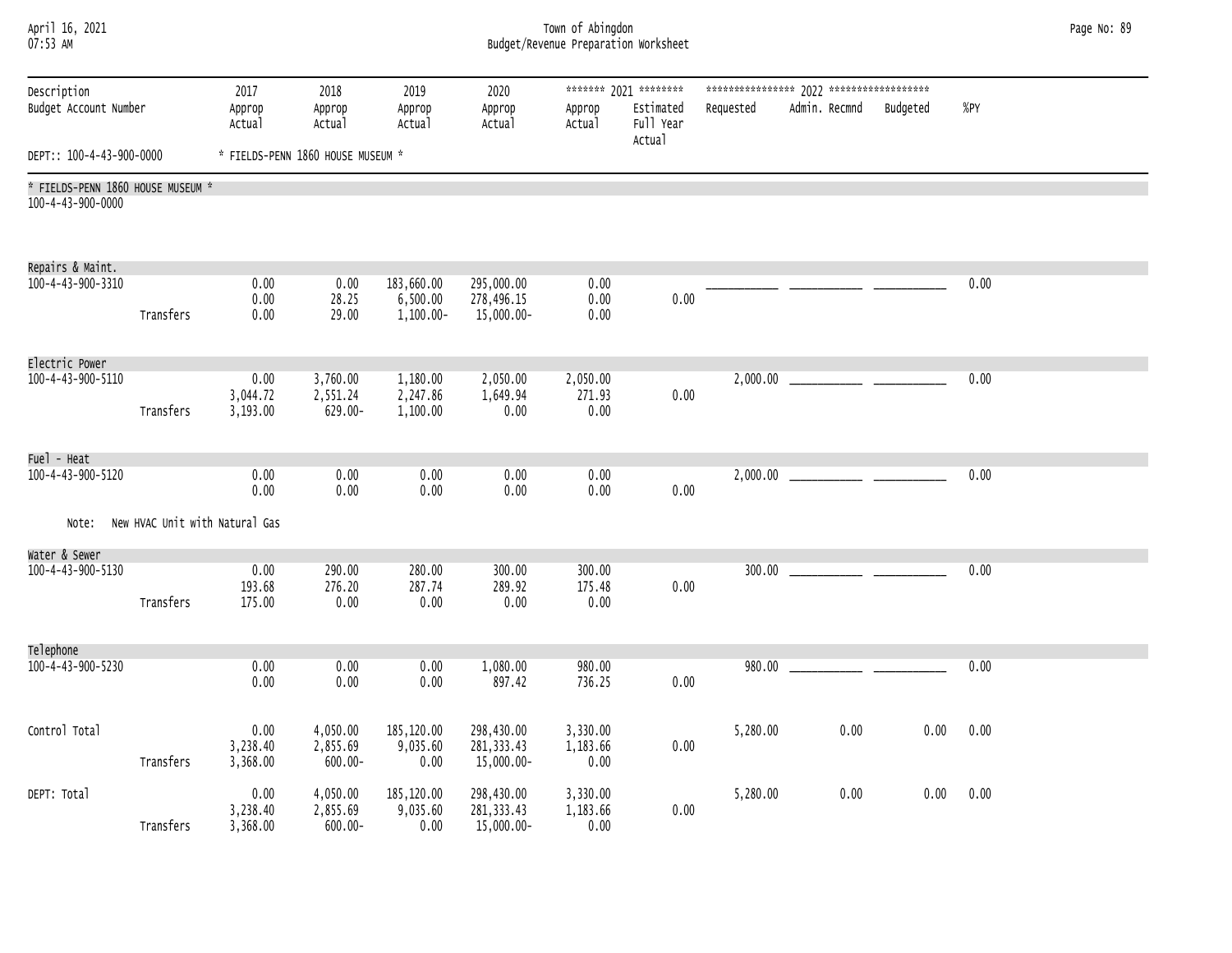| April 16, 2021<br>07:53 AM                            |                                                                                                                                                                                                                                                                                         | Town of Abingdon<br>Budget/Revenue Preparation Worksheet |                                   |                                    |                              |                              |                                                           |                                                                        |                                              |                                              |      |  |  |  |
|-------------------------------------------------------|-----------------------------------------------------------------------------------------------------------------------------------------------------------------------------------------------------------------------------------------------------------------------------------------|----------------------------------------------------------|-----------------------------------|------------------------------------|------------------------------|------------------------------|-----------------------------------------------------------|------------------------------------------------------------------------|----------------------------------------------|----------------------------------------------|------|--|--|--|
| Description<br>Budget Account Number                  |                                                                                                                                                                                                                                                                                         | 2017<br>Approp<br>Actual                                 | 2018<br>Approp<br>Actual          | 2019<br>Approp<br>Actual           | 2020<br>Approp<br>Actual     | Approp<br>Actual             | ******* 2021 ********<br>Estimated<br>Full Year<br>Actual | Requested                                                              | Admin. Recmnd                                | Budgeted                                     | %PY  |  |  |  |
| DEPT:: 100-4-43-950-0000                              |                                                                                                                                                                                                                                                                                         | * PUBLIC RESTROOMS *                                     |                                   |                                    |                              |                              |                                                           |                                                                        |                                              |                                              |      |  |  |  |
| * PUBLIC RESTROOMS *<br>100-4-43-950-0000             |                                                                                                                                                                                                                                                                                         |                                                          |                                   |                                    |                              |                              |                                                           |                                                                        |                                              |                                              |      |  |  |  |
| Repairs & Maintenance<br>100-4-43-950-3310<br>Detail: | Transfers<br>VCT Trailhead Restroom Gutter Guards<br>Veterans Park restroom Gutter Guards<br>Alvarado Station Restroom Gutter Guards<br>Fields Penn/Market pavilion Restroom<br>Gutter Guards<br>Rekey Alvarado Station Restroom<br>General Repirs to Doors, stalls,<br>haeting, lights | 1,000.00<br>597.39<br>0.00                               | 1,000.00<br>1,142.12<br>7.00      | 1,000.00<br>592.74<br>0.00         | 1,000.00<br>551.94<br>0.00   | 1,000.00<br>1,053.92<br>0.00 | 0.00                                                      | 5,050.00<br>350.00<br>600.00<br>600.00<br>750.00<br>500.00<br>2,250.00 | 0.00<br>0.00<br>0.00<br>0.00<br>0.00<br>0.00 | 0.00<br>0.00<br>0.00<br>0.00<br>0.00<br>0.00 | 0.00 |  |  |  |
| Electric Power<br>100-4-43-950-5110                   | Transfers                                                                                                                                                                                                                                                                               | 0.00<br>129.12<br>0.00                                   | 1,930.00<br>2,295.93<br>204.00    | 2,285.00<br>2,889.98<br>300.00     | 2,600.00<br>2,984.41<br>0.00 | 3,800.00<br>2,595.03<br>0.00 | 0.00                                                      | 3,800.00                                                               |                                              |                                              | 0.00 |  |  |  |
| Water & Sewer<br>100-4-43-950-5130                    | Transfers                                                                                                                                                                                                                                                                               | 0.00<br>903.03<br>578.00                                 | 1,820.00<br>2,050.63<br>$54.00 -$ | 3,490.00<br>3,447.19<br>$300.00 -$ | 3,715.00<br>3,088.94<br>0.00 | 3,715.00<br>2,511.58<br>0.00 | 0.00                                                      |                                                                        |                                              |                                              | 0.00 |  |  |  |
| Materials and Supplies<br>100-4-43-950-6000           | Transfers                                                                                                                                                                                                                                                                               | 500.00<br>489.95<br>0.00                                 | 250.00<br>174.33<br>75.00         | 250.00<br>235.91<br>0.00           | 250.00<br>35.09<br>0.00      | 0.00<br>0.00<br>0.00         | 0.00                                                      |                                                                        |                                              |                                              | 0.00 |  |  |  |
| Note:                                                 | funds in Parks and Open Spaces budget                                                                                                                                                                                                                                                   |                                                          |                                   |                                    |                              |                              |                                                           |                                                                        |                                              |                                              |      |  |  |  |
| Custodial Supplies<br>100-4-43-950-6005               |                                                                                                                                                                                                                                                                                         | 0.00<br>0.00                                             | 0.00<br>0.00                      | 0.00<br>0.00                       | 0.00<br>0.00                 | 0.00<br>0.00                 | 0.00                                                      |                                                                        |                                              |                                              | 0.00 |  |  |  |

Note: funds in Parks and Open Spaces budget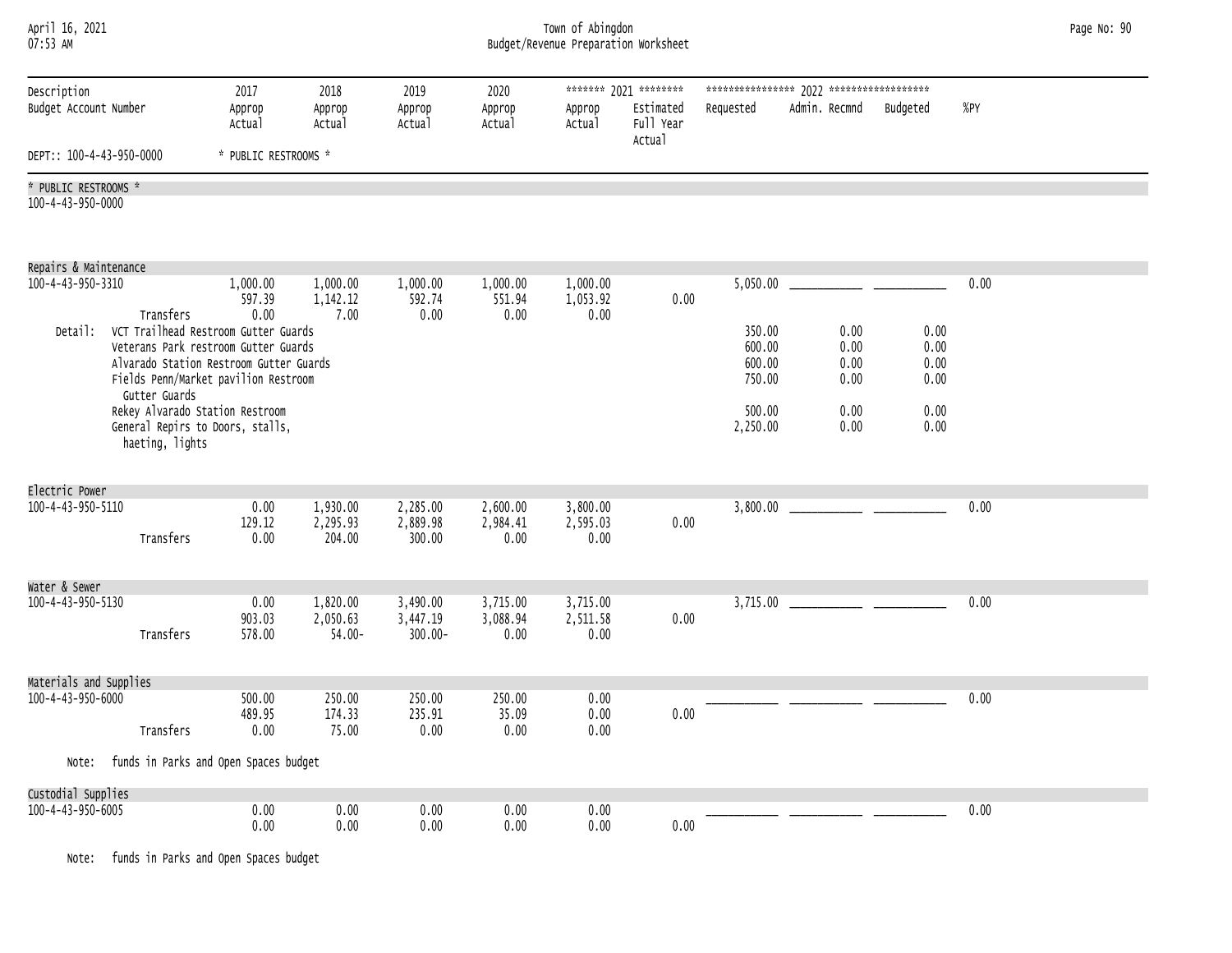April 16, 2021 Town of Abingdon Page No: 91 07:53 AM Budget/Revenue Preparation Worksheet

| Description<br>Budget Account Number | 2017<br>Approp<br>Actual       | 2018<br>Approp<br>Actual       | 2019<br>Approp<br>Actual     | 2020<br>Approp<br>Actual     | Approp<br>Actual             | ******* 2021 ********<br>Estimated<br>Full Year<br>Actual | ****************<br>Requested | 7022 ******************<br>Admin. Recmnd | Budgeted | %PY  |
|--------------------------------------|--------------------------------|--------------------------------|------------------------------|------------------------------|------------------------------|-----------------------------------------------------------|-------------------------------|------------------------------------------|----------|------|
| DEPT:: 100-4-43-950-0000             | * PUBLIC RESTROOMS *           |                                |                              |                              |                              |                                                           |                               |                                          |          |      |
| Control Total<br>Transfers           | 1,500.00<br>2,119.49<br>578.00 | 5,000.00<br>5,663.01<br>232.00 | 7,025.00<br>7,165.82<br>0.00 | 7,565.00<br>6,660.38<br>0.00 | 8,515.00<br>6,160.53<br>0.00 | 0.00                                                      | 12,565.00                     | 0.00                                     | 0.00     | 0.00 |
| DEPT: Total                          | 1,500.00<br>2,119.49           | 5,000.00<br>5,663.01           | 7.025.00<br>7,165.82         | 7,565.00<br>6,660.38         | 8,515.00<br>6,160.53         | 0.00                                                      | 12,565.00                     | 0.00                                     | 0.00     | 0.00 |
| Transfers                            | 578,00                         | 232.00                         | 0.00                         | 0.00                         | 0.00                         |                                                           |                               |                                          |          |      |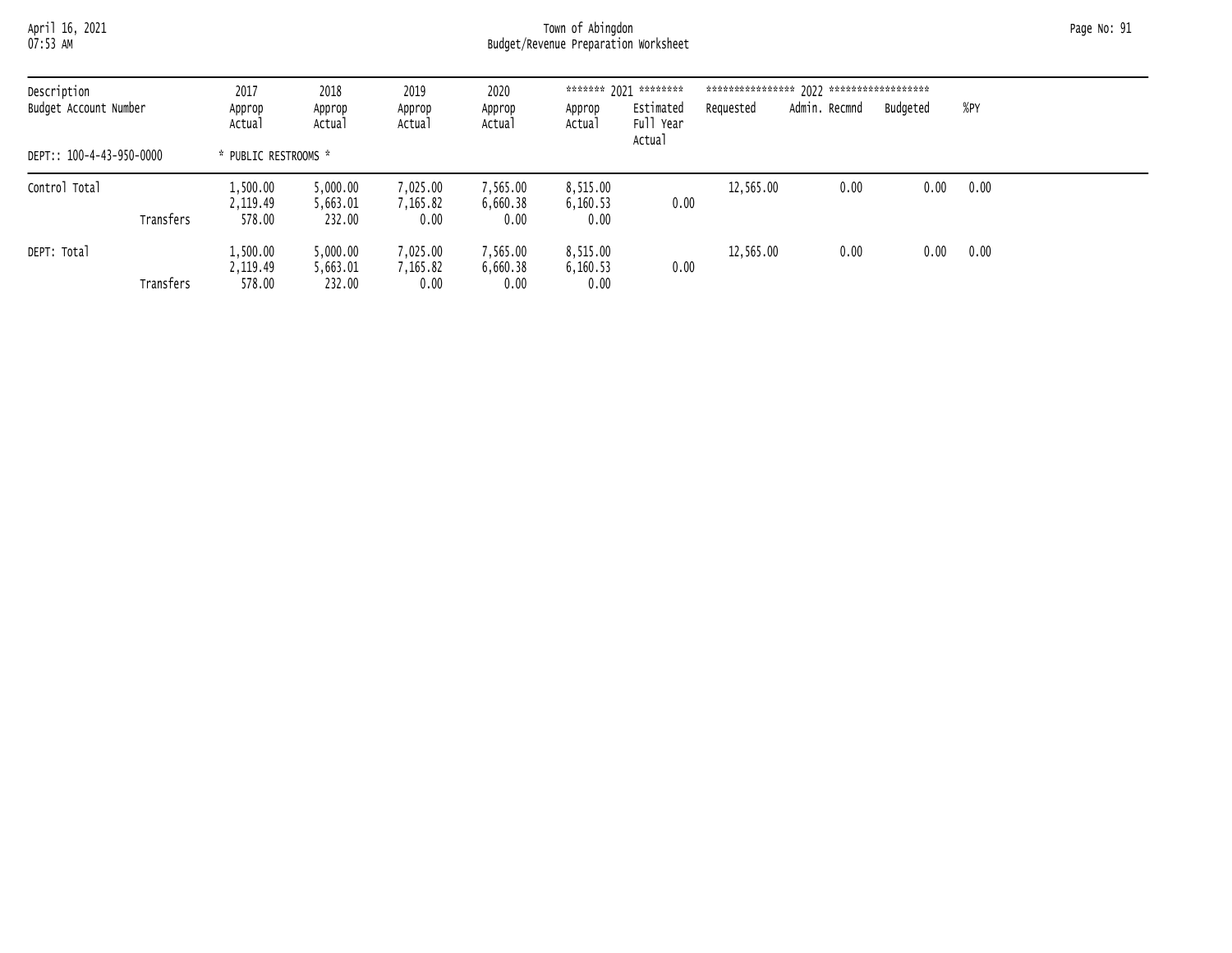| April 16, 2021 |  |
|----------------|--|
| $07.53$ AM     |  |

### April 16, 2021 Town of Abingdon Page No: 92 07:53 AM Budget/Revenue Preparation Worksheet

| Description                                             |           | 2017                     | 2018                               | 2019                 | 2020                 |                      | ******* 2021 ********            |           |               |          |      |  |
|---------------------------------------------------------|-----------|--------------------------|------------------------------------|----------------------|----------------------|----------------------|----------------------------------|-----------|---------------|----------|------|--|
| Budget Account Number                                   |           | Approp<br>Actual         | Approp<br>Actual                   | Approp<br>Actual     | Approp<br>Actual     | Approp<br>Actual     | Estimated<br>Full Year<br>Actual | Requested | Admin. Recmnd | Budgeted | %PY  |  |
| DEPT:: 100-4-43-951-0000                                |           |                          | * PUBLIC RESTROOMS CREEPER TRAIL * |                      |                      |                      |                                  |           |               |          |      |  |
| * PUBLIC RESTROOMS CREEPER TRAIL *<br>100-4-43-951-0000 |           |                          |                                    |                      |                      |                      |                                  |           |               |          |      |  |
|                                                         |           |                          |                                    |                      |                      |                      |                                  |           |               |          |      |  |
| Repairs & Maint.                                        |           |                          |                                    |                      |                      |                      |                                  |           |               |          |      |  |
| 100-4-43-951-3310                                       |           | 0.00<br>0.00             | 0.00<br>0.00                       | 0.00<br>0.00         | 0.00<br>0.00         | 0.00<br>0.00         | 0.00                             |           |               |          | 0.00 |  |
| Electric Power                                          |           |                          |                                    |                      |                      |                      |                                  |           |               |          |      |  |
| 100-4-43-951-5110                                       |           | 0.00<br>878.27           | 0.00<br>0.00                       | 0.00<br>0.00         | 0.00<br>0.00         | 0.00<br>0.00         | 0.00                             |           |               |          | 0.00 |  |
|                                                         | Transfers | 942.00                   | 0.00                               | 0.00                 | 0.00                 | 0.00                 |                                  |           |               |          |      |  |
| Water & Sewer                                           |           |                          |                                    |                      |                      |                      |                                  |           |               |          |      |  |
| 100-4-43-951-5130                                       | Transfers | 0.00<br>845.54<br>846.00 | 0.00<br>0.00<br>0.00               | 0.00<br>0.00<br>0.00 | 0.00<br>0.00<br>0.00 | 0.00<br>0.00<br>0.00 | 0.00                             |           |               |          | 0.00 |  |
|                                                         |           |                          |                                    |                      |                      |                      |                                  |           |               |          |      |  |
| Custodial Supplies                                      |           |                          |                                    |                      |                      |                      |                                  |           |               |          |      |  |
| 100-4-43-951-6005                                       |           | 0.00                     | 0.00                               | 0.00                 | 0.00                 | 0.00                 |                                  |           |               |          | 0.00 |  |
|                                                         |           | 0.00                     | 0.00                               | 0.00                 | 0.00                 | 0.00                 | 0.00                             |           |               |          |      |  |
| Control Total                                           |           | 0.00                     | 0.00                               | 0.00                 | 0.00                 | 0.00                 |                                  | 0.00      | 0.00          | 0.00     | 0.00 |  |
|                                                         |           | 1,723.81                 | 0.00                               | 0.00                 | 0.00                 | 0.00                 | 0.00                             |           |               |          |      |  |
|                                                         | Transfers | 1,788.00                 | 0.00                               | 0.00                 | 0.00                 | 0.00                 |                                  |           |               |          |      |  |
| DEPT: Total                                             |           | 0.00                     | 0.00                               | 0.00                 | 0.00                 | 0.00                 |                                  | 0.00      | 0.00          | 0.00     | 0.00 |  |
|                                                         |           | 1,723.81                 | 0.00                               | 0.00                 | 0.00                 | 0.00                 | 0.00                             |           |               |          |      |  |
|                                                         | Transfers | 1,788.00                 | 0.00                               | 0.00                 | 0.00                 | 0.00                 |                                  |           |               |          |      |  |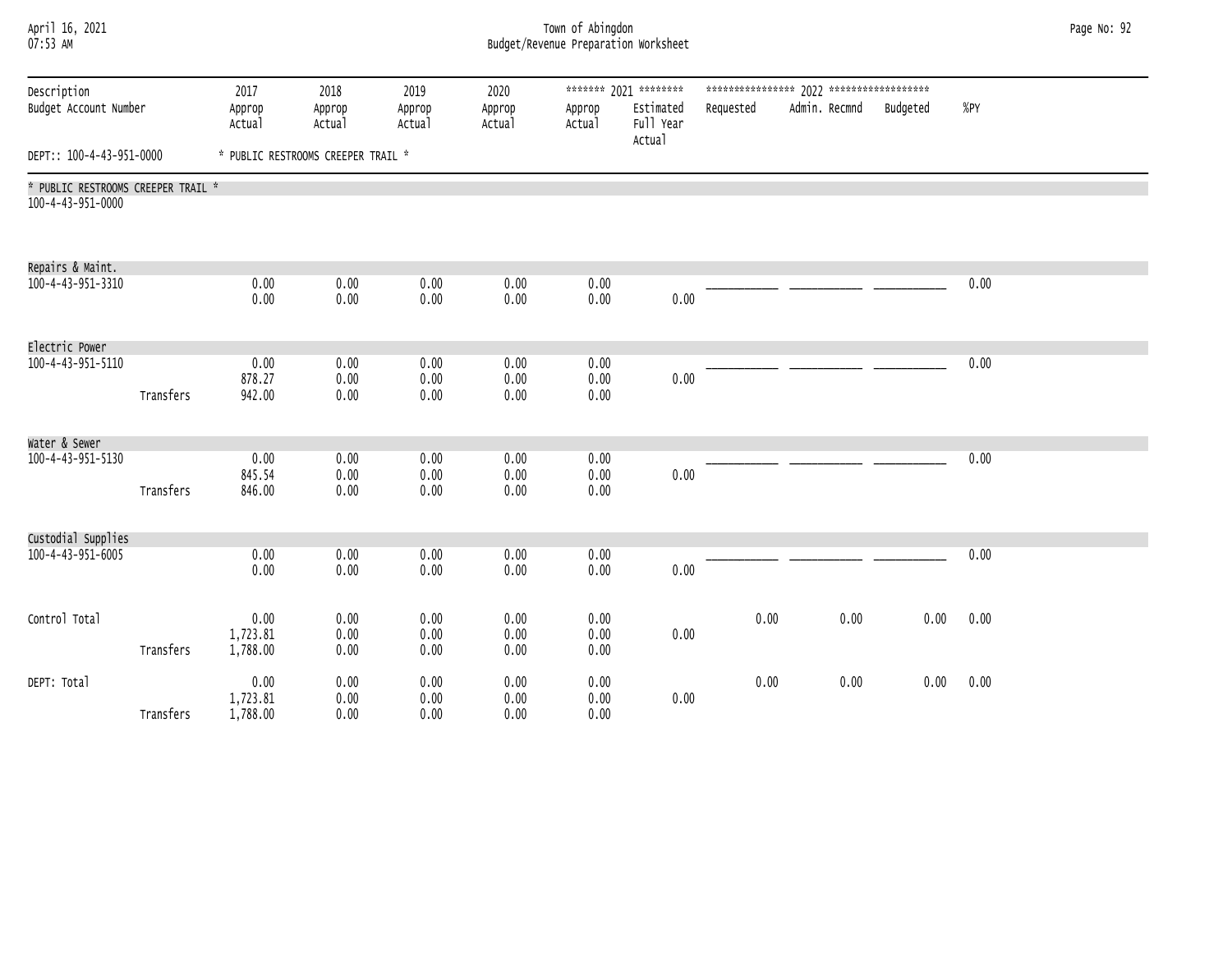| April 16, 2021<br>07:53 AM                         |           | Town of Abingdon<br>Budget/Revenue Preparation Worksheet |                               |                          |                          |                      |                                                           |           |               |          |        |  |  |  |
|----------------------------------------------------|-----------|----------------------------------------------------------|-------------------------------|--------------------------|--------------------------|----------------------|-----------------------------------------------------------|-----------|---------------|----------|--------|--|--|--|
| Description<br>Budget Account Number               |           | 2017<br>Approp<br>Actual                                 | 2018<br>Approp<br>Actual      | 2019<br>Approp<br>Actual | 2020<br>Approp<br>Actual | Approp<br>Actual     | ******* 2021 ********<br>Estimated<br>Full Year<br>Actual | Requested | Admin. Recmnd | Budgeted | $%$ PY |  |  |  |
| DEPT:: 100-4-43-952-0000                           |           |                                                          | * PUBLIC RESTROOMS ALVARADO * |                          |                          |                      |                                                           |           |               |          |        |  |  |  |
| * PUBLIC RESTROOMS ALVARADO *<br>100-4-43-952-0000 |           |                                                          |                               |                          |                          |                      |                                                           |           |               |          |        |  |  |  |
| Repairs & Maint.<br>100-4-43-952-3310              |           | 0.00                                                     | 0.00                          | 0.00                     | 0.00                     | 0.00                 |                                                           |           |               |          | 0.00   |  |  |  |
|                                                    |           | 0.00                                                     | 0.00                          | 0.00                     | 0.00                     | 0.00                 | 0.00                                                      |           |               |          |        |  |  |  |
| Electric Power<br>100-4-43-952-5110                |           | 0.00                                                     | 0.00                          | 0.00                     | 0.00                     | 0.00                 |                                                           |           |               |          | 0.00   |  |  |  |
|                                                    | Transfers | 515.06<br>528.00                                         | 0.00<br>0.00                  | 0.00<br>0.00             | 0.00<br>0.00             | 0.00<br>0.00         | 0.00                                                      |           |               |          |        |  |  |  |
| Materials & Supplies                               |           |                                                          |                               |                          |                          |                      |                                                           |           |               |          |        |  |  |  |
| 100-4-43-952-6000                                  |           | 0.00<br>0.00                                             | 0.00<br>0.00                  | 0.00<br>0.00             | 0.00<br>0.00             | 0.00<br>0.00         | 0.00                                                      |           |               |          | 0.00   |  |  |  |
| Custodial Supplies                                 |           |                                                          |                               |                          |                          |                      |                                                           |           |               |          |        |  |  |  |
| $100 - 4 - 43 - 952 - 6005$                        |           | 0.00<br>0.00                                             | 0.00<br>0.00                  | 0.00<br>0.00             | 0.00<br>0.00             | 0.00<br>0.00         | 0.00                                                      |           |               |          | 0.00   |  |  |  |
| Control Total                                      |           | 0.00<br>515.06                                           | 0.00<br>0.00                  | 0.00<br>0.00             | 0.00<br>0.00             | 0.00<br>0.00         | 0.00                                                      | 0.00      | 0.00          | 0.00     | 0.00   |  |  |  |
|                                                    | Transfers | 528.00                                                   | 0.00                          | 0.00                     | 0.00                     | 0.00                 |                                                           |           |               |          |        |  |  |  |
| DEPT: Total                                        | Transfers | 0.00<br>515.06<br>528.00                                 | 0.00<br>0.00<br>0.00          | 0.00<br>0.00<br>0.00     | 0.00<br>0.00<br>0.00     | 0.00<br>0.00<br>0.00 | 0.00                                                      | 0.00      | 0.00          | 0.00     | 0.00   |  |  |  |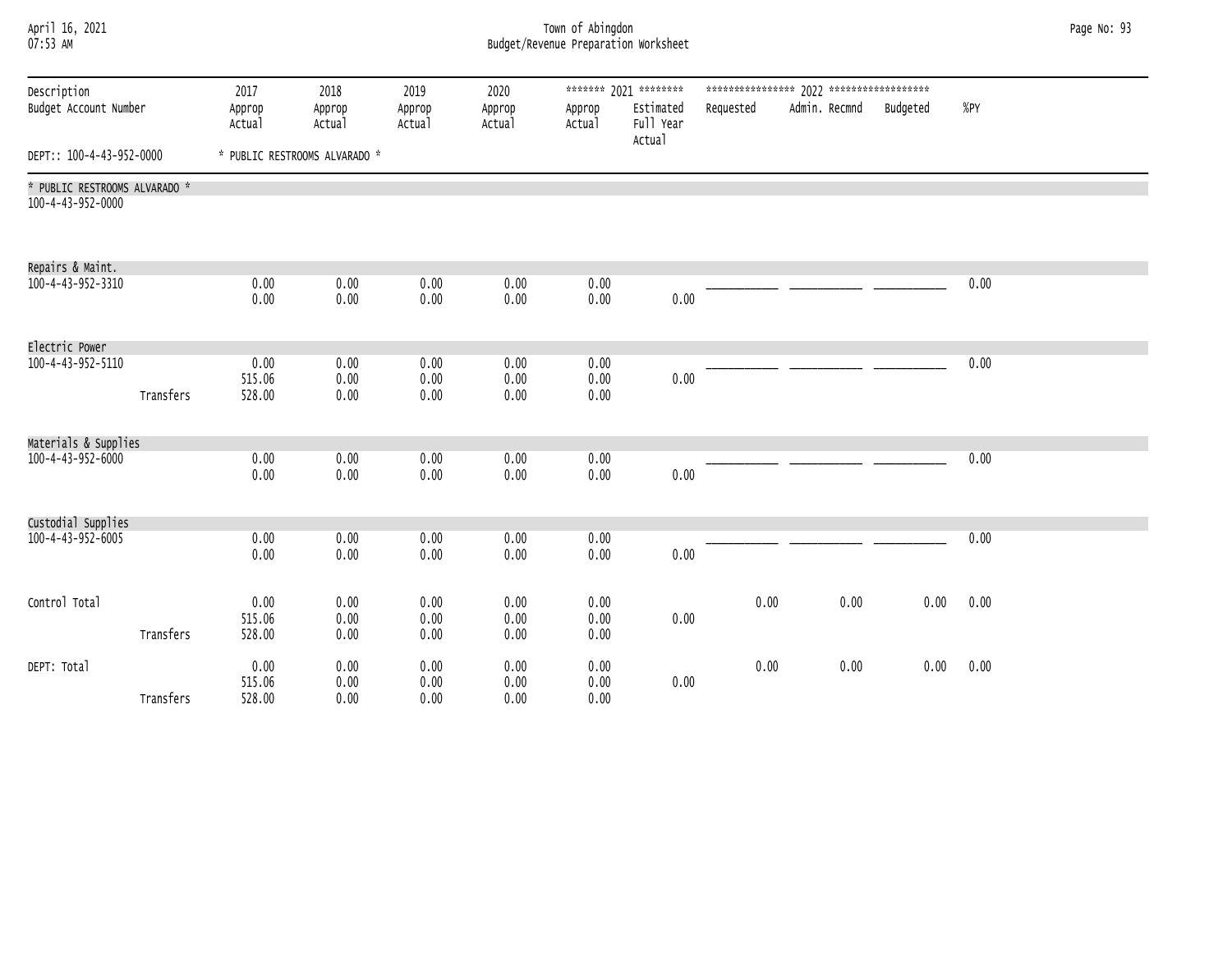| April 16, 2021 |  |
|----------------|--|
| 07.53 AM       |  |

#### April 16, 2021 Town of Abingdon Page No: 94 Budget/Revenue Preparation Worksheet

|                                                       |                                                            |                                                                                                                                                                                                                                                                                                                                                                                                     |                                |                                   |                                          | <b>Duaget/Revenue Treparación Morkoncec</b> |                                                           |                                                                                                                      |                                                                      |                                                                      |      |
|-------------------------------------------------------|------------------------------------------------------------|-----------------------------------------------------------------------------------------------------------------------------------------------------------------------------------------------------------------------------------------------------------------------------------------------------------------------------------------------------------------------------------------------------|--------------------------------|-----------------------------------|------------------------------------------|---------------------------------------------|-----------------------------------------------------------|----------------------------------------------------------------------------------------------------------------------|----------------------------------------------------------------------|----------------------------------------------------------------------|------|
| Description<br>Budget Account Number                  |                                                            | 2017<br>Approp<br>Actual                                                                                                                                                                                                                                                                                                                                                                            | 2018<br>Approp<br>Actual       | 2019<br>Approp<br>Actual          | 2020<br>Approp<br>Actual                 | Approp<br>Actual                            | ******* 2021 ********<br>Estimated<br>Full Year<br>Actual | Requested                                                                                                            | Admin. Recmnd                                                        | Budgeted                                                             | %PY  |
| DEPT:: 100-4-43-956-0000                              |                                                            | * HISTORIC PROPERTIES *                                                                                                                                                                                                                                                                                                                                                                             |                                |                                   |                                          |                                             |                                                           |                                                                                                                      |                                                                      |                                                                      |      |
| * HISTORIC PROPERTIES *<br>100-4-43-956-0000          |                                                            |                                                                                                                                                                                                                                                                                                                                                                                                     |                                |                                   |                                          |                                             |                                                           |                                                                                                                      |                                                                      |                                                                      |      |
| Repairs & Maintenance<br>100-4-43-956-3310<br>Detail: | Transfers<br>Repair and Guards<br>Repair<br>Cemetery Cabin | 15,000.00<br>14,683.95<br>0.00<br>Train Station Gutter Repair and Guards<br>Arts Depot Gutter Repair and Guards<br>Retirement Gutter Repair and Guards<br>Fairview Gutter Repair and Guards<br>Findlay House Gutter Repair and Guards<br>Muster Grounds Visitor Center Gutter<br>Muster Grounds Visitor Center Roof<br>Rekey Retirement and Sinking Spring<br>Vrious Repairs at Historic Proeprties | 73,000.00<br>79,586.22<br>0.00 | 65,000.00<br>53,320.96<br>702.00- | 170,000.00<br>74,780.98<br>$90,000.00 -$ | 90,000.00<br>13,026.50<br>0.00              | 0.00                                                      | 21,750.00<br>2,000.00<br>2,500.00<br>1,500.00<br>1,500.00<br>1,000.00<br>1,000.00<br>1,500.00<br>750.00<br>10,000.00 | 0.00<br>0.00<br>0.00<br>0.00<br>0.00<br>0.00<br>0.00<br>0.00<br>0.00 | 0.00<br>0.00<br>0.00<br>0.00<br>0.00<br>0.00<br>0.00<br>0.00<br>0.00 | 0.00 |
| Advertising<br>100-4-43-956-3600                      | Transfers                                                  | 3,500.00<br>839.81<br>$164.00 -$                                                                                                                                                                                                                                                                                                                                                                    | 500.00<br>0.00<br>0.00         | 500.00<br>0.00<br>0.00            | 500.00<br>1,032.60<br>0.00               | 500.00<br>0.00<br>0.00                      | 0.00                                                      |                                                                                                                      |                                                                      |                                                                      | 0.00 |
| Materials & Supplies<br>100-4-43-956-6000             | Transfers                                                  | 5,000.00<br>5,163.20<br>164.00                                                                                                                                                                                                                                                                                                                                                                      | 0.00<br>0.00<br>0.00           | 0.00<br>0.00<br>0.00              | 0.00<br>0.00<br>0.00                     | 0.00<br>0.00<br>0.00                        | 0.00                                                      |                                                                                                                      |                                                                      |                                                                      | 0.00 |
| Control Total                                         | Transfers                                                  | 23,500.00<br>20,686.96<br>0.00                                                                                                                                                                                                                                                                                                                                                                      | 73,500.00<br>79,586.22<br>0.00 | 65,500.00<br>53,320.96<br>702.00- | 170,500.00<br>75,813.58<br>$90,000.00 -$ | 90,500.00<br>13,026.50<br>0.00              | 0.00                                                      | 21,750.00                                                                                                            | 0.00                                                                 | 0.00                                                                 | 0.00 |
| DEPT: Total                                           | Transfers                                                  | 23,500.00<br>20,686.96<br>0.00                                                                                                                                                                                                                                                                                                                                                                      | 73,500.00<br>79,586.22<br>0.00 | 65,500.00<br>53,320.96<br>702.00- | 170,500.00<br>75,813.58<br>$90,000.00 -$ | 90,500.00<br>13,026.50<br>0.00              | 0.00                                                      | 21,750.00                                                                                                            | 0.00                                                                 | 0.00                                                                 | 0.00 |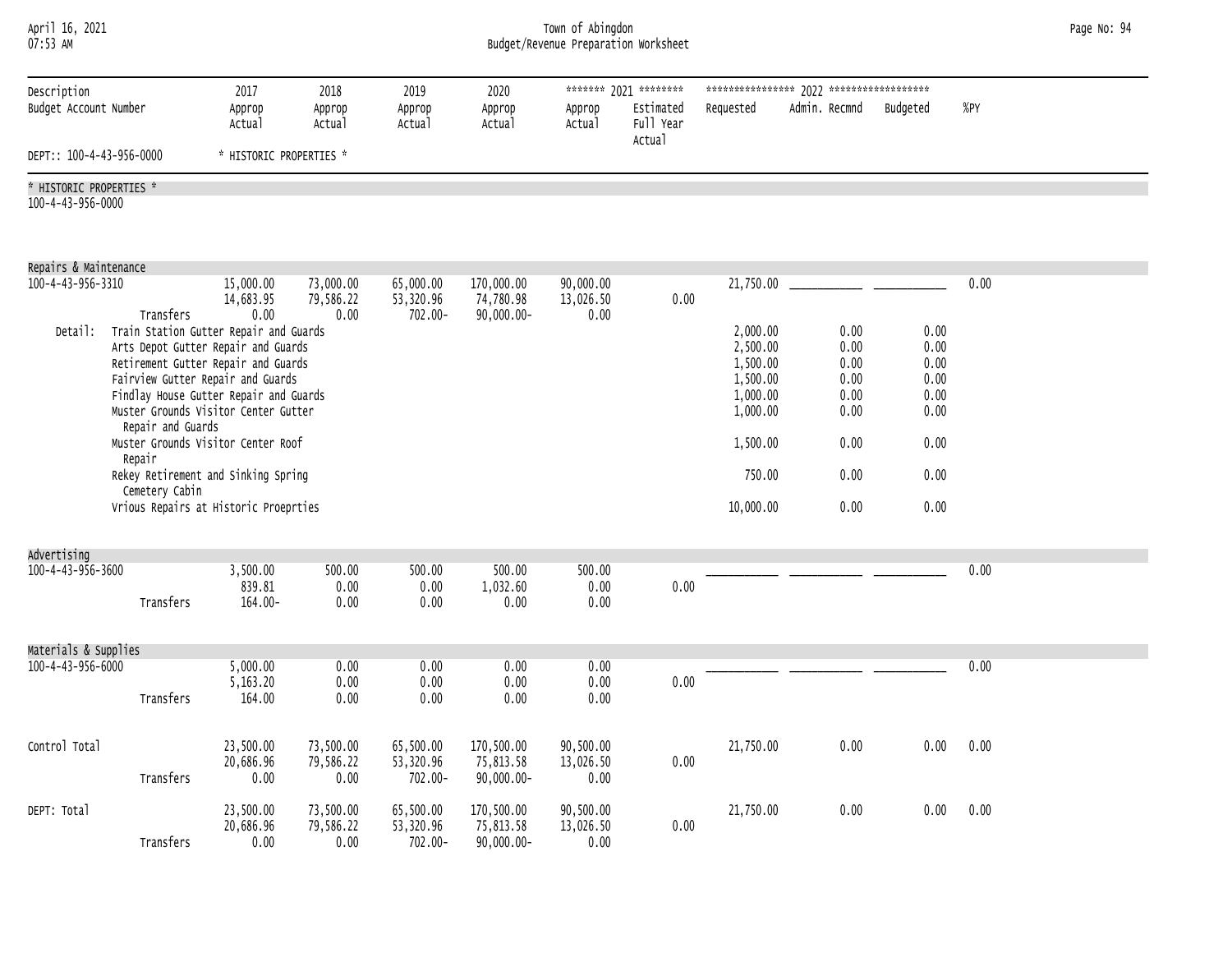| April 16, 2021<br>07:53 AM                                       | Town of Abingdon<br>Budget/Revenue Preparation Worksheet |                                  |                                  |                              |                      |                                                           |           |               |          |      |  |  |
|------------------------------------------------------------------|----------------------------------------------------------|----------------------------------|----------------------------------|------------------------------|----------------------|-----------------------------------------------------------|-----------|---------------|----------|------|--|--|
| Description<br>Budget Account Number                             | 2017<br>Approp<br>Actual                                 | 2018<br>Approp<br>Actual         | 2019<br>Approp<br>Actual         | 2020<br>Approp<br>Actual     | Approp<br>Actual     | ******* 2021 ********<br>Estimated<br>Full Year<br>Actual | Requested | Admin. Recmnd | Budgeted | %PY  |  |  |
| DEPT:: 100-4-43-957-0000                                         | * URBAN PATHWAYS *                                       |                                  |                                  |                              |                      |                                                           |           |               |          |      |  |  |
| * URBAN PATHWAYS *<br>100-4-43-957-0000                          |                                                          |                                  |                                  |                              |                      |                                                           |           |               |          |      |  |  |
| VDOT Appropriation<br>100-4-43-957-5840                          | 482,100.00<br>5,150,00                                   | 360,000.00<br>114,969.15         | 220,000.00<br>325,227.61         | 0.00<br>0.00                 | 0.00<br>0.00         | 0.00                                                      |           |               |          | 0.00 |  |  |
| Local Match VDOT Appropriation<br>100-4-43-957-5841<br>Transfers | 120,165.00<br>0.00<br>0.00                               | 90,000.00<br>28,742.28<br>0.00   | 55,000.00<br>81,306.90<br>0.00   | 0.00<br>5,965.73<br>7,000.00 | 0.00<br>0.00<br>0.00 | 0.00                                                      |           |               |          | 0.00 |  |  |
| Control Total<br>Transfers                                       | 602,265.00<br>5,150.00<br>0.00                           | 450,000.00<br>143,711.43<br>0.00 | 275,000.00<br>406,534.51<br>0.00 | 0.00<br>5,965.73<br>7,000.00 | 0.00<br>0.00<br>0.00 | 0.00                                                      | 0.00      | 0.00          | 0.00     | 0.00 |  |  |
| DEPT: Total<br>Transfers                                         | 602,265.00<br>5,150.00<br>0.00                           | 450,000.00<br>143,711.43<br>0.00 | 275,000.00<br>406,534.51<br>0.00 | 0.00<br>5,965.73<br>7,000.00 | 0.00<br>0.00<br>0.00 | 0.00                                                      | 0.00      | 0.00          | 0.00     | 0.00 |  |  |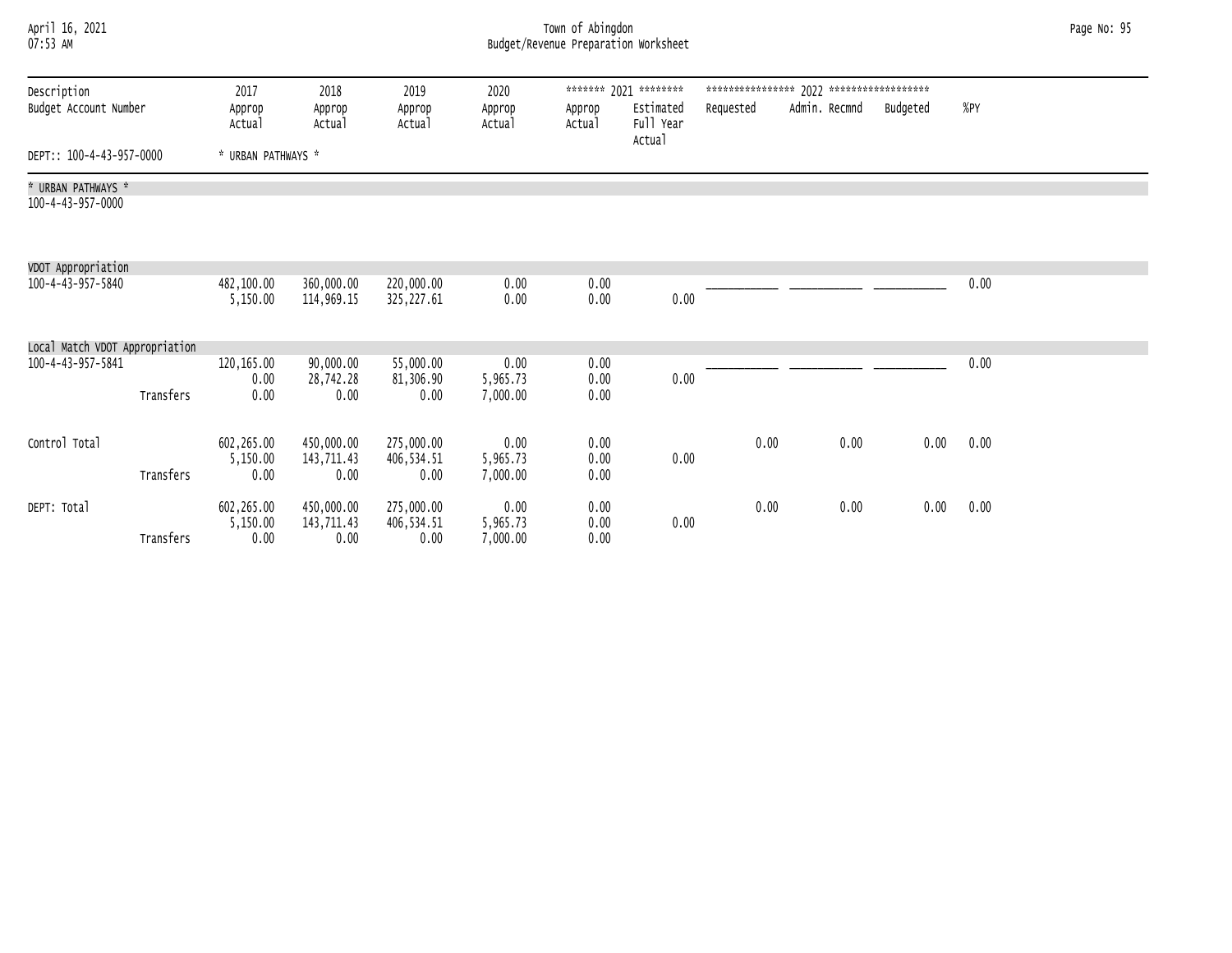| April 16, 2021<br>07:53 AM                       |                                                              | Town of Abingdon<br>Budget/Revenue Preparation Worksheet |                                    |                                 |                              |                              |                                                           |                                               |                      |                      |      |  |  |
|--------------------------------------------------|--------------------------------------------------------------|----------------------------------------------------------|------------------------------------|---------------------------------|------------------------------|------------------------------|-----------------------------------------------------------|-----------------------------------------------|----------------------|----------------------|------|--|--|
| Description<br>Budget Account Number             |                                                              | 2017<br>Approp<br>Actual                                 | 2018<br>Approp<br>Actual           | 2019<br>Approp<br>Actual        | 2020<br>Approp<br>Actual     | Approp<br>Actual             | ******* 2021 ********<br>Estimated<br>Full Year<br>Actual | Admin. Recmnd<br>%PY<br>Budgeted<br>Requested |                      |                      |      |  |  |
| DEPT:: 100-4-43-961-0000                         |                                                              | * LATTURE FIELD ANNEX *                                  |                                    |                                 |                              |                              |                                                           |                                               |                      |                      |      |  |  |
| * LATTURE FIELD ANNEX *<br>100-4-43-961-0000     |                                                              |                                                          |                                    |                                 |                              |                              |                                                           |                                               |                      |                      |      |  |  |
| Maint. Buildings<br>100-4-43-961-3310<br>Detail: | Transfers<br>Gutter Repair and Guards<br>Heat Source in Shop | 2,000.00<br>1,356.40<br>643.00-                          | 2,000.00<br>1,987.92<br>0.00       | 2,000.00<br>1,519.95<br>0.00    | 2,000.00<br>1,584.40<br>0.00 | 6,000.00<br>5,192.53<br>0.00 | 0.00                                                      | 16,000.00<br>5,000.00<br>5,000.00             | 0.00<br>0.00         | 0.00<br>0.00         | 0.00 |  |  |
|                                                  | Light Replacement<br>General Repairs                         |                                                          |                                    |                                 |                              |                              |                                                           | 1,000.00<br>5,000.00<br>0.00                  | 0.00<br>0.00<br>0.00 | 0.00<br>0.00<br>0.00 |      |  |  |
| Maint. Equipment<br>100-4-43-961-3311            | Transfers                                                    | 2,000.00<br>274.86<br>1,477.00-                          | 0.00<br>0.00<br>0.00               | 0.00<br>0.00<br>0.00            | 3,500.00<br>5,563.24<br>0.00 | 5,350.00<br>0.00<br>0.00     | 0.00                                                      | 5,350.00                                      |                      |                      | 0.00 |  |  |
| Maint. Grounds<br>100-4-43-961-3315              |                                                              | 1,000.00<br>675.21                                       | 0.00<br>0.00                       | 0.00<br>0.00                    | 0.00<br>0.00                 | 0.00<br>0.00                 | 0.00                                                      |                                               |                      |                      | 0.00 |  |  |
| Electric Power<br>100-4-43-961-5110              | Transfers                                                    | 0.00<br>8,831.60<br>8,629.00                             | 9,220.00<br>6,024.80<br>$705.00 -$ | 7,945.00<br>4,744.03<br>778.00- | 7,945.00<br>3,569.97<br>0.00 | 4,945.00<br>3,502.28<br>0.00 | 0.00                                                      |                                               |                      |                      | 0.00 |  |  |
| Water & Sewer<br>100-4-43-961-5130               | Transfers                                                    | 0.00<br>262.13<br>242.00                                 | 280.00<br>271.68<br>0.00           | 280.00<br>278.52<br>0.00        | 280.00<br>287.52<br>0.00     | 280.00<br>197.92<br>0.00     | 0.00                                                      | 280.00                                        |                      |                      | 0.00 |  |  |
| Materials & Supplies<br>100-4-43-961-6000        |                                                              | 1,000.00<br>916.95                                       | 0.00<br>0.00                       | 0.00<br>0.00                    | 650.00<br>632.43             | 0.00<br>0.00                 | 0.00                                                      |                                               |                      |                      | 0.00 |  |  |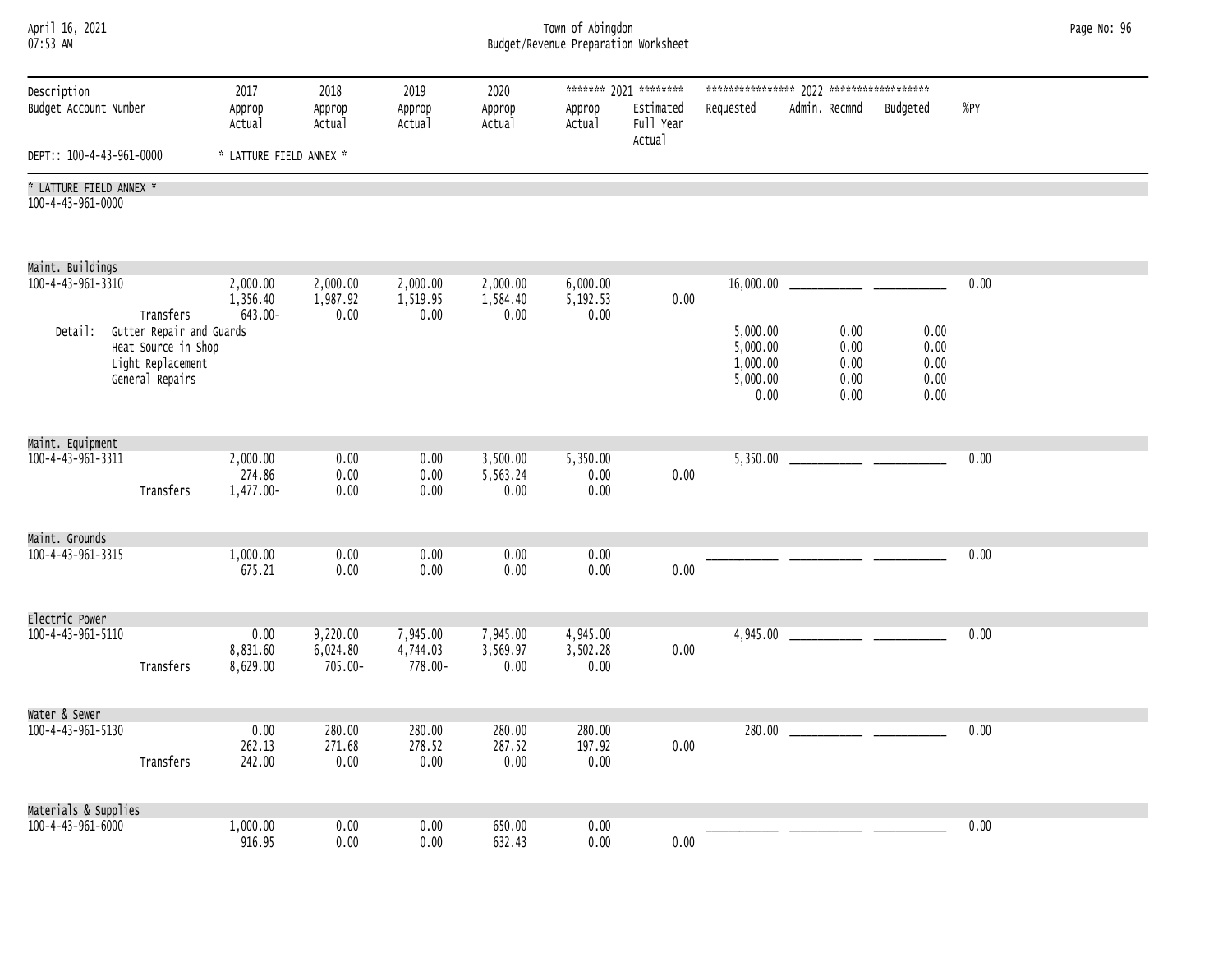## April 16, 2021 Town of Abingdon Page No: 97 07:53 AM Budget/Revenue Preparation Worksheet

| Description<br>Budget Account Number<br>DEPT:: 100-4-43-961-0000 |                                       | 2017<br>Approp<br>Actual           | 2018<br>Approp<br>Actual       | 2019<br>Approp<br>Actual       | 2020<br>Approp<br>Actual       | Approp<br>Actual               | ******* 2021 ********<br>Estimated<br>Full Year<br>Actual | Requested | Admin. Recmnd | Budgeted | %PY  |
|------------------------------------------------------------------|---------------------------------------|------------------------------------|--------------------------------|--------------------------------|--------------------------------|--------------------------------|-----------------------------------------------------------|-----------|---------------|----------|------|
|                                                                  |                                       | * LATTURE FIELD ANNEX *            |                                |                                |                                |                                |                                                           |           |               |          |      |
| Gas-Propane                                                      |                                       |                                    |                                |                                |                                |                                |                                                           |           |               |          |      |
| 100-4-43-961-6008                                                | Transfers                             | 0.00<br>2,477.96<br>3,478.00       | 2,500.00<br>3,204.94<br>705.00 | 2,000.00<br>2,777.63<br>778.00 | 3,250.00<br>2,822.70<br>0.00   | 3,250.00<br>3,009.58<br>0.00   | 0.00                                                      | 3,250.00  |               |          | 0.00 |
| Note:                                                            | Propane for Grounds Shop and IT Units |                                    |                                |                                |                                |                                |                                                           |           |               |          |      |
| Control Total                                                    | Transfers                             | 6,000.00<br>14,795.11<br>10,229.00 | 14,000.00<br>11,489.34<br>0.00 | 12,225.00<br>9,320.13<br>0.00  | 17,625.00<br>14,460.26<br>0.00 | 19,825.00<br>11,902.31<br>0.00 | 0.00                                                      | 29,825.00 | 0.00          | 0.00     | 0.00 |
| DEPT: Total                                                      | Transfers                             | 6,000.00<br>14,795.11<br>10,229.00 | 14,000.00<br>11,489.34<br>0.00 | 12,225.00<br>9,320.13<br>0.00  | 17,625.00<br>14,460.26<br>0.00 | 19,825.00<br>11,902.31<br>0.00 | 0.00                                                      | 29,825.00 | 0.00          | 0.00     | 0.00 |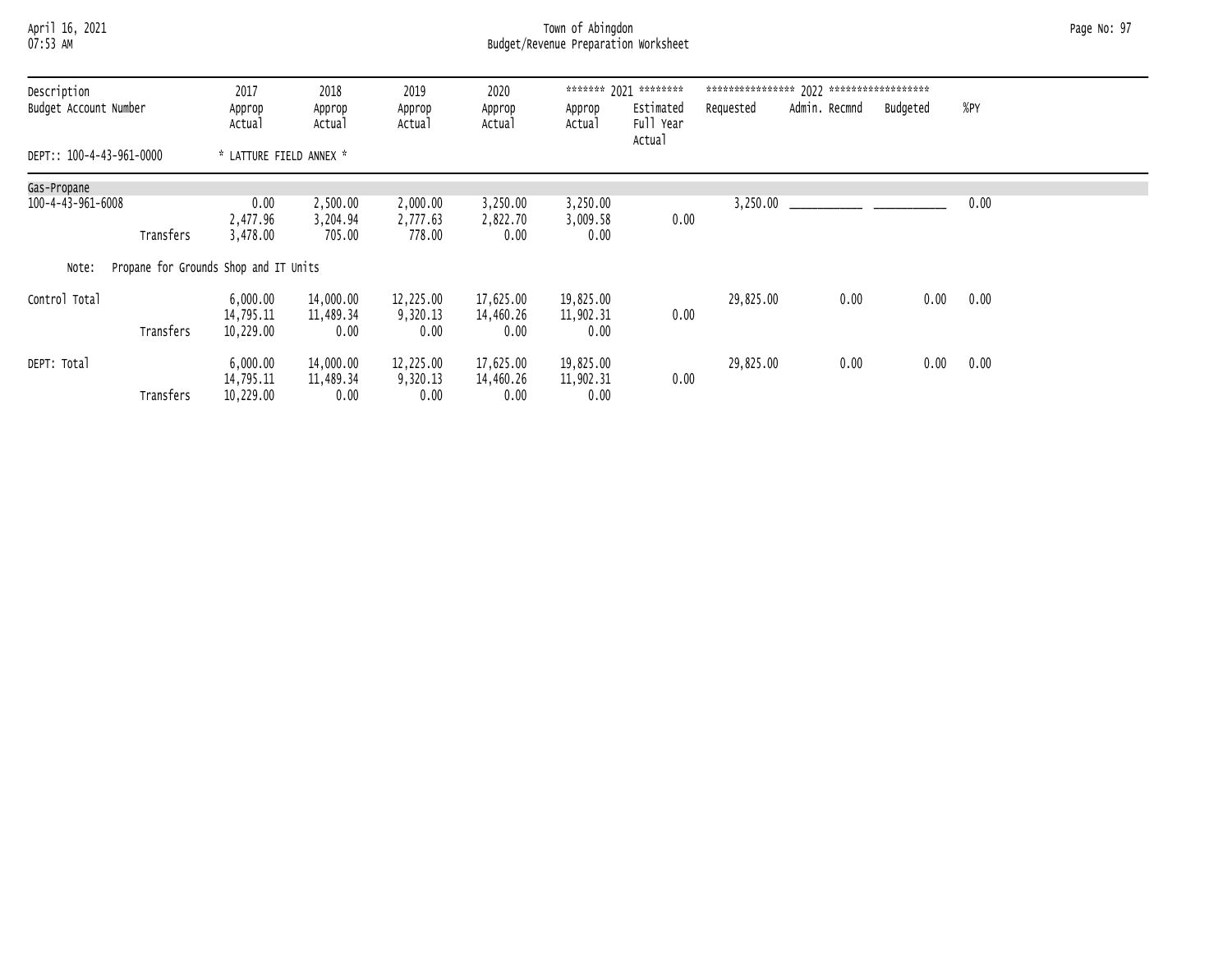| April 16, 2021<br>07:53 AM           |           | Town of Abingdon<br>Budget/Revenue Preparation Worksheet |                              |                                 |                                |                             |                                                           |           |               |          |      |  |
|--------------------------------------|-----------|----------------------------------------------------------|------------------------------|---------------------------------|--------------------------------|-----------------------------|-----------------------------------------------------------|-----------|---------------|----------|------|--|
| Description<br>Budget Account Number |           | 2017<br>Approp<br>Actual                                 | 2018<br>Approp<br>Actual     | 2019<br>Approp<br>Actual        | 2020<br>Approp<br>Actual       | Approp<br>Actual            | ******* 2021 ********<br>Estimated<br>Full Year<br>Actual | Requested | Admin. Recmnd | Budgeted | %PY  |  |
| DEPT:: 100-4-43-963-0000             |           | * FAIRVIEW *                                             |                              |                                 |                                |                             |                                                           |           |               |          |      |  |
| * FAIRVIEW *<br>100-4-43-963-0000    |           |                                                          |                              |                                 |                                |                             |                                                           |           |               |          |      |  |
| Repairs & Maint.                     |           |                                                          |                              |                                 |                                |                             |                                                           |           |               |          |      |  |
| 100-4-43-963-3310                    | Transfers | 0.00<br>2,879.18<br>2,881.00                             | 0.00<br>500.20<br>0.00       | 0.00<br>0.00<br>0.00            | 11,200.00<br>10,209.89<br>0.00 | 10,000.00<br>0.00<br>0.00   | 0.00                                                      |           |               |          | 0.00 |  |
| Electric Power<br>100-4-43-963-5110  |           | 0.00                                                     | 1,980.00                     | 1,880.00                        | 2,000.00                       | 2,000.00                    |                                                           | 1,000.00  |               |          | 0.00 |  |
|                                      | Transfers | 1,803.17<br>1,830.00                                     | 2,127.58<br>0.00             | 2,113.49<br>135.00              | 1,872.89<br>0.00               | 665.73<br>0.00              | 0.00                                                      |           |               |          |      |  |
| Water & Sewer                        |           |                                                          |                              |                                 |                                |                             |                                                           |           |               |          |      |  |
| 100-4-43-963-5130                    | Transfers | 0.00<br>337.24<br>316.00                                 | 310.00<br>299.93<br>0.00     | 310.00<br>333.78<br>0.00        | 310.00<br>319.77<br>0.00       | 310.00<br>204.69<br>0.00    | 0.00                                                      | 310.00    |               |          | 0.00 |  |
| Telephone                            |           |                                                          |                              |                                 |                                |                             |                                                           |           |               |          |      |  |
| 100-4-43-963-5230                    | Transfers | 0.00<br>0.00<br>0.00                                     | 0.00<br>0.00<br>0.00         | 3,002.00<br>2,451.82<br>135.00- | 3,002.00<br>520.00<br>0.00     | 680.00<br>0.00<br>0.00      | 0.00                                                      |           |               |          | 0.00 |  |
| Control Total                        | Transfers | 0.00<br>5,019.59<br>5,027.00                             | 2,290.00<br>2,927.71<br>0.00 | 5,192.00<br>4,899.09<br>0.00    | 16,512.00<br>12,922.55<br>0.00 | 12,990.00<br>870.42<br>0.00 | 0.00                                                      | 1,310.00  | 0.00          | 0.00     | 0.00 |  |
| DEPT: Total                          | Transfers | 0.00<br>5,019.59<br>5,027.00                             | 2,290.00<br>2,927.71<br>0.00 | 5,192.00<br>4,899.09<br>0.00    | 16,512.00<br>12,922.55<br>0.00 | 12,990.00<br>870.42<br>0.00 | 0.00                                                      | 1,310.00  | 0.00          | 0.00     | 0.00 |  |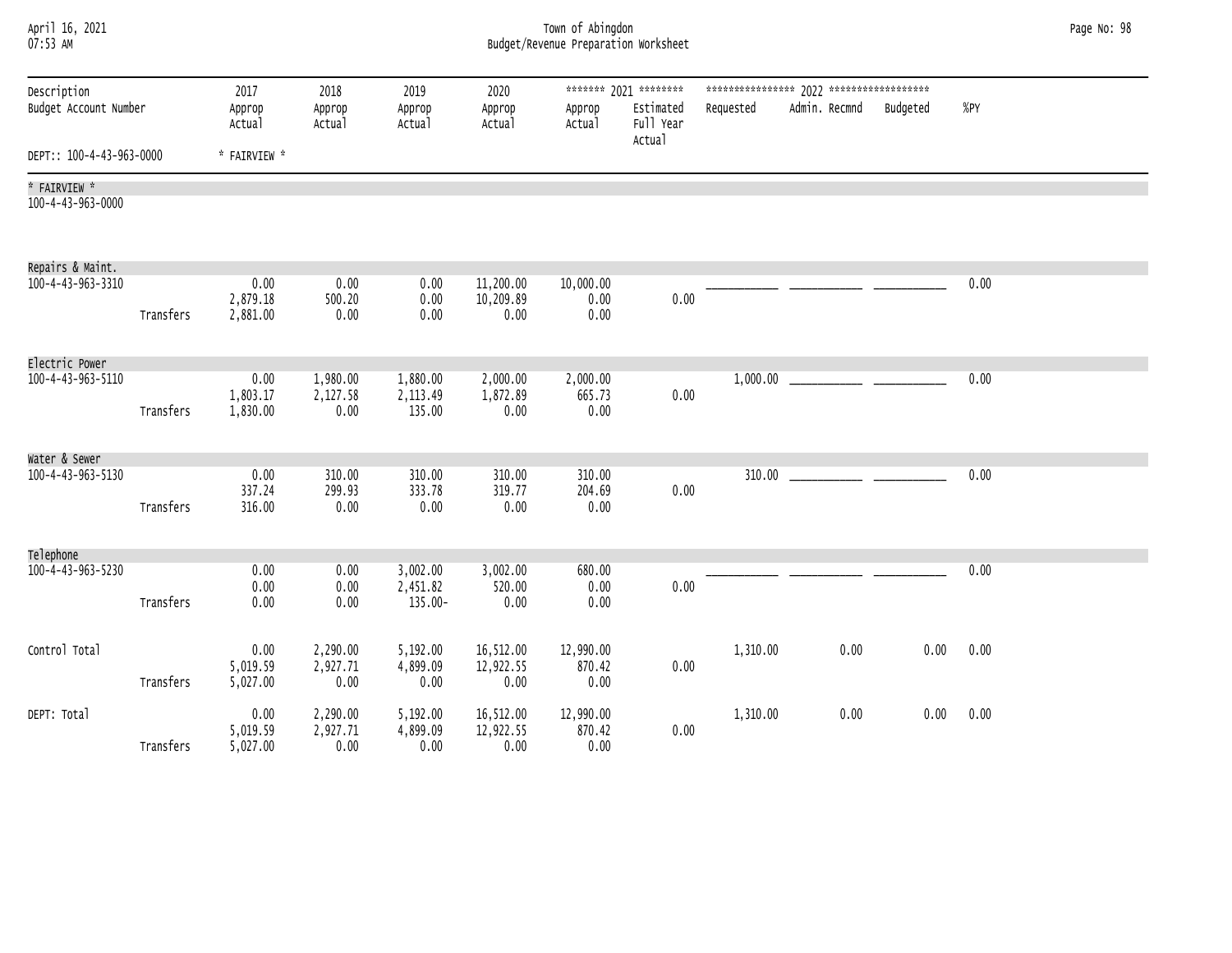| April 16, 2021<br>$07:53$ AM                     |           |                            | Town of Abingdon<br>Budget/Revenue Preparation Worksheet |                               |                              |                         |                                                 |           |               |          |      |  |  |  |
|--------------------------------------------------|-----------|----------------------------|----------------------------------------------------------|-------------------------------|------------------------------|-------------------------|-------------------------------------------------|-----------|---------------|----------|------|--|--|--|
| Description<br>Budget Account Number             |           | 2017<br>Approp<br>Actual   | 2018<br>Approp<br>Actual                                 | 2019<br>Approp<br>Actual      | 2020<br>Approp<br>Actual     | Approp<br>Actual        | ******* 2021 ********<br>Estimated<br>Full Year | Requested | Admin. Recmnd | Budgeted | %PY  |  |  |  |
| DEPT:: 100-4-43-964-0000                         |           |                            | * ABINGDON FARMERS MARKET *                              |                               |                              |                         | Actual                                          |           |               |          |      |  |  |  |
| * ABINGDON FARMERS MARKET *<br>100-4-43-964-0000 |           |                            |                                                          |                               |                              |                         |                                                 |           |               |          |      |  |  |  |
| Salaries & Wages Reg PT<br>100-4-43-964-1301     |           | 10,000.00<br>7,381.70      | 10,000.00<br>7,554.02                                    | 10,000.00<br>7,657.59         | 10,000.00<br>4,506.31        | 10,000.00<br>3,618.75   | 0.00                                            | 10,000.00 |               |          | 0.00 |  |  |  |
| Fica<br>100-4-43-964-2100                        |           | 765.00<br>564.76           | 765.00<br>577.92                                         | 765.00<br>585.83              | 765.00<br>357.68             | 765.00<br>276.90        | 0.00                                            | 765.00    |               |          | 0.00 |  |  |  |
| Unemployment Insurance<br>100-4-43-964-2600      |           | 171.00<br>126.92           | 121.00<br>117.42                                         | 101.00<br>79.72               | 60.00<br>33.45               | 60.00<br>21.82          | 0.00                                            | 20.00     |               |          | 0.00 |  |  |  |
| Workman's Comp.<br>100-4-43-964-2700             |           | 295.00<br>232.32           | 232.00<br>196.15                                         | 232.00<br>176.25              | 232.00<br>124.60             | 265.00<br>95.95         | 0.00                                            | 100.00    |               |          | 0.00 |  |  |  |
| Maint. Building<br>$100 - 4 - 43 - 964 - 3310$   | Transfers | 7,365.00<br>638.53<br>0.00 | 1,250.00<br>304.24<br>450.00-                            | 1,250.00<br>485.08<br>418.00- | 1,250.00<br>1,220.01<br>0.00 | 0.00<br>0.00<br>0.00    | 0.00                                            |           |               |          | 0.00 |  |  |  |
| Maint. Grounds<br>100-4-43-964-3315              | Transfers | 500.00<br>262.17<br>0.00   | 250.00<br>62.95<br>150.00-                               | 250.00<br>0.00<br>0.00        | 250.00<br>115.89<br>0.00     | 250.00<br>32.00<br>0.00 | 0.00                                            | 250.00    |               |          | 0.00 |  |  |  |
| Electric Power<br>100-4-43-964-5110              |           | 0.00<br>838.78             | 860.00<br>846.83                                         | 895.00<br>986.24              | 995.00<br>1,152.50           | 1,295.00<br>783.77      | 0.00                                            |           |               |          | 0.00 |  |  |  |
|                                                  | Transfers | 745.00                     | $19.00 -$                                                | 0.00                          | 0.00                         | 0.00                    |                                                 |           |               |          |      |  |  |  |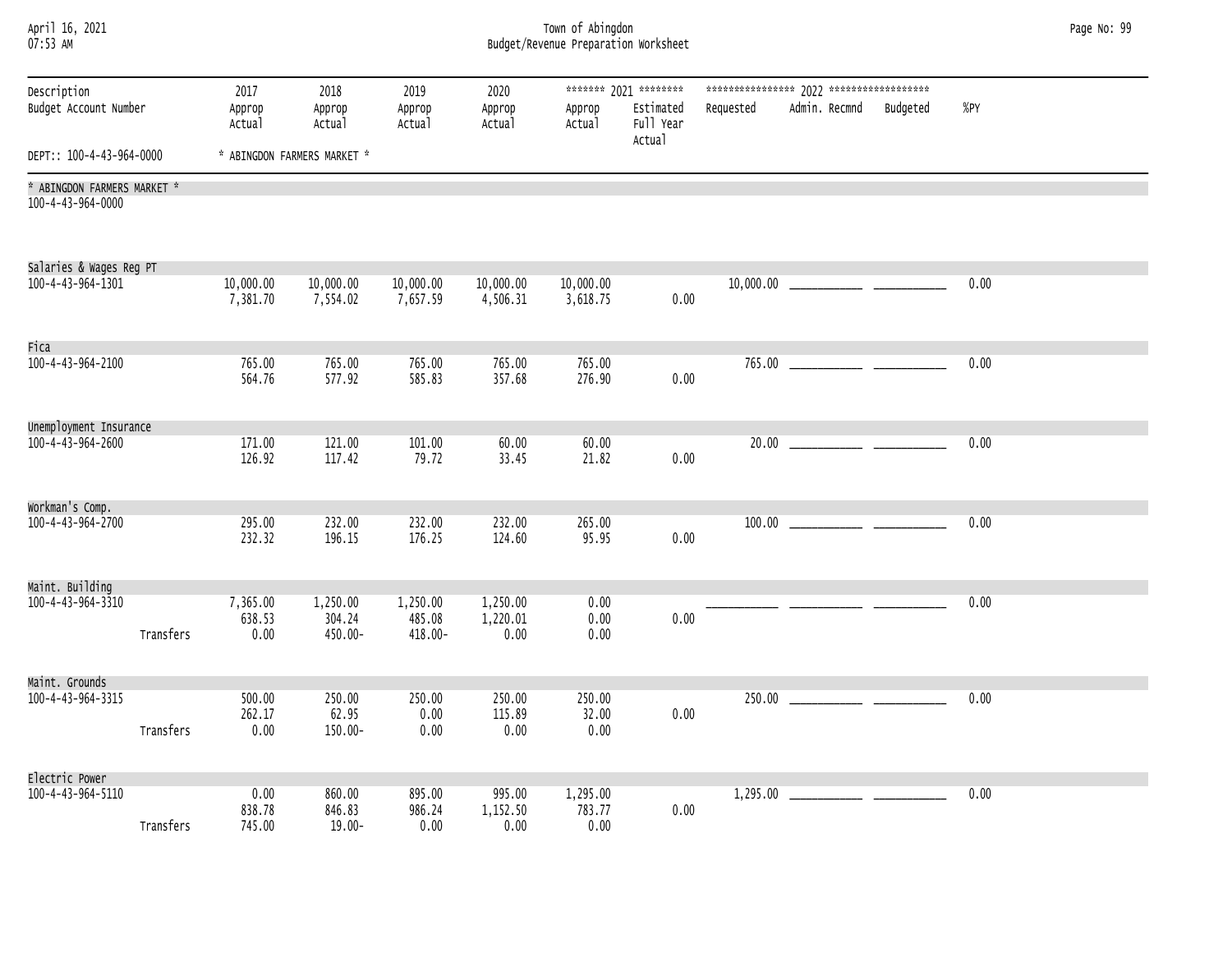| April 16, 2021 |  |
|----------------|--|
| 07.53 AM       |  |

## April 16, 2021 Town of Abingdon Page No: 100 07:53 AM Budget/Revenue Preparation Worksheet

| Description                      |           | 2017             | 2018                        | 2019             | 2020             |                  | ******* 2021 ********            |           |               |          |      |
|----------------------------------|-----------|------------------|-----------------------------|------------------|------------------|------------------|----------------------------------|-----------|---------------|----------|------|
| Budget Account Number            |           | Approp<br>Actual | Approp<br>Actual            | Approp<br>Actual | Approp<br>Actual | Approp<br>Actual | Estimated<br>Full Year<br>Actual | Requested | Admin. Recmnd | Budgeted | %PY  |
| DEPT:: 100-4-43-964-0000         |           |                  | * ABINGDON FARMERS MARKET * |                  |                  |                  |                                  |           |               |          |      |
| Water & Sewer                    |           |                  |                             |                  |                  |                  |                                  |           |               |          |      |
| 100-4-43-964-5130                |           | 0.00             | 350.00                      | 395.00           | 395.00           | 395.00           |                                  |           |               |          | 0.00 |
|                                  |           | 469.73           | 486.38                      | 548.68           | 532.62           | 204.69           | 0.00                             |           |               |          |      |
|                                  | Transfers | 467.00           | 150.00                      | 125.00           | 0.00             | 0.00             |                                  |           |               |          |      |
| Telephone                        |           |                  |                             |                  |                  |                  |                                  |           |               |          |      |
| 100-4-43-964-5230                |           | 0.00             | 420.00                      | 445.00           | 445.00           | 645.00           |                                  |           |               |          | 0.00 |
|                                  |           | 438.10           | 431.64                      | 810.66           | 905.01           | 684.29           | 0.00                             |           |               |          |      |
|                                  | Transfers | 396.00           | 19.00                       | 293.00           | 0.00             | 0.00             |                                  |           |               |          |      |
| Materials & Supplies             |           |                  |                             |                  |                  |                  |                                  |           |               |          |      |
| 100-4-43-964-6000                |           | 500.00           | 250.00                      | 250.00           | 250.00           | 0.00             |                                  |           |               |          | 0.00 |
|                                  |           | 327.79           | 65.00                       | 245.57           | 235.60           | 0.00             | 0.00                             |           |               |          |      |
|                                  |           |                  |                             |                  |                  |                  |                                  |           |               |          |      |
| Gas Propane<br>100-4-43-964-6008 |           | 0.00             | 0.00                        | 0.00             | 0.00             | 0.00             |                                  |           |               |          | 0.00 |
|                                  |           | 0.00             | 447.74                      | 0.00             | 0.00             | 0.00             | 0.00                             |           |               |          |      |
|                                  | Transfers | 0.00             | 450.00                      | 0.00             | 0.00             | 0.00             |                                  |           |               |          |      |
|                                  |           |                  |                             |                  |                  |                  |                                  |           |               |          |      |
| Control Total                    |           | 19,596.00        | 14,498.00                   | 14,583.00        | 14,642.00        | 13,675.00        |                                  | 13,825.00 | 0.00          | 0.00     | 0.00 |
|                                  |           | 11,280.80        | 11,090.29                   | 11,575.62        | 9,183.67         | 5,718.17         | 0.00                             |           |               |          |      |
|                                  | Transfers | 1,608.00         | 0.00                        | 0.00             | 0.00             | 0.00             |                                  |           |               |          |      |
| DEPT: Total                      |           | 19,596.00        | 14,498.00                   | 14,583.00        | 14,642.00        | 13,675.00        |                                  | 13,825.00 | 0.00          | 0.00     | 0.00 |
|                                  |           | 11,280.80        | 11,090.29                   | 11,575.62        | 9,183.67         | 5,718.17         | 0.00                             |           |               |          |      |
|                                  | Transfers | 1,608.00         | 0.00                        | 0.00             | 0.00             | 0.00             |                                  |           |               |          |      |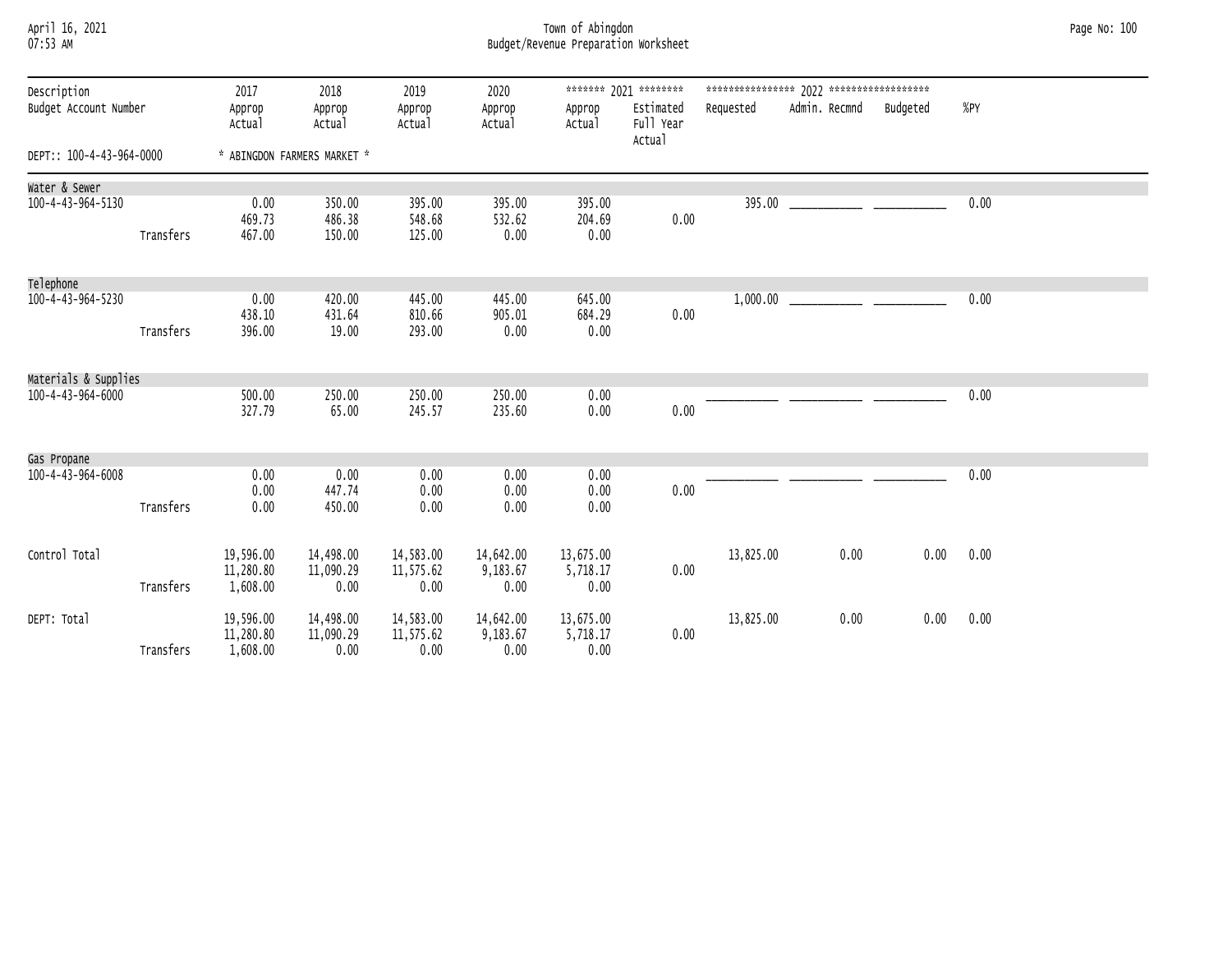| April 16, 2021<br>07:53 AM                       |           |                                                       |                                     |                                        |                                                                                           | Town of Abingdon<br>Budget/Revenue Preparation Worksheet |                                                           |           |               |          |      | Page No: 101 |
|--------------------------------------------------|-----------|-------------------------------------------------------|-------------------------------------|----------------------------------------|-------------------------------------------------------------------------------------------|----------------------------------------------------------|-----------------------------------------------------------|-----------|---------------|----------|------|--------------|
| Description<br>Budget Account Number             |           | 2017<br>Approp<br>Actual                              | 2018<br>Approp<br>Actual            | 2019<br>Approp<br>Actual               | 2020<br>Approp<br>Actual                                                                  | Approp<br>Actual                                         | ******* 2021 ********<br>Estimated<br>Full Year<br>Actual | Requested | Admin. Recmnd | Budgeted | %PY  |              |
| DEPT:: 100-4-71-000-0000                         |           |                                                       | ** PARKS AND RECREATION **          |                                        |                                                                                           |                                                          |                                                           |           |               |          |      |              |
| ** PARKS AND RECREATION **<br>100-4-71-000-0000  |           |                                                       |                                     |                                        |                                                                                           |                                                          |                                                           |           |               |          |      |              |
| * PARKS & GROUNDS *<br>100-4-71-310-0000         |           |                                                       |                                     |                                        |                                                                                           |                                                          |                                                           |           |               |          |      |              |
|                                                  |           |                                                       |                                     |                                        |                                                                                           |                                                          |                                                           |           |               |          |      |              |
| Salaries Staff - Regular<br>100-4-71-310-1101    | Transfers | 289,670.00<br>251,617.25<br>44,719.00-                | 328,521.00<br>329,401.66<br>720.00- | 334, 313.00<br>339,740.58<br>4,200.00  | 355,386.00<br>358,280.81<br>0.00                                                          | 367,796.00<br>286,925.60<br>0.00                         | 0.00                                                      |           |               |          | 0.00 |              |
| Salaries & Wages Overtime                        |           |                                                       |                                     |                                        |                                                                                           |                                                          |                                                           |           |               |          |      |              |
| 100-4-71-310-1201                                |           | 0.00<br>0.00                                          | 0.00<br>0.00                        | 0.00<br>0.00                           | 0.00<br>0.00                                                                              | 0.00<br>4,510.80                                         | 0.00                                                      |           |               |          | 0.00 |              |
| Note:                                            |           |                                                       |                                     |                                        | Need to have funds in this line to account for weekend duty, event staffing and callouts. |                                                          |                                                           |           |               |          |      |              |
| Salaries & Wages-Regular PT<br>100-4-71-310-1301 | Transfers | 0.00<br>4,605.00<br>660.00                            | 20,000.00<br>17,092.67<br>1,956.00- | 19,360.00<br>18,895.14<br>0.00         | 19,360.00<br>4,113.80<br>15,000.00-                                                       | 6,560.00<br>3,434.63<br>0.00                             | 0.00                                                      |           |               |          | 0.00 |              |
| Note:                                            |           | Add PT mower in place of cemetery contract for mowing |                                     |                                        |                                                                                           |                                                          |                                                           |           |               |          |      |              |
| Salaries & Wages - PT Over.                      |           |                                                       |                                     |                                        |                                                                                           |                                                          |                                                           |           |               |          |      |              |
| 100-4-71-310-1401                                |           | 0.00<br>0.00                                          | 0.00<br>0.00                        | 0.00<br>0.00                           | 0.00<br>0.00                                                                              | 0.00<br>0.00                                             | 0.00                                                      |           |               |          | 0.00 |              |
| Fica                                             |           |                                                       |                                     |                                        |                                                                                           |                                                          |                                                           |           |               |          |      |              |
| 100-4-71-310-2100                                | Transfers | 22,162.00<br>18,636.26<br>3,291.14-                   | 26,580.00<br>25,223.76<br>457.83-   | 27,056.00<br>25,911.49<br>$1,300.00 -$ | 28,668.00<br>25,773.49<br>0.00                                                            | 28,638.00<br>21,226.35<br>0.00                           | 0.00                                                      | 28,450.00 |               |          | 0.00 |              |
| Vrs - Retirement                                 |           |                                                       |                                     |                                        |                                                                                           |                                                          |                                                           |           |               |          |      |              |
| 100-4-71-310-2200                                |           | 18,986.00<br>16,513.79                                | 32,590.00<br>34, 955.34             | 34,510.00<br>33,744.15                 | 36,555.00<br>37, 117.54                                                                   | 36,051.00<br>28, 148. 16                                 | 0.00                                                      | 35,000.00 |               |          | 0.00 |              |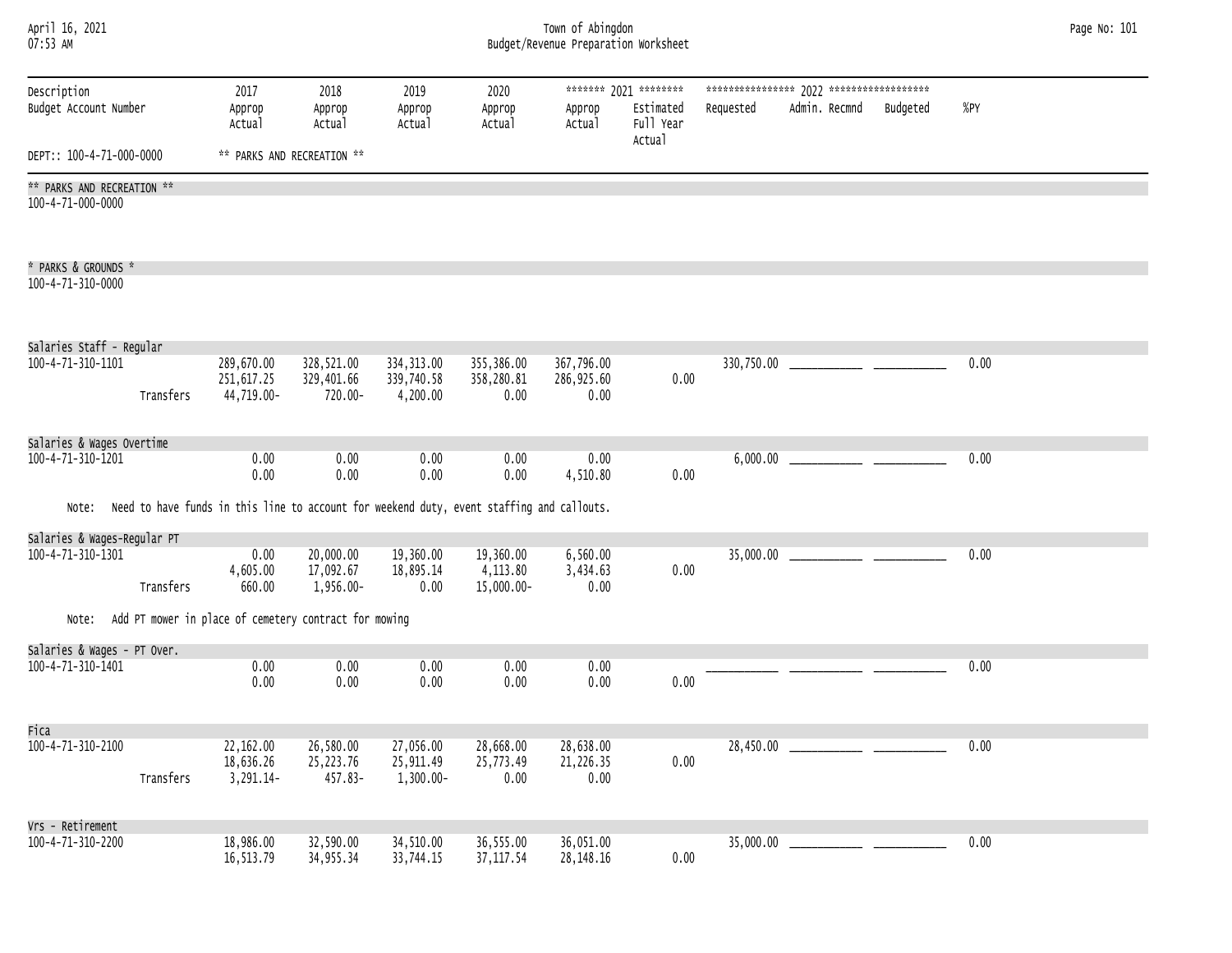| April 16, 2021<br>07:53 AM             |                                                                                                                                                                                                                 | Town of Abingdon<br>Budget/Revenue Preparation Worksheet |                                      |                                     |                                        |                                  |                                                           |                                                                                                                  |                                                                              |                                                                              |      |  |  |
|----------------------------------------|-----------------------------------------------------------------------------------------------------------------------------------------------------------------------------------------------------------------|----------------------------------------------------------|--------------------------------------|-------------------------------------|----------------------------------------|----------------------------------|-----------------------------------------------------------|------------------------------------------------------------------------------------------------------------------|------------------------------------------------------------------------------|------------------------------------------------------------------------------|------|--|--|
| Description<br>Budget Account Number   |                                                                                                                                                                                                                 | 2017<br>Approp<br>Actual                                 | 2018<br>Approp<br>Actual             | 2019<br>Approp<br>Actual            | 2020<br>Approp<br>Actual               | Approp<br>Actual                 | ******* 2021 ********<br>Estimated<br>Full Year<br>Actual | Requested                                                                                                        | Admin. Recmnd                                                                | Budgeted                                                                     | %PY  |  |  |
| DEPT:: 100-4-71-310-0000               |                                                                                                                                                                                                                 | * PARKS & PLAYGROUNDS *                                  |                                      |                                     |                                        |                                  |                                                           |                                                                                                                  |                                                                              |                                                                              |      |  |  |
|                                        | Transfers                                                                                                                                                                                                       | 2,839.21-                                                | $300.00 -$                           | 300.00                              | 0.00                                   | 0.00                             |                                                           |                                                                                                                  |                                                                              |                                                                              |      |  |  |
| Hospitalization Insurance              |                                                                                                                                                                                                                 |                                                          |                                      |                                     |                                        |                                  |                                                           |                                                                                                                  |                                                                              |                                                                              |      |  |  |
| 100-4-71-310-2300                      | Transfers                                                                                                                                                                                                       | 87,774.00<br>78,535.77<br>11,557.00-                     | 97,230.00<br>96,670.65<br>$800.00 -$ | 97,003.00<br>102,159.72<br>5,200.00 | 112,513.00<br>114, 413.37<br>0.00      | 118,006.00<br>88, 128.72<br>0.00 | 0.00                                                      |                                                                                                                  |                                                                              |                                                                              | 0.00 |  |  |
| Vrs - Life Insurance                   |                                                                                                                                                                                                                 |                                                          |                                      |                                     |                                        |                                  |                                                           |                                                                                                                  |                                                                              |                                                                              |      |  |  |
| 100-4-71-310-2400                      | Transfers                                                                                                                                                                                                       | 3,763.00<br>3,240.27<br>548.33-                          | 4,244.00<br>4,095.06<br>0.00         | 4,330.00<br>4,366.08<br>0.00        | 4,587.00<br>4,600.14<br>0.00           | 4,865.00<br>3,798.46<br>0.00     | 0.00                                                      |                                                                                                                  |                                                                              |                                                                              | 0.00 |  |  |
|                                        |                                                                                                                                                                                                                 |                                                          |                                      |                                     |                                        |                                  |                                                           |                                                                                                                  |                                                                              |                                                                              |      |  |  |
| Unemployment Insurance                 |                                                                                                                                                                                                                 |                                                          |                                      |                                     |                                        |                                  |                                                           |                                                                                                                  |                                                                              |                                                                              |      |  |  |
| 100-4-71-310-2600                      | Transfers                                                                                                                                                                                                       | 1,883.00<br>1,029.27<br>$171.20 -$                       | 1,210.00<br>1,387.08<br>0.00         | 1,008.00<br>751.81<br>0.00          | 660.00<br>491.40<br>0.00               | 780.00<br>634.50<br>0.00         | 0.00                                                      |                                                                                                                  |                                                                              |                                                                              | 0.00 |  |  |
| Workman's Comp.                        |                                                                                                                                                                                                                 |                                                          |                                      |                                     |                                        |                                  |                                                           |                                                                                                                  |                                                                              |                                                                              |      |  |  |
| 100-4-71-310-2700                      | Transfers                                                                                                                                                                                                       | 8,473.00<br>8,046.48<br>720.61-                          | 7,980.00<br>8,605.13<br>0.00         | 8,328.00<br>8,159.65<br>0.00        | 8,831.00<br>9,432.22<br>0.00           | 9,795.00<br>7,415.98<br>0.00     | 0.00                                                      |                                                                                                                  |                                                                              |                                                                              | 0.00 |  |  |
|                                        |                                                                                                                                                                                                                 |                                                          |                                      |                                     |                                        |                                  |                                                           |                                                                                                                  |                                                                              |                                                                              |      |  |  |
| Contractual Svcs.<br>100-4-71-310-3100 | Transfers                                                                                                                                                                                                       | 15,230.00<br>14, 116.76<br>0.00                          | 17,880.00<br>20,160.43<br>1,800.00   | 21,750.00<br>22,806.53<br>1,500.00  | 38,966.00<br>31,744.88<br>$5,000.00 -$ | 29,881.00<br>17, 217.76<br>0.00  | 0.00                                                      |                                                                                                                  |                                                                              |                                                                              | 0.00 |  |  |
| Detail:                                | Advanced Fire<br>SESAC<br>BMI<br>JJ Kellar OSHA<br>John Deere Financial<br>R&R Septic<br>Water Professional (Culligan)<br>Playground Guardian Inspection Software<br>MSDS Online<br>Fireworks - Dynamic Effects |                                                          |                                      |                                     |                                        |                                  |                                                           | 150.00<br>600.00<br>350.00<br>1,450.00<br>17,275.00<br>5,100.00<br>1,250.00<br>1,500.00<br>1,250.00<br>13,000.00 | 0.00<br>0.00<br>0.00<br>0.00<br>0.00<br>0.00<br>0.00<br>0.00<br>0.00<br>0.00 | 0.00<br>0.00<br>0.00<br>0.00<br>0.00<br>0.00<br>0.00<br>0.00<br>0.00<br>0.00 |      |  |  |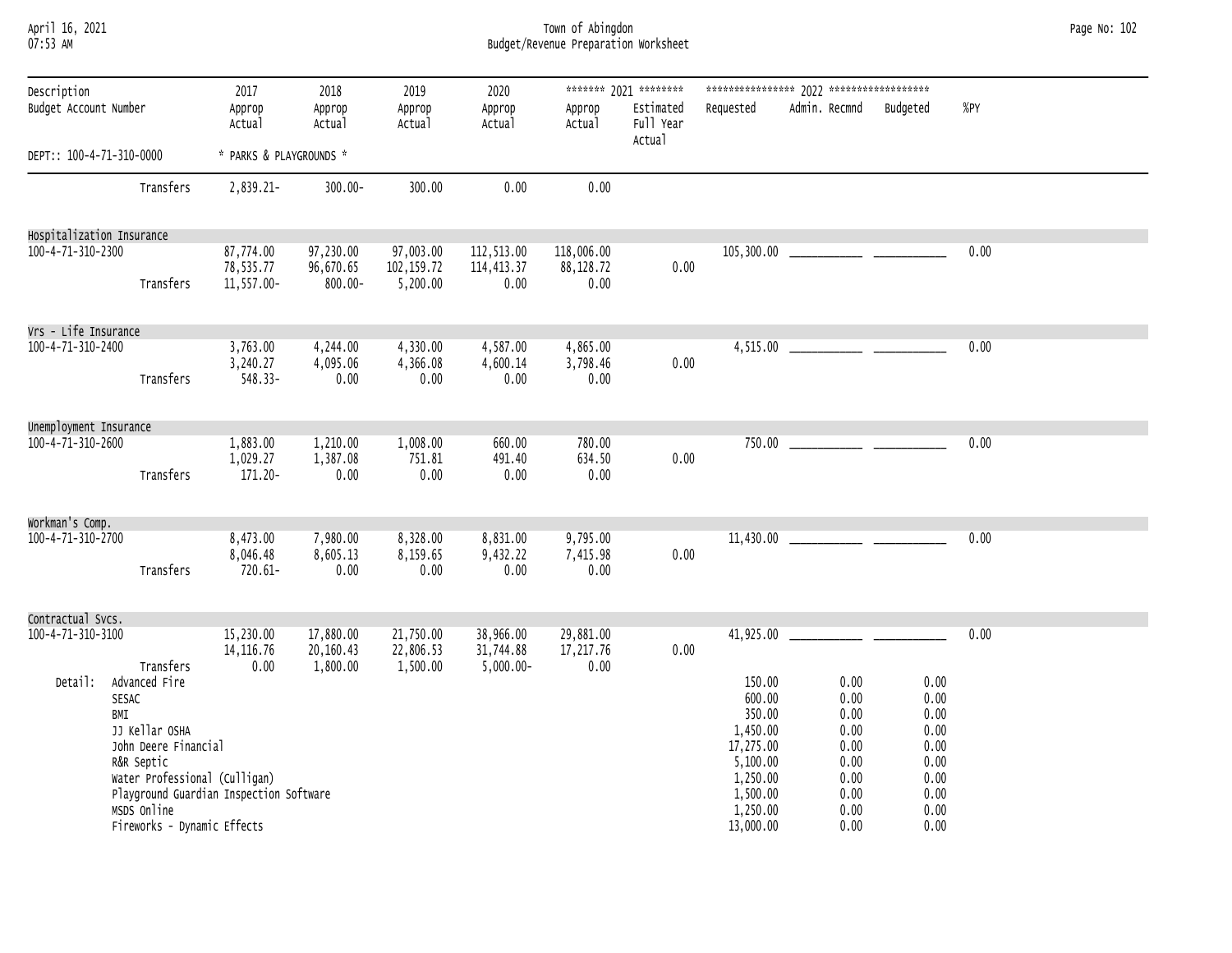| April 16, 2021<br>07:53 AM           |                                                                                                                                                                           |                              |                                   |                                    |                                 | Town of Abingdon<br>Budget/Revenue Preparation Worksheet |                                                           |                                                  |                                      |                                      |      | Page No: 103 |
|--------------------------------------|---------------------------------------------------------------------------------------------------------------------------------------------------------------------------|------------------------------|-----------------------------------|------------------------------------|---------------------------------|----------------------------------------------------------|-----------------------------------------------------------|--------------------------------------------------|--------------------------------------|--------------------------------------|------|--------------|
| Description<br>Budget Account Number |                                                                                                                                                                           | 2017<br>Approp<br>Actual     | 2018<br>Approp<br>Actual          | 2019<br>Approp<br>Actual           | 2020<br>Approp<br>Actual        | Approp<br>Actual                                         | ******* 2021 ********<br>Estimated<br>Full Year<br>Actual | Requested                                        | Admin. Recmnd                        | Budgeted                             | %PY  |              |
| DEPT:: 100-4-71-310-0000             |                                                                                                                                                                           | * PARKS & PLAYGROUNDS *      |                                   |                                    |                                 |                                                          |                                                           |                                                  |                                      |                                      |      |              |
|                                      | Contractual Svcs - Enterprise Lease                                                                                                                                       |                              |                                   |                                    |                                 |                                                          |                                                           |                                                  |                                      |                                      |      |              |
| 100-4-71-310-3101                    | Transfers                                                                                                                                                                 | 0.00<br>4,864.02<br>4,865.00 | 4,860.00<br>10,087.70<br>5,310.00 | 11,136.00<br>13,363.66<br>2,228.00 | 12,000.00<br>11, 131.46<br>0.00 | 12,000.00<br>7,658.16<br>0.00                            | 0.00                                                      |                                                  |                                      |                                      | 0.00 |              |
| Note:                                | Fleet truck leases                                                                                                                                                        |                              |                                   |                                    |                                 |                                                          |                                                           |                                                  |                                      |                                      |      |              |
| Health, Safety & Medical             |                                                                                                                                                                           |                              |                                   |                                    |                                 |                                                          |                                                           |                                                  |                                      |                                      |      |              |
| 100-4-71-310-3111<br>Detail:         | Transfers<br>Safety Shoes                                                                                                                                                 | 2,200.00<br>1,991.81<br>0.00 | 2,200.00<br>2,693.90<br>200,00    | 2,200.00<br>1,670.08<br>190.00-    | 3,350.00<br>3,915.69<br>0.00    | 5,225.00<br>2,695.24<br>0.00                             | 0.00                                                      | 5,650.00<br>2,100.00                             | 0.00                                 | 0.00                                 | 0.00 |              |
|                                      | Trauma Kit Refills<br>Nitrile Gloves (COVID related increase)<br>Safety PPE (COVID related increase)<br>Spill Kit Refills<br>First Aid Supplies (facilities,<br>vehicles) |                              |                                   |                                    |                                 |                                                          |                                                           | 300.00<br>1,100.00<br>950.00<br>300.00<br>900.00 | 0.00<br>0.00<br>0.00<br>0.00<br>0.00 | 0.00<br>0.00<br>0.00<br>0.00<br>0.00 |      |              |
|                                      | Repairs & Maint.-Equip./Bldgs.                                                                                                                                            |                              |                                   |                                    |                                 |                                                          |                                                           |                                                  |                                      |                                      |      |              |
| 100-4-71-310-3310                    | Transfers                                                                                                                                                                 | 3,000.00<br>2,819.66<br>0.00 | 2,000.00<br>1,972.20<br>50.00     | 2,000.00<br>1,683.20<br>$310.00 -$ | 2,000.00<br>1,820.82<br>0.00    | 2,000.00<br>1,612.16<br>0.00                             | 0.00                                                      |                                                  |                                      |                                      | 0.00 |              |
| Note:                                | General costs                                                                                                                                                             |                              |                                   |                                    |                                 |                                                          |                                                           |                                                  |                                      |                                      |      |              |
| CARES Act Expenditures               |                                                                                                                                                                           |                              |                                   |                                    |                                 |                                                          |                                                           |                                                  |                                      |                                      |      |              |
| 100-4-71-310-5000                    |                                                                                                                                                                           | 0.00<br>0.00                 | 0.00<br>0.00                      | 0.00<br>0.00                       | 0.00<br>0.00                    | 0.00<br>4,189.90                                         | 0.00                                                      |                                                  |                                      |                                      | 0.00 |              |
| Electric Power<br>100-4-71-310-5110  |                                                                                                                                                                           | 0.00<br>11,001.42            | 11,350.00<br>8,868.36             | 9,650.00<br>4,901.88               | 9,650.00<br>3,382.68            | 4,200.00<br>2,225.61                                     | 0.00                                                      |                                                  |                                      |                                      | 0.00 |              |
| Note:                                | Transfers<br>All parks listed under this account.                                                                                                                         | 10,051.00                    | $2,200.00 -$                      | 4,943.00-                          | 0.00                            | 0.00                                                     |                                                           |                                                  |                                      |                                      |      |              |
|                                      |                                                                                                                                                                           |                              |                                   |                                    |                                 |                                                          |                                                           |                                                  |                                      |                                      |      |              |
| Water<br>100-4-71-310-5130           |                                                                                                                                                                           | 3,500.00                     | 3,290.00                          | 4,170.00                           | 0.00                            | 3,000.00                                                 |                                                           | 3,000.00                                         |                                      |                                      | 0.00 |              |

 3,216.21 3,956.50 3,571.04 3,430.98 2,228.00 0.00 3,500.00 3,290.00 4,170.00 0.00 3,000.00<br>3,216.21 3,956.50 3,571.04 3,430.98 2,228.00<br>0.00 592.00- 0.00 0.00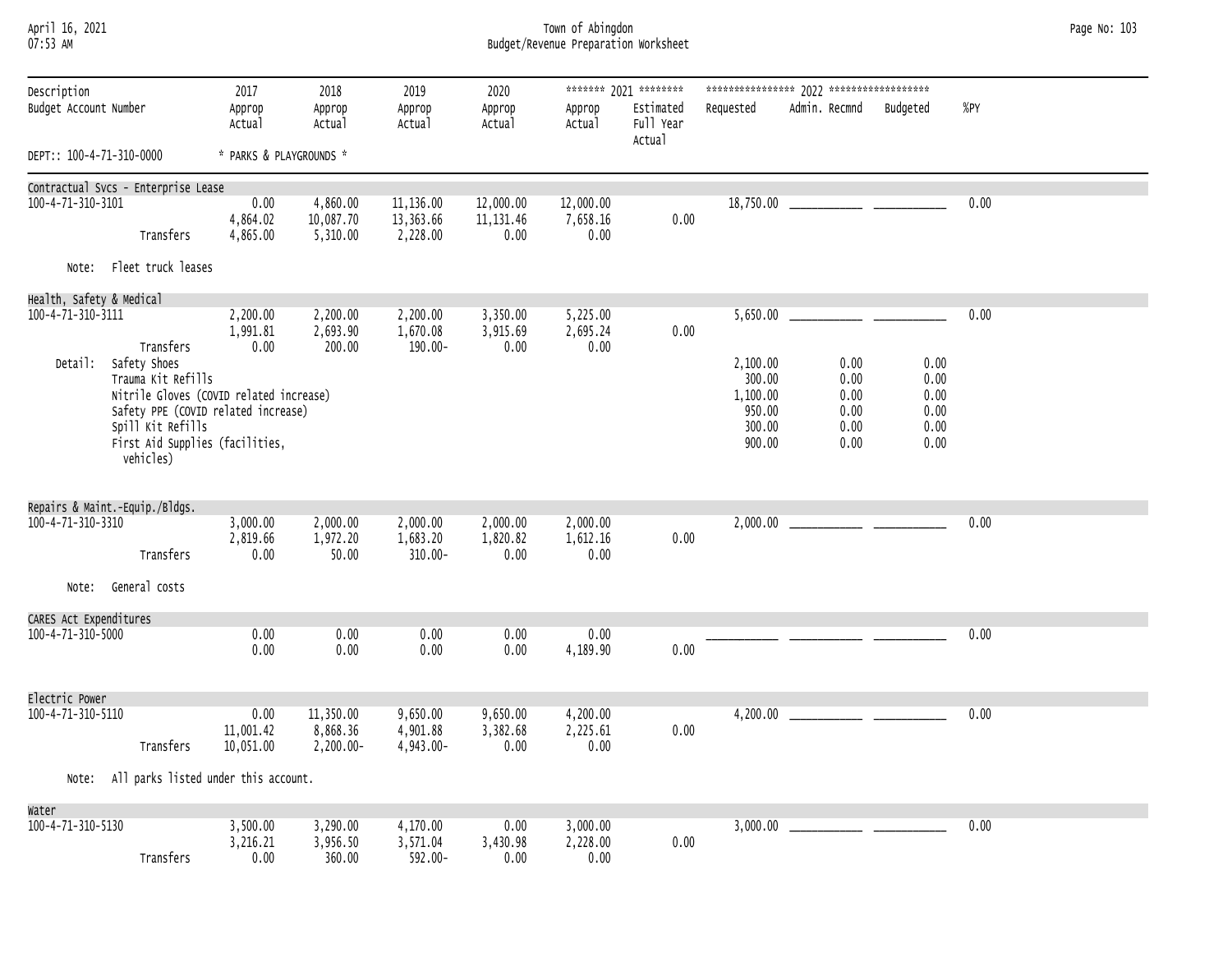### April 16, 2021 Town of Abingdon Page No: 104 07:53 AM Budget/Revenue Preparation Worksheet

| Description              |                                                                                     | 2017                    | 2018                   | 2019                   | 2020                   |                       | ******* 2021 ********            |                            |                      |                      |      |
|--------------------------|-------------------------------------------------------------------------------------|-------------------------|------------------------|------------------------|------------------------|-----------------------|----------------------------------|----------------------------|----------------------|----------------------|------|
| Budget Account Number    |                                                                                     | Approp<br>Actual        | Approp<br>Actual       | Approp<br>Actual       | Approp<br>Actual       | Approp<br>Actual      | Estimated<br>Full Year<br>Actual | Requested                  | Admin. Recmnd        | Budgeted             | %PY  |
| DEPT:: 100-4-71-310-0000 |                                                                                     | * PARKS & PLAYGROUNDS * |                        |                        |                        |                       |                                  |                            |                      |                      |      |
|                          | Note: All parks listed under this account.                                          |                         |                        |                        |                        |                       |                                  |                            |                      |                      |      |
| Sewer                    |                                                                                     |                         |                        |                        |                        |                       |                                  |                            |                      |                      |      |
| 100-4-71-310-5135        |                                                                                     | 0.00<br>0.00            | 0.00<br>0.00           | 0.00<br>0.00           | 4,170.00<br>0.00       | 0.00<br>0.00          | 0.00                             |                            |                      |                      | 0.00 |
| Telephone Latture Field  |                                                                                     |                         |                        |                        |                        |                       |                                  |                            |                      |                      |      |
| 100-4-71-310-5230        |                                                                                     | 0.00                    | 0.00                   | 3,900.00               | 3,600.00               | 3,600.00              |                                  | 3,600.00                   |                      |                      | 0.00 |
|                          | Transfers                                                                           | 0.00<br>0.00            | 87.74<br>0.00          | 3,646.38<br>$560.00 -$ | 3,132.92<br>0.00       | 2,248.77<br>0.00      | 0.00                             |                            |                      |                      |      |
| Note:                    | Office phone, staff cell phones                                                     |                         |                        |                        |                        |                       |                                  |                            |                      |                      |      |
| Training                 |                                                                                     |                         |                        |                        |                        |                       |                                  |                            |                      |                      |      |
| 100-4-71-310-5540        |                                                                                     | 0.00                    | 0.00                   | 450.00                 | 700.00                 | 700.00                |                                  | 1,250.00                   |                      |                      | 0.00 |
|                          | Transfers                                                                           | 0.00<br>0.00            | 171.64<br>650.00       | 819.99<br>368.00       | 365.95<br>0.00         | 299.00<br>0.00        | 0.00                             |                            |                      |                      |      |
| Detail:                  | Fred Pryor Online Classes<br>Pesticide/General Recerts<br>Workszone Safety Training |                         |                        |                        |                        |                       |                                  | 300.00<br>300.00<br>650.00 | 0.00<br>0.00<br>0.00 | 0.00<br>0.00<br>0.00 |      |
| Meeting Expense          |                                                                                     |                         |                        |                        |                        |                       |                                  |                            |                      |                      |      |
| 100-4-71-310-5800        |                                                                                     | 0.00<br>0.00            | 0.00<br>0.00           | 500.00<br>405.90       | 500.00<br>214.12       | 500.00<br>0.00        | 0.00                             | 200.00                     |                      |                      | 0.00 |
| Note:                    | General                                                                             |                         |                        |                        |                        |                       |                                  |                            |                      |                      |      |
| Dues & Subscriptions     |                                                                                     |                         |                        |                        |                        |                       |                                  |                            |                      |                      |      |
| 100-4-71-310-5810        |                                                                                     | 0.00                    | 0.00                   | 755.00                 | 555.00                 | 555.00                |                                  | 565.00                     |                      |                      | 0.00 |
|                          |                                                                                     | 0.00<br>0.00            | 948.74<br>1,065.00     | 663.84<br>0.00         | 484.94<br>0.00         | 69.95<br>0.00         | 0.00                             |                            |                      |                      |      |
| Detail:                  | Transfers<br><b>NRPA</b><br><b>VRPS</b><br>General - (magazines, manuals,           |                         |                        |                        |                        |                       |                                  | 175.00<br>200.00<br>190.00 | 0.00<br>0.00<br>0.00 | 0.00<br>0.00<br>0.00 |      |
|                          | horticulture apps)                                                                  |                         |                        |                        |                        |                       |                                  | 0.00                       | 0.00                 | 0.00                 |      |
| Grounds Maint.           |                                                                                     |                         |                        |                        |                        |                       |                                  |                            |                      |                      |      |
| 100-4-71-310-5840        |                                                                                     | 17,000.00<br>17,541.28  | 12,000.00<br>11,931.29 | 12,000.00<br>13,461.65 | 12,400.00<br>10,770.46 | 13,880.00<br>6,300.16 | 0.00                             | 13,700.00                  |                      |                      | 0.00 |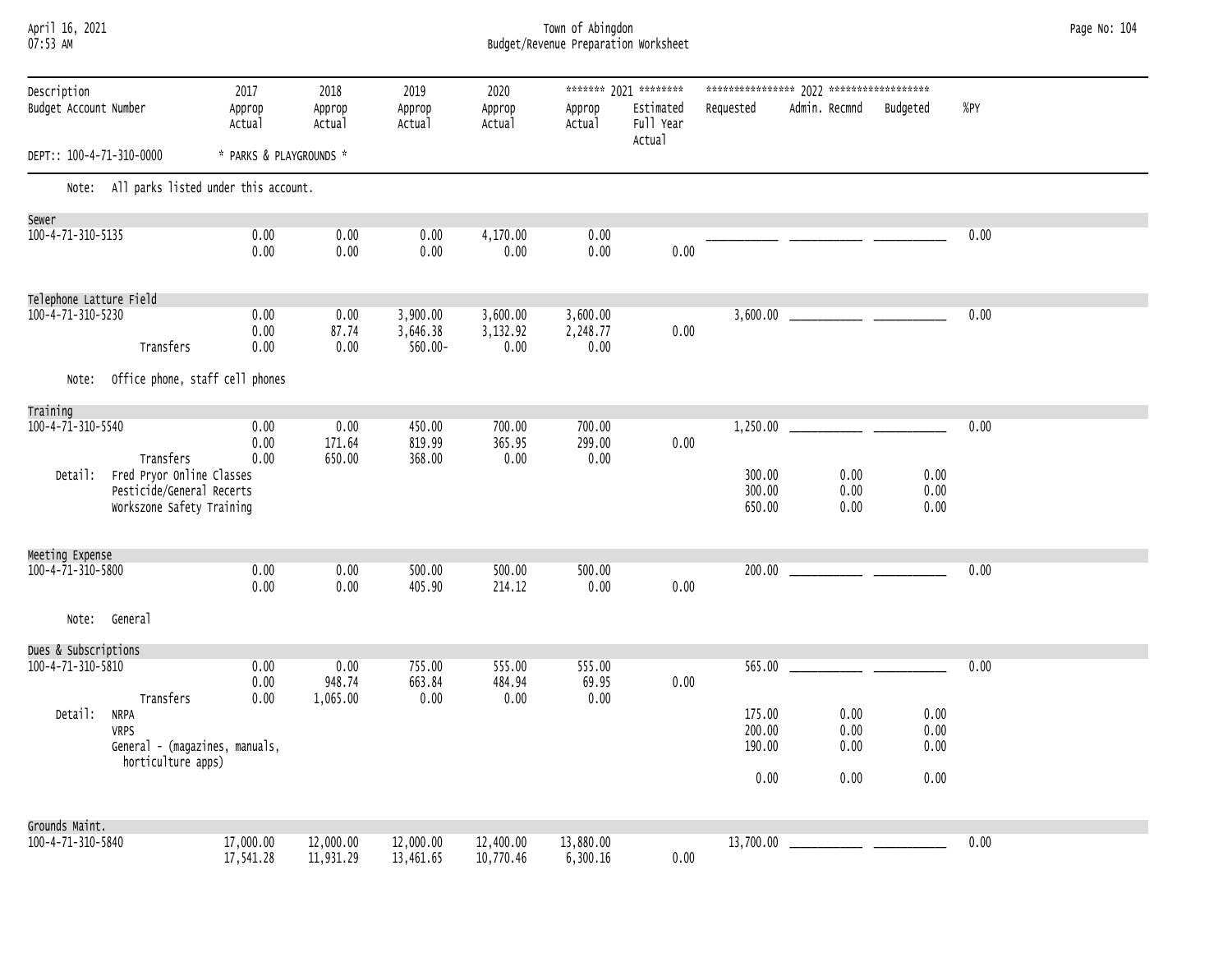# April 16, 2021 Town of Abingdon Page No: 105 07:53 AM Budget/Revenue Preparation Worksheet

| Description<br>Budget Account Number |                                                                                                                                                                                                             | 2017<br>Approp<br>Actual     | 2018<br>Approp<br>Actual           | 2019<br>Approp<br>Actual             | 2020<br>Approp<br>Actual     | Approp<br>Actual              | ******* 2021 ********<br>Estimated<br>Full Year<br>Actual | Requested                                                                                    | Admin. Recmnd                                                | Budgeted                                                     | $%$ PY |
|--------------------------------------|-------------------------------------------------------------------------------------------------------------------------------------------------------------------------------------------------------------|------------------------------|------------------------------------|--------------------------------------|------------------------------|-------------------------------|-----------------------------------------------------------|----------------------------------------------------------------------------------------------|--------------------------------------------------------------|--------------------------------------------------------------|--------|
| DEPT:: 100-4-71-310-0000             |                                                                                                                                                                                                             | * PARKS & PLAYGROUNDS *      |                                    |                                      |                              |                               |                                                           |                                                                                              |                                                              |                                                              |        |
| Detail:                              | Transfers<br>General Maintenance<br>Seed and Fertilizer<br>Ice Melter<br>Weed Spray<br>Remsburg Decking Materials<br>Field Maintenance/Paint<br>Playground Maintenance/Repairs<br>Parks Maintenance/Repairs | 0.00                         | 0.00                               | 1,411.00                             | 0.00                         | 0.00                          |                                                           | 2,500.00<br>1,500.00<br>1,800.00<br>3,000.00<br>1,500.00<br>1,000.00<br>1,200.00<br>1,200.00 | 0.00<br>0.00<br>0.00<br>0.00<br>0.00<br>0.00<br>0.00<br>0.00 | 0.00<br>0.00<br>0.00<br>0.00<br>0.00<br>0.00<br>0.00<br>0.00 |        |
| Seasonal Decorations                 |                                                                                                                                                                                                             |                              |                                    |                                      |                              |                               |                                                           |                                                                                              |                                                              |                                                              |        |
| 100-4-71-310-5845<br>Detail:         | Transfers<br>Spring Seasonal<br>Summer Seasonal<br>Fall Seasonal<br>Winter Seasonal                                                                                                                         | 2,000.00<br>1,569.30<br>0.00 | 2,000.00<br>10,455.27<br>8,456.00  | 2,000.00<br>1,629.94<br>333.00-      | 2,000.00<br>1,287.22<br>0.00 | 2,000.00<br>1,188.29<br>0.00  | 0.00                                                      | 2,000.00<br>450.00<br>325.00<br>675.00<br>550.00                                             | 0.00<br>0.00<br>0.00<br>0.00                                 | 0.00<br>0.00<br>0.00<br>0.00                                 | 0.00   |
| Materials & Supplies                 |                                                                                                                                                                                                             |                              |                                    |                                      |                              |                               |                                                           |                                                                                              |                                                              |                                                              |        |
| 100-4-71-310-6000                    | Transfers                                                                                                                                                                                                   | 5,000.00<br>6,757.87<br>0.00 | 15,000.00<br>18,949.51<br>5,178.00 | 17,875.00<br>17,898.38<br>$165.00 -$ | 8,050.00<br>5,899.96<br>0.00 | 10,385.00<br>3,588.48<br>0.00 | 0.00                                                      | 9,500.00                                                                                     |                                                              |                                                              | 0.00   |
| Detail:                              | General<br>Cemeteries<br>Farmers Market<br>Latture Annex<br>Public Restroom<br>Staff Supplies<br>Flags (US, VA, Military, TOA)                                                                              |                              |                                    |                                      |                              |                               |                                                           | 2,000.00<br>900.00<br>550.00<br>1,500.00<br>1,200.00<br>700.00<br>2,650.00                   | 0.00<br>0.00<br>0.00<br>0.00<br>0.00<br>0.00<br>0.00         | 0.00<br>0.00<br>0.00<br>0.00<br>0.00<br>0.00<br>0.00         |        |
| Note:                                | Pulled from other budgets to consolidate them here                                                                                                                                                          |                              |                                    |                                      |                              |                               |                                                           |                                                                                              |                                                              |                                                              |        |
| Office Supplies                      |                                                                                                                                                                                                             |                              |                                    |                                      |                              |                               |                                                           |                                                                                              |                                                              |                                                              |        |
| 100-4-71-310-6001<br>Note:           | Transfers<br>General supplies.                                                                                                                                                                              | 0.00<br>0.00<br>0.00         | 0.00<br>363.88<br>500.00           | 500.00<br>613.51<br>64.00            | 750.00<br>685.04<br>0.00     | 750.00<br>80.14<br>0.00       | 0.00                                                      | 650.00                                                                                       |                                                              |                                                              | 0.00   |

Custodial Supplies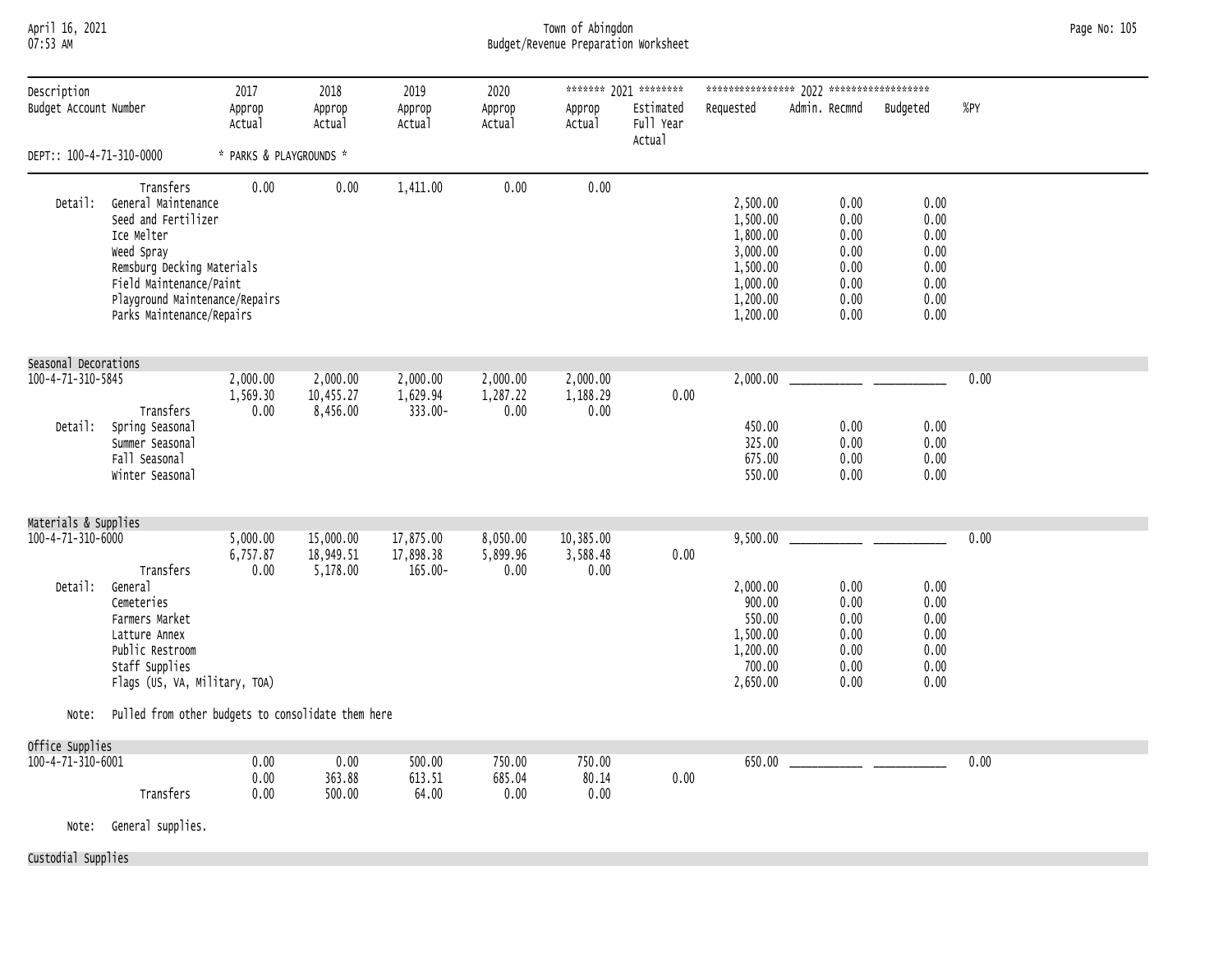April 16, 2021 Town of Abingdon Page No: 106 07:53 AM Budget/Revenue Preparation Worksheet

| Description<br>Budget Account Number |                                                                                                              | 2017<br>Approp<br>Actual     | 2018<br>Approp<br>Actual         | 2019<br>Approp<br>Actual        | 2020<br>Approp<br>Actual     | Approp<br>Actual           | ******* 2021 ********<br>Estimated<br>Full Year<br>Actual | Requested            | Admin. Recmnd Budgeted |              | %PY  |
|--------------------------------------|--------------------------------------------------------------------------------------------------------------|------------------------------|----------------------------------|---------------------------------|------------------------------|----------------------------|-----------------------------------------------------------|----------------------|------------------------|--------------|------|
| DEPT:: 100-4-71-310-0000             |                                                                                                              | * PARKS & PLAYGROUNDS *      |                                  |                                 |                              |                            |                                                           |                      |                        |              |      |
| 100-4-71-310-6005                    | Transfers                                                                                                    | 0.00<br>0.00                 | 0.00<br>3,191.13                 | 3,200.00<br>3,321.01            | 8,175.00<br>10,256.59        | 8,175.00<br>5,833.21       | 0.00                                                      |                      |                        |              | 0.00 |
| Detail:                              | Town Hall/APD<br>General - Accounted for additional<br>cleaning and disinfecting supplies                    | 0.00                         | 3,000.00                         | 122.00                          | 0.00                         | 0.00                       |                                                           | 1,050.00<br>6,250.00 | 0.00<br>0.00           | 0.00<br>0.00 |      |
|                                      | Parks - Accounted for additional<br>cleaning and disinfecting supplies<br>CINTAS Disinfecting Wipes and Soap |                              |                                  |                                 |                              |                            |                                                           | 2,350.00<br>1,445.00 | 0.00<br>0.00           | 0.00<br>0.00 |      |
|                                      | Contract                                                                                                     |                              |                                  |                                 |                              |                            |                                                           |                      |                        |              |      |
| Note:                                | Added APD to cleaning                                                                                        |                              |                                  |                                 |                              |                            |                                                           |                      |                        |              |      |
| Gas & Diesel                         |                                                                                                              |                              |                                  |                                 |                              |                            |                                                           |                      |                        |              |      |
| 100-4-71-310-6008                    |                                                                                                              | 0.00<br>0.00                 | 0.00<br>0.00                     | 13,000.00<br>12,766.15          | 14,000.00<br>9,442.99        | 12,301.00<br>7,105.55      | 0.00                                                      |                      |                        |              | 0.00 |
|                                      | Transfers                                                                                                    | 0.00                         | 0.00                             | 1,830.00-                       | 0.00                         | 0.00                       |                                                           |                      |                        |              |      |
| Note:                                | Fleet vehicles, mowers, trimmers, saw, etc.                                                                  |                              |                                  |                                 |                              |                            |                                                           |                      |                        |              |      |
| Uniforms                             |                                                                                                              |                              |                                  |                                 |                              |                            |                                                           |                      |                        |              |      |
| 100-4-71-310-6011                    |                                                                                                              | 0.00<br>0.00                 | 0.00<br>1,342.07                 | 2,300.00<br>2,230.75            | 4,605.00<br>3,564.40         | 4,605.00<br>1,563.55       | 0.00                                                      |                      |                        |              | 0.00 |
| Detail:                              | Transfers<br>CINTAS Uniform Contract<br>Other staff uniform supplies                                         | 0.00                         | 1,340.00                         | 0.00                            | 0.00                         | 0.00                       |                                                           | 3,290.00<br>1,300.00 | 0.00<br>0.00           | 0.00<br>0.00 |      |
| Recreation Equipment                 |                                                                                                              |                              |                                  |                                 |                              |                            |                                                           |                      |                        |              |      |
| 100-4-71-310-6013                    | Transfers                                                                                                    | 1,500.00<br>1,489.96<br>0.00 | 1,500.00<br>6,516.01<br>5,072.00 | 1,500.00<br>1,043.02<br>275.00- | 2,400.00<br>1,173.92<br>0.00 | 2,400.00<br>324.53<br>0.00 | 0.00                                                      |                      |                        |              | 0.00 |
| Note:                                | TOA Field equipment for current TOA facilities                                                               |                              |                                  |                                 |                              |                            |                                                           |                      |                        |              |      |
| Landscaping                          |                                                                                                              |                              |                                  |                                 |                              |                            |                                                           |                      |                        |              |      |
| 100-4-71-310-6023                    |                                                                                                              | 18,000.00<br>19,297.85       | 10,000.00<br>9,339.43            | 10,000.00<br>8,978.77           | 10,000.00<br>9,391.30        | 6,000.00<br>467.45         | 0.00                                                      | 7,500.00             |                        |              | 0.00 |
| Detail:                              | Transfers<br>Flowers/shrubs for TOA facilities, parks<br>and entrance corridors                              | 1,500.00                     | $700.00 -$                       | 1,021.00-                       | 0.00                         | 0.00                       |                                                           | 6,000.00             | 0.00                   | 0.00         |      |
|                                      | Mulch, seed and ground cover for various<br>areas                                                            |                              |                                  |                                 |                              |                            |                                                           | 1,500.00             | 0.00                   | 0.00         |      |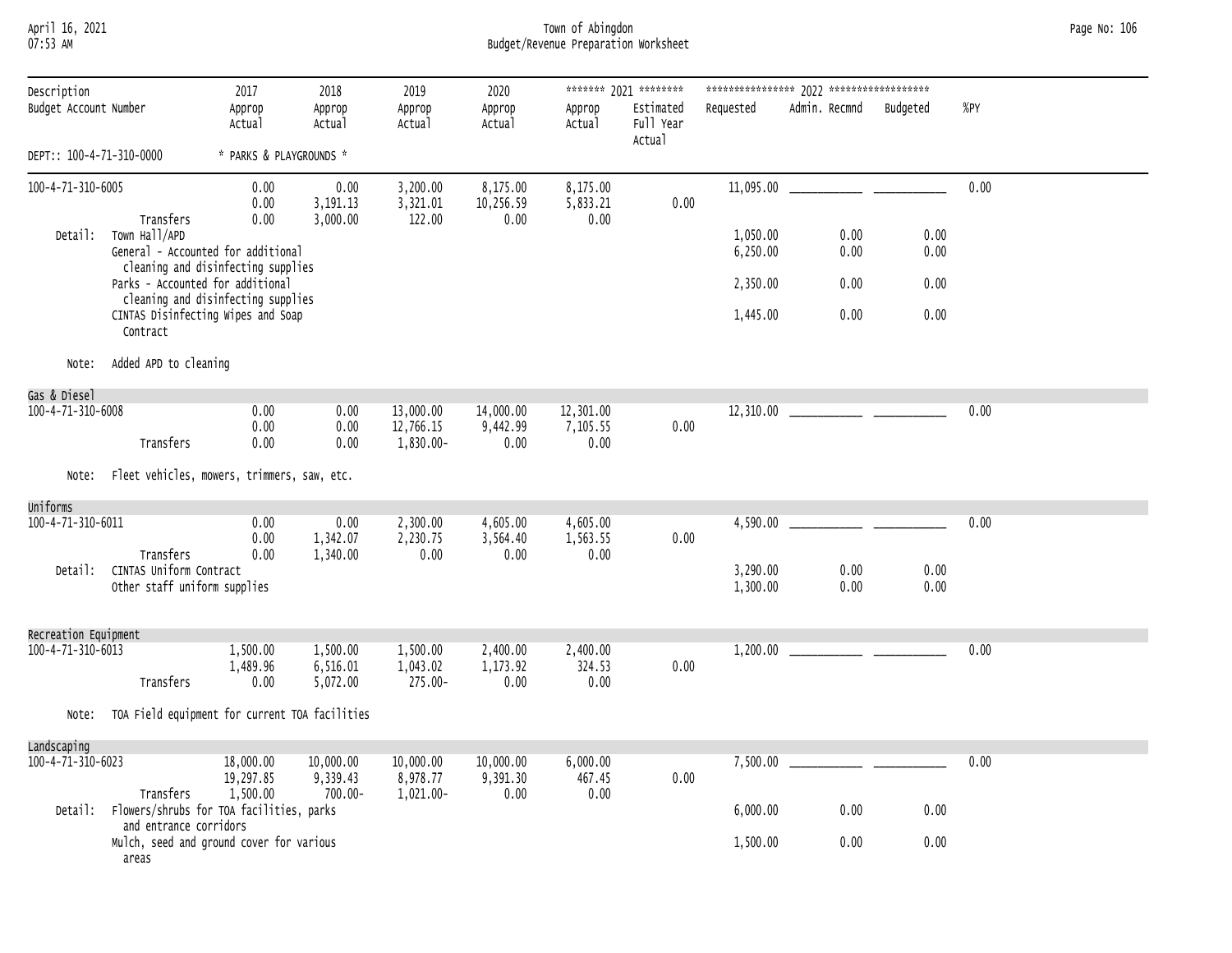# April 16, 2021 Town of Abingdon Page No: 107 07:53 AM Budget/Revenue Preparation Worksheet

| Description<br>Budget Account Number |                                                                                                | 2017<br>Approp<br>Actual         | 2018<br>Approp<br>Actual     | 2019<br>Approp<br>Actual          | 2020<br>Approp<br>Actual              | Approp<br>Actual             | ******* 2021 ********<br>Estimated<br>Full Year<br>Actual | Requested                                    | Admin. Recmnd                | Budgeted                     | %PY  |
|--------------------------------------|------------------------------------------------------------------------------------------------|----------------------------------|------------------------------|-----------------------------------|---------------------------------------|------------------------------|-----------------------------------------------------------|----------------------------------------------|------------------------------|------------------------------|------|
| DEPT:: 100-4-71-310-0000             |                                                                                                | * PARKS & PLAYGROUNDS *          |                              |                                   |                                       |                              |                                                           |                                              |                              |                              |      |
|                                      | Toilet Trailer Supplies/Maintenance                                                            |                                  |                              |                                   |                                       |                              |                                                           |                                              |                              |                              |      |
| 100-4-71-310-6024                    | Transfers                                                                                      | 600.00<br>587.97<br>0.00         | 600.00<br>379.72<br>232.00-  | 600.00<br>595.95<br>0.00          | 1,200.00<br>881.78<br>0.00            | 1,850.00<br>137.82<br>0.00   | 0.00                                                      | 1,450.00                                     |                              |                              | 0.00 |
| Detail:                              | Winterize supplies<br>Black Tank supplies<br>Main and Repairs<br>General Cleaning and Supplies |                                  |                              |                                   |                                       |                              |                                                           | 150.00<br>300.00<br>500.00<br>500.00         | 0.00<br>0.00<br>0.00<br>0.00 | 0.00<br>0.00<br>0.00<br>0.00 |      |
| Community Parks                      |                                                                                                |                                  |                              |                                   |                                       |                              |                                                           |                                              |                              |                              |      |
| 100-4-71-310-6500                    | Transfers                                                                                      | 11,000.00<br>12,668.13<br>620.00 | 6,500.00<br>7,198.84<br>0.00 | 6,500.00<br>5,679.84<br>1,500.00- | 9,600.00<br>5,815.83<br>0.00          | 6,500.00<br>4,601.48<br>0.00 | 0.00                                                      | 6,000.00                                     |                              |                              | 0.00 |
| Detail:                              | General Maintenance<br>Park Amenities<br>Supplies and Repairs<br>Safety Maintenance            |                                  |                              |                                   |                                       |                              |                                                           | 2,000.00<br>1,500.00<br>1,000.00<br>1,500.00 | 0.00<br>0.00<br>0.00<br>0.00 | 0.00<br>0.00<br>0.00<br>0.00 |      |
|                                      | Veterans Memorial Park (Co)                                                                    |                                  |                              |                                   |                                       |                              |                                                           |                                              |                              |                              |      |
| 100-4-71-310-8000                    |                                                                                                | 0.00<br>0.00                     | 0.00<br>0.00                 | 0.00<br>0.00                      | 0.00<br>0.00                          | 0.00<br>0.00                 | 0.00                                                      |                                              |                              |                              | 0.00 |
| Capital Outlay                       |                                                                                                |                                  |                              |                                   |                                       |                              |                                                           |                                              |                              |                              |      |
| 100-4-71-310-8101                    | Transfers                                                                                      | 0.00<br>0.00<br>0.00             | 4,000.00<br>3,953.21<br>0.00 | 9,400.00<br>7,003.00<br>2,397.00- | 52,800.00<br>6,631.62<br>$7,000.00 -$ | 0.00<br>0.00<br>0.00         | 0.00                                                      | 11,200.00                                    |                              |                              | 0.00 |
| Detail:                              | Replacement mowing equipment (trimmers<br>(\$900), chainsaw (\$500), push mower<br>(\$500)     |                                  |                              |                                   |                                       |                              |                                                           | 1,900.00                                     | 0.00                         | 0.00                         |      |
|                                      | Replace Lighted Snowflakes<br>Replace Unlit Wreaths                                            |                                  |                              |                                   |                                       |                              |                                                           | 4,300.00<br>5,000.00                         | 0.00<br>0.00                 | 0.00<br>0.00                 |      |
| Purchase Of Equipment (Co)           |                                                                                                |                                  |                              |                                   |                                       |                              |                                                           |                                              |                              |                              |      |
| 100-4-71-310-8215                    |                                                                                                | 4,000.00<br>3,745.35             | 0.00<br>0.00                 | 0.00<br>0.00                      | 0.00<br>0.00                          | 0.00<br>0.00                 | 0.00                                                      |                                              |                              |                              | 0.00 |
| Control Total                        |                                                                                                | 515,741.00<br>483,891.68         | 611,535.00<br>639,998.92     | 661,294.00<br>662,483.09          | 768,031.00<br>679,648.32              | 702,998.00<br>515,858.41     | 0.00                                                      | 719,530.00                                   | 0.00                         | 0.00                         | 0.00 |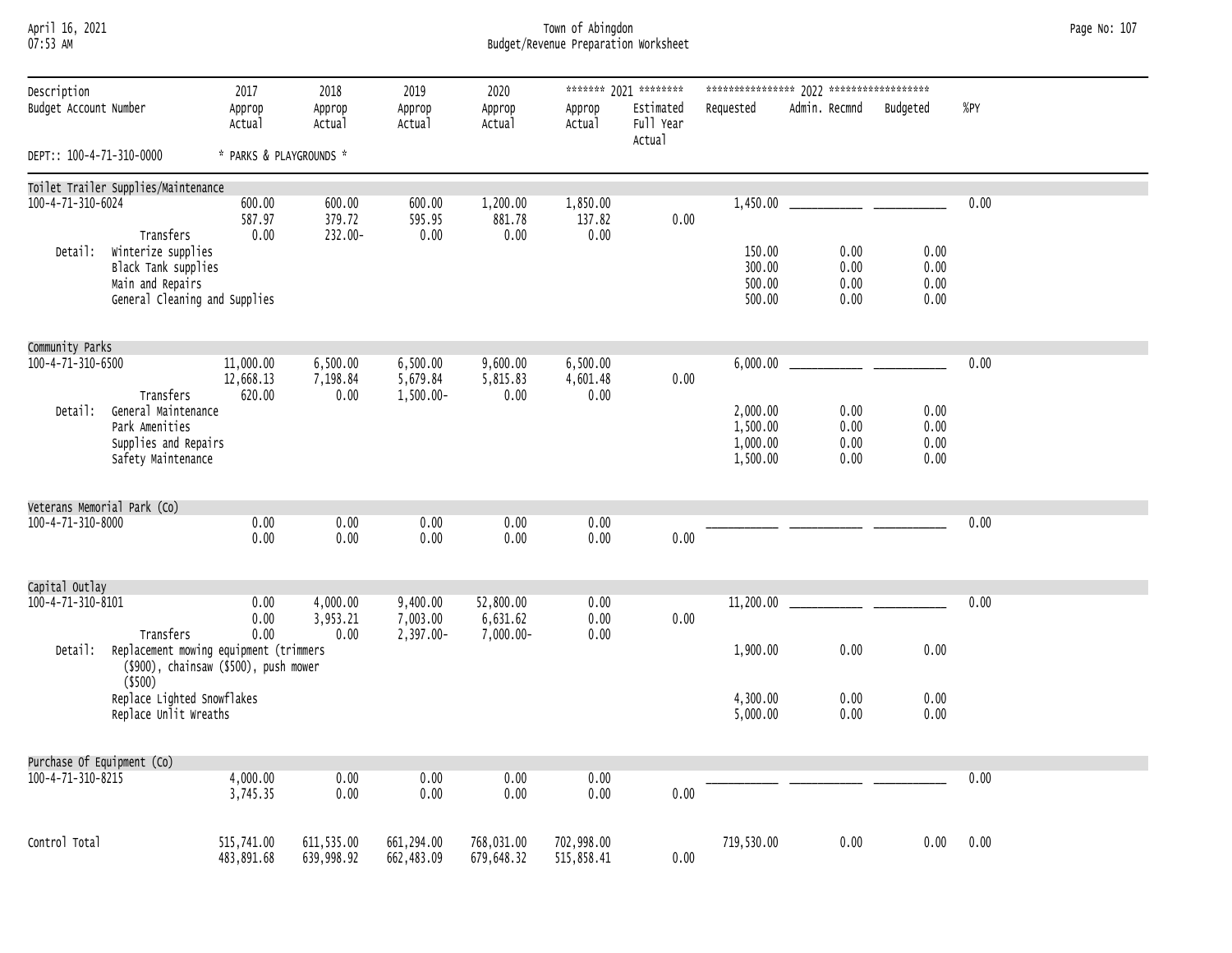April 16, 2021 Town of Abingdon Page No: 108 07:53 AM Budget/Revenue Preparation Worksheet

| Description<br>Budget Account Number |           | 2017<br>Approp<br>Actual               | 2018<br>Approp<br>Actual              | 2019<br>Approp<br>Actual              | 2020<br>Approp<br>Actual               | Approp<br>Actual                 | ******* 2021 ********<br>Estimated<br>Full Year<br>Actual | Requested  | Admin. Recmnd | Budgeted | %PY  |
|--------------------------------------|-----------|----------------------------------------|---------------------------------------|---------------------------------------|----------------------------------------|----------------------------------|-----------------------------------------------------------|------------|---------------|----------|------|
| DEPT:: 100-4-71-310-0000             |           | * PARKS & PLAYGROUNDS *                |                                       |                                       |                                        |                                  |                                                           |            |               |          |      |
|                                      | Transfers | 46.150.49-                             | 25.615.17                             | $23.00 -$                             | 27,000,00-                             | 0.00                             |                                                           |            |               |          |      |
| DEPT: Total                          | Transfers | 515,741.00<br>483,891.68<br>46,150.49- | 611,535.00<br>639,998.92<br>25,615.17 | 661,294.00<br>662,483.09<br>$23.00 -$ | 768,031.00<br>679,648.32<br>27,000.00- | 702,998.00<br>515,858.41<br>0.00 | 0.00                                                      | 719,530,00 | 0.00          | 0.00     | 0.00 |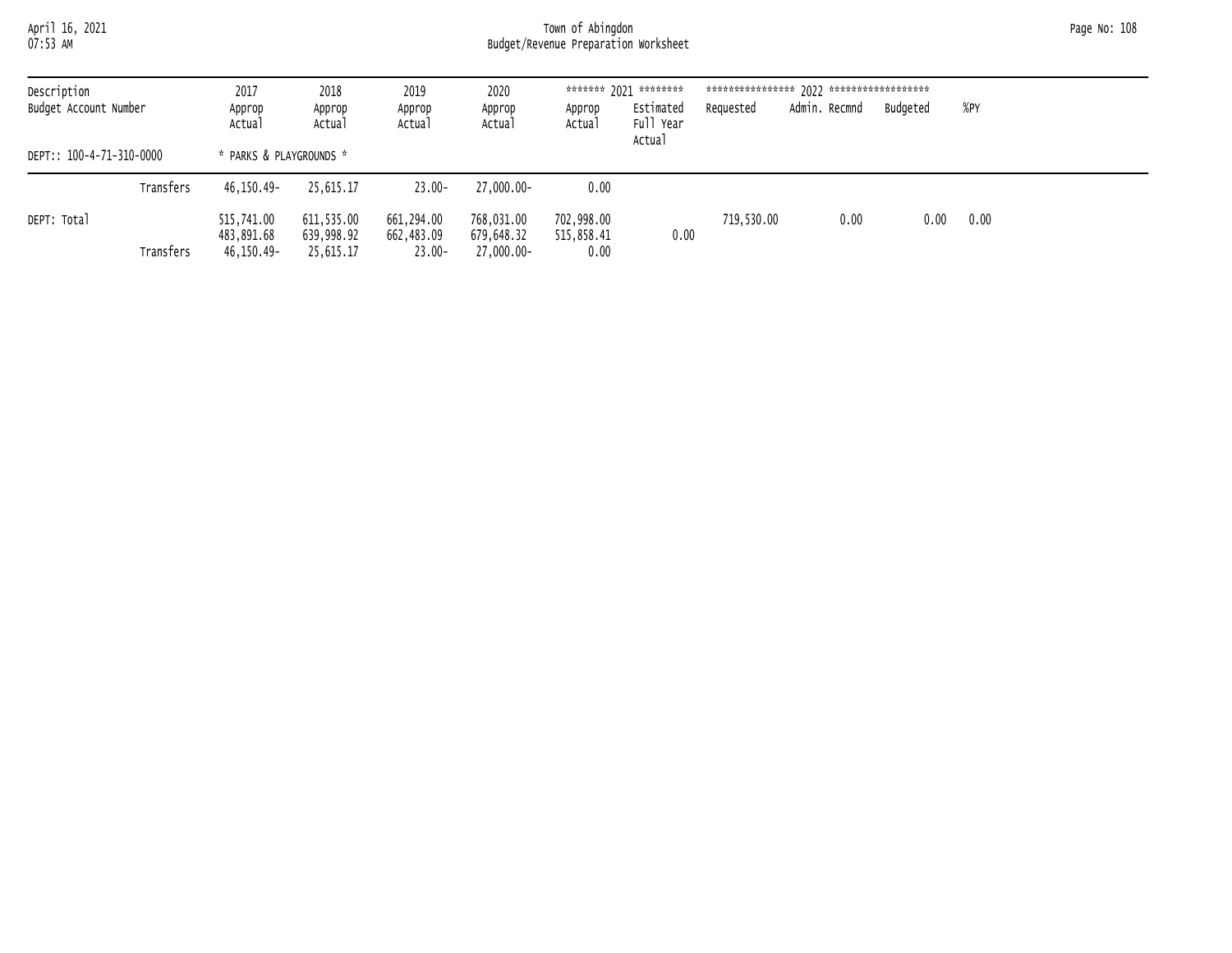| Town of Abingdon<br>April 16, 2021<br>07:53 AM<br>Budget/Revenue Preparation Worksheet |                                                                                                                                                                                                                                                                                  |                            |                            |                            |                            |                                                           |           |               |          |      | Page No: 109 |
|----------------------------------------------------------------------------------------|----------------------------------------------------------------------------------------------------------------------------------------------------------------------------------------------------------------------------------------------------------------------------------|----------------------------|----------------------------|----------------------------|----------------------------|-----------------------------------------------------------|-----------|---------------|----------|------|--------------|
| Description<br>Budget Account Number                                                   | 2017<br>Approp<br>Actual                                                                                                                                                                                                                                                         | 2018<br>Approp<br>Actual   | 2019<br>Approp<br>Actual   | 2020<br>Approp<br>Actual   | Approp<br>Actual           | ******* 2021 ********<br>Estimated<br>Full Year<br>Actual | Requested | Admin. Recmnd | Budgeted | %PY  |              |
| DEPT:: 100-4-71-400-0000                                                               | * CEMETERIES *                                                                                                                                                                                                                                                                   |                            |                            |                            |                            |                                                           |           |               |          |      |              |
| * CEMETERIES *<br>100-4-71-400-0000                                                    |                                                                                                                                                                                                                                                                                  |                            |                            |                            |                            |                                                           |           |               |          |      |              |
| Contractual Servies & Licenses<br>100-4-71-400-3100                                    | 30,000.00                                                                                                                                                                                                                                                                        | 0.00                       | 0.00                       | 0.00                       | 0.00                       |                                                           |           |               |          | 0.00 |              |
| Note:                                                                                  | 28,600.00<br>Consideration of Mowing Contract for Sinking Springs Cemetery. Calculated cost for TOA to mow, trim<br>and maintain = \$37,280.00. Previous mowing contract was \$28,000.00. NO BIDS RECEIVED. BUDGET MOVED<br>TO PARKS & GROUNDS SALARIES FOR ADDITIONAL EMPLOYEE. | 0.00                       | 0.00                       | 0.00                       | 0.00                       | 0.00                                                      |           |               |          |      |              |
| Repairs & Maint.                                                                       |                                                                                                                                                                                                                                                                                  |                            |                            |                            |                            |                                                           |           |               |          |      |              |
| 100-4-71-400-3310                                                                      | 1,000.00<br>380.51                                                                                                                                                                                                                                                               | 1,000.00<br>156.15         | 500.00<br>0.00             | 500.00<br>97.50            | 900.00<br>0.00             | 0.00                                                      | 2,000.00  |               |          | 0.00 |              |
|                                                                                        | Detail: Fence Repair from Tree Damage                                                                                                                                                                                                                                            |                            |                            |                            |                            |                                                           | 2,000.00  | 0.00          | 0.00     |      |              |
| Electric Power                                                                         |                                                                                                                                                                                                                                                                                  |                            |                            |                            |                            |                                                           |           |               |          |      |              |
| 100-4-71-400-5110                                                                      | 0.00<br>333.37<br>Transfers<br>305.00                                                                                                                                                                                                                                            | 360.00<br>329.09<br>0.00   | 360.00<br>312.20<br>0.00   | 360.00<br>487.91<br>0.00   | 360.00<br>306.95<br>0.00   | 0.00                                                      |           | 450.00        |          | 0.00 |              |
| Materials & Supplies                                                                   |                                                                                                                                                                                                                                                                                  |                            |                            |                            |                            |                                                           |           |               |          |      |              |
| 100-4-71-400-6000                                                                      | 500.00<br>193.90                                                                                                                                                                                                                                                                 | 500.00<br>0.00             | 500.00<br>158.77           | 500.00<br>86.80            | 0.00<br>0.00               | 0.00                                                      | 250.00    |               |          | 0.00 |              |
| Control Total                                                                          | 31,500.00<br>29,507.78<br>Transfers<br>305.00                                                                                                                                                                                                                                    | 1,860.00<br>485.24<br>0.00 | 1,360.00<br>470.97<br>0.00 | 1,360.00<br>672.21<br>0.00 | 1,260.00<br>306.95<br>0.00 | 0.00                                                      | 2,700.00  | 0.00          | 0.00     | 0.00 |              |
| DEPT: Total                                                                            | 31,500.00<br>29,507.78                                                                                                                                                                                                                                                           | 1,860.00<br>485.24         | 1,360.00<br>470.97         | 1,360.00<br>672.21         | 1,260.00<br>306.95         | 0.00                                                      | 2,700.00  | 0.00          | 0.00     | 0.00 |              |
|                                                                                        | Transfers<br>305.00                                                                                                                                                                                                                                                              | 0.00                       | 0.00                       | 0.00                       | 0.00                       |                                                           |           |               |          |      |              |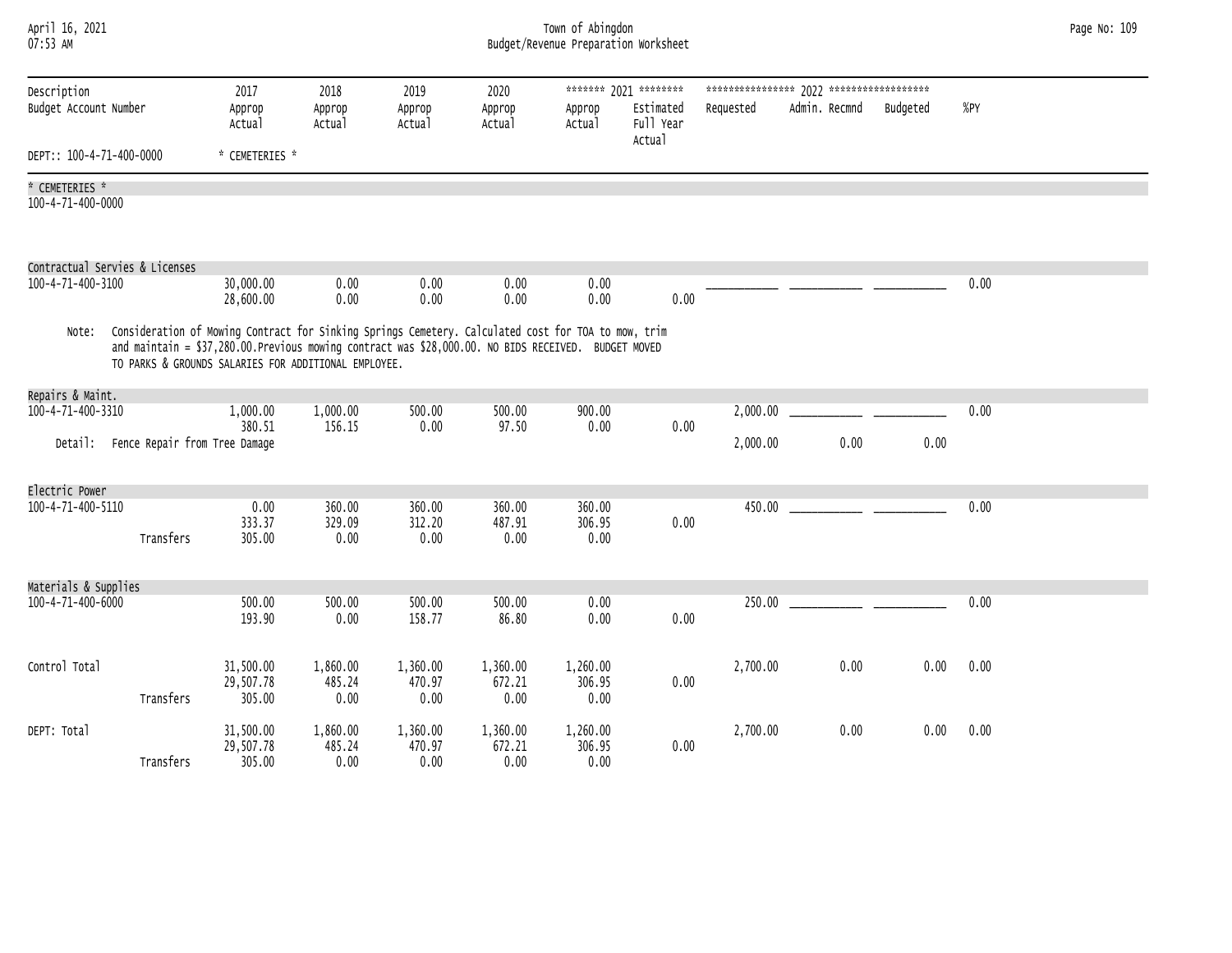| April 16, 2021<br>07:53 AM           |                                                                                                                                                        |                                          | Town of Abingdon<br>Budget/Revenue Preparation Worksheet |                          |                          |                          |                                                           |                                  |                        |                      |      |  |  |  |
|--------------------------------------|--------------------------------------------------------------------------------------------------------------------------------------------------------|------------------------------------------|----------------------------------------------------------|--------------------------|--------------------------|--------------------------|-----------------------------------------------------------|----------------------------------|------------------------|----------------------|------|--|--|--|
| Description<br>Budget Account Number |                                                                                                                                                        | 2017<br>Approp<br>Actual                 | 2018<br>Approp<br>Actual                                 | 2019<br>Approp<br>Actual | 2020<br>Approp<br>Actual | Approp<br>Actual         | ******* 2021 ********<br>Estimated<br>Full Year<br>Actual | Requested                        | Admin. Recmnd Budgeted |                      | %PY  |  |  |  |
| DEPT:: 100-4-71-500-0000             |                                                                                                                                                        |                                          | * VA CREEPER TRAIL & MUSEUM *                            |                          |                          |                          |                                                           |                                  |                        |                      |      |  |  |  |
|                                      | * VA CREEPER TRAIL & MUSEUM *                                                                                                                          |                                          |                                                          |                          |                          |                          |                                                           |                                  |                        |                      |      |  |  |  |
| 100-4-71-500-0000                    |                                                                                                                                                        |                                          |                                                          |                          |                          |                          |                                                           |                                  |                        |                      |      |  |  |  |
| 100-4-71-500-3100                    | Contractual Service & Licenses                                                                                                                         | 0.00                                     | 0.00                                                     | 0.00                     | 18,000.00                | 18,000.00                |                                                           | 10,000.00                        |                        |                      | 0.00 |  |  |  |
|                                      |                                                                                                                                                        | 0.00                                     | 0.00                                                     | 0.00                     | 31,500.00                | 0.00                     | 0.00                                                      |                                  |                        |                      |      |  |  |  |
| Detail:                              | Appropriation for Virginia Creeper Trail<br>materials and supplies                                                                                     | Conservancy for program work, marketing, |                                                          |                          |                          |                          |                                                           | 10,000.00                        | 0.00                   | 0.00                 |      |  |  |  |
| Note:                                | previously an annual contribution to Conservancy (200 members) in Non-Departmental. We consistently<br>receive money from Conservancy for VCT projects |                                          |                                                          |                          |                          |                          |                                                           |                                  |                        |                      |      |  |  |  |
|                                      | Electric Power (Train Engine)                                                                                                                          |                                          |                                                          |                          |                          |                          |                                                           |                                  |                        |                      |      |  |  |  |
| 100-4-71-500-5110                    | Transfers                                                                                                                                              | 0.00<br>531.23<br>503.00                 | 530.00<br>494.79<br>0.00                                 | 510.00<br>503.23<br>0.00 | 510.00<br>404.08<br>0.00 | 360.00<br>172.41<br>0.00 | 0.00                                                      | 360.00                           |                        |                      | 0.00 |  |  |  |
| Grounds Maint.                       |                                                                                                                                                        |                                          |                                                          |                          |                          |                          |                                                           |                                  |                        |                      |      |  |  |  |
| 100-4-71-500-5840                    |                                                                                                                                                        | 2,500.00<br>1,610.54                     | 2,500.00<br>2,147.74                                     | 4,900.00<br>4,829.15     | 6,500.00<br>4,141.78     | 9,900.00<br>4,715.34     | 0.00                                                      | 12,900.00                        |                        |                      | 0.00 |  |  |  |
| Detail:                              | General Repairs/Surfacing<br>Decking<br>Fencing                                                                                                        |                                          |                                                          |                          |                          |                          |                                                           | 5,000.00<br>1,500.00<br>2,200.00 | 0.00<br>0.00<br>0.00   | 0.00<br>0.00<br>0.00 |      |  |  |  |
|                                      | Lanscaping<br>Meadows Tree Plantings along Creeper<br>Trail                                                                                            |                                          |                                                          |                          |                          |                          |                                                           | 1,200.00<br>3,000.00             | 0.00<br>0.00           | 0.00<br>0.00         |      |  |  |  |
| Note:                                | Trees along Meadows to provide visual buffer                                                                                                           |                                          |                                                          |                          |                          |                          |                                                           |                                  |                        |                      |      |  |  |  |
|                                      | Va Creep.Trail Improvement Project                                                                                                                     |                                          |                                                          |                          |                          |                          |                                                           |                                  |                        |                      |      |  |  |  |
| 100-4-71-500-5845                    |                                                                                                                                                        | 450,419.00<br>211,575.10                 | 150,000.00<br>9,318.52                                   | 300,000.00<br>67,222.00  | 472,828.00<br>444,245.04 | 0.00<br>0.00             | 0.00                                                      |                                  |                        |                      | 0.00 |  |  |  |
|                                      | Vdot Enhancement Watauga Pk.Lot                                                                                                                        |                                          |                                                          |                          |                          |                          |                                                           |                                  |                        |                      |      |  |  |  |
| 100-4-71-500-5846                    |                                                                                                                                                        | 34,026.00<br>0.00                        | 0.00<br>0.00                                             | 34,025.00<br>34,026.00   | 0.00<br>0.00             | 0.00<br>0.00             | 0.00                                                      |                                  |                        |                      | 0.00 |  |  |  |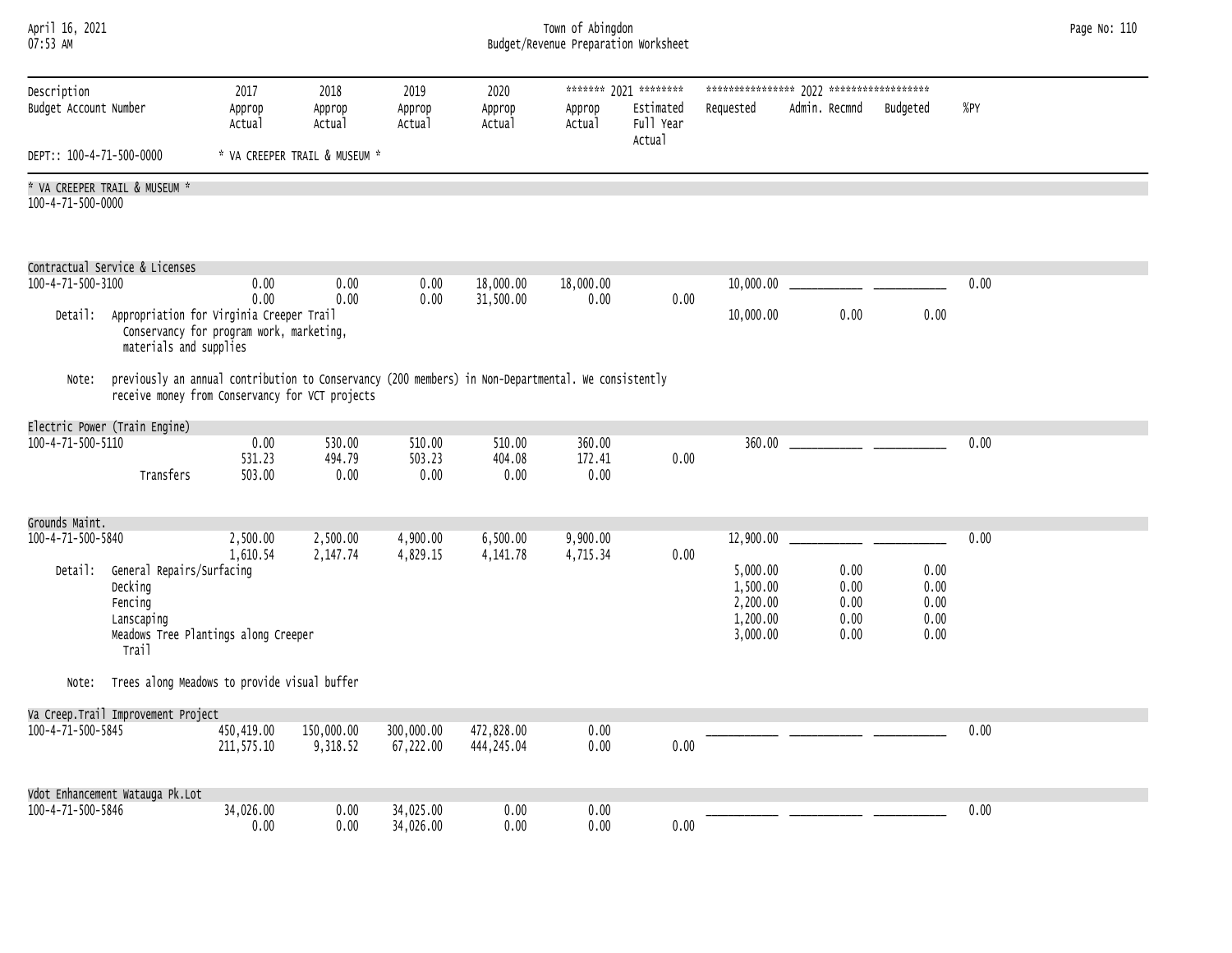| April 16, 2021  |  |
|-----------------|--|
| <b>N7.52 AM</b> |  |

### April 16, 2021 Town of Abingdon Page No: 111 07:53 AM Budget/Revenue Preparation Worksheet

| Description                            | 2017                 | 2018                          | 2019                  | 2020               |                  | ******* 2021 ********            |           |               |          |      |
|----------------------------------------|----------------------|-------------------------------|-----------------------|--------------------|------------------|----------------------------------|-----------|---------------|----------|------|
| Budget Account Number                  | Approp<br>Actual     | Approp<br>Actual              | Approp<br>Actual      | Approp<br>Actual   | Approp<br>Actual | Estimated<br>Full Year<br>Actual | Requested | Admin. Recmnd | Budgeted | %PY  |
| DEPT:: 100-4-71-500-0000               |                      | * VA CREEPER TRAIL & MUSEUM * |                       |                    |                  |                                  |           |               |          |      |
| Watauga Land Acquisiton Annual Payment |                      |                               |                       |                    |                  |                                  |           |               |          |      |
| 100-4-71-500-5847                      | 0.00                 | 66,586.00                     | 66,586.00             | 0.00               | 0.00             | 0.00                             |           |               |          | 0.00 |
| Transfers                              | 0.00<br>0.00         | 62,500.00<br>0.00             | 62,500.00<br>807.00-  | 0.00<br>0.00       | 0.00<br>0.00     |                                  |           |               |          |      |
| Va Creep Trail Improvement Local Match |                      |                               |                       |                    |                  |                                  |           |               |          |      |
| 100-4-71-500-5848                      | 0.00                 | 0.00                          | 0.00                  | 73,917.00          | 0.00             |                                  |           |               |          | 0.00 |
|                                        | 0.00                 | 0.00                          | 0.00                  | 0.00               | 0.00             | 0.00                             |           |               |          |      |
| Materials & Supplies                   |                      |                               |                       |                    |                  |                                  |           |               |          |      |
| 100-4-71-500-6000                      | 1,500.00             | 1,500.00                      | 7,500.00              | 4,500.00           | 5,000.00         |                                  | 1,500.00  |               |          | 0.00 |
| Detail: General                        | 986.12               | 7,340.08                      | 2,553.09-             | 876.67             | 2,590.67         | 0.00                             | 1,500.00  | 0.00          | 0.00     |      |
|                                        |                      |                               |                       |                    |                  |                                  |           |               |          |      |
| Repairs-Engine Shed Maint.             |                      |                               |                       |                    |                  |                                  |           |               |          |      |
| 100-4-71-500-6016                      | 1,000.00<br>253.48   | 1,000.00<br>472.78            | 1,000.00<br>850.84    | 2,000.00<br>388.57 | 500.00<br>0.00   | 0.00                             | 500.00    |               |          | 0.00 |
| Detail: Paint Shed Posts and Frame     |                      |                               |                       |                    |                  |                                  | 500.00    | 0.00          | 0.00     |      |
| Control Total                          | 489,445.00           | 222,116.00                    | 414,521.00            | 578,255.00         | 33,760.00        |                                  | 25,260.00 | 0.00          | 0.00     | 0.00 |
|                                        | 214,956.47           | 82,273.91                     | 167, 378.13           | 481,556.14         | 7,478.42         | 0.00                             |           |               |          |      |
| Transfers                              | 503.00               | 0.00                          | 807.00-               | 0.00               | 0.00             |                                  |           |               |          |      |
| DEPT: Total                            | 489,445.00           | 222,116.00                    | 414,521.00            | 578,255.00         | 33,760.00        |                                  | 25,260.00 | 0.00          | 0.00     | 0.00 |
| Transfers                              | 214,956.47<br>503.00 | 82,273.91<br>0.00             | 167,378.13<br>807.00- | 481,556.14<br>0.00 | 7,478.42<br>0.00 | 0.00                             |           |               |          |      |
|                                        |                      |                               |                       |                    |                  |                                  |           |               |          |      |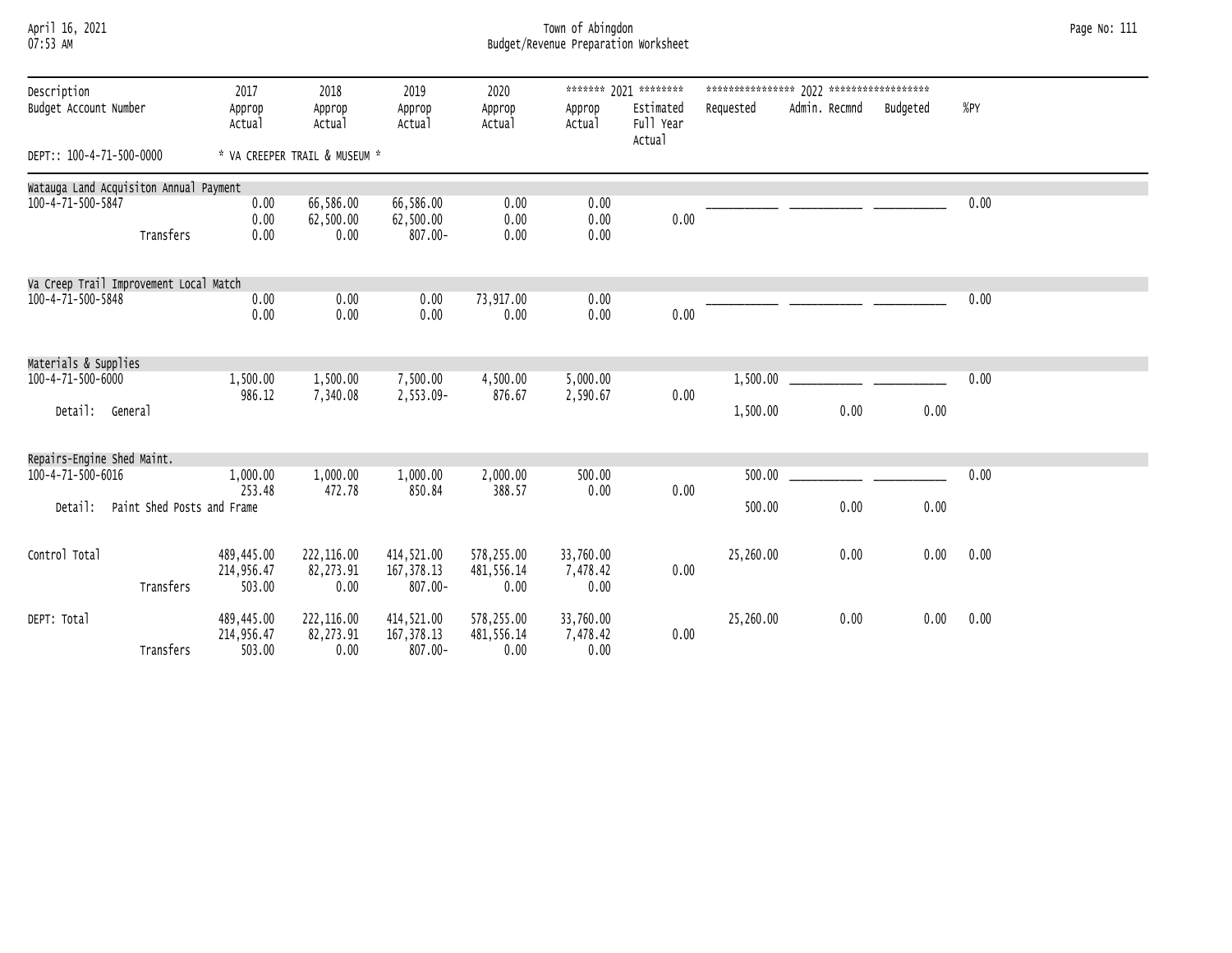### April 16, 2021 Town of Abingdon Page No: 112 07:53 AM Budget/Revenue Preparation Worksheet

| Description<br>Budget Account Number              |                                                                                                                                                                                                | 2017<br>Approp                                                                                                                                                                                       | 2018<br>Approp                          | 2019<br>Approp                        | 2020<br>Approp                             | Approp                           | ******* 2021 ********<br>Estimated | Requested                                                                                                                     | Admin. Recmnd                                                                | Budgeted                                                                     | %PY  |
|---------------------------------------------------|------------------------------------------------------------------------------------------------------------------------------------------------------------------------------------------------|------------------------------------------------------------------------------------------------------------------------------------------------------------------------------------------------------|-----------------------------------------|---------------------------------------|--------------------------------------------|----------------------------------|------------------------------------|-------------------------------------------------------------------------------------------------------------------------------|------------------------------------------------------------------------------|------------------------------------------------------------------------------|------|
|                                                   |                                                                                                                                                                                                | Actual                                                                                                                                                                                               | Actual                                  | Actual                                | Actual                                     | Actual                           | Full Year<br>Actual                |                                                                                                                               |                                                                              |                                                                              |      |
| DEPT:: 100-4-71-600-0000                          |                                                                                                                                                                                                | * RECREATION CENTER *                                                                                                                                                                                |                                         |                                       |                                            |                                  |                                    |                                                                                                                               |                                                                              |                                                                              |      |
| * RECREATION CENTER *<br>100-4-71-600-0000        |                                                                                                                                                                                                |                                                                                                                                                                                                      |                                         |                                       |                                            |                                  |                                    |                                                                                                                               |                                                                              |                                                                              |      |
| Salaries Staff - Regular                          |                                                                                                                                                                                                |                                                                                                                                                                                                      |                                         |                                       |                                            |                                  |                                    |                                                                                                                               |                                                                              |                                                                              |      |
| 100-4-71-600-1101<br>Detail:                      | Transfers<br>Coomes Center Director<br>salary<br>Recreation Office Manager<br>Custodial Manager - Days<br>Lifeguard Manager - Days<br>Customer Service Associate<br>Customer Service Associate | 592,568.00<br>526,413.34<br>43,703.00-<br>Director of Recreation - 50% of Salary<br>Superintendent of Athletics 20% of<br>Custodial Manager - Nights/Weekends<br>Lifeguard Manager - Nights/Weekends | 410,352.00<br>415,096.16<br>3,014.00    | 422,100.00<br>431,791.62<br>8,205.00  | 433,585.00<br>406, 342.71<br>0.00          | 115,546.00<br>162,781.14<br>0.00 | 0.00                               | 31,000.00<br>58,000.00<br>9,000.00<br>32,000.00<br>30,000.00<br>30,000.00<br>28,000.00<br>28,000.00<br>25,000.00<br>25,000.00 | 0.00<br>0.00<br>0.00<br>0.00<br>0.00<br>0.00<br>0.00<br>0.00<br>0.00<br>0.00 | 0.00<br>0.00<br>0.00<br>0.00<br>0.00<br>0.00<br>0.00<br>0.00<br>0.00<br>0.00 | 0.00 |
| Salaries & Wages - Overtime<br>100-4-71-600-1201  |                                                                                                                                                                                                | 0.00<br>0.00                                                                                                                                                                                         | 0.00<br>0.00                            | 0.00<br>0.00                          | 0.00<br>0.00                               | 0.00<br>0.00                     | 0.00                               |                                                                                                                               |                                                                              |                                                                              | 0.00 |
| Salaries & Wages PT(Support)<br>100-4-71-600-1301 | Transfers                                                                                                                                                                                      | 325,000.00<br>329, 513.49<br>33,188.00                                                                                                                                                               | 285,000.00<br>271, 107.20<br>15,964.00- | 275,000.00<br>303,020.60<br>24,400.00 | 275,000.00<br>203, 331.52<br>$60,000.00 -$ | 0.00<br>46,550.44<br>0.00        | 0.00                               |                                                                                                                               |                                                                              |                                                                              | 0.00 |
| Salaries & Wages PT Overtime<br>100-4-71-600-1401 |                                                                                                                                                                                                | 0.00<br>0.00                                                                                                                                                                                         | 0.00<br>0.00                            | 0.00<br>0.00                          | 0.00<br>0.00                               | 0.00<br>0.00                     | 0.00                               |                                                                                                                               |                                                                              |                                                                              | 0.00 |
| Fica<br>100-4-71-600-2100                         | Transfers                                                                                                                                                                                      | 70,194.00<br>64, 122.38<br>$3,029.00 -$                                                                                                                                                              | 52,429.00<br>51, 192.36<br>1,325.18-    | 53,328.00<br>54,731.60<br>1,000.00    | 54,207.00<br>46, 313.66<br>0.00            | 8,839.00<br>15,492.98<br>0.00    | 0.00                               | 36,500.00                                                                                                                     |                                                                              |                                                                              | 0.00 |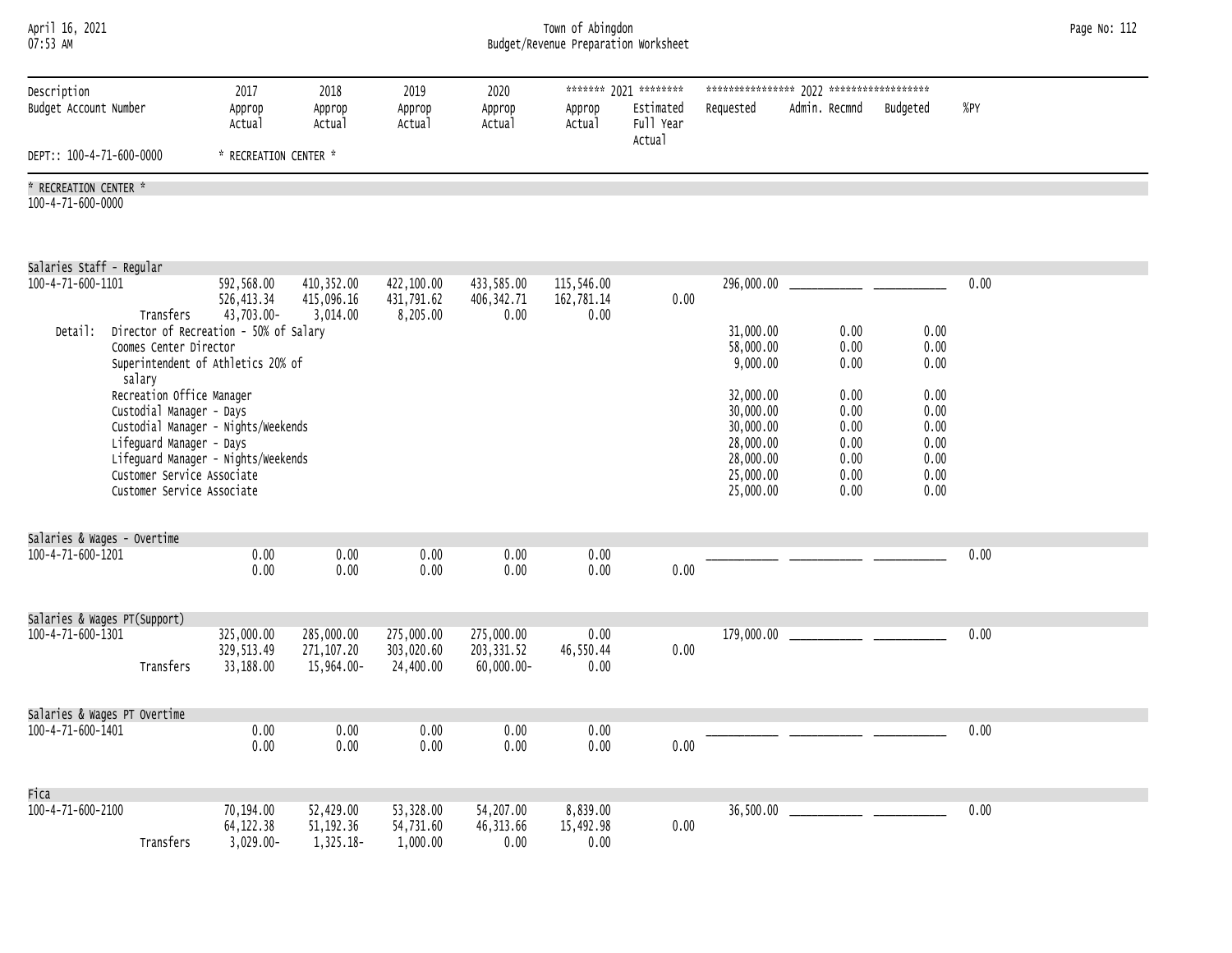| April 16, 2021 |  |
|----------------|--|
| 07.52 AM       |  |

### April 16, 2021 Town of Abingdon Page No: 113 07:53 AM Budget/Revenue Preparation Worksheet

| Description<br>Budget Account Number |                                                               | 2017<br>Approp<br>Actual                                                                                                                                 | 2018<br>Approp<br>Actual             | 2019<br>Approp<br>Actual                  | 2020<br>Approp<br>Actual        | Approp<br>Actual               | ******* 2021 ********<br>Estimated<br>Full Year<br>Actual | Requested                                                         | Admin. Recmnd                                | Budgeted                                     | %PY  |  |
|--------------------------------------|---------------------------------------------------------------|----------------------------------------------------------------------------------------------------------------------------------------------------------|--------------------------------------|-------------------------------------------|---------------------------------|--------------------------------|-----------------------------------------------------------|-------------------------------------------------------------------|----------------------------------------------|----------------------------------------------|------|--|
| DEPT:: 100-4-71-600-0000             |                                                               | * RECREATION CENTER *                                                                                                                                    |                                      |                                           |                                 |                                |                                                           |                                                                   |                                              |                                              |      |  |
| Vrs - Retirement                     |                                                               |                                                                                                                                                          |                                      |                                           |                                 |                                |                                                           |                                                                   |                                              |                                              |      |  |
| 100-4-71-600-2200                    | Transfers                                                     | 38,336.00<br>34,093.65<br>2,535.00-                                                                                                                      | 40,146.00<br>43,822.97<br>1,400.00   | 43,627.00<br>42,256.35<br>0.00            | 44,929.00<br>40,342.64<br>0.00  | 11,364.00<br>16,519.62<br>0.00 | 0.00                                                      |                                                                   |                                              |                                              | 0.00 |  |
| Hospitalization Insurance            |                                                               |                                                                                                                                                          |                                      |                                           |                                 |                                |                                                           |                                                                   |                                              |                                              |      |  |
| 100-4-71-600-2300                    | Transfers                                                     | 133,382.00<br>134, 197.37<br>13,229.00-                                                                                                                  | 110,894.00<br>113,585.54<br>3,000.00 | 115,946.00<br>103,458.69<br>$12,500.00 -$ | 107,889.00<br>92,899.35<br>0.00 | 17,443.00<br>32,817.42<br>0.00 | 0.00                                                      |                                                                   |                                              |                                              | 0.00 |  |
| Detail: Current staff                | Additional FT staff                                           |                                                                                                                                                          |                                      |                                           |                                 |                                |                                                           | 43,700.00<br>69,775.00                                            | 0.00<br>0.00                                 | 0.00<br>0.00                                 |      |  |
| Vrs - Life Insurance                 |                                                               |                                                                                                                                                          |                                      |                                           |                                 |                                |                                                           |                                                                   |                                              |                                              |      |  |
| 100-4-71-600-2400                    | Transfers                                                     | 7,598.00<br>6,733.95<br>556.00-                                                                                                                          | 5,228.00<br>5,161.77<br>0.00         | 5,474.00<br>5,475.06<br>0.00              | 5,638.00<br>4,999.78<br>0.00    | 1,534.00<br>2,229.38<br>0.00   | 0.00                                                      |                                                                   |                                              |                                              | 0.00 |  |
| Unemployment Insurance               |                                                               |                                                                                                                                                          |                                      |                                           |                                 |                                |                                                           |                                                                   |                                              |                                              |      |  |
| 100-4-71-600-2600                    | Transfers                                                     | 2,910.00<br>6,906.29<br>4,694.00                                                                                                                         | 1,573.00<br>5,570.31<br>3,500.00     | 1,310.00<br>3,490.53<br>2,275.00          | 840.00<br>1,919.79<br>0.00      | 120.00<br>753.11<br>0.00       | 0.00                                                      |                                                                   |                                              |                                              | 0.00 |  |
| Workman's Comp.                      |                                                               |                                                                                                                                                          |                                      |                                           |                                 |                                |                                                           |                                                                   |                                              |                                              |      |  |
| 100-4-71-600-2700                    | Transfers                                                     | 23,551.00<br>21,087.17<br>$1,195.00-$                                                                                                                    | 15,638.00<br>16,836.69<br>0.00       | 16,491.00<br>16,138.26<br>100.00          | 16,858.00<br>16, 160.28<br>0.00 | 3,033.00<br>5,093.85<br>0.00   | 0.00                                                      |                                                                   |                                              |                                              | 0.00 |  |
| Contractual Services & Licenses      |                                                               |                                                                                                                                                          |                                      |                                           |                                 |                                |                                                           |                                                                   |                                              |                                              |      |  |
| 100-4-71-600-3100                    | Transfers                                                     | 47,153.00<br>42,682.95<br>4,926.00-                                                                                                                      | 48,263.00<br>45,401.45<br>1,500.00-  | 48,793.00<br>43,709.08<br>2,500.00-       | 49,025.00<br>42,360.30<br>0.00  | 30,000.00<br>16,284.94<br>0.00 | 0.00                                                      |                                                                   |                                              |                                              | 0.00 |  |
| Detail:                              | Nalco Water Services<br>Premiere Sprinkler System<br>register | Trane Annual Contractual Services<br>Trane Filter Preventative Maintenance<br>BTS - Fire/Security Alarm System<br>Peak - Membership/Activity/Sports/Cash |                                      |                                           |                                 |                                |                                                           | 650.00<br>10,650.00<br>2,500.00<br>2,500.00<br>500.00<br>3,000.00 | 0.00<br>0.00<br>0.00<br>0.00<br>0.00<br>0.00 | 0.00<br>0.00<br>0.00<br>0.00<br>0.00<br>0.00 |      |  |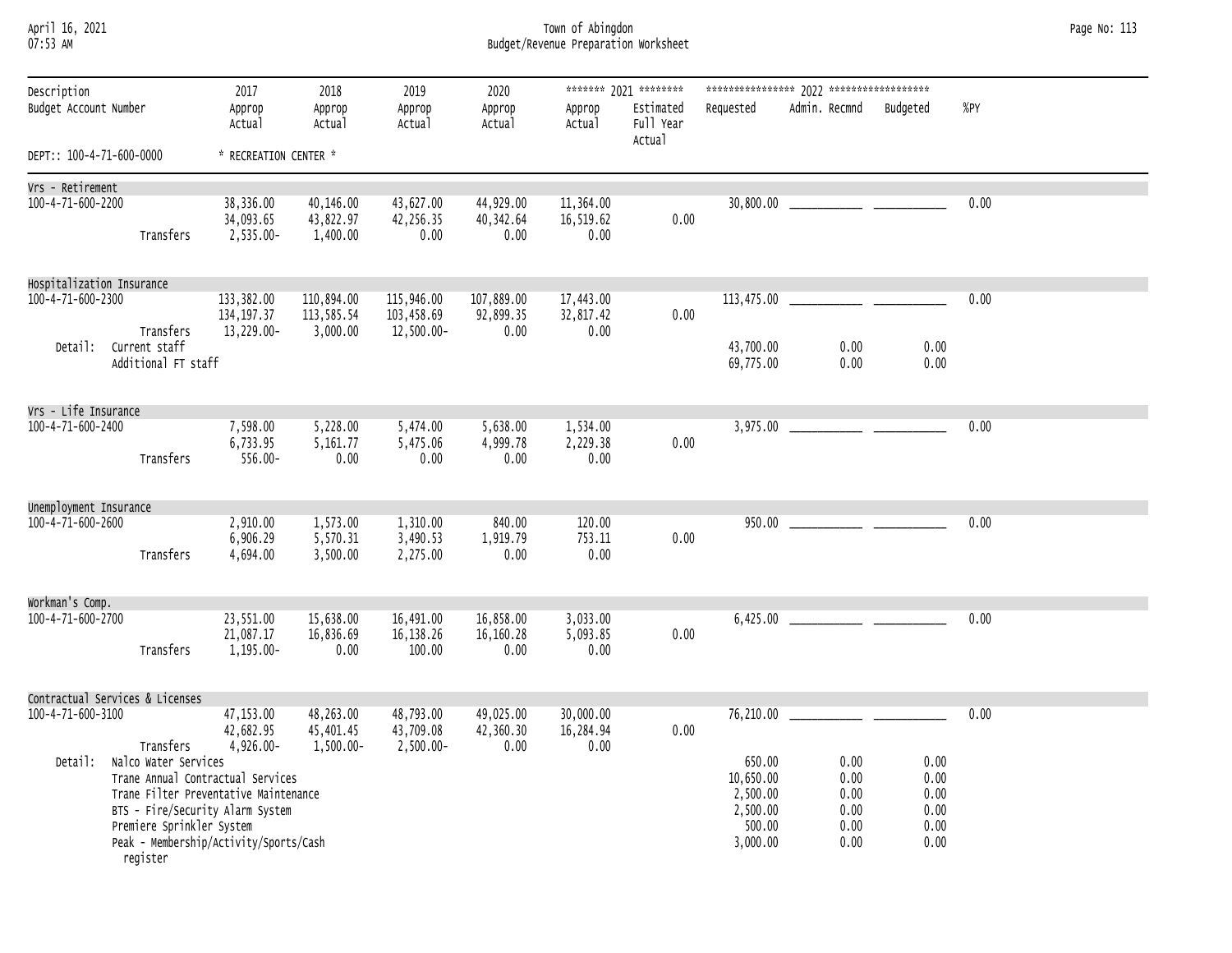## April 16, 2021 Town of Abingdon Page No: 114 07:53 AM Budget/Revenue Preparation Worksheet

| Description                         |                                                      | 2017                                     | 2018             | 2019             | 2020             |                  | ******* 2021 ********            |                    |               |              |      |
|-------------------------------------|------------------------------------------------------|------------------------------------------|------------------|------------------|------------------|------------------|----------------------------------|--------------------|---------------|--------------|------|
| Budget Account Number               |                                                      | Approp<br>Actual                         | Approp<br>Actual | Approp<br>Actual | Approp<br>Actual | Approp<br>Actual | Estimated<br>Full Year<br>Actual | Requested          | Admin. Recmnd | Budgeted     | %PY  |
| DEPT:: 100-4-71-600-0000            |                                                      | * RECREATION CENTER *                    |                  |                  |                  |                  |                                  |                    |               |              |      |
|                                     | Dodson - Pest Control                                |                                          |                  |                  |                  |                  |                                  | 1,300.00           | 0.00          | 0.00         |      |
|                                     |                                                      | R&R multi-purpose court outdoor restroom |                  |                  |                  |                  |                                  | 1,200.00           | 0.00          | 0.00         |      |
|                                     |                                                      | Fitness Technologies - CardioSuite       |                  |                  |                  |                  |                                  | 4,500.00           | 0.00          | 0.00         |      |
|                                     | Preventative Maintenance<br>Tadpolse - Youth Program |                                          |                  |                  |                  |                  |                                  | 3,000.00           | 0.00          | 0.00         |      |
|                                     | Attendance/Activity System                           |                                          |                  |                  |                  |                  |                                  |                    |               |              |      |
|                                     | EEIS Elevator Services                               |                                          |                  |                  |                  |                  |                                  | 500.00             | 0.00          | 0.00         |      |
| ASCAP                               |                                                      |                                          |                  |                  |                  |                  |                                  | 375.00             | 0.00          | 0.00         |      |
| SESAC                               |                                                      |                                          |                  |                  |                  |                  |                                  | 485.00             | 0.00          | 0.00         |      |
| BMI                                 |                                                      |                                          |                  |                  |                  |                  |                                  | 350.00             | 0.00          | 0.00         |      |
|                                     | Comcast - 4 receivers                                | When I Work - Staff scheduling program   |                  |                  |                  |                  |                                  | 100.00<br>1,000.00 | 0.00          | 0.00         |      |
| Xerox                               |                                                      |                                          |                  |                  |                  |                  |                                  | 2,500.00           | 0.00<br>0.00  | 0.00<br>0.00 |      |
|                                     |                                                      | Pool Shark - Chemical Recording Program  |                  |                  |                  |                  |                                  | 2,600.00           | 0.00          | 0.00         |      |
|                                     | for VDH                                              |                                          |                  |                  |                  |                  |                                  |                    |               |              |      |
|                                     |                                                      | Southern Belle - Gym floor preventative  |                  |                  |                  |                  |                                  | 2,500.00           | 0.00          | 0.00         |      |
|                                     | maintenance                                          |                                          |                  |                  |                  |                  |                                  |                    | 0.00          | 0.00         |      |
|                                     | annual cost                                          | Fitness Instructor - 1099 servcie -      |                  |                  |                  |                  |                                  | 36,000.00          |               |              |      |
|                                     |                                                      |                                          |                  |                  |                  |                  |                                  |                    |               |              |      |
| Contractual Svcs - Enterprise Lease |                                                      |                                          |                  |                  |                  |                  |                                  |                    |               |              |      |
| 100-4-71-600-3101                   |                                                      | 0.00                                     | 6,400.00         | 4,860.00         | 8,000.00         | 0.00             |                                  |                    |               |              | 0.00 |
|                                     |                                                      | 7,490.18                                 | 5,361.96         | 7,150.49         | 6,248.49         | 1,143.47         | 0.00                             |                    |               |              |      |
|                                     | Transfers                                            | 7,491.00                                 | 1,038.00-        | 2,500.00         | 0.00             | 0.00             |                                  |                    |               |              |      |
|                                     |                                                      |                                          |                  |                  |                  |                  |                                  |                    |               |              |      |
| Health, Safety & Medical            |                                                      |                                          |                  |                  |                  |                  |                                  |                    |               |              |      |
| 100-4-71-600-3111                   |                                                      | 5,500.00                                 | 3,500.00         | 3,500.00         | 3,500.00         | 0.00             |                                  |                    |               |              | 0.00 |
|                                     |                                                      | 2,329.90                                 | 3,217.31         | 2,685.16         | 1,161.07         | 67.84            | 0.00                             |                    |               |              |      |
|                                     | Transfers                                            | 2,928.00-                                | $200.00 -$       | 0.00             | 0.00             | 0.00             |                                  |                    |               |              |      |
|                                     |                                                      |                                          |                  |                  |                  |                  |                                  |                    |               |              |      |
| Maint. Bldg & Pools                 |                                                      |                                          |                  |                  |                  |                  |                                  |                    |               |              |      |
| 100-4-71-600-3310                   |                                                      | 20,000.00                                | 12,500.00        | 16,500.00        | 16,500.00        | 5,000.00         |                                  |                    |               |              | 0.00 |
|                                     |                                                      | 17,831.73                                | 11,795.31        | 15,745.41        | 15,666.36        | 4,384.29         | 0.00                             |                    |               |              |      |
|                                     | Transfers                                            | $3,135.00 -$                             | 0.00             | 0.00             | 0.00             | 0.00             |                                  |                    |               |              |      |
|                                     |                                                      |                                          |                  |                  |                  |                  |                                  |                    |               |              |      |
| Maint. Equipment                    |                                                      |                                          |                  |                  |                  |                  |                                  |                    |               |              |      |
| 100-4-71-600-3311                   |                                                      | 20,000.00                                | 15,000.00        | 13,000.00        | 13,000.00        | 5,000.00         |                                  | 10,000.00          |               |              | 0.00 |
|                                     |                                                      | 16,395.66                                | 12,028.24        | 13,385.34        | 7,518.64         | 4,190.56         | 0.00                             |                    |               |              |      |
|                                     | Transfers                                            | $2,466.00 -$                             | 0.00             | 3,110.00         | 0.00             | 0.00             |                                  |                    |               |              |      |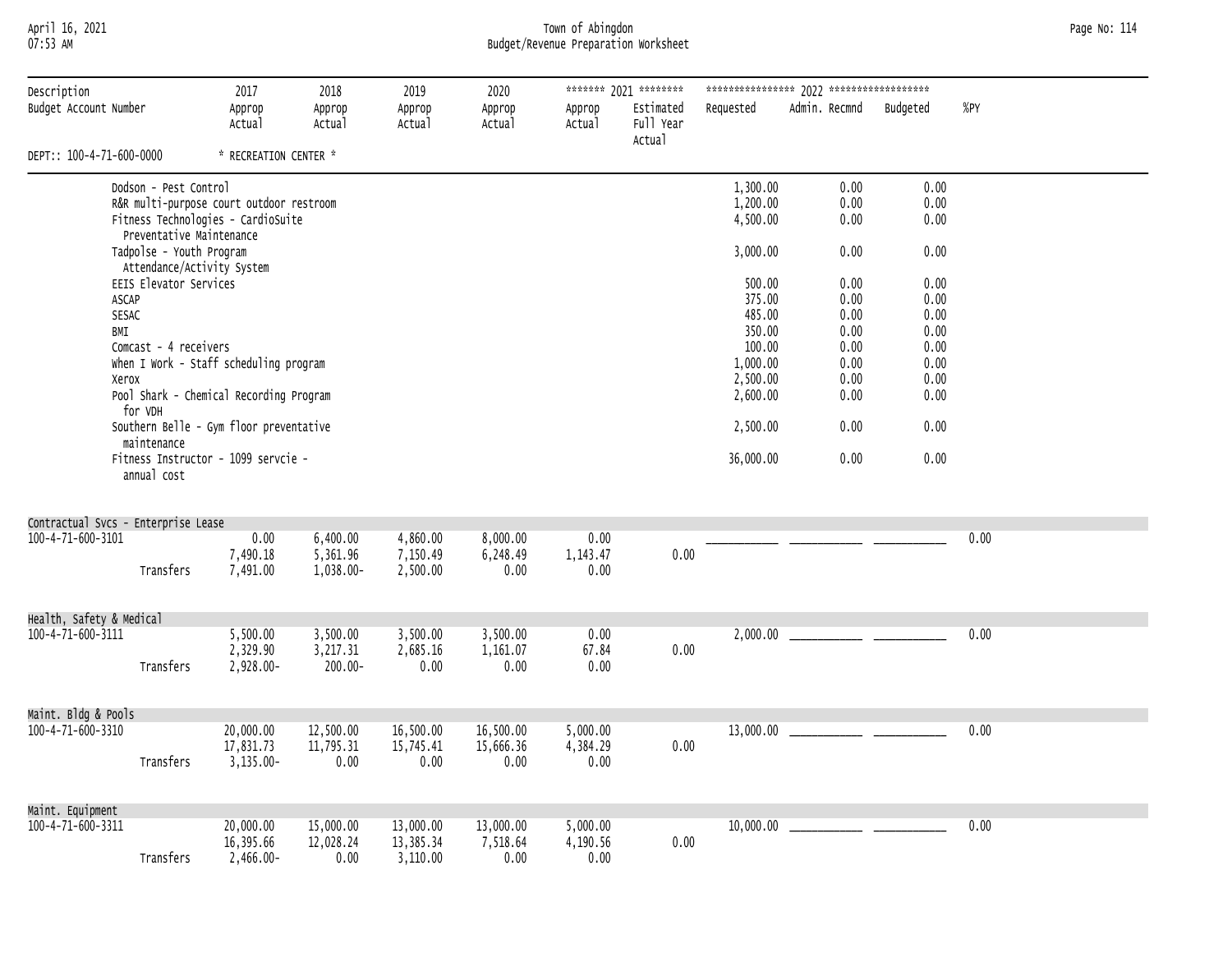| April 16, 2021  |  |
|-----------------|--|
| <b>N7.53 AM</b> |  |

### April 16, 2021 Town of Abingdon Page No: 115 07:53 AM Budget/Revenue Preparation Worksheet

| Description<br>Budget Account Number   |           | 2017<br>Approp<br>Actual          | 2018<br>Approp<br>Actual                | 2019<br>Approp<br>Actual             | 2020<br>Approp<br>Actual                 | Approp<br>Actual               | ******* 2021 ********<br>Estimated<br>Full Year<br>Actual | Requested         | Admin. Recmnd | Budgeted | $%$ PY |
|----------------------------------------|-----------|-----------------------------------|-----------------------------------------|--------------------------------------|------------------------------------------|--------------------------------|-----------------------------------------------------------|-------------------|---------------|----------|--------|
| DEPT:: 100-4-71-600-0000               |           | * RECREATION CENTER *             |                                         |                                      |                                          |                                |                                                           |                   |               |          |        |
| Maint. Grounds                         |           |                                   |                                         |                                      |                                          |                                |                                                           |                   |               |          |        |
| 100-4-71-600-3315                      | Transfers | 10,000.00<br>4,205.37<br>1,037.00 | 17,407.86<br>10,240.83<br>$5,500.00 -$  | 4,000.00<br>5,051.22<br>0.00         | 4,000.00<br>2,078.89<br>0.00             | 0.00<br>0.00<br>0.00           | 0.00                                                      | $2,500.00$ $\Box$ |               |          | 0.00   |
| Athletic Supplies<br>100-4-71-600-3329 | Transfers | 3,000.00<br>3,259.11<br>164.00    | 3,000.00<br>2,880.14<br>0.00            | 3,000.00<br>2,718.52<br>0.00         | 4,500.00<br>4,309.29<br>0.00             | 0.00<br>0.00<br>0.00           | 0.00                                                      |                   |               |          | 0.00   |
| Printing & Advertising                 |           |                                   |                                         |                                      |                                          |                                |                                                           |                   |               |          |        |
| 100-4-71-600-3500                      | Transfers | 6,000.00<br>1,260.00<br>4,740.00- | 1,000.00<br>207.50<br>$300.00 -$        | 1,000.00<br>89.00<br>850.00-         | 0.00<br>0.00<br>0.00                     | 0.00<br>0.00<br>0.00           | 0.00                                                      |                   |               |          | 0.00   |
| CARES Act Expenditures                 |           |                                   |                                         |                                      |                                          |                                |                                                           |                   |               |          |        |
| 100-4-71-600-5000                      |           | 0.00<br>0.00                      | 0.00<br>0.00                            | 0.00<br>0.00                         | 0.00<br>0.00                             | 0.00<br>34, 385. 16            | 0.00                                                      |                   |               |          | 0.00   |
| Electric Power                         |           |                                   |                                         |                                      |                                          |                                |                                                           |                   |               |          |        |
| 100-4-71-600-5110                      | Transfers | 0.00<br>69,131.01<br>62,886.00    | 70,590.00<br>65, 192.55<br>$4,000.00 -$ | 72,660.00<br>54,305.40<br>21,105.00- | 69,660.00<br>43, 413.45<br>26,000.00-    | 25,000.00<br>22,845.79<br>0.00 | 0.00                                                      |                   |               |          | 0.00   |
| Water & Sewer                          |           |                                   |                                         |                                      |                                          |                                |                                                           |                   |               |          |        |
| 100-4-71-600-5130                      | Transfers | 0.00<br>23, 104. 91<br>19,912.00  | 21,920.00<br>24,670.42<br>4,000.00      | 33,285.00<br>25,346.16<br>8,564.00-  | 26,000.00<br>18, 156. 18<br>$7,000.00 -$ | 8,000.00<br>5,715.67<br>0.00   | 0.00                                                      |                   |               |          | 0.00   |
| Postage                                |           |                                   |                                         |                                      |                                          |                                |                                                           |                   |               |          |        |
| 100-4-71-600-5210                      |           | 3,000.00<br>2,500.00              | 3,000.00<br>2,500.00                    | 3,050.00<br>3,050.00                 | 3,050.00<br>2,900.00                     | 500.00<br>500.00               | 0.00                                                      |                   |               |          | 0.00   |
| Telephone                              |           |                                   |                                         |                                      |                                          |                                |                                                           |                   |               |          |        |
| 100-4-71-600-5230                      |           | 0.00<br>13,108.84                 | 12,940.00<br>13, 148.78                 | 10,175.00<br>10,691.54               | 10,685.00<br>9,101.42                    | 9,873.00<br>7,057.58           | 0.00                                                      | 10,500.00         |               |          | 0.00   |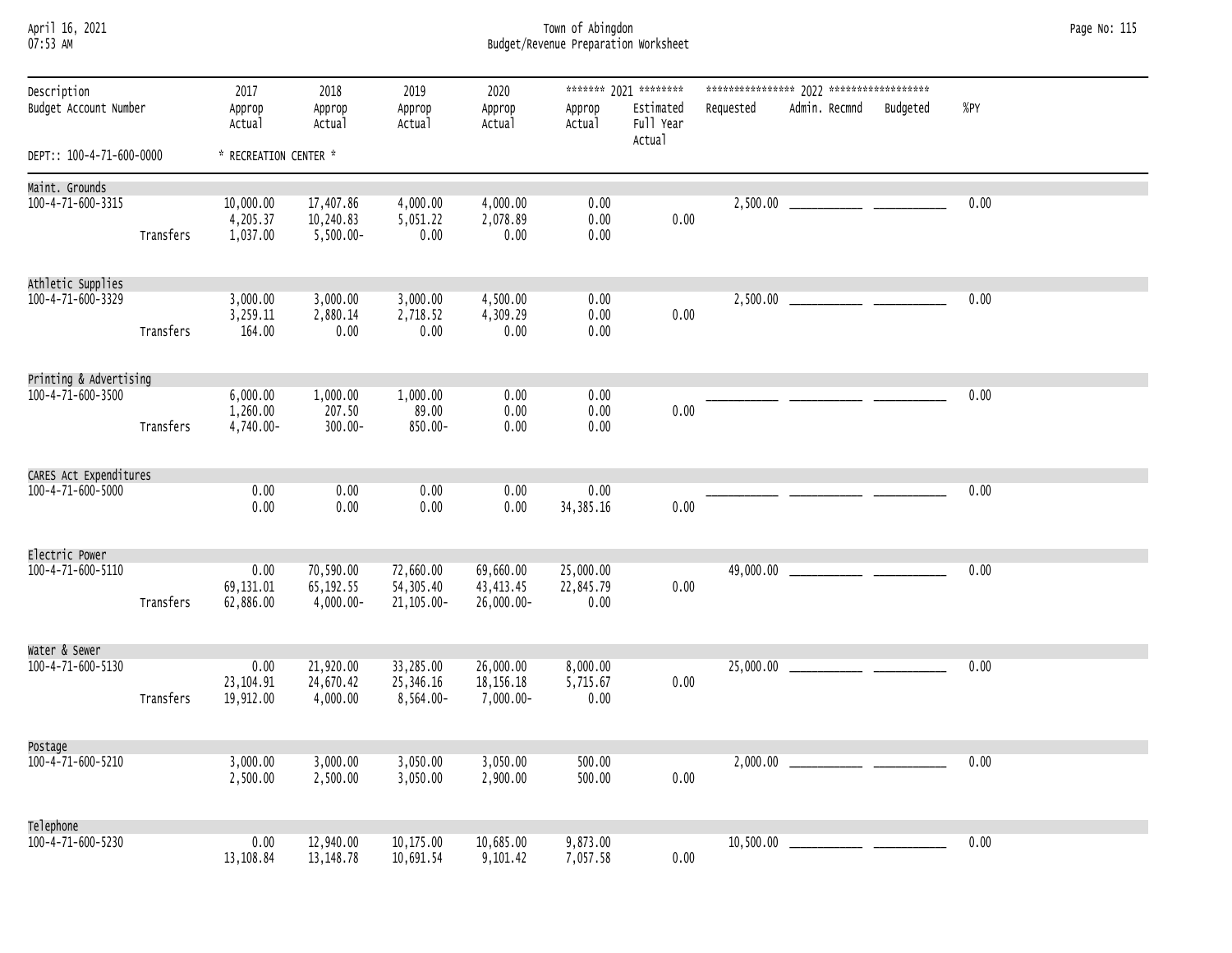| April 16, 2021<br>07:53 AM           |           | Town of Abingdon<br>Budget/Revenue Preparation Worksheet |                                  |                                     |                               |                      |                                                           |           |                        |      |  |  |  |
|--------------------------------------|-----------|----------------------------------------------------------|----------------------------------|-------------------------------------|-------------------------------|----------------------|-----------------------------------------------------------|-----------|------------------------|------|--|--|--|
| Description<br>Budget Account Number |           | 2017<br>Approp<br>Actual                                 | 2018<br>Approp<br>Actual         | 2019<br>Approp<br>Actual            | 2020<br>Approp<br>Actual      | Approp<br>Actual     | ******* 2021 ********<br>Estimated<br>Full Year<br>Actual | Requested | Admin. Recmnd Budgeted | %PY  |  |  |  |
| DEPT:: 100-4-71-600-0000             |           | * RECREATION CENTER *                                    |                                  |                                     |                               |                      |                                                           |           |                        |      |  |  |  |
|                                      | Transfers | 13,550.00                                                | 400.00                           | 0.00                                | 0.00                          | 0.00                 |                                                           |           |                        |      |  |  |  |
| Travel - LODGING                     |           |                                                          |                                  |                                     |                               |                      |                                                           |           |                        |      |  |  |  |
| 100-4-71-600-5500                    | Transfers | 1,500.00<br>938.99<br>0.00                               | 1,000.00<br>228.32<br>$508.00 -$ | 1,500.00<br>623.88<br>0.00          | 2,000.00<br>1,231.26<br>0.00  | 0.00<br>0.00<br>0.00 | 0.00                                                      |           |                        | 0.00 |  |  |  |
| Training                             |           |                                                          |                                  |                                     |                               |                      |                                                           |           |                        |      |  |  |  |
| 100-4-71-600-5540                    | Transfers | 5,000.00<br>4,384.39<br>0.00                             | 3,000.00<br>3,568.36<br>350.00   | 3,000.00<br>3,330.58<br>850.00      | 5,000.00<br>3,064.55<br>0.00  | 0.00<br>0.00<br>0.00 | 0.00                                                      |           |                        | 0.00 |  |  |  |
| Dues & Subscriptions                 |           |                                                          |                                  |                                     |                               |                      |                                                           |           |                        |      |  |  |  |
| 100-4-71-600-5810                    | Transfers | 2,514.00<br>1,049.00<br>1,465.00-                        | 2,315.00<br>250.00<br>2,065.00-  | 0.00<br>0.00<br>0.00                | 0.00<br>0.00<br>0.00          | 0.00<br>0.00<br>0.00 | 0.00                                                      |           |                        | 0.00 |  |  |  |
| Programs-Fitness                     |           |                                                          |                                  |                                     |                               |                      |                                                           |           |                        |      |  |  |  |
| 100-4-71-600-5840                    | Transfers | 3,500.00<br>2,467.99<br>0.00                             | 2,500.00<br>2,441.97<br>0.00     | 2,500.00<br>1,466.85<br>$1,000.00-$ | 2,500.00<br>1,678.09<br>0.00  | 0.00<br>0.00<br>0.00 | 0.00                                                      |           |                        | 0.00 |  |  |  |
| Programs-Wellness                    |           |                                                          |                                  |                                     |                               |                      |                                                           |           |                        |      |  |  |  |
| 100-4-71-600-5841                    |           | 3,000.00<br>2,234.05                                     | 2,500.00<br>1,683.62             | 0.00<br>0.00                        | 0.00<br>0.00                  | 0.00<br>0.00         | 0.00                                                      |           |                        | 0.00 |  |  |  |
| Programs-Recreation/Youth Fitness    |           |                                                          |                                  |                                     |                               |                      |                                                           |           |                        |      |  |  |  |
| 100-4-71-600-5842                    | Transfers | 10,000.00<br>9,487.58<br>0.00                            | 9,000.00<br>9,777.24<br>694.00   | 9,000.00<br>8,903.94<br>0.00        | 11,000.00<br>6,826.08<br>0.00 | 0.00<br>0.00<br>0.00 | 0.00                                                      |           |                        | 0.00 |  |  |  |
| PLAYGROUND A D A COMPLIANCE          |           |                                                          |                                  |                                     |                               |                      |                                                           |           |                        |      |  |  |  |
| 100-4-71-600-5843                    |           | 100,000.00<br>0.00                                       | 0.00<br>0.00                     | 0.00<br>0.00                        | 0.00<br>0.00                  | 0.00<br>0.00         | 0.00                                                      |           |                        | 0.00 |  |  |  |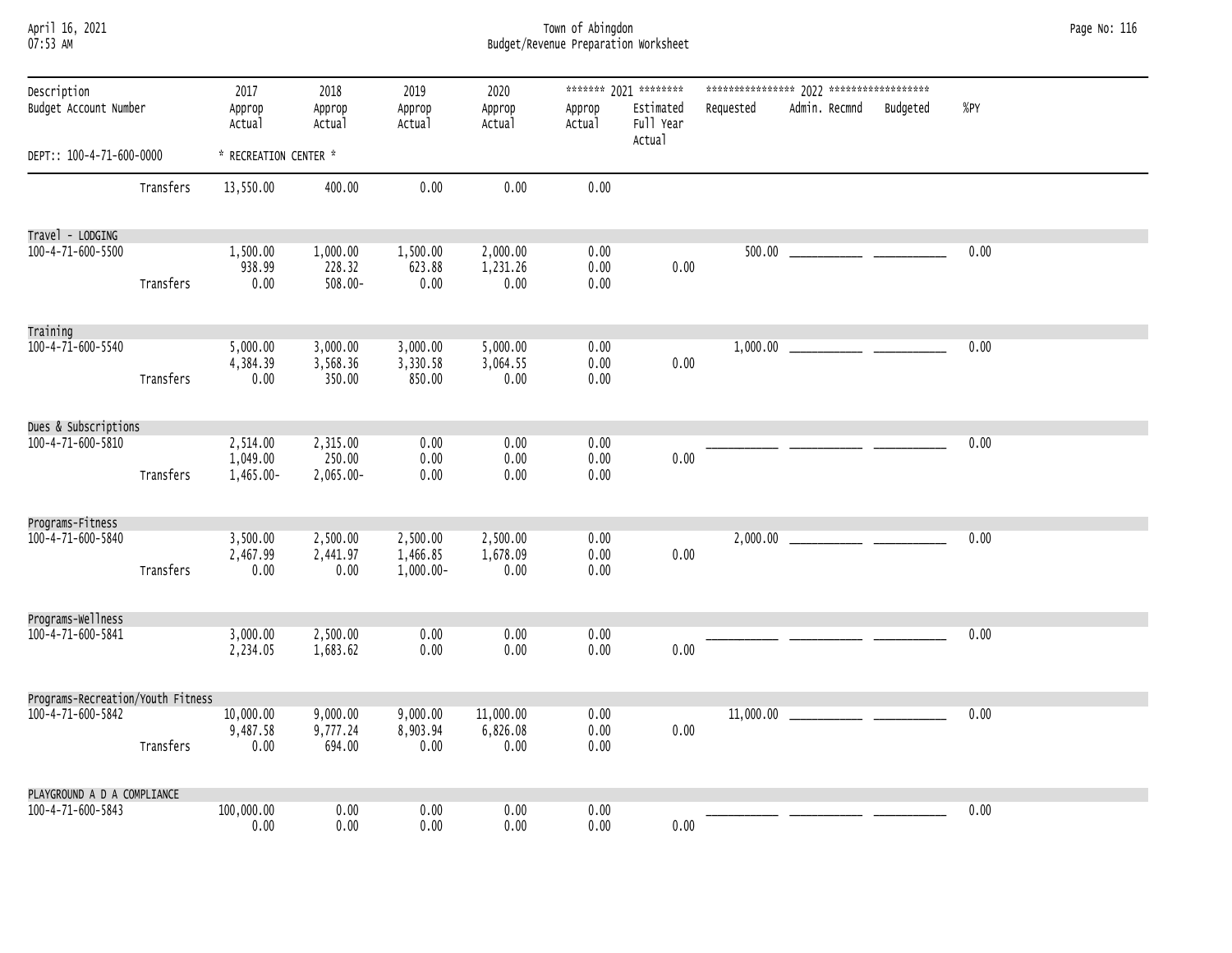| April 16, 2021  |  |
|-----------------|--|
| <b>N7.52 AM</b> |  |

April 16, 2021 Town of Abingdon Page No: 117 07:53 AM Budget/Revenue Preparation Worksheet

| Description<br>Budget Account Number |           | 2017<br>Approp<br>Actual               | 2018<br>Approp<br>Actual               | 2019<br>Approp<br>Actual            | 2020<br>Approp<br>Actual               | Approp<br>Actual             | ******* 2021 ********<br>Estimated<br>Full Year | Requested | Admin. Recmnd | Budgeted | $%$ PY |
|--------------------------------------|-----------|----------------------------------------|----------------------------------------|-------------------------------------|----------------------------------------|------------------------------|-------------------------------------------------|-----------|---------------|----------|--------|
| DEPT:: 100-4-71-600-0000             |           | * RECREATION CENTER *                  |                                        |                                     |                                        |                              | Actual                                          |           |               |          |        |
| Community Programs                   |           |                                        |                                        |                                     |                                        |                              |                                                 |           |               |          |        |
| 100-4-71-600-5845                    | Transfers | 25,000.00<br>22,413.48<br>$2,631.00 -$ | 3,800.00<br>3,666.40<br>0.00           | 6,000.00<br>5,955.87<br>0.00        | 6,000.00<br>4,879.41<br>0.00           | 0.00<br>0.00<br>0.00         | 0.00                                            |           |               |          | 0.00   |
| Materials & Supplies                 |           |                                        |                                        |                                     |                                        |                              |                                                 |           |               |          |        |
| 100-4-71-600-6000                    | Transfers | 3,500.00<br>2,219.54<br>$197.00 -$     | 3,000.00<br>2,944.39<br>0.00           | 3,000.00<br>2,763.34<br>0.00        | 3,000.00<br>2,357.38<br>0.00           | 3,000.00<br>2,982.06<br>0.00 | 0.00                                            |           |               |          | 0.00   |
| Office Supplies                      |           |                                        |                                        |                                     |                                        |                              |                                                 |           |               |          |        |
| 100-4-71-600-6001                    | Transfers | 7,500.00<br>7,386.11<br>0.00           | 7,500.00<br>6,521.78<br>$500.00 -$     | 6,000.00<br>5,346.22<br>0.00        | 7,000.00<br>6,159.08<br>0.00           | 0.00<br>590.94<br>0.00       | 0.00                                            |           |               |          | 0.00   |
| Concession Supplies                  |           |                                        |                                        |                                     |                                        |                              |                                                 |           |               |          |        |
| 100-4-71-600-6002                    | Transfers | 8,000.00<br>4,796.05<br>2,553.00-      | 4,000.00<br>1,832.22<br>$925.00 -$     | 0.00<br>0.00<br>0.00                | 0.00<br>0.00<br>0.00                   | 0.00<br>0.00<br>0.00         | 0.00                                            |           |               |          | 0.00   |
| Outdoor Concession Supplies          |           |                                        |                                        |                                     |                                        |                              |                                                 |           |               |          |        |
| 100-4-71-600-6003                    | Transfers | 10,000.00<br>5,294.49<br>4,705.00-     | 0.00<br>0.00<br>0.00                   | 0.00<br>0.00<br>0.00                | 0.00<br>0.00<br>0.00                   | 0.00<br>0.00<br>0.00         | 0.00                                            |           |               |          | 0.00   |
| Custodial Supplies                   |           |                                        |                                        |                                     |                                        |                              |                                                 |           |               |          |        |
| 100-4-71-600-6005                    | Transfers | 25,000.00<br>28,763.35<br>2,553.00     | 25,000.00<br>19,251.69<br>$3,000.00 -$ | 22,000.00<br>20,481.91<br>0.00      | 21,000.00<br>14,627.02<br>0.00         | 5,000.00<br>4,578.37<br>0.00 | 0.00                                            |           | 14,000.00     |          | 0.00   |
| Natural Gas - Bldg. & Pool           |           |                                        |                                        |                                     |                                        |                              |                                                 |           |               |          |        |
| 100-4-71-600-6006                    | Transfers | 0.00<br>1,286.66<br>0.00               | 0.00<br>39,757.41<br>38,320.00         | 33,340.00<br>16,912.86<br>3,556.00- | 24,000.00<br>13,300.59<br>$8,000.00 -$ | 9,600.00<br>7,043.13<br>0.00 | 0.00                                            |           |               |          | 0.00   |

Gas & Diesel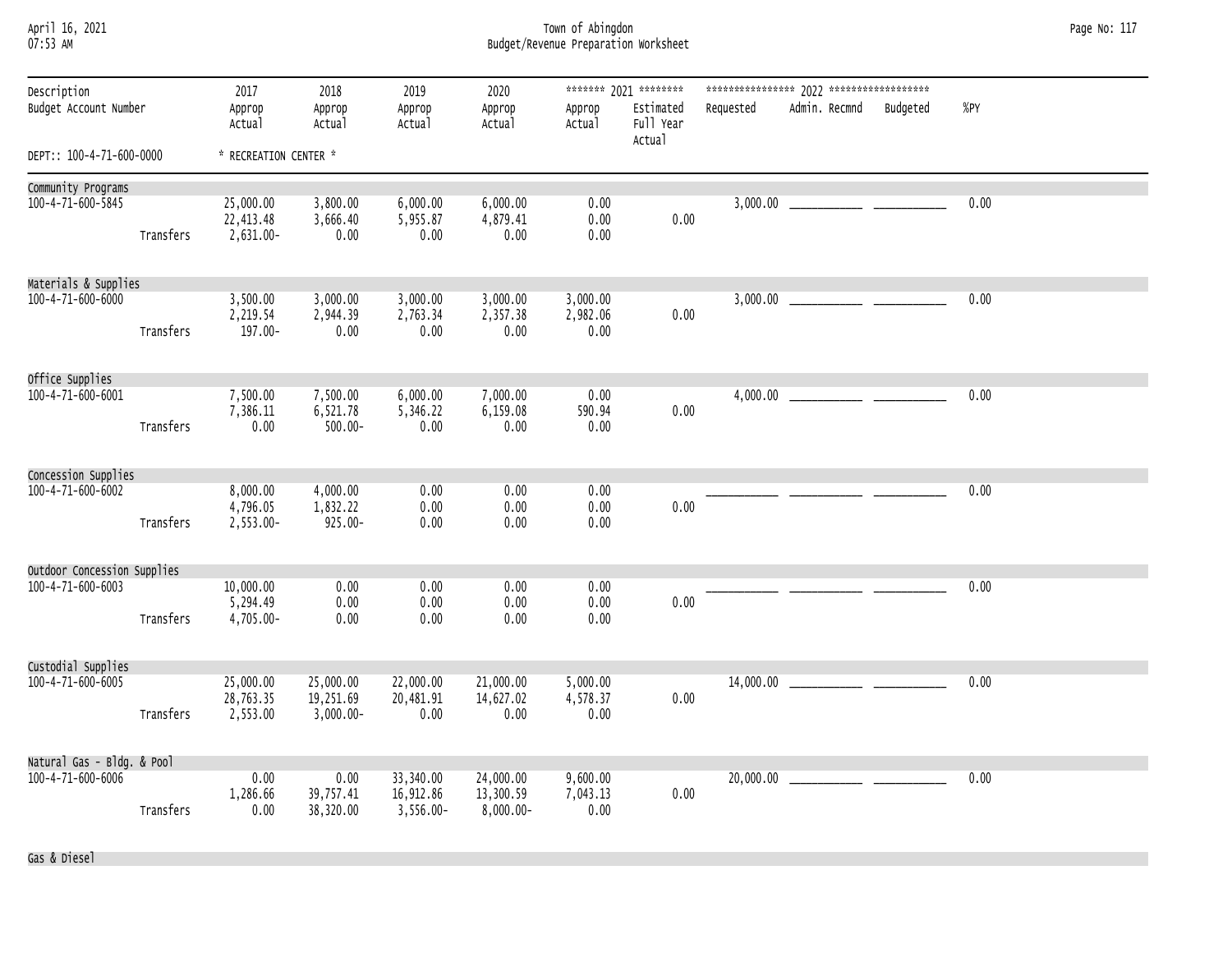| April 16, 2021 |  |
|----------------|--|
| 07.53 AM       |  |

April 16, 2021 Town of Abingdon Page No: 118 07:53 AM Budget/Revenue Preparation Worksheet

| Description<br>Budget Account Number               |           | 2017<br>Approp<br>Actual        | 2018<br>Approp<br>Actual             | 2019<br>Approp<br>Actual        | 2020<br>Approp<br>Actual                 | Approp<br>Actual              | ******* 2021 ********<br>Estimated<br>Full Year<br>Actual | Requested | Admin. Recmnd | Budgeted | %PY  |
|----------------------------------------------------|-----------|---------------------------------|--------------------------------------|---------------------------------|------------------------------------------|-------------------------------|-----------------------------------------------------------|-----------|---------------|----------|------|
| DEPT:: 100-4-71-600-0000                           |           | * RECREATION CENTER *           |                                      |                                 |                                          |                               |                                                           |           |               |          |      |
| 100-4-71-600-6008                                  | Transfers | 0.00<br>44,809.12<br>41,617.00  | 30,280.00<br>10,509.78<br>17,411.00- | 1,500.00<br>2,588.38<br>944.00  | 2,400.00<br>1,206.15<br>0.00             | 500.00<br>460.17<br>0.00      | 0.00                                                      |           |               |          | 0.00 |
|                                                    |           |                                 |                                      |                                 |                                          |                               |                                                           |           |               |          |      |
| Uniforms<br>100-4-71-600-6011                      | Transfers | 3,500.00<br>2,229.16<br>0.00    | 3,000.00<br>2,002.51<br>$800.00 -$   | 3,000.00<br>1,051.17<br>0.00    | 3,000.00<br>989.34<br>0.00               | 0.00<br>0.00<br>0.00          | 0.00                                                      |           |               |          | 0.00 |
| Pool Programs<br>100-4-71-600-6012                 | Transfers | 7,500.00<br>7,554.72<br>0.00    | 6,000.00<br>4,778.15<br>899.00-      | 5,000.00<br>4,960.75<br>0.00    | 18,000.00<br>8,868.67<br>$2,000.00 -$    | 0.00<br>0.00<br>0.00          | 0.00                                                      |           |               |          | 0.00 |
| Pool Supplies                                      |           |                                 |                                      |                                 |                                          |                               |                                                           |           |               |          |      |
| 100-4-71-600-6013                                  | Transfers | 22,000.00<br>21,927.26<br>0.00  | 22,000.00<br>23,520.55<br>1,626.00   | 24,000.00<br>19, 161.43<br>0.00 | 25,000.00<br>12, 108.76<br>$10,000.00 -$ | 10,000.00<br>2,754.54<br>0.00 | 0.00                                                      |           |               |          | 0.00 |
| Contingency                                        |           |                                 |                                      |                                 |                                          |                               |                                                           |           |               |          |      |
| $100 - 4 - 71 - 600 - 6020$                        | Transfers | 7,000.00<br>3,543.25<br>0.00    | 3,500.00<br>200.00<br>$3,300.00 -$   | 3,500.00<br>3,565.00<br>65.00   | 3,500.00<br>0.00<br>0.00                 | 0.00<br>0.00<br>0.00          | 0.00                                                      |           |               |          | 0.00 |
| C.A.S.T. Swim Team<br>100-4-71-600-6021            | Transfers | 10,000.00<br>9,937.73<br>0.00   | 15,000.00<br>11,266.76<br>3,733.00-  | 14,000.00<br>11,280.03<br>0.00  | 0.00<br>178.00-<br>0.00                  | 0.00<br>498.00<br>0.00        | 0.00                                                      |           |               |          | 0.00 |
|                                                    |           |                                 |                                      |                                 |                                          |                               |                                                           |           |               |          |      |
| Summer Day Camp Program<br>100-4-71-600-6022       | Transfers | 16,500.00<br>12, 107.65<br>0.00 | 12,500.00<br>12,010.97<br>0.00       | 12,000.00<br>11,658.12<br>0.00  | 12,000.00<br>770.81<br>10,000.00-        | 0.00<br>0.00<br>0.00          | 0.00                                                      |           |               |          | 0.00 |
| Toa Employee Fitness Programs<br>100-4-71-600-6023 |           | 2,500.00                        | 0.00                                 | 0.00                            | 0.00                                     | 0.00                          |                                                           |           |               |          | 0.00 |
|                                                    |           |                                 |                                      |                                 |                                          |                               |                                                           |           |               |          |      |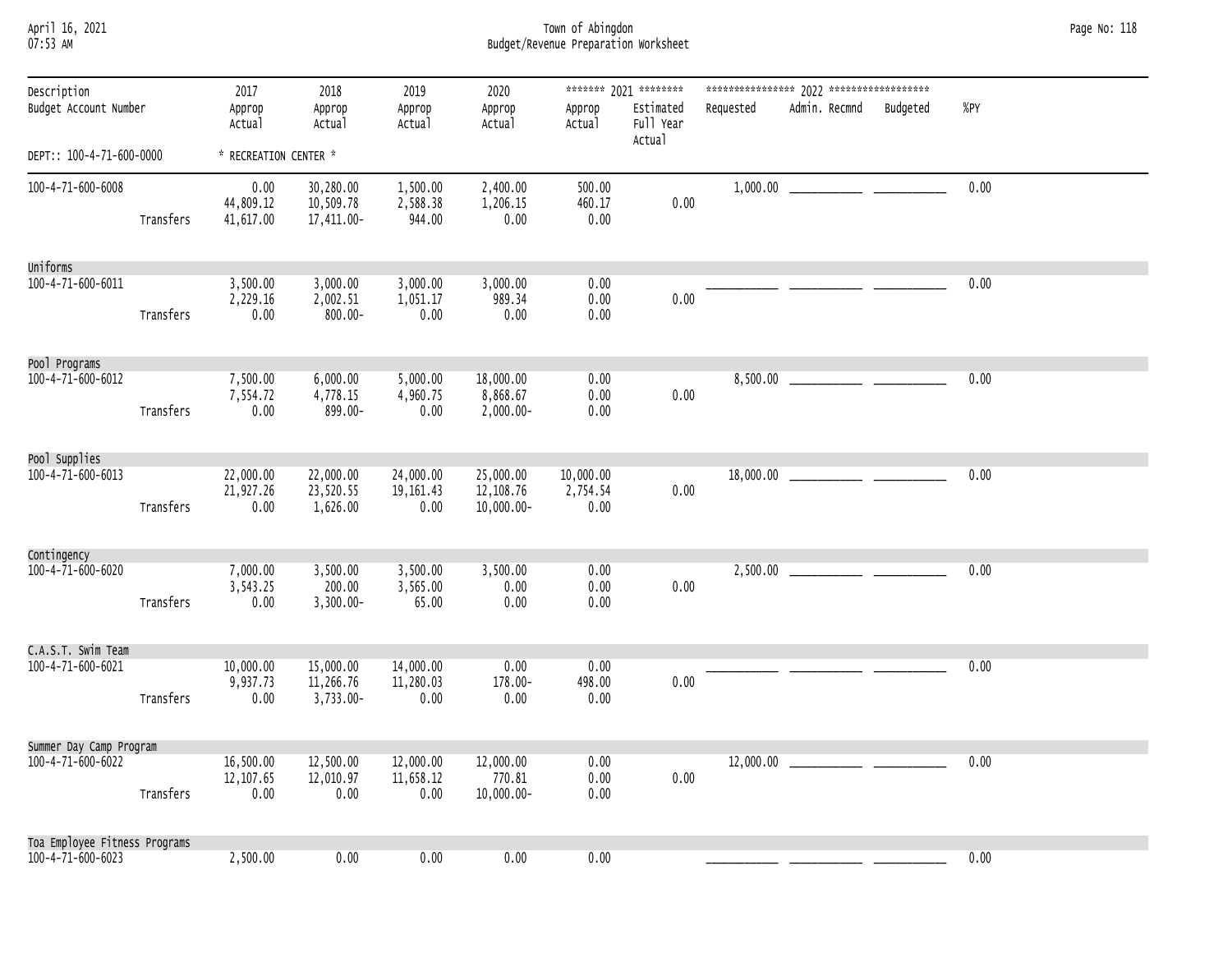| April 16, 2021<br>07:53 AM           |           |                                |                                                                         |                                     |                                  | Town of Abingdon<br>Budget/Revenue Preparation Worksheet |                                                           |            |               |          |      | Page No: 119 |
|--------------------------------------|-----------|--------------------------------|-------------------------------------------------------------------------|-------------------------------------|----------------------------------|----------------------------------------------------------|-----------------------------------------------------------|------------|---------------|----------|------|--------------|
| Description<br>Budget Account Number |           | 2017<br>Approp<br>Actual       | 2018<br>Approp<br>Actual                                                | 2019<br>Approp<br>Actual            | 2020<br>Approp<br>Actual         | Approp<br>Actual                                         | ******* 2021 ********<br>Estimated<br>Full Year<br>Actual | Requested  | Admin. Recmnd | Budgeted | %PY  |              |
| DEPT:: 100-4-71-600-0000             |           | * RECREATION CENTER *          |                                                                         |                                     |                                  |                                                          |                                                           |            |               |          |      |              |
|                                      |           | 787.10                         | 0.00                                                                    | 0.00                                | 0.00                             | 0.00                                                     | 0.00                                                      |            |               |          |      |              |
| Toa Cpr-Fa Training                  |           |                                |                                                                         |                                     |                                  |                                                          |                                                           |            |               |          |      |              |
| 100-4-71-600-6024                    |           | 2,450.00<br>757.00             | 1,500.00<br>1,003.00                                                    | 1,000.00<br>596.00                  | 1,000.00<br>30.00                | 0.00<br>0.00                                             | 0.00                                                      | 500.00     |               |          | 0.00 |              |
| Capital Outlay                       |           |                                |                                                                         |                                     |                                  |                                                          |                                                           |            |               |          |      |              |
| 100-4-71-600-8101                    | Transfers | 6,000.00<br>4,493.09<br>0.00   | 12,500.00<br>12,882.22<br>500.00                                        | 8,500.00<br>15,948.96<br>7,456.00   | 25,000.00<br>24, 185. 12<br>0.00 | 0.00<br>30.00<br>0.00                                    | 0.00                                                      | 9,515.00   |               |          | 0.00 |              |
| Detail:                              |           | Highlands Glass - Front window |                                                                         |                                     |                                  |                                                          |                                                           | 4,500.00   | 0.00          | 0.00     |      |              |
| replacement                          |           | Light replacement project      |                                                                         |                                     |                                  |                                                          |                                                           | 5,015.00   | 0.00          | 0.00     |      |              |
| Tennis Court Repair Project (CO)     |           |                                |                                                                         |                                     |                                  |                                                          |                                                           |            |               |          |      |              |
| 100-4-71-600-8243                    |           | 40,000.00<br>36,098.60         | 0.00<br>0.00                                                            | 0.00<br>0.00                        | 0.00<br>0.00                     | 0.00<br>0.00                                             | 0.00                                                      |            |               |          | 0.00 |              |
| Control Total                        |           |                                | 1,630,156.00 1,306,675.86 1,305,939.00 1,318,266.00                     |                                     |                                  | 269,352.00                                               |                                                           | 970,350.00 | 0.00          | 0.00     | 0.00 |              |
|                                      | Transfers | 93,099.00                      | 1,563,333.66 1,289,114.83<br>$6, 164.18 -$                              | 1,280,885.32 1,067,328.13<br>830.00 | 123,000.00-                      | 397,750.45<br>0.00                                       | 0.00                                                      |            |               |          |      |              |
| DEPT: Total                          | Transfers | 1,563,333.66<br>93,099.00      | 1,630,156.00 1,306,675.86 1,305,939.00<br>1,289,114.83<br>$6, 164.18 -$ | 1,280,885.32 1,067,328.13<br>830.00 | 1,318,266.00<br>123,000.00-      | 269,352.00<br>397,750.45<br>0.00                         | 0.00                                                      | 970,350.00 | 0.00          | 0.00     | 0.00 |              |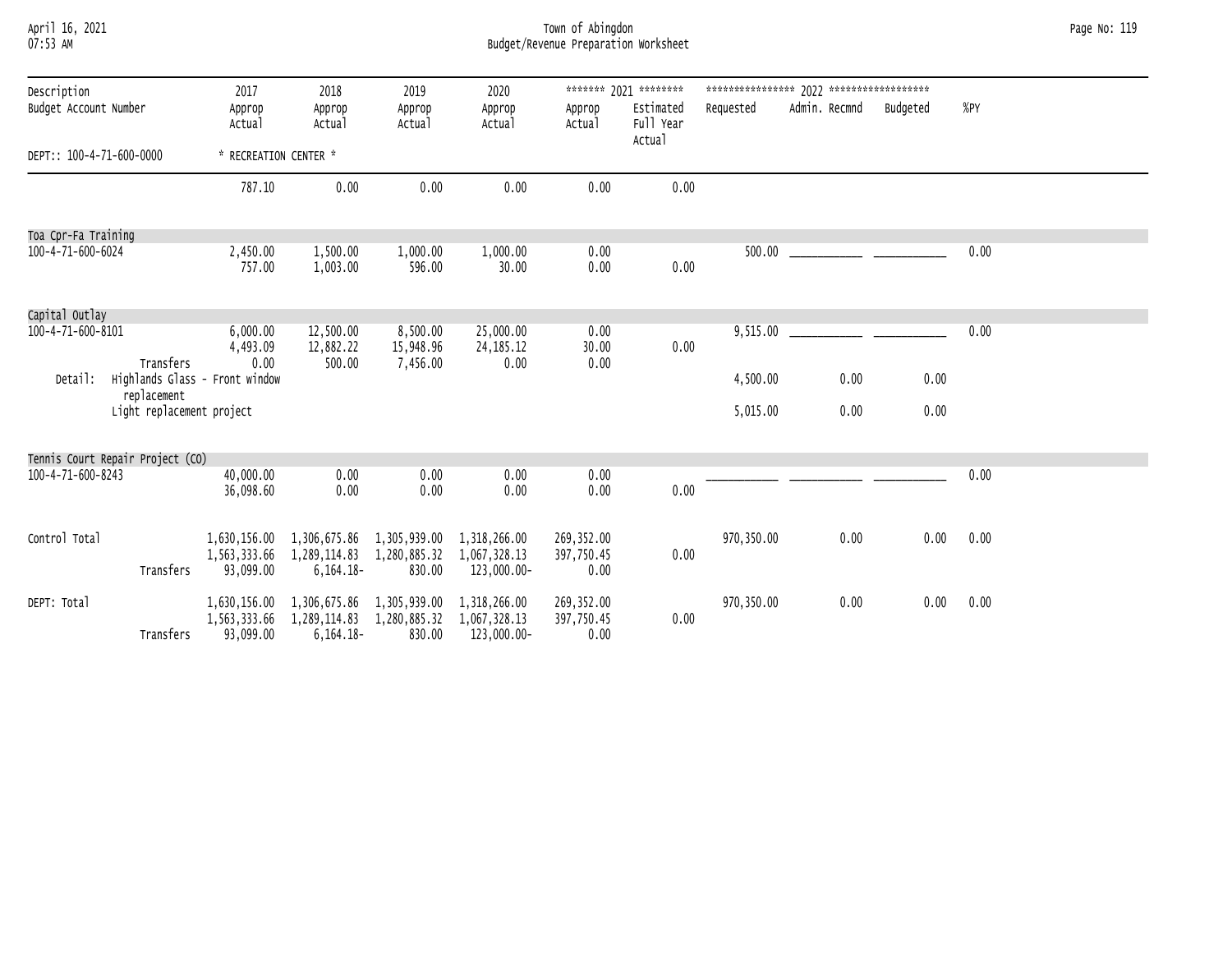| April 16, 2021<br>07:53 AM          | Town of Abingdon<br>Budget/Revenue Preparation Worksheet |                                                                                                      |                          |                          |                          |                          |                                  |           |               |          |      | Page No: 120 |
|-------------------------------------|----------------------------------------------------------|------------------------------------------------------------------------------------------------------|--------------------------|--------------------------|--------------------------|--------------------------|----------------------------------|-----------|---------------|----------|------|--------------|
| Description                         |                                                          | 2017                                                                                                 | 2018                     | 2019                     | 2020                     |                          | ******* 2021 ********            |           |               |          |      |              |
| Budget Account Number               |                                                          | Approp<br>Actual                                                                                     | Approp<br>Actual         | Approp<br>Actual         | Approp<br>Actual         | Approp<br>Actual         | Estimated<br>Full Year<br>Actual | Requested | Admin. Recmnd | Budgeted | %PY  |              |
| DEPT:: 100-4-71-700-0000            |                                                          | * ARTS DEPOT *                                                                                       |                          |                          |                          |                          |                                  |           |               |          |      |              |
| * ARTS DEPOT *<br>100-4-71-700-0000 |                                                          |                                                                                                      |                          |                          |                          |                          |                                  |           |               |          |      |              |
| Repairs & Maint.                    |                                                          |                                                                                                      |                          |                          |                          |                          |                                  |           |               |          |      |              |
| 100-4-71-700-3300                   |                                                          | 0.00<br>0.00                                                                                         | 0.00<br>0.00             | 0.00<br>0.00             | 0.00<br>0.00             | 0.00<br>0.00             | 0.00                             |           |               |          | 0.00 |              |
| Note:                               | siding. Lead Exposure expected                           | Exterior Building Repair and repaint of damaged wood windows, skirting, doors, fascia board, soffit, |                          |                          |                          |                          |                                  |           |               |          |      |              |
| Electric Power                      |                                                          |                                                                                                      |                          |                          |                          |                          |                                  |           |               |          |      |              |
| 100-4-71-700-5110                   | Transfers                                                | 0.00<br>481.67<br>456.00                                                                             | 520.00<br>616.27<br>0.00 | 500.00<br>518.09<br>0.00 | 550.00<br>496.47<br>0.00 | 550.00<br>426.76<br>0.00 | 0.00                             |           |               |          | 0.00 |              |
|                                     |                                                          |                                                                                                      |                          |                          |                          |                          |                                  |           |               |          |      |              |
| Control Total                       | Transfers                                                | 0.00<br>481.67<br>456.00                                                                             | 520.00<br>616.27<br>0.00 | 500.00<br>518.09<br>0.00 | 550.00<br>496.47<br>0.00 | 550.00<br>426.76<br>0.00 | 0.00                             | 30,600.00 | 0.00          | 0.00     | 0.00 |              |
| DEPT: Total                         | Transfers                                                | 0.00<br>481.67<br>456.00                                                                             | 520.00<br>616.27<br>0.00 | 500.00<br>518.09<br>0.00 | 550.00<br>496.47<br>0.00 | 550.00<br>426.76<br>0.00 | 0.00                             | 30,600.00 | 0.00          | 0.00     | 0.00 |              |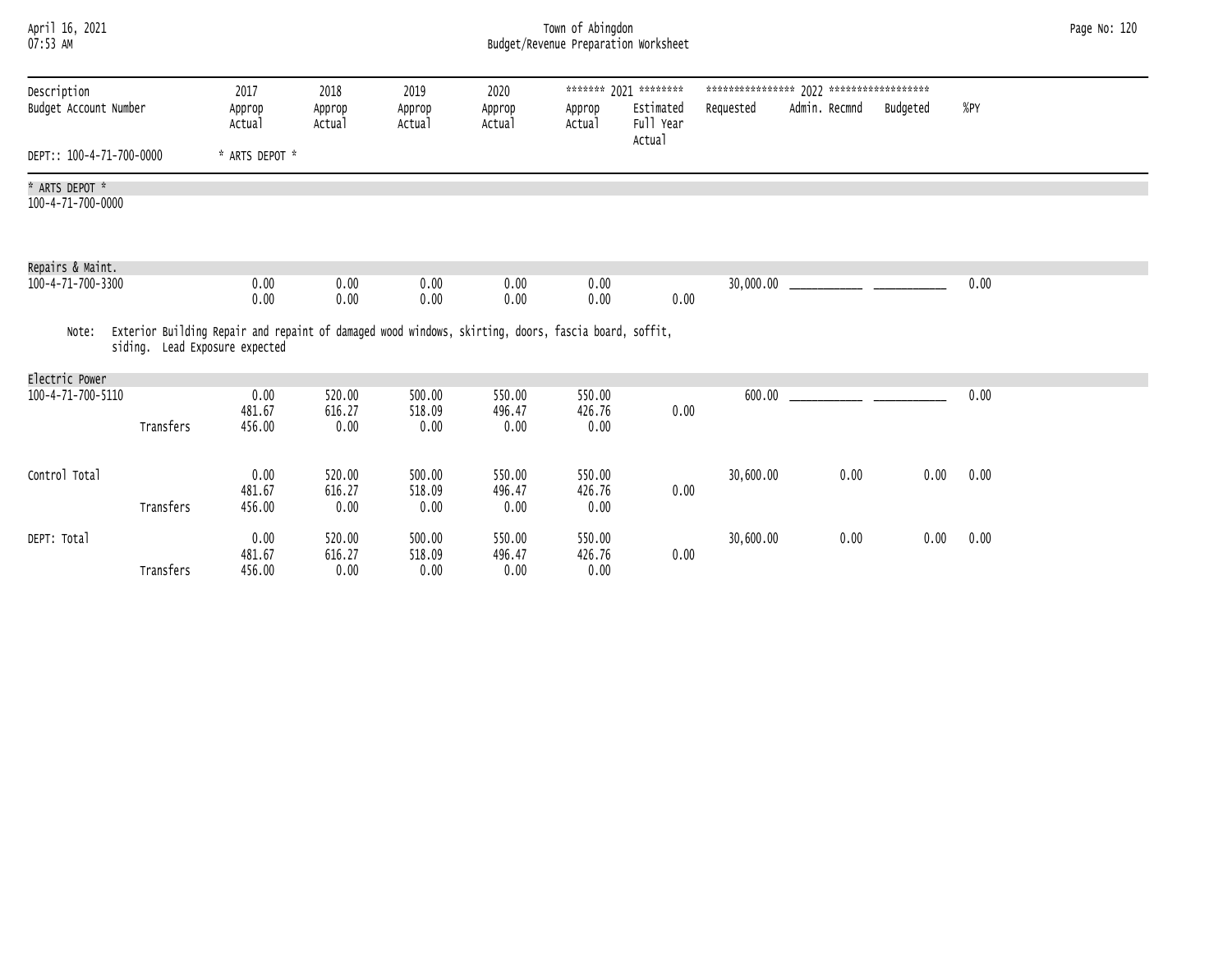| April 16, 2021<br>07:53 AM                    |                                                                                               |                            |                          |                          |                          | Town of Abingdon<br>Budget/Revenue Preparation Worksheet |                                                           |                                             |                              |                              |      | Page No: 121 |
|-----------------------------------------------|-----------------------------------------------------------------------------------------------|----------------------------|--------------------------|--------------------------|--------------------------|----------------------------------------------------------|-----------------------------------------------------------|---------------------------------------------|------------------------------|------------------------------|------|--------------|
| Description<br>Budget Account Number          |                                                                                               | 2017<br>Approp<br>Actual   | 2018<br>Approp<br>Actual | 2019<br>Approp<br>Actual | 2020<br>Approp<br>Actual | Approp<br>Actual                                         | ******* 2021 ********<br>Estimated<br>Full Year<br>Actual | Requested                                   | Admin. Recmnd Budgeted       |                              | %PY  |              |
| DEPT:: 100-4-71-800-0000                      |                                                                                               | * MEADOWS/SPORTS COMPLEX * |                          |                          |                          |                                                          |                                                           |                                             |                              |                              |      |              |
| * THE MEADOWS *                               |                                                                                               |                            |                          |                          |                          |                                                          |                                                           |                                             |                              |                              |      |              |
| 100-4-71-800-0000                             |                                                                                               |                            |                          |                          |                          |                                                          |                                                           |                                             |                              |                              |      |              |
| Salaries Staff - Regular<br>100-4-71-800-1101 |                                                                                               | 0.00                       | 0.00                     | 0.00                     | 0.00                     | 0.00                                                     |                                                           |                                             |                              |                              | 0.00 |              |
|                                               |                                                                                               | 0.00                       | 0.00                     | 0.00                     | 0.00                     | 0.00                                                     | 0.00                                                      |                                             |                              |                              |      |              |
| Detail:                                       | Jennifer<br>Kyle<br>Grounds - 6 months                                                        |                            |                          |                          |                          |                                                          |                                                           | 0.00<br>31,000.00<br>34,500.00<br>14,040.00 | 0.00<br>0.00<br>0.00<br>0.00 | 0.00<br>0.00<br>0.00<br>0.00 |      |              |
| Note:                                         | 50% Jennifer salary<br>80% Kyle salary<br>New FT groundskeeper 6 month allocation of \$28,080 |                            |                          |                          |                          |                                                          |                                                           |                                             |                              |                              |      |              |
|                                               | Salaries & Wages - Overtime                                                                   |                            |                          |                          |                          |                                                          |                                                           |                                             |                              |                              |      |              |
| 100-4-71-800-1201                             |                                                                                               | 0.00<br>0.00               | 0.00<br>0.00             | 0.00<br>0.00             | 0.00<br>0.00             | 0.00<br>0.00                                             | 0.00                                                      |                                             |                              |                              | 0.00 |              |
| Salaries & Wages PT                           |                                                                                               |                            |                          |                          |                          |                                                          |                                                           |                                             |                              |                              |      |              |
| 100-4-71-800-1301                             |                                                                                               | 0.00<br>0.00               | 0.00<br>0.00             | 0.00<br>0.00             | 0.00<br>0.00             | 0.00<br>0.00                                             | 0.00                                                      |                                             |                              |                              | 0.00 |              |
|                                               | Note: 4 staff for 40 weeks - 28 hours (6 months reflected)                                    |                            |                          |                          |                          |                                                          |                                                           |                                             |                              |                              |      |              |
| Fica<br>100-4-71-800-2100                     |                                                                                               | 0.00                       | 0.00                     | 0.00                     | 0.00                     | 0.00                                                     |                                                           |                                             |                              |                              | 0.00 |              |
|                                               |                                                                                               | 0.00                       | 0.00                     | 0.00                     | 0.00                     | 0.00                                                     | 0.00                                                      |                                             |                              |                              |      |              |
| Vrs - Retirement                              |                                                                                               |                            |                          |                          |                          |                                                          |                                                           |                                             |                              |                              |      |              |
| 100-4-71-800-2200                             |                                                                                               | 0.00<br>0.00               | 0.00<br>0.00             | 0.00<br>0.00             | 0.00<br>0.00             | 0.00<br>0.00                                             | 0.00                                                      |                                             |                              |                              | 0.00 |              |
| Hospitalization Insurance                     |                                                                                               |                            |                          |                          |                          |                                                          |                                                           |                                             |                              |                              |      |              |
| 100-4-71-800-2300                             |                                                                                               | 0.00<br>0.00               | 0.00<br>0.00             | 0.00<br>0.00             | 0.00<br>0.00             | 0.00<br>0.00                                             | 0.00                                                      |                                             |                              |                              | 0.00 |              |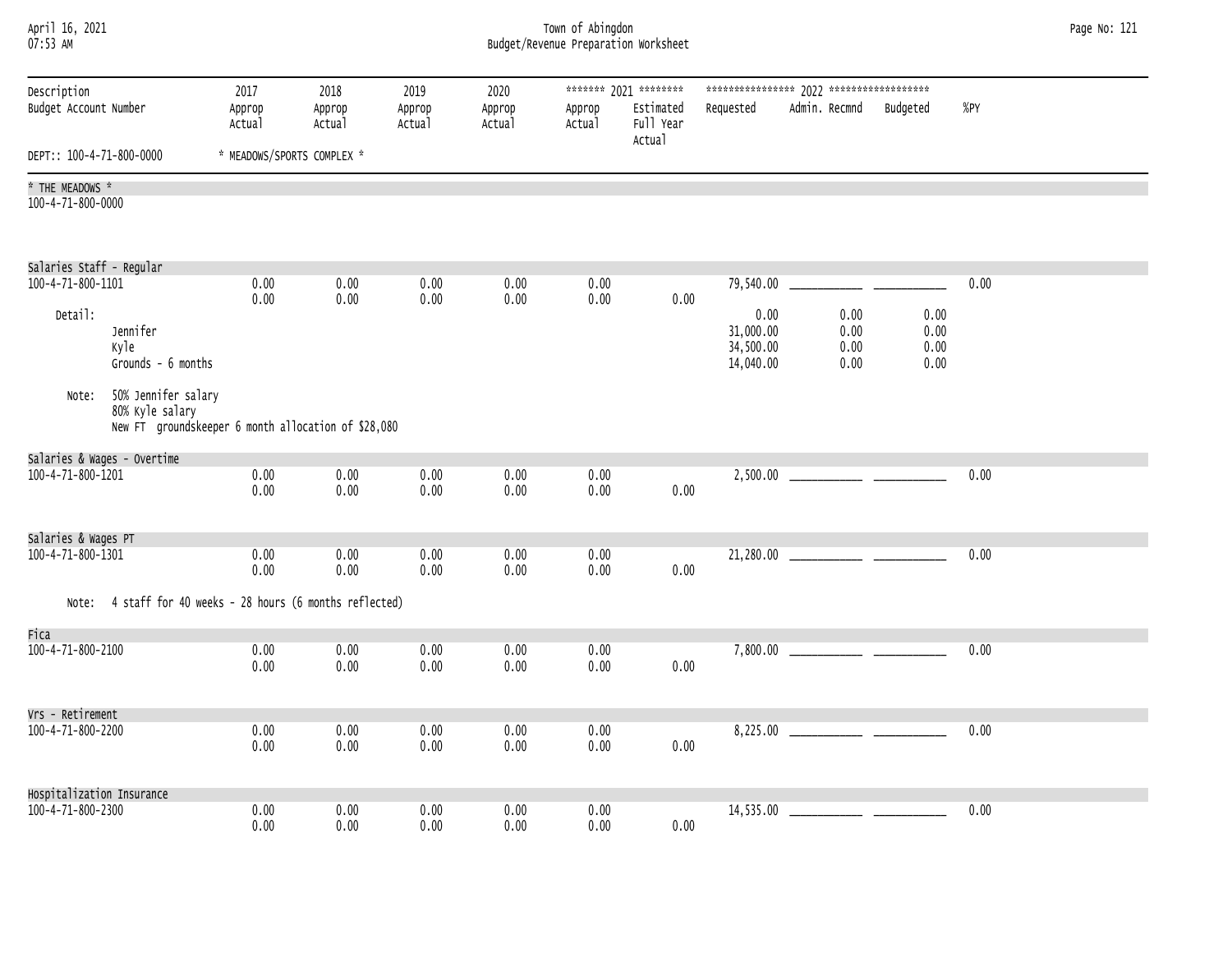April 16, 2021 Town of Abingdon Page No: 122 07:53 AM Budget/Revenue Preparation Worksheet

| Description<br>Budget Account Number |                                                                                                                                                  | 2017<br>Approp<br>Actual           | 2018<br>Approp<br>Actual       | 2019<br>Approp<br>Actual   | 2020<br>Approp<br>Actual         | Approp<br>Actual     | ******* 2021 ********<br>Estimated<br>Full Year<br>Actual | Requested                                            | Admin. Recmnd                        | Budgeted                             | $%$ PY |
|--------------------------------------|--------------------------------------------------------------------------------------------------------------------------------------------------|------------------------------------|--------------------------------|----------------------------|----------------------------------|----------------------|-----------------------------------------------------------|------------------------------------------------------|--------------------------------------|--------------------------------------|--------|
| DEPT:: 100-4-71-800-0000             |                                                                                                                                                  | * MEADOWS/SPORTS COMPLEX *         |                                |                            |                                  |                      |                                                           |                                                      |                                      |                                      |        |
| Vrs - Life Insurance                 |                                                                                                                                                  |                                    |                                |                            |                                  |                      |                                                           |                                                      |                                      |                                      |        |
| 100-4-71-800-2400                    |                                                                                                                                                  | 0.00<br>0.00                       | 0.00<br>0.00                   | 0.00<br>0.00               | 0.00<br>0.00                     | 0.00<br>0.00         | 0.00                                                      |                                                      |                                      |                                      | 0.00   |
| Unemployment Insurance               |                                                                                                                                                  |                                    |                                |                            |                                  |                      |                                                           |                                                      |                                      |                                      |        |
| 100-4-71-800-2600                    |                                                                                                                                                  | 0.00<br>0.00                       | 0.00<br>0.00                   | 0.00<br>0.00               | 0.00<br>0.00                     | 0.00<br>0.00         | 0.00                                                      |                                                      |                                      |                                      | 0.00   |
| Workman's Comp.                      |                                                                                                                                                  |                                    |                                |                            |                                  |                      |                                                           |                                                      |                                      |                                      |        |
| 100-4-71-800-2700                    |                                                                                                                                                  | 0.00<br>0.00                       | 0.00<br>0.00                   | 0.00<br>0.00               | 0.00<br>0.00                     | 0.00<br>0.00         | 0.00                                                      |                                                      |                                      |                                      | 0.00   |
|                                      | Contractual Services & Licenses                                                                                                                  |                                    |                                |                            |                                  |                      |                                                           |                                                      |                                      |                                      |        |
| 100-4-71-800-3100                    | Transfers<br>Detail: Rick Haven Turf - Annual Maintenance (6                                                                                     | 0.00<br>0.00<br>0.00               | 0.00<br>32,054.67<br>32,055.00 | 100,000.00<br>0.00<br>0.00 | 0.00<br>0.00<br>0.00             | 0.00<br>0.00<br>0.00 | 0.00                                                      | 16,000.00                                            | 0.00                                 | 0.00                                 | 0.00   |
|                                      | month contract)<br>Nalco Water Services - 6 months<br>HVAC Services<br>BTS 6 months<br>Premiere Fire 6 months<br>Peak Software - Annual Contract |                                    |                                |                            |                                  |                      |                                                           | 325.00<br>3,000.00<br>1,250.00<br>250.00<br>3,000.00 | 0.00<br>0.00<br>0.00<br>0.00<br>0.00 | 0.00<br>0.00<br>0.00<br>0.00<br>0.00 |        |
|                                      | Contractual Svcs - Enterprise Lease                                                                                                              |                                    |                                |                            |                                  |                      |                                                           |                                                      |                                      |                                      |        |
| 100-4-71-800-3101                    |                                                                                                                                                  | 0.00<br>0.00                       | 0.00<br>0.00                   | 0.00<br>0.00               | 0.00<br>0.00                     | 0.00<br>0.00         | 0.00                                                      |                                                      |                                      |                                      | 0.00   |
| Health, Safety & Medical             |                                                                                                                                                  |                                    |                                |                            |                                  |                      |                                                           |                                                      |                                      |                                      |        |
| 100-4-71-800-3111                    |                                                                                                                                                  | 0.00<br>0.00                       | 0.00<br>0.00                   | 0.00<br>0.00               | 0.00<br>0.00                     | 0.00<br>0.00         | 0.00                                                      |                                                      |                                      |                                      | 0.00   |
| Legal & Professional Svcs            |                                                                                                                                                  |                                    |                                |                            |                                  |                      |                                                           |                                                      |                                      |                                      |        |
| 100-4-71-800-3150                    | Transfers                                                                                                                                        | 216, 194.98<br>216, 192.98<br>0.00 | 0.00<br>0.00<br>0.00           | 0.00<br>0.00<br>0.00       | 0.00<br>170,966.52<br>171,000.00 | 0.00<br>0.00<br>0.00 | 0.00                                                      |                                                      |                                      |                                      | 0.00   |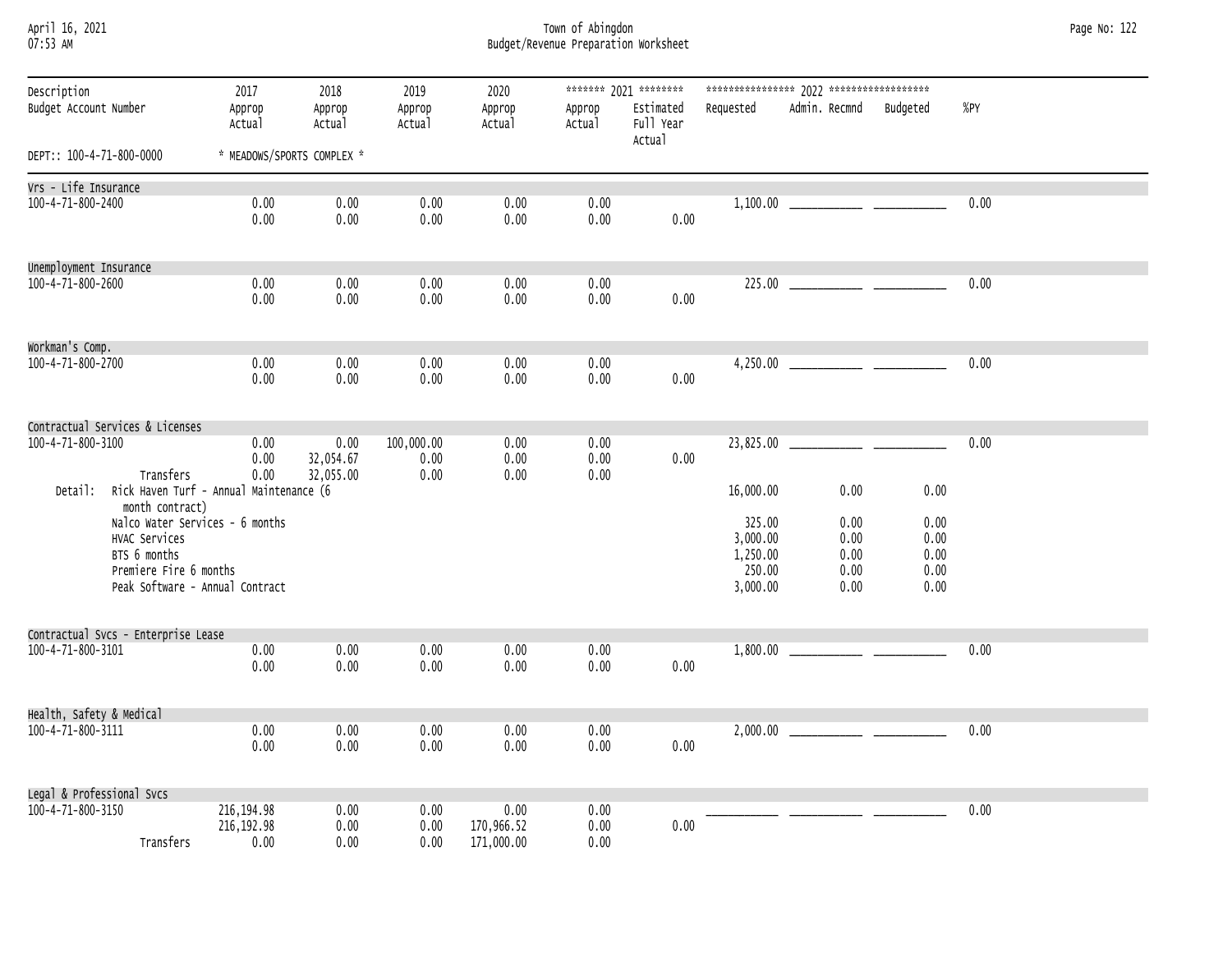| April 16, 2021  |  |
|-----------------|--|
| <b>N7.52 AM</b> |  |

April 16, 2021 Town of Abingdon Page No: 123 07:53 AM Budget/Revenue Preparation Worksheet

| Description<br>Budget Account Number | 2017<br>Approp<br>Actual   | 2018<br>Approp<br>Actual | 2019<br>Approp<br>Actual | 2020<br>Approp<br>Actual | Approp<br>Actual | ******* 2021 ********<br>Estimated<br>Full Year<br>Actual | Requested | Admin. Recmnd                              | Budgeted | $%$ PY |
|--------------------------------------|----------------------------|--------------------------|--------------------------|--------------------------|------------------|-----------------------------------------------------------|-----------|--------------------------------------------|----------|--------|
| DEPT:: 100-4-71-800-0000             | * MEADOWS/SPORTS COMPLEX * |                          |                          |                          |                  |                                                           |           |                                            |          |        |
| Maintenance Baseball/Softball        |                            |                          |                          |                          |                  |                                                           |           |                                            |          |        |
| 100-4-71-800-3310                    | 0.00<br>0.00               | 0.00<br>0.00             | 0.00<br>0.00             | 0.00<br>0.00             | 0.00<br>0.00     | 0.00                                                      |           |                                            |          | 0.00   |
| Maintenance Multipurpose             |                            |                          |                          |                          |                  |                                                           |           |                                            |          |        |
| 100-4-71-800-3311                    | 0.00<br>0.00               | 0.00<br>0.00             | 0.00<br>0.00             | 0.00<br>0.00             | 0.00<br>0.00     | 0.00                                                      |           |                                            |          | 0.00   |
|                                      |                            |                          |                          |                          |                  |                                                           |           |                                            |          |        |
| Maintenance Building/Grounds         |                            |                          |                          |                          |                  |                                                           |           |                                            |          |        |
| 100-4-71-800-3315                    | 0.00<br>0.00               | 0.00<br>0.00             | 0.00<br>0.00             | 0.00<br>0.00             | 0.00<br>0.00     | 0.00                                                      |           |                                            |          | 0.00   |
| Maintenance Equipment                |                            |                          |                          |                          |                  |                                                           |           |                                            |          |        |
| 100-4-71-800-3329                    | 0.00<br>0.00               | 0.00<br>0.00             | 0.00<br>0.00             | 0.00<br>0.00             | 0.00<br>0.00     | 0.00                                                      |           |                                            |          | 0.00   |
| Printing                             |                            |                          |                          |                          |                  |                                                           |           |                                            |          |        |
| 100-4-71-800-3500                    | 0.00<br>0.00               | 0.00<br>0.00             | 0.00<br>0.00             | 0.00<br>0.00             | 0.00<br>0.00     | 0.00                                                      |           |                                            |          | 0.00   |
| Advertising                          |                            |                          |                          |                          |                  |                                                           |           |                                            |          |        |
| 100-4-71-800-3600                    | 0.00<br>0.00               | 0.00<br>$0.00\,$         | 0.00<br>0.00             | 0.00<br>0.00             | 0.00<br>0.00     | 0.00                                                      |           |                                            |          | 0.00   |
| Electric                             |                            |                          |                          |                          |                  |                                                           |           |                                            |          |        |
| 100-4-71-800-5110                    | 0.00<br>0.00               | 0.00<br>0.00             | 0.00<br>0.00             | 0.00<br>0.00             | 0.00<br>0.00     | 0.00                                                      |           |                                            |          | 0.00   |
| Fue <sub>1</sub>                     |                            |                          |                          |                          |                  |                                                           |           |                                            |          |        |
| 100-4-71-800-5120                    | 0.00<br>0.00               | 0.00<br>0.00             | 0.00<br>0.00             | 0.00<br>0.00             | 0.00<br>0.00     | 0.00                                                      |           |                                            |          | 0.00   |
| Water                                |                            |                          |                          |                          |                  |                                                           |           |                                            |          |        |
| 100-4-71-800-5130                    | 0.00<br>0.00               | 0.00<br>0.00             | 0.00<br>0.00             | 500.00<br>0.00           | 0.00<br>0.00     | 0.00                                                      | 15,000.00 | <u> 1999 - Johann Barn, mars ann an t-</u> |          | 0.00   |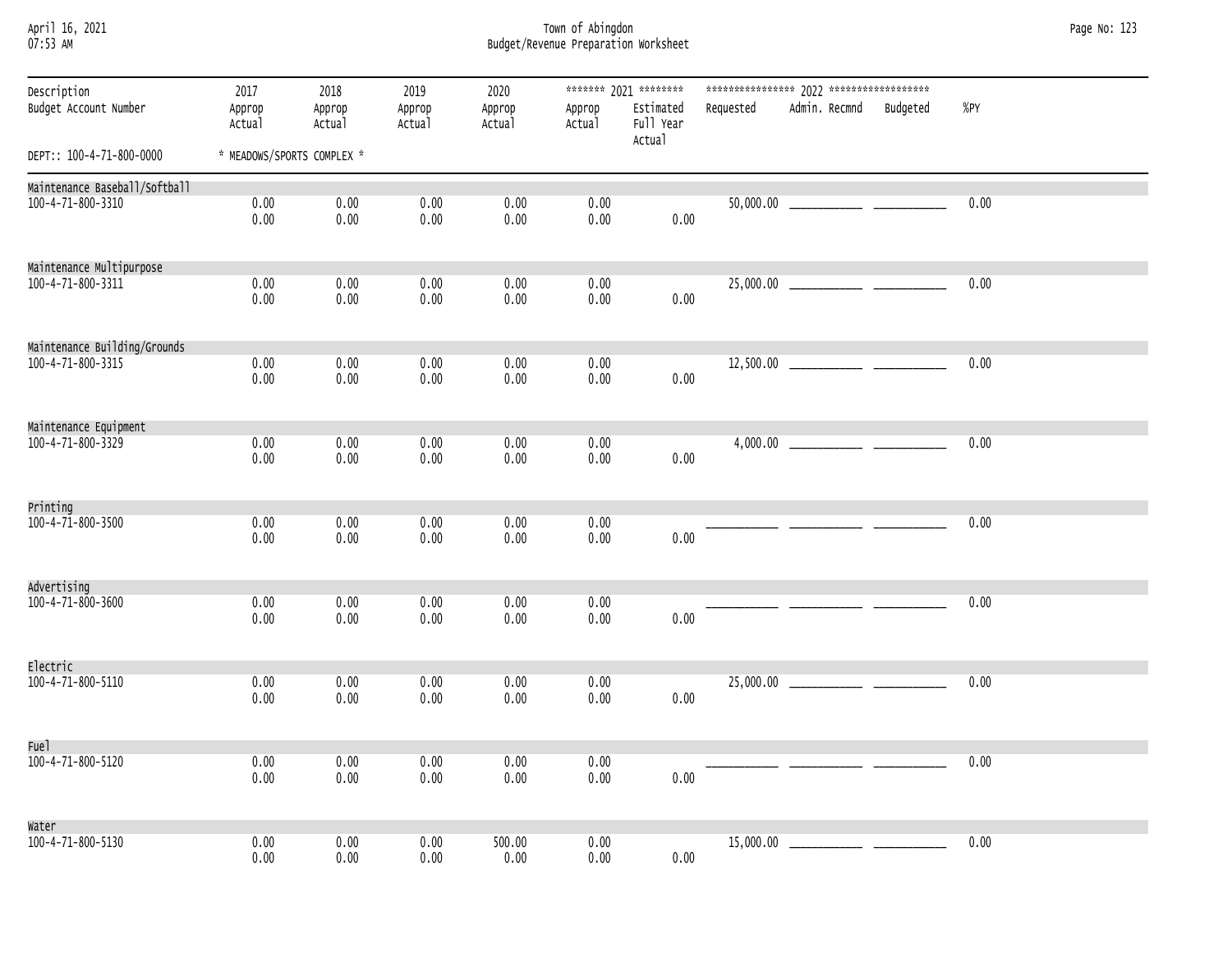| April 16, 2021 |  |
|----------------|--|
| 07.52 AM       |  |

April 16, 2021 Town of Abingdon Page No: 124 07:53 AM Budget/Revenue Preparation Worksheet

| Description<br>Budget Account Number                       | 2017<br>Approp<br>Actual   | 2018             | 2019             | 2020             | ******* 2021 ******** |                                  |                           |               |              |        |  |
|------------------------------------------------------------|----------------------------|------------------|------------------|------------------|-----------------------|----------------------------------|---------------------------|---------------|--------------|--------|--|
|                                                            |                            | Approp<br>Actual | Approp<br>Actual | Approp<br>Actual | Approp<br>Actual      | Estimated<br>Full Year<br>Actual | Requested                 | Admin. Recmnd | Budgeted     | $%$ PY |  |
| DEPT:: 100-4-71-800-0000                                   | * MEADOWS/SPORTS COMPLEX * |                  |                  |                  |                       |                                  |                           |               |              |        |  |
| Postage                                                    |                            |                  |                  |                  |                       |                                  |                           |               |              |        |  |
| 100-4-71-800-5210                                          | 0.00<br>0.00               | 0.00<br>0.00     | 0.00<br>0.00     | 0.00<br>0.00     | 0.00<br>0.00          | 0.00                             |                           |               |              | 0.00   |  |
| Telephone                                                  |                            |                  |                  |                  |                       |                                  |                           |               |              |        |  |
| 100-4-71-800-5230                                          | 0.00<br>0.00               | 0.00<br>0.00     | 0.00<br>0.00     | 0.00<br>0.00     | 0.00<br>0.00          | 0.00                             |                           |               |              | 0.00   |  |
| Travel - Lodging                                           |                            |                  |                  |                  |                       |                                  |                           |               |              |        |  |
| 100-4-71-800-5500                                          | 0.00<br>0.00               | 0.00<br>0.00     | 0.00<br>0.00     | 0.00<br>0.00     | 0.00<br>0.00          | 0.00                             |                           |               |              | 0.00   |  |
| Travel - Meals                                             |                            |                  |                  |                  |                       |                                  |                           |               |              |        |  |
| 100-4-71-800-5501                                          | 0.00<br>0.00               | 0.00<br>0.00     | 0.00<br>0.00     | 0.00<br>0.00     | 0.00<br>0.00          | 0.00                             |                           |               |              | 0.00   |  |
| Travel - Transportation                                    |                            |                  |                  |                  |                       |                                  |                           |               |              |        |  |
| 100-4-71-800-5502                                          | 0.00<br>0.00               | 0.00<br>0.00     | 0.00<br>0.00     | 0.00<br>0.00     | 0.00<br>0.00          | 0.00                             |                           |               |              | 0.00   |  |
| Travel - Other                                             |                            |                  |                  |                  |                       |                                  |                           |               |              |        |  |
| 100-4-71-800-5503                                          | 0.00<br>0.00               | 0.00<br>0.00     | 0.00<br>0.00     | 0.00<br>0.00     | 0.00<br>0.00          | 0.00                             |                           |               |              | 0.00   |  |
| Training                                                   |                            |                  |                  |                  |                       |                                  |                           |               |              |        |  |
| 100-4-71-800-5540                                          | 0.00<br>0.00               | 0.00<br>0.00     | 0.00<br>0.00     | 0.00<br>0.00     | 0.00<br>0.00          | 0.00                             |                           |               |              | 0.00   |  |
| Dues & Subscriptions                                       |                            |                  |                  |                  |                       |                                  |                           |               |              |        |  |
| 100-4-71-800-5810<br>Detail:<br><b>VRPS</b><br><b>STMA</b> | 0.00<br>0.00               | 0.00<br>0.00     | 0.00<br>0.00     | 0.00<br>0.00     | 0.00<br>0.00          | 0.00                             | 205.00<br>75.00<br>130.00 | 0.00<br>0.00  | 0.00<br>0.00 | 0.00   |  |

Right-of-Way Costs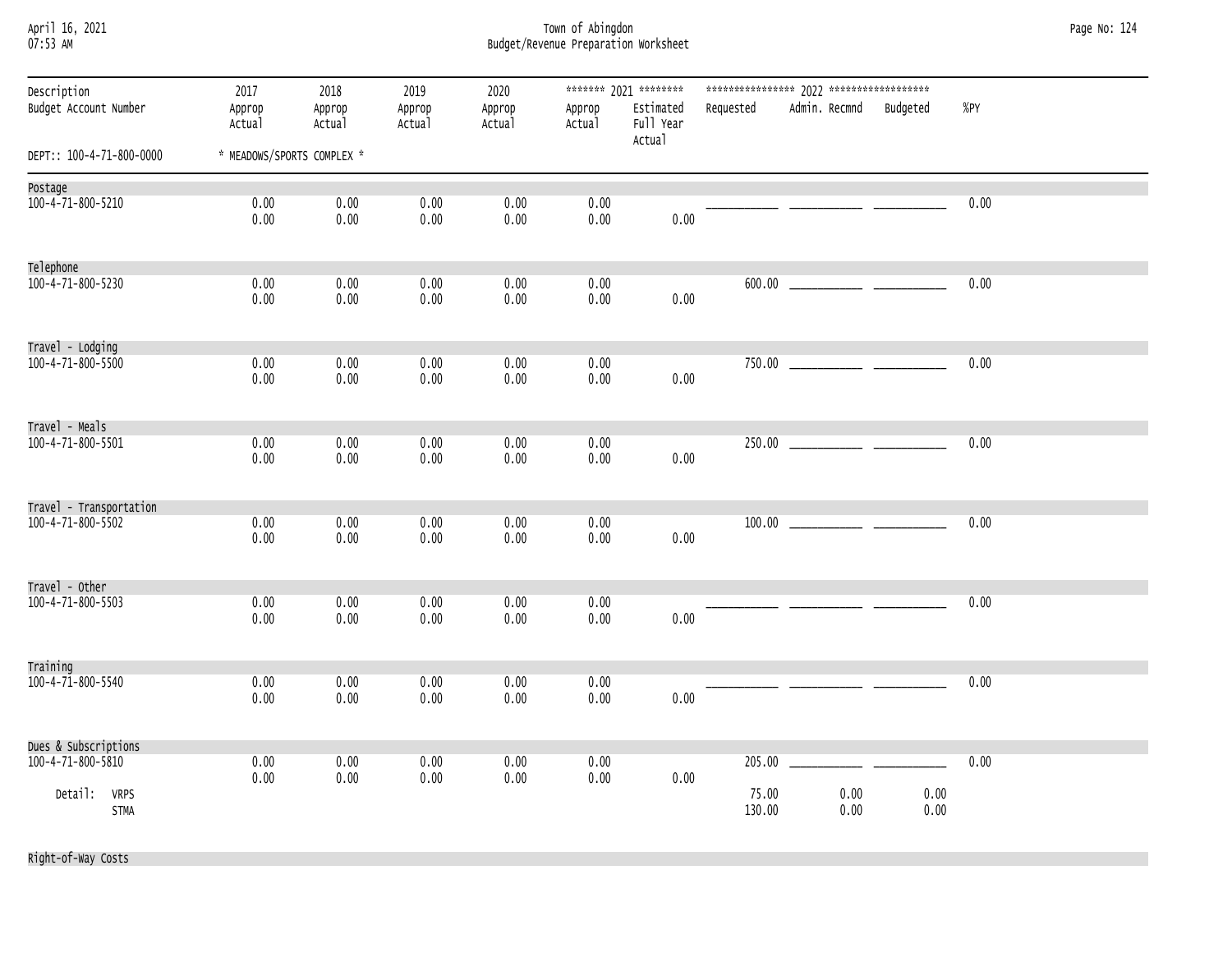| April 16, 2021 |  |
|----------------|--|
| $07.53$ AM     |  |

April 16, 2021 Town of Abingdon Page No: 125 07:53 AM Budget/Revenue Preparation Worksheet

| Description<br>Budget Account Number | 2017<br>Approp<br>Actual | 2018<br>Approp<br>Actual         | 2019<br>Approp<br>Actual  | 2020<br>Approp<br>Actual | Approp<br>Actual     | ******* 2021 ********<br>Estimated<br>Full Year<br>Actual | Requested | Admin. Recmnd                                                                                                                                                                                                                                                                                                                | Budgeted | %PY  |
|--------------------------------------|--------------------------|----------------------------------|---------------------------|--------------------------|----------------------|-----------------------------------------------------------|-----------|------------------------------------------------------------------------------------------------------------------------------------------------------------------------------------------------------------------------------------------------------------------------------------------------------------------------------|----------|------|
| DEPT:: 100-4-71-800-0000             |                          | * MEADOWS/SPORTS COMPLEX *       |                           |                          |                      |                                                           |           |                                                                                                                                                                                                                                                                                                                              |          |      |
| 100-4-71-800-5840<br>Transfers       | 0.00<br>0.00<br>0.00     | 0.00<br>422,702.00<br>422,702.00 | 20,000.00<br>0.00<br>0.00 | 0.00<br>0.00<br>0.00     | 0.00<br>0.00<br>0.00 | 0.00                                                      |           |                                                                                                                                                                                                                                                                                                                              |          | 0.00 |
|                                      |                          |                                  |                           |                          |                      |                                                           |           |                                                                                                                                                                                                                                                                                                                              |          |      |
| Adult Programs                       |                          |                                  |                           |                          |                      |                                                           |           |                                                                                                                                                                                                                                                                                                                              |          |      |
| 100-4-71-800-5841                    | 0.00<br>0.00             | 0.00<br>0.00                     | 0.00<br>0.00              | 0.00<br>0.00             | 0.00<br>0.00         | 0.00                                                      |           |                                                                                                                                                                                                                                                                                                                              |          | 0.00 |
| Youth Programs<br>100-4-71-800-5842  | 0.00<br>0.00             | 0.00<br>0.00                     | 0.00<br>0.00              | 0.00<br>0.00             | 0.00<br>0.00         | 0.00                                                      |           |                                                                                                                                                                                                                                                                                                                              |          | 0.00 |
| Community Programs                   |                          |                                  |                           |                          |                      |                                                           |           |                                                                                                                                                                                                                                                                                                                              |          |      |
| 100-4-71-800-5845                    | 0.00<br>0.00             | 0.00<br>0.00                     | 0.00<br>0.00              | 0.00<br>0.00             | 0.00<br>0.00         | 0.00                                                      |           |                                                                                                                                                                                                                                                                                                                              |          | 0.00 |
| Materials & Supplies                 |                          |                                  |                           |                          |                      |                                                           |           |                                                                                                                                                                                                                                                                                                                              |          |      |
| 100-4-71-800-6000                    | 0.00<br>0.00             | 0.00<br>0.00                     | 0.00<br>0.00              | 0.00<br>0.00             | 0.00<br>0.00         | 0.00                                                      |           |                                                                                                                                                                                                                                                                                                                              |          | 0.00 |
| Office Supplies                      |                          |                                  |                           |                          |                      |                                                           |           |                                                                                                                                                                                                                                                                                                                              |          |      |
| 100-4-71-800-6001                    | 0.00<br>0.00             | 0.00<br>0.00                     | 0.00<br>0.00              | 0.00<br>0.00             | 0.00<br>0.00         | 0.00                                                      |           |                                                                                                                                                                                                                                                                                                                              |          | 0.00 |
| Custodial Supplies                   |                          |                                  |                           |                          |                      |                                                           |           |                                                                                                                                                                                                                                                                                                                              |          |      |
| 100-4-71-800-6005                    | 0.00<br>0.00             | 0.00<br>0.00                     | 0.00<br>0.00              | 0.00<br>0.00             | 0.00<br>0.00         | 0.00                                                      |           |                                                                                                                                                                                                                                                                                                                              |          | 0.00 |
| Gas & Diesel                         |                          |                                  |                           |                          |                      |                                                           |           |                                                                                                                                                                                                                                                                                                                              |          |      |
| 100-4-71-800-6008                    | 0.00<br>0.00             | 0.00<br>0.00                     | 0.00<br>0.00              | 0.00<br>0.00             | 0.00<br>0.00         | 0.00                                                      |           |                                                                                                                                                                                                                                                                                                                              |          | 0.00 |
| Uniforms                             |                          |                                  |                           |                          |                      |                                                           |           |                                                                                                                                                                                                                                                                                                                              |          |      |
| 100-4-71-800-6011                    | 0.00<br>0.00             | 0.00<br>0.00                     | 0.00<br>0.00              | 0.00<br>0.00             | 0.00<br>0.00         | 0.00                                                      |           | $500.00$ and $\overline{a}$ and $\overline{a}$ and $\overline{a}$ and $\overline{a}$ and $\overline{a}$ and $\overline{a}$ and $\overline{a}$ and $\overline{a}$ and $\overline{a}$ and $\overline{a}$ and $\overline{a}$ and $\overline{a}$ and $\overline{a}$ and $\overline{a}$ and $\overline{a}$ and $\overline{a}$ and |          | 0.00 |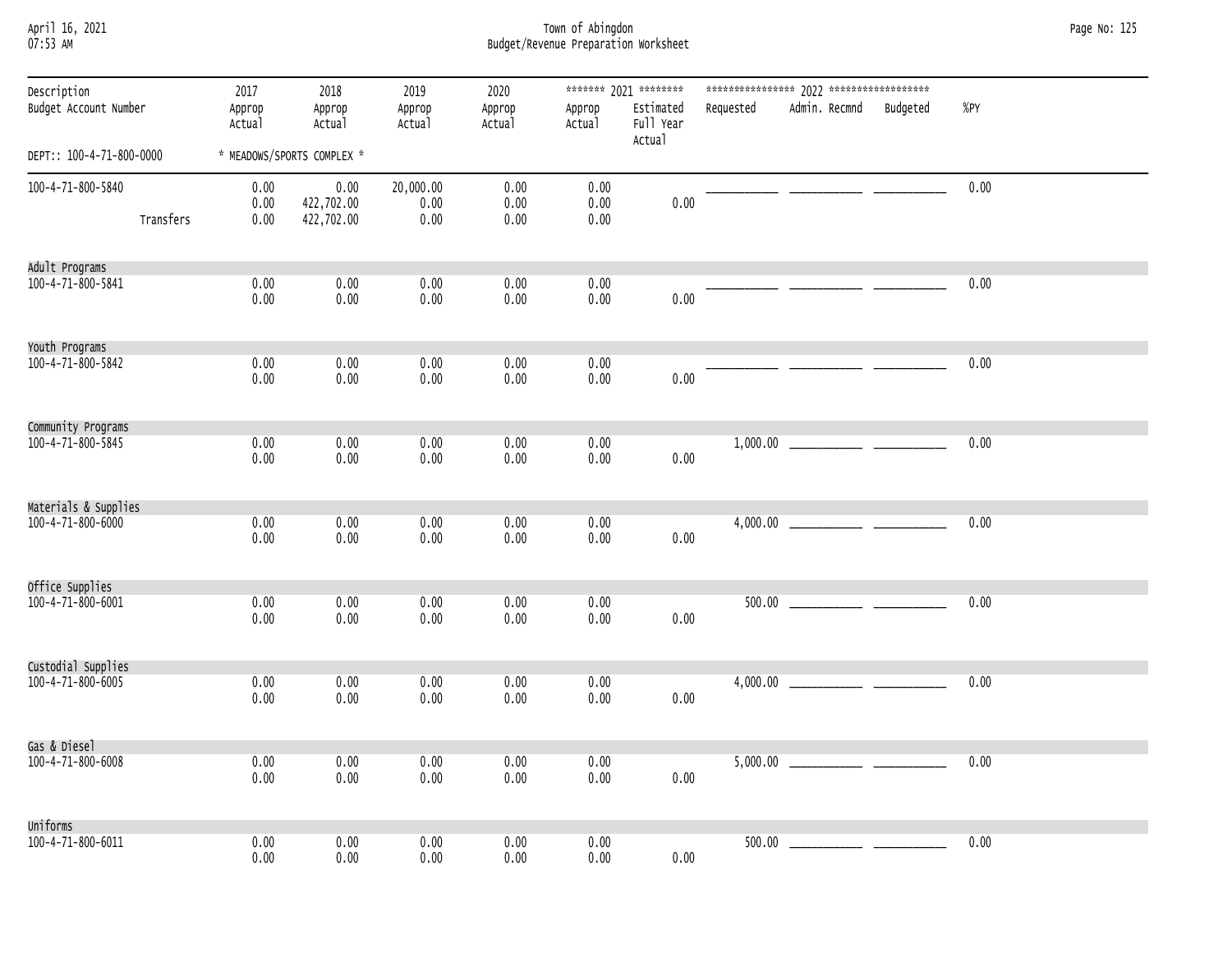April 16, 2021 Town of Abingdon Page No: 126 07:53 AM Budget/Revenue Preparation Worksheet

| Description                       |           | 2017                      | 2018                                      | 2019                                      | 2020                                   |                      | ******* 2021 ********  |            |               |          |      |  |
|-----------------------------------|-----------|---------------------------|-------------------------------------------|-------------------------------------------|----------------------------------------|----------------------|------------------------|------------|---------------|----------|------|--|
| Budget Account Number             |           | Approp<br>Actual          | Approp<br>Actual                          | Approp<br>Actual                          | Approp<br>Actual                       | Approp<br>Actual     | Estimated<br>Full Year | Requested  | Admin. Recmnd | Budgeted | %PY  |  |
| DEPT:: 100-4-71-800-0000          |           |                           | * MEADOWS/SPORTS COMPLEX *                |                                           |                                        |                      | Actual                 |            |               |          |      |  |
| Contingency                       |           |                           |                                           |                                           |                                        |                      |                        |            |               |          |      |  |
| 100-4-71-800-6020                 |           | 0.00<br>0.00              | 0.00<br>0.00                              | 0.00<br>0.00                              | 0.00<br>0.00                           | 0.00<br>0.00         | 0.00                   | 2,000.00   |               |          | 0.00 |  |
| Road Construction - Meadows CO    |           |                           |                                           |                                           |                                        |                      |                        |            |               |          |      |  |
| 100-4-71-800-8115                 |           | 0.00<br>0.00              | 5,000,000.00<br>1,651,669.88              | 2,800,000.00<br>3,568,042.79              | 0.00<br>611,079.41                     | 0.00<br>0.00         | 0.00                   |            |               |          | 0.00 |  |
|                                   | Transfers | 0.00                      | 422,702.00-                               | 925,000.00                                | 612,000.00                             | 0.00                 |                        |            |               |          |      |  |
| Field Construction - Meadows CO   |           |                           |                                           |                                           |                                        |                      |                        |            |               |          |      |  |
| 100-4-71-800-8116                 | Transfers | 0.00<br>0.00<br>0.00      | 1,500,000.00<br>474,093.50<br>46,518.41-  | 2,000,000.00<br>273,026.86<br>925,000.00- | 645,000.00<br>766,585.34<br>130,000.00 | 0.00<br>0.00<br>0.00 | 0.00                   |            |               |          | 0.00 |  |
|                                   |           |                           |                                           |                                           |                                        |                      |                        |            |               |          |      |  |
| Construction (Other) - Meadows CO |           |                           |                                           |                                           |                                        |                      |                        |            |               |          |      |  |
| 100-4-71-800-8117                 |           | 0.00<br>0.00              | 0.00<br>0.00                              | 400,000.00<br>0.00                        | 0.00<br>0.00                           | 0.00<br>0.00         | 0.00                   |            |               |          | 0.00 |  |
| Control Total                     |           | 216,194.98<br>216,192.98  | 6,500,000.00<br>2,580,520.05              | 5,320,000.00<br>3,841,069.65              | 645,500.00<br>1,548,631.27             | 0.00<br>0.00         | 0.00                   | 317,485.00 | 0.00          | 0.00     | 0.00 |  |
|                                   | Transfers | 0.00                      | 14,463.41-                                | 0.00                                      | 913,000.00                             | 0.00                 |                        |            |               |          |      |  |
| DEPT: Total                       |           | 216,194.98<br>216, 192.98 | 6,500,000.00<br>2,580,520.05 3,841,069.65 | 5,320,000.00                              | 645,500.00<br>1,548,631.27             | 0.00<br>0.00         | 0.00                   | 317,485.00 | 0.00          | 0.00     | 0.00 |  |
|                                   | Transfers | 0.00                      | 14,463.41-                                | 0.00                                      | 913,000.00                             | 0.00                 |                        |            |               |          |      |  |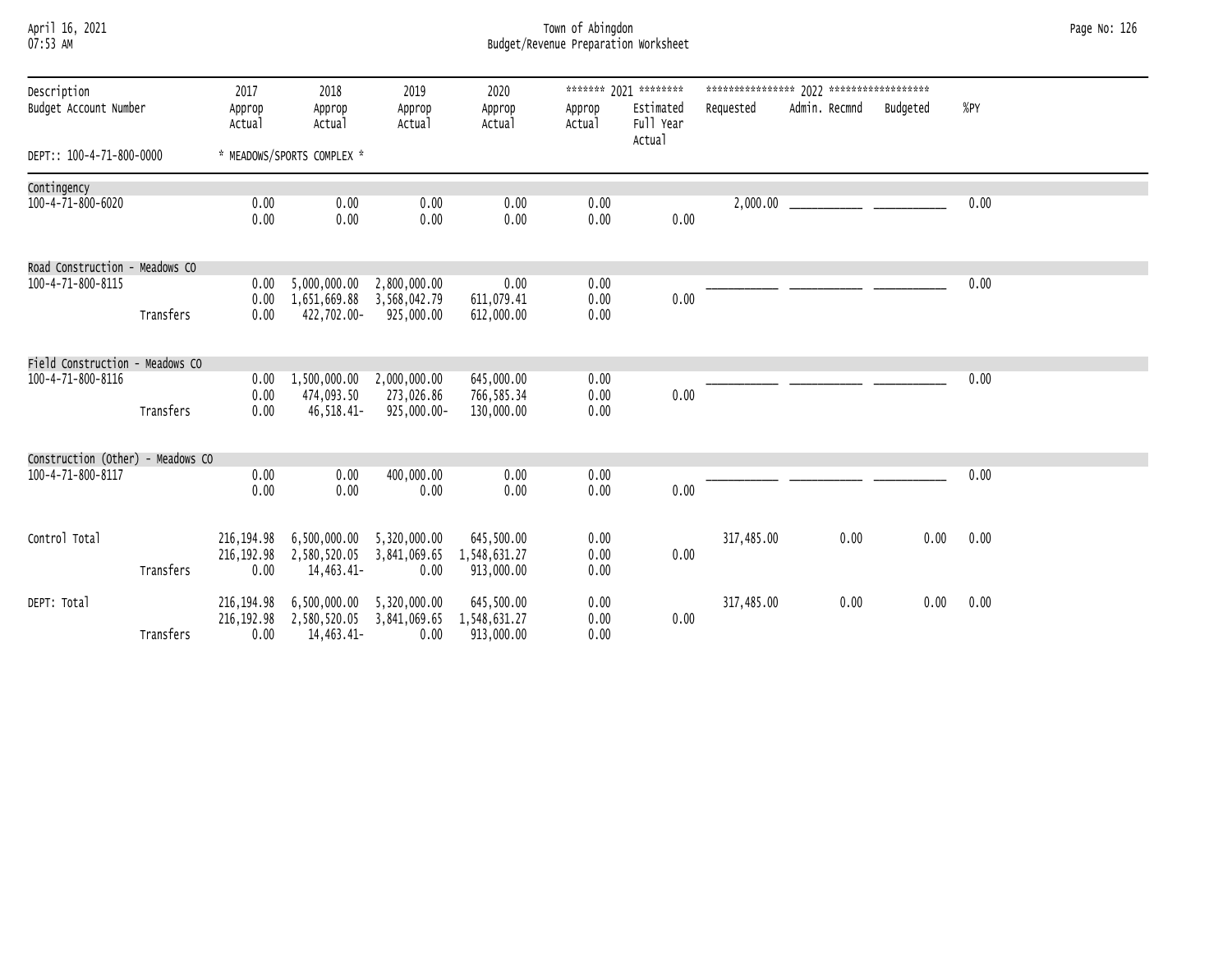| April 16, 2021<br>07:53 AM                             |           |                                       |                                       |                                      |                                  | Town of Abingdon                 | Budget/Revenue Preparation Worksheet                      |             |               |          |        | Page No: 127 |
|--------------------------------------------------------|-----------|---------------------------------------|---------------------------------------|--------------------------------------|----------------------------------|----------------------------------|-----------------------------------------------------------|-------------|---------------|----------|--------|--------------|
| Description<br>Budget Account Number                   |           | 2017<br>Approp<br>Actual              | 2018<br>Approp<br>Actual              | 2019<br>Approp<br>Actual             | 2020<br>Approp<br>Actual         | Approp<br>Actual                 | ******* 2021 ********<br>Estimated<br>Full Year<br>Actual | Requested   | Admin. Recmnd | Budgeted | $%$ PY |              |
| DEPT:: 100-4-81-000-0000                               |           |                                       | ** COMMUNITY DEVELOPMENT **           |                                      |                                  |                                  |                                                           |             |               |          |        |              |
| ** COMMUNITY DEVELOPMENT **<br>100-4-81-000-0000       |           |                                       |                                       |                                      |                                  |                                  |                                                           |             |               |          |        |              |
|                                                        |           |                                       |                                       |                                      |                                  |                                  |                                                           |             |               |          |        |              |
| * DIRECTOR OF PLANNING & ZONING *<br>100-4-81-100-0000 |           |                                       |                                       |                                      |                                  |                                  |                                                           |             |               |          |        |              |
| Salaries Staff - Regular                               |           |                                       |                                       |                                      |                                  |                                  |                                                           |             |               |          |        |              |
| 100-4-81-100-1101                                      | Transfers | 175,893.00<br>84,368.60<br>46,048.00- | 102,438.00<br>46,632.57<br>56,402.00- | 90,422.00<br>125,947.05<br>30,775.00 | 132,948.00<br>132,453.66<br>0.00 | 133,062.00<br>108,280.87<br>0.00 | 0.00                                                      | 134, 210.00 |               |          | 0.00   |              |
| Salaries & Wages - Overtime                            |           |                                       |                                       |                                      |                                  |                                  |                                                           |             |               |          |        |              |
| 100-4-81-100-1201                                      |           | 0.00<br>0.00                          | 0.00<br>0.00                          | 0.00<br>0.00                         | 0.00<br>0.00                     | 0.00<br>0.00                     | 0.00                                                      |             |               |          | 0.00   |              |
| Salaries & Wages Regular PT                            |           |                                       |                                       |                                      |                                  |                                  |                                                           |             |               |          |        |              |
| 100-4-81-100-1301                                      |           | 0.00<br>0.00                          | 0.00<br>0.00                          | 0.00<br>0.00                         | 0.00<br>0.00                     | 0.00<br>0.00                     | 0.00                                                      |             |               |          | 0.00   |              |
| Fica                                                   |           |                                       |                                       |                                      |                                  |                                  |                                                           |             |               |          |        |              |
| 100-4-81-100-2100                                      | Transfers | 13,456.00<br>6,076.71<br>3,789.00-    | 783.00<br>3,443.25<br>3,388.44        | 6,917.00<br>8,898.59<br>1,953.00     | 10,171.00<br>9,355.66<br>0.00    | 10,179.00<br>7,686.60<br>0.00    | 0.00                                                      |             |               |          | 0.00   |              |
| Vrs - Retirement                                       |           |                                       |                                       |                                      |                                  |                                  |                                                           |             |               |          |        |              |
| 100-4-81-100-2200                                      | Transfers | 11,589.00<br>5,300.58<br>$3,095.00 -$ | 10,271.00<br>5,681.12<br>$5,069.00 -$ | 9,424.00<br>12,761.60<br>3,800.00    | 13,848.00<br>13,835.44<br>0.00   | 13,172.00<br>11,034.16<br>0.00   | 0.00                                                      | 14,030.00   |               |          | 0.00   |              |
| Hospitalization Insurance                              |           |                                       |                                       |                                      |                                  |                                  |                                                           |             |               |          |        |              |
| 100-4-81-100-2300                                      | Transfers | 41,923.00<br>21,419.65<br>14, 312.00- | 21,456.00<br>10,727.99<br>10,643.00-  | 22,658.00<br>31,693.74<br>9,566.00   | 35,034.00<br>38,652.26<br>0.00   | 39,514.00<br>31,914.96<br>0.00   | 0.00                                                      |             |               |          | 0.00   |              |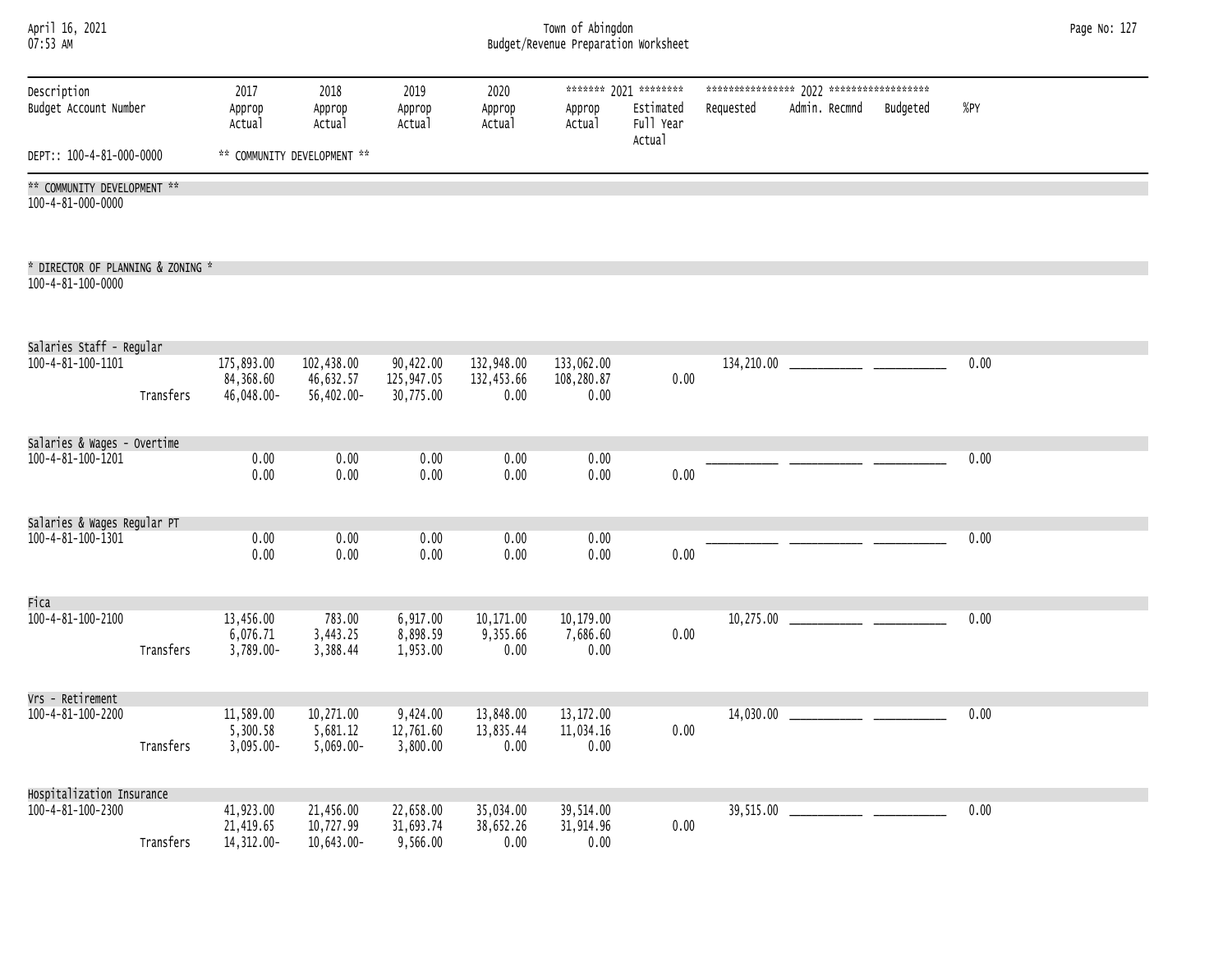#### April 16, 2021 Town of Abingdon Page No: 128 07:53 AM Budget/Revenue Preparation Worksheet

| Description<br>Budget Account Number |           | 2017<br>Approp<br>Actual                                         | 2018<br>Approp<br>Actual          | 2019<br>Approp<br>Actual           | 2020<br>Approp<br>Actual                | Approp<br>Actual               | ******* 2021 ********<br>Estimated<br>Full Year<br>Actual | Requested  | Admin. Recmnd | Budgeted | %PY  |
|--------------------------------------|-----------|------------------------------------------------------------------|-----------------------------------|------------------------------------|-----------------------------------------|--------------------------------|-----------------------------------------------------------|------------|---------------|----------|------|
| DEPT:: 100-4-81-100-0000             |           |                                                                  | * DIRECTOR OF PLANNING & ZONING * |                                    |                                         |                                |                                                           |            |               |          |      |
| Vrs - Life Insurance                 |           |                                                                  |                                   |                                    |                                         |                                |                                                           |            |               |          |      |
| 100-4-81-100-2400                    | Transfers | 2,297.00<br>1,050.56<br>$613.00 -$                               | 1,337.00<br>579.72<br>383.00-     | 1,183.00<br>1,578.04<br>395.00     | 1,738.00<br>1,714.70<br>0.00            | 1,777.00<br>1,488.90<br>0.00   | 0.00                                                      |            |               |          | 0.00 |
| Unemployment Insurance               |           |                                                                  |                                   |                                    |                                         |                                |                                                           |            |               |          |      |
| 100-4-81-100-2600                    | Transfers | 685.00<br>120.80<br>0.00                                         | 242.00<br>221.59<br>11.00         | 202.00<br>170.17<br>101.00         | 180.00<br>138.84<br>0.00                | 180.00<br>185.86<br>0.00       | 0.00                                                      |            |               |          | 0.00 |
| Workman's Comp.                      |           |                                                                  |                                   |                                    |                                         |                                |                                                           |            |               |          |      |
| 100-4-81-100-2700                    | Transfers | 193.00<br>99.71<br>0.00                                          | 92.00<br>1,228.35<br>1,080.00     | 81.00<br>2,790.78<br>3,025.00      | 3,113.00<br>3,066.91<br>0.00            | 3,073.00<br>2,501.13<br>0.00   | 0.00                                                      |            |               |          | 0.00 |
| Contractual Services & Licenses      |           |                                                                  |                                   |                                    |                                         |                                |                                                           |            |               |          |      |
| 100-4-81-100-3100                    | Transfers | 0.00<br>0.00<br>0.00<br>Detail: Berkley Group - ordinance update | 0.00<br>980.00<br>2,000.00        | 17,000.00<br>21,000.00<br>3,120.00 | 52,110.00<br>41,457.47<br>$10,000.00 -$ | 95,000.00<br>14,781.71<br>0.00 | 0.00                                                      | 110,000.00 | 0.00          | 0.00     | 0.00 |
|                                      |           |                                                                  |                                   |                                    |                                         |                                |                                                           |            |               |          |      |
| Contractual Svcs - Enterprise Lease  |           |                                                                  |                                   |                                    |                                         |                                |                                                           |            |               |          |      |
| 100-4-81-100-3101                    |           | 0.00<br>0.00                                                     | 0.00<br>0.00                      | 5,322.00<br>4,705.86               | 5,100.00<br>4,655.01                    | 5,101.00<br>2,744.94           | 0.00                                                      |            |               |          | 0.00 |
| Blight & Nuisance Abatements         |           |                                                                  |                                   |                                    |                                         |                                |                                                           |            |               |          |      |
| 100-4-81-100-3313                    |           | 0.00<br>0.00                                                     | 0.00<br>0.00                      | 0.00<br>0.00                       | 0.00<br>0.00                            | 20,000.00<br>173.15            | 0.00                                                      |            |               |          | 0.00 |
| Publicity & Advertisements           |           |                                                                  |                                   |                                    |                                         |                                |                                                           |            |               |          |      |
| 100-4-81-100-3600                    |           | 0.00<br>0.00                                                     | 0.00<br>0.00                      | 0.00<br>0.00                       | 0.00<br>0.00                            | 0.00<br>0.00                   | 0.00                                                      |            |               |          | 0.00 |
| Postage                              |           |                                                                  |                                   |                                    |                                         |                                |                                                           |            |               |          |      |
| 100-4-81-100-5210                    |           | 0.00<br>0.00                                                     | 0.00<br>0.00                      | 0.00<br>0.00                       | 0.00<br>0.00                            | 0.00<br>0.00                   | 0.00                                                      |            |               |          | 0.00 |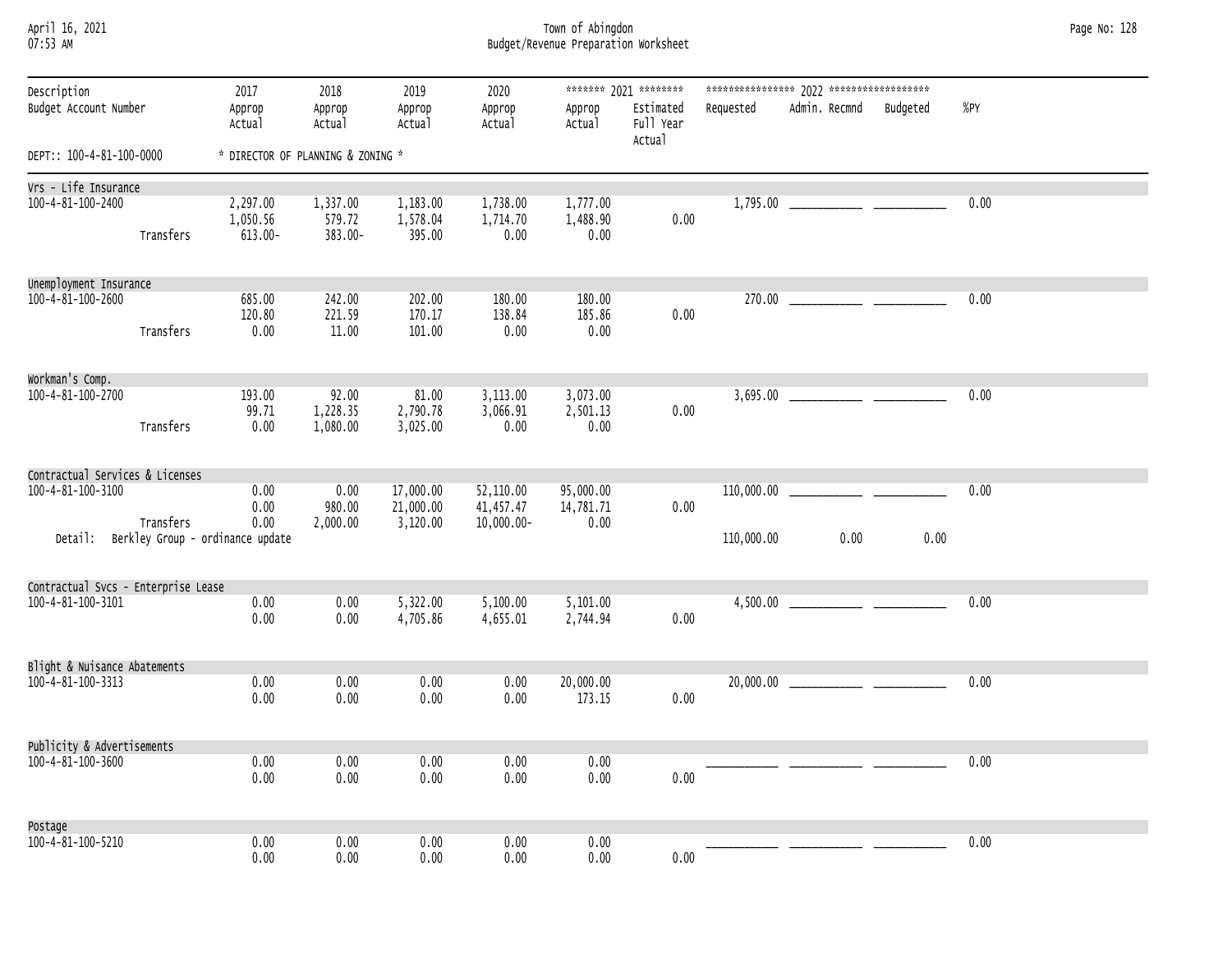| April 16, 2021 |  |
|----------------|--|
| $07.53$ AM     |  |

## April 16, 2021 Town of Abingdon Page No: 129 07:53 AM Budget/Revenue Preparation Worksheet

| Description<br>Budget Account Number |           | 2017<br>Approp<br>Actual     | 2018<br>Approp<br>Actual            | 2019<br>Approp<br>Actual         | 2020<br>Approp<br>Actual     | Approp<br>Actual             | ******* 2021 ********<br>Estimated<br>Full Year<br>Actual | Requested | Admin. Recmnd                           | Budgeted | %PY  |
|--------------------------------------|-----------|------------------------------|-------------------------------------|----------------------------------|------------------------------|------------------------------|-----------------------------------------------------------|-----------|-----------------------------------------|----------|------|
| DEPT:: 100-4-81-100-0000             |           |                              | * DIRECTOR OF PLANNING & ZONING *   |                                  |                              |                              |                                                           |           |                                         |          |      |
| Telephone                            |           |                              |                                     |                                  |                              |                              |                                                           |           |                                         |          |      |
| 100-4-81-100-5230                    | Transfers | 0.00<br>4,493.85<br>4,097.00 | 4,420.00<br>3,990.54<br>0.00        | 3,920.00<br>5,514.60<br>2,850.00 | 4,290.00<br>4,170.83<br>0.00 | 4,290.00<br>1,796.49<br>0.00 | 0.00                                                      | 2,900.00  |                                         |          | 0.00 |
| Travel - Lodging                     |           |                              |                                     |                                  |                              |                              |                                                           |           |                                         |          |      |
| 100-4-81-100-5500                    | Transfers | 4,000.00<br>2,936.10<br>0.00 | 4,000.00<br>209.25<br>$1,000.00-$   | 4,000.00<br>1,486.44<br>0.00     | 3,500.00<br>1,034.61<br>0.00 | 0.00<br>0.00<br>0.00         | 0.00                                                      | 600.00    |                                         |          | 0.00 |
| Travel - Meals                       |           |                              |                                     |                                  |                              |                              |                                                           |           |                                         |          |      |
| 100-4-81-100-5501                    |           | 0.00<br>0.00                 | 0.00<br>0.00                        | 0.00<br>0.00                     | 0.00<br>0.00                 | 0.00<br>0.00                 | 0.00                                                      | 250.00    | <u> 1990 - Johann Barbara, martin a</u> |          | 0.00 |
| Travel - Transportation              |           |                              |                                     |                                  |                              |                              |                                                           |           |                                         |          |      |
| 100-4-81-100-5502                    |           | 0.00<br>0.00                 | 0.00<br>0.00                        | 0.00<br>0.00                     | 0.00<br>0.00                 | 0.00<br>0.00                 | 0.00                                                      |           |                                         |          | 0.00 |
| Travel - Other                       |           |                              |                                     |                                  |                              |                              |                                                           |           |                                         |          |      |
| 100-4-81-100-5503                    |           | 0.00<br>0.00                 | 0.00<br>0.00                        | 0.00<br>0.00                     | 0.00<br>0.00                 | 0.00<br>0.00                 | 0.00                                                      |           |                                         |          | 0.00 |
| Training                             |           |                              |                                     |                                  |                              |                              |                                                           |           |                                         |          |      |
| 100-4-81-100-5540                    | Transfers | 5,000.00<br>4,853.29<br>0.00 | 5,000.00<br>3,020.79<br>$1,000.00-$ | 4,500.00<br>1,274.71<br>0.00     | 4,000.00<br>1,513.02<br>0.00 | 1,000.00<br>0.00<br>0.00     | 0.00                                                      |           |                                         |          | 0.00 |
| Meeting Expenses                     |           |                              |                                     |                                  |                              |                              |                                                           |           |                                         |          |      |
| $100 - 4 - 81 - 100 - 5800$          | Transfers | 500.00<br>65.19<br>0.00      | 250.00<br>0.00<br>0.00              | 250.00<br>406.54<br>500.00       | 750.00<br>175.00<br>0.00     | 750.00<br>0.00<br>0.00       | 0.00                                                      |           |                                         |          | 0.00 |
| Dues & Subscriptions                 |           |                              |                                     |                                  |                              |                              |                                                           |           |                                         |          |      |
| 100-4-81-100-5810                    |           | 2,500.00<br>1,130.00         | 1,000.00<br>705.00                  | 1,000.00<br>943.21               | 2,000.00<br>485.00           | 500.00<br>395.00             | 0.00                                                      | 500.00    |                                         |          | 0.00 |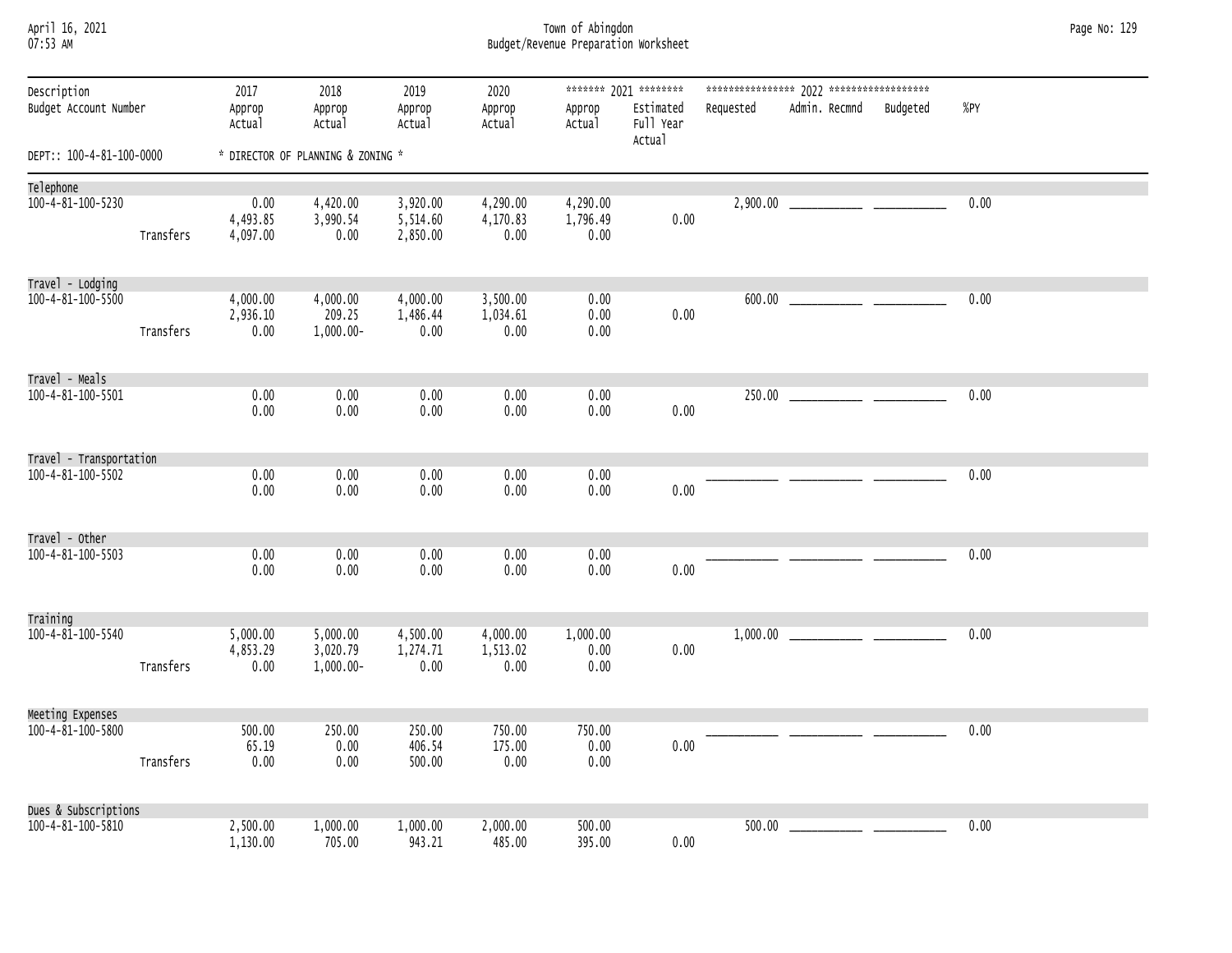| April 16, 2021 |  |
|----------------|--|
| 07.53 AM       |  |

#### April 16, 2021 Town of Abingdon Page No: 130 07:53 AM Budget/Revenue Preparation Worksheet

| Description<br>Budget Account Number         |           | 2017<br>Approp<br>Actual               | 2018<br>Approp<br>Actual                | 2019<br>Approp<br>Actual              | 2020<br>Approp<br>Actual               | Approp<br>Actual                    | ******* 2021 ********<br>Estimated<br>Full Year<br>Actual | Requested  | Admin. Recmnd | Budgeted | %PY  |  |
|----------------------------------------------|-----------|----------------------------------------|-----------------------------------------|---------------------------------------|----------------------------------------|-------------------------------------|-----------------------------------------------------------|------------|---------------|----------|------|--|
| DEPT:: 100-4-81-100-0000                     |           |                                        | * DIRECTOR OF PLANNING & ZONING *       |                                       |                                        |                                     |                                                           |            |               |          |      |  |
| Office Supplies                              |           |                                        |                                         |                                       |                                        |                                     |                                                           |            |               |          |      |  |
| 100-4-81-100-6001                            |           | 2,000.00<br>1,755.83                   | 2,000.00<br>1,579.80                    | 2,000.00<br>1,803.46                  | 1,750.00<br>1,002.71                   | 1,750.00<br>427.09                  | 0.00                                                      | 1,000.00   |               |          | 0.00 |  |
| Gas & Diesel                                 |           |                                        |                                         |                                       |                                        |                                     |                                                           |            |               |          |      |  |
| 100-4-81-100-6008                            | Transfers | 0.00<br>203.41<br>220.00               | 390.00<br>0.00<br>0.00                  | 0.00<br>448.69<br>500.00              | 500.00<br>316.21<br>0.00               | 500.00<br>177.09<br>0.00            | 0.00                                                      |            |               |          | 0.00 |  |
| Dues & Subscriptions                         |           |                                        |                                         |                                       |                                        |                                     |                                                           |            |               |          |      |  |
| 100-4-81-100-6012                            |           | 0.00<br>0.00                           | 0.00<br>0.00                            | 0.00<br>0.00                          | 0.00<br>0.00                           | 0.00<br>0.00                        | 0.00                                                      |            |               |          | 0.00 |  |
| Planning Commission                          |           |                                        |                                         |                                       |                                        |                                     |                                                           |            |               |          |      |  |
| 100-4-81-100-6500                            | Transfers | 1,000.00<br>840.28<br>0.00             | 1,500.00<br>73.50<br>0.00               | 8,500.00<br>21.00<br>$6,120.00 -$     | 2,000.00<br>580.50<br>0.00             | 0.00<br>613.27<br>0.00              | 0.00                                                      |            |               |          | 0.00 |  |
|                                              |           |                                        |                                         |                                       |                                        |                                     |                                                           |            |               |          |      |  |
| Board of Zoning Appeals<br>100-4-81-100-6501 |           | 500.00                                 | 1,500.00                                | 3,000.00                              | 1,500.00                               | 0.00                                |                                                           |            |               |          | 0.00 |  |
|                                              | Transfers | 0.00<br>0.00                           | 1,237.69<br>0.00                        | 0.00<br>$1,500.00 -$                  | 0.00<br>0.00                           | 0.00<br>0.00                        | 0.00                                                      |            |               |          |      |  |
| Historical Preservation Review Board         |           |                                        |                                         |                                       |                                        |                                     |                                                           |            |               |          |      |  |
| 100-4-81-100-6502                            |           | 5,000.00<br>697.43                     | 2,000.00<br>0.00                        | 2,000.00<br>0.00                      | 1,500.00<br>0.00                       | 500.00<br>33.53                     | 0.00                                                      |            |               |          | 0.00 |  |
|                                              | Transfers | 0.00                                   | 0.00                                    | $1,000.00-$                           | 0.00                                   | 0.00                                |                                                           |            |               |          |      |  |
| Capital Outlay                               |           |                                        |                                         |                                       |                                        |                                     |                                                           |            |               |          |      |  |
| 100-4-81-100-8101                            | Transfers | 0.00<br>0.00<br>0.00                   | 0.00<br>0.00<br>5,503.00                | 10,000.00<br>0.00<br>0.00             | 10,000.00<br>7,015.76<br>0.00          | 0.00<br>0.00<br>0.00                | 0.00                                                      |            |               |          | 0.00 |  |
|                                              |           |                                        |                                         |                                       |                                        |                                     |                                                           |            |               |          |      |  |
| DEPT: Total                                  | Transfers | 266,536.00<br>135,411.99<br>63,540.00- | 158,679.00<br>80, 311.16<br>62, 514.56- | 192,379.00<br>221,444.48<br>47,965.00 | 286,032.00<br>261,623.59<br>10,000.00- | 330, 348.00<br>184, 234. 75<br>0.00 | 0.00                                                      | 344,540.00 | 0.00          | 0.00     | 0.00 |  |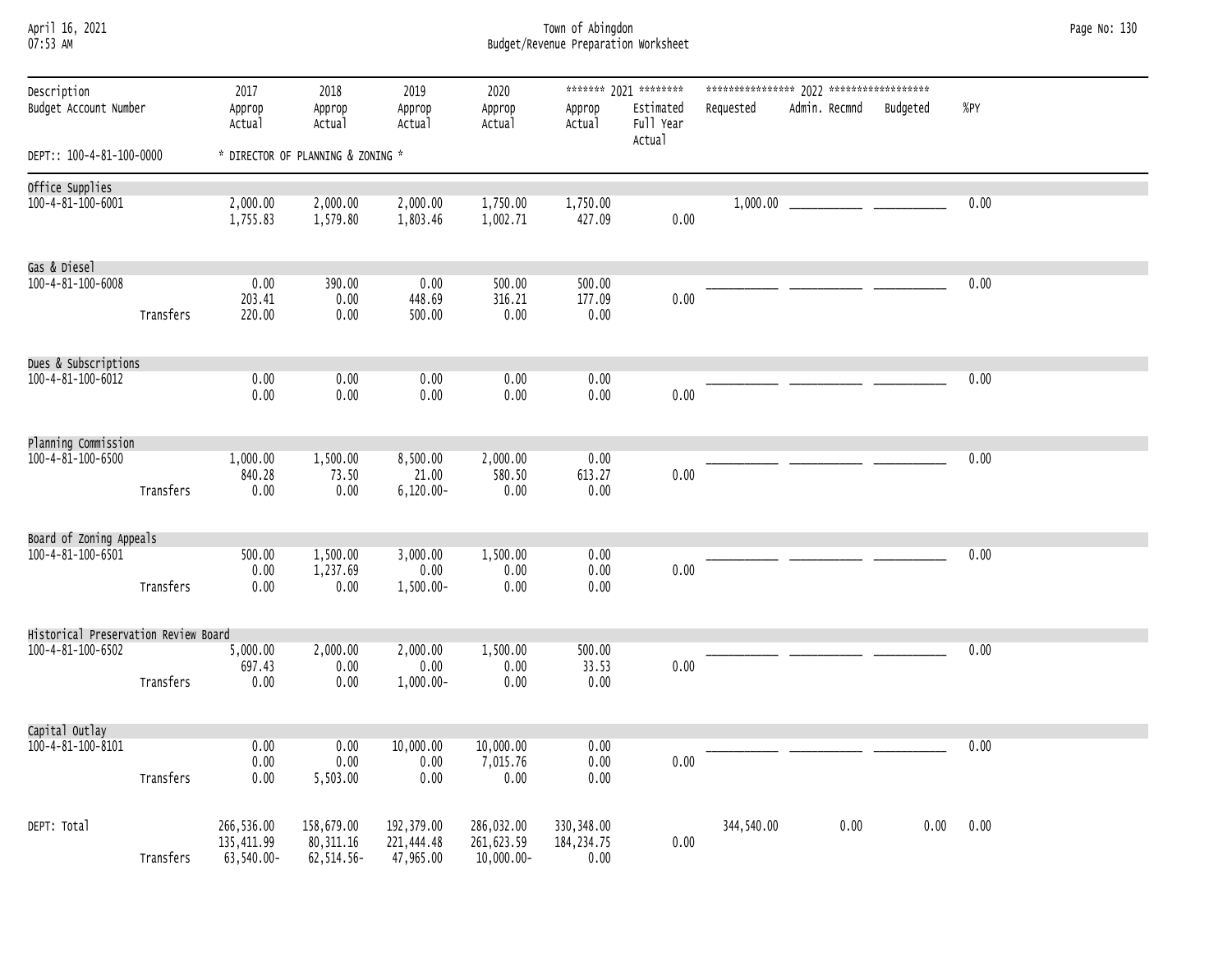| April 16, 2021 |  |
|----------------|--|
| 07.53 AM       |  |

# April 16, 2021 Town of Abingdon Page No: 131 07:53 AM Budget/Revenue Preparation Worksheet

| Description              |           | 2017                                   | 2018                             | 2019                                   | 2020                           |                           | ******* 2021 ********            |           |               |          |      |
|--------------------------|-----------|----------------------------------------|----------------------------------|----------------------------------------|--------------------------------|---------------------------|----------------------------------|-----------|---------------|----------|------|
| Budget Account Number    |           | Approp<br>Actual                       | Approp<br>Actual                 | Approp<br>Actual                       | Approp<br>Actual               | Approp<br>Actual          | Estimated<br>Full Year<br>Actual | Requested | Admin. Recmnd | Budgeted | %PY  |
| DEPT:: 100-4-81-200-0000 |           | *COMMUNITY PROGRAMS*                   |                                  |                                        |                                |                           |                                  |           |               |          |      |
| Musical Events           |           |                                        |                                  |                                        |                                |                           |                                  |           |               |          |      |
| 100-4-81-200-5842        | Transfers | 4,500.00<br>8,050.00<br>3,550.00       | 0.00<br>447.56<br>500.00         | 0.00<br>0.00<br>0.00                   | 0.00<br>0.00<br>0.00           | 0.00<br>0.00<br>0.00      | 0.00                             |           |               |          | 0.00 |
| January Jams             |           |                                        |                                  |                                        |                                |                           |                                  |           |               |          |      |
| 100-4-81-200-6500        | Transfers | 82,800.00<br>75,518.05<br>$6,000.00 -$ | 79,200.00<br>86,576.18<br>0.00   | 80,000.00<br>73,251.73<br>$6,710.00 -$ | 80,000.00<br>63,201.63<br>0.00 | 80,000.00<br>0.00<br>0.00 | 0.00                             |           |               |          | 0.00 |
| Thursday Jams            |           |                                        |                                  |                                        |                                |                           |                                  |           |               |          |      |
| 100-4-81-200-6501        | Transfers | 55,200.00<br>58,264.81<br>0.00         | 55,000.00<br>54,109.92<br>0.00   | 58,000.00<br>67,133.90<br>7,242.00     | 65,000.00<br>13,069.86<br>0.00 | 51,500.00<br>0.00<br>0.00 | 0.00                             |           |               |          | 0.00 |
| Abingdon Sessions        |           |                                        |                                  |                                        |                                |                           |                                  |           |               |          |      |
| 100-4-81-200-6502        | Transfers | 20,650.00<br>40.00<br>$10,535.00 -$    | 10,000.00<br>648.95<br>7,650.00- | 0.00<br>0.00<br>0.00                   | 25,000.00<br>98,282.00<br>0.00 | 0.00<br>0.00<br>0.00      | 0.00                             |           |               |          | 0.00 |
| July 4th Celebration     |           |                                        |                                  |                                        |                                |                           |                                  |           |               |          |      |
| 100-4-81-200-6503        | Transfers | 0.00<br>7,197.77<br>6,077.00           | 3,000.00<br>9,682.24<br>1,650.00 | 5,500.00<br>5,920.00<br>420.00         | 6,000.00<br>1,900.26<br>0.00   | 0.00<br>0.00<br>0.00      | 0.00                             |           |               |          | 0.00 |
| Shamrock After Party     |           |                                        |                                  |                                        |                                |                           |                                  |           |               |          |      |
| 100-4-81-200-6504        | Transfers | 1,300.00<br>1,600.00<br>300.00         | 1,300.00<br>0.00<br>0.00         | 0.00<br>0.00<br>0.00                   | 0.00<br>0.00<br>0.00           | 0.00<br>0.00<br>0.00      | 0.00                             |           |               |          | 0.00 |
| Creeper Trail Fest       |           |                                        |                                  |                                        |                                |                           |                                  |           |               |          |      |
| 100-4-81-200-6505        | Transfers | 4,550.00<br>7,971.82<br>3,349.00       | 4,500.00<br>8,884.00<br>5,500.00 | 8,000.00<br>8,809.84<br>810.00         | 10,000.00<br>510.83<br>0.00    | 0.00<br>0.00<br>0.00      | 0.00                             |           |               |          | 0.00 |

Street Party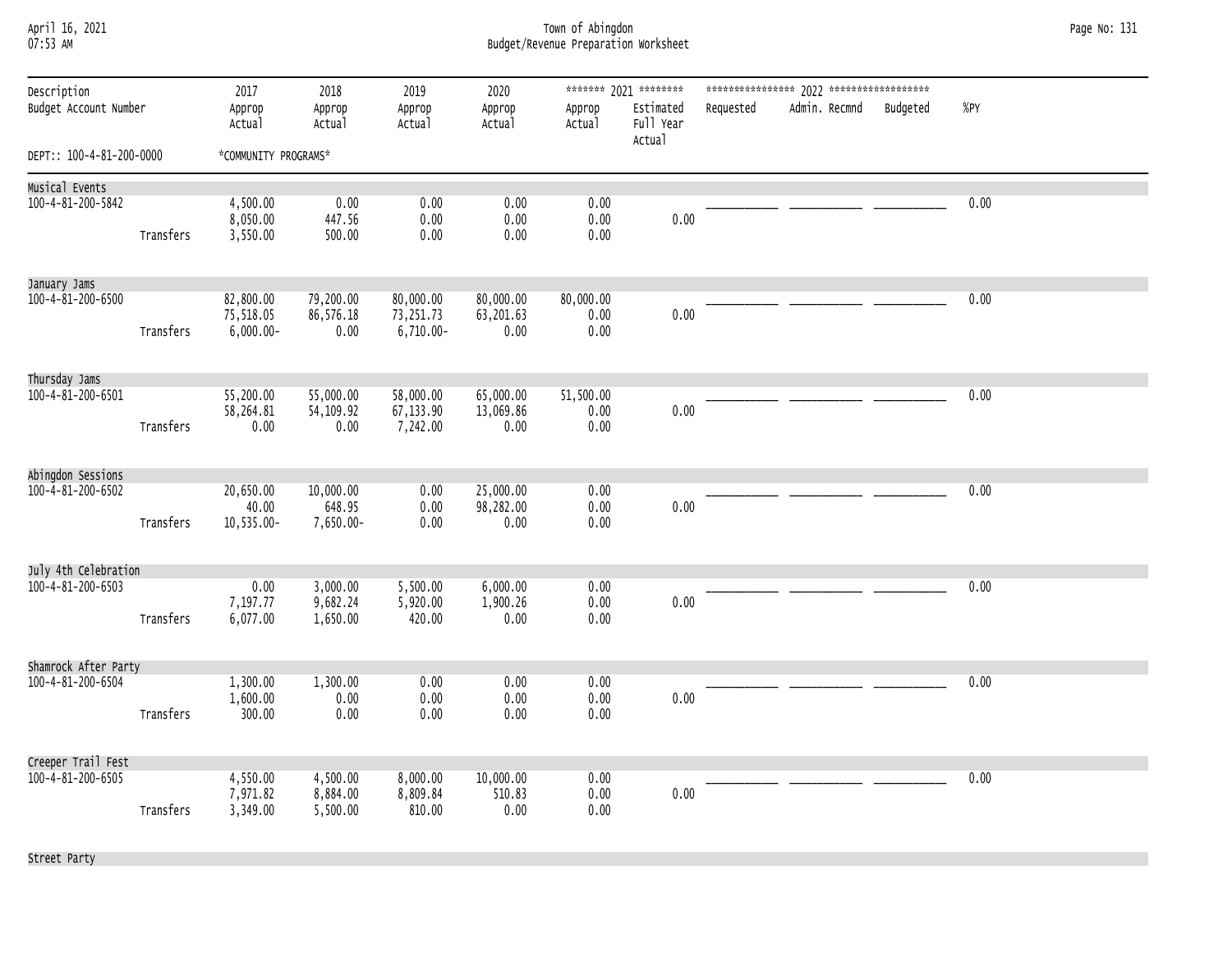April 16, 2021 Town of Abingdon Page No: 132 07:53 AM Budget/Revenue Preparation Worksheet

| Description              |           | 2017                                   | 2018                                   | 2019                                  | 2020                                      |                                  | ******* 2021 ********            |            |               |          |      |
|--------------------------|-----------|----------------------------------------|----------------------------------------|---------------------------------------|-------------------------------------------|----------------------------------|----------------------------------|------------|---------------|----------|------|
| Budget Account Number    |           | Approp<br>Actual                       | Approp<br>Actual                       | Approp<br>Actual                      | Approp<br>Actual                          | Approp<br>Actual                 | Estimated<br>Full Year<br>Actual | Requested  | Admin. Recmnd | Budgeted | %PY  |
| DEPT:: 100-4-81-200-0000 |           | *COMMUNITY PROGRAMS*                   |                                        |                                       |                                           |                                  |                                  |            |               |          |      |
| 100-4-81-200-6506        | Transfers | 1,500.00<br>5,375.00<br>3,259.00       | 7,000.00<br>2,000.00<br>0.00           | 10,000.00<br>5,848.87<br>$3,962.00 -$ | 8,000.00<br>8,149.00<br>0.00              | 0.00<br>0.00<br>0.00             | 0.00                             |            |               |          | 0.00 |
| Buskerfest               |           |                                        |                                        |                                       |                                           |                                  |                                  |            |               |          |      |
| 100-4-81-200-6507        | Transfers | 0.00<br>0.00<br>0.00                   | 10,000.00<br>7,730.11<br>0.00          | 10,000.00<br>12,198.26<br>2,200.00    | 12,000.00<br>19,066.11<br>0.00            | 0.00<br>0.00<br>0.00             | 0.00                             |            |               |          | 0.00 |
| Control Total            | Transfers | 437,036.00<br>299,429.44<br>63,540.00- | 328,679.00<br>250,390.12<br>62,514.56- | 363,879.00<br>394,607.08<br>47,965.00 | 492,032.00<br>465,803.28<br>$10,000.00 -$ | 461,848.00<br>184,234.75<br>0.00 | 0.00                             | 344,540.00 | 0.00          | 0.00     | 0.00 |
| DEPT: Total              |           | 170,500.00<br>164,017.45               | 170,000.00<br>170,078.96               | 171,500.00<br>173, 162.60             | 206,000.00<br>204,179.69                  | 131,500.00<br>0.00               | 0.00                             | 0.00       | 0.00          | 0.00     | 0.00 |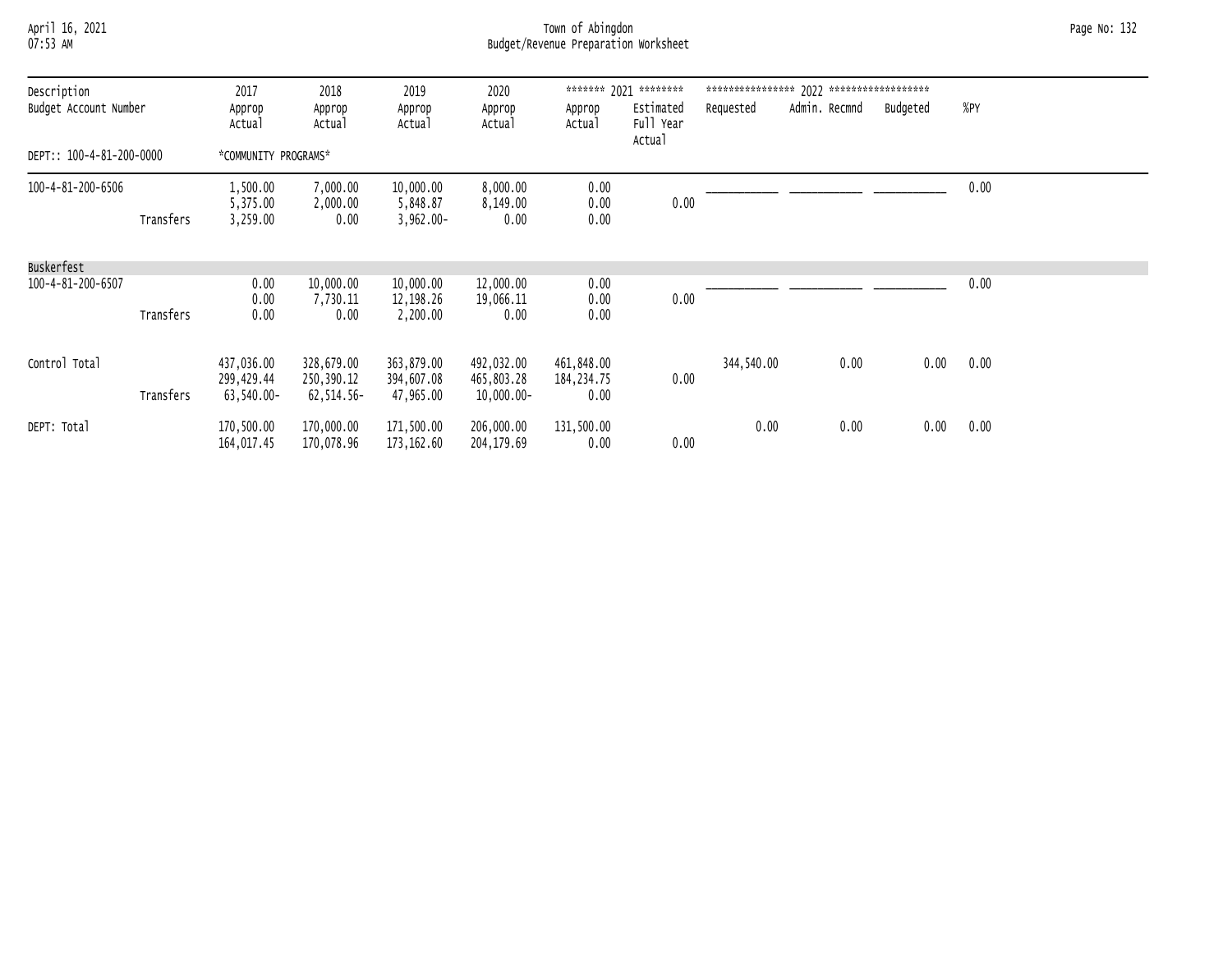| April 16, 2021<br>07:53 AM                    | Town of Abingdon<br>Budget/Revenue Preparation Worksheet |                          |                          |                          |                  |                                                 |           |                        |      |      |  |  |
|-----------------------------------------------|----------------------------------------------------------|--------------------------|--------------------------|--------------------------|------------------|-------------------------------------------------|-----------|------------------------|------|------|--|--|
| Description<br>Budget Account Number          | 2017<br>Approp<br>Actual                                 | 2018<br>Approp<br>Actual | 2019<br>Approp<br>Actual | 2020<br>Approp<br>Actual | Approp<br>Actual | ******* 2021 ********<br>Estimated<br>Full Year | Requested | Admin. Recmnd Budgeted |      | %PY  |  |  |
| DEPT:: 100-4-81-400-0000                      | * BOARDS & COMMISSIONS *                                 |                          |                          |                          |                  | Actual                                          |           |                        |      |      |  |  |
| * BOARDS & COMMISSIONS *<br>100-4-81-400-0000 |                                                          |                          |                          |                          |                  |                                                 |           |                        |      |      |  |  |
| Planning Commission                           |                                                          |                          |                          |                          |                  |                                                 |           |                        |      |      |  |  |
| 100-4-81-400-1111                             | 0.00<br>0.00                                             | 0.00<br>0.00             | 0.00<br>0.00             | 0.00<br>0.00             | 0.00<br>0.00     | 0.00                                            |           |                        |      | 0.00 |  |  |
| Economic Development Authority                |                                                          |                          |                          |                          |                  |                                                 |           |                        |      |      |  |  |
| 100-4-81-400-1112                             | 0.00<br>0.00                                             | 0.00<br>0.00             | 0.00<br>0.00             | 0.00<br>0.00             | 0.00<br>0.00     | 0.00                                            | 6,000.00  |                        |      | 0.00 |  |  |
| Board Of Zoning Appeals                       |                                                          |                          |                          |                          |                  |                                                 |           |                        |      |      |  |  |
| 100-4-81-400-1115                             | 0.00<br>0.00                                             | 0.00<br>0.00             | 0.00<br>0.00             | 0.00<br>0.00             | 0.00<br>0.00     | 0.00                                            |           |                        |      | 0.00 |  |  |
| Historic Presv.Review Board                   |                                                          |                          |                          |                          |                  |                                                 |           |                        |      |      |  |  |
| 100-4-81-400-1116                             | 0.00<br>0.00                                             | 0.00<br>0.00             | 0.00<br>0.00             | 0.00<br>0.00             | 0.00<br>0.00     | 0.00                                            |           |                        |      | 0.00 |  |  |
| Meeting Expenses                              |                                                          |                          |                          |                          |                  |                                                 |           |                        |      |      |  |  |
| 100-4-81-400-5800                             | 0.00<br>0.00                                             | 0.00<br>0.00             | 0.00<br>0.00             | 0.00<br>0.00             | 0.00<br>0.00     | 0.00                                            |           |                        |      | 0.00 |  |  |
| Control Total                                 | 0.00<br>0.00                                             | 0.00<br>0.00             | 0.00<br>0.00             | 0.00<br>0.00             | 0.00<br>0.00     | 0.00                                            | 6,000.00  | 0.00                   | 0.00 | 0.00 |  |  |
| DEPT: Total                                   | 0.00<br>0.00                                             | 0.00<br>0.00             | 0.00<br>0.00             | 0.00<br>0.00             | 0.00<br>0.00     | 0.00                                            | 6,000.00  | 0.00                   | 0.00 | 0.00 |  |  |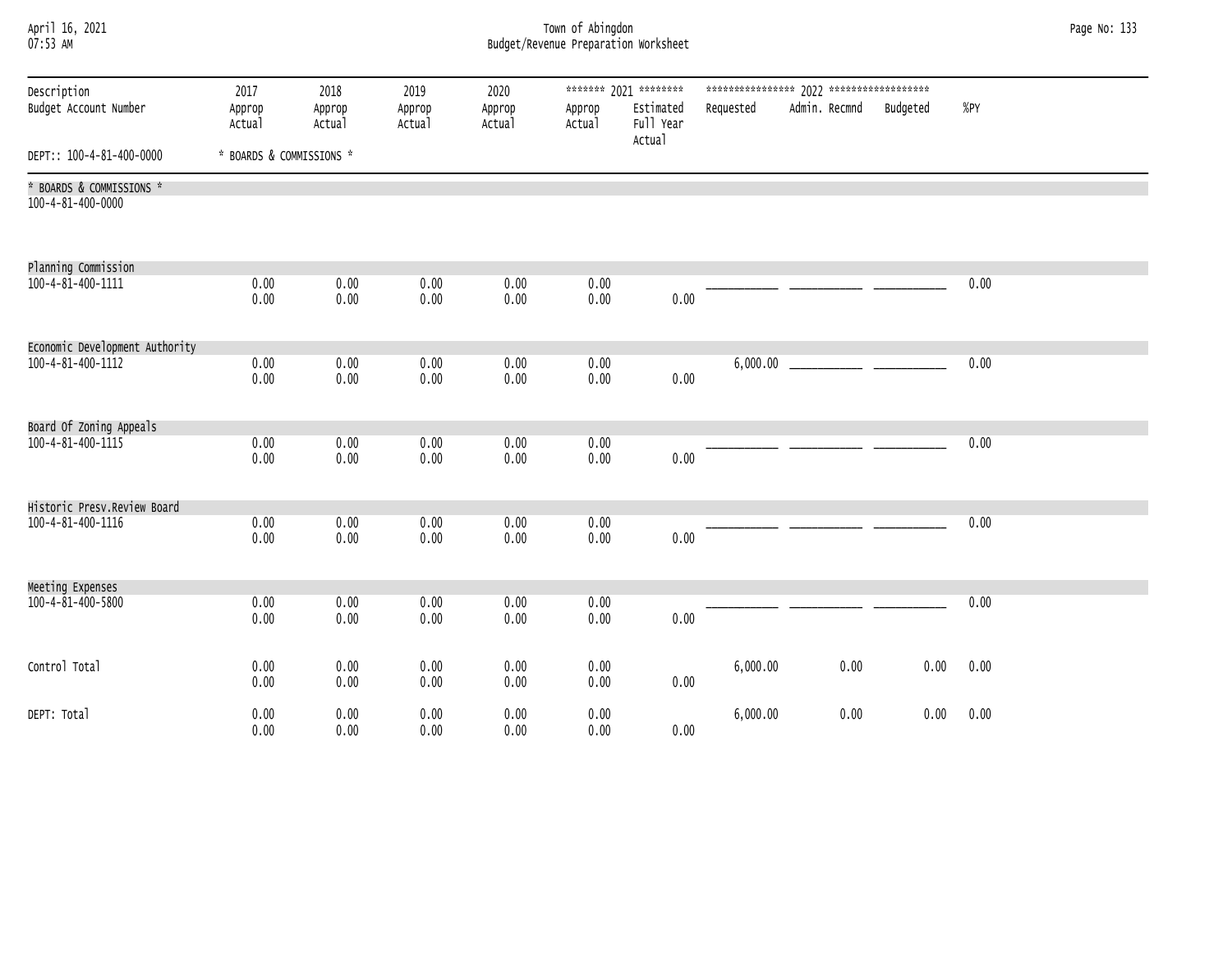| April 16, 2021<br>07:53 AM                      |                          | Town of Abingdon<br>Budget/Revenue Preparation Worksheet |                          |                          |                       |                                                           |           |               |          |      |  |  |
|-------------------------------------------------|--------------------------|----------------------------------------------------------|--------------------------|--------------------------|-----------------------|-----------------------------------------------------------|-----------|---------------|----------|------|--|--|
| Description<br>Budget Account Number            | 2017<br>Approp<br>Actual | 2018<br>Approp<br>Actual                                 | 2019<br>Approp<br>Actual | 2020<br>Approp<br>Actual | Approp<br>Actual      | ******* 2021 ********<br>Estimated<br>Full Year<br>Actual | Requested | Admin. Recmnd | Budgeted | %PY  |  |  |
| DEPT:: 100-4-81-500-0000                        | * ECONOMIC DEVELOPMENT * |                                                          |                          |                          |                       |                                                           |           |               |          |      |  |  |
| * ECONOMIC DEVELOPMENT *<br>100-4-81-500-0000   |                          |                                                          |                          |                          |                       |                                                           |           |               |          |      |  |  |
| Salaries & Wages - Regular<br>100-4-81-500-1101 | 35,805.00                | 47,818.00                                                | 48,806.00                | 49,813.00                | 56,351.00             |                                                           | 64,500.00 |               |          | 0.00 |  |  |
| Transfers                                       | 33, 165.42<br>0.00       | 48,580.09<br>578.00                                      | 48,995.71<br>0.00        | 52,066.24<br>0.00        | 48, 187.81<br>0.00    | 0.00                                                      |           |               |          |      |  |  |
| Salaries & Wages - Overtime                     |                          |                                                          |                          |                          |                       |                                                           |           |               |          |      |  |  |
| 100-4-81-500-1201                               | 0.00<br>0.00             | 0.00<br>0.00                                             | 0.00<br>0.00             | 0.00<br>0.00             | 0.00<br>0.00          | 0.00                                                      |           |               |          | 0.00 |  |  |
| Salaries & Wages Regular PT                     |                          |                                                          |                          |                          |                       |                                                           |           |               |          |      |  |  |
| 100-4-81-500-1301                               | 0.00<br>0.00             | 0.00<br>0.00                                             | 0.00<br>0.00             | 0.00<br>0.00             | 0.00<br>0.00          | 0.00                                                      |           |               |          | 0.00 |  |  |
| Fica<br>100-4-81-500-2100                       | 2,738.00                 | 3,658.00                                                 | 3,734.00                 | 3,811.00                 | 4,311.00              |                                                           | 4,840.00  |               |          | 0.00 |  |  |
| Transfers                                       | 2,445.44<br>0.00         | 3,533.88<br>44.22                                        | 3,522.52<br>0.00         | 3,729.42<br>0.00         | 3,512.61<br>0.00      | 0.00                                                      |           |               |          |      |  |  |
| Vrs - Retirement                                |                          |                                                          |                          |                          |                       |                                                           |           |               |          |      |  |  |
| 100-4-81-500-2200                               | 2,360.00<br>1,770.30     | 4,776.00<br>5,249.00                                     | 5,056.00<br>4,888.28     | 5,157.00<br>5,220.88     | 4,905.00<br>4,701.72  | 0.00                                                      | 6,700.00  |               |          | 0.00 |  |  |
| Hospitalization Insurance                       |                          |                                                          |                          |                          |                       |                                                           |           |               |          |      |  |  |
| 100-4-81-500-2300                               | 6,696.00<br>5,150.64     | 9,871.00<br>9,870.90                                     | 10,472.00<br>10,472.02   | 11,952.00<br>11,951.94   | 11,952.00<br>9,653.49 | 0.00                                                      |           |               |          | 0.00 |  |  |
| Vrs - Life Insurance                            |                          |                                                          |                          |                          |                       |                                                           |           |               |          |      |  |  |
| 100-4-81-500-2400                               | 468.00<br>350.82         | 622.00<br>621.84                                         | 634.00<br>634.32         | 647.00<br>647.04         | 662.00<br>634.48      | 0.00                                                      |           |               |          | 0.00 |  |  |

Unemployment Insurance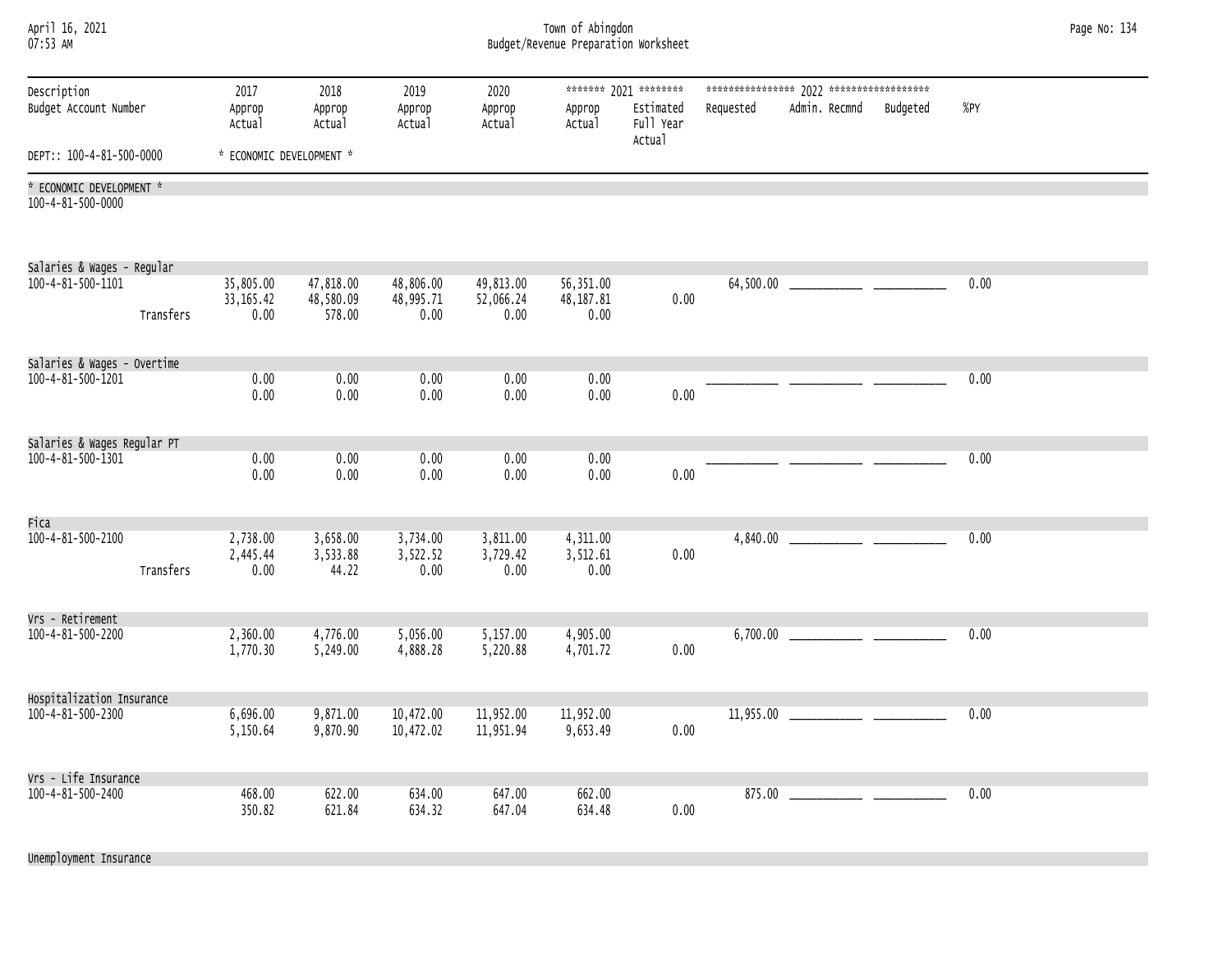April 16, 2021 Town of Abingdon Page No: 135 07:53 AM Budget/Revenue Preparation Worksheet

| Description<br>Budget Account Number |                                                                                               | 2017<br>Approp<br>Actual             | 2018<br>Approp<br>Actual             | 2019<br>Approp<br>Actual          | 2020<br>Approp<br>Actual     | Approp<br>Actual               | ******* 2021 ********<br>Estimated<br>Full Year<br>Actual | Requested                                                              | Admin. Recmnd                                | Budgeted                                     | %PY  |  |
|--------------------------------------|-----------------------------------------------------------------------------------------------|--------------------------------------|--------------------------------------|-----------------------------------|------------------------------|--------------------------------|-----------------------------------------------------------|------------------------------------------------------------------------|----------------------------------------------|----------------------------------------------|------|--|
| DEPT:: 100-4-81-500-0000             |                                                                                               | * ECONOMIC DEVELOPMENT *             |                                      |                                   |                              |                                |                                                           |                                                                        |                                              |                                              |      |  |
| 100-4-81-500-2600                    |                                                                                               | 171.00<br>60.40                      | 121.00<br>110.81                     | 101.00<br>56.41                   | 60.00<br>46.60               | 60.00<br>60.39                 | 0.00                                                      |                                                                        |                                              |                                              | 0.00 |  |
| Workman's Comp.                      |                                                                                               |                                      |                                      |                                   |                              |                                |                                                           |                                                                        |                                              |                                              |      |  |
| 100-4-81-500-2700                    |                                                                                               | 40.00<br>30.29                       | 43.00<br>46.99                       | 44.00<br>42.68                    | 44.00<br>47.00               | 44.00<br>42.92                 | 0.00                                                      |                                                                        |                                              |                                              | 0.00 |  |
|                                      | Contractual Services & Licenses                                                               |                                      |                                      |                                   |                              |                                |                                                           |                                                                        |                                              |                                              |      |  |
| 100-4-81-500-3100                    | Transfers                                                                                     | 8,000.00<br>2,528.23<br>$3,773.00 -$ | 12,000.00<br>11,816.14<br>$520.00 -$ | 9,000.00<br>7,895.89<br>1,100.00- | 9,000.00<br>6,241.35<br>0.00 | 19,500.00<br>17,400.00<br>0.00 | 0.00                                                      |                                                                        |                                              |                                              | 0.00 |  |
|                                      | Detail: Graphic design                                                                        |                                      |                                      |                                   |                              |                                |                                                           | 5,000.00                                                               | 0.00                                         | 0.00                                         |      |  |
|                                      | Contractual Service - Enterprise Lease                                                        |                                      |                                      |                                   |                              |                                |                                                           |                                                                        |                                              |                                              |      |  |
| 100-4-81-500-3101                    | Transfers                                                                                     | 0.00<br>0.00<br>0.00                 | 5,394.00<br>5,910.25<br>520.00       | 6,430.00<br>5,859.21<br>540.00-   | 5,900.00<br>4,913.39<br>0.00 | 0.00<br>339.88<br>0.00         | 0.00                                                      |                                                                        |                                              |                                              | 0.00 |  |
| Advertising                          |                                                                                               |                                      |                                      |                                   |                              |                                |                                                           |                                                                        |                                              |                                              |      |  |
| $100 - 4 - 81 - 500 - 3600$          | Transfers                                                                                     | 5,000.00<br>8,000.00<br>3,000.00     | 7,500.00<br>6,883.12<br>750.00       | 7,500.00<br>11,070.47<br>3,571.00 | 7,500.00<br>8,422.88<br>0.00 | 8,000.00<br>5,160.49<br>0.00   | 0.00                                                      |                                                                        |                                              |                                              | 0.00 |  |
| Detail:                              | I-81 sign - Abingdon Farmers Market<br>I-81 Sign - Abingdon Historic District<br>Advertising  |                                      |                                      |                                   |                              |                                |                                                           | 2,000.00<br>2,000.00<br>0.00<br>4,000.00                               | 0.00<br>0.00<br>0.00<br>0.00                 | 0.00<br>0.00<br>0.00<br>0.00                 |      |  |
|                                      | Economic Development Activities                                                               |                                      |                                      |                                   |                              |                                |                                                           |                                                                        |                                              |                                              |      |  |
| 100-4-81-500-3800                    |                                                                                               | 0.00                                 | 0.00                                 | 0.00                              | 0.00                         | 0.00                           |                                                           | 44,500.00                                                              |                                              |                                              | 0.00 |  |
| Detail:                              | EDA<br>Business Challenge<br>VCA Grant<br>Chamber<br>Other activities<br>Abingdon Main Street | 0.00                                 | 0.00                                 | 0.00                              | 0.00                         | 0.00                           | 0.00                                                      | 5,000.00<br>5,000.00<br>4,500.00<br>10,000.00<br>5,000.00<br>15,000.00 | 0.00<br>0.00<br>0.00<br>0.00<br>0.00<br>0.00 | 0.00<br>0.00<br>0.00<br>0.00<br>0.00<br>0.00 |      |  |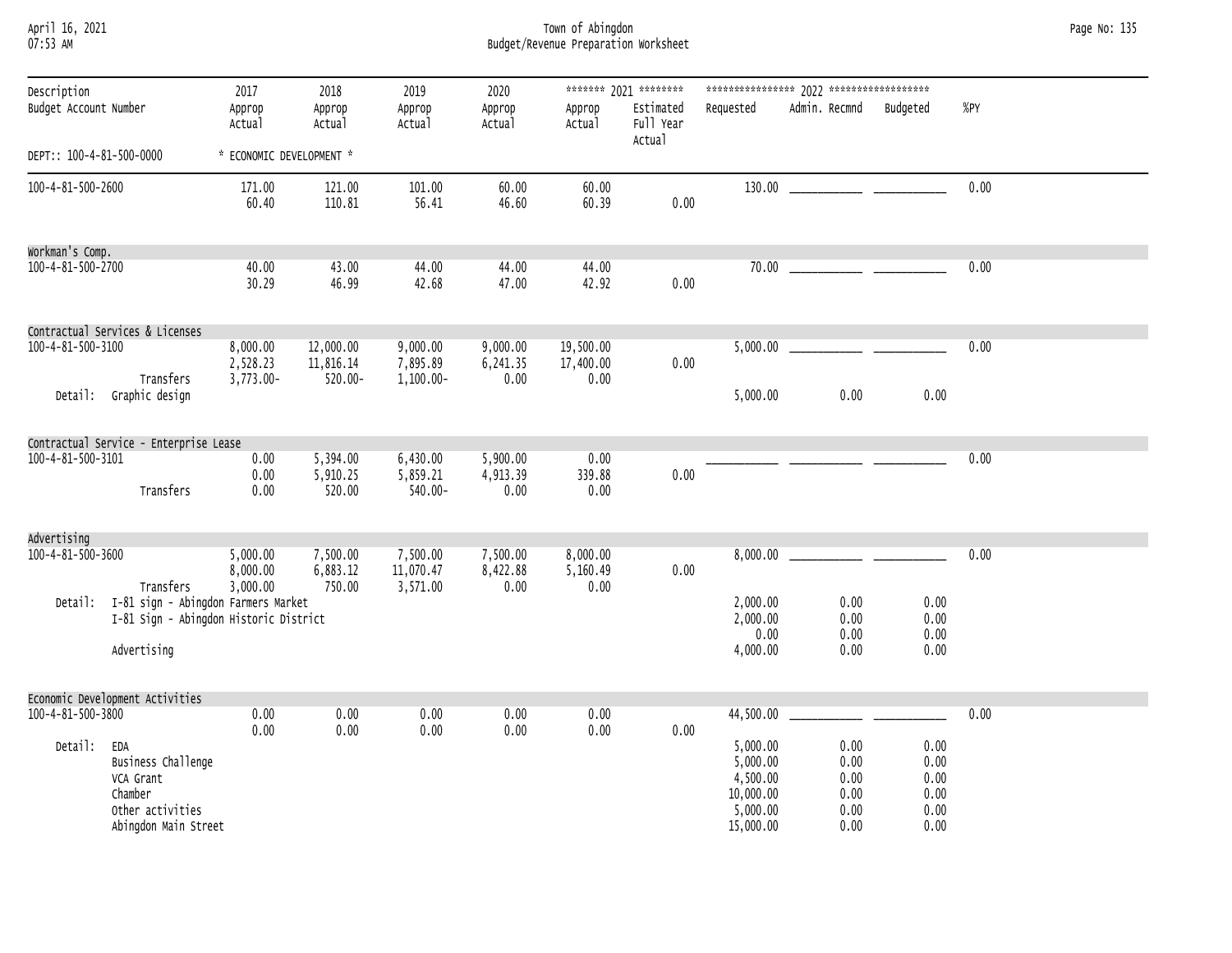April 16, 2021 Town of Abingdon Page No: 136 07:53 AM Budget/Revenue Preparation Worksheet

| Description<br>Budget Account Number |                                                 | 2017<br>Approp<br>Actual   | 2018<br>Approp<br>Actual     | 2019<br>Approp<br>Actual           | 2020<br>Approp<br>Actual     | Approp<br>Actual           | ******* 2021 ********<br>Estimated<br>Full Year<br>Actual | Requested             | Admin. Recmnd | Budgeted     | %PY  |
|--------------------------------------|-------------------------------------------------|----------------------------|------------------------------|------------------------------------|------------------------------|----------------------------|-----------------------------------------------------------|-----------------------|---------------|--------------|------|
| DEPT:: 100-4-81-500-0000             |                                                 | * ECONOMIC DEVELOPMENT *   |                              |                                    |                              |                            |                                                           |                       |               |              |      |
| Community Programs                   |                                                 |                            |                              |                                    |                              |                            |                                                           |                       |               |              |      |
| 100-4-81-500-3825                    |                                                 | 0.00<br>0.00               | 0.00<br>0.00                 | 0.00<br>0.00                       | 0.00<br>0.00                 | 0.00<br>0.00               | 0.00                                                      | 78,000.00             |               |              | 0.00 |
| Detail:                              | 4th July Firewoorks<br>Other community programs |                            |                              |                                    |                              |                            |                                                           | 3,000.00<br>75,000.00 | 0.00<br>0.00  | 0.00<br>0.00 |      |
| CARES Act Expenditures               |                                                 |                            |                              |                                    |                              |                            |                                                           |                       |               |              |      |
| 100-4-81-500-5000                    |                                                 | 0.00<br>0.00               | 0.00<br>0.00                 | 0.00<br>0.00                       | 0.00<br>0.00                 | 0.00<br>255,369.00         | 0.00                                                      |                       |               |              | 0.00 |
| Postage                              |                                                 |                            |                              |                                    |                              |                            |                                                           |                       |               |              |      |
| 100-4-81-500-5210                    |                                                 | 0.00<br>0.00               | 0.00<br>0.00                 | 0.00<br>0.00                       | 0.00<br>0.00                 | 0.00<br>0.00               | 0.00                                                      |                       |               |              | 0.00 |
| Telephone                            |                                                 |                            |                              |                                    |                              |                            |                                                           |                       |               |              |      |
| 100-4-81-500-5230                    | Transfers                                       | 0.00<br>342.53<br>267.00   | 1,380.00<br>720.80<br>0.00   | 720.00<br>710.43<br>0.00           | 1,332.00<br>1,025.83<br>0.00 | 1,332.00<br>605.79<br>0.00 | 0.00                                                      |                       |               |              | 0.00 |
| Travel - Lodging                     |                                                 |                            |                              |                                    |                              |                            |                                                           |                       |               |              |      |
| 100-4-81-500-5500                    | Transfers                                       | 1,000.00<br>188.41<br>0.00 | 2,000.00<br>1,090.20<br>0.00 | 1,500.00<br>329.42<br>$1,100.00 -$ | 1,500.00<br>863.77<br>0.00   | 0.00<br>0.00<br>0.00       | 0.00                                                      |                       |               |              | 0.00 |
| Travel - Meals                       |                                                 |                            |                              |                                    |                              |                            |                                                           |                       |               |              |      |
| 100-4-81-500-5501                    |                                                 | 0.00<br>0.00               | 0.00<br>0.00                 | 0.00<br>0.00                       | 0.00<br>0.00                 | 0.00<br>0.00               | 0.00                                                      |                       |               |              | 0.00 |
| Travel - Transportation              |                                                 |                            |                              |                                    |                              |                            |                                                           |                       |               |              |      |
| 100-4-81-500-5502                    |                                                 | 0.00<br>0.00               | 0.00<br>0.00                 | 0.00<br>0.00                       | 0.00<br>0.00                 | 0.00<br>0.00               | 0.00                                                      |                       |               |              | 0.00 |
| Travel - Other                       |                                                 |                            |                              |                                    |                              |                            |                                                           |                       |               |              |      |
| 100-4-81-500-5503                    |                                                 | 0.00<br>0.00               | 0.00<br>0.00                 | 0.00<br>0.00                       | 0.00<br>0.00                 | 0.00<br>0.00               | 0.00                                                      |                       |               |              | 0.00 |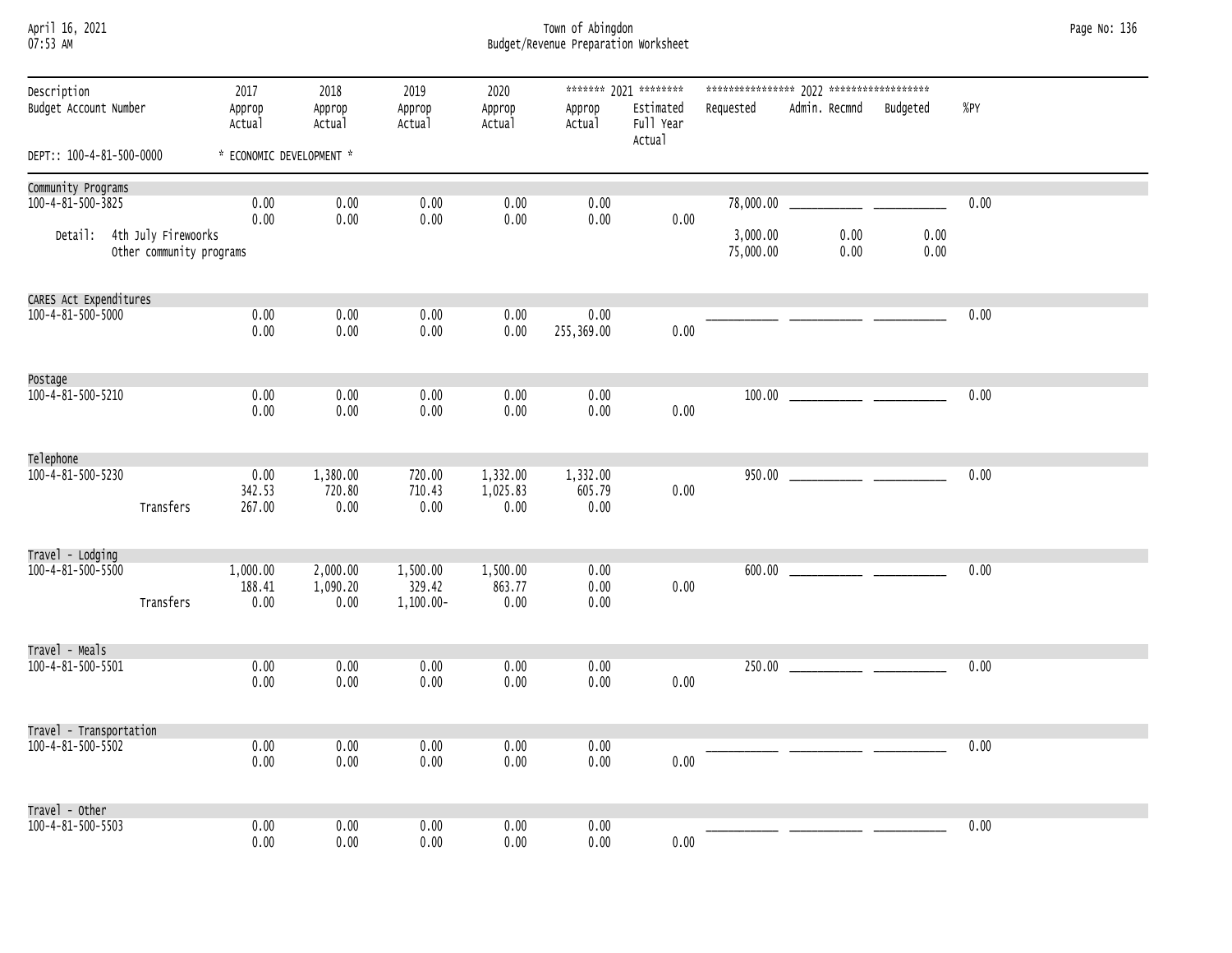| April 16, 2021 |  |
|----------------|--|
| 07.53 AM       |  |

## April 16, 2021 Town of Abingdon Page No: 137 07:53 AM Budget/Revenue Preparation Worksheet

| Description<br>Budget Account Number            |                                         | 2017<br>Approp<br>Actual                                   | 2018<br>Approp<br>Actual           | 2019<br>Approp<br>Actual        | 2020<br>Approp<br>Actual   | Approp<br>Actual           | ******* 2021 ********<br>Estimated<br>Full Year<br>Actual | Requested        | Admin. Recmnd                                                                                                                                                                                                                                                                                                                         | Budgeted     | %PY  |
|-------------------------------------------------|-----------------------------------------|------------------------------------------------------------|------------------------------------|---------------------------------|----------------------------|----------------------------|-----------------------------------------------------------|------------------|---------------------------------------------------------------------------------------------------------------------------------------------------------------------------------------------------------------------------------------------------------------------------------------------------------------------------------------|--------------|------|
| DEPT:: 100-4-81-500-0000                        |                                         | * ECONOMIC DEVELOPMENT *                                   |                                    |                                 |                            |                            |                                                           |                  |                                                                                                                                                                                                                                                                                                                                       |              |      |
| Training<br>$100 - 4 - 81 - 500 - 5540$         | Transfers                               | 2,000.00<br>2,685.57<br>686.00                             | 2,000.00<br>1,994.97<br>0.00       | 2,000.00<br>693.55<br>1,271.00- | 2,000.00<br>945.31<br>0.00 | 500.00<br>235.00<br>0.00   | 0.00                                                      |                  |                                                                                                                                                                                                                                                                                                                                       |              | 0.00 |
| Meeting Expense<br>100-4-81-500-5800            | Transfers                               | 0.00<br>0.00<br>0.00                                       | 0.00<br>449.55<br>500.00           | 500.00<br>428.76<br>$100.00 -$  | 500.00<br>155.47<br>0.00   | 100.00<br>0.00<br>0.00     | 0.00                                                      |                  |                                                                                                                                                                                                                                                                                                                                       |              | 0.00 |
| DHCD Grant Expenditures<br>100-4-81-500-5841    |                                         | 0.00<br>0.00<br>Detail: DHCD admin fee pass through to EDA | 0.00<br>0.00                       | 0.00<br>0.00                    | 0.00<br>0.00               | 0.00<br>51,492.44          | 0.00                                                      | 12,000.00        | $12,000.00$ and $\overline{a}$ and $\overline{a}$ and $\overline{a}$ and $\overline{a}$ and $\overline{a}$ and $\overline{a}$ and $\overline{a}$ and $\overline{a}$ and $\overline{a}$ and $\overline{a}$ and $\overline{a}$ and $\overline{a}$ and $\overline{a}$ and $\overline{a}$ and $\overline{a}$ and $\overline{a}$ a<br>0.00 | 0.00         | 0.00 |
| Office Supplies<br>100-4-81-500-6001<br>Detail: | Transfers<br>Survey Monkeey<br>supplies | 700.00<br>786.15<br>87.00                                  | 1,950.00<br>1,059.75<br>$500.00 -$ | 1,200.00<br>699.34<br>0.00      | 1,000.00<br>95.91<br>0.00  | 1,000.00<br>266.60<br>0.00 | 0.00                                                      | 400.00<br>100.00 | $500.00$ $\qquad \qquad$<br>0.00<br>0.00                                                                                                                                                                                                                                                                                              | 0.00<br>0.00 | 0.00 |
| Gas & Diesel<br>100-4-81-500-6008               | Transfers                               | 0.00<br>0.00<br>0.00                                       | 0.00<br>0.00<br>0.00               | 275.00<br>345.83<br>40.00       | 540.00<br>216.09<br>0.00   | 440.00<br>0.00<br>0.00     | 0.00                                                      |                  |                                                                                                                                                                                                                                                                                                                                       |              | 0.00 |
| VHSBI Allocation<br>100-4-81-500-6010           |                                         | 0.00<br>0.00                                               | 0.00<br>0.00                       | 0.00<br>0.00                    | 0.00<br>0.00               | 75,000.00<br>56,250.00     | 0.00                                                      |                  |                                                                                                                                                                                                                                                                                                                                       |              | 0.00 |
| Dues & Subscriptions<br>100-4-81-500-6012       |                                         | 400.00<br>126.24                                           | 1,000.00<br>275.00                 | 500.00<br>250.00                | 500.00<br>360.00           | 15,600.00<br>15,250.00     | 0.00                                                      |                  | $500.00$ $\qquad \qquad \qquad$                                                                                                                                                                                                                                                                                                       |              | 0.00 |

Computer Software & Supplies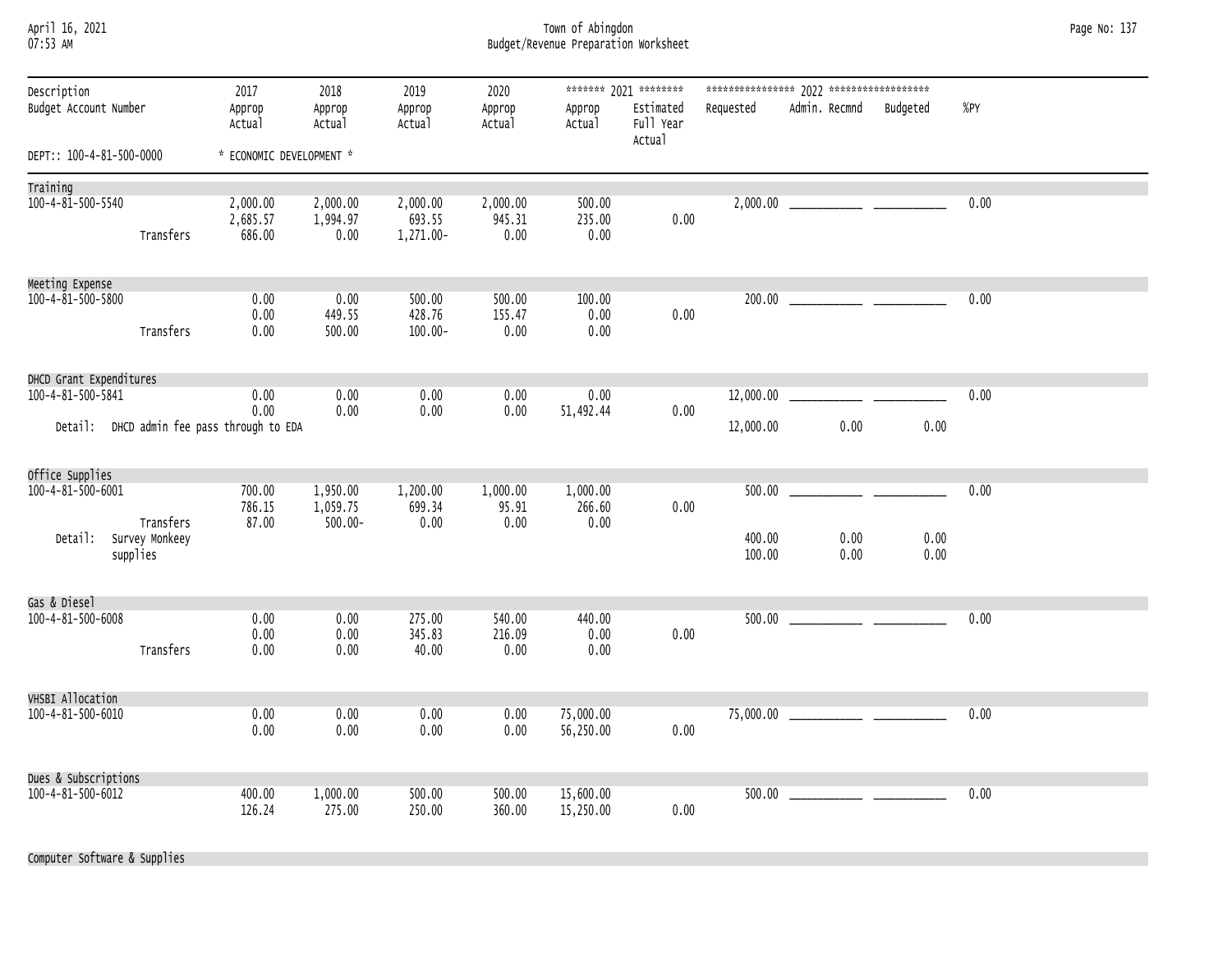## April 16, 2021 Town of Abingdon Page No: 138 07:53 AM Budget/Revenue Preparation Worksheet

| Description               | 2017                             | 2018                                   | 2019                                   | 2020                               |                                  | ******* 2021 ********            |            |               |          |      |  |
|---------------------------|----------------------------------|----------------------------------------|----------------------------------------|------------------------------------|----------------------------------|----------------------------------|------------|---------------|----------|------|--|
| Budget Account Number     | Approp<br>Actual                 | Approp<br>Actual                       | Approp<br>Actual                       | Approp<br>Actual                   | Approp<br>Actual                 | Estimated<br>Full Year<br>Actual | Requested  | Admin. Recmnd | Budgeted | %PY  |  |
| DEPT:: 100-4-81-500-0000  | * ECONOMIC DEVELOPMENT *         |                                        |                                        |                                    |                                  |                                  |            |               |          |      |  |
| 100-4-81-500-6014         | 0.00<br>0.00                     | 0.00<br>0.00                           | 0.00<br>0.00                           | 0.00<br>0.00                       | 0.00<br>0.00                     | 0.00                             |            |               |          | 0.00 |  |
| Office Furniture (Co)     |                                  |                                        |                                        |                                    |                                  |                                  |            |               |          |      |  |
| 100-4-81-500-8202         | 0.00<br>0.00                     | 0.00<br>0.00                           | 0.00<br>0.00                           | 0.00<br>0.00                       | 0.00<br>0.00                     | 0.00                             |            |               |          | 0.00 |  |
| Local Match Grant Expense |                                  |                                        |                                        |                                    |                                  |                                  |            |               |          |      |  |
| 100-4-81-500-9000         | 0.00<br>0.00                     | 5,000.00<br>5,000.00                   | 5,000.00<br>5,000.00                   | 23,500.00<br>9,250.00              | 5,000.00<br>5,000.00             | 0.00                             | 10,000.00  |               |          | 0.00 |  |
| Control Total             | 65,378.00<br>57,630.44           | 105,133.00<br>103,213.29               | 103,472.00<br>101,894.84               | 124,756.00<br>106,199.12           | 204,757.00<br>474,162.62         | 0.00                             | 327,170.00 | 0.00          | 0.00     | 0.00 |  |
| Transfers                 | 267.00                           | 1,372.22                               | $500.00 -$                             | 0.00                               | 0.00                             |                                  |            |               |          |      |  |
| DEPT: Total<br>Transfers  | 65,378.00<br>57,630.44<br>267.00 | 105,133.00<br>103, 213. 29<br>1,372.22 | 103,472.00<br>101,894.84<br>$500.00 -$ | 124,756.00<br>106, 199. 12<br>0.00 | 204,757.00<br>474,162.62<br>0.00 | 0.00                             | 327,170.00 | 0.00          | 0.00     | 0.00 |  |
|                           |                                  |                                        |                                        |                                    |                                  |                                  |            |               |          |      |  |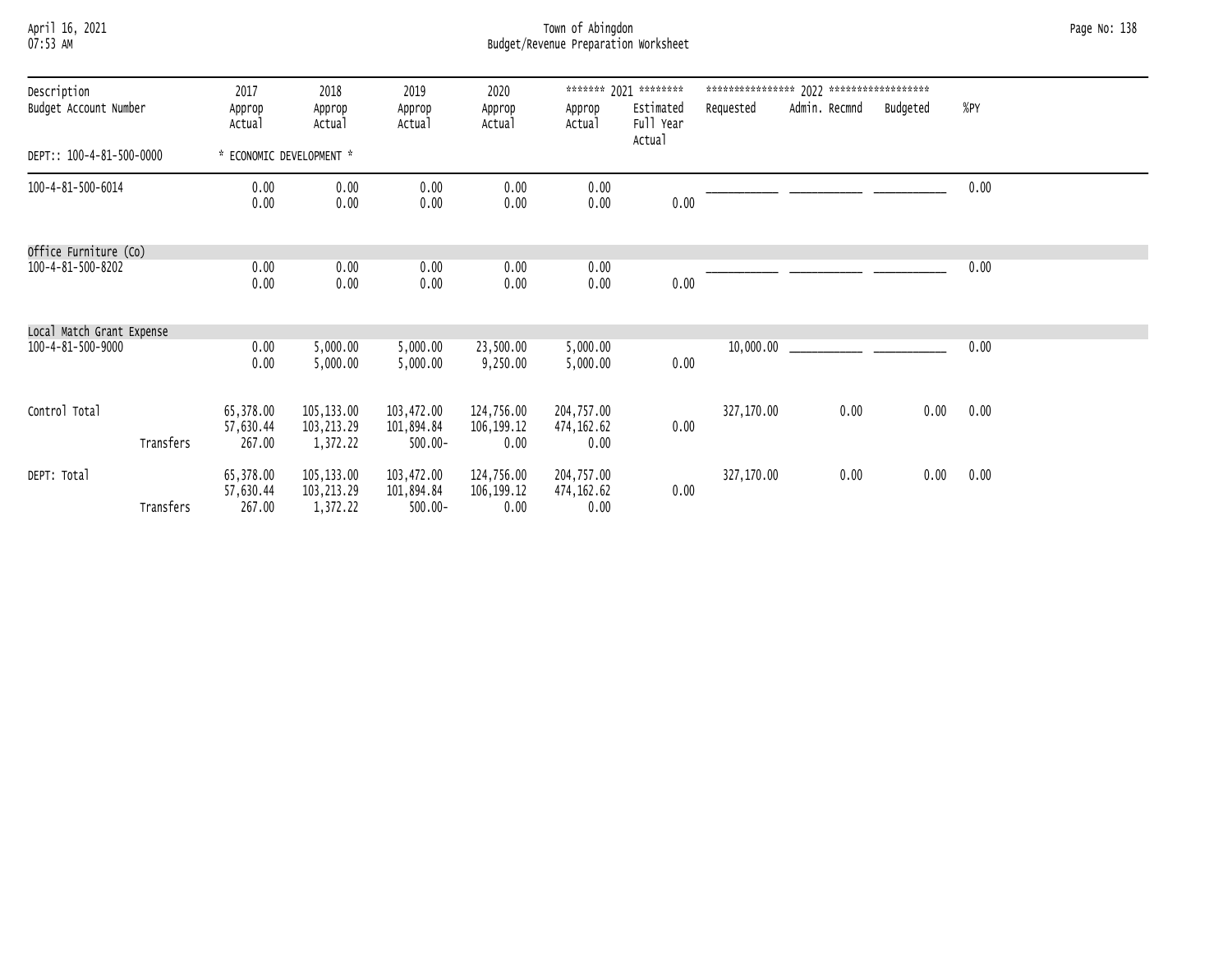| April 16, 2021<br>07:53 AM                |           |                                     |                                       |                               | Page No: 139             |                        |                                                           |           |               |          |        |  |
|-------------------------------------------|-----------|-------------------------------------|---------------------------------------|-------------------------------|--------------------------|------------------------|-----------------------------------------------------------|-----------|---------------|----------|--------|--|
| Description<br>Budget Account Number      |           | 2017<br>Approp<br>Actual            | 2018<br>Approp<br>Actual              |                               | 2020<br>Approp<br>Actual | Approp<br>Actual       | ******* 2021 ********<br>Estimated<br>Full Year<br>Actual | Requested | Admin. Recmnd | Budgeted | $%$ PY |  |
| DEPT:: 100-4-81-600-0000                  |           | * ABINGDON TRANSIT *                |                                       |                               |                          |                        |                                                           |           |               |          |        |  |
| * ABINGDON TRANSIT *<br>100-4-81-600-0000 |           |                                     |                                       |                               |                          |                        |                                                           |           |               |          |        |  |
| Salaries & Wages-Regular PT               |           |                                     |                                       |                               |                          |                        |                                                           |           |               |          |        |  |
| 100-4-81-600-1301                         | Transfers | 22,000.00<br>6,107.14<br>14,000.00- | 10,000.00<br>6,831.43<br>$3,200.00 -$ | 10,000.00<br>3,890.00<br>0.00 | 0.00<br>0.00<br>0.00     | 0.00<br>0.00<br>0.00   | 0.00                                                      |           |               |          | 0.00   |  |
| Fica                                      |           |                                     |                                       |                               |                          |                        |                                                           |           |               |          |        |  |
| $100 - 4 - 81 - 600 - 2100$               | Transfers | 2,959.00<br>467.25<br>1,683.00-     | 1,008.00<br>522.70<br>0.00            | 765.00<br>297.61<br>0.00      | 0.00<br>0.00<br>0.00     | 0.00<br>0.00<br>0.00   | 0.00                                                      |           |               |          | 0.00   |  |
| Unemployment Insurance                    |           |                                     |                                       |                               |                          |                        |                                                           |           |               |          |        |  |
| 100-4-81-600-2600                         | Transfers | 2,054.00<br>116.68<br>171.00-       | 1,210.00<br>110.09<br>$1,100.00 -$    | 1,008.00<br>48.01<br>0.00     | 0.00<br>0.00<br>0.00     | 0.00<br>0.00<br>0.00   | 0.00                                                      |           |               |          | 0.00   |  |
| Workman's Comp.                           |           |                                     |                                       |                               |                          |                        |                                                           |           |               |          |        |  |
| 100-4-81-600-2700                         | Transfers | 1,598.00<br>177.66<br>$909.00 -$    | 346.00<br>256.17<br>0.00              | 344.00<br>128.27<br>0.00      | 0.00<br>0.00<br>0.00     | 0.00<br>0.00<br>0.00   | 0.00                                                      |           |               |          | 0.00   |  |
| Dues & Subscriptions                      |           |                                     |                                       |                               |                          |                        |                                                           |           |               |          |        |  |
| 100-4-81-600-5810                         |           | 0.00<br>0.00                        | 0.00<br>0.00                          | 0.00<br>0.00                  | 4,833.00<br>4,833.00     | 4,833.00<br>0.00       | 0.00                                                      | 4,833.00  |               |          | 0.00   |  |
| Gas & Diesel                              |           |                                     |                                       |                               |                          |                        |                                                           |           |               |          |        |  |
| 100-4-81-600-6008                         | Transfers | 0.00<br>945.57<br>813.00            | 1,230.00<br>909.38<br>75.00-          | 1,450.00<br>986.78<br>0.00    | 0.00<br>0.00<br>0.00     | 0.00<br>0.00<br>0.00   | 0.00                                                      |           |               |          | 0.00   |  |
| Cost Of Operations-Buses                  |           |                                     |                                       |                               |                          |                        |                                                           |           |               |          |        |  |
| 100-4-81-600-6010                         |           | 0.00<br>22,375.00                   | 18,000.00<br>22,375.00                | 24,434.00<br>24,434.00        | 49,434.00<br>49,047.00   | 49,434.00<br>36,785.25 | 0.00                                                      | 49,434.00 |               |          | 0.00   |  |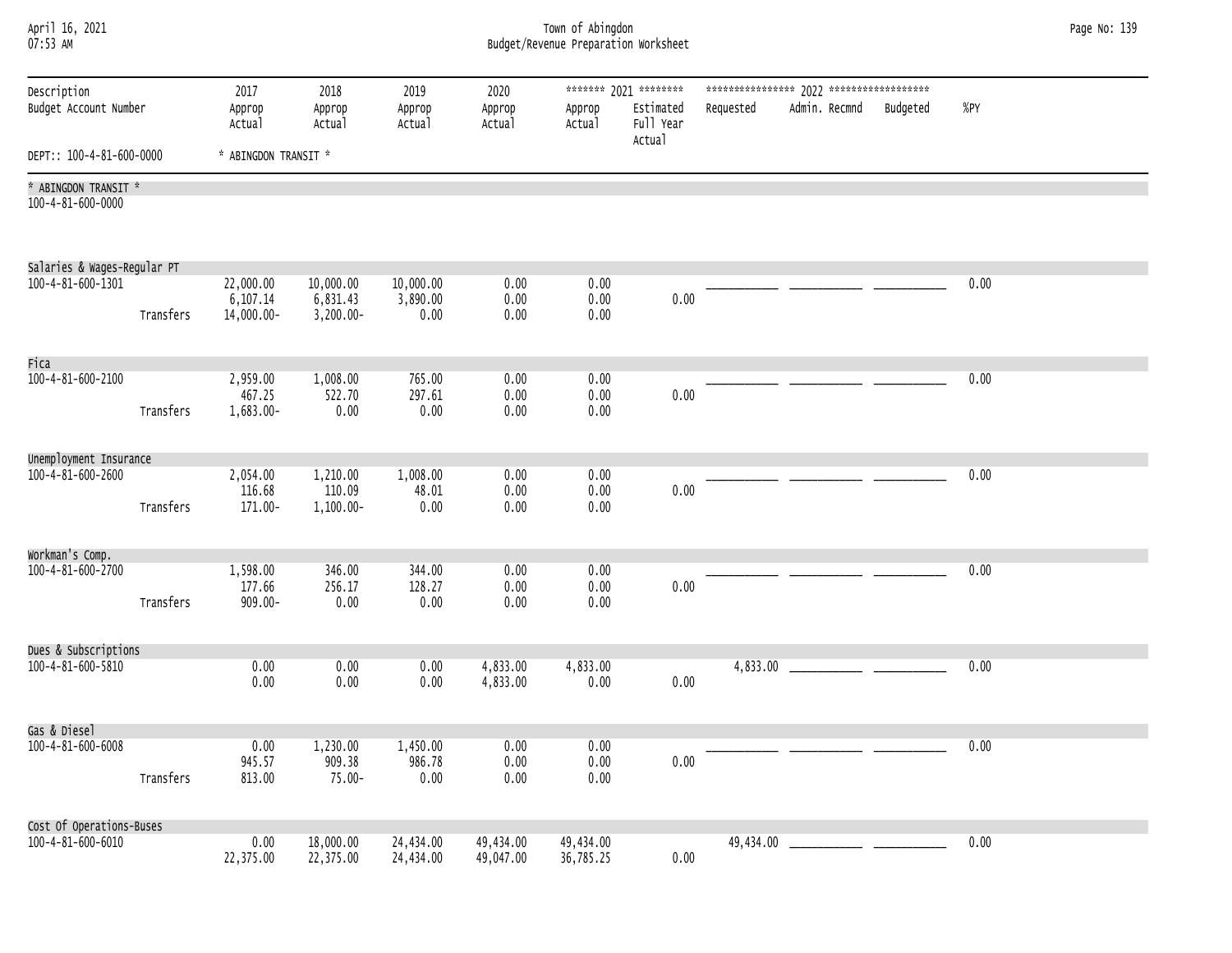# April 16, 2021 Town of Abingdon Page No: 140 07:53 AM Budget/Revenue Preparation Worksheet

| Description                 |           | 2017                               | 2018                           | 2019                           | 2020                           |                                | ******* 2021 ********            | **************** | 2022 ****************** |          |      |
|-----------------------------|-----------|------------------------------------|--------------------------------|--------------------------------|--------------------------------|--------------------------------|----------------------------------|------------------|-------------------------|----------|------|
| Budget Account Number       |           | Approp<br>Actual                   | Approp<br>Actual               | Approp<br>Actual               | Approp<br>Actual               | Approp<br>Actual               | Estimated<br>Full Year<br>Actual | Requested        | Admin. Recmnd           | Budgeted | %PY  |
| DEPT:: 100-4-81-600-0000    |           | * ABINGDON TRANSIT *               |                                |                                |                                |                                |                                  |                  |                         |          |      |
|                             | Transfers | 22,375.00                          | 4,375.00                       | 0.00                           | 0.00                           | 0.00                           |                                  |                  |                         |          |      |
| Purchase Of Trolleys - 2013 |           |                                    |                                |                                |                                |                                |                                  |                  |                         |          |      |
| 100-4-81-600-8205           |           | 0.00<br>0.00                       | 0.00<br>0.00                   | 0.00<br>0.00                   | 0.00<br>0.00                   | 0.00<br>0.00                   | 0.00                             |                  |                         |          | 0.00 |
| Control Total               | Transfers | 28,611.00<br>30,189.30<br>6,425.00 | 31,794.00<br>31,004.77<br>0.00 | 38,001.00<br>29,784.67<br>0.00 | 54,267.00<br>53,880.00<br>0.00 | 54,267.00<br>36,785.25<br>0.00 | 0.00                             | 54,267.00        | 0.00                    | 0.00     | 0.00 |
| DEPT: Total                 | Transfers | 28,611.00<br>30,189.30<br>6,425.00 | 31,794.00<br>31,004.77<br>0.00 | 38,001.00<br>29,784.67<br>0.00 | 54,267.00<br>53,880.00<br>0.00 | 54,267.00<br>36,785.25<br>0.00 | 0.00                             | 54,267.00        | 0.00                    | 0.00     | 0.00 |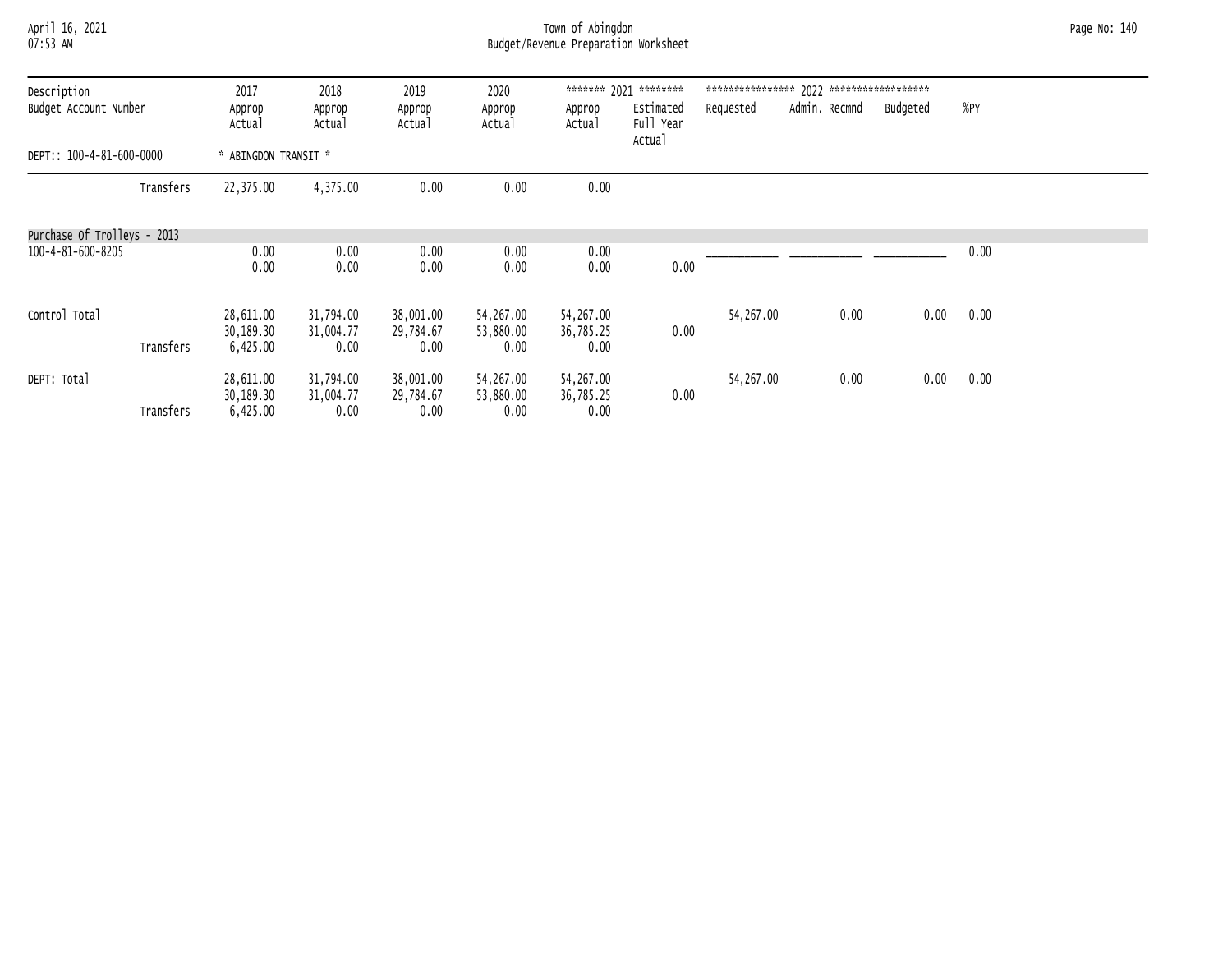| April 16, 2021<br>07:53 AM           |           |                                    | Town of Abingdon<br>Budget/Revenue Preparation Worksheet |                                  |                                      |                                 |                                                           |           |                        |  |      |  |  |  |
|--------------------------------------|-----------|------------------------------------|----------------------------------------------------------|----------------------------------|--------------------------------------|---------------------------------|-----------------------------------------------------------|-----------|------------------------|--|------|--|--|--|
| Description<br>Budget Account Number |           | 2017<br>Approp<br>Actual           | 2018<br>Approp<br>Actual                                 | 2019<br>Approp<br>Actual         | 2020<br>Approp<br>Actual             | Approp<br>Actual                | ******* 2021 ********<br>Estimated<br>Full Year<br>Actual | Requested | Admin. Recmnd Budgeted |  | %PY  |  |  |  |
| DEPT:: 100-4-81-700-0000             |           | * TOURISM *                        |                                                          |                                  |                                      |                                 |                                                           |           |                        |  |      |  |  |  |
| * TOURISM *<br>100-4-81-700-0000     |           |                                    |                                                          |                                  |                                      |                                 |                                                           |           |                        |  |      |  |  |  |
| Salaries Staff - Regular             |           |                                    |                                                          |                                  |                                      |                                 |                                                           |           |                        |  |      |  |  |  |
| 100-4-81-700-1101                    | Transfers | 142,652.00<br>149,913.41<br>0.00   | 169,511.00<br>180, 353.74<br>2,312.00                    | 183,962.00<br>187,480.67<br>0.00 | 192,490.00<br>181,965.50<br>0.00     | 116,842.00<br>72,701.30<br>0.00 | 0.00                                                      |           |                        |  | 0.00 |  |  |  |
| Salaries & Wages - Overtime          |           |                                    |                                                          |                                  |                                      |                                 |                                                           |           |                        |  |      |  |  |  |
| 100-4-81-700-1201                    |           | 0.00<br>0.00                       | 0.00<br>0.00                                             | 0.00<br>0.00                     | 0.00<br>0.00                         | 0.00<br>0.00                    | 0.00                                                      |           |                        |  | 0.00 |  |  |  |
| Salaries & Wages-Regular PT          |           |                                    |                                                          |                                  |                                      |                                 |                                                           |           |                        |  |      |  |  |  |
| 100-4-81-700-1301                    | Transfers | 55,000.00<br>49,484.32<br>0.00     | 55,000.00<br>57,442.41<br>0.00                           | 58,000.00<br>57,378.86<br>0.00   | 59,600.00<br>39,730.02<br>15,000.00- | 0.00<br>9,525.00<br>0.00        | 0.00                                                      |           |                        |  | 0.00 |  |  |  |
| Fica                                 |           |                                    |                                                          |                                  |                                      |                                 |                                                           |           |                        |  |      |  |  |  |
| 100-4-81-700-2100                    | Transfers | 15,120.00<br>14,824.52<br>0.00     | 17,175.00<br>17,777.12<br>176.87                         | 18,510.00<br>18,188.94<br>0.00   | 19,285.00<br>16,560.90<br>0.00       | 8,938.00<br>6,102.94<br>0.00    | 0.00                                                      |           |                        |  | 0.00 |  |  |  |
| Vrs - Retirement                     |           |                                    |                                                          |                                  |                                      |                                 |                                                           |           |                        |  |      |  |  |  |
| 100-4-81-700-2200                    | Transfers | 9,408.00<br>11, 164.67<br>1,663.00 | 17,018.00<br>21,932.40<br>0.00                           | 19,154.00<br>19,251.40<br>0.00   | 20,028.00<br>18,950.36<br>0.00       | 11,568.00<br>4,488.22<br>0.00   | 0.00                                                      |           |                        |  | 0.00 |  |  |  |
| Hospitalization Insurance            |           |                                    |                                                          |                                  |                                      |                                 |                                                           |           |                        |  |      |  |  |  |
| 100-4-81-700-2300                    | Transfers | 29,469.00<br>38,819.12<br>7,001.00 | 39,465.00<br>41,321.12<br>0.00                           | 45,316.00<br>42,071.25<br>0.00   | 42,830.00<br>39,196.21<br>0.00       | 23,934.00<br>11,292.24<br>0.00  | 0.00                                                      | 12,700.00 |                        |  | 0.00 |  |  |  |
| Vrs - Life Insurance                 |           |                                    |                                                          |                                  |                                      |                                 |                                                           |           |                        |  |      |  |  |  |
| 100-4-81-700-2400                    |           | 1,865.00<br>1,831.71               | 2,216.00<br>2,335.80                                     | 2,403.00<br>2,433.84             | 2,513.00<br>2,348.56                 | 1,561.00<br>605.60              | 0.00                                                      | 335.00    |                        |  | 0.00 |  |  |  |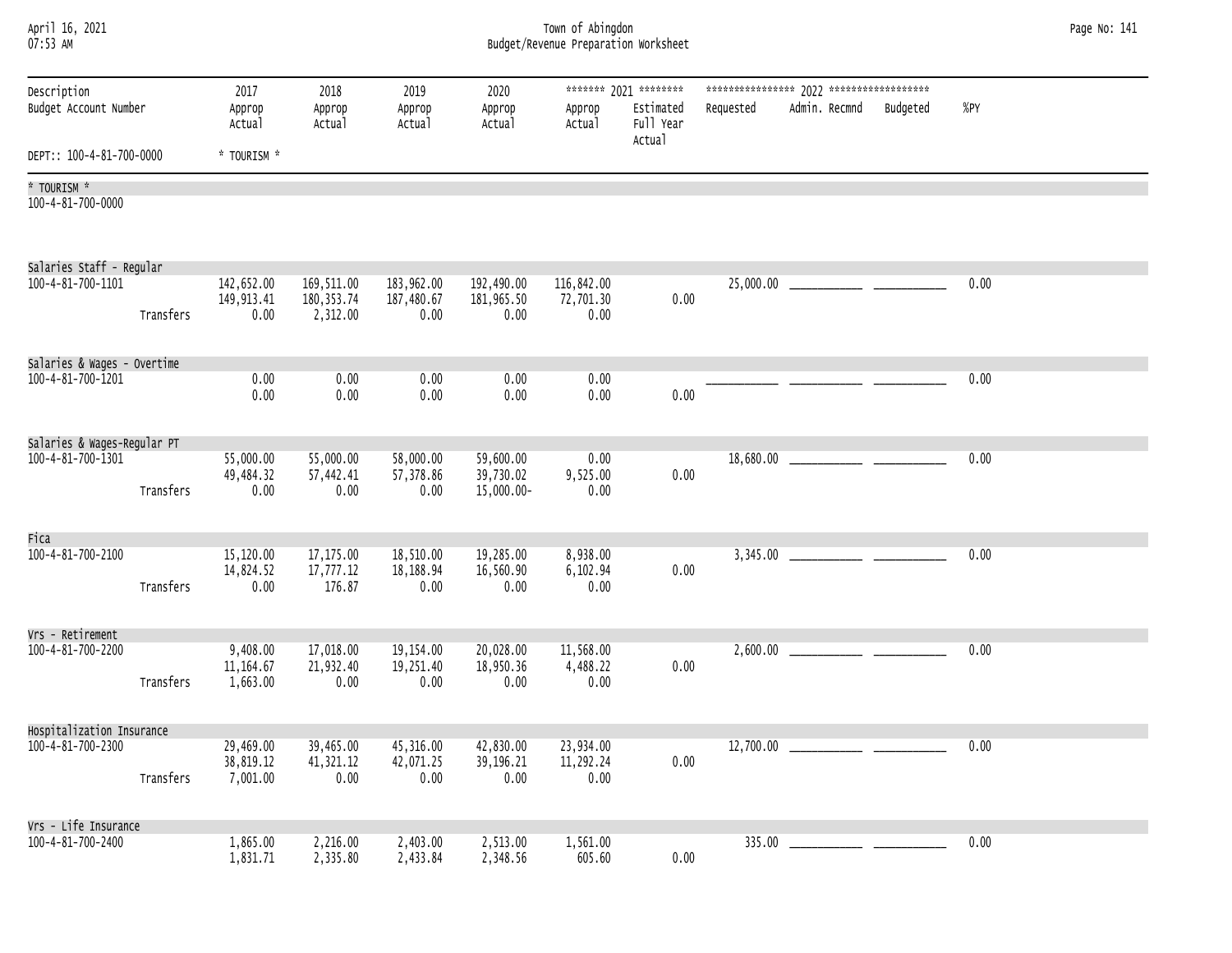| April 16, 2021 |  |
|----------------|--|
| 07.52 AM       |  |

## April 16, 2021 Town of Abingdon Page No: 142 07:53 AM Budget/Revenue Preparation Worksheet

|                                      |           |                                       |                                     |                                    |                                         |                              | ******* 2021 ********            |           |                         |      |
|--------------------------------------|-----------|---------------------------------------|-------------------------------------|------------------------------------|-----------------------------------------|------------------------------|----------------------------------|-----------|-------------------------|------|
| Description<br>Budget Account Number |           | 2017<br>Approp<br>Actual              | 2018<br>Approp<br>Actual            | 2019<br>Approp<br>Actual           | 2020<br>Approp<br>Actual                | Approp<br>Actual             | Estimated<br>Full Year<br>Actual | Requested | Admin. Recmnd Budgeted  | %PY  |
| DEPT:: 100-4-81-700-0000             |           | * TOURISM *                           |                                     |                                    |                                         |                              |                                  |           |                         |      |
| Unemployment Insurance               |           |                                       |                                     |                                    |                                         |                              |                                  |           |                         |      |
| 100-4-81-700-2600                    | Transfers | 685.00<br>1,133.21<br>448.00          | 1,315.00<br>1,189.96<br>0.00        | 1,234.00<br>691.48<br>0.00         | 300.00<br>397.40<br>0.00                | 60.00<br>112.43<br>0.00      | 0.00                             |           |                         | 0.00 |
| Workman's Comp.                      |           |                                       |                                     |                                    |                                         |                              |                                  |           |                         |      |
| 100-4-81-700-2700                    | Transfers | 217,00<br>218.91<br>0.00              | 202.00<br>226.09<br>0.00            | 217.00<br>1,212.58<br>1,000.00     | 1,381.00<br>1,176.80<br>0.00            | 51.00<br>52.74<br>0.00       | 0.00                             |           | $50.00$ $\qquad \qquad$ | 0.00 |
| Contractual Services & Licenses      |           |                                       |                                     |                                    |                                         |                              |                                  |           |                         |      |
| 100-4-81-700-3000                    | Transfers | 20,000.00<br>26, 137.24<br>4,129.00   | 16,500.00<br>16,091.18<br>1,705.00  | 16,500.00<br>15,569.56<br>800.00-  | 21,500.00<br>17,439.39<br>0.00          | 3,500.00<br>8,594.60<br>0.00 | 0.00                             |           |                         | 0.00 |
| Note: Marketing                      |           |                                       |                                     |                                    |                                         |                              |                                  |           |                         |      |
| Professional Svcs.                   |           |                                       |                                     |                                    |                                         |                              |                                  |           |                         |      |
| 100-4-81-700-3100                    | Transfers | 30,000.00<br>20,250.23<br>4,216.00-   | 30,000.00<br>30,012.96<br>$36.00 -$ | 36,000.00<br>35,006.42<br>0.00     | 36,000.00<br>34,546.66<br>0.00          | 0.00<br>2,225.00<br>0.00     | 0.00                             |           |                         | 0.00 |
| Contractual Svcs - Enterprise Lease  |           |                                       |                                     |                                    |                                         |                              |                                  |           |                         |      |
| 100-4-81-700-3101                    | Transfers | 0.00<br>3,471.77<br>3,473.00          | 4,900.00<br>5,310.92<br>419.00      | 4,425.00<br>4,858.59<br>500.00     | 5,250.00<br>4,825.87<br>0.00            | 0.00<br>0.00<br>0.00         | 0.00                             |           |                         | 0.00 |
| Repairs & Maint.                     |           |                                       |                                     |                                    |                                         |                              |                                  |           |                         |      |
| 100-4-81-700-3310                    | Transfers | 16,000.00<br>11,610.41<br>1,659.00-   | 10,000.00<br>5,331.73<br>1,393.00-  | 7,500.00<br>6,589.78<br>0.00       | 7,500.00<br>4,227.82<br>0.00            | 0.00<br>0.00<br>0.00         | 0.00                             |           |                         | 0.00 |
| Printing & Binding                   |           |                                       |                                     |                                    |                                         |                              |                                  |           |                         |      |
| 100-4-81-700-3500                    | Transfers | 15,000.00<br>5,646.40<br>$3,000.00 -$ | 15,000.00<br>12,375.48<br>0.00      | 17,500.00<br>19,183.38<br>1,685.00 | 17,500.00<br>11, 115.00<br>$5,000.00 -$ | 0.00<br>0.00<br>0.00         | 0.00                             |           |                         | 0.00 |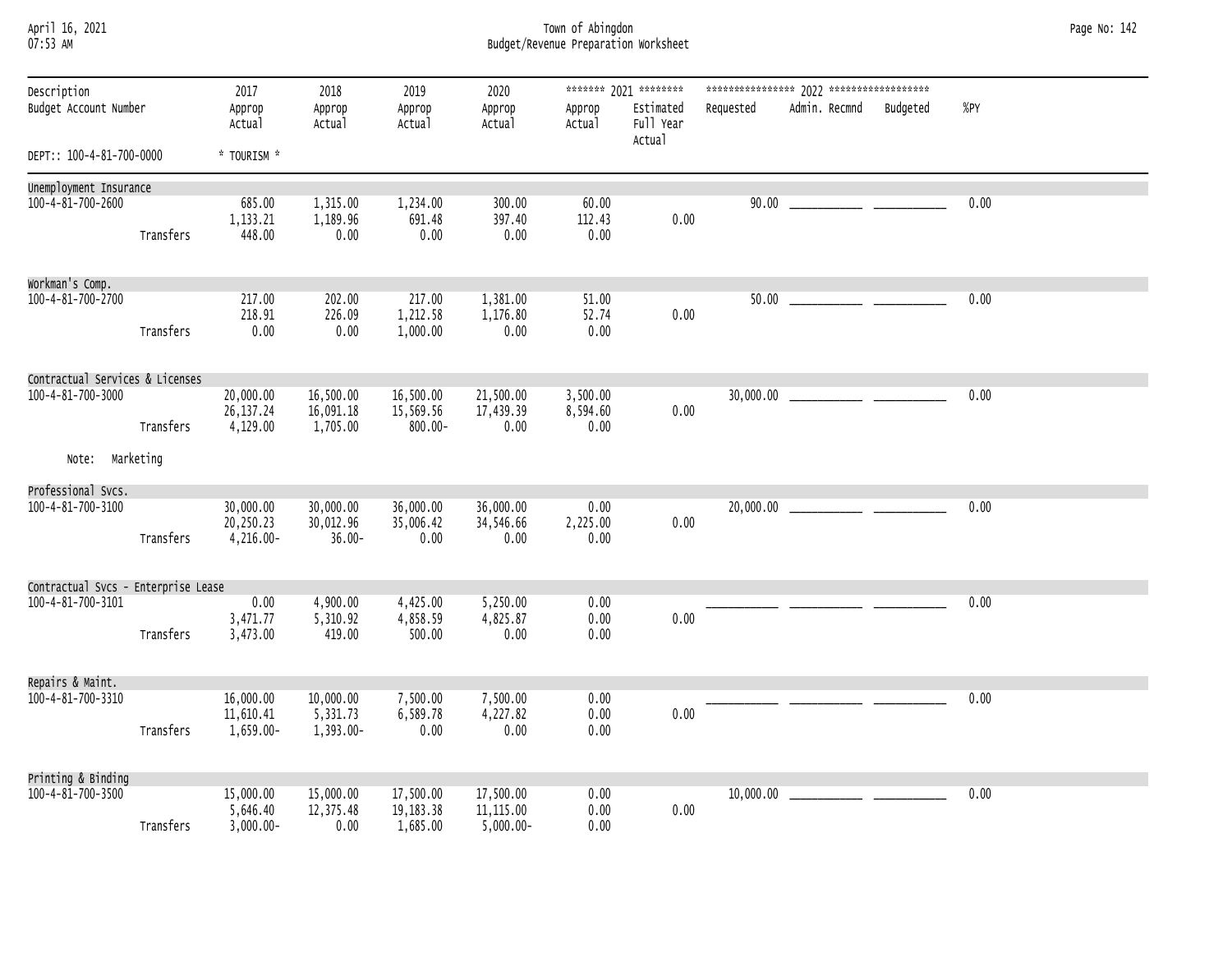| April 16, 2021 |  |
|----------------|--|
| 07.52 AM       |  |

April 16, 2021 Town of Abingdon Page No: 143 07:53 AM Budget/Revenue Preparation Worksheet

| Description<br>Budget Account Number | 2017<br>Approp<br>Actual         | 2018<br>Approp<br>Actual                 | 2019<br>Approp<br>Actual            | 2020<br>Approp<br>Actual             | Approp<br>Actual             | ******* 2021 ********<br>Estimated<br>Full Year<br>Actual | Requested | Admin. Recmnd | Budgeted | %PY  |
|--------------------------------------|----------------------------------|------------------------------------------|-------------------------------------|--------------------------------------|------------------------------|-----------------------------------------------------------|-----------|---------------|----------|------|
| DEPT:: 100-4-81-700-0000             | * TOURISM *                      |                                          |                                     |                                      |                              |                                                           |           |               |          |      |
| Advertising                          |                                  |                                          |                                     |                                      |                              |                                                           |           |               |          |      |
| 100-4-81-700-3600<br>Transfers       | 200,000.00<br>165,996.73<br>0.00 | 200,000.00<br>197,876.92<br>$2,000.00 -$ | 190,000.00<br>193,983.42<br>0.00    | 175,000.00<br>173,259.40<br>0.00     | 0.00<br>7,885.27<br>0.00     | 0.00                                                      |           |               |          | 0.00 |
|                                      |                                  |                                          |                                     |                                      |                              |                                                           |           |               |          |      |
| Advertising Grant Funded             |                                  |                                          |                                     |                                      |                              |                                                           |           |               |          |      |
| 100-4-81-700-3601<br>Transfers       | 75,000.00<br>78,063.19<br>0.00   | 50,000.00<br>35, 157.29<br>0.00          | 50,000.00<br>48,415.60<br>2,785.00- | 50,000.00<br>20,692.65<br>25,000.00- | 0.00<br>2,332.09<br>0.00     | 0.00                                                      |           |               |          | 0.00 |
| CARES Act Expenditures               |                                  |                                          |                                     |                                      |                              |                                                           |           |               |          |      |
| 100-4-81-700-5000                    | 0.00<br>0.00                     | 0.00<br>0.00                             | 0.00<br>0.00                        | 0.00<br>0.00                         | 0.00<br>52,771.80            | 0.00                                                      |           |               |          | 0.00 |
| Electric Power                       |                                  |                                          |                                     |                                      |                              |                                                           |           |               |          |      |
| 100-4-81-700-5110<br>Transfers       | 0.00<br>4,464.59<br>4,518.00     | 4,650.00<br>4,494.68<br>0.00             | 3,300.00<br>3,720.08<br>232.00      | 3,500.00<br>3,586.51<br>0.00         | 3,500.00<br>2,486.56<br>0.00 | 0.00                                                      |           |               |          | 0.00 |
| Fuel-Heat                            |                                  |                                          |                                     |                                      |                              |                                                           |           |               |          |      |
| 100-4-81-700-5120<br>Transfers       | 0.00<br>409.76<br>377.00         | 400.00<br>426.94<br>23.00                | 355.00<br>453.66<br>64.00           | 450.00<br>431.20<br>0.00             | 450.00<br>261.97<br>0.00     | 0.00                                                      |           |               |          | 0.00 |
| Water & Sewer                        |                                  |                                          |                                     |                                      |                              |                                                           |           |               |          |      |
| 100-4-81-700-5130<br>Transfers       | 0.00<br>1,177.30<br>1,109.00     | 1,300.00<br>842.33<br>0.00               | 1,030.00<br>806.56<br>296.00-       | 880.00<br>577.77<br>0.00             | 880.00<br>211.46<br>0.00     | 0.00                                                      |           |               |          | 0.00 |
| Postage & Messenger Service          |                                  |                                          |                                     |                                      |                              |                                                           |           |               |          |      |
| 100-4-81-700-5210                    | 15,000.00<br>12,863.17           | 15,000.00<br>14,502.11                   | 18,400.00<br>18, 151.32             | 18,400.00<br>17,270.83               | 1,000.00<br>85.10            | 0.00                                                      |           |               |          | 0.00 |
| Telephone & Communications           |                                  |                                          |                                     |                                      |                              |                                                           |           |               |          |      |
| 100-4-81-700-5230                    | 0.00<br>8,181.44                 | 7,760.00<br>7,854.28                     | 8,000.00<br>8,588.61                | 8,640.00<br>6,878.59                 | 6,990.00<br>3,911.91         | 0.00                                                      |           |               |          | 0.00 |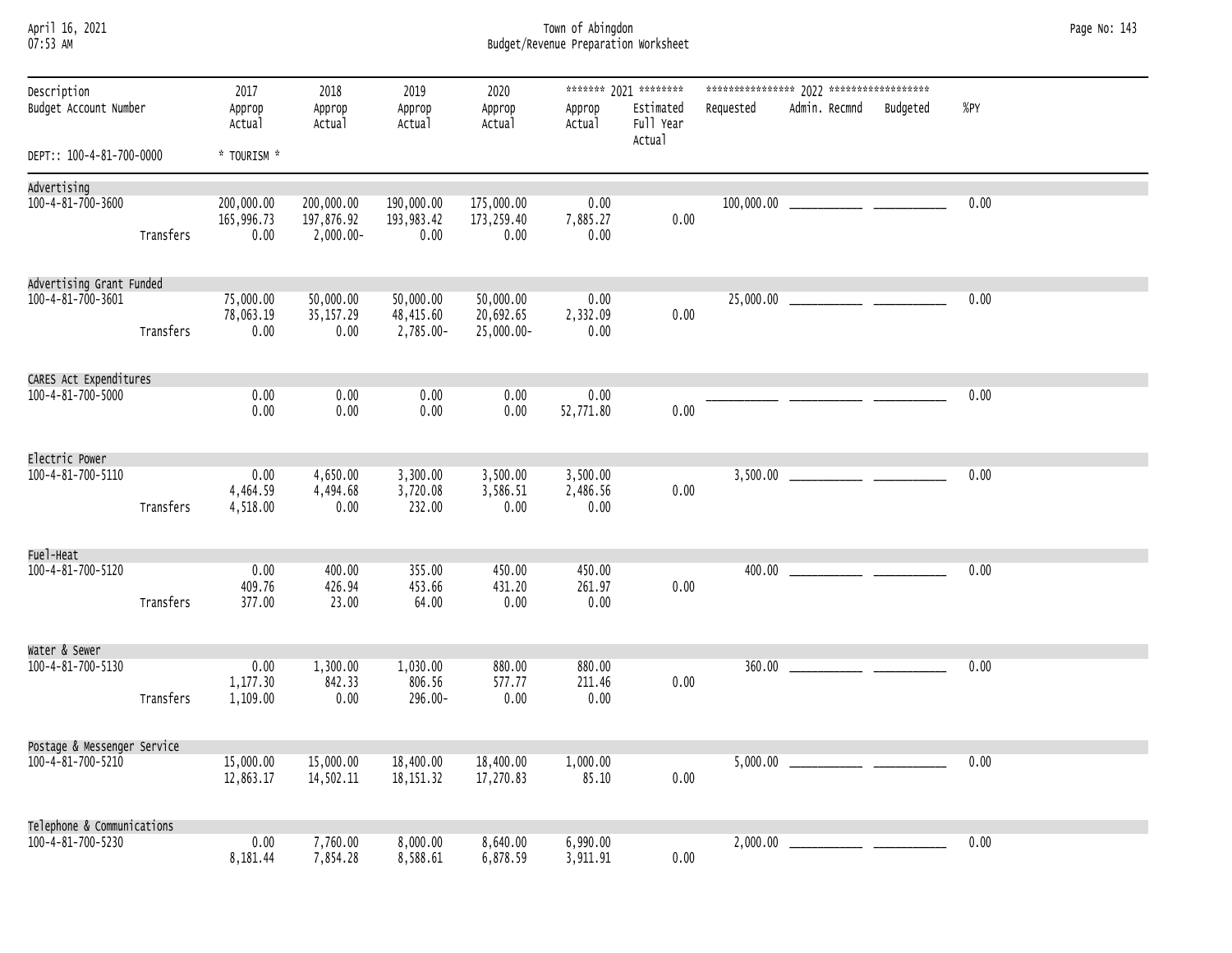| April 16, 2021<br>07:53 AM           |                          | Town of Abingdon<br>Budget/Revenue Preparation Worksheet |                                       |                                         |                      |                                                           |           |                        |  |      |  |  |  |
|--------------------------------------|--------------------------|----------------------------------------------------------|---------------------------------------|-----------------------------------------|----------------------|-----------------------------------------------------------|-----------|------------------------|--|------|--|--|--|
| Description<br>Budget Account Number | 2017<br>Approp<br>Actual | 2018<br>Approp<br>Actual                                 | 2019<br>Approp<br>Actual              | 2020<br>Approp<br>Actual                | Approp<br>Actual     | ******* 2021 ********<br>Estimated<br>Full Year<br>Actual | Requested | Admin. Recmnd Budgeted |  | %PY  |  |  |  |
| DEPT:: 100-4-81-700-0000             | * TOURISM *              |                                                          |                                       |                                         |                      |                                                           |           |                        |  |      |  |  |  |
| Transfers                            | 7,473.00                 | 106.00                                                   | 800.00                                | 0.00                                    | 0.00                 |                                                           |           |                        |  |      |  |  |  |
| Insurance - Boiler                   |                          |                                                          |                                       |                                         |                      |                                                           |           |                        |  |      |  |  |  |
| 100-4-81-700-5301                    |                          | 0.00<br>0.00                                             | 0.00<br>0.00<br>0.00<br>0.00          | 0.00<br>0.00                            | 0.00<br>0.00         | 0.00                                                      |           |                        |  | 0.00 |  |  |  |
| Travel - Lodging                     |                          |                                                          |                                       |                                         |                      |                                                           |           |                        |  |      |  |  |  |
| 100-4-81-700-5500<br>Transfers       | 7,000.00<br>9,739.76     | 7,000.00<br>5,367.61<br>946.00                           | 7,500.00<br>7,133.13<br>65.00<br>0.00 | 7,500.00<br>3,153.62<br>0.00            | 0.00<br>0.00<br>0.00 | 0.00                                                      |           |                        |  | 0.00 |  |  |  |
| Travel - Meals                       |                          |                                                          |                                       |                                         |                      |                                                           |           |                        |  |      |  |  |  |
| 100-4-81-700-5501                    |                          | 0.00<br>0.00                                             | 0.00<br>0.00<br>0.00<br>0.00          | 0.00<br>0.00                            | 0.00<br>0.00         | 0.00                                                      |           |                        |  | 0.00 |  |  |  |
| Travel - Transportation              |                          |                                                          |                                       |                                         |                      |                                                           |           |                        |  |      |  |  |  |
| 100-4-81-700-5502                    |                          | 0.00<br>0.00                                             | 0.00<br>0.00<br>0.00<br>0.00          | 0.00<br>0.00                            | 0.00<br>0.00         | 0.00                                                      |           |                        |  | 0.00 |  |  |  |
| Travel - Other                       |                          |                                                          |                                       |                                         |                      |                                                           |           |                        |  |      |  |  |  |
| 100-4-81-700-5503                    |                          | 0.00<br>0.00                                             | 0.00<br>0.00<br>0.00<br>0.00          | 0.00<br>0.00                            | 0.00<br>0.00         | 0.00                                                      |           |                        |  | 0.00 |  |  |  |
| Training                             |                          |                                                          |                                       |                                         |                      |                                                           |           |                        |  |      |  |  |  |
| 100-4-81-700-5540                    | 3,500.00<br>2,700.53     | 3,500.00<br>3,396.36                                     | 3,500.00<br>2,821.10                  | 3,500.00<br>0.00                        | 0.00<br>0.00         | 0.00                                                      |           |                        |  | 0.00 |  |  |  |
| Meeting Expenses                     |                          |                                                          |                                       |                                         |                      |                                                           |           |                        |  |      |  |  |  |
| 100-4-81-700-5800<br>Transfers       | 23,000.00<br>19,454.48   | 26,500.00<br>26,845.58<br>0.00<br>478.00                 | 28,500.00<br>30,269.68<br>1,100.00    | 28,500.00<br>18,092.33<br>$10,000.00 -$ | 0.00<br>0.00<br>0.00 | 0.00                                                      | 100.00    |                        |  | 0.00 |  |  |  |
| Dues & Memberships                   |                          |                                                          |                                       |                                         |                      |                                                           |           |                        |  |      |  |  |  |
| 100-4-81-700-5810                    | 6,000.00<br>3,794.97     | 5,000.00<br>4,595.00                                     | 5,500.00<br>3,435.00                  | 5,500.00<br>3,520.00                    | 0.00<br>0.00         | 0.00                                                      |           |                        |  | 0.00 |  |  |  |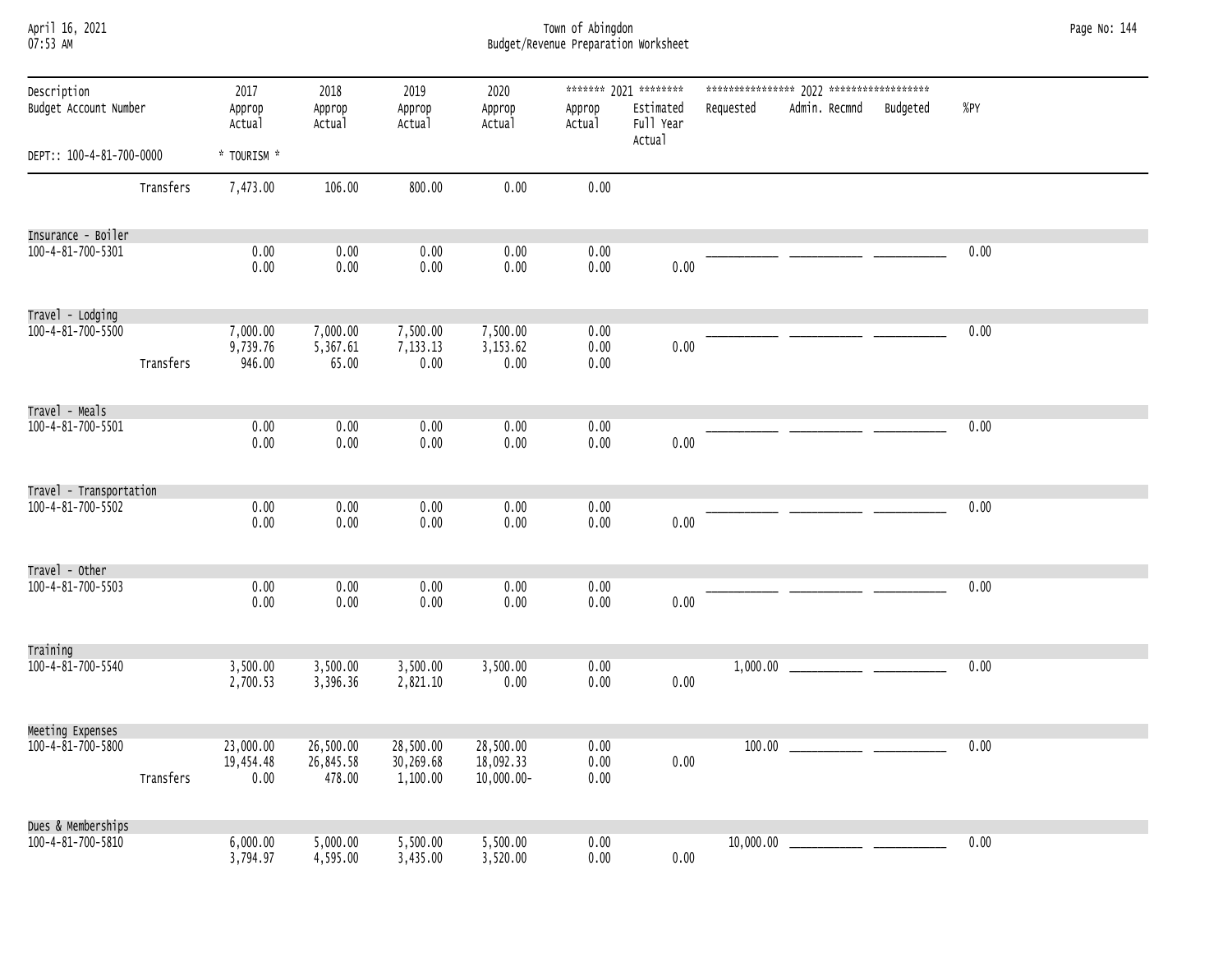April 16, 2021 Town of Abingdon Page No: 145 07:53 AM Budget/Revenue Preparation Worksheet

| Description<br>Budget Account Number            |                                               | 2017<br>Approp<br>Actual         | 2018<br>Approp<br>Actual       | 2019<br>Approp<br>Actual            | 2020<br>Approp<br>Actual     | Approp<br>Actual           | ******* 2021 ********<br>Estimated<br>Full Year<br>Actual | Requested                      | Admin. Recmnd        | Budgeted             | %PY  |
|-------------------------------------------------|-----------------------------------------------|----------------------------------|--------------------------------|-------------------------------------|------------------------------|----------------------------|-----------------------------------------------------------|--------------------------------|----------------------|----------------------|------|
| DEPT:: 100-4-81-700-0000                        |                                               | * TOURISM *                      |                                |                                     |                              |                            |                                                           |                                |                      |                      |      |
| Detail:                                         | Fish VA<br>SWVA Cultural Center<br>Other dues |                                  |                                |                                     |                              |                            |                                                           | 500.00<br>5,000.00<br>4,500.00 | 0.00<br>0.00<br>0.00 | 0.00<br>0.00<br>0.00 |      |
| Fish Virginia First                             |                                               |                                  |                                |                                     |                              |                            |                                                           |                                |                      |                      |      |
| 100-4-81-700-5840                               |                                               | 500.00<br>17,257.18              | 500.00<br>500.00               | 0.00<br>0.00                        | 0.00<br>0.00                 | 0.00<br>0.00               | 0.00                                                      |                                |                      |                      | 0.00 |
| Rooted in Appalachia-Grant<br>100-4-81-700-5841 |                                               | 0.00<br>0.00                     | 0.00<br>0.00                   | 0.00<br>0.00                        | 0.00<br>0.00                 | 0.00<br>0.00               | 0.00                                                      |                                |                      |                      | 0.00 |
| Annual Pumpkin Contest                          |                                               |                                  |                                |                                     |                              |                            |                                                           |                                |                      |                      |      |
| 100-4-81-700-5842                               | Transfers                                     | 1,000.00<br>455.00<br>0.00       | 750.00<br>0.00<br>750.00-      | 0.00<br>0.00<br>0.00                | 0.00<br>0.00<br>0.00         | 0.00<br>0.00<br>0.00       | 0.00                                                      |                                |                      |                      | 0.00 |
| Materials & Supplies                            |                                               |                                  |                                |                                     |                              |                            |                                                           |                                |                      |                      |      |
| 100-4-81-700-6000                               | Transfers                                     | 3,000.00<br>4,386.80<br>800.00   | 3,500.00<br>1,684.63<br>0.00   | 3,500.00<br>2,601.35<br>$1,000.00-$ | 3,500.00<br>137.11<br>0.00   | 0.00<br>0.00<br>0.00       | 0.00                                                      |                                |                      |                      | 0.00 |
| Office Supplies                                 |                                               |                                  |                                |                                     |                              |                            |                                                           |                                |                      |                      |      |
| 100-4-81-700-6001                               | Transfers                                     | 2,000.00<br>1,932.81<br>0.00     | 1,500.00<br>1,160.13<br>5.00   | 2,500.00<br>1,522.12<br>0.00        | 3,500.00<br>1,628.74<br>0.00 | 1,000.00<br>169.80<br>0.00 | 0.00                                                      |                                |                      |                      | 0.00 |
| Gift Shop Supplies/Stock                        |                                               |                                  |                                |                                     |                              |                            |                                                           |                                |                      |                      |      |
| 100-4-81-700-6002                               | Transfers                                     | 2,500.00<br>3,067.89<br>3,000.00 | 1,500.00<br>1,642.03<br>197.00 | 1,500.00<br>411.66<br>0.00          | 1,500.00<br>790.57<br>0.00   | 0.00<br>0.00<br>0.00       | 0.00                                                      |                                |                      |                      | 0.00 |
| Custodial Supplies<br>100-4-81-700-6005         | Transfers                                     | 0.00<br>9.41<br>0.00             | 200.00<br>158.50<br>0.00       | 400.00<br>339.19<br>$16.00 -$       | 400.00<br>168.48<br>0.00     | 0.00<br>0.00<br>0.00       | 0.00                                                      |                                |                      |                      | 0.00 |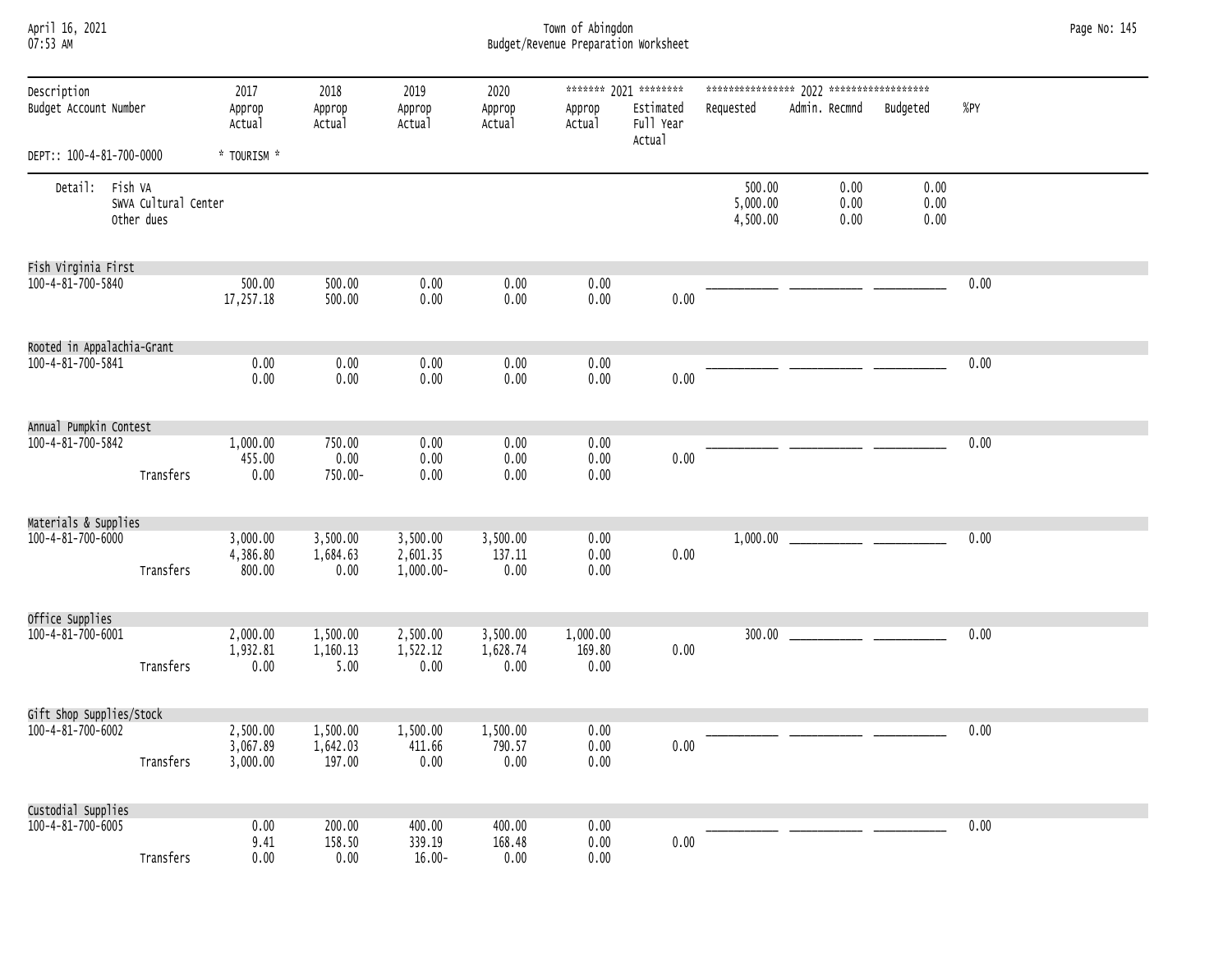April 16, 2021 Town of Abingdon Page No: 146 07:53 AM Budget/Revenue Preparation Worksheet

| Description<br>Budget Account Number<br>DEPT:: 100-4-81-700-0000 |                        | 2017<br>Approp<br>Actual<br>* TOURISM *            | 2018<br>Approp<br>Actual                         | 2019<br>Approp<br>Actual                     | 2020<br>Approp<br>Actual                             | Approp<br>Actual                         | ******* 2021 ********<br>Estimated<br>Full Year<br>Actual | ****************<br>Requested | 2022 *******************<br>Admin. Recmnd | Budgeted | %PY  |
|------------------------------------------------------------------|------------------------|----------------------------------------------------|--------------------------------------------------|----------------------------------------------|------------------------------------------------------|------------------------------------------|-----------------------------------------------------------|-------------------------------|-------------------------------------------|----------|------|
| Gas & Diesel<br>100-4-81-700-6008                                |                        | 0.00<br>660.10                                     | 670.00<br>262.16                                 | 300.00<br>352.88                             | 300.00<br>364.60                                     | 200.00<br>16.45                          | 0.00                                                      | 200.00                        |                                           |          | 0.00 |
| Control Total                                                    | Transfers              | 628.00<br>673,916.00<br>669,121.03                 | 0.00<br>708,032.00<br>698,467.46                 | 16.00<br>735,006.00<br>732,922.11            | 0.00<br>737,247.00<br>623,032.89                     | 0.00<br>180,474.00<br>185,832.48         | 0.00                                                      | 271,660.00                    | 0.00                                      | 0.00     | 0.00 |
| DEPT: Total                                                      | Transfers<br>Transfers | 26,690.00<br>673,916.00<br>669,121.03<br>26,690.00 | 1,307.87<br>708,032.00<br>698,467.46<br>1,307.87 | 500.00<br>735,006.00<br>732,922.11<br>500.00 | 55,000.00-<br>737,247.00<br>623,032.89<br>55,000.00- | 0.00<br>180,474.00<br>185,832.48<br>0.00 | 0.00                                                      | 271,660.00                    | 0.00                                      | 0.00     | 0.00 |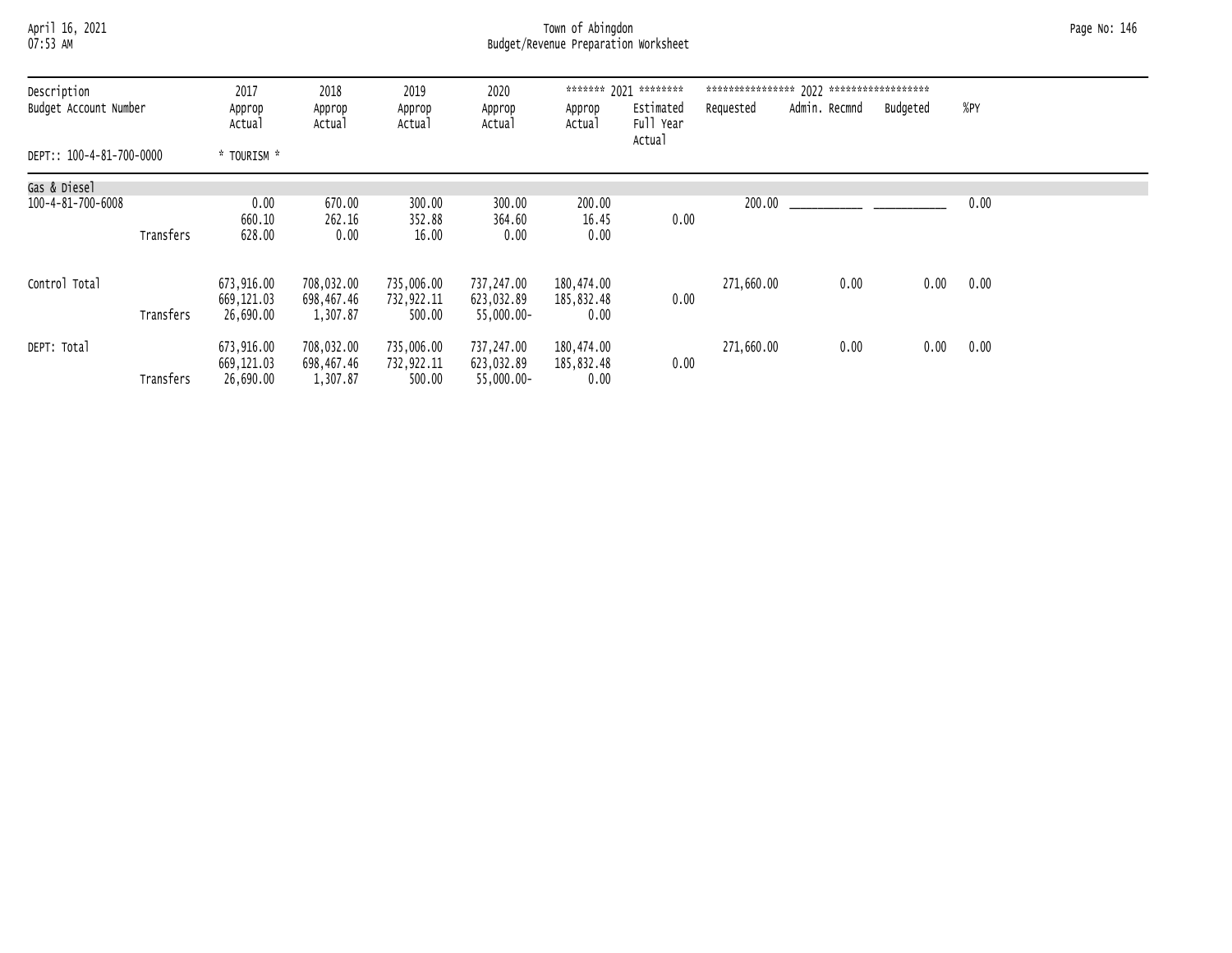| April 16, 2021<br>07:53 AM                             |           |                               |                               |                                |                                 | Town of Abingdon<br>Budget/Revenue Preparation Worksheet |                                                           |                                        |      | Page No: 147 |
|--------------------------------------------------------|-----------|-------------------------------|-------------------------------|--------------------------------|---------------------------------|----------------------------------------------------------|-----------------------------------------------------------|----------------------------------------|------|--------------|
| Description<br>Budget Account Number                   |           | 2017<br>Approp<br>Actual      | 2018<br>Approp<br>Actual      | 2019<br>Approp<br>Actual       | 2020<br>Approp<br>Actual        | Approp<br>Actual                                         | ******* 2021 ********<br>Estimated<br>Full Year<br>Actual | Admin. Recmnd<br>Requested<br>Budgeted | %PY  |              |
| DEPT:: 100-4-91-000-0000                               |           | **NON-DEPART.**               |                               |                                |                                 |                                                          |                                                           |                                        |      |              |
| **NON-DEPART.**<br>100-4-91-000-0000                   |           |                               |                               |                                |                                 |                                                          |                                                           |                                        |      |              |
|                                                        |           |                               |                               |                                |                                 |                                                          |                                                           |                                        |      |              |
| Processing Fee-CC/ON LINE-HLC & TOA                    |           |                               |                               |                                |                                 |                                                          |                                                           |                                        |      |              |
| 100-4-91-000-3110                                      |           | 0.00<br>11,726.60             | 0.00<br>12,997.19             | 0.00<br>14,976.48              | 13,000.00<br>15,787.35          | 0.00<br>0.00                                             | 0.00                                                      |                                        | 0.00 |              |
| Sustain Abingdon Committee-Go Green                    |           |                               |                               |                                |                                 |                                                          |                                                           |                                        |      |              |
| 100-4-91-000-3115                                      | Transfers | 0.00<br>9,177.73<br>10,000.00 | 10,000.00<br>9,237.89<br>0.00 | 10,000.00<br>11,018.97<br>0.00 | 15,000.00<br>10, 113.35<br>0.00 | 10,000.00<br>3,023.02<br>0.00                            | 0.00                                                      | 10,000.00                              | 0.00 |              |
|                                                        |           |                               |                               |                                |                                 |                                                          |                                                           |                                        |      |              |
| Bank Charges                                           |           |                               |                               |                                |                                 |                                                          |                                                           |                                        |      |              |
| 100-4-91-000-3120                                      | Transfers | 0.00<br>2,417.22<br>7,000.00  | 0.00<br>5,840.86<br>0.00      | 0.00<br>3,191.64<br>0.00       | 7,090.00<br>3,049.19<br>0.00    | 0.00<br>0.00<br>0.00                                     | 0.00                                                      |                                        | 0.00 |              |
|                                                        |           |                               |                               |                                |                                 |                                                          |                                                           |                                        |      |              |
| Consultant-Employee Health Insur.<br>100-4-91-000-3170 |           | 0.00                          | 0.00                          | 0.00                           | 0.00                            | 0.00                                                     |                                                           |                                        | 0.00 |              |
|                                                        | Transfers | 4,800.00<br>4,800.00          | 4,800.00<br>0.00              | 4,800.00<br>4,800.00           | 4,800.00<br>0.00                | 0.00<br>0.00                                             | 0.00                                                      |                                        |      |              |
| **CONTRIBUTIONS** NON-DEPART.**                        |           |                               |                               |                                |                                 |                                                          |                                                           |                                        |      |              |
| 100-4-91-000-5600                                      |           |                               |                               |                                |                                 |                                                          |                                                           |                                        |      |              |
| Cont.Va Highlands Festival                             |           |                               |                               |                                |                                 |                                                          |                                                           |                                        |      |              |
| 100-4-91-000-5640                                      |           | 30,000.00<br>30,000.00        | 30,000.00<br>30,000.00        | 30,000.00<br>30,000.00         | 20,000.00<br>15,000.00          | 0.00<br>0.00                                             | 0.00                                                      |                                        | 0.00 |              |
| Cont.Dist.Three Gover.Coop.                            |           |                               |                               |                                |                                 |                                                          |                                                           |                                        |      |              |
| 100-4-91-000-5642                                      |           | 4,669.00<br>4,669.00          | 4,669.00<br>4,833.00          | 4,833.00<br>4,833.00           | 0.00<br>0.00                    | 0.00<br>0.00                                             | 0.00                                                      |                                        | 0.00 |              |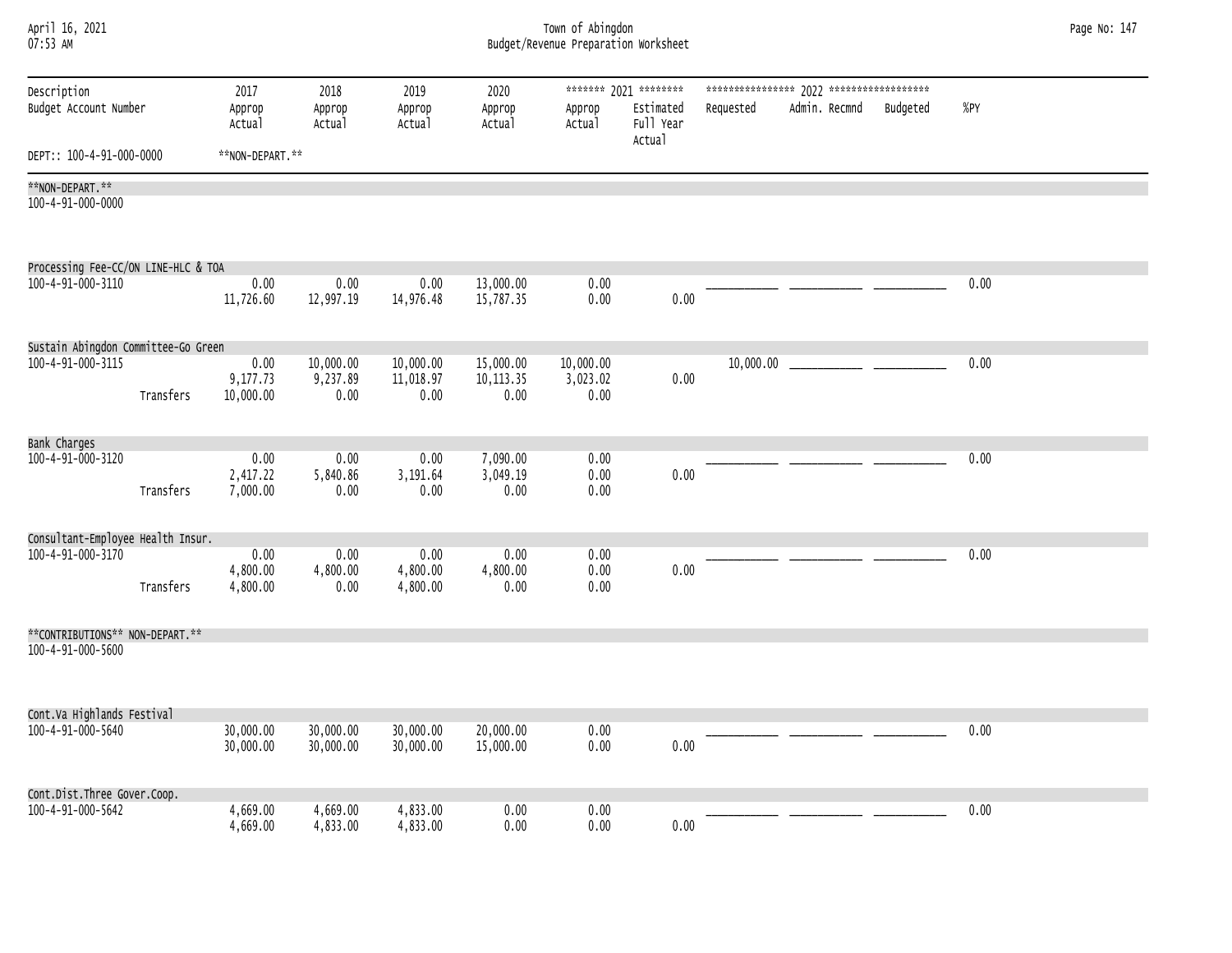April 16, 2021 Town of Abingdon Page No: 148 07:53 AM Budget/Revenue Preparation Worksheet

| Description<br>Budget Account Number  | 2017<br>Approp<br>Actual | 2018<br>Approp<br>Actual | 2019<br>Approp<br>Actual | 2020<br>Approp<br>Actual | Approp<br>Actual     | ******* 2021 ********<br>Estimated<br>Full Year<br>Actual | Requested | Admin. Recmnd | Budgeted | %PY  |
|---------------------------------------|--------------------------|--------------------------|--------------------------|--------------------------|----------------------|-----------------------------------------------------------|-----------|---------------|----------|------|
| DEPT:: 100-4-91-000-0000              | **NON-DEPART.**          |                          |                          |                          |                      |                                                           |           |               |          |      |
| Cont.Kiwanis Christmas Par.           |                          |                          |                          |                          |                      |                                                           |           |               |          |      |
| 100-4-91-000-5643                     | 1,500.00<br>1,500.00     | 500.00<br>500.00         | 500.00<br>500.00         | 0.00<br>0.00             | 0.00<br>0.00         | 0.00                                                      |           |               |          | 0.00 |
| Cont.Feeding America-Operation        |                          |                          |                          |                          |                      |                                                           |           |               |          |      |
| 100-4-91-000-5644                     | 0.00                     | 8,500.00                 | 8,500.00                 | 0.00                     | 10,000.00            |                                                           |           |               |          | 0.00 |
|                                       | 0.00                     | 8,500.00                 | 8,500.00                 | 0.00                     | 10,000.00            | 0.00                                                      |           |               |          |      |
| Cont.Historical Society Of Wash.Co.   |                          |                          |                          |                          |                      |                                                           |           |               |          |      |
| 100-4-91-000-5646                     | 0.00<br>0.00             | 0.00<br>0.00             | 2,700.00<br>2,700.00     | 0.00<br>0.00             | 0.00<br>0.00         | 0.00                                                      |           |               |          | 0.00 |
| Cont.Barter Theatre, Inc.             |                          |                          |                          |                          |                      |                                                           |           |               |          |      |
| 100-4-91-000-5648                     | 200,000.00<br>200,000.00 | 200,000.00<br>200,000.00 | 200,000.00<br>200,000.00 | 200,000.00<br>200,000.00 | 0.00<br>0.00         | 0.00                                                      |           |               |          | 0.00 |
| Cont.Washington Co Library            |                          |                          |                          |                          |                      |                                                           |           |               |          |      |
| 100-4-91-000-5649                     | 7,500.00<br>7,500.00     | 0.00<br>0.00             | 2,500.00<br>4,000.00     | 7,500.00<br>7,500.00     | 7,500.00<br>7,500.00 | 0.00                                                      | 7,500.00  |               |          | 0.00 |
| Cont.W.King Regional Arts Center      |                          |                          |                          |                          |                      |                                                           |           |               |          |      |
| 100-4-91-000-5650                     | 85,000.00<br>85,000.00   | 85,000.00<br>85,000.00   | 80,000.00<br>80,000.00   | 50,000.00<br>50,000.00   | 0.00<br>0.00         | 0.00                                                      |           |               |          | 0.00 |
| Cont.Community Center-Meals On Wheels |                          |                          |                          |                          |                      |                                                           |           |               |          |      |
| 100-4-91-000-5651                     | 0.00<br>0.00             | 5,000.00<br>5,000.00     | 0.00<br>0.00             | 0.00<br>0.00             | 0.00<br>0.00         | 0.00                                                      |           |               |          | 0.00 |
| Cont.Community Center-Operations      |                          |                          |                          |                          |                      |                                                           |           |               |          |      |
| 100-4-91-000-5652                     | 22,500.00<br>22,500.00   | 22,500.00<br>22,500.00   | 25,000.00<br>25,000.00   | 25,000.00<br>25,000.00   | 0.00<br>0.00         | 0.00                                                      |           |               |          | 0.00 |
| Cont.White'S Mill Foundation Inc      |                          |                          |                          |                          |                      |                                                           |           |               |          |      |
| 100-4-91-000-5653                     | 10,000.00<br>10,000.00   | 0.00<br>0.00             | 0.00<br>0.00             | 0.00<br>0.00             | 0.00<br>0.00         | 0.00                                                      |           |               |          | 0.00 |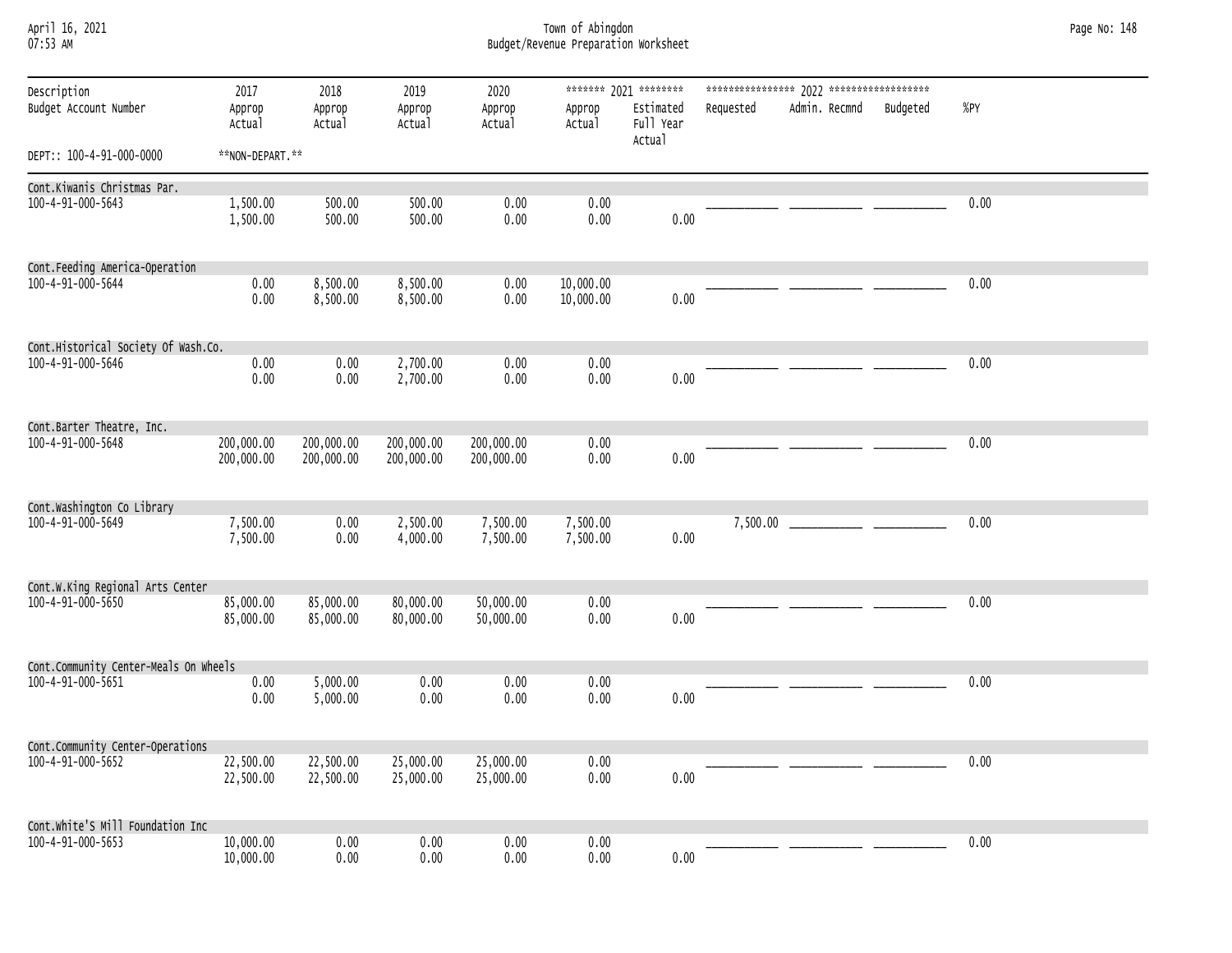| April 16, 2021 |  |
|----------------|--|
| 07.52 AM       |  |

## April 16, 2021 Town of Abingdon Page No: 149 07:53 AM Budget/Revenue Preparation Worksheet

| Description<br>Budget Account Number | 2017<br>Approp<br>Actual | 2018<br>Approp<br>Actual | 2019<br>Approp<br>Actual | 2020<br>Approp<br>Actual | Approp<br>Actual | ******* 2021 ********<br>Estimated<br>Full Year<br>Actual | Requested | Admin. Recmnd | Budgeted | $%$ PY |
|--------------------------------------|--------------------------|--------------------------|--------------------------|--------------------------|------------------|-----------------------------------------------------------|-----------|---------------|----------|--------|
| DEPT:: 100-4-91-000-0000             | **NON-DEPART.**          |                          |                          |                          |                  |                                                           |           |               |          |        |
| Cont.Ecum.Faith In Action-Heating    |                          |                          |                          |                          |                  |                                                           |           |               |          |        |
| 100-4-91-000-5655                    | 10,000.00<br>10,000.00   | 10,000.00<br>10,000.00   | 10,000.00<br>10,000.00   | 15,000.00<br>15,000.00   | 0.00<br>0.00     | 0.00                                                      |           |               |          | 0.00   |
| Cont.Ecum.Faith In Action-Operation  |                          |                          |                          |                          |                  |                                                           |           |               |          |        |
| 100-4-91-000-5656                    | 10,000.00<br>10,000.00   | 10,000.00<br>10,000.00   | 10,000.00<br>10,000.00   | 0.00<br>0.00             | 0.00<br>0.00     | 0.00                                                      |           |               |          | 0.00   |
| Cont.Small Business Incubator        |                          |                          |                          |                          |                  |                                                           |           |               |          |        |
| 100-4-91-000-5658                    | 109,497.00<br>109,497.00 | 88,512.00<br>88,512.00   | 17,412.00<br>17,412.00   | 32,000.00<br>32,000.00   | 0.00<br>0.00     | 0.00                                                      |           |               |          | 0.00   |
| CONT. ABINGDON MAIN STREET           |                          |                          |                          |                          |                  |                                                           |           |               |          |        |
| 100-4-91-000-5660                    | 30,000.00<br>30,000.00   | 30,000.00<br>30,000.00   | 30,000.00<br>30,000.00   | 0.00<br>0.00             | 0.00<br>0.00     | 0.00                                                      |           |               |          | 0.00   |
| Cont.Children'S Advocacy Center      |                          |                          |                          |                          |                  |                                                           |           |               |          |        |
| 100-4-91-000-5661                    | 0.00<br>0.00             | 0.00<br>0.00             | 0.00<br>0.00             | 0.00<br>0.00             | 0.00<br>0.00     | 0.00                                                      |           |               |          | 0.00   |
| Cont.Appalachian Indp.Ctr.           |                          |                          |                          |                          |                  |                                                           |           |               |          |        |
| 100-4-91-000-5662                    | 0.00<br>0.00             | 0.00<br>0.00             | 0.00<br>0.00             | 0.00<br>0.00             | 0.00<br>0.00     | 0.00                                                      |           |               |          | 0.00   |
| Cont.Transdominion Express           |                          |                          |                          |                          |                  |                                                           |           |               |          |        |
| 100-4-91-000-5663                    | 0.00<br>0.00             | 0.00<br>0.00             | 0.00<br>0.00             | 0.00<br>0.00             | 0.00<br>0.00     | 0.00                                                      |           |               |          | 0.00   |
| Bristol Historical Association       |                          |                          |                          |                          |                  |                                                           |           |               |          |        |
| 100-4-91-000-5664                    | 0.00<br>0.00             | 0.00<br>0.00             | 0.00<br>0.00             | 0.00<br>0.00             | 0.00<br>0.00     | 0.00                                                      |           |               |          | 0.00   |
| Cont.Crossroads Medical Mission      |                          |                          |                          |                          |                  |                                                           |           |               |          |        |
| 100-4-91-000-5665                    | 0.00<br>0.00             | 0.00<br>0.00             | 0.00<br>0.00             | 0.00<br>0.00             | 0.00<br>0.00     | 0.00                                                      |           |               |          | 0.00   |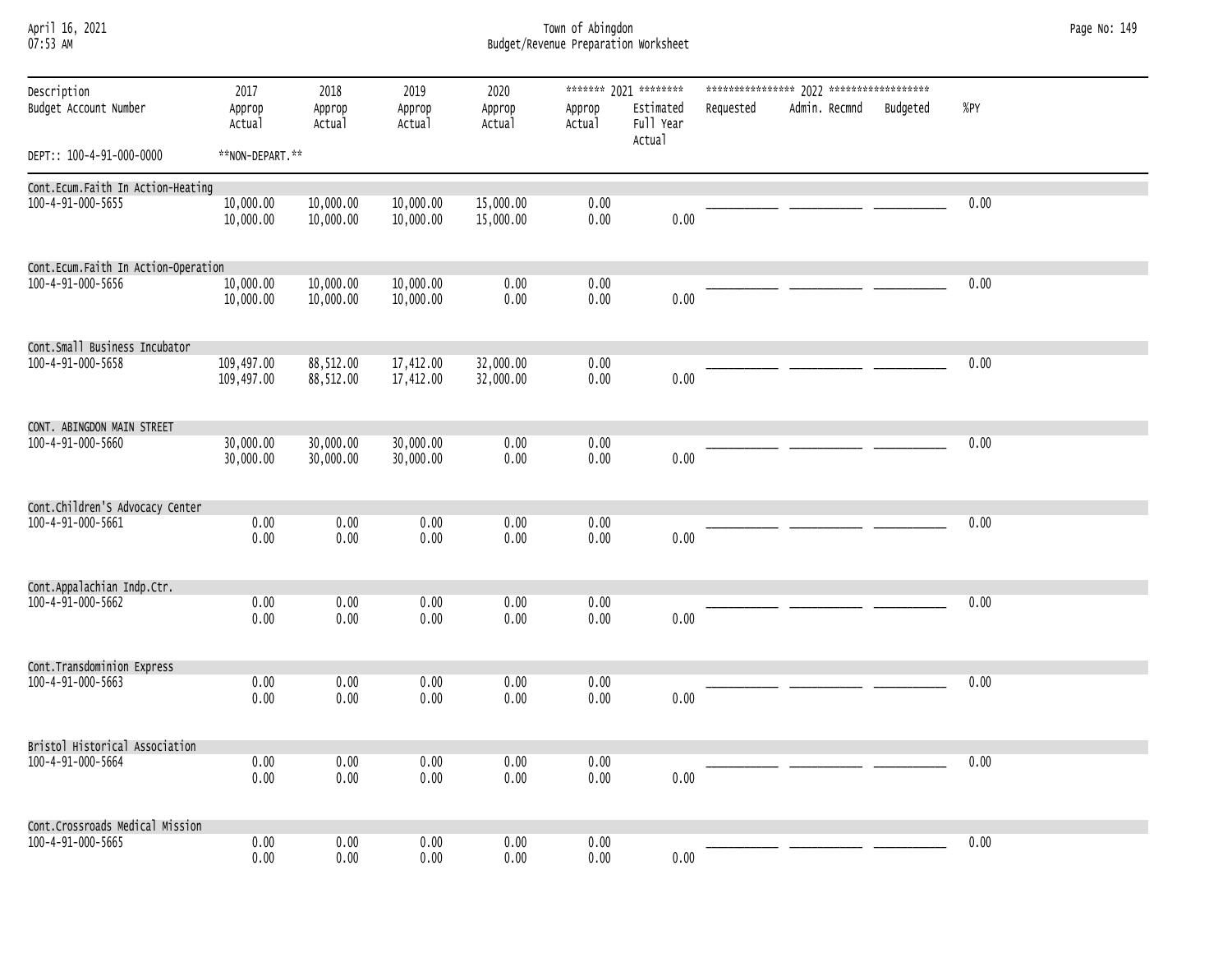April 16, 2021 Town of Abingdon Page No: 150 07:53 AM Budget/Revenue Preparation Worksheet

| Description<br>Budget Account Number | 2017<br>Approp<br>Actual | 2018<br>Approp<br>Actual | 2019<br>Approp<br>Actual | 2020<br>Approp<br>Actual | Approp<br>Actual       | ******* 2021 ********<br>Estimated<br>Full Year<br>Actual | Requested | Admin. Recmnd | Budgeted | %PY  |
|--------------------------------------|--------------------------|--------------------------|--------------------------|--------------------------|------------------------|-----------------------------------------------------------|-----------|---------------|----------|------|
| DEPT:: 100-4-91-000-0000             | **NON-DEPART.**          |                          |                          |                          |                        |                                                           |           |               |          |      |
| Cont.Community Christmas Program     |                          |                          |                          |                          |                        |                                                           |           |               |          |      |
| 100-4-91-000-5666                    | 500.00<br>500.00         | 500.00<br>500.00         | 0.00<br>0.00             | 0.00<br>0.00             | 0.00<br>0.00           | 0.00                                                      |           |               |          | 0.00 |
| Cont.Veterans Memorial Park          |                          |                          |                          |                          |                        |                                                           |           |               |          |      |
| 100-4-91-000-5670                    | 25,000.00<br>25,000.00   | 25,000.00<br>25,000.00   | 0.00<br>0.00             | 25,000.00<br>25,000.00   | 0.00<br>0.00           | 0.00                                                      |           |               |          | 0.00 |
| Cont.Boys & Girls Club(Abn Chapter)  |                          |                          |                          |                          |                        |                                                           |           |               |          |      |
| 100-4-91-000-5677                    | 12,000.00<br>12,000.00   | 0.00<br>0.00             | 0.00<br>0.00             | 0.00<br>0.00             | 0.00<br>0.00           | 0.00                                                      |           |               |          | 0.00 |
| Cont.Glade Spring Tractor Club       |                          |                          |                          |                          |                        |                                                           |           |               |          |      |
| 100-4-91-000-5681                    | 10,000.00<br>10,000.00   | 15,000.00<br>15,000.00   | 0.00<br>0.00             | 0.00<br>0.00             | 0.00<br>0.00           | 0.00                                                      |           |               |          | 0.00 |
| Cont.Friends of SWVA                 |                          |                          |                          |                          |                        |                                                           |           |               |          |      |
| 100-4-91-000-5685                    | 0.00<br>0.00             | 7,500.00<br>7,500.00     | 0.00<br>0.00             | 0.00<br>0.00             | 0.00<br>0.00           | 0.00                                                      |           |               |          | 0.00 |
| Cont.Rotary Frolics                  |                          |                          |                          |                          |                        |                                                           |           |               |          |      |
| 100-4-91-000-5687                    | 500.00<br>500.00         | 500.00<br>500.00         | 0.00<br>0.00             | 0.00<br>0.00             | 0.00<br>0.00           | 0.00                                                      |           |               |          | 0.00 |
| Cont. Economic Development Authority |                          |                          |                          |                          |                        |                                                           |           |               |          |      |
| 100-4-91-000-5688                    | 15,000.00<br>15,000.00   | 0.00<br>0.00             | 0.00<br>0.00             | 0.00<br>0.00             | 0.00<br>0.00           | 0.00                                                      |           |               |          | 0.00 |
| Cont. Business Challenge             |                          |                          |                          |                          |                        |                                                           |           |               |          |      |
| 100-4-91-000-5689                    | 5,000.00<br>5,000.00     | 5,000.00<br>5,000.00     | 0.00<br>0.00             | 0.00<br>0.00             | 0.00<br>0.00           | 0.00                                                      |           |               |          | 0.00 |
| Cont. Abingdon RDHA                  |                          |                          |                          |                          |                        |                                                           |           |               |          |      |
| 100-4-91-000-5690                    | 50,000.00<br>50,000.00   | 50,000.00<br>50,000.00   | 50,000.00<br>50,000.00   | 50,000.00<br>50,000.00   | 25,000.00<br>25,000.00 | 0.00                                                      | 25,000.00 |               |          | 0.00 |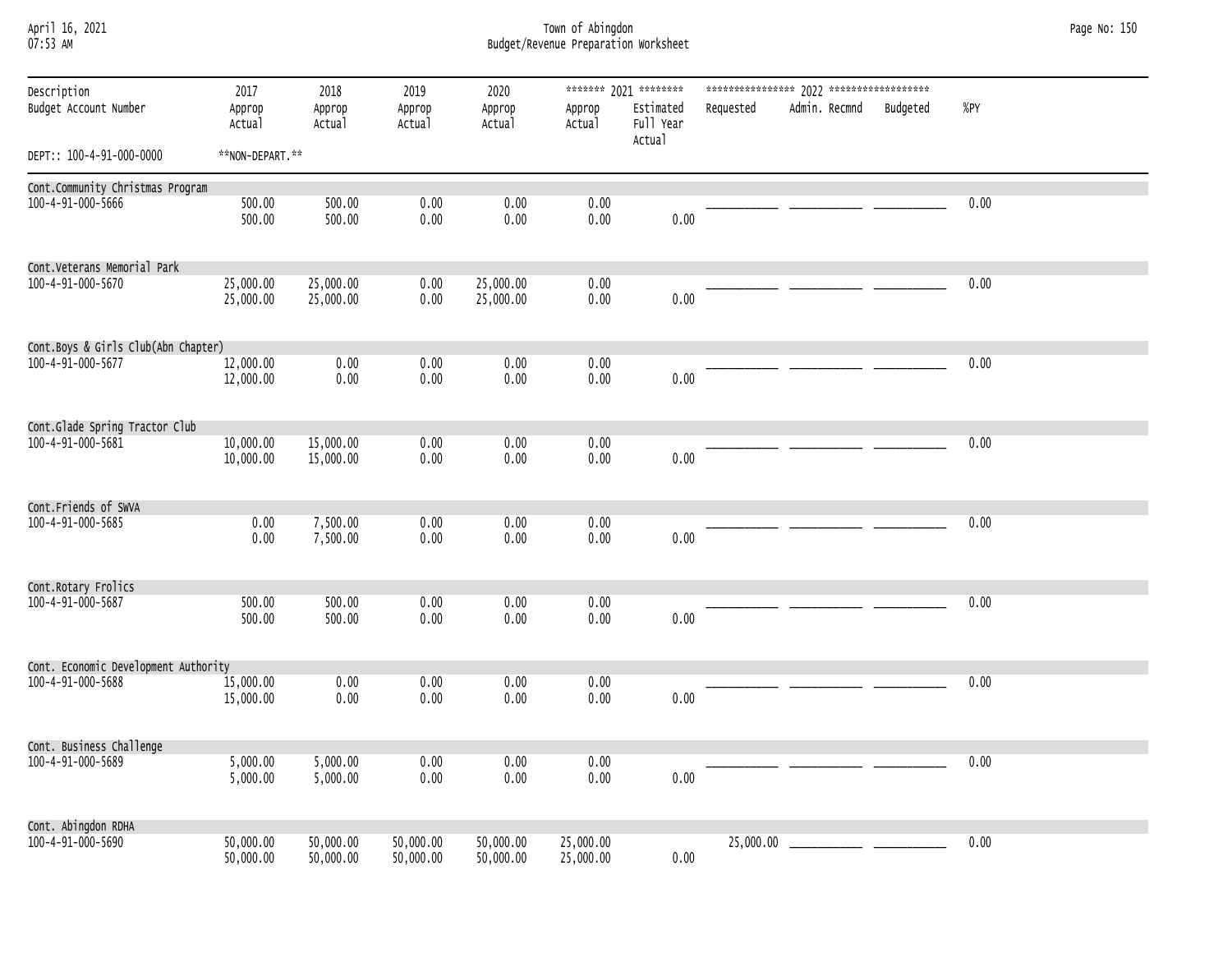| April 16, 2021<br>07:53 AM                                    |           | Town of Abingdon<br>Budget/Revenue Preparation Worksheet |                                 |                               |                          |                      |                                                           |           |               |          |      |  |  |  |
|---------------------------------------------------------------|-----------|----------------------------------------------------------|---------------------------------|-------------------------------|--------------------------|----------------------|-----------------------------------------------------------|-----------|---------------|----------|------|--|--|--|
| Description<br>Budget Account Number                          |           | 2017<br>Approp<br>Actual                                 | 2018<br>Approp<br>Actual        | 2019<br>Approp<br>Actual      | 2020<br>Approp<br>Actual | Approp<br>Actual     | ******* 2021 ********<br>Estimated<br>Full Year<br>Actual | Requested | Admin. Recmnd | Budgeted | %PY  |  |  |  |
| DEPT:: 100-4-91-000-0000                                      |           | **NON-DEPART.**                                          |                                 |                               |                          |                      |                                                           |           |               |          |      |  |  |  |
| Cont. Virginia Creeper Trail Club (VCTC)<br>100-4-91-000-5695 |           | 0.00<br>0.00                                             | 0.00<br>0.00                    | 10,000.00<br>10,000.00        | 0.00<br>0.00             | 0.00<br>0.00         | 0.00                                                      |           |               |          | 0.00 |  |  |  |
| **MEMBERSHIPS** NON-DEPARTMENTAL**<br>100-4-91-000-5800       |           |                                                          |                                 |                               |                          |                      |                                                           |           |               |          |      |  |  |  |
| Membership-- Va Municipal League<br>100-4-91-000-5810         |           | 5,274.00<br>5,382.00                                     | 5,382.00<br>5,524.00            | 5,382.00<br>5,469.00          | 5,524.00<br>5,459.00     | 0.00<br>0.00         | 0.00                                                      |           |               |          | 0.00 |  |  |  |
|                                                               | Transfers | 0.00                                                     | 142.00                          | 0.00                          | 0.00                     | 0.00                 |                                                           |           |               |          |      |  |  |  |
| Membership-- W.C.Chamber Of Commer.                           |           |                                                          |                                 |                               |                          |                      |                                                           |           |               |          |      |  |  |  |
| 100-4-91-000-5811                                             |           | 13,500.00<br>13,500.00                                   | 15,000.00<br>15,000.00          | 15,000.00<br>15,000.00        | 15,000.00<br>15,000.00   | 0.00<br>0.00         | 0.00                                                      |           |               |          | 0.00 |  |  |  |
| Membership-- VML/VACO                                         |           |                                                          |                                 |                               |                          |                      |                                                           |           |               |          |      |  |  |  |
| 100-4-91-000-5812                                             | Transfers | 2,400.00<br>1,756.00<br>0.00                             | 2,400.00<br>1,684.00<br>142.00- | 2,400.00<br>1,742.00<br>0.00  | 2,400.00<br>0.00<br>0.00 | 0.00<br>0.00<br>0.00 | 0.00                                                      |           |               |          | 0.00 |  |  |  |
| **MISCELLANEOUS** NON-DEPART.**<br>100-4-91-000-6000          |           |                                                          |                                 |                               |                          |                      |                                                           |           |               |          |      |  |  |  |
| Town Retirees-Insurance                                       |           |                                                          |                                 |                               |                          |                      |                                                           |           |               |          |      |  |  |  |
| 100-4-91-000-6014                                             | Transfers | 0.00<br>18,640.00<br>18,000.00                           | 19,200.00<br>19,280.00<br>0.00  | 19,200.00<br>4,680.00<br>0.00 | 0.00<br>0.00<br>0.00     | 0.00<br>0.00<br>0.00 | 0.00                                                      |           |               |          | 0.00 |  |  |  |
|                                                               |           |                                                          |                                 |                               |                          |                      |                                                           |           |               |          |      |  |  |  |
| Employee Health Insurnace Bank Acct<br>100-4-91-000-6017      |           | 0.00<br>784.59                                           | 0.00<br>0.00                    | 0.00<br>0.00                  | 0.00<br>0.00             | 0.00<br>0.00         | 0.00                                                      |           |               |          | 0.00 |  |  |  |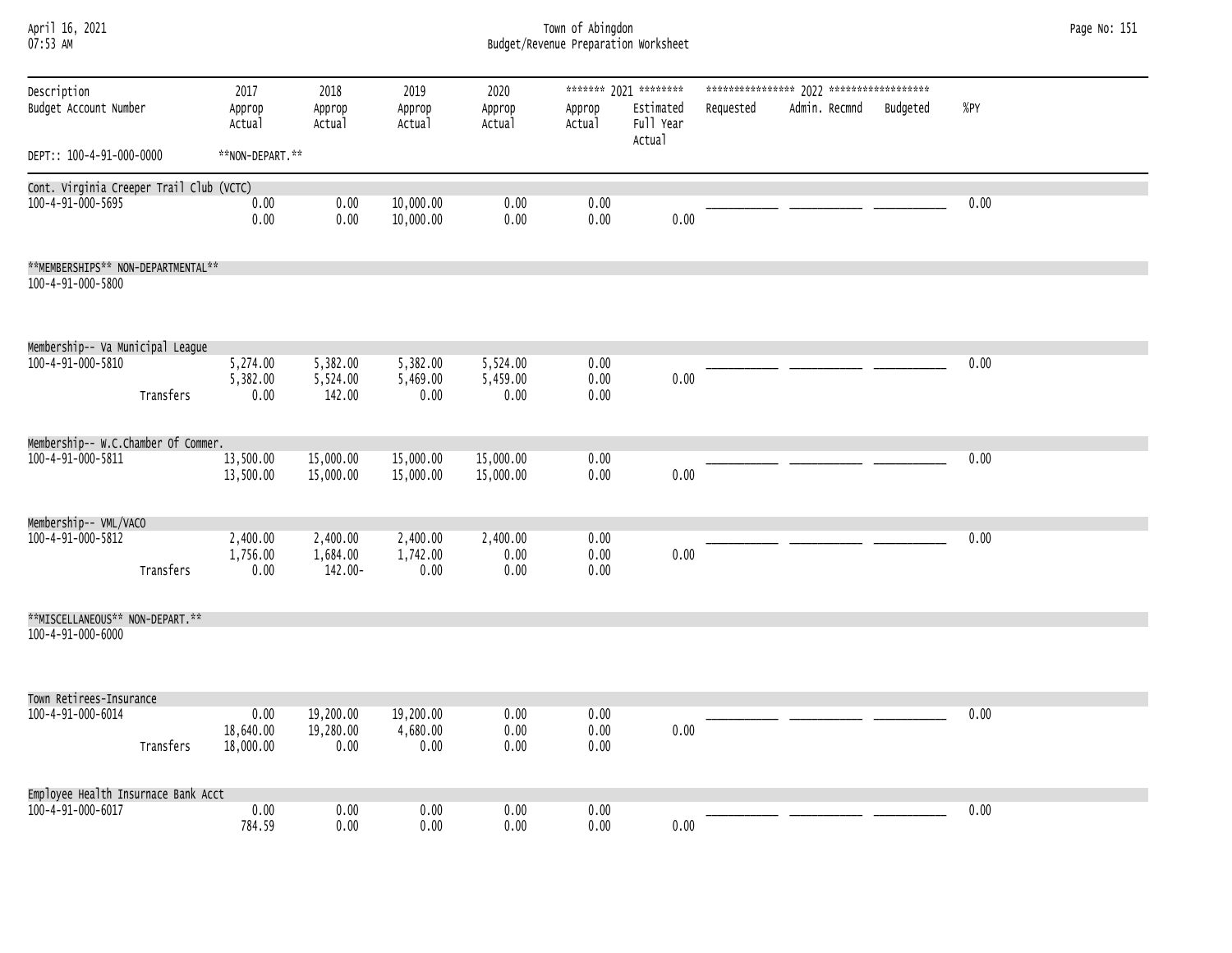| April 16, 2021<br>07:53 AM |                                       |                                  |                                      |                                  | Town of Abingdon<br>Budget/Revenue Preparation Worksheet |                                  |           |               |          |      | Page No: 152 |
|----------------------------|---------------------------------------|----------------------------------|--------------------------------------|----------------------------------|----------------------------------------------------------|----------------------------------|-----------|---------------|----------|------|--------------|
| Description                | 2017                                  | 2018                             | 2019                                 | 2020                             |                                                          | ******* 2021 ********            |           |               |          |      |              |
| Budget Account Number      | Approp<br>Actual                      | Approp<br>Actual                 | Approp<br>Actual                     | Approp<br>Actual                 | Approp<br>Actual                                         | Estimated<br>Full Year<br>Actual | Requested | Admin. Recmnd | Budgeted | %PY  |              |
| DEPT:: 100-4-91-000-0000   | **NON-DEPART.**                       |                                  |                                      |                                  |                                                          |                                  |           |               |          |      |              |
| DEPT: Total<br>Transfers   | 659,840,00<br>706,850,14<br>39,800.00 | 650,163.00<br>672,708.94<br>0.00 | 533,427.00<br>543,823.09<br>4,800.00 | 482,514.00<br>473,708.89<br>0.00 | 52,500.00<br>45,523.02<br>0.00                           | 0.00                             | 42,500,00 | 0.00          | 0.00     | 0.00 |              |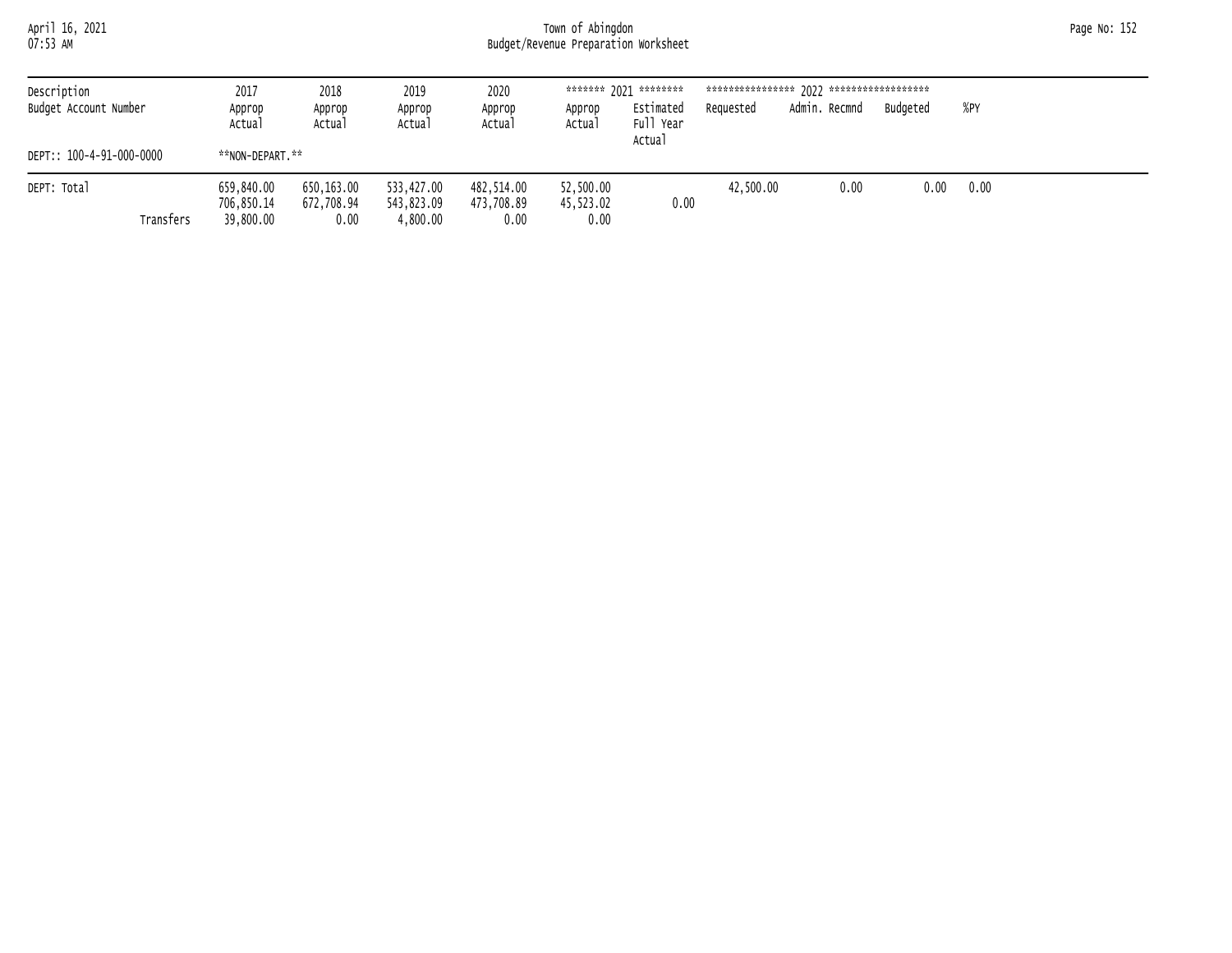| April 16, 2021<br>07:53 AM                          |           |                                |                                 |                                         |                                | Town of Abingdon<br>Budget/Revenue Preparation Worksheet |                                                           |           |               |          |      | Page No: 153 |
|-----------------------------------------------------|-----------|--------------------------------|---------------------------------|-----------------------------------------|--------------------------------|----------------------------------------------------------|-----------------------------------------------------------|-----------|---------------|----------|------|--------------|
| Description<br>Budget Account Number                |           | 2017<br>Approp<br>Actual       | 2018<br>Approp<br>Actual        | 2019<br>Approp<br>Actual                | 2020<br>Approp<br>Actual       | Approp<br>Actual                                         | ******* 2021 ********<br>Estimated<br>Full Year<br>Actual | Requested | Admin. Recmnd | Budgeted | %PY  |              |
| DEPT:: 100-4-91-400-0000                            |           |                                | * CONTINGENCIES/DEBT SERVICE *  |                                         |                                |                                                          |                                                           |           |               |          |      |              |
| * CONTINGENCIES/DEBT SERVICE *<br>100-4-91-400-0000 |           |                                |                                 |                                         |                                |                                                          |                                                           |           |               |          |      |              |
| Contingency-*** Council ***                         |           |                                |                                 |                                         |                                |                                                          |                                                           |           |               |          |      |              |
| 100-4-91-400-9760                                   | Transfers | 75,000.00<br>73,524.35<br>0.00 | 80,223.00<br>79,017.00<br>0.00  | 50,880.00<br>54,861.70<br>4,000.00      | 75,881.00<br>24,655.28<br>0.00 | 0.00<br>0.00<br>0.00                                     | 0.00                                                      |           |               |          | 0.00 |              |
|                                                     |           |                                |                                 |                                         |                                |                                                          |                                                           |           |               |          |      |              |
| Discretionary-*** Town Manager ***                  |           |                                |                                 |                                         |                                |                                                          |                                                           |           |               |          |      |              |
| 100-4-91-400-9761                                   | Transfers | 25,000.00<br>0.00<br>0.00      | 75,000.00<br>0.00<br>63,466.16- | 25,000.00<br>14,950.77<br>$10,000.00 -$ | 0.00<br>0.00<br>0.00           | 0.00<br>0.00<br>0.00                                     | 0.00                                                      |           |               |          | 0.00 |              |
|                                                     |           |                                |                                 |                                         |                                |                                                          |                                                           |           |               |          |      |              |
| Contingency-*** Mayor ***                           |           |                                |                                 |                                         |                                |                                                          |                                                           |           |               |          |      |              |
| 100-4-91-400-9762                                   |           | 4,000.00<br>1,350.00           | 4,000.00<br>4,000.00            | 4,000.00<br>4,000.00                    | 4,000.00<br>3,135.00           | 0.00<br>0.00                                             | 0.00                                                      |           |               |          | 0.00 |              |
| Debt Service 2011-BB&T                              |           |                                |                                 |                                         |                                |                                                          |                                                           |           |               |          |      |              |
| 100-4-91-400-9782                                   |           | 93,189.00<br>93, 188.87        | 0.00<br>0.00                    | 0.00<br>0.00                            | 0.00<br>0.00                   | 0.00<br>0.00                                             | 0.00                                                      |           |               |          | 0.00 |              |
| DEBT SERVICE 2013-CARTER BANK                       |           |                                |                                 |                                         |                                |                                                          |                                                           |           |               |          |      |              |
| 100-4-91-400-9785                                   |           | 209,993.00<br>209,992.79       | 209,993.00<br>209,992.79        | 209,993.00<br>209,992.79                | 209,993.00<br>209,992.78       | 209,993.00<br>18,809.29                                  | 0.00                                                      |           |               |          | 0.00 |              |
| DEBT SERVICE 2013-CARTER BNK REFUNDING              |           |                                |                                 |                                         |                                |                                                          |                                                           |           |               |          |      |              |
| 100-4-91-400-9786                                   |           | 301,474.00<br>145,219.50       | 301,510.00<br>164, 473. 73      | 290,290.00<br>164, 257.60               | 283,943.00<br>164,463.64       | 145,398.00<br>0.00                                       | 0.00                                                      |           |               |          | 0.00 |              |
|                                                     | Transfers | 0.00                           | 0.00                            | 0.00                                    | 100,000.00-                    | 0.00                                                     |                                                           |           |               |          |      |              |
| Debt Service 2016 - Carter Bank LOC                 |           |                                |                                 |                                         |                                |                                                          |                                                           |           |               |          |      |              |
| 100-4-91-400-9787                                   |           | 0.00<br>1,826.52               | 25,000.00<br>11,235.32          | 25,000.00<br>38,525.94                  | 75,000.00<br>7,524,994.31      | 0.00<br>0.00                                             | 0.00                                                      |           |               |          | 0.00 |              |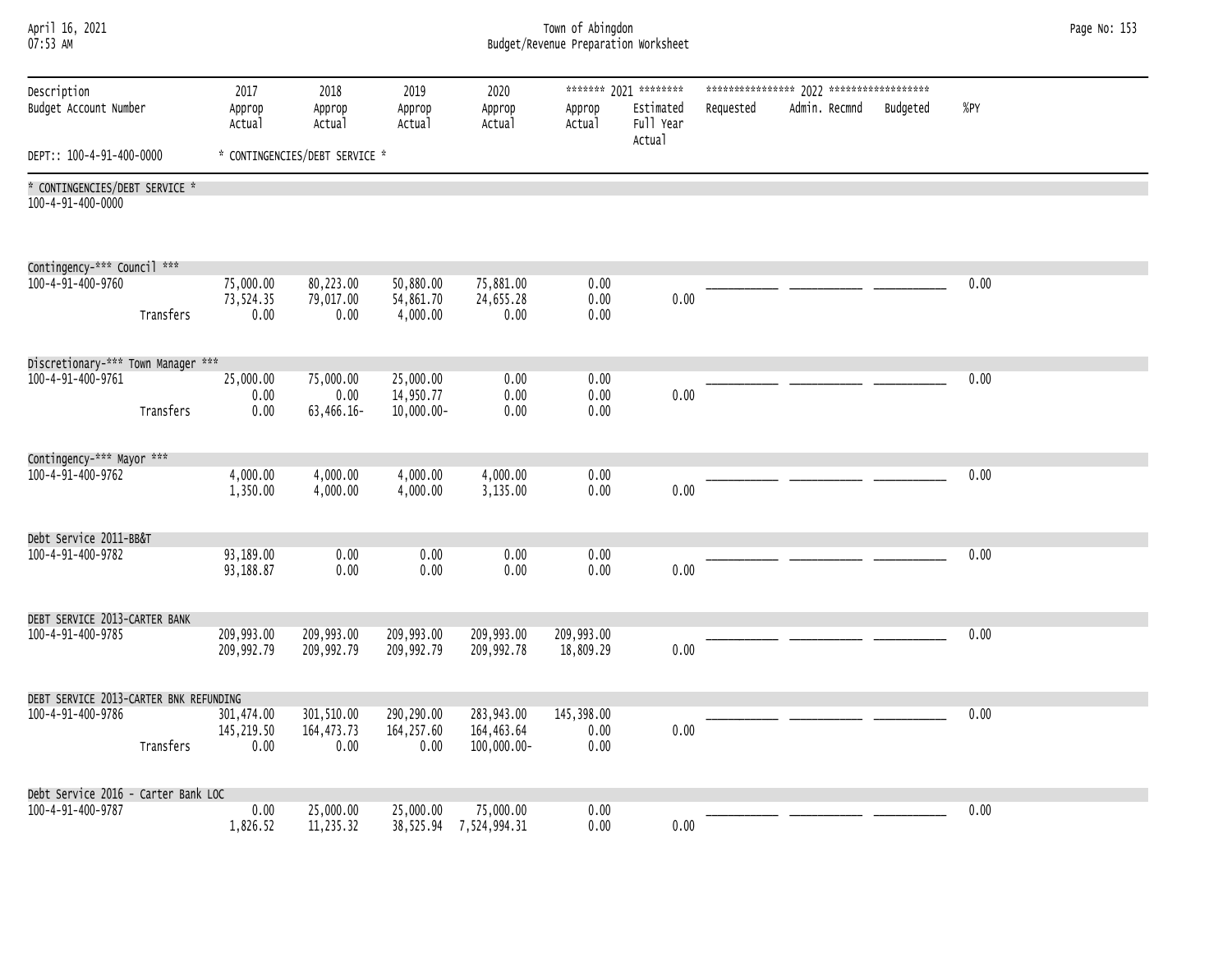April 16, 2021 Town of Abingdon Page No: 154 07:53 AM Budget/Revenue Preparation Worksheet

| Description<br>Budget Account Number      |           | 2017<br>Approp<br>Actual         | 2018<br>Approp<br>Actual                  | 2019<br>Approp<br>Actual  | 2020<br>Approp<br>Actual                             | Approp<br>Actual                 | ******* 2021 ********<br>Estimated<br>Full Year<br>Actual | Requested    | Admin. Recmnd | Budgeted | %PY  |  |
|-------------------------------------------|-----------|----------------------------------|-------------------------------------------|---------------------------|------------------------------------------------------|----------------------------------|-----------------------------------------------------------|--------------|---------------|----------|------|--|
| DEPT:: 100-4-91-400-0000                  |           |                                  | * CONTINGENCIES/DEBT SERVICE *            |                           |                                                      |                                  |                                                           |              |               |          |      |  |
| Debt Service 2017-FB&T (Network Upgrades) |           |                                  |                                           |                           |                                                      |                                  |                                                           |              |               |          |      |  |
| 100-4-91-400-9788                         |           | 0.00<br>0.00                     | 0.00<br>1,413.43                          | 50,600.00<br>50,647.50    | 51,175.00<br>49,844.25                               | 51,175.00<br>48,924.43           | 0.00                                                      |              |               |          | 0.00 |  |
| Debt Service 2019 Bond - Sterling Bank    |           |                                  |                                           |                           |                                                      |                                  |                                                           |              |               |          |      |  |
| 100-4-91-400-9789                         |           | 0.00<br>0.00                     | 0.00<br>0.00                              | 0.00<br>0.00              | 0.00<br>0.00                                         | 261,906.00<br>261,906.25         | 0.00                                                      |              |               |          | 0.00 |  |
| Debt Service - Wells Fargo (Fire Truck)   |           |                                  |                                           |                           |                                                      |                                  |                                                           |              |               |          |      |  |
| 100-4-91-400-9790                         |           | 0.00<br>0.00                     | 0.00<br>0.00                              | 0.00<br>0.00              | 0.00<br>0.00                                         | 56,624.00<br>56,623.23           | 0.00                                                      |              |               |          | 0.00 |  |
| Debt Service 2018-HP Financial (IT Dept)  |           |                                  |                                           |                           |                                                      |                                  |                                                           |              |               |          |      |  |
| 100-4-91-400-9791                         |           | 0.00<br>0.00                     | 0.00<br>0.00                              | 0.00<br>0.00              | 0.00<br>0.00                                         | 22,214.00<br>22, 213.78          | 0.00                                                      |              |               |          | 0.00 |  |
| Debt Service 2018 - FCB (Recycle Truck)   |           |                                  |                                           |                           |                                                      |                                  |                                                           |              |               |          |      |  |
| 100-4-91-400-9792                         |           | 0.00                             | 0.00                                      | 0.00                      | 0.00                                                 | 29,000.00                        |                                                           |              |               |          | 0.00 |  |
|                                           |           | 0.00                             | 0.00                                      | 0.00                      | 0.00                                                 | 0.00                             | 0.00                                                      |              |               |          |      |  |
| Debt Service 2018 - FCB (Brush Truck)     |           |                                  |                                           |                           |                                                      |                                  |                                                           |              |               |          |      |  |
| 100-4-91-400-9793                         |           | 0.00<br>0.00                     | 0.00<br>0.00                              | 0.00<br>0.00              | 0.00<br>0.00                                         | 31,200.00<br>0.00                | 0.00                                                      |              |               |          | 0.00 |  |
| Debt Service 2020-FB&T(Network Upgrades)  |           |                                  |                                           |                           |                                                      |                                  |                                                           |              |               |          |      |  |
| 100-4-91-400-9794                         |           | 0.00<br>0.00                     | 0.00<br>0.00                              | 0.00<br>0.00              | 0.00<br>0.00                                         | 39,827.00<br>39,595.10           | 0.00                                                      |              |               |          | 0.00 |  |
| Debt Service - 2020 Bond - DTCC           |           |                                  |                                           |                           |                                                      |                                  |                                                           |              |               |          |      |  |
| 100-4-91-400-9795                         |           | 0.00<br>0.00                     | 0.00<br>0.00                              | 0.00<br>0.00              | 0.00<br>0.00                                         | 0.00<br>449,586.25               | 0.00                                                      |              |               |          | 0.00 |  |
| DEPT: Total                               | Transfers | 708,656.00<br>525,102.03<br>0.00 | 695,726.00<br>470, 132.27<br>$63,466.16-$ | 655,763.00<br>$6,000.00-$ | 699,992.00<br>537,236.30 7,977,085.26<br>100,000.00- | 847,337.00<br>897,658.33<br>0.00 | 0.00                                                      | 1,097,635.00 | 0.00          | 0.00     | 0.00 |  |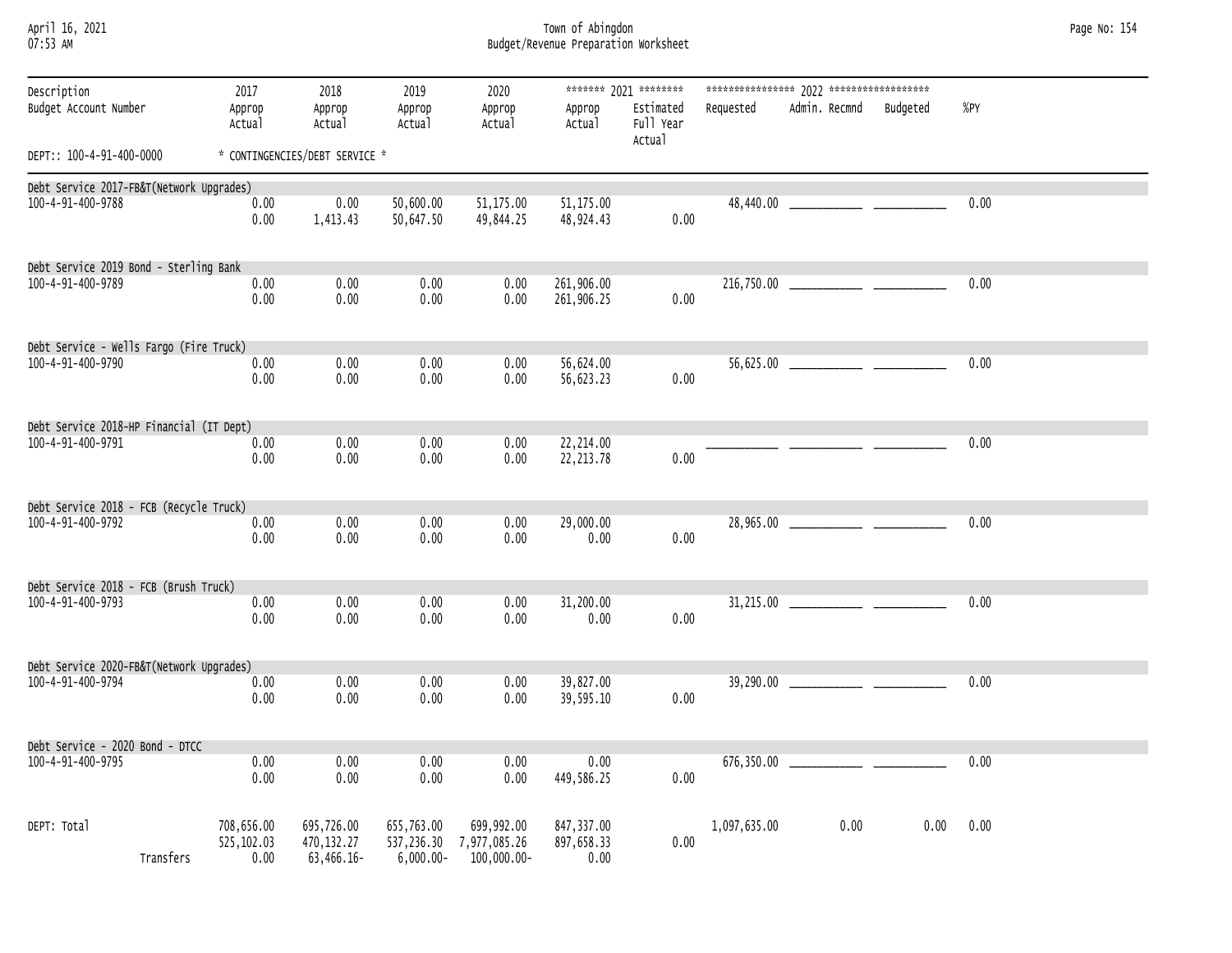| April 16, 2021 |  |
|----------------|--|
| $07:53$ AM     |  |

# April 16, 2021 Town of Abingdon Page No: 155 07:53 AM Budget/Revenue Preparation Worksheet

| Description                     | 2017                    | 2018                            | 2019                    | 2020                     |                  | ******* 2021 ********            |           |               |          |      |
|---------------------------------|-------------------------|---------------------------------|-------------------------|--------------------------|------------------|----------------------------------|-----------|---------------|----------|------|
| Budget Account Number           | Approp<br>Actual        | Approp<br>Actual                | Approp<br>Actual        | Approp<br>Actual         | Approp<br>Actual | Estimated<br>Full Year<br>Actual | Requested | Admin. Recmnd | Budgeted | %PY  |
| DEPT:: 100-4-92-000-0000        |                         | ******MUNICIPAL INSURANCE****** |                         |                          |                  |                                  |           |               |          |      |
| ******MUNICIPAL INSURANCE****** |                         |                                 |                         |                          |                  |                                  |           |               |          |      |
| 100-4-92-000-0000               |                         |                                 |                         |                          |                  |                                  |           |               |          |      |
|                                 |                         |                                 |                         |                          |                  |                                  |           |               |          |      |
| <b>INSURANCE-OTHER</b>          |                         |                                 |                         |                          |                  |                                  |           |               |          |      |
| 100-4-92-000-5301               | 3,000.00                | 5,808.00<br>9,869.00            | 9,869.00                | 20,066.00                | 0.00             | 0.00                             |           |               |          | 0.00 |
| Transfers                       | 11,996.25<br>0.00       | 4,000.00                        | 14,848.00<br>0.00       | 12,729.00<br>0.00        | 0.00<br>0.00     |                                  |           |               |          |      |
|                                 |                         |                                 |                         |                          |                  |                                  |           |               |          |      |
| Insurance-Building & Property   |                         |                                 |                         |                          |                  |                                  |           |               |          |      |
| 100-4-92-000-5305               | 42,000.00<br>27,829.50  | 39,496.00<br>30,262.32          | 30,263.00<br>33,542.68  | 30,868.00<br>32,407.40   | 0.00<br>0.00     | 0.00                             |           |               |          | 0.00 |
| Transfers                       | 0.00                    | $4,000.00 -$                    | 0.00                    | 0.00                     | 0.00             |                                  |           |               |          |      |
|                                 |                         |                                 |                         |                          |                  |                                  |           |               |          |      |
| Insurance-Commercial Automobile |                         |                                 |                         |                          |                  |                                  |           |               |          |      |
| 100-4-92-000-5307               | 55,000.00<br>40,617.00  | 46,847.00<br>44,504.32          | 44,505.00<br>47,698.20  | 45,395.00<br>47,542.72   | 0.00<br>0.00     | 0.00                             |           |               |          | 0.00 |
|                                 |                         |                                 |                         |                          |                  |                                  |           |               |          |      |
| Insurnace-General Liability     |                         |                                 |                         |                          |                  |                                  |           |               |          |      |
| 100-4-92-000-5308               | 20,000.00               | 19,070.00                       | 13,614.00               | 13,886.00                | 0.00             |                                  |           |               |          | 0.00 |
|                                 | 15,585.25               | 13,613.32                       | 13,771.78               | 16,016.56                | 0.00             | 0.00                             |           |               |          |      |
|                                 |                         |                                 |                         |                          |                  |                                  |           |               |          |      |
| DEPT: Total                     | 120,000.00<br>96,028.00 | 111,221.00<br>98,248.96         | 98,251.00<br>109,860.66 | 110,215.00<br>108,695.68 | 0.00<br>0.00     | 0.00                             | 0.00      | 0.00          | 0.00     | 0.00 |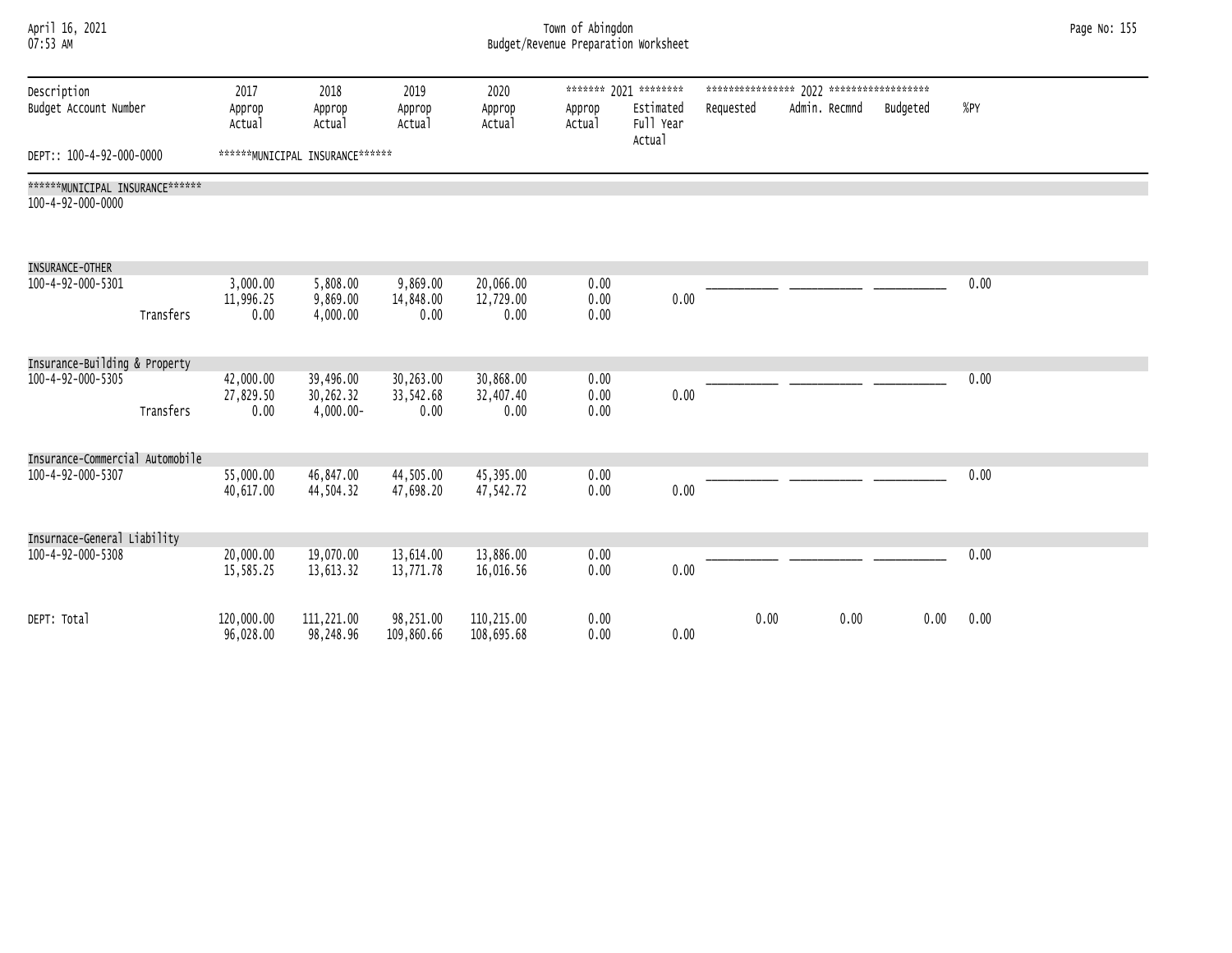# April 16, 2021 Town of Abingdon Page No: 156 07:53 AM Budget/Revenue Preparation Worksheet

| Description                                     | 2017                                              | 2018             | 2019             | 2020             |                  | ******* 2021 ********  |            |               |          |      |  |
|-------------------------------------------------|---------------------------------------------------|------------------|------------------|------------------|------------------|------------------------|------------|---------------|----------|------|--|
| Budget Account Number                           | Approp<br>Actual                                  | Approp<br>Actual | Approp<br>Actual | Approp<br>Actual | Approp<br>Actual | Estimated<br>Full Year | Requested  | Admin. Recmnd | Budgeted | %PY  |  |
| DEPT:: 100-4-93-100-0000                        |                                                   |                  |                  |                  |                  | Actual                 |            |               |          |      |  |
| * Transfers *                                   |                                                   |                  |                  |                  |                  |                        |            |               |          |      |  |
| 100-4-93-100-0000                               |                                                   |                  |                  |                  |                  |                        |            |               |          |      |  |
|                                                 |                                                   |                  |                  |                  |                  |                        |            |               |          |      |  |
| Transfer to Capital Projects Fund               |                                                   |                  |                  |                  |                  |                        |            |               |          |      |  |
| 100-4-93-100-0700                               | 0.00                                              | 0.00             | 0.00             | 0.00             | 440,200.00       |                        |            |               |          | 0.00 |  |
|                                                 | 0.00                                              | 0.00             | 0.00             | 0.00             | 0.00             | 0.00                   |            |               |          |      |  |
| Note:                                           | Transfer to Capital projects - Meadows completion |                  |                  |                  |                  |                        |            |               |          |      |  |
| Transfer to Street Maintenance Fund             |                                                   |                  |                  |                  |                  |                        |            |               |          |      |  |
| 100-4-93-100-0710                               | 0.00                                              | 0.00             | 0.00             | 0.00             | 50,000.00        |                        |            |               |          | 0.00 |  |
|                                                 | 0.00                                              | 0.00             | 0.00             | 0.00             | 0.00             | 0.00                   |            |               |          |      |  |
| Note: 2 % share of Park Street Project \$29,000 |                                                   |                  |                  |                  |                  |                        |            |               |          |      |  |
| Control Total                                   | 0.00                                              | 0.00             | 0.00             | 0.00             | 490,200.00       |                        | 997,205.00 | 0.00          | 0.00     | 0.00 |  |
|                                                 | 0.00                                              | 0.00             | 0.00             | 0.00             | 0.00             | 0.00                   |            |               |          |      |  |
| DEPT: Total                                     | 0.00                                              | 0.00             | 0.00             | 0.00             | 490,200.00       |                        | 997,205.00 | 0.00          | 0.00     | 0.00 |  |
|                                                 | 0.00                                              | 0.00             | 0.00             | 0.00             | 0.00             | 0.00                   |            |               |          |      |  |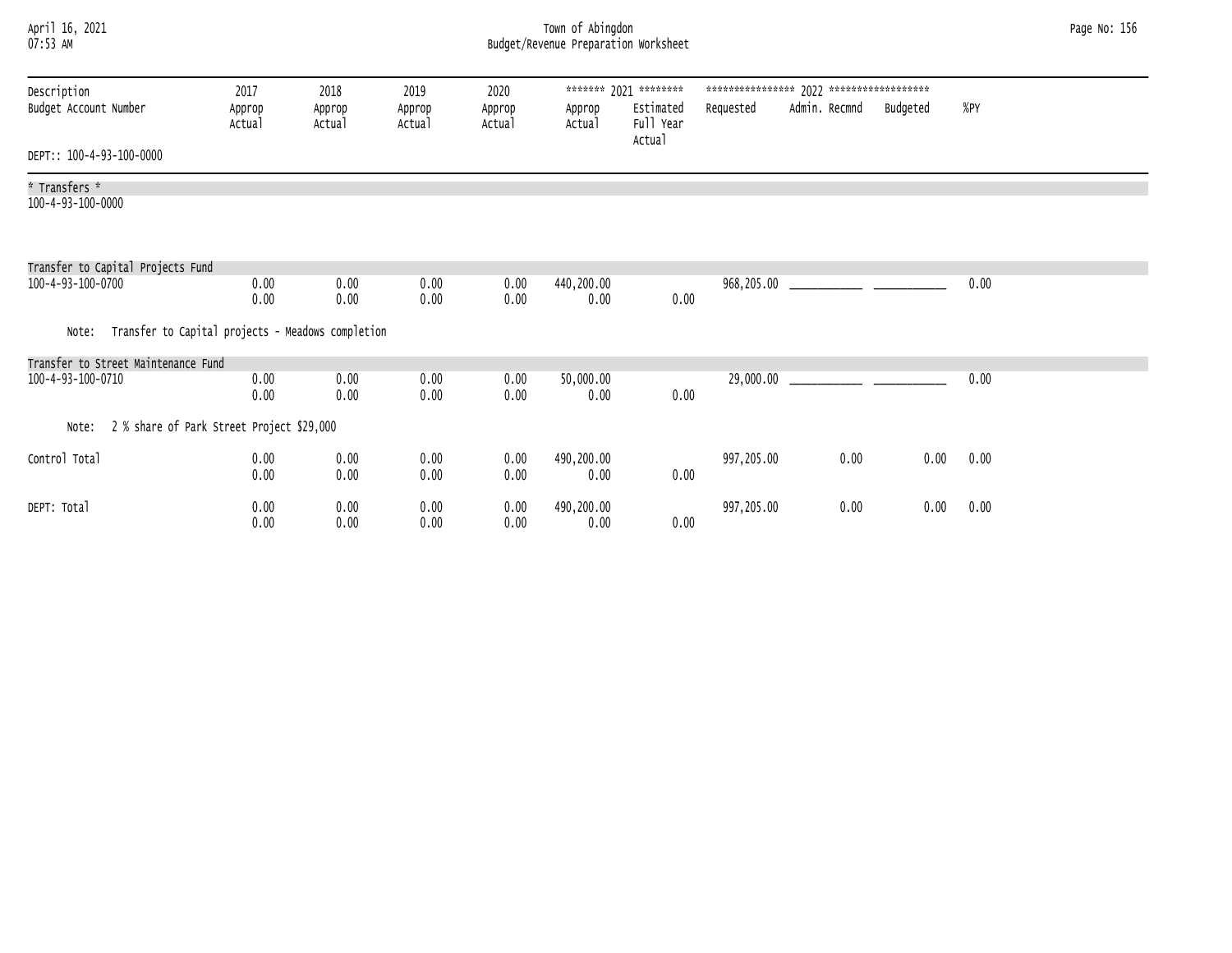| April 16, 2021 |  |
|----------------|--|
| $07.53$ AM     |  |

## April 16, 2021 Town of Abingdon Page No: 157 07:53 AM Budget/Revenue Preparation Worksheet

| Description                         |           | 2017                                                                  | 2018                     | 2019                                                                                                                                                  | 2020                  |                                                                               | ******* 2021 ********            |                 |               |          |      |
|-------------------------------------|-----------|-----------------------------------------------------------------------|--------------------------|-------------------------------------------------------------------------------------------------------------------------------------------------------|-----------------------|-------------------------------------------------------------------------------|----------------------------------|-----------------|---------------|----------|------|
| Budget Account Number               |           | Approp<br>Actual                                                      | Approp<br>Actual         | Approp<br>Actual                                                                                                                                      | Approp<br>Actual      | Approp<br>Actual                                                              | Estimated<br>Full Year<br>Actual | Requested       | Admin. Recmnd | Budgeted | %PY  |
| DEPT:: 100-4-94-100-0000            |           |                                                                       | ****CAPITAL PROJECTS**** |                                                                                                                                                       |                       |                                                                               |                                  |                 |               |          |      |
| ****CAPITAL PROJECTS****            |           |                                                                       |                          |                                                                                                                                                       |                       |                                                                               |                                  |                 |               |          |      |
| 100-4-94-100-0000                   |           |                                                                       |                          |                                                                                                                                                       |                       |                                                                               |                                  |                 |               |          |      |
| Park Street Project (CO)            |           |                                                                       |                          |                                                                                                                                                       |                       |                                                                               |                                  |                 |               |          |      |
| 100-4-94-100-8214                   |           | 0.00<br>0.00                                                          | 0.00<br>85,750.93        | 863,000.00<br>46,739.17                                                                                                                               | 27,309.00<br>1,958.00 | 0.00<br>0.00                                                                  | 0.00                             |                 |               |          | 0.00 |
| Green Springs Road Realignment (CO) |           |                                                                       |                          |                                                                                                                                                       |                       |                                                                               |                                  |                 |               |          |      |
| 100-4-94-100-8232                   |           | 0.00<br>6,663.38                                                      | 0.00<br>0.00             | 0.00<br>0.00                                                                                                                                          | 0.00<br>0.00          | 125,000.00<br>0.00                                                            | 0.00                             |                 |               |          | 0.00 |
| DEPT: Total                         |           | 0.00<br>6,663.38                                                      | 0.00<br>85,750.93        | 863,000.00<br>46,739.17                                                                                                                               | 27,309.00<br>1,958.00 | 125,000.00<br>0.00                                                            | 0.00                             | 0.00            | 0.00          | 0.00     | 0.00 |
| Budgeted Total                      | Transfers | 1,603.00-                                                             | 14,000.00                | 14,764,441.98 20,422,314.86 21,108,019.92 15,522,223.00 10,874,582.00<br>12,995,890.90 15,667,271.25 18,382,286.63 22,188,577.58 8,636,568.95<br>0.00 | 0.00                  | 0.00                                                                          | 0.00                             | 13, 143, 112.00 | 0.00          | 0.00     | 0.00 |
| Non-Budget Total                    |           | 0.00<br>0.00                                                          | 0.00<br>0.00             | 0.00<br>0.00                                                                                                                                          | 0.00<br>0.00          | 0.00<br>0.00                                                                  | 0.00                             | 0.00            | 0.00          | 0.00     | 0.00 |
| Budget Fund Total                   | Transfers | 14,764,441.98 20,422,314.86 21,108,019.92 15,522,223.00 10,874,582.00 | $1,603.00 - 14,000.00$   | 12,995,890.90 15,667,271.25 18,382,286.63 22,188,577.58 8,636,568.95<br>0.00                                                                          | 0.00                  | 0.00                                                                          | 0.00                             | 13, 143, 112.00 | 0.00          | 0.00     | 0.00 |
| Year Total                          | Transfers |                                                                       | $1,603.00 - 14,000.00$   | 12,995,890.90 15,667,271.25 18,382,286.63 22,188,577.58 8,636,568.95<br>0.00                                                                          | 0.00                  | 14,764,441.98 20,422,314.86 21,108,019.92 15,522,223.00 10,874,582.00<br>0.00 | 0.00                             | 13, 143, 112.00 | 0.00          | 0.00     | 0.00 |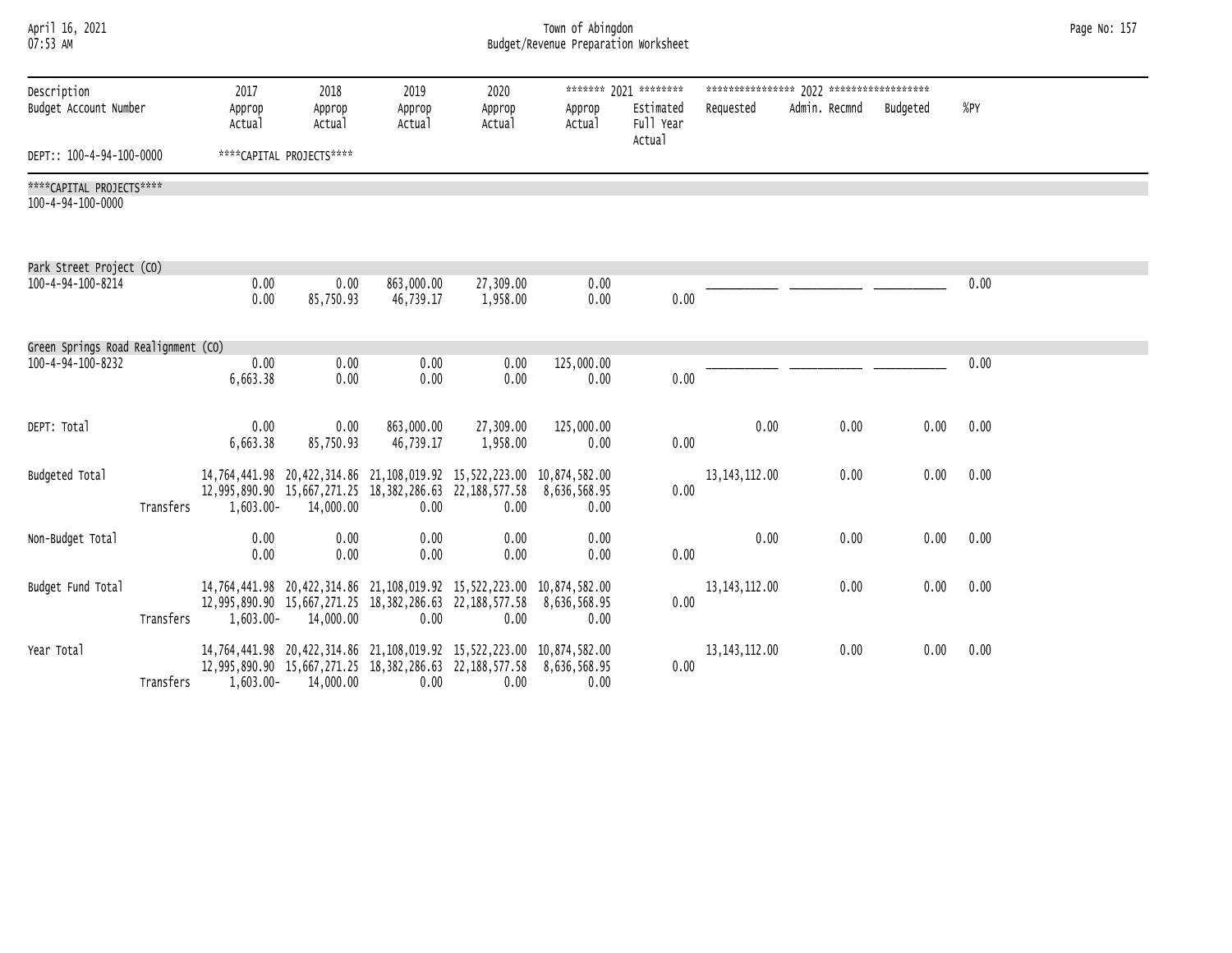# April 16, 2021 Town of Abingdon Page No: 158 07:55 AM Budget Preparation - Control Totals

| Description                                           |           | 2017                                            | 2018                                   | 2019                                   | 2020                                   |                                             | ******* 2021 ********  |            |                        |      |        |
|-------------------------------------------------------|-----------|-------------------------------------------------|----------------------------------------|----------------------------------------|----------------------------------------|---------------------------------------------|------------------------|------------|------------------------|------|--------|
| Budget Account Number                                 |           | Approp<br>Actual                                | Approp<br>Actual                       | Approp<br>Actual                       | Approp<br>Actual                       | Approp<br>Actual                            | Estimated<br>Full Year | Requested  | Admin. Recmnd Budgeted |      | $%$ PY |
| * TOWN COUNCIL *<br>100-4-11-010-0000                 | Transfers | 138,381.00<br>95,336.67<br>840.00               | 131,504.00<br>238,384.09<br>120,000.00 | 111,534.00<br>87,626.36<br>26,900.00-  | 111,252.00<br>114,649.55<br>6,000.00   | 136,597.00<br>27,511.76<br>0.00             | 0.00                   | 319,930.00 | 0.00                   | 0.00 | 0.00   |
| * TOWN ADMINISTRATION *<br>100-4-12-110-0000          | Transfers | 371,408.00<br>389,092.67<br>21,843.00           | 284,464.00<br>264,847.48<br>4,345.78-  | 310,894.00<br>257,743.73<br>55,069.00- | 242,457.00<br>245,651.51<br>0.00       | 718,211.00<br>624,085.67<br>0.00            | 0.00                   | 721,370.00 | 0.00                   | 0.00 | 0.00   |
| * TOWN ATTORNEY *<br>100-4-12-210-0000                |           | 257,194.00<br>297,644.38<br>Transfers 16,489.00 | 289,852.00<br>268,755.71<br>13,844.78- | 233,751.00<br>274,087.79<br>25,550.00  | 186,000.00<br>184,624.02<br>0.00       | 0.00<br>0.00<br>0.00                        | 0.00                   | 0.00       | 0.00                   | 0.00 | 0.00   |
| * HUMAN RESOURCES/SAFETY *<br>100-4-12-220-0000       | Transfers | 106,241.00<br>114,527.94<br>10,108.00           | 90,595.00<br>96,990.37<br>7,119.22     | 98,837.00<br>99,785.94<br>3,000.00     | 121,076.00<br>103, 217.91<br>0.00      | 0.00<br>0.00<br>0.00                        | 0.00                   | 0.00       | 0.00                   | 0.00 | 0.00   |
| * SMALL BUSINESS INCUBATOR *<br>100-4-12-230-0000     | Transfers | 118,994.00<br>130,476.10<br>26,941.00           | 133,235.00<br>4,609.19<br>0.00         | 0.00<br>0.00<br>0.00                   | 0.00<br>0.00<br>0.00                   | 0.00<br>0.00<br>0.00                        | 0.00                   | 0.00       | 0.00                   | 0.00 | 0.00   |
| * LEGISLATIVE AUDIT *<br>100-4-12-240-0000            | Transfers | 45,000.00<br>47,600.00<br>0.00                  | 47,500.00<br>45,500.00<br>0.00         | 50,000.00<br>45,000.00<br>0.00         | 60,750.00<br>51,400.00<br>$6,000.00 -$ | 0.00<br>0.00<br>0.00                        | 0.00                   | 0.00       | 0.00                   | 0.00 | 0.00   |
| * TREASURER *<br>100-4-12-410-0000                    |           | 0.00<br>0.00                                    | 0.00<br>0.00                           | 0.00<br>0.00                           | 0.00<br>0.00                           | 0.00<br>0.00                                | 0.00                   | 148,145.00 | 0.00                   | 0.00 | 0.00   |
| * DIRECTOR OF FINANCE *<br>100-4-12-420-0000          | Transfers | 464,316.00<br>475,748.93<br>39,827.15           | 426,137.00<br>451,095.19<br>20,268.52  | 454,688.00<br>461,894.59<br>16,654.00  | 487,273.00<br>463,032.11<br>0.00       | 451,107.00<br>320,859.63<br>0.00            | 0.00                   | 338,075.00 | 0.00                   | 0.00 | 0.00   |
| * INFORMATION SVCS. DEPARTMENT *<br>100-4-12-510-0000 | Transfers | 465,937.00<br>471,579.47<br>14,126.00           | 699,521.00<br>660,247.70<br>5,841.65   | 521,763.00<br>581,985.47<br>0.00       | 604,702.45<br>0.00                     | 675,307.00 437,784.00<br>556,802.07<br>0.00 | 0.00                   | 709,420.00 | 0.00                   | 0.00 | 0.00   |

\* POLICE DEPARTMENT \*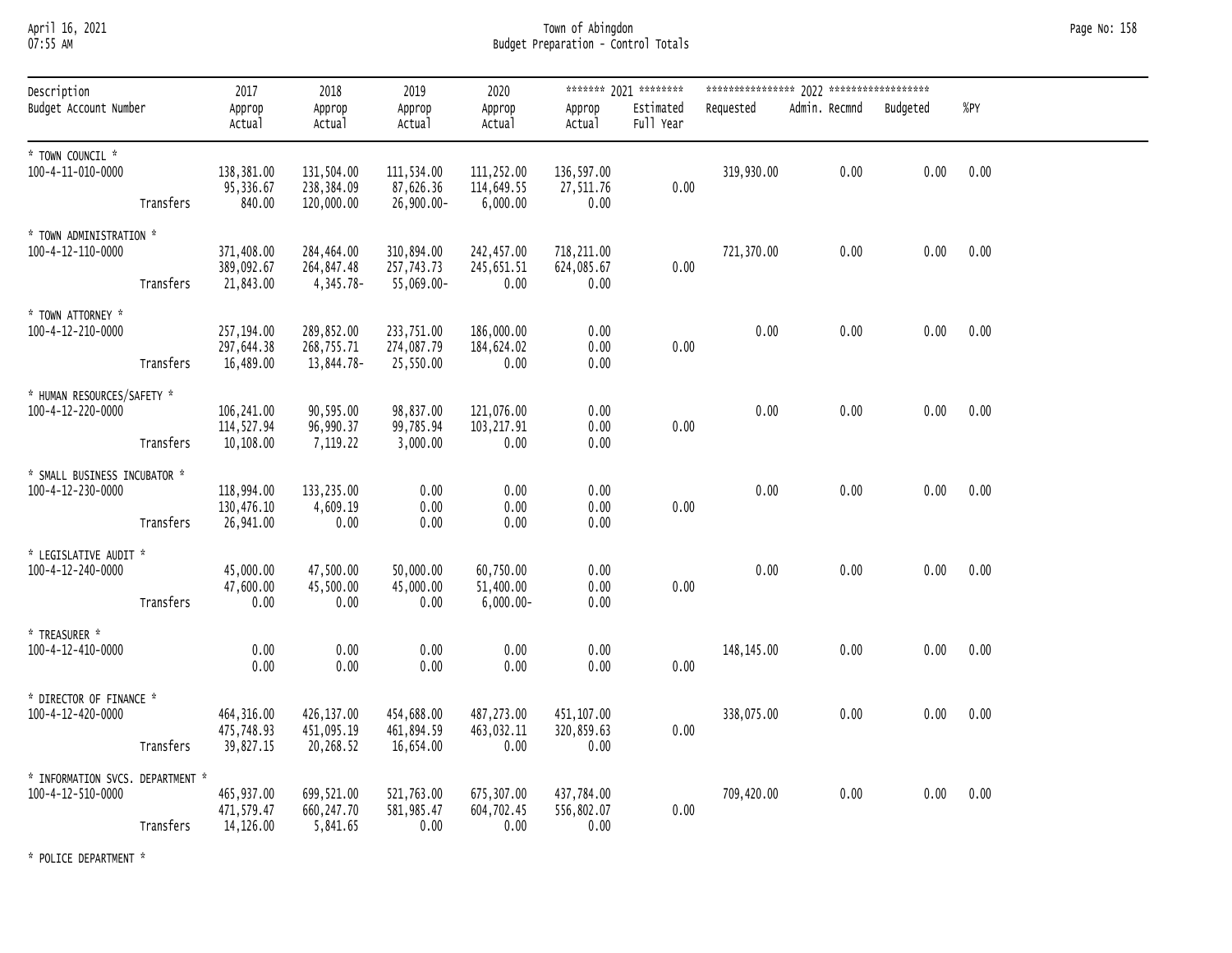# April 16, 2021 Town of Abingdon Page No: 159 07:55 AM Budget Preparation - Control Totals

| Description                                             |           | 2017                                      | 2018                                                                                                                                              | 2019                                                                                                          | 2020                             | ******* 2021 ********            |                        |              |               |          |           |
|---------------------------------------------------------|-----------|-------------------------------------------|---------------------------------------------------------------------------------------------------------------------------------------------------|---------------------------------------------------------------------------------------------------------------|----------------------------------|----------------------------------|------------------------|--------------|---------------|----------|-----------|
| Budget Account Number                                   |           | Approp<br>Actual                          | Approp<br>Actual                                                                                                                                  | Approp<br>Actual                                                                                              | Approp<br>Actual                 | Approp<br>Actual                 | Estimated<br>Full Year | Requested    | Admin. Recmnd | Budgeted | %PY       |
| 100-4-31-100-0000                                       | Transfers | 2,016,629.00<br>2,100,486.28<br>93,710.00 | 16,516.86                                                                                                                                         | 2,044,802.00 2,077,865.00 2,065,053.00<br>2, 103, 619.48 2, 143, 722.88 1, 992, 119.08 1, 751, 885.65<br>0.00 | 0.00                             | 2,044,998.00<br>0.00             | 0.00                   | 2,205,310.00 | 0.00          | 0.00     | 0.00      |
| * FIRE DEPARTMENT *<br>100-4-32-100-0000                | Transfers | 447,818.00<br>533,704.51<br>50,306.00     | 5,000.00                                                                                                                                          | 508,490.00  1,374,035.00  572,243.00<br>540,615.67 1,369,805.22<br>0.00                                       | 575,707.30<br>0.00               | 478,084.00<br>395,796.33<br>0.00 | 0.00                   | 486,815.00   | 0.00          | 0.00     | 0.00      |
| * BUILDING INSPECTOR *<br>100-4-34-100-0000             | Transfers | 225,081.00<br>252,724.61<br>34,995.00     | 268,254.00<br>269,359.56<br>1,552.13-                                                                                                             | 275,483.00<br>269,787.74<br>0.00                                                                              | 225,094.00<br>206,566.43<br>0.00 | 125,685.00<br>99,208.76<br>0.00  | 0.00                   | 124,705.00   | 0.00          | 0.00     | 0.00      |
| **DIRECTOR OF PUBLIC WORKS-ADMIN**<br>100-4-41-100-0000 | Transfers | 329,826.00<br>354,093.47<br>32,656.46     | 335,112.00<br>369,952.32<br>34,904.87                                                                                                             | 364,858.00<br>387,753.19<br>16,780.00                                                                         | 418,996.00<br>412,563.46<br>0.00 | 369,000.00<br>270,967.94<br>0.00 | 0.00                   | 373,395.00   | 0.00          |          | 0.00 0.00 |
| $*$ G I S $*$<br>100-4-41-150-0000                      | Transfers | 81,693.00<br>67,787.87<br>0.00            | 66,577.00<br>60,677.33<br>1,737.78-                                                                                                               | 62,066.00<br>33,596.54<br>10,000.00-                                                                          | 62,036.00<br>58,816.05<br>0.00   | 58,092.00<br>46,108.20<br>0.00   | 0.00                   | 60,120.00    | 0.00          |          | 0.00 0.00 |
| * STREET DEPARTMENT *<br>100-4-41-200-0000              |           | Transfers 44,338.88                       | 1,764,746.00 2,023,638.00 2,381,957.92 2,582,375.00 1,465,792.00<br>1,620,775.15 1,723,574.30 2,188,853.34 2,078,493.87 998,417.44<br>157,769.31- |                                                                                                               | 95,780.00- 500,000.00-           | 0.00                             | 0.00                   | 1,298,695.00 | 0.00          |          | 0.00 0.00 |
| * STREET LIGHTS *<br>100-4-41-320-0000                  | Transfers | 10,000.00<br>149,923.65<br>131,336.00     | 142,200.00<br>143,269.69<br>0.00                                                                                                                  | 143,500.00<br>136,412.50<br>0.00                                                                              | 152,100.00<br>137,816.77<br>0.00 | 0.00<br>0.00<br>0.00             | 0.00                   | 0.00         | 0.00          |          | 0.00 0.00 |
| * SNOW AND ICE REMOVAL *<br>100-4-41-330-0000           | Transfers | 72,500.00<br>35,252.96<br>25,000.00-      | 0.00<br>0.00<br>0.00                                                                                                                              | 0.00<br>0.00<br>0.00                                                                                          | 0.00<br>0.00<br>0.00             | 0.00<br>0.00<br>0.00             | 0.00                   | 0.00         | 0.00          |          | 0.00 0.00 |
| * PARKING LOTS *<br>100-4-41-340-0000                   | Transfers | 10,000.00<br>1,603.88<br>840.00           | 900.00<br>834.20<br>0.00                                                                                                                          | 850.00<br>790.45<br>0.00                                                                                      | 850.00<br>756.54<br>0.00         | 0.00<br>0.00<br>0.00             | 0.00                   | 0.00         | 0.00          | 0.00     | 0.00      |

\* SOLID WASTE COLLECTION \*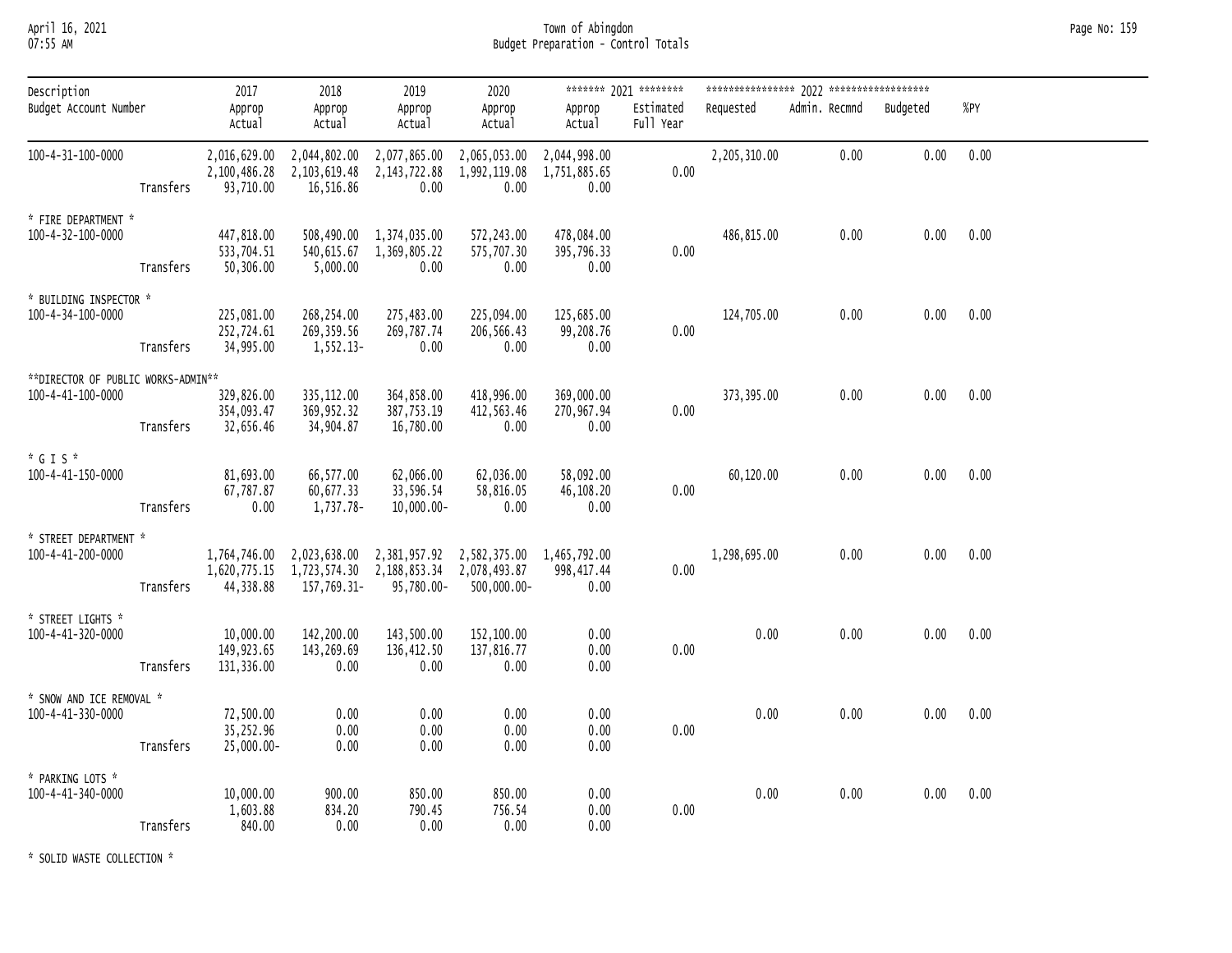## April 16, 2021 Town of Abingdon Page No: 160 07:55 AM Budget Preparation - Control Totals

| Description                                            |           | 2017                                    | 2018                                    | 2019                                     | 2020                                    |                                   | ******* 2021 ********  |            |               |          |           |
|--------------------------------------------------------|-----------|-----------------------------------------|-----------------------------------------|------------------------------------------|-----------------------------------------|-----------------------------------|------------------------|------------|---------------|----------|-----------|
| Budget Account Number                                  |           | Approp<br>Actual                        | Approp<br>Actual                        | Approp<br>Actual                         | Approp<br>Actual                        | Approp<br>Actual                  | Estimated<br>Full Year | Requested  | Admin. Recmnd | Budgeted | %PY       |
| 100-4-42-300-0000                                      | Transfers | 386,295.00<br>362, 371.60<br>1,134.00   | 541,821.00<br>534, 537.48<br>23,366.65  | 368,186.00<br>462,105.91<br>48,000.00    | 294,293.00<br>298,232.02<br>0.00        | 282,012.00<br>187, 477.76<br>0.00 | 0.00                   | 290,590.00 | 0.00          | 0.00     | 0.00      |
| * FACILITY MAINTENANCE *<br>100-4-43-201-0000          |           | 0.00<br>0.00                            | 0.00<br>0.00                            | 0.00<br>0.00                             | 0.00<br>1,298.66                        | 206,841.00<br>154,813.71          | 0.00                   | 315,175.00 | 0.00          |          | 0.00 0.00 |
| * ARBORIST *<br>100-4-43-202-0000                      | Transfers | 32,665.00<br>16,559.13<br>2,121.00      | 28,176.00<br>29,584.62<br>0.00          | 28,071.00<br>16,693.40<br>0.00           | 33,389.00<br>19,574.54<br>0.00          | 32,390.00<br>31,364.70<br>0.00    | 0.00                   | 33,650.00  | 0.00          |          | 0.00 0.00 |
| * MUNICIPAL BUILDING *<br>100-4-43-400-0000            | Transfers | 803,800.00<br>107,961.53<br>628,904.00- | 109,201.00<br>129, 197. 76<br>26,446.41 | 125,685.00<br>134,518.02<br>$9,000.00 -$ | 176,975.00<br>168,560.86<br>0.00        | 111,025.00<br>79,820.68<br>0.00   | 0.00                   | 43,525.00  | 0.00          | 0.00     | 0.00      |
| * CENTRAL GARAGE/TOWN SHOP *<br>100-4-43-500-0000      | Transfers | 279,276.00<br>311,089.23<br>42,413.00   | 312,621.00<br>372,195.91<br>51,244.43   | 360,839.00<br>363, 372.78<br>40,000.00   | 378,414.00<br>374,485.41<br>0.00        | 375,741.00<br>300,618.31<br>0.00  | 0.00                   | 375,110.00 | 0.00          | 0.00     | 0.00      |
| * THE MUSTER GROUNDS *<br>100-4-43-700-0000            | Transfers | 107,307.00<br>91,980.95<br>3,935.00     | 97,522.00<br>95,226.55<br>622.22        | 100,394.00<br>110,827.12<br>0.00         | 106,967.00<br>97,868.97<br>0.00         | 4,230.00<br>3,448.46<br>0.00      | 0.00                   | 3,810.00   | 0.00          | 0.00     | 0.00      |
| * FINDLAY HOUSE *<br>100-4-43-750-0000                 | Transfers | 0.00<br>3,465.52<br>3,163.00            | 3,400.00<br>3,947.00<br>600.00          | 3,705.00<br>3,941.82<br>245.00           | 3,755.00<br>3,404.81<br>0.00            | 3,855.00<br>2,502.85<br>0.00      | 0.00                   | 3,815.00   | 0.00          | 0.00     | 0.00      |
| * SUMMERS LAW OFFICE *<br>100-4-43-800-0000            | Transfers | 0.00<br>197.18<br>198.00                | 0.00<br>0.00<br>0.00                    | 0.00<br>456.94<br>457.00                 | 0.00<br>0.00<br>0.00                    | 0.00<br>0.00<br>0.00              | 0.00                   | 0.00       | 0.00          | 0.00     | 0.00      |
| * FIELDS-PENN 1860 HOUSE MUSEUM *<br>100-4-43-900-0000 | Transfers | 0.00<br>3,238.40<br>3,368.00            | 4,050.00<br>2,855.69<br>$600.00 -$      | 185,120.00<br>9,035.60<br>0.00           | 298,430.00<br>281, 333.43<br>15,000.00- | 3,330.00<br>1,183.66<br>0.00      | 0.00                   | 5,280.00   | 0.00          | 0.00     | 0.00      |
| * PUBLIC RESTROOMS *<br>100-4-43-950-0000              |           | 1,500.00                                | 5,000.00                                | 7,025.00                                 | 7,565.00                                | 8,515.00                          |                        | 12,565.00  | 0.00          |          | 0.00 0.00 |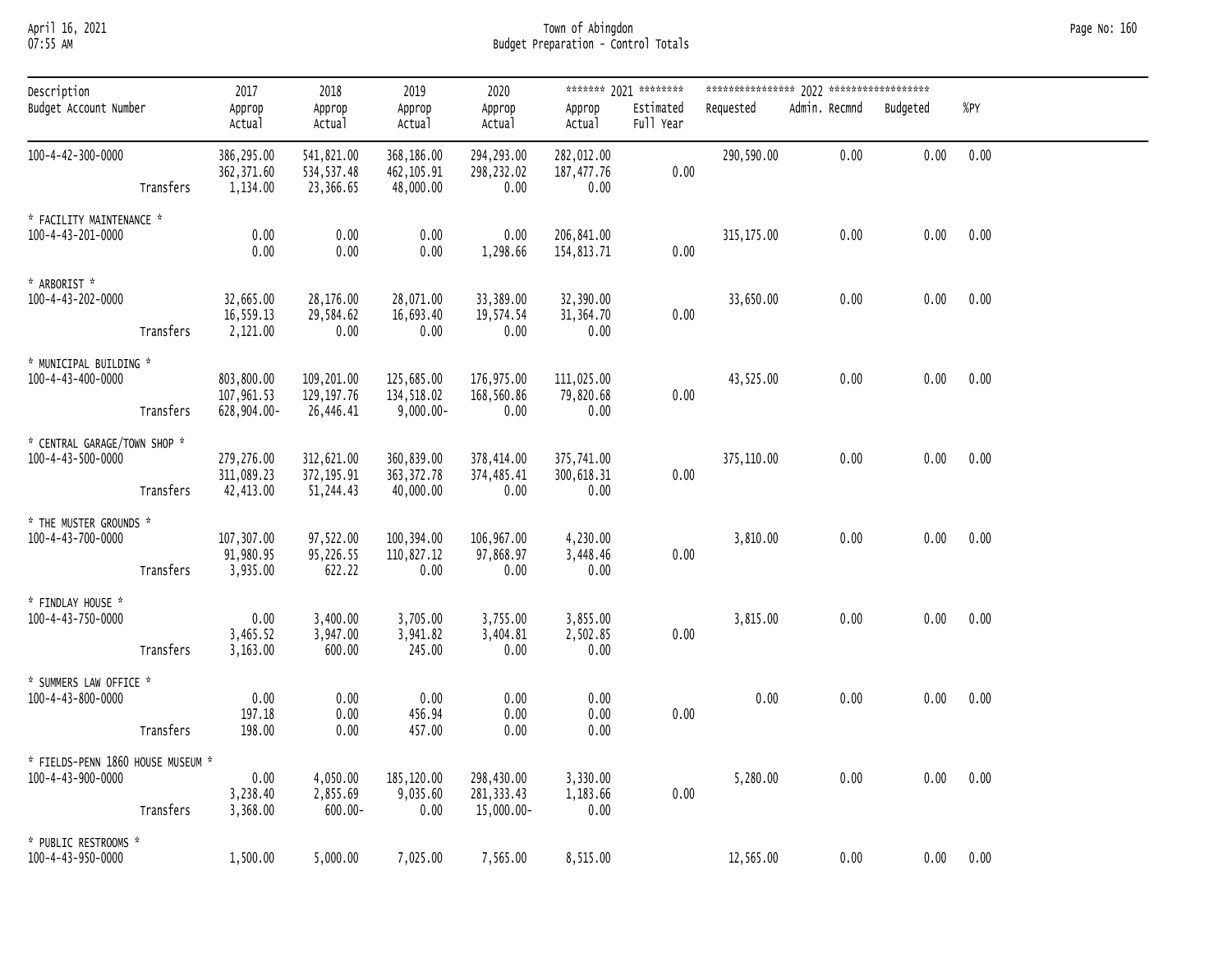# April 16, 2021 Town of Abingdon Page No: 161 07:55 AM Budget Preparation - Control Totals

| Description                        |           | 2017                   | 2018                   | 2019                   | 2020                    |                        | ******* 2021 ********  |            |               |          |           |
|------------------------------------|-----------|------------------------|------------------------|------------------------|-------------------------|------------------------|------------------------|------------|---------------|----------|-----------|
| Budget Account Number              |           | Approp<br>Actual       | Approp<br>Actual       | Approp<br>Actual       | Approp<br>Actual        | Approp<br>Actual       | Estimated<br>Full Year | Requested  | Admin. Recmnd | Budgeted | %PY       |
|                                    | Transfers | 2,119.49<br>578.00     | 5,663.01<br>232.00     | 7,165.82<br>0.00       | 6,660.38<br>0.00        | 6,160.53<br>0.00       | 0.00                   |            |               |          |           |
| * PUBLIC RESTROOMS CREEPER TRAIL * |           |                        |                        |                        |                         |                        |                        |            |               |          |           |
| 100-4-43-951-0000                  |           | 0.00<br>1,723.81       | 0.00<br>0.00           | 0.00<br>0.00           | 0.00<br>0.00            | 0.00<br>0.00           | 0.00                   | 0.00       | 0.00          | 0.00     | 0.00      |
|                                    | Transfers | 1,788.00               | 0.00                   | 0.00                   | 0.00                    | 0.00                   |                        |            |               |          |           |
| * PUBLIC RESTROOMS ALVARADO *      |           |                        |                        |                        |                         |                        |                        |            |               |          |           |
| 100-4-43-952-0000                  |           | 0.00                   | 0.00                   | 0.00                   | 0.00                    | 0.00                   |                        | 0.00       | 0.00          | 0.00     | 0.00      |
|                                    | Transfers | 515.06<br>528.00       | 0.00<br>0.00           | 0.00<br>0.00           | 0.00<br>0.00            | 0.00<br>0.00           | 0.00                   |            |               |          |           |
| * HISTORIC PROPERTIES *            |           |                        |                        |                        |                         |                        |                        |            |               |          |           |
| 100-4-43-956-0000                  |           | 23,500.00<br>20,686.96 | 73,500.00<br>79,586.22 | 65,500.00<br>53,320.96 | 170,500.00<br>75,813.58 | 90,500.00<br>13,026.50 | 0.00                   | 21,750.00  | 0.00          | 0.00     | 0.00      |
|                                    | Transfers | 0.00                   | 0.00                   | 702.00-                | $90,000.00 -$           | 0.00                   |                        |            |               |          |           |
| * URBAN PATHWAYS *                 |           |                        |                        |                        |                         |                        |                        |            |               |          |           |
| 100-4-43-957-0000                  |           | 602,265.00             | 450,000.00             | 275,000.00             | 0.00                    | 0.00                   |                        | 0.00       | 0.00          | 0.00     | 0.00      |
|                                    |           | 5,150.00               | 143,711.43             | 406,534.51             | 5,965.73                | 0.00                   | 0.00                   |            |               |          |           |
|                                    | Transfers | 0.00                   | 0.00                   | 0.00                   | 7,000.00                | 0.00                   |                        |            |               |          |           |
| * LATTURE FIELD ANNEX *            |           |                        |                        |                        |                         |                        |                        |            |               |          |           |
| 100-4-43-961-0000                  |           | 6,000.00               | 14,000.00              | 12,225.00              | 17,625.00               | 19,825.00              |                        | 29,825.00  | 0.00          | 0.00     | 0.00      |
|                                    | Transfers | 14,795.11              | 11,489.34<br>0.00      | 9,320.13<br>0.00       | 14,460.26<br>0.00       | 11,902.31<br>0.00      | 0.00                   |            |               |          |           |
|                                    |           | 10,229.00              |                        |                        |                         |                        |                        |            |               |          |           |
| $*$ FAIRVIEW $*$                   |           |                        |                        |                        |                         |                        |                        |            |               |          |           |
| 100-4-43-963-0000                  |           | 0.00                   | 2,290.00               | 5,192.00               | 16,512.00               | 12,990.00<br>870.42    | 0.00                   | 1,310.00   | 0.00          | 0.00     | 0.00      |
|                                    | Transfers | 5,019.59<br>5,027.00   | 2,927.71<br>0.00       | 4,899.09<br>0.00       | 12,922.55<br>0.00       | 0.00                   |                        |            |               |          |           |
|                                    |           |                        |                        |                        |                         |                        |                        |            |               |          |           |
| * ABINGDON FARMERS MARKET *        |           |                        |                        |                        |                         |                        |                        |            |               |          |           |
| 100-4-43-964-0000                  |           | 19,596.00<br>11,280.80 | 14,498.00<br>11,090.29 | 14,583.00<br>11,575.62 | 14,642.00<br>9,183.67   | 13,675.00<br>5,718.17  | 0.00                   | 13,825.00  | 0.00          | 0.00     | 0.00      |
|                                    | Transfers | 1,608.00               | 0.00                   | 0.00                   | 0.00                    | 0.00                   |                        |            |               |          |           |
| * PARKS & GROUNDS *                |           |                        |                        |                        |                         |                        |                        |            |               |          |           |
| 100-4-71-310-0000                  |           | 515,741.00             | 611,535.00             | 661,294.00             | 768,031.00              | 702,998.00             |                        | 719,530.00 | 0.00          | 0.00     | 0.00      |
|                                    |           | 483,891.68             | 639,998.92             | 662,483.09             | 679,648.32              | 515,858.41             | 0.00                   |            |               |          |           |
|                                    | Transfers | 46,150.49-             | 25,615.17              | $23.00 -$              | 27,000.00-              | 0.00                   |                        |            |               |          |           |
| * CEMETERIES *                     |           |                        |                        |                        |                         |                        |                        |            |               |          |           |
| 100-4-71-400-0000                  |           | 31,500.00              | 1,860.00               | 1,360.00               | 1,360.00                | 1,260.00               |                        | 2,700.00   | 0.00          |          | 0.00 0.00 |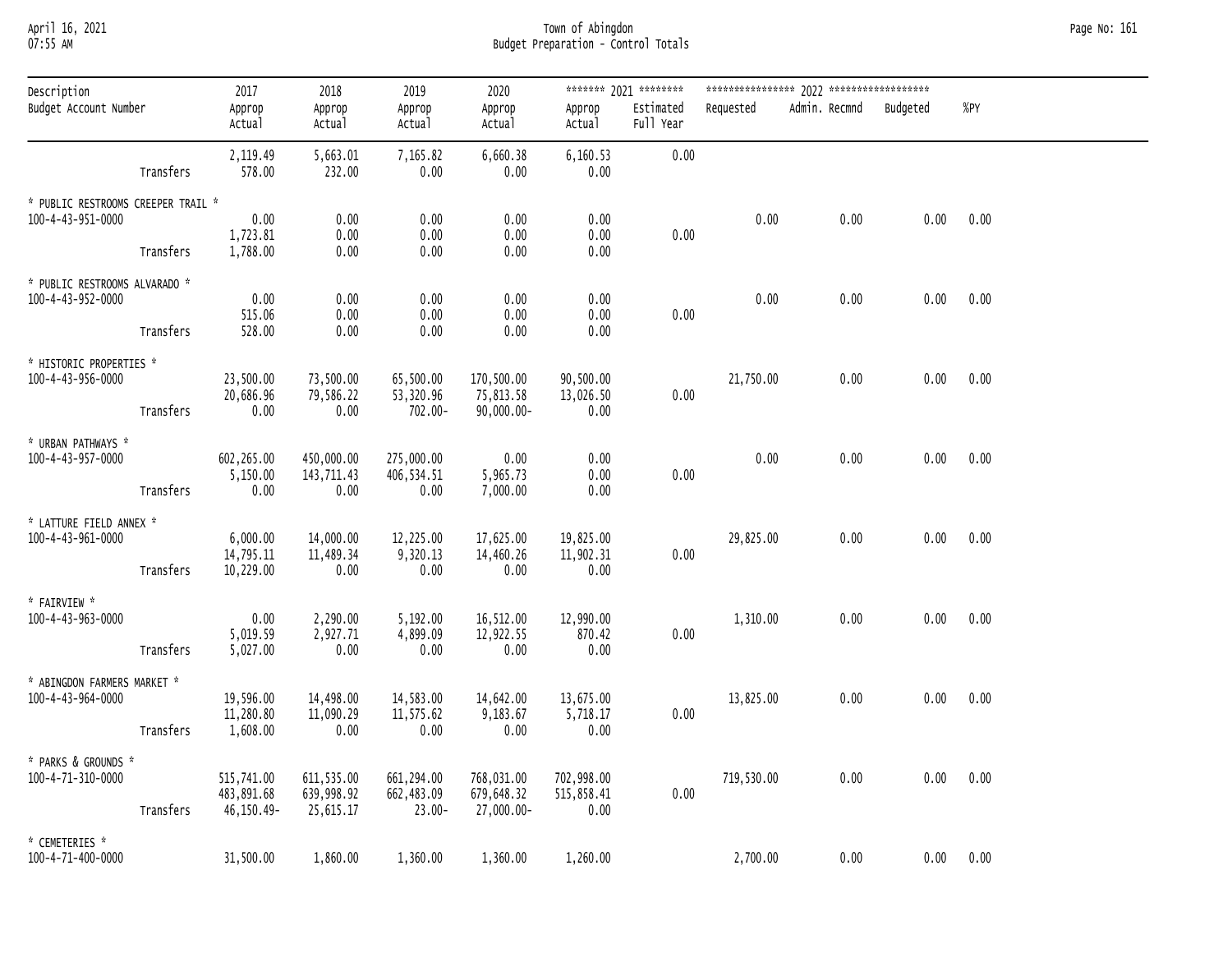## April 16, 2021 Town of Abingdon Page No: 162 07:55 AM Budget Preparation - Control Totals

| Description                                            |           | 2017                                   | 2018                                   | 2019                                                                                                                    | 2020                                      |                                    | ******* 2021 ********  |            |                        |      |           |
|--------------------------------------------------------|-----------|----------------------------------------|----------------------------------------|-------------------------------------------------------------------------------------------------------------------------|-------------------------------------------|------------------------------------|------------------------|------------|------------------------|------|-----------|
| Budget Account Number                                  |           | Approp<br>Actual                       | Approp<br>Actual                       | Approp<br>Actual                                                                                                        | Approp<br>Actual                          | Approp<br>Actual                   | Estimated<br>Full Year | Requested  | Admin. Recmnd Budgeted |      | %PY       |
|                                                        | Transfers | 29,507.78<br>305.00                    | 485.24<br>0.00                         | 470.97<br>0.00                                                                                                          | 672.21<br>0.00                            | 306.95<br>0.00                     | 0.00                   |            |                        |      |           |
| * VA CREEPER TRAIL & MUSEUM *<br>100-4-71-500-0000     |           | 489,445.00<br>214,956.47               | 222,116.00<br>82,273.91                | 414,521.00<br>167,378.13                                                                                                | 578,255.00<br>481,556.14                  | 33,760.00<br>7,478.42              | 0.00                   | 25,260.00  | 0.00                   |      | 0.00 0.00 |
|                                                        | Transfers | 503.00                                 | 0.00                                   | 807.00-                                                                                                                 | 0.00                                      | 0.00                               |                        |            |                        |      |           |
| * RECREATION CENTER *<br>100-4-71-600-0000             | Transfers | 93,099.00                              | $6,164.18-$                            | 1,630,156.00  1,306,675.86  1,305,939.00  1,318,266.00<br>1,563,333.66 1,289,114.83 1,280,885.32 1,067,328.13<br>830.00 | 123,000.00-                               | 269,352.00<br>397,750.45<br>0.00   | 0.00                   | 970,350.00 | 0.00                   |      | 0.00 0.00 |
| * ARTS DEPOT *<br>100-4-71-700-0000                    | Transfers | 0.00<br>481.67<br>456.00               | 520.00<br>616.27<br>0.00               | 500.00<br>518.09<br>0.00                                                                                                | 550.00<br>496.47<br>0.00                  | 550.00<br>426.76<br>0.00           | 0.00                   | 30,600.00  | 0.00                   |      | 0.00 0.00 |
| * THE MEADOWS *<br>100-4-71-800-0000                   | Transfers | 216,194.98<br>$0.00\,$                 | 14,463.41-                             | 6,500,000.00 5,320,000.00<br>216, 192.98 2, 580, 520.05 3, 841, 069.65 1, 548, 631.27<br>0.00                           | 645,500.00<br>913,000.00                  | 0.00<br>0.00<br>0.00               | 0.00                   | 317,485.00 | 0.00                   |      | 0.00 0.00 |
| * DIRECTOR OF PLANNING & ZONING *<br>100-4-81-100-0000 | Transfers | 266,536.00<br>135,411.99<br>63,540.00- | 158,679.00<br>80, 311.16<br>62,514.56- | 192,379.00<br>221,444.48<br>47,965.00                                                                                   | 286,032.00<br>261,623.59<br>$10,000.00 -$ | 330,348.00<br>184, 234. 75<br>0.00 | 0.00                   | 344,540.00 | 0.00                   |      | 0.00 0.00 |
| *COMMUNITY PROGRAMS*<br>100-4-81-200-0000              |           | 170,500.00<br>164,017.45               | 170,000.00<br>170,078.96               | 171,500.00<br>173,162.60                                                                                                | 206,000.00<br>204,179.69                  | 131,500.00<br>0.00                 | 0.00                   | 0.00       | 0.00                   |      | 0.00 0.00 |
| * BOARDS & COMMISSIONS *<br>100-4-81-400-0000          |           | 0.00<br>0.00                           | 0.00<br>0.00                           | 0.00<br>0.00                                                                                                            | 0.00<br>0.00                              | 0.00<br>0.00                       | 0.00                   | 6,000.00   | 0.00                   |      | 0.00 0.00 |
| * ECONOMIC DEVELOPMENT *<br>100-4-81-500-0000          | Transfers | 65,378.00<br>57,630.44<br>267.00       | 105,133.00<br>103, 213.29<br>1, 372.22 | 103,472.00<br>101,894.84<br>$500.00 -$                                                                                  | 124,756.00<br>106, 199. 12<br>0.00        | 204,757.00<br>474, 162.62<br>0.00  | 0.00                   | 327,170.00 | 0.00                   |      | 0.00 0.00 |
| * ABINGDON TRANSIT *<br>100-4-81-600-0000              | Transfers | 28,611.00<br>30,189.30<br>6,425.00     | 31,794.00<br>31,004.77<br>0.00         | 38,001.00<br>29,784.67<br>0.00                                                                                          | 54,267.00<br>53,880.00<br>0.00            | 54,267.00<br>36,785.25<br>0.00     | 0.00                   | 54,267.00  | 0.00                   | 0.00 | 0.00      |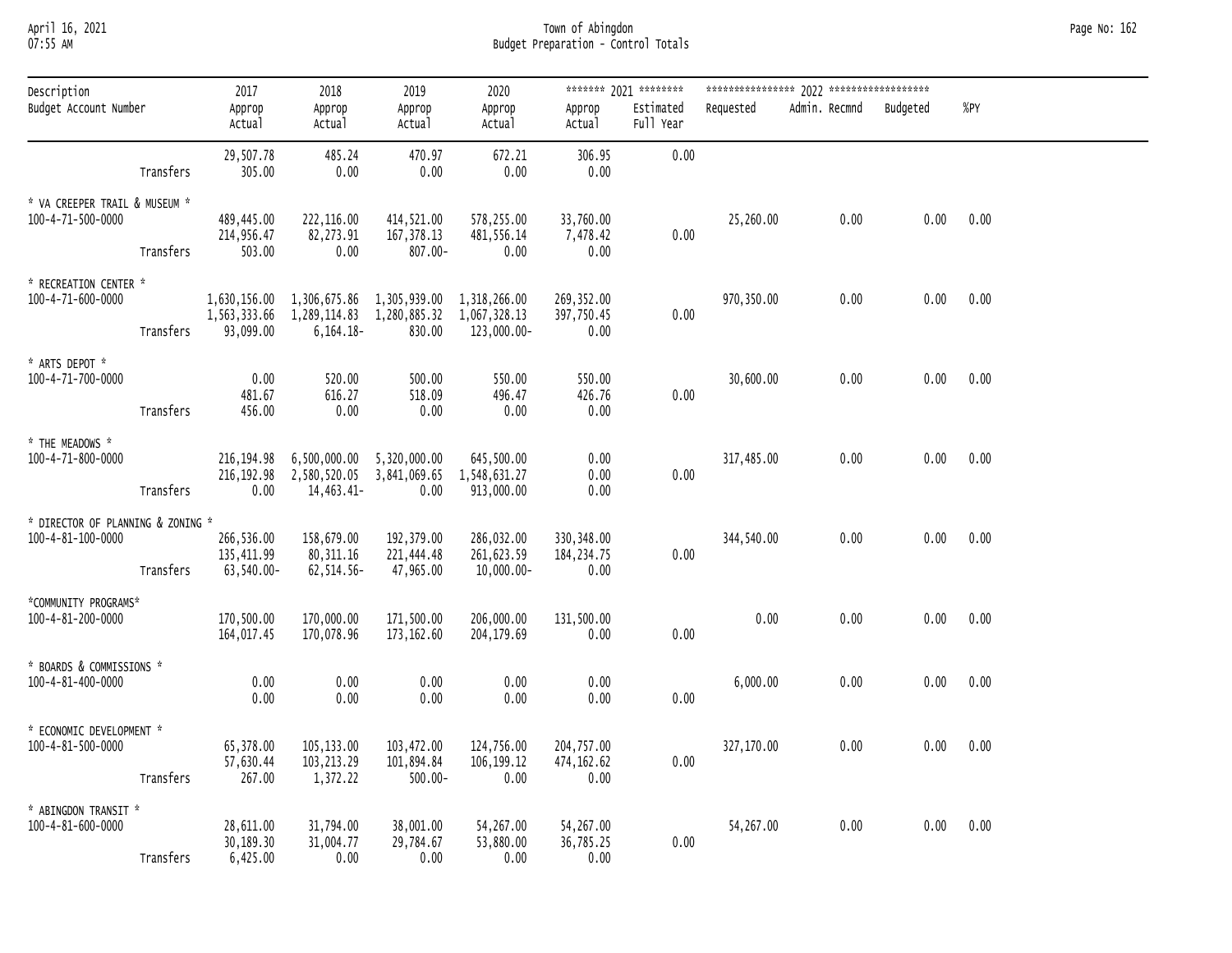## April 16, 2021 Town of Abingdon Page No: 163 07:55 AM Budget Preparation - Control Totals

| Description                                              |           | 2017                          | 2018                          | 2019                           | 2020                            |                               | ******* 2021 ********  |            |               |          |      |
|----------------------------------------------------------|-----------|-------------------------------|-------------------------------|--------------------------------|---------------------------------|-------------------------------|------------------------|------------|---------------|----------|------|
| Budget Account Number                                    |           | Approp<br>Actual              | Approp<br>Actual              | Approp<br>Actual               | Approp<br>Actual                | Approp<br>Actual              | Estimated<br>Full Year | Requested  | Admin. Recmnd | Budgeted | %PY  |
| * TOURISM *<br>100-4-81-700-0000                         |           | 673,916.00                    | 708,032.00                    | 735,006.00                     | 737,247.00                      | 180,474.00                    |                        | 271,660.00 | 0.00          | 0.00     | 0.00 |
|                                                          | Transfers | 669,121.03<br>26,690.00       | 698,467.46<br>1,307.87        | 732,922.11<br>500.00           | 623,032.89<br>55,000.00-        | 185,832.48<br>0.00            | 0.00                   |            |               |          |      |
| Processing Fee-CC/ON LINE-HLC & TOA                      |           |                               |                               |                                |                                 |                               |                        |            |               |          |      |
| 100-4-91-000-3110                                        |           | 0.00<br>11,726.60             | 0.00<br>12,997.19             | 0.00<br>14,976.48              | 13,000.00<br>15,787.35          | 0.00<br>0.00                  | 0.00                   | 0.00       | 0.00          | 0.00     | 0.00 |
| Sustain Abingdon Committee-Go Green                      |           |                               |                               |                                |                                 |                               |                        |            |               |          |      |
| 100-4-91-000-3115                                        | Transfers | 0.00<br>9,177.73<br>10,000.00 | 10,000.00<br>9,237.89<br>0.00 | 10,000.00<br>11,018.97<br>0.00 | 15,000.00<br>10, 113.35<br>0.00 | 10,000.00<br>3,023.02<br>0.00 | 0.00                   | 10,000.00  | 0.00          | 0.00     | 0.00 |
| Bank Charges                                             |           |                               |                               |                                |                                 |                               |                        |            |               |          |      |
| 100-4-91-000-3120                                        | Transfers | 0.00<br>2,417.22<br>7,000.00  | 0.00<br>5,840.86<br>0.00      | 0.00<br>3,191.64<br>0.00       | 7,090.00<br>3,049.19<br>0.00    | 0.00<br>0.00<br>0.00          | 0.00                   | 0.00       | 0.00          | 0.00     | 0.00 |
| Consultant-Employee Health Insur.                        |           |                               |                               |                                |                                 |                               |                        |            |               |          |      |
| 100-4-91-000-3170                                        |           | 0.00<br>4,800.00              | 0.00<br>4,800.00              | 0.00<br>4,800.00               | 0.00<br>4,800.00                | 0.00<br>0.00                  | 0.00                   | 0.00       | 0.00          | 0.00     | 0.00 |
|                                                          | Transfers | 4,800.00                      | 0.00                          | 4,800.00                       | 0.00                            | 0.00                          |                        |            |               |          |      |
| Cont.Va Highlands Festival<br>100-4-91-000-5640          |           | 30,000.00                     | 30,000.00                     | 30,000.00                      | 20,000.00                       | 0.00                          |                        | 0.00       | 0.00          | 0.00     | 0.00 |
|                                                          |           | 30,000.00                     | 30,000.00                     | 30,000.00                      | 15,000.00                       | 0.00                          | 0.00                   |            |               |          |      |
| Cont.Dist.Three Gover.Coop.<br>100-4-91-000-5642         |           | 4,669.00<br>4,669.00          | 4,669.00<br>4,833.00          | 4,833.00<br>4,833.00           | 0.00<br>0.00                    | 0.00<br>0.00                  | $0.00\,$               | 0.00       | 0.00          | 0.00     | 0.00 |
| Cont.Kiwanis Christmas Par.                              |           |                               |                               |                                |                                 |                               |                        |            |               |          |      |
| 100-4-91-000-5643                                        |           | 1,500.00<br>1,500.00          | 500.00<br>500.00              | 500.00<br>500.00               | 0.00<br>0.00                    | 0.00<br>0.00                  | 0.00                   | 0.00       | 0.00          | 0.00     | 0.00 |
| Cont.Feeding America-Operation<br>100-4-91-000-5644      |           | 0.00                          | 8,500.00                      | 8,500.00                       | 0.00                            | 10,000.00                     |                        | 0.00       | 0.00          | 0.00     | 0.00 |
|                                                          |           | 0.00                          | 8,500.00                      | 8,500.00                       | 0.00                            | 10,000.00                     | 0.00                   |            |               |          |      |
| Cont.Historical Society Of Wash.Co.<br>100-4-91-000-5646 |           | 0.00<br>0.00                  | 0.00<br>0.00                  | 2,700.00<br>2,700.00           | 0.00<br>0.00                    | 0.00<br>0.00                  | 0.00                   | 0.00       | 0.00          | 0.00     | 0.00 |
|                                                          |           |                               |                               |                                |                                 |                               |                        |            |               |          |      |

Cont.Barter Theatre, Inc.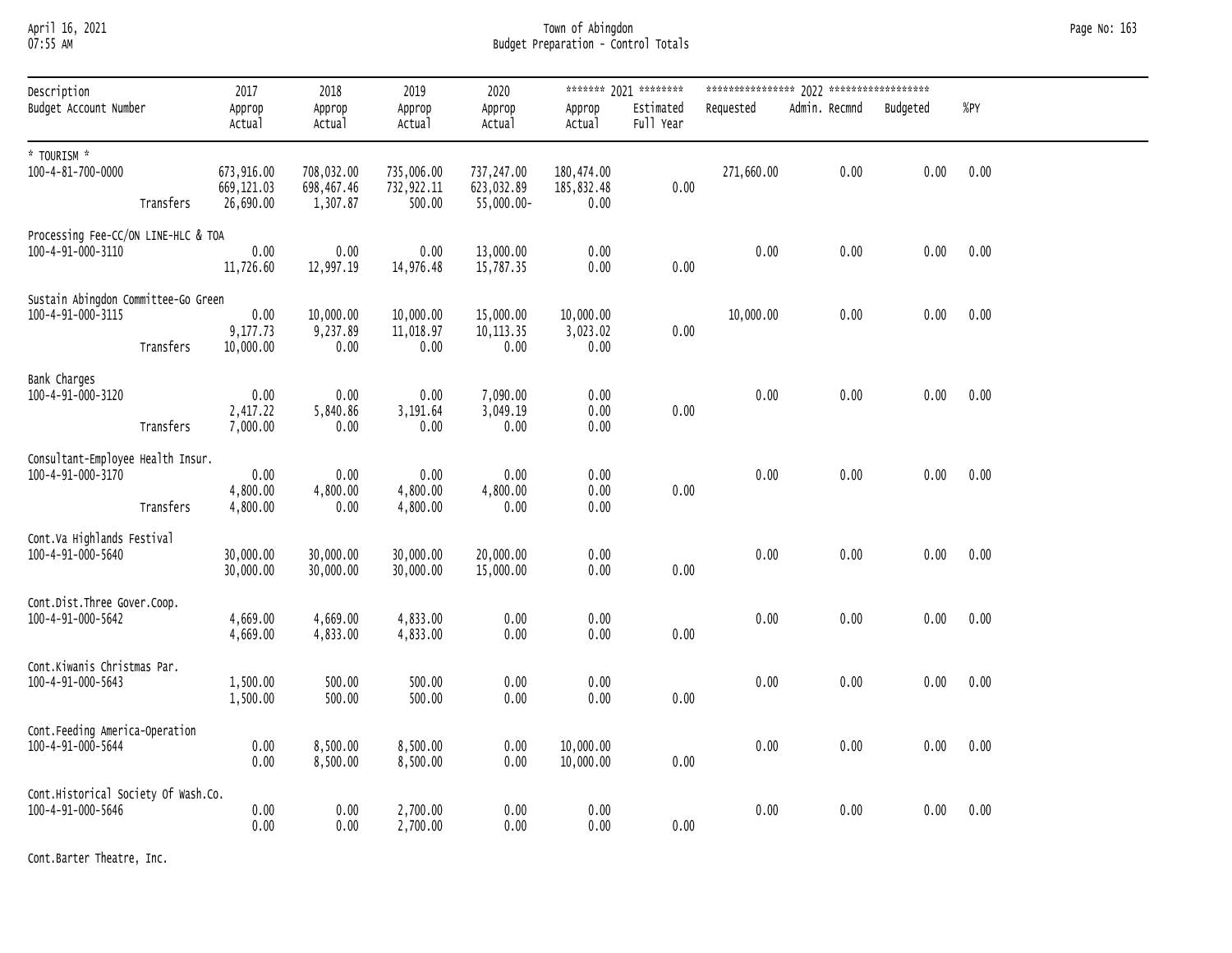## April 16, 2021 Town of Abingdon Page No: 164 07:55 AM Budget Preparation - Control Totals

| Description                                                 | 2017                     | 2018                     | 2019                     | 2020                     |                      | ******* 2021 ********  |           |               |          |      |
|-------------------------------------------------------------|--------------------------|--------------------------|--------------------------|--------------------------|----------------------|------------------------|-----------|---------------|----------|------|
| Budget Account Number                                       | Approp<br>Actual         | Approp<br>Actual         | Approp<br>Actual         | Approp<br>Actual         | Approp<br>Actual     | Estimated<br>Full Year | Requested | Admin. Recmnd | Budgeted | %PY  |
| 100-4-91-000-5648                                           | 200,000.00<br>200,000.00 | 200,000.00<br>200,000.00 | 200,000.00<br>200,000.00 | 200,000.00<br>200,000.00 | 0.00<br>0.00         | 0.00                   | 0.00      | 0.00          | 0.00     | 0.00 |
| Cont.Washington Co Library<br>100-4-91-000-5649             | 7,500.00<br>7,500.00     | 0.00<br>0.00             | 2,500.00<br>4,000.00     | 7,500.00<br>7,500.00     | 7,500.00<br>7,500.00 | 0.00                   | 7,500.00  | 0.00          | 0.00     | 0.00 |
| Cont.W.King Regional Arts Center<br>100-4-91-000-5650       | 85,000.00<br>85,000.00   | 85,000.00<br>85,000.00   | 80,000.00<br>80,000.00   | 50,000.00<br>50,000.00   | 0.00<br>0.00         | 0.00                   | 0.00      | 0.00          | 0.00     | 0.00 |
| Cont. Community Center-Meals On Wheels<br>100-4-91-000-5651 | 0.00<br>0.00             | 5,000.00<br>5,000.00     | 0.00<br>0.00             | 0.00<br>0.00             | 0.00<br>0.00         | 0.00                   | 0.00      | 0.00          | 0.00     | 0.00 |
| Cont.Community Center-Operations<br>100-4-91-000-5652       | 22,500.00<br>22,500.00   | 22,500.00<br>22,500.00   | 25,000.00<br>25,000.00   | 25,000.00<br>25,000.00   | 0.00<br>0.00         | 0.00                   | 0.00      | 0.00          | 0.00     | 0.00 |
| Cont.White'S Mill Foundation Inc<br>100-4-91-000-5653       | 10,000.00<br>10,000.00   | 0.00<br>0.00             | 0.00<br>0.00             | 0.00<br>0.00             | 0.00<br>0.00         | 0.00                   | 0.00      | 0.00          | 0.00     | 0.00 |
| Cont.Ecum.Faith In Action-Heating<br>100-4-91-000-5655      | 10,000.00<br>10,000.00   | 10,000.00<br>10,000.00   | 10,000.00<br>10,000.00   | 15,000.00<br>15,000.00   | 0.00<br>0.00         | 0.00                   | 0.00      | 0.00          | 0.00     | 0.00 |
| Cont.Ecum.Faith In Action-Operation<br>100-4-91-000-5656    | 10,000.00<br>10,000.00   | 10,000.00<br>10,000.00   | 10,000.00<br>10,000.00   | 0.00<br>0.00             | 0.00<br>0.00         | 0.00                   | 0.00      | 0.00          | 0.00     | 0.00 |
| Cont.Small Business Incubator<br>100-4-91-000-5658          | 109,497.00<br>109,497.00 | 88,512.00<br>88,512.00   | 17,412.00<br>17,412.00   | 32,000.00<br>32,000.00   | 0.00<br>0.00         | 0.00                   | 0.00      | 0.00          | 0.00     | 0.00 |
| CONT. ABINGDON MAIN STREET<br>100-4-91-000-5660             | 30,000.00<br>30,000.00   | 30,000.00<br>30,000.00   | 30,000.00<br>30,000.00   | 0.00<br>0.00             | 0.00<br>0.00         | 0.00                   | 0.00      | 0.00          | 0.00     | 0.00 |
| Cont.Children's Advocacy Center<br>100-4-91-000-5661        | 0.00<br>0.00             | 0.00<br>0.00             | 0.00<br>0.00             | 0.00<br>0.00             | 0.00<br>0.00         | 0.00                   | 0.00      | 0.00          | 0.00     | 0.00 |
| Cont.Appalachian Indp.Ctr.<br>100-4-91-000-5662             | 0.00                     | 0.00                     | 0.00                     | 0.00                     | 0.00                 |                        | 0.00      | 0.00          | 0.00     | 0.00 |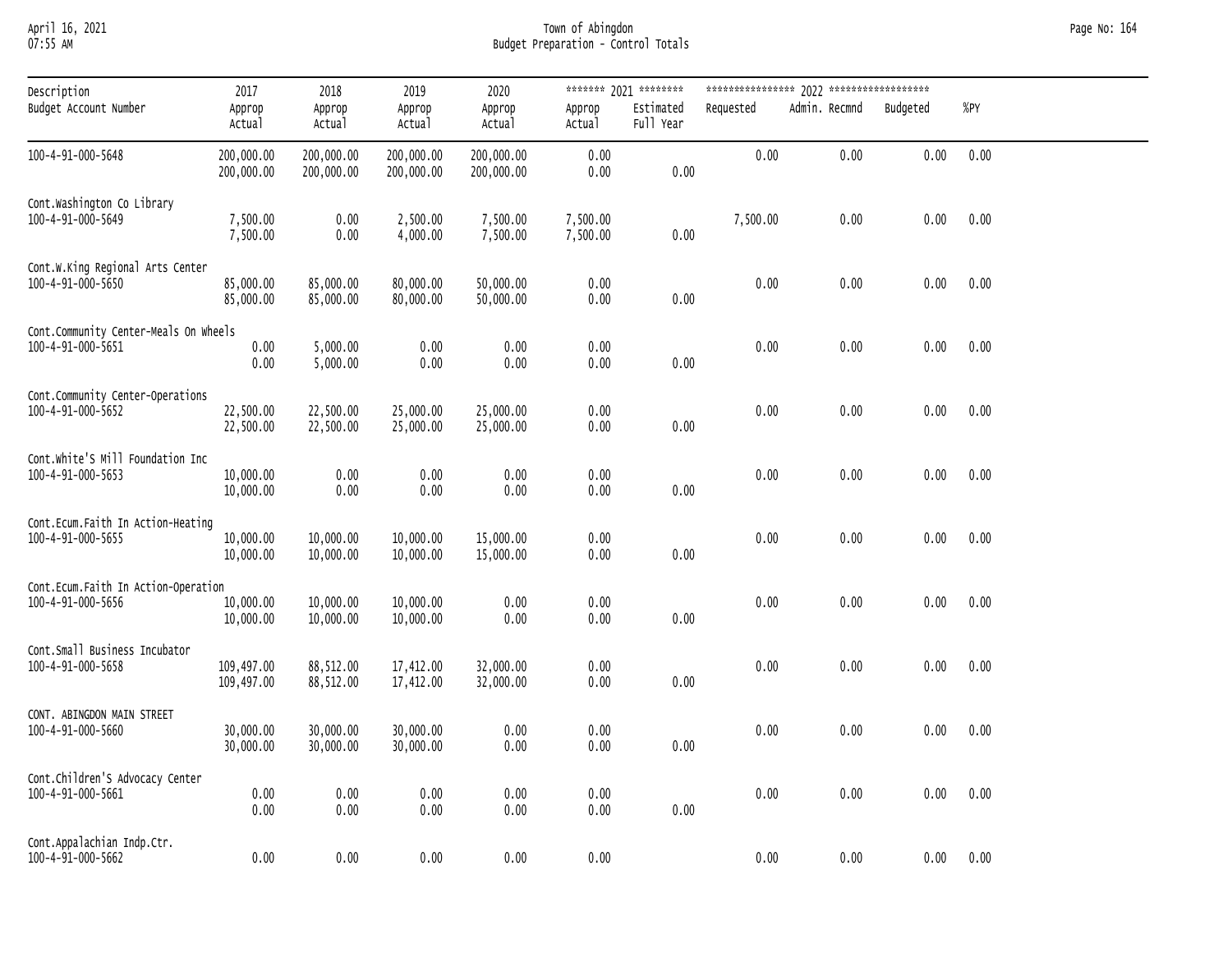# April 16, 2021 Town of Abingdon Page No: 165 07:55 AM Budget Preparation - Control Totals

| Description                                               | 2017                   | 2018                   | 2019             | 2020                   |                  | ******* 2021 ********  |           |               |          |      |
|-----------------------------------------------------------|------------------------|------------------------|------------------|------------------------|------------------|------------------------|-----------|---------------|----------|------|
| Budget Account Number                                     | Approp<br>Actual       | Approp<br>Actual       | Approp<br>Actual | Approp<br>Actual       | Approp<br>Actual | Estimated<br>Full Year | Requested | Admin. Recmnd | Budgeted | %PY  |
|                                                           | 0.00                   | 0.00                   | 0.00             | 0.00                   | 0.00             | 0.00                   |           |               |          |      |
| Cont. Transdominion Express<br>100-4-91-000-5663          | 0.00<br>0.00           | 0.00<br>0.00           | 0.00<br>0.00     | 0.00<br>0.00           | 0.00<br>0.00     | 0.00                   | 0.00      | $0.00\,$      | 0.00     | 0.00 |
| Bristol Historical Association<br>100-4-91-000-5664       | 0.00<br>0.00           | 0.00<br>0.00           | 0.00<br>0.00     | 0.00<br>0.00           | 0.00<br>0.00     | 0.00                   | 0.00      | $0.00\,$      | 0.00     | 0.00 |
| Cont.Crossroads Medical Mission<br>100-4-91-000-5665      | 0.00<br>0.00           | 0.00<br>0.00           | 0.00<br>0.00     | 0.00<br>0.00           | 0.00<br>0.00     | 0.00                   | 0.00      | $0.00\,$      | 0.00     | 0.00 |
| Cont.Community Christmas Program<br>100-4-91-000-5666     | 500.00<br>500.00       | 500.00<br>500.00       | 0.00<br>0.00     | 0.00<br>0.00           | 0.00<br>0.00     | 0.00                   | 0.00      | $0.00\,$      | 0.00     | 0.00 |
| Cont.Veterans Memorial Park<br>100-4-91-000-5670          | 25,000.00<br>25,000.00 | 25,000.00<br>25,000.00 | 0.00<br>0.00     | 25,000.00<br>25,000.00 | 0.00<br>0.00     | 0.00                   | 0.00      | 0.00          | 0.00     | 0.00 |
| Cont.Boys & Girls Club(Abn Chapter)<br>100-4-91-000-5677  | 12,000.00<br>12,000.00 | 0.00<br>0.00           | 0.00<br>0.00     | 0.00<br>0.00           | 0.00<br>0.00     | 0.00                   | 0.00      | $0.00\,$      | 0.00     | 0.00 |
| Cont.Glade Spring Tractor Club<br>100-4-91-000-5681       | 10,000.00<br>10,000.00 | 15,000.00<br>15,000.00 | 0.00<br>0.00     | 0.00<br>0.00           | 0.00<br>0.00     | 0.00                   | 0.00      | 0.00          | 0.00     | 0.00 |
| Cont.Friends of SWVA<br>100-4-91-000-5685                 | 0.00<br>0.00           | 7,500.00<br>7,500.00   | 0.00<br>0.00     | 0.00<br>0.00           | 0.00<br>0.00     | 0.00                   | 0.00      | $0.00\,$      | 0.00     | 0.00 |
| Cont.Rotary Frolics<br>100-4-91-000-5687                  | 500.00<br>500.00       | 500.00<br>500.00       | 0.00<br>0.00     | 0.00<br>0.00           | 0.00<br>0.00     | 0.00                   | 0.00      | 0.00          | 0.00     | 0.00 |
| Cont. Economic Development Authority<br>100-4-91-000-5688 | 15,000.00<br>15,000.00 | 0.00<br>0.00           | 0.00<br>0.00     | 0.00<br>0.00           | 0.00<br>0.00     | 0.00                   | 0.00      | $0.00\,$      | 0.00     | 0.00 |
| Cont. Business Challenge<br>100-4-91-000-5689             | 5,000.00<br>5,000.00   | 5,000.00<br>5,000.00   | 0.00<br>0.00     | 0.00<br>0.00           | 0.00<br>0.00     | 0.00                   | 0.00      | 0.00          | 0.00     | 0.00 |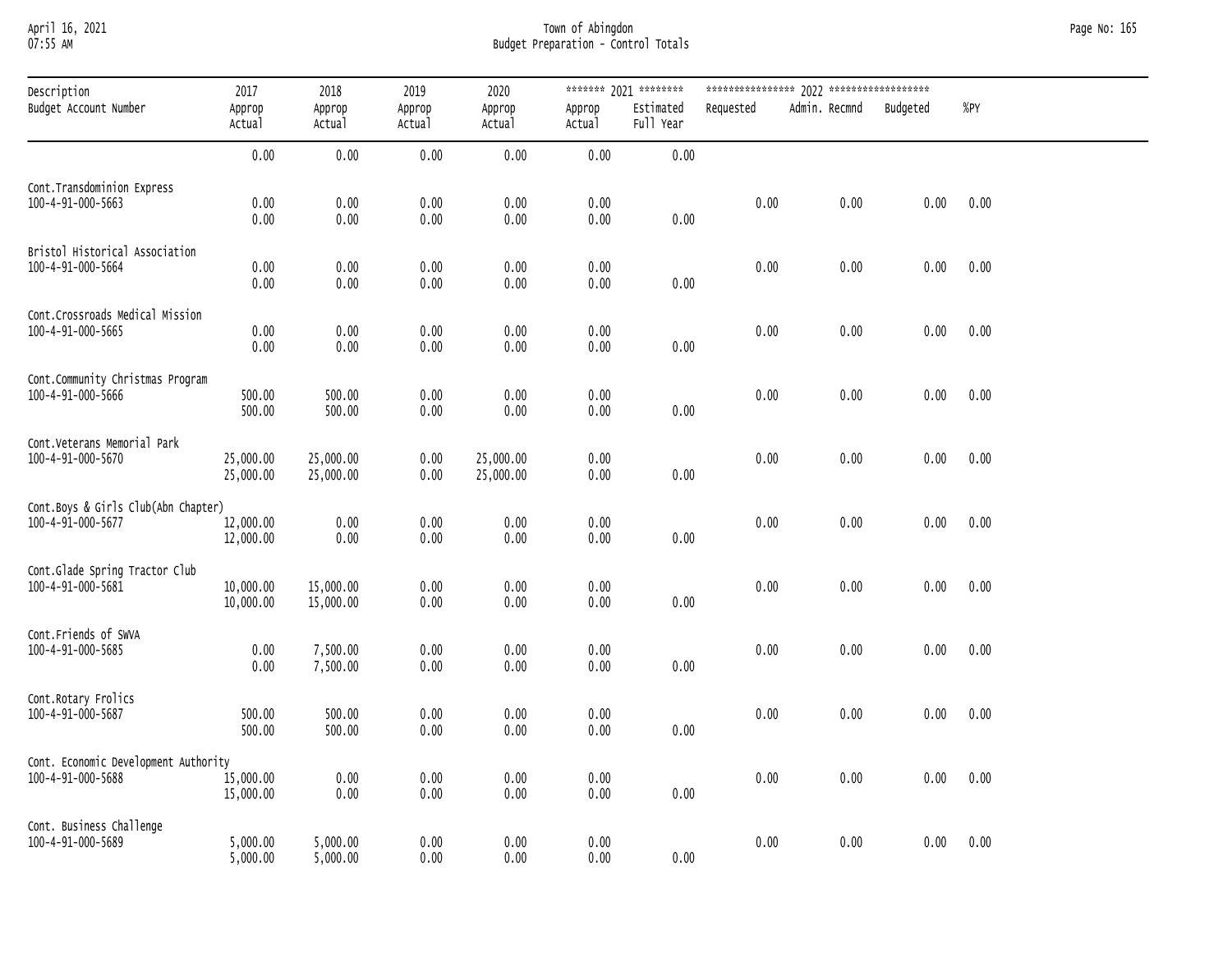## April 16, 2021 Town of Abingdon Page No: 166 07:55 AM Budget Preparation - Control Totals

| Description                                                          | 2017                           | 2018                            | 2019                                 | 2020                           |                        | ******* 2021 ********  |           |               |          |      |
|----------------------------------------------------------------------|--------------------------------|---------------------------------|--------------------------------------|--------------------------------|------------------------|------------------------|-----------|---------------|----------|------|
| Budget Account Number                                                | Approp<br>Actual               | Approp<br>Actual                | Approp<br>Actual                     | Approp<br>Actual               | Approp<br>Actual       | Estimated<br>Full Year | Requested | Admin. Recmnd | Budgeted | %PY  |
| Cont. Abingdon RDHA<br>100-4-91-000-5690                             | 50,000.00<br>50,000.00         | 50,000.00<br>50,000.00          | 50,000.00<br>50,000.00               | 50,000.00<br>50,000.00         | 25,000.00<br>25,000.00 | 0.00                   | 25,000.00 | 0.00          | 0.00     | 0.00 |
| Cont. Virginia Creeper Trail Club (VCTC)<br>100-4-91-000-5695        | 0.00<br>0.00                   | 0.00<br>0.00                    | 10,000.00<br>10,000.00               | 0.00<br>0.00                   | 0.00<br>0.00           | 0.00                   | 0.00      | 0.00          | 0.00     | 0.00 |
| Membership-- Va Municipal League<br>100-4-91-000-5810<br>Transfers   | 5,274.00<br>5,382.00<br>0.00   | 5,382.00<br>5,524.00<br>142.00  | 5,382.00<br>5,469.00<br>0.00         | 5,524.00<br>5,459.00<br>0.00   | 0.00<br>0.00<br>0.00   | 0.00                   | 0.00      | 0.00          | 0.00     | 0.00 |
| Membership-- W.C.Chamber Of Commer.<br>100-4-91-000-5811             | 13,500.00<br>13,500.00         | 15,000.00<br>15,000.00          | 15,000.00<br>15,000.00               | 15,000.00<br>15,000.00         | 0.00<br>0.00           | 0.00                   | 0.00      | 0.00          | 0.00     | 0.00 |
| Membership-- VML/VACO<br>100-4-91-000-5812<br>Transfers              | 2,400.00<br>1,756.00<br>0.00   | 2,400.00<br>1,684.00<br>142.00- | 2,400.00<br>1,742.00<br>0.00         | 2,400.00<br>0.00<br>0.00       | 0.00<br>0.00<br>0.00   | 0.00                   | 0.00      | 0.00          | 0.00     | 0.00 |
| Town Retirees-Insurance<br>100-4-91-000-6014<br>Transfers            | 0.00<br>18,640.00<br>18,000.00 | 19,200.00<br>19,280.00<br>0.00  | 19,200.00<br>4,680.00<br>0.00        | 0.00<br>0.00<br>0.00           | 0.00<br>0.00<br>0.00   | 0.00                   | 0.00      | 0.00          | 0.00     | 0.00 |
| Employee Health Insurnace Bank Acct<br>100-4-91-000-6017             | 0.00<br>784.59                 | 0.00<br>0.00                    | 0.00<br>0.00                         | 0.00<br>0.00                   | 0.00<br>0.00           | 0.00                   | 0.00      | 0.00          | 0.00     | 0.00 |
| Contingency-*** Council ***<br>100-4-91-400-9760<br>Transfers        | 75,000.00<br>73,524.35<br>0.00 | 80,223.00<br>79,017.00<br>0.00  | 50,880.00<br>54,861.70<br>4,000.00   | 75,881.00<br>24,655.28<br>0.00 | 0.00<br>0.00<br>0.00   | 0.00                   | 0.00      | 0.00          | 0.00     | 0.00 |
| Discretionary-*** Town Manager ***<br>100-4-91-400-9761<br>Transfers | 25,000.00<br>0.00<br>0.00      | 75,000.00<br>0.00<br>63,466.16- | 25,000.00<br>14,950.77<br>10,000.00- | 0.00<br>0.00<br>0.00           | 0.00<br>0.00<br>0.00   | 0.00                   | 0.00      | 0.00          | 0.00     | 0.00 |
| Contingency-*** Mayor ***<br>100-4-91-400-9762                       | 4,000.00<br>1,350.00           | 4,000.00<br>4,000.00            | 4,000.00<br>4,000.00                 | 4,000.00<br>3,135.00           | 0.00<br>0.00           | 0.00                   | 0.00      | 0.00          | 0.00     | 0.00 |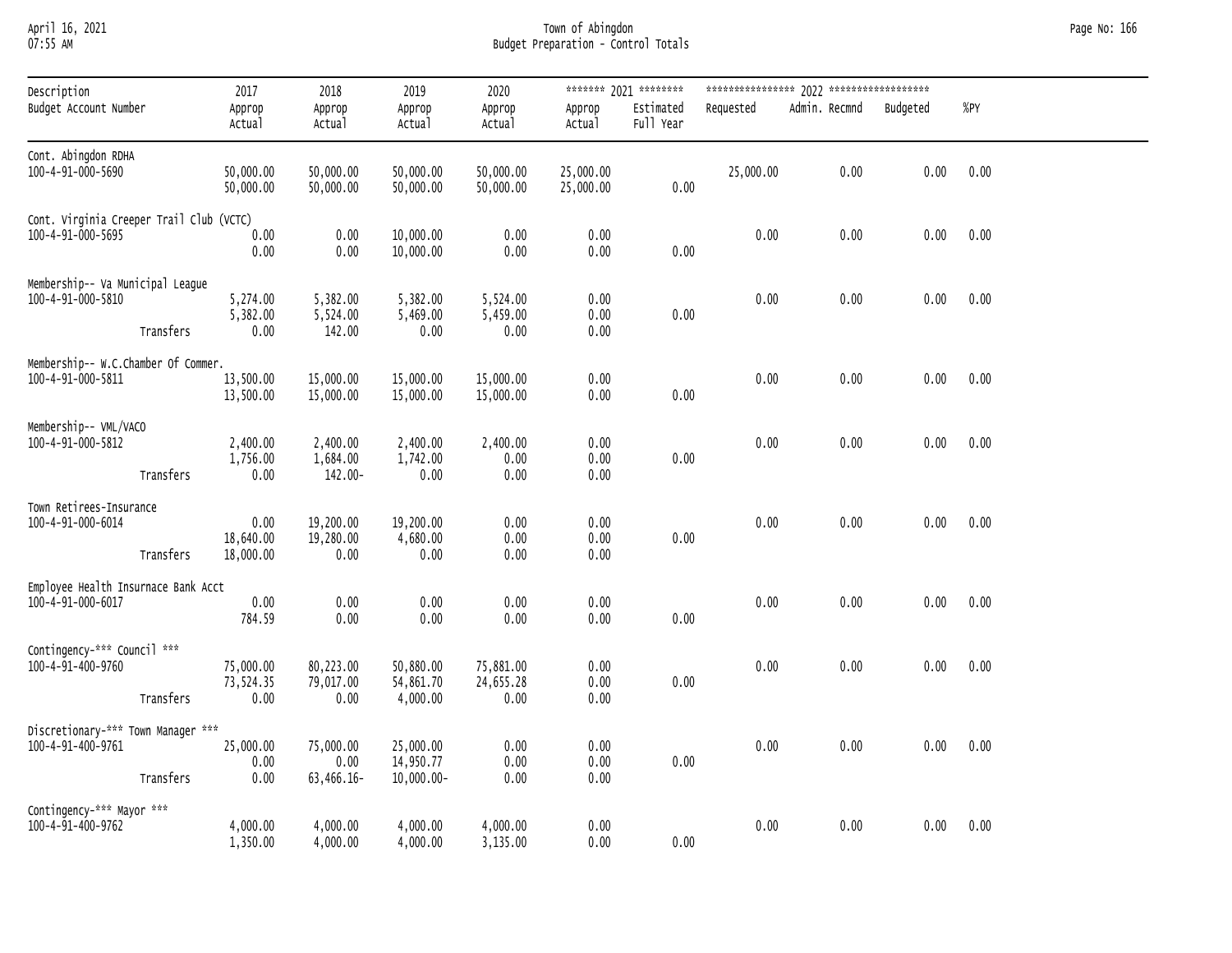## April 16, 2021 Town of Abingdon Page No: 167 07:55 AM Budget Preparation - Control Totals

| Description                                                              | 2017                             | 2018                               | 2019                              | 2020                                       |                            | ******* 2021 ********  |            |               |          |        |
|--------------------------------------------------------------------------|----------------------------------|------------------------------------|-----------------------------------|--------------------------------------------|----------------------------|------------------------|------------|---------------|----------|--------|
| Budget Account Number                                                    | Approp<br>Actual                 | Approp<br>Actual                   | Approp<br>Actual                  | Approp<br>Actual                           | Approp<br>Actual           | Estimated<br>Full Year | Requested  | Admin. Recmnd | Budgeted | $%$ PY |
| Debt Service 2011-BB&T<br>100-4-91-400-9782                              | 93,189.00<br>93,188.87           | 0.00<br>0.00                       | 0.00<br>0.00                      | 0.00<br>0.00                               | 0.00<br>0.00               | 0.00                   | 0.00       | 0.00          | 0.00     | 0.00   |
| DEBT SERVICE 2013-CARTER BANK<br>100-4-91-400-9785                       | 209,993.00<br>209,992.79         | 209,993.00<br>209,992.79           | 209,993.00<br>209,992.79          | 209,993.00<br>209,992.78                   | 209,993.00<br>18,809.29    | 0.00                   | 0.00       | 0.00          | 0.00     | 0.00   |
| DEBT SERVICE 2013-CARTER BNK REFUNDING<br>100-4-91-400-9786<br>Transfers | 301,474.00<br>145,219.50<br>0.00 | 301,510.00<br>164, 473. 73<br>0.00 | 290,290.00<br>164, 257.60<br>0.00 | 283,943.00<br>164,463.64<br>$100,000.00 -$ | 145,398.00<br>0.00<br>0.00 | 0.00                   | 0.00       | 0.00          | 0.00     | 0.00   |
| Debt Service 2016 - Carter Bank LOC<br>100-4-91-400-9787                 | 0.00<br>1,826.52                 | 25,000.00<br>11,235.32             | 25,000.00                         | 75,000.00<br>38, 525.94 7, 524, 994.31     | 0.00<br>0.00               | 0.00                   | 0.00       | 0.00          | 0.00     | 0.00   |
| Debt Service 2017-FB&T(Network Upgrades)<br>100-4-91-400-9788            | 0.00<br>0.00                     | 0.00<br>1,413.43                   | 50,600.00<br>50,647.50            | 51,175.00<br>49,844.25                     | 51,175.00<br>48,924.43     | 0.00                   | 48,440.00  | 0.00          | 0.00     | 0.00   |
| Debt Service 2019 Bond - Sterling Bank<br>100-4-91-400-9789              | 0.00<br>0.00                     | 0.00<br>0.00                       | 0.00<br>0.00                      | 0.00<br>0.00                               | 261,906.00<br>261,906.25   | 0.00                   | 216,750.00 | 0.00          | 0.00     | 0.00   |
| Debt Service - Wells Fargo (Fire Truck)<br>100-4-91-400-9790             | 0.00<br>0.00                     | 0.00<br>0.00                       | 0.00<br>0.00                      | 0.00<br>0.00                               | 56,624.00<br>56,623.23     | 0.00                   | 56,625.00  | 0.00          | 0.00     | 0.00   |
| Debt Service 2018-HP Financial (IT Dept)<br>100-4-91-400-9791            | 0.00<br>0.00                     | 0.00<br>0.00                       | 0.00<br>0.00                      | 0.00<br>0.00                               | 22,214.00<br>22, 213.78    | 0.00                   | 0.00       | 0.00          | 0.00     | 0.00   |
| Debt Service 2018 - FCB (Recycle Truck)<br>100-4-91-400-9792             | 0.00<br>0.00                     | 0.00<br>0.00                       | 0.00<br>0.00                      | 0.00<br>0.00                               | 29,000.00<br>0.00          | 0.00                   | 28,965.00  | 0.00          | 0.00     | 0.00   |
| Debt Service 2018 - FCB (Brush Truck)<br>100-4-91-400-9793               | 0.00<br>0.00                     | 0.00<br>0.00                       | 0.00<br>0.00                      | 0.00<br>0.00                               | 31,200.00<br>0.00          | 0.00                   | 31,215.00  | 0.00          | 0.00     | 0.00   |
| Debt Service 2020-FB&T(Network Upgrades)<br>100-4-91-400-9794            | 0.00<br>0.00                     | 0.00<br>0.00                       | 0.00<br>0.00                      | 0.00<br>0.00                               | 39,827.00<br>39,595.10     | 0.00                   | 39,290.00  | 0.00          | 0.00     | 0.00   |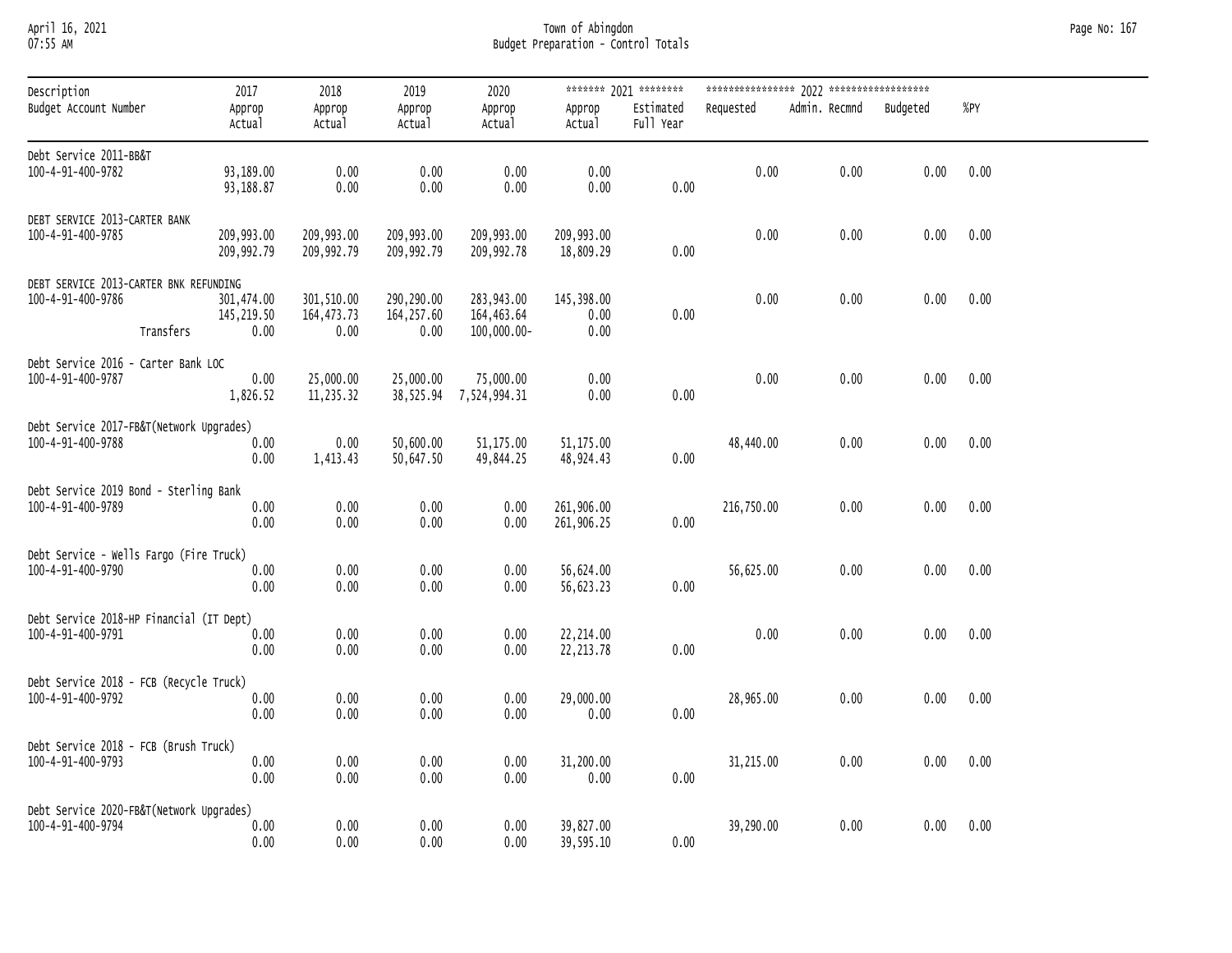## April 16, 2021 Town of Abingdon Page No: 168 07:55 AM Budget Preparation - Control Totals

| Description<br>Budget Account Number                            | 2017<br>Approp<br>Actual       | 2018<br>Approp<br>Actual            | 2019<br>Approp<br>Actual       | 2020<br>Approp<br>Actual                                                                                                                              | Approp<br>Actual     | ******* 2021 ********<br>Estimated<br>Full Year | Requested       | Admin. Recmnd | Budgeted | %PY  |
|-----------------------------------------------------------------|--------------------------------|-------------------------------------|--------------------------------|-------------------------------------------------------------------------------------------------------------------------------------------------------|----------------------|-------------------------------------------------|-----------------|---------------|----------|------|
| Debt Service - 2020 Bond - DTCC<br>100-4-91-400-9795            | 0.00<br>0.00                   | 0.00<br>0.00                        | 0.00<br>0.00                   | 0.00<br>0.00                                                                                                                                          | 0.00<br>449,586.25   | 0.00                                            | 676,350.00      | 0.00          | 0.00     | 0.00 |
| INSURANCE-OTHER<br>100-4-92-000-5301<br>Transfers               | 3,000.00<br>11,996.25<br>0.00  | 5,808.00<br>9,869.00<br>4,000.00    | 9,869.00<br>14,848.00<br>0.00  | 20,066.00<br>12,729.00<br>0.00                                                                                                                        | 0.00<br>0.00<br>0.00 | 0.00                                            | 0.00            | 0.00          | 0.00     | 0.00 |
| Insurance-Building & Property<br>100-4-92-000-5305<br>Transfers | 42,000.00<br>27,829.50<br>0.00 | 39,496.00<br>30,262.32<br>4,000.00- | 30,263.00<br>33,542.68<br>0.00 | 30,868.00<br>32,407.40<br>0.00                                                                                                                        | 0.00<br>0.00<br>0.00 | 0.00                                            | 0.00            | 0.00          | 0.00     | 0.00 |
| Insurance-Commercial Automobile<br>100-4-92-000-5307            | 55,000.00<br>40,617.00         | 46,847.00<br>44,504.32              | 44,505.00<br>47,698.20         | 45,395.00<br>47,542.72                                                                                                                                | 0.00<br>0.00         | 0.00                                            | 0.00            | 0.00          | 0.00     | 0.00 |
| Insurnace-General Liability<br>100-4-92-000-5308                | 20,000.00<br>15,585.25         | 19,070.00<br>13,613.32              | 13,614.00<br>13,771.78         | 13,886.00<br>16,016.56                                                                                                                                | 0.00<br>0.00         | 0.00                                            | 0.00            | 0.00          | 0.00     | 0.00 |
| * Transfers *<br>100-4-93-100-0000                              | 0.00<br>0.00                   | 0.00<br>0.00                        | 0.00<br>0.00                   | 0.00<br>0.00                                                                                                                                          | 490,200.00<br>0.00   | 0.00                                            | 997,205.00      | 0.00          | 0.00     | 0.00 |
| Park Street Project (CO)<br>100-4-94-100-8214                   | 0.00<br>0.00                   | 0.00<br>85,750.93                   | 863,000.00<br>46,739.17        | 27,309.00<br>1,958.00                                                                                                                                 | 0.00<br>0.00         | 0.00                                            | 0.00            | 0.00          | 0.00     | 0.00 |
| Green Springs Road Realignment (CO)<br>100-4-94-100-8232        | 0.00<br>6,663.38               | 0.00<br>0.00                        | 0.00<br>0.00                   | 0.00<br>0.00                                                                                                                                          | 125,000.00<br>0.00   | 0.00                                            | 0.00            | 0.00          | 0.00     | 0.00 |
| Totals<br>Transfers                                             |                                | $1,603.00 - 14,000.00$              | 0.00                           | 14,764,441.98 20,422,314.86 21,108,019.92 15,522,223.00 10,874,582.00<br>12,995,890.90 15,667,271.25 18,382,286.63 22,188,577.58 8,636,568.95<br>0.00 | 0.00                 | 0.00                                            | 13, 143, 112.00 | 0.00          | 0.00     | 0.00 |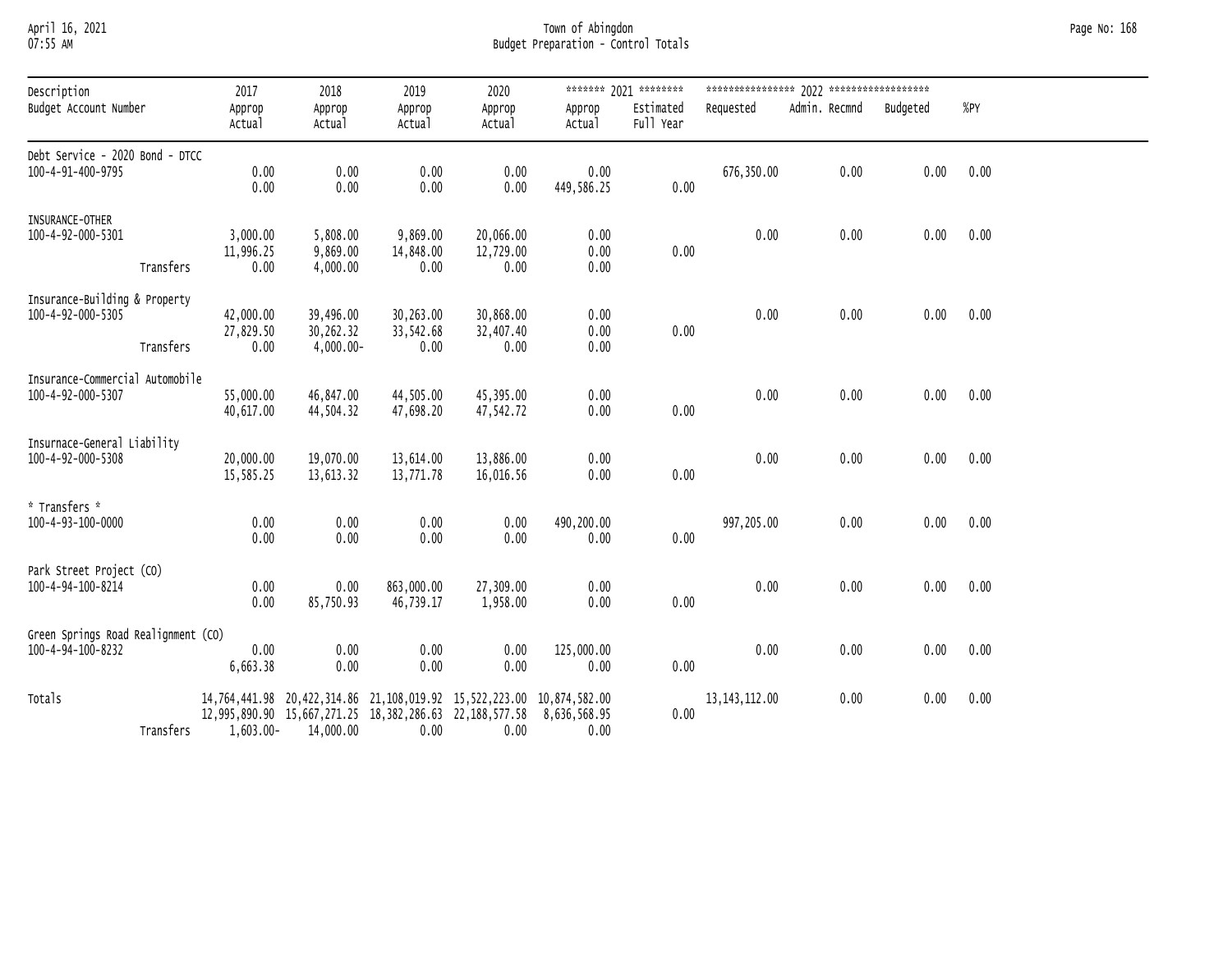#### April 16, 2021 Town of Abingdon Page No: 169 07:55 AM Budget/Revenue Preparation Worksheet

| Description<br>Revenue Account Number                     | 2017<br>Anticipated<br>Actual | 2018<br>Anticipated<br>Actual | 2019<br>Anticipated<br>Actual                                                                                                        | 2020<br>Anticipated<br>Actual<br>Comments | Anticipated Estimated<br>Actual | Full Year | Admin. Recmnd | Anticipated            | %PY  |
|-----------------------------------------------------------|-------------------------------|-------------------------------|--------------------------------------------------------------------------------------------------------------------------------------|-------------------------------------------|---------------------------------|-----------|---------------|------------------------|------|
| ** GENERAL FUND REVENUE **                                |                               |                               |                                                                                                                                      |                                           |                                 |           |               |                        |      |
| 100-3-00-000-0000-                                        | 0.00<br>0.00                  | 0.00<br>0.00                  | 0.00<br>0.00                                                                                                                         | 0.00<br>0.00                              | 0.00<br>0.00                    | 0.00      |               |                        | 0.00 |
| DEPT: Total                                               | 0.00<br>0.00                  | 0.00<br>0.00                  | 0.00<br>0.00                                                                                                                         | 0.00<br>0.00                              | 0.00<br>0.00                    | 0.00      | 0.00          | 0.00                   | 0.00 |
| ** GENERAL PROPERTY TAXES **                              |                               |                               |                                                                                                                                      |                                           |                                 |           |               |                        |      |
| 100-3-11-000-0000-                                        | 0.00<br>0.00                  | 0.00<br>0.00                  | 0.00<br>0.00                                                                                                                         | 0.00<br>0.00                              | 0.00<br>0.00                    | 0.00      |               |                        | 0.00 |
| Real Property Taxes-Prepaid                               |                               |                               |                                                                                                                                      |                                           |                                 |           |               |                        |      |
| 100-3-11-000-0100-                                        | 20,000.00<br>0.00             | 0.00<br>0.00                  | 15,000.00<br>0.00                                                                                                                    | 15,000.00<br>0.00                         | 15,000.00<br>6,963.09           | 0.00      |               |                        | 0.00 |
| DEPT: Total                                               | 20,000.00<br>0.00             | 0.00<br>0.00                  | 15,000.00<br>0.00                                                                                                                    | 15,000.00<br>0.00                         | 15,000.00<br>6,963.09           | 0.00      | 0.00          | 0.00                   | 0.00 |
| * REAL PROPERTY TAXES *                                   |                               |                               |                                                                                                                                      |                                           |                                 |           |               |                        |      |
| 100-3-11-010-0000-                                        | 0.00<br>0.00                  | 0.00<br>0.00                  | 0.00<br>0.00                                                                                                                         | 0.00<br>0.00                              | 0.00<br>0.00                    | 0.00      |               |                        | 0.00 |
| Real Property Tax- 1st Half                               |                               |                               |                                                                                                                                      |                                           |                                 |           |               |                        |      |
| 100-3-11-010-0200-                                        |                               |                               | 975,000.00  1,001,188.00  1,015,000.00  1,045,450.00  1,063,399.00<br>1,034,908.51 1,038,459.68 1,030,084.47 1,066,277.20            |                                           | 42,897.67                       | 0.00      |               |                        | 0.00 |
| Real Property Tax- 2nd Half                               |                               |                               |                                                                                                                                      |                                           |                                 |           |               |                        |      |
| 100-3-11-010-0300-                                        |                               |                               | $1,000,000.00$ $1,001,187.00$ $1,015,000.00$ $1,020,000.00$ $1,063,400.00$<br>993,688.77 1,023,761.94 1,016,086.31 1,028,028.99      |                                           | 986,888.40                      | 0.00      |               |                        | 0.00 |
|                                                           |                               |                               |                                                                                                                                      |                                           |                                 |           |               |                        |      |
| Real Property Taxes-Delinquent Yrs.<br>100-3-11-010-0500- | 77,000.00<br>20,850.69        | 65,000.00<br>20,573.97        | 20,000.00<br>33,565.87                                                                                                               | 30,000.00<br>28,548.81                    | 30,000.00<br>27,053.15          | 0.00      |               | 26,840.00 ____________ | 0.00 |
| DEPT: Total                                               |                               |                               | 2,052,000.00 2,067,375.00 2,050,000.00 2,095,450.00 2,156,799.00<br>2,049,447.97 2,082,795.59 2,079,736.65 2,122,855.00 1,056,839.22 |                                           |                                 | 0.00      | 2,404,660.00  | 0.00                   | 0.00 |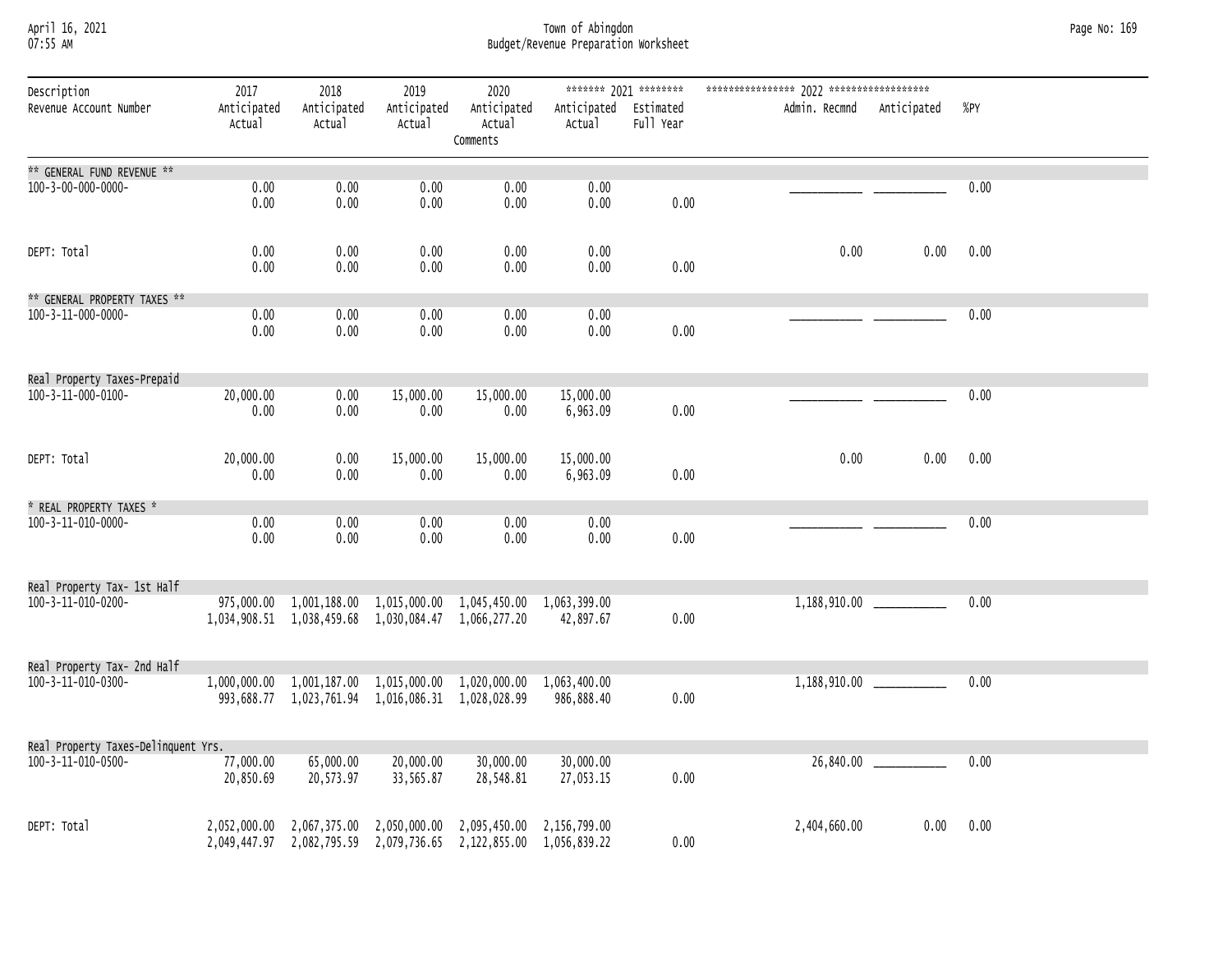April 16, 2021 Town of Abingdon Page No: 170 07:55 AM Budget/Revenue Preparation Worksheet

| Description<br>Revenue Account Number                     | 2017<br>Anticipated<br>Actual | 2018<br>Anticipated<br>Actual | 2019<br>Anticipated<br>Actual | 2020<br>Anticipated<br>Actual<br>Comments | Anticipated Estimated<br>Actual | ******* 2021 ********<br>Full Year | Admin. Recmnd | Anticipated            | %PY  |
|-----------------------------------------------------------|-------------------------------|-------------------------------|-------------------------------|-------------------------------------------|---------------------------------|------------------------------------|---------------|------------------------|------|
| * REAL & PERSONAL PUB. SERV. CORP *<br>100-3-11-020-0000- | 0.00                          | 0.00                          | 0.00                          | 0.00                                      | 0.00                            |                                    |               |                        | 0.00 |
|                                                           | 0.00                          | 0.00                          | 0.00                          | 0.00                                      | 0.00                            | 0.00                               |               |                        |      |
| Pub. Svc. Corp.Real Prop. Curr. Yr.                       |                               |                               |                               |                                           |                                 |                                    |               |                        |      |
| 100-3-11-020-0100-                                        | 70,000.00<br>71,210.18        | 70,000.00<br>68,605.39        | 75,000.00<br>83,185.79        | 75,000.00<br>75,697.55                    | 75,000.00<br>45,544.67          | 0.00                               |               | 75,000.00 ____________ | 0.00 |
| Pub. Svc. Corp.Pers.Prop. Curr. Yr.                       |                               |                               |                               |                                           |                                 |                                    |               |                        |      |
| 100-3-11-020-0200-                                        | 100.00<br>516.71              | 500.00<br>667.64              | 600.00<br>559.79              | 600.00<br>188.59                          | 600.00<br>384.51                | 0.00                               | 600.00        |                        | 0.00 |
| DEPT: Total                                               | 70,100.00<br>71,726.89        | 70,500.00<br>69,273.03        | 75,600.00<br>83,745.58        | 75,600.00<br>75,886.14                    | 75,600.00<br>45,929.18          | 0.00                               | 75,600.00     | 0.00                   | 0.00 |
| * PERSONAL PROPERTY TAXES *                               |                               |                               |                               |                                           |                                 |                                    |               |                        |      |
| 100-3-11-030-0000-                                        | 0.00<br>0.00                  | 0.00<br>0.00                  | 0.00<br>0.00                  | 0.00<br>0.00                              | 0.00<br>0.00                    | 0.00                               |               |                        | 0.00 |
| Personal Property Taxes Curr. Year                        |                               |                               |                               |                                           |                                 |                                    |               |                        |      |
| 100-3-11-030-0100-                                        | 480,000.00<br>482,721.54      | 695,000.00<br>563,686.17      | 0.00<br>149,904.10            | 0.00<br>138,465.63                        | 0.00<br>138,465.63              | 0.00                               |               |                        | 0.00 |
| Mobile Home Taxes Current Year                            |                               |                               |                               |                                           |                                 |                                    |               |                        |      |
| 100-3-11-030-0300-                                        | 1,900.00<br>2,126.93          | 2,000.00<br>1,690.13          | 0.00<br>0.00                  | 0.00<br>13.33                             | 0.00<br>0.00                    | 0.00                               |               |                        | 0.00 |
| Personal Prop. Taxes-Delinquent Yrs                       |                               |                               |                               |                                           |                                 |                                    |               |                        |      |
| 100-3-11-030-0500-                                        | 1,000.00<br>1,022.37-         | 1,000.00<br>982.19-           | 1,000.00<br>278.32-           | 1,000.00<br>38.54-                        | 1,000.00<br>0.00                | 0.00                               |               |                        | 0.00 |
| Personal Prop. Taxes-2019                                 |                               |                               |                               |                                           |                                 |                                    |               |                        |      |
| 100-3-11-030-2019-                                        | 0.00<br>0.00                  | 0.00<br>0.00                  | 0.00<br>0.00                  | 600,000.00<br>449,660.11                  | 0.00<br>13,803.80               | 0.00                               |               |                        | 0.00 |

Personal Prop. Taxes-2020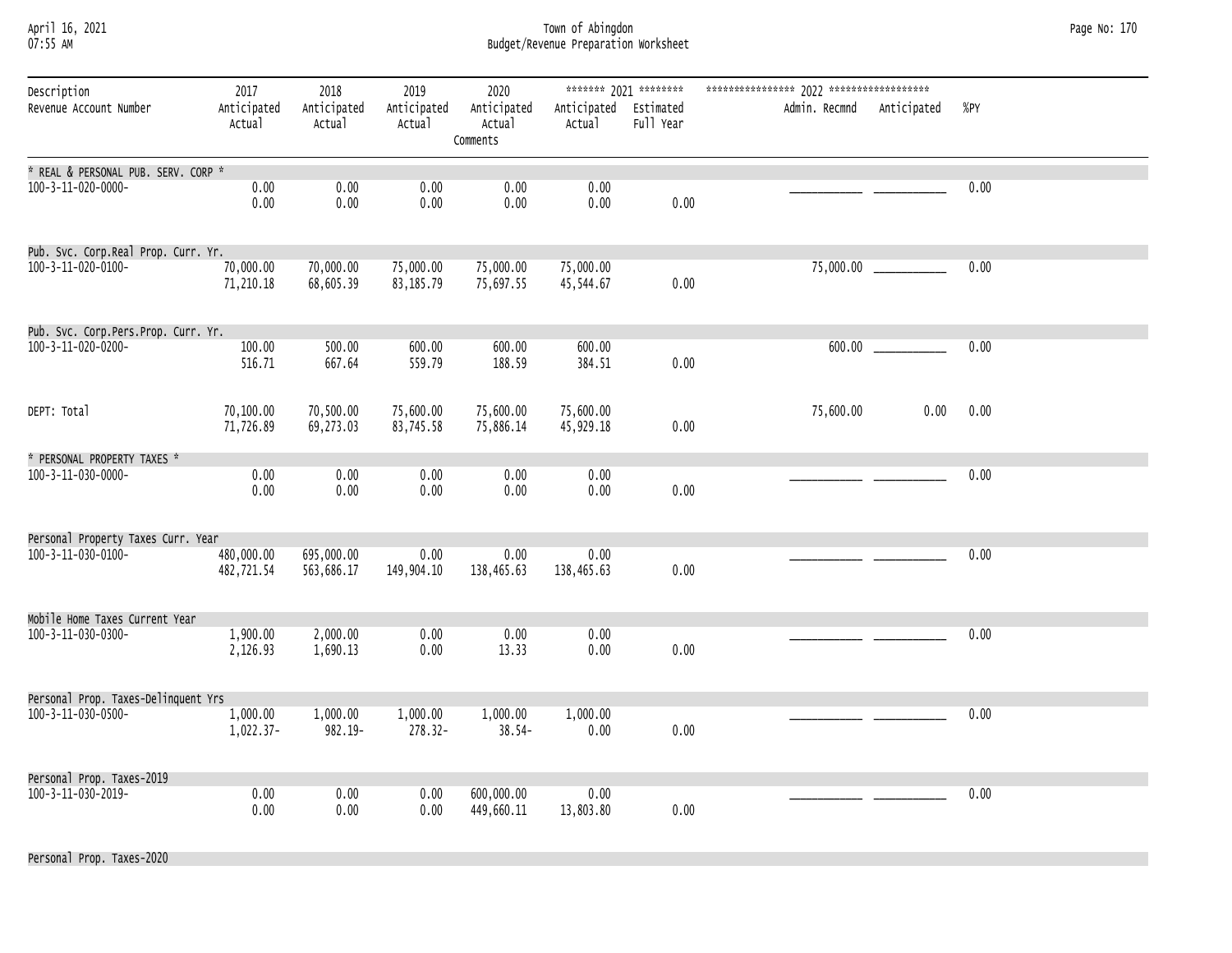April 16, 2021 Town of Abingdon Page No: 171 07:55 AM Budget/Revenue Preparation Worksheet

| Description                                                                                   | 2017                  | 2018                  | 2019                  | 2020                  |                                 | ******* 2021 ******** |               |             |      |
|-----------------------------------------------------------------------------------------------|-----------------------|-----------------------|-----------------------|-----------------------|---------------------------------|-----------------------|---------------|-------------|------|
| Revenue Account Number                                                                        | Anticipated<br>Actual | Anticipated<br>Actual | Anticipated<br>Actual | Anticipated<br>Actual | Anticipated Estimated<br>Actual | Full Year             | Admin. Recmnd | Anticipated | %PY  |
|                                                                                               |                       |                       |                       | Comments              |                                 |                       |               |             |      |
| 100-3-11-030-2020-                                                                            | 0.00                  | 0.00                  | 0.00                  | 0.00                  | 600,000.00                      |                       |               |             | 0.00 |
|                                                                                               | 0.00                  | 0.00                  | 0.00                  | 0.00                  | 454,793.01                      | 0.00                  |               |             |      |
|                                                                                               |                       |                       |                       |                       |                                 |                       |               |             |      |
| Personal Prop. Taxes-2021                                                                     |                       |                       |                       |                       |                                 |                       |               |             |      |
| 100-3-11-030-2021-                                                                            | 0.00                  | 0.00                  | 0.00                  | 0.00                  | 0.00                            |                       | 575,000.00    |             | 0.00 |
|                                                                                               | 0.00                  | 0.00                  | 0.00                  | 0.00                  | 0.00                            | 0.00                  |               |             |      |
| Includes approx \$140K funds from Commonwealth of Virginia usually receive in August<br>Note: |                       |                       |                       |                       |                                 |                       |               |             |      |
| DEPT: Total                                                                                   | 482,900.00            | 698,000.00            | 1,000.00              | 601,000.00            | 601,000.00                      |                       | 575,000.00    | 0.00        | 0.00 |
|                                                                                               | 483,826.10            | 564, 394.11           | 149,625.78            | 588,100.53            | 607,062.44                      | 0.00                  |               |             |      |
| * MACHINERY & TOOLS TAXES *                                                                   |                       |                       |                       |                       |                                 |                       |               |             |      |
| 100-3-11-040-0000-                                                                            | 0.00                  | 0.00                  | 0.00                  | 0.00                  | 0.00                            |                       |               |             | 0.00 |
|                                                                                               | 0.00                  | 0.00                  | 0.00                  | 0.00                  | 0.00                            | 0.00                  |               |             |      |
|                                                                                               |                       |                       |                       |                       |                                 |                       |               |             |      |
| Machinery & Tools Taxes Current Yr.                                                           |                       |                       |                       |                       |                                 |                       |               |             |      |
| 100-3-11-040-0100-                                                                            | 13,000.00             | 15,000.00             | 0.00                  | 0.00                  | 0.00                            |                       |               |             | 0.00 |
|                                                                                               | 16,086.51             | 24,002.71             | 0.00                  | 0.00                  | 0.00                            | 0.00                  |               |             |      |
|                                                                                               |                       |                       |                       |                       |                                 |                       |               |             |      |
| Machinery & Tools Taxes 2017                                                                  |                       |                       |                       |                       |                                 |                       |               |             |      |
| 100-3-11-040-2017-                                                                            | 0.00<br>0.00          | 0.00<br>0.00          | 0.00<br>2,847.00      | 0.00<br>0.00          | 0.00<br>0.00                    | 0.00                  |               |             | 0.00 |
|                                                                                               |                       |                       |                       |                       |                                 |                       |               |             |      |
| Machinery & Tools Taxes 2018                                                                  |                       |                       |                       |                       |                                 |                       |               |             |      |
| 100-3-11-040-2018-                                                                            | 0.00                  | 0.00                  | 24,000.00             | 0.00                  | 0.00                            |                       |               |             | 0.00 |
|                                                                                               | 0.00                  | 0.00                  | 25,244.88             | 1,281.82              | 0.00                            | 0.00                  |               |             |      |
|                                                                                               |                       |                       |                       |                       |                                 |                       |               |             |      |
| Machinery & Tools Taxes 2019                                                                  |                       |                       |                       |                       |                                 |                       |               |             |      |
| 100-3-11-040-2019-                                                                            | 0.00                  | 0.00                  | 0.00                  | 25,000.00             | 0.00                            |                       |               |             | 0.00 |
|                                                                                               | 0.00                  | 0.00                  | 0.00                  | 36,798.31             | 1.11                            | 0.00                  |               |             |      |
|                                                                                               |                       |                       |                       |                       |                                 |                       |               |             |      |
| Machinery & Tools Taxes 2020                                                                  |                       |                       |                       |                       |                                 |                       |               |             |      |
| 100-3-11-040-2020-                                                                            | 0.00<br>0.00          | 0.00<br>0.00          | 0.00<br>0.00          | 0.00<br>0.00          | 25,000.00<br>37, 144.53         | 0.00                  |               |             | 0.00 |
|                                                                                               |                       |                       |                       |                       |                                 |                       |               |             |      |
|                                                                                               |                       |                       |                       |                       |                                 |                       |               |             |      |

Machinery & Tools Taxes 2021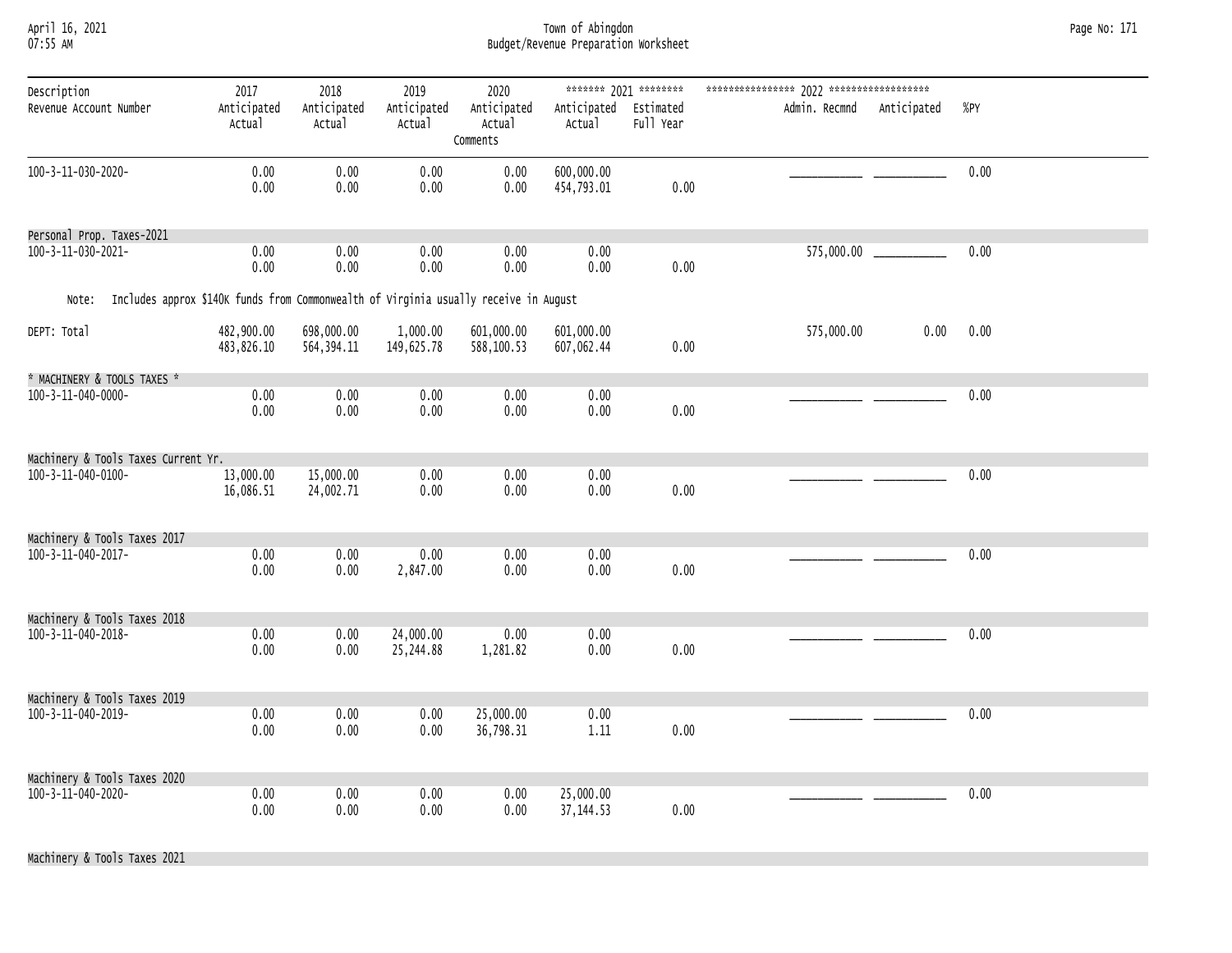#### April 16, 2021 Town of Abingdon Page No: 172 07:55 AM Budget/Revenue Preparation Worksheet

| Description                                  | 2017                   | 2018                   | 2019                   | 2020                              |                                 | ******* 2021 ******** |               |                             |      |
|----------------------------------------------|------------------------|------------------------|------------------------|-----------------------------------|---------------------------------|-----------------------|---------------|-----------------------------|------|
| Revenue Account Number                       | Anticipated<br>Actual  | Anticipated<br>Actual  | Anticipated<br>Actual  | Anticipated<br>Actual<br>Comments | Anticipated Estimated<br>Actual | Full Year             | Admin. Recmnd | Anticipated                 | %PY  |
| 100-3-11-040-2021-                           | 0.00<br>0.00           | 0.00<br>0.00           | 0.00<br>0.00           | 0.00<br>0.00                      | 0.00<br>0.00                    | 0.00                  |               | $32,500.00$ _______________ | 0.00 |
| DEPT: Total                                  | 13,000.00<br>16,086.51 | 15,000.00<br>24,002.71 | 24,000.00<br>28,091.88 | 25,000.00<br>38,080.13            | 25,000.00<br>37, 145.64         | 0.00                  | 32,500.00     | 0.00                        | 0.00 |
| * MOBILE HOME TAXES *                        |                        |                        |                        |                                   |                                 |                       |               |                             |      |
| 100-3-11-050-0000-                           | 0.00<br>0.00           | 0.00<br>0.00           | 0.00<br>0.00           | 0.00<br>0.00                      | 0.00<br>0.00                    | 0.00                  |               |                             | 0.00 |
| Mobile Home Taxes 2013                       |                        |                        |                        |                                   |                                 |                       |               |                             |      |
| 100-3-11-050-2013-                           | 0.00<br>0.00           | 0.00<br>0.00           | 0.00<br>0.00           | 0.00<br>13.33                     | 0.00<br>0.00                    | 0.00                  |               |                             | 0.00 |
| Mobile Home Taxes 2014                       |                        |                        |                        |                                   |                                 |                       |               |                             |      |
| 100-3-11-050-2014-                           | 0.00<br>0.00           | 0.00<br>0.00           | 0.00<br>13.33          | 0.00<br>39.99                     | 0.00<br>13.33                   | 0.00                  |               |                             | 0.00 |
|                                              |                        |                        |                        |                                   |                                 |                       |               |                             |      |
| Mobile Home Taxes 2015<br>100-3-11-050-2015- | 0.00<br>0.00           | 0.00<br>0.00           | 0.00<br>20.29          | 0.00<br>35.27                     | 0.00<br>13.33                   | 0.00                  |               |                             | 0.00 |
| Mobile Home Taxes 2016                       |                        |                        |                        |                                   |                                 |                       |               |                             |      |
| 100-3-11-050-2016-                           | 0.00<br>0.00           | 0.00<br>0.00           | 0.00<br>39.99          | 0.00<br>39.99                     | 0.00<br>26.66                   | 0.00                  |               |                             | 0.00 |
|                                              |                        |                        |                        |                                   |                                 |                       |               |                             |      |
| Mobile Home Taxes 2017<br>100-3-11-050-2017- | 0.00<br>0.00           | 0.00<br>0.00           | 0.00<br>131.01         | 0.00<br>118.14                    | 0.00<br>13.33                   | 0.00                  |               |                             | 0.00 |
|                                              |                        |                        |                        |                                   |                                 |                       |               |                             |      |
| Mobile Home Taxes 2018<br>100-3-11-050-2018- | 0.00<br>0.00           | 0.00<br>0.00           | 2,000.00<br>1,754.64   | 0.00<br>254.97                    | 0.00<br>13.33                   | 0.00                  |               |                             | 0.00 |
| Mobile Home Taxes 2019<br>100-3-11-050-2019- | 0.00                   | 0.00                   | 0.00                   | 2,000.00                          | 0.00                            |                       |               |                             | 0.00 |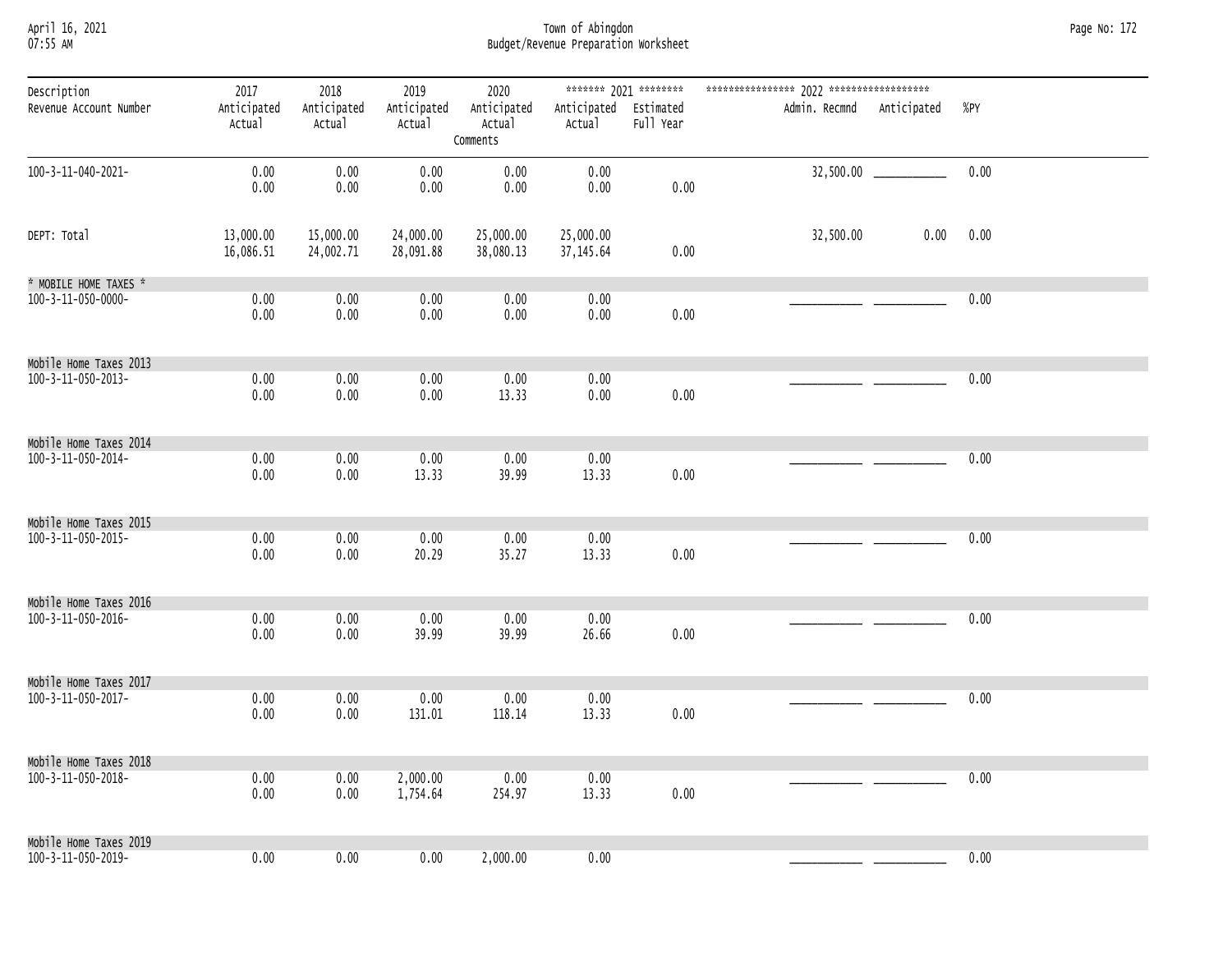#### April 16, 2021 Town of Abingdon Page No: 173 07:55 AM Budget/Revenue Preparation Worksheet

| Description                     | 2017                   | 2018                   | 2019                   | 2020                              |                                 | ******* 2021 ******** |               |                       |      |
|---------------------------------|------------------------|------------------------|------------------------|-----------------------------------|---------------------------------|-----------------------|---------------|-----------------------|------|
| Revenue Account Number          | Anticipated<br>Actual  | Anticipated<br>Actual  | Anticipated<br>Actual  | Anticipated<br>Actual<br>Comments | Anticipated Estimated<br>Actual | Full Year             | Admin. Recmnd | Anticipated           | %PY  |
|                                 | 0.00                   | 0.00                   | 0.00                   | 1,532.70                          | 99.03                           | 0.00                  |               |                       |      |
| Mobile Home Taxes 2020          |                        |                        |                        |                                   |                                 |                       |               |                       |      |
| 100-3-11-050-2020-              | 0.00<br>0.00           | 0.00<br>0.00           | 0.00<br>0.00           | 0.00<br>0.00                      | 2,000.00<br>1,625.20            | 0.00                  |               |                       | 0.00 |
| Mobile Home Taxes 2021          |                        |                        |                        |                                   |                                 |                       |               |                       |      |
| 100-3-11-050-2021-              | 0.00<br>0.00           | 0.00<br>0.00           | 0.00<br>0.00           | 0.00<br>0.00                      | 0.00<br>0.00                    | $0.00\,$              |               |                       | 0.00 |
| DEPT: Total                     | 0.00<br>0.00           | 0.00<br>0.00           | 2,000.00<br>1,959.26   | 2,000.00<br>2,034.39              | 2,000.00<br>1,804.21            | 0.00                  | 1,500.00      | 0.00                  | 0.00 |
| * PENALTIES & INT. *            |                        |                        |                        |                                   |                                 |                       |               |                       |      |
| 100-3-11-060-0000-              | 0.00<br>0.00           | 0.00<br>0.00           | 0.00<br>0.00           | 0.00<br>0.00                      | 0.00<br>0.00                    | 0.00                  |               |                       | 0.00 |
| Penalty (Real & Personal Taxes) |                        |                        |                        |                                   |                                 |                       |               |                       |      |
| 100-3-11-060-0100-              | 24,000.00<br>23,438.13 | 20,000.00<br>19,484.43 | 21,000.00<br>21,771.12 | 21,000.00<br>27,856.89            | 21,000.00<br>19,097.51          | $0.00\,$              |               |                       | 0.00 |
| Int. (Real & Personal Taxes)    |                        |                        |                        |                                   |                                 |                       |               |                       |      |
| 100-3-11-060-0200-              | 24,000.00<br>26,041.32 | 24,000.00<br>19,502.04 | 25,000.00<br>26,577.51 | 25,000.00<br>22, 157.91           | 25,000.00<br>25,128.70          | $0.00\,$              |               | 25,000.00 ___________ | 0.00 |
| DEPT: Total                     | 48,000.00<br>49,479.45 | 44,000.00<br>38,986.47 | 46,000.00<br>48,348.63 | 46,000.00<br>50,014.80            | 46,000.00<br>44,226.21          | 0.00                  | 50,000.00     | 0.00                  | 0.00 |
| ** OTHER LOCAL TAXES **         |                        |                        |                        |                                   |                                 |                       |               |                       |      |
| 100-3-12-000-0000-              | 0.00<br>0.00           | 0.00<br>0.00           | 0.00<br>0.00           | 0.00<br>0.00                      | 0.00<br>0.00                    | $0.00\,$              |               |                       | 0.00 |
| DEPT: Total                     | 0.00<br>0.00           | 0.00<br>0.00           | 0.00<br>0.00           | 0.00<br>0.00                      | 0.00<br>0.00                    | 0.00                  | 0.00          | 0.00                  | 0.00 |
| * LOCAL SALES AND USE TAXES *   |                        |                        |                        |                                   |                                 |                       |               |                       |      |
| 100-3-12-010-0000-              | 0.00                   | 0.00                   | 0.00                   | 0.00                              | 0.00                            |                       |               |                       | 0.00 |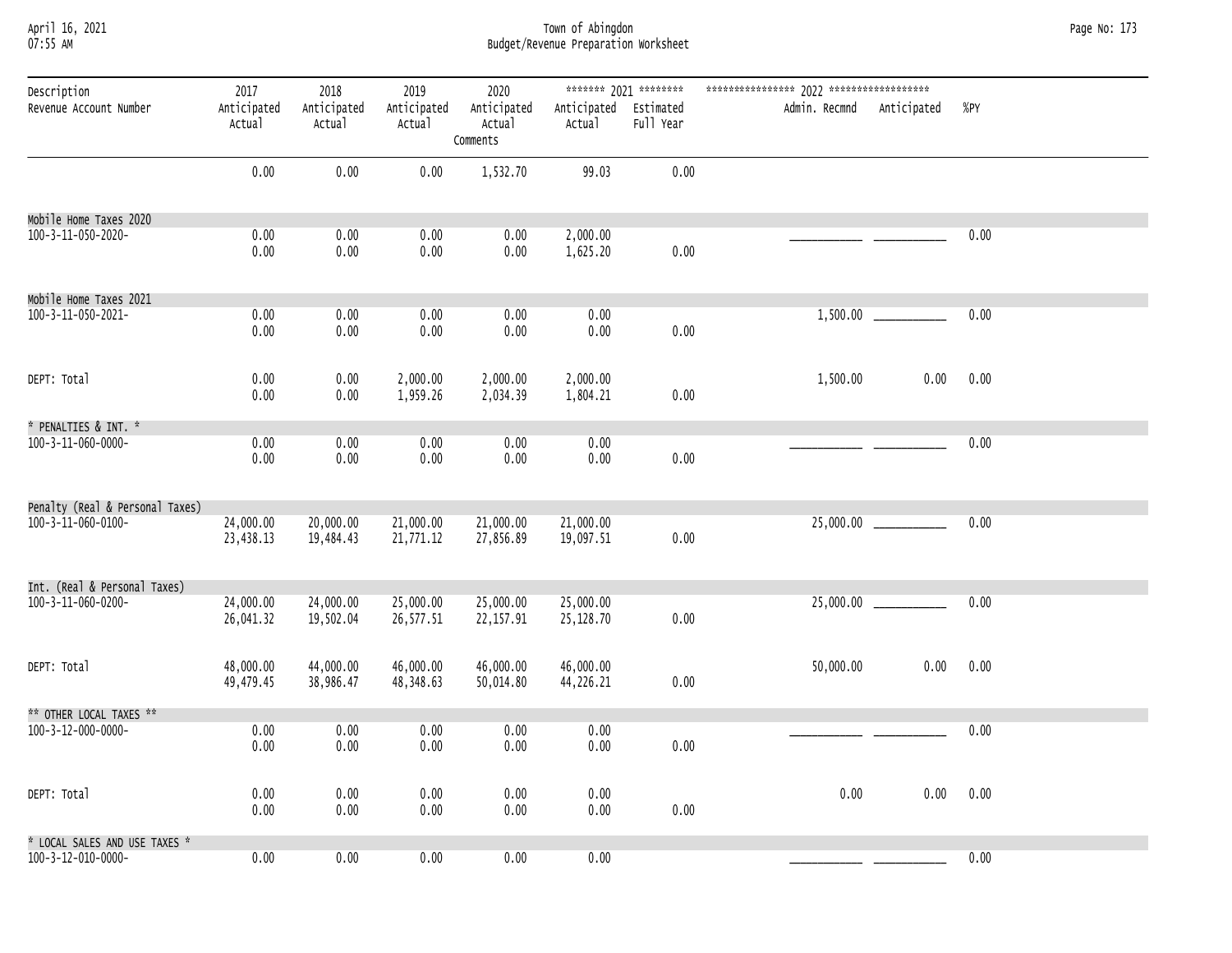#### April 16, 2021 Town of Abingdon Page No: 174 07:55 AM Budget/Revenue Preparation Worksheet

| Description                                      | 2017                     | 2018                      | 2019                     | 2020                              |                                 | ******* 2021 ******** |                           |                            |      |
|--------------------------------------------------|--------------------------|---------------------------|--------------------------|-----------------------------------|---------------------------------|-----------------------|---------------------------|----------------------------|------|
| Revenue Account Number                           | Anticipated<br>Actual    | Anticipated<br>Actual     | Anticipated<br>Actual    | Anticipated<br>Actual<br>Comments | Anticipated Estimated<br>Actual | Full Year             | Admin. Recmnd Anticipated |                            | %PY  |
|                                                  | 0.00                     | 0.00                      | 0.00                     | 0.00                              | 0.00                            | 0.00                  |                           |                            |      |
| Local Sales & Use Taxes                          |                          |                           |                          |                                   |                                 |                       |                           |                            |      |
| 100-3-12-010-0100-                               | 520,000.00<br>492,287.42 | 520,000.00<br>494, 985.25 | 512,000.00<br>488,092.07 | 510,000.00<br>517,471.79          | 459,000.00<br>418,516.42        | 0.00                  |                           | 525,000.00 _____________   | 0.00 |
| DEPT: Total                                      | 520,000.00<br>492,287.42 | 520,000.00<br>494,985.25  | 512,000.00<br>488,092.07 | 510,000.00<br>517,471.79          | 459,000.00<br>418,516.42        | 0.00                  | 525,000.00                | 0.00                       | 0.00 |
| * CONSUMER'S UTILITY TAXES *                     |                          |                           |                          |                                   |                                 |                       |                           |                            |      |
| 100-3-12-020-0000-                               | 0.00<br>0.00             | 0.00<br>0.00              | 0.00<br>0.00             | 0.00<br>0.00                      | 0.00<br>0.00                    | 0.00                  |                           |                            | 0.00 |
| Consumer Utility Taxes                           |                          |                           |                          |                                   |                                 |                       |                           |                            |      |
| 100-3-12-020-0100-                               | 88,000.00<br>82,728.35   | 80,000.00<br>84, 375. 16  | 82,500.00<br>84,166.59   | 82,500.00<br>83,571.82            | 82,500.00<br>62,389.69          | 0.00                  |                           | 82,500.00                  | 0.00 |
| DEPT: Total                                      | 88,000.00<br>82,728.35   | 80,000.00<br>84, 375. 16  | 82,500.00<br>84, 166.59  | 82,500.00<br>83,571.82            | 82,500.00<br>62,389.69          | 0.00                  | 82,500.00                 | 0.00                       | 0.00 |
| * BUSINESS LICENSE TAXES *<br>100-3-12-030-0000- | 0.00<br>0.00             | 0.00<br>0.00              | 0.00<br>0.00             | 0.00<br>0.00                      | 0.00<br>0.00                    | 0.00                  |                           |                            | 0.00 |
| Bus. Lic. Revenue-Holding Account                |                          |                           |                          |                                   |                                 |                       |                           |                            |      |
| 100-3-12-030-0001-                               | 0.00<br>414.00           | 0.00<br>348.50            | 0.00<br>0.00             | 0.00<br>0.00                      | 0.00<br>0.00                    | 0.00                  |                           |                            | 0.00 |
| Contracting                                      |                          |                           |                          |                                   |                                 |                       |                           |                            |      |
| 100-3-12-030-0100-                               | 25,000.00<br>11,317.96   | 20,000.00<br>14,469.47    | 20,000.00<br>35,612.52   | 40,000.00<br>57,450.01            | 36,000.00<br>48, 417. 16        | 0.00                  |                           | $45,000.00$ ______________ | 0.00 |
| Retail Sales                                     |                          |                           |                          |                                   |                                 |                       |                           |                            |      |
| 100-3-12-030-0200-                               | 575,000.00<br>523,825.99 | 575,000.00<br>472,964.57  | 525,000.00<br>447,781.36 | 550,000.00<br>440,737.06          | 495,000.00<br>463,472.58        | 0.00                  |                           |                            | 0.00 |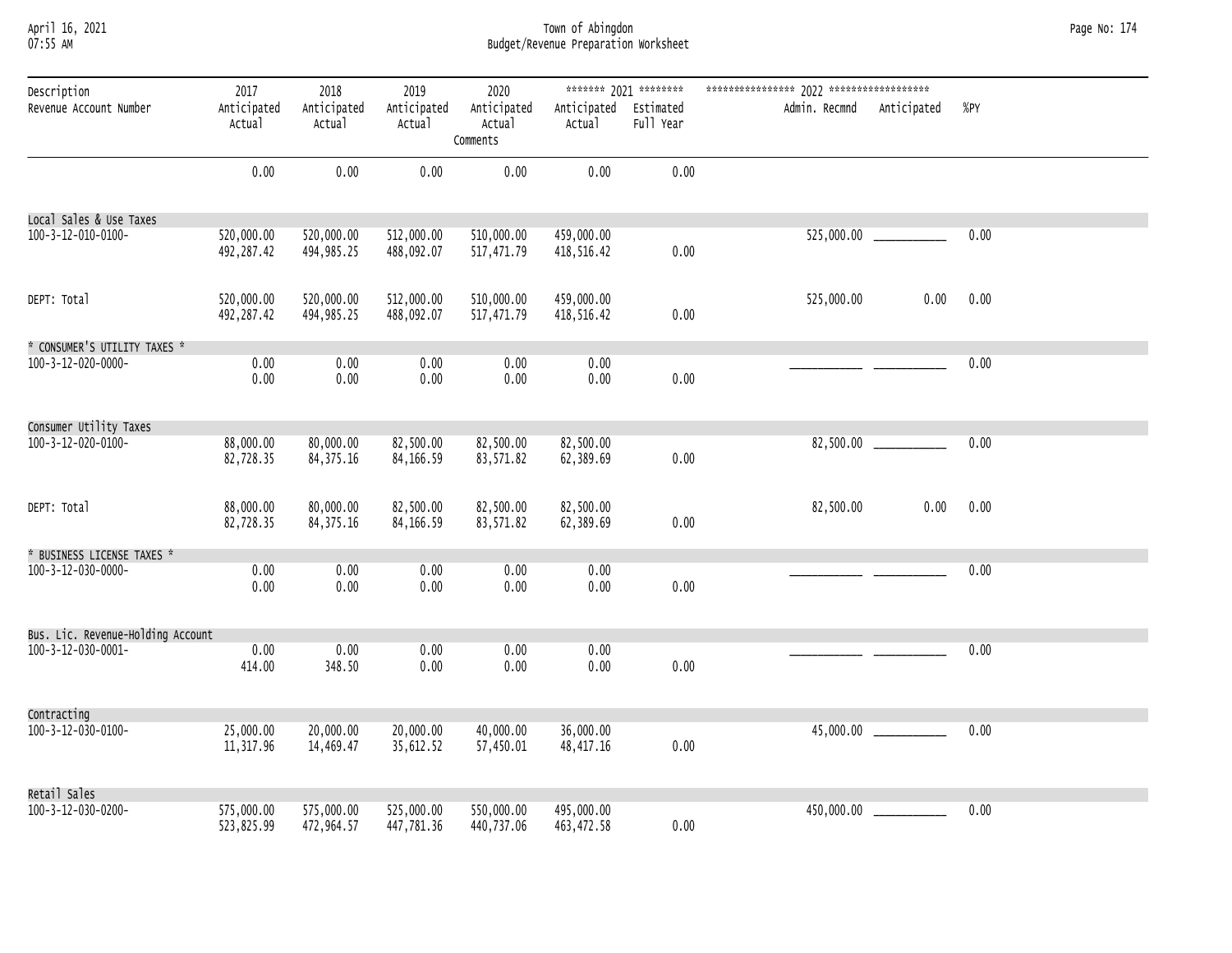#### April 16, 2021 Town of Abingdon Page No: 175 07:55 AM Budget/Revenue Preparation Worksheet

| Description                                 | 2017                      | 2018                     | 2019                     | 2020                              |                                 | ******* 2021 ******** |               |                              |      |
|---------------------------------------------|---------------------------|--------------------------|--------------------------|-----------------------------------|---------------------------------|-----------------------|---------------|------------------------------|------|
| Revenue Account Number                      | Anticipated<br>Actual     | Anticipated<br>Actual    | Anticipated<br>Actual    | Anticipated<br>Actual<br>Comments | Anticipated Estimated<br>Actual | Full Year             | Admin. Recmnd | Anticipated                  | %PY  |
| Professional Services<br>100-3-12-030-0300- | 160,000.00<br>175,840.08  | 160,000.00<br>172,837.07 | 175,000.00<br>175,299.81 | 175,000.00<br>191,760.44          | 157,500.00<br>191,230.06        | 0.00                  |               | $175,000.00$ _______________ | 0.00 |
| Business & Personal Services                |                           |                          |                          |                                   |                                 |                       |               |                              |      |
| 100-3-12-030-0400-                          | 118,000.00<br>134, 164.49 | 120,000.00<br>142,969.86 | 135,000.00<br>142,391.08 | 142,500.00<br>143,033.49          | 128,250.00<br>112, 152.95       | 0.00                  |               | 140,000.00 _______________   | 0.00 |
| Wholesale                                   |                           |                          |                          |                                   |                                 |                       |               |                              |      |
| 100-3-12-030-0500-                          | 35,000.00<br>23,512.76    | 35,000.00<br>26,066.24   | 28,000.00<br>29,783.91   | 28,000.00<br>31,679.07            | 25,200.00<br>35,765.63          | 0.00                  |               | $30,000.00$ _______________  | 0.00 |
| Bus. License Penalty/Int.                   |                           |                          |                          |                                   |                                 |                       |               |                              |      |
| 100-3-12-030-0900-                          | 15,000.00<br>8,471.51     | 13,000.00<br>10,251.87   | 10,000.00<br>7,733.14    | 10,000.00<br>8,285.96             | 10,000.00<br>12,627.89          | 0.00                  |               |                              | 0.00 |
| DEPT: Total                                 | 928,000.00<br>877,546.79  | 923,000.00<br>839,907.58 | 893,000.00<br>838,601.82 | 945,500.00<br>872,946.03          | 851,950.00<br>863,666.27        | 0.00                  | 847,500.00    | 0.00                         | 0.00 |
| * FRANCHISE LICENSE TAXES *                 |                           |                          |                          |                                   |                                 |                       |               |                              |      |
| 100-3-12-040-0000-                          | 0.00<br>0.00              | 0.00<br>0.00             | 0.00<br>0.00             | 0.00<br>0.00                      | 0.00<br>0.00                    | 0.00                  |               |                              | 0.00 |
| Franchise License Taxes (Utilities)         |                           |                          |                          |                                   |                                 |                       |               |                              |      |
| 100-3-12-040-0100-                          | 79,000.00<br>63,036.22    | 80,000.00<br>77,917.34   | 70,000.00<br>60,555.30   | 70,000.00<br>57,916.72            | 60,000.00<br>39,824.79          | 0.00                  |               |                              | 0.00 |
| Communications Tax                          |                           |                          |                          |                                   |                                 |                       |               |                              |      |
| 100-3-12-040-0200-                          | 123,000.00<br>114, 150.31 | 120,000.00<br>110,756.09 | 120,000.00<br>102,748.91 | 115,000.00<br>100,406.09          | 110,000.00<br>69,485.97         | 0.00                  | 100,000.00    |                              | 0.00 |
| DEPT: Total                                 | 202,000.00<br>177, 186.53 | 200,000.00<br>188,673.43 | 190,000.00<br>163,304.21 | 185,000.00<br>158,322.81          | 170,000.00<br>109, 310.76       | 0.00                  | 160,000.00    | 0.00                         | 0.00 |
| * MOTOR VEHICLE LICENSE FEE *               |                           |                          |                          |                                   |                                 |                       |               |                              |      |
| 100-3-12-050-0000-                          | 0.00<br>0.00              | 0.00<br>0.00             | 0.00<br>0.00             | 0.00<br>0.00                      | 0.00<br>0.00                    | 0.00                  |               |                              | 0.00 |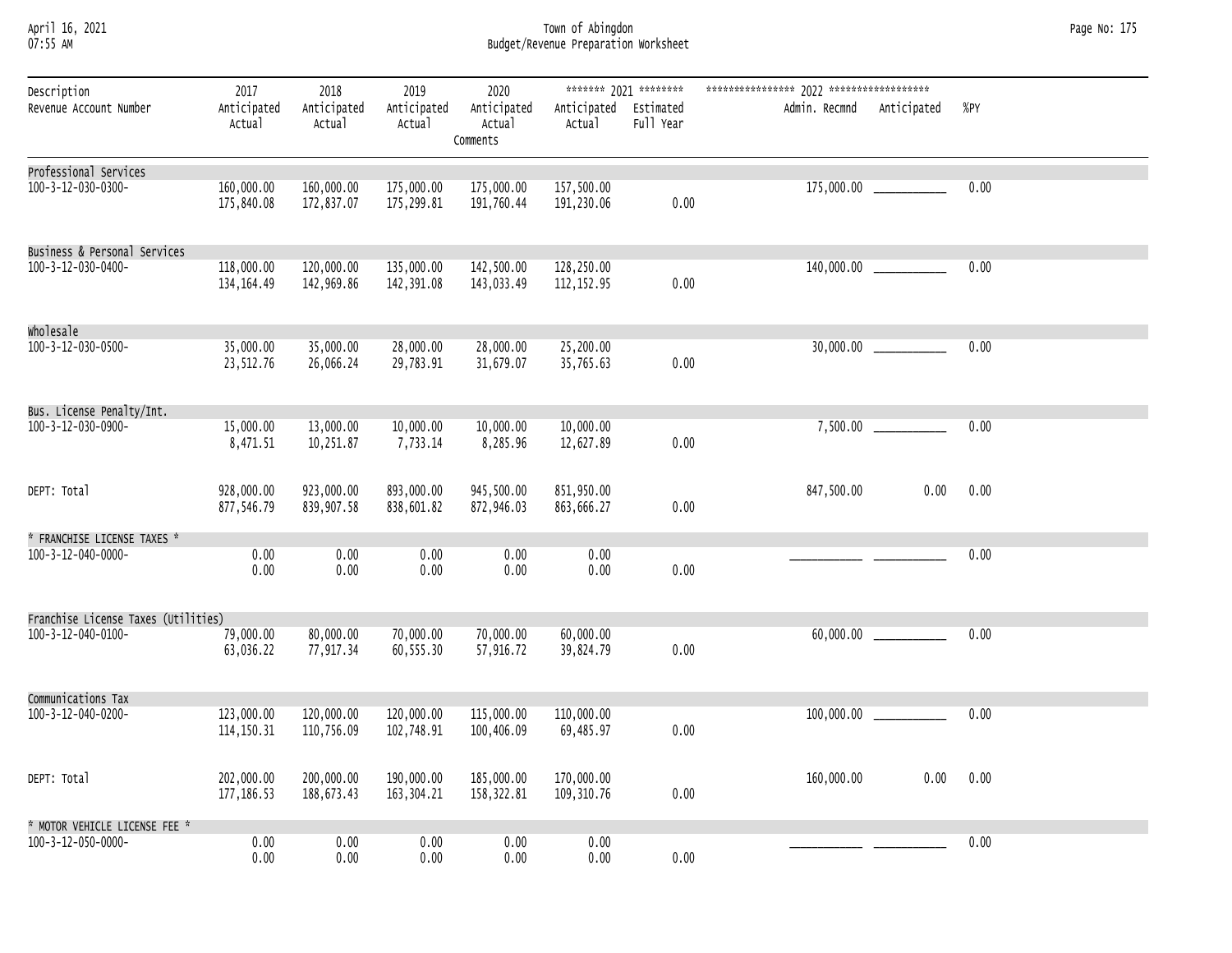#### April 16, 2021 Town of Abingdon Page No: 176 07:55 AM Budget/Revenue Preparation Worksheet

| Description<br>Revenue Account Number                  | 2017<br>Anticipated<br>Actual | 2018<br>Anticipated<br>Actual | 2019<br>Anticipated<br>Actual | 2020<br>Anticipated<br>Actual<br>Comments                                                                                                      | Anticipated Estimated<br>Actual | ******* 2021 ********<br>Full Year | Admin. Recmnd | Anticipated                  | %PY  |
|--------------------------------------------------------|-------------------------------|-------------------------------|-------------------------------|------------------------------------------------------------------------------------------------------------------------------------------------|---------------------------------|------------------------------------|---------------|------------------------------|------|
| Motor Vehicle License Fee                              |                               |                               |                               |                                                                                                                                                |                                 |                                    |               |                              |      |
| 100-3-12-050-0100-                                     | 140,000.00<br>158,205.95      | 140,000.00<br>145,433.78      | 140,000.00<br>158,944.26      | 150,000.00<br>155,418.77                                                                                                                       | 150,000.00<br>140,086.63        | 0.00                               |               | $150,000.00$ _______________ | 0.00 |
| DEPT: Total                                            | 140,000.00<br>158,205.95      | 140,000.00<br>145,433.78      | 140,000.00<br>158,944.26      | 150,000.00<br>155,418.77                                                                                                                       | 150,000.00<br>140,086.63        | 0.00                               | 150,000.00    | 0.00                         | 0.00 |
| * BANK FRANCHISE TAXES *                               |                               |                               |                               |                                                                                                                                                |                                 |                                    |               |                              |      |
| 100-3-12-060-0000-                                     | 0.00<br>0.00                  | 0.00<br>0.00                  | 0.00<br>0.00                  | 0.00<br>0.00                                                                                                                                   | 0.00<br>0.00                    | 0.00                               |               |                              | 0.00 |
| Bank Franchise Taxes                                   |                               |                               |                               |                                                                                                                                                |                                 |                                    |               |                              |      |
| 100-3-12-060-0100-                                     | 550,000.00<br>565,666.07      | 550,000.00<br>565,205.16      | 575,000.00<br>618,638.85      | 585,000.00<br>583,927.46                                                                                                                       | 585,000.00<br>0.00              | 0.00                               |               | 585,000.00 ____________      | 0.00 |
| DEPT: Total                                            | 550,000.00<br>565,666.07      | 550,000.00<br>565,205.16      | 575,000.00<br>618,638.85      | 585,000.00<br>583,927.46                                                                                                                       | 585,000.00<br>0.00              | 0.00                               | 585,000.00    | 0.00                         | 0.00 |
| * MEALS & LODGING TAXES *                              |                               |                               |                               |                                                                                                                                                |                                 |                                    |               |                              |      |
| 100-3-12-070-0000-                                     | 0.00<br>0.00                  | 0.00<br>0.00                  | 0.00<br>0.00                  | 0.00<br>0.00                                                                                                                                   | 0.00<br>0.00                    | 0.00                               |               |                              | 0.00 |
| Lodging Tax                                            |                               |                               |                               |                                                                                                                                                |                                 |                                    |               |                              |      |
| 100-3-12-070-0100-                                     | 910,000.00<br>832,690.96      | 975,000.00<br>856, 811.75     | 875,000.00<br>896,561.94      | 895,000.00<br>731,585.28                                                                                                                       | 581,750.00<br>455, 354.14       | 0.00                               |               | 600,000.00 _____________     | 0.00 |
| Meals Tax                                              |                               |                               |                               |                                                                                                                                                |                                 |                                    |               |                              |      |
| 100-3-12-070-0200-                                     |                               |                               |                               | 3, 123, 750.00 3, 116, 000.00 3, 100, 000.00 3, 162, 000.00 2, 055, 300.00<br>2,941,401.08 3,011,309.26 3,026,414.76 2,828,453.91 2,221,038.47 |                                 | 0.00                               |               | $2,900,000.00$ _____________ | 0.00 |
|                                                        |                               |                               |                               |                                                                                                                                                |                                 |                                    |               |                              |      |
| Meals & Lodging Tax Penalty/Int.<br>100-3-12-070-0900- | 24,000.00<br>12, 193. 14      | 15,000.00<br>14,792.14        | 15,000.00<br>12,274.97        | 15,000.00<br>13,791.29                                                                                                                         | 12,500.00<br>5,197.86           | 0.00                               |               | $15,000.00$ ______________   | 0.00 |
| DEPT: Total                                            |                               |                               |                               | 4,057,750.00 4,106,000.00 3,990,000.00 4,072,000.00 2,649,550.00<br>3,786,285.18 3,882,913.15 3,935,251.67 3,573,830.48 2,681,590.47           |                                 | 0.00                               | 3,515,000.00  | 0.00                         | 0.00 |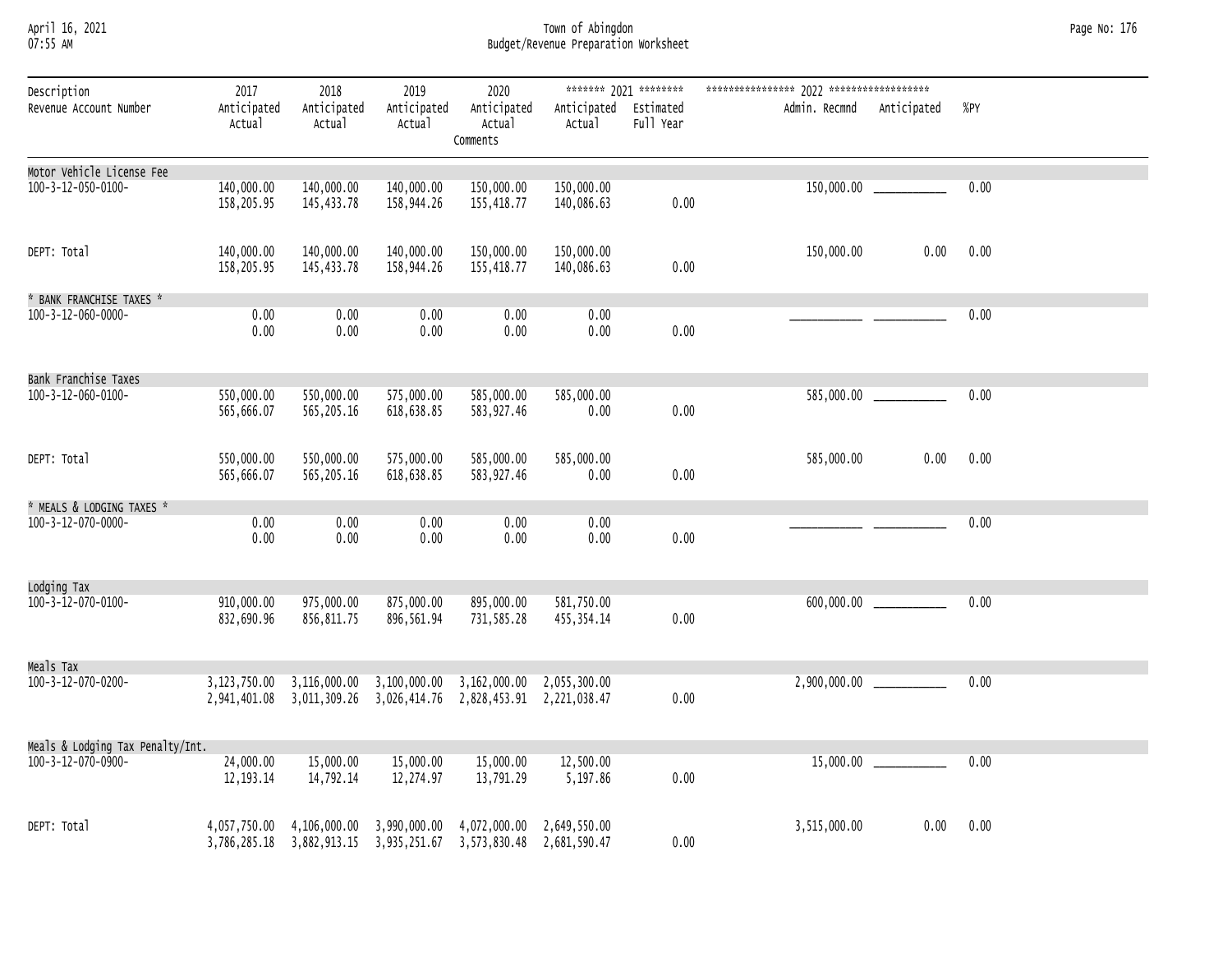April 16, 2021 Town of Abingdon Page No: 177 07:55 AM Budget/Revenue Preparation Worksheet

| Description<br>Revenue Account Number | 2017<br>Anticipated<br>Actual | 2018<br>Anticipated<br>Actual | 2019<br>Anticipated<br>Actual | 2020<br>Anticipated<br>Actual<br>Comments | Anticipated Estimated<br>Actual | ******* 2021 ********<br>Full Year | Admin. Recmnd | Anticipated                 | %PY  |
|---------------------------------------|-------------------------------|-------------------------------|-------------------------------|-------------------------------------------|---------------------------------|------------------------------------|---------------|-----------------------------|------|
| * TOBACCO TAXES *                     |                               |                               |                               |                                           |                                 |                                    |               |                             |      |
| 100-3-12-080-0000-                    | 0.00<br>0.00                  | 0.00<br>0.00                  | 0.00<br>0.00                  | 0.00<br>0.00                              | 0.00<br>0.00                    | 0.00                               |               |                             | 0.00 |
| Cigarette Tax                         |                               |                               |                               |                                           |                                 |                                    |               |                             |      |
| 100-3-12-080-0100-                    | 250,000.00<br>239,579.33      | 350,000.00<br>276,614.90      | 300,000.00<br>256,458.30      | 275,000.00<br>198,607.50                  | 250,000.00<br>176, 136.96       | 0.00                               |               |                             | 0.00 |
| DEPT: Total                           | 250,000.00<br>239,579.33      | 350,000.00<br>276,614.90      | 300,000.00<br>256,458.30      | 275,000.00<br>198,607.50                  | 250,000.00<br>176, 136.96       | 0.00                               | 225,000.00    | 0.00                        | 0.00 |
| * PERMITS *                           |                               |                               |                               |                                           |                                 |                                    |               |                             |      |
| 100-3-13-030-0000-                    | 0.00<br>0.00                  | 0.00<br>0.00                  | 0.00<br>0.00                  | 0.00<br>0.00                              | 0.00<br>0.00                    | 0.00                               |               |                             | 0.00 |
| Building Permits                      |                               |                               |                               |                                           |                                 |                                    |               |                             |      |
| 100-3-13-030-0100-                    | 18,000.00<br>7,791.95         | 12,000.00<br>10,236.93        | 30,000.00<br>36,498.25        | 30,000.00<br>29,404.46                    | 30,000.00<br>12, 184. 17        | 0.00                               |               | $25,000.00$ _______________ | 0.00 |
| Sign Permits                          |                               |                               |                               |                                           |                                 |                                    |               |                             |      |
| 100-3-13-030-0200-                    | 1,600.00<br>1,874.99          | 2,000.00<br>666.10            | 1,000.00<br>1,434.20          | 1,000.00<br>2,821.72                      | 1,200.00<br>1,775.00            | 0.00                               |               |                             | 0.00 |
| Miscellaneous Permits                 |                               |                               |                               |                                           |                                 |                                    |               |                             |      |
| 100-3-13-030-0400-                    | 3,000.00<br>8,982.89          | 3,000.00<br>4,419.25          | 3,500.00<br>12, 143.60        | 8,000.00<br>8,030.00                      | 8,000.00<br>8,119.40            | 0.00                               |               | 7,500.00 ____________       | 0.00 |
| DEPT: Total                           | 22,600.00<br>18,649.83        | 17,000.00<br>15,322.28        | 34,500.00<br>50,076.05        | 39,000.00<br>40,256.18                    | 39,200.00<br>22,078.57          | 0.00                               | 34,000.00     | 0.00                        | 0.00 |
| * COURT FINES AND FORFEITURES *       |                               |                               |                               |                                           |                                 |                                    |               |                             |      |
| 100-3-14-010-0000-                    | 0.00<br>0.00                  | 0.00<br>0.00                  | 0.00<br>0.00                  | 0.00<br>0.00                              | 0.00<br>0.00                    | 0.00                               |               |                             | 0.00 |
| Circuit Court Fines & Int.            |                               |                               |                               |                                           |                                 |                                    |               |                             |      |
| 100-3-14-010-0100-                    | 50,000.00<br>31,272.78        | 40,000.00<br>25,065.03        | 33,000.00<br>16,564.16        | 27,000.00<br>11,280.82                    | 24,000.00<br>9,246.77           | 0.00                               |               |                             | 0.00 |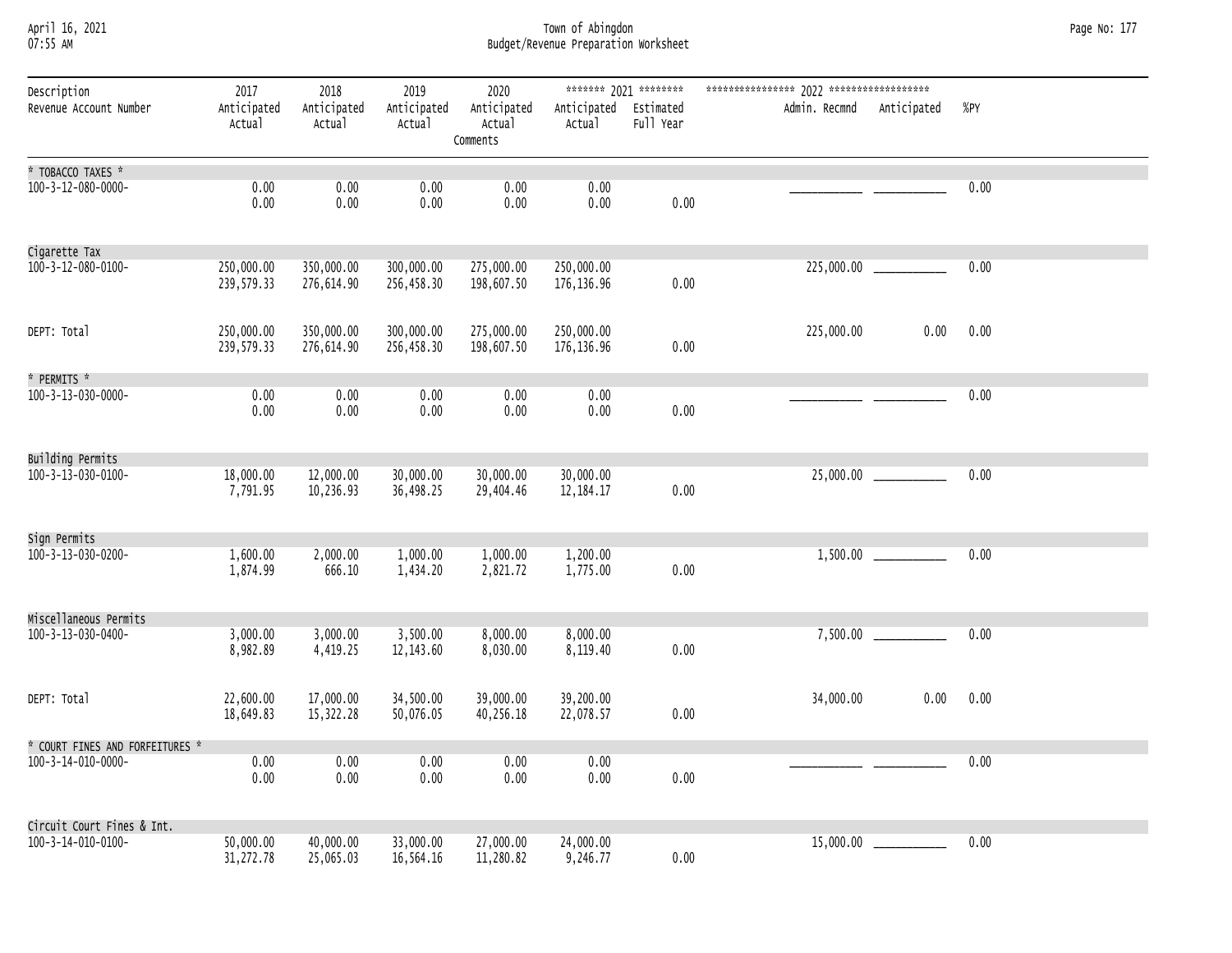#### April 16, 2021 Town of Abingdon Page No: 178 07:55 AM Budget/Revenue Preparation Worksheet

| Description<br>Revenue Account Number                   | 2017<br>Anticipated<br>Actual | 2018<br>Anticipated<br>Actual | 2019<br>Anticipated<br>Actual | 2020<br>Anticipated<br>Actual | Anticipated Estimated<br>Actual | ******* 2021 ********<br>Full Year | Admin. Recmnd | Anticipated | %PY  |
|---------------------------------------------------------|-------------------------------|-------------------------------|-------------------------------|-------------------------------|---------------------------------|------------------------------------|---------------|-------------|------|
|                                                         |                               |                               |                               | Comments                      |                                 |                                    |               |             |      |
| E-Summons Fee - Police Department<br>100-3-14-010-0200- | 0.00<br>0.00                  | 0.00<br>0.00                  | 0.00<br>0.00                  | 0.00<br>7,509.59              | 8,000.00<br>171.04              | 0.00                               |               |             | 0.00 |
| Traffic/Parking Fines                                   |                               |                               |                               |                               |                                 |                                    |               |             |      |
| 100-3-14-010-0900-                                      | 3,200.00<br>2,686.00          | 3,000.00<br>3,046.50          | 3,500.00<br>1,382.30          | 3,000.00<br>608.00            | 2,400.00<br>186.00              | 0.00                               | 1,000.00      |             | 0.00 |
| DEPT: Total                                             | 53,200.00<br>33,958.78        | 43,000.00<br>28, 111.53       | 36,500.00<br>17,946.46        | 30,000.00<br>19,398.41        | 34,400.00<br>9,603.81           | 0.00                               | 17,000.00     | 0.00        | 0.00 |
| * REVENUE FR: USE OF MONEY & PROP.*                     |                               |                               |                               |                               |                                 |                                    |               |             |      |
| 100-3-15-000-0000-                                      | 0.00<br>0.00                  | 0.00<br>0.00                  | 0.00<br>0.00                  | 0.00<br>0.00                  | 0.00<br>0.00                    | 0.00                               |               |             | 0.00 |
| DEPT: Total                                             | 0.00<br>0.00                  | 0.00<br>0.00                  | 0.00<br>0.00                  | 0.00<br>0.00                  | 0.00<br>0.00                    | 0.00                               | 0.00          | 0.00        | 0.00 |
| Int.-General Fund Savings                               |                               |                               |                               |                               |                                 |                                    |               |             |      |
| 100-3-15-010-0100-                                      | 100.00<br>307.09              | 300.00<br>3,226.59            | 1,500.00<br>5,926.95          | 5,500.00<br>4,127.67          | 5,500.00<br>353.38              | 0.00                               | 500.00        |             | 0.00 |
| Int.-D.A.R. Savings                                     |                               |                               |                               |                               |                                 |                                    |               |             |      |
| 100-3-15-010-0140-                                      | 50.00<br>0.80                 | 20.00<br>0.65                 | 10.00<br>0.70                 | 2.00<br>0.50                  | 0.00<br>0.11                    | 0.00                               |               |             | 0.00 |
| Int.-General Fund Cd'S                                  |                               |                               |                               |                               |                                 |                                    |               |             |      |
| 100-3-15-010-0200-                                      | 10,000.00<br>31,084.47        | 10,000.00<br>28,689.26        | 10,000.00<br>58,010.18        | 25,000.00<br>47,280.78        | 35,000.00<br>11,264.36          | 0.00                               |               |             | 0.00 |
| Int.-Gf Asset Forfeiture-Police                         |                               |                               |                               |                               |                                 |                                    |               |             |      |
| 100-3-15-010-0250-                                      | 10.00<br>8.43                 | 10.00<br>12.18                | 10.00<br>16.61                | 15.00<br>20.98                | 0.00<br>8.33                    | 0.00                               | 10.00         |             | 0.00 |
| Int.-Child.Comm.Pk.Association                          |                               |                               |                               |                               |                                 |                                    |               |             |      |
| 100-3-15-010-0300-                                      | 2.00<br>1.31                  | 2.00<br>1.31                  | 2.00<br>1.31                  | 2.00<br>1.32                  | 0.00<br>0.53                    | 0.00                               | 1.00          |             | 0.00 |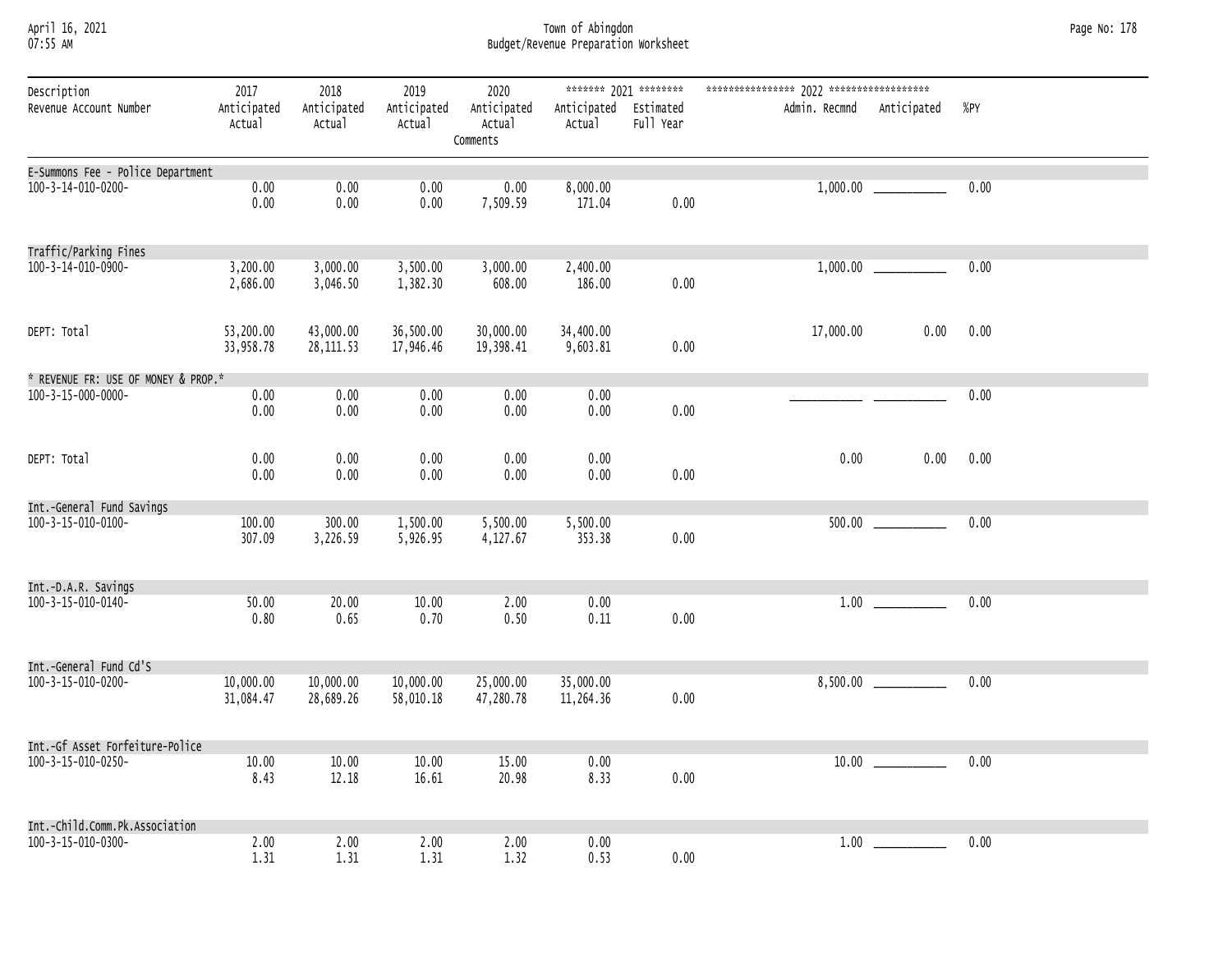April 16, 2021 Town of Abingdon Page No: 179 07:55 AM Budget/Revenue Preparation Worksheet

| Description<br>Revenue Account Number            | 2017<br>Anticipated<br>Actual | 2018<br>Anticipated<br>Actual | 2019<br>Anticipated<br>Actual | 2020<br>Anticipated<br>Actual<br>Comments | Anticipated Estimated<br>Actual | ******* 2021 ********<br>Full Year | Admin. Recmnd Anticipated |      | %PY  |
|--------------------------------------------------|-------------------------------|-------------------------------|-------------------------------|-------------------------------------------|---------------------------------|------------------------------------|---------------------------|------|------|
| Int.-General Fund Checking<br>100-3-15-010-0400- | 5,000.00                      | 0.00                          | 100.00                        | 175.00                                    | 175.00                          |                                    |                           |      | 0.00 |
|                                                  | 2,047.08                      | 177.45                        | 169.49                        | 119.71                                    | 3.82                            | 0.00                               |                           |      |      |
| Interest - General Fund Money Market             |                               |                               |                               |                                           |                                 |                                    |                           |      |      |
| 100-3-15-010-0450-                               | 0.00<br>267.59                | 0.00<br>1,319.28              | 800.00<br>2,023.34            | 2,000.00<br>1,230.77                      | 2,000.00<br>824.37              | 0.00                               |                           |      | 0.00 |
| Int.-Gen.Fd.-Cd-Trigon Stock                     |                               |                               |                               |                                           |                                 |                                    |                           |      |      |
| 100-3-15-010-0600-                               | 150.00<br>132.03              | 0.00<br>0.00                  | 0.00<br>0.00                  | 0.00<br>0.00                              | 0.00<br>0.00                    | 0.00                               |                           |      | 0.00 |
| Int.-Gf Police Dept. Grants                      |                               |                               |                               |                                           |                                 |                                    |                           |      |      |
| 100-3-15-010-0900-                               | 5.00<br>1.15                  | 5.00<br>1.15                  | 2.00<br>1.15                  | 2.00<br>1.15                              | 0.00<br>0.44                    | 0.00                               |                           |      | 0.00 |
| Int.-2013 BOND ISSUE                             |                               |                               |                               |                                           |                                 |                                    |                           |      |      |
| 100-3-15-010-1200-                               | 0.00<br>6.75                  | 0.00<br>7.21                  | 0.00<br>0.00                  | 0.00<br>23,453.38                         | 0.00<br>0.00                    | 0.00                               |                           |      | 0.00 |
| Int.-LGIP Trigon Stock                           |                               |                               |                               |                                           |                                 |                                    |                           |      |      |
| 100-3-15-010-1300-                               | 450.00<br>2,253.14            | 1,200.00<br>5,707.98          | 2,000.00<br>9,425.10          | 9,000.00<br>6,604.33                      | 9,000.00<br>565.72              | 0.00                               |                           |      | 0.00 |
| DEPT: Total                                      | 15,767.00<br>36,109.84        | 11,537.00<br>39,143.06        | 14,424.00<br>75,574.83        | 41,696.00<br>82,840.59                    | 51,675.00<br>13,021.06          | 0.00                               | 11, 119.00                | 0.00 | 0.00 |
| * REVENUE FROM USE OF PROPERTY *                 |                               |                               |                               |                                           |                                 |                                    |                           |      |      |
| 100-3-15-020-0000-                               | 0.00<br>0.00                  | 0.00<br>0.00                  | 0.00<br>0.00                  | 0.00<br>0.00                              | 0.00<br>0.00                    | 0.00                               |                           |      | 0.00 |
| Rental-General Property                          |                               |                               |                               |                                           |                                 |                                    |                           |      |      |
| 100-3-15-020-0100-                               | 0.00<br>3,600.00              | 3,600.00<br>3,600.00          | 3,600.00<br>4,825.00          | 0.00<br>0.00                              | 0.00<br>0.00                    | 0.00                               |                           |      | 0.00 |

Subscribers Revenue - EVA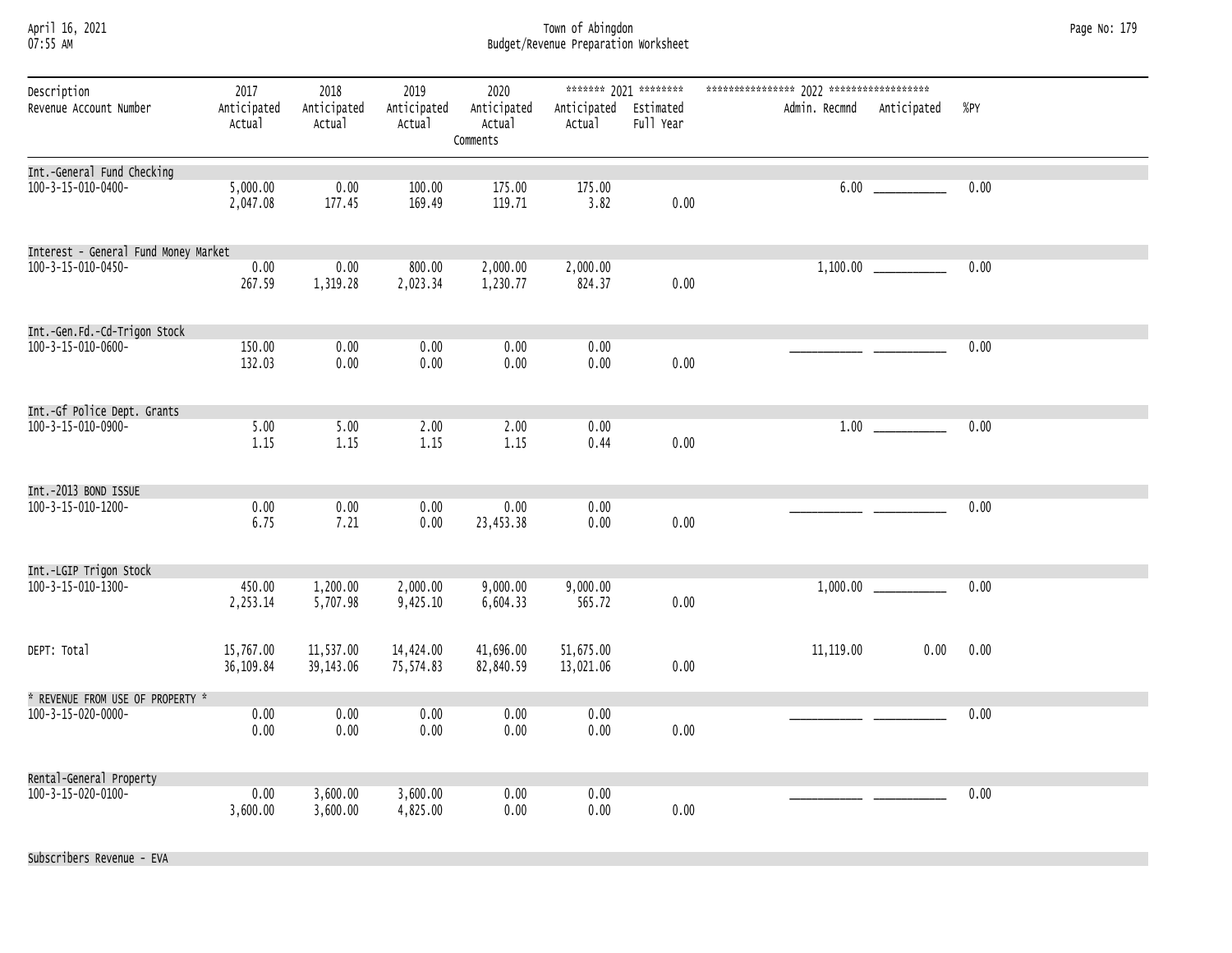#### April 16, 2021 Town of Abingdon Page No: 180 07:55 AM Budget/Revenue Preparation Worksheet

| Description                       | 2017                  | 2018                  | 2019                  | 2020                              |                                 | ******* 2021 ******** |                           |      |      |
|-----------------------------------|-----------------------|-----------------------|-----------------------|-----------------------------------|---------------------------------|-----------------------|---------------------------|------|------|
| Revenue Account Number            | Anticipated<br>Actual | Anticipated<br>Actual | Anticipated<br>Actual | Anticipated<br>Actual<br>Comments | Anticipated Estimated<br>Actual | Full Year             | Admin. Recmnd Anticipated |      | %PY  |
| 100-3-15-020-0200-                | 0.00<br>0.00          | 0.00<br>0.00          | 0.00<br>9,537.00      | 0.00<br>11,718.00                 | 10,500.00<br>7,622.03           | 0.00                  |                           |      | 0.00 |
| <b>Bus Revenue</b>                |                       |                       |                       |                                   |                                 |                       |                           |      |      |
| 100-3-15-020-0300-                | 5,000.00<br>0.00      | 0.00<br>0.00          | 0.00<br>0.00          | 0.00<br>0.00                      | 0.00<br>0.00                    | 0.00                  |                           |      | 0.00 |
| Loan Payment(S)-Taylors Hill-CDBG |                       |                       |                       |                                   |                                 |                       |                           |      |      |
| 100-3-15-020-0400-                | 450.00<br>0.00        | 0.00<br>0.00          | 0.00<br>0.00          | 0.00<br>0.00                      | 0.00<br>0.00                    | 0.00                  |                           |      | 0.00 |
| DEPT: Total                       | 5,450.00<br>3,600.00  | 3,600.00<br>3,600.00  | 3,600.00<br>14,362.00 | 0.00<br>11,718.00                 | 10,500.00<br>7,622.03           | 0.00                  | 8,500.00                  | 0.00 | 0.00 |
| * CHARGES FOR SERVICES *          |                       |                       |                       |                                   |                                 |                       |                           |      |      |
| $100 - 3 - 16 - 000 - 0000 -$     | 0.00<br>0.00          | 0.00<br>0.00          | 0.00<br>0.00          | 0.00<br>0.00                      | 0.00<br>0.00                    | 0.00                  |                           |      | 0.00 |
| DEPT: Total                       | 0.00<br>0.00          | 0.00<br>0.00          | 0.00<br>0.00          | 0.00<br>0.00                      | 0.00<br>0.00                    | 0.00                  | 0.00                      | 0.00 | 0.00 |
| Background Check Fees             |                       |                       |                       |                                   |                                 |                       |                           |      |      |
| 100-3-16-030-0200-                | 0.00<br>20.00         | 0.00<br>170.00        | 30.00<br>140.00       | 30.00<br>140.00                   | 150.00<br>40.00                 | 0.00                  | 50.00                     |      | 0.00 |
| DEPT: Total                       | 0.00<br>20.00         | 0.00<br>170.00        | 30.00<br>140.00       | 30.00<br>140.00                   | 150.00<br>40.00                 | 0.00                  | 50.00                     | 0.00 | 0.00 |
| Property Damage Reimbursements    |                       |                       |                       |                                   |                                 |                       |                           |      |      |
| $100 - 3 - 16 - 070 - 0005 -$     | 0.00<br>3,412.50      | 0.00<br>3,800.00      | 100.00<br>2,558.54    | 3,000.00<br>2,100.00              | 3,000.00<br>153.60              | 0.00                  |                           |      | 0.00 |
| Fire Inspection Fee               |                       |                       |                       |                                   |                                 |                       |                           |      |      |
| 100-3-16-070-0100-                | 0.00<br>4,725.00      | 37,500.00<br>2,350.00 | 10,000.00<br>1,350.00 | 5,000.00<br>2,375.00              | 5,000.00<br>775.00              | 0.00                  |                           |      | 0.00 |

Fire Department - Charge for Services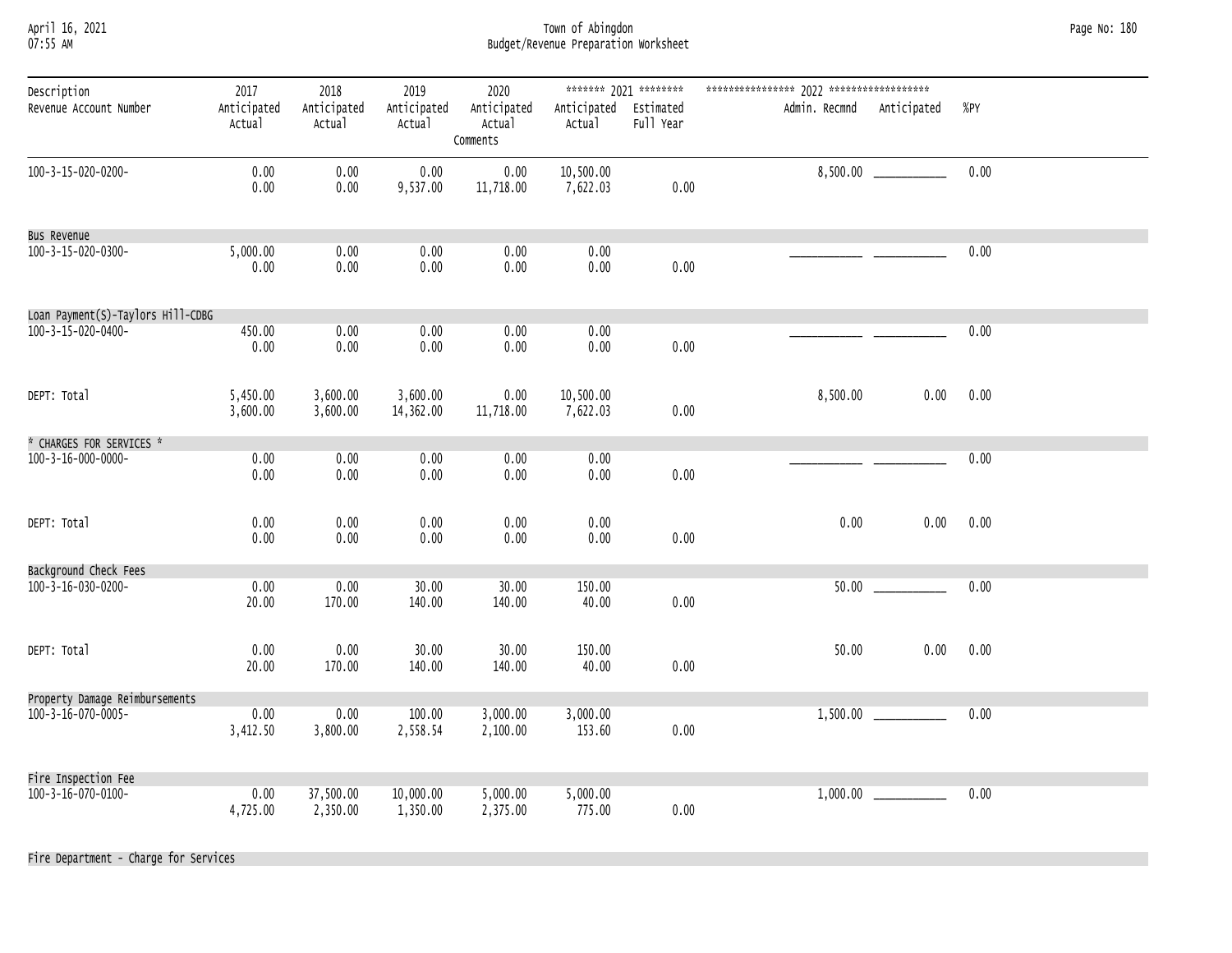April 16, 2021 Town of Abingdon Page No: 181 07:55 AM Budget/Revenue Preparation Worksheet

| Description                                             | 2017                      | 2018                     | 2019                     | 2020                              |                                 | ******* 2021 ******** |               |                           |      |
|---------------------------------------------------------|---------------------------|--------------------------|--------------------------|-----------------------------------|---------------------------------|-----------------------|---------------|---------------------------|------|
| Revenue Account Number                                  | Anticipated<br>Actual     | Anticipated<br>Actual    | Anticipated<br>Actual    | Anticipated<br>Actual<br>Comments | Anticipated Estimated<br>Actual | Full Year             | Admin. Recmnd | Anticipated               | %PY  |
| 100-3-16-070-0110-                                      | 0.00<br>5,383.19          | 0.00<br>1,988.43         | 0.00<br>350.52           | 0.00<br>797.89                    | 1,000.00<br>0.00                | 0.00                  |               |                           | 0.00 |
| Police Department - Charge for Services                 |                           |                          |                          |                                   |                                 |                       |               |                           |      |
| 100-3-16-070-0210-                                      | 0.00<br>18,398.59         | 0.00<br>20,509.87        | 0.00<br>8,026.85         | 15,000.00<br>5,256.22             | 10,000.00<br>659.00             | 0.00                  |               |                           | 0.00 |
| Police Department - CITAC                               |                           |                          |                          |                                   |                                 |                       |               |                           |      |
| 100-3-16-070-0220-                                      | 0.00<br>0.00              | 0.00<br>0.00             | 0.00<br>0.00             | 0.00<br>0.00                      | 0.00<br>53, 314.64              | 0.00                  |               | 120,000.00 ______________ | 0.00 |
| HCS reimbursement for 2 officers plus benefits<br>Note: |                           |                          |                          |                                   |                                 |                       |               |                           |      |
| DEPT: Total                                             | 0.00<br>31,919.28         | 37,500.00<br>28,648.30   | 10,100.00<br>12,285.91   | 23,000.00<br>10,529.11            | 19,000.00<br>54,902.24          | 0.00                  | 124,500.00    | 0.00                      | 0.00 |
| * CHARGES FOR SANITATION & WASTE *                      |                           |                          |                          |                                   |                                 |                       |               |                           |      |
| 100-3-16-080-0000-                                      | 0.00<br>0.00              | 0.00<br>0.00             | 0.00<br>0.00             | 0.00<br>0.00                      | 0.00<br>0.00                    | 0.00                  |               |                           | 0.00 |
| Solid Waste Collection (Accrual)                        |                           |                          |                          |                                   |                                 |                       |               |                           |      |
| 100-3-16-080-0003-                                      | 350,000.00<br>361,054.11  | 432,000.00<br>408,612.85 | 432,000.00<br>419,276.87 | 432,000.00<br>419,188.71          | 420,000.00<br>342, 217.62       | 0.00                  |               | 425,000.00 ______________ | 0.00 |
| Delivery Fee - Solid Waste                              |                           |                          |                          |                                   |                                 |                       |               |                           |      |
| 100-3-16-080-0005-                                      | 0.00<br>0.00              | 0.00<br>200.00           | 0.00<br>200.00           | 100.00<br>60.00                   | 100.00<br>0.00                  | 0.00                  |               | 100.00                    | 0.00 |
| Charge for Mowing Services                              |                           |                          |                          |                                   |                                 |                       |               |                           |      |
| $100 - 3 - 16 - 080 - 0300 -$                           | 0.00<br>187.91            | 0.00<br>67.91            | 0.00<br>3,537.84         | 1,000.00<br>1,815.83              | 2,500.00<br>4,249.12            | 0.00                  | 1,500.00      |                           | 0.00 |
| DEPT: Total                                             | 350,000.00<br>361, 242.02 | 432,000.00<br>408,880.76 | 432,000.00<br>423,014.71 | 433,100.00<br>421,064.54          | 422,600.00<br>346,466.74        | 0.00                  | 426,600.00    | 0.00                      | 0.00 |
| * CHARGES FOR PARKS & RECREATION *                      |                           |                          |                          |                                   |                                 |                       |               |                           |      |
| 100-3-16-130-0000-                                      | 0.00<br>0.00              | 0.00<br>0.00             | 0.00<br>0.00             | 0.00<br>0.00                      | 0.00<br>0.00                    | 0.00                  |               |                           | 0.00 |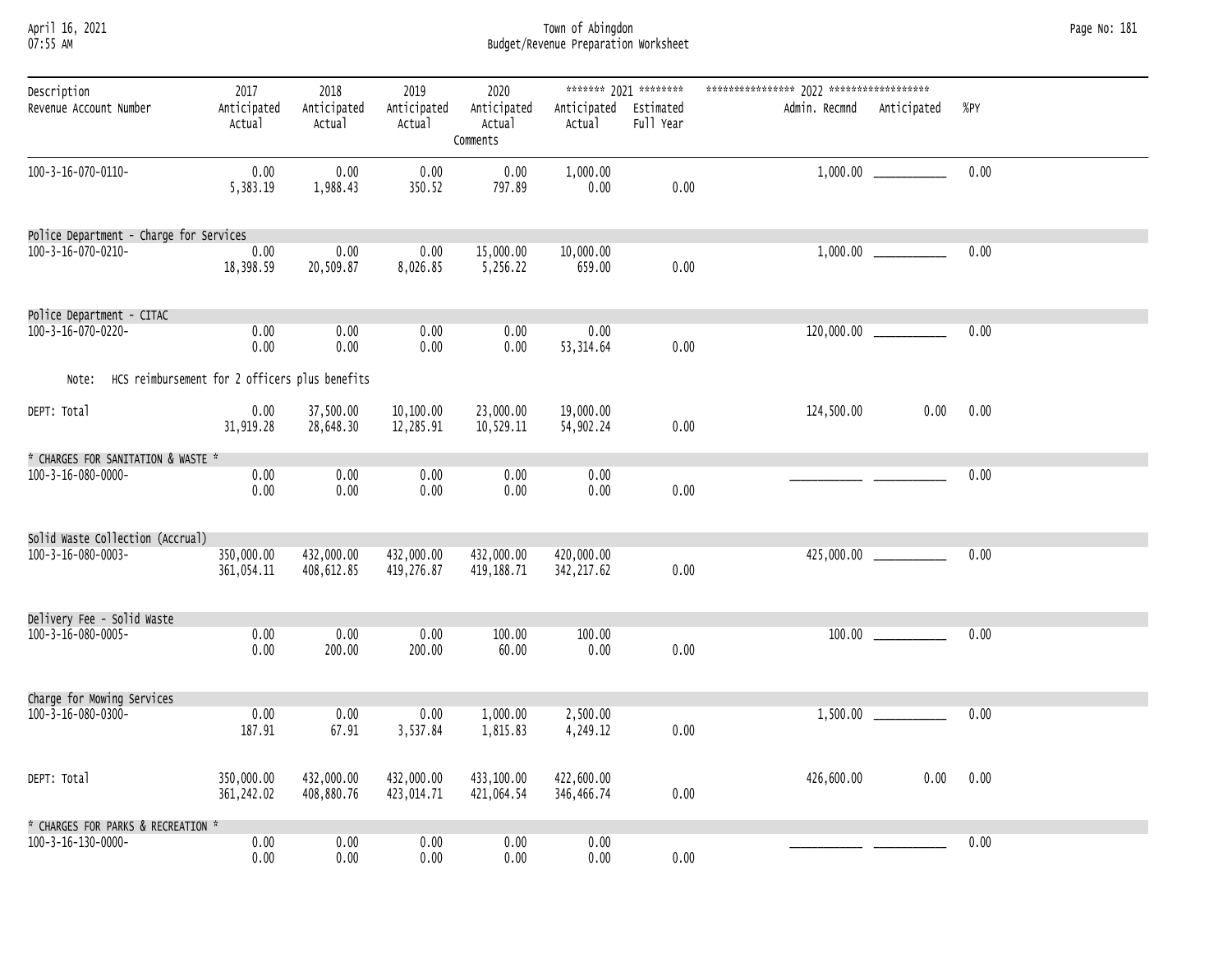#### April 16, 2021 Town of Abingdon Page No: 182 07:55 AM Budget/Revenue Preparation Worksheet

| Description                                         | 2017                      | 2018                      | 2019                     | 2020                              |                                 | ******* 2021 ******** |               |                            |      |
|-----------------------------------------------------|---------------------------|---------------------------|--------------------------|-----------------------------------|---------------------------------|-----------------------|---------------|----------------------------|------|
| Revenue Account Number                              | Anticipated<br>Actual     | Anticipated<br>Actual     | Anticipated<br>Actual    | Anticipated<br>Actual<br>Comments | Anticipated Estimated<br>Actual | Full Year             | Admin. Recmnd | Anticipated                | %PY  |
| Recreation Center Memberships<br>100-3-16-130-0800- | 183,000.00<br>193, 227.26 | 193,000.00<br>219, 153.07 | 200,000.00<br>236,968.50 | 215,000.00<br>195,069.23          | 0.00<br>54,476.73               | 0.00                  | 130,000.00    |                            | 0.00 |
| Daily Guest Fees                                    |                           |                           |                          |                                   |                                 |                       |               |                            |      |
| $100 - 3 - 16 - 130 - 0801 -$                       | 39,500.00<br>54, 167.50   | 40,000.00<br>73,576.25    | 75,000.00<br>58,591.75   | 65,000.00<br>38,761.00            | 0.00<br>7,266.00                | 0.00                  |               | $35,000.00$ ______________ | 0.00 |
| Combined with Pools<br>Note:                        |                           |                           |                          |                                   |                                 |                       |               |                            |      |
| Outdoor Swimming Pool Fees                          |                           |                           |                          |                                   |                                 |                       |               |                            |      |
| 100-3-16-130-0802-                                  | 30,000.00<br>19,725.12    | 36,000.00<br>0.00         | 0.00<br>0.00             | 0.00<br>0.00                      | 0.00<br>0.00                    | 0.00                  |               |                            | 0.00 |
| CRC Rental Fees                                     |                           |                           |                          |                                   |                                 |                       |               |                            |      |
| 100-3-16-130-0803-                                  | 10,500.00<br>14,223.00    | 14,000.00<br>21,513.50    | 22,000.00<br>15,817.50   | 22,000.00<br>7,947.80             | 0.00<br>2,304.25                | 0.00                  |               |                            | 0.00 |
| Program Fees                                        |                           |                           |                          |                                   |                                 |                       |               |                            |      |
| 100-3-16-130-0804-                                  | 87,500.00<br>85,722.32    | 80,000.00<br>56,410.03    | 50,000.00<br>59,416.20   | 54,000.00<br>32,533.60            | 0.00<br>7,720.00                | 0.00                  | 30,000.00     |                            | 0.00 |
| Concession Sales                                    |                           |                           |                          |                                   |                                 |                       |               |                            |      |
| 100-3-16-130-0805-                                  | 20,000.00<br>12,036.63    | 2,500.00<br>0.00          | 0.00<br>0.00             | 0.00<br>0.00                      | 0.00<br>0.00                    | 0.00                  |               |                            | 0.00 |
| Vending Machine Sales                               |                           |                           |                          |                                   |                                 |                       |               |                            |      |
| 100-3-16-130-0806-                                  | 2,500.00<br>3,990.02      | 2,500.00<br>3,664.40      | 3,250.00<br>3,798.81     | 4,000.00<br>2,214.24              | 0.00<br>170.44                  | 0.00                  | 2,500.00      |                            | 0.00 |
| C.A.S.T. Swim Team                                  |                           |                           |                          |                                   |                                 |                       |               |                            |      |
| 100-3-16-130-0807-                                  | 5,000.00<br>15,331.50     | 16,500.00<br>21,366.50    | 18,000.00<br>12,028.37   | 15,000.00<br>8,171.45             | 0.00<br>0.00                    | 0.00                  |               |                            | 0.00 |
| Afterschool/Summer Camp                             |                           |                           |                          |                                   |                                 |                       |               |                            |      |
| 100-3-16-130-0808-                                  | 50,000.00<br>38,036.25    | 30,000.00<br>55,896.50    | 36,000.00<br>74,426.81   | 58,000.00<br>37,538.00            | 0.00<br>0.00                    | 0.00                  | 40,000.00     |                            | 0.00 |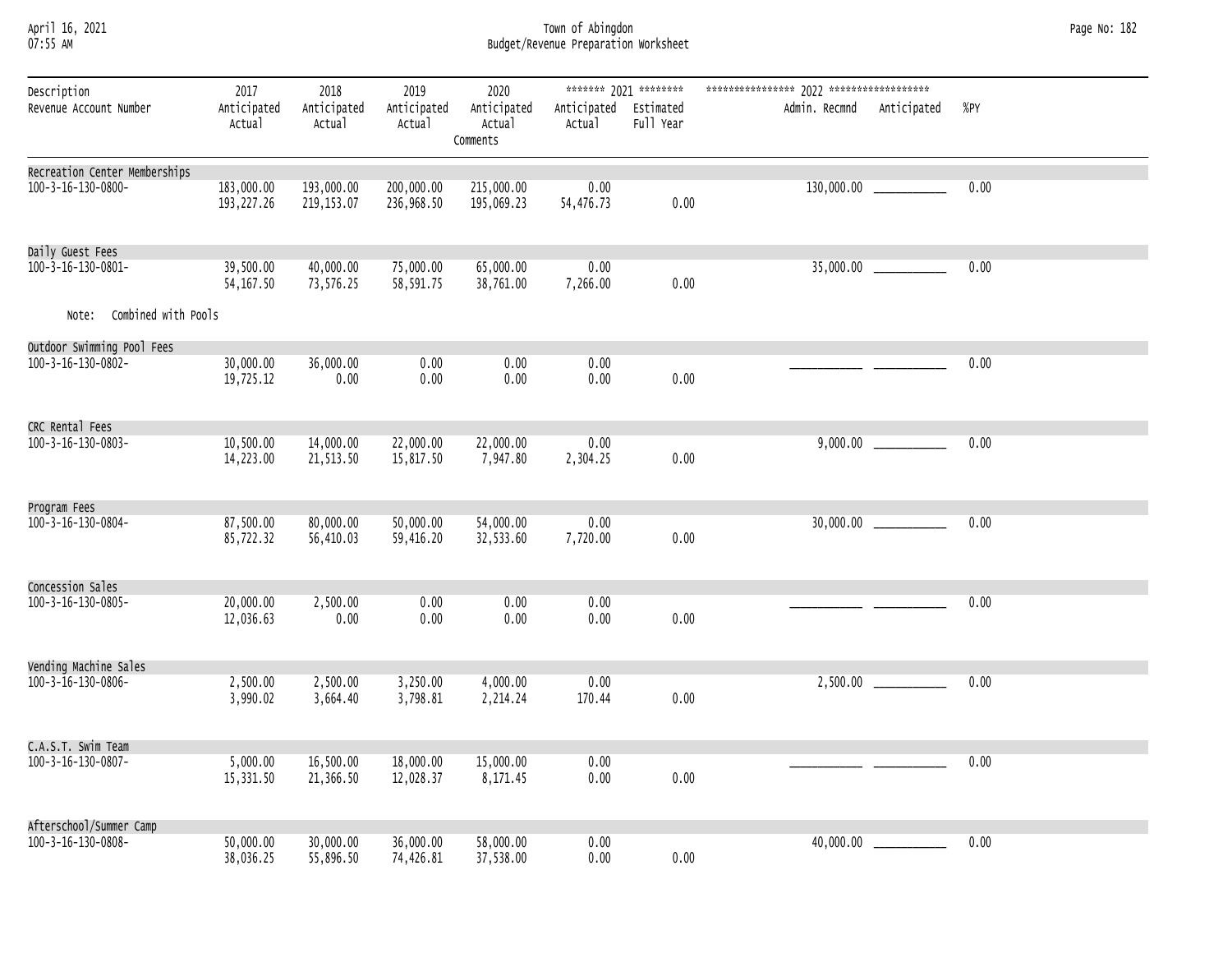April 16, 2021 Town of Abingdon Page No: 183 07:55 AM Budget/Revenue Preparation Worksheet

| Description<br>Revenue Account Number         | 2017<br>Anticipated<br>Actual | 2018<br>Anticipated<br>Actual | 2019<br>Anticipated<br>Actual | 2020<br>Anticipated<br>Actual<br>Comments | Anticipated Estimated<br>Actual | ******* 2021 ********<br>Full Year | Admin. Recmnd Anticipated |      | %PY  |
|-----------------------------------------------|-------------------------------|-------------------------------|-------------------------------|-------------------------------------------|---------------------------------|------------------------------------|---------------------------|------|------|
| Merchandise Sales                             |                               |                               |                               |                                           | 0.00                            |                                    |                           |      | 0.00 |
| 100-3-16-130-0809-                            | 1,500.00<br>2,393.60          | 2,000.00<br>2,052.67          | 2,000.00<br>1,620.98          | 2,500.00<br>2,121.50                      | 526.34                          | 0.00                               |                           |      |      |
| Athletic Field Fees                           |                               |                               |                               |                                           |                                 |                                    |                           |      |      |
| 100-3-16-130-0810-                            | 0.00<br>0.00                  | 0.00<br>0.00                  | 0.00<br>0.00                  | 0.00<br>0.00                              | 0.00<br>3,150.00                | 0.00                               |                           |      | 0.00 |
| DEPT: Total                                   | 429,500.00<br>438,853.20      | 416,500.00<br>453,632.92      | 406,250.00<br>462,668.92      | 435,500.00<br>324, 356.82                 | 0.00<br>75,613.76               | 0.00                               | 247,500.00                | 0.00 | 0.00 |
| * CHARGES FOR MEADOWS SPORTS COMPLEX *        |                               |                               |                               |                                           |                                 |                                    |                           |      |      |
| 100-3-16-140-0000-                            | 0.00<br>0.00                  | 0.00<br>0.00                  | 0.00<br>0.00                  | 0.00<br>0.00                              | 0.00<br>0.00                    | 0.00                               |                           |      | 0.00 |
| DEPT: Total                                   | 0.00<br>0.00                  | 0.00<br>0.00                  | 0.00<br>0.00                  | 0.00<br>0.00                              | 0.00<br>0.00                    | 0.00                               | 0.00                      | 0.00 | 0.00 |
| * INFORMATION REVENUE *<br>100-3-16-150-0000- | 0.00<br>0.00                  | 0.00<br>0.00                  | 0.00<br>0.00                  | 0.00<br>0.00                              | 0.00<br>0.00                    | 0.00                               |                           |      | 0.00 |
| Information Request Cost                      |                               |                               |                               |                                           |                                 |                                    |                           |      |      |
| 100-3-16-150-0033-                            | 0.00<br>1,053.31              | 1,000.00<br>1,800.50          | 2,000.00<br>5,131.61          | 1,000.00<br>6,348.27                      | 4,000.00<br>496.84              | 0.00                               |                           |      | 0.00 |
| DEPT: Total                                   | 0.00<br>1,053.31              | 1,000.00<br>1,800.50          | 2,000.00<br>5,131.61          | 1,000.00<br>6,348.27                      | 4,000.00<br>496.84              | 0.00                               | 1,000.00                  | 0.00 | 0.00 |
| * MISCELLANEOUS REVENUE *                     |                               |                               |                               |                                           |                                 |                                    |                           |      |      |
| 100-3-18-990-0000-                            | 0.00<br>0.00                  | 0.00<br>0.00                  | 0.00<br>0.00                  | 0.00<br>0.00                              | 0.00<br>0.00                    | 0.00                               |                           |      | 0.00 |
| Other Revenue                                 |                               |                               |                               |                                           |                                 |                                    |                           |      |      |
| 100-3-18-990-0100-                            | 0.00<br>17,600.56             | 0.00<br>33, 314.42            | 15,500.00<br>42,826.44        | 50,000.00<br>20,385.34                    | 50,000.00<br>13, 124. 21        | 0.00                               |                           |      | 0.00 |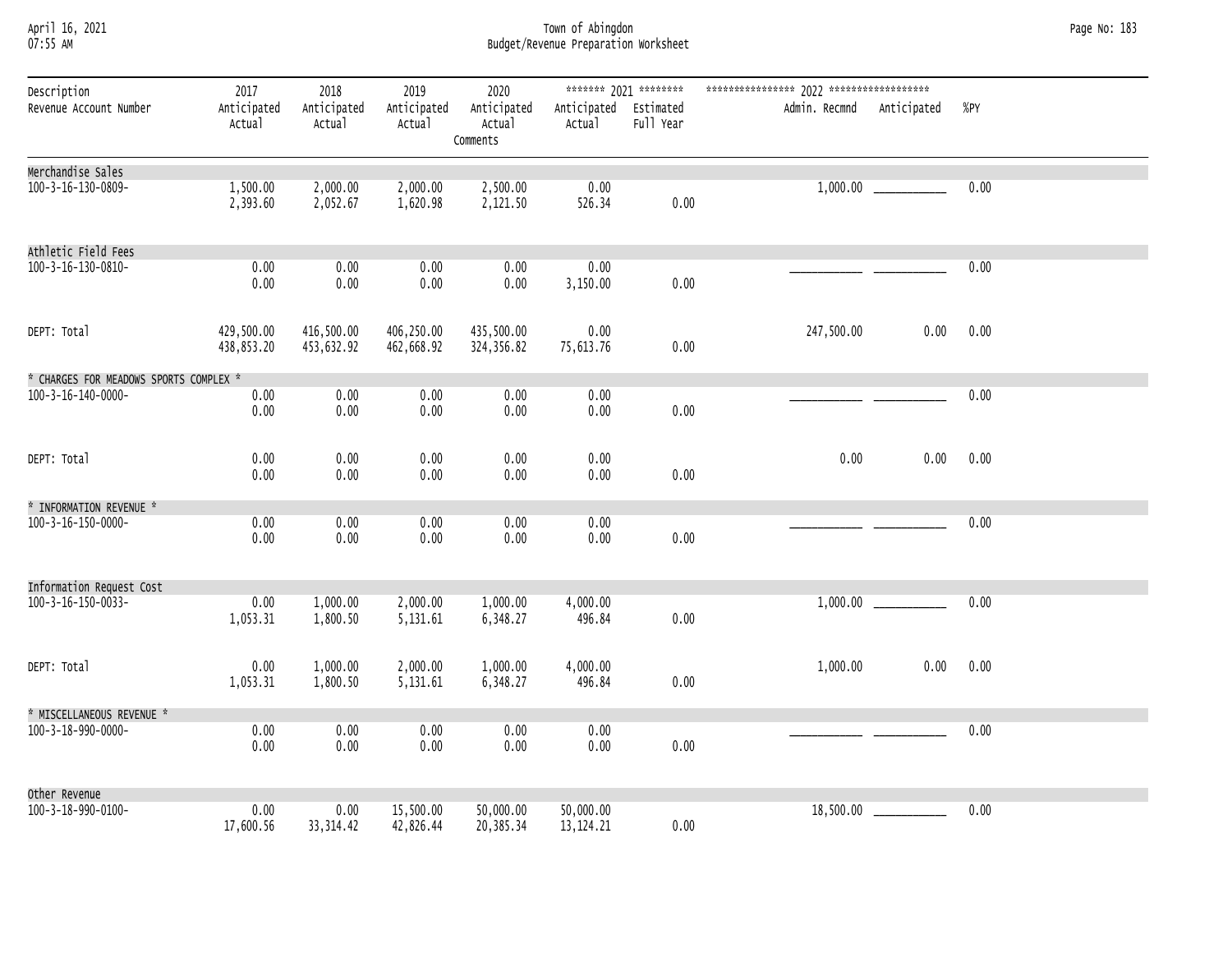## April 16, 2021 Town of Abingdon Page No: 184 07:55 AM Budget/Revenue Preparation Worksheet

| Description<br>Revenue Account Number | 2017<br>Anticipated<br>Actual | 2018<br>Anticipated<br>Actual | 2019<br>Anticipated<br>Actual | 2020<br>Anticipated<br>Actual<br>Comments | Anticipated Estimated<br>Actual | ******* 2021 ********<br>Full Year | Admin. Recmnd Anticipated |                            | %PY  |
|---------------------------------------|-------------------------------|-------------------------------|-------------------------------|-------------------------------------------|---------------------------------|------------------------------------|---------------------------|----------------------------|------|
| Overpayments On Taxes                 |                               |                               |                               |                                           |                                 |                                    |                           |                            |      |
| 100-3-18-990-0200-                    | 0.00<br>132.86                | 0.00<br>127.93                | 0.00<br>7,905.59-             | 0.00<br>1,673.50-                         | 0.00<br>$6,008.50 -$            | 0.00                               |                           |                            | 0.00 |
| Gift Shop Sales - ACVB                |                               |                               |                               |                                           |                                 |                                    |                           |                            |      |
| 100-3-18-990-0400-                    | 1,000.00<br>66.36             | 0.00<br>0.00                  | 0.00<br>0.00                  | 0.00<br>0.00                              | 0.00<br>0.00                    | 0.00                               |                           |                            | 0.00 |
| Sale Of Materials & Supplies          |                               |                               |                               |                                           |                                 |                                    |                           |                            |      |
| 100-3-18-990-0500-                    | 0.00<br>0.00                  | 0.00<br>0.00                  | 0.00<br>0.00                  | 0.00<br>0.00                              | 0.00<br>0.00                    | 0.00                               |                           |                            | 0.00 |
| Sale Of Salvage & Surplus             |                               |                               |                               |                                           |                                 |                                    |                           |                            |      |
| 100-3-18-990-0600-                    | 5,000.00<br>7,037.12          | 7,500.00<br>14,240.42         | 7,500.00<br>0.00              | 10,000.00<br>41,065.00                    | 10,000.00<br>0.00               | 0.00                               |                           | $10,000.00$ ______________ | 0.00 |
| Sale of Real Estate                   |                               |                               |                               |                                           |                                 |                                    |                           |                            |      |
| 100-3-18-990-0601-                    | 0.00<br>0.00                  | 0.00<br>0.00                  | 183,660.00<br>183,660.00      | 0.00<br>0.00                              | 600,000.00<br>0.00              | 0.00                               |                           | 650,000.00 _____________   | 0.00 |
| Sales - Muster Grounds                |                               |                               |                               |                                           |                                 |                                    |                           |                            |      |
| 100-3-18-990-0700-                    | 500.00<br>0.00                | 0.00<br>0.00                  | 0.00<br>0.00                  | 0.00<br>0.00                              | 0.00<br>0.00                    | 0.00                               |                           |                            | 0.00 |
| Credit Cd / Dir.Dep.Fee-On Line Pay   |                               |                               |                               |                                           |                                 |                                    |                           |                            |      |
| 100-3-18-990-0900-                    | 0.00<br>734.91                | 0.00<br>297.79                | 300.00<br>212.01              | 300.00<br>284.10                          | 300.00<br>41.80                 | 0.00                               |                           | $250.00$ _____________     | 0.00 |
| Reimbursement-Incubator Salary        |                               |                               |                               |                                           |                                 |                                    |                           |                            |      |
| 100-3-18-990-0950-                    | 118,994.00<br>158,805.47      | 130,013.00<br>10,315.39       | 0.00<br>0.00                  | 0.00<br>0.00                              | 0.00<br>0.00                    | 0.00                               |                           |                            | 0.00 |
| Abingdon Music Experience             |                               |                               |                               |                                           |                                 |                                    |                           |                            |      |
| $100 - 3 - 18 - 990 - 0975 -$         | 120,500.00<br>113,408.66      | 120,000.00<br>110,970.87      | 121,500.00<br>125,564.14      | 131,500.00<br>136,266.22                  | 131,500.00<br>0.00              | 0.00                               |                           |                            | 0.00 |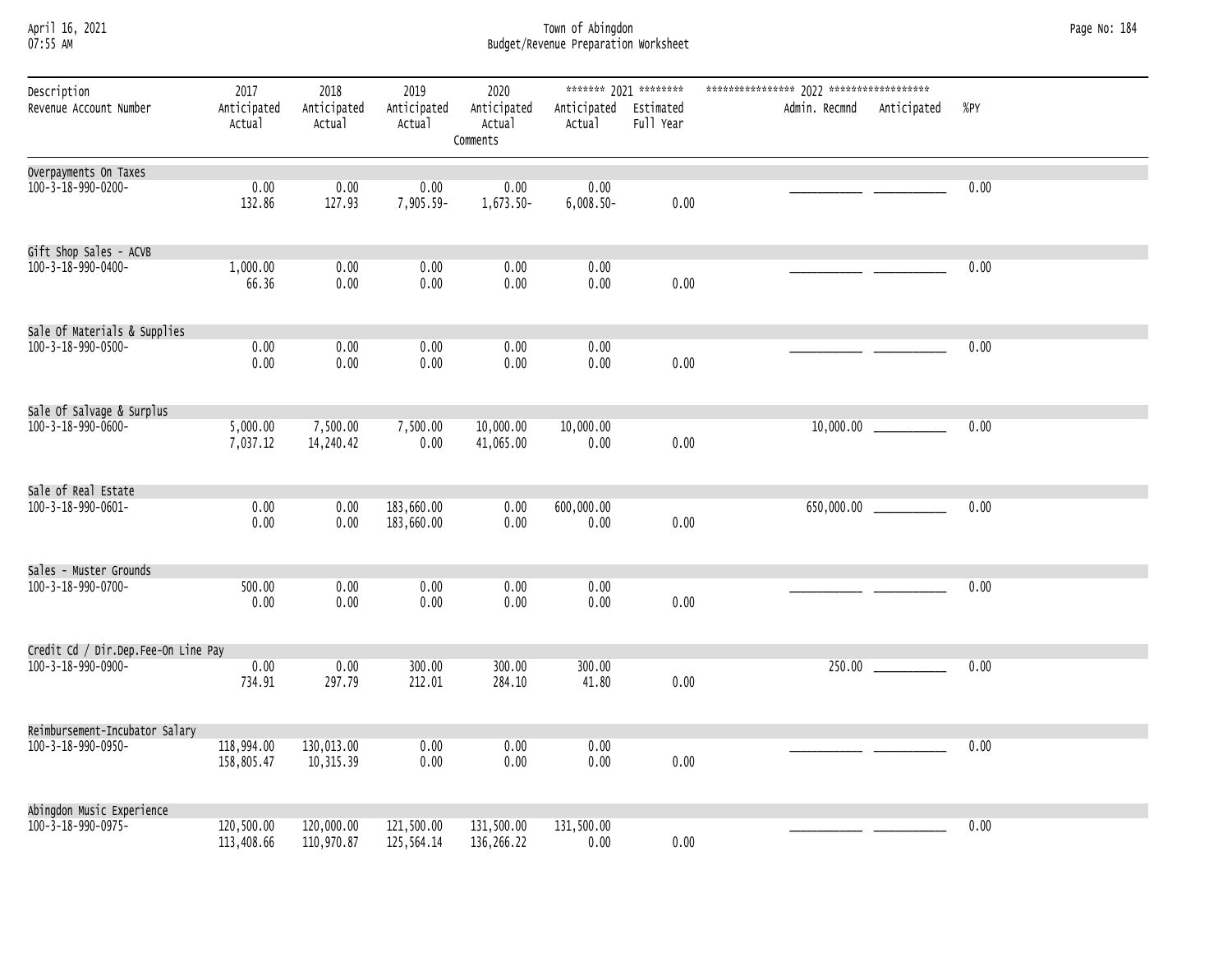### April 16, 2021 Town of Abingdon Page No: 185 07:55 AM Budget/Revenue Preparation Worksheet

| Description<br>Revenue Account Number                    | 2017<br>Anticipated<br>Actual | 2018<br>Anticipated<br>Actual | 2019<br>Anticipated<br>Actual | 2020<br>Anticipated<br>Actual<br>Comments | Anticipated Estimated<br>Actual | Full Year | Admin. Recmnd Anticipated |      | %PY  |
|----------------------------------------------------------|-------------------------------|-------------------------------|-------------------------------|-------------------------------------------|---------------------------------|-----------|---------------------------|------|------|
| Tourism - Other Revenue<br>100-3-18-990-0980-            | 0.00<br>0.00                  | 0.00<br>0.00                  | 0.00<br>18,158.92             | 1,200.00<br>0.00                          | 1,200.00<br>0.00                | 0.00      |                           |      | 0.00 |
| DEPT: Total                                              | 245,994.00<br>297,785.94      | 257,513.00<br>169,266.82      | 328,460.00<br>362,515.92      | 193,000.00<br>196, 327.16                 | 793,000.00<br>7,157.51          | 0.00      | 678,750.00                | 0.00 | 0.00 |
| * RECOVERED COSTS *<br>100-3-19-020-0000-                | 0.00<br>0.00                  | 0.00<br>0.00                  | 0.00<br>0.00                  | 0.00<br>0.00                              | 0.00<br>0.00                    | 0.00      |                           |      | 0.00 |
| RECOVERED COST<br>100-3-19-020-0200-                     | 20,000.00<br>30.89            | 0.00<br>19,260.66             | 20,000.00<br>1,389.10         | 5,000.00<br>0.00                          | 5,000.00<br>0.00                | 0.00      |                           |      | 0.00 |
| RECOVERED COST - MUNICIPAL COUNCIL<br>100-3-19-020-0201- | 0.00<br>0.00                  | 0.00<br>0.00                  | 0.00<br>0.00                  | 0.00<br>0.00                              | 0.00<br>0.00                    | 0.00      |                           |      | 0.00 |
| RECOVERED COST - TOWN MANAGER<br>100-3-19-020-0202-      | 0.00<br>862.97                | 0.00<br>944.88                | 0.00<br>0.00                  | 0.00<br>0.00                              | 0.00<br>0.00                    | 0.00      |                           |      | 0.00 |
| RECOVERED COST - TOWN ATTORNEY<br>100-3-19-020-0203-     | 0.00<br>931.11                | 0.00<br>280.00                | 0.00<br>0.00                  | 0.00<br>0.00                              | 0.00<br>0.00                    | 0.00      |                           |      | 0.00 |
| RECOVERED COST - POLICE DEPARTMENT<br>100-3-19-020-0204- | 0.00<br>4,739.01              | 0.00<br>0.00                  | 0.00<br>204.69                | 0.00<br>0.00                              | 0.00<br>0.00                    | 0.00      |                           |      | 0.00 |
| RECOVERED COST - FIRE DEPARTMENT<br>100-3-19-020-0206-   | 0.00<br>6,260.00              | 0.00<br>69.00                 | 0.00<br>0.00                  | 0.00<br>0.00                              | 0.00<br>0.00                    | 0.00      |                           |      | 0.00 |

RECOVERED COST - BUILDING INSPECTOR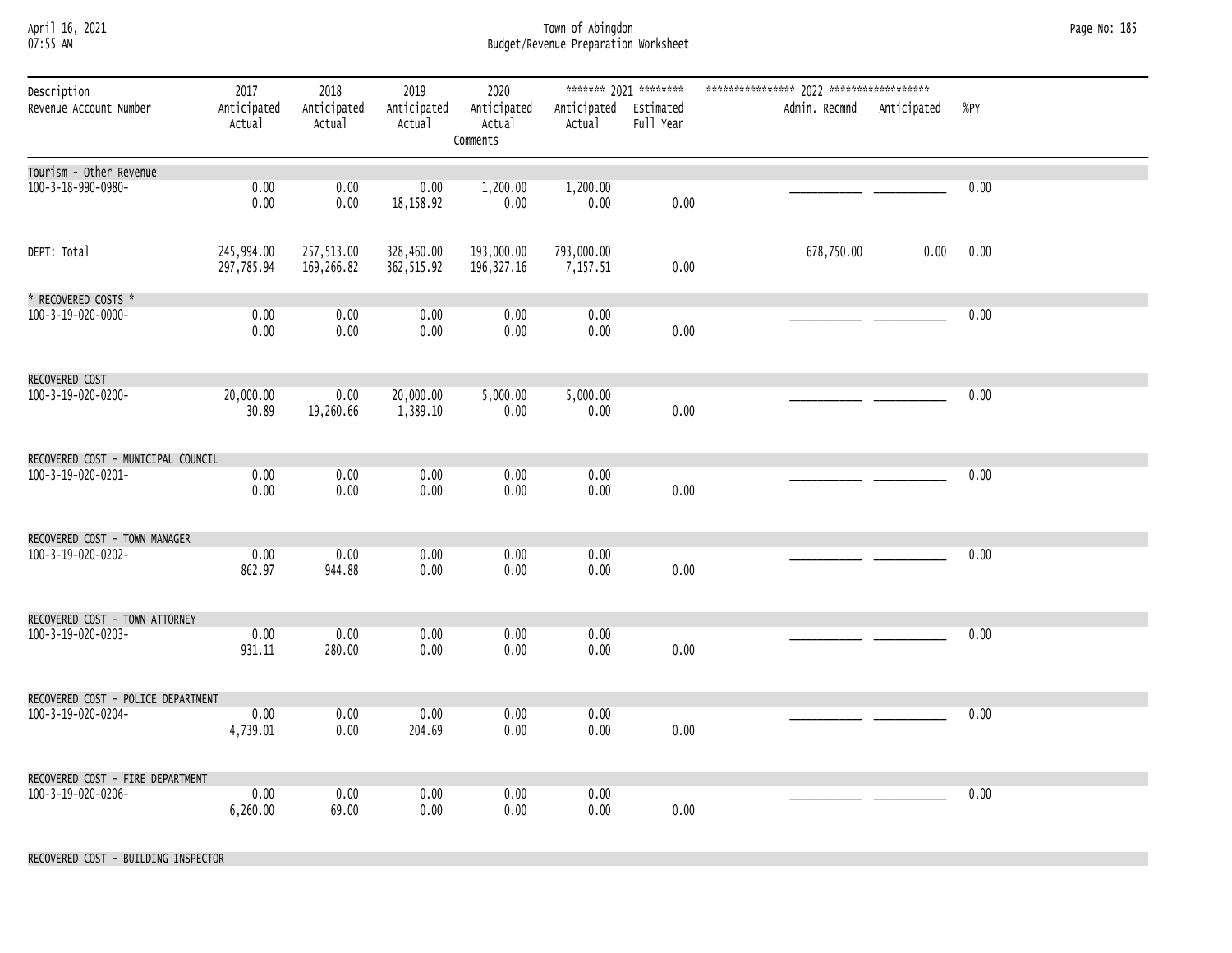April 16, 2021 Town of Abingdon Page No: 186 07:55 AM Budget/Revenue Preparation Worksheet

|                                           |                               |                               |                               | 2020                              |                                 | ******* 2021 ******** |               |             |      |
|-------------------------------------------|-------------------------------|-------------------------------|-------------------------------|-----------------------------------|---------------------------------|-----------------------|---------------|-------------|------|
| Description<br>Revenue Account Number     | 2017<br>Anticipated<br>Actual | 2018<br>Anticipated<br>Actual | 2019<br>Anticipated<br>Actual | Anticipated<br>Actual<br>Comments | Anticipated Estimated<br>Actual | Full Year             | Admin. Recmnd | Anticipated | %PY  |
| 100-3-19-020-0207-                        | 0.00<br>$353.61 -$            | 0.00<br>0.00                  | 0.00<br>0.00                  | 0.00<br>0.00                      | 0.00<br>0.00                    | 0.00                  |               |             | 0.00 |
| RECOVERED COST - STREET DEPARTMENT        |                               |                               |                               |                                   |                                 |                       |               |             |      |
| 100-3-19-020-0208-                        | 0.00<br>930.40                | 0.00<br>908.29                | 0.00<br>$0.00\,$              | 0.00<br>0.00                      | 0.00<br>0.00                    | 0.00                  |               |             | 0.00 |
| Note: Overhead cost recovery from VDOT    |                               |                               |                               |                                   |                                 |                       |               |             |      |
| RECOVERED COST - ARBORIST                 |                               |                               |                               |                                   |                                 |                       |               |             |      |
| 100-3-19-020-0210-                        | 0.00<br>100.00                | 0.00<br>0.00                  | 0.00<br>0.00                  | 0.00<br>0.00                      | 0.00<br>0.00                    | 0.00                  |               |             | 0.00 |
| RECOVERED COST - PARKS & PLAYGROUNDS      |                               |                               |                               |                                   |                                 |                       |               |             |      |
| 100-3-19-020-0211-                        | 0.00<br>172.41                | 0.00<br>0.00                  | 0.00<br>0.00                  | 0.00<br>0.00                      | 0.00<br>0.00                    | 0.00                  |               |             | 0.00 |
| RECOVERED COST - PLANNING & ZONING        |                               |                               |                               |                                   |                                 |                       |               |             |      |
| 100-3-19-020-0213-                        | 0.00<br>1,155.00              | 0.00<br>0.00                  | 0.00<br>0.00                  | 0.00<br>0.00                      | 0.00<br>0.00                    | 0.00                  |               |             | 0.00 |
| RECOVERED COST - TOURISM                  |                               |                               |                               |                                   |                                 |                       |               |             |      |
| 100-3-19-020-0214-                        | 0.00<br>1,454.65              | 0.00<br>115.60                | 0.00<br>$0.00\,$              | 0.00<br>0.00                      | 0.00<br>0.00                    | 0.00                  |               |             | 0.00 |
| DEPT: Total                               | 20,000.00<br>16,282.83        | 0.00<br>21,578.43             | 20,000.00<br>1,593.79         | 5,000.00<br>0.00                  | 5,000.00<br>0.00                | 0.00                  | 625,000.00    | 0.00        | 0.00 |
| ** NON-CATEGORICAL AID **                 |                               |                               |                               |                                   |                                 |                       |               |             |      |
| $100 - 3 - 22 - 000 - 0000 -$             | 0.00<br>0.00                  | 0.00<br>0.00                  | 0.00<br>$0.00\,$              | 0.00<br>0.00                      | 0.00<br>0.00                    | 0.00                  |               |             | 0.00 |
| DEPT: Total                               | 0.00<br>0.00                  | 0.00<br>0.00                  | $0.00\,$<br>0.00              | 0.00<br>0.00                      | 0.00<br>$0.00\,$                | 0.00                  | 0.00          | 0.00        | 0.00 |
| * NON-CATEGORICAL *<br>100-3-22-010-0000- | 0.00                          | 0.00                          | 0.00                          | 0.00                              | 0.00                            |                       |               |             | 0.00 |
|                                           | 0.00                          | 0.00                          | 0.00                          | 0.00                              | 0.00                            | 0.00                  |               |             |      |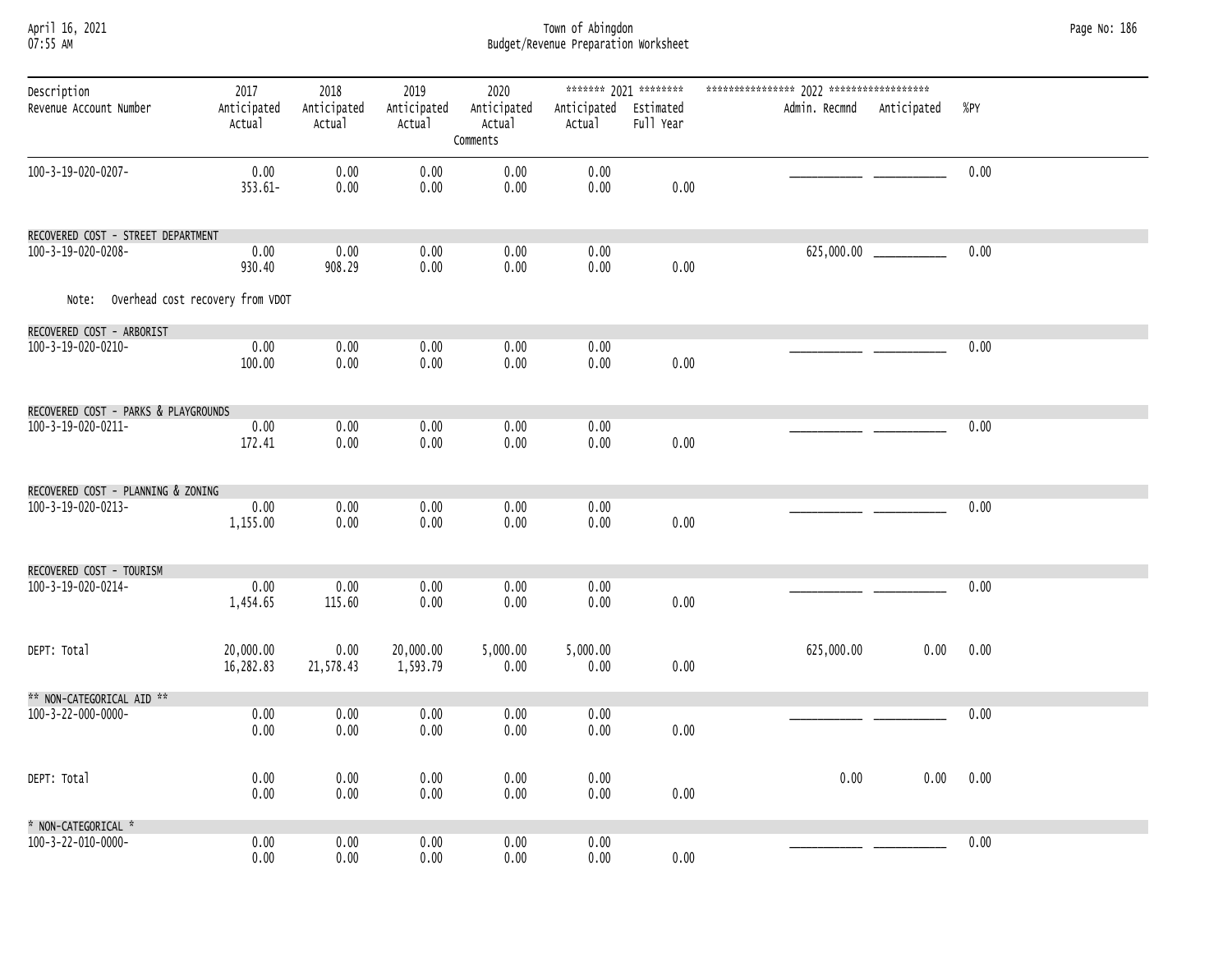April 16, 2021 Town of Abingdon Page No: 187 07:55 AM Budget/Revenue Preparation Worksheet

| Description<br>Revenue Account Number | 2017<br>Anticipated<br>Actual | 2018<br>Anticipated<br>Actual | 2019<br>Anticipated<br>Actual | 2020<br>Anticipated<br>Actual<br>Comments | Anticipated Estimated<br>Actual | ******* 2021 ********<br>Full Year | Admin. Recmnd | Anticipated                | %PY  |
|---------------------------------------|-------------------------------|-------------------------------|-------------------------------|-------------------------------------------|---------------------------------|------------------------------------|---------------|----------------------------|------|
| Rolling Stock Tax                     |                               |                               |                               |                                           |                                 |                                    |               |                            |      |
| 100-3-22-010-0300-                    | 10,000.00<br>9,381.03         | 9,500.00<br>9,341.14          | 9,500.00<br>9,347.35          | 9,500.00<br>9,297.63                      | 9,350.00<br>9,090.29            | 0.00                               |               |                            | 0.00 |
| Mobile Home Titling Tax               |                               |                               |                               |                                           |                                 |                                    |               |                            |      |
| 100-3-22-010-0400-                    | 500.00<br>345.00              | 500.00<br>3,445.59            | 500.00<br>615.00              | 400.00<br>1,728.00                        | 1,500.00<br>360.00              | 0.00                               |               |                            | 0.00 |
| Moped Sales Tax                       |                               |                               |                               |                                           |                                 |                                    |               |                            |      |
| 100-3-22-010-0500-                    | 0.00<br>0.00                  | 0.00<br>0.00                  | 0.00<br>64.49                 | 100.00<br>702.95                          | 600.00<br>376.94                | 0.00                               |               | $250.00$ _____________     | 0.00 |
| Games of Skill Tax                    |                               |                               |                               |                                           |                                 |                                    |               |                            |      |
| 100-3-22-010-0600-                    | 0.00<br>0.00                  | 0.00<br>0.00                  | 0.00<br>0.00                  | 0.00<br>0.00                              | 0.00<br>7,920.00                | 0.00                               |               |                            | 0.00 |
| DEPT: Total                           | 10,500.00<br>9,726.03         | 10,000.00<br>12,786.73        | 10,000.00<br>10,026.84        | 10,000.00<br>11,728.58                    | 11,450.00<br>17,747.23          | 0.00                               | 14,550.00     | 0.00                       | 0.00 |
| * SHARED EXPENSES - CATEGORICAL *     |                               |                               |                               |                                           |                                 |                                    |               |                            |      |
| $100 - 3 - 23 - 000 - 0000 -$         | 0.00<br>0.00                  | 0.00<br>0.00                  | 0.00<br>0.00                  | 0.00<br>0.00                              | 0.00<br>0.00                    | 0.00                               |               |                            | 0.00 |
| DEPT: Total                           | 0.00<br>0.00                  | 0.00<br>0.00                  | 0.00<br>0.00                  | 0.00<br>0.00                              | 0.00<br>0.00                    | 0.00                               | 0.00          | 0.00                       | 0.00 |
| * WASHINGTON COUNTY *                 |                               |                               |                               |                                           |                                 |                                    |               |                            |      |
| $100 - 3 - 23 - 080 - 0000 -$         | 0.00<br>0.00                  | 0.00<br>0.00                  | 0.00<br>0.00                  | 0.00<br>0.00                              | 0.00<br>0.00                    | 0.00                               |               |                            | 0.00 |
| Fire Protection                       |                               |                               |                               |                                           |                                 |                                    |               |                            |      |
| 100-3-23-080-0010-                    | 70,000.00<br>70,000.00        | 70,000.00<br>75,000.00        | 147,890.00<br>146,083.44      | 78,000.00<br>78,000.00                    | 78,000.00<br>78,000.00          | 0.00                               |               | $78,000.00$ ______________ | 0.00 |
| Recreation                            |                               |                               |                               |                                           |                                 |                                    |               |                            |      |
| 100-3-23-080-0020-                    | 24,300.00<br>23,692.00        | 23,692.00<br>20,250.00        | 27,000.00<br>33,750.00        | 27,000.00<br>27,000.00                    | 0.00<br>20,250.00               | 0.00                               |               | 27,000.00 _____________    | 0.00 |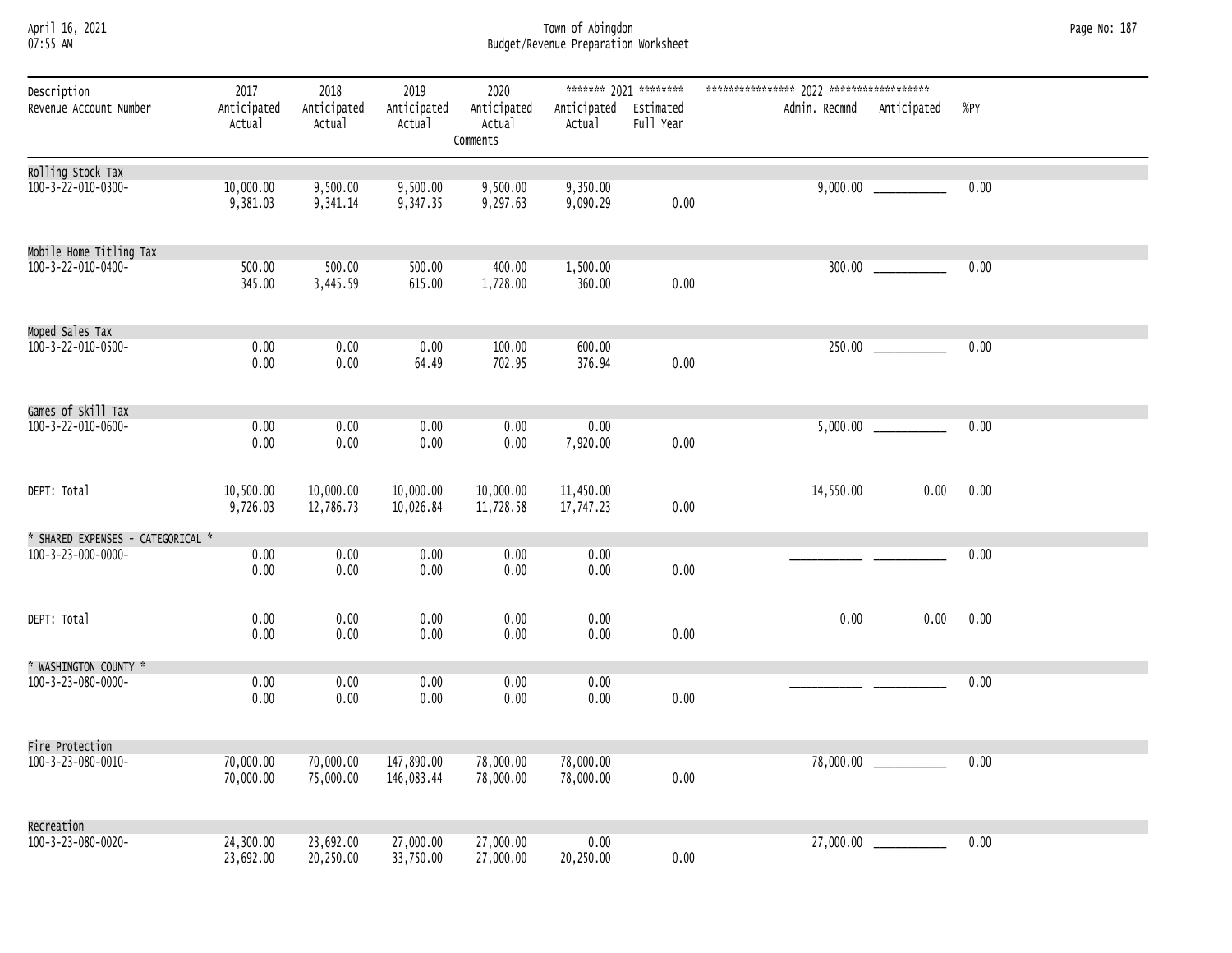#### April 16, 2021 Town of Abingdon Page No: 188 07:55 AM Budget/Revenue Preparation Worksheet

| Description                             | 2017                     | 2018                     | 2019                     | 2020                                  |                                 |           |                           |                           |      |
|-----------------------------------------|--------------------------|--------------------------|--------------------------|---------------------------------------|---------------------------------|-----------|---------------------------|---------------------------|------|
| Revenue Account Number                  | Anticipated<br>Actual    | Anticipated<br>Actual    | Anticipated<br>Actual    | Anticipated<br>Actual<br>Comments     | Anticipated Estimated<br>Actual | Full Year | Admin. Recmnd Anticipated |                           | %PY  |
| Washington Co - Fire Dept Contributions |                          |                          |                          |                                       |                                 |           |                           |                           |      |
| 100-3-23-080-0040-                      | 0.00<br>15,984.67        | 0.00<br>18,000.00        | 0.00<br>0.00             | 0.00<br>17,974.00                     | 0.00<br>0.00                    | 0.00      |                           |                           | 0.00 |
| CARES ACt                               |                          |                          |                          |                                       |                                 |           |                           |                           |      |
| 100-3-23-080-0050-                      | 0.00<br>0.00             | 0.00<br>0.00             | 0.00<br>0.00             | 0.00                                  | 0.00<br>0.00 1,035,071.56       | 0.00      |                           |                           | 0.00 |
| DEPT: Total                             | 94,300.00<br>109,676.67  | 93,692.00<br>113,250.00  | 174,890.00<br>179,833.44 | 105,000.00<br>122,974.00 1,133,321.56 | 78,000.00                       | 0.00      | 105,000.00                | 0.00                      | 0.00 |
| * CATEGORICAL AID-COMMONWEALTH *        |                          |                          |                          |                                       |                                 |           |                           |                           |      |
| 100-3-24-000-0000-                      | 0.00<br>0.00             | 0.00<br>0.00             | 0.00<br>0.00             | 0.00<br>0.00                          | 0.00<br>0.00                    | 0.00      |                           |                           | 0.00 |
| DEPT: Total                             | 0.00<br>0.00             | 0.00<br>0.00             | 0.00<br>0.00             | 0.00<br>0.00                          | 0.00<br>0.00                    | 0.00      | 0.00                      | 0.00                      | 0.00 |
| * COMMONWEALTH *                        |                          |                          |                          |                                       |                                 |           |                           |                           |      |
| 100-3-24-040-0000-                      | 0.00<br>0.00             | 0.00<br>0.00             | 0.00<br>0.00             | 0.00<br>0.00                          | 0.00<br>0.00                    | 0.00      |                           |                           | 0.00 |
| DCJS Grants - Law Enforcement           |                          |                          |                          |                                       |                                 |           |                           |                           |      |
| 100-3-24-040-0100-                      | 189,000.00<br>195,096.00 | 195,000.00<br>195,096.00 | 202,316.00<br>202,316.00 | 202,316.00<br>210,208.00              | 210,208.00<br>178,523.00        | 0.00      |                           | 202,316.00 ______________ | 0.00 |
| AFG Grant                               |                          |                          |                          |                                       |                                 |           |                           |                           |      |
| 100-3-24-040-0101-                      | 12,400.00<br>0.00        | 0.00<br>0.00             | 0.00<br>0.00             | 0.00<br>0.00                          | 0.00<br>0.00                    | 0.00      |                           |                           | 0.00 |
| DOJ Grants - Law Enforcement            |                          |                          |                          |                                       |                                 |           |                           |                           |      |
| 100-3-24-040-0102-                      | 0.00<br>0.00             | 0.00<br>0.00             | 0.00<br>0.00             | 0.00<br>3,114.50                      | 0.00<br>0.00                    | 0.00      |                           |                           | 0.00 |
| DHCD Grant - Building                   |                          |                          |                          |                                       |                                 |           |                           |                           |      |
| 100-3-24-040-0103-                      | 0.00<br>0.00             | 0.00<br>0.00             | 0.00<br>0.00             | 0.00<br>2,000.00                      | 0.00<br>0.00                    | 0.00      |                           |                           | 0.00 |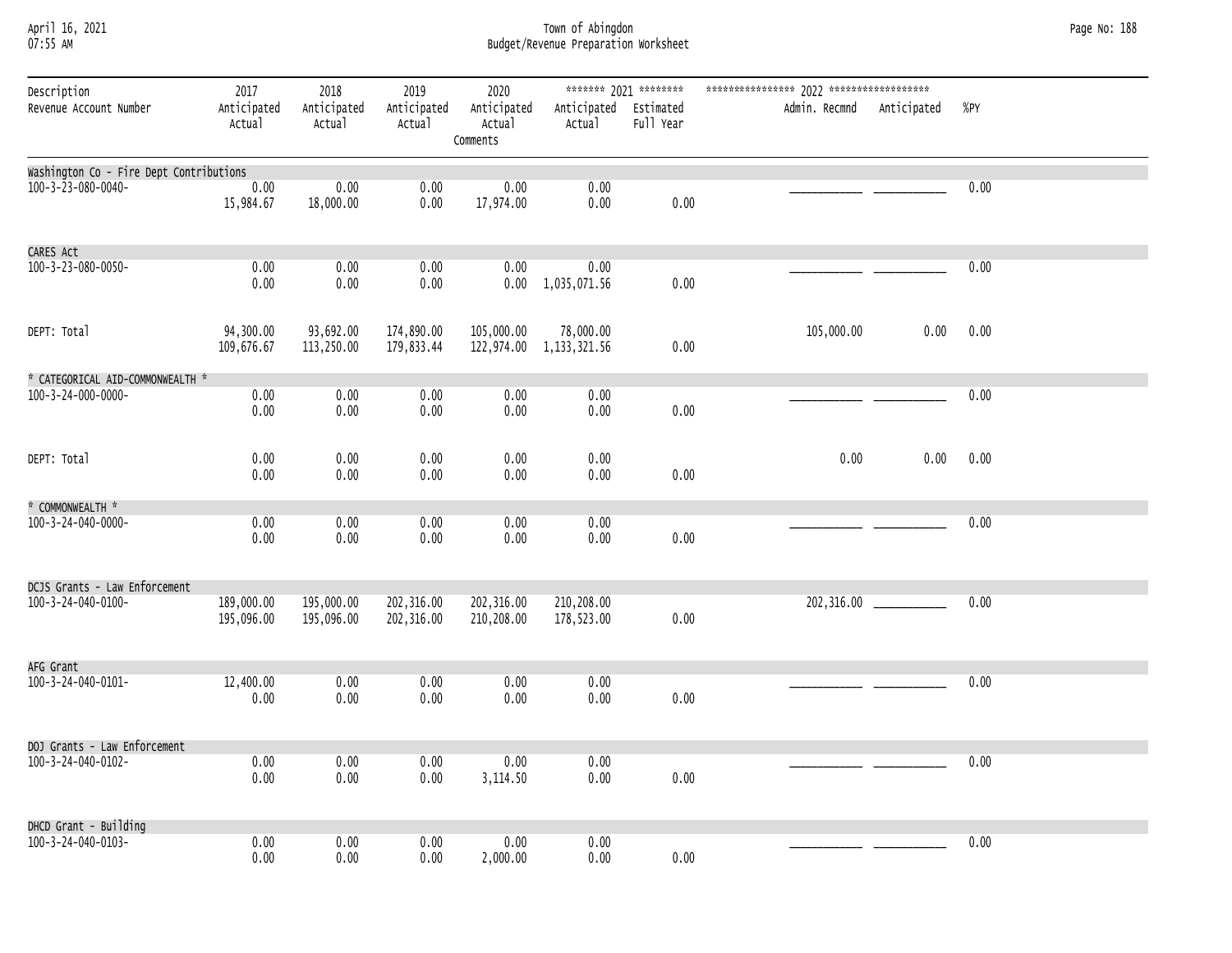#### April 16, 2021 Town of Abingdon Page No: 189 07:55 AM Budget/Revenue Preparation Worksheet

| Description<br>Revenue Account Number | 2017<br>Anticipated<br>Actual | 2018<br>Anticipated<br>Actual        | 2019<br>Anticipated<br>Actual                                                                                 | 2020<br>Anticipated<br>Actual<br>Comments | Anticipated Estimated<br>Actual | ******* 2021 ********<br>Full Year | Admin. Recmnd | Anticipated                | %PY  |
|---------------------------------------|-------------------------------|--------------------------------------|---------------------------------------------------------------------------------------------------------------|-------------------------------------------|---------------------------------|------------------------------------|---------------|----------------------------|------|
| Litter Prevention Grant               |                               |                                      |                                                                                                               |                                           |                                 |                                    |               |                            |      |
| 100-3-24-040-0104-                    | 0.00<br>3,374.00              | 0.00<br>3,300.00                     | 3,000.00<br>3,390.00                                                                                          | 3,000.00<br>2,664.00                      | 3,000.00<br>3,060.00            | 0.00                               | 3,000.00      |                            | 0.00 |
| Virginia Comm. For The Arts           |                               |                                      |                                                                                                               |                                           |                                 |                                    |               |                            |      |
| 100-3-24-040-0200-                    | 9,500.00<br>5,075.00          | 0.00<br>4,500.00                     | 0.00<br>4,500.00                                                                                              | 4,500.00<br>4,500.00                      | 4,500.00<br>4,500.00            | 0.00                               |               |                            | 0.00 |
| VIRGINIA TOURISM GRANT                |                               |                                      |                                                                                                               |                                           |                                 |                                    |               |                            |      |
| $100 - 3 - 24 - 040 - 0300 -$         | 100,000.00<br>51,490.49       | 50,000.00<br>34,507.24               | 50,000.00<br>48,083.33                                                                                        | 50,000,00<br>60,000.00                    | 0.00<br>15,000.00               | 0.00                               |               |                            | 0.00 |
| VDOT Urban Pathways                   |                               |                                      |                                                                                                               |                                           |                                 |                                    |               |                            |      |
| 100-3-24-040-0400-                    | 482,100.00<br>0.00            | 320,000.00<br>124,689.15             | 55,000.00<br>321,733.89                                                                                       | 0.00<br>174.48-                           | 0.00<br>0.00                    | 0.00                               |               |                            | 0.00 |
| Charge Card Rebate Program            |                               |                                      |                                                                                                               |                                           |                                 |                                    |               |                            |      |
| 100-3-24-040-0500-                    | 0.00<br>5,013.61              | 5,000.00<br>5,408.42                 | 5,000.00<br>4,817.08                                                                                          | 5,000.00<br>4,863.47                      | 5,000.00<br>4,241.96            | 0.00                               |               | $3,000.00$ _______________ | 0.00 |
| Street And Highway Maintenance        |                               |                                      |                                                                                                               |                                           |                                 |                                    |               |                            |      |
| 100-3-24-040-0600-                    |                               |                                      | 1,587,000.00  1,632,000.00  1,935,660.92  1,709,250.00<br>1,632,397.48 1,659,692.80 2,053,283.09 1,709,259.80 |                                           | 867,667.00<br>0.00              | 0.00                               |               |                            | 0.00 |
| VDOT Revenue Sharing                  |                               |                                      |                                                                                                               |                                           |                                 |                                    |               |                            |      |
| 100-3-24-040-0700-                    | 0.00                          | 427,000.00 2,500,000.00 1,620,000.00 | 941,000.89 1,686,081.68                                                                                       | 635,000.00<br>319,811.36                  | 0.00<br>0.00                    | 0.00                               |               |                            | 0.00 |
| VDOT Revenue Sharing-Park Street      |                               |                                      |                                                                                                               |                                           |                                 |                                    |               |                            |      |
| 100-3-24-040-0701-                    | 0.00<br>0.00                  | 0.00<br>0.00                         | 863,000.00<br>129,707.64                                                                                      | 3,043.00<br>1,619.13                      | 0.00<br>0.00                    | 0.00                               |               |                            | 0.00 |
| Grants For Fire Dept-Commonwealth     |                               |                                      |                                                                                                               |                                           |                                 |                                    |               |                            |      |
| 100-3-24-040-0800-                    | 24,600.00<br>27,281.00        | 26,581.00<br>27,384.00               | 27,384.00<br>28,351.00                                                                                        | 28,384.00<br>29,833.00                    | 29,833.00<br>31,216.00          | 0.00                               | 30,000.00     |                            | 0.00 |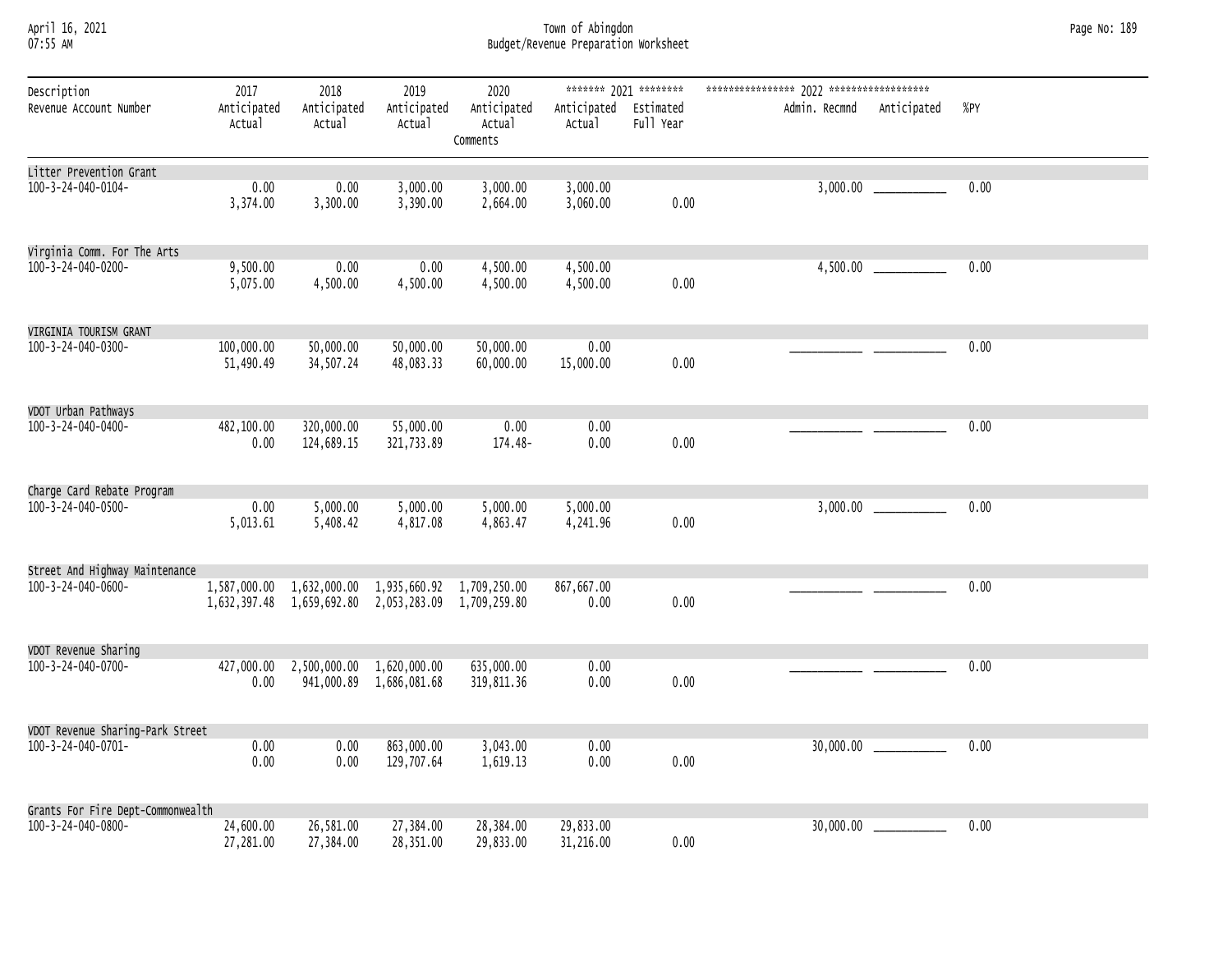April 16, 2021 Town of Abingdon Page No: 190 07:55 AM Budget/Revenue Preparation Worksheet

| Description                                                                      | 2017                    | 2018                                                                                                                    | 2019                     | 2020                              |                                 | ******* 2021 ******** |               |             |      |
|----------------------------------------------------------------------------------|-------------------------|-------------------------------------------------------------------------------------------------------------------------|--------------------------|-----------------------------------|---------------------------------|-----------------------|---------------|-------------|------|
| Revenue Account Number                                                           | Anticipated<br>Actual   | Anticipated<br>Actual                                                                                                   | Anticipated<br>Actual    | Anticipated<br>Actual<br>Comments | Anticipated Estimated<br>Actual | Full Year             | Admin. Recmnd | Anticipated | %PY  |
| Grant-Creeper Trail Improvements                                                 |                         |                                                                                                                         |                          |                                   |                                 |                       |               |             |      |
| 100-3-24-040-1100-                                                               | 450,419.00<br>77,900.10 | 150,000.00<br>17,993.52                                                                                                 | 362,388.00<br>100,221.00 | 454,828.00<br>346,229.83          | 0.00<br>0.00                    | 0.00                  |               |             | 0.00 |
| DEPT OF HISTORIC RESOURCES                                                       |                         |                                                                                                                         |                          |                                   |                                 |                       |               |             |      |
| 100-3-24-040-1202-                                                               | 0.00<br>0.00            | 0.00<br>0.00                                                                                                            | 0.00<br>0.00             | 34,250.00<br>0.00                 | 25,000.00<br>0.00               | 0.00                  |               |             | 0.00 |
| National Park Service Fds. (Federal)                                             |                         |                                                                                                                         |                          |                                   |                                 |                       |               |             |      |
| 100-3-24-040-1203-                                                               | 8,000.00<br>8,000.00    | 8,000.00<br>8,000.00                                                                                                    | 8,000.00<br>8,000.00     | 8,000.00<br>20,278.20             | 8,000.00<br>13,000.00           | 0.00                  |               |             | 0.00 |
| FEMA Grant                                                                       |                         |                                                                                                                         |                          |                                   |                                 |                       |               |             |      |
| 100-3-24-040-1204-                                                               | 0.00<br>0.00            | 0.00<br>0.00                                                                                                            | 778,910.00<br>764,541.00 | 0.00<br>14,369.00                 | 0.00<br>0.00                    | 0.00                  |               |             | 0.00 |
| Stream Restoration Grant                                                         |                         |                                                                                                                         |                          |                                   |                                 |                       |               |             |      |
| 100-3-24-040-1206-                                                               | 15,000.00<br>0.00       | 0.00<br>0.00                                                                                                            | 0.00<br>0.00             | 0.00<br>0.00                      | 0.00<br>0.00                    | 0.00                  |               |             | 0.00 |
| USDA Grant                                                                       |                         |                                                                                                                         |                          |                                   |                                 |                       |               |             |      |
| 100-3-24-040-1207-                                                               | 0.00<br>0.00            | 30,000.00<br>0.00                                                                                                       | 25,000.00<br>25,000.00   | 0.00<br>0.00                      | 0.00<br>0.00                    | 0.00                  |               |             | 0.00 |
| DMV Grants - Federal                                                             |                         |                                                                                                                         |                          |                                   |                                 |                       |               |             |      |
| 100-3-24-040-1210-                                                               | 0.00<br>7,491.49        | 0.00<br>8,733.67                                                                                                        | 0.00<br>9,180.76         | 5,000.00<br>5,008.33              | 5,000.00<br>3,166.18            | 0.00                  |               |             | 0.00 |
| DHCD - Prepared Meals Grant                                                      |                         |                                                                                                                         |                          |                                   |                                 |                       |               |             |      |
| 100-3-24-040-1212-                                                               | 0.00<br>0.00            | 0.00<br>0.00                                                                                                            | 0.00<br>0.00             | 0.00<br>0.00                      | 0.00<br>45,661.30               | 0.00                  | 22,500.00     |             | 0.00 |
| Meals Reimbursement - \$2,500<br>Note:<br>DHCD Administrative revenue - \$20,000 |                         |                                                                                                                         |                          |                                   |                                 |                       |               |             |      |
| DEPT: Total                                                                      |                         | 3,305,019.00 4,916,581.00 5,935,658.92 3,142,571.00 1,158,208.00<br>2,013,119.17 3,030,305.69 5,389,206.47 2,733,584.14 |                          |                                   | 298,368.44                      | 0.00                  | 295, 316.00   | 0.00        | 0.00 |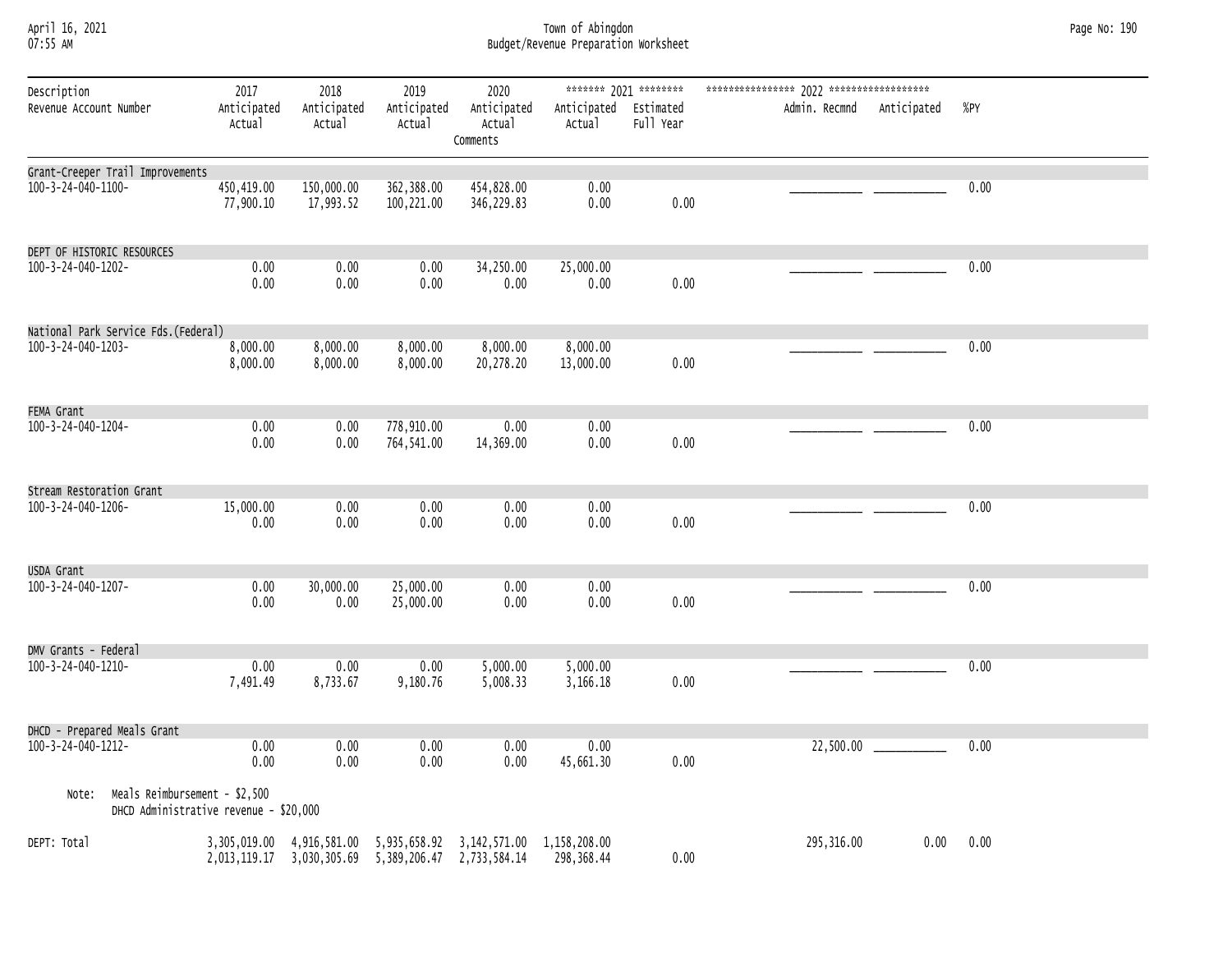April 16, 2021 Town of Abingdon Page No: 191 07:55 AM Budget/Revenue Preparation Worksheet

| Description<br>Revenue Account Number    | 2017<br>Anticipated<br>Actual | 2018<br>Anticipated<br>Actual                                                                                             | 2019<br>Anticipated<br>Actual | 2020<br>Anticipated<br>Actual<br>Comments | Anticipated Estimated<br>Actual | ******* 2021 ********<br>Full Year | Admin. Recmnd Anticipated |                           | %PY  |
|------------------------------------------|-------------------------------|---------------------------------------------------------------------------------------------------------------------------|-------------------------------|-------------------------------------------|---------------------------------|------------------------------------|---------------------------|---------------------------|------|
| **NON-BUDGETED-FIRE DEPARTMENT REVENUE** |                               |                                                                                                                           |                               |                                           |                                 |                                    |                           |                           |      |
| 100-3-32-100-0000-                       | 0.00<br>0.00                  | 0.00<br>0.00                                                                                                              | 0.00<br>0.00                  | 0.00<br>0.00                              | 0.00<br>0.00                    | 0.00                               |                           |                           | 0.00 |
| Membership Dues - Fire Department        |                               |                                                                                                                           |                               |                                           |                                 |                                    |                           |                           |      |
| 100-3-32-100-0100-                       | 0.00<br>1,677.98              | 0.00<br>1,085.16                                                                                                          | 0.00<br>205.00                | 0.00<br>0.00                              | 0.00<br>0.00                    | 0.00                               |                           |                           | 0.00 |
| Contributions-Fire Department            |                               |                                                                                                                           |                               |                                           |                                 |                                    |                           |                           |      |
| 100-3-32-100-0200-                       | 0.00<br>37,918.55             | 0.00<br>3,419.01                                                                                                          | 0.00<br>12,343.97             | 0.00<br>5,764.91                          | 0.00<br>0.00                    | 0.00                               |                           |                           | 0.00 |
| DEPT: Total                              | 0.00<br>39,596.53             | 0.00<br>4,504.17                                                                                                          | 0.00<br>12,548.97             | 0.00<br>5,764.91                          | 0.00<br>0.00                    | 0.00                               | 0.00                      | 0.00                      | 0.00 |
| ** NON BUDGETED REVENUE **               |                               |                                                                                                                           |                               |                                           |                                 |                                    |                           |                           |      |
| 100-3-41-000-0000-                       | 0.00<br>0.00                  | 0.00<br>0.00                                                                                                              | 0.00<br>0.00                  | 0.00<br>0.00                              | 0.00<br>0.00                    | 0.00                               |                           |                           | 0.00 |
| LOAN PROCEEDS                            |                               |                                                                                                                           |                               |                                           |                                 |                                    |                           |                           |      |
| 100-3-41-000-0016-                       |                               | 216, 194.98 4, 324, 629.00 4, 062, 927.00 1, 263, 908.00<br>341, 194. 98 2, 111, 699. 99 2, 402, 982. 70 10, 944, 023. 47 |                               |                                           | 0.00<br>34,903.75               | 0.00                               |                           |                           | 0.00 |
| Town Shop Funds-Drink/Scrap Monies       |                               |                                                                                                                           |                               |                                           |                                 |                                    |                           |                           |      |
| 100-3-41-000-0020-                       | 0.00<br>3,517.00              | 0.00<br>885.61                                                                                                            | 0.00<br>1,352.00              | 1,000.00<br>1,224.86                      | 1,000.00<br>1,371.00            | 0.00                               | 1,000.00                  |                           | 0.00 |
| Asset Forfeiture Funds-Police-State      |                               |                                                                                                                           |                               |                                           |                                 |                                    |                           |                           |      |
| 100-3-41-000-0030-                       | 10,000.00<br>0.00             | 0.00<br>1,210.28                                                                                                          | 0.00<br>621.00                | 0.00<br>0.00                              | 0.00<br>0.00                    | 0.00                               |                           |                           | 0.00 |
| Asset Forfeiture Funds-Police-Federal    |                               |                                                                                                                           |                               |                                           |                                 |                                    |                           |                           |      |
| 100-3-41-000-0031-                       | 0.00<br>35,492.29             | 0.00<br>23,967.57                                                                                                         | 21,000.00<br>46,817.27        | 21,000.00<br>5,064.00                     | 21,000.00<br>5,802.68           | 0.00                               |                           | $5,000.00$ ______________ | 0.00 |

Fish Virginia First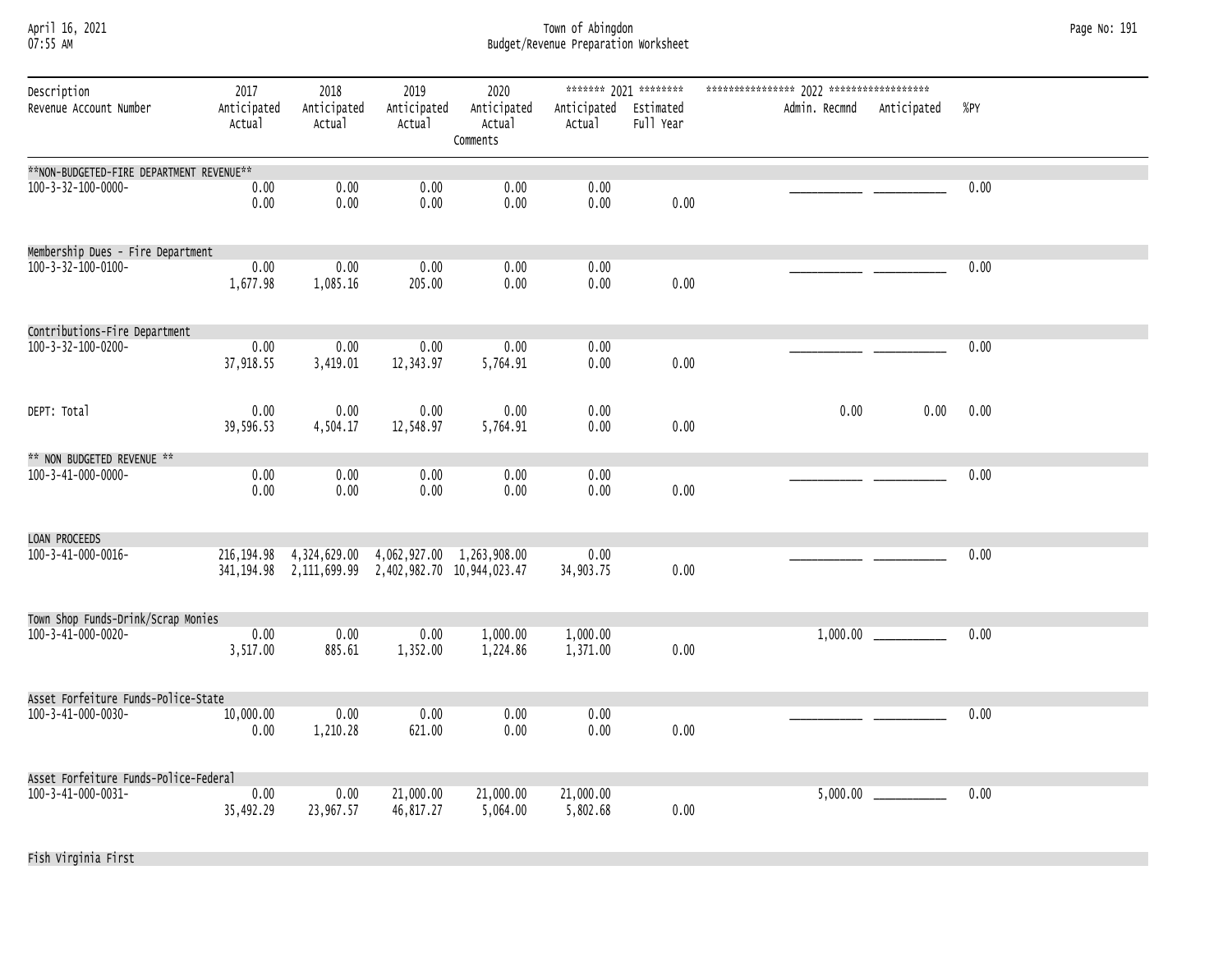April 16, 2021 Town of Abingdon Page No: 192 07:55 AM Budget/Revenue Preparation Worksheet

| Description<br>Revenue Account Number | 2017<br>Anticipated    | 2018<br>Anticipated    | 2019<br>Anticipated    | 2020<br>Anticipated     | Anticipated Estimated  |           | Admin. Recmnd Anticipated | %PY  |
|---------------------------------------|------------------------|------------------------|------------------------|-------------------------|------------------------|-----------|---------------------------|------|
|                                       | Actual                 | Actual                 | Actual                 | Actual<br>Comments      | Actual                 | Full Year |                           |      |
| 100-3-41-000-0400-                    | 0.00<br>10,000.00      | 6,000.00<br>0.00       | 0.00<br>0.00           | 0.00<br>0.00            | 0.00<br>0.00           | 0.00      |                           | 0.00 |
| Passenger Car Rental Tax              |                        |                        |                        |                         |                        |           |                           |      |
| 100-3-41-000-0402-                    | 50,000.00<br>55,564.23 | 60,000.00<br>55,746.75 | 60,000.00<br>56,843.01 | 55,000.00<br>57, 345.19 | 55,000.00<br>56,648.08 | 0.00      |                           | 0.00 |
| HLC Center Playground Expansion       |                        |                        |                        |                         |                        |           |                           |      |
| 100-3-41-000-0403-                    | 100,000.00<br>880.00   | 0.00<br>390.00         | 0.00<br>0.00           | 0.00<br>0.00            | 0.00<br>0.00           | 0.00      |                           | 0.00 |
| Drug Investigation Funds (Police)     |                        |                        |                        |                         |                        |           |                           |      |
| 100-3-41-000-0404-                    | 5,000.00<br>640.00     | 2,000.00<br>1,162.68   | 2,000.00<br>644.27     | 1,000.00<br>363.21      | 1,000.00<br>392.01     | 0.00      |                           | 0.00 |
| Mixed Use Planning Grant              |                        |                        |                        |                         |                        |           |                           |      |
| 100-3-41-000-0408-                    | 7,500.00<br>0.00       | 0.00<br>0.00           | 0.00<br>0.00           | 0.00<br>0.00            | 0.00<br>0.00           | 0.00      |                           | 0.00 |
| Historical Properties Donations       |                        |                        |                        |                         |                        |           |                           |      |
| 100-3-41-000-0409-                    | 500.00<br>280.00       | 500.00<br>0.00         | 0.00<br>275.00         | 0.00<br>240.00          | 0.00<br>430.00         | 0.00      |                           | 0.00 |
| Muster Grounds Retail                 |                        |                        |                        |                         |                        |           |                           |      |
| 100-3-41-000-0412-                    | 0.00<br>2,442.49       | 1,800.00<br>3,008.23   | 2,500.00<br>2,382.13   | 2,500.00<br>2,547.82    | 0.00<br>0.00           | 0.00      |                           | 0.00 |
| Meadows Sports Complex Gifts-Contr.   |                        |                        |                        |                         |                        |           |                           |      |
| 100-3-41-000-0416-                    | 0.00<br>0.00           | 0.00<br>0.00           | 0.00<br>0.00           | 0.00<br>0.00            | 0.00<br>50,000.00      | 0.00      |                           | 0.00 |
| Insurance Proceeds                    |                        |                        |                        |                         |                        |           |                           |      |
| 100-3-41-000-0417-                    | 29,667.00<br>70,132.72 | 42,507.86<br>29,188.52 | 50,000.00<br>40,374.36 | 50,000.00<br>93,624.54  | 50,000.00<br>58,945.30 | 0.00      |                           | 0.00 |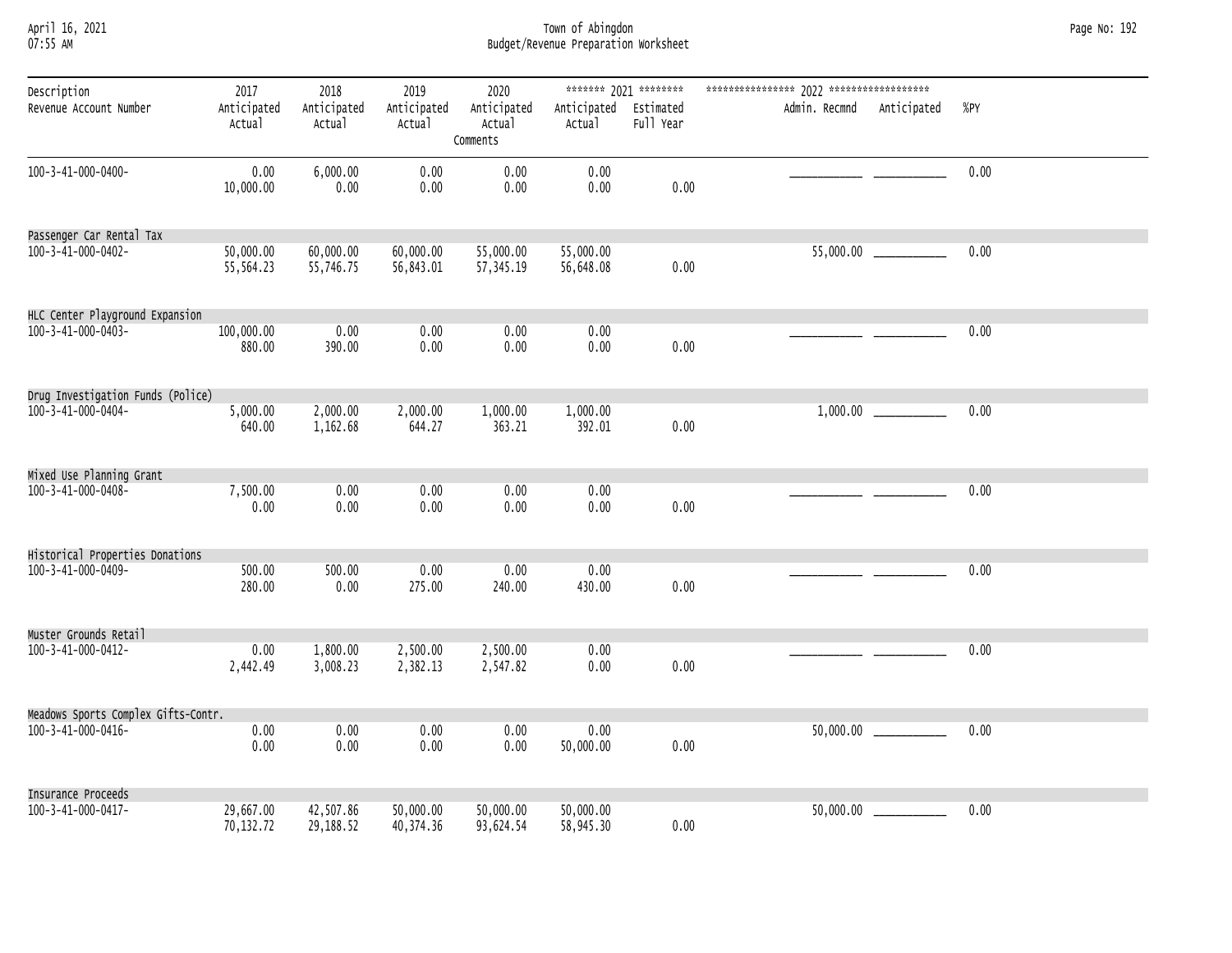#### April 16, 2021 Town of Abingdon Page No: 193 07:55 AM Budget/Revenue Preparation Worksheet

| Description<br>Revenue Account Number                                                      | 2017<br>Anticipated<br>Actual | 2018<br>Anticipated<br>Actual                                                                                     | 2019<br>Anticipated<br>Actual | 2020<br>Anticipated<br>Actual<br>Comments                                                                                                               | Anticipated Estimated<br>Actual | ******* 2021 ********<br>Full Year | Admin. Recmnd   | Anticipated | %PY  |
|--------------------------------------------------------------------------------------------|-------------------------------|-------------------------------------------------------------------------------------------------------------------|-------------------------------|---------------------------------------------------------------------------------------------------------------------------------------------------------|---------------------------------|------------------------------------|-----------------|-------------|------|
| Advertising CO-OP                                                                          |                               |                                                                                                                   |                               |                                                                                                                                                         |                                 |                                    |                 |             |      |
| 100-3-41-000-0450-                                                                         | 0.00<br>3,500.00              | 0.00<br>0.00                                                                                                      | 10,000.00<br>9,257.73         | 10,000.00<br>13,008.04                                                                                                                                  | 0.00<br>5,581.93                | 0.00                               |                 |             | 0.00 |
| DEPT: Total                                                                                |                               | 418,861.98  4,437,436.86  4,208,427.00  1,404,408.00<br>523, 643.71 2, 227, 259.63 2, 561, 549.47 11, 117, 441.13 |                               |                                                                                                                                                         | 128,000.00<br>214,074.75        | 0.00                               | 162,000.00      | 0.00        | 0.00 |
| * FUND TRANSFERS *                                                                         |                               |                                                                                                                   |                               |                                                                                                                                                         |                                 |                                    |                 |             |      |
| 100-3-41-050-0000-                                                                         | 0.00<br>0.00                  | 0.00<br>0.00                                                                                                      | 0.00<br>0.00                  | 0.00<br>0.00                                                                                                                                            | 0.00<br>0.00                    | 0.00                               |                 |             | 0.00 |
| Transfer From General Fd Reserves                                                          |                               |                                                                                                                   |                               |                                                                                                                                                         |                                 |                                    |                 |             |      |
| 100-3-41-050-0721-                                                                         | 0.00<br>0.00                  | 0.00<br>0.00                                                                                                      | 0.00<br>0.00                  | 29,000.00<br>0.00                                                                                                                                       | 0.00<br>0.00                    | 0.00                               |                 |             | 0.00 |
| Note: Transfer from GF reserves to cover Capital projects and \$165,762 operating deficit. |                               |                                                                                                                   |                               |                                                                                                                                                         |                                 |                                    |                 |             |      |
| Transfer Fr.Capital Fund Reserves                                                          |                               |                                                                                                                   |                               |                                                                                                                                                         |                                 |                                    |                 |             |      |
| 100-3-41-050-0722-                                                                         | 375,000.00<br>0.00            | 0.00<br>0.00                                                                                                      | 0.00<br>0.00                  | 0.00<br>0.00                                                                                                                                            | 0.00<br>0.00                    | 0.00                               |                 |             | 0.00 |
| DEPT: Total                                                                                | 375,000.00<br>0.00            | 0.00<br>0.00                                                                                                      | 0.00<br>0.00                  | 29,000.00<br>0.00                                                                                                                                       | 0.00<br>0.00                    | 0.00                               | 1,162,967.00    | 0.00        | 0.00 |
| Cancel Prior Year Expenditure                                                              |                               |                                                                                                                   |                               |                                                                                                                                                         |                                 |                                    |                 |             |      |
| 100-3-50-000-0000-                                                                         | 0.00<br>0.00                  | 0.00<br>0.00                                                                                                      | 0.00<br>1,207.14              | 0.00<br>5,593.71                                                                                                                                        | 0.00<br>8,631.00                | 0.00                               |                 |             | 0.00 |
| DEPT: Total                                                                                | 0.00<br>0.00                  | 0.00<br>0.00                                                                                                      | 0.00<br>1,207.14              | 0.00<br>5,593.71                                                                                                                                        | 0.00<br>8,631.00                | 0.00                               | 0.00            | 0.00        | 0.00 |
| Revenue Fund Total                                                                         |                               |                                                                                                                   |                               | 14,767,941.98 20,441,234.86 20,512,939.92 15,557,355.00 10,874,582.00<br>12, 985, 289.68 15, 815, 821.14 18, 514, 648.08 24, 131, 133.20 8, 460, 812.73 |                                 | 0.00                               | 13, 143, 112.00 | 0.00        | 0.00 |
| Year Total                                                                                 |                               |                                                                                                                   |                               | 14,767,941.98 20,441,234.86 20,512,939.92 15,557,355.00 10,874,582.00<br>12,985,289.68 15,815,821.14 18,514,648.08 24,131,133.20 8,460,812.73           |                                 | 0.00                               | 13, 143, 112.00 | 0.00        | 0.00 |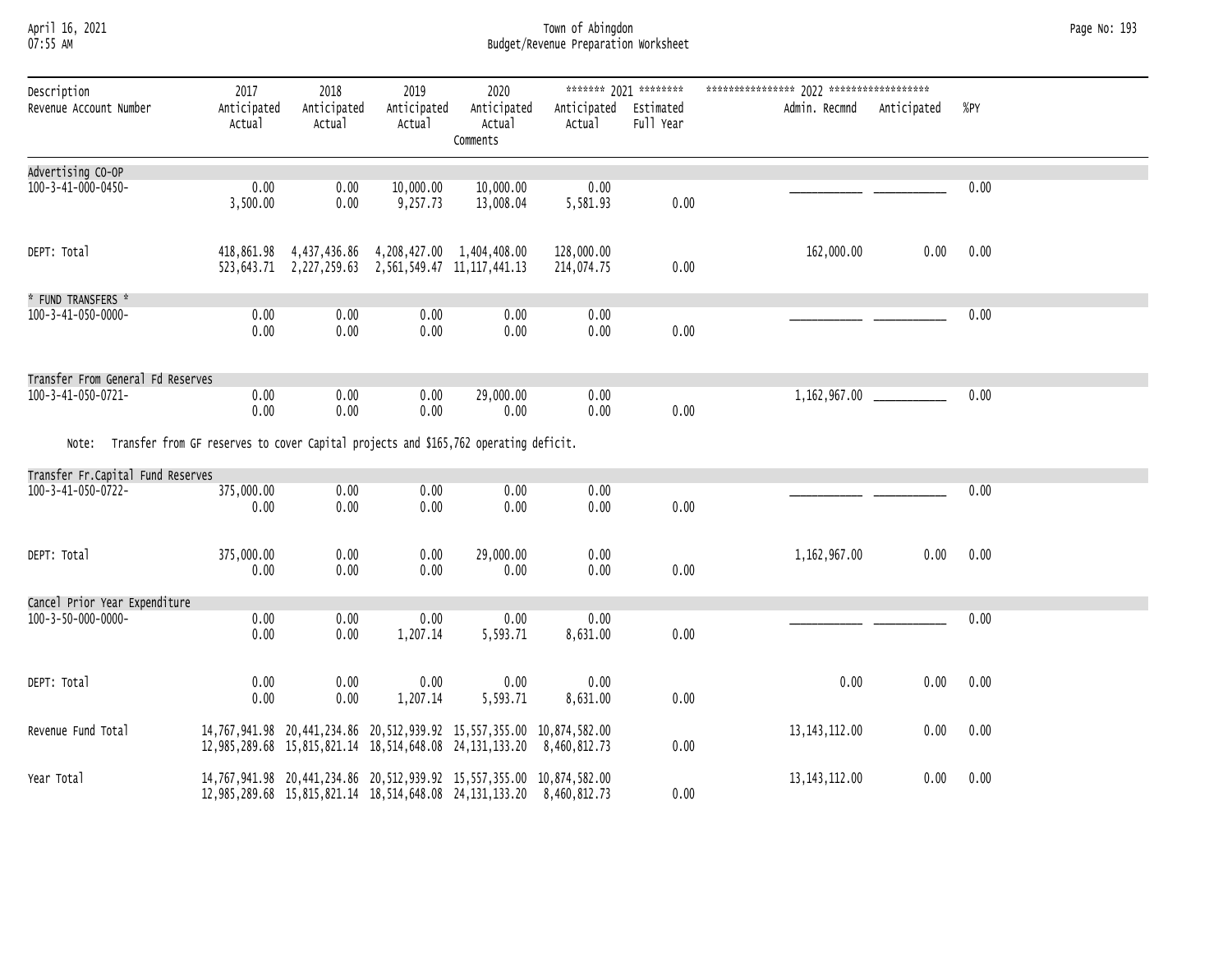# SEWER FUND DETAIL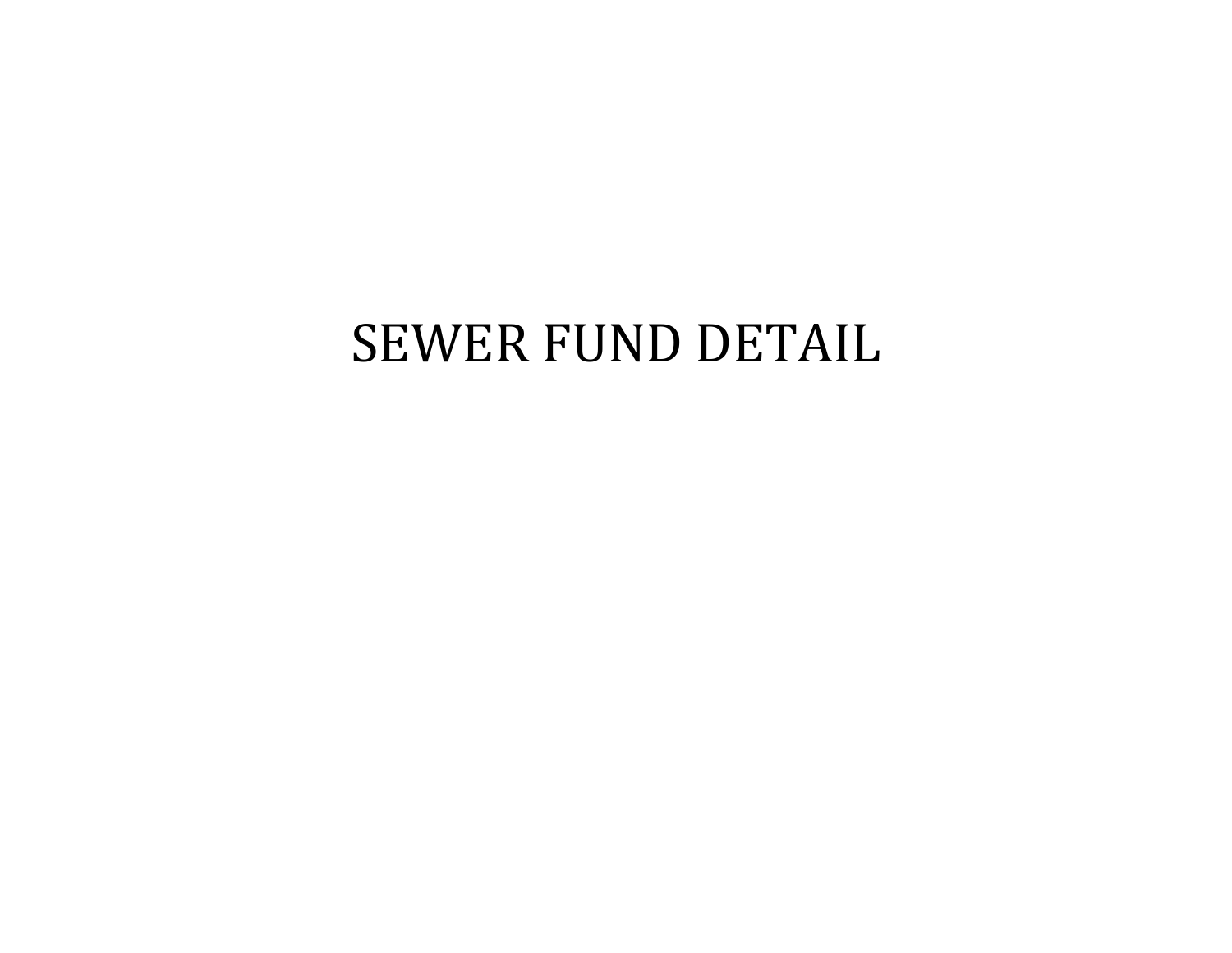#### April 16, 2021 Town of Abingdon Page No: 1 07:58 AM Budget/Revenue Preparation Worksheet

| Page No: 1 |  |  |
|------------|--|--|
|------------|--|--|

| Range of Expend Accounts: 502-4-00-000-0000<br>Range of Revenue Accounts: 502-3-00-000-0000<br>For Budget: %PY = ((Budgeted / (Appropriated + Transfers)) - 1) * 100 |           |                          |                                    | to 502-4-99-999-9999<br>to 502-3-99-999-9999 | For Revenue: %PY = $((2022 \text{ Anticipated } / 2021 \text{ Anticipated}) - 1) * 100$ |                                  |                                                           |            |                                                                 |          |      |  |
|----------------------------------------------------------------------------------------------------------------------------------------------------------------------|-----------|--------------------------|------------------------------------|----------------------------------------------|-----------------------------------------------------------------------------------------|----------------------------------|-----------------------------------------------------------|------------|-----------------------------------------------------------------|----------|------|--|
| Description<br>Budget Account Number                                                                                                                                 |           | 2017<br>Approp<br>Actual | 2018<br>Approp<br>Actual           | 2019<br>Approp<br>Actual                     | 2020<br>Approp<br>Actual                                                                | Approp<br>Actual                 | ******* 2021 ********<br>Estimated<br>Full Year<br>Actual | Requested  | Admin. Recmnd                                                   | Budgeted | %PY  |  |
| ** SEWER FUND EXPENDITURES**<br>502-4-00-000-0000                                                                                                                    |           |                          |                                    |                                              |                                                                                         |                                  |                                                           |            |                                                                 |          |      |  |
| *DIRECTOR OF ENTERPRISE FD-ADMIN*<br>502-4-42-100-0000                                                                                                               |           |                          |                                    |                                              |                                                                                         |                                  |                                                           |            |                                                                 |          |      |  |
| Salaries Staff - Regular<br>502-4-42-100-1101                                                                                                                        | Transfers | 0.00<br>2,006.24<br>0.00 | 143,654.00<br>144, 163. 92<br>0.00 | 131,395.00<br>113,564.58<br>18,000.00-       | 138,686.00<br>124,882.48<br>0.00                                                        | 155,449.00<br>152,917.99<br>0.00 | 0.00                                                      | 211,565.00 | <u> 1990 - Johann Barbara, martxa a</u>                         |          | 0.00 |  |
| Salaries & Wages - Overtime<br>$502 - 4 - 42 - 100 - 1201$                                                                                                           |           | 0.00<br>0.00             | 0.00<br>0.00                       | 0.00<br>0.00                                 | 0.00<br>0.00                                                                            | 0.00<br>1,467.84                 | 0.00                                                      |            |                                                                 |          | 0.00 |  |
| Fica<br>$502 - 4 - 42 - 100 - 2100$                                                                                                                                  | Transfers | 0.00<br>153.48<br>0.00   | 10,990.00<br>10,509.52<br>0.00     | 10,052.00<br>8,303.69<br>1,700.00-           | 10,610.00<br>9,374.31<br>0.00                                                           | 11,892.00<br>11,303.61<br>0.00   | 0.00                                                      |            |                                                                 |          | 0.00 |  |
| Vrs - Retirement<br>502-4-42-100-2200                                                                                                                                | Transfers | 0.00<br>0.00<br>0.00     | 14,452.00<br>4,230.58<br>0.00      | 13,718.00<br>23,779.62<br>$1,600.00-$        | 14,479.00<br>10,605.34<br>0.00                                                          | 16,156.00<br>15,038.48<br>0.00   | 0.00                                                      |            |                                                                 |          | 0.00 |  |
| Hospitalization Insurance<br>$502 - 4 - 42 - 100 - 2300$                                                                                                             | Transfers | 0.00<br>2,433.78<br>0.00 | 24,299.00<br>21,672.93<br>2,000.00 | 25,495.00<br>17,554.84<br>700.00-            | 28,239.00<br>28,790.60<br>0.00                                                          | 29,518.00<br>31,901.08<br>0.00   | 0.00                                                      | 44,580.00  | <u> 1990 - Johann Barn, mars an t-Amerikaansk kommunister (</u> |          | 0.00 |  |

Vrs - Life Insurance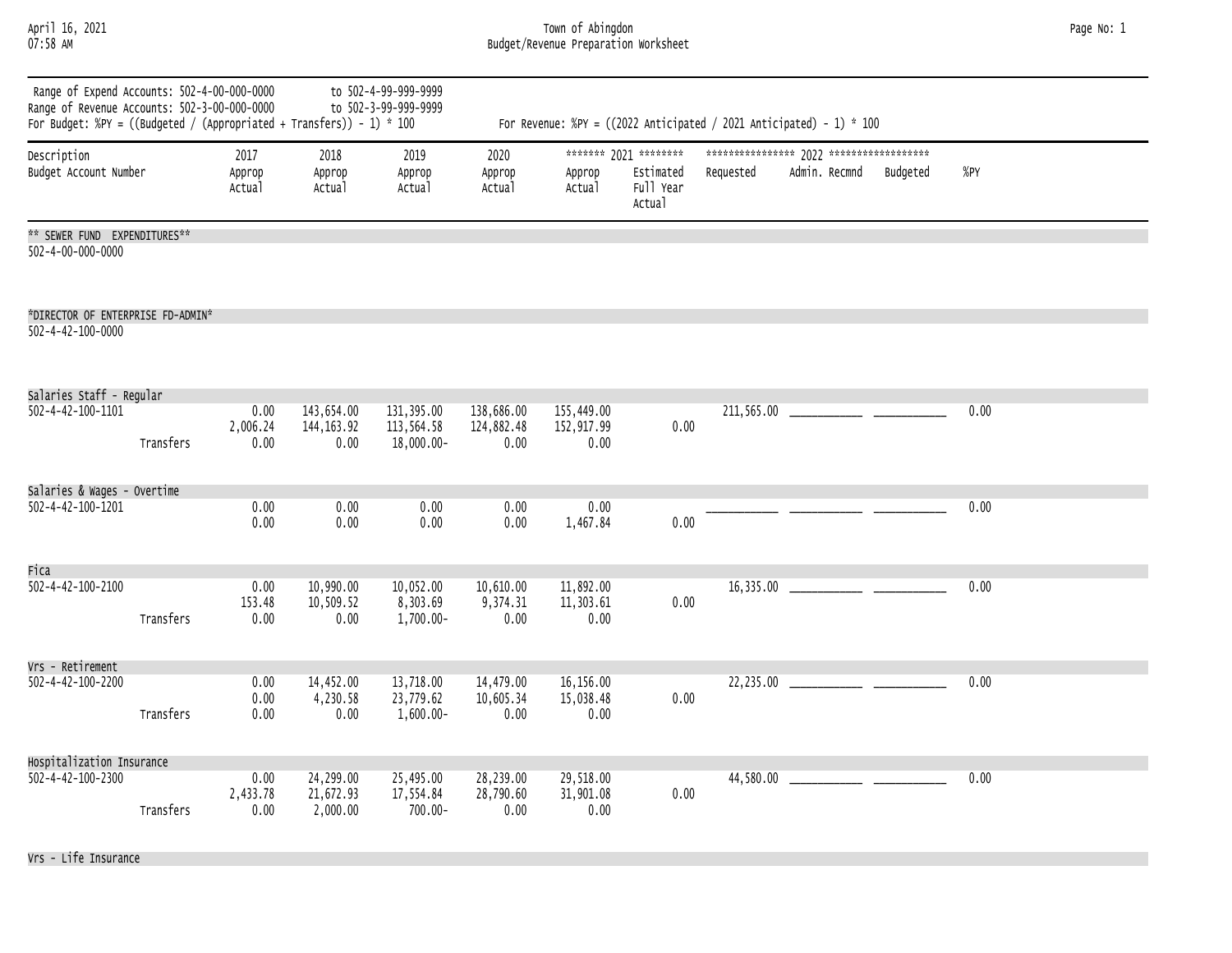April 16, 2021 Town of Abingdon Page No: 2 07:58 AM Budget/Revenue Preparation Worksheet

| Description<br>Budget Account Number                                                                              | 2017<br>Approp<br>Actual     | 2018<br>Approp<br>Actual          | 2019<br>Approp<br>Actual     | 2020<br>Approp<br>Actual     | Approp<br>Actual              | ******* 2021 ********<br>Estimated<br>Full Year<br>Actual | Requested                                 | Admin. Recmnd                | Budgeted                     | %PY  |
|-------------------------------------------------------------------------------------------------------------------|------------------------------|-----------------------------------|------------------------------|------------------------------|-------------------------------|-----------------------------------------------------------|-------------------------------------------|------------------------------|------------------------------|------|
| DEPT:: 502-4-42-100-0000                                                                                          |                              | *DIRECTOR OF ENTERPRISE FD-ADMIN* |                              |                              |                               |                                                           |                                           |                              |                              |      |
| 502-4-42-100-2400                                                                                                 | 0.00<br>0.00                 | 1,882.00<br>1,143.32              | 1,721.00<br>476.92           | 1,817.00<br>857.04           | 2,027.00<br>2,029.32          | 0.00                                                      |                                           |                              |                              | 0.00 |
| Unemployment Insurance                                                                                            |                              |                                   |                              |                              |                               |                                                           |                                           |                              |                              |      |
| $502 - 4 - 42 - 100 - 2600$                                                                                       | 0.00<br>0.00                 | 290.00<br>252.60                  | 242.00<br>125.42             | 144.00<br>120.80             | 156.00<br>226.47              | 0.00                                                      |                                           | 430.00                       |                              | 0.00 |
| Workman's Comp.                                                                                                   |                              |                                   |                              |                              |                               |                                                           |                                           |                              |                              |      |
| $502 - 4 - 42 - 100 - 2700$                                                                                       | 0.00<br>0.00                 | 897.00<br>120.75                  | 795.00<br>716.67             | 773.00<br>764.69             | 1,337.00<br>2,032.12          | 0.00                                                      |                                           |                              |                              | 0.00 |
| Contractual Services & Licenses                                                                                   |                              |                                   |                              |                              |                               |                                                           |                                           |                              |                              |      |
| $502 - 4 - 42 - 100 - 3100$<br>Transfers                                                                          | 4,000.00<br>3,611.71<br>0.00 | 4,047.00<br>5,886.43<br>615.00    | 5,000.00<br>6,160.91<br>0.00 | 5,000.00<br>8,379.92<br>0.00 | 5,000.00<br>11,008.83<br>0.00 | 0.00                                                      |                                           |                              |                              | 0.00 |
| Detail: VaTech Tech Assist Program (25% share)                                                                    |                              |                                   |                              |                              |                               |                                                           | 1,000.00                                  | 0.00                         | 0.00                         |      |
| Benefits Administration                                                                                           |                              |                                   |                              |                              |                               |                                                           |                                           |                              |                              |      |
| 502-4-42-100-3105                                                                                                 | 0.00<br>0.00                 | 0.00<br>0.00                      | 0.00<br>0.00                 | 0.00<br>0.00                 | 0.00<br>0.00                  | 0.00                                                      |                                           |                              |                              | 0.00 |
| Bank Charges                                                                                                      |                              |                                   |                              |                              |                               |                                                           |                                           |                              |                              |      |
| $502 - 4 - 42 - 100 - 3120$                                                                                       | 0.00<br>0.00                 | 0.00<br>0.00                      | 0.00<br>0.00                 | 0.00<br>0.00                 | 0.00<br>0.00                  | 0.00                                                      |                                           |                              |                              | 0.00 |
| FIS (on-line payment fee)<br>Detail:<br>Credit Card merchant fees<br>BOA Service Charge<br>FB&T Equip rentall fee |                              |                                   |                              |                              |                               |                                                           | 16,000.00<br>7,800.00<br>240.00<br>400.00 | 0.00<br>0.00<br>0.00<br>0.00 | 0.00<br>0.00<br>0.00<br>0.00 |      |
| Professional Services                                                                                             |                              |                                   |                              |                              |                               |                                                           |                                           |                              |                              |      |
| $502 - 4 - 42 - 100 - 3150$<br>Transfers                                                                          | 1,000.00<br>0.00<br>704.00-  | 0.00<br>0.00<br>0.00              | 0.00<br>0.00<br>0.00         | 0.00<br>0.00<br>0.00         | 0.00<br>20,612.50<br>0.00     | 0.00                                                      |                                           |                              |                              | 0.00 |
| Legal services<br>Note:                                                                                           |                              |                                   |                              |                              |                               |                                                           |                                           |                              |                              |      |

Repairs-Office Equipment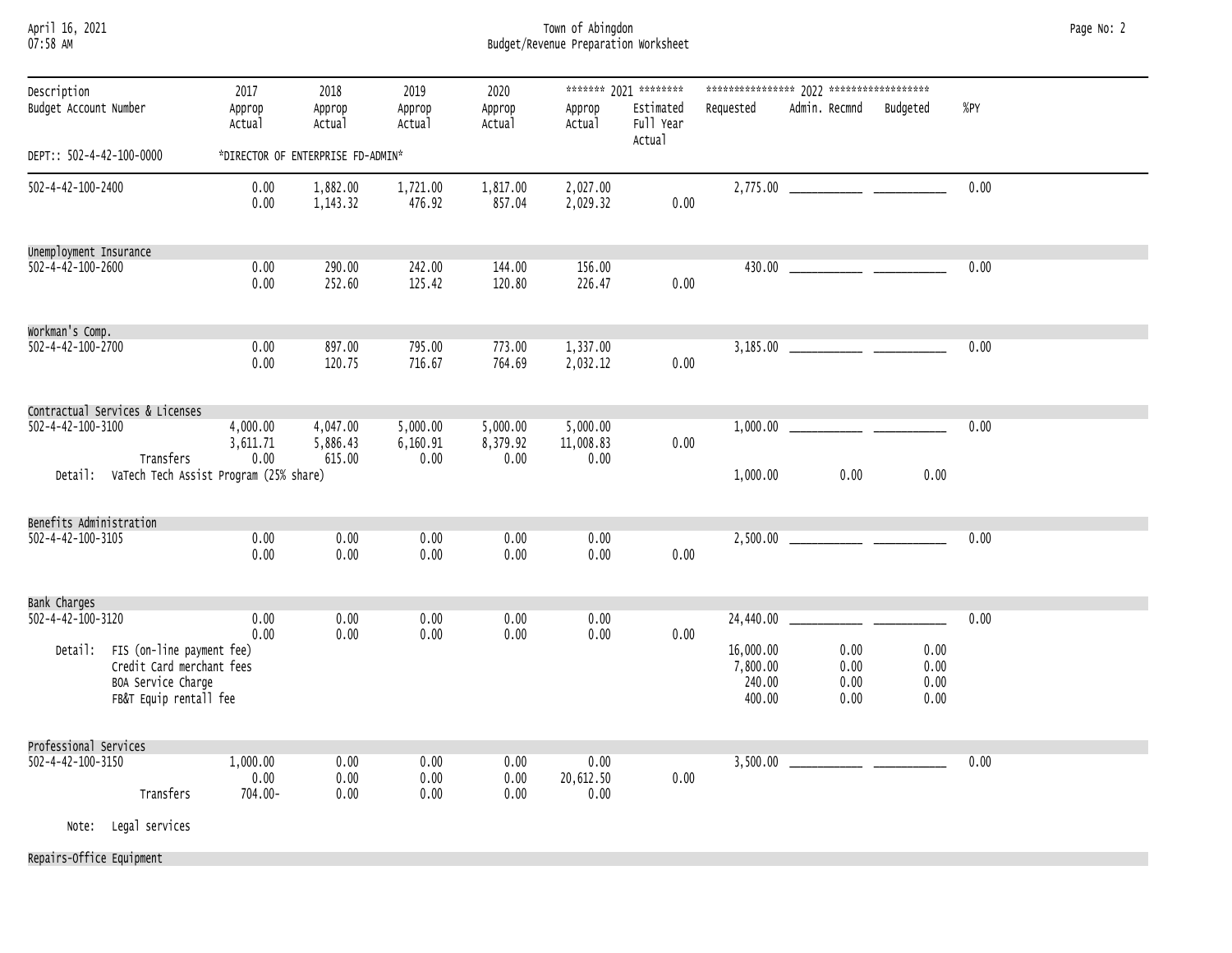April 16, 2021 Town of Abingdon Page No: 3 07:58 AM Budget/Revenue Preparation Worksheet

| Description<br>Budget Account Number |           | 2017<br>Approp<br>Actual         | 2018<br>Approp<br>Actual          | 2019<br>Approp<br>Actual       | 2020<br>Approp<br>Actual       | Approp<br>Actual               | ******* 2021 ********<br>Estimated<br>Full Year<br>Actual | Requested | Admin. Recmnd | Budgeted | $%$ PY |
|--------------------------------------|-----------|----------------------------------|-----------------------------------|--------------------------------|--------------------------------|--------------------------------|-----------------------------------------------------------|-----------|---------------|----------|--------|
| DEPT:: 502-4-42-100-0000             |           |                                  | *DIRECTOR OF ENTERPRISE FD-ADMIN* |                                |                                |                                |                                                           |           |               |          |        |
| 502-4-42-100-3310                    |           | 500.00<br>0.00                   | 0.00<br>0.00                      | 0.00<br>0.00                   | 0.00<br>0.00                   | 0.00<br>0.00                   | 0.00                                                      |           |               |          | 0.00   |
| Repairs - Insurance                  |           |                                  |                                   |                                |                                |                                |                                                           |           |               |          |        |
| 502-4-42-100-3311                    |           | 0.00<br>0.00                     | 0.00<br>0.00                      | 0.00<br>7,828.94               | 0.00<br>0.00                   | 0.00<br>0.00                   | 0.00                                                      |           |               |          | 0.00   |
| Postage                              |           |                                  |                                   |                                |                                |                                |                                                           |           |               |          |        |
| $502 - 4 - 42 - 100 - 5210$          | Transfers | 20,000.00<br>20,198.00<br>198.00 | 23,343.00<br>22,214.00<br>0.00    | 20,000.00<br>20,234.00<br>0.00 | 25,000.00<br>32,274.00<br>0.00 | 27,600.00<br>20,000.00<br>0.00 | 0.00                                                      |           |               |          | 0.00   |
| Telephone                            |           |                                  |                                   |                                |                                |                                |                                                           |           |               |          |        |
| 502-4-42-100-5230                    | Transfers | 3,500.00<br>5,058.91<br>925.00   | 5,120.00<br>5,255.19<br>0.00      | 5,175.00<br>4,470.60<br>0.00   | 5,400.00<br>4,180.59<br>0.00   | 4,900.00<br>1,752.46<br>0.00   | 0.00                                                      |           |               |          | 0.00   |
| Insurance - Buildings & Property     |           |                                  |                                   |                                |                                |                                |                                                           |           |               |          |        |
| $502 - 4 - 42 - 100 - 5305$          |           | 0.00<br>0.00                     | 0.00<br>0.00                      | 0.00<br>0.00                   | 0.00<br>0.00                   | 18,912.00<br>18,612.76         | 0.00                                                      | 18,900.00 |               |          | 0.00   |
| Insurance - Commercial Automobile    |           |                                  |                                   |                                |                                |                                |                                                           |           |               |          |        |
| $502 - 4 - 42 - 100 - 5307$          |           | 0.00<br>0.00                     | 0.00<br>0.00                      | 0.00<br>0.00                   | 0.00<br>0.00                   | 8,011.00<br>6,098.08           | 0.00                                                      |           |               |          | 0.00   |
| Insurance - General Liability        |           |                                  |                                   |                                |                                |                                |                                                           |           |               |          |        |
| $502 - 4 - 42 - 100 - 5308$          |           | 0.00<br>0.00                     | 0.00<br>0.00                      | 0.00<br>0.00                   | 0.00<br>0.00                   | 4,629.00<br>4,794.16           | 0.00                                                      |           |               |          | 0.00   |
| Travel - LODGING                     |           |                                  |                                   |                                |                                |                                |                                                           |           |               |          |        |
| $502 - 4 - 42 - 100 - 5500$          | Transfers | 1,000.00<br>0.00<br>$570.00 -$   | 1,000.00<br>0.00<br>0.00          | 0.00<br>0.00<br>0.00           | 0.00<br>0.00<br>0.00           | 0.00<br>0.00<br>0.00           | 0.00                                                      |           |               |          | 0.00   |

Training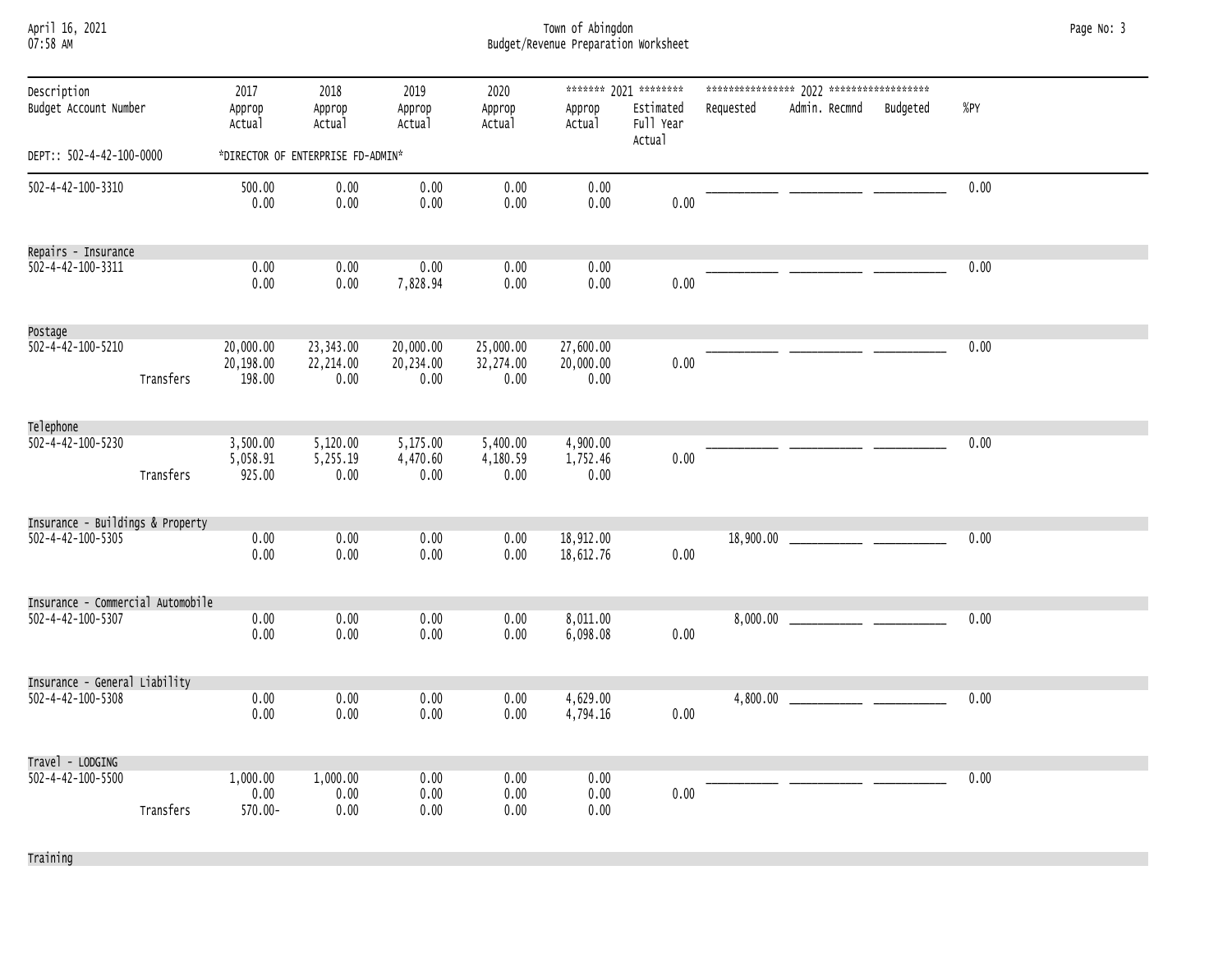## April 16, 2021 Town of Abingdon Page No: 4 07:58 AM Budget/Revenue Preparation Worksheet

| Description<br>Budget Account Number |           | 2017<br>Approp<br>Actual       | 2018<br>Approp<br>Actual             | 2019<br>Approp<br>Actual               | 2020<br>Approp<br>Actual         | Approp<br>Actual                 | ******* 2021 ********<br>Estimated<br>Full Year<br>Actual | Requested  | Admin. Recmnd | Budgeted | %PY  |  |
|--------------------------------------|-----------|--------------------------------|--------------------------------------|----------------------------------------|----------------------------------|----------------------------------|-----------------------------------------------------------|------------|---------------|----------|------|--|
| DEPT:: 502-4-42-100-0000             |           |                                | *DIRECTOR OF ENTERPRISE FD-ADMIN*    |                                        |                                  |                                  |                                                           |            |               |          |      |  |
| 502-4-42-100-5540                    | Transfers | 500.00<br>0.00<br>419.00-      | 500.00<br>0.00<br>0.00               | 0.00<br>0.00<br>0.00                   | 0.00<br>0.00<br>0.00             | 0.00<br>0.00<br>0.00             | 0.00                                                      |            |               |          | 0.00 |  |
| Office Supplies                      |           |                                |                                      |                                        |                                  |                                  |                                                           |            |               |          |      |  |
| 502-4-42-100-6001                    | Transfers | 2,000.00<br>2,606.10<br>570.00 | 2,000.00<br>6,443.02<br>3,000.00     | 2,500.00<br>5,818.51<br>0.00           | 5,000.00<br>5,528.38<br>0.00     | 5,000.00<br>1,786.88<br>0.00     | 0.00                                                      |            |               |          | 0.00 |  |
| Control Total                        | Transfers | 32,500.00<br>36,068.22<br>0.00 | 232,474.00<br>221,892.26<br>5,615.00 | 216,093.00<br>209,034.70<br>22,000.00- | 235,148.00<br>225,758.15<br>0.00 | 290,587.00<br>301,582.58<br>0.00 | 0.00                                                      | 364,245.00 | 0.00          | 0.00     | 0.00 |  |
| DEPT: Total                          | Transfers | 32,500.00<br>36,068.22<br>0.00 | 232,474.00<br>221,892.26<br>5,615.00 | 216,093.00<br>209,034.70<br>22,000.00- | 235,148.00<br>225,758.15<br>0.00 | 290,587.00<br>301,582.58<br>0.00 | 0.00                                                      | 364,245.00 | 0.00          | 0.00     | 0.00 |  |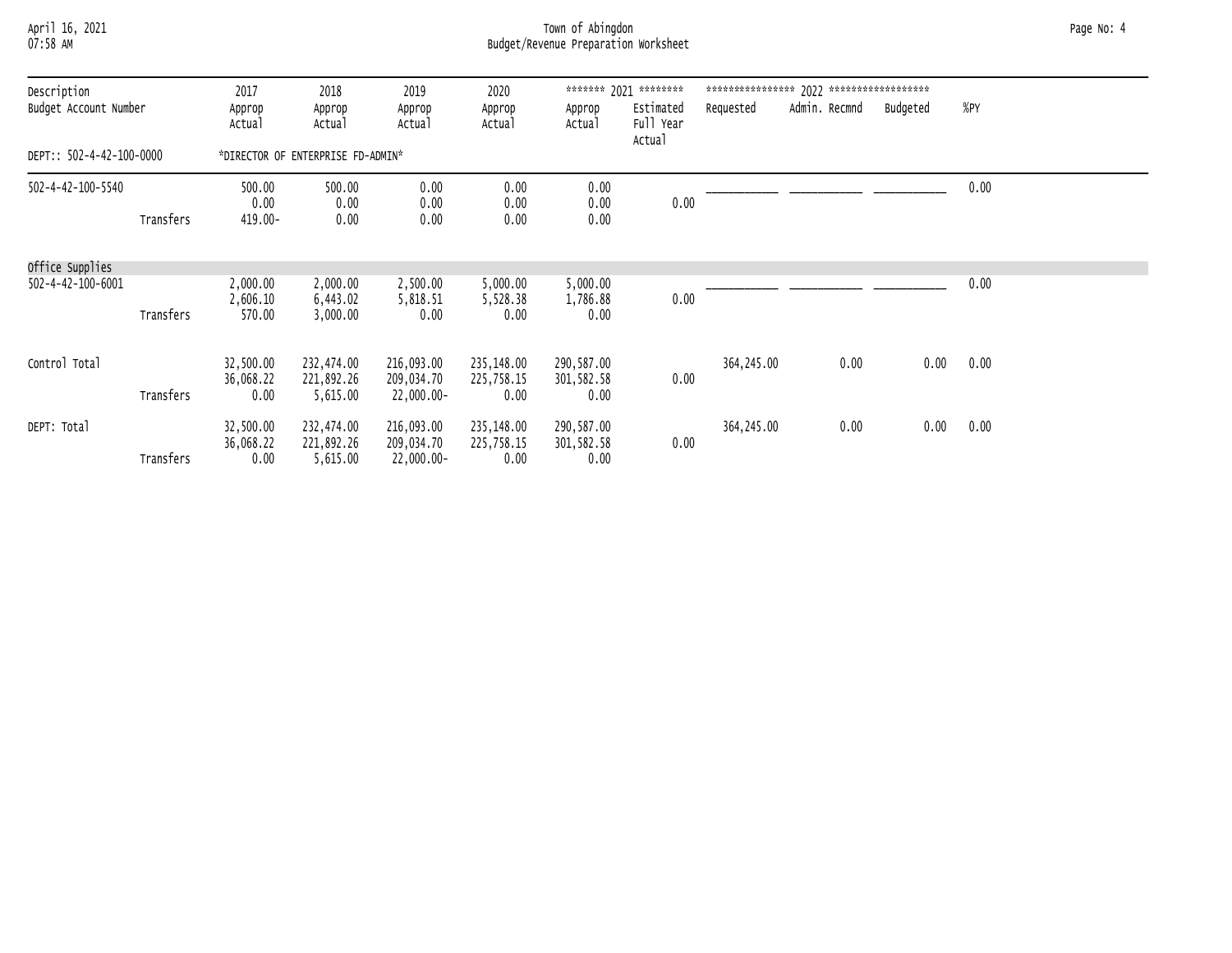| April 16, 2021<br>07:58 AM                               |                                                                                                                         |                                  |                                       |                                      |                                  | Town of Abingdon<br>Budget/Revenue Preparation Worksheet |                                                           |            |               |          |      | Page No: 5 |
|----------------------------------------------------------|-------------------------------------------------------------------------------------------------------------------------|----------------------------------|---------------------------------------|--------------------------------------|----------------------------------|----------------------------------------------------------|-----------------------------------------------------------|------------|---------------|----------|------|------------|
| Description<br>Budget Account Number                     |                                                                                                                         | 2017<br>Approp<br>Actual         | 2018<br>Approp<br>Actual              | 2019<br>Approp<br>Actual             | 2020<br>Approp<br>Actual         | Approp<br>Actual                                         | ******* 2021 ********<br>Estimated<br>Full Year<br>Actual | Requested  | Admin. Recmnd | Budgeted | %PY  |            |
| DEPT:: 502-4-42-300-0000                                 |                                                                                                                         | * COLLECTION *                   |                                       |                                      |                                  |                                                          |                                                           |            |               |          |      |            |
| * COLLECTION *<br>$502 - 4 - 42 - 300 - 0000$            |                                                                                                                         |                                  |                                       |                                      |                                  |                                                          |                                                           |            |               |          |      |            |
| Salaries Staff - Regular<br>502-4-42-300-1101<br>Detail: | Transfers<br>Current Headcount                                                                                          | 377,340.00<br>380,754.16<br>0.00 | 377,341.00<br>350,864.35<br>22,780.00 | 362,541.00<br>377,557.64<br>8,280.00 | 413,929.00<br>400,429.17<br>0.00 | 439,387.00<br>331,953.37<br>0.00                         | 0.00                                                      | 397,530.00 | 0.00          | 0.00     | 0.00 |            |
| Note:                                                    | Hire new maint. worker (laborer) to be able to split the crew to cover regular maint., blockages and<br>I&I work (CCTV) |                                  |                                       |                                      |                                  |                                                          |                                                           |            |               |          |      |            |
| $502 - 4 - 42 - 300 - 1201$                              | Salaries & Wages - Overtime<br>Transfers                                                                                | 13,000.00<br>3,066.64<br>0.00    | 13,000.00<br>3,148.90<br>$9,000.00 -$ | 2,000.00<br>3,444.39<br>1,900.00     | 2,000.00<br>2,556.77<br>0.00     | 2,000.00<br>2,671.80<br>0.00                             | 0.00                                                      |            |               |          | 0.00 |            |
|                                                          | Note: Inrease due to previous year.                                                                                     |                                  |                                       |                                      |                                  |                                                          |                                                           |            |               |          |      |            |
| 502-4-42-300-1501                                        | Salaries & Wages-Regular PT                                                                                             | 0.00<br>0.00                     | 0.00<br>0.00                          | 0.00<br>0.00                         | 0.00<br>0.00                     | 0.00<br>0.00                                             | 0.00                                                      |            |               |          | 0.00 |            |
| Fica<br>$502 - 4 - 42 - 300 - 2100$                      | Transfers                                                                                                               | 29,861.00<br>28, 181. 17<br>0.00 | 29,861.00<br>30,435.79<br>442.17      | 27,887.00<br>27,508.28<br>$500.00 -$ | 31,819.00<br>29,761.46<br>0.00   | 33,766.00<br>24, 195. 23<br>0.00                         | 0.00                                                      |            |               |          | 0.00 |            |
|                                                          | Detail: Current headcount                                                                                               |                                  |                                       |                                      |                                  |                                                          |                                                           | 30,795.00  | 0.00          | 0.00     |      |            |
| Vrs - Retirement                                         |                                                                                                                         |                                  |                                       |                                      |                                  |                                                          |                                                           |            |               |          |      |            |
| $502 - 4 - 42 - 300 - 2200$                              | Transfers                                                                                                               | 24,626.00<br>6,078.55<br>0.00    | 37,437.00<br>6,442.90<br>$2,000.00 -$ | 37,492.00<br>98,351.47<br>830.00-    | 41,452.00<br>28,500.00<br>0.00   | 44,063.00<br>32,021.60<br>0.00                           | 0.00                                                      | 41,355.00  |               |          | 0.00 |            |
|                                                          | Detail: Current Headcount                                                                                               |                                  |                                       |                                      |                                  |                                                          |                                                           | 41,355.00  | 0.00          | 0.00     |      |            |
| Hosnitalization Insurance                                |                                                                                                                         |                                  |                                       |                                      |                                  |                                                          |                                                           |            |               |          |      |            |

Hospitalization Insurance 502-4-42-300-2300 93,661.00 102,193.00 106,916.00 113,720.00 121,840.00 120,060.00 \_\_\_\_\_\_\_\_\_\_\_\_\_ \_\_\_\_\_\_\_\_\_\_\_\_\_ 0.00 108,122.45 88,037.47 78,217.57 117,443.46 96,990.01 0.00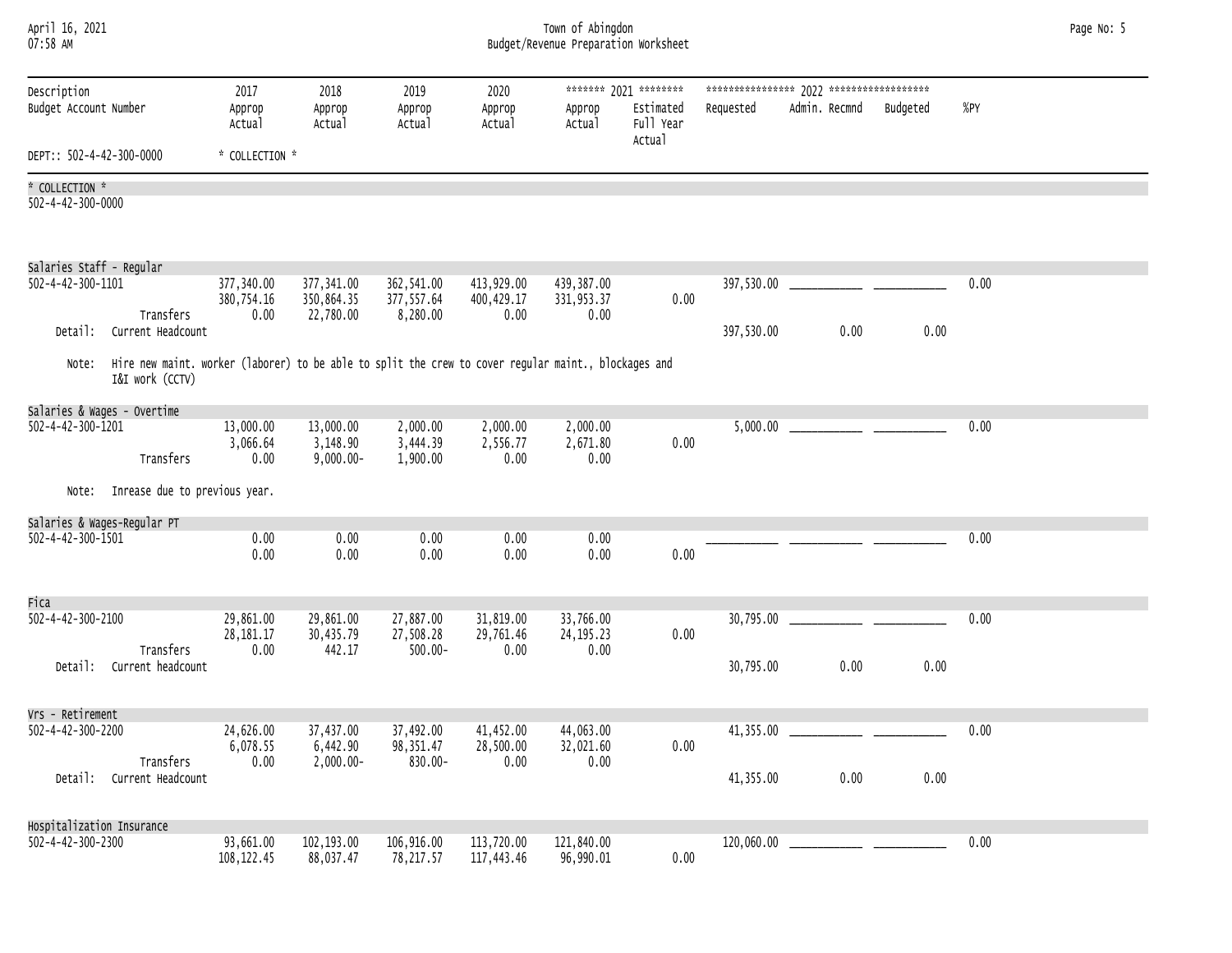| April 16, 2021  |  |
|-----------------|--|
| <b>07.50 AM</b> |  |

April 16, 2021 Town of Abingdon Page No: 6 07:58 AM Budget/Revenue Preparation Worksheet

| Description                                         | 2017                         | 2018                             | 2019                                 | 2020                           |                              | ******* 2021 ********            |            |                        |      |      |
|-----------------------------------------------------|------------------------------|----------------------------------|--------------------------------------|--------------------------------|------------------------------|----------------------------------|------------|------------------------|------|------|
| Budget Account Number                               | Approp<br>Actual             | Approp<br>Actual                 | Approp<br>Actual                     | Approp<br>Actual               | Approp<br>Actual             | Estimated<br>Full Year<br>Actual | Requested  | Admin. Recmnd Budgeted |      | %PY  |
| DEPT:: 502-4-42-300-0000                            | * COLLECTION *               |                                  |                                      |                                |                              |                                  |            |                        |      |      |
| Transfers<br>Detail: Current Headcount              | 0.00                         | $6,000.00 -$                     | $6,300.00 -$                         | 0.00                           | 0.00                         |                                  | 120,060.00 | 0.00                   | 0.00 |      |
| Vrs - Life Insurance                                |                              |                                  |                                      |                                |                              |                                  |            |                        |      |      |
| $502 - 4 - 42 - 300 - 2400$                         | 4,880.00<br>4,880.04         | 4,874.00<br>3,050.30             | 4,704.00<br>2,693.16                 | 5,201.00<br>3,520.43           | 5,529.00<br>4,320.96         | 0.00                             |            |                        |      | 0.00 |
| Detail: Current Headcount                           |                              |                                  |                                      |                                |                              |                                  | 5,255.00   | 0.00                   | 0.00 |      |
| Unemployment Insurance                              |                              |                                  |                                      |                                |                              |                                  |            |                        |      |      |
| $502 - 4 - 42 - 300 - 2600$                         | 1,883.00<br>1,443.01         | 1,331.00<br>1,043.73             | 1,210.00<br>582.04                   | 780.00<br>551.68               | 840.00<br>738.82             | 0.00                             |            |                        |      | 0.00 |
| Transfers<br>Detail: Current Headcount              | 0.00                         | 0.00                             | 550.00-                              | 0.00                           | 0.00                         |                                  | 805.00     | 0.00                   | 0.00 |      |
| Workman's Comp.                                     |                              |                                  |                                      |                                |                              |                                  |            |                        |      |      |
| $502 - 4 - 42 - 300 - 2700$<br>Transfers            | 6,706.00<br>5,914.75<br>0.00 | 7,629.00<br>5,870.08<br>200.00-  | 7,326.00<br>6,824.04<br>0.00         | 7,649.00<br>8,292.11<br>0.00   | 8,678.00<br>6,631.16<br>0.00 | 0.00                             |            |                        |      | 0.00 |
| Professional Services                               |                              |                                  |                                      |                                |                              |                                  |            |                        |      |      |
| $502 - 4 - 42 - 300 - 3100$<br>Transfers            | 2,000.00<br>979.08<br>0.00   | 1,170.00<br>3,087.89<br>2,100.00 | 6,000.00<br>139,011.19-<br>3,875.00- | 3,000.00<br>36,994.52-<br>0.00 | 2,000.00<br>2,241.13<br>0.00 | 0.00                             |            |                        |      | 0.00 |
| Engineering and electrical work as needed.<br>Note: |                              |                                  |                                      |                                |                              |                                  |            |                        |      |      |
| Contractual Service - Enterprise Lease              |                              |                                  |                                      |                                |                              |                                  |            |                        |      |      |
| $502 - 4 - 42 - 300 - 3101$                         | 0.00<br>0.00                 | 0.00<br>0.00                     | 5,220.00<br>6,094.59                 | 6,925.00<br>15, 138.76         | 15,125.00<br>14,753.74       | 0.00                             |            |                        |      | 0.00 |
| Transfers                                           | 0.00                         | 0.00                             | 875.00                               | 0.00                           | 0.00                         |                                  |            |                        |      |      |
| Contractual Services & Licenses                     |                              |                                  |                                      |                                |                              |                                  |            |                        |      |      |
| 502-4-42-300-3110                                   | 500.00<br>0.00               | 0.00<br>0.00                     | 140,000.00<br>199,737.78             | 152,000.00<br>93,928.86        | 100,000.00<br>0.00           | 0.00                             |            |                        |      | 0.00 |

Health, Safety & Medical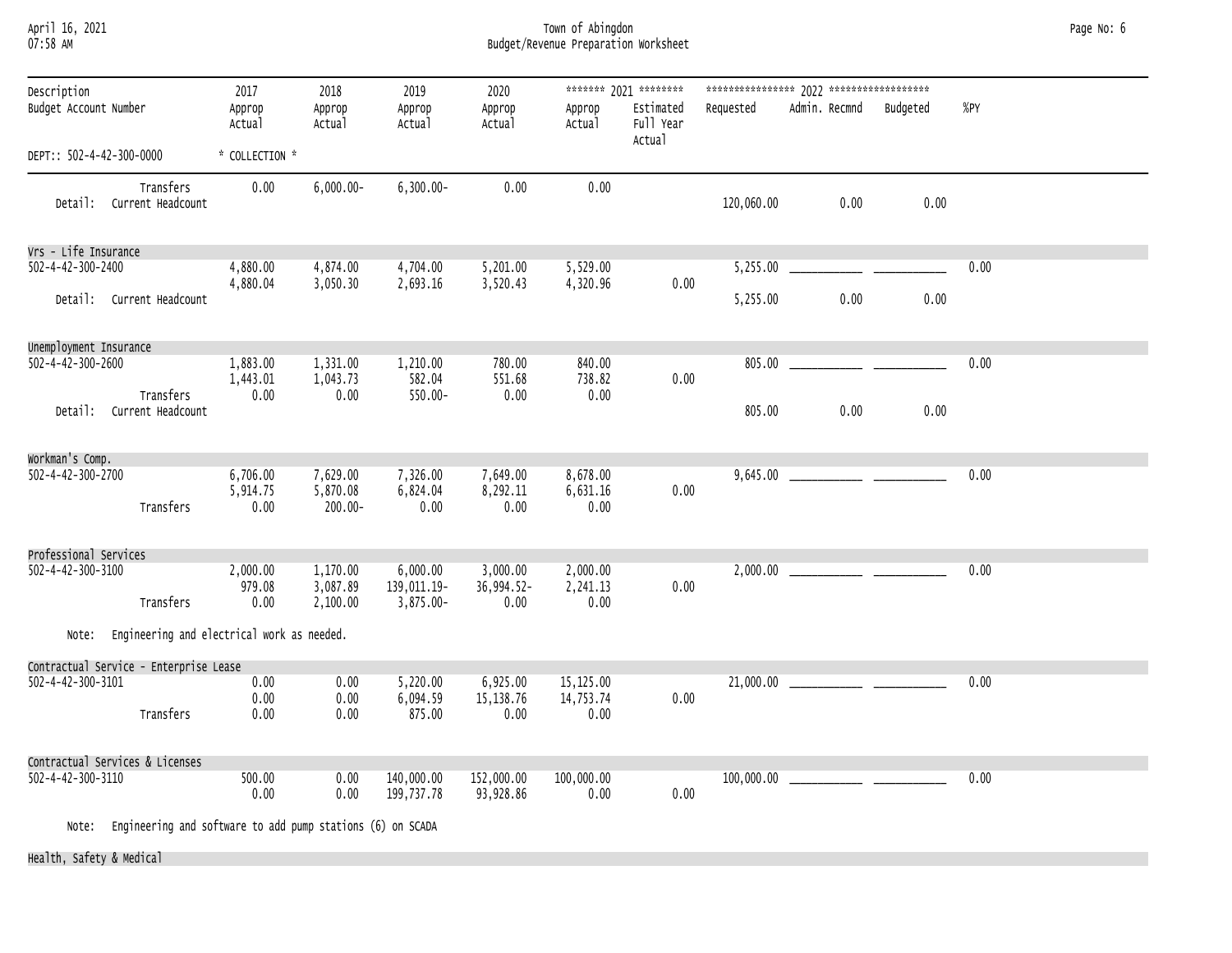| April 16, 2021 |  |
|----------------|--|
| 07.58 AM       |  |

April 16, 2021 Town of Abingdon Page No: 7 07:58 AM Budget/Revenue Preparation Worksheet

| Description<br>Budget Account Number |           | 2017<br>Approp<br>Actual                               | 2018<br>Approp<br>Actual         | 2019<br>Approp<br>Actual           | 2020<br>Approp<br>Actual       | Approp<br>Actual               | ******* 2021 ********<br>Estimated<br>Full Year<br>Actual | Requested | Admin. Recmnd | Budgeted | %PY  |
|--------------------------------------|-----------|--------------------------------------------------------|----------------------------------|------------------------------------|--------------------------------|--------------------------------|-----------------------------------------------------------|-----------|---------------|----------|------|
| DEPT:: 502-4-42-300-0000             |           | * COLLECTION *                                         |                                  |                                    |                                |                                |                                                           |           |               |          |      |
| 502-4-42-300-3111                    |           | 4,000.00<br>3,990.76                                   | 4,500.00<br>4,196.05             | 4,500.00<br>1,629.64               | 4,500.00<br>2,029.37           | 4,500.00<br>957.85             | 0.00                                                      | 4,500.00  |               |          | 0.00 |
| Buildings & Grounds Maint.           |           |                                                        |                                  |                                    |                                |                                |                                                           |           |               |          |      |
| $502 - 4 - 42 - 300 - 3311$          | Transfers | 2,650.00<br>3,574.49<br>1,500.00                       | 4,150.00<br>3,471.50<br>0.00     | 4,000.00<br>1516.12<br>1,225.00-   | 3,000.00<br>2,065.19<br>0.00   | 3,000.00<br>152.40<br>0.00     | 0.00                                                      | 3,000.00  |               |          | 0.00 |
| Repairs Property Damage              |           |                                                        |                                  |                                    |                                |                                |                                                           |           |               |          |      |
| $502 - 4 - 42 - 300 - 3312$          | Transfers | 1,000.00<br>625.00<br>0.00                             | 1,000.00<br>0.00<br>$1,000.00 -$ | 2,000.00<br>0.00<br>0.00           | 2,000.00<br>350.00<br>0.00     | 2,000.00<br>41,071.04<br>0.00  | 0.00                                                      | 5,000.00  |               |          | 0.00 |
| Repair To Mains                      |           |                                                        |                                  |                                    |                                |                                |                                                           |           |               |          |      |
| 502-4-42-300-3321                    |           | 18,000.00<br>7,631.26                                  | 18,000.00<br>18,239.20           | 45,000.00<br>31,061.12             | 55,000.00<br>40,831.04         | 75,000.00<br>21, 174. 14       | 0.00                                                      | 75,000.00 |               |          | 0.00 |
| Note:                                |           | Small to medium sewer line repair/replacement projects |                                  |                                    |                                |                                |                                                           |           |               |          |      |
| CARES Act Expenditures               |           |                                                        |                                  |                                    |                                |                                |                                                           |           |               |          |      |
| $502 - 4 - 42 - 300 - 5000$          |           | 0.00<br>0.00                                           | 0.00<br>0.00                     | 0.00<br>0.00                       | 0.00<br>0.00                   | 0.00<br>114.50                 | 0.00                                                      |           |               |          | 0.00 |
| Electric Power                       |           |                                                        |                                  |                                    |                                |                                |                                                           |           |               |          |      |
| 502-4-42-300-5110                    | Transfers | 25,500.00<br>24,460.20<br>0.00                         | 24,450.00<br>24,856.84<br>664.00 | 21,000.00<br>24,856.51<br>2,350.00 | 22,100.00<br>24,483.05<br>0.00 | 25,101.00<br>17,924.32<br>0.00 | 0.00                                                      |           |               |          | 0.00 |
| Water                                |           |                                                        |                                  |                                    |                                |                                |                                                           |           |               |          |      |
| $502 - 4 - 42 - 300 - 5130$          | Transfers | 6,000.00<br>5,737.00<br>0.00                           | 4,830.00<br>7,262.65<br>2,800.00 | 7,800.00<br>7,728.36<br>0.00       | 8,000.00<br>6,609.43<br>0.00   | 8,000.00<br>5,531.18<br>0.00   | 0.00                                                      |           |               |          | 0.00 |
| Telephone & Telemeter                |           |                                                        |                                  |                                    |                                |                                |                                                           |           |               |          |      |
| $502 - 4 - 42 - 300 - 5230$          |           | 10,000.00<br>8,827.89                                  | 7,220.00<br>6,754.74             | 7,320.00<br>5,923.25               | 5,760.00<br>6,282.36           | 5,860.00<br>4,410.14           | 0.00                                                      | 7,000.00  |               |          | 0.00 |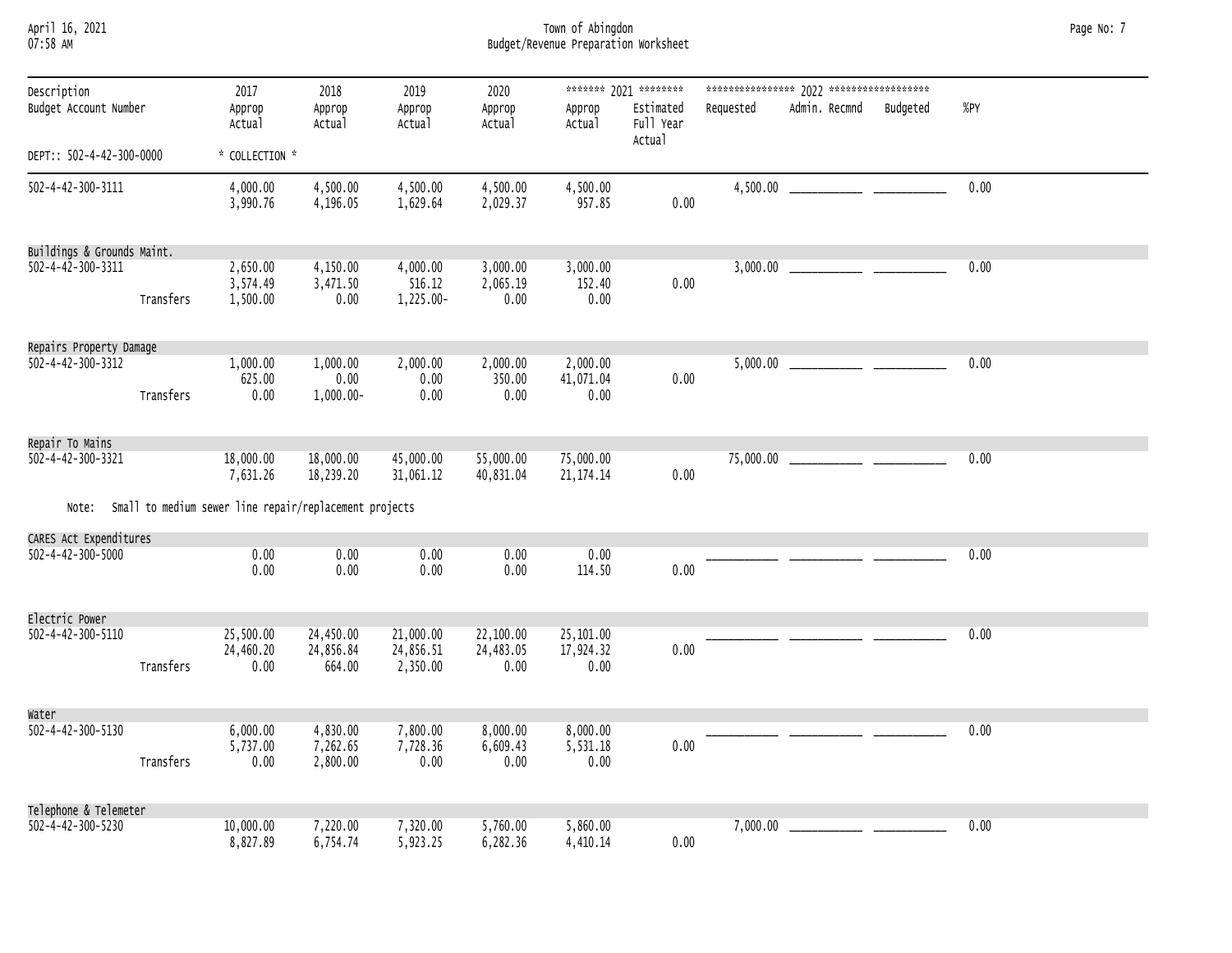| April 16, 2021 |  |
|----------------|--|
| 07.58 AM       |  |

April 16, 2021 Town of Abingdon Page No: 8 07:58 AM Budget/Revenue Preparation Worksheet

| Description<br>Budget Account Number |           | 2017<br>Approp<br>Actual           | 2018<br>Approp<br>Actual         | 2019<br>Approp<br>Actual        | 2020<br>Approp<br>Actual     | Approp<br>Actual             | ******* 2021 ********<br>Estimated<br>Full Year<br>Actual | Requested | Admin. Recmnd                                              | Budgeted | %PY  |
|--------------------------------------|-----------|------------------------------------|----------------------------------|---------------------------------|------------------------------|------------------------------|-----------------------------------------------------------|-----------|------------------------------------------------------------|----------|------|
| DEPT:: 502-4-42-300-0000             |           | * COLLECTION *                     |                                  |                                 |                              |                              |                                                           |           |                                                            |          |      |
| V.U.P.S. Utility                     |           |                                    |                                  |                                 |                              |                              |                                                           |           |                                                            |          |      |
| $502 - 4 - 42 - 300 - 5240$          | Transfers | 2,000.00<br>1,291.49<br>0.00       | 1,000.00<br>2,651.75<br>1,793.00 | 1,500.00<br>1,346.10<br>0.00    | 1,500.00<br>1,327.20<br>0.00 | 1,500.00<br>1,064.70<br>0.00 | 0.00                                                      |           |                                                            |          | 0.00 |
| Travel - Lodging                     |           |                                    |                                  |                                 |                              |                              |                                                           |           |                                                            |          |      |
| $502 - 4 - 42 - 300 - 5500$          | Transfers | 250.00<br>32.36<br>0.00            | 250.00<br>0.00<br>193.00-        | 2,000.00<br>89.22<br>0.00       | 2,000.00<br>45.00<br>0.00    | 1,580.00<br>0.00<br>0.00     | 0.00                                                      |           |                                                            |          | 0.00 |
| Travel - Meals                       |           |                                    |                                  |                                 |                              |                              |                                                           |           |                                                            |          |      |
| 502-4-42-300-5501                    |           | 0.00<br>0.00                       | 0.00<br>0.00                     | 0.00<br>0.00                    | 0.00<br>0.00                 | 250.00<br>0.00               | 0.00                                                      |           |                                                            |          | 0.00 |
| Travel - Transportation              |           |                                    |                                  |                                 |                              |                              |                                                           |           |                                                            |          |      |
| 502-4-42-300-5502                    |           | 0.00<br>0.00                       | 0.00<br>0.00                     | 0.00<br>0.00                    | 0.00<br>0.00                 | 150.00<br>0.00               | 0.00                                                      |           |                                                            |          | 0.00 |
| Travel - Other                       |           |                                    |                                  |                                 |                              |                              |                                                           |           |                                                            |          |      |
| 502-4-42-300-5503                    |           | 0.00<br>0.00                       | 0.00<br>0.00                     | 0.00<br>0.00                    | 0.00<br>0.00                 | 20.00<br>0.00                | 0.00                                                      |           |                                                            |          | 0.00 |
| Training                             |           |                                    |                                  |                                 |                              |                              |                                                           |           |                                                            |          |      |
| $502 - 4 - 42 - 300 - 5540$          | Transfers | 1,000.00<br>0.00<br>0.00           | 1,000.00<br>386.08<br>$500.00 -$ | 4,000.00<br>383.65<br>2,569.00- | 2,000.00<br>555.00<br>0.00   | 2,000.00<br>0.00<br>0.00     | 0.00                                                      |           |                                                            |          | 0.00 |
| Note:                                |           | OSHA and workplace safety training |                                  |                                 |                              |                              |                                                           |           |                                                            |          |      |
| Meeting Expense                      |           |                                    |                                  |                                 |                              |                              |                                                           |           |                                                            |          |      |
| $502 - 4 - 42 - 300 - 5800$          |           | 0.00<br>0.00                       | 0.00<br>0.00                     | 0.00<br>0.00                    | 0.00<br>0.00                 | 400.00<br>0.00               | 0.00                                                      | 100.00    | <u> 1989 - Johann Barn, mars ar breist fan de Fryske k</u> |          | 0.00 |
| Right-Of-Way Costs                   |           |                                    |                                  |                                 |                              |                              |                                                           |           |                                                            |          |      |
| $502 - 4 - 42 - 300 - 5840$          | Transfers | 1,000.00<br>1,235.00<br>0.00       | 1,000.00<br>8,109.18<br>5,000.00 | 6,500.00<br>6,957.28<br>458.00  | 6,500.00<br>6,076.31<br>0.00 | 6,500.00<br>1,605.84<br>0.00 | 0.00                                                      |           |                                                            |          | 0.00 |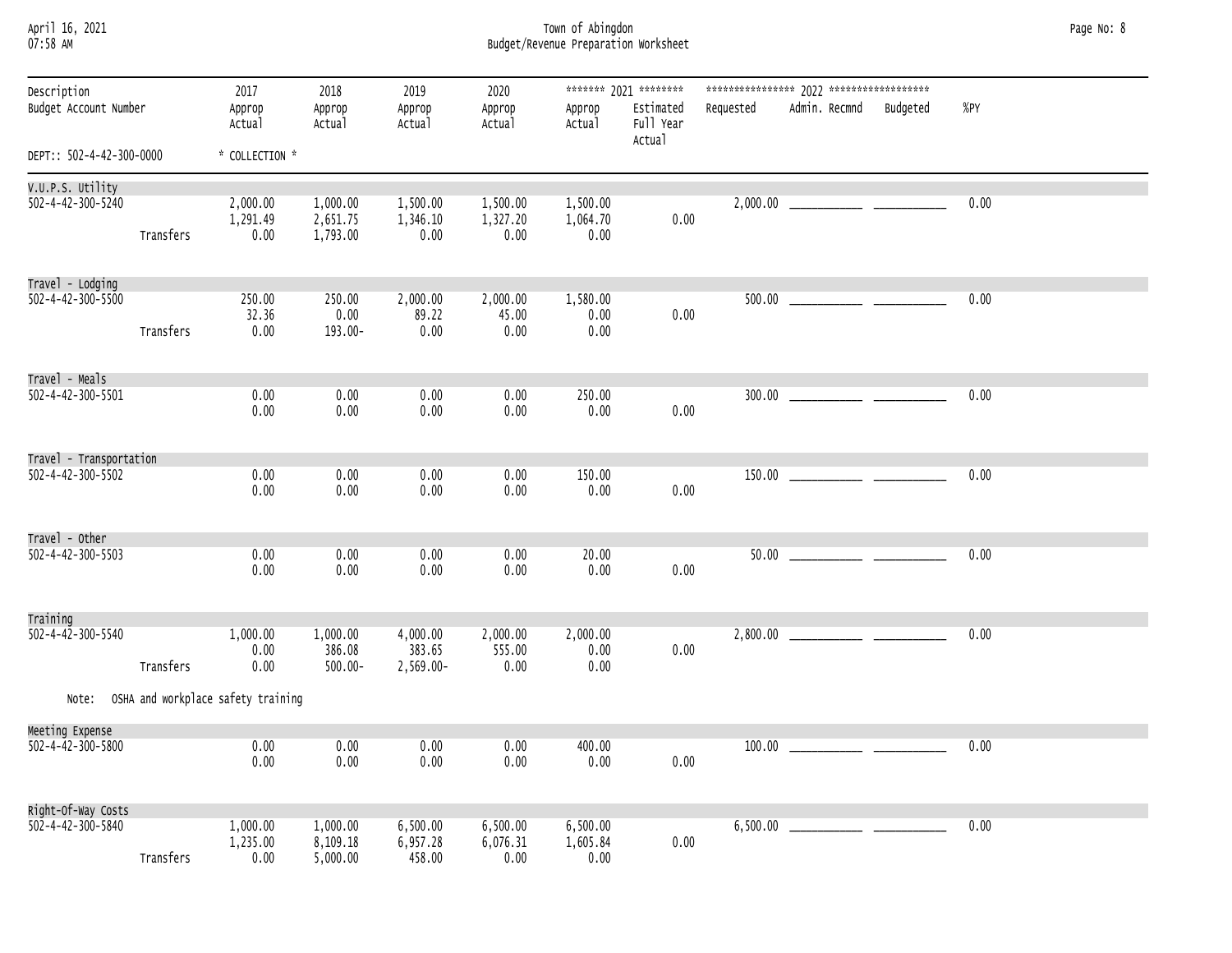| April 16, 2021<br>07:58 AM           |                        |                                                    |                                                                     |                                    |                                  | Town of Abingdon<br>Budget/Revenue Preparation Worksheet |                                                           |              |                        |      | Page No: 9 |
|--------------------------------------|------------------------|----------------------------------------------------|---------------------------------------------------------------------|------------------------------------|----------------------------------|----------------------------------------------------------|-----------------------------------------------------------|--------------|------------------------|------|------------|
| Description<br>Budget Account Number |                        | 2017<br>Approp<br>Actual                           | 2018<br>Approp<br>Actual                                            | 2019<br>Approp<br>Actual           | 2020<br>Approp<br>Actual         | Approp<br>Actual                                         | ******* 2021 ********<br>Estimated<br>Full Year<br>Actual | Requested    | Admin. Recmnd Budgeted | %PY  |            |
| DEPT:: 502-4-42-300-0000             |                        | * COLLECTION *                                     |                                                                     |                                    |                                  |                                                          |                                                           |              |                        |      |            |
|                                      |                        | Note: Railroad management invoices for sewer lines |                                                                     |                                    |                                  |                                                          |                                                           |              |                        |      |            |
| Materials & Supplies                 |                        |                                                    |                                                                     |                                    |                                  |                                                          |                                                           |              |                        |      |            |
| 502-4-42-300-6000                    | Transfers              | 28,000.00<br>25,487.04<br>$1,500.00 -$             | 25,000.00<br>13,499.20<br>10,600.00-                                | 20,000.00<br>14,943.99<br>0.00     | 20,000.00<br>18, 192. 29<br>0.00 | 20,000.00<br>8,660.89<br>0.00                            | 0.00                                                      |              |                        | 0.00 |            |
| Note:                                |                        |                                                    | Pvc pipe, fittings, manhole frames and covers, gravel, etc.         |                                    |                                  |                                                          |                                                           |              |                        |      |            |
| Office Supplies                      |                        |                                                    |                                                                     |                                    |                                  |                                                          |                                                           |              |                        |      |            |
| 502-4-42-300-6001                    | Transfers              | 2,000.00<br>575.34<br>0.00                         | 1,000.00<br>1,659.85<br>1,000.00                                    | 1,750.00<br>1,488.97<br>0.00       | 1,750.00<br>837.60<br>0.00       | 1,750.00<br>507.01<br>0.00                               | 0.00                                                      |              |                        | 0.00 |            |
| Gas & Diesel                         |                        |                                                    |                                                                     |                                    |                                  |                                                          |                                                           |              |                        |      |            |
| 502-4-42-300-6008                    | Transfers              | 17,500.00<br>11,398.91<br>0.00                     | 10,620.00<br>14,486.68<br>3,195.00                                  | 12,500.00<br>16,983.25<br>3,000.00 | 15,600.00<br>15,097.97<br>0.00   | 16,600.00<br>11,408.26<br>0.00                           | 0.00                                                      |              |                        | 0.00 |            |
| Note:                                | Based on previous year |                                                    |                                                                     |                                    |                                  |                                                          |                                                           |              |                        |      |            |
| Uniforms                             |                        |                                                    |                                                                     |                                    |                                  |                                                          |                                                           |              |                        |      |            |
| 502-4-42-300-6011                    | Transfers              | 3,446.00<br>2,772.55<br>$506.00 -$                 | 3,500.00<br>7,684.19<br>4,500.00                                    | 5,000.00<br>8,335.95<br>3,336.00   | 8,000.00<br>9,695.77<br>0.00     | 8,000.00<br>7,001.05<br>0.00                             | 0.00                                                      |              |                        | 0.00 |            |
| Note:                                |                        | Slight inc. based on previous year.                |                                                                     |                                    |                                  |                                                          |                                                           |              |                        |      |            |
| Processing Chemicals                 |                        |                                                    |                                                                     |                                    |                                  |                                                          |                                                           |              |                        |      |            |
| 502-4-42-300-6021                    |                        | 5,000.00<br>4,209.35                               | 2,500.00<br>2,166.87                                                | 3,000.00<br>1,959.10               | 3,000.00<br>2,385.54             | 3,000.00<br>1,520.14                                     | 0.00                                                      |              |                        | 0.00 |            |
| Pump Station Equip. Repairs          |                        |                                                    |                                                                     |                                    |                                  |                                                          |                                                           |              |                        |      |            |
| 502-4-42-300-6022                    |                        | 35,500.00<br>7,495.90                              | 25,000.00<br>7,296.23                                               | 24,800.00<br>14, 101.23            | 21,000.00<br>14,700.65           | 35,000.00<br>2,227.29                                    | 0.00                                                      | 35,000.00    |                        | 0.00 |            |
|                                      | Transfers              | 0.00                                               | $4,100.00 -$                                                        | 2,350.00-                          | 0.00                             | 0.00                                                     |                                                           |              |                        |      |            |
| Note:                                |                        |                                                    | Rebuild some pumps as preventive maint., general maint and repairs. |                                    |                                  |                                                          |                                                           |              |                        |      |            |
| Capital Outlay<br>502-4-42-300-8101  |                        | 0.00                                               | 20,000.00                                                           | 204,654.65                         |                                  | 136,531.00 1,321,000.00                                  |                                                           | 1,331,665.00 |                        | 0.00 |            |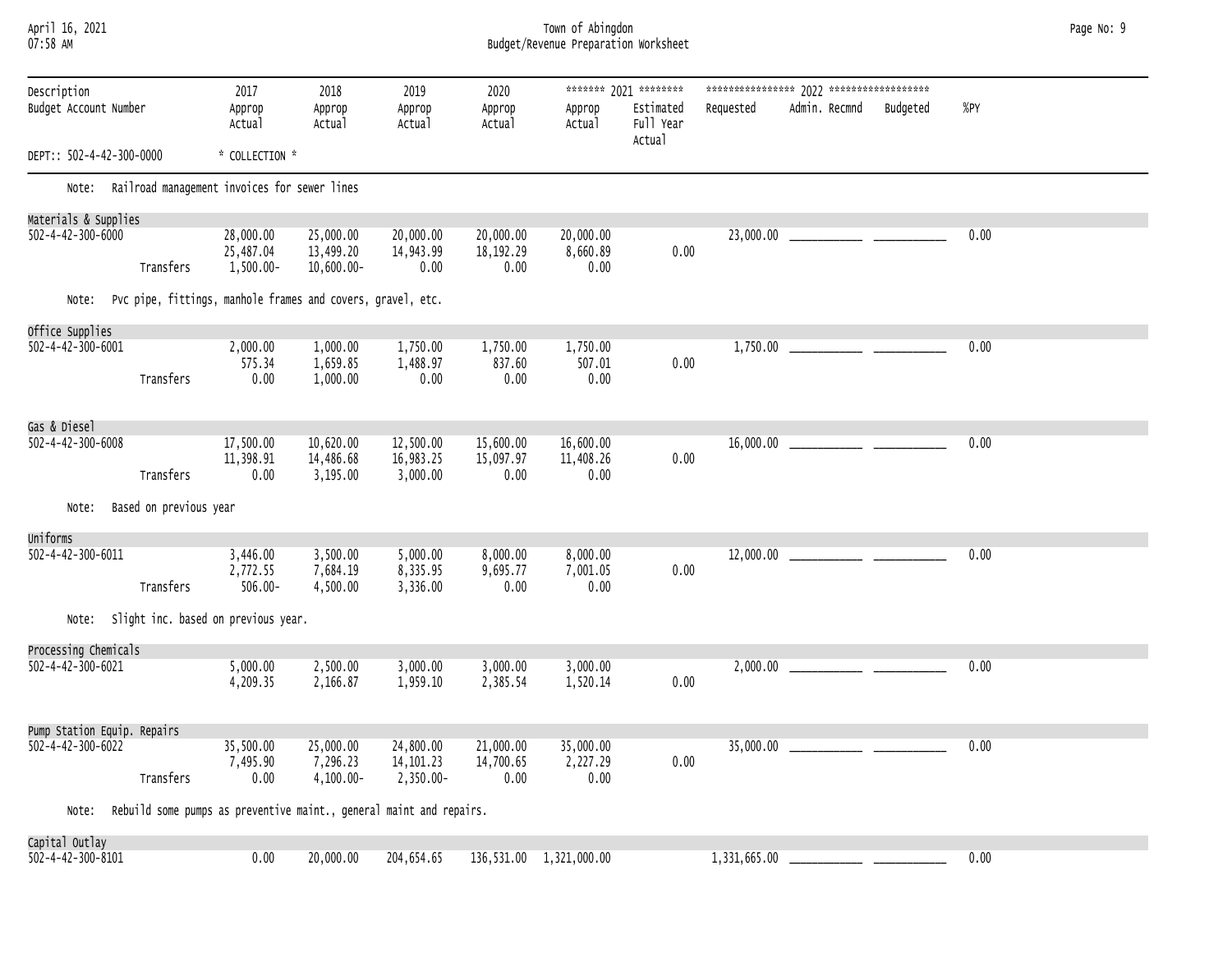# April 16, 2021 Town of Abingdon Page No: 10 07:58 AM Budget/Revenue Preparation Worksheet

| Description              |                                                                                                                                                                                                                                                                                                                                        | 2017                                  |                                       | ******* 2021 ********<br>2018<br>2019<br>2020 |                                    |                                    |                                  |                                                                                                        |                                                              |                                                              |      |  |
|--------------------------|----------------------------------------------------------------------------------------------------------------------------------------------------------------------------------------------------------------------------------------------------------------------------------------------------------------------------------------|---------------------------------------|---------------------------------------|-----------------------------------------------|------------------------------------|------------------------------------|----------------------------------|--------------------------------------------------------------------------------------------------------|--------------------------------------------------------------|--------------------------------------------------------------|------|--|
| Budget Account Number    |                                                                                                                                                                                                                                                                                                                                        | Approp<br>Actual                      | Approp<br>Actual                      | Approp<br>Actual                              | Approp<br>Actual                   | Approp<br>Actual                   | Estimated<br>Full Year<br>Actual | Requested                                                                                              | Admin. Recmnd                                                | Budgeted                                                     | %PY  |  |
| DEPT:: 502-4-42-300-0000 |                                                                                                                                                                                                                                                                                                                                        | * COLLECTION *                        |                                       |                                               |                                    |                                    |                                  |                                                                                                        |                                                              |                                                              |      |  |
| Detail:                  | Transfers<br>Equipment loan payment<br>Reserve funds<br>Westwood pump station generator &<br>automatic transfer switch<br>Wilson pump station backup generator and<br>transfer switch<br>CCTV push camera for regular maint.<br>CCTV camera lift system for new camera<br>Exit 19 FM Replacement<br>Town Creek I/I Improvement Project | 475.00<br>475.00                      | 21,393.15<br>9,141.00                 | 6,854.65<br>2,000.00-                         | 10,181.00<br>0.00                  | 194,054.67<br>0.00                 | 0.00                             | 18,665.00<br>75,000.00<br>30,000.00<br>30,000.00<br>15,000.00<br>13,000.00<br>400,000.00<br>750,000.00 | 0.00<br>0.00<br>0.00<br>0.00<br>0.00<br>0.00<br>0.00<br>0.00 | 0.00<br>0.00<br>0.00<br>0.00<br>0.00<br>0.00<br>0.00<br>0.00 |      |  |
| Note:                    | Listed on detail sheet                                                                                                                                                                                                                                                                                                                 |                                       |                                       |                                               |                                    |                                    |                                  |                                                                                                        |                                                              |                                                              |      |  |
| Control Total            | Transfers                                                                                                                                                                                                                                                                                                                              | 717,303.00<br>649,239.39<br>$31.00 -$ | 729,856.00<br>636,095.57<br>19,822.17 | 1,078,620.65<br>807,158.16<br>0.00            | 1,096,716.00<br>824,872.95<br>0.00 | 2,314,439.00<br>835,903.24<br>0.00 | 0.00                             | 2,261,760.00                                                                                           | 0.00                                                         | 0.00                                                         | 0.00 |  |
| DEPT: Total              | Transfers                                                                                                                                                                                                                                                                                                                              | 717,303.00<br>649,239.39<br>$31.00 -$ | 729,856.00<br>636,095.57<br>19,822.17 | 1,078,620.65<br>807,158.16<br>0.00            | 1,096,716.00<br>824,872.95<br>0.00 | 2,314,439.00<br>835,903.24<br>0.00 | 0.00                             | 2,261,760.00                                                                                           | 0.00                                                         | 0.00                                                         | 0.00 |  |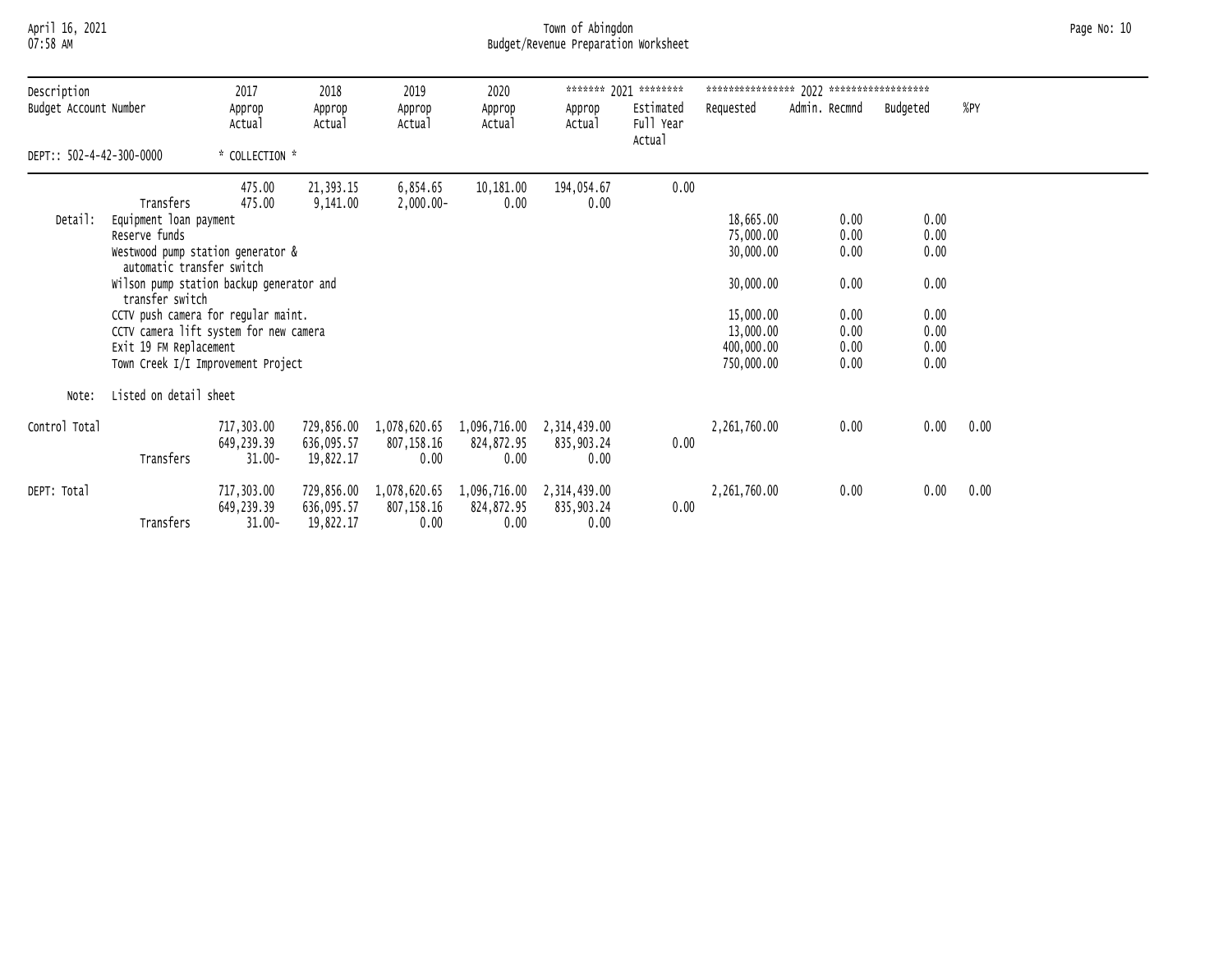| April 16, 2021<br>07:58 AM               |                                  |                                    |                                          |                                  | Town of Abingdon                    | Budget/Revenue Preparation Worksheet                      |               |                                   |      | Page No: 11 |
|------------------------------------------|----------------------------------|------------------------------------|------------------------------------------|----------------------------------|-------------------------------------|-----------------------------------------------------------|---------------|-----------------------------------|------|-------------|
| Description<br>Budget Account Number     | 2017<br>Approp<br>Actual         | 2018<br>Approp<br>Actual           | 2019<br>Approp<br>Actual                 | 2020<br>Approp<br>Actual         | Approp<br>Actual                    | ******* 2021 ********<br>Estimated<br>Full Year<br>Actual | Requested     | Admin. Recmnd Budgeted            | %PY  |             |
| DEPT:: 502-4-42-400-0000                 | * DISPOSAL *                     |                                    |                                          |                                  |                                     |                                                           |               |                                   |      |             |
| * DISPOSAL *<br>502-4-42-400-0000        |                                  |                                    |                                          |                                  |                                     |                                                           |               |                                   |      |             |
| Salaries Staff - Regular                 |                                  |                                    |                                          |                                  |                                     |                                                           |               |                                   |      |             |
| 502-4-42-400-1101<br>Transfers           | 513,899.00<br>522,275.33<br>0.00 | 569,760.00<br>570,580.85<br>826.00 | 592,133.00<br>591,216.04<br>7,200.00     | 538,400.00<br>468,225.52<br>0.00 | 497,431.00<br>416, 349.48<br>0.00   | 0.00                                                      |               |                                   | 0.00 |             |
| Salaries & Wages - Overtime              |                                  |                                    |                                          |                                  |                                     |                                                           |               |                                   |      |             |
| 502-4-42-400-1201                        | 2,000.00<br>540.07               | 2,000.00<br>386.48                 | 2,000.00<br>1,018.09                     | 2,000.00<br>864.88               | 2,000.00<br>579.28                  | 0.00                                                      |               |                                   | 0.00 |             |
| Salaries & Wages-Regular PT              |                                  |                                    |                                          |                                  |                                     |                                                           |               |                                   |      |             |
| 502-4-42-400-1501<br>Transfers           | 1,000.00<br>0.00<br>0.00         | 1,000.00<br>0.00<br>$1,000.00-$    | 0.00<br>0.00<br>0.00                     | 0.00<br>0.00<br>0.00             | 0.00<br>0.00<br>0.00                | 0.00                                                      |               |                                   | 0.00 |             |
| Fica                                     |                                  |                                    |                                          |                                  |                                     |                                                           |               |                                   |      |             |
| 502-4-42-400-2100<br>Transfers           | 39,543.00<br>37,749.84<br>0.00   | 43,816.00<br>42,130.13<br>530.61   | 45,053.00<br>44,519.55<br>0.00           | 41,341.00<br>38,000.98<br>0.00   | 38,206.00<br>30,189.37<br>0.00      | 0.00                                                      |               |                                   | 0.00 |             |
| Vrs - Retirement                         |                                  |                                    |                                          |                                  |                                     |                                                           |               |                                   |      |             |
| 502-4-42-400-2200<br>Transfers           | 33,584.00<br>14,626.38<br>0.00   | 56,175.00<br>988.10<br>0.00        | 60,047.00<br>157,596.82<br>450.00-       | 50,275.00<br>28,630.22<br>0.00   | 50,079.00<br>39,559.66<br>0.00      | 0.00                                                      |               |                                   | 0.00 |             |
| Hospitalization Insurance                |                                  |                                    |                                          |                                  |                                     |                                                           |               |                                   |      |             |
| $502 - 4 - 42 - 400 - 2300$<br>Transfers | 124,208.00<br>123,059.59<br>0.00 | 135,061.00<br>121,853.44<br>0.00   | 163,490.00<br>104, 261. 15<br>22,550.00- | 138,686.00<br>133,699.01<br>0.00 | 130, 172.00<br>111, 173. 17<br>0.00 | 0.00                                                      | 140,345.00    |                                   | 0.00 |             |
| Vrs - Life Insurance                     |                                  |                                    |                                          |                                  |                                     |                                                           |               |                                   |      |             |
| 502-4-42-400-2400                        | 6,656.00<br>6,545.82             | 7,315.00<br>4,806.36               | 7,535.00<br>4,214.24                     | 6,308.00<br>3,475.64             | 6,284.00<br>5,338.78                | 0.00                                                      | $6,650.00$ __ | the company of the company of the | 0.00 |             |

Fica

 $\overline{a}$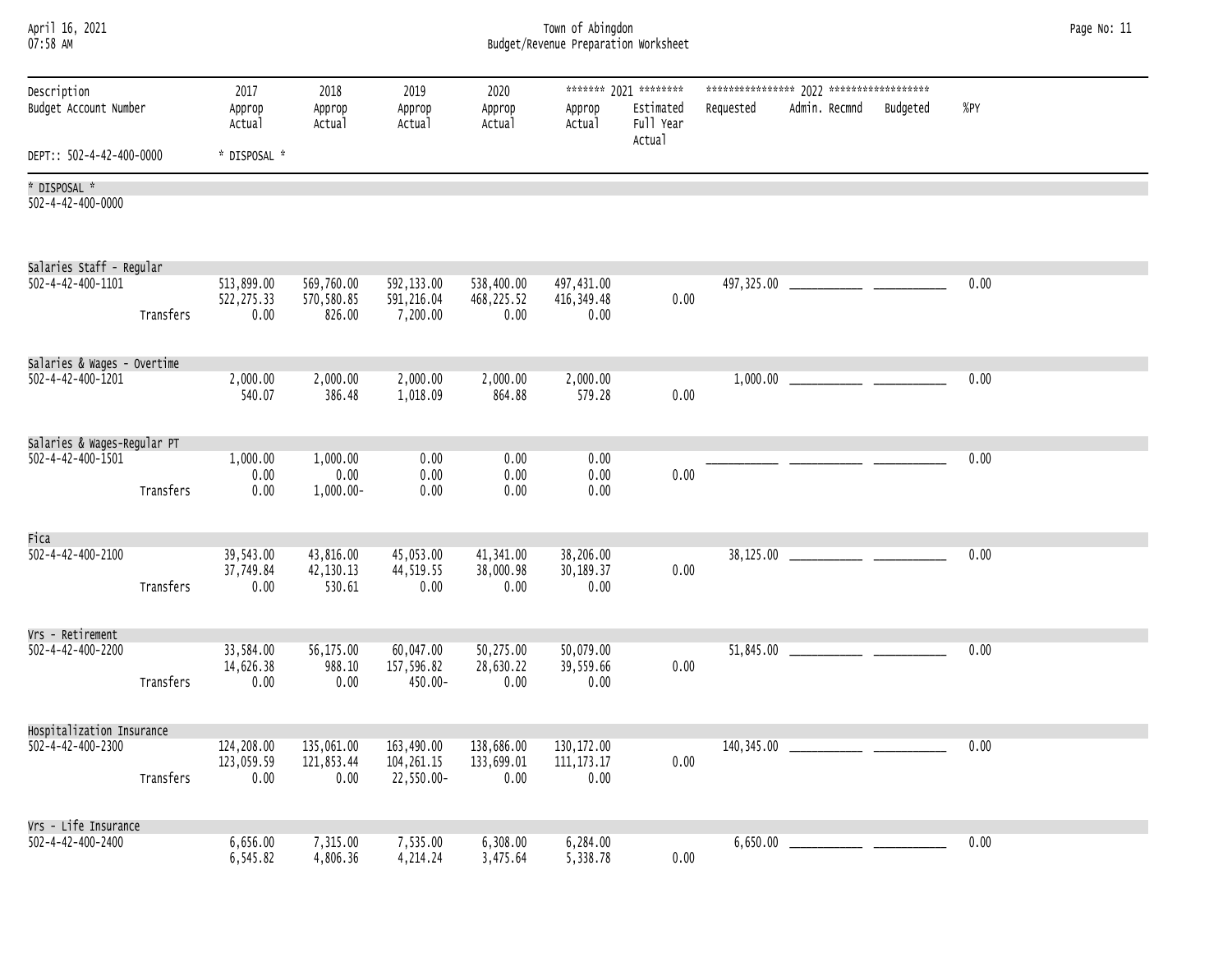April 16, 2021 Town of Abingdon Page No: 12 07:58 AM Budget/Revenue Preparation Worksheet

| Description<br>Budget Account Number   |           | 2017<br>Approp<br>Actual                                                                      | 2018<br>Approp<br>Actual              | 2019<br>Approp<br>Actual          | 2020<br>Approp<br>Actual      | Approp<br>Actual              | ******* 2021 ********<br>Estimated<br>Full Year<br>Actual | Requested | Admin. Recmnd | Budgeted | %PY  |
|----------------------------------------|-----------|-----------------------------------------------------------------------------------------------|---------------------------------------|-----------------------------------|-------------------------------|-------------------------------|-----------------------------------------------------------|-----------|---------------|----------|------|
| DEPT:: 502-4-42-400-0000               |           | * DISPOSAL *                                                                                  |                                       |                                   |                               |                               |                                                           |           |               |          |      |
| Unemployment Insurance                 |           |                                                                                               |                                       |                                   |                               |                               |                                                           |           |               |          |      |
| $502 - 4 - 42 - 400 - 2600$            |           | 2,054.00<br>1,582.37                                                                          | 1,709.00<br>1,431.15                  | 1,210.00<br>895.15                | 900.00<br>458.36              | 780.00<br>724.43              | 0.00                                                      |           |               |          | 0.00 |
| Workman's Comp.                        |           |                                                                                               |                                       |                                   |                               |                               |                                                           |           |               |          |      |
| 502-4-42-400-2700                      | Transfers | 8,514.00<br>8,100.38<br>0.00                                                                  | 10,839.00<br>10,637.74<br>0.00        | 11,095.00<br>11,250.05<br>450.00  | 9,300.00<br>9,800.62<br>0.00  | 9,834.00<br>8,228.11<br>0.00  | 0.00                                                      |           |               |          | 0.00 |
| Contractual Services & Licenses        |           |                                                                                               |                                       |                                   |                               |                               |                                                           |           |               |          |      |
| 502-4-42-400-3100                      | Transfers | 12,000.00<br>11,704.39<br>$1,440.00 -$                                                        | 12,000.00<br>25,256.69<br>15,350.00   | 9,700.00<br>9,125.49<br>590.00-   | 9,700.00<br>10,038.57<br>0.00 | 8,000.00<br>10,234.18<br>0.00 | 0.00                                                      |           |               |          | 0.00 |
| Note:                                  |           | Allmax operations and maint. software support \$4800, CHA SUO updates \$2300 etc.             |                                       |                                   |                               |                               |                                                           |           |               |          |      |
| Contractual Service - Enterprise Lease |           |                                                                                               |                                       |                                   |                               |                               |                                                           |           |               |          |      |
| 502-4-42-400-3101                      | Transfers | 0.00<br>1,410.61<br>1,411.00                                                                  | 0.00<br>7,952.86<br>7,775.00          | 11,000.00<br>10,828.07<br>0.00    | 10,830.00<br>7,015.70<br>0.00 | 5,100.00<br>2,737.73<br>0.00  | 0.00                                                      |           |               |          | 0.00 |
| Lab Testing                            |           |                                                                                               |                                       |                                   |                               |                               |                                                           |           |               |          |      |
| 502-4-42-400-3110                      | Transfers | 14,000.00<br>8,846.17<br>0.00                                                                 | 11,000.00<br>8,065.90<br>$4,000.00 -$ | 7,000.00<br>12,651.62<br>4,000.00 | 10,500.00<br>5,960.00<br>0.00 | 12,500.00<br>5,959.07<br>0.00 | 0.00                                                      |           |               |          | 0.00 |
| Note:                                  |           | Attachment A Water Quality sampling for permit \$2800, Effluent Toxicity testing \$2300, etc. |                                       |                                   |                               |                               |                                                           |           |               |          |      |
| Health, Safety & Medical               |           |                                                                                               |                                       |                                   |                               |                               |                                                           |           |               |          |      |
| 502-4-42-400-3111                      | Transfers | 4,000.00<br>3,592.73<br>0.00                                                                  | 3,000.00<br>2,179.52<br>140.00-       | 2,500.00<br>2,942.15<br>1,000.00  | 2,500.00<br>1,436.56<br>0.00  | 4,000.00<br>2,360.95<br>0.00  | 0.00                                                      |           |               |          | 0.00 |
|                                        |           |                                                                                               |                                       |                                   |                               |                               |                                                           |           |               |          |      |
| Professional Services                  |           |                                                                                               |                                       |                                   |                               |                               |                                                           |           |               |          |      |
| 502-4-42-400-3112                      | Transfers | 1,000.00<br>0.00<br>974.00-                                                                   | 1,000.00<br>150.00<br>788.00-         | 0.00<br>0.00<br>0.00              | 0.00<br>0.00<br>0.00          | 0.00<br>0.00<br>0.00          | 0.00                                                      |           |               |          | 0.00 |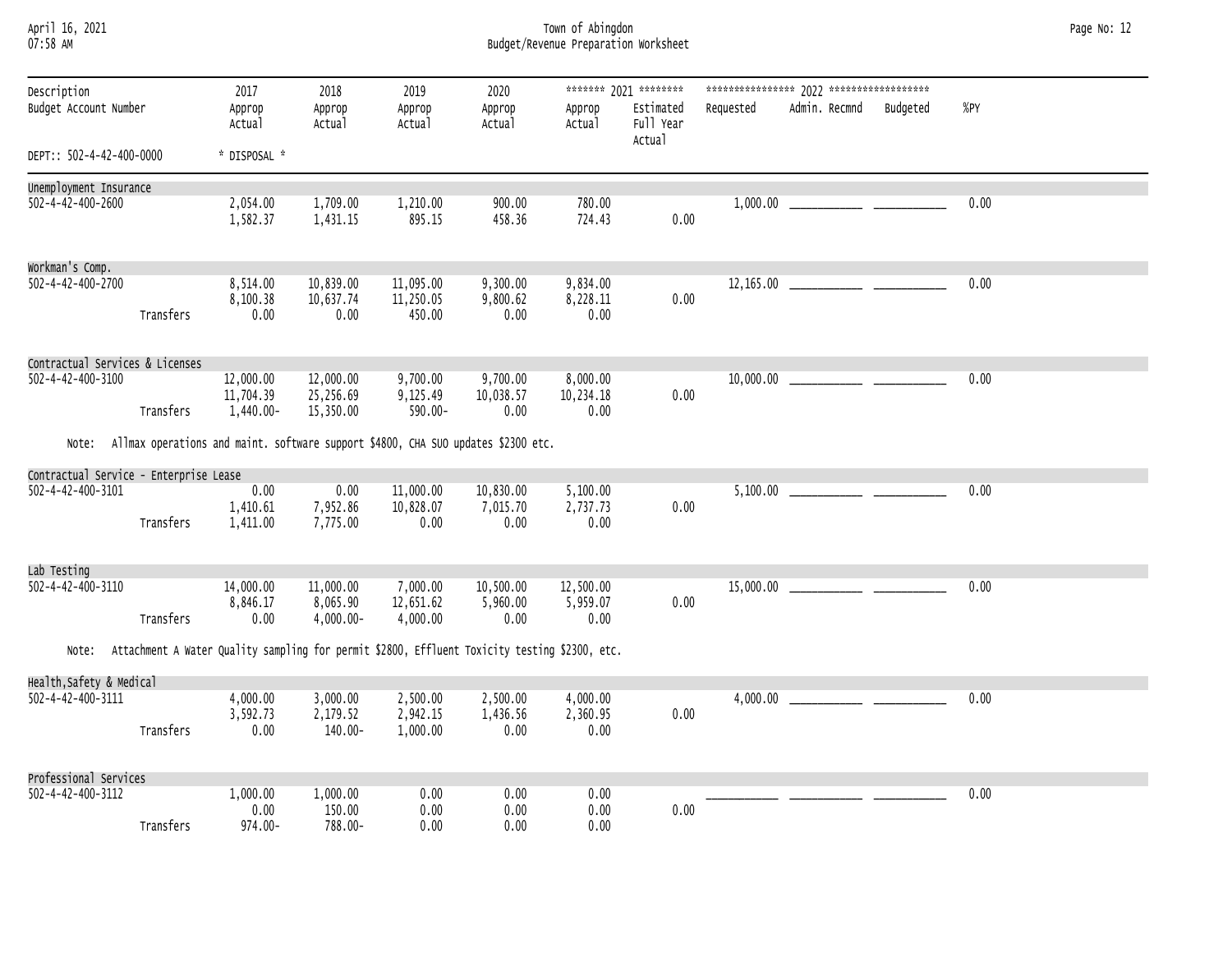April 16, 2021 Town of Abingdon Page No: 13 07:58 AM Budget/Revenue Preparation Worksheet

| Description<br>Budget Account Number |                     | 2017<br>Approp<br>Actual                                                                          | 2018<br>Approp<br>Actual          | 2019<br>Approp<br>Actual             | 2020<br>Approp<br>Actual   | Approp<br>Actual              | ******* 2021 ********<br>Estimated<br>Full Year<br>Actual | Requested | Admin. Recmnd | Budgeted | %PY  |  |
|--------------------------------------|---------------------|---------------------------------------------------------------------------------------------------|-----------------------------------|--------------------------------------|----------------------------|-------------------------------|-----------------------------------------------------------|-----------|---------------|----------|------|--|
| DEPT:: 502-4-42-400-0000             |                     | * DISPOSAL *                                                                                      |                                   |                                      |                            |                               |                                                           |           |               |          |      |  |
| Repairs - Buildings & Structures     |                     |                                                                                                   |                                   |                                      |                            |                               |                                                           |           |               |          |      |  |
| $502 - 4 - 42 - 400 - 3310$          |                     | 10,000.00                                                                                         | 10,000.00                         | 7,500.00                             | 7,500.00                   | 5,500.00                      |                                                           |           |               |          | 0.00 |  |
|                                      | Transfers           | 9,019.64<br>0.00                                                                                  | 7,261.92<br>$1,150.00 -$          | 3,184.81<br>1,410.00-                | 3,150.44<br>0.00           | 2,130.03<br>0.00              | 0.00                                                      |           |               |          |      |  |
|                                      |                     |                                                                                                   |                                   |                                      |                            |                               |                                                           |           |               |          |      |  |
| Note:                                |                     | Admin building trim work replacement, painting, etc.                                              |                                   |                                      |                            |                               |                                                           |           |               |          |      |  |
| Repairs - Processing Equipment       |                     |                                                                                                   |                                   |                                      |                            |                               |                                                           |           |               |          |      |  |
| 502-4-42-400-3368                    |                     | 20,000.00                                                                                         | 20,000.00                         | 22,000.00                            | 20,000.00                  | 25,000.00                     |                                                           |           |               |          | 0.00 |  |
|                                      | Transfers           | 23,029.60<br>2,500.00                                                                             | 18,967.67<br>0.00                 | 15,526.40<br>0.00                    | 32,624.39<br>0.00          | 29,130.64<br>0.00             | 0.00                                                      |           |               |          |      |  |
| Note:                                | SHT pump gate, etc. | Additional funds for pump rebuilds, waste gas burner maint., aeration tank diffusers replacement, |                                   |                                      |                            |                               |                                                           |           |               |          |      |  |
| Cares Act Expenditures               |                     |                                                                                                   |                                   |                                      |                            |                               |                                                           |           |               |          |      |  |
| 502-4-42-400-5000                    |                     | 0.00<br>0.00                                                                                      | 0.00<br>0.00                      | 0.00<br>0.00                         | 0.00<br>0.00               | 0.00<br>905.48                | 0.00                                                      |           |               |          | 0.00 |  |
| Electric Power                       |                     |                                                                                                   |                                   |                                      |                            |                               |                                                           |           |               |          |      |  |
| 502-4-42-400-5110                    |                     | 149,000.00                                                                                        | 155,630.00                        | 109,100.00                           | 153,000.00                 | 153,000.00                    |                                                           |           |               |          | 0.00 |  |
|                                      | Transfers           | 157,449.52<br>0.00                                                                                | 149,089.48<br>0.00                | 165,598.82<br>43,853.00              | 168, 357.55<br>0.00        | 101,789.59<br>0.00            | 0.00                                                      |           |               |          |      |  |
| SCADA & Hardware Maintenance         |                     |                                                                                                   |                                   |                                      |                            |                               |                                                           |           |               |          |      |  |
| 502-4-42-400-5130                    | Transfers           | 4,000.00<br>3,605.49<br>0.00                                                                      | 6,000.00<br>4,775.40<br>1,150.00- | 8,000.00<br>4,433.90<br>$3,000.00 -$ | 8,000.00<br>433.31<br>0.00 | 10,000.00<br>4,383.05<br>0.00 | 0.00                                                      |           |               |          | 0.00 |  |
| Note:                                |                     | Covers annual Factorytalk software support, PLC cards, etc.                                       |                                   |                                      |                            |                               |                                                           |           |               |          |      |  |
| Disposal Of Sludge                   |                     |                                                                                                   |                                   |                                      |                            |                               |                                                           |           |               |          |      |  |
| 502-4-42-400-5140                    |                     | 47,000.00                                                                                         | 47,000.00                         | 42,000.00                            | 48,000.00                  | 75,000.00                     |                                                           |           |               |          | 0.00 |  |
|                                      | Transfers           | 38,877.40<br>0.00                                                                                 | 34,739.63<br>$8,000.00 -$         | 48,961.57<br>3,670.00                | 54,776.09<br>0.00          | 33,004.76<br>0.00             | 0.00                                                      |           |               |          |      |  |
| Note:                                |                     | sludge hauling and disposal at Carter Valley Landfill. Rate increased 18% per ton.                |                                   |                                      |                            |                               |                                                           |           |               |          |      |  |
|                                      |                     |                                                                                                   |                                   |                                      |                            |                               |                                                           |           |               |          |      |  |
| Postage<br>502-4-42-400-5210         |                     | 1,000.00                                                                                          | 700.00                            | 100.00                               | 500.00                     | 500.00                        |                                                           | 500.00    |               |          | 0.00 |  |
|                                      |                     | 832.47                                                                                            | 530.51                            | 231.44                               | 624.63                     | 35.49                         | 0.00                                                      |           |               |          |      |  |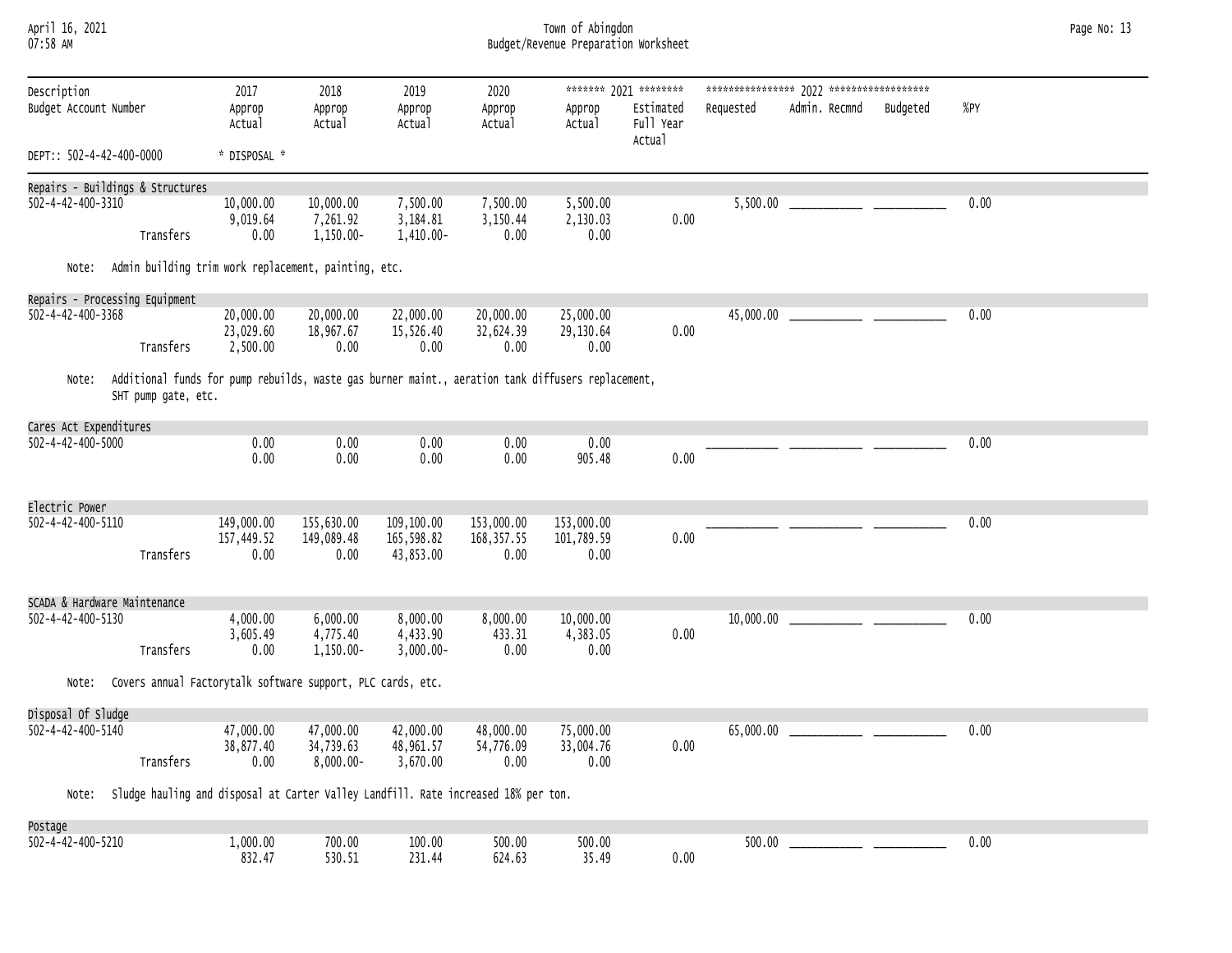| April 16, 2021<br>07:58 AM                                   |           |                                                                                   |                                    |                                    |                                | Town of Abingdon               | Budget/Revenue Preparation Worksheet                      |           |                           |      | Page No: 14 |
|--------------------------------------------------------------|-----------|-----------------------------------------------------------------------------------|------------------------------------|------------------------------------|--------------------------------|--------------------------------|-----------------------------------------------------------|-----------|---------------------------|------|-------------|
| Description<br>Budget Account Number                         |           | 2017<br>Approp<br>Actual                                                          | 2018<br>Approp<br>Actual           | 2019<br>Approp<br>Actual           | 2020<br>Approp<br>Actual       | Approp<br>Actual               | ******* 2021 ********<br>Estimated<br>Full Year<br>Actual | Requested | Admin. Recmnd<br>Budgeted | %PY  |             |
| DEPT:: 502-4-42-400-0000                                     |           | * DISPOSAL *                                                                      |                                    |                                    |                                |                                |                                                           |           |                           |      |             |
|                                                              | Transfers | 0.00                                                                              | 0.00                               | 300.00                             | 0.00                           | 0.00                           |                                                           |           |                           |      |             |
| Telephone & Telemeter                                        |           |                                                                                   |                                    |                                    |                                |                                |                                                           |           |                           |      |             |
| $502 - 4 - 42 - 400 - 5230$                                  | Transfers | 8,000.00<br>10,343.87<br>1,169.00                                                 | 8,640.00<br>13,046.07<br>4,500.00  | 12,500.00<br>12,734.54<br>$8.00 -$ | 12,500.00<br>15,265.03<br>0.00 | 16,500.00<br>11,822.33<br>0.00 | 0.00                                                      |           |                           | 0.00 |             |
|                                                              |           |                                                                                   |                                    |                                    |                                |                                |                                                           |           |                           |      |             |
| Lighting & UV Lamps and Parts<br>$502 - 4 - 42 - 400 - 5301$ |           | 9,000.00<br>7,554.56                                                              | 6,000.00<br>6,157.82               | 5,000.00<br>4,354.09               | 5,000.00<br>4,438.76           | 5,000.00<br>4,835.45           | 0.00                                                      |           |                           | 0.00 |             |
|                                                              | Transfers | 0.00                                                                              | $400.00 -$                         | 1,000.00                           | 0.00                           | 0.00                           |                                                           |           |                           |      |             |
| Note:                                                        |           | UV lamps and hardware for effluent treatment, regular light bulbs, ballasts, etc. |                                    |                                    |                                |                                |                                                           |           |                           |      |             |
| Travel - Lodging<br>$502 - 4 - 42 - 400 - 5500$              | Transfers | 4,000.00<br>1,538.51<br>$1,100.00 -$                                              | 2,500.00<br>3,325.61<br>$412.00 -$ | 1,500.00<br>2,347.24<br>2,065.00   | 4,000.00<br>1,874.52<br>0.00   | 3,050.00<br>0.00<br>0.00       | 0.00                                                      |           |                           | 0.00 |             |
|                                                              |           |                                                                                   |                                    |                                    |                                |                                |                                                           |           |                           |      |             |
| Travel - Meals<br>502-4-42-400-5501                          |           | 0.00<br>0.00                                                                      | 0.00<br>0.00                       | 0.00<br>0.00                       | 0.00<br>0.00                   | 620.00<br>0.00                 | 0.00                                                      |           |                           | 0.00 |             |
| Travel - Transportation                                      |           |                                                                                   |                                    |                                    |                                |                                |                                                           |           |                           |      |             |
| 502-4-42-400-5502                                            |           | 0.00<br>0.00                                                                      | 0.00<br>0.00                       | 0.00<br>0.00                       | 0.00<br>0.00                   | 250.00<br>0.00                 | 0.00                                                      |           | 200.00                    | 0.00 |             |
| Travel - Other                                               |           |                                                                                   |                                    |                                    |                                |                                |                                                           |           |                           |      |             |
| 502-4-42-400-5503                                            |           | 0.00<br>0.00                                                                      | 0.00<br>0.00                       | 0.00<br>0.00                       | 0.00<br>0.00                   | 80.00<br>0.00                  | 0.00                                                      |           |                           | 0.00 |             |
| Training                                                     |           |                                                                                   |                                    |                                    |                                |                                |                                                           |           |                           |      |             |
| 502-4-42-400-5540                                            | Transfers | 4,000.00<br>4,028.81<br>0.00                                                      | 4,000.00<br>7,606.50<br>300.00     | 4,000.00<br>336.49<br>0.00         | 4,000.00<br>2,123.00<br>0.00   | 4,000.00<br>850.00<br>0.00     | 0.00                                                      |           |                           | 0.00 |             |

Note: VA tech operator school (2-3 operators), annual w/ww conference, operations and education training,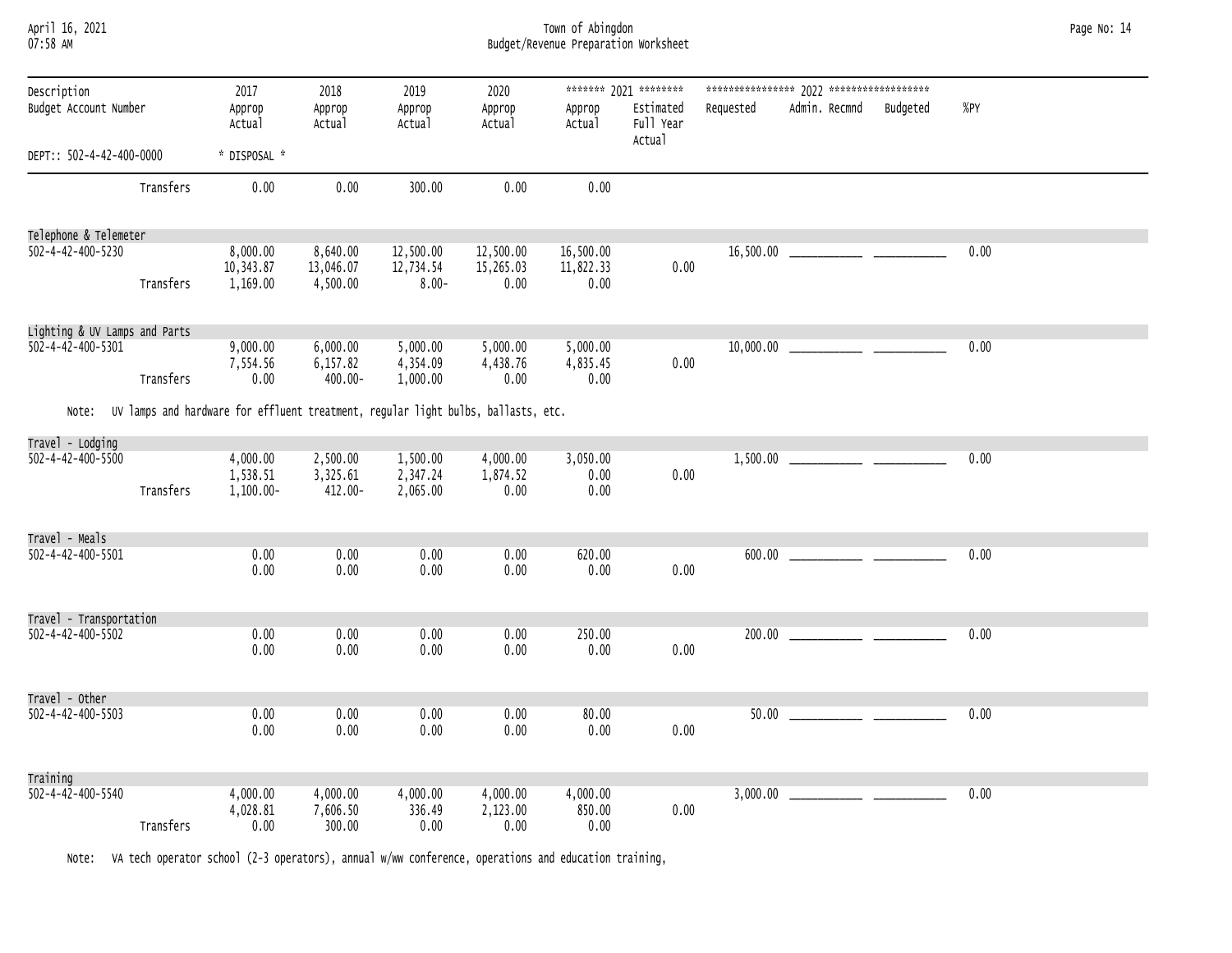| April 16, 2021 |  |
|----------------|--|
| 07:58 AM       |  |

# April 16, 2021 Town of Abingdon Page No: 15 07:58 AM Budget/Revenue Preparation Worksheet

| Description                 |           | 2017              | 2018                                                             | 2019                  | 2020              |                   | ******* 2021 ********            |           |                        |                                                                                                                                                                                                                              |      |
|-----------------------------|-----------|-------------------|------------------------------------------------------------------|-----------------------|-------------------|-------------------|----------------------------------|-----------|------------------------|------------------------------------------------------------------------------------------------------------------------------------------------------------------------------------------------------------------------------|------|
| Budget Account Number       |           | Approp<br>Actual  | Approp<br>Actual                                                 | Approp<br>Actual      | Approp<br>Actual  | Approp<br>Actual  | Estimated<br>Full Year<br>Actual | Requested | Admin. Recmnd Budgeted |                                                                                                                                                                                                                              | %PY  |
| DEPT:: 502-4-42-400-0000    |           | * DISPOSAL *      |                                                                  |                       |                   |                   |                                  |           |                        |                                                                                                                                                                                                                              |      |
|                             |           |                   | DEQ classes. Operators need 20 credit hours to maintain license. |                       |                   |                   |                                  |           |                        |                                                                                                                                                                                                                              |      |
| Permit Fees                 |           |                   |                                                                  |                       |                   |                   |                                  |           |                        |                                                                                                                                                                                                                              |      |
| $502 - 4 - 42 - 400 - 5640$ |           | 9,200.00          | 9,200.00                                                         | 9,200.00              | 9,200.00          | 9,500.00          |                                  |           |                        |                                                                                                                                                                                                                              | 0.00 |
|                             |           | 8,952.00          | 8,892.00                                                         | 9,067.00              | 9,384.00          | 9,444.00          | 0.00                             |           |                        |                                                                                                                                                                                                                              |      |
|                             | Transfers | 0.00              | $60.00 -$                                                        | 0.00                  | 0.00              | 0.00              |                                  |           |                        |                                                                                                                                                                                                                              |      |
| Note:                       |           |                   | VPDES Permit \$9300, Fertilizer permit \$150, etc.               |                       |                   |                   |                                  |           |                        |                                                                                                                                                                                                                              |      |
| Meeting Expense             |           |                   |                                                                  |                       |                   |                   |                                  |           |                        |                                                                                                                                                                                                                              |      |
| $502 - 4 - 42 - 400 - 5800$ |           | 0.00              | 0.00                                                             | 0.00                  | 0.00              | 1,000.00          |                                  |           |                        |                                                                                                                                                                                                                              | 0.00 |
|                             |           | 0.00              | 0.00                                                             | 0.00                  | 0.00              | 0.00              | 0.00                             |           |                        |                                                                                                                                                                                                                              |      |
| Dues & Subscriptions        |           |                   |                                                                  |                       |                   |                   |                                  |           |                        |                                                                                                                                                                                                                              |      |
| $502 - 4 - 42 - 400 - 5810$ |           | 800.00            | 500.00                                                           | 500.00                | 500.00            | 500.00            |                                  |           |                        | $500.00$ $\qquad \qquad$                                                                                                                                                                                                     | 0.00 |
|                             |           | 465.00            | 868.00                                                           | 505.00                | 688.00            | 141.41            | 0.00                             |           |                        |                                                                                                                                                                                                                              |      |
|                             | Transfers | 0.00              | 204.00                                                           | 5.00                  | 0.00              | 0.00              |                                  |           |                        |                                                                                                                                                                                                                              |      |
| Grounds Maint.              |           |                   |                                                                  |                       |                   |                   |                                  |           |                        |                                                                                                                                                                                                                              |      |
| $502 - 4 - 42 - 400 - 5840$ |           | 12,000.00         | 5,000.00                                                         | 4,000.00              | 4,000.00          | 4,000.00          |                                  |           |                        |                                                                                                                                                                                                                              | 0.00 |
|                             |           | 7,124.80          | 4,698.11                                                         | 3,013.70              | 1,888.79          | 3,110.79          | 0.00                             |           |                        |                                                                                                                                                                                                                              |      |
| Materials & Supplies        |           |                   |                                                                  |                       |                   |                   |                                  |           |                        |                                                                                                                                                                                                                              |      |
| $502 - 4 - 42 - 400 - 6000$ |           | 5,000.00          | 5,000.00                                                         | 4,500.00              | 4,500.00          | 4,500.00          |                                  |           |                        | $6,000.00$ and $100$ and $100$ and $100$ and $100$ and $100$ and $100$ and $100$ and $100$ and $100$ and $100$ and $100$ and $100$ and $100$ and $100$ and $100$ and $100$ and $100$ and $100$ and $100$ and $100$ and $100$ | 0.00 |
|                             |           | 5,031.96          | 4,168.12                                                         | 4,389.75              | 3,311.81          | 4,022.40          | 0.00                             |           |                        |                                                                                                                                                                                                                              |      |
|                             | Transfers | 0.00              | 202.00-                                                          | $418.00 -$            | 0.00              | 0.00              |                                  |           |                        |                                                                                                                                                                                                                              |      |
| Office Supplies             |           |                   |                                                                  |                       |                   |                   |                                  |           |                        |                                                                                                                                                                                                                              |      |
| $502 - 4 - 42 - 400 - 6001$ |           | 5,000.00          | 5,000.00                                                         | 5,000.00              | 4,000.00          | 4,000.00          |                                  |           |                        |                                                                                                                                                                                                                              | 0.00 |
|                             |           | 4,383.27          | 4,932.34                                                         | 3,317.80              | 1,919.25          | 1,398.34          | 0.00                             |           |                        |                                                                                                                                                                                                                              |      |
|                             | Transfers | $92.00 -$         | 0.00                                                             | 0.00                  | 0.00              | 0.00              |                                  |           |                        |                                                                                                                                                                                                                              |      |
| Lab Supplies                |           |                   |                                                                  |                       |                   |                   |                                  |           |                        |                                                                                                                                                                                                                              |      |
| $502 - 4 - 42 - 400 - 6004$ |           | 14,000.00         | 14,000.00                                                        | 12,000.00             | 12,000.00         | 14,000.00         |                                  |           |                        |                                                                                                                                                                                                                              | 0.00 |
|                             | Transfers | 13,979.11<br>0.00 | 11,891.92<br>2,142.00-                                           | 14,467.11<br>1,200.00 | 14,626.98<br>0.00 | 11,085.22<br>0.00 | 0.00                             |           |                        |                                                                                                                                                                                                                              |      |
|                             |           |                   |                                                                  |                       |                   |                   |                                  |           |                        |                                                                                                                                                                                                                              |      |

Note: Purchase additional DO, pH and ammonia probes, general supplies, etc.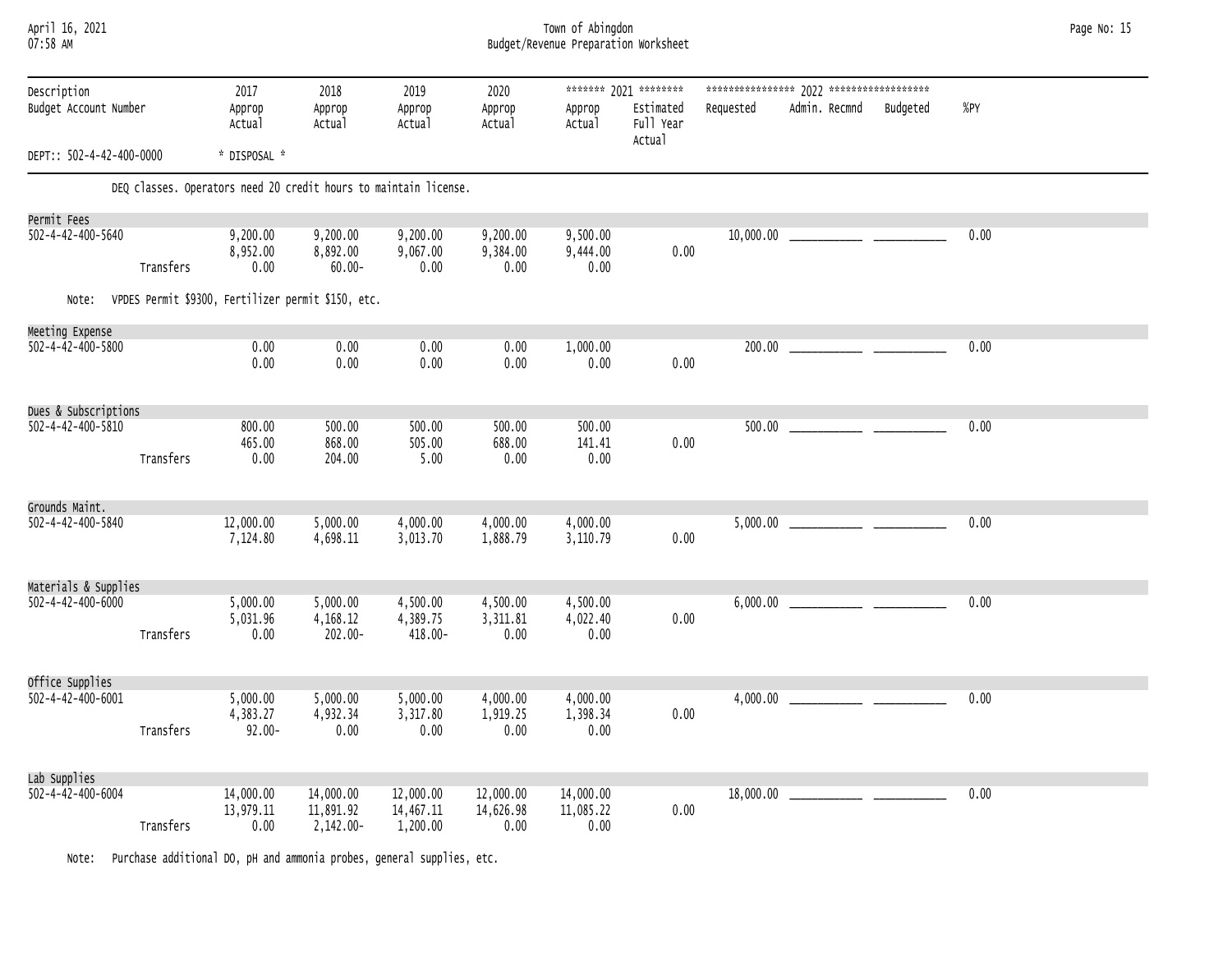April 16, 2021 Town of Abingdon Page No: 16 07:58 AM Budget/Revenue Preparation Worksheet

| Description<br>Budget Account Number                                                                                 | 2017<br>Approp<br>Actual                                                            | 2018<br>Approp<br>Actual              | 2019<br>Approp<br>Actual             | 2020<br>Approp<br>Actual       | Approp<br>Actual                | ******* 2021 ********<br>Estimated<br>Full Year<br>Actual | Requested                         | Admin. Recmnd        | Budgeted             | %PY  |
|----------------------------------------------------------------------------------------------------------------------|-------------------------------------------------------------------------------------|---------------------------------------|--------------------------------------|--------------------------------|---------------------------------|-----------------------------------------------------------|-----------------------------------|----------------------|----------------------|------|
| DEPT:: 502-4-42-400-0000                                                                                             | * DISPOSAL *                                                                        |                                       |                                      |                                |                                 |                                                           |                                   |                      |                      |      |
| Gas & Diesel                                                                                                         |                                                                                     |                                       |                                      |                                |                                 |                                                           |                                   |                      |                      |      |
| $502 - 4 - 42 - 400 - 6008$                                                                                          | 4,000.00<br>2,851.04                                                                | 6,240.00<br>3,356.27                  | 3,000.00<br>3,985.88                 | 3,300.00<br>2,394.37           | 3,300.00<br>1,406.86            | 0.00                                                      |                                   |                      |                      | 0.00 |
| Transfers                                                                                                            | 0.00                                                                                | $2,000.00 -$                          | 1,200.00                             | 0.00                           | 0.00                            |                                                           |                                   |                      |                      |      |
| Uniforms                                                                                                             |                                                                                     |                                       |                                      |                                |                                 |                                                           |                                   |                      |                      |      |
| 502-4-42-400-6011                                                                                                    | 6,000.00<br>6,373.15                                                                | 8,000.00<br>10,811.37                 | 10,000.00<br>12, 127.40              | 12,500.00<br>10,072.31         | 12,500.00<br>8,945.83           | 0.00                                                      |                                   |                      |                      | 0.00 |
| Transfers                                                                                                            | 92.00                                                                               | 3,000.00                              | 2,128.00                             | 0.00                           | 0.00                            |                                                           |                                   |                      |                      |      |
| Processing Chemicals                                                                                                 |                                                                                     |                                       |                                      |                                |                                 |                                                           |                                   |                      |                      |      |
| 502-4-42-400-6021                                                                                                    | 10,000.00<br>10,979.23                                                              | 10,000.00<br>15,850.41                | 10,000.00<br>6,426.10                | 12,500.00<br>11,416.39         | 12,500.00<br>10,644.24          | 0.00                                                      |                                   |                      |                      | 0.00 |
| Transfers                                                                                                            | 1,100.00                                                                            | 3,100.00                              | 3,175.00-                            | 0.00                           | 0.00                            |                                                           |                                   |                      |                      |      |
| Sludge polymer, sodium hypochlorite, propane to heat digester, etc.<br>Note:                                         |                                                                                     |                                       |                                      |                                |                                 |                                                           |                                   |                      |                      |      |
| Equip. Maint. & Lubrication                                                                                          |                                                                                     |                                       |                                      |                                |                                 |                                                           |                                   |                      |                      |      |
| $502 - 4 - 42 - 400 - 6022$<br>Transfers                                                                             | 3,500.00<br>4,139.84<br>1,000.00                                                    | 3,500.00<br>3,251.29<br>0.00          | 3,000.00<br>1,803.52<br>0.00         | 3,000.00<br>3,807.56<br>0.00   | 11,000.00<br>5,731.16<br>0.00   | 0.00                                                      |                                   |                      |                      | 0.00 |
| Heat exchanger maint., vibration analysis, oil, filter screens, etc. Allocate funds for electrical<br>Note:<br>work. |                                                                                     |                                       |                                      |                                |                                 |                                                           |                                   |                      |                      |      |
| Capital Outlay                                                                                                       |                                                                                     |                                       |                                      |                                |                                 |                                                           |                                   |                      |                      |      |
| 502-4-42-400-8101<br>Transfers                                                                                       | 66,000.00<br>75,082.63<br>8,334.00                                                  | 105,000.00<br>26,612.68<br>15,000.00- | 48,000.00<br>22,329.67<br>14,470.00- | 33,235.00<br>19,889.26<br>0.00 | 187,000.00<br>91,332.48<br>0.00 | 0.00                                                      | 260,000.00                        |                      |                      | 0.00 |
| Parkson influent screen overhaul<br>Detail:<br>3) include compost area                                               | Arc flash updates 1) remove old equipment<br>from original study 2) cost mitigation |                                       |                                      |                                |                                 |                                                           | 110,000.00<br>18,000.00           | 0.00<br>0.00         | 0.00<br>0.00         |      |
| Westfalia centrifuge gear box<br>Primary clarifier control panel                                                     | Aeration tank concrete resurfacing/leak                                             |                                       |                                      |                                |                                 |                                                           | 6,000.00<br>6,000.00<br>20,000.00 | 0.00<br>0.00<br>0.00 | 0.00<br>0.00<br>0.00 |      |
| repairs<br>Reserve funds                                                                                             |                                                                                     |                                       |                                      |                                |                                 |                                                           | 100,000.00                        | 0.00                 | 0.00                 |      |

Note: See detail sheet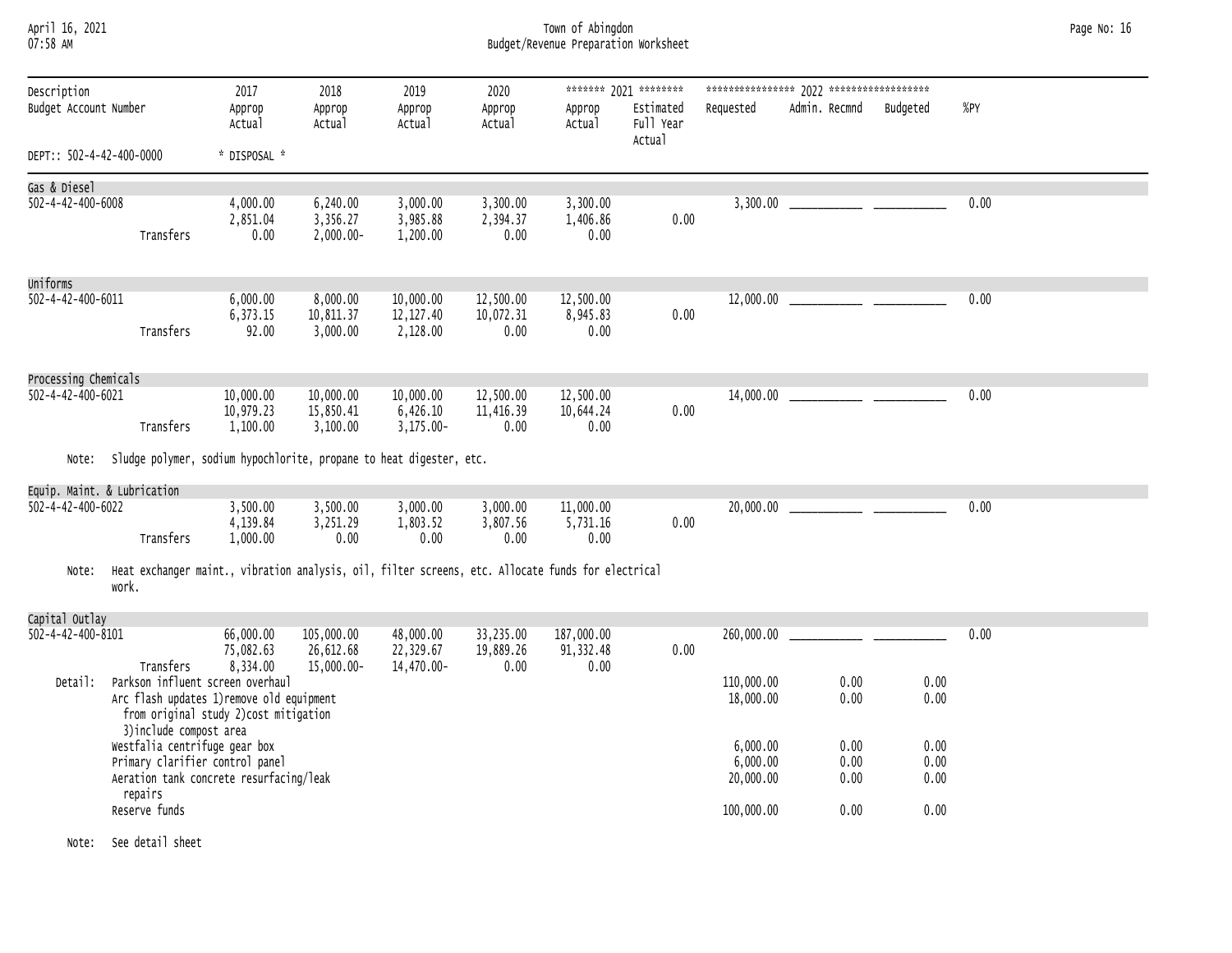April 16, 2021 Town of Abingdon Page No: 17 07:58 AM Budget/Revenue Preparation Worksheet

| Description              | 2017             | 2018                                            | 2019                         | 2020                         |                            | ******* 2021 ********            | **************** | 7022 ****************** |          |      |
|--------------------------|------------------|-------------------------------------------------|------------------------------|------------------------------|----------------------------|----------------------------------|------------------|-------------------------|----------|------|
| Budget Account Number    | Approp<br>Actual | Approp<br>Actual                                | Approp<br>Actual             | Approp<br>Actual             | Approp<br>Actual           | Estimated<br>Full Year<br>Actual | Requested        | Admin. Recmnd           | Budgeted | %PY  |
| DEPT:: 502-4-42-400-0000 | * DISPOSAL *     |                                                 |                              |                              |                            |                                  |                  |                         |          |      |
| Control Total            | 1.153.958.00     | 1,286,585.00<br>1, 135, 675. 58 1, 137, 252. 34 | 1,233,663.00<br>1,289,660.65 | 1,181,975.00<br>1,070,672.50 | 1,326,686.00<br>969,583.76 | 0.00                             | 1,293,405.00     | 0.00                    | 0.00     | 0.00 |
| Transfers                | 12,000,00        | 858.39-                                         | 22,000,00                    | 0.00                         | 0.00                       |                                  |                  |                         |          |      |
| DEPT: Total              | 1.153.958.00     | 1,286,585.00<br>1, 135, 675. 58 1, 137, 252. 34 | 1,233,663.00<br>1,289,660.65 | 1,181,975.00<br>1,070,672.50 | 1,326,686.00<br>969,583.76 | 0.00                             | 1,293,405.00     | 0.00                    | 0.00     | 0.00 |
| Transfers                | 12,000,00        | 858.39-                                         | 22,000,00                    | 0.00                         | 0.00                       |                                  |                  |                         |          |      |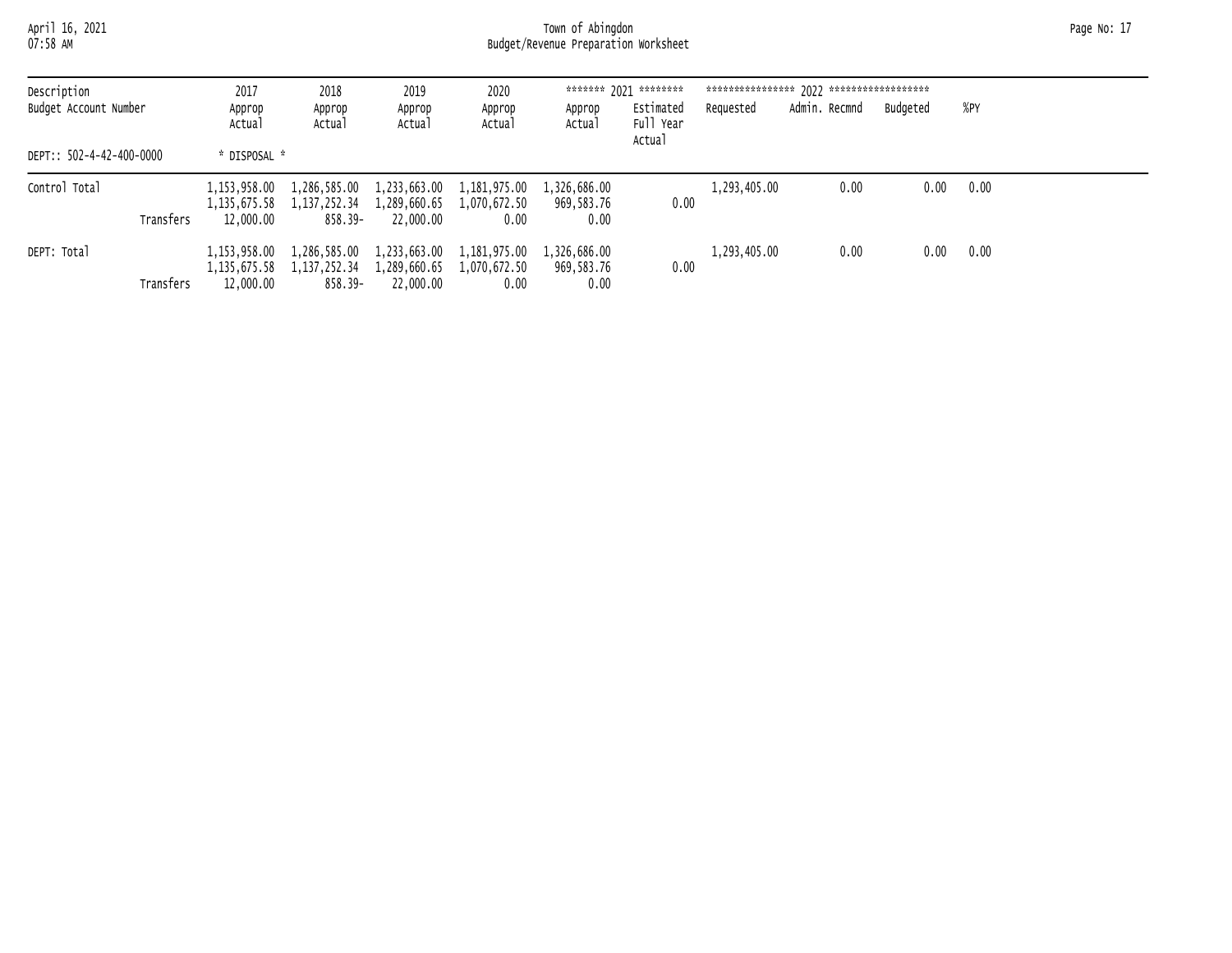| April 16, 2021<br>07:58 AM                            |                          |                          |                          |                          | Town of Abingdon<br>Budget/Revenue Preparation Worksheet |                                                           |            |                        |      |      | Page No: 18 |
|-------------------------------------------------------|--------------------------|--------------------------|--------------------------|--------------------------|----------------------------------------------------------|-----------------------------------------------------------|------------|------------------------|------|------|-------------|
| Description<br>Budget Account Number                  | 2017<br>Approp<br>Actual | 2018<br>Approp<br>Actual | 2019<br>Approp<br>Actual | 2020<br>Approp<br>Actual | Approp<br>Actual                                         | ******* 2021 ********<br>Estimated<br>Full Year<br>Actual | Requested  | Admin. Recmnd Budgeted |      | %PY  |             |
| DEPT:: 502-4-42-600-0000                              | * DEBT SERVICE *         |                          |                          |                          |                                                          |                                                           |            |                        |      |      |             |
| * DEBT SERVICE *<br>502-4-42-600-0000                 |                          |                          |                          |                          |                                                          |                                                           |            |                        |      |      |             |
| VRLF Loan Payments (C-515229-02)<br>502-4-42-600-9000 | 40,049.00<br>4,833.87    | 46,411.00<br>3,364.12    | 46,411.00<br>1,844.22    | 46,411.00<br>0.00        | 0.00<br>0.00                                             | 0.00                                                      |            |                        |      | 0.00 |             |
| VRLF Loan Payments (C-515483-02)<br>502-4-42-600-9120 | 95,420,00<br>0.00        | 95,420.00<br>0.00        | 95,420.00<br>0.00        | 95,420.00<br>0.00        | 95,420.00<br>95,419.60                                   | 0.00                                                      | 95,420.00  |                        |      | 0.00 |             |
| VRLF Loan Payments (C-515312-02)<br>502-4-42-600-9201 | 597,530.00<br>0.00       | 597,530.00<br>0.00       | 597,530.00<br>0.00       | 597,530.00<br>0.00       | 597,530.00<br>597,529.52                                 | 0.00                                                      |            |                        |      | 0.00 |             |
| Sovereign Leasing-Jet Truck                           |                          |                          |                          |                          |                                                          |                                                           |            |                        |      |      |             |
| 502-4-42-600-9202                                     | 64,690.00<br>2,211.96    | 0.00<br>0.00             | 0.00<br>0.00             | 0.00<br>0.00             | 0.00<br>0.00                                             | 0.00                                                      |            |                        |      | 0.00 |             |
| Debt Service 2013 Carter Bank Refunding               |                          |                          |                          |                          |                                                          |                                                           |            |                        |      |      |             |
| 502-4-42-600-9203                                     | 0.00<br>0.00             | 0.00<br>0.00             | 0.00<br>0.00             | 0.00<br>0.00             | 88,126.00<br>0.00                                        | 0.00                                                      |            |                        |      | 0.00 |             |
| Debt Service 2018 FB&T - Equipment                    |                          |                          |                          |                          |                                                          |                                                           |            |                        |      |      |             |
| 502-4-42-600-9204                                     | 0.00<br>0.00             | 0.00<br>0.00             | 0.00<br>0.00             | 0.00<br>0.00             | 34,842.00<br>0.00                                        | 0.00                                                      | 31,535.00  |                        |      | 0.00 |             |
| Control Total                                         | 797,689.00<br>7,045.83   | 739,361.00<br>3,364.12   | 739,361.00<br>1,844.22   | 739,361.00<br>0.00       | 815,918.00<br>692,949.12                                 | 0.00                                                      | 724,485.00 | 0.00                   | 0.00 | 0.00 |             |
| DEPT: Total                                           | 797,689.00<br>7,045.83   | 739,361.00<br>3,364.12   | 739,361.00<br>1,844.22   | 739,361.00<br>0.00       | 815,918.00<br>692,949.12                                 | 0.00                                                      | 724,485.00 | 0.00                   | 0.00 | 0.00 |             |
|                                                       |                          |                          |                          |                          |                                                          |                                                           |            |                        |      |      |             |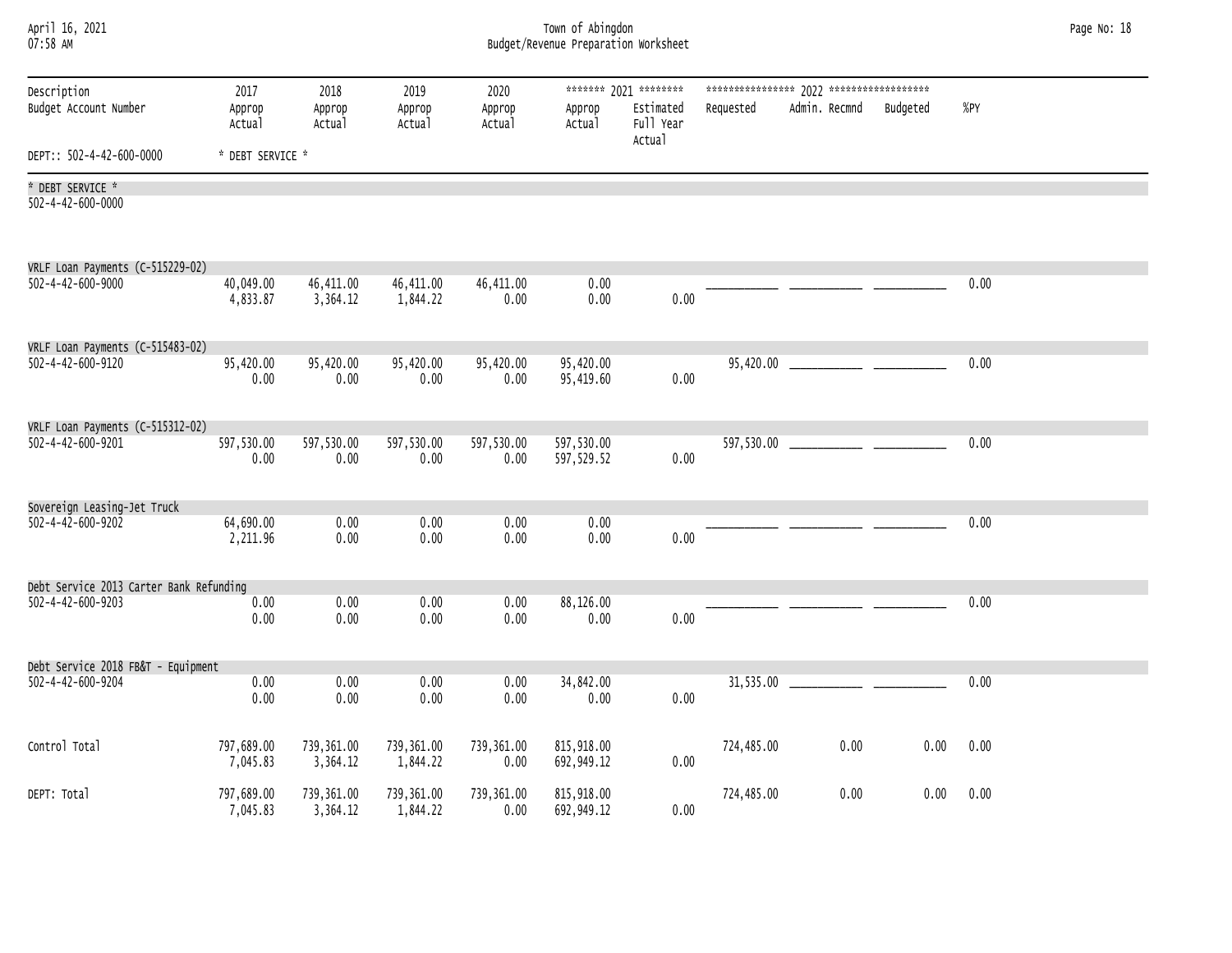| April 16, 2021<br>07:58 AM                              |           |                                |                                    |                                |                                | Town of Abingdon<br>Budget/Revenue Preparation Worksheet |                                                           |           |               |          |      | Page No: 19 |
|---------------------------------------------------------|-----------|--------------------------------|------------------------------------|--------------------------------|--------------------------------|----------------------------------------------------------|-----------------------------------------------------------|-----------|---------------|----------|------|-------------|
| Description<br>Budget Account Number                    |           | 2017<br>Approp<br>Actual       | 2018<br>Approp<br>Actual           | 2019<br>Approp<br>Actual       | 2020<br>Approp<br>Actual       | Approp<br>Actual                                         | ******* 2021 ********<br>Estimated<br>Full Year<br>Actual | Requested | Admin. Recmnd | Budgeted | %PY  |             |
| DEPT:: 502-4-42-700-0000                                |           |                                | * PRETREATMENT CONTROL AUTHORITY * |                                |                                |                                                          |                                                           |           |               |          |      |             |
| * PRETREATMENT CONTROL AUTHORITY *<br>502-4-42-700-0000 |           |                                |                                    |                                |                                |                                                          |                                                           |           |               |          |      |             |
| Salaries & Wages Regular                                |           |                                |                                    |                                |                                |                                                          |                                                           |           |               |          |      |             |
| 502-4-42-700-1101                                       | Transfers | 44,085.00<br>43,435.50<br>0.00 | 44,123.00<br>45,077.97<br>578.00   | 45,024.00<br>44,745.73<br>0.00 | 45,942.00<br>44,901.55<br>0.00 | 45,980.00<br>37,454.40<br>0.00                           | 0.00                                                      |           |               |          | 0.00 |             |
| Salaries & Wages - Overtime                             |           |                                |                                    |                                |                                |                                                          |                                                           |           |               |          |      |             |
| 502-4-42-700-1201                                       |           | 0.00<br>0.00                   | 0.00<br>0.00                       | 0.00<br>0.00                   | 0.00<br>0.00                   | 0.00<br>0.00                                             | 0.00                                                      |           |               |          | 0.00 |             |
| Fica                                                    |           |                                |                                    |                                |                                |                                                          |                                                           |           |               |          |      |             |
| $502 - 4 - 42 - 700 - 2100$                             | Transfers | 3,372.00<br>3,117.50<br>0.00   | 3,375.00<br>3,256.35<br>44.22      | 3,444.00<br>3,240.74<br>0.00   | 3,515.00<br>3,313.73<br>0.00   | 3,517.00<br>2,700.21<br>0.00                             | 0.00                                                      |           |               |          | 0.00 |             |
| Vrs - Retirement                                        |           |                                |                                    |                                |                                |                                                          |                                                           |           |               |          |      |             |
| 502-4-42-700-2200                                       |           | 2,851.00<br>185.17             | 4,339.00<br>2,084.15-              | 4,593.00<br>16,983.88          | 4,685.00<br>2,207.25           | 4,685.00<br>3,713.60                                     | 0.00                                                      |           |               |          | 0.00 |             |
| Hospitalization Insurance                               |           |                                |                                    |                                |                                |                                                          |                                                           |           |               |          |      |             |
| 502-4-42-700-2300                                       |           | 8,945.00<br>10,461.59          | 9,871.00<br>8,991.54               | 10,472.00<br>7,316.36          | 11,952.00<br>12,654.51         | 11,952.00<br>9,653.49                                    | 0.00                                                      |           |               |          | 0.00 |             |
| Vrs - Life Insurance                                    |           |                                |                                    |                                |                                |                                                          |                                                           |           |               |          |      |             |
| 502-4-42-700-2400                                       |           | 565.00<br>564.96               | 565.00<br>337.96                   | 576.00<br>256.48               | 588.00<br>329.00               | 588.00<br>501.20                                         | 0.00                                                      | 605.00    |               |          | 0.00 |             |
| Unemployment Insurance                                  |           |                                |                                    |                                |                                |                                                          |                                                           |           |               |          |      |             |
| 502-4-42-700-2600                                       |           | 171.00<br>120.78               | 121.00<br>97.17                    | 101.00<br>56.99                | 60.00<br>45.83                 | 60.00<br>61.91                                           | 0.00                                                      | 90.00     |               |          | 0.00 |             |

Workman's Comp.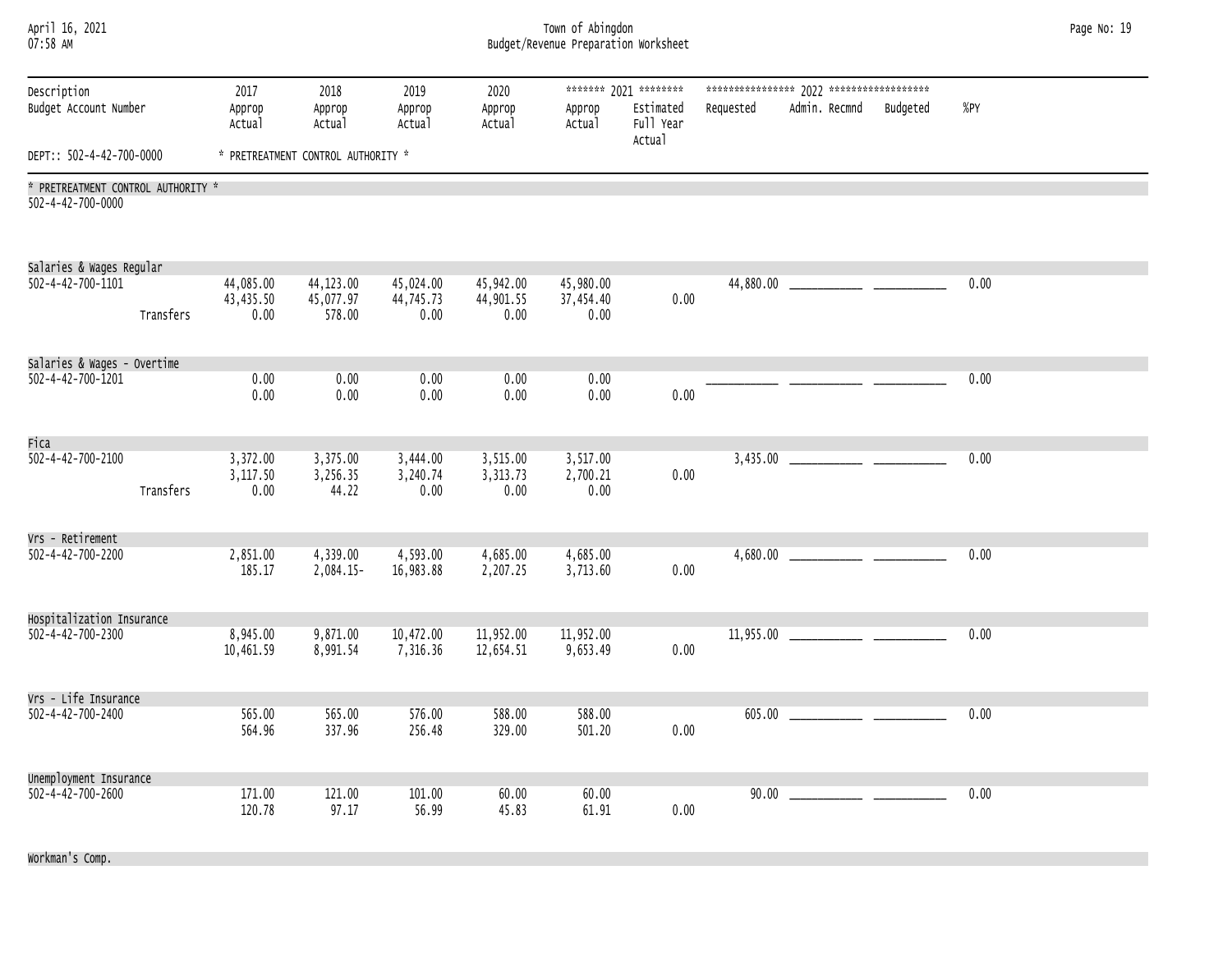April 16, 2021 Town of Abingdon Page No: 20 07:58 AM Budget/Revenue Preparation Worksheet

| Description<br>Budget Account Number   |           | 2017<br>Approp<br>Actual                     | 2018<br>Approp<br>Actual           | 2019<br>Approp<br>Actual       | 2020<br>Approp<br>Actual     | Approp<br>Actual             | ******* 2021 ********<br>Estimated<br>Full Year<br>Actual | Requested | Admin. Recmnd<br>Budgeted | %PY  |  |
|----------------------------------------|-----------|----------------------------------------------|------------------------------------|--------------------------------|------------------------------|------------------------------|-----------------------------------------------------------|-----------|---------------------------|------|--|
| DEPT:: 502-4-42-700-0000               |           |                                              | * PRETREATMENT CONTROL AUTHORITY * |                                |                              |                              |                                                           |           |                           |      |  |
| 502-4-42-700-2700                      | Transfers | 47.00<br>102.44<br>100.00                    | 39.00<br>38.24<br>0.00             | 40.00<br>864.33<br>850.00      | 40.00<br>1,001.59<br>0.00    | 40.00<br>804.93<br>0.00      | 0.00                                                      |           |                           | 0.00 |  |
| Professional Services                  |           |                                              |                                    |                                |                              |                              |                                                           |           |                           |      |  |
| $502 - 4 - 42 - 700 - 3100$            | Transfers | 4,500.00<br>3,429.08<br>$513.00 -$           | 4,500.00<br>6,639.79<br>2,149.00   | 4,540.00<br>4,964.84<br>420.00 | 4,800.00<br>5,068.26<br>0.00 | 4,800.00<br>5,436.93<br>0.00 | 0.00                                                      |           |                           | 0.00 |  |
| Note:                                  |           | Linko software annual maint. support         |                                    |                                |                              |                              |                                                           |           |                           |      |  |
| Contractual Service - Enterprise Lease |           |                                              |                                    |                                |                              |                              |                                                           |           |                           |      |  |
| 502-4-42-700-3101                      | Transfers | 0.00<br>2,897.44<br>2,898.00                 | 4,560.00<br>4,703.48<br>150.00     | 5,200.00<br>4,711.35<br>0.00   | 4,720.00<br>4,694.74<br>0.00 | 4,720.00<br>2,764.29<br>0.00 | 0.00                                                      |           |                           | 0.00 |  |
| Lab Testing                            |           |                                              |                                    |                                |                              |                              |                                                           |           |                           |      |  |
| 502-4-42-700-3110                      | Transfers | 4,000.00<br>2,232.00<br>$1,200.00 -$         | 2,500.00<br>2,808.00<br>632,00     | 2,500.00<br>1,872.00<br>0.00   | 3,000.00<br>2,524.50<br>0.00 | 3,000.00<br>438.00<br>0.00   | 0.00                                                      |           |                           | 0.00 |  |
| Note:                                  |           | Grease trap and o/w separator sample testing |                                    |                                |                              |                              |                                                           |           |                           |      |  |
| Health, Safety & Medical               |           |                                              |                                    |                                |                              |                              |                                                           |           |                           |      |  |
| 502-4-42-700-3111                      | Transfers | 250.00<br>179.10<br>0.00                     | 250.00<br>86.18<br>$50.00 -$       | 250.00<br>36.05<br>0.00        | 250.00<br>36.29<br>0.00      | 250.00<br>148.51<br>0.00     | 0.00                                                      |           |                           | 0.00 |  |
| Contractual Services                   |           |                                              |                                    |                                |                              |                              |                                                           |           |                           |      |  |
| 502-4-42-700-3113                      |           | 500.00<br>0.00                               | 0.00<br>0.00                       | 500.00<br>650.00               | 500.00<br>0.00               | 500.00<br>0.00               | 0.00                                                      |           |                           | 0.00 |  |
| CARES Act Expenditures                 |           |                                              |                                    |                                |                              |                              |                                                           |           |                           |      |  |
| $502 - 4 - 42 - 700 - 5000$            |           | 0.00<br>0.00                                 | 0.00<br>0.00                       | 0.00<br>0.00                   | 0.00<br>0.00                 | 0.00<br>114.32               | 0.00                                                      |           |                           | 0.00 |  |
| Postage<br>502-4-42-700-5210           |           | 400.00                                       | 0.00                               | 0.00                           | 0.00                         | 0.00                         |                                                           | 200.00    |                           | 0.00 |  |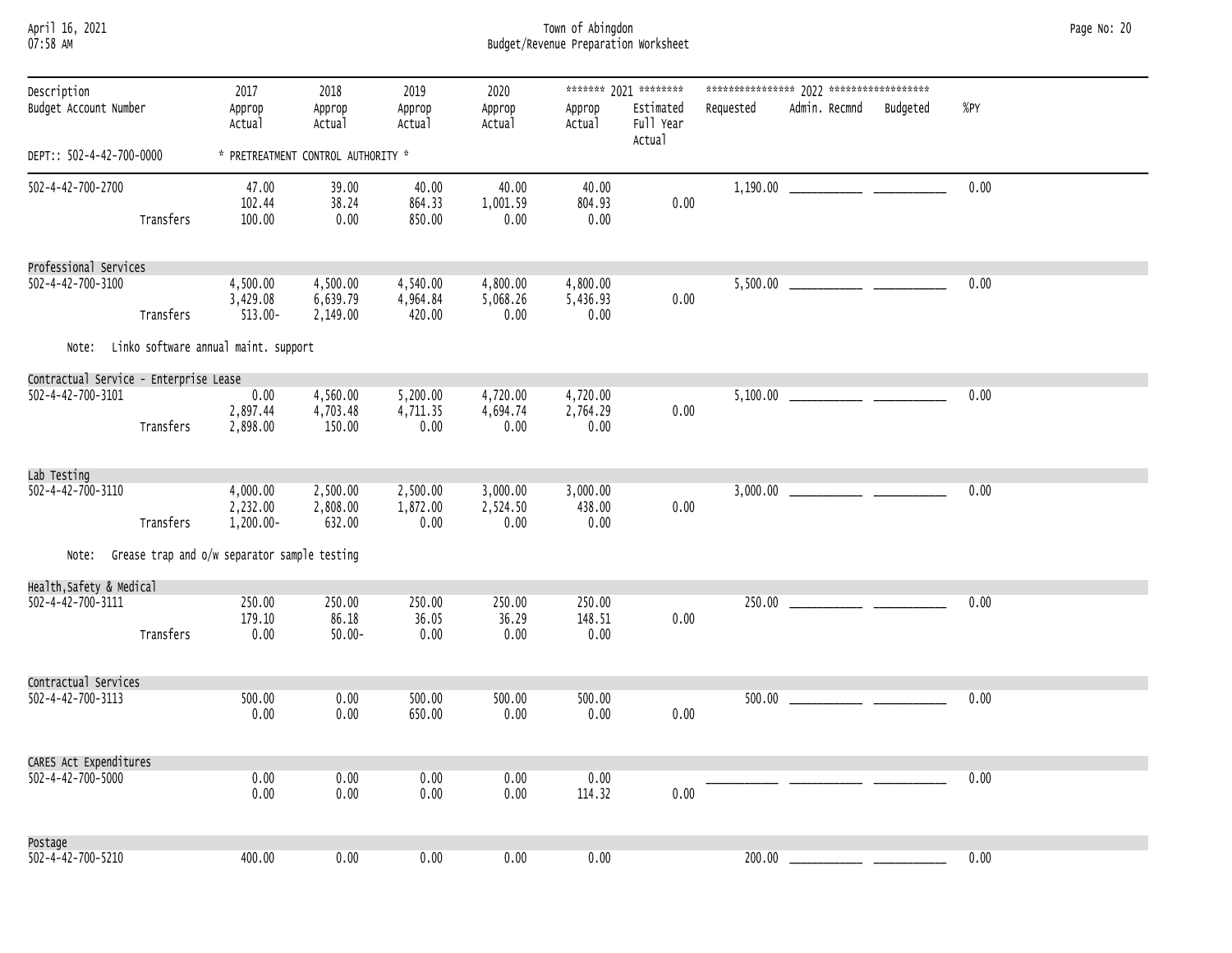| April 16, 2021<br>07:58 AM                                       |           |                                   |                                                                |                               |                              | Town of Abingdon<br>Budget/Revenue Preparation Worksheet |                                                           |           |                                 |      | Page No: 21 |
|------------------------------------------------------------------|-----------|-----------------------------------|----------------------------------------------------------------|-------------------------------|------------------------------|----------------------------------------------------------|-----------------------------------------------------------|-----------|---------------------------------|------|-------------|
| Description<br>Budget Account Number<br>DEPT:: 502-4-42-700-0000 |           | 2017<br>Approp<br>Actual          | 2018<br>Approp<br>Actual<br>* PRETREATMENT CONTROL AUTHORITY * | 2019<br>Approp<br>Actual      | 2020<br>Approp<br>Actual     | Approp<br>Actual                                         | ******* 2021 ********<br>Estimated<br>Full Year<br>Actual | Requested | Admin. Recmnd<br>Budgeted       | %PY  |             |
|                                                                  |           | 9.60                              | 0.00                                                           | 0.00                          | 0.00                         | 0.00                                                     | 0.00                                                      |           |                                 |      |             |
| Telephone & Telemeter                                            |           |                                   |                                                                |                               |                              |                                                          |                                                           |           |                                 |      |             |
| 502-4-42-700-5230                                                | Transfers | 2,700.00<br>4,479.71<br>1,361.00  | 2,710.00<br>4,168.04<br>1,470.00                               | 4,200.00<br>4,150.53<br>0.00  | 4,200.00<br>3,895.21<br>0.00 | 4,200.00<br>2,618.45<br>0.00                             | 0.00                                                      |           |                                 | 0.00 |             |
| Travel - Lodging<br>502-4-42-700-5500                            |           | 1,500.00<br>912.96                | 1,000.00<br>996.30                                             | 1,000.00<br>824.93            | 1,000.00<br>432.39           | 800.00<br>0.00                                           | 0.00                                                      |           |                                 | 0.00 |             |
| Travel - Meals<br>502-4-42-700-5501                              |           | 0.00<br>0.00                      | 0.00<br>0.00                                                   | 0.00<br>0.00                  | 0.00<br>0.00                 | 250.00<br>0.00                                           | 0.00                                                      |           |                                 | 0.00 |             |
| Travel - Transportation<br>502-4-42-700-5502                     |           | 0.00                              | 0.00                                                           | 0.00                          | 0.00                         | 80.00                                                    |                                                           |           |                                 | 0.00 |             |
|                                                                  |           | 0.00                              | 0.00                                                           | 0.00                          | 0.00                         | 0.00                                                     | 0.00                                                      |           |                                 |      |             |
| Travel - Other<br>502-4-42-700-5503                              |           | 0.00<br>0.00                      | 0.00<br>0.00                                                   | 0.00<br>0.00                  | 0.00<br>0.00                 | 20.00<br>0.00                                            | 0.00                                                      |           |                                 | 0.00 |             |
| Training<br>$502 - 4 - 42 - 700 - 5540$                          | Transfers | 1,500.00<br>370.00<br>0.00        | 1,000.00<br>881.06<br>0.00                                     | 1,000.00<br>420.00<br>220.00- | 1,000.00<br>235.00<br>0.00   | 600.00<br>255.00<br>0.00                                 | 0.00                                                      | 800.00    | <u> Alexandria (Alexandria)</u> | 0.00 |             |
| Note:                                                            |           | Covers two pretreatment employees |                                                                |                               |                              |                                                          |                                                           |           |                                 |      |             |
| Meeting Expense<br>$502 - 4 - 42 - 700 - 5800$                   |           | 0.00<br>0.00                      | 0.00<br>0.00                                                   | 0.00<br>0.00                  | 0.00<br>0.00                 | 100.00<br>0.00                                           | 0.00                                                      | 50.00     |                                 | 0.00 |             |
| Dues & Subscriptions<br>502-4-42-700-5810                        |           | 200.00                            | 100.00                                                         | 100.00                        | 200.00                       | 200.00                                                   |                                                           | 200.00    |                                 | 0.00 |             |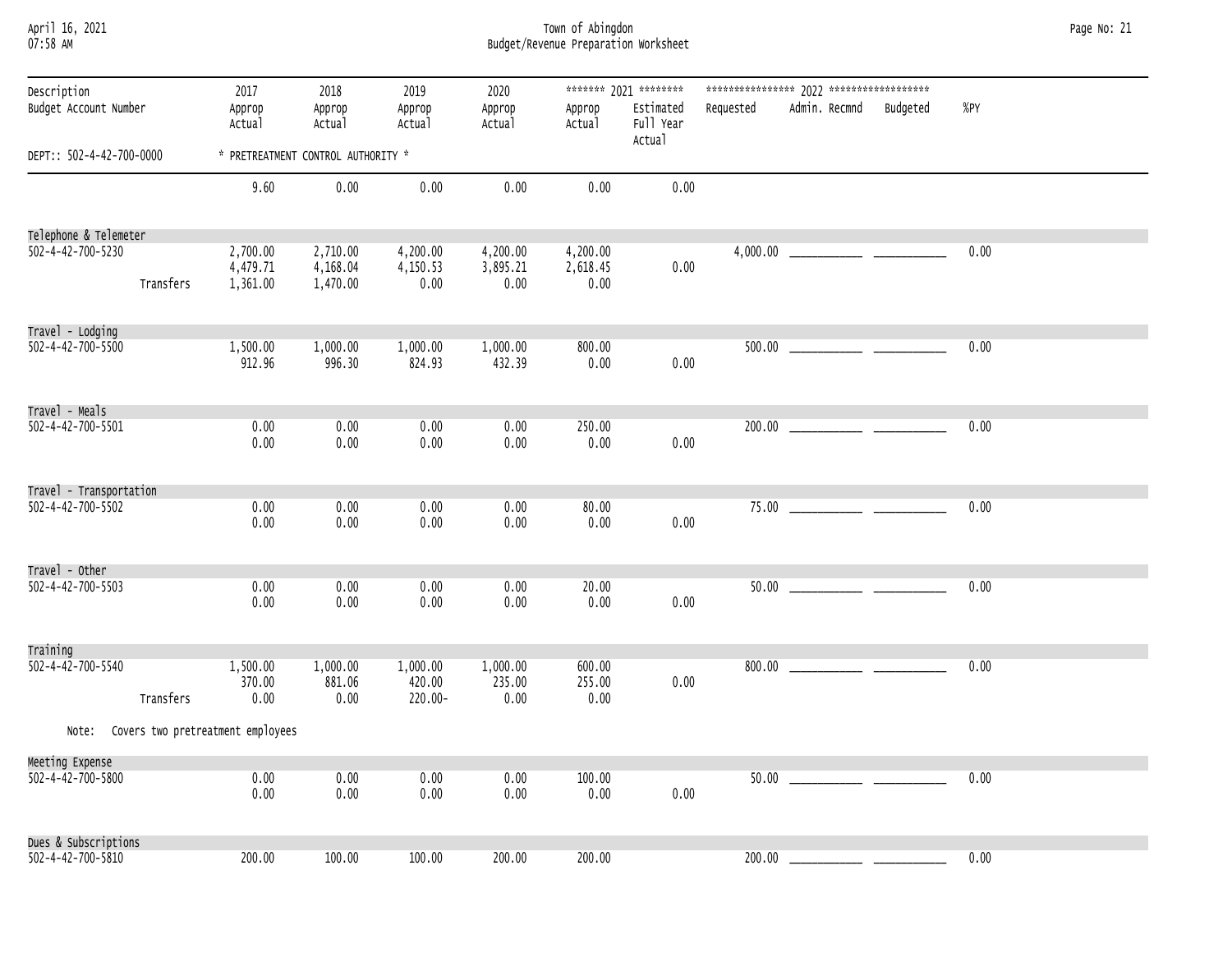April 16, 2021 Town of Abingdon Page No: 22 07:58 AM Budget/Revenue Preparation Worksheet

| Description<br>Budget Account Number           |           | 2017<br>Approp<br>Actual                                      | 2018<br>Approp<br>Actual           | 2019<br>Approp<br>Actual          | 2020<br>Approp<br>Actual     | Approp<br>Actual             | ******* 2021 ********<br>Estimated<br>Full Year<br>Actual | Requested | Admin. Recmnd                                                                                           | Budgeted | %PY  |
|------------------------------------------------|-----------|---------------------------------------------------------------|------------------------------------|-----------------------------------|------------------------------|------------------------------|-----------------------------------------------------------|-----------|---------------------------------------------------------------------------------------------------------|----------|------|
| DEPT:: 502-4-42-700-0000                       |           |                                                               | * PRETREATMENT CONTROL AUTHORITY * |                                   |                              |                              |                                                           |           |                                                                                                         |          |      |
|                                                | Transfers | 180.00<br>0.00                                                | 140.00<br>40.00                    | 90.00<br>0.00                     | 90.00<br>0.00                | 90.00<br>0.00                | 0.00                                                      |           |                                                                                                         |          |      |
| Materials & Supplies                           |           |                                                               |                                    |                                   |                              |                              |                                                           |           |                                                                                                         |          |      |
| 502-4-42-700-6000                              | Transfers | 3,000.00<br>350.00<br>2,546.00-                               | 2,000.00<br>1,024.81<br>862.00-    | 1,000.00<br>861.87<br>0.00        | 1,000.00<br>493.03<br>0.00   | 5,000.00<br>2,565.37<br>0.00 | 0.00                                                      |           |                                                                                                         |          | 0.00 |
| Note:                                          |           | Purchase manhole frames and covers for re-sale to contractors |                                    |                                   |                              |                              |                                                           |           |                                                                                                         |          |      |
| Office Supplies<br>$502 - 4 - 42 - 700 - 6001$ | Transfers | 1,000.00<br>122.02<br>0.00                                    | 500.00<br>304.25<br>149.00-        | 500.00<br>127.28<br>0.00          | 500.00<br>232.44<br>0.00     | 500.00<br>117.68<br>0.00     | 0.00                                                      |           |                                                                                                         |          | 0.00 |
| Lab Supplies                                   |           |                                                               |                                    |                                   |                              |                              |                                                           |           |                                                                                                         |          |      |
| 502-4-42-700-6004                              |           | 300.00<br>0.00                                                | 0.00<br>0.00                       | 0.00<br>0.00                      | 0.00<br>0.00                 | 0.00<br>0.00                 | 0.00                                                      | 100.00    |                                                                                                         |          | 0.00 |
| Gas & Diesel                                   |           |                                                               |                                    |                                   |                              |                              |                                                           |           |                                                                                                         |          |      |
| 502-4-42-700-6008                              | Transfers | 300.00<br>0.00<br>0.00                                        | 350.00<br>0.00<br>346.00-          | 0.00<br>0.00<br>0.00              | 0.00<br>0.00<br>0.00         | 250.00<br>0.00<br>0.00       | 0.00                                                      |           | $250.00$ $\frac{1}{250.00}$ $\frac{1}{250.00}$ $\frac{1}{250.00}$ $\frac{1}{250.00}$ $\frac{1}{250.00}$ |          | 0.00 |
| Uniforms                                       |           |                                                               |                                    |                                   |                              |                              |                                                           |           |                                                                                                         |          |      |
| $502 - 4 - 42 - 700 - 6011$                    | Transfers | 250.00<br>0.00<br>0.00                                        | 250.00<br>316.00<br>66.00          | 250.00<br>0.00<br>0.00            | 250.00<br>0.00<br>0.00       | 0.00<br>91.95<br>0.00        | 0.00                                                      |           | 250.00                                                                                                  |          | 0.00 |
| Capital Outlay                                 |           |                                                               |                                    |                                   |                              |                              |                                                           |           |                                                                                                         |          |      |
| 502-4-42-700-8101                              | Transfers | 0.00<br>0.00<br>0.00                                          | 3,000.00<br>647.92<br>$3,000.00 -$ | 4,000.00<br>1,809.52<br>1,050.00- | 3,500.00<br>4,757.46<br>0.00 | 500.00<br>0.00<br>0.00       | 0.00                                                      |           |                                                                                                         |          | 0.00 |
| Replacement-Parts & Equip. (Co)                |           |                                                               |                                    |                                   |                              |                              |                                                           |           |                                                                                                         |          |      |
| 502-4-42-700-8102                              |           | 500.00<br>192.00                                              | 0.00<br>0.00                       | 0.00<br>0.00                      | 0.00<br>0.00                 | 0.00<br>0.00                 | 0.00                                                      |           |                                                                                                         |          | 0.00 |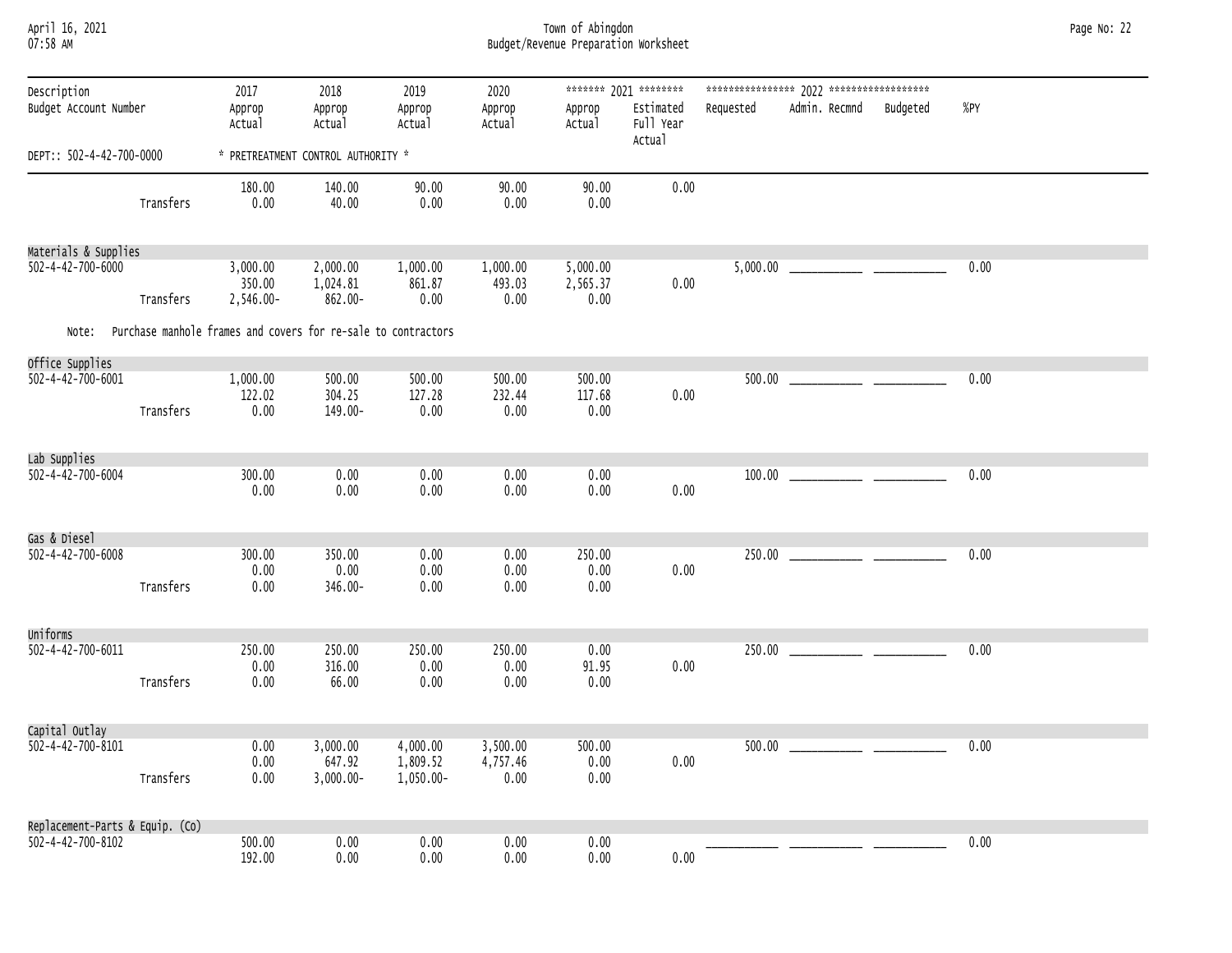# April 16, 2021 Town of Abingdon Page No: 23 07:58 AM Budget/Revenue Preparation Worksheet

| Description<br>Budget Account Number |           | 2017<br>Approp<br>Actual           | 2018<br>Approp<br>Actual           | 2019<br>Approp<br>Actual       | 2020<br>Approp<br>Actual       | Approp<br>Actual               | ******* 2021 ********<br>Estimated<br>Full Year<br>Actual | Requested | Admin. Recmnd | Budgeted | %PY  |
|--------------------------------------|-----------|------------------------------------|------------------------------------|--------------------------------|--------------------------------|--------------------------------|-----------------------------------------------------------|-----------|---------------|----------|------|
| DEPT:: 502-4-42-700-0000             |           |                                    | * PRETREATMENT CONTROL AUTHORITY * |                                |                                |                                |                                                           |           |               |          |      |
| Note: N/A                            |           |                                    |                                    |                                |                                |                                |                                                           |           |               |          |      |
| Additions Equipment (Co)             |           |                                    |                                    |                                |                                |                                |                                                           |           |               |          |      |
| 502-4-42-700-8201                    | Transfers | 3,000.00<br>4, 211.51<br>1,500.00  | 0.00<br>0.00<br>0.00               | 0.00<br>0.00<br>0.00           | 0.00<br>0.00<br>0.00           | 0.00<br>0.00<br>0.00           | 0.00                                                      |           |               |          | 0.00 |
| Note: N/A                            |           |                                    |                                    |                                |                                |                                |                                                           |           |               |          |      |
| Control Total                        | Transfers | 83,936.00<br>77,553.36<br>1,600.00 | 85,153.00<br>78,430.91<br>722.22   | 89,290.00<br>93,982.88<br>0.00 | 91,702.00<br>86,912.78<br>0.00 | 92,592.00<br>69,530.24<br>0.00 | 0.00                                                      | 93,860.00 | 0.00          | 0.00     | 0.00 |
| DEPT: Total                          | Transfers | 83,936.00<br>77,553.36<br>1,600.00 | 85,153.00<br>78,430.91<br>722.22   | 89,290.00<br>93,982.88<br>0.00 | 91,702.00<br>86,912.78<br>0.00 | 92,592.00<br>69,530.24<br>0.00 | 0.00                                                      | 93,860.00 | 0.00          | 0.00     | 0.00 |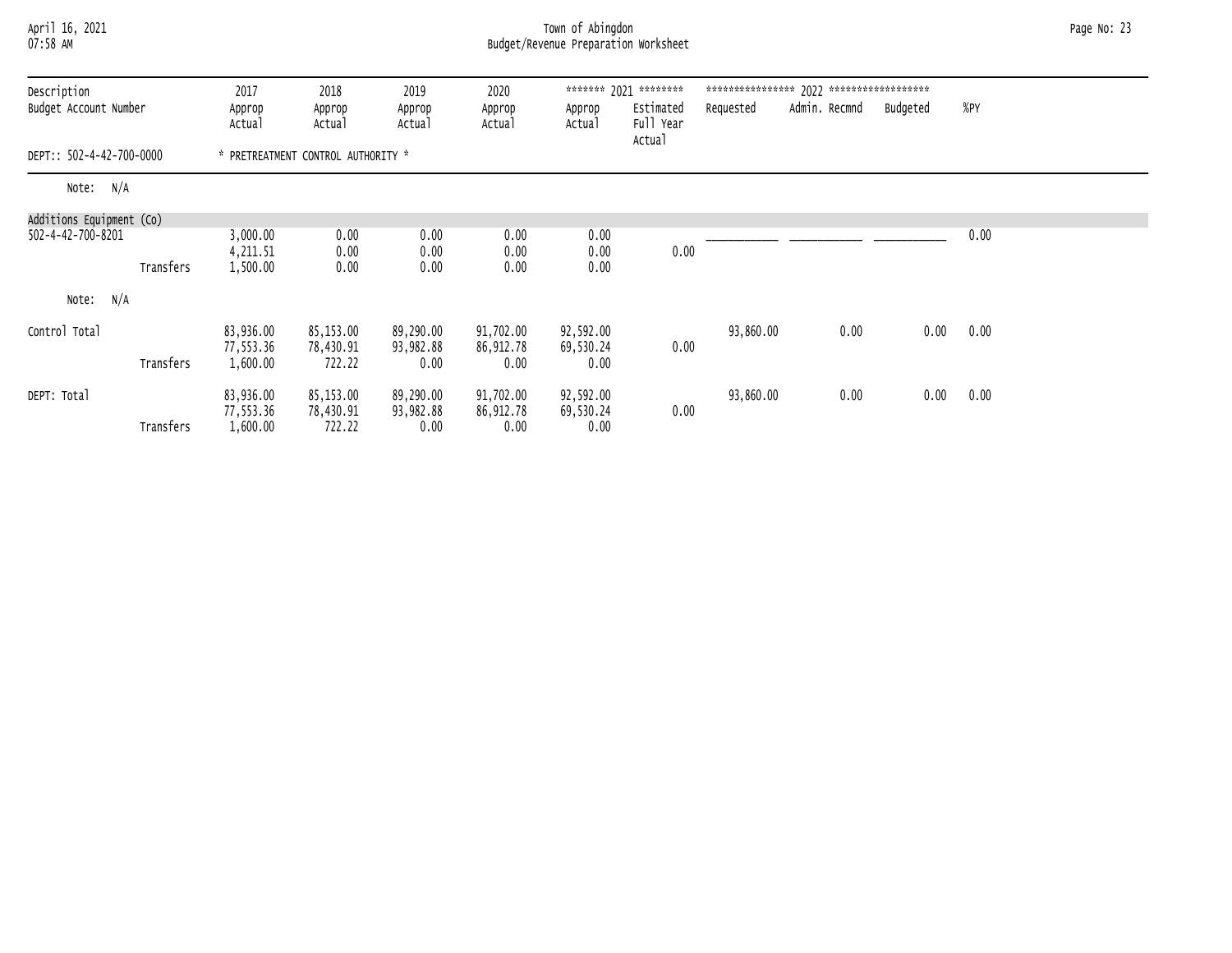## April 16, 2021 Town of Abingdon Page No: 24 07:58 AM Budget/Revenue Preparation Worksheet

| Description<br>Budget Account Number                          | 2017<br>Approp<br>Actual | 2018<br>Approp<br>Actual       | 2019<br>Approp<br>Actual | 2020<br>Approp<br>Actual | Approp<br>Actual | ******* 2021 ********<br>Estimated<br>Full Year<br>Actual | Requested | Admin. Recmnd | Budgeted | %PY  |  |
|---------------------------------------------------------------|--------------------------|--------------------------------|--------------------------|--------------------------|------------------|-----------------------------------------------------------|-----------|---------------|----------|------|--|
| DEPT:: 502-4-42-800-0000                                      |                          | * EXIT 19 SOUTH SEWER SYSTEM * |                          |                          |                  |                                                           |           |               |          |      |  |
| * EXIT 19 SOUTH SEWER SYSTEM *<br>$502 - 4 - 42 - 800 - 0000$ |                          |                                |                          |                          |                  |                                                           |           |               |          |      |  |
| Water                                                         |                          |                                |                          |                          |                  |                                                           |           |               |          |      |  |
| 502-4-42-800-5130                                             | 0.00<br>192.57           | 0.00<br>0.00                   | 0.00<br>0.00             | 0.00<br>0.00             | 0.00<br>0.00     | 0.00                                                      |           |               |          | 0.00 |  |
| Control Total                                                 | 0.00<br>192.57           | 0.00<br>0.00                   | 0.00<br>0.00             | 0.00<br>0.00             | 0.00<br>0.00     | 0.00                                                      | 0.00      | 0.00          | 0.00     | 0.00 |  |
| DEPT: Total                                                   | 0.00<br>192.57           | 0.00<br>0.00                   | 0.00<br>0.00             | 0.00<br>0.00             | 0.00<br>0.00     | 0.00                                                      | 0.00      | 0.00          | 0.00     | 0.00 |  |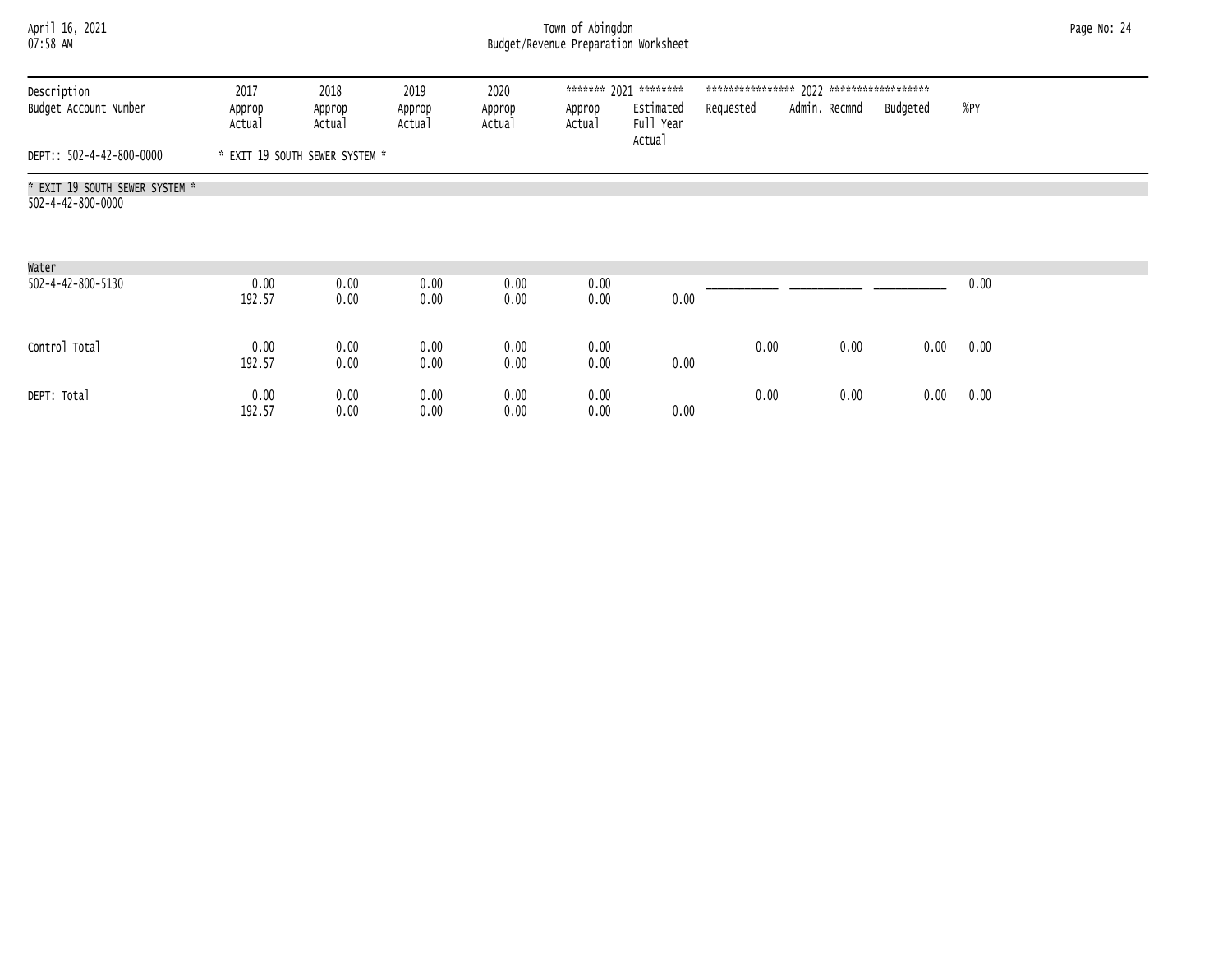## April 16, 2021 Town of Abingdon Page No: 25 07:58 AM Budget/Revenue Preparation Worksheet

| Description                                              | 2017             | 2018                                | 2019             | 2020             |                  | ******* 2021 ********            |           |               |          |      |  |
|----------------------------------------------------------|------------------|-------------------------------------|------------------|------------------|------------------|----------------------------------|-----------|---------------|----------|------|--|
| Budget Account Number                                    | Approp<br>Actual | Approp<br>Actual                    | Approp<br>Actual | Approp<br>Actual | Approp<br>Actual | Estimated<br>Full Year<br>Actual | Requested | Admin. Recmnd | Budgeted | %PY  |  |
| DEPT:: 502-4-42-850-0000                                 |                  | * J.M.H.CANCER CTR-LEE HWY.EXIT 19* |                  |                  |                  |                                  |           |               |          |      |  |
| * J.M.H.CANCER CTR-LEE HWY.EXIT 19*<br>502-4-42-850-0000 |                  |                                     |                  |                  |                  |                                  |           |               |          |      |  |
| Water                                                    |                  |                                     |                  |                  |                  |                                  |           |               |          |      |  |
| 502-4-42-850-5130                                        | 0.00<br>274.92   | 0.00<br>0.00                        | 0.00<br>0.00     | 0.00<br>0.00     | 0.00<br>0.00     | 0.00                             |           |               |          | 0.00 |  |
| Control Total                                            | 0.00<br>274.92   | 0.00<br>0.00                        | 0.00<br>0.00     | 0.00<br>0.00     | 0.00<br>0.00     | 0.00                             | 0.00      | 0.00          | 0.00     | 0.00 |  |
| DEPT: Total                                              | 0.00<br>274.92   | 0.00<br>0.00                        | 0.00<br>0.00     | 0.00<br>0.00     | 0.00<br>0.00     | 0.00                             | 0.00      | 0.00          | 0.00     | 0.00 |  |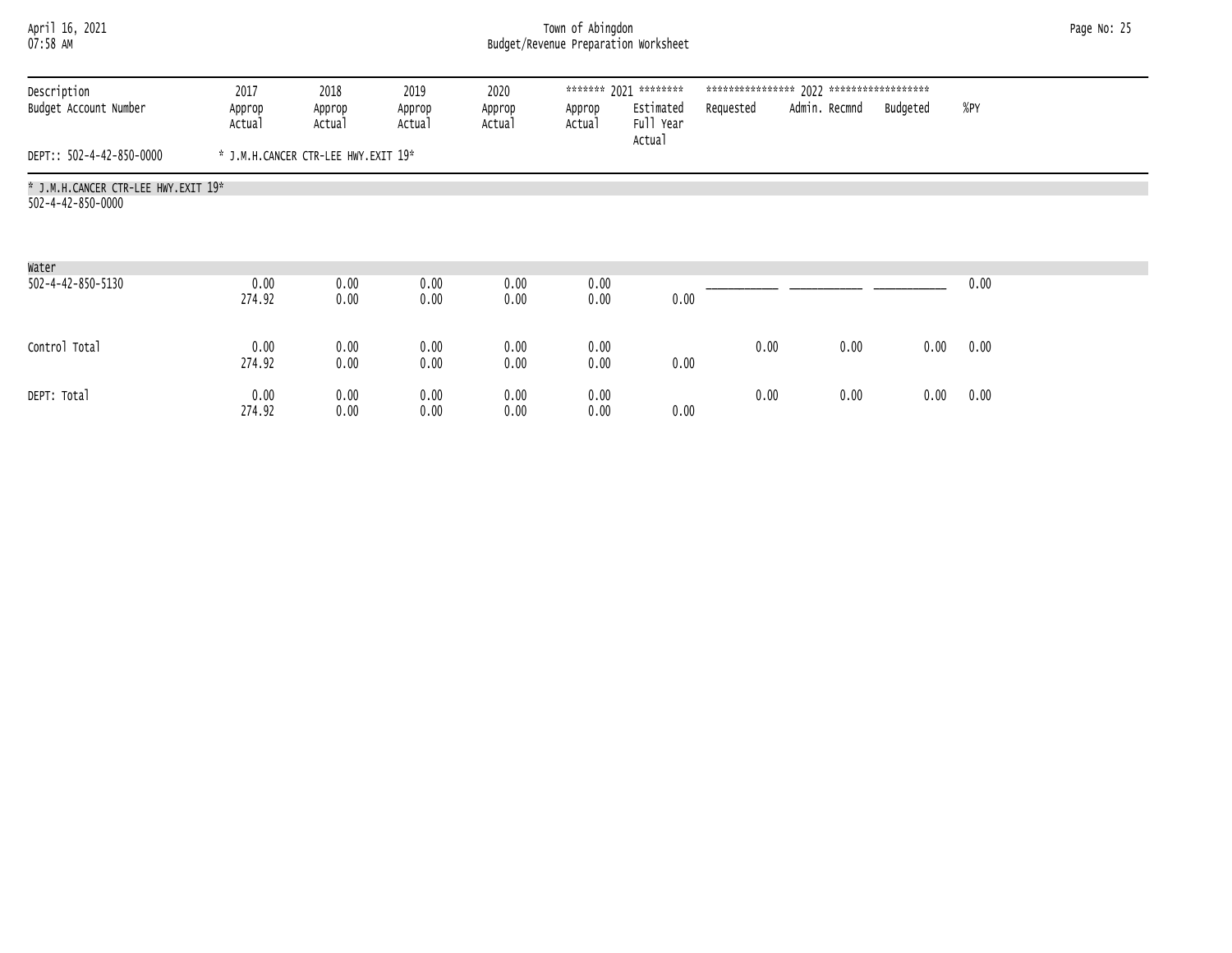## April 16, 2021 Town of Abingdon Page No: 26 07:58 AM Budget/Revenue Preparation Worksheet

| Description<br>Budget Account Number         |                               | 2017<br>Approp<br>Actual           | 2018<br>Approp<br>Actual | 2019<br>Approp<br>Actual | 2020<br>Approp<br>Actual | Approp<br>Actual | ******* 2021 ********<br>Estimated<br>Full Year<br>Actual | Requested | Admin. Recmnd | Budgeted | %PY  |
|----------------------------------------------|-------------------------------|------------------------------------|--------------------------|--------------------------|--------------------------|------------------|-----------------------------------------------------------|-----------|---------------|----------|------|
| DEPT:: 502-4-42-999-0000                     |                               | ** DEBT SERVICE COST **            |                          |                          |                          |                  |                                                           |           |               |          |      |
| ** DEBT SERVICE COST **<br>502-4-42-999-0000 |                               |                                    |                          |                          |                          |                  |                                                           |           |               |          |      |
|                                              | INTEREST ON DEBT SERVICE COST |                                    |                          |                          |                          |                  |                                                           |           |               |          |      |
| 502-4-42-999-9999                            |                               | 0.00<br>16,912.30                  | 0.00<br>15,694.91        | 10,824.00<br>16,291.60   | 11,459.00<br>15,405.23   | 0.00<br>3,737.09 | 0.00                                                      | 3,830.00  |               |          | 0.00 |
| Detail:                                      | Interest                      | First Bank & Trust Equipment Loan  |                          |                          |                          |                  |                                                           | 2,005.00  | 0.00          | 0.00     |      |
|                                              | Interest                      | First Bank & Trust Dump Truck Loan |                          |                          |                          |                  |                                                           | 1,825.00  | 0.00          | 0.00     |      |
| Control Total                                |                               | 0.00<br>16,912.30                  | 0.00<br>15,694.91        | 10,824.00<br>16,291.60   | 11,459.00<br>15,405.23   | 0.00<br>3,737.09 | 0.00                                                      | 3,830.00  | 0.00          | 0.00     | 0.00 |
| DEPT: Total                                  |                               | 0.00<br>16,912.30                  | 0.00<br>15,694.91        | 10,824.00<br>16,291.60   | 11,459.00<br>15,405.23   | 0.00<br>3,737.09 | 0.00                                                      | 3,830.00  | 0.00          | 0.00     | 0.00 |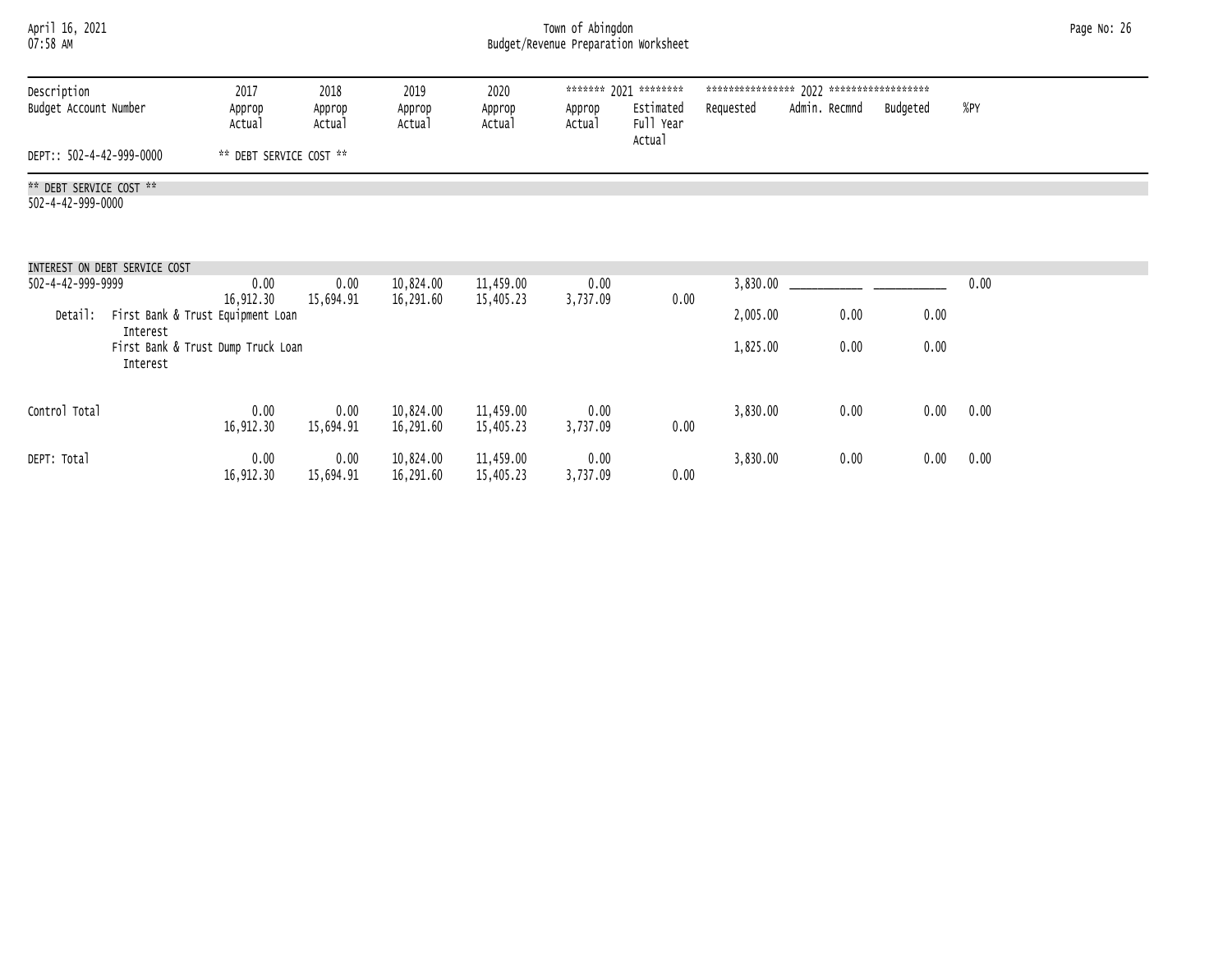| April 16, 2021<br>07:58 AM             |                          | Town of Abingdon<br>Budget/Revenue Preparation Worksheet |                          |                          |                        |                                                           |           |               |          |      |  |
|----------------------------------------|--------------------------|----------------------------------------------------------|--------------------------|--------------------------|------------------------|-----------------------------------------------------------|-----------|---------------|----------|------|--|
| Description<br>Budget Account Number   | 2017<br>Approp<br>Actual | 2018<br>Approp<br>Actual                                 | 2019<br>Approp<br>Actual | 2020<br>Approp<br>Actual | Approp<br>Actual       | ******* 2021 ********<br>Estimated<br>Full Year<br>Actual | Requested | Admin. Recmnd | Budgeted | %PY  |  |
| DEPT:: 502-4-91-000-0000               | ** NON-DEPART, **        |                                                          |                          |                          |                        |                                                           |           |               |          |      |  |
| ** NON-DEPART. **<br>502-4-91-000-0000 |                          |                                                          |                          |                          |                        |                                                           |           |               |          |      |  |
| Bank Charges                           |                          |                                                          |                          |                          |                        |                                                           |           |               |          |      |  |
| 502-4-91-000-3120                      | 0.00<br>15,827.01        | 0.00<br>19,124.96                                        | 0.00<br>18,995.17        | 15,000.00<br>21,474.59   | 20,000.00<br>17,390.64 | 0.00                                                      |           |               |          | 0.00 |  |
| Depreciation - Collection              |                          |                                                          |                          |                          |                        |                                                           |           |               |          |      |  |
| 502-4-91-000-3130                      | 0.00<br>666,140.00       | 0.00<br>652,566.00                                       | 0.00<br>622,766.00       | 0.00<br>470,164.00       | 0.00<br>0.00           | 0.00                                                      |           |               |          | 0.00 |  |
| Loss of Disposal of Assets             |                          |                                                          |                          |                          |                        |                                                           |           |               |          |      |  |
| 502-4-91-000-3140                      | 0.00<br>0.00             | 0.00<br>0.00                                             | 0.00<br>0.00             | 0.00<br>5,006.00         | 0.00<br>0.00           | 0.00                                                      |           |               |          | 0.00 |  |
| DEPT: Total                            | 0.00<br>681, 967.01      | 0.00<br>671,690.96                                       | 0.00<br>641,761.17       | 15,000.00<br>496,644.59  | 20,000.00<br>17,390.64 | 0.00                                                      | 0.00      | 0.00          | 0.00     | 0.00 |  |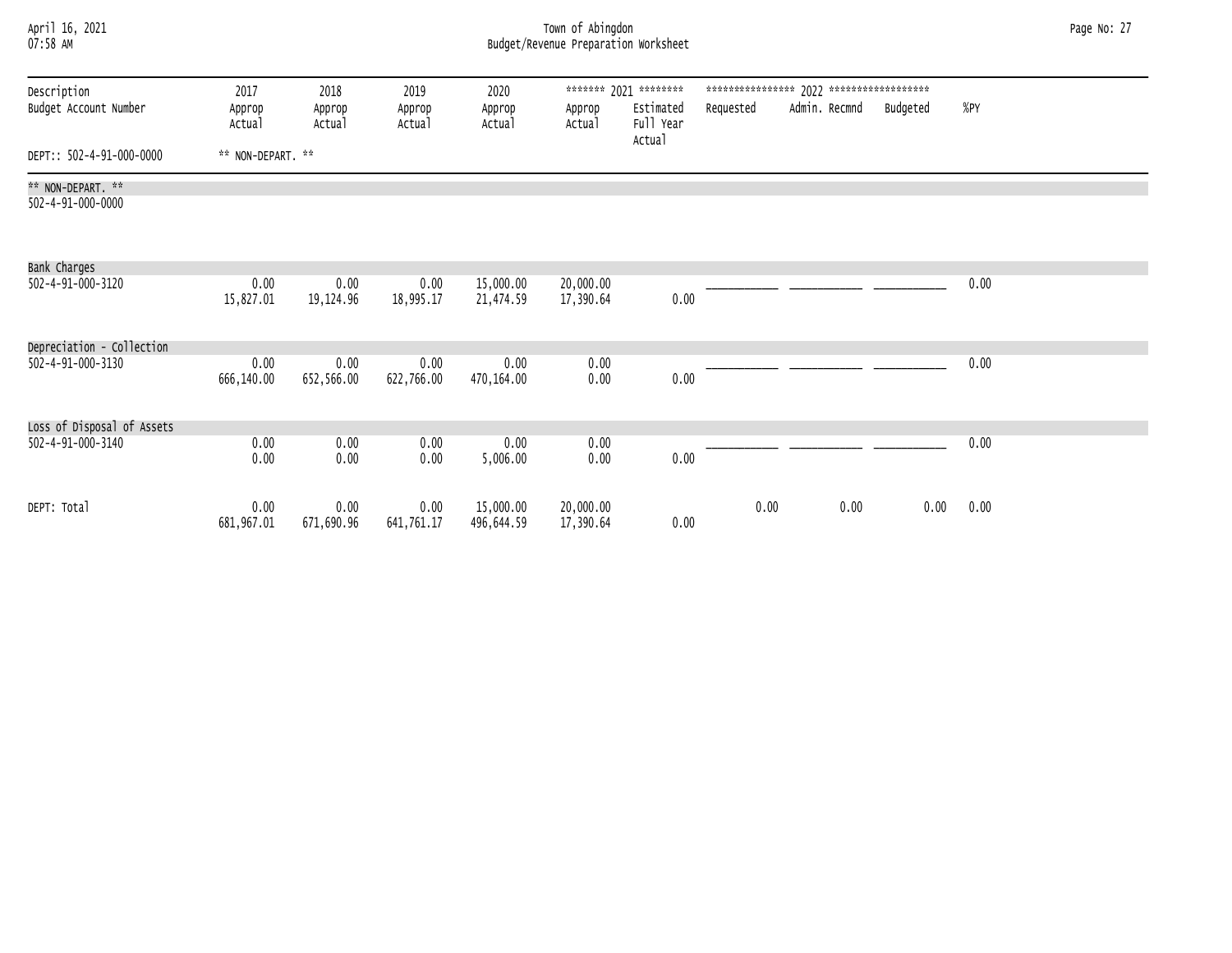| Town of Abingdon<br>April 16, 2021<br>Budget/Revenue Preparation Worksheet<br>07:58 AM |           |                                  |                                   |                          |                           |                      |                                                           |           | Page No: 28   |          |      |  |
|----------------------------------------------------------------------------------------|-----------|----------------------------------|-----------------------------------|--------------------------|---------------------------|----------------------|-----------------------------------------------------------|-----------|---------------|----------|------|--|
| Description<br>Budget Account Number                                                   |           | 2017<br>Approp<br>Actual         | 2018<br>Approp<br>Actual          | 2019<br>Approp<br>Actual | 2020<br>Approp<br>Actual  | Approp<br>Actual     | ******* 2021 ********<br>Estimated<br>Full Year<br>Actual | Requested | Admin. Recmnd | Budgeted | %PY  |  |
| DEPT:: 502-4-91-400-0000                                                               |           | * CONTINGENCY *                  |                                   |                          |                           |                      |                                                           |           |               |          |      |  |
| * CONTINGENCY *<br>502-4-91-400-0000                                                   |           |                                  |                                   |                          |                           |                      |                                                           |           |               |          |      |  |
| CONTINGENCY-DISPOSAL                                                                   |           |                                  |                                   |                          |                           |                      |                                                           |           |               |          |      |  |
| 502-4-91-400-9760                                                                      | Transfers | 38,016.00<br>0.00<br>13,500.00-  | 11,208.00<br>0.00<br>$5,275.00 -$ | 2,100.00<br>0.00<br>0.00 | 16,746.00<br>0.00<br>0.00 | 0.00<br>0.00<br>0.00 | 0.00                                                      |           |               |          | 0.00 |  |
| CONTINGENCY-ADMINISTRATION                                                             |           |                                  |                                   |                          |                           |                      |                                                           |           |               |          |      |  |
| 502-4-91-400-9761                                                                      | Transfers | 38,017.00<br>0.00<br>$100.00 -$  | 11,208.00<br>0.00<br>11,208.00-   | 2,100.00<br>0.00<br>0.00 | 16,745.00<br>0.00<br>0.00 | 0.00<br>0.00<br>0.00 | 0.00                                                      |           |               |          | 0.00 |  |
| CONTINGENCY-COLLECTION                                                                 |           |                                  |                                   |                          |                           |                      |                                                           |           |               |          |      |  |
| 502-4-91-400-9762                                                                      | Transfers | 38,017.00<br>0.00<br>0.00        | 11,208.00<br>0.00<br>8,718.00-    | 2,100.00<br>0.00<br>0.00 | 16,746.00<br>0.00<br>0.00 | 0.00<br>0.00<br>0.00 | 0.00                                                      |           |               |          | 0.00 |  |
| Control Total                                                                          | Transfers | 114,050.00<br>0.00<br>13,600.00- | 33,624.00<br>0.00<br>25,201.00-   | 6,300.00<br>0.00<br>0.00 | 50,237.00<br>0.00<br>0.00 | 0.00<br>0.00<br>0.00 | 0.00                                                      | 0.00      | 0.00          | 0.00     | 0.00 |  |
| DEPT: Total                                                                            | Transfers | 114,050.00<br>0.00<br>13,600.00- | 33,624.00<br>0.00<br>25,201.00-   | 6,300.00<br>0.00<br>0.00 | 50,237.00<br>0.00<br>0.00 | 0.00<br>0.00<br>0.00 | 0.00                                                      | 0.00      | 0.00          | 0.00     | 0.00 |  |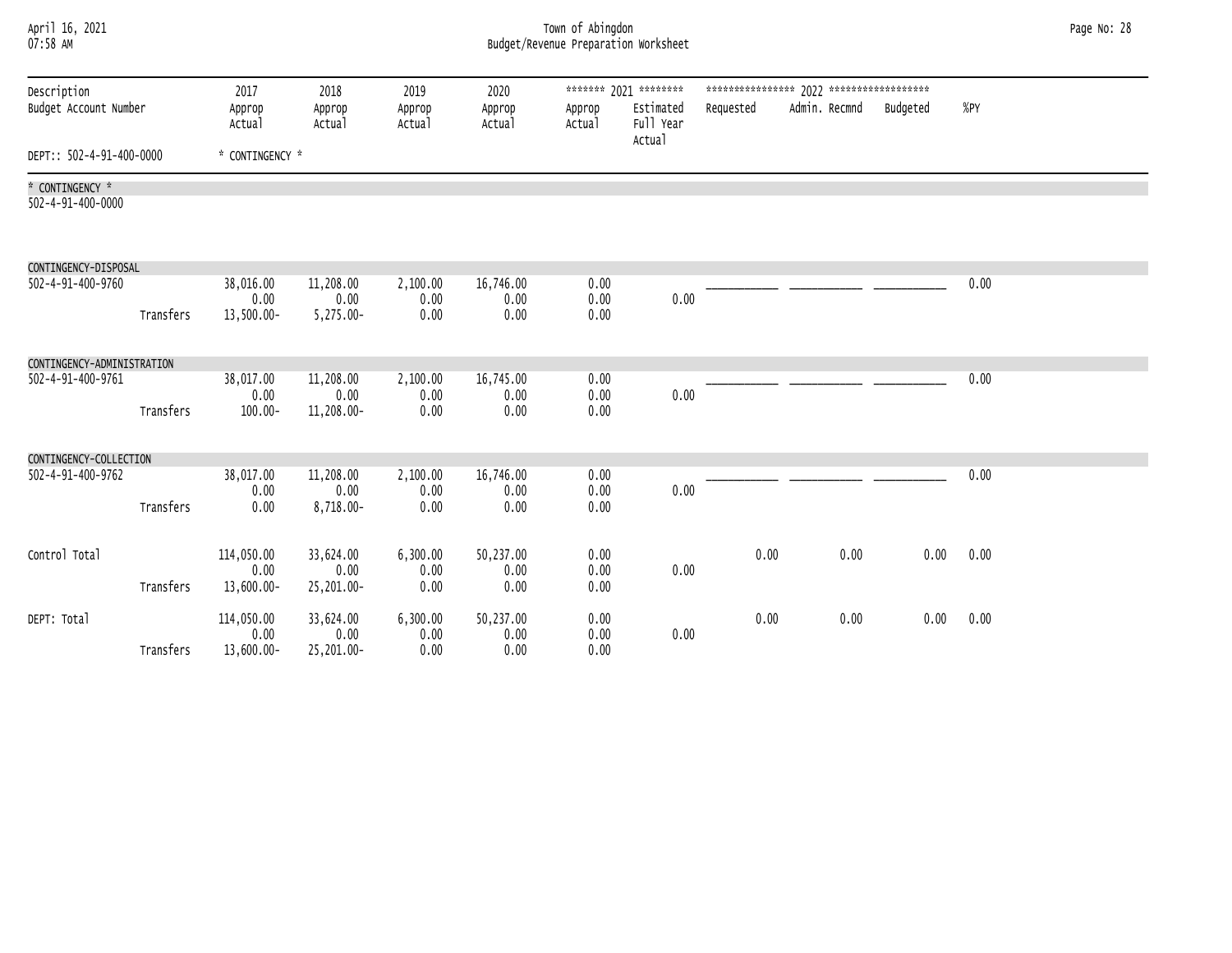| April 16, 2021 |  |
|----------------|--|
| 07.58 AM       |  |

# April 16, 2021 Town of Abingdon Page No: 29 07:58 AM Budget/Revenue Preparation Worksheet

| Description<br>Budget Account Number | 2017<br>Approp<br>Actual | 2018<br>Approp<br>Actual        | 2019<br>Approp<br>Actual | 2020<br>Approp<br>Actual | Approp<br>Actual | ******* 2021 ********<br>Estimated<br>Full Year<br>Actual | Requested | Admin. Recmnd | Budgeted | $%$ PY |  |
|--------------------------------------|--------------------------|---------------------------------|--------------------------|--------------------------|------------------|-----------------------------------------------------------|-----------|---------------|----------|--------|--|
| DEPT:: 502-4-92-000-0000             |                          | ******MUNICIPAL INSURANCE****** |                          |                          |                  |                                                           |           |               |          |        |  |
| ******MUNICIPAL INSURANCE******      |                          |                                 |                          |                          |                  |                                                           |           |               |          |        |  |
| 502-4-92-000-0000                    |                          |                                 |                          |                          |                  |                                                           |           |               |          |        |  |
|                                      |                          |                                 |                          |                          |                  |                                                           |           |               |          |        |  |
|                                      |                          |                                 |                          |                          |                  |                                                           |           |               |          |        |  |
| Insurance-Building & Property        |                          |                                 |                          |                          |                  |                                                           |           |               |          |        |  |
| 502-4-92-000-5305                    | 15,000.00                | 19,453.00                       | 18,541.00                | 18,912.00                | 0.00             |                                                           |           |               |          | 0.00   |  |
|                                      | 15,000.00                | 18,540.68                       | 20,558.32                | 19,862.60                | 0.00             | 0.00                                                      |           |               |          |        |  |
|                                      |                          |                                 |                          |                          |                  |                                                           |           |               |          |        |  |
| Insurance-Commercial Automobile      |                          |                                 |                          |                          |                  |                                                           |           |               |          |        |  |
| 502-4-92-000-5307                    | 10,000.00<br>10,000.00   | 8,268.00                        | 7,854.00                 | 8,011.00                 | 0.00<br>0.00     | 0.00                                                      |           |               |          | 0.00   |  |
|                                      |                          | 7,853.68                        | 6,304.80                 | 6,336.28                 |                  |                                                           |           |               |          |        |  |
|                                      |                          |                                 |                          |                          |                  |                                                           |           |               |          |        |  |
| Insurance-General Liability          |                          |                                 |                          |                          |                  |                                                           |           |               |          |        |  |
| 502-4-92-000-5308                    | 1,000.00                 | 6,226.00                        | 4,538.00                 | 4,629.00                 | 0.00             |                                                           |           |               |          | 0.00   |  |
|                                      | 1,000.00                 | 4,537.68                        | 4,382.22                 | 5,130.44                 | 0.00             | 0.00                                                      |           |               |          |        |  |
|                                      |                          |                                 |                          |                          |                  |                                                           |           |               |          |        |  |
| DEPT: Total                          | 26,000.00                | 33,947.00                       | 30,933.00                | 31,552.00                | 0.00             |                                                           | 0.00      | 0.00          | 0.00     | 0.00   |  |
|                                      | 26,000.00                | 30,932.04                       | 31,245.34                | 31, 329.32               | 0.00             | 0.00                                                      |           |               |          |        |  |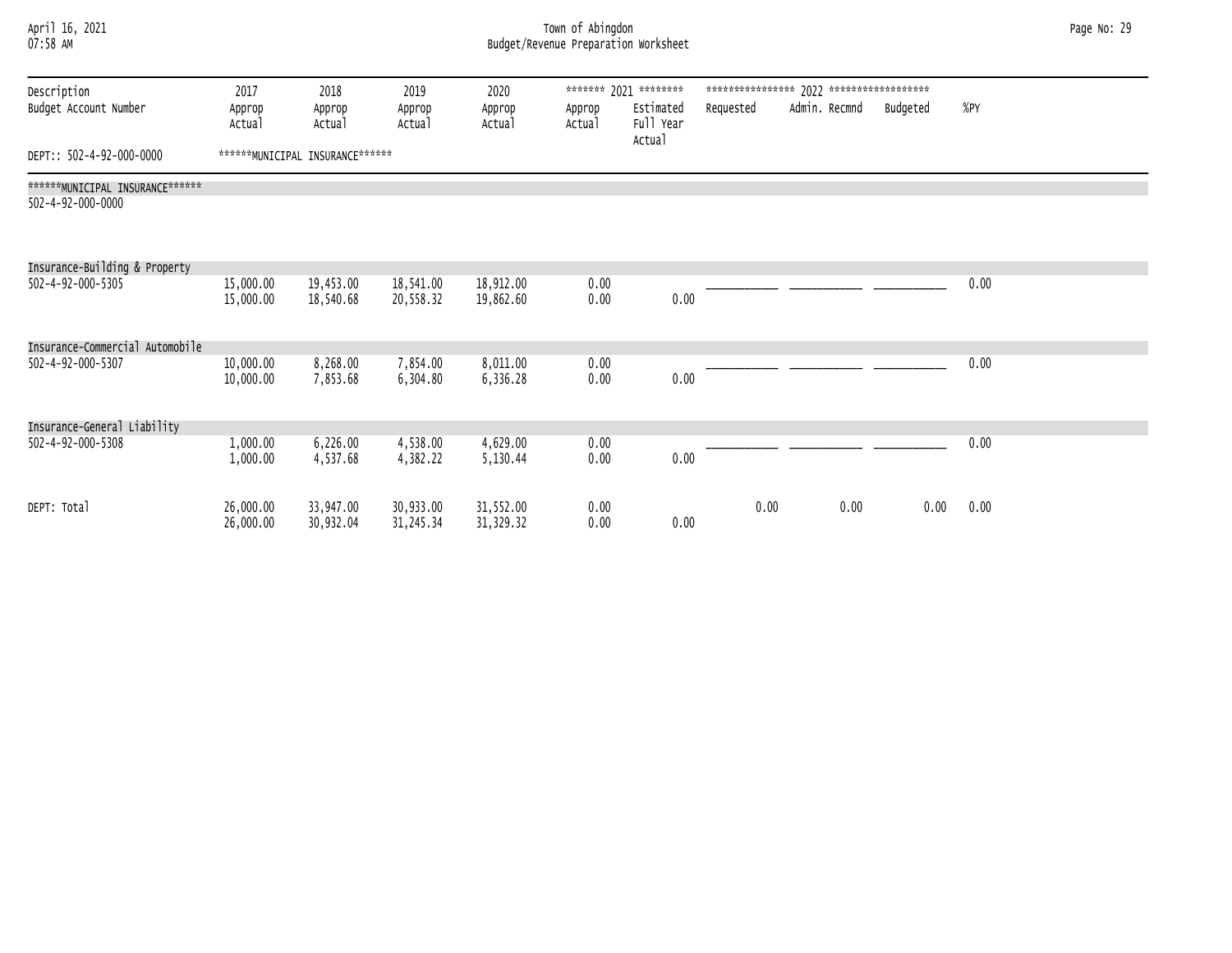| April 16, 2021 |  |
|----------------|--|
| 07.58 AM       |  |

## April 16, 2021 Town of Abingdon Page No: 30 07:58 AM Budget/Revenue Preparation Worksheet

| Description<br>Budget Account Number                   |           | 2017<br>Approp<br>Actual               | 2018<br>Approp<br>Actual            | 2019<br>Approp<br>Actual                                                                 | 2020<br>Approp<br>Actual                                                                                                                     | Approp<br>Actual                     | ******* 2021 ********<br>Estimated<br>Full Year<br>Actual | Requested    | Admin. Recmnd | Budgeted | %PY  |  |
|--------------------------------------------------------|-----------|----------------------------------------|-------------------------------------|------------------------------------------------------------------------------------------|----------------------------------------------------------------------------------------------------------------------------------------------|--------------------------------------|-----------------------------------------------------------|--------------|---------------|----------|------|--|
| DEPT:: 502-4-94-100-0000                               |           | ***CAPITAL PROJECTS***                 |                                     |                                                                                          |                                                                                                                                              |                                      |                                                           |              |               |          |      |  |
| ***CAPITAL PROJECTS***<br>502-4-94-100-0000            |           |                                        |                                     |                                                                                          |                                                                                                                                              |                                      |                                                           |              |               |          |      |  |
| West Interceptor Replacement (Co)<br>502-4-94-100-8001 |           | 0.00<br>0.00                           | 0.00<br>0.00                        | 0.00<br>0.00                                                                             | 0.00<br>0.00                                                                                                                                 | 0.00<br>0.00                         | 0.00                                                      |              |               |          | 0.00 |  |
| I & I Study                                            |           |                                        |                                     |                                                                                          |                                                                                                                                              |                                      |                                                           |              |               |          |      |  |
| 502-4-94-100-8003                                      |           | 0.00<br>0.00                           | 0.00<br>0.00                        | 0.00<br>0.00                                                                             | 0.00<br>0.00                                                                                                                                 | 0.00<br>0.00                         | 0.00                                                      |              |               |          | 0.00 |  |
| DEPT: Total                                            |           | 0.00<br>0.00                           | 0.00<br>0.00                        | 0.00<br>0.00                                                                             | 0.00<br>0.00                                                                                                                                 | 0.00<br>0.00                         | 0.00                                                      | 0.00         | 0.00          | 0.00     | 0.00 |  |
| Budgeted Total                                         | Transfers | $31.00 -$                              | 2,630,929.18 2,795,353.11<br>100.00 | 2,925,436.00 3,141,000.00 3,405,084.65 3,453,150.00<br>3,090,978.72 2,751,595.52<br>0.00 | 0.00                                                                                                                                         | 4,860,222.00<br>2,890,676.67<br>0.00 | 0.00                                                      | 4,741,585.00 | 0.00          | 0.00     | 0.00 |  |
| Non-Budget Total                                       |           | 0.00<br>0.00                           | 0.00<br>0.00                        | 0.00<br>0.00                                                                             | 0.00<br>0.00                                                                                                                                 | 0.00<br>0.00                         | 0.00                                                      | 0.00         | 0.00          | 0.00     | 0.00 |  |
| Budget Fund Total                                      | Transfers | 2,630,929.18 2,795,353.11<br>$31.00 -$ | 100.00                              | 0.00                                                                                     | 2,925,436.00 3,141,000.00 3,405,084.65 3,453,150.00 4,860,222.00<br>3,090,978.72 2,751,595.52 2,890,676.67<br>0.00                           | 0.00                                 | 0.00                                                      | 4,741,585.00 | 0.00          | 0.00     | 0.00 |  |
| Year Total                                             | Transfers | $31.00 -$                              | 100.00                              | 0.00                                                                                     | 2,925,436.00 3,141,000.00 3,405,084.65 3,453,150.00 4,860,222.00<br>2,630,929.18 2,795,353.11 3,090,978.72 2,751,595.52 2,890,676.67<br>0.00 | 0.00                                 | 0.00                                                      | 4,741,585.00 | 0.00          | 0.00     | 0.00 |  |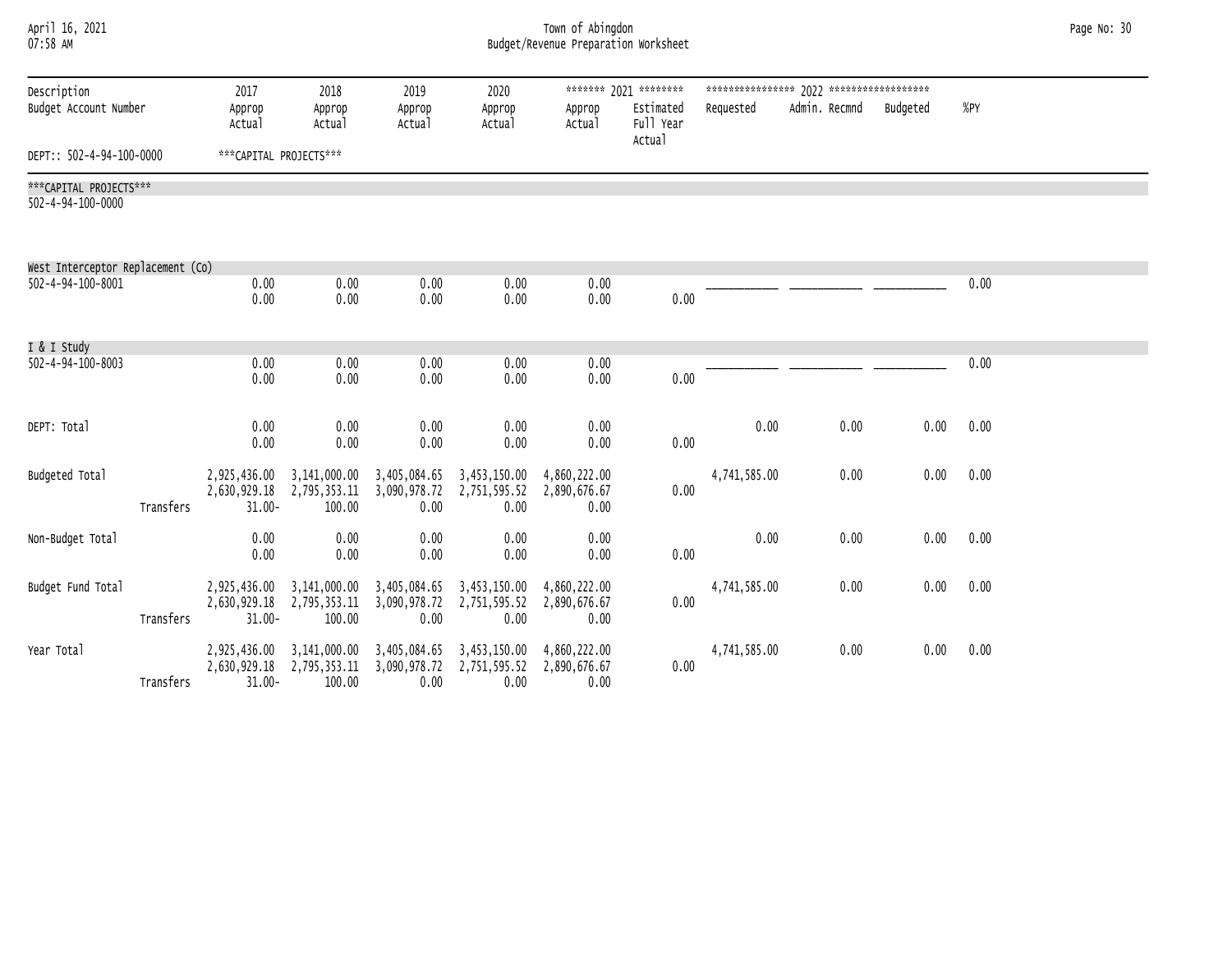## April 16, 2021 Town of Abingdon Page No: 31 07:59 AM Budget Preparation - Control Totals

| Description                                                        |           | 2017                                  | 2018                                 | 2019                                                                            | 2020                                                                       |                                  | ******* 2021 ********  |              |               |          |      |
|--------------------------------------------------------------------|-----------|---------------------------------------|--------------------------------------|---------------------------------------------------------------------------------|----------------------------------------------------------------------------|----------------------------------|------------------------|--------------|---------------|----------|------|
| Budget Account Number                                              |           | Approp<br>Actual                      | Approp<br>Actual                     | Approp<br>Actual                                                                | Approp<br>Actual                                                           | Approp<br>Actual                 | Estimated<br>Full Year | Requested    | Admin. Recmnd | Budgeted | %PY  |
| *DIRECTOR OF ENTERPRISE FD-ADMIN*<br>$502 - 4 - 42 - 100 - 0000$   | Transfers | 32,500.00<br>36,068.22<br>0.00        | 232,474.00<br>221,892.26<br>5,615.00 | 216,093.00<br>209,034.70<br>22,000.00-                                          | 235,148.00<br>225,758.15<br>0.00                                           | 290,587.00<br>301,582.58<br>0.00 | 0.00                   | 364,245.00   | 0.00          | 0.00     | 0.00 |
| * COLLECTION *<br>$502 - 4 - 42 - 300 - 0000$                      | Transfers | 717,303.00<br>649,239.39<br>$31.00 -$ | 636,095.57<br>19,822.17              | 807,158.16<br>0.00                                                              | 729,856.00  1,078,620.65  1,096,716.00  2,314,439.00<br>824,872.95<br>0.00 | 835,903.24<br>0.00               | 0.00                   | 2,261,760.00 | 0.00          | 0.00     | 0.00 |
| * DISPOSAL *<br>$502 - 4 - 42 - 400 - 0000$                        | Transfers | 12,000.00                             |                                      | 1, 135, 675.58 1, 137, 252.34 1, 289, 660.65 1, 070, 672.50<br>858.39-22,000.00 | 1,153,958.00 1,286,585.00 1,233,663.00 1,181,975.00 1,326,686.00<br>0.00   | 969,583.76<br>0.00               | 0.00                   | 1,293,405.00 | 0.00          | 0.00     | 0.00 |
| * DEBT SERVICE *<br>$502 - 4 - 42 - 600 - 0000$                    |           | 797,689.00<br>7,045.83                | 739,361.00<br>3,364.12               | 739,361.00<br>1,844.22                                                          | 739,361.00<br>0.00                                                         | 815,918.00<br>692,949.12         | 0.00                   | 724,485.00   | 0.00          | 0.00     | 0.00 |
| * PRETREATMENT CONTROL AUTHORITY *<br>502-4-42-700-0000            | Transfers | 83,936.00<br>77,553.36<br>1,600.00    | 85,153.00<br>78,430.91<br>722.22     | 89,290.00<br>93,982.88<br>0.00                                                  | 91,702.00<br>86, 912.78<br>0.00                                            | 92,592.00<br>69,530.24<br>0.00   | 0.00                   | 93,860.00    | 0.00          | 0.00     | 0.00 |
| * EXIT 19 SOUTH SEWER SYSTEM *<br>$502 - 4 - 42 - 800 - 0000$      |           | 0.00<br>192.57                        | 0.00<br>0.00                         | 0.00<br>0.00                                                                    | 0.00<br>0.00                                                               | 0.00<br>0.00                     | 0.00                   | 0.00         | 0.00          | 0.00     | 0.00 |
| * J.M.H.CANCER CTR-LEE HWY.EXIT 19*<br>$502 - 4 - 42 - 850 - 0000$ |           | 0.00<br>274.92                        | 0.00<br>0.00                         | 0.00<br>0.00                                                                    | 0.00<br>0.00                                                               | 0.00<br>0.00                     | 0.00                   | 0.00         | 0.00          | 0.00     | 0.00 |
| ** DEBT SERVICE COST **<br>502-4-42-999-0000                       |           | 0.00<br>16,912.30                     | 0.00<br>15,694.91                    | 10,824.00<br>16,291.60                                                          | 11,459.00<br>15,405.23                                                     | 0.00<br>3,737.09                 | 0.00                   | 3,830.00     | 0.00          | 0.00     | 0.00 |
| Bank Charges<br>502-4-91-000-3120                                  |           | 0.00<br>15,827.01                     | 0.00<br>19,124.96                    | 0.00<br>18,995.17                                                               | 15,000.00<br>21,474.59                                                     | 20,000.00<br>17,390.64           | 0.00                   | 0.00         | 0.00          | 0.00     | 0.00 |
| Depreciation - Collection<br>502-4-91-000-3130                     |           | 0.00<br>666,140.00                    | 0.00<br>652,566.00                   | 0.00<br>622,766.00                                                              | 0.00<br>470,164.00                                                         | 0.00<br>0.00                     | 0.00                   | 0.00         | 0.00          | 0.00     | 0.00 |

Loss of Disposal of Assets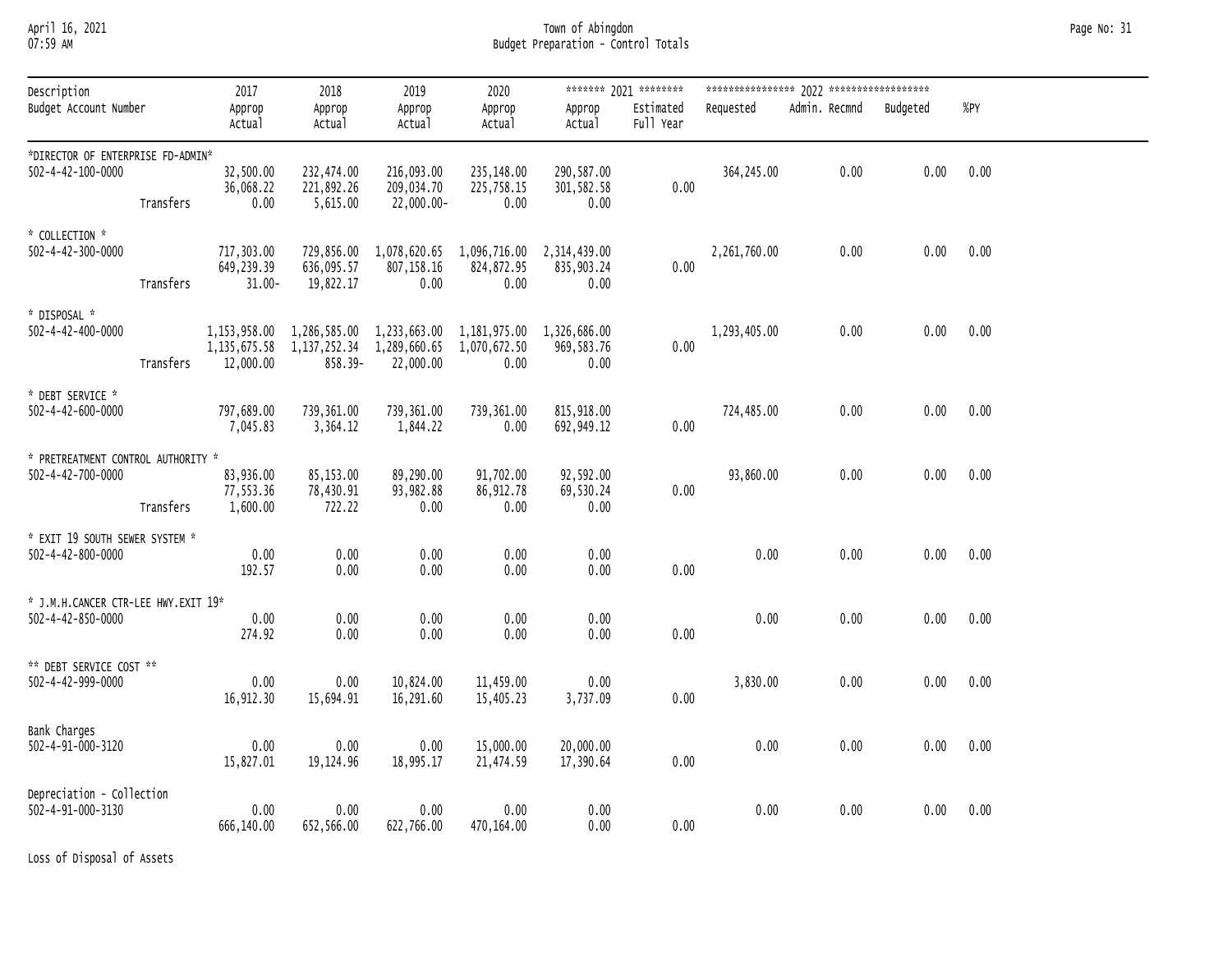# April 16, 2021 Town of Abingdon Page No: 32 07:59 AM Budget Preparation - Control Totals

| Description                                            | 2017                                      | 2018                                   | 2019                                 | 2020                                 |                                      | ******* 2021 ********  |              |               |          |      |  |
|--------------------------------------------------------|-------------------------------------------|----------------------------------------|--------------------------------------|--------------------------------------|--------------------------------------|------------------------|--------------|---------------|----------|------|--|
| Budget Account Number                                  | Approp<br>Actual                          | Approp<br>Actual                       | Approp<br>Actual                     | Approp<br>Actual                     | Approp<br>Actual                     | Estimated<br>Full Year | Requested    | Admin. Recmnd | Budgeted | %PY  |  |
| 502-4-91-000-3140                                      | 0.00<br>0.00                              | 0.00<br>0.00                           | 0.00<br>0.00                         | 0.00<br>5,006.00                     | 0.00<br>0.00                         | 0.00                   | 0.00         | 0.00          | 0.00     | 0.00 |  |
| * CONTINGENCY *<br>502-4-91-400-0000<br>Transfers      | 114,050.00<br>0.00<br>13,600.00-          | 33,624.00<br>0.00<br>25,201.00-        | 6,300.00<br>0.00<br>0.00             | 50,237.00<br>0.00<br>0.00            | 0.00<br>0.00<br>0.00                 | 0.00                   | 0.00         | 0.00          | 0.00     | 0.00 |  |
| Insurance-Building & Property<br>502-4-92-000-5305     | 15,000.00<br>15,000.00                    | 19,453.00<br>18,540.68                 | 18,541.00<br>20,558.32               | 18,912.00<br>19,862.60               | 0.00<br>0.00                         | 0.00                   | 0.00         | 0.00          | 0.00     | 0.00 |  |
| Insurance-Commercial Automobile<br>502-4-92-000-5307   | 10,000.00<br>10,000.00                    | 8,268.00<br>7,853.68                   | 7,854.00<br>6,304.80                 | 8,011.00<br>6,336.28                 | 0.00<br>0.00                         | 0.00                   | 0.00         | 0.00          | 0.00     | 0.00 |  |
| Insurance-General Liability<br>502-4-92-000-5308       | 1,000.00<br>1,000.00                      | 6,226.00<br>4,537.68                   | 4,538.00<br>4,382.22                 | 4,629.00<br>5,130.44                 | 0.00<br>0.00                         | 0.00                   | 0.00         | 0.00          | 0.00     | 0.00 |  |
| West Interceptor Replacement (Co)<br>502-4-94-100-8001 | 0.00<br>0.00                              | 0.00<br>0.00                           | 0.00<br>0.00                         | 0.00<br>0.00                         | 0.00<br>0.00                         | 0.00                   | 0.00         | 0.00          | 0.00     | 0.00 |  |
| I & I Study<br>502-4-94-100-8003                       | 0.00<br>0.00                              | 0.00<br>0.00                           | 0.00<br>0.00                         | 0.00<br>0.00                         | 0.00<br>0.00                         | 0.00                   | 0.00         | 0.00          | 0.00     | 0.00 |  |
| Totals<br>Transfers                                    | 2,925,436.00<br>2,630,929.18<br>$31.00 -$ | 3,141,000.00<br>2,795,353.11<br>100.00 | 3,405,084.65<br>3,090,978.72<br>0.00 | 3,453,150.00<br>2,751,595.52<br>0.00 | 4,860,222.00<br>2,890,676.67<br>0.00 | 0.00                   | 4,741,585.00 | 0.00          | 0.00     | 0.00 |  |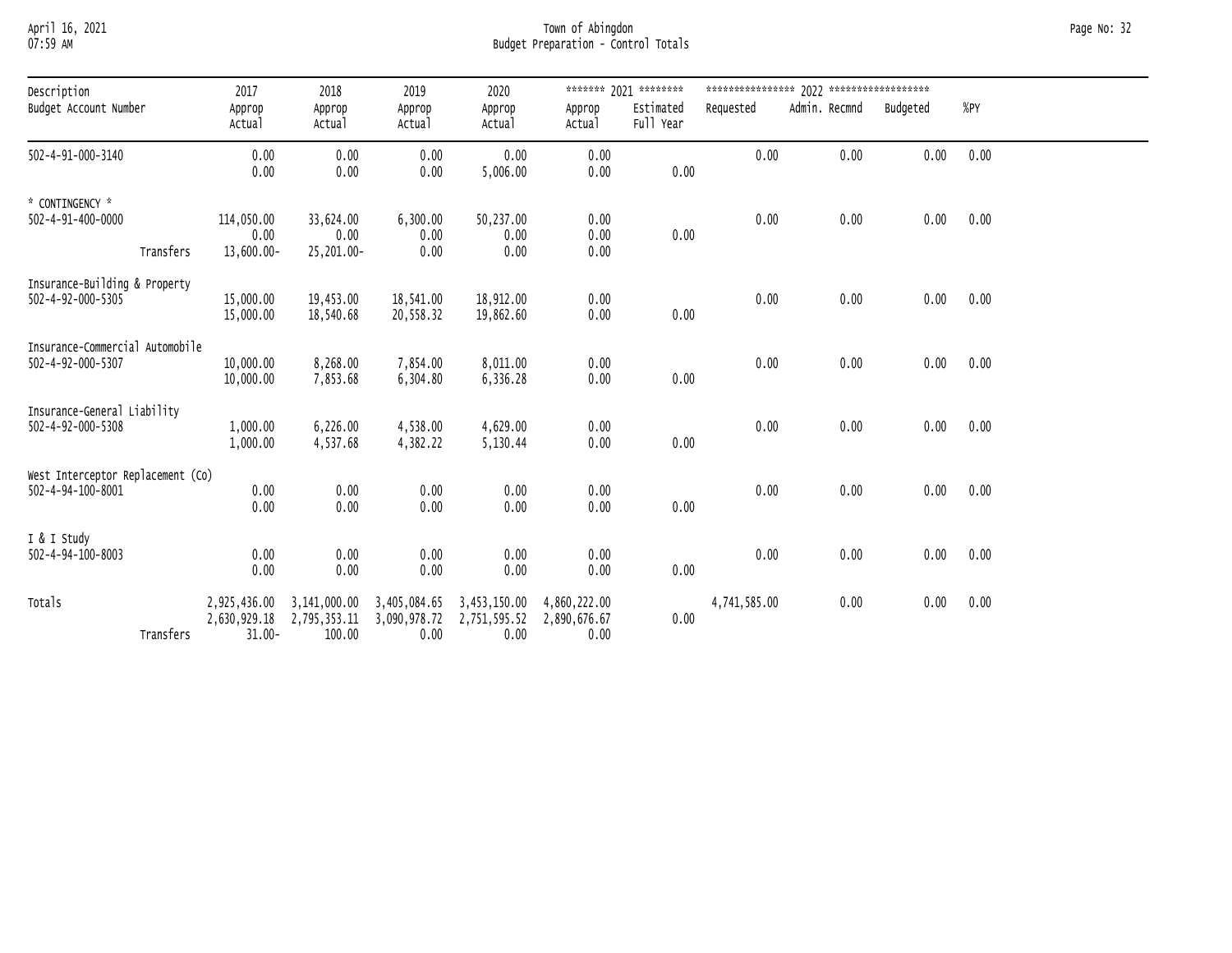### April 16, 2021 Town of Abingdon Page No: 33 07:59 AM Budget/Revenue Preparation Worksheet

| Description<br>Revenue Account Number                       | 2017<br>Anticipated   | 2018<br>Anticipated   | 2019<br>Anticipated    | 2020<br>Anticipated    | Anticipated Estimated | ******* 2021 ******** | Admin. Recmnd | Anticipated                | %PY  |
|-------------------------------------------------------------|-----------------------|-----------------------|------------------------|------------------------|-----------------------|-----------------------|---------------|----------------------------|------|
|                                                             | Actual                | Actual                | Actual                 | Actual<br>Comments     | Actual                | Full Year             |               |                            |      |
| * SEWER FUND REVENUE *                                      |                       |                       |                        |                        |                       |                       |               |                            |      |
| $502 - 3 - 00 - 000 - 0000 -$                               | 0.00<br>0.00          | 0.00<br>0.00          | 0.00<br>0.00           | 0.00<br>0.00           | 0.00<br>0.00          | 0.00                  |               |                            | 0.00 |
| DEPT: Total                                                 | 0.00<br>0.00          | 0.00<br>0.00          | 0.00<br>0.00           | 0.00<br>0.00           | 0.00<br>0.00          | 0.00                  | 0.00          | 0.00                       | 0.00 |
| $*$ INT. $*$                                                |                       |                       |                        |                        |                       |                       |               |                            |      |
| $502 - 3 - 15 - 010 - 0000 -$                               | 0.00<br>0.00          | 0.00<br>0.00          | 0.00<br>0.00           | 0.00<br>0.00           | 0.00<br>0.00          | 0.00                  |               |                            | 0.00 |
| Int.-Sewer Fund Savings                                     |                       |                       |                        |                        |                       |                       |               |                            |      |
| 502-3-15-010-0100-                                          | 1,000.00<br>1,431.92  | 1,200.00<br>3,724.28  | 1,400.00<br>6,245.43   | 6,000.00<br>4,370.53   | 6,000.00<br>374.21    | 0.00                  |               |                            | 0.00 |
| Int.-Sewer Fund Cd'S                                        |                       |                       |                        |                        |                       |                       |               |                            |      |
| 502-3-15-010-0125-                                          | 3,000.00<br>7,922.89  | 3,000.00<br>7,628.42  | 9,000.00<br>21,077.20  | 9,000.00<br>24, 313.12 | 14,000.00<br>6,670.35 | 0.00                  |               | $10,000.00$ ______________ | 0.00 |
| Int.-Sewer Fund Checking                                    |                       |                       |                        |                        |                       |                       |               |                            |      |
| 502-3-15-010-0300-                                          | 1,500.00<br>549.25    | 0.00<br>51.95         | 30.00<br>38.05         | 50.00<br>34.79         | 50.00<br>0.00         | 0.00                  |               |                            | 0.00 |
| INT - SEWER IMPACT FEE FUND                                 |                       |                       |                        |                        |                       |                       |               |                            |      |
| 502-3-15-010-0400-                                          | 0.00<br>1,156.94      | 0.00<br>6,274.36      | 2,500.00<br>10,428.41  | 10,000.00<br>7,324.74  | 10,000.00<br>627.93   | 0.00                  |               |                            | 0.00 |
| Int - Sewer Fund Money Market                               |                       |                       |                        |                        |                       |                       |               |                            |      |
| 502-3-15-010-0450-                                          | 0.00<br>595.64        | 0.00<br>2,031.21      | 1,000.00<br>850.16     | 600.00<br>789.51       | 600.00<br>445.59      | 0.00                  |               |                            | 0.00 |
| DEPT: Total                                                 | 5,500.00<br>11,656.64 | 4,200.00<br>19,710.22 | 13,930.00<br>38,639.25 | 25,650.00<br>36,832.69 | 30,650.00<br>8,118.08 | 0.00                  | 12,210.00     | 0.00                       | 0.00 |
| ** CHARGES FOR SERVICES **<br>$502 - 3 - 16 - 000 - 0000 -$ | 0.00                  | 0.00                  | 0.00                   | 0.00                   | 0.00                  |                       |               |                            | 0.00 |
|                                                             | 0.00                  | 0.00                  | 0.00                   | 0.00                   | 0.00                  | 0.00                  |               |                            |      |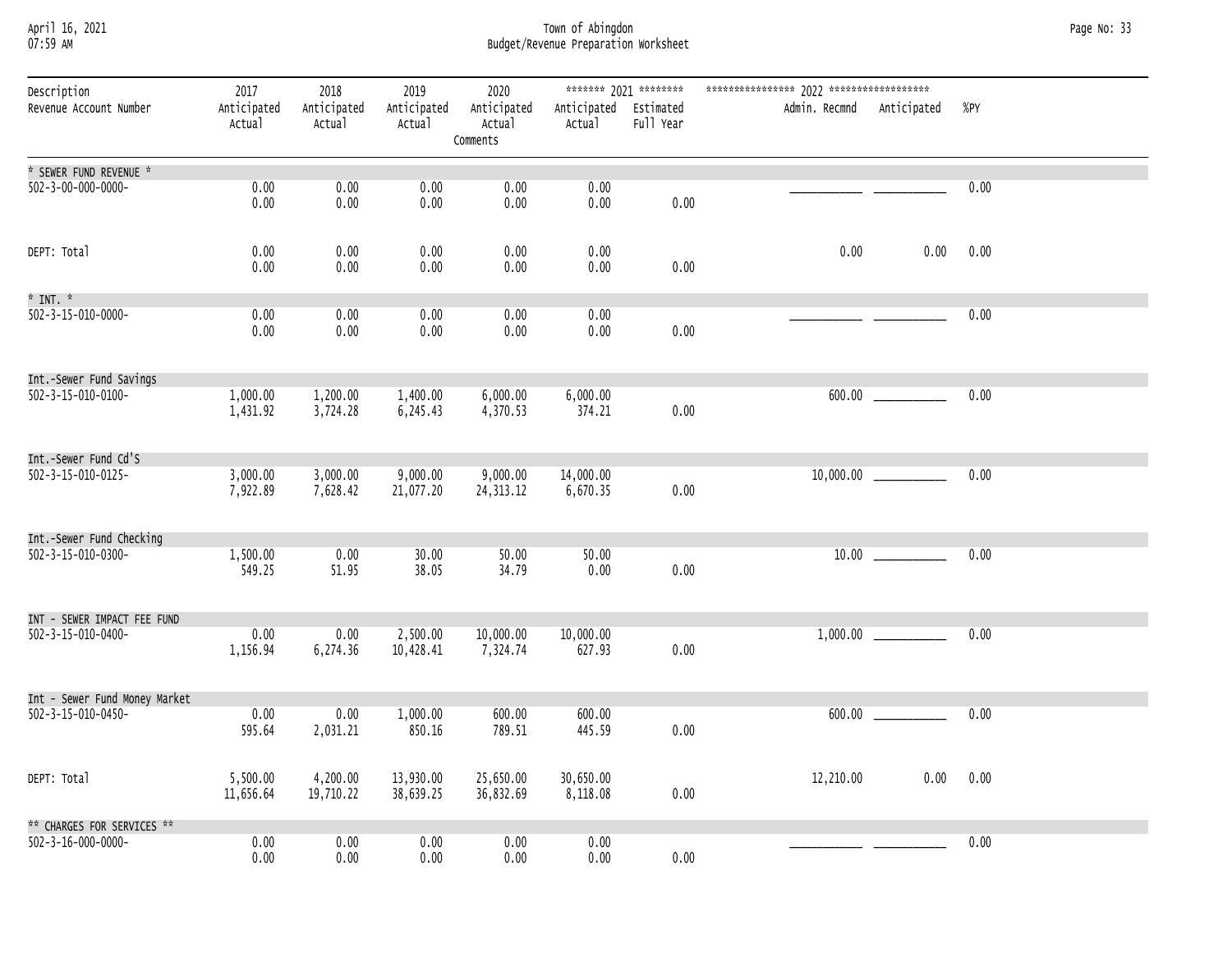#### April 16, 2021 Town of Abingdon Page No: 34 07:59 AM Budget/Revenue Preparation Worksheet

| Description<br>Revenue Account Number                                                   | 2017<br>Anticipated | 2018<br>Anticipated   | 2019<br>Anticipated                                              | 2020<br>Anticipated    | Anticipated Estimated  |           | Admin. Recmnd Anticipated |                                | %PY  |
|-----------------------------------------------------------------------------------------|---------------------|-----------------------|------------------------------------------------------------------|------------------------|------------------------|-----------|---------------------------|--------------------------------|------|
|                                                                                         | Actual              | Actual                | Actual                                                           | Actual                 | Actual                 | Full Year |                           |                                |      |
|                                                                                         |                     |                       |                                                                  | Comments               |                        |           |                           |                                |      |
| DEPT: Total                                                                             | 0.00                | 0.00                  | 0.00                                                             | 0.00                   | 0.00                   |           | 0.00                      | 0.00                           | 0.00 |
|                                                                                         | 0.00                | 0.00                  | 0.00                                                             | 0.00                   | 0.00                   | 0.00      |                           |                                |      |
| * SEWER FUND REVENUE *                                                                  |                     |                       |                                                                  |                        |                        |           |                           |                                |      |
| $502 - 3 - 16 - 080 - 0000 -$                                                           | 0.00<br>0.00        | 0.00<br>0.00          | 0.00<br>0.00                                                     | 0.00<br>0.00           | 0.00<br>0.00           | 0.00      |                           |                                | 0.00 |
|                                                                                         |                     |                       |                                                                  |                        |                        |           |                           |                                |      |
| Sewer Service                                                                           |                     |                       |                                                                  |                        |                        |           |                           |                                |      |
| $502 - 3 - 16 - 080 - 0001 -$                                                           |                     |                       | 2,775,000.00 2,900,000.00 2,960,000.00 3,035,000.00 3,125,098.00 |                        |                        |           |                           | $3,250,098.00$ _______________ | 0.00 |
|                                                                                         |                     |                       | 2,815,811.86 2,783,788.18 2,957,747.05 2,924,503.64 2,337,557.99 |                        |                        | 0.00      |                           |                                |      |
|                                                                                         |                     |                       |                                                                  |                        |                        |           |                           |                                |      |
| Note: Includes \$% across th ebaord rate increase in sewer rates (additional \$125,000) |                     |                       |                                                                  |                        |                        |           |                           |                                |      |
| Sewer Service Penalty<br>$502 - 3 - 16 - 080 - 0002 -$                                  | 48,000.00           | 48,000.00             | 48,000.00                                                        | 50,000.00              | 50,000.00              |           |                           | 50,000.00 ______________       | 0.00 |
|                                                                                         | 45,676.66           | 49,556.72             | 47,190.50                                                        | 46,056.30              | 39,816.21              | 0.00      |                           |                                |      |
|                                                                                         |                     |                       |                                                                  |                        |                        |           |                           |                                |      |
| Reconnect Fees                                                                          |                     |                       |                                                                  |                        |                        |           |                           |                                |      |
| $502 - 3 - 16 - 080 - 0005 -$                                                           | 0.00<br>19,315.00   | 2,500.00<br>23,175.00 | 20,000.00<br>22,290.00                                           | 20,000.00<br>13,900.00 | 20,000.00<br>11,950.00 | 0.00      |                           |                                | 0.00 |
|                                                                                         |                     |                       |                                                                  |                        |                        |           |                           |                                |      |
| Sewer Connection                                                                        |                     |                       |                                                                  |                        |                        |           |                           |                                |      |
| $502 - 3 - 16 - 080 - 0011 -$                                                           | 20,000.00           | 25,000.00             | 30,000.00                                                        | 60,000.00              | 60,000.00              |           |                           |                                | 0.00 |
|                                                                                         | 59,818.00           | 31,924.00             | 105,849.26                                                       | 95,093.89              | 61,852.77              | 0.00      |                           |                                |      |
|                                                                                         |                     |                       |                                                                  |                        |                        |           |                           |                                |      |
| Return Item Cost<br>$502 - 3 - 16 - 080 - 0020 -$                                       | 0.00                | 0.00                  | 0.00                                                             | 0.00                   | 2,000.00               |           |                           |                                | 0.00 |
|                                                                                         | 1,482.24            | 987.67                | 1,823.03                                                         | 1,404.76               | 880.08                 | 0.00      |                           |                                |      |
|                                                                                         |                     |                       |                                                                  |                        |                        |           |                           |                                |      |
| SEWER IMPACT FEE                                                                        |                     |                       |                                                                  |                        |                        |           |                           |                                |      |
| $502 - 3 - 16 - 080 - 0050 -$                                                           | 0.00<br>26,462.50   | 0.00<br>0.00          | 0.00<br>3,596.00                                                 | 0.00<br>0.00           | 0.00<br>0.00           | 0.00      |                           |                                | 0.00 |
|                                                                                         |                     |                       |                                                                  |                        |                        |           |                           |                                |      |
| WCSA SW TREATMENT EX 13 SPRING CREEK                                                    |                     |                       |                                                                  |                        |                        |           |                           |                                |      |
| 502-3-16-080-0110-                                                                      | 50,000.00           | 80,000.00             | 90,000.00                                                        | 80,000.00              | 82,500.00              |           |                           | 80,000.00                      | 0.00 |
|                                                                                         | 72,859.58           | 76,789.97             | 75,388.74                                                        | 76,766.24              | 46,374.68              | 0.00      |                           |                                |      |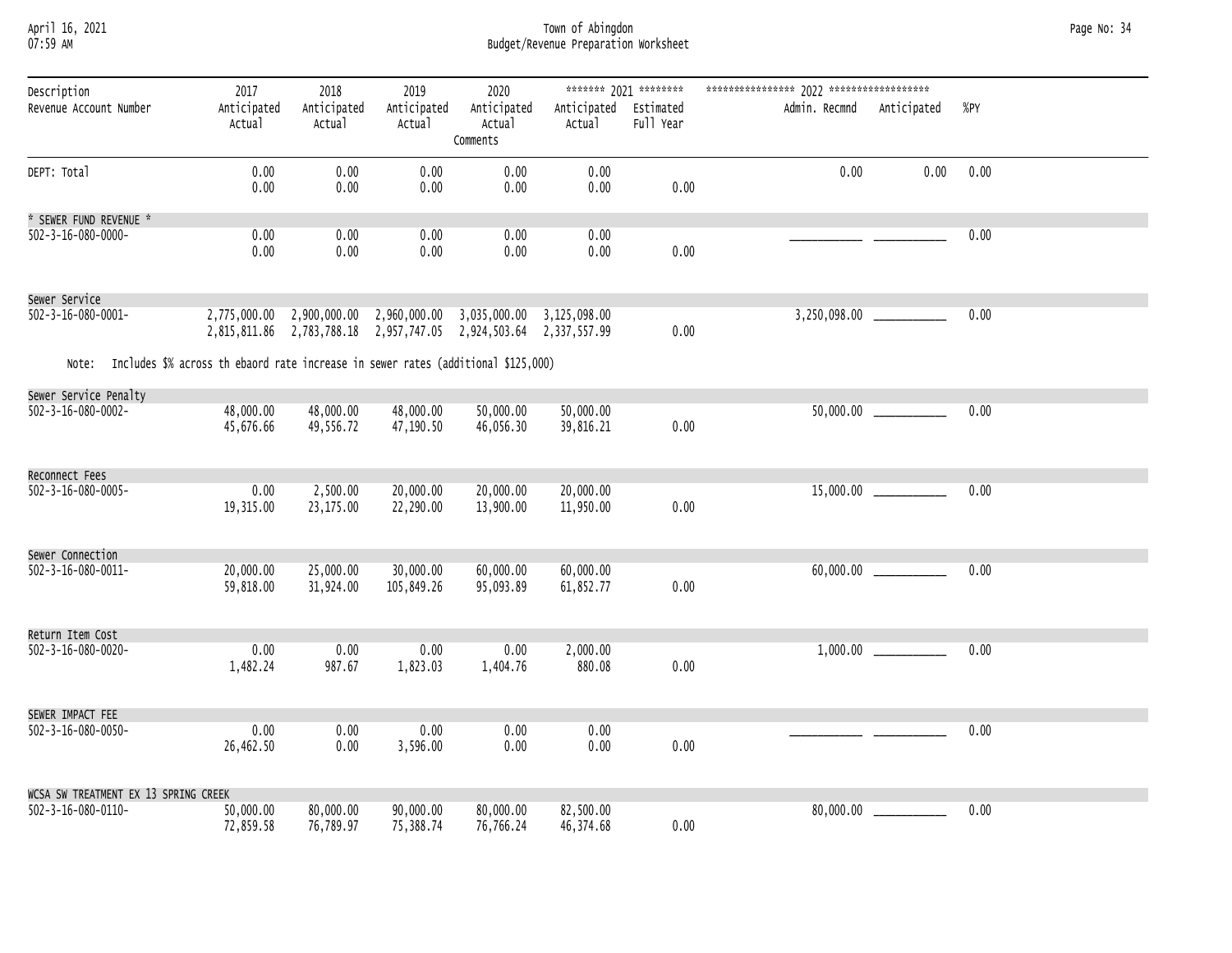## April 16, 2021 Town of Abingdon Page No: 35 07:59 AM Budget/Revenue Preparation Worksheet

| Description                        | 2017                   | 2018                   | 2019                                                                                                                                 | 2020                              |                                 | ******* 2021 ******** |               |             |      |
|------------------------------------|------------------------|------------------------|--------------------------------------------------------------------------------------------------------------------------------------|-----------------------------------|---------------------------------|-----------------------|---------------|-------------|------|
| Revenue Account Number             | Anticipated<br>Actual  | Anticipated<br>Actual  | Anticipated<br>Actual                                                                                                                | Anticipated<br>Actual<br>Comments | Anticipated Estimated<br>Actual | Full Year             | Admin. Recmnd | Anticipated | %PY  |
| Recovered Cost                     |                        |                        |                                                                                                                                      |                                   |                                 |                       |               |             |      |
| 502-3-16-080-0140-                 | 15,000.00<br>0.00      | 8,000.00<br>1,457.47   | 4,000.00<br>0.00                                                                                                                     | 4,000.00<br>0.00                  | 1,000.00<br>0.00                | 0.00                  |               |             | 0.00 |
| DEPT: Total                        |                        |                        | 2,908,000.00 3,063,500.00 3,152,000.00 3,249,000.00 3,340,598.00<br>3,041,425.84 2,967,679.01 3,213,884.58 3,157,724.83 2,498,431.73 |                                   |                                 | 0.00                  | 3,456,098.00  | 0.00        | 0.00 |
| * CHARGES FOR SANITATION & WASTE * |                        |                        |                                                                                                                                      |                                   |                                 |                       |               |             |      |
| $502 - 3 - 16 - 082 - 0000 -$      | 0.00<br>0.00           | 0.00<br>0.00           | 0.00<br>0.00                                                                                                                         | 0.00<br>0.00                      | 0.00<br>0.00                    | 0.00                  |               |             | 0.00 |
| DEPT: Total                        | 0.00<br>0.00           | 0.00<br>0.00           | 0.00<br>0.00                                                                                                                         | 0.00<br>0.00                      | 0.00<br>0.00                    | 0.00                  | 0.00          | 0.00        | 0.00 |
| * PRETREATMENT CONTROL AUTHORITY * |                        |                        |                                                                                                                                      |                                   |                                 |                       |               |             |      |
| $502 - 3 - 16 - 083 - 0000 -$      | 0.00<br>0.00           | 0.00<br>0.00           | 0.00<br>0.00                                                                                                                         | 0.00<br>0.00                      | 0.00<br>0.00                    | 0.00                  |               |             | 0.00 |
| Septage Waste                      |                        |                        |                                                                                                                                      |                                   |                                 |                       |               |             |      |
| 502-3-16-083-0010-                 | 7,300.00<br>9,246.25   | 8,000.00<br>4,426.88   | 7,000.00<br>9,076.25                                                                                                                 | 7,000.00<br>10,652.50             | 10,000.00<br>4,290.00           | 0.00                  |               |             | 0.00 |
| Automotive/Car Wash                |                        |                        |                                                                                                                                      |                                   |                                 |                       |               |             |      |
| 502-3-16-083-0011-                 | 0.00<br>0.00           | 800.00<br>0.00         | 500.00<br>0.00                                                                                                                       | 500.00<br>0.00                    | 0.00<br>0.00                    | 0.00                  |               |             | 0.00 |
| Special Waste                      |                        |                        |                                                                                                                                      |                                   |                                 |                       |               |             |      |
| 502-3-16-083-0012-                 | 25,050.00<br>36,350.00 | 30,500.00<br>31,550.00 | 30,500.00<br>35,700.00                                                                                                               | 32,000.00<br>34,450.00            | 34,000.00<br>28,800.00          | 0.00                  |               |             | 0.00 |
| Restaurants/Food Establishments    |                        |                        |                                                                                                                                      |                                   |                                 |                       |               |             |      |
| $502 - 3 - 16 - 083 - 0013 -$      | 30,040.00<br>36,248.47 | 30,000.00<br>30,043.90 | 35,000.00<br>28,562.27                                                                                                               | 32,000.00<br>23, 158. 17          | 32,000.00<br>11,532.79          | 0.00                  |               |             | 0.00 |
| Manhole Lids                       |                        |                        |                                                                                                                                      |                                   |                                 |                       |               |             |      |
| $502 - 3 - 16 - 083 - 0014 -$      | 3,000.00<br>3,743.27   | 3,000.00<br>1,400.00   | 2,800.00<br>700.00                                                                                                                   | 2,800.00<br>5,250.00              | 2,800.00<br>1,400.00            | 0.00                  |               |             | 0.00 |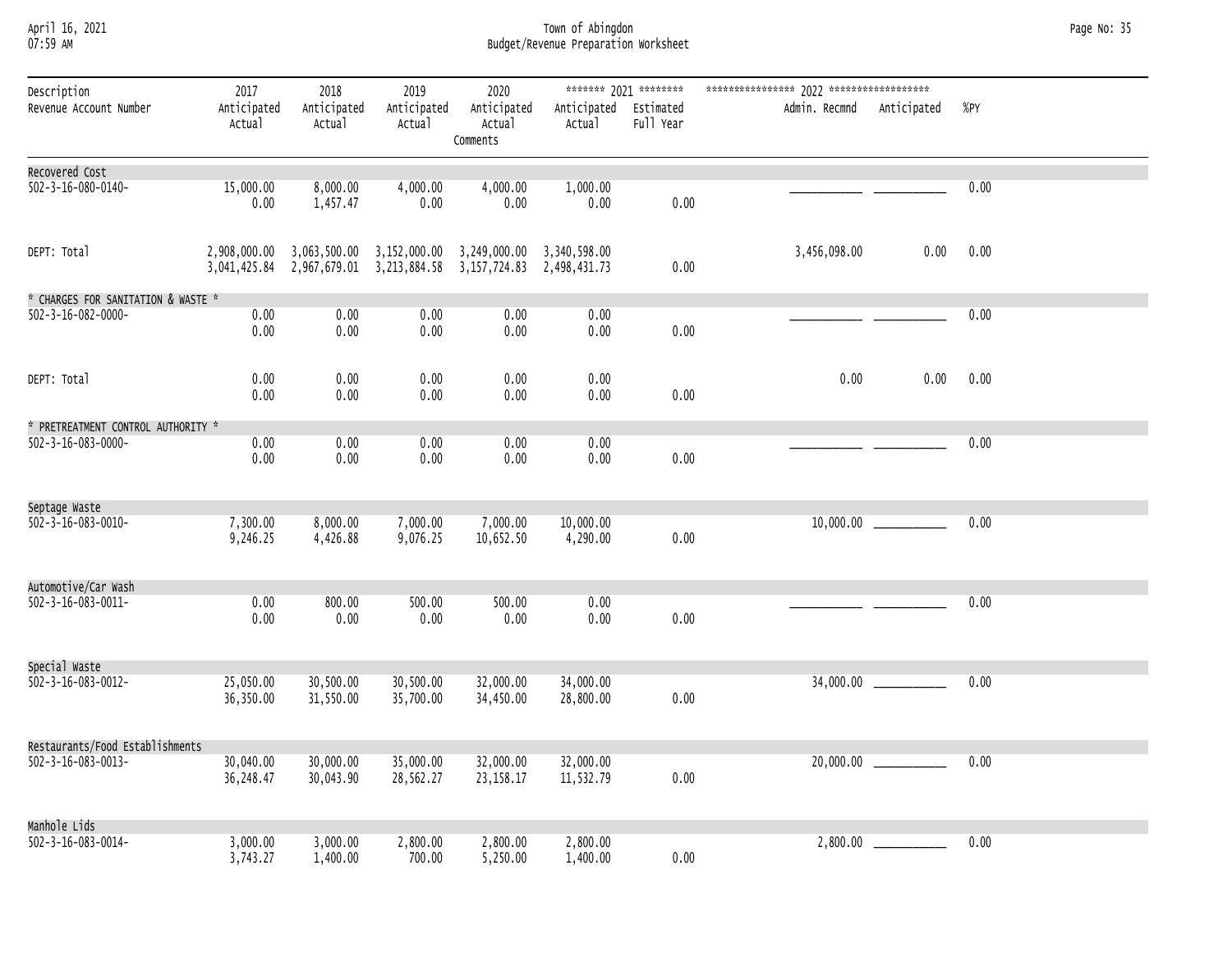## April 16, 2021 Town of Abingdon Page No: 36 07:59 AM Budget/Revenue Preparation Worksheet

| Description<br>Revenue Account Number  | 2017<br>Anticipated<br>Actual | 2018<br>Anticipated<br>Actual | 2019<br>Anticipated<br>Actual | 2020<br>Anticipated<br>Actual | Anticipated Estimated<br>Actual | ******* 2021 ********<br>Full Year | Admin. Recmnd | Anticipated | %PY  |
|----------------------------------------|-------------------------------|-------------------------------|-------------------------------|-------------------------------|---------------------------------|------------------------------------|---------------|-------------|------|
|                                        |                               |                               |                               | Comments                      |                                 |                                    |               |             |      |
| Miscellaneous Permits                  |                               |                               |                               |                               |                                 |                                    |               |             |      |
| $502 - 3 - 16 - 083 - 0016 -$          | 4,100.00<br>50.00             | 2,000.00<br>0.00              | 1,500.00<br>0.00              | 4,000.00<br>0.00              | 1,000.00<br>0.00                | 0.00                               |               |             | 0.00 |
| DEPT: Total                            | 69,490.00<br>85,637.99        | 74,300.00<br>67,420.78        | 77,300.00<br>74,038.52        | 78,300.00<br>73,510.67        | 79,800.00<br>46,022.79          | 0.00                               | 66,800.00     | 0.00        | 0.00 |
| * MISCELLANEOUS REVENUE *              |                               |                               |                               |                               |                                 |                                    |               |             |      |
| $502 - 3 - 18 - 990 - 0000 -$          | 0.00<br>0.00                  | 0.00<br>0.00                  | 0.00<br>0.00                  | 0.00<br>0.00                  | 0.00<br>0.00                    | 0.00                               |               |             | 0.00 |
| Sales - Other                          |                               |                               |                               |                               |                                 |                                    |               |             |      |
| $502 - 3 - 18 - 990 - 0600 -$          | 0.00<br>4,775.00              | 0.00<br>4,128.54              | 1,000.00<br>3,493.00          | 2,000.00<br>2,345.00          | 3,000.00<br>2,815.50            | 0.00                               |               |             | 0.00 |
| Other Revenue                          |                               |                               |                               |                               |                                 |                                    |               |             |      |
| 502-3-18-990-0800-                     | 0.00<br>1,253.42              | 0.00<br>0.00                  | 1,200.00<br>515.32            | 1,200.00<br>10,585.83         | 2,500.00<br>19.99               | 0.00                               |               |             | 0.00 |
| Insurance Proceeds                     |                               |                               |                               |                               |                                 |                                    |               |             |      |
| 502-3-18-990-0900-                     | 0.00<br>0.00                  | 0.00<br>0.00                  | 0.00<br>4,924.41              | 0.00<br>3,590.00              | 5,000.00<br>0.00                | 0.00                               |               |             | 0.00 |
| Credit Cd / Dir.Dep.Fee-On Line Pay    |                               |                               |                               |                               |                                 |                                    |               |             |      |
| 502-3-18-990-0975-                     | 0.00<br>2,487.00              | 0.00<br>2,031.00              | 2,500.00<br>2,274.00          | 2,500.00<br>1,868.00          | 2,500.00<br>0.00                | 0.00                               |               |             | 0.00 |
| DEPT: Total                            | 0.00<br>8,515.42              | 0.00<br>6,159.54              | 4,700.00<br>11,206.73         | 5,700.00<br>18,388.83         | 13,000.00<br>2,835.49           | 0.00                               | 5,500.00      | 0.00        | 0.00 |
| * NON-OPERATING REVENUE *              |                               |                               |                               |                               |                                 |                                    |               |             |      |
| 502-3-19-020-0000-                     | 0.00<br>0.00                  | 0.00<br>0.00                  | 0.00<br>0.00                  | 0.00<br>0.00                  | 0.00<br>0.00                    | 0.00                               |               |             | 0.00 |
| West Interceptor Replace.Mt.Rogers PDC |                               |                               |                               |                               |                                 |                                    |               |             |      |
| $502 - 3 - 19 - 020 - 0102 -$          | 0.00<br>0.00                  | 0.00<br>0.00                  | 0.00<br>0.00                  | 0.00<br>0.00                  | 0.00<br>0.00                    | 0.00                               |               |             | 0.00 |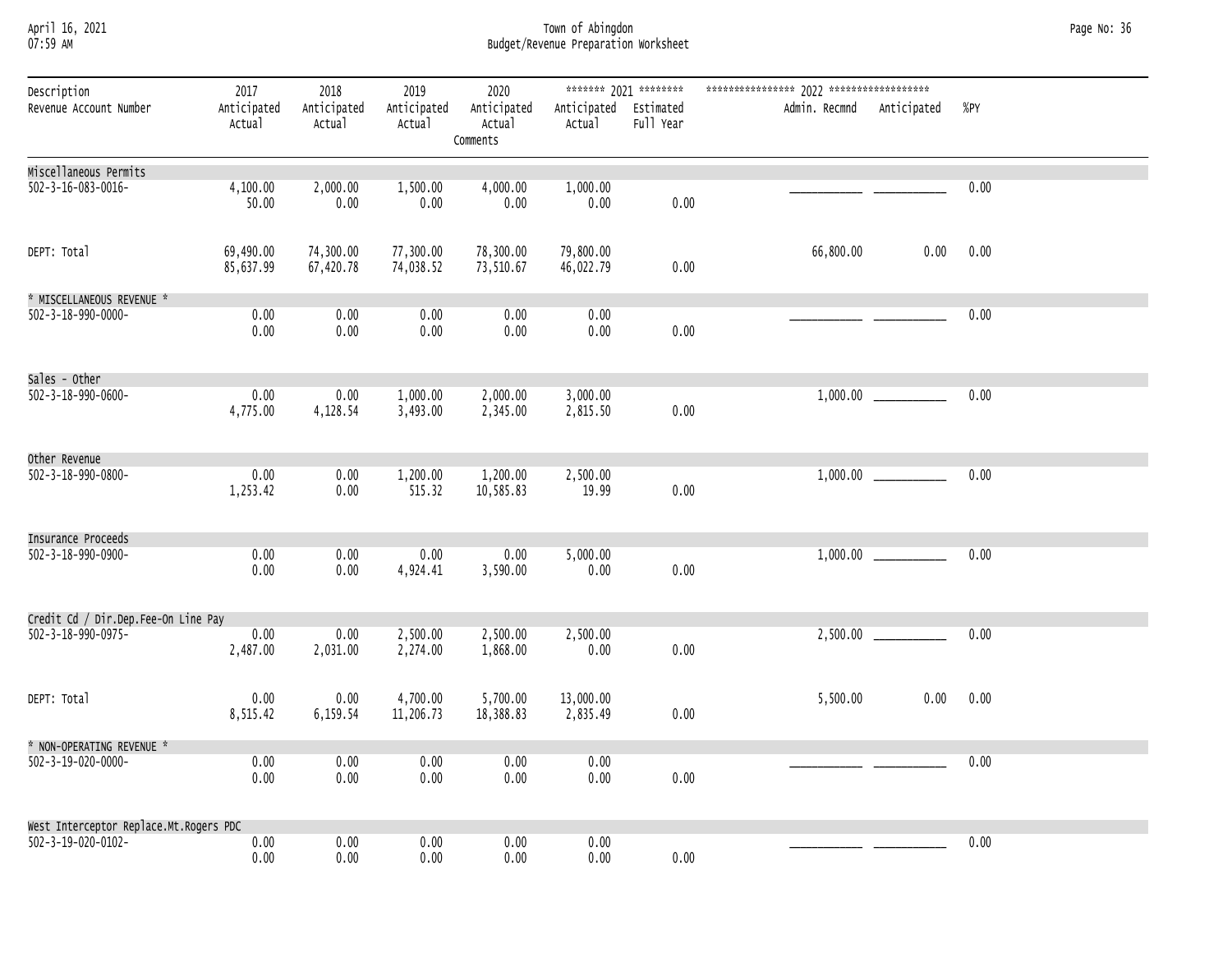#### April 16, 2021 Town of Abingdon Page No: 37 07:59 AM Budget/Revenue Preparation Worksheet

| Description<br>Revenue Account Number | 2017<br>Anticipated<br>Actual | 2018<br>Anticipated<br>Actual | 2019<br>Anticipated<br>Actual | 2020<br>Anticipated<br>Actual | Anticipated Estimated<br>Actual | ******* 2021 ********<br>Full Year | Admin. Recmnd Anticipated |      | %PY  |
|---------------------------------------|-------------------------------|-------------------------------|-------------------------------|-------------------------------|---------------------------------|------------------------------------|---------------------------|------|------|
|                                       |                               |                               |                               | Comments                      |                                 |                                    |                           |      |      |
| MOUNT ROGERS PDC                      |                               |                               |                               |                               |                                 |                                    |                           |      |      |
| 502-3-19-020-0103-                    | 0.00<br>0.00                  | 0.00<br>0.00                  | 0.00<br>0.00                  | 0.00<br>20,000.00             | 0.00<br>20,000.00               | 0.00                               |                           |      | 0.00 |
| DEPT: Total                           | 0.00<br>0.00                  | 0.00<br>0.00                  | 0.00<br>0.00                  | 0.00<br>20,000.00             | 0.00<br>20,000.00               | 0.00                               | $0.00\,$                  | 0.00 | 0.00 |
| ** CATEGORICAL **                     |                               |                               |                               |                               |                                 |                                    |                           |      |      |
| $502 - 3 - 23 - 000 - 0000 -$         | 0.00<br>0.00                  | 0.00<br>0.00                  | 0.00<br>0.00                  | 0.00<br>0.00                  | 0.00<br>0.00                    | 0.00                               |                           |      | 0.00 |
| DEPT: Total                           | 0.00<br>0.00                  | 0.00<br>0.00                  | 0.00<br>0.00                  | 0.00<br>0.00                  | 0.00<br>0.00                    | 0.00                               | 0.00                      | 0.00 | 0.00 |
| * WASHINGTON COUNTY *                 |                               |                               |                               |                               |                                 |                                    |                           |      |      |
| $502 - 3 - 23 - 080 - 0000 -$         | 0.00<br>0.00                  | 0.00<br>0.00                  | 0.00<br>0.00                  | 0.00<br>0.00                  | 0.00<br>0.00                    | 0.00                               |                           |      | 0.00 |
| CARES ACt                             |                               |                               |                               |                               |                                 |                                    |                           |      |      |
| 502-3-23-080-0050-                    | 0.00<br>0.00                  | 0.00<br>0.00                  | 0.00<br>0.00                  | 0.00<br>0.00                  | 0.00<br>2,282.96                | 0.00                               |                           |      | 0.00 |
| DEPT: Total                           | 0.00<br>0.00                  | 0.00<br>0.00                  | 0.00<br>0.00                  | 0.00<br>0.00                  | 0.00<br>2,282.96                | 0.00                               | 0.00                      | 0.00 | 0.00 |
| * NON BUDGETED REVENUE *              |                               |                               |                               |                               |                                 |                                    |                           |      |      |
| 502-3-41-000-0000-                    | 0.00<br>0.00                  | 0.00<br>0.00                  | 0.00<br>0.00                  | 0.00<br>0.00                  | 0.00<br>0.00                    | 0.00                               |                           |      | 0.00 |
| Loan Proceeds                         |                               |                               |                               |                               |                                 |                                    |                           |      |      |
| $502 - 3 - 41 - 000 - 0016 -$         | 0.00<br>0.00                  | 0.00<br>0.00                  | 157,654.65<br>0.00            | 0.00                          | 95,000.00 1,396,674.00<br>0.00  | 0.00                               |                           |      | 0.00 |
| DEPT: Total                           | 0.00<br>0.00                  | 0.00<br>0.00                  | 157,654.65<br>0.00            | 0.00                          | 95,000.00 1,396,674.00<br>0.00  | 0.00                               | 0.00                      | 0.00 | 0.00 |
| * FUND TRANSFERS *                    |                               |                               |                               |                               |                                 |                                    |                           |      |      |
| $502 - 3 - 41 - 050 - 0000 -$         | 0.00                          | 0.00                          | 0.00                          | 0.00                          | 0.00                            |                                    | 1,200,977.00              |      | 0.00 |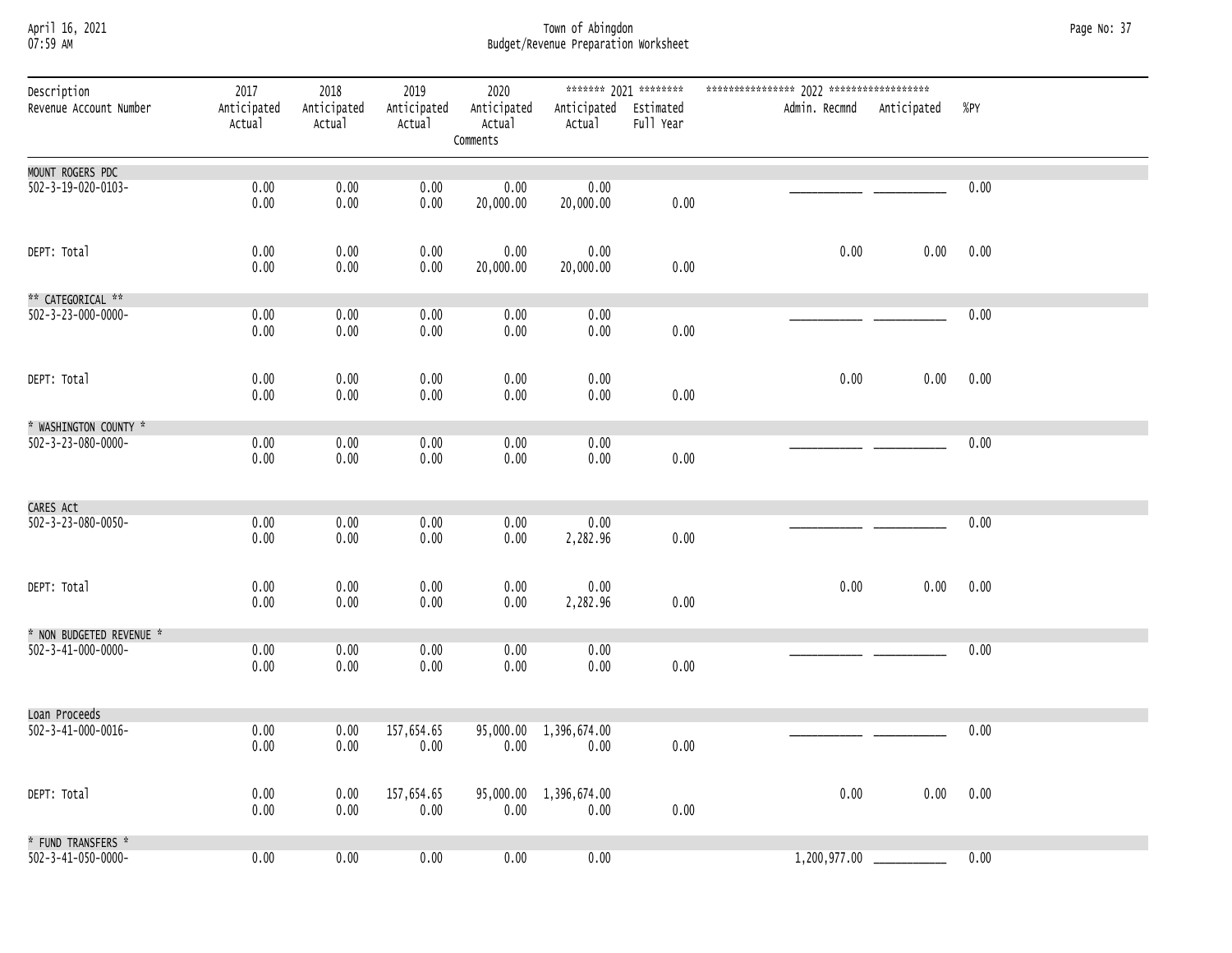#### April 16, 2021 Town of Abingdon Page No: 38 07:59 AM Budget/Revenue Preparation Worksheet

| Description<br>Revenue Account Number      | 2017<br>Anticipated<br>Actual   | 2018<br>Anticipated<br>Actual | 2019<br>Anticipated<br>Actual             | 2020<br>Anticipated<br>Actual<br>Comments | Anticipated<br>Actual        | ******* 2021 ********<br>Estimated<br>Full Year | Admin. Recmnd | Anticipated | %PY  |
|--------------------------------------------|---------------------------------|-------------------------------|-------------------------------------------|-------------------------------------------|------------------------------|-------------------------------------------------|---------------|-------------|------|
|                                            | 0.00                            | 0.00                          | 0.00                                      | 0.00                                      | 0.00                         | 0.00                                            |               |             |      |
| Transfer from sewer fund reserves<br>Note: |                                 |                               |                                           |                                           |                              |                                                 |               |             |      |
| DEPT: Total                                | 0.00<br>0.00                    | 0.00<br>0.00                  | 0.00<br>0.00                              | 0.00<br>0.00                              | 0.00<br>0.00                 | 0.00                                            | 1,200,977.00  | 0.00        | 0.00 |
| Cancel Prior Yr. Expenditure               |                                 |                               |                                           |                                           |                              |                                                 |               |             |      |
| $502 - 3 - 50 - 000 - 0000 -$              | 0.00<br>0.00                    | 0.00<br>0.00                  | 0.00<br>0.00                              | 0.00<br>425.14                            | 0.00<br>0.00                 | 0.00                                            |               |             | 0.00 |
| DEPT: Total                                | 0.00<br>0.00                    | 0.00<br>0.00                  | 0.00<br>0.00                              | 0.00<br>425.14                            | 0.00<br>0.00                 | 0.00                                            | 0.00          | 0.00        | 0.00 |
| Revenue Fund Total                         | 2,982,990.00<br>3, 147, 235, 89 | 3,142,000.00<br>3,060,969.55  | 3,405,584.65<br>3,337,769.08              | 3,453,650.00<br>3,306,882.16              | 4,860,722.00<br>2,577,691.05 | 0.00                                            | 4,741,585.00  | 0.00        | 0.00 |
| Year Total                                 | 2,982,990.00<br>3, 147, 235.89  | 3,142,000.00                  | 3,405,584.65<br>3,060,969.55 3,337,769.08 | 3,453,650.00<br>3,306,882.16 2,577,691.05 | 4,860,722.00                 | 0.00                                            | 4,741,585.00  | 0.00        | 0.00 |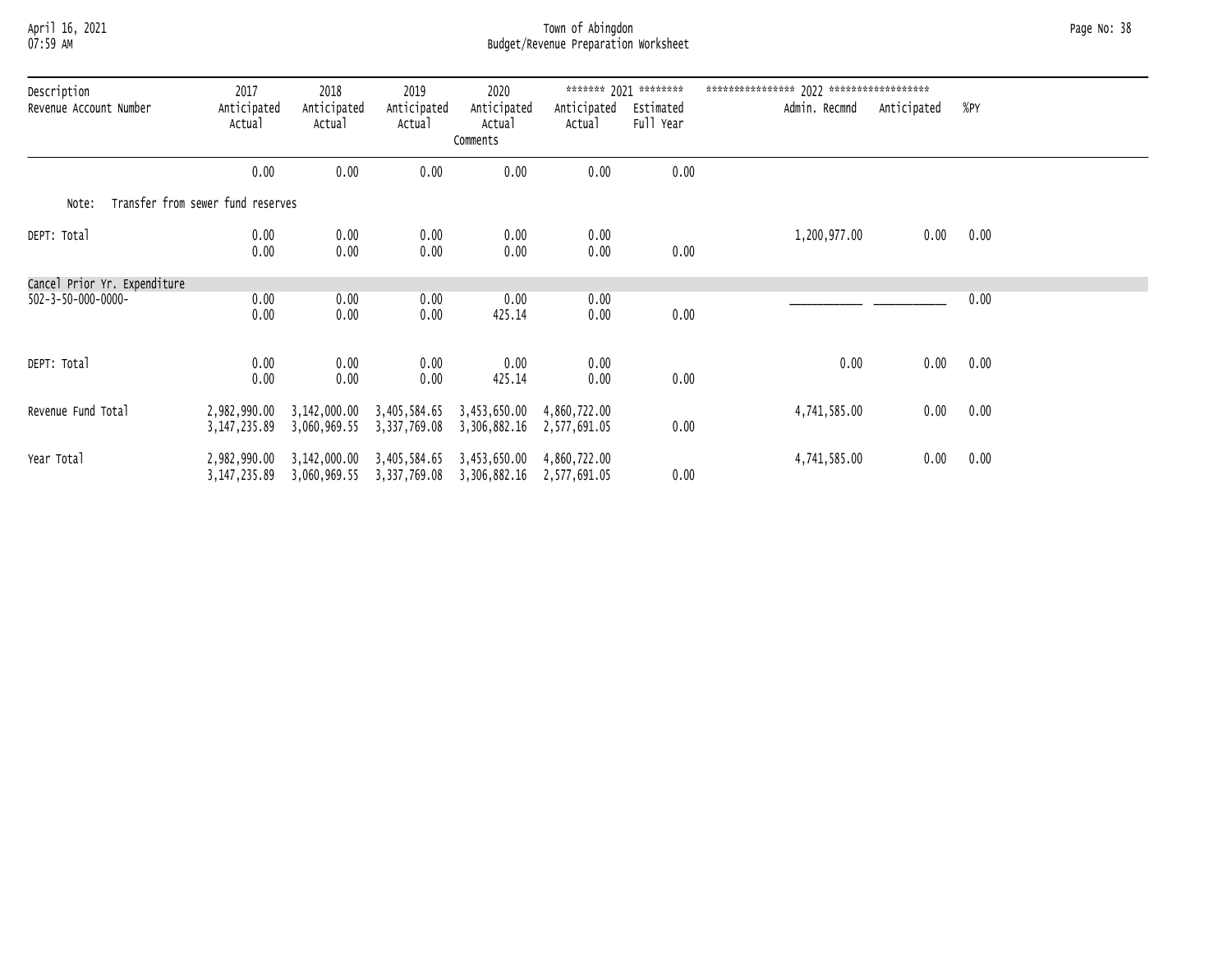# VDOT STREET FUND DETAIL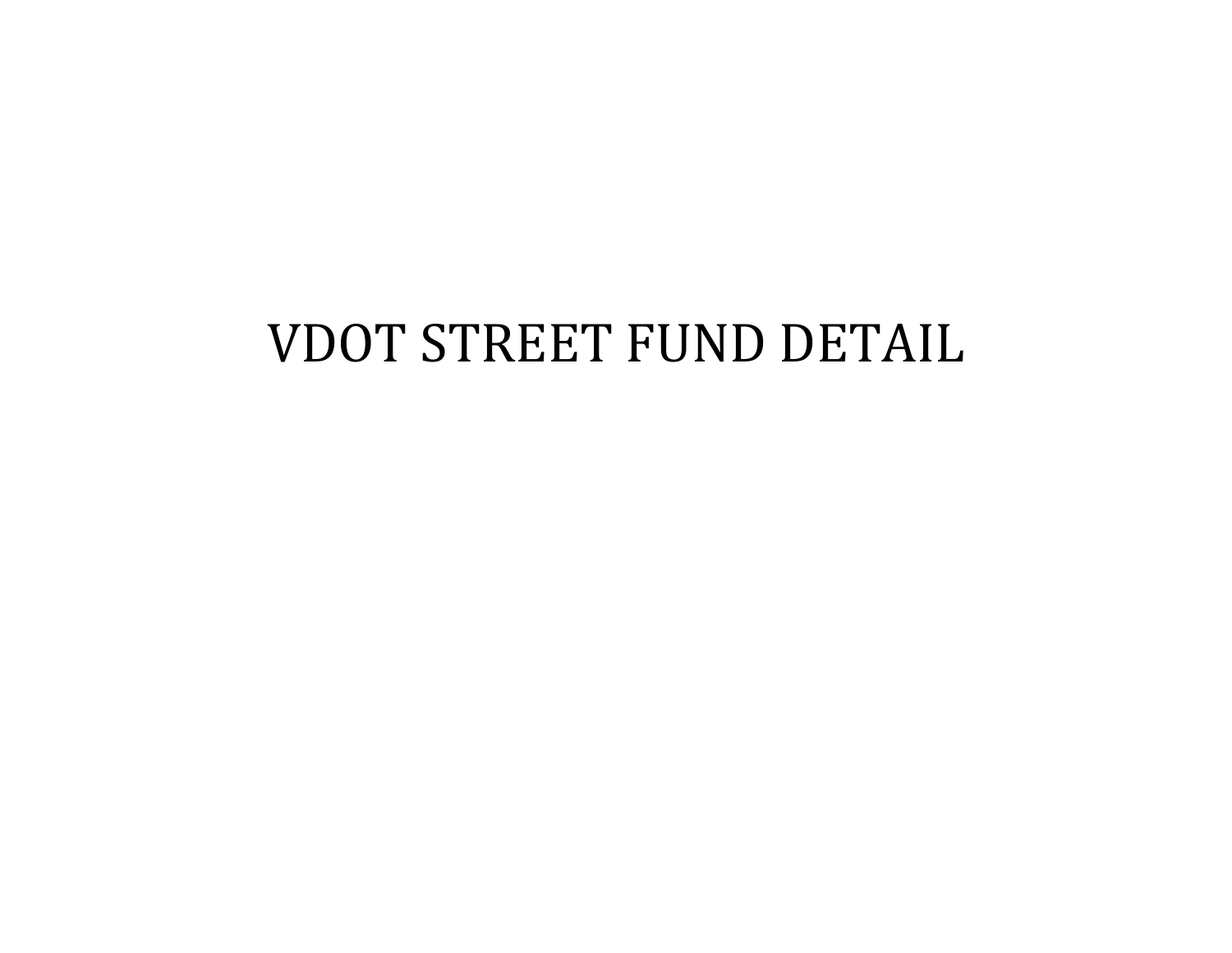#### April 16, 2021 Town of Abingdon Page No: 1 08:04 AM Budget/Revenue Preparation Worksheet

| Page No: 1 |  |  |
|------------|--|--|
|------------|--|--|

|                                      | Range of Expend Accounts: 710-4-00-000-0000<br>Range of Revenue Accounts: 710-3-00-000-0000<br>For Budget: %PY = $((Budgeted / (Appropriated + Transfers)) - 1) * 100$ |                          |                          | to 710-4-99-999-9999<br>to 710-3-99-999-9999 |                          |                         |                                                           |                                      | For Revenue: %PY = $((2022 \text{ Anticipated } / 2021 \text{ Anticipated}) - 1) * 100$ |                      |      |
|--------------------------------------|------------------------------------------------------------------------------------------------------------------------------------------------------------------------|--------------------------|--------------------------|----------------------------------------------|--------------------------|-------------------------|-----------------------------------------------------------|--------------------------------------|-----------------------------------------------------------------------------------------|----------------------|------|
| Description<br>Budget Account Number |                                                                                                                                                                        | 2017<br>Approp<br>Actual | 2018<br>Approp<br>Actual | 2019<br>Approp<br>Actual                     | 2020<br>Approp<br>Actual | Approp<br>Actual        | ******* 2021 ********<br>Estimated<br>Full Year<br>Actual | Requested                            | Admin. Recmnd                                                                           | Budgeted             | %PY  |
| 710-4-00-000-0000                    | **STREET MAINTENANCE FUND EXPENDITURES**                                                                                                                               |                          |                          |                                              |                          |                         |                                                           |                                      |                                                                                         |                      |      |
| 710-4-41-200-0000                    | * STREET DEPARTMENT MAINTENANCE *                                                                                                                                      |                          |                          |                                              |                          |                         |                                                           |                                      |                                                                                         |                      |      |
| 710-4-41-200-1401                    | Overhead expense - VDOT maintenance                                                                                                                                    | 0.00                     | 0.00                     | 0.00                                         | 0.00                     | 0.00                    |                                                           | 625,000.00                           |                                                                                         |                      | 0.00 |
|                                      |                                                                                                                                                                        | 0.00                     | 0.00                     | 0.00                                         | 0.00                     | 0.00                    | 0.00                                                      |                                      |                                                                                         |                      |      |
| 710-4-41-200-8102                    | VDOT Urban Maintenance Fund                                                                                                                                            | 0.00<br>0.00             | 0.00<br>0.00             | 0.00<br>0.00                                 | 0.00<br>0.00             | 866,500.00<br>71,238.81 | 0.00                                                      | 1,108,000.00                         |                                                                                         |                      | 0.00 |
|                                      | Detail: Culvert Repair - Green Spring Road at<br>Town Creek Crossing (replace as is)<br>Street Lights - Purchase, replace,<br>repaint                                  |                          |                          |                                              |                          |                         |                                                           | 125,000.00<br>5,000.00               | 0.00<br>0.00                                                                            | 0.00<br>0.00         |      |
|                                      | Traffic Signals - Materials, repair and<br>Upgrades<br>Storm Drainage Improvements - General                                                                           |                          |                          |                                              |                          |                         |                                                           | 120,000.00<br>50,000.00              | 0.00<br>0.00                                                                            | 0.00<br>0.00         |      |
|                                      | Street Improvements - Various<br>Asphalt Maintenance Annual Contract<br>Curb Gutter & Sidewalk Repair and<br>Replace                                                   |                          |                          |                                              |                          |                         |                                                           | 70,000.00<br>500,000.00<br>75,000.00 | 0.00<br>0.00<br>0.00                                                                    | 0.00<br>0.00<br>0.00 |      |
|                                      | E Main St at Hutton Sidewalk<br>Bridge Inspection Annual<br>Guardrail Annual Maint Contract                                                                            |                          |                          |                                              |                          |                         |                                                           | 100,000.00<br>13,000.00<br>50,000.00 | 0.00<br>0.00<br>0.00                                                                    | 0.00<br>0.00<br>0.00 |      |
| Note:                                | Need to take another look at Street Dept Budget Expenditure Items and move appropriate ones to this<br>budget                                                          |                          |                          |                                              |                          |                         |                                                           |                                      |                                                                                         |                      |      |
| 710-4-41-200-8103                    | Park Street Project - VDOT Sharing                                                                                                                                     | 0.00                     | 0.00                     | 0.00                                         | 0.00                     | 1,550,000.00            |                                                           | 1,450,000.00                         |                                                                                         |                      | 0.00 |
|                                      | Detail: ROW Aquisition and Utility Relocation                                                                                                                          | 0.00                     | 0.00                     | 0.00                                         | 0.00                     | 1,940.38                | 0.00                                                      | 200,000.00                           | 0.00                                                                                    | 0.00                 |      |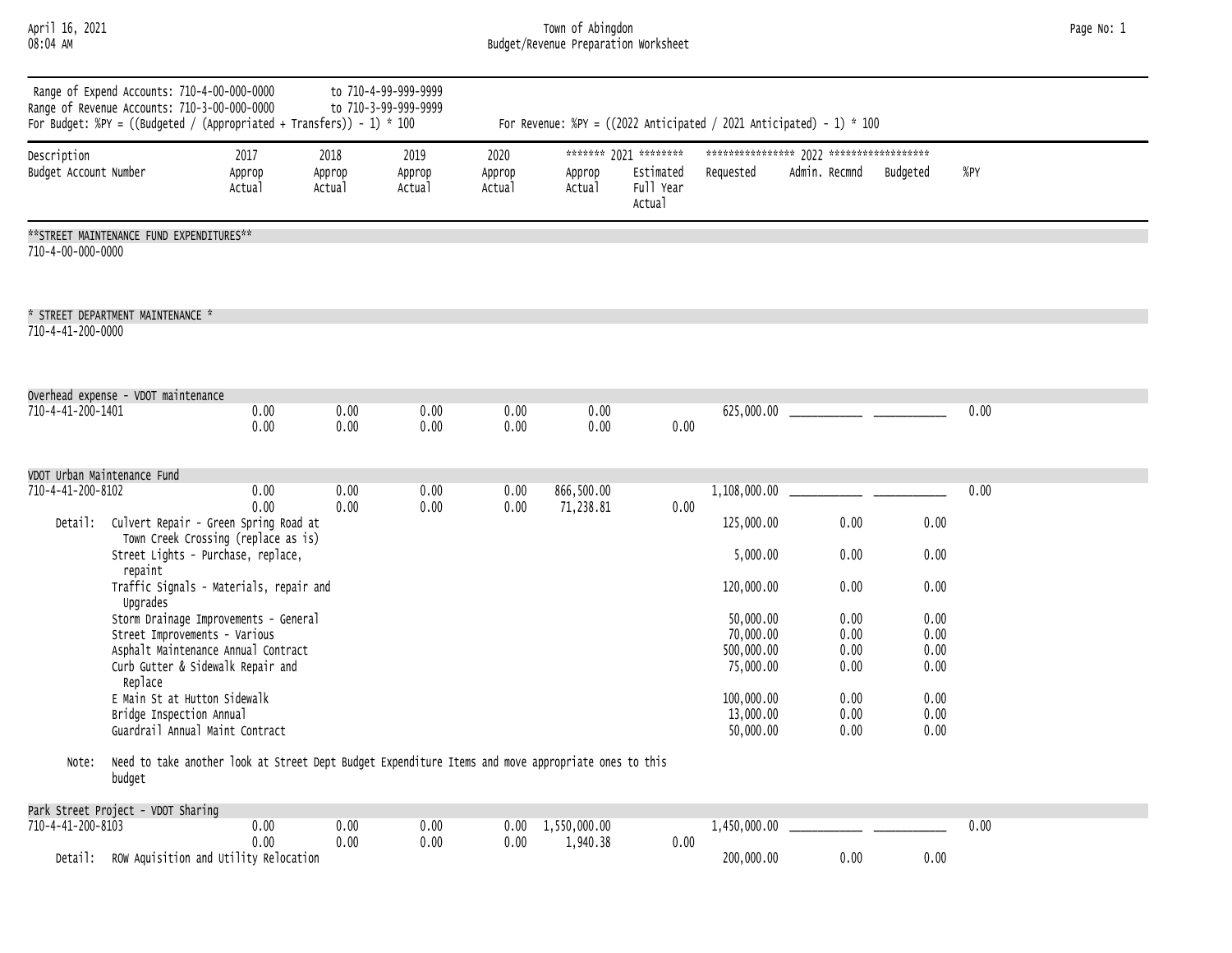#### April 16, 2021 Town of Abingdon Page No: 2 08:04 AM Budget/Revenue Preparation Worksheet

| Description<br>Budget Account Number     | 2017<br>Approp<br>Actual | 2018<br>Approp<br>Actual | 2019<br>Approp<br>Actual | 2020<br>Approp<br>Actual | Approp<br>Actual  | ******* 2021 ********<br>Estimated<br>Full Year<br>Actual | Requested    | Admin. Recmnd | Budgeted | %PY  |
|------------------------------------------|--------------------------|--------------------------|--------------------------|--------------------------|-------------------|-----------------------------------------------------------|--------------|---------------|----------|------|
| DEPT:: 710-4-41-200-0000                 |                          |                          |                          |                          |                   |                                                           |              |               |          |      |
| Construction and Inspection              |                          |                          |                          |                          |                   |                                                           | 1,250,000.00 | 0.00          | 0.00     |      |
|                                          |                          |                          |                          |                          |                   |                                                           |              |               |          |      |
| Russell Road Enhancements - VDOT Sharing |                          |                          |                          |                          |                   |                                                           |              |               |          |      |
| 710-4-41-200-8104                        | 0.00<br>0.00             | 0.00<br>0.00             | 0.00<br>0.00             | 0.00<br>0.00             | 0.00<br>48,631.20 | 0.00                                                      |              |               |          | 0.00 |
| Control Total                            | 0.00                     | 0.00                     | 0.00                     | 0.00                     | 2,416,500.00      |                                                           | 3,183,000.00 | 0.00          | 0.00     | 0.00 |
|                                          | 0.00                     | 0.00                     | 0.00                     | 0.00                     | 121,810.39        | 0.00                                                      |              |               |          |      |
| DEPT: Total                              | 0.00                     | 0.00                     | 0.00                     | 0.00                     | 2,416,500.00      |                                                           | 3,183,000.00 | 0.00          | 0.00     | 0.00 |
|                                          | 0.00                     | 0.00                     | 0.00                     | 0.00                     | 121,810.39        | 0.00                                                      |              |               |          |      |
| Budgeted Total                           | 0.00                     | 0.00                     | 0.00                     | 0.00                     | 2,416,500.00      |                                                           | 3,183,000.00 | 0.00          | 0.00     | 0.00 |
|                                          | 0.00                     | 0.00                     | 0.00                     | 0.00                     | 121,810.39        | 0.00                                                      |              |               |          |      |
| Non-Budget Total                         | 0.00                     | 0.00                     | 0.00                     | 0.00                     | 0.00              |                                                           | 0.00         | 0.00          | 0.00     | 0.00 |
|                                          | 0.00                     | 0.00                     | 0.00                     | 0.00                     | 0.00              | 0.00                                                      |              |               |          |      |
| Budget Fund Total                        | 0.00                     | 0.00                     | 0.00                     | 0.00                     | 2,416,500.00      |                                                           | 3,183,000.00 | 0.00          | 0.00     | 0.00 |
|                                          | 0.00                     | 0.00                     | 0.00                     | 0.00                     | 121,810.39        | 0.00                                                      |              |               |          |      |
| Year Total                               | 0.00                     | 0.00                     | 0.00                     | 0.00                     | 2,416,500.00      |                                                           | 3,183,000.00 | 0.00          | 0.00     | 0.00 |
|                                          | 0.00                     | 0.00                     | 0.00                     | 0.00                     | 121,810.39        | 0.00                                                      |              |               |          |      |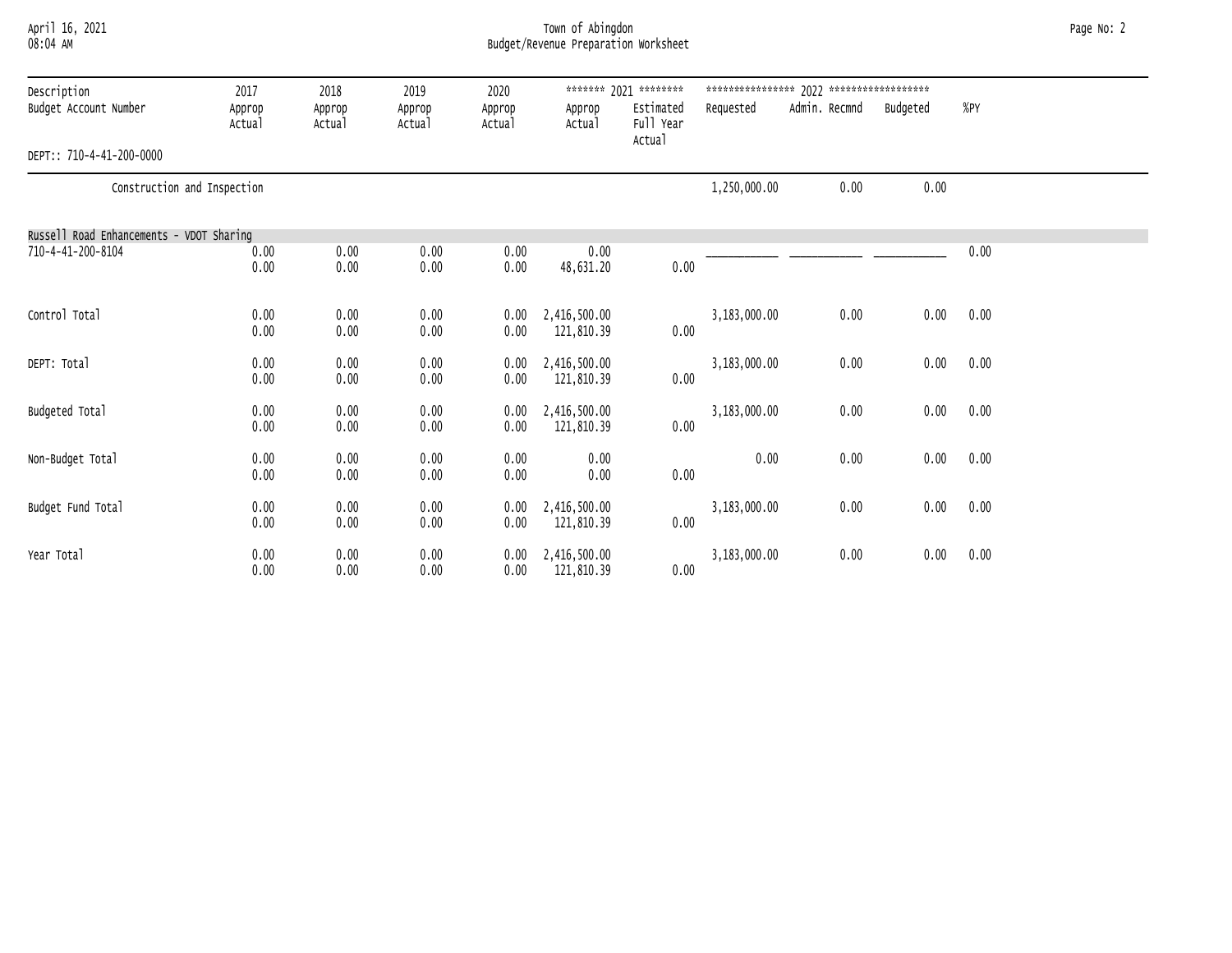## April 16, 2021 Town of Abingdon Page No: 3 08:04 AM Budget Preparation - Control Totals

| Description<br>Budget Account Number                   | 2017<br>Approp<br>Actual | 2018<br>Approp<br>Actual | 2019<br>Approp<br>Actual | 2020<br>Approp<br>Actual | Approp<br>Actual           | ******* 2021 ********<br>Estimated<br>Full Year | Requested    | Admin. Recmnd | Budgeted | %PY  |
|--------------------------------------------------------|--------------------------|--------------------------|--------------------------|--------------------------|----------------------------|-------------------------------------------------|--------------|---------------|----------|------|
| * STREET DEPARTMENT MAINTENANCE *<br>710-4-41-200-0000 | 0.00                     | 0.00                     | 0.00                     | 0.00                     | 2,416,500.00               |                                                 | 3,183,000.00 | 0.00          | 0.00     | 0.00 |
| Totals                                                 | 0.00<br>0.00             | 0.00<br>0.00             | 0.00<br>0.00             | 0.00<br>0.00             | 121,810.39<br>2,416,500.00 | 0.00                                            | 3,183,000.00 | 0.00          | 0.00     | 0.00 |
|                                                        | 0.00                     | 0.00                     | 0.00                     | 0.00                     | 121,810.39                 | 0.00                                            |              |               |          |      |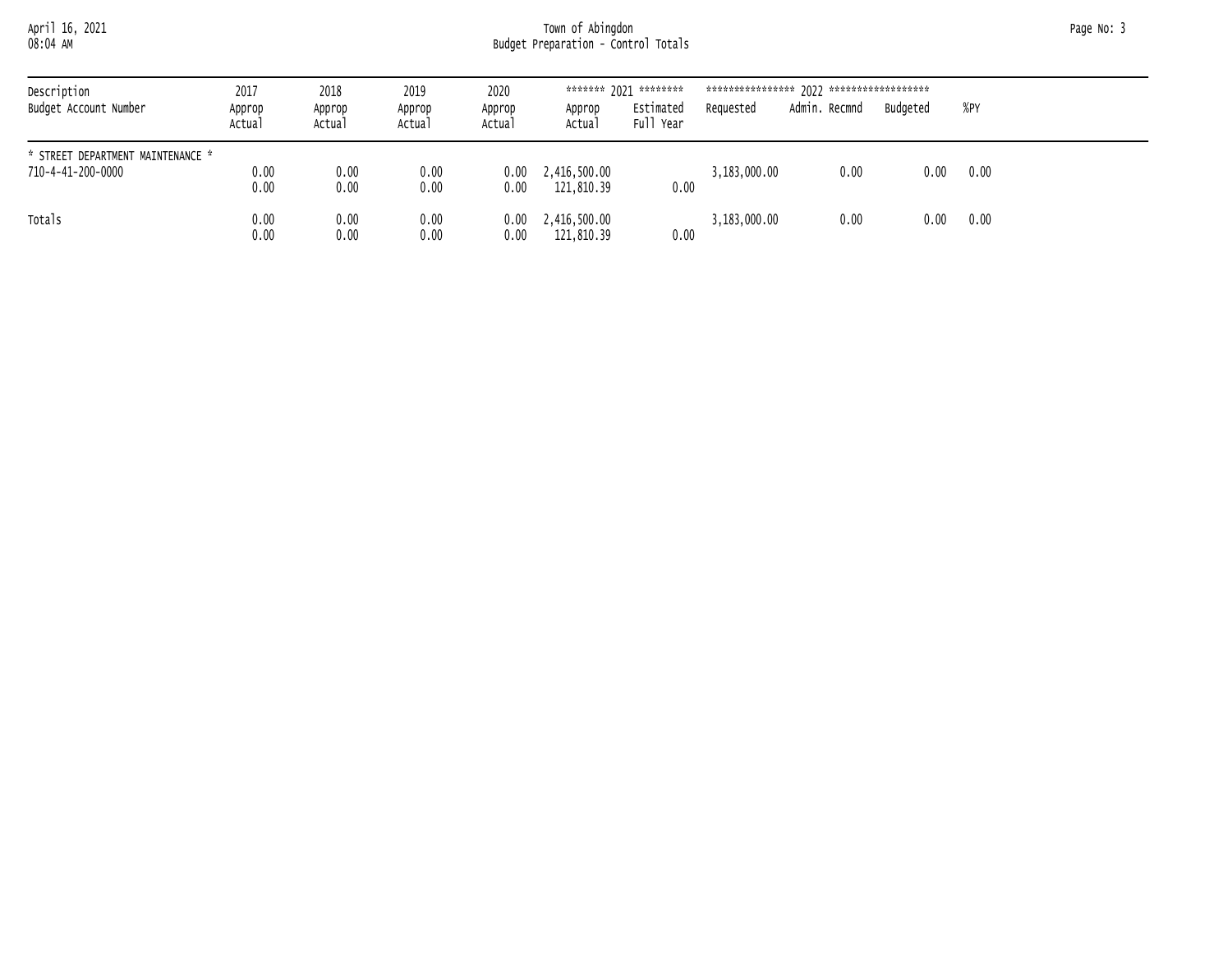## April 16, 2021 Town of Abingdon Page No: 4 08:04 AM Budget/Revenue Preparation Worksheet

| Description<br>Revenue Account Number              | 2017<br>Anticipated<br>Actual | 2018<br>Anticipated<br>Actual | 2019<br>Anticipated<br>Actual | 2020<br>Anticipated<br>Actual<br>Comments | Anticipated Estimated<br>Actual                | ******* 2021 ********<br>Full Year | Admin. Recmnd Anticipated |                           | %PY  |
|----------------------------------------------------|-------------------------------|-------------------------------|-------------------------------|-------------------------------------------|------------------------------------------------|------------------------------------|---------------------------|---------------------------|------|
| * STREET MAINTENANCE FUND REVENUES *               |                               |                               |                               |                                           |                                                |                                    |                           |                           |      |
| 710-3-00-000-0000-                                 | 0.00<br>0.00                  | 0.00<br>0.00                  | 0.00<br>0.00                  | 0.00<br>0.00                              | 0.00<br>0.00                                   | 0.00                               |                           |                           | 0.00 |
| DEPT: Total                                        | 0.00<br>0.00                  | 0.00<br>0.00                  | 0.00<br>0.00                  | 0.00<br>0.00                              | 0.00<br>0.00                                   | 0.00                               | 0.00                      | 0.00                      | 0.00 |
| * COMMONWEALTH *                                   |                               |                               |                               |                                           |                                                |                                    |                           |                           |      |
| 710-3-24-040-0000-                                 | 0.00<br>0.00                  | 0.00<br>0.00                  | 0.00<br>0.00                  | 0.00<br>0.00                              | 0.00<br>0.00                                   | 0.00                               |                           |                           | 0.00 |
| VDOT Street & Highway Maintenance                  |                               |                               |                               |                                           |                                                |                                    |                           |                           |      |
| 710-3-24-040-0600-                                 | 0.00<br>0.00                  | 0.00<br>0.00                  | 0.00<br>0.00                  | 0.00                                      | 866,500.00<br>$0.00 \quad 1,302,575.04$        | 0.00                               |                           |                           | 0.00 |
| VDOT Revenue Sharing                               |                               |                               |                               |                                           |                                                |                                    |                           |                           |      |
| 710-3-24-040-0700-                                 | 0.00<br>0.00                  | 0.00<br>0.00                  | 0.00<br>0.00                  | 0.00<br>0.00                              | 0.00<br>0.00                                   | 0.00                               |                           |                           | 0.00 |
| Park Street VDOT Sharing                           |                               |                               |                               |                                           |                                                |                                    |                           |                           |      |
| 710-3-24-040-0701-                                 | 0.00<br>0.00                  | 0.00<br>0.00                  | 0.00<br>0.00                  | 0.00                                      | 0.00 1,550,000.00<br>1,851.97                  | 0.00                               |                           |                           | 0.00 |
| DEPT: Total                                        | 0.00<br>0.00                  | 0.00<br>0.00                  | 0.00<br>0.00                  |                                           | 0.00 2,416,500.00<br>$0.00 \quad 1,304,427.01$ | 0.00                               | 3,154,000.00              | 0.00                      | 0.00 |
| * FUND TRANSFERS *                                 |                               |                               |                               |                                           |                                                |                                    |                           |                           |      |
| 710-3-41-050-0000-                                 | 0.00<br>0.00                  | 0.00<br>0.00                  | 0.00<br>0.00                  | 0.00<br>0.00                              | 0.00<br>0.00                                   | 0.00                               |                           |                           | 0.00 |
| Transfer from General Fund                         |                               |                               |                               |                                           |                                                |                                    |                           |                           |      |
| 710-3-41-050-0100-                                 | 0.00<br>0.00                  | 0.00<br>0.00                  | 0.00<br>0.00                  | 0.00<br>0.00                              | 50,000.00<br>0.00                              | 0.00                               |                           | 29,000.00 _______________ | 0.00 |
| 2% match from TOA for Park Street project<br>Note: |                               |                               |                               |                                           |                                                |                                    |                           |                           |      |
| DEPT: Total                                        | 0.00<br>0.00                  | 0.00<br>0.00                  | 0.00<br>0.00                  | 0.00<br>0.00                              | 50,000.00<br>0.00                              | 0.00                               | 29,000.00                 | 0.00                      | 0.00 |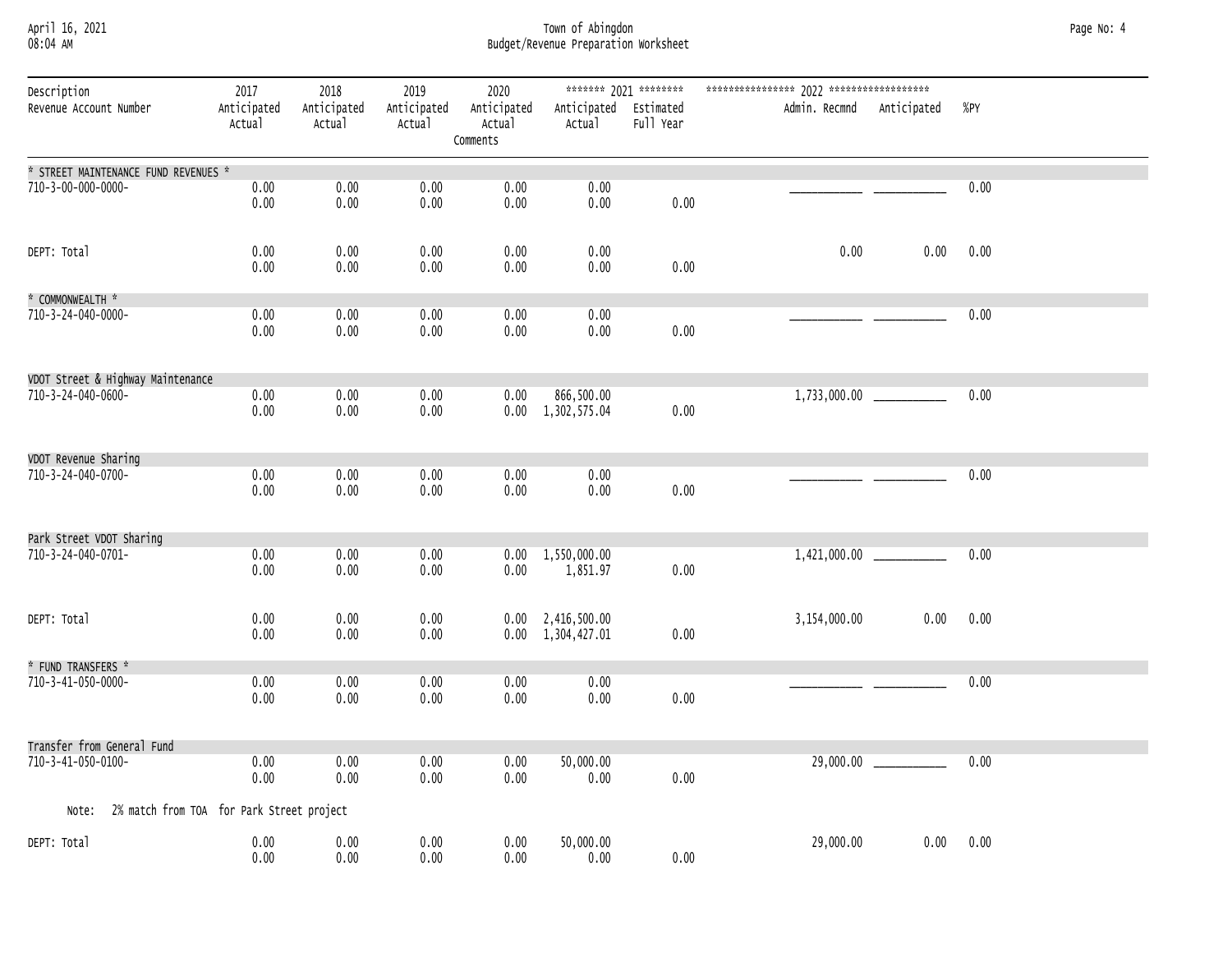#### April 16, 2021 Town of Abingdon Page No: 5 08:04 AM Budget/Revenue Preparation Worksheet

| Description<br>Revenue Account Number | 2017<br>Anticipated | 2018<br>Anticipated | 2019<br>Anticipated | 2020<br>Anticipated | Anticipated                                            | ******* 2021 ********<br>Estimated | Admin. Recmnd | Anticipated | %PY  |  |
|---------------------------------------|---------------------|---------------------|---------------------|---------------------|--------------------------------------------------------|------------------------------------|---------------|-------------|------|--|
|                                       | Actual              | Actual              | Actual              | Actual<br>Comments  | Actual                                                 | Full Year                          |               |             |      |  |
| Revenue Fund Total                    | 0.00<br>0.00        | 0.00<br>0.00        | 0.00<br>0.00        |                     | $0.00 \quad 2,466,500.00$<br>$0.00 \quad 1,304,427.01$ | 0.00                               | 3,183,000.00  | 0.00        | 0.00 |  |
| Year Total                            | 0.00<br>0.00        | 0.00<br>0.00        | 0.00<br>0.00        | 0.00<br>0.00        | 2,466,500.00<br>1,304,427.01                           | 0.00                               | 3,183,000.00  | 0.00        | 0.00 |  |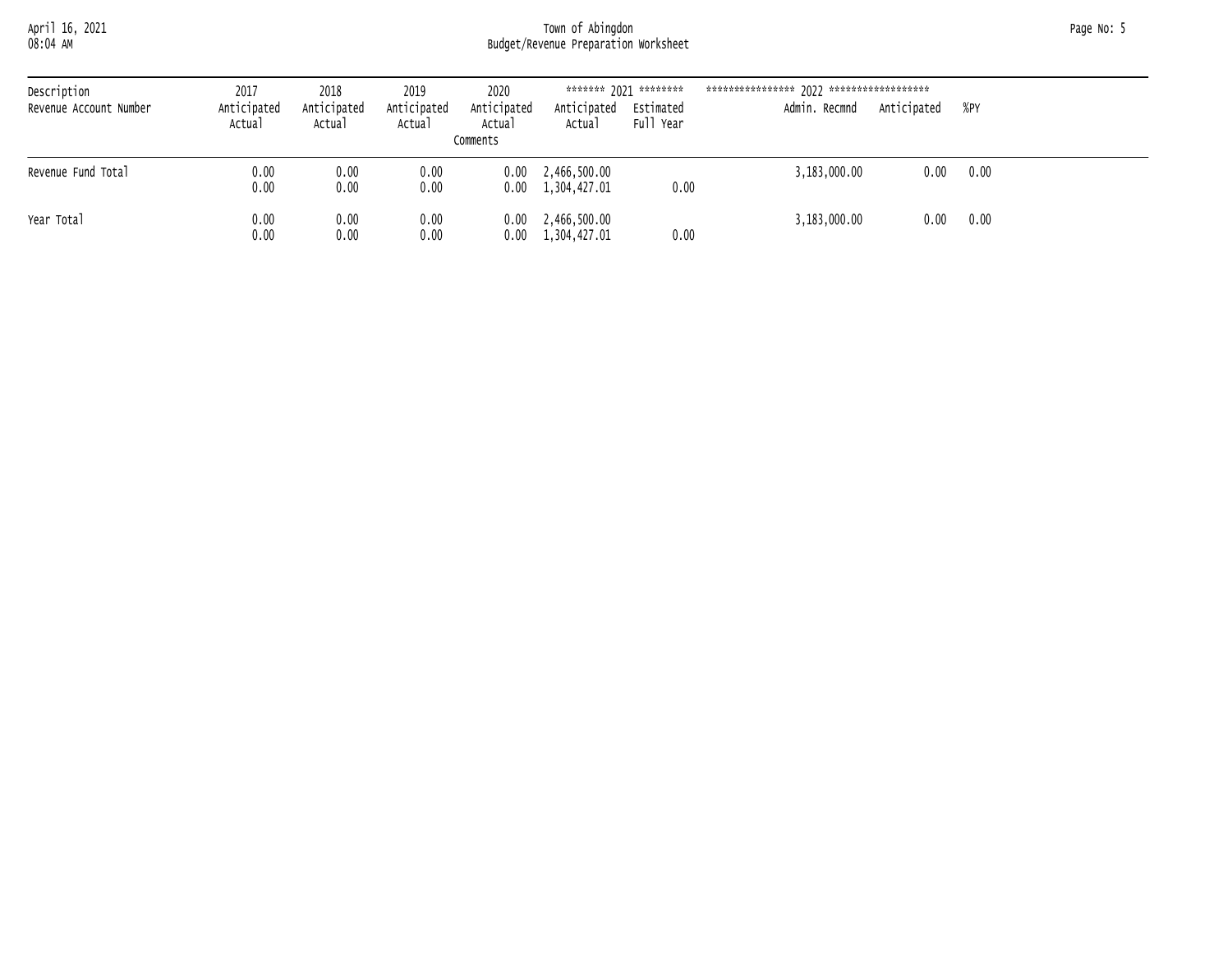# CIP FUND DETAIL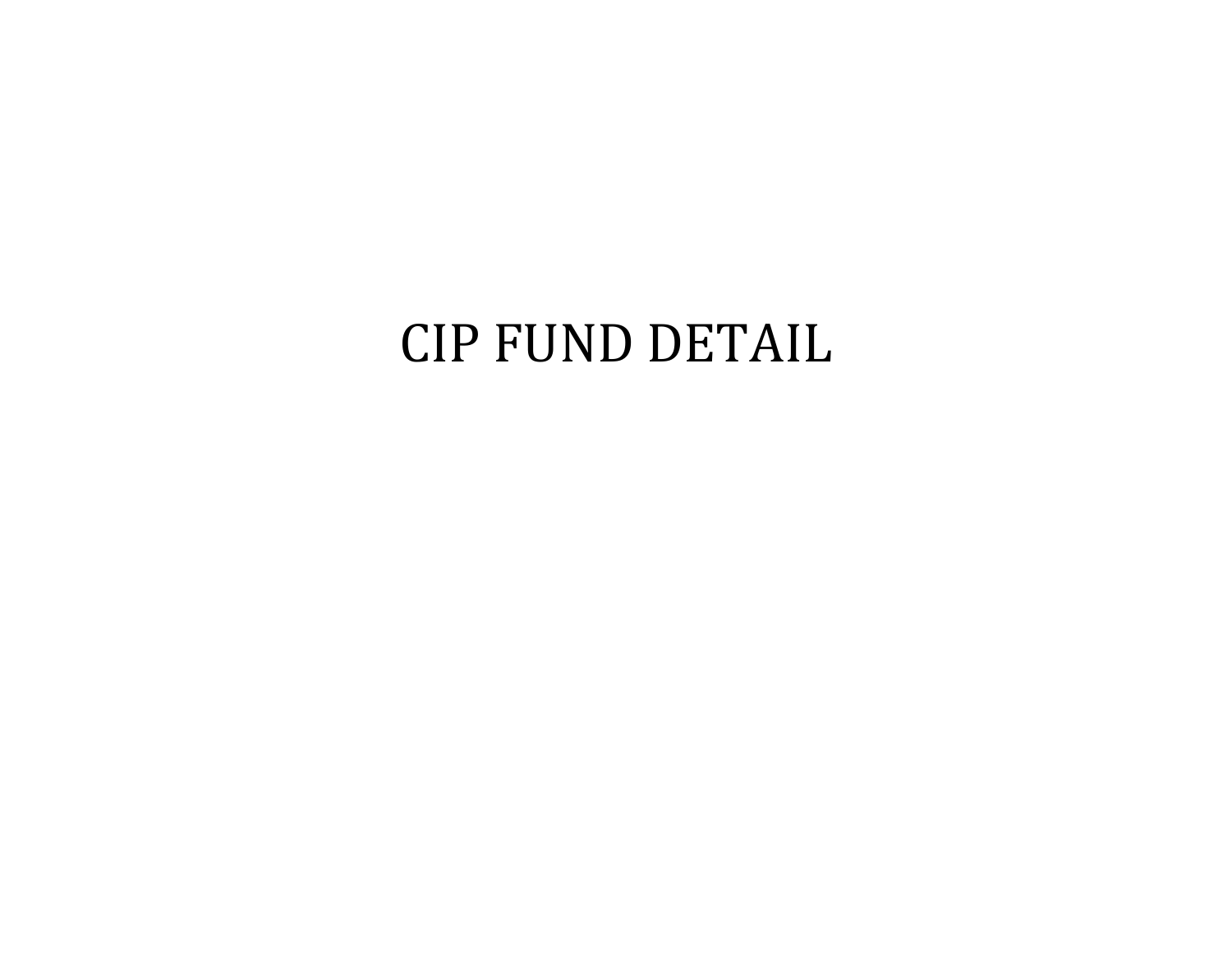#### April 16, 2021 Town of Abingdon Page No: 1 08:00 AM Budget/Revenue Preparation Worksheet

| Page No: 1 |  |  |
|------------|--|--|
|------------|--|--|

| Range of Expend Accounts: 700-4-00-000-0000<br>Range of Revenue Accounts: 700-3-00-000-0000<br>For Budget: %PY = ((Budgeted / (Appropriated + Transfers)) - 1) * 100 |                  |                  | to 700-4-99-999-9999<br>to 700-3-99-999-9999 |                  |                          |                                  |           | For Revenue: %PY = $((2022 \text{ Anticipated } / 2021 \text{ Anticipated}) - 1) * 100$ |          |      |  |
|----------------------------------------------------------------------------------------------------------------------------------------------------------------------|------------------|------------------|----------------------------------------------|------------------|--------------------------|----------------------------------|-----------|-----------------------------------------------------------------------------------------|----------|------|--|
| Description                                                                                                                                                          | 2017             | 2018             | 2019                                         | 2020             |                          | ******* 2021 ********            |           |                                                                                         |          |      |  |
| Budget Account Number                                                                                                                                                | Approp<br>Actual | Approp<br>Actual | Approp<br>Actual                             | Approp<br>Actual | Approp<br>Actual         | Estimated<br>Full Year<br>Actual | Requested | Admin. Recmnd                                                                           | Budgeted | %PY  |  |
| ** CAPITAL PROJECTS FUND EXPENDITURES **                                                                                                                             |                  |                  |                                              |                  |                          |                                  |           |                                                                                         |          |      |  |
| 700-4-00-000-0000                                                                                                                                                    |                  |                  |                                              |                  |                          |                                  |           |                                                                                         |          |      |  |
| * INFORMATION SVCS. DEPARTMENT *                                                                                                                                     |                  |                  |                                              |                  |                          |                                  |           |                                                                                         |          |      |  |
| 700-4-12-510-0000                                                                                                                                                    |                  |                  |                                              |                  |                          |                                  |           |                                                                                         |          |      |  |
| Capital Outlay - Information Svcs. Dept                                                                                                                              |                  |                  |                                              |                  |                          |                                  |           |                                                                                         |          |      |  |
| 700-4-12-510-8101                                                                                                                                                    | 0.00<br>0.00     | 0.00<br>0.00     | 0.00<br>0.00                                 | 0.00<br>0.00     | 596,680.00<br>538,222.65 | 0.00                             |           |                                                                                         |          | 0.00 |  |
| Control Total                                                                                                                                                        | 0.00<br>0.00     | 0.00<br>0.00     | 0.00<br>0.00                                 | 0.00<br>0.00     | 596,680.00<br>538,222.65 | 0.00                             | 0.00      | 0.00                                                                                    | 0.00     | 0.00 |  |
| DEPT: Total                                                                                                                                                          | 0.00             | 0.00             | 0.00                                         | 0.00             | 596,680.00               |                                  | 0.00      | 0.00                                                                                    | 0.00     | 0.00 |  |

0.00 0.00 0.00 0.00 538,222.65 0.00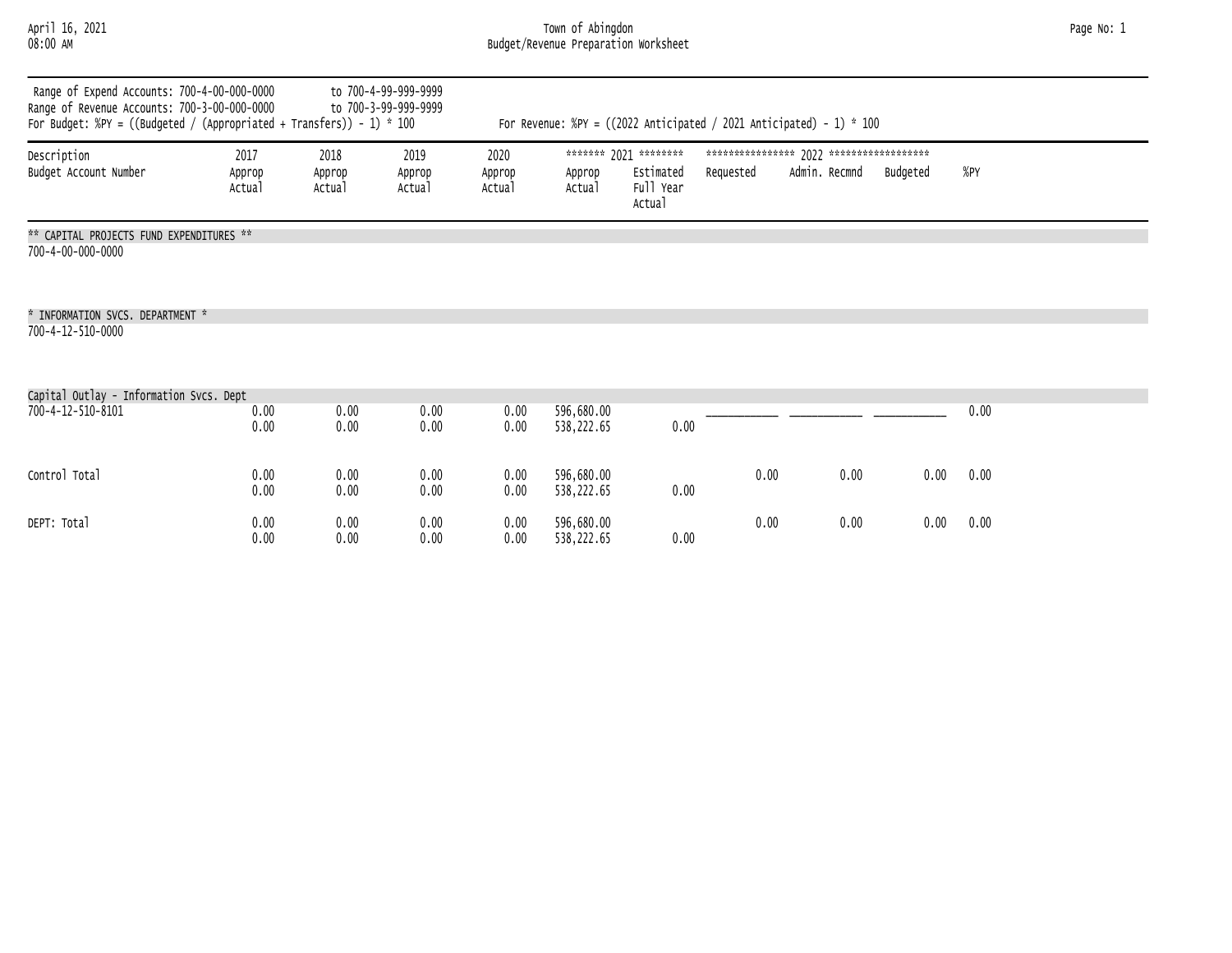## April 16, 2021 Town of Abingdon Page No: 2 08:00 AM Budget/Revenue Preparation Worksheet

| Description<br>Budget Account Number       | 2017<br>Approp<br>Actual | 2018<br>Approp<br>Actual | 2019<br>Approp<br>Actual | 2020<br>Approp<br>Actual | Approp<br>Actual         | ******* 2021 ********<br>Estimated<br>Full Year | Requested | Admin. Recmnd | Budgeted | %PY  |  |
|--------------------------------------------|--------------------------|--------------------------|--------------------------|--------------------------|--------------------------|-------------------------------------------------|-----------|---------------|----------|------|--|
| DEPT:: 700-4-31-100-0000                   |                          |                          |                          |                          |                          | Actual                                          |           |               |          |      |  |
| * POLICE DEPARTMENT *<br>700-4-31-100-0000 |                          |                          |                          |                          |                          |                                                 |           |               |          |      |  |
| Capital Outlay - Police Department         |                          |                          |                          |                          |                          |                                                 |           |               |          |      |  |
| 700-4-31-100-8101                          | 0.00<br>0.00             | 0.00<br>0.00             | 0.00<br>0.00             | 0.00<br>0.00             | 184,550.00<br>111,076.51 | 0.00                                            |           |               |          | 0.00 |  |
| Control Total                              | 0.00<br>0.00             | 0.00<br>0.00             | 0.00<br>0.00             | 0.00<br>0.00             | 184,550.00<br>111,076.51 | 0.00                                            | 0.00      | 0.00          | 0.00     | 0.00 |  |
| DEPT: Total                                | 0.00<br>0.00             | 0.00<br>0.00             | 0.00<br>0.00             | 0.00<br>0.00             | 184,550.00<br>111,076.51 | 0.00                                            | 0.00      | 0.00          | 0.00     | 0.00 |  |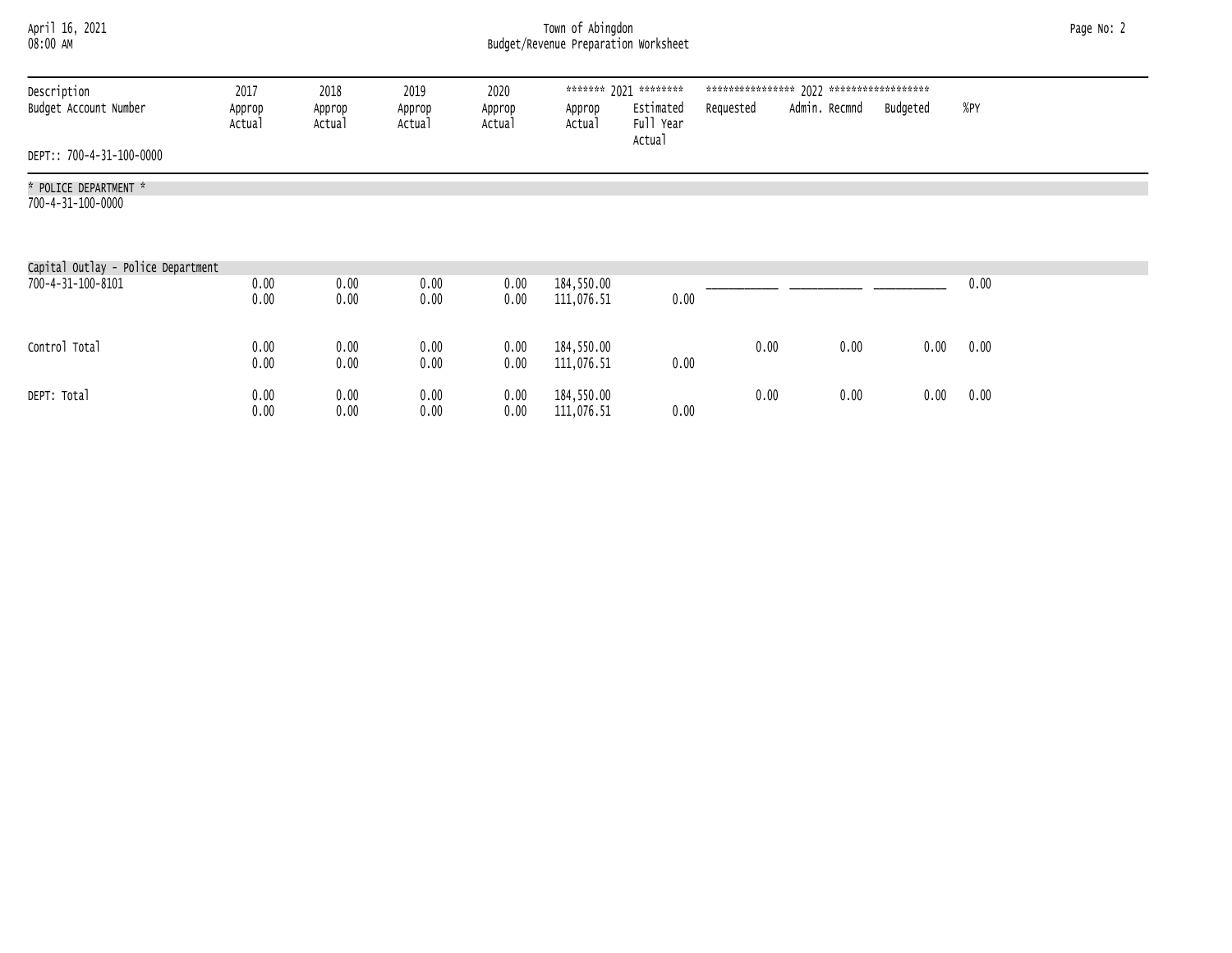## April 16, 2021 Town of Abingdon Page No: 3 08:00 AM Budget/Revenue Preparation Worksheet

| Description              | 2017             | 2018             | 2019             | 2020             |                  | ******* 2021 ********  |           |               |          |      |
|--------------------------|------------------|------------------|------------------|------------------|------------------|------------------------|-----------|---------------|----------|------|
| Budget Account Number    | Approp<br>Actual | Approp<br>Actual | Approp<br>Actual | Approp<br>Actual | Approp<br>Actual | Estimated<br>Full Year | Requested | Admin. Recmnd | Budgeted | %PY  |
| DEPT:: 700-4-41-150-0000 |                  |                  |                  |                  |                  | Actual                 |           |               |          |      |
| * GIS *                  |                  |                  |                  |                  |                  |                        |           |               |          |      |
| 700-4-41-150-0000        |                  |                  |                  |                  |                  |                        |           |               |          |      |
| Capital Outlay - GIS     |                  |                  |                  |                  |                  |                        |           |               |          |      |
| 700-4-41-150-8101        | 0.00<br>0.00     | 0.00<br>0.00     | 0.00<br>0.00     | 0.00<br>0.00     | 0.00<br>0.00     | 0.00                   |           |               |          | 0.00 |
| Control Total            | 0.00<br>0.00     | 0.00<br>0.00     | 0.00<br>0.00     | 0.00<br>0.00     | 0.00<br>0.00     | 0.00                   | 0.00      | 0.00          | 0.00     | 0.00 |
| DEPT: Total              | 0.00<br>0.00     | 0.00<br>0.00     | 0.00<br>0.00     | 0.00<br>0.00     | 0.00<br>0.00     | 0.00                   | 0.00      | 0.00          | 0.00     | 0.00 |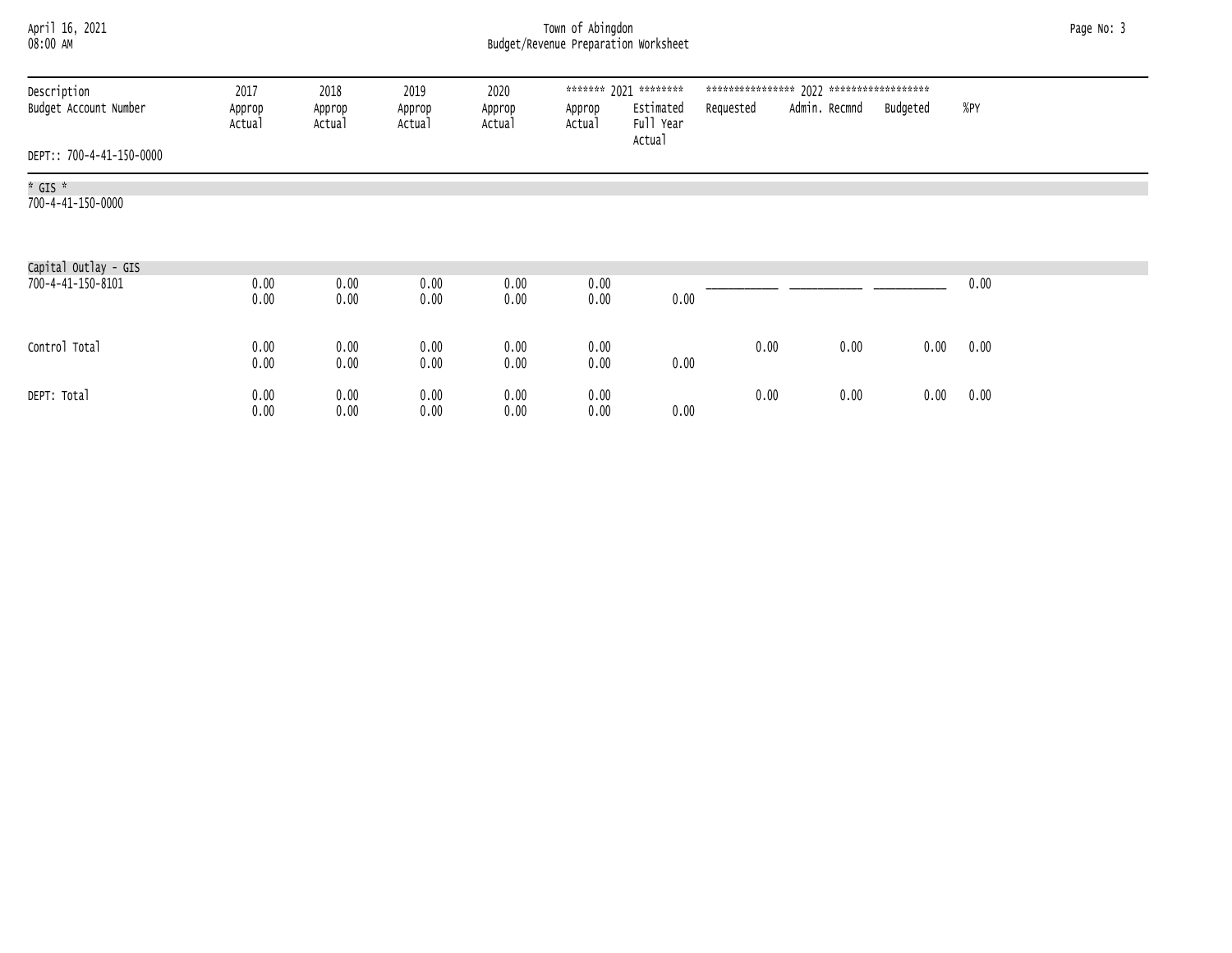## April 16, 2021 Town of Abingdon Page No: 4 08:00 AM Budget/Revenue Preparation Worksheet

| Description<br>Budget Account Number | 2017<br>Approp<br>Actual | 2018<br>Approp<br>Actual | 2019<br>Approp<br>Actual | 2020<br>Approp<br>Actual | Approp<br>Actual | ******* 2021 ********<br>Estimated<br>Full Year | Requested | Admin. Recmnd | Budgeted | %PY  |  |
|--------------------------------------|--------------------------|--------------------------|--------------------------|--------------------------|------------------|-------------------------------------------------|-----------|---------------|----------|------|--|
| DEPT:: 700-4-41-200-0000             |                          |                          |                          |                          |                  | Actual                                          |           |               |          |      |  |
| * STREET DEPARTMENT *                |                          |                          |                          |                          |                  |                                                 |           |               |          |      |  |
| 700-4-41-200-0000                    |                          |                          |                          |                          |                  |                                                 |           |               |          |      |  |
| Capital Outlay - Street Department   |                          |                          |                          |                          |                  |                                                 |           |               |          |      |  |
| 700-4-41-200-8101                    | 0.00<br>0.00             | 0.00<br>0.00             | 0.00<br>0.00             | 0.00<br>0.00             | 0.00<br>0.00     | 0.00                                            |           |               |          | 0.00 |  |
| Control Total                        | 0.00<br>0.00             | 0.00<br>0.00             | 0.00<br>0.00             | 0.00<br>0.00             | 0.00<br>0.00     | 0.00                                            | 0.00      | 0.00          | 0.00     | 0.00 |  |
| DEPT: Total                          | 0.00                     | 0.00                     | 0.00                     | 0.00                     | 0.00             |                                                 | 0.00      | 0.00          | 0.00     | 0.00 |  |

 $0.00$   $0.00$   $0.00$   $0.00$   $0.00$   $0.00$   $0.00$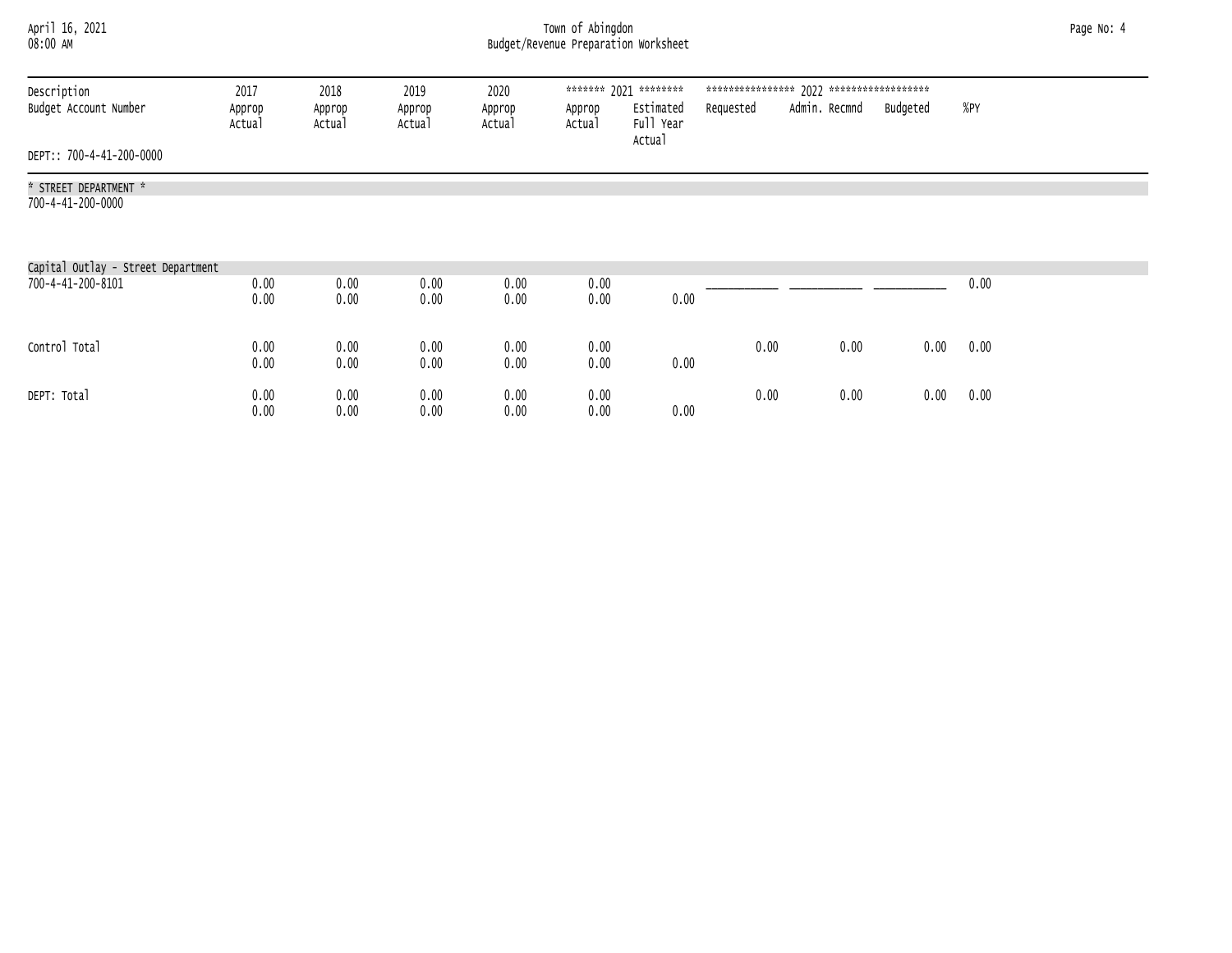## April 16, 2021 Town of Abingdon Page No: 5 08:00 AM Budget/Revenue Preparation Worksheet

| Description<br>Budget Account Number                    | 2017<br>Approp<br>Actual                                                                                                                                                                                                                                                                                         | 2018<br>Approp<br>Actual | 2019<br>Approp<br>Actual | 2020<br>Approp<br>Actual | Approp<br>Actual | ******* 2021 ********<br>Estimated<br>Full Year<br>Actual | Requested | Admin. Recmnd | Budgeted | %PY  |  |
|---------------------------------------------------------|------------------------------------------------------------------------------------------------------------------------------------------------------------------------------------------------------------------------------------------------------------------------------------------------------------------|--------------------------|--------------------------|--------------------------|------------------|-----------------------------------------------------------|-----------|---------------|----------|------|--|
| DEPT:: 700-4-42-300-0000                                |                                                                                                                                                                                                                                                                                                                  |                          |                          |                          |                  |                                                           |           |               |          |      |  |
| * SOLID WASTE COLLECTION & RECYC *<br>700-4-42-300-0000 |                                                                                                                                                                                                                                                                                                                  |                          |                          |                          |                  |                                                           |           |               |          |      |  |
| Capital Outlay - Solid Waste & recycling                |                                                                                                                                                                                                                                                                                                                  |                          |                          |                          |                  |                                                           |           |               |          |      |  |
| 700-4-42-300-8101                                       | 0.00<br>0.00                                                                                                                                                                                                                                                                                                     | 0.00<br>0.00             | 0.00<br>0.00             | 0.00<br>0.00             | 0.00<br>0.00     | 0.00                                                      |           |               |          | 0.00 |  |
| Note:                                                   | Purchase New Automated Trash Truck (current 2007 and 1999 standby) - Expenditure to be moved to Debt<br>Service 100-4-91-400-9792 for annual payment set up on 5-yr lease<br>make sure Brush Truck (may be paid off?) 100-4-91-400-9793<br>and Recycle Truck payment (5/5?) is in Debt Service 100-4-91-400-9792 |                          |                          |                          |                  |                                                           |           |               |          |      |  |
| Control Total                                           | 0.00<br>0.00                                                                                                                                                                                                                                                                                                     | 0.00<br>0.00             | 0.00<br>0.00             | 0.00<br>0.00             | 0.00<br>0.00     | 0.00                                                      | 0.00      | 0.00          | 0.00     | 0.00 |  |
| DEPT: Total                                             | 0.00<br>0.00                                                                                                                                                                                                                                                                                                     | 0.00<br>0.00             | 0.00<br>0.00             | 0.00<br>0.00             | 0.00<br>0.00     | 0.00                                                      | 0.00      | 0.00          | 0.00     | 0.00 |  |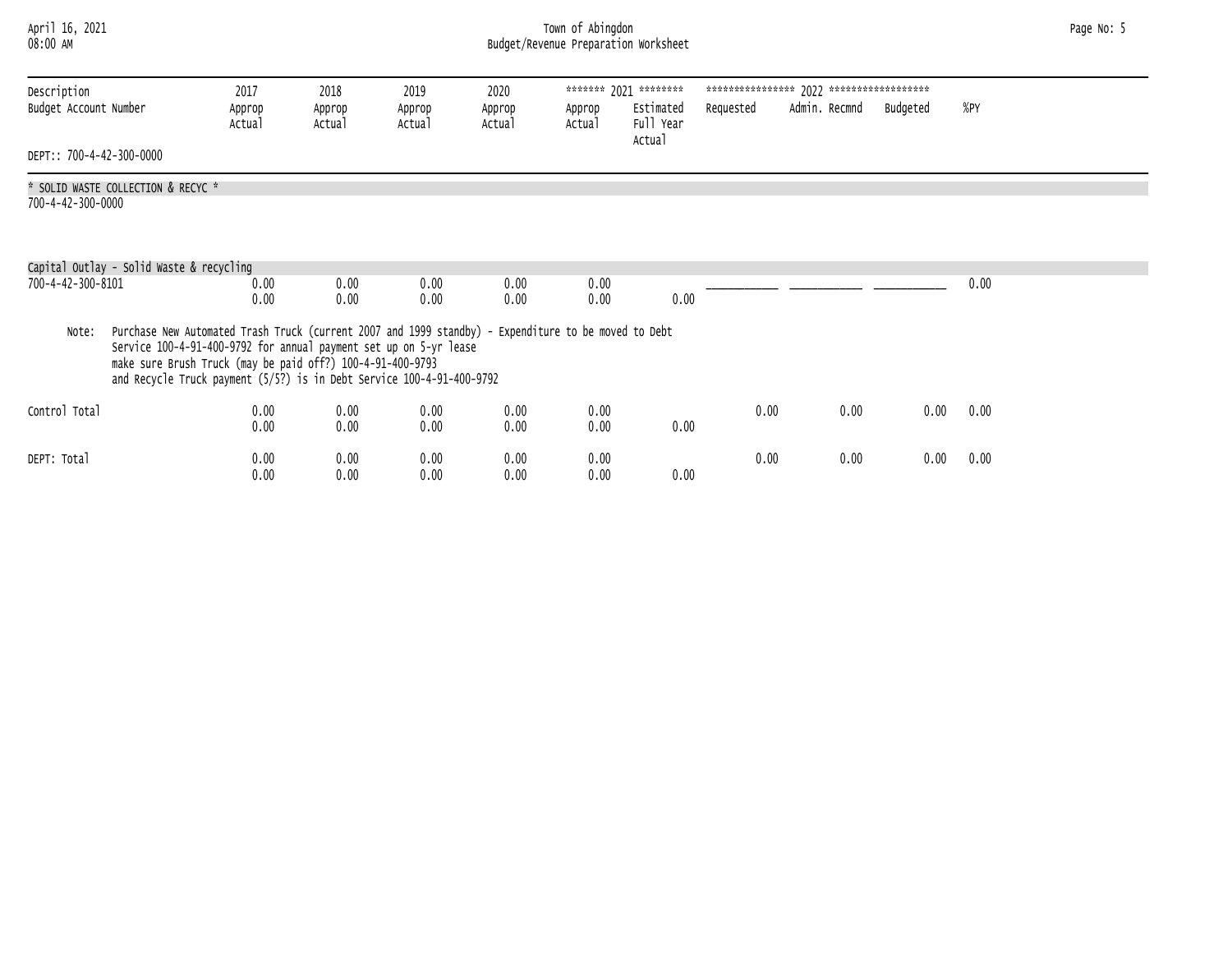## April 16, 2021 Town of Abingdon Page No: 6 08:00 AM Budget/Revenue Preparation Worksheet

| Description                          | 2017                                                                                                                                                                      | 2018             | 2019             | 2020             |                  | ******* 2021 ********  |           |               |          |      |  |
|--------------------------------------|---------------------------------------------------------------------------------------------------------------------------------------------------------------------------|------------------|------------------|------------------|------------------|------------------------|-----------|---------------|----------|------|--|
| Budget Account Number                | Approp<br>Actual                                                                                                                                                          | Approp<br>Actual | Approp<br>Actual | Approp<br>Actual | Approp<br>Actual | Estimated<br>Full Year | Requested | Admin. Recmnd | Budgeted | %PY  |  |
| DEPT:: 700-4-43-201-0000             |                                                                                                                                                                           |                  |                  |                  |                  | Actual                 |           |               |          |      |  |
| * FACILITY MANAGEMENT *              |                                                                                                                                                                           |                  |                  |                  |                  |                        |           |               |          |      |  |
| 700-4-43-201-0000                    |                                                                                                                                                                           |                  |                  |                  |                  |                        |           |               |          |      |  |
| Capital Outlay - Facility Management |                                                                                                                                                                           |                  |                  |                  |                  |                        |           |               |          |      |  |
| 700-4-43-201-8101                    | 0.00<br>0.00                                                                                                                                                              | 0.00<br>0.00     | 0.00<br>0.00     | 0.00<br>0.00     | 0.00<br>0.00     | 0.00                   |           |               |          | 0.00 |  |
| Note:<br>dept interior               | If Repaint instead of Replace, delete \$100,000 and add \$36,000<br>Painting includes: TH interior/exterior, Town shop exterior, APD interior, VCT engine repaint, street |                  |                  |                  |                  |                        |           |               |          |      |  |
| Control Total                        | 0.00<br>0.00                                                                                                                                                              | 0.00<br>0.00     | 0.00<br>0.00     | 0.00<br>0.00     | 0.00<br>0.00     | 0.00                   | 0.00      | 0.00          | 0.00     | 0.00 |  |
| DEPT: Total                          | 0.00<br>0.00                                                                                                                                                              | 0.00<br>0.00     | 0.00<br>0.00     | 0.00<br>0.00     | 0.00<br>0.00     | 0.00                   | 0.00      | 0.00          | 0.00     | 0.00 |  |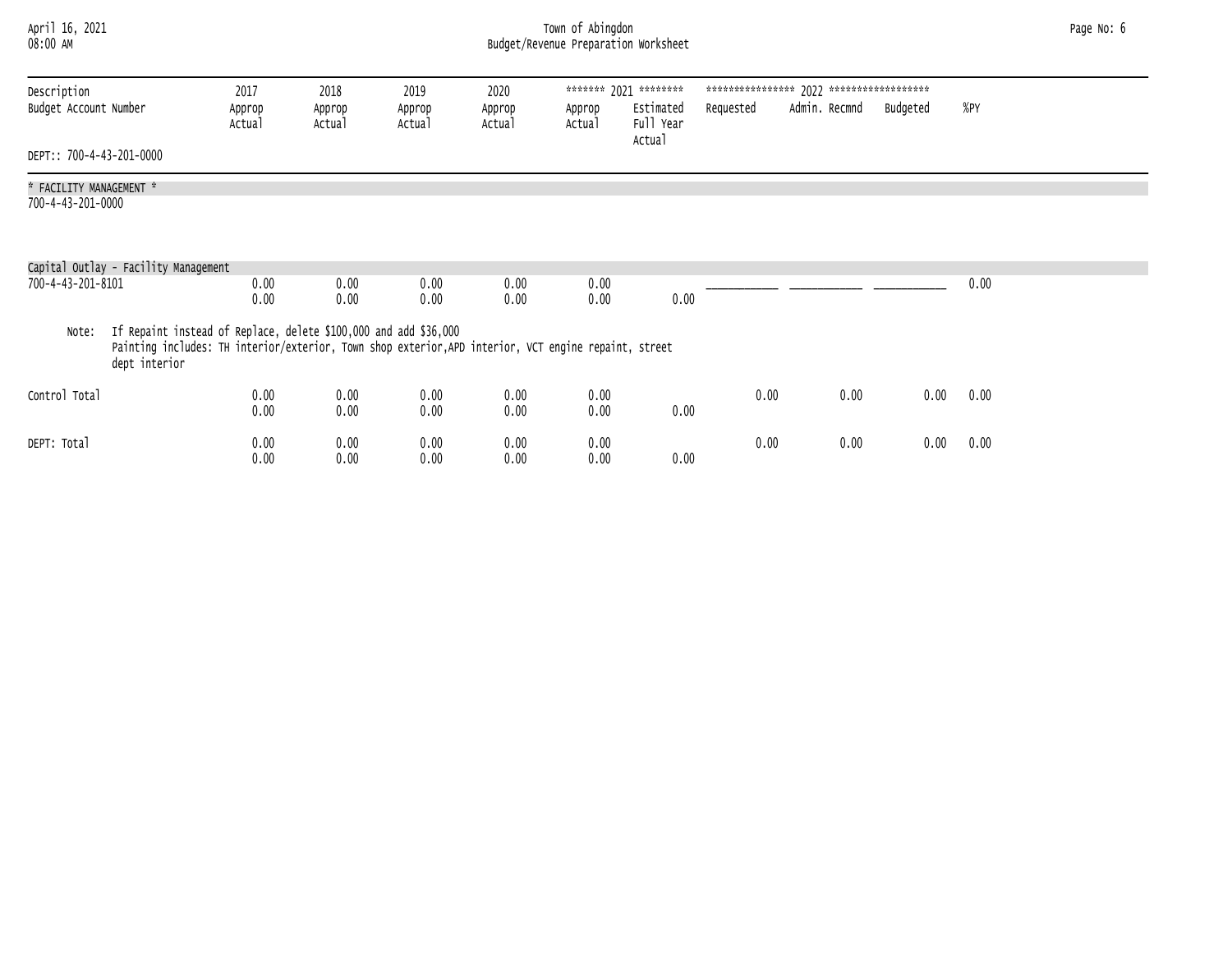## April 16, 2021 Town of Abingdon Page No: 7 08:00 AM Budget/Revenue Preparation Worksheet

| Description<br>Budget Account Number              | 2017<br>Approp<br>Actual | 2018<br>Approp<br>Actual | 2019<br>Approp<br>Actual | 2020<br>Approp<br>Actual | Approp<br>Actual     | ******* 2021 ********<br>Estimated<br>Full Year | Requested | Admin. Recmnd | Budgeted | %PY  |  |
|---------------------------------------------------|--------------------------|--------------------------|--------------------------|--------------------------|----------------------|-------------------------------------------------|-----------|---------------|----------|------|--|
| DEPT:: 700-4-43-500-0000                          |                          |                          |                          |                          |                      | Actual                                          |           |               |          |      |  |
| * CENTRAL GARAGE/TOWN SHOP *<br>700-4-43-500-0000 |                          |                          |                          |                          |                      |                                                 |           |               |          |      |  |
|                                                   |                          |                          |                          |                          |                      |                                                 |           |               |          |      |  |
| Capital Outlay - Central Garage/Town Shp          |                          |                          |                          |                          |                      |                                                 |           |               |          |      |  |
| 700-4-43-500-8101                                 | 0.00<br>0.00             | 0.00<br>0.00             | 0.00<br>0.00             | 0.00<br>0.00             | 4,000.00<br>1,235.15 | 0.00                                            |           |               |          | 0.00 |  |
| Control Total                                     | 0.00<br>0.00             | 0.00<br>0.00             | 0.00<br>0.00             | 0.00<br>0.00             | 4,000.00<br>1,235.15 | 0.00                                            | 0.00      | 0.00          | 0.00     | 0.00 |  |

DEPT: Total 0.00 0.00 0.00 0.00 4,000.00 0.00 0.00 0.00 0.00

 $0.00$   $0.00$   $0.00$   $0.00$   $0.00$   $1,235.15$   $0.00$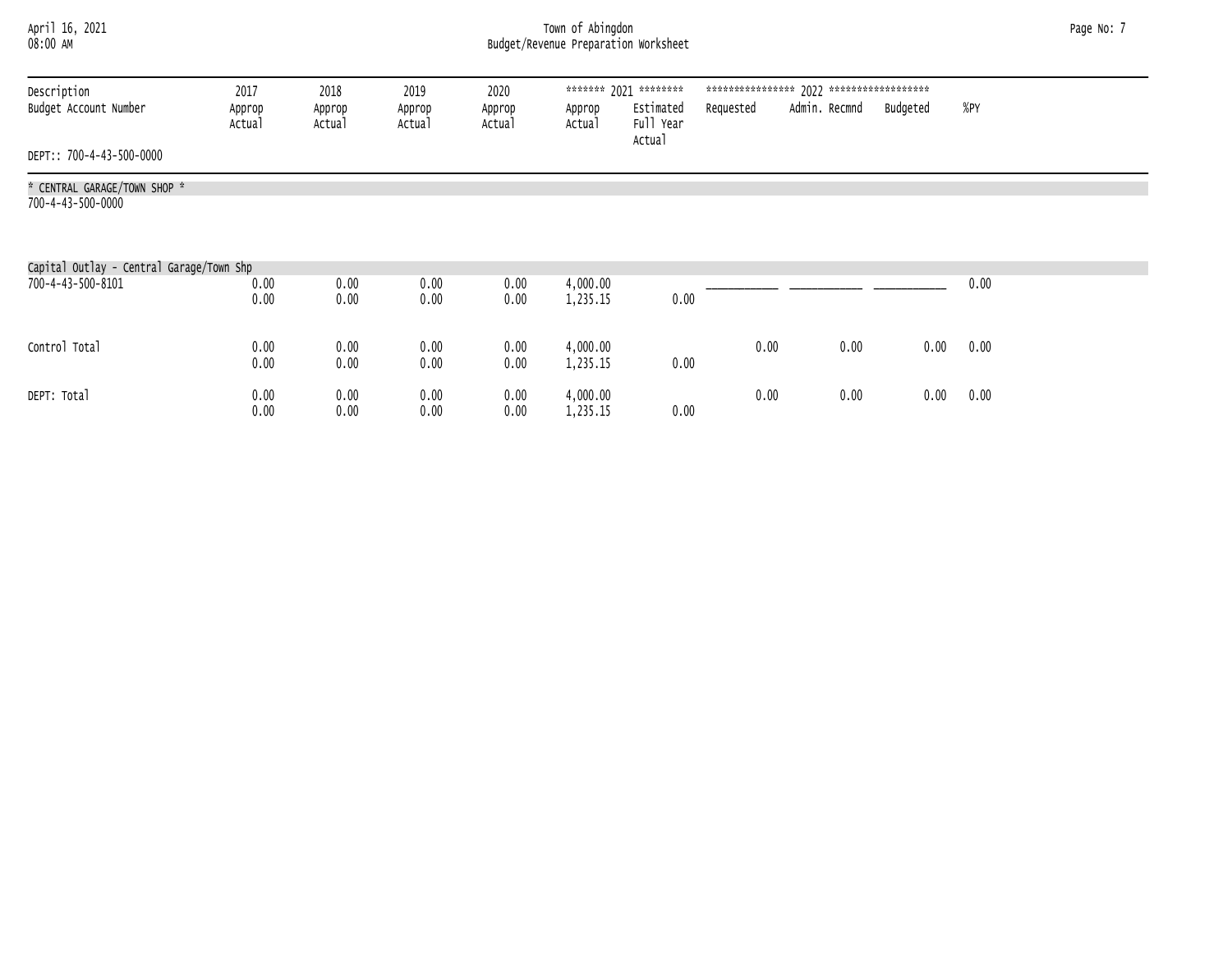## April 16, 2021 Town of Abingdon Page No: 8 08:00 AM Budget/Revenue Preparation Worksheet

| Description<br>Budget Account Number |                                                                                                                                                                                                                                                                                                                                                                                                | 2017<br>Approp<br>Actual | 2018<br>Approp<br>Actual | 2019<br>Approp<br>Actual | 2020<br>Approp<br>Actual | Approp<br>Actual         | ******* 2021 ********<br>Estimated<br>Full Year<br>Actual | Requested                                                                                                                                                                                               | Admin. Recmnd                                                                                                        | Budgeted                                                                                                             | %PY  |
|--------------------------------------|------------------------------------------------------------------------------------------------------------------------------------------------------------------------------------------------------------------------------------------------------------------------------------------------------------------------------------------------------------------------------------------------|--------------------------|--------------------------|--------------------------|--------------------------|--------------------------|-----------------------------------------------------------|---------------------------------------------------------------------------------------------------------------------------------------------------------------------------------------------------------|----------------------------------------------------------------------------------------------------------------------|----------------------------------------------------------------------------------------------------------------------|------|
| DEPT:: 700-4-43-900-0000             |                                                                                                                                                                                                                                                                                                                                                                                                |                          |                          |                          |                          |                          |                                                           |                                                                                                                                                                                                         |                                                                                                                      |                                                                                                                      |      |
| * FIELDS-PENN *<br>700-4-43-900-0000 |                                                                                                                                                                                                                                                                                                                                                                                                |                          |                          |                          |                          |                          |                                                           |                                                                                                                                                                                                         |                                                                                                                      |                                                                                                                      |      |
|                                      | Capital Outlay - Fields-Penn                                                                                                                                                                                                                                                                                                                                                                   |                          |                          |                          |                          |                          |                                                           |                                                                                                                                                                                                         |                                                                                                                      |                                                                                                                      |      |
| 700-4-43-900-8101<br>Detail:         | Sidewalk Repai and Signs<br>Gutter Repair and Gutter Guards<br>Paint Fence and Repairs<br>Porch Repairs<br>Clean Exterior Brick<br>Repoint Brick<br>Roof Replacement<br>Basement Door<br>Storm Sashes on Windows<br>Landscaping Replacement and New<br>Paint Interior<br>Woodwork/Casework Interior<br>Plaster Repairs<br>HVAC Upgrade<br>Demo Requiring Contractor with Lead<br>Certification | 0.00<br>0.00             | 0.00<br>0.00             | 0.00<br>0.00             | 0.00<br>0.00             | 125,000.00<br>39, 172.44 | 0.00                                                      | 223,000.00<br>10,000.00<br>5,000.00<br>5,000.00<br>15,000.00<br>5,000.00<br>8,000.00<br>65,000.00<br>1,500.00<br>15,000.00<br>13,500.00<br>30,000.00<br>15,000.00<br>10,000.00<br>20,000.00<br>5,000.00 | 0.00<br>0.00<br>0.00<br>0.00<br>0.00<br>0.00<br>0.00<br>0.00<br>0.00<br>0.00<br>0.00<br>0.00<br>0.00<br>0.00<br>0.00 | 0.00<br>0.00<br>0.00<br>0.00<br>0.00<br>0.00<br>0.00<br>0.00<br>0.00<br>0.00<br>0.00<br>0.00<br>0.00<br>0.00<br>0.00 | 0.00 |
| Control Total                        |                                                                                                                                                                                                                                                                                                                                                                                                | 0.00<br>0.00             | 0.00<br>0.00             | 0.00<br>0.00             | 0.00<br>0.00             | 125,000.00<br>39, 172.44 | 0.00                                                      | 223,000.00                                                                                                                                                                                              | 0.00                                                                                                                 | 0.00                                                                                                                 | 0.00 |
| DEPT: Total                          |                                                                                                                                                                                                                                                                                                                                                                                                | 0.00<br>0.00             | 0.00<br>0.00             | 0.00<br>0.00             | 0.00<br>0.00             | 125,000.00<br>39, 172.44 | 0.00                                                      | 223,000.00                                                                                                                                                                                              | 0.00                                                                                                                 | 0.00                                                                                                                 | 0.00 |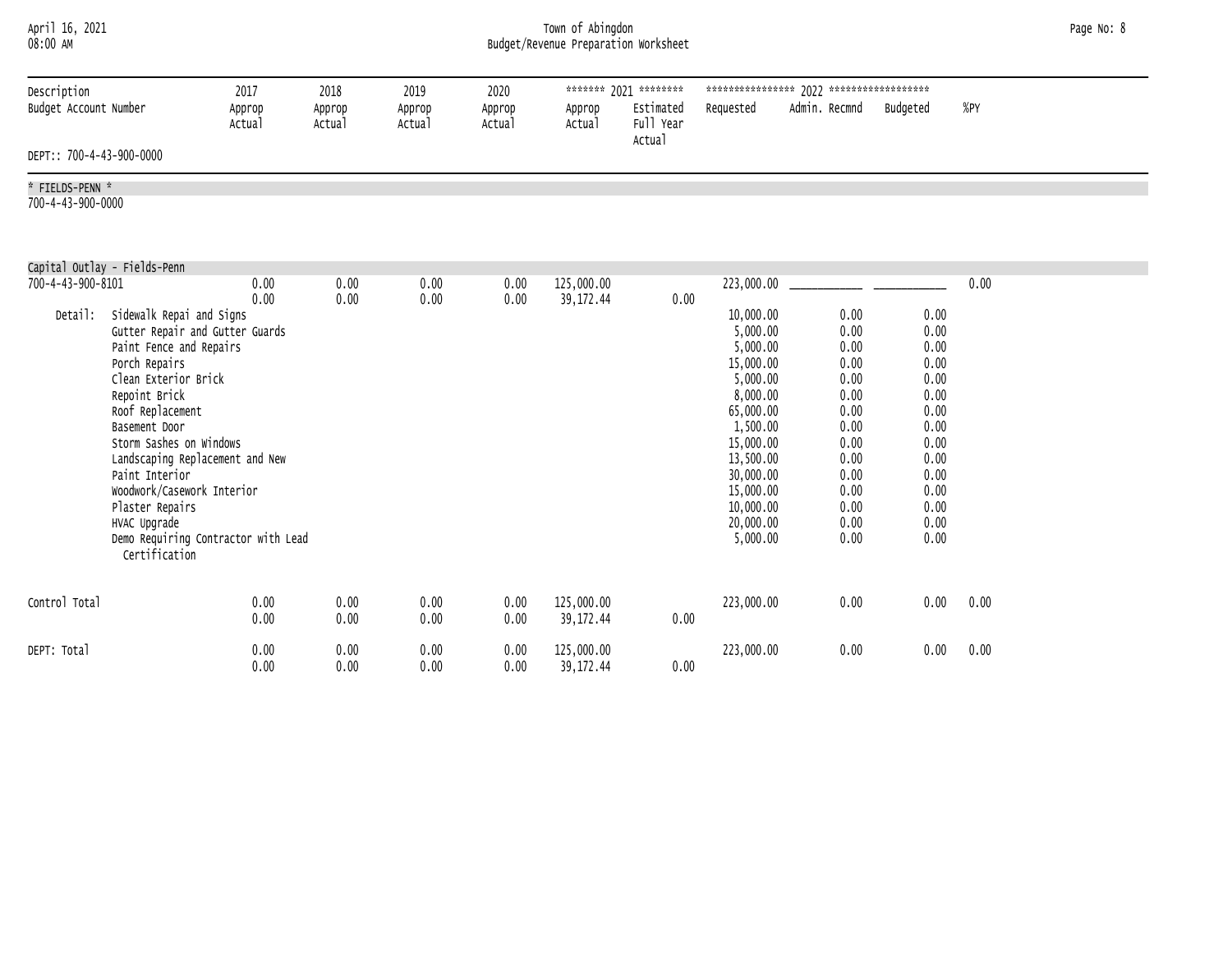## April 16, 2021 Town of Abingdon Page No: 9 08:00 AM Budget/Revenue Preparation Worksheet

| Description<br>Budget Account Number         | 2017<br>Approp<br>Actual | 2018<br>Approp<br>Actual | 2019<br>Approp<br>Actual | 2020<br>Approp<br>Actual | Approp<br>Actual       | ******* 2021 ********<br>Estimated<br>Full Year | Requested | Admin. Recmnd | Budgeted | %PY  |  |
|----------------------------------------------|--------------------------|--------------------------|--------------------------|--------------------------|------------------------|-------------------------------------------------|-----------|---------------|----------|------|--|
| DEPT:: 700-4-71-310-0000                     |                          |                          |                          |                          |                        | Actual                                          |           |               |          |      |  |
| * PARKS & PLAYGROUNDS *<br>700-4-71-310-0000 |                          |                          |                          |                          |                        |                                                 |           |               |          |      |  |
| Capital Outlay - Parks & Playgrounds         |                          |                          |                          |                          |                        |                                                 |           |               |          |      |  |
| 700-4-71-310-8101                            | 0.00<br>0.00             | 0.00<br>0.00             | 0.00<br>0.00             | 0.00<br>0.00             | 18,650.00<br>30,405.00 | 0.00                                            |           |               |          | 0.00 |  |
| Control Total                                | 0.00<br>0.00             | 0.00<br>0.00             | 0.00<br>0.00             | 0.00<br>0.00             | 18,650.00<br>30,405.00 | 0.00                                            | 0.00      | 0.00          | 0.00     | 0.00 |  |

DEPT: Total 0.00 0.00 0.00 0.00 18,650.00 0.00 0.00 0.00 0.00

 $0.00$   $0.00$   $0.00$   $0.00$   $0.00$   $30,405.00$   $0.00$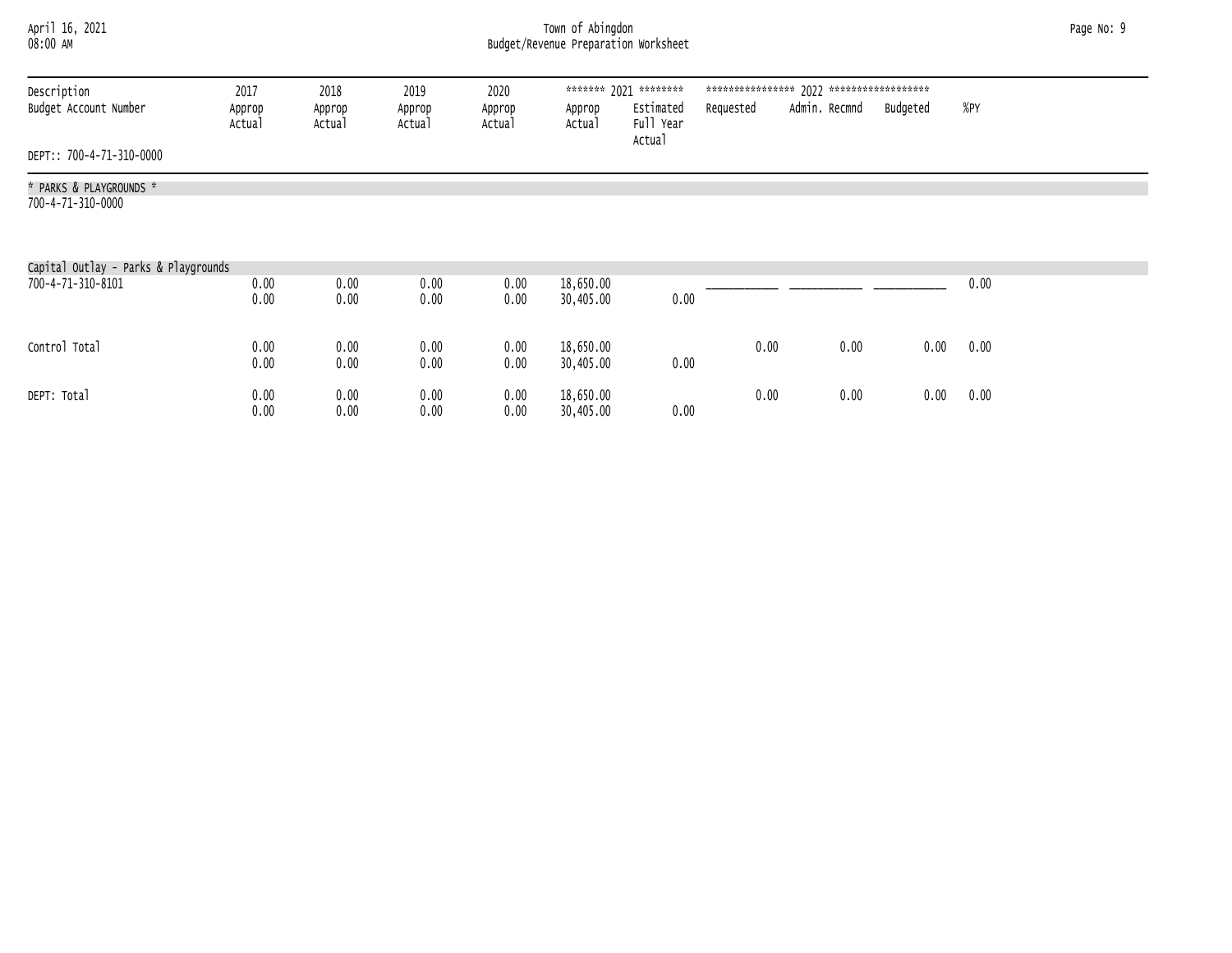## April 16, 2021 Town of Abingdon Page No: 10 08:00 AM Budget/Revenue Preparation Worksheet

| Description<br>Budget Account Number                    | 2017<br>Approp<br>Actual | 2018<br>Approp<br>Actual | 2019<br>Approp<br>Actual | 2020<br>Approp<br>Actual | Approp<br>Actual       | ******* 2021 ********<br>Estimated<br>Full Year | Requested | Admin. Recmnd | Budgeted | %PY  |  |
|---------------------------------------------------------|--------------------------|--------------------------|--------------------------|--------------------------|------------------------|-------------------------------------------------|-----------|---------------|----------|------|--|
| DEPT:: 700-4-71-600-0000                                |                          |                          |                          |                          |                        | Actual                                          |           |               |          |      |  |
| * RECREATION CENTER *<br>700-4-71-600-0000              |                          |                          |                          |                          |                        |                                                 |           |               |          |      |  |
| Capital Outlay - Recreation Center<br>700-4-71-600-8101 | 0.00<br>0.00             | 0.00<br>0.00             | 0.00<br>0.00             | 0.00<br>0.00             | 40,500.00<br>44,734.22 | 0.00                                            |           |               |          | 0.00 |  |
| Control Total                                           | 0.00<br>0.00             | 0.00<br>0.00             | 0.00<br>0.00             | 0.00<br>0.00             | 40,500.00<br>44,734.22 | 0.00                                            | 0.00      | 0.00          | 0.00     | 0.00 |  |

DEPT: Total 0.00 0.00 0.00 0.00 40,500.00 0.00 0.00 0.00 0.00

 $0.00$   $0.00$   $0.00$   $0.00$   $0.00$   $0.44,734.22$   $0.00$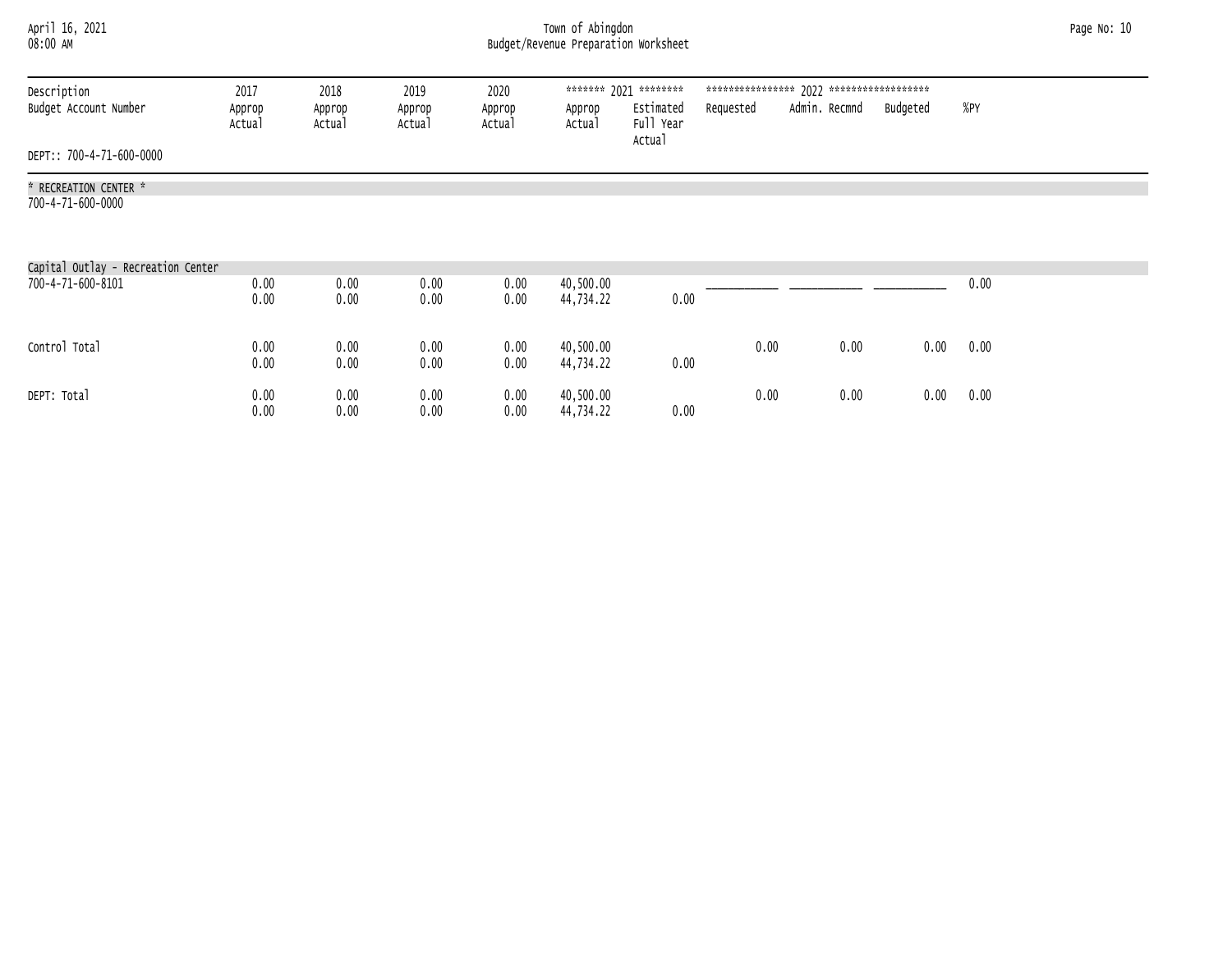#### April 16, 2021 Town of Abingdon Page No: 11 08:00 AM Budget/Revenue Preparation Worksheet

| Page No: 11 |  |
|-------------|--|
|             |  |

| Description                                     |                                                                                                                                                                                                                                                                                                                                                                                                                                                                                                                                  | 2017             | 2018             | 2019             | 2020             |                                   | ******* 2021 ********            |                                                                                                                                          |                                                                                                      |                                                                                                      |      |
|-------------------------------------------------|----------------------------------------------------------------------------------------------------------------------------------------------------------------------------------------------------------------------------------------------------------------------------------------------------------------------------------------------------------------------------------------------------------------------------------------------------------------------------------------------------------------------------------|------------------|------------------|------------------|------------------|-----------------------------------|----------------------------------|------------------------------------------------------------------------------------------------------------------------------------------|------------------------------------------------------------------------------------------------------|------------------------------------------------------------------------------------------------------|------|
| Budget Account Number                           |                                                                                                                                                                                                                                                                                                                                                                                                                                                                                                                                  | Approp<br>Actual | Approp<br>Actual | Approp<br>Actual | Approp<br>Actual | Approp<br>Actual                  | Estimated<br>Full Year<br>Actual | Requested                                                                                                                                | Admin. Recmnd                                                                                        | Budgeted                                                                                             | %PY  |
| DEPT:: 700-4-71-800-0000                        |                                                                                                                                                                                                                                                                                                                                                                                                                                                                                                                                  |                  |                  |                  |                  |                                   |                                  |                                                                                                                                          |                                                                                                      |                                                                                                      |      |
| * MEADOWS/SPORTS COMPLEX *<br>700-4-71-800-0000 |                                                                                                                                                                                                                                                                                                                                                                                                                                                                                                                                  |                  |                  |                  |                  |                                   |                                  |                                                                                                                                          |                                                                                                      |                                                                                                      |      |
|                                                 |                                                                                                                                                                                                                                                                                                                                                                                                                                                                                                                                  |                  |                  |                  |                  |                                   |                                  |                                                                                                                                          |                                                                                                      |                                                                                                      |      |
| Capital Outlay - Meadows/Sports Complex         |                                                                                                                                                                                                                                                                                                                                                                                                                                                                                                                                  |                  |                  |                  |                  |                                   |                                  |                                                                                                                                          |                                                                                                      |                                                                                                      |      |
| 700-4-71-800-8101                               |                                                                                                                                                                                                                                                                                                                                                                                                                                                                                                                                  | 0.00<br>0.00     | 0.00<br>0.00     | 0.00<br>0.00     | 0.00             | 0.00 7,500,000.00<br>1,089,848.81 | 0.00                             | 7,333,105.00                                                                                                                             |                                                                                                      |                                                                                                      | 0.00 |
| Detail:                                         | Quesenberrys Contract (\$7,471,265<br>current contract - \$600,000 estimated FY<br>21 Expenditure)                                                                                                                                                                                                                                                                                                                                                                                                                               |                  |                  |                  |                  |                                   |                                  | 6,871,265.00                                                                                                                             | 0.00                                                                                                 | 0.00                                                                                                 |      |
|                                                 | CHA/Lane/S&ME Construction Admin,<br>Inspection, Geotech                                                                                                                                                                                                                                                                                                                                                                                                                                                                         |                  |                  |                  |                  |                                   |                                  | 283,000.00                                                                                                                               | 0.00                                                                                                 | 0.00                                                                                                 |      |
|                                                 | Estimated Cost for Slope Repair<br>Meadows House Renovation ??????<br>Recreation Department Detail<br>Mower with Striping Kit<br>ABI Force - Infield Groomer<br>Utility Vehicle with turf tires (lightly<br>used)<br>6-ft X 12-ft Utility Trailer<br>50 Gallon UTV Sprayer<br>Pressure Washer<br>Weedeater<br>Backpack Blower<br>Standard Flammable Storage Cabinet                                                                                                                                                              |                  |                  |                  |                  |                                   |                                  | 100,000.00<br>0.00<br>0.00<br>12,000.00<br>30,000.00<br>7,000.00<br>2,000,00<br>1,500.00<br>300.00<br>700.00<br>350.00<br>700.00         | 0.00<br>0.00<br>0.00<br>0.00<br>0.00<br>0.00<br>0.00<br>0.00<br>0.00<br>0.00<br>0.00<br>0.00         | 0.00<br>0.00<br>0.00<br>0.00<br>0.00<br>0.00<br>0.00<br>0.00<br>0.00<br>0.00<br>0.00<br>0.00         |      |
|                                                 | Streamliner 353 3-wheel Line Chalker<br>Pull Behind Spreader<br>Portable Game Mound x 4 (2,200 each)<br>Air Compressor<br>Gas Can - 5 gallon $x$ 2 (86 each)<br>Gas Can - $2$ Gallon x $2$ (84 each)<br>Beacon Triple Play Batter's Box Template<br>Hitting Mat $x$ 4 (350 each)<br>Portable Aluminum Soccer Goals<br>TUFFScreen 7x5 Pitcher's L Screen x 2<br>$(300$ each)<br>7' x 7' Infield Screen x 2 (300 each)<br>7' x 7' Capture Screen x 4 (300 each)<br>Portolite Spiked Softball Pitching Mat<br>10 ft x 2 (1200 each) |                  |                  |                  |                  |                                   |                                  | 500.00<br>500.00<br>8,800.00<br>500.00<br>172.00<br>168.00<br>150.00<br>1,400.00<br>3,000.00<br>600.00<br>600.00<br>1,200.00<br>2,400.00 | 0.00<br>0.00<br>0.00<br>0.00<br>0.00<br>0.00<br>0.00<br>0.00<br>0.00<br>0.00<br>0.00<br>0.00<br>0.00 | 0.00<br>0.00<br>0.00<br>0.00<br>0.00<br>0.00<br>0.00<br>0.00<br>0.00<br>0.00<br>0.00<br>0.00<br>0.00 |      |
|                                                 | Turf Blankets x 6 (varying prices)<br>Agri-Fab Steel Lawn Roller                                                                                                                                                                                                                                                                                                                                                                                                                                                                 |                  |                  |                  |                  |                                   |                                  | 4,000.00<br>300.00                                                                                                                       | 0.00<br>0.00                                                                                         | 0.00<br>0.00                                                                                         |      |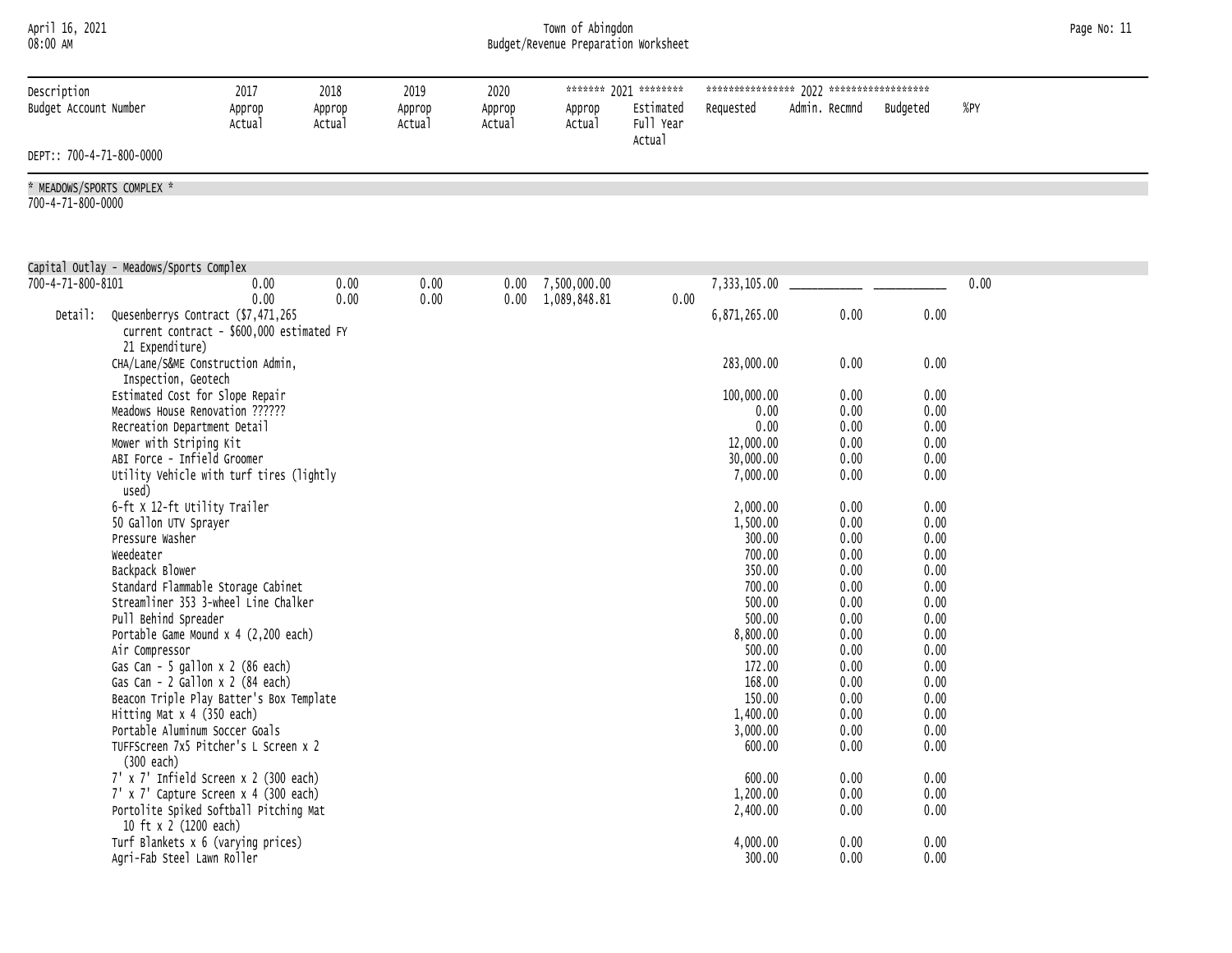## April 16, 2021 Town of Abingdon Page No: 12 08:00 AM Budget/Revenue Preparation Worksheet

| Description<br>Budget Account Number | 2017<br>Approp<br>Actual | 2018<br>Approp<br>Actual | 2019<br>Approp<br>Actual | 2020<br>Approp<br>Actual | Approp<br>Actual                          | ******* 2021 ********<br>Estimated<br>Full Year<br>Actual | Requested    | Admin. Recmnd | Budgeted | %PY  |  |
|--------------------------------------|--------------------------|--------------------------|--------------------------|--------------------------|-------------------------------------------|-----------------------------------------------------------|--------------|---------------|----------|------|--|
| DEPT:: 700-4-71-800-0000             |                          |                          |                          |                          |                                           |                                                           |              |               |          |      |  |
| Control Total                        | 0.00<br>0.00             | 0.00<br>0.00             | 0.00<br>0.00             | 0.00<br>0.00             | 7,500,000.00<br>1,089,848.81              | 0.00                                                      | 7,333,105.00 | 0.00          | 0.00     | 0.00 |  |
| DEPT: Total                          | 0.00<br>0.00             | 0.00<br>0.00             | 0.00<br>0.00             | 0.00<br>0.00             | 7,500,000.00<br>1,089,848.81              | 0.00                                                      | 7,333,105.00 | 0.00          | 0.00     | 0.00 |  |
| Budgeted Total                       | 0.00<br>0.00             | 0.00<br>0.00             | 0.00<br>0.00             | 0.00<br>0.00             | 8,469,380.00<br>1,854,694.78              | 0.00                                                      | 7,556,105.00 | 0.00          | 0.00     | 0.00 |  |
| Non-Budget Total                     | 0.00<br>0.00             | 0.00<br>0.00             | 0.00<br>0.00             | 0.00<br>0.00             | 0.00<br>0.00                              | 0.00                                                      | 0.00         | 0.00          | 0.00     | 0.00 |  |
| Budget Fund Total                    | 0.00<br>0.00             | 0.00<br>0.00             | 0.00<br>0.00             | 0.00<br>0.00             | 8,469,380.00<br>1,854,694.78              | 0.00                                                      | 7,556,105.00 | 0.00          | 0.00     | 0.00 |  |
| Year Total                           | 0.00<br>0.00             | 0.00<br>0.00             | 0.00<br>0.00             | 0.00                     | 8,469,380.00<br>$0.00 \quad 1,854,694.78$ | 0.00                                                      | 7,556,105.00 | 0.00          | 0.00     | 0.00 |  |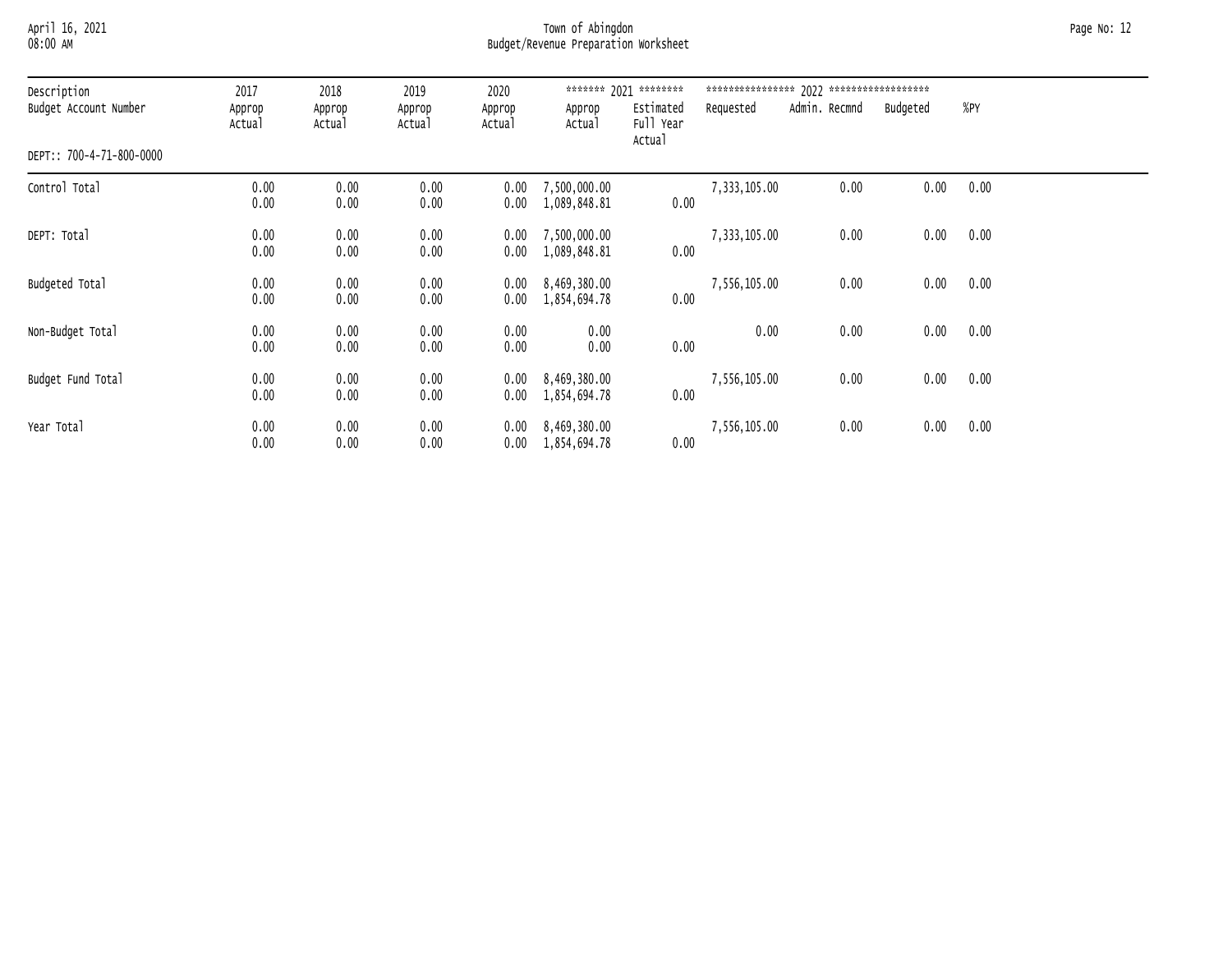## April 16, 2021 Town of Abingdon Page No: 13 08:00 AM Budget Preparation - Control Totals

| Description                                             | 2017             | 2018             | 2019             | 2020             |                                        | ******* 2021 ********  |              |               |          |        |
|---------------------------------------------------------|------------------|------------------|------------------|------------------|----------------------------------------|------------------------|--------------|---------------|----------|--------|
| Budget Account Number                                   | Approp<br>Actual | Approp<br>Actual | Approp<br>Actual | Approp<br>Actual | Approp<br>Actual                       | Estimated<br>Full Year | Requested    | Admin. Recmnd | Budgeted | $%$ PY |
| * INFORMATION SVCS. DEPARTMENT *<br>700-4-12-510-0000   | 0.00<br>0.00     | 0.00<br>0.00     | 0.00<br>0.00     | 0.00<br>0.00     | 596,680.00<br>538,222.65               | 0.00                   | 0.00         | 0.00          | 0.00     | 0.00   |
| * POLICE DEPARTMENT *<br>700-4-31-100-0000              | 0.00<br>0.00     | 0.00<br>0.00     | 0.00<br>0.00     | 0.00<br>0.00     | 184,550.00<br>111,076.51               | 0.00                   | 0.00         | 0.00          | 0.00     | 0.00   |
| $*$ GIS $*$<br>700-4-41-150-0000                        | 0.00<br>0.00     | 0.00<br>0.00     | 0.00<br>0.00     | 0.00<br>0.00     | 0.00<br>0.00                           | 0.00                   | 0.00         | 0.00          | 0.00     | 0.00   |
| * STREET DEPARTMENT *<br>700-4-41-200-0000              | 0.00<br>0.00     | 0.00<br>0.00     | 0.00<br>0.00     | 0.00<br>0.00     | 0.00<br>0.00                           | 0.00                   | 0.00         | 0.00          | 0.00     | 0.00   |
| * SOLID WASTE COLLECTION & RECYC *<br>700-4-42-300-0000 | 0.00<br>0.00     | 0.00<br>0.00     | 0.00<br>0.00     | 0.00<br>0.00     | 0.00<br>0.00                           | 0.00                   | 0.00         | 0.00          | 0.00     | 0.00   |
| * FACILITY MANAGEMENT *<br>700-4-43-201-0000            | 0.00<br>0.00     | 0.00<br>0.00     | 0.00<br>0.00     | 0.00<br>0.00     | 0.00<br>0.00                           | 0.00                   | 0.00         | 0.00          | 0.00     | 0.00   |
| * CENTRAL GARAGE/TOWN SHOP *<br>700-4-43-500-0000       | 0.00<br>0.00     | 0.00<br>0.00     | 0.00<br>0.00     | 0.00<br>0.00     | 4,000.00<br>1,235.15                   | 0.00                   | 0.00         | 0.00          | 0.00     | 0.00   |
| * FIELDS-PENN *<br>700-4-43-900-0000                    | 0.00<br>0.00     | 0.00<br>0.00     | 0.00<br>0.00     | 0.00<br>0.00     | 125,000.00<br>39, 172.44               | 0.00                   | 223,000.00   | 0.00          | 0.00     | 0.00   |
| * PARKS & PLAYGROUNDS *<br>700-4-71-310-0000            | 0.00<br>0.00     | 0.00<br>0.00     | 0.00<br>0.00     | 0.00<br>0.00     | 18,650.00<br>30,405.00                 | 0.00                   | 0.00         | 0.00          | 0.00     | 0.00   |
| * RECREATION CENTER *<br>700-4-71-600-0000              | 0.00<br>0.00     | 0.00<br>0.00     | 0.00<br>0.00     | 0.00<br>0.00     | 40,500.00<br>44,734.22                 | 0.00                   | 0.00         | 0.00          | 0.00     | 0.00   |
| * MEADOWS/SPORTS COMPLEX *<br>700-4-71-800-0000         | 0.00<br>0.00     | 0.00<br>0.00     | 0.00<br>0.00     |                  | 0.00 7,500,000.00<br>0.00 1,089,848.81 | 0.00                   | 7,333,105.00 | 0.00          | 0.00     | 0.00   |
| Totals                                                  | 0.00             | 0.00             | 0.00             |                  | $0.00 \quad 8,469,380.00$              |                        | 7,556,105.00 | 0.00          | 0.00     | 0.00   |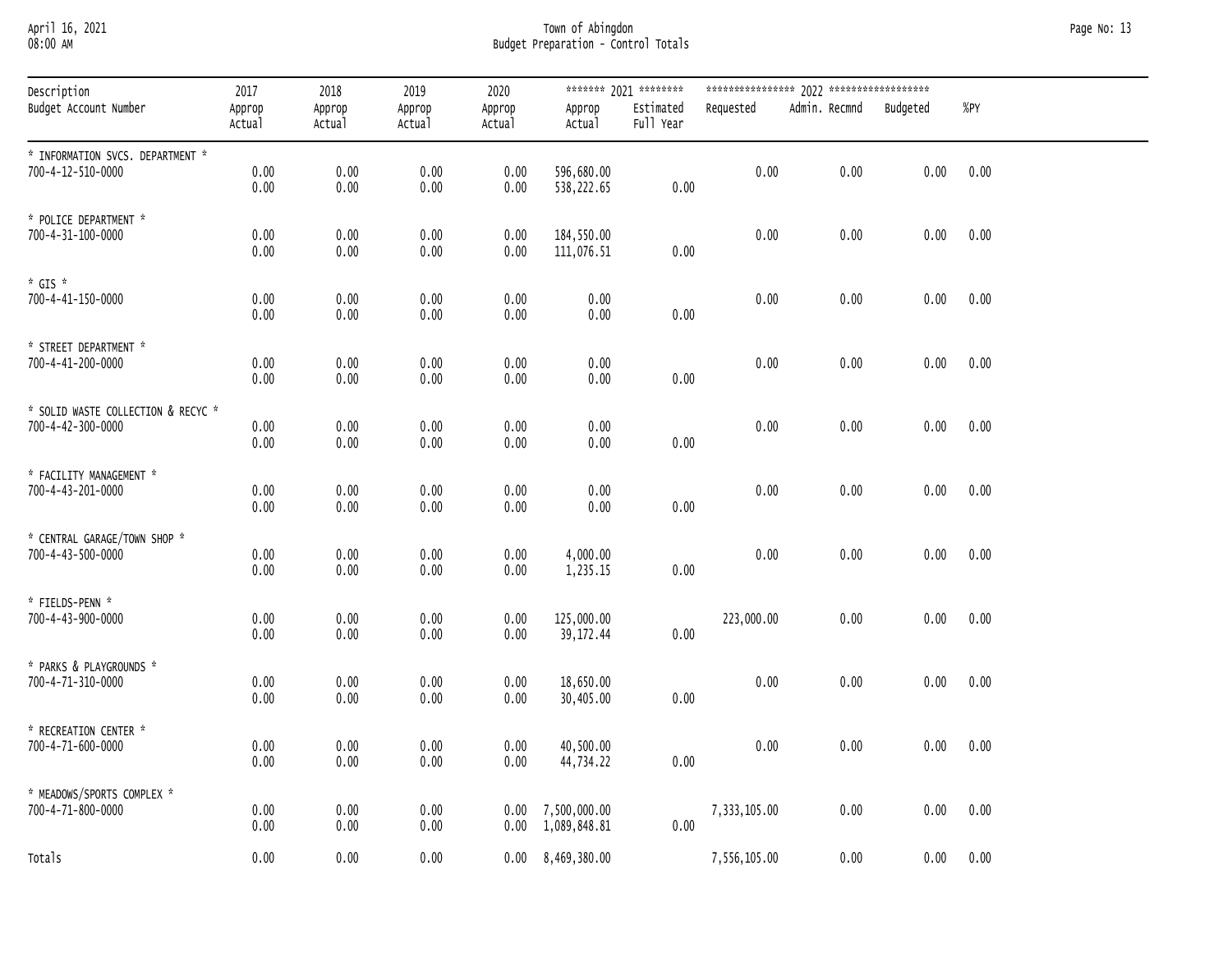| April 16, 2021<br>08:00 AM           | Town of Abingdon<br>Budget Preparation - Control Totals |                          |                          |                          |                           |                                                 |           |               |          |     | Page No: 14 |
|--------------------------------------|---------------------------------------------------------|--------------------------|--------------------------|--------------------------|---------------------------|-------------------------------------------------|-----------|---------------|----------|-----|-------------|
| Description<br>Budget Account Number | 2017<br>Approp<br>Actual                                | 2018<br>Approp<br>Actual | 2019<br>Approp<br>Actual | 2020<br>Approp<br>Actual | Approp<br>Actual          | ******* 2021 ********<br>Estimated<br>Full Year | Requested | Admin. Recmnd | Budgeted | %PY |             |
|                                      | 0.00                                                    | 0.00                     | 0.00                     |                          | $0.00 \quad 1,854,694.78$ | 0.00                                            |           |               |          |     |             |